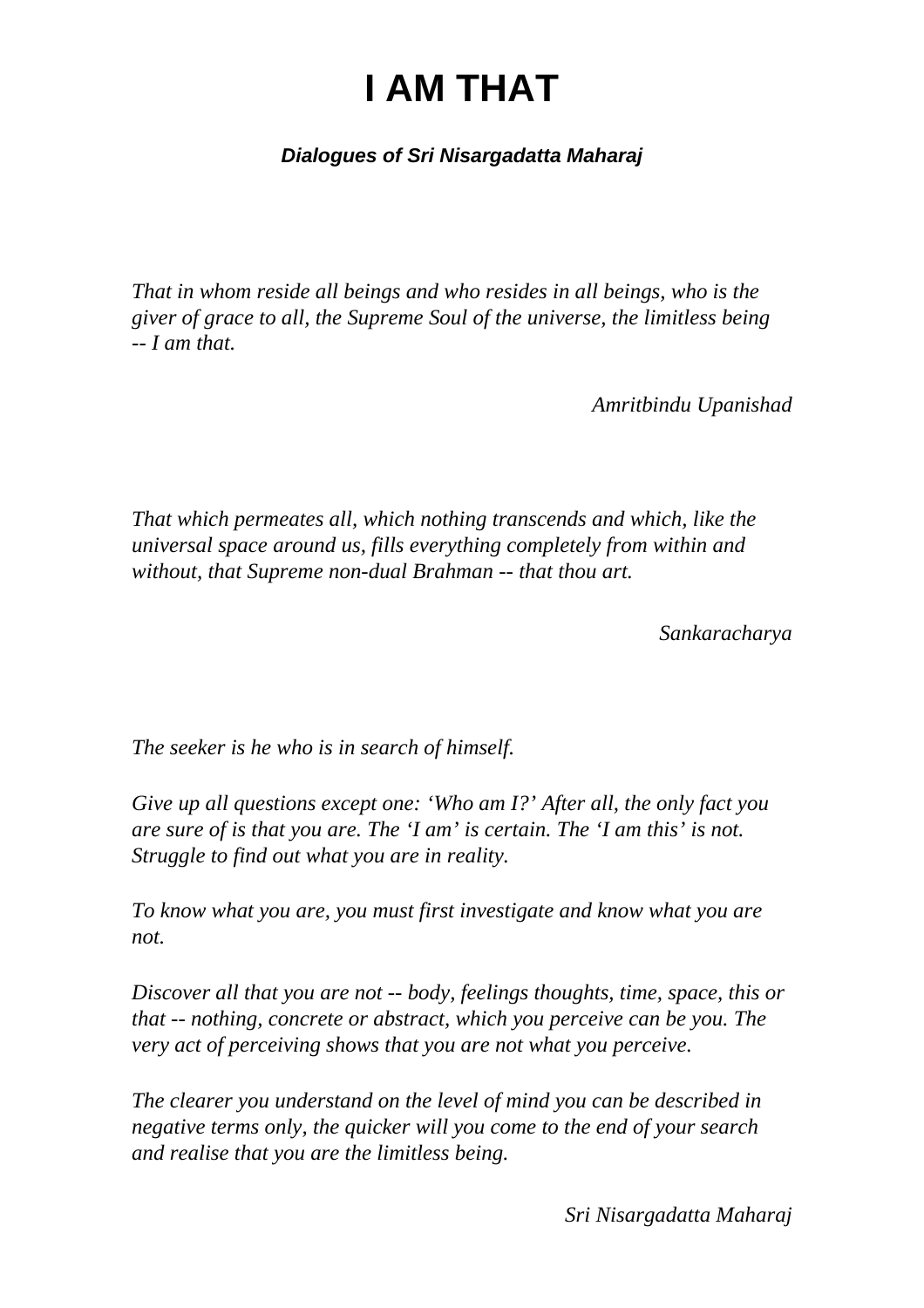### **Table of Contents**

[Foreword](#page-2-0) [Who is Sri Nisargadatta Maharaj?](#page-4-0) [Translators Note](#page-6-0) [Editors Note](#page-6-1)

[1. The Sense of 'I am'](#page-7-0) [2. Obsession with the body](#page-9-0) [3. The Living Present](#page-10-0) [4. Real World is Beyond the Mind](#page-12-0) [5. What is Born must Die](#page-14-0) [6. Meditation](#page-15-0) [7. The Mind](#page-16-0) [8. The Self Stands Beyond Mind](#page-19-0) [9. Responses of Memory](#page-23-0) [10. Witnessing](#page-24-0) [11. Awareness and Consciousness](#page-27-0) [12. The Person is not Reality](#page-28-0) [13. The Supreme, the Mind and the Body](#page-31-0) [14. Appearances and the Reality](#page-35-0) [15. The](#page-39-0) *Jnani* [16. Desirelessness, the Highest Bliss](#page-42-0) [17. The Ever-Present](#page-46-0) [18. To Know What you Are, Find What you](#page-48-0) [Are Not](#page-48-0) [19. Reality lies in Objectivity](#page-52-0) [20. The Supreme is Beyond All](#page-55-0) [21. Who am I?](#page-59-0) [22. Life is Love and Love is Life](#page-63-0) [23. Discrimination leads to Detachment](#page-66-0) [24. God is the All-doer, the](#page-71-0) *Jnani* a Non-doer [25. Hold on to 'I am'](#page-75-0) [26. Personality, an Obstacle](#page-80-0) [27. The Beginningless Begins Forever](#page-84-0) [28. All Suffering is Born of Desire](#page-88-0) [29. Living is Life's only Purpose](#page-91-0) [30. You are Free NOW](#page-96-0) [31. Do not Undervalue Attention](#page-99-0)

[52. Being Happy, Making Happy is the](#page-185-0)  [Rhythm of Life](#page-185-0) [53. Desires Fulfilled, Breed More Desires](#page-188-0) [54. Body and Mind are Symptoms of](#page-190-0)  **[Ignorance](#page-190-0)** [55. Give up All and You Gain All](#page-194-0) [56. Consciousness Arising, World Arises](#page-197-0) [57. Beyond Mind there is no Suffering](#page-201-0) [58. Perfection, Destiny of All](#page-204-0) [59. Desire and Fear: Self-centred States](#page-207-0) [60. Live Facts, not Fancies](#page-210-0) [61. Matter is Consciousness Itself](#page-213-0) [62. In the Supreme the Witness Appears](#page-217-0) [63. Notion of Doership is Bondage](#page-221-0) [64. Whatever pleases you, Keeps you Back](#page-223-0) [65. A Quiet Mind is All You Need](#page-228-0) [66. All Search for Happiness is Misery](#page-232-0) [67. Experience is not the Real Thing](#page-237-0) [68. Seek the Source of Consciousness](#page-240-0) [69. Transiency is Proof of Unreality](#page-242-0) [70. God is the End of All Desire and](#page-247-0) [Knowledge](#page-247-0) [71. In Self-awareness you Learn about](#page-252-0)  [Yourself](#page-252-0) [72. What is Pure, Unalloyed, Unattached is](#page-257-0)  [Real](#page-257-0) [73. Death of the Mind is Birth of Wisdom](#page-264-0) [74. Truth is Here and Now](#page-269-0) [75. In Peace and Silence you Grow](#page-275-0) [76. To Know that You do not Know, is True](#page-279-0)  [Knowledge](#page-279-0) [77. 'I' and 'Mine' are False Ideas](#page-285-0)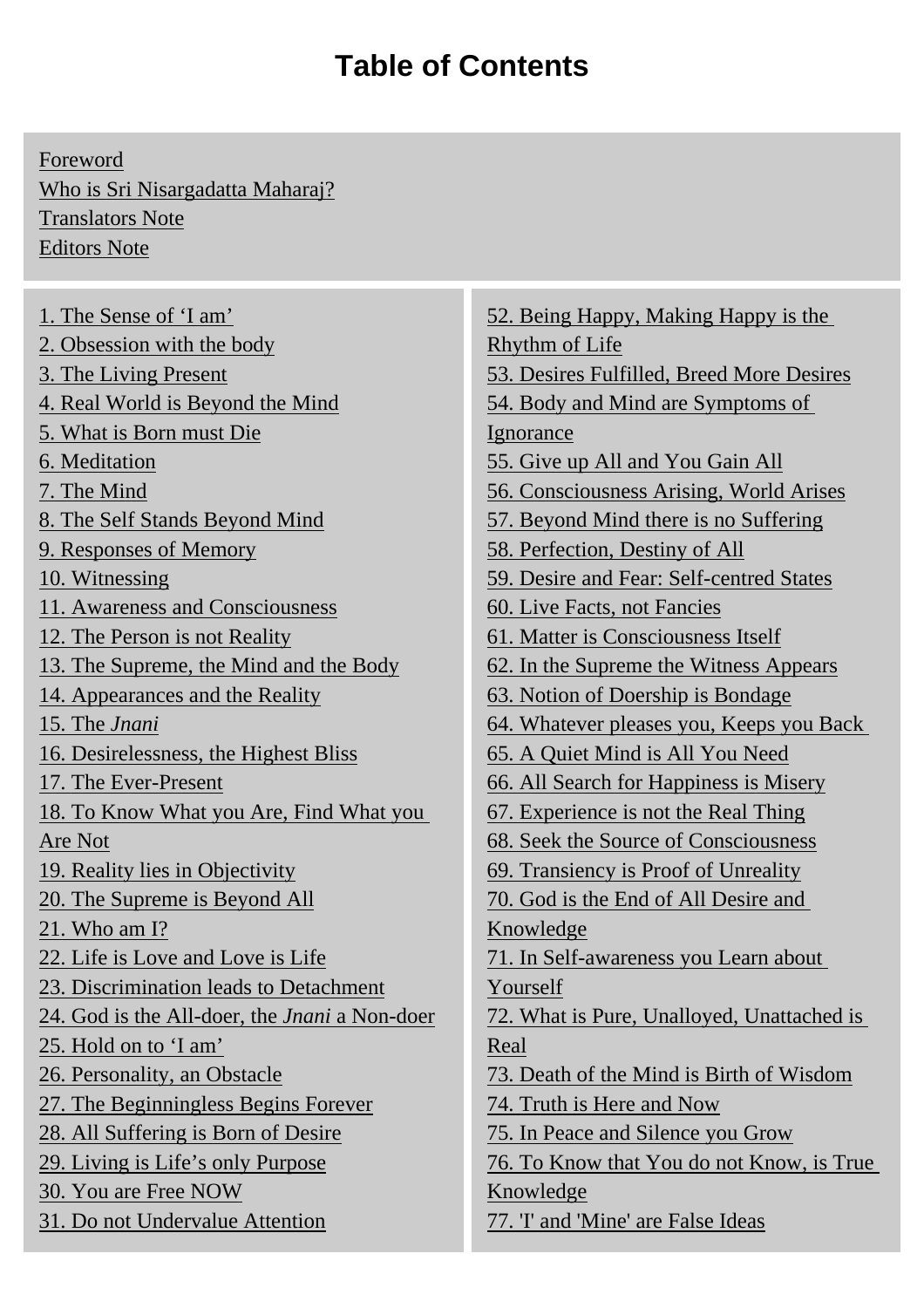| 33. Everything Happens by Itself<br>79. Person, Witness and the Supreme<br>34. Mind is restlessness Itself<br>80. Awareness<br>35. Greatest Guru is Your Inner Self<br>81. Root Cause of Fear<br>36. Killing Hurts the Killer, not the Killed<br>82. Absolute Perfection is Here and Now<br>37. Beyond Pain and Pleasure there is Bliss<br>83. The True Guru<br>84. Your Goal is Your Guru<br>38. Spiritual Practice is Will Asserted and Re-<br>85. 'I am': The Foundation of all Experience<br>asserted<br>86. The Unknown is the Home of the Real<br>39. By Itself Nothing has Existence<br>40. Only the Self is Real<br>87. Keep the Mind Silent and You shall<br>41. Develop the Witness Attitude<br>Discover<br>42. Reality can not be Expressed<br>88. Knowledge by the Mind, is not True<br>Knowledge<br>43. Ignorance can be Recognised, not <i>Jnana</i><br>44. 'I am' is True, all else is Inference<br>89. Progress in Spiritual Life<br>90. Surrender to Your Own Self<br>45. What Comes and Goes has no Being<br>46. Awareness of Being is Bliss<br>91. Pleasure and Happiness<br>47. Watch Your Mind<br>92. Go Beyond the 1-am-the-body Idea<br>48. Awareness is Free<br>93. Man is not the Doer<br>49. Mind Causes Insecurity<br>94. You are Beyond Space and Time<br>95. Accept Life as it Comes<br>50. Self-awareness is the Witness<br>51. Be Indifferent to Pain and Pleasure<br>96. Abandon Memories and Expectations<br>97. Mind and the World are not Separate<br>98. Freedom from Self-identification<br>99. The Perceived can not be the Perceiver<br>100. Understanding leads to Freedom<br>101. Jnani does not Grasp, nor Hold |                              |                                |
|-----------------------------------------------------------------------------------------------------------------------------------------------------------------------------------------------------------------------------------------------------------------------------------------------------------------------------------------------------------------------------------------------------------------------------------------------------------------------------------------------------------------------------------------------------------------------------------------------------------------------------------------------------------------------------------------------------------------------------------------------------------------------------------------------------------------------------------------------------------------------------------------------------------------------------------------------------------------------------------------------------------------------------------------------------------------------------------------------------------------------------------------------------------------------------------------------------------------------------------------------------------------------------------------------------------------------------------------------------------------------------------------------------------------------------------------------------------------------------------------------------------------------------------------------------------------------------------------------------------------------------------------------------------|------------------------------|--------------------------------|
|                                                                                                                                                                                                                                                                                                                                                                                                                                                                                                                                                                                                                                                                                                                                                                                                                                                                                                                                                                                                                                                                                                                                                                                                                                                                                                                                                                                                                                                                                                                                                                                                                                                           | 32. Life is the Supreme Guru | 78. All Knowledge is Ignorance |
|                                                                                                                                                                                                                                                                                                                                                                                                                                                                                                                                                                                                                                                                                                                                                                                                                                                                                                                                                                                                                                                                                                                                                                                                                                                                                                                                                                                                                                                                                                                                                                                                                                                           |                              |                                |
|                                                                                                                                                                                                                                                                                                                                                                                                                                                                                                                                                                                                                                                                                                                                                                                                                                                                                                                                                                                                                                                                                                                                                                                                                                                                                                                                                                                                                                                                                                                                                                                                                                                           |                              |                                |
|                                                                                                                                                                                                                                                                                                                                                                                                                                                                                                                                                                                                                                                                                                                                                                                                                                                                                                                                                                                                                                                                                                                                                                                                                                                                                                                                                                                                                                                                                                                                                                                                                                                           |                              |                                |
|                                                                                                                                                                                                                                                                                                                                                                                                                                                                                                                                                                                                                                                                                                                                                                                                                                                                                                                                                                                                                                                                                                                                                                                                                                                                                                                                                                                                                                                                                                                                                                                                                                                           |                              |                                |
|                                                                                                                                                                                                                                                                                                                                                                                                                                                                                                                                                                                                                                                                                                                                                                                                                                                                                                                                                                                                                                                                                                                                                                                                                                                                                                                                                                                                                                                                                                                                                                                                                                                           |                              |                                |
|                                                                                                                                                                                                                                                                                                                                                                                                                                                                                                                                                                                                                                                                                                                                                                                                                                                                                                                                                                                                                                                                                                                                                                                                                                                                                                                                                                                                                                                                                                                                                                                                                                                           |                              |                                |
|                                                                                                                                                                                                                                                                                                                                                                                                                                                                                                                                                                                                                                                                                                                                                                                                                                                                                                                                                                                                                                                                                                                                                                                                                                                                                                                                                                                                                                                                                                                                                                                                                                                           |                              |                                |
|                                                                                                                                                                                                                                                                                                                                                                                                                                                                                                                                                                                                                                                                                                                                                                                                                                                                                                                                                                                                                                                                                                                                                                                                                                                                                                                                                                                                                                                                                                                                                                                                                                                           |                              |                                |
|                                                                                                                                                                                                                                                                                                                                                                                                                                                                                                                                                                                                                                                                                                                                                                                                                                                                                                                                                                                                                                                                                                                                                                                                                                                                                                                                                                                                                                                                                                                                                                                                                                                           |                              |                                |
|                                                                                                                                                                                                                                                                                                                                                                                                                                                                                                                                                                                                                                                                                                                                                                                                                                                                                                                                                                                                                                                                                                                                                                                                                                                                                                                                                                                                                                                                                                                                                                                                                                                           |                              |                                |
|                                                                                                                                                                                                                                                                                                                                                                                                                                                                                                                                                                                                                                                                                                                                                                                                                                                                                                                                                                                                                                                                                                                                                                                                                                                                                                                                                                                                                                                                                                                                                                                                                                                           |                              |                                |
|                                                                                                                                                                                                                                                                                                                                                                                                                                                                                                                                                                                                                                                                                                                                                                                                                                                                                                                                                                                                                                                                                                                                                                                                                                                                                                                                                                                                                                                                                                                                                                                                                                                           |                              |                                |
|                                                                                                                                                                                                                                                                                                                                                                                                                                                                                                                                                                                                                                                                                                                                                                                                                                                                                                                                                                                                                                                                                                                                                                                                                                                                                                                                                                                                                                                                                                                                                                                                                                                           |                              |                                |
|                                                                                                                                                                                                                                                                                                                                                                                                                                                                                                                                                                                                                                                                                                                                                                                                                                                                                                                                                                                                                                                                                                                                                                                                                                                                                                                                                                                                                                                                                                                                                                                                                                                           |                              |                                |
|                                                                                                                                                                                                                                                                                                                                                                                                                                                                                                                                                                                                                                                                                                                                                                                                                                                                                                                                                                                                                                                                                                                                                                                                                                                                                                                                                                                                                                                                                                                                                                                                                                                           |                              |                                |
|                                                                                                                                                                                                                                                                                                                                                                                                                                                                                                                                                                                                                                                                                                                                                                                                                                                                                                                                                                                                                                                                                                                                                                                                                                                                                                                                                                                                                                                                                                                                                                                                                                                           |                              |                                |
|                                                                                                                                                                                                                                                                                                                                                                                                                                                                                                                                                                                                                                                                                                                                                                                                                                                                                                                                                                                                                                                                                                                                                                                                                                                                                                                                                                                                                                                                                                                                                                                                                                                           |                              |                                |
|                                                                                                                                                                                                                                                                                                                                                                                                                                                                                                                                                                                                                                                                                                                                                                                                                                                                                                                                                                                                                                                                                                                                                                                                                                                                                                                                                                                                                                                                                                                                                                                                                                                           |                              |                                |
|                                                                                                                                                                                                                                                                                                                                                                                                                                                                                                                                                                                                                                                                                                                                                                                                                                                                                                                                                                                                                                                                                                                                                                                                                                                                                                                                                                                                                                                                                                                                                                                                                                                           |                              |                                |
|                                                                                                                                                                                                                                                                                                                                                                                                                                                                                                                                                                                                                                                                                                                                                                                                                                                                                                                                                                                                                                                                                                                                                                                                                                                                                                                                                                                                                                                                                                                                                                                                                                                           |                              |                                |
|                                                                                                                                                                                                                                                                                                                                                                                                                                                                                                                                                                                                                                                                                                                                                                                                                                                                                                                                                                                                                                                                                                                                                                                                                                                                                                                                                                                                                                                                                                                                                                                                                                                           |                              |                                |
|                                                                                                                                                                                                                                                                                                                                                                                                                                                                                                                                                                                                                                                                                                                                                                                                                                                                                                                                                                                                                                                                                                                                                                                                                                                                                                                                                                                                                                                                                                                                                                                                                                                           |                              |                                |
|                                                                                                                                                                                                                                                                                                                                                                                                                                                                                                                                                                                                                                                                                                                                                                                                                                                                                                                                                                                                                                                                                                                                                                                                                                                                                                                                                                                                                                                                                                                                                                                                                                                           |                              |                                |
|                                                                                                                                                                                                                                                                                                                                                                                                                                                                                                                                                                                                                                                                                                                                                                                                                                                                                                                                                                                                                                                                                                                                                                                                                                                                                                                                                                                                                                                                                                                                                                                                                                                           |                              |                                |
|                                                                                                                                                                                                                                                                                                                                                                                                                                                                                                                                                                                                                                                                                                                                                                                                                                                                                                                                                                                                                                                                                                                                                                                                                                                                                                                                                                                                                                                                                                                                                                                                                                                           |                              |                                |
|                                                                                                                                                                                                                                                                                                                                                                                                                                                                                                                                                                                                                                                                                                                                                                                                                                                                                                                                                                                                                                                                                                                                                                                                                                                                                                                                                                                                                                                                                                                                                                                                                                                           |                              |                                |

[Appendix-1: Who is Sri Nisargadatta Maharaj](#page-391-0) [Appendix-2: Navnath Sampradaya](#page-393-0)

### <span id="page-2-0"></span>**Foreword**

That there should be yet another addition of I AM THAT is not surprising, for the sublimity of the words spoken by Sri Nisargadatta Maharaj, their directness and the lucidity with which they refer to the Highest have already made this book a literature of paramount importance. In fact, many regard it as the only book of spiritual teaching really worth studying.

There are various religions and systems of philosophy which claim to endow human life with meaning. But they suffer from certain inherent limitations. They couch into fine-sounding words their traditional beliefs and ideologies, theological or philosophical. Believers, however, discover the limited range of meaning and applicability of these words, sooner or later. They get disillusioned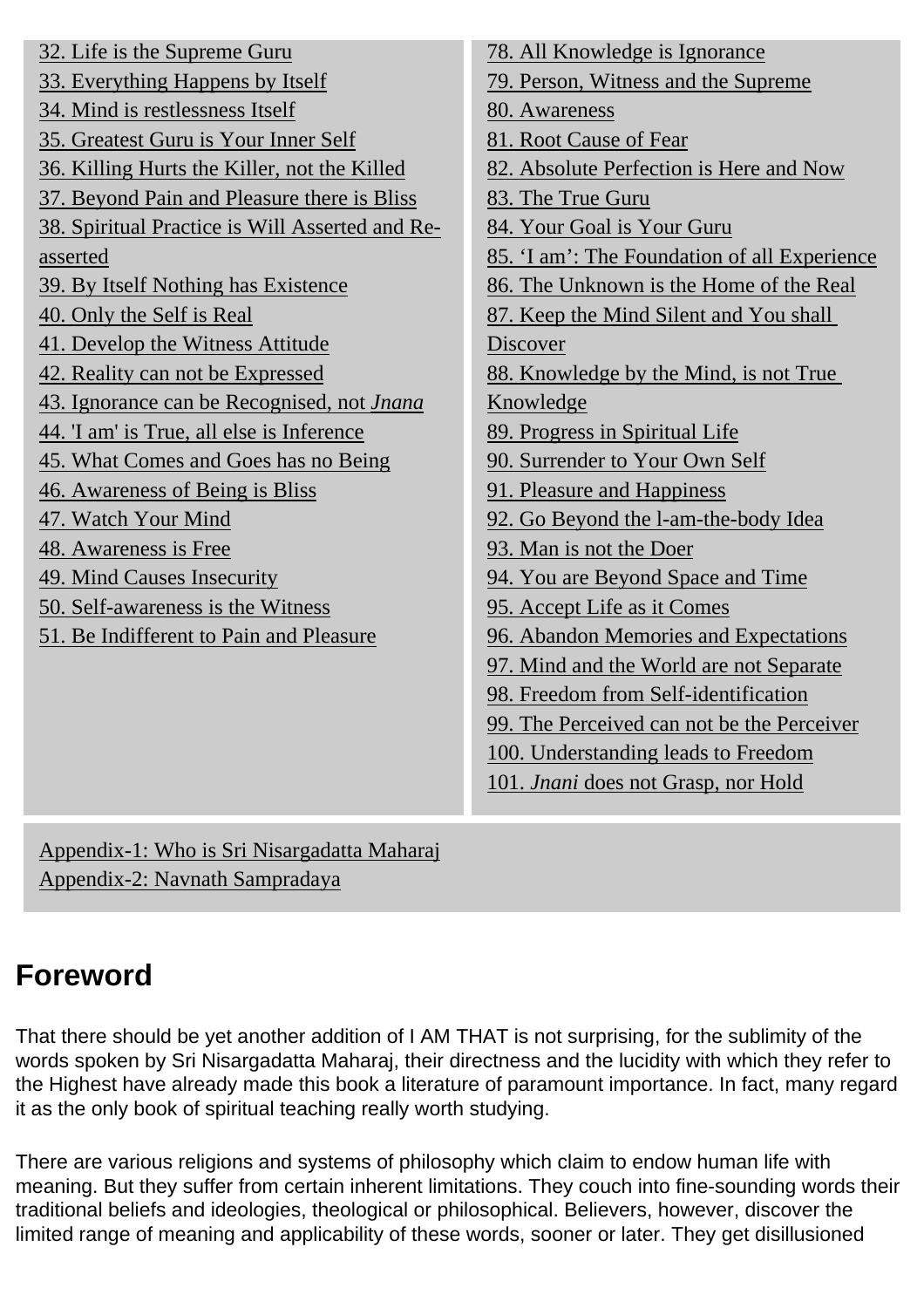and tend to abandon the systems, in the same way as scientific theories are abandoned, when they are called in question by too much contradictory empirical data.

When a system of spiritual interpretation turns out to be unconvincing and not capable of being rationally justified, many people allow themselves to be converted to some other system. After a while, however, they find limitations and contradictions in the other system also. In this unrewarding pursuit of acceptance and rejection what remains for them is only scepticism and agnosticism, leading to a fatuous way of living, engrossed in mere gross utilities of life, just consuming material goods. Sometimes, however, though rarely, scepticism gives rise to an intuition of a basic reality, more fundamental than that of words, religions or philosophic systems. Strangely, it is a positive aspect of scepticism. It was in such a state of scepticism, but also having an intuition of the basic reality, that I happened to read Sri Nisargadatta Maharaj's I AM THAT. I was at once struck by the finality and unassailable certitude of his words. Limited by their very nature though words are, I found the utterances of Maharaj transparent, polished windows, as it were.

No book of spiritual teachings, however, can replace the presence of the teacher himself. Only the words spoken directly to you by the Guru shed their opacity completely. In a Guru's presence the last boundaries drawn by the mind vanish. Sri Nisargadatta Maharaj is indeed such a Guru. He is not a preacher, but he provides precisely those indications which the seeker needs. The reality which emanates from him is inalienable and Absolute. It is authentic. Having experienced the verity of his words in the pages of I AM THAT, and being inspired by it, many from the West have found their way to Maharaj to seek enlightenment.

Maharaj's interpretation of truth is not different from that of *Jnana Yoga/Advaita Vedanta*. But, he has a way of his own. The multifarious forms around us, says he, are constituted of the five elements. They are transient, and in a state of perpetual flux. Also they are governed by the law of causation. All this applies to the body and the mind also, both of which are transient and subject to birth and death. We know that only by means of the bodily senses and the mind can the world be known. As in the Kantian view, it is a correlate of the human knowing subject, and, therefore, has the fundamental structure of our way of knowing. This means that time, space and causality are not 'objective', or extraneous entities, but mental categories in which everything is moulded. The existence and form of all things depend upon the mind. Cognition is a mental product. And the world as seen from the mind is a subjective and private world, which changes continuously in accordance with the restlessness of the mind itself.

In opposition to the restless mind, with its limited categories -- intentionality, subjectivity, duality etc. -- stands supreme the limitless sense of 'I am'. The only thing I can be sure about is that 'I am'; not as a thinking 'I am' in the Cartesian sense, but without any predicates. Again and again Maharaj draws our attention to this basic fact in order to make us realise our 'I am-ness' and thus get rid of all self-made prisons. He says: The only true statement is 'I am'. All else is mere inference. By no effort can you change the 'I am' into 'I am-not'.

Behold, the real experiencer is not the mind, but myself, the light in which everything appears. Self is the common factor at the root of all experience, the awareness in which everything happens. The entire field of consciousness is only as a film, or a speck, in 'I am'. This 'I am-ness' is, being conscious of consciousness, being aware of itself. And it is indescribable, because it has no attributes. It is only being my self, and being my self is all that there is. Everything that exists, exists as my self. There is nothing which is different from me. There is no duality and, therefore, no pain. There are no problems. It is the sphere of love, in which everything is perfect. What happens,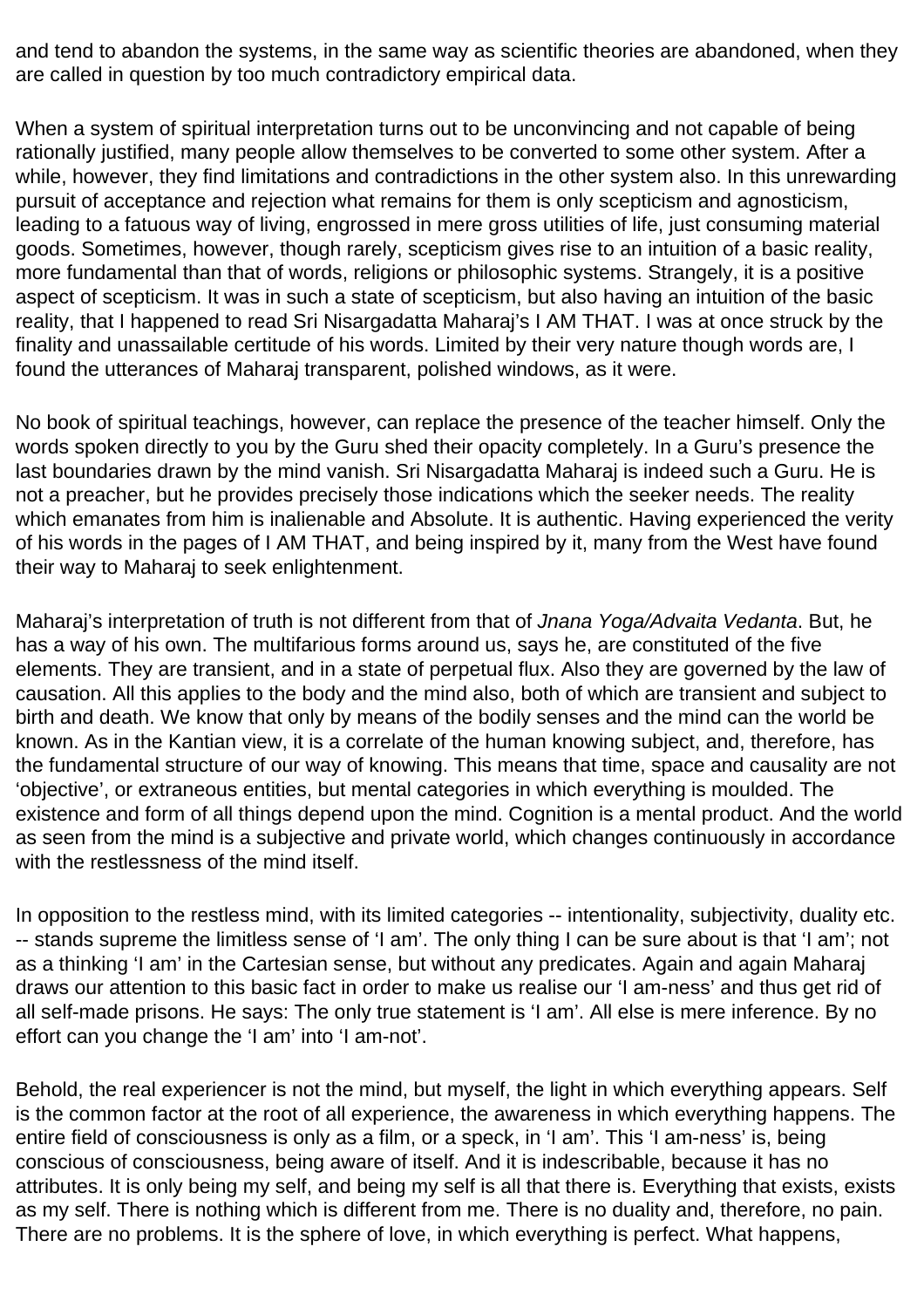happens spontaneously, without intentions -- like digestion, or the growth of the hair. Realise this, and be free from the limitations of the mind.

Behold, the deep sleep in which there is no notion of being this or that. Yet 'I am' remains. And behold the eternal *now*. Memory seems to being things to the present out of the past, but all that happens does happen in the present only. It is only in the timeless *now* that phenomena manifest themselves. Thus, time and causality do not apply in reality. *I am* prior to the world, body and mind. *I am* the sphere in which they appear and disappear. *I am* the source of them all, the universal power by which the world with its bewildering diversity becomes manifest.

In spite of its primevality, however, the sense of 'I am' is not the Highest. It is not the Absolute. The sense, or taste of 'I am-ness' is not absolutely beyond time. Being the essence of the five elements, it, in a way, depends upon the world. It arises from the body, which, in its turn, is built by food, consisting of the elements. It disappears when the body dies, like the spark extinguishes when the incense stick burns out. When pure awareness is attained, no need exists any more, not even for 'I am', which is but a useful pointer, a direction-indicator towards the Absolute. The awareness 'I am' then easily ceases. What prevails is that which cannot be described, that which is beyond words. It is this 'state' which is most real, a state of pure potentiality, which is prior to everything. The 'I am' and the universe are mere reflections of it. It is this reality which a *jnani* has realised.

The best that you can do is listen attentively to the *jnani* -- of whom Sri Nisargadatta is a living example -- and to trust and believe him. By such listening you will realise that his reality is your reality. He helps you in seeing the nature of the world and of the 'I am'. He urges you to study the workings of the body and the mind with solemn and intense concentration, to recognise that you are neither of them and to cast them off. He suggests that you return again and again to 'I am' until it is your only abode, outside of which nothing exists; until the ego as a limitation of 'I am', has disappeared. It is then that the highest realisation will just happen effortlessly.

Mark the words of the *jnani*, which cut across all concepts and dogmas. Maharaj says: "until once becomes self-realised, attains to knowledge of the self, transcends the self, until then, all these cock-and-bull stories are provided, all these concepts." Yes, they are concepts, even 'I am' is, but surely there are no concepts more precious. It is for the seeker to regard them with the utmost seriousness, because they indicate the Highest Reality. No better concepts are available to shed all concepts.

I am thankful to Sudhakar S. Dikshit, the editor, for inviting me to write the Foreword to this new edition of I AM THAT and thus giving me an opportunity to pay my homage to Sri Nisargadatta Maharaj, who has expounded highest knowledge in the simplest, clearest and the most convincing words.

Douwe Tiemersma Philosophical Faculty Erasmus Universiteit Rotterdam, Holland

June, 1981

# <span id="page-4-0"></span>**Who is Nisargadatta Maharaj?**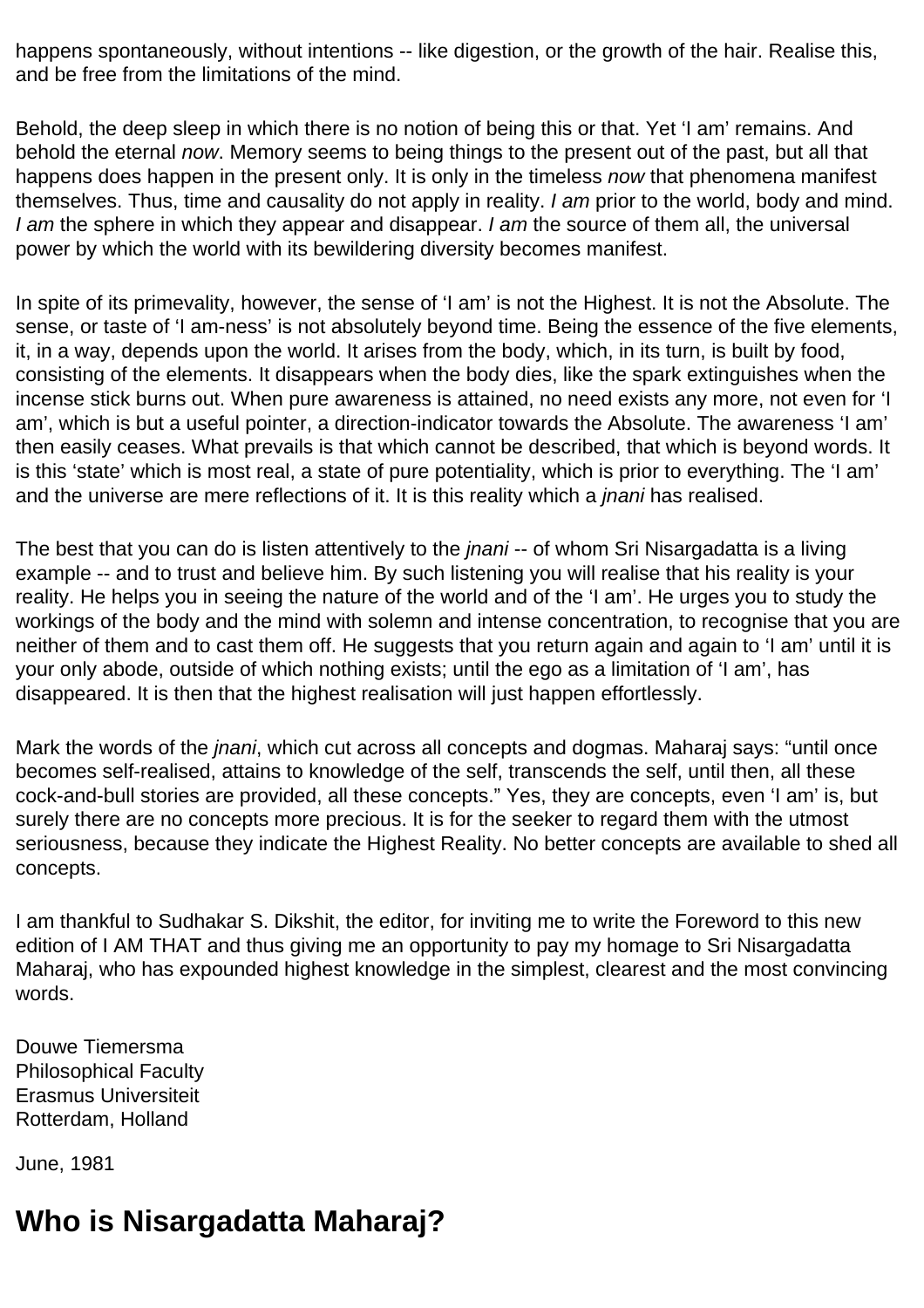When asked about the date of his birth the Master replied blandly that he was never born!

Writing a biographical note on Sri Nisargadatta Maharaj is a frustrating and unrewarding task. For, not only the exact date of his birth is unknown, but no verified facts concerning the early years of his life are available. However, some of his elderly relatives and friends say that he was born in the month of March 1897 on a full moon day, which coincided with the festival of Hanuman Jayanti, when Hindus pay their homage to Hanuman, also named Maruti, the monkey-god of Ramayana fame. And to associate his birth with this auspicious day his parents named him Maruti.

Available information about his boyhood and early youth is patchy and disconnected. We learn that his father, Shivrampant, was a poor man, who worked for some time as a domestic servant in Bombay and, later, eked out his livelihood as a petty farmer at Kandalgaon, a small village in the back woods of Ratnagiri district of Maharashtra. Maruti grew up almost without education. As a boy he assisted his father in such labours as lay within his power -- tended cattle, drove oxen, worked in the fields and ran errands. His pleasures were simple, as his labours, but he was gifted with an inquisitive mind, bubbling over with questions of all sorts.

His father had a Brahmin friend named Vishnu Haribhau Gore, who was a pious man and learned too from rural standards. Gore often talked about religious topics and the boy Maruti listened attentively and dwelt on these topics far more than anyone would suppose. Gore was for him the ideal man -- earnest, kind and wise.

When Maruti attained the age of eighteen his father died, leaving behind his widow, four sons and two daughters. The meagre income from the small farm dwindled further after the old man's death and was not sufficient to feed so many mouths. Maruti's elder brother left the village for Bombay in search of work and he followed shortly after. It is said that in Bombay he worked for a few months as a low-paid junior clerk in an office, but resigned the job in disgust. He then took petty trading as a haberdasher and started a shop for selling children's clothes, tobacco and hand-made country cigarettes. This business is said to have flourished in course of time, giving him some sort of financial security. During this period he got married and had a son and three daughters.

Childhood, youth, marriage, progeny -- Maruti lived the usual humdrum and eventless life of a common man till his middle age, with no inkling at all of the sainthood that was to follow. Among his friends during this period was one Yashwantrao Baagkar, who was a devotee of Sri Siddharameshwar Maharaj, a spiritual teacher of the *Navnath Sampradaya*, a sect of Hinduism. One evening Baagkar took Maruti to his Guru and that evening proved to be the turning point in his life. The Guru gave him a *mantra* and instructions in meditation. Early in his practice he started having visions and occasionally even fell into trances. Something exploded within him, as it were, giving birth to a cosmic consciousness, a sense of eternal life. The identity of Maruti, the petty shopkeeper, dissolved and the illuminating personality of Sri Nisargadatta emerged.

Most people live in the world of self-consciousness and do not have the desire or power to leave it. They exist only for themselves; all their effort is directed towards achievement of self-satisfaction and self-glorification. There are, however, seers, teachers and revealers who, while apparently living in the same world, live simultaneously in another world also -- the world of cosmic consciousness, effulgent with infinite knowledge. After his illuminating experience Sri Nisargadatta Maharaj started living such a dual life. He conducted his shop, but ceased to be a profit-minded merchant. Later, abandoning his family and business he became a mendicant, a pilgrim over the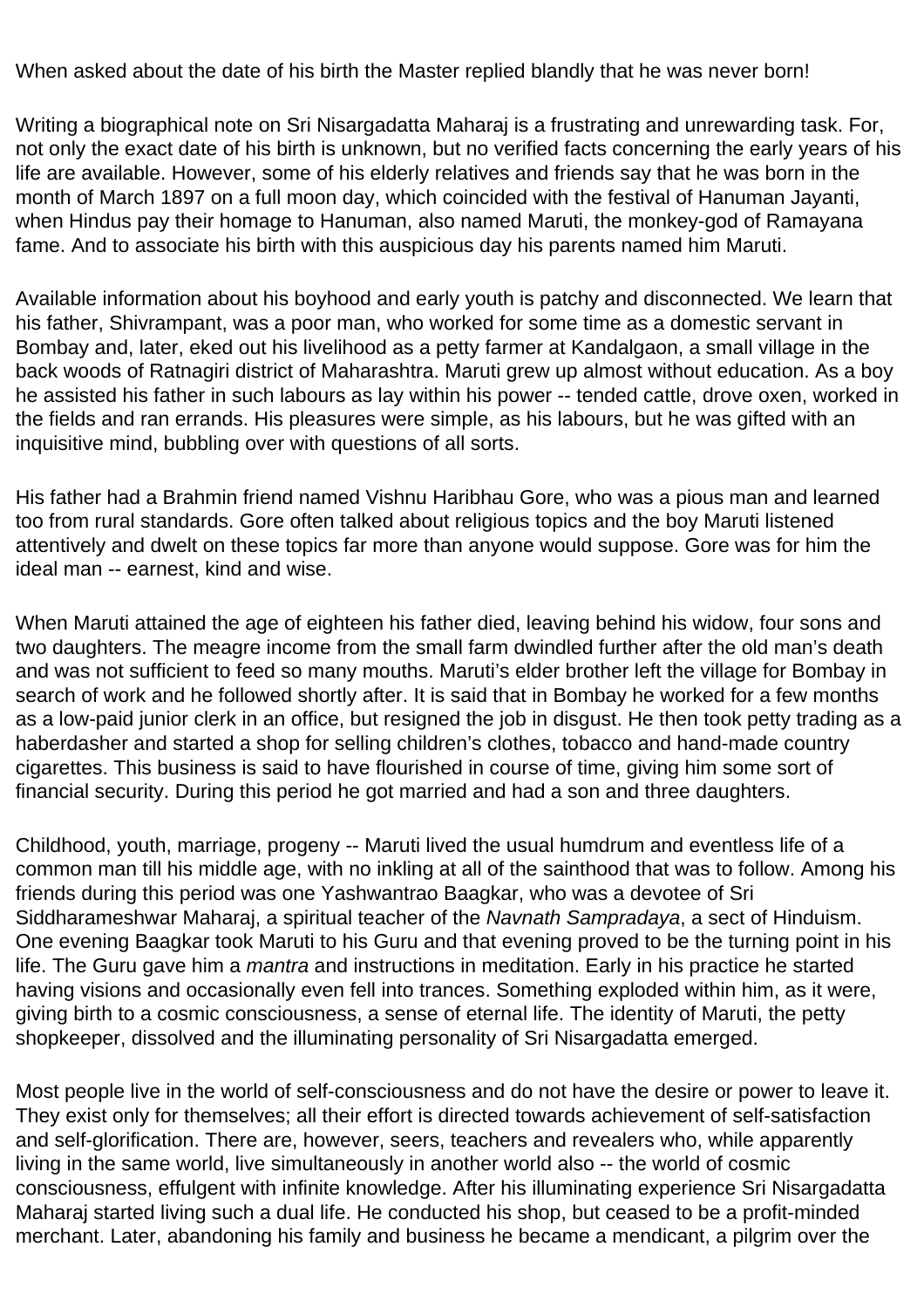vastness and variety of the Indian religious scene. He walked barefooted on his way to the Himalayas where he planned to pass the rest of his years in quest of a eternal life. But he soon retraced his steps and came back home comprehending the futility of such a quest. Eternal life, he perceived, was not to be sought for; he already had it. Having gone beyond the I-am-the-body idea, he had acquired a mental state so joyful, peaceful and glorious that everything appeared to be worthless compared to it. He had attained self-realisation.

Uneducated though the Master is, his conversation is enlightened to an extraordinary degree. Though born and brought up in poverty, he is the richest of the rich, for he has the limitless wealth of perennial knowledge, compared to which the most fabulous treasures are mere tinsel. He is warm-hearted and tender, shrewdly humorous, absolutely fearless and absolutely true -- inspiring, guiding and supporting all who come to him.

Any attempt to write a biographical not on such a man is frivolous and futile. For he is not a man with a past or future; he is the living present -- eternal and immutable. He is the self that has become all things.

# <span id="page-6-0"></span>**Translators Note**

I met Sri Nisargadatta Maharaj some years back and was impressed with the spontaneous simplicity of his appearance and behaviour and his deep and genuine earnestness in expounding his experience.

However humble and difficult to discover his little tenement in the back lanes of Bombay, many have found their way there. Most of them are Indians, conversing freely in their native language, but there were also many foreigners who needed a translator. Whenever I was present the task would fall to me. Many of the questions put and answers given were so interesting and significant that a tape-recorder was brought in. While most of the tapes were of the regular Marathi-English variety, some were polygot scrambles of several Indian and European languages. Later, each tape was deciphered and translated into English.

It was not easy to translate verbatim and at the same time avoid tedious repetitions and reiterations. It is hoped that the present translation of the tape-recordings will not reduce the impact of this clearminded, generous and in many ways an unusual human being.

A Marathi version of these talks, verified by Sri Nisargadatta Maharaj himself, has been separately published.

Maurice Frydman **Translator** Bombay

October 16, 1973

# <span id="page-6-1"></span>**Editors Note**

The present edition of I AM THAT is a revised and re-edited version of the 101 talks that appeared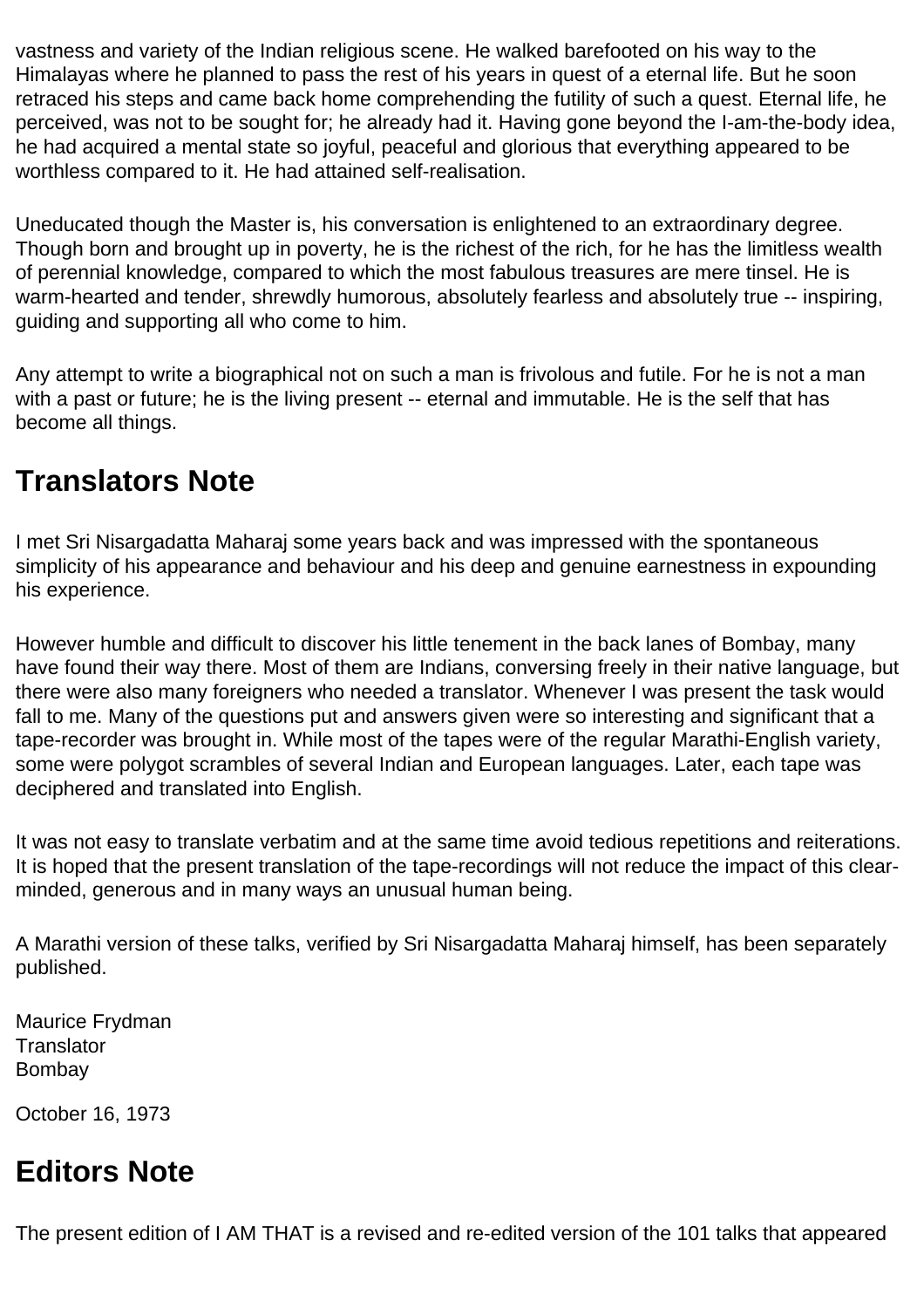in two volumes in earlier editions. Not only the matter has now been re-set in a more readable typeface and with chapter headings, but new pictures of Sri Nisargadatta Maharaj have been included and the appendices contain some hitherto unpublished valuable material.

I draw special attention to the reader to the contribution entitled 'Nisarga Yoga', in which my esteemed friend, the late Maurice Frydman, has succinctly presented the teaching of Maharaj. Simplicity and humility are the keynotes of his teachings, as Maurice observes. The Master does not propound any intellectual concept or doctrine. He does not put forward any pre-conditions before the seekers and is happy with them as they are. In fact Sri Nisargadatta Maharaj is peculiarly free from all disparagement and condemnation; the sinner and the saint are merely exchanging notes; the saint has sinned, the sinner can be sanctified. It is time that divides them; it is time that will bring them together. The teacher does not evaluate; his sole concern is with 'suffering and the ending of suffering'. He knows from his personal and abiding experience that the roots of sorrow are in the mind and it is the mind that must be freed from its distorting and destructive habits. Of these the identification of the self with its projections is most fatal. By precept and example Sri Nisargadatta Maharaj shows a short-cut, a-logical but empirically sound. It operates, when understood.

Revising and editing of I AM THAT has been for me a pilgrimage to my inner self -- at once ennobling and enlightening. I have done my work in a spirit of dedication, with great earnestness. I have treated the questions of every questioner as mine own questions and have imbibed the answers of the Master with a mind emptied of all it knew. However, in this process of what may be called a two-voiced meditation, it is possible that at places I may have failed in the cold-blooded punctiliousness about the syntax and punctuation, expected of an editor. For such lapses, if any, I seek forgiveness of the reader.

Before closing, I wish to express my heart-felt thanks to Professor Douwe Tiemersma of the Philosophical Faculty Erasmus, Universieit, Rottendam, Holland for contributing a new Foreword to this edition. That he acceeded to my request promptly makes me feel all the more grateful.

Sudhakar S. Dikshit **Editor** Bombay,

July 1981

# <span id="page-7-0"></span>**1. The Sense of 'I am'**

**Questioner:** It is a matter of daily experience that on waking up the world suddenly appears. Where does it come from?

**Maharaj:** Before anything can come into being there must be somebody to whom it comes. All appearance and disappearance presupposes a change against some changeless background.

**Q:** Before waking up I was unconscious.

**M:** In what sense? Having forgotten, or not having experienced? Don't you experience even when unconscious? Can you exist without knowing? A lapse in memory: is it a proof of non-existence?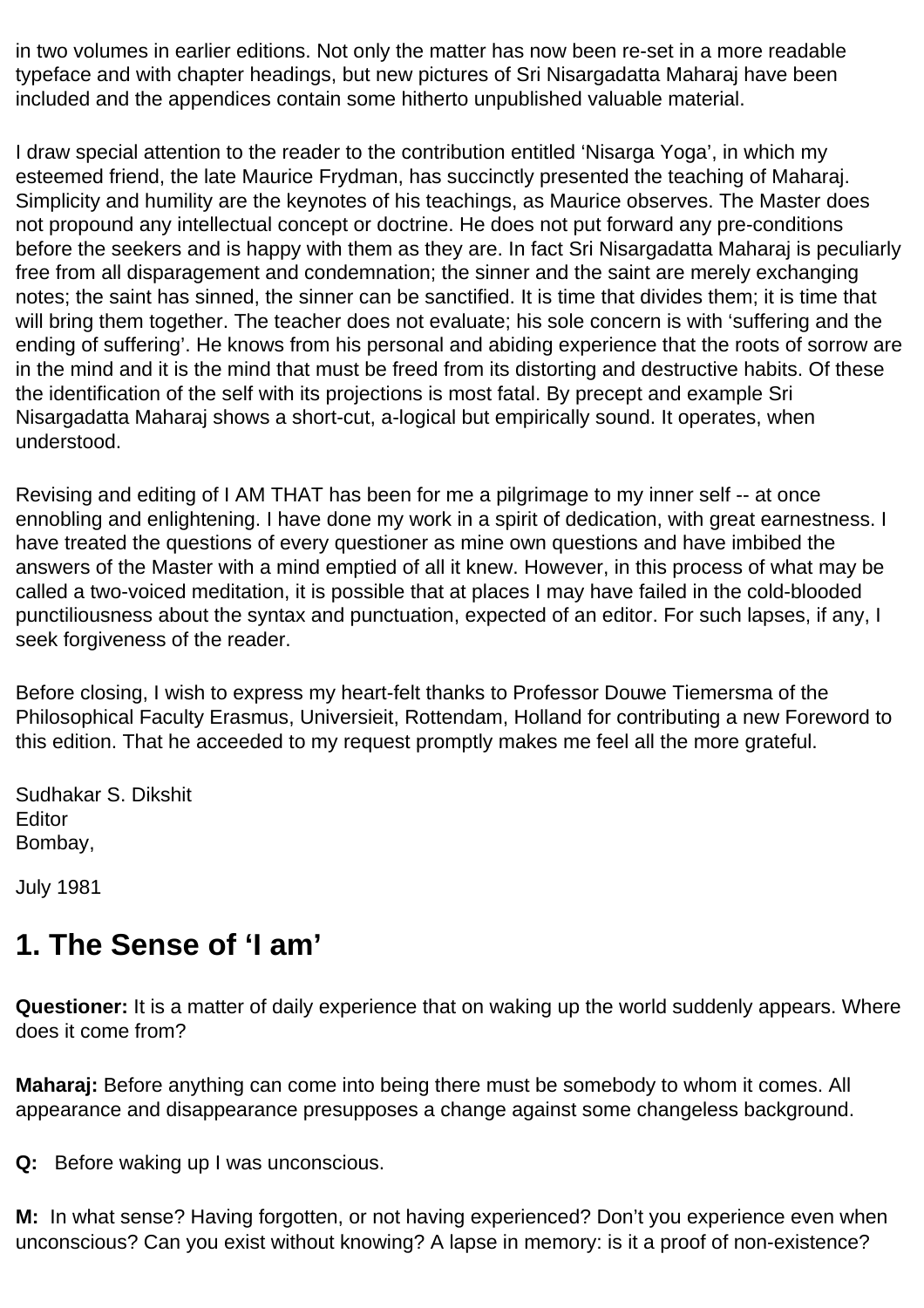And can you validly talk about your own non-existence as an actual experience? You cannot even say that your mind did not exist. Did you not wake up on being called? And on waking up, was it not the sense 'I am' that came first? Some seed consciousness must be existing even during sleep, or swoon. On waking up the experience runs: 'I am -- the body -- in the world.' It may appear to arise in succession but in fact it is all simultaneous, a single idea of having a body in a world. Can there be the sense of 'I am' without being somebody or other?

**Q:** I am always somebody with its memories and habits. I know no other 'I am'.

**M:** Maybe something prevents you from knowing? When you do not know something which others know, what do you do?

**Q:** I seek the source of their knowledge under their instruction.

**M:** Is it not important to you to know whether you are a mere body, or something else? Or, maybe nothing at all? Don't you see that all your problems are your body's problems -- food, clothing, shelter, family, friends, name, fame, security, survival -- all these lose their meaning the moment you realise that you may not be a mere body.

**Q:** What benefit is there in knowing that I am not the body?

**M:** Even to say that you are not the body is not quite true. In a way you are all the bodies, hearts and minds and much more. Go deep into the sense of 'I am' and you will find. How do you find a thing you have mislaid or forgotten? You keep it in your mind until you recall it. The sense of being, of 'I am' is the first to emerge. Ask yourself whence it comes, or just watch it quietly. When the mind stays in the 'I am' without moving, you enter a state which cannot be verbalised but can be experienced. All you need to do is try and try again. After all the sense 'I am' is always with you, only you have attached all kinds of things to it -- body, feelings, thoughts, ideas, possessions etc. All these self-identifications are misleading. Because of them you take yourself to be what you are not.

#### **Q:** Then what am I?

**M:** It is enough to know what you are not. You need not know what you are. For as long as knowledge means description in terms of what is already known, perceptual, or conceptual, there can be no such thing as self-knowledge, for what you *are* cannot be described, except as except as total negation. All you can say is: 'I am not this, I am not that'. You cannot meaningfully say 'this is what I am'. It just makes no sense. What you can point out as 'this' or 'that' cannot be yourself. Surely, you can not be 'something' else. You are nothing perceivable, or imaginable. Yet, without you there can be neither perception nor imagination. You observe the heart feeling, the mind thinking, the body acting; the very act of perceiving shows that you are not what you perceive. Can there be perception, experience without you? An experience must 'belong'. Somebody must come and declare it as his own. Without an experiencer the experience is not real. It is the experiencer that imparts reality to experience. An experience which you cannot have, of what value is it to you?

**Q:** The sense of being an experiencer, the sense of 'I am', is it not also an experience?

**M:** Obviously, every thing experienced is an experience. And in every experience there arises the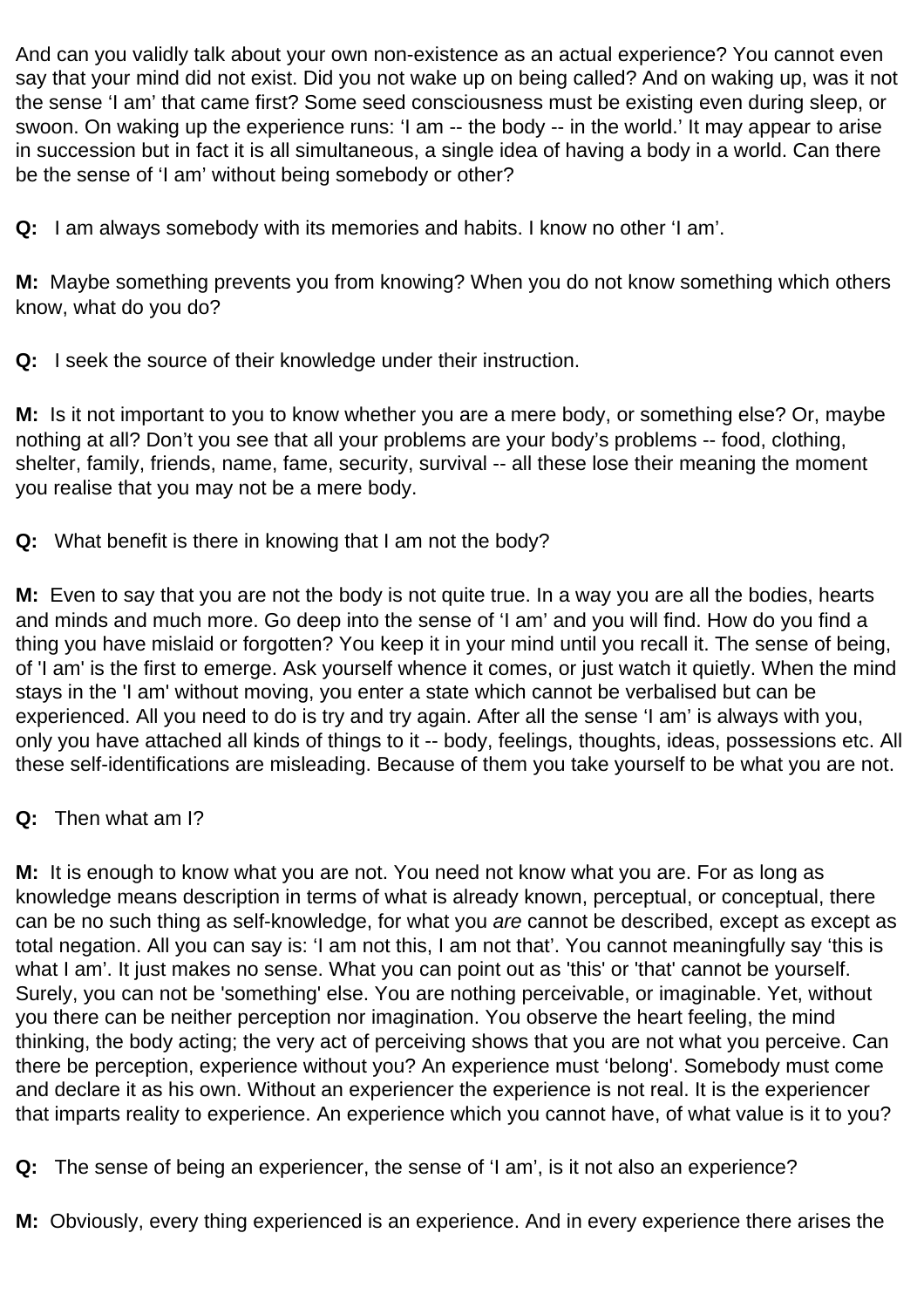experiencer of it. Memory creates the illusion of continuity. In reality each experience has its own experiencer and the sense of identity is due to the common factor at the root of all experiencerexperience relations. Identity and continuity are not the same. Just as each flower has its own colour, but all colours are caused by the same light, so do many experiences appear in the undivided and indivisible awareness, each separate in memory, identical in essence. This essence is the root, the foundation, the timeless and spaceless 'possibility' of all experience.

#### **Q:** How do I get at it?

**M:** You need not get at it, for you *are* it. It will get at you, if you give it a chance. Let go your attachment to the unreal and the real will swiftly and smoothly step into its own. Stop imagining yourself being or doing this or that and the realisation that you are the source and heart of all will dawn upon you. With this will come great love which is not choice or predilection, nor attachment, but a power which makes all things love-worthy and lovable.

## <span id="page-9-0"></span>**2. Obsession with the body**

**Questioner:** Maharaj, you are sitting in front of me and I am here at your feet. What is the basic difference between us?

**Maharaj:** There is no basic difference.

**Q:** Still there must be some real difference, I come to you, you do not come to me.

**M:** Because you imagine differences, you go here and there in search of 'superior' people.

**Q:** You too are a superior person. You claim to know the real, while I do not.

**M:** Did I ever tell you that you do not know and, therefore, you are inferior? Let those who invented such distinctions prove them. I do not claim to know what you do not. In fact, I know much less than you do.

**Q:** Your words are wise, your behaviour noble, your grace all-powerful.

**M:** I know nothing about it all and see no difference between you and me. My life is a succession of events, just like yours. Only I am detached and see the passing show as a passing show, while you stick to things and move along with them.

**Q:** What made you so dispassionate?

**M:** Nothing in particular. It so happened that I trusted my Guru. He told me I am nothing but my self and I believed him. Trusting him, I behaved accordingly and ceased caring for what was not me, nor mine.

**Q:** Why were you lucky to trust your teacher fully, while our trust is nominal and verbal?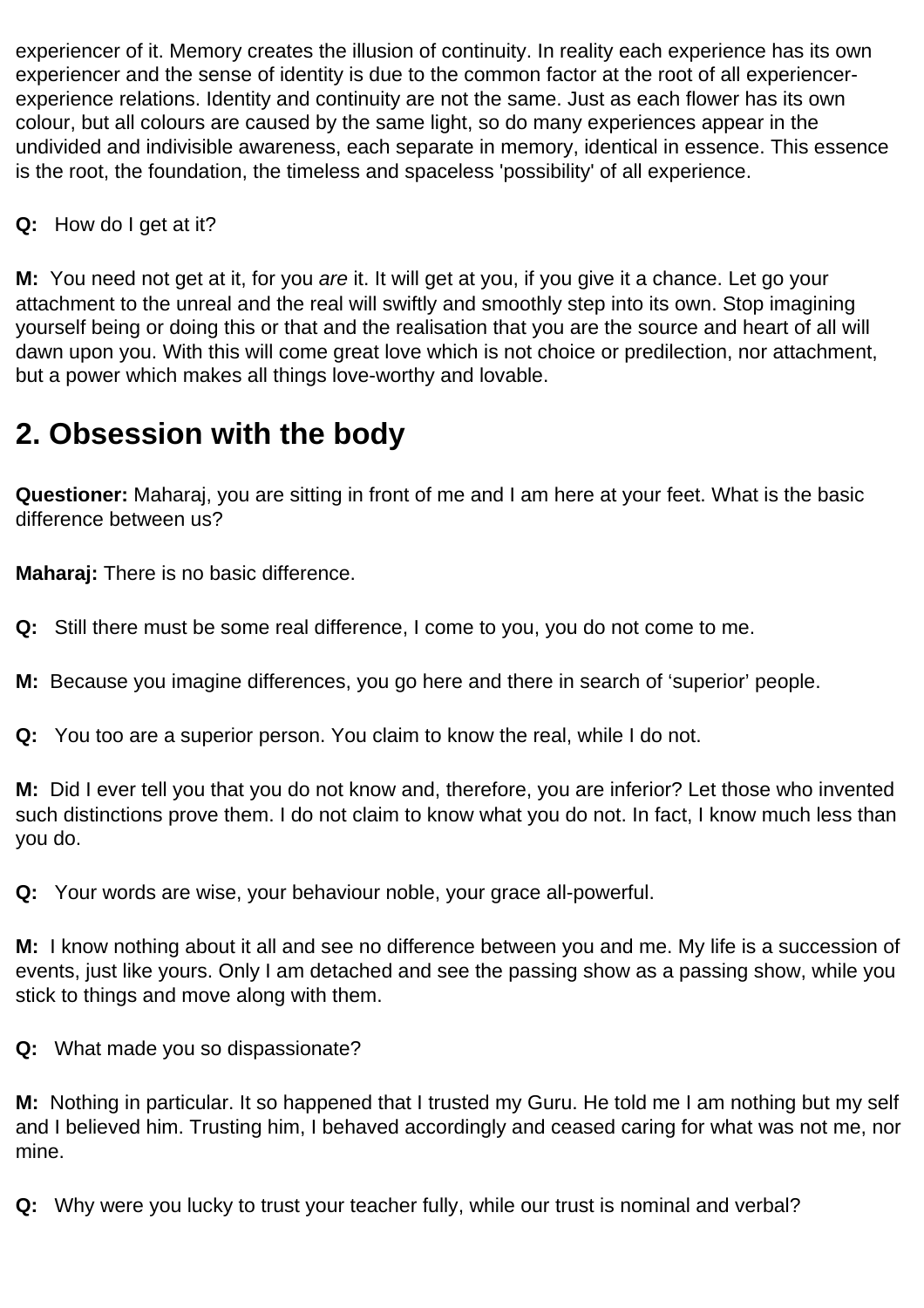**M:** Who can say? It happened so. Things happen without cause and reason and, after all, what does it matter, who is who? Your high opinion of me is your opinion only. Any moment you may change it. Why attach importance to opinions, even your own?

**Q:** Still, you are different. Your mind seems to be always quiet and happy. And miracles happen round you.

**M:** I know nothing about miracles, and I wonder whether nature admits exceptions to her laws, unless we agree that everything is a miracle. As to my mind, there is no such thing. There is consciousness in which everything happens. It is quite obvious and within the experience of everybody. You just do not look carefully enough. Look well, and see what I see.

#### **Q:** What do you see?

**M:** I see what you too could see, here and now, but for the wrong focus of your attention. You give no attention to your self. Your mind is all with things, people and ideas, never with your self. Bring your self into focus, become aware of your own existence. See how you function, watch the motives and the results of your actions. Study the prison you have built around yourself by inadvertence. By knowing what you are not, you come to know your self. The way back to your self is through refusal and rejection. One thing is certain: the real is not imaginary, it is not a product of the mind. Even the sense 'I am' is not continuous, though it is a useful pointer; it shows where to seek, but not what to seek. Just have a good look at it. Once you are convinced that you cannot say truthfully about your self anything except 'I am', and that nothing that can be pointed at, can be your self, the need for the 'I am' is over -- you are no longer intent on verbalising what you are. All you need is to get rid of the tendency to define your self. All definitions apply to your body only and to its expressions. Once this obsession with the body goes, you will revert to your natural state, spontaneously and effortlessly. The only difference between us is that I am aware of my natural state, while you are bemused. Just like gold made into ornaments has no advantage over gold dust, except when the mind makes it so, so are we one in being -- we differ only in appearance. We discover it by being earnest, by searching, enquiring, questioning daily and hourly, by giving one's life to this discovery.

## <span id="page-10-0"></span>**3. The Living Present**

**Questioner:** As I can see, there is nothing wrong with my body nor with my real being. Both are not of my making and need not be improved upon. What has gone wrong is the 'inner body', call it mind, consciousness, *antahkarana*, whatever the name.

**Maharaj:** What do you consider to be wrong with your mind?

**Q:** It is restless, greedy of the pleasant and afraid of the unpleasant.

**M:** What is wrong with its seeking the pleasant and shirking the unpleasant? Between the banks of pain and pleasure the river of life flows. It is only when the mind refuses to flow with life, and gets stuck at the banks, that it becomes a problem. By flowing with life I mean acceptance -- letting come what comes and go what goes. Desire not, fear not, observe the actual, as and when it happens, for you are not what happens, you are to whom it happens. Ultimately even the observer you are not. You are the ultimate potentiality of which the all-embracing consciousness is the manifestation and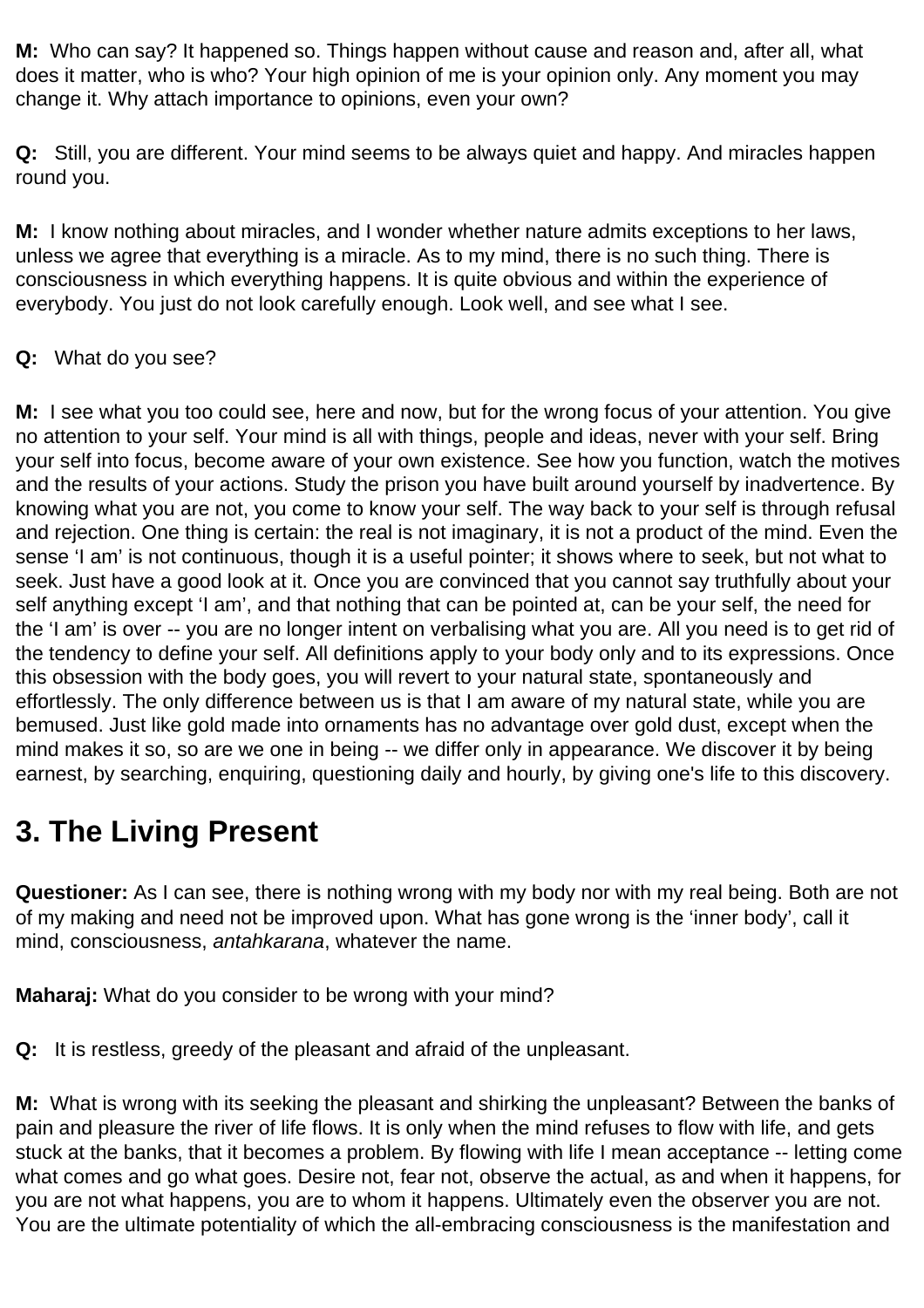expression.

**Q:** Yet, between the body and the self there lies a cloud of thoughts and feelings, which neither server the body nor the self. These thoughts and feelings are flimsy, transient and meaningless, mere mental dust that blinds and chokes, yet they are there, obscuring and destroying.

**M:** Surely, the memory of an event cannot pass for the event itself. Nor can the anticipation. There is something exceptional, unique, about the present event, which the previous, or the coming do not have. There is a livingness about it, an actuality; it stands out as if illuminated. There is the 'stamp of reality' on the actual, which the past and the future do not have.

**Q:** What gives the present that 'stamp of reality'?

**M:** There is nothing peculiar in the present event to make it different from the past and future. For a moment the past was actual and the future will become so. What makes the present so different? Obviously, my presence. I am real for I am always *now*, in the present, and what is with me now shares in my reality. The past is in memory, the future -- in imagination. There is nothing in the present event itself that makes it stand out as real. It may be some simple, periodical occurrence, like the striking of the clock. In spite of our knowing that the successive strokes are identical, the present stroke is quite different from the previous one and the next -- as remembered, or expected. A thing focussed in the now is with me, for I am ever present; it is my own reality that I impart to the present event.

**Q:** But we deal with things remembered as if they were real.

**M:** We consider memories, only when they come into the present The forgotten is not counted until one is reminded -- which implies, bringing into the *now*.

**Q:** Yes, I can see there is in the now some unknown factor that gives momentary reality to the transient actuality.

**M:** You need not say it is unknown, for you see it in constant operation. Since you were born, has it ever changed? Things and thoughts have been changing all the time. But the feeling that what is now is real has never changed, even in dream.

**Q:** In deep sleep there is no experience of the present reality.

**M:** The blankness of deep sleep is due entirely to the lack of specific memories. But a general memory of well-being is there. There is a difference in feeling when we say 'I was deeply asleep' from 'I was absent'.

**Q:** We shall repeat the question we began with: between life's source and life's expression (which is the body), there is the mind and its ever-changeful states. The stream of mental states is endless, meaningless and painful. Pain is the constant factor. What we call pleasure is but a gap, an interval between two painful states. Desire and fear are the weft and warp of living, and both are made of pain. Our question is: can there be a happy mind?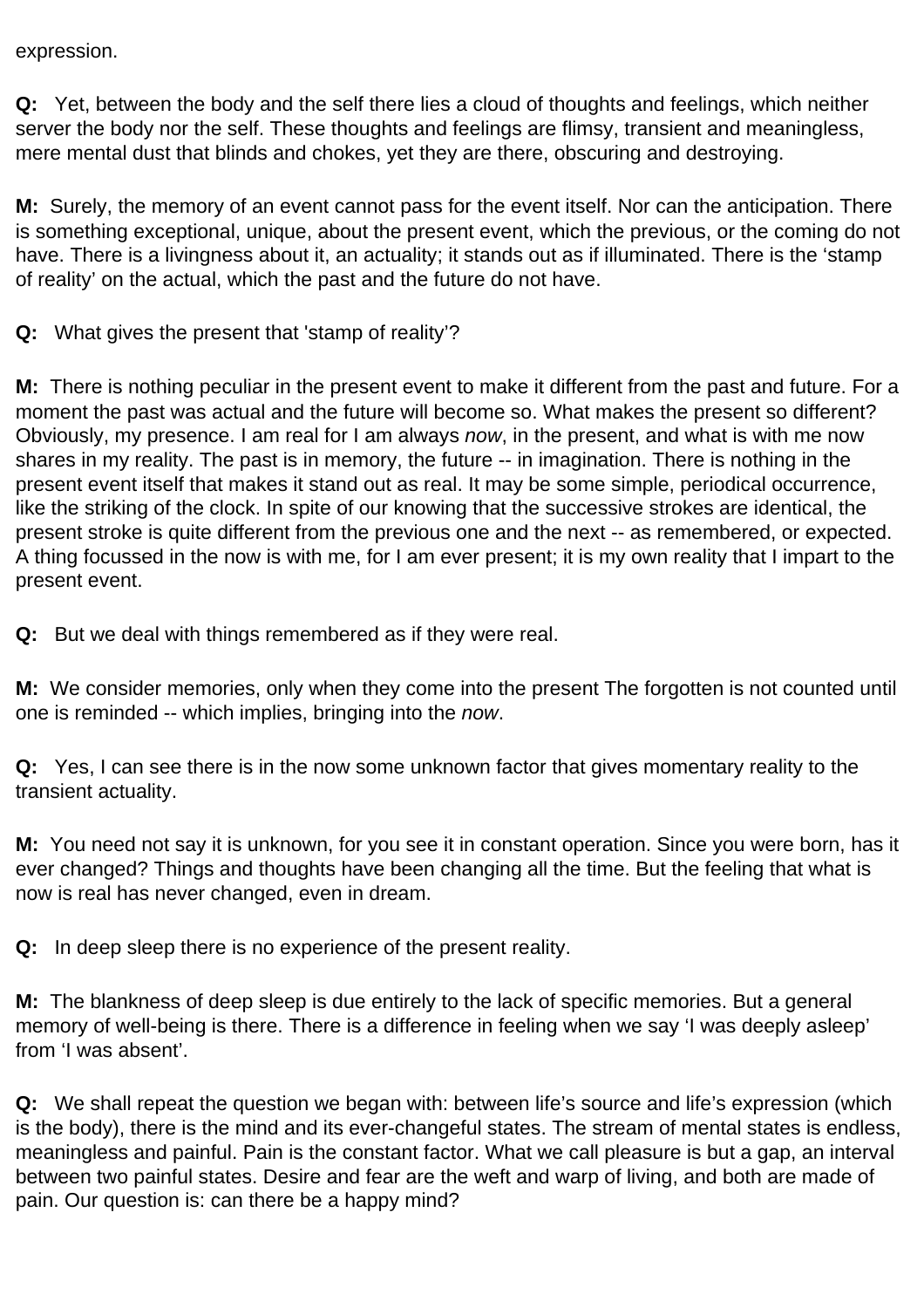**M:** Desire is the memory of pleasure and fear is the memory of pain. Both make the mind restless. Moments of pleasure are merely gaps in the stream of pain. How can the mind be happy?

**Q:** That is true when we desire pleasure or expect pain. But there are moments of unexpected, unanticipated joy. Pure joy, uncontaminated by desire -- unsought, undeserved, God-given.

**M:** Still, joy is joy only against a background of pain.

**Q:** Is pain a cosmic fact, or purely mental?

**M:** The universe is complete and where there is completeness, where nothing lacks, what can give pain?

**Q:** The Universe may be complete as a whole, but incomplete in details.

**M:** A part of the whole seen in relation to the whole is also complete. Only when seen in isolation it becomes deficient and thus a seat of pain. What makes for isolation?

**Q:** Limitations of the mind, of course. The mind cannot see the whole for the part.

**M:** Good enough. The mind, by its very nature, divides and opposes. Can there be some other mind, which unites and harmonises, which sees the whole in the part and the part as totally related to the whole?

**Q:** The other mind -- where to look for it?

**M:** In the going beyond the limiting, dividing and opposing mind. In ending the mental process as we know it. When this comes to an end, that mind is born.

**Q:** In that mind, the problem of joy and sorrow exist no longer?

**M:** Not as we know them, as desirable or repugnant. It becomes rather a question of love seeking expression and meeting with obstacles. The inclusive mind is love in action, battling against circumstances, initially frustrated, ultimately victorious.

**Q:** Between the spirit and the body, is it love that provides the bridge?

**M:** What else? Mind creates the abyss, the heart crosses it.

# <span id="page-12-0"></span>**4. Real World is Beyond the Mind**

**Questioner:** On several occasions the question was raised as to whether the universe is subject to the law of causation, or does it exist and function outside the law. You seem to hold the view that it is uncaused, that everything, however small, is uncaused, arising and disappearing for no known reason whatsoever.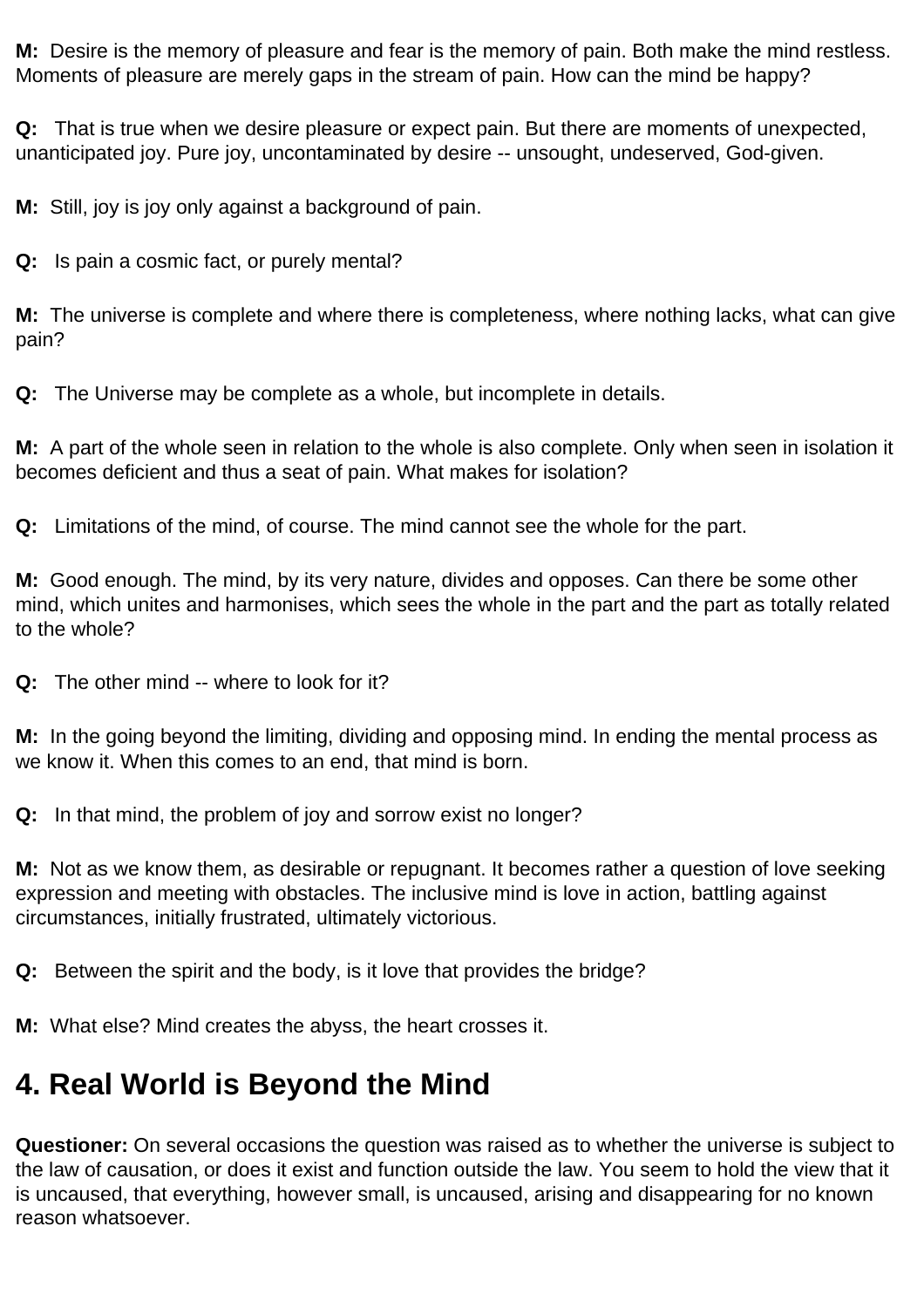**Maharaj:** Causation means succession in time of events in space, the space being physical or mental. Time, space, causation are mental categories, arising and subsiding with the mind.

**Q:** As long as the mind operates, causation is a valid law.

**M:** Like everything mental, the so-called law of causation contradicts itself. No thing in existence has a particular cause; the entire universe contributes to the existence of even the smallest thing; nothing could be as it is without the universe being what it is. When the source and ground of everything is the only cause of everything, to speak of causality as a universal law is wrong. The universe is not bound by its content, because its potentialities are infinite; besides it is a manifestation, or expression of a principle fundamentally and totally free.

**Q:** Yes, one can see that ultimately to speak of one thing being the only cause of another thing is altogether wrong. Yet, in actual life we invariably initiate action with a view to a result.

**M:** Yes, there is a lot of such activity going on, because of ignorance. 'Would people know that nothing can happen unless the entire universe makes it happen, they would achieve much more with less expenditure of energy.

**Q:** If everything is an expression of the totality of causes, how can we talk of a purposeful action towards an achievement?

**M:** The very urge to achieve is also an expression of the total universe. It merely shows that the energy potential has risen at a particular point. It is the illusion of time that makes you talk of causality. When the past and the future are seen in the timeless *now*, as parts of a common pattern, the idea of cause-effect loses its validity and creative freedom takes its place.

**Q:** Yet, I cannot see how can anything come to be without a cause.

**M:** When I say a thing is without a cause, I mean it can be with-out a particular cause. Your own mother was needed to give you birth; But you could not have been born without the sun and the earth. Even these could not have caused your birth without your own desire to be born. It is desire that gives birth, that gives name and form. The desirable is imagined and wanted and manifests itself as something tangible or con-ceivable. Thus is created the world in which we live, our personal world. The real world is beyond the mind's ken; we see it through the net of our desires, divided into pleasure and pain, right and wrong, inner and outer. To see the universe as it is, you must step beyond the net. It is not hard to do so, for the net is full of holes.

**Q:** What do you mean by holes? And how to find them?

**M:** Look at the net and its many contradictions. You do and undo at every step. You want peace, love, happiness and work hard to create pain, hatred and war. You want longevity and overeat, you want friendship and exploit. See your net as made of such contradictions and remove them -- your very seeing them will make them go.

**Q:** Since my seeing the contradiction makes it go, is there no causal link between my seeing and its going?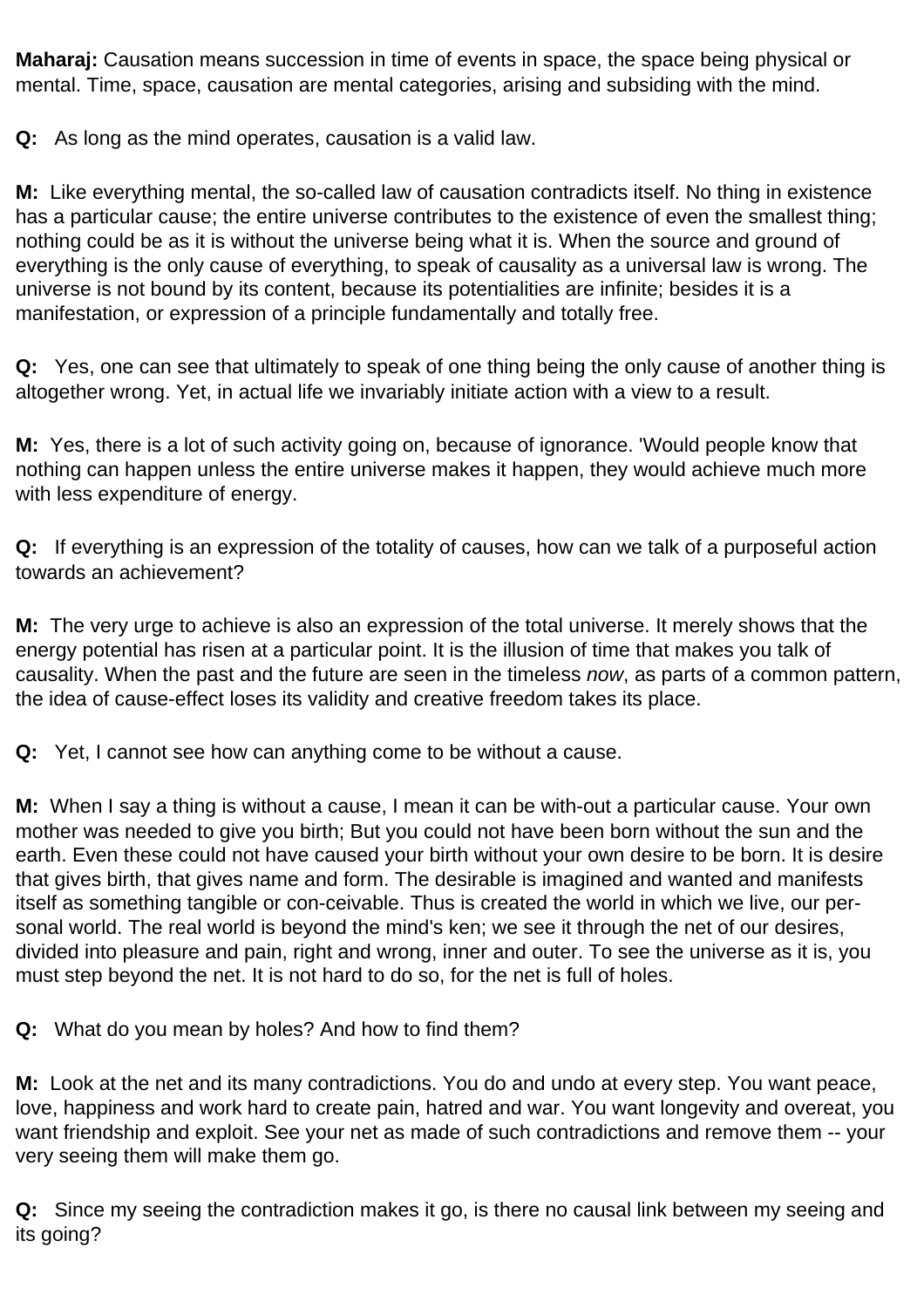**M:** Causality, even as a concept, does not apply to chaos.

**Q:** To what extent is desire a causal factor?

**M:** One of the many. For everything there are innumerable causal factors. But the source of all that is, is the Infinite Possibility, the Supreme Reality, which is in you and which throws its power and light and love on every experience. But, this source is not a cause and no cause is a source. Because of that, I say everything is uncaused. You may try to trace how a thing happens, but you cannot find out why a thing *is* as it is. A thing is as it is, because the universe is as it is.

### <span id="page-14-0"></span>**5. What is Born must Die**

**Questioner:** Is the witness-consciousness permanent or not?

**Maharaj:** It is not permanent. The knower rises and sets with the known. That in which both the knower and the known arise and set, is beyond time. The words permanent or eternal do not apply.

**Q:** In sleep there is neither the known, nor the knower. What keeps the body sensitive and receptive?

**M:** Surely you cannot say the knower was absent. The experience of things and thoughts was not there, that is all. But the absence of experience too is experience. It is like entering a dark room and saying: 'I see nothing'. A man blind from birth knows not what darkness means. Similarly, only the knower knows that he does not know. Sleep is merely a lapse in memory. Life goes on.

**Q:** And what is death?

**M:** It is the change in the living process of a particular body. Integration ends and disintegration sets in.

- **Q:** But what about the knower. With the disappearance of the body, does the knower disappear?
- **M:** Just as the knower of the body appears at birth, so he disappears at death.
- **Q:** And nothing remains?

**M:** Life remains. Consciousness needs a vehicle and an instrument for its manifestation. When life produces another body, another knower comes into being,

**Q:** Is there a causal link between the successive body-knowers, or body-minds?

**M:** Yes, there is something that may be called the memory body, or causal body, a record of all that was thought, wanted and done. It is like a cloud of images held together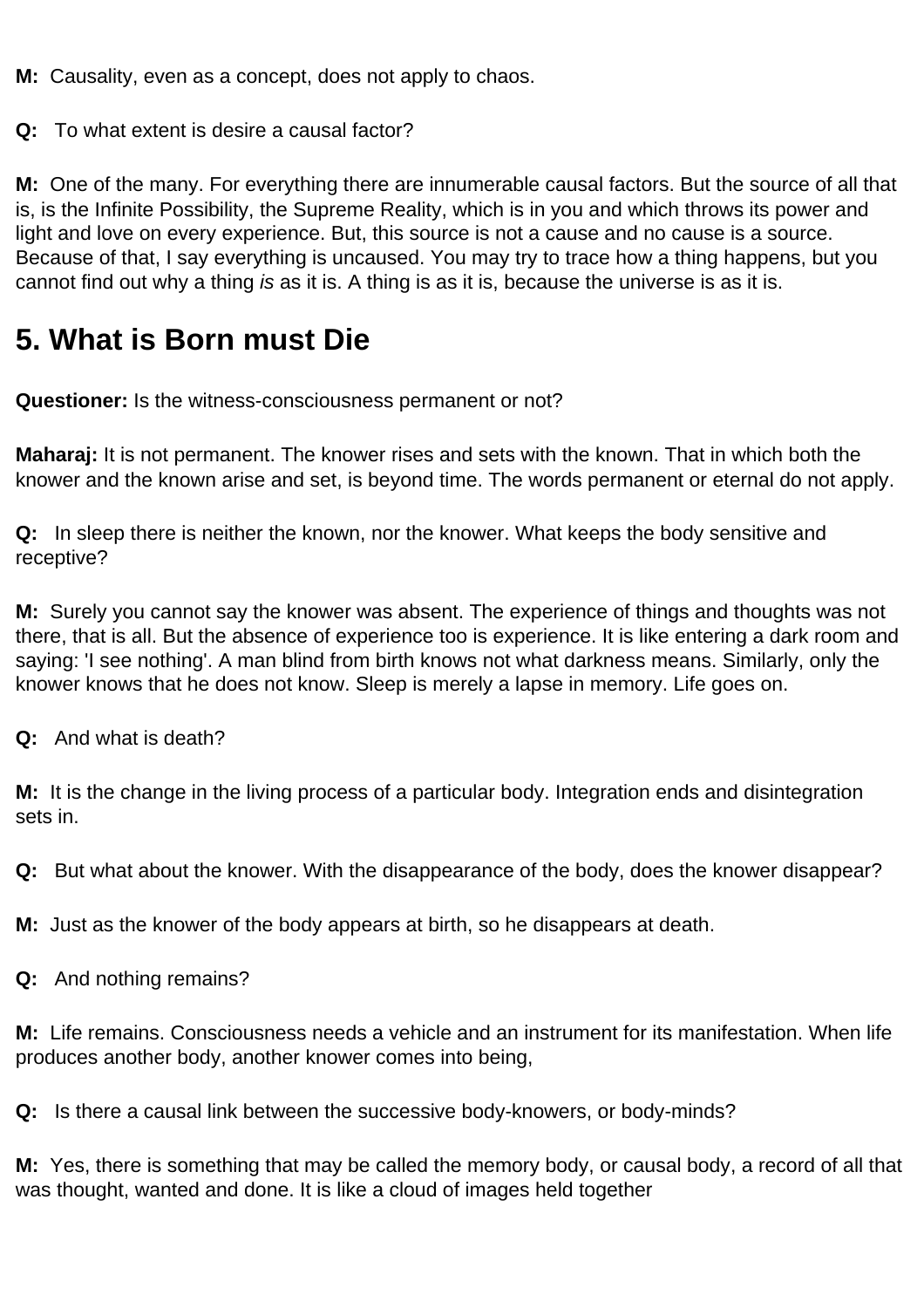**Q:** What is this sense of a separate existence?

**M:** It is a reflection in a separate body of the one reality. In this reflection the unlimited and the limited are confused and taken to be the same. To undo this confusion is the purpose of Yoga.

**Q:** Does not death undo this confusion?

**M:** In death only the body dies. Life does not, consciousness does not, reality does not. And the life is never so alive as after death.

**Q:** But does one get reborn?

**M:** What was born must die. Only the unborn is deathless. Find what is it that never sleeps and never wakes, and whose pale reflection is our sense of 'I'.

**Q:** How am I to go about this finding out?

**M:** How do you go about finding anything? By keeping your mind and heart in it. Interest there must be and steady remembrance. To remember what needs to be remembered is the secret of success. You come to it through earnestness.

**Q:** Do you mean to say that mere wanting to find out is enough? Surely, both qualifications and opportunities are needed.

**M:** These will come with earnestness. What is supremely important is to be free from contradictions: the goal and the way must not be on different levels; life and light must not quarrel; behaviour must not betray belief. Call it honesty, integrity, wholeness; you must not go back, undo, uproot, abandon the conquered ground. Tenacity of purpose and honesty in pursuit will bring you to your goal.

**Q:** Tenacity and honesty are endowments, surely! Not a trace of them I have.

**M:** All will come as you go on. Take the first step first. All blessings come from within. Turn within. 'l am' you know. Be with it all the time you can spare, until you revert to it spontaneously. There is no simpler and easier way.

# <span id="page-15-0"></span>**6. Meditation**

**Questioner:** All teachers advise to meditate. What is the purpose of meditation?

**Maharaj:** We know the outer world of sensations and actions, but of our inner world of thoughts and feelings we know very little. The primary purpose of meditation is to become conscious of, and familiar with, our inner life. The ultimate purpose is to reach the source of life and consciousness.

Incidentally practice of meditation affects deeply our character. We are slaves to what we do not know; of what we know we are masters. Whatever vice or weakness in ourselves we discover and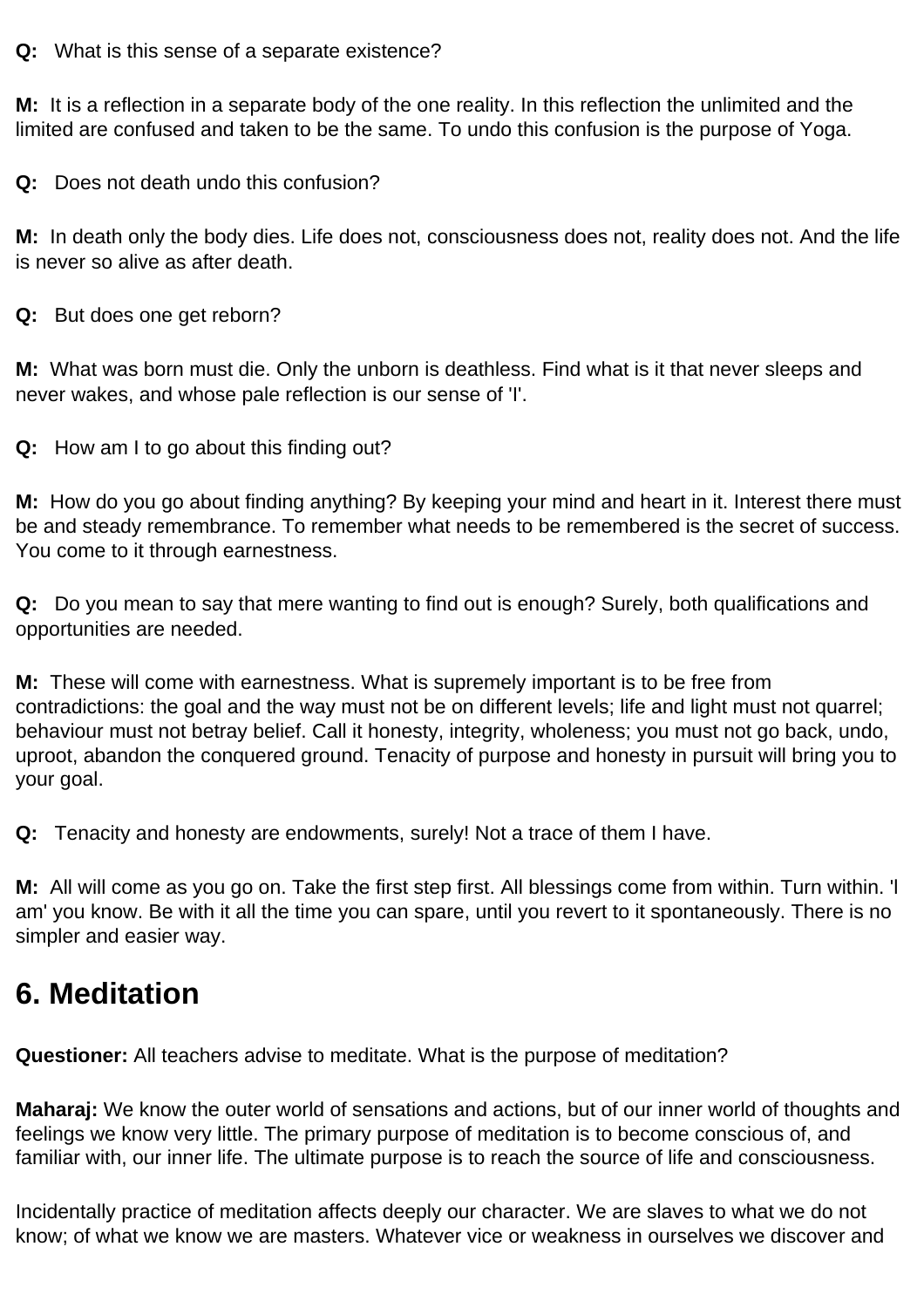understand its causes and its workings, we over-come it by the very knowing; the unconscious dissolves when brought into the conscious. The dissolution of the unconscious releases energy; the mind feels adequate and become quiet.

**Q:** What is the use of a quiet mind?

**M:** When the mind is quiet, we come to know ourselves as the pure witness. We withdraw from the experience and its experiencer and stand apart in pure awareness, which is between and beyond the two. The personality, based on self-identification, on imagining oneself to be something: 'I am this, I am that', continues, but only as a part of the objective world. Its identification with the witness snaps.

**Q:** As I can make out, I live on many levels and life on each level requires energy. The self by its very nature delights in everything and its energies flow outwards. Is it not the purpose of meditation to dam up the energies on the higher levels, or to push them back and up, so as to enable the higher levels to prosper also?

**M:** It is not so much the matter of levels as of *gunas* (qualities). Meditation is a *sattvic* activity and aims at complete elimination of *tamas* (inertia) and *rajas* (motivity). Pure *sattva* (harmony) is perfect freedom from sloth and restlessness.

**Q:** How to strengthen and purify the *sattva*?

**M:** The *sattva* is pure and strong always. It is like the sun. It may seem obscured by clouds and dust, but only from the point of view of the perceiver. Deal with the causes of obscuration, not with the sun.

**Q:** What is the use of *sattva*?

**M:** What is the use of truth, goodness, harmony, beauty? They are their own goal. They manifest spontaneously and effortlessly, when things are left to themselves, are not interfered with, not shunned, or wanted, or conceptualised, but just experienced in full awareness, such awareness itself is *sattva*. It does not make use of things and people -- it fulfils them.

**Q:** Since I cannot improve *sattva*, am I to deal with *tamas* and *rajas* only? How can I deal with them?

**M:** By watching their influence in you and on you. Be aware of them in operation, watch their expressions in your thoughts, words and deeds, and gradually their grip on you will lessen and the clear light of *sattva* will emerge. It is neither difficult, nor a protracted process; earnestness is the only condition of success.

# <span id="page-16-0"></span>**7. The Mind**

**Questioner:** There are very interesting books written by apparently very competent people, in which the illusoriness of the world is denied (though not its transitoriness). According to them, there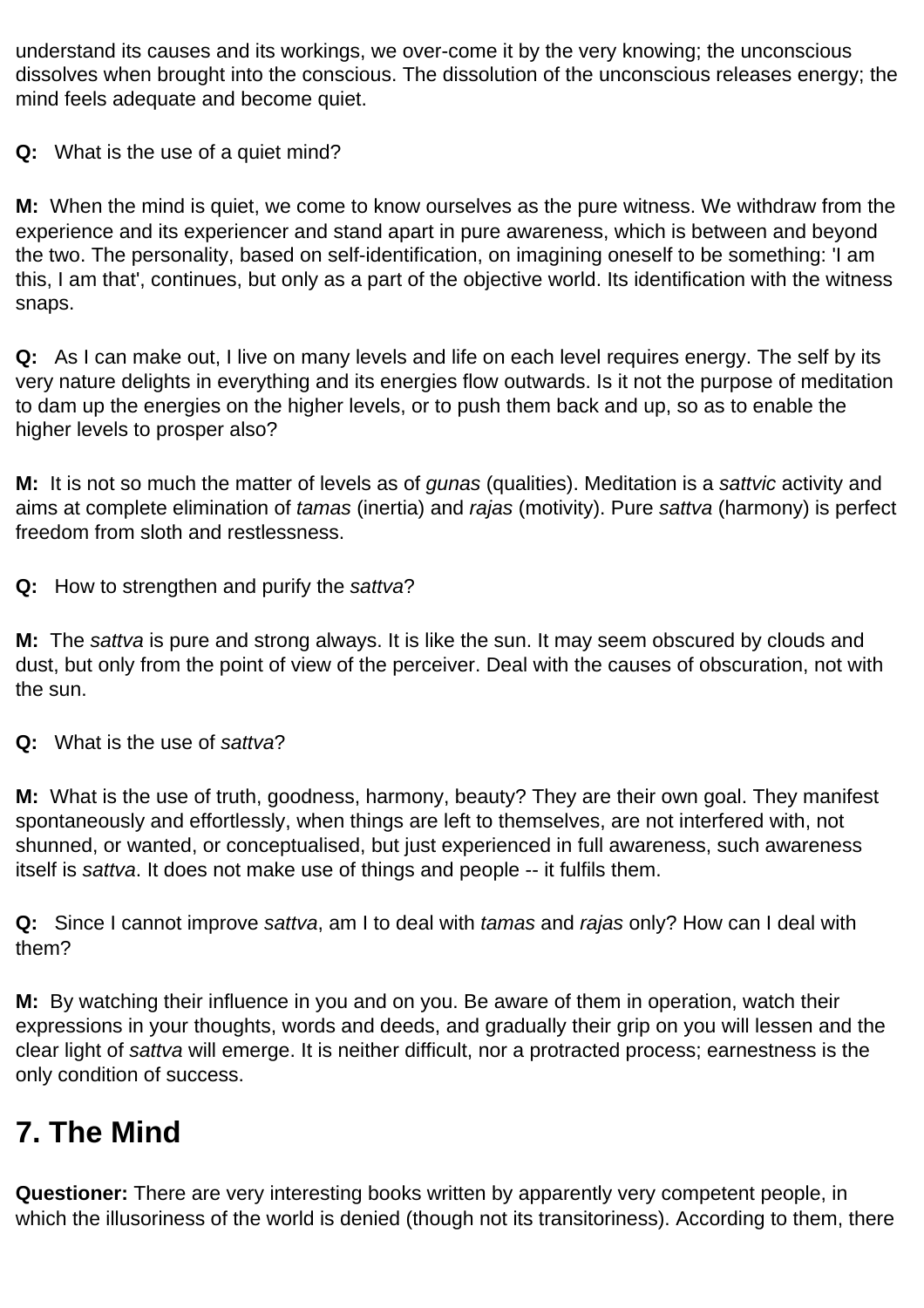exists a hierarchy of beings, from the lowest to the highest; on each level the complexity of the organism enables and reflects the depth, breadth and intensity of consciousness, without any visible or knowable culmination. One law supreme rules throughout: evolution of forms for the growth and enrichment of consciousness and manifestation of its infinite potentialities.

**Maharaj:** This may or may not be so. Even if it is, it is only so from the mind's point of view, but In fact the entire universe (*mahadakash*) exists only in consciousness (*chidakash*), while I have my stand in the Absolute (*paramakash*). In pure being consciousness arises; in consciousness the world appears and disappears. All there *is* is me, all there *is* is mine. Before all beginnings, after all endings -- I am. All has its being in me, in the 'I am', that shines in every living being. Even notbeing is unthinkable without me. Whatever happens, I must be there to witness it.

**Q:** Why do you deny being to the world?

**M:** I do not negate the world. I see it as appearing in consciousness, which is the totality of the known in the immensity of the unknown.

What begins and ends is mere appearance. The world can be said to appear, but not to be. The appearance may last very long on some scale of time, and be very short on another, but ultimately it comes to the same. Whatever is time bound is momentary and has no reality.

**Q:** Surely, you see the actual world as it surrounds you. You seem to behave quite normally!

**M:** That is how it appears to you. What in your case occupies the entire field of consciousness, is a mere speck in mine. The world lasts, but for a moment. It is your memory that makes you think that the world continues. Myself, I don't live by memory. I see the world as it is, a momentary appearance in consciousness.

- **Q:** In *your* consciousness?
- **M:** All idea of 'me' and 'mine', even of 'I am' is in consciousness.
- **Q:** Is then your 'absolute being' (*paramakash*) un-consciousness?
- **M:** The idea of un-consciousness exists in consciousness only.
- **Q:** Then, how do you know you are in the supreme state?
- **M:** Because I am in it. It is the only natural state.
- **Q:** Can you describe it?

**M:** Only by negation, as uncaused, independent, unrelated, undivided, uncomposed, unshakable, unquestionable, unreachable by effort. Every positive definition is from memory and, therefore, inapplicable. And yet my state is supremely actual and, therefore, possible, realisable, attainable.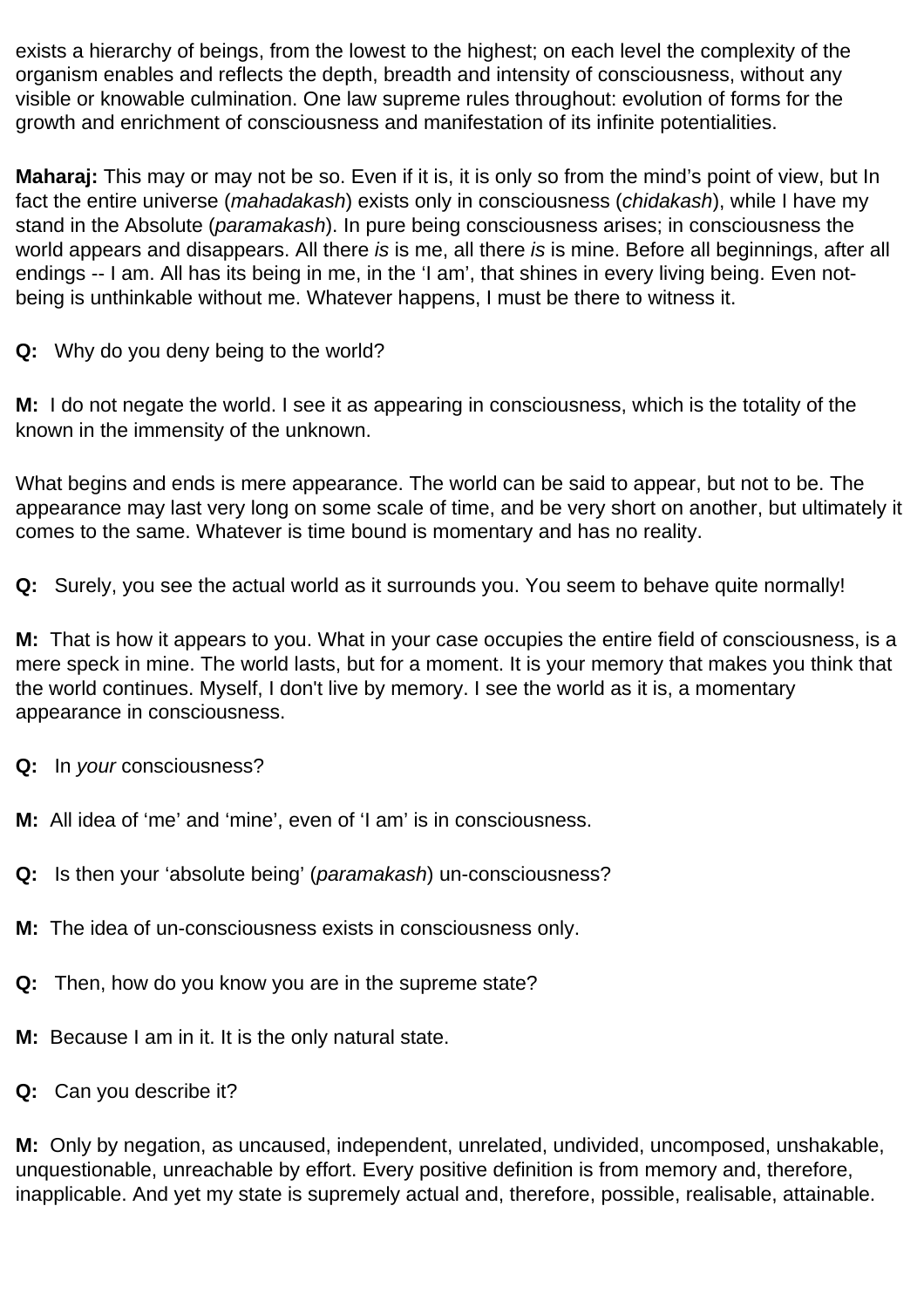**Q:** Are you not immersed timelessly in an abstraction?

**M:** Abstraction is mental and verbal and disappears in sleep, or swoon; it reappears in time; I am in my own state (*swarupa*) timelessly in the *now*. Past and future are in mind only -- I am *now*.

- **Q:** The world too is *now*.
- **M:** Which world?
- **Q:** The world around us.

**M:** It is your world you have in mind, not mine. What do you know of me, when even my talk with you is in your world only? You have no reason to believe that my world is identical with yours. My world is real, true, as it is perceived, while yours appears and disappears, according to the state of your mind. Your world is something alien, and you are afraid of it. My world is myself. I am at home.

**Q:** If you are the world, how can you be conscious of it? Is not the subject of consciousness different from its object?

**M:** Consciousness and the world appear and disappear together, hence they are two aspects of the same state.

- **Q:** In sleep I am not, and the world continues.
- **M:** How do you know?
- **Q:** On waking up I come to know. My memory tells me.
- **M:** Memory is in the mind. The mind continues in sleep.
- **Q:** It is partly in abeyance.

**M:** But its world picture is not affected. As long as the mind is there, your body and your world are there. Your world is mind-made, subjective, enclosed within the mind, fragmentary, temporary, personal, hanging on the thread of memory.

**Q:** So is yours?

**M:** Oh no. I live in a world of realities, while yours is of imagination. Your world is personal, private, unshareable, intimately your own. Nobody can enter it, see as you see, hear as you hear, feel your emotions and think your thoughts. In your world you are truly alone, enclosed in your ever-changing dream, which you take for life. My world is an open world, common to all, accessible to all. In my world there is community, insight, love, real quality; the individual is the total, the totality -- in the individual. All are one and the One is all.

**Q:** Is your world full of things and people as is mine?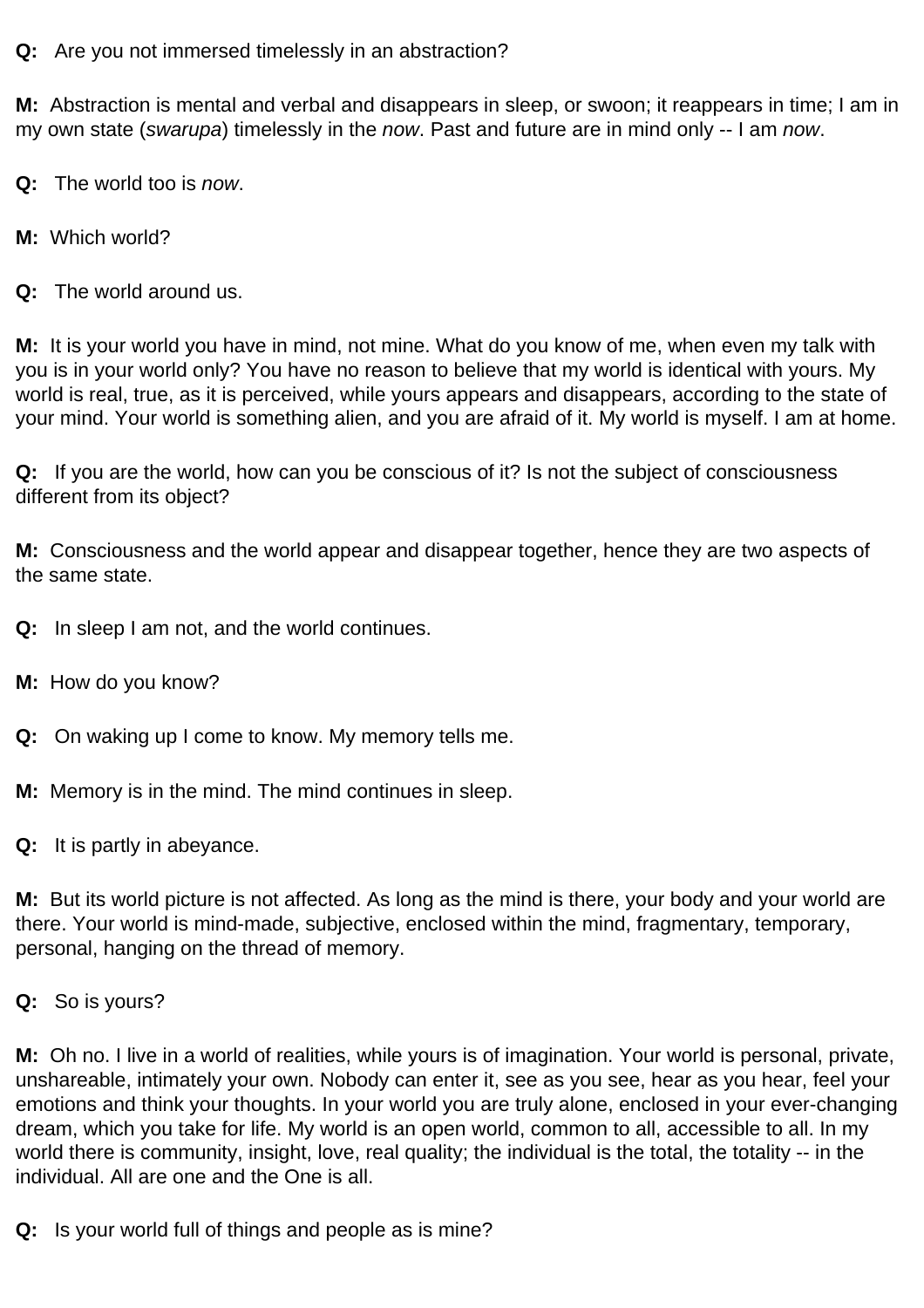**M:** No, it is full of myself.

**Q:** But do you see and hear as we do?

**M:** Yes, l appear to hear and see and talk and act, but to me it just happens, as to you digestion or perspiration happens. The body-mind machine looks after it, but leaves me out of it. Just as you do not need to worry about growing hair, so I need not worry about words and actions. They just happen and leave me unconcerned, for in my world nothing ever goes wrong.

### <span id="page-19-0"></span>**8. The Self Stands Beyond Mind**

**Questioner:** As a child fairly often I experienced states of complete happiness, verging on ecstasy: later, they ceased, but since I came to India they reappeared, particularly after I met you. Yet these states, however wonderful, are not lasting. They come and go and there is no knowing when they will come back.

**Maharaj:** How can anything be steady in a mind which itself is not steady?

**Q:** How can I make my mind steady?

**M:** How can an unsteady mind make itself steady? Of course it cannot. It is the nature of the mind to roam about. All you can do is to shift the focus of consciousness beyond the mind.

**Q:** How is it done?

**M:** Refuse all thoughts except one: the thought 'I am'. The mind will rebel in the beginning, but with patience and perseverance it will yield and keep quiet. Once you are quiet, things will begin to happen spontaneously and quite naturally without any interference on your part.

**Q:** Can I avoid this protracted battle with my mind?

**M:** Yes, you can. Just live your life as it comes, but alertly, watchfully, allowing everything to happen as it happens, doing the natural things the natural way, suffering, rejoicing -- as life brings. This also is a way.

**Q:** Well, then I can as well marry, have children, run a business… be happy.

**M:** Sure. You may or may not be happy, take it in your stride.

**Q:** Yet I want happiness.

**M:** True happiness cannot be found in things that change and pass away. Pleasure and pain alternate inexorably. Happiness comes from the self and can be found in the self only. Find your real self (*swarupa*) and all else will come with it.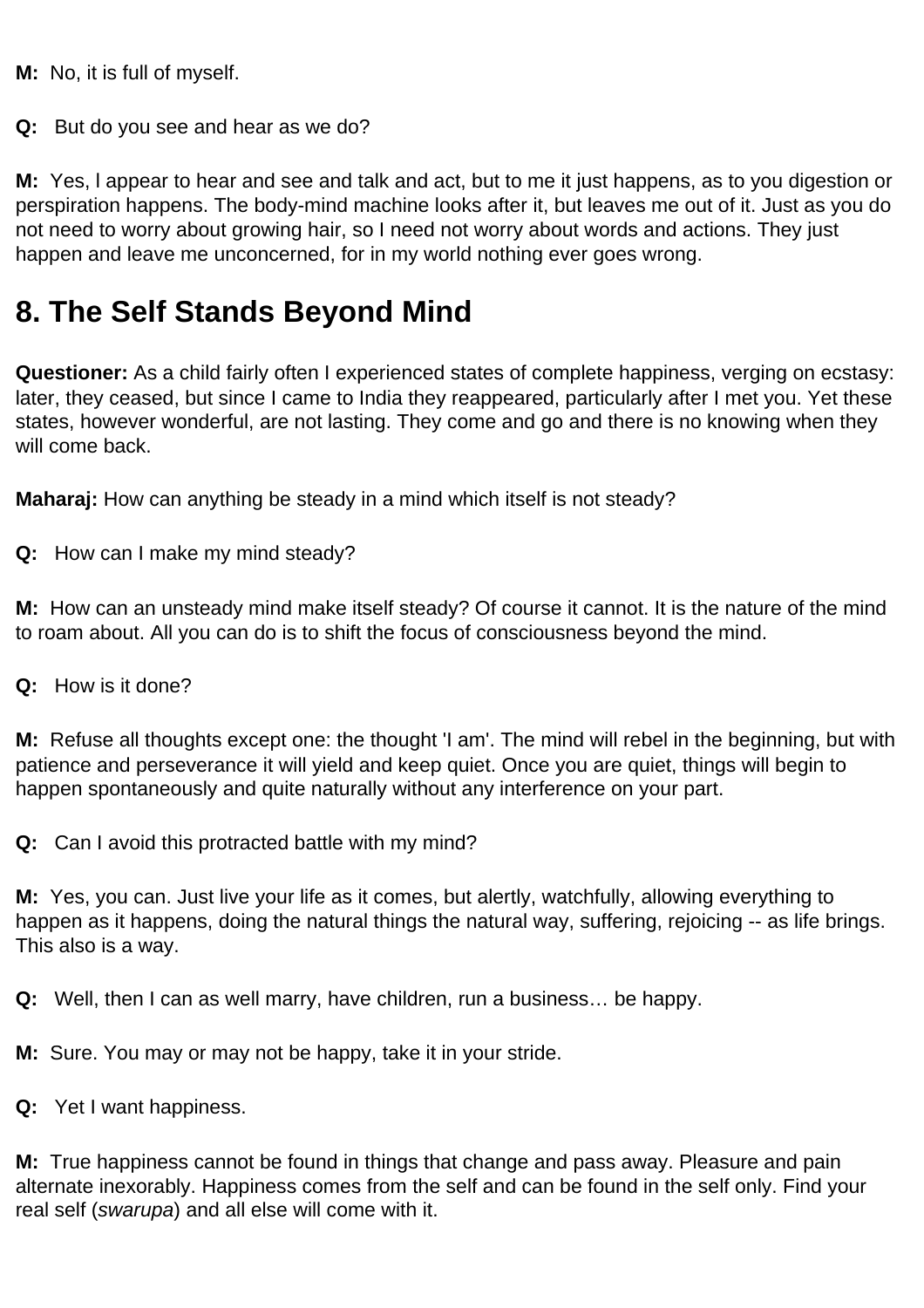**Q:** If my real self is peace and love, why is it so restless?

**M:** It is not your real being that is restless, but its reflection in the mind appears restless because the mind is restless. It is just like the reflection of the moon in the water stirred by the wind. The wind of desire stirs the mind and the 'me', which is but a reflection of the Self in the mind, appears changeful. But these ideas of movement, of restlessness, of pleasure and pain are all in the mind. The Self stands beyond the mind, aware, but unconcerned.

**Q:** How to reach it?

**M:** You are the Self, here and now Leave the mind alone, stand aware and unconcerned and you will realise that to stand alert but detached, watching events come and go, is an aspect of your real nature.

- **Q:** What are the other aspects?
- **M:** The aspects are infinite in number. Realise one, and you will realise all.
- **Q:** Tell me some thing that would help me.
- **M:** You know best what you need!
- **Q:** I am restless. How can I gain peace?
- **M:** For what do you need peace?
- **Q:** To be happy.
- **M:** Are you not happy now?
- **Q:** No, I am not.
- **M:** What makes you unhappy?
- **Q:** I have what I don't want, and want what I don't have.
- **M:** Why don't you invert it: want what you have and care not for what you don't have?
- **Q:** I want what is pleasant and don't want what is painful.
- **M:** How do you know what is pleasant and what is not?
- **Q:** From past experience, of course.
- **M:** Guided by memory you have been pursuing the pleasant and shunning the unpleasant. Have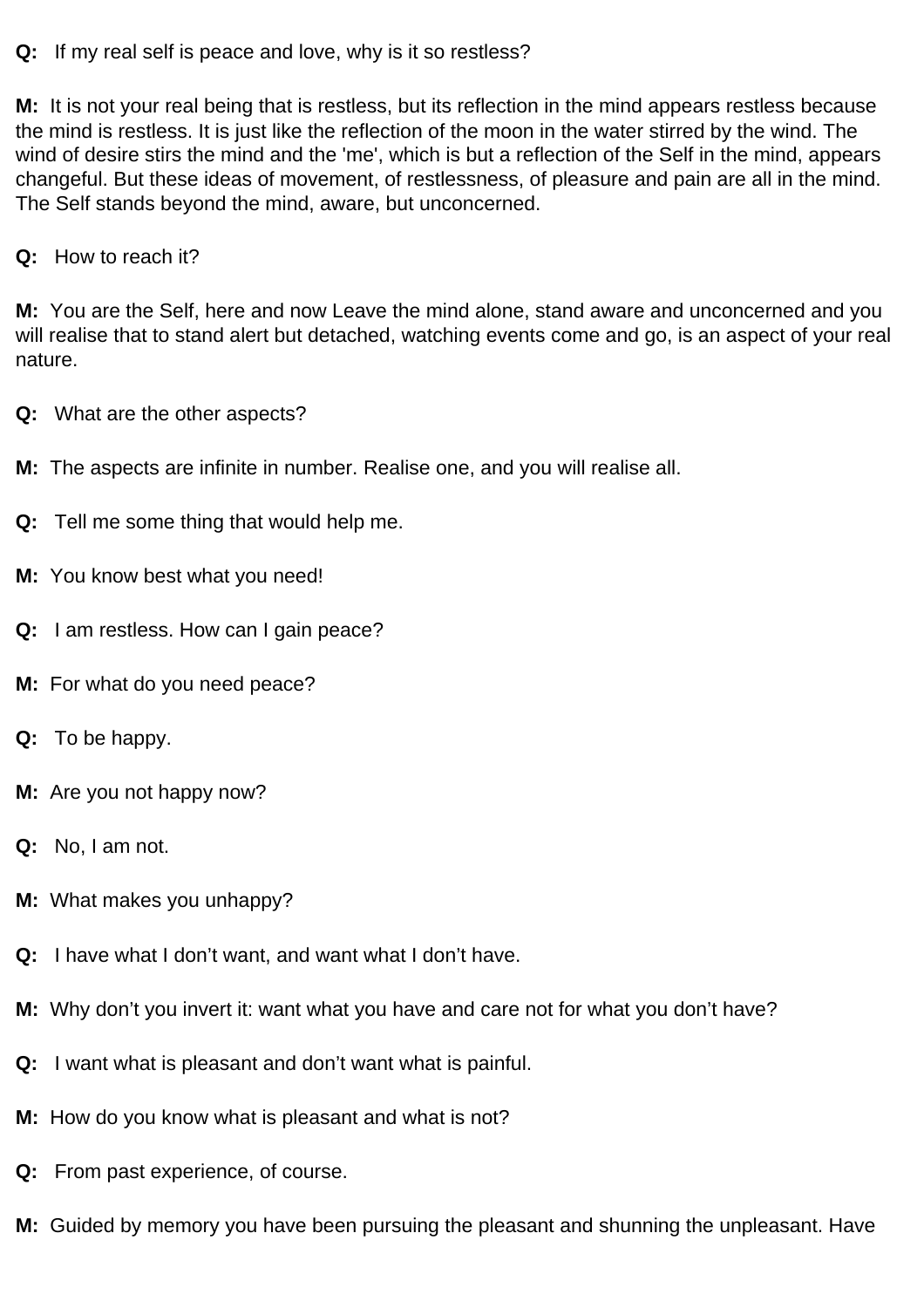you succeeded?

**Q:** No, I have not. The pleasant does not last. Pain sets in again.

**M:** Which pain?

**Q:** The desire for pleasure, the fear of pain, both are states of distress. Is there a state of unalloyed pleasure?

**M:** Every pleasure, physical or mental, needs an instrument. Both the physical and mental instruments are material, they get tired and worn out. The pleasure they yield is necessarily limited in intensity and duration. Pain is the background of all your pleasures. You want them because you suffer. On the other hand, the very search for pleasure is the cause of pain. It is a vicious circle.

**Q:** I can see the mechanism of my confusion, but I do not see my way out of it.

**M:** The very examination of the mechanism shows the way. After all, your confusion is only in your mind, which never rebelled so far against confusion and never got to grips with it. It rebelled only against pain.

**Q:** So, all I can do is to stay confused?

**M:** Be alert. Question, observe, investigate, learn all you can about confusion, how it operates, what it does to you and others. By being clear about confusion you become clear of confusion.

**Q:** When I look into myself, I find my strongest desire is to create a monument, to build something which will outlast me. Even when I think of a home, wife and child, it is because it is a lasting, solid, testimony to myself.

**M:** Right, build yourself a monument. How do you propose to do it?

**Q:** It matters little what I build, as long as it is permanent.

**M:** Surely, you can see for yourself that nothing is permanent. All wears out, breaks down, dissolves. The very ground on which you build gives way. What can you build that will outlast all?

**Q:** Intellectually, verbally, I am aware that all is transient. Yet, somehow my heart wants permanency. I want to create something that lasts.

**M:** Then you must build it of something lasting. What have you that is lasting? Neither your body nor mind will last. You must look elsewhere.

**Q:** I long for permanency, but I find it nowhere.

**M:** Are you, yourself, not permanent?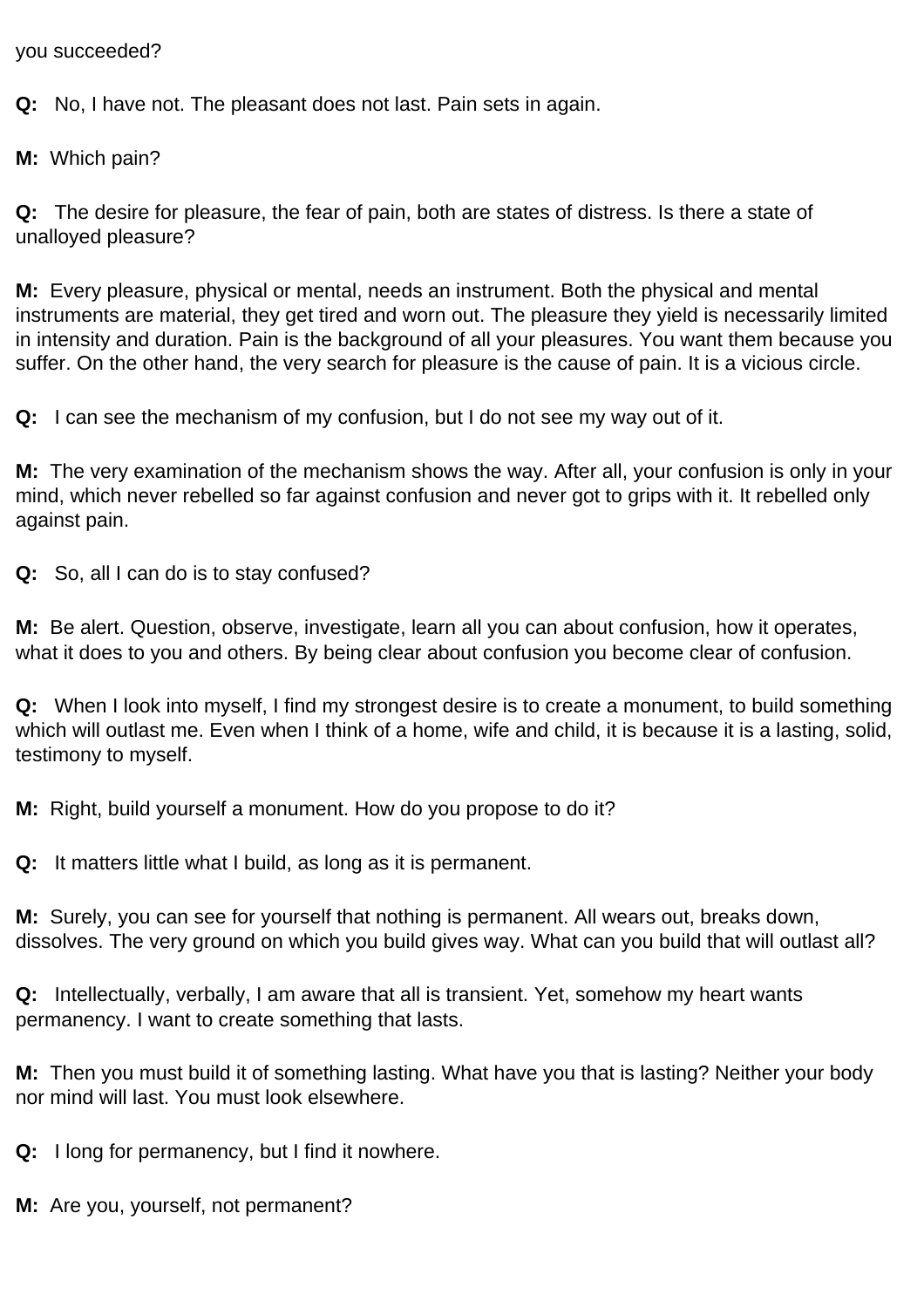**Q:** I was born, I shall die.

**M:** Can you truly say you were not before you were born and can you possibly say when dead: 'Now I am no more'? You cannot say from your own experience that you are not. You can only say 'I am'. Others too cannot tell you 'you are not'.

**Q:** There is no 'I am' in sleep.

**M:** Before you make such sweeping statements, examine carefully your waking state. You will soon discover that it is full of gaps, when the min blanks out. Notice how little you remember even when fully awake. You just don't remember. A gap in memory is not necessarily a gap in consciousness.

**Q:** Can I make myself remember my state of deep sleep?

**M:** Of course! By eliminating the intervals of inadvertence during your waking hours you will gradually eliminate the long interval of absent-mindedness, which you call sleep. You will be aware that you are asleep.

**Q:** Yet, the problem of permanency, of continuity of being, is not solved.

**M:** Permanency is a mere idea, born of the action of time. Time again depends of memory. By permanency you mean unfailing memory through endless time. You want to eternalise the mind, which is not possible.

**Q:** Then what is eternal?

**M:** That which does not change with time. You cannot eternalise a transient thing -- only the changeless is eternal.

**Q:** I am familiar with the general sense of what you say. I do not crave for more knowledge. All I want is peace.

**M:** You can have for the asking all the peace you want.

**Q:** I am asking.

**M:** You must ask with an undivided heart and live an integrated life.

**Q:** How?

**M:** Detach yourself from all that makes your mind restless. Renounce all that disturbs its peace. If you want peace, deserve it.

**Q:** Surely everybody deserves peace.

**M:** Those only deserve it, who don't disturb it.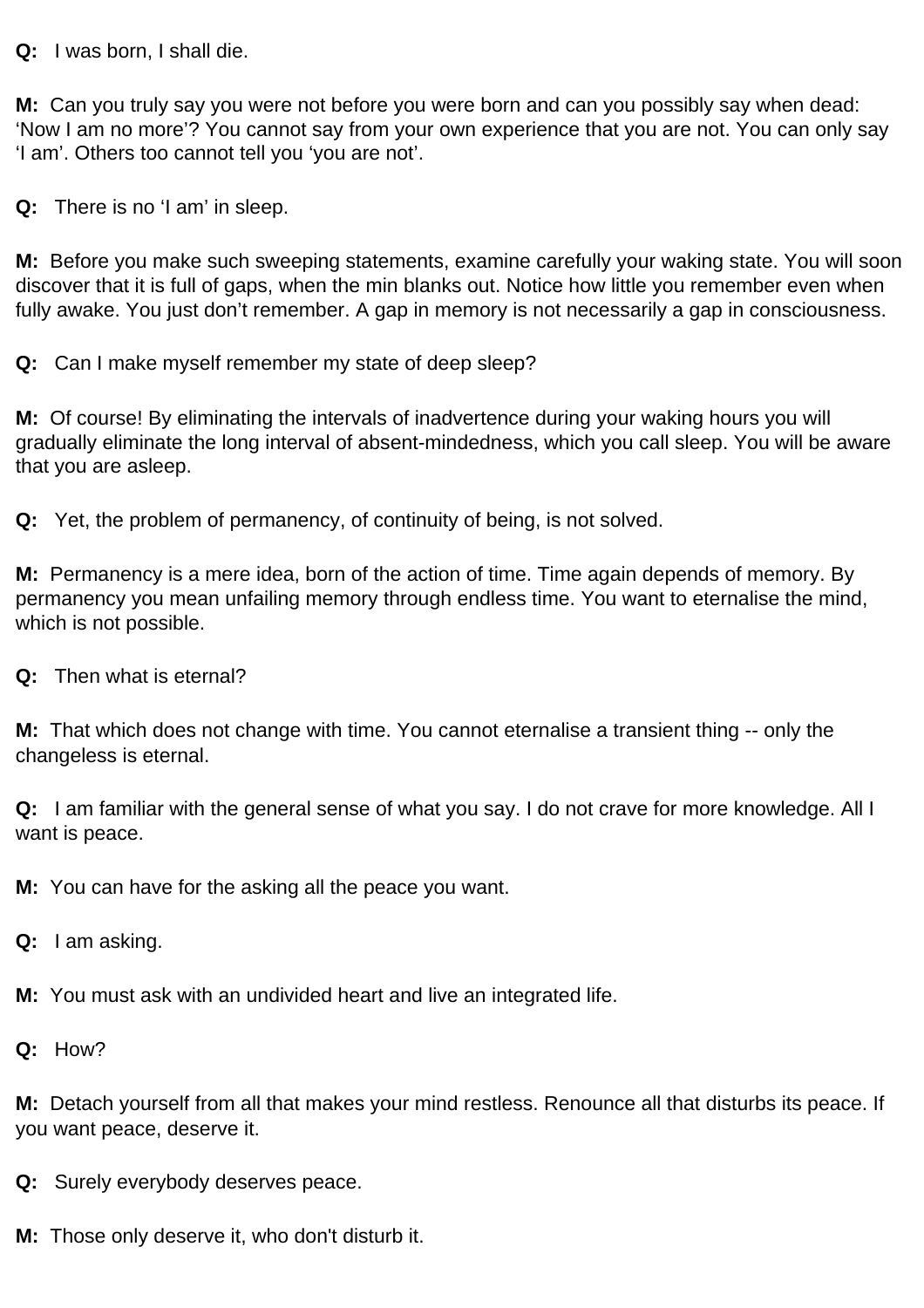**Q:** In what way do I disturb peace?

**M:** By being a slave to your desires and fears.

**Q:** Even when they are justified?

**M:** Emotional reactions, born of ignorance or inadvertence, are never justified. Seek a clear mind and a clean heart. All you need is to keep quietly alert, enquiring into the real nature of yourself. This is the only way to peace.

### <span id="page-23-0"></span>**9. Responses of Memory**

**Questioner:** Some say the universe was created. Others say that it always existed and is for ever undergoing transformation. Some say it is subject to eternal laws. Others deny even causality. Some say the world is real. Others -- that it has no being whatsoever.

**Maharaj:** Which world are you enquiring about?

**Q:** The world of my perceptions, of course.

**M:** The world you can perceive is a very small world indeed. And it is entirely private. Take it to be a dream and be done with it.

**Q:** How can I take it to be a dream? A dream does not last.

**M:** How long will your own world last?

**Q:** After all, my little world is but a part of the total.

**M:** Is not the idea of a total world a part of your personal world? The universe does not come to tell you that you are a part of it. It is you who have invented a totality to contain you as a part. In fact all you know is your own private world, however well you have furnished it with your imaginations and expectations.

**Q:** Surely, perception is not imagination!

**M:** What else? Perception is recognition, is it not? Something entirely unfamiliar can be sensed, but cannot be perceived. Perception involves memory.

**Q:** Granted, but memory does not make it illusion.

**M:** Perception, imagination, expectation, anticipation, illusion -- all are based on memory. There are hardly any border lines between them. They just merge into each other. All are responses of memory.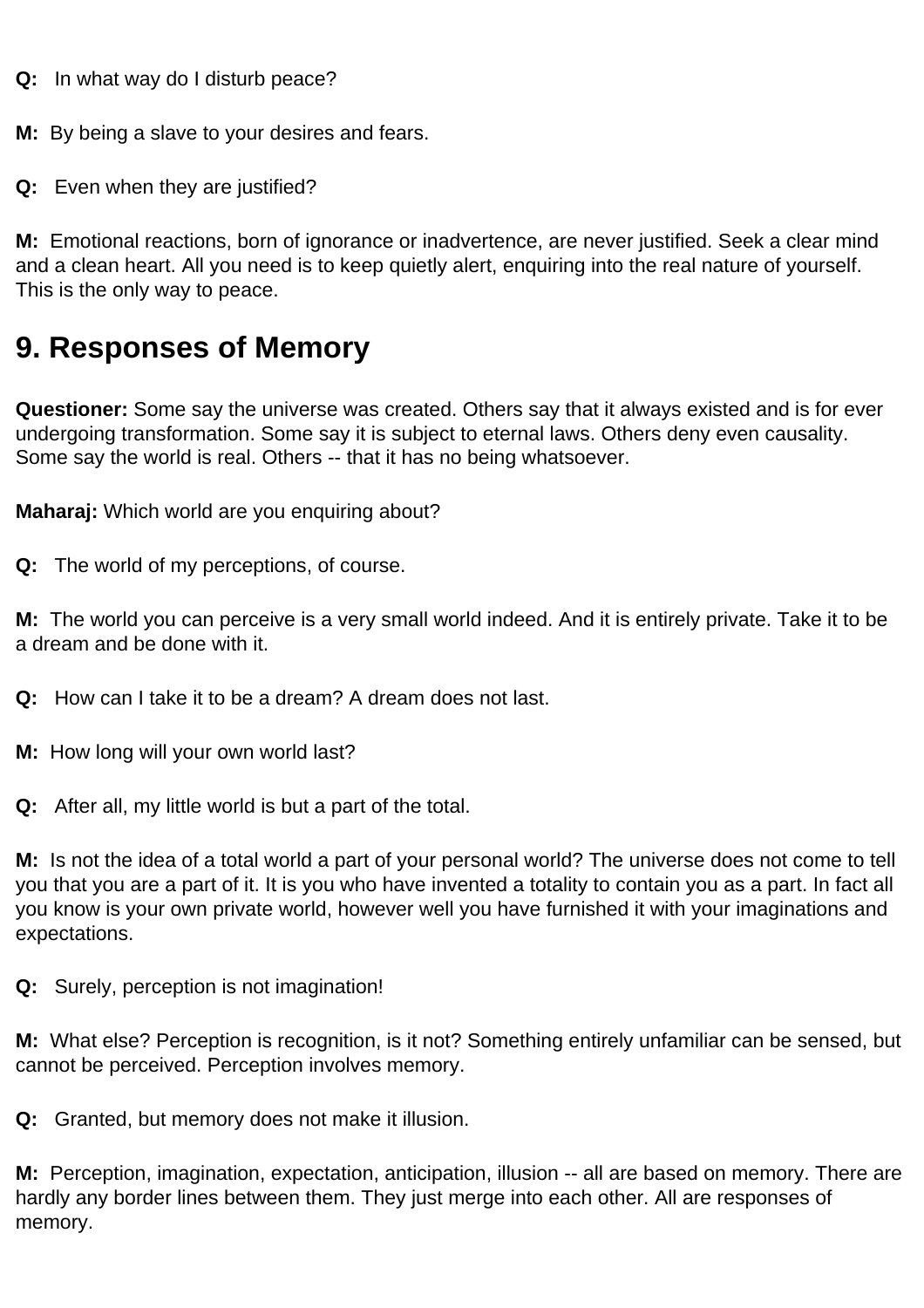**Q:** Still, memory is there to prove the reality of my world.

**M:** How much do you remember? Try to write down from memory what you were thinking, saying and doing on the 30<sup>th</sup> of the last month.

**Q:** Yes, there is a blank.

**M:** It is not so bad. You do remember a lot -- unconscious memory makes the world in which you live so familiar.

**Q:** Admitted that the world in which I live is subjective and partial. What about you? In what kind of world do *you* live?

**M:** My world is just like yours. I see, I hear, I feel, I think, I speak and act in a world I perceive, just like you. But with you it is all, with me it is nothing. Knowing the world to be a part of myself, I pay it no more attention than you pay to the food you have eaten. While being prepared and eaten, the food is separate from you and your mind is on it; once swallowed, you become totally unconscious of it. I have eaten up the world and I need not think of it any more.

**Q:** Don't you become completely irresponsible?

**M:** How could I? How can I hurt something which is one with me. On the contrary, without thinking of the world, whatever I do will be of benefit to it. Just as the body sets itself right unconsciously, so am I ceaselessly active in setting the world right.

- **Q:** Nevertheless, you are aware of the immense suffering of the world?
- **M:** Of course I am, much more than you are.
- **Q:** Then what do you do?
- **M:** I look at it through the eyes of God and find that all is well.

**Q:** How can you say that all is well? Look at the wars, the exploitation, the cruel strife between the citizen and the state.

**M:** All these sufferings are man-made and it is within man's power to put an end to them. God helps by facing man with the results of his actions and demanding that the balance should be restored. *Karma* is the law that works for righteousness; it is the healing hand of God.

# <span id="page-24-0"></span>**10. Witnessing**

**Questioner:** I am full of desires and want them fulfilled. How am I to get what I want?

**Maharaj:** Do you deserve what you desire? In some way or other you have to work for the fulfilment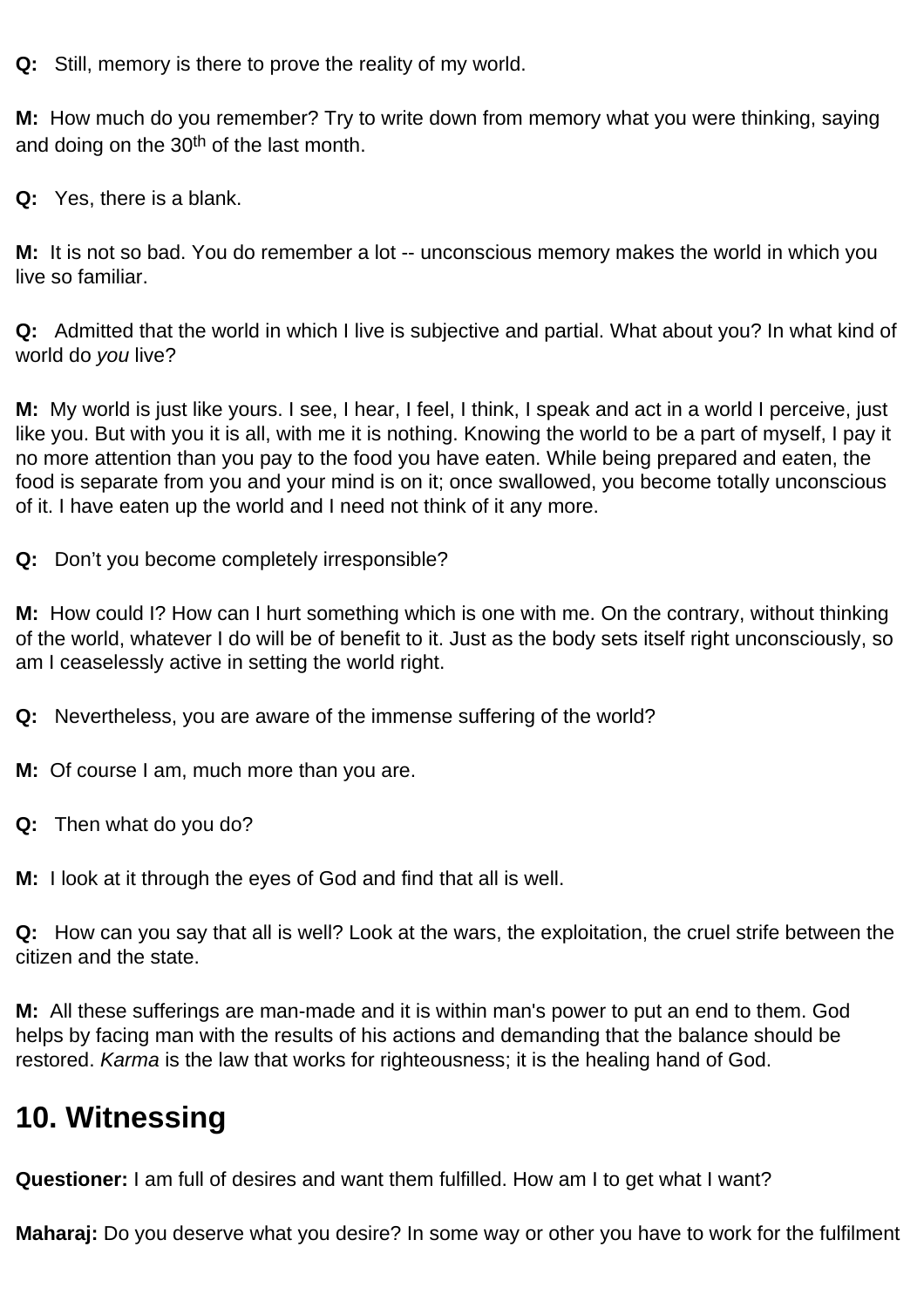of your desires. Put in energy and wait for the results.

- **Q:** Where am I to get the energy?
- **M:** Desire itself is energy.
- **Q:** Then why does not every desire get fulfilled?
- **M:** Maybe it was not strong enough and lasting.

**Q:** Yes, that is my problem. I want things, but I am lazy when it comes to action.

**M:** When your desire is not clear nor strong, it cannot take shape. Besides, if your desires are personal, for your own enjoyment, the energy you give them is necessarily limited; it can-not be more than what you have.

**Q:** Yet, often ordinary persons do attain what they desire.

**M:** After desiring it very much and for a long time. Even then, their achievements are limited.

**Q:** And what about unselfish desires?

**M:** When you desire the common good, the whole world de-sires with you. Make humanity's desire your own and work for it. There you cannot fail,

**Q:** Humanity is God's work, not mine. I am concerned with myself. Have I not the right to see my legitimate desires fulfilled? They will hurt no one. My desires are legitimate. They are right desires, why don't they come true?

**M:** Desires are right or wrong according to circumstances; it depends on how you look at them. It is only for the individual that a distinction between right and wrong is valid.

**Q:** What are the guide-lines for such distinction? How am I to know which of my desires are right and which are wrong?

**M:** In your case desires that lead to sorrow are wrong and those which lead to happiness are right. But you must not forget others. Their sorrow and happiness also count.

**Q:** Results are in the future. How can I know what they will be?

**M:** Use your mind. Remember. Observe. You are not different from others. Most of their experiences are valid for you too. Think clearly and deeply, go into the entire structure of your desires and their ramifications. They are a most important part of your mental and emotional makeup and powerfully affect your actions. Remember, you cannot abandon what you do not know. To go beyond yourself, you must know yourself.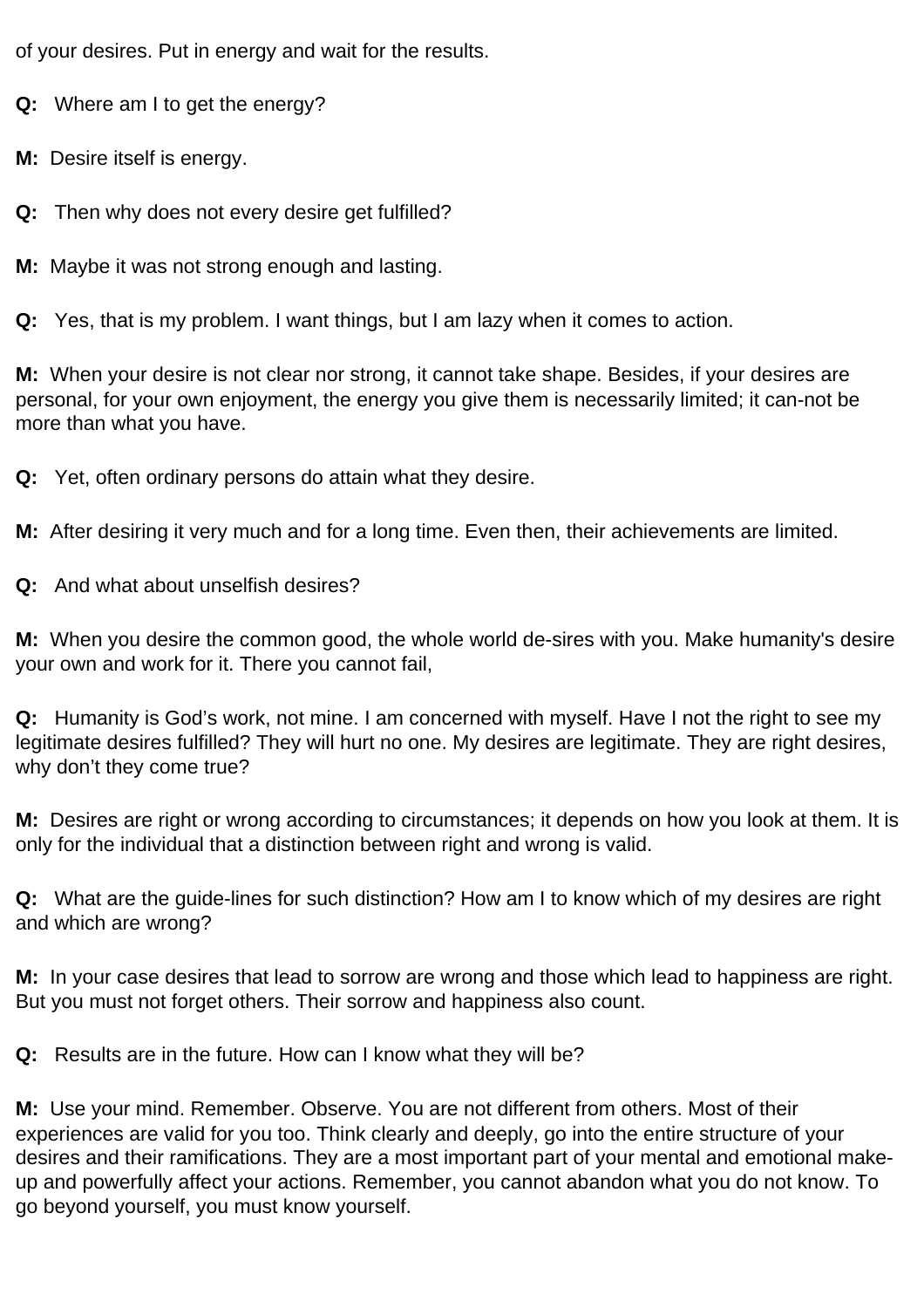**Q:** What does it mean to know myself? By knowing myself what exactly do I come to know?

**M:** All that you are not.

**Q:** And not what I am?

**M:** What you are, you already are. By knowing what you are not, you are free of it and remain in your own natural state. It all happens quite spontaneously and effortlessly.

**Q:** And what do I discover?

**M:** You discover that there is nothing to discover. You are what you are and that is all.

**Q:** I do not understand!

**M:** It is your fixed idea that you must be something or other, that blinds you.

**Q:** How can I get rid of this idea?

**M:** If you trust me, believe when I tell you that you are the pure awareness that illuminates consciousness and its infinite content. Realise this and live accordingly. If you do not believe me, then go within, enquiring 'What an I'? or, focus your mind on 'I am', which is pure and simple being.

**Q:** On what my faith in you depends?

**M:** On your insight into other people's hearts. If you cannot look into my heart, look into your own.

**Q:** I can do neither.

**M:** Purify yourself by a well-ordered and useful life. Watch over your thoughts, feelings, words and actions. This will clear your vision.

**Q:** Must I not renounce every thing first, and live a homeless life?

**M:** You cannot renounce. You may leave your home and give trouble to your family, but attachments are in the mind and will not leave you until you know your mind in and out. First thing first -- know yourself, all else will come with it.

**Q:** But you already told me that I am the Supreme Reality. Is it not self-knowledge?

**M:** Of course you are the Supreme Reality! But what of it? Every grain of sand is God; to know it is important, but that is only the beginning.

**Q:** Well, you told me that I am the Supreme Reality. I believe you. What next is there for me to do?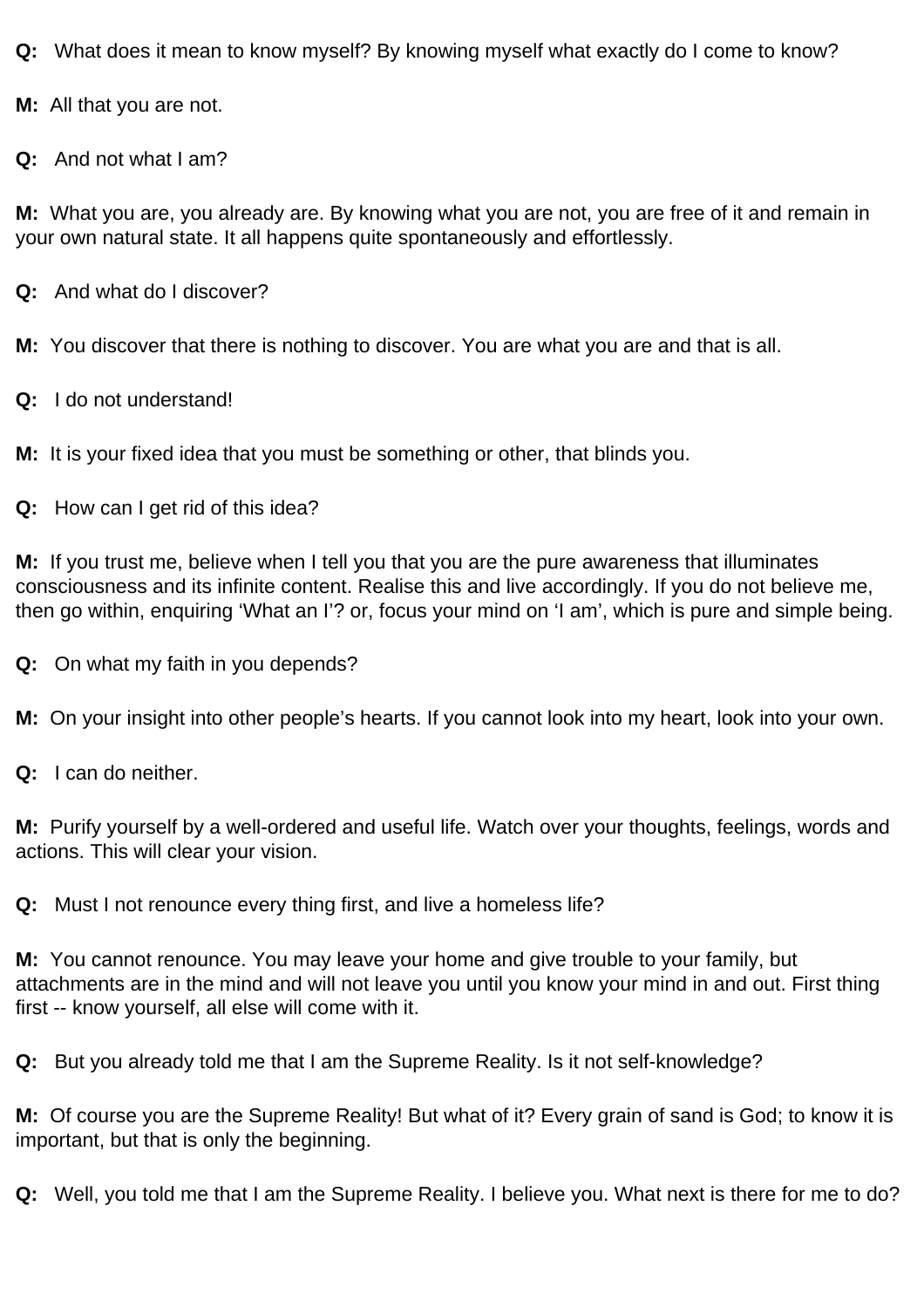**M:** I told you already. Discover all you are not. Body, feelings, thoughts, ideas, time, space, being and not-being, this or that -- nothing concrete or abstract you can point out to is you. A mere verbal statement will not do -- you may repeat a formula endlessly without any result whatsoever. You must watch your-self continuously -- particularly your mind -- moment by moment, missing nothing. This witnessing is essential for the separation of the self from the not-self.

**Q:** The witnessing -- is it not my real nature?

**M:** For witnessing, there must be something else to witness. We are still in duality!

**Q:** What about witnessing the witness? Awareness of awareness?

**M:** Putting words together will not take you far. Go within and discover what you are not. Nothing else matters.

### <span id="page-27-0"></span>**11. Awareness and Consciousness**

**Questioner:** What do you do when asleep?

**Maharaj:** I am aware of being asleep.

- **Q:** Is not sleep a state of unconsciousness?
- **M:** Yes, I am aware of being unconscious.
- **Q:** And when awake, or dreaming?

**M:** I am aware of being awake or dreaming.

**Q:** I do not catch you. What exactly do you mean? Let me make my terms clear: by being asleep I mean unconscious, by being awake I mean conscious, by dreaming I mean conscious of one's mind, but not of the surroundings.

**M:** Well, it is about the same with me, Yet, there seems to be a difference. In each state you forget the other two, while to me, there is but one state of being, including and transcending the three mental states of waking, dreaming and sleeping.

**Q:** Do you see in the world a direction and a purpose?

**M:** The world is but a reflection of my imagination. Whatever I want to see, I can see. But why should I invent patterns of creation, evolution and destruction? I do not need them and have no desire to lock up the world in a mental picture.

**Q:** Coming back to sleep. Do you dream?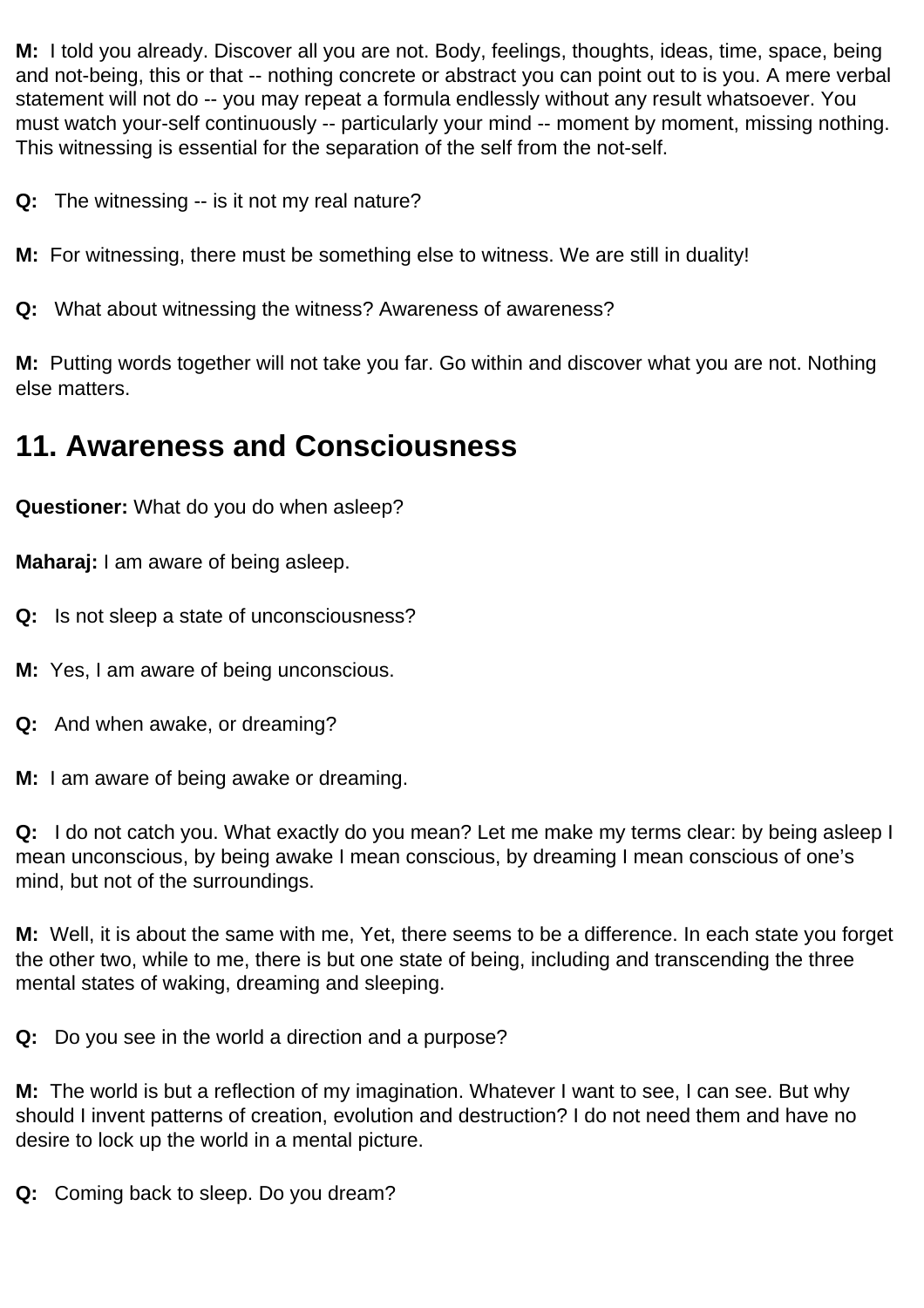- **M:** Of course.
- **Q:** What are your dreams?
- **M:** Echoes of the waking state.
- **Q:** And your deep sleep?
- **M:** The brain consciousness is suspended.
- **Q:** Are you then unconscious?
- **M:** Unconscious of my surroundings -- yes.
- **Q:** Not quite unconscious?
- **M:** I remain aware that I am unconscious.
- **Q:** You use the words 'aware' and 'conscious'. Are they not the same?

**M:** Awareness is primordial; it is the original state, beginningless, endless, uncaused, unsupported, without parts, without change. Consciousness is on contact, a reflection against a surface, a state of duality. There can be no consciousness without awareness, but there can be awareness without consciousness, as in deep sleep. Awareness is absolute, consciousness is relative to its content; consciousness is always of something. Consciousness is partial and changeful, awareness is total, changeless, calm and silent. And it is the common matrix of every experience.

**Q:** How does one go beyond consciousness into awareness?

**M:** Since it is awareness that makes consciousness possible, there is awareness in every state of consciousness. Therefore the very consciousness of being conscious is already a movement in awareness. Interest in your stream of consciousness takes you to awareness. It is not a new state. It is at once recognised as the original, basic existence, which is life itself, and also love and joy.

**Q:** Since reality is all the time with us, what does self-realisation consist of?

**M:** Realisation is but the opposite of ignorance. To take the world as real and one's self as unreal is ignorance. The cause of sorrow. To know the self as the only reality and all else as temporal and transient is freedom, peace and joy. It is all very simple. Instead of seeing things as imagined, learn to see them as they are. It is like cleansing a mirror. The same mirror that shows you the world as it is, will also show you your own face. The thought 'I am' is the polishing cloth. Use it.

## <span id="page-28-0"></span>**12. The Person is not Reality**

**Questioner:** Kindly tell us how you realised.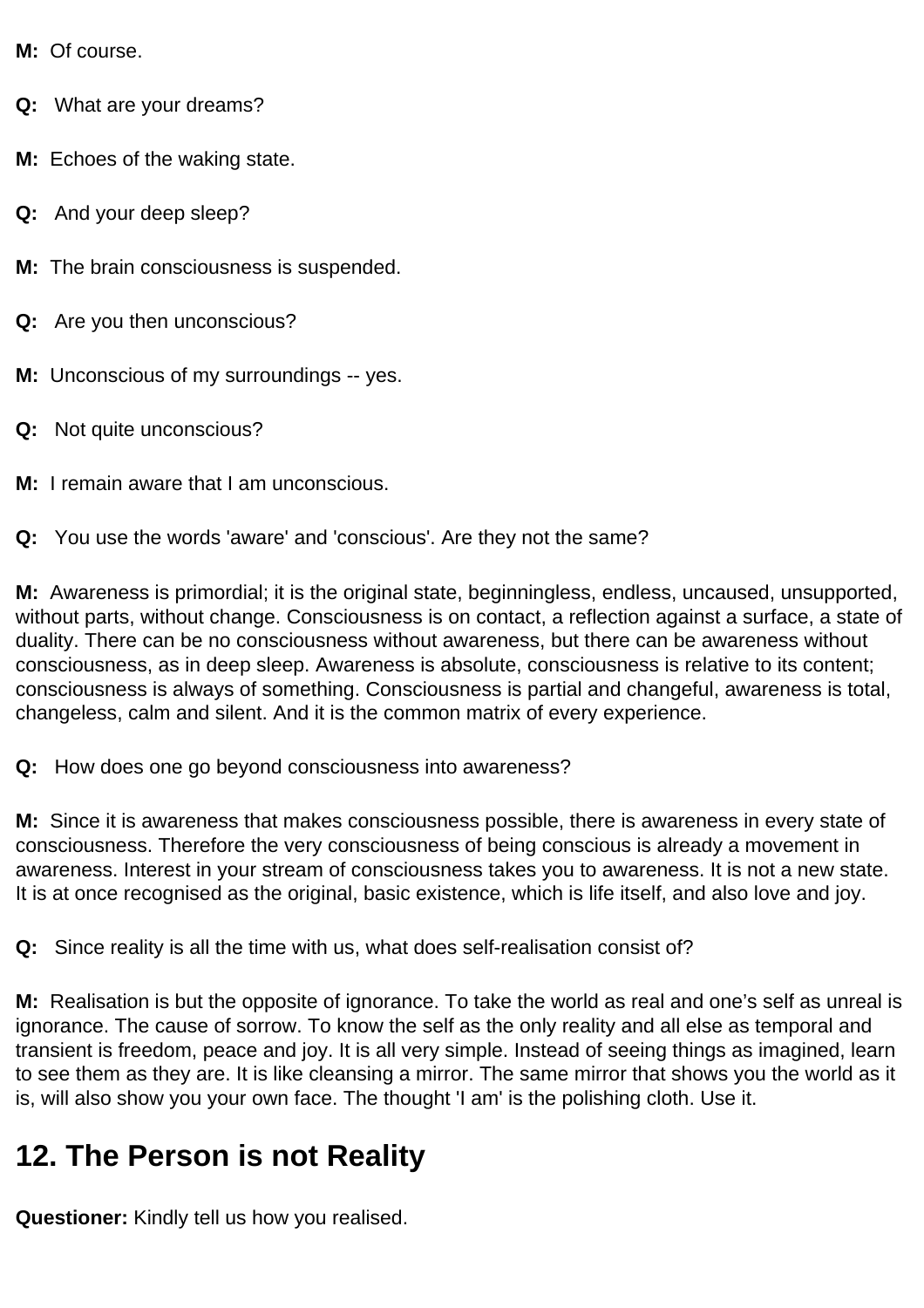**Maharaj:** I met my Guru when I was 34 and realised by 37.

**Q:** What happened? What was the change?

**M:** Pleasure and pain lost their sway over me. I was free from desire and fear. I found myself full, needing nothing. I saw that in the ocean of pure awareness, on the surface of the universal consciousness, the numberless waves of the phenomenal worlds arise and subside beginninglessly and endlessly. As consciousness, they are all me. As events they are all mine. There is a mysterious power that looks after them. That power is awareness, Self, Life, God, whatever name you give it. It is the foundation, the ultimate support of all that is, just like gold is the basis for all gold jewellery. And it is so intimately ours! Abstract the name and shape from the jewellery and the gold becomes obvious. Be free of name and form and of the desires and fears they create, then what remains?

**Q:** Nothingness.

**M:** Yes, the void remains. But the void is full to the brim. It is the eternal potential as consciousness is the eternal actual.

**Q:** By potential you mean the future?

**M:** Past, present and future -- they are all there. And infinitely more.

**Q:** But since the void is void, it is of little use to us.

**M:** How can you say so? Without breach in continuity how can there be rebirth? Can there be renewal without death? Even the darkness of sleep is refreshing and rejuvenating. Without death we would have been bogged up for ever in eternal senility.

**Q:** Is there no such thing as immortality?

**M:** When life and death are seen as essential to each other, as two aspects of one being, that is immortality. To see the end in the beginning and beginning in the end is the intimation of eternity. Definitely, immortality is not continuity. Only the process of change continues. Nothing lasts.

**Q:** Awareness lasts?

**M:** Awareness is not of time. Time exists in consciousness only. Beyond consciousness where are time and space?

**Q:** Within the field of your consciousness there is your body also.

**M:** Of course. But the idea 'my body', as different from other bodies, is not there. To me it is 'a body', not 'my body', 'a mind', not 'my mind'. The mind looks after the body all right, I need not interfere. What needs be done is being done, in the normal and natural way.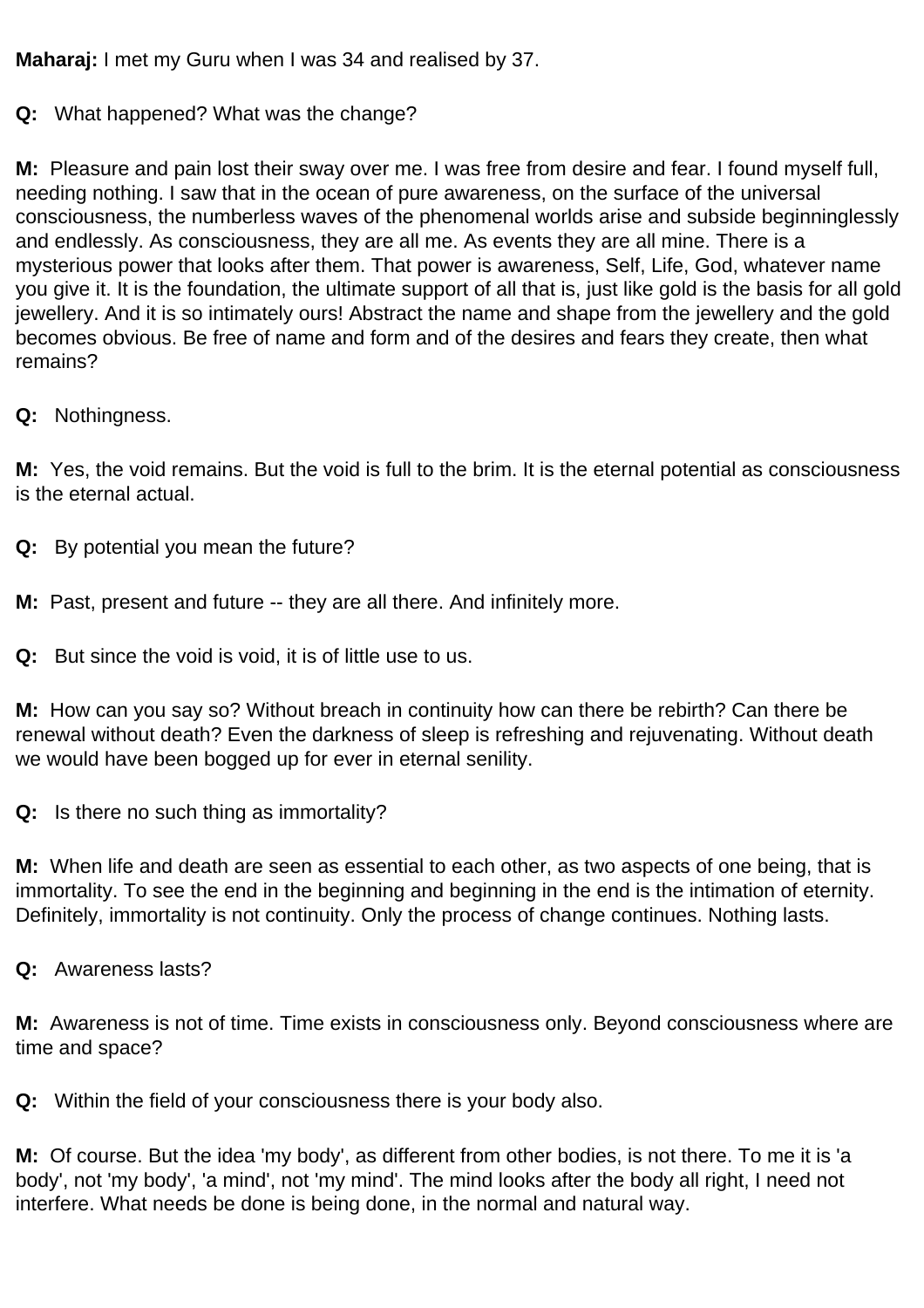You may not be quite conscious of your physiological functions, but when it comes to thoughts and feelings, desires and fears you become acutely self-conscious. To me these too are largely unconscious. I find myself talking to people, or doing things quite correctly and appropriately, without being very much conscious of them. It looks as if I live my physical, waking life automatically, reacting spontaneously and accurately.

**Q:** Does this spontaneous response come as a result of realisation, or by training?

**M:** Both. Devotion to you goal makes you live a clean and orderly life, given to search for truth and to helping people, and realisation makes noble virtue easy and spontaneous, by removing for good the obstacles in the shape of desires and fears and wrong ideas.

**Q:** Don't you have desires and fears any more?

**M:** My destiny was to be born a simple man, a commoner, a humble tradesman, with little of formal education. My life was the common kind, with common desires and fears. When, through my faith in my teacher and obedience to his words, I realised my true being, I left behind my human nature to look after itself, until its destiny is exhausted. Occasionally an old reaction, emotional or mental, happens in the mind, but it is at once noticed and discarded. After all, as long as one is bur-dened with a person, one is exposed to its idiosyncrasies and habits.

- **Q:** Are you not afraid of death?
- **M:** I am dead already.
- **Q:** In what sense?
- **M:** I am double dead. Not only am I dead to my body, but to my mind too.
- **Q:** Well, you do not look dead at all!
- **M:** That's what you say! You seem to know my state better than I do!

**Q:** Sorry. But I just do not understand. You say you are bodyless and mindless, while I see you very much alive and articulate.

**M:** A tremendously complex work is going on all the time in your brain and body, are you conscious of it? Not at all. Yet for an outsider all seems to be going on intelligently and purposefully. Why not admit that one's entire personal life may sink largely below the threshold of consciousness and yet proceed sanely and smoothly?

**Q:** Is it normal?

**M:** What is normal? Is your life -- obsessed by desires and fears, full of strife and struggle, meaningless and joyless -- normal? To be acutely conscious of your body id it normal? To be torn by feelings, tortured by thoughts: is it normal? A healthy body, a healthy mind live largely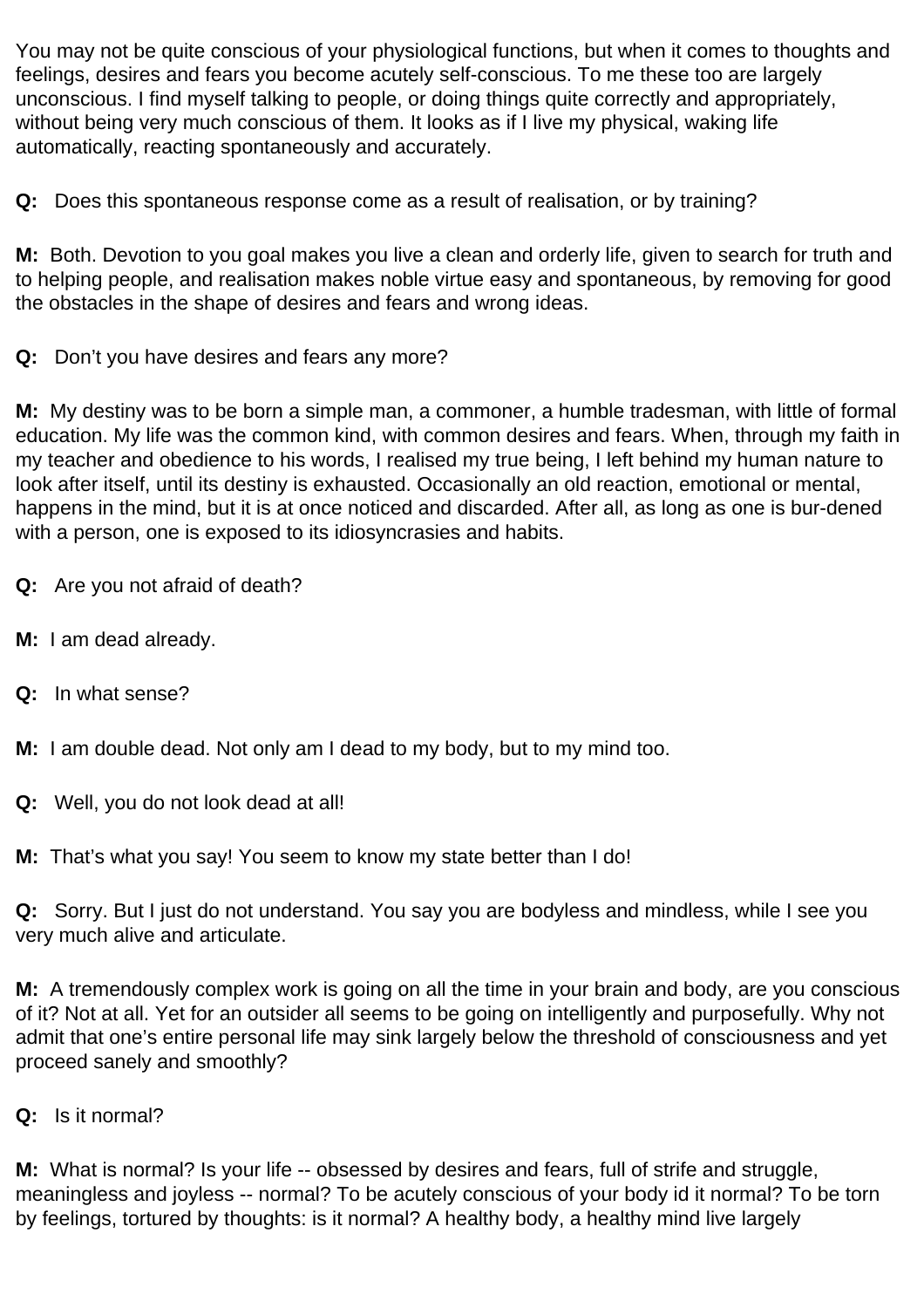unperceived by their owner; only occasionally, through pain or suffering they call for attention and insight. Why not extend the same to the entire personal life? One can function rightly, responding well and fully to whatever happens, without having to bring it into the focus of awareness. When selfcontrol becomes second nature, awareness shifts its focus to deeper levels of existence and action.

#### **Q:** Don't you become a robot?

**M:** What harm is there in making automatic, what is habitual and repetitive? It is automatic anyhow. But when it is also chaotic, it causes pain and suffering and calls for attention. The entire purpose of a clean and well-ordered life is to liberate man from the thraldom of chaos and the burden of sorrow.

**Q:** You seem to be in favour of a computerised life.

**M:** What is wrong with a life which is free from problems? Personality is merely a reflection of the real. Why should not the reflection be true to the original as a matter of course, automatically? Need the person have any designs of its own? The life of which it is an expression will guide it. Once you realise that the person is merely a shadow of the reality, but not reality itself, you cease to fret and worry. You agree to be guided from within and life becomes a journey into the unknown.

# <span id="page-31-0"></span>**13. The Supreme, the Mind and the Body**

**Questioner:** From what you told us it appears that you are not quite conscious of your surroundings. To us you seem extremely alert and active. We cannot possibly believe that you are in a kind of hypnotic state, which leaves no memory behind. On the contrary, your memory seems excellent. How are we to understand your statement that the world and all it includes does not exist, as far as you are concerned.

**Maharaj:** It is all a matter of focus. Your mind is focussed in the world, mine is focussed in reality. It is like the moon in daylight -- when the sun shines, the moon is hardly visible. Or, watch how you take your food. As long as it is in your mouth, you are conscious of it; once swallowed, it does not concern you any longer. It would be troublesome to have it constantly in mind until it is eliminated. The mind should be normally in abeyance -- incessant activity is a morbid state. The universe works by itself -- that I know. What else do I need to know?

**Q:** So a *jnani* knows what he is doing only when he turns his mind to it; otherwise he just acts, without being concerned.

**M:** The average man is not conscious of his body as such. He is conscious of his sensations, feelings and thoughts. Even these, once detachment sets in, move away from the centre of consciousness and happen spontaneously and effortlessly.

**Q:** What then is in the centre of consciousness?

**M:** That which cannot be given name and form, for it is without quality and beyond consciousness. You may say it is a point in consciousness, which is beyond consciousness. Like a hole in the paper is both in the paper and yet not of paper, so is the supreme state in the very centre of consciousness, and yet beyond consciousness. It is as if an opening in the mind through which the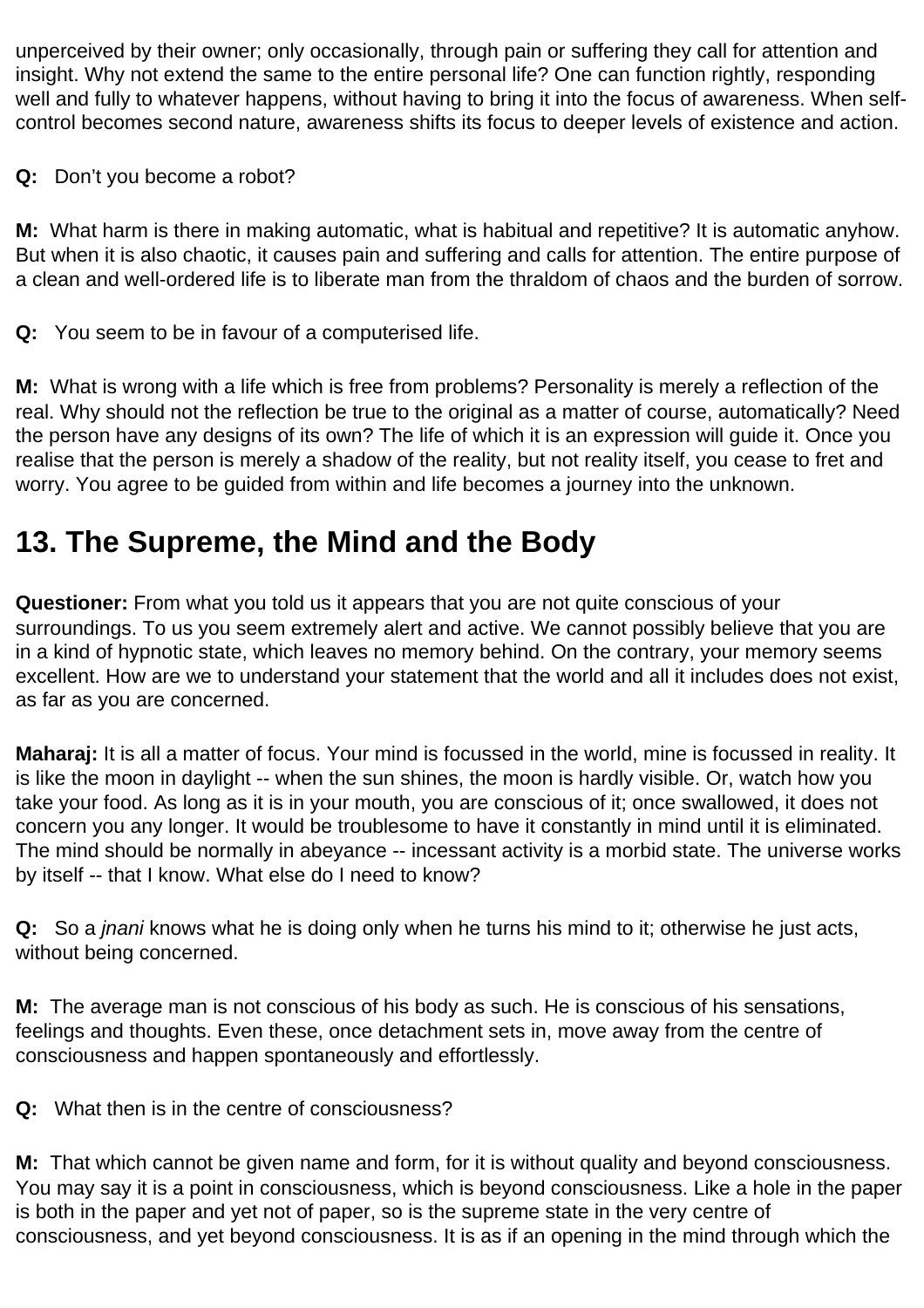mind is flooded with light. The opening is not even the light. It is just an opening.

**Q:** An opening is just void, absence.

**M:** Quite so. From the mind's point of view, it is but an opening for the light of awareness to enter the mental space. By itself the light can only be compared to a solid, dense, rocklike, homogeneous and changeless mass of pure awareness, free from the mental patterns of name and shape.

**Q:** Is there any connection between the mental space and the supreme abode?

**M:** The supreme gives existence to the mind. The mind gives existence to the body.

**Q:** And what lies beyond?

**M:** Take an example. A venerable Yogi, a master in the art of longevity, himself over 1000 years old, comes to teach me his art. I fully respect and sincerely admire his achievements, yet all I can tell him is: of what use is longevity to me? I am beyond time. However long a life may be, it is but a moment and a dream. In the same way I am beyond all attributes. They appear and disappear in my light, but cannot describe me. The universe is all names and forms, based on qualities and their differences, while I am beyond. The world is there because I am, but I am not the world.

**Q:** But you are living in the world!

**M:** That's what you say! I know there is a world, which includes this body and this mind, but I do not consider them to be more "mine" than other minds and bodies. They are there, in time and space, but I am timeless and spaceless.

**Q:** But since all exists by your light, are you not the creator of the world?

**M:** I am neither the potentiality nor the actualisation, nor the actuality of things. In my light they come and go as the specks of dust dancing in the sunbeam. The light illumines the specks, but does not depend on them. Nor can it be said to create them. It cannot be even said to know them.

**Q:** I am asking you a question and you are answering. Are you conscious of the question and the answer?

**M:** In reality I am neither hearing nor answering. In the world of events the question happens and the answer happens. Nothing happens to me. Everything just happens.

**Q:** And you are the witness?

**M:** What does witness mean? Mere knowledge. It rained and now the rain is over. I did not get wet. I know it rained, but I am not affected. I just witnessed the rain.

**Q:** The fully realised man, spontaneously abiding in the supreme state, appears to eat, drink and so on. Is he aware of it, or not?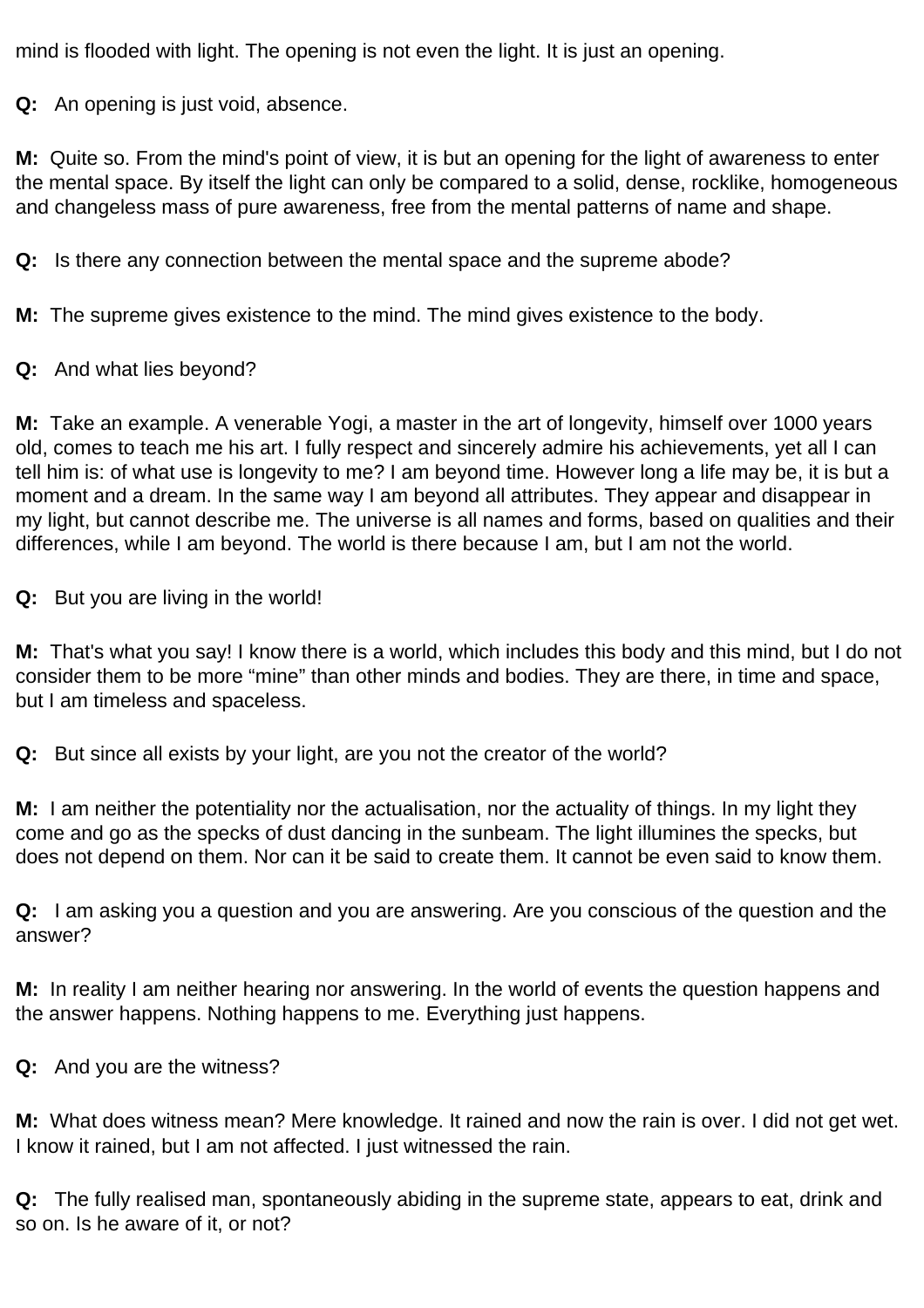**M:** That in which consciousness happens, the universal consciousness or mind, we call the ether of consciousness. All the objects of consciousness form the universe. What is beyond both, supporting both, is the supreme state, a state of utter stillness and silence. Whoever goes there, disappears. It is unreachable by words, or mind. You may call it God, or *Parabrahman*, or Supreme Reality, but these are names given by the mind. It is the nameless, contentless, effortless and spontaneous state, beyond being and not being.

**Q:** But does one remain conscious?

**M:** As the universe is the body of the mind, so is consciousness the body of the supreme. It is not conscious, but it gives rise to consciousness.

**Q:** In my daily actions much goes by habit, automatically. I am aware of the general purpose, but not of each movement in detail. As my consciousness broadens and deepens, details tend to recede, leaving me free for the general trends. Does not the same happens to a *jnani*, but more so?

**M:** On the level of consciousness -- yes. In the supreme state, no. This state is entirely one and indivisible, a single solid block of reality. The only way of knowing it is to be it. The mind cannot reach it. To perceive it does not need the senses; to know it, does not need the mind.

**Q:** That is how God runs the world.

- **M:** God is not running the world.
- **Q:** Then who is doing it?

**M:** Nobody. All happens by itself. You are asking the question and you are supplying the answer. And you know the answer when you ask the question. All is a play in consciousness. All divisions are illusory. You can know the false only. The true you must yourself *be*.

**Q:** There is the witnessed consciousness and there is the witnessing consciousness. Is the second the supreme?

**M:** There are the two -- the person and the witness, the observer. When you see them as one, and go beyond, you are in the supreme state. It is not perceivable, because it is what makes perception possible. It is beyond being and not being. It is neither the mirror nor the image in the mirror. It is what is -- the timeless reality, unbelievably hard and solid.

**Q:** The *jnani* -- is he the witness or the Supreme?

**M:** He is the Supreme, of course, but he can also be viewed as the universal witness.

**Q:** But he remains a person?

**M:** When you believe yourself to be a person, you see persons everywhere. In reality there are no persons, only threads of memories and habits. At the moment of realisation the person ceases.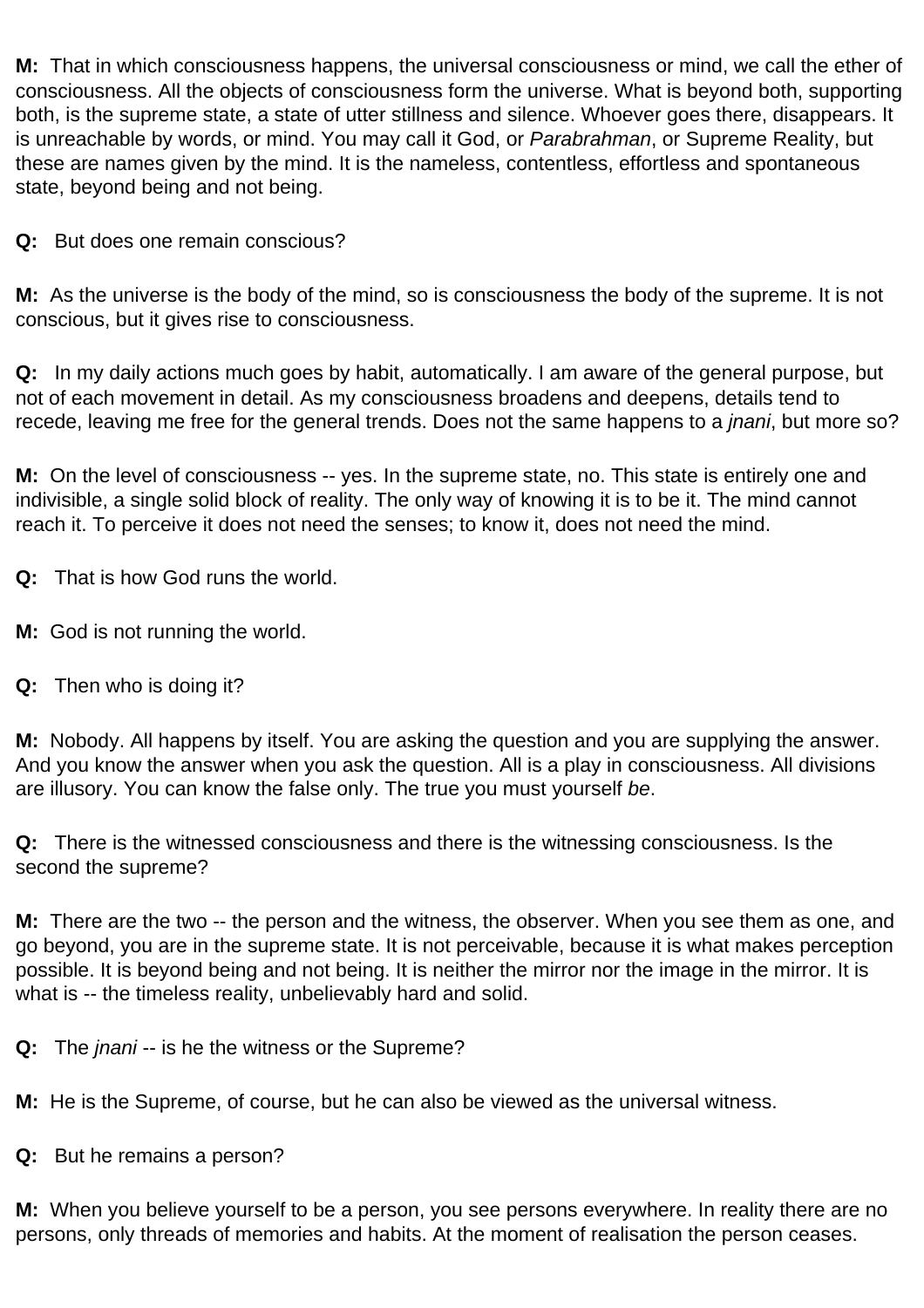Identity remains, but identity is not a person, it is inherent in the reality itself. The person has no being in itself; it is a reflection in the mind of the witness, the 'I am', which again is a mode of being.

**Q:** Is the Supreme conscious?

**M:** Neither conscious nor unconscious, I am telling you from experience.

**Q:** *Pragnanam Brahma*. What is this *Pragna*?

**M:** It is the un-selfconscious knowledge of life itself.

**Q:** Is it vitality, the energy of life, livingness?

**M:** Energy comes first. For everything is a form of energy. Consciousness is most differentiated in the waking state. Less so in dream. Still less in sleep. Homogeneous -- in the fourth state. Beyond is the inexpressible monolithic reality, the abode of the *jnani*.

**Q:** I have cut my hand. It healed. By what power did it heal?

**M:** By the power of life.

- **Q:** What is that power?
- **M:** It is consciousness. All is conscious.
- **Q:** What is the source of consciousness?
- **M:** Consciousness itself is the source of everything.
- **Q:** Can there be life without consciousness?

**M:** No, nor consciousness without life. They are both one. But in reality only the Ultimate is. The rest is a matter of name and form. And as long as you cling to the idea that only what has name and shape exists, the Supreme will appear to you non-existing. When you understand that names and shapes are hollow shells without any content whatsoever, and what is real is nameless and formless, pure energy of life and light of consciousness, you will be at peace -- immersed in the deep silence of reality.

**Q:** If time and space are mere illusions and you are beyond, please tell me what is the weather in New York. Is it hot or raining there?

**M:** How can I tell you? Such things need special training. Or, just travelling to New York. I may be quite certain that I am beyond time and space, and yet unable to locate myself at will at some point of time and space. I am not interested enough; I see no purpose in undergoing a special Yogic training. I have just heard of New York. To me it is a word. Why should I know more than the word conveys? Every atom may be a universe, as complex as ours. Must I know them all? I can -- if I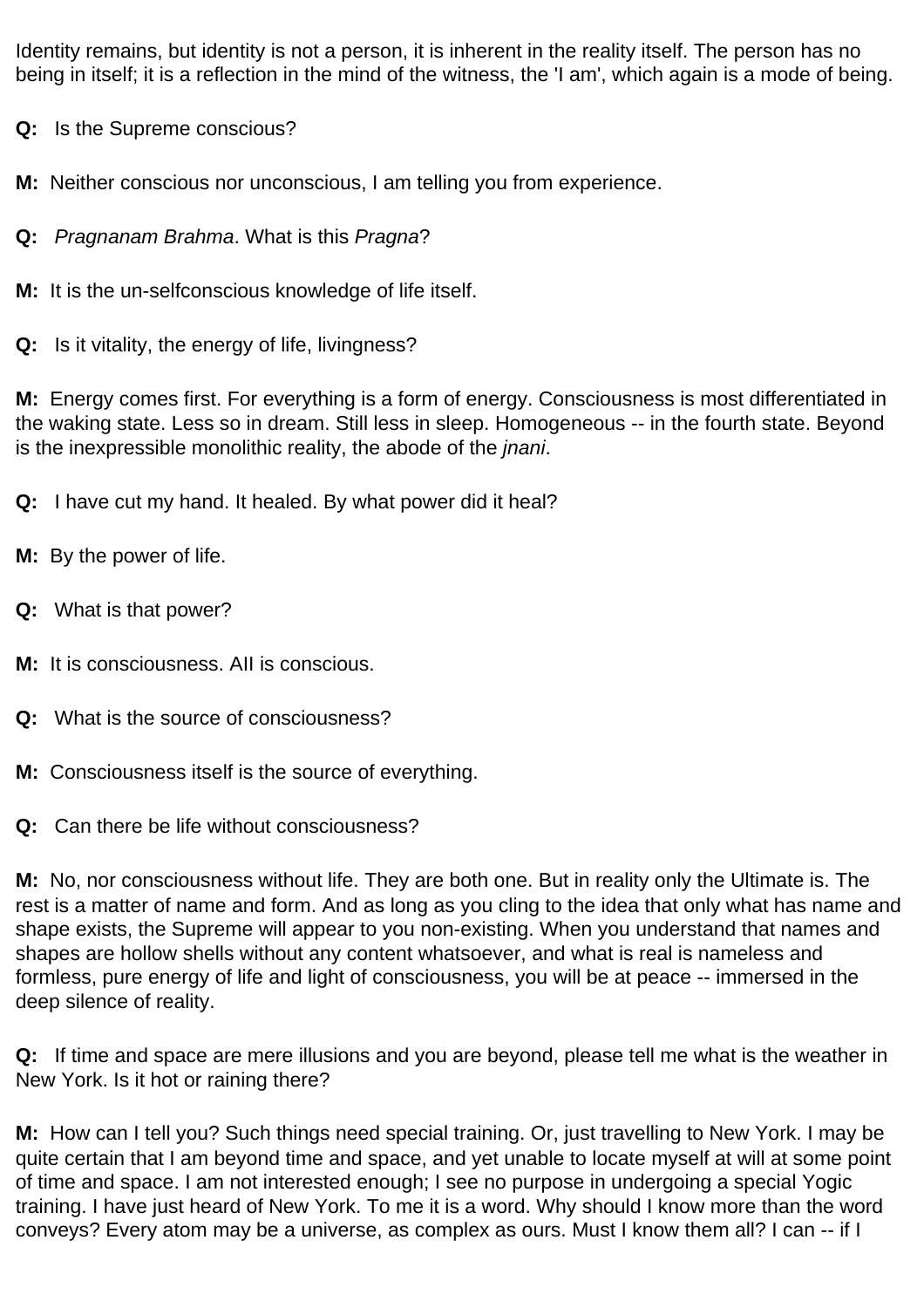train.

**Q:** In putting the question about the weather in New York, where did I make the mistake?

**M:** The world and the mind are states of being. The supreme is not a state. It pervades, all states, but it is not a state of something else. It is entirely uncaused, independent, complete in itself, beyond time and space, mind and matter.

**Q:** By what sign do you recognise it?

**M:** That's the point that it leaves no traces. There is nothing to recognise it by. It must be seen directly, by giving up all search for signs and approaches. When all names and forms have been given up, the real is with you. You need not seek it. Plurality and diversity are the play of the mind only. Reality is one.

**Q:** If reality leaves no evidence, there is no speaking about it.

**M:** It *is*. It cannot be denied. It is deep and dark, mystery beyond mystery. But it *is*, while all else merely happens.

**Q:** Is it the Unknown?

**M:** It is beyond both, the known and the unknown. But I would rather call it the known, than the unknown. For whenever something is known, it is the real that is known.

**Q:** Is silence an attribute of the real?

**M:** This too is of the mind. All states and conditions are of the mind.

**Q:** What is the place of *samadhi*?

**M:** Not making use of one's consciousness is *samadhi*. You just leave your mind alone. You want nothing, neither-from your body nor from your mind.

## <span id="page-35-0"></span>**14. Appearances and the Reality**

**Questioner:** Repeatedly you have been saying that events are causeless, a thing just happens and no cause can be assigned to it. Surely everything has a cause, or several causes. How am I to understand the causelessness of things?

**Maharaj:** From the highest point of view the world has no cause.

- **Q:** But what is your own experience?
- **M:** Everything is uncaused. The world has no cause.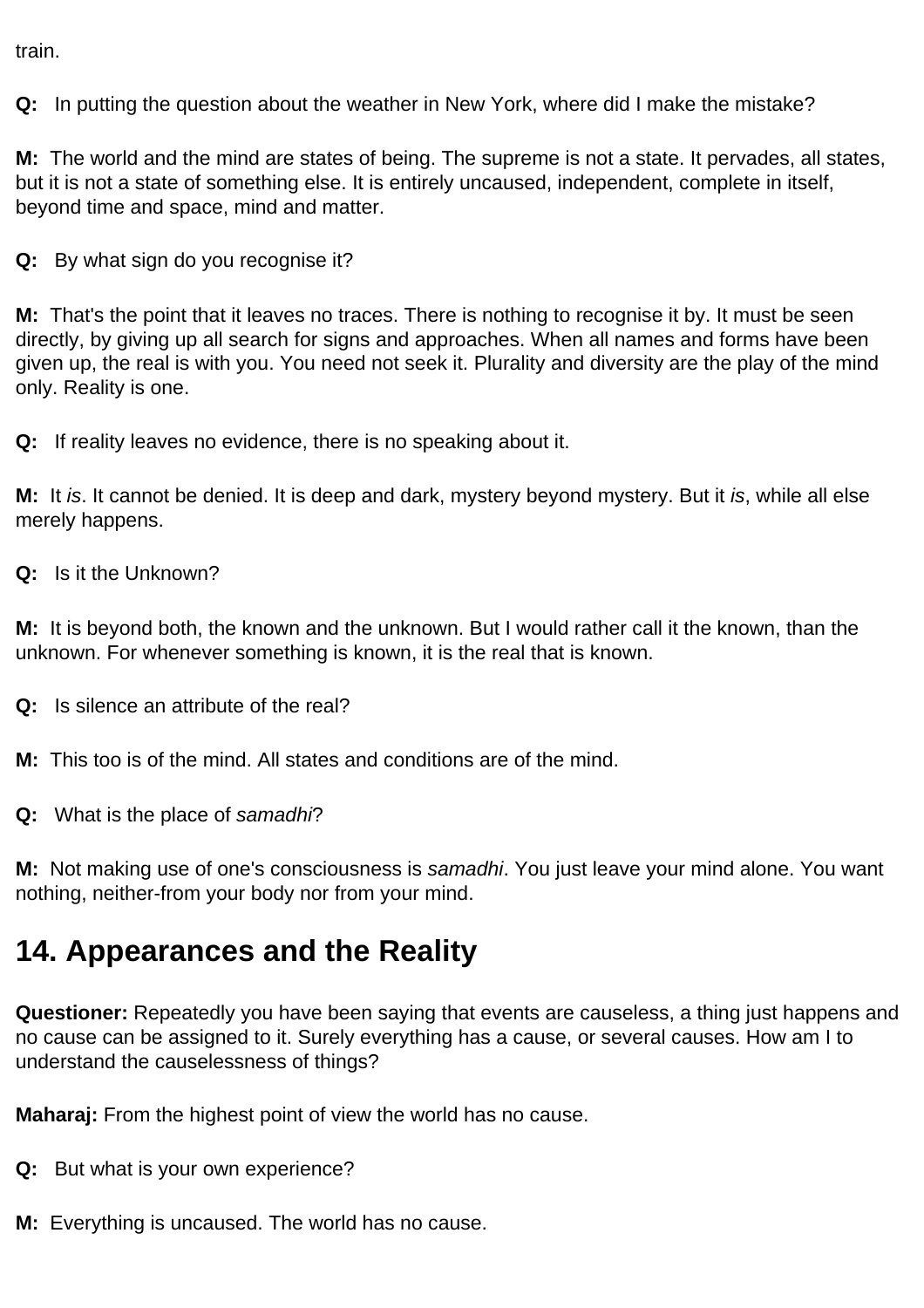**Q:** I am not enquiring about the causes that led to the creation of the world. Who has seen the creation of the world? It may even be without a beginning, always existing. But I am not talking of the world. I take the world to exist -- somehow. It contains so many things. Surely, each must have a cause, or several causes.

**M:** Once you create for yourself a world in time and space, governed by causality, you are bound to search for and find causes for everything. You put the question and impose an answer.

**Q:** My question is very simple: I see all kinds of things and I understand that each must have a cause, or a number of causes. You say they are uncaused -- from your point of view. But, to you nothing has being and, therefore, the question of causation does not arise. Yet you seem to admit the existence of things, but deny them causation. This is what I cannot grasp. Once you accept the existence of things, why reject their causes?

**M:** I see only consciousness, and know everything to be but consciousness, as you know the picture on the cinema screen to be but light.

**Q:** Still, the movements of light have a cause.

**M:** The light does not move at all. You know very well that the movement is illusory, a sequence of interceptions and colour-ings in the film. What moves is the film -- which is the mind.

**Q:** This does not make the picture causeless. The film is there, and the actors with the technicians, the director, the producer, the various manufacturers. The world is governed by causality. Everything is inter-linked.

**M:** Of course, everything is inter-linked. And therefore everything has numberless causes. The entire universe contributes to the least thing. A thing is as it is, because the world is as it is. You see, you deal in gold ornaments and I -- in gold. Between the different ornaments there is no causal relation. When you re-melt an ornament to make another, there is no causal relation between the two. The common factor is the gold. But you cannot say gold is the cause. It cannot be called a cause, for it causes nothing by itself. It is reflected in the mind as 'I am', as the ornament's particular name and shape. Yet all is only gold. In the same way reality makes everything possible and yet nothing that makes a thing what it is, its name and form, comes from reality.

But why worry so much about causation? What do causes matter, when things themselves are transient? Let come what comes and let go what goes -- why catch hold of things and enquire about their causes?

**Q:** From the relative point of view, everything must have a cause.

**M:** Of what use is the relative view to you? You are able to look from the absolute point of view - why go back to the relative? Are you afraid of the absolute?

**Q:** I am afraid. I am afraid of falling asleep over my so-called absolute certainties. For living a life decently absolutes don't help. When you need a shirt, you buy cloth, call a tailor and so on.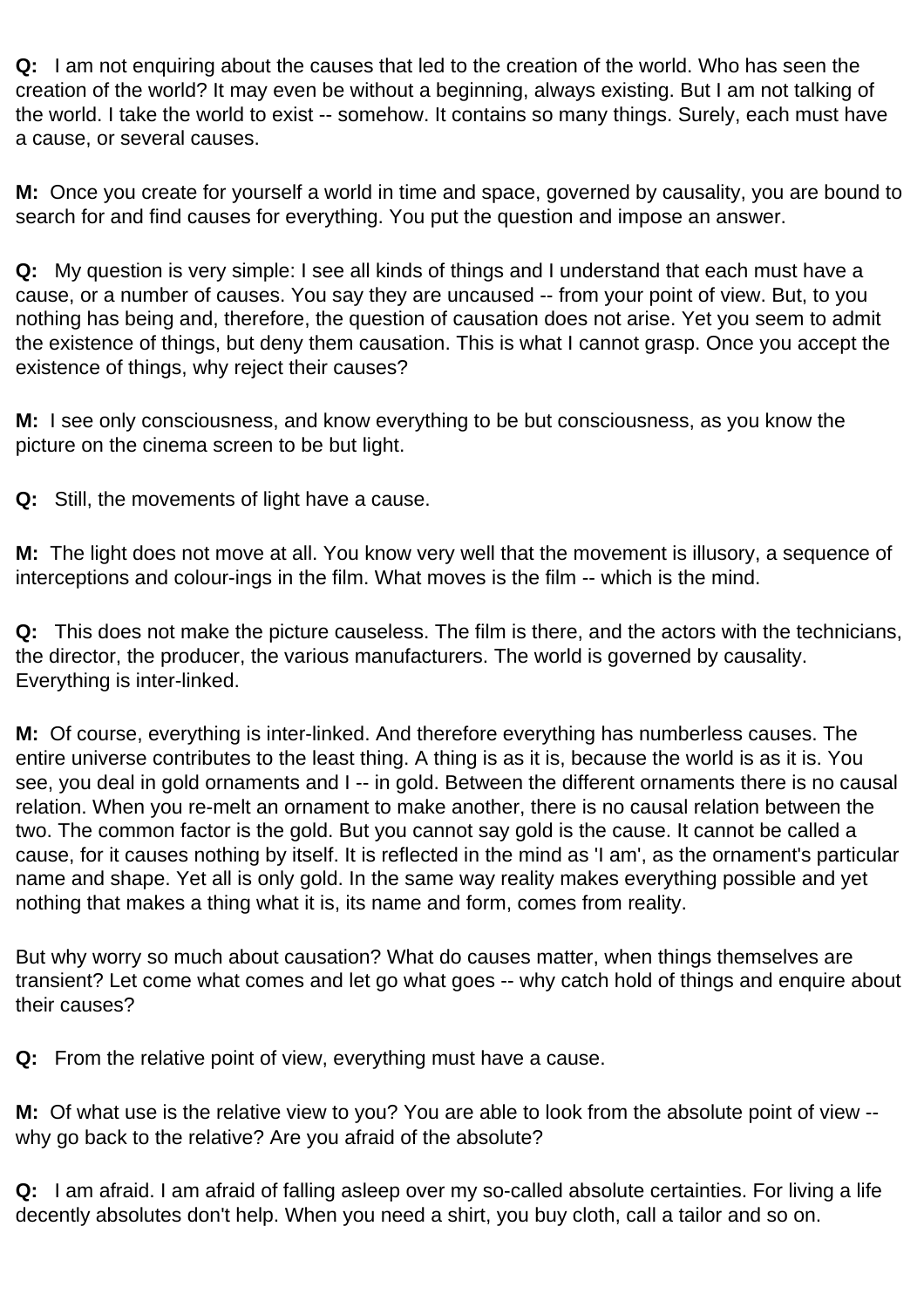**M:** All this talk shows ignorance.

**Q:** And what is the knower's view?

**M:** There is only light and the light is all. Everything else is but a picture made of light. The picture is in the light and the light is in the picture. Life and death, self and not-self --- abandon all these ideas. They are of no use to you.

**Q:** From what point of view you deny causation? From the relative -- the universe is the cause of everything. From the absolute -- there is no thing at all.

**M:** From which state are you asking?

**Q:** From the daily waking state, in which alone all these discussions take place.

**M:** In the waking state all these problems arise, for such is its nature. But, you are not always in that state. What good can you do in a state into which you fall and from which you emerge, helplessly. In what way does it help you to know that things are causally related -- as they may appear to be in your waking state?

**Q:** The world and the waking state emerge and subside together.

**M:** When the mind is still, absolutely silent, the waking state is no more.

**Q:** Words like God, universe, the total, absolute, supreme are just noises in the air, because no action can be taken on them.

**M:** You are bringing up questions which you alone can answer.

**Q:** Don't brush me off like this! You are so quick to speak for the totality, the universe and such imaginary things! They cannot come and forbid you to talk on their behalf. I hate those irresponsible generalizations! And you are so prone to personalise them. Without causality there will be no order; nor purposeful action will be possible.

**M:** Do you want to know all the causes of each event? Is it possible?

**Q:** I know it is not possible! All I want to know is if there are causes for everything and the causes can be influenced, thereby affecting the events?

**M:** To influence events, you need not know the causes. What a roundabout way of doing things! Are you not the source and the end of every event? Control it at the source itself.

**Q:** Every morning I pick up the newspaper and read with dismay that the world's sorrows - poverty, hatred and wars -- continue unabated. My questions are concerning the fact of sorrow, the cause, the remedy. Don't brush me off saying that it is Buddhism! Don't label me. Your insistence on causelessness removes all hope of the world ever changing.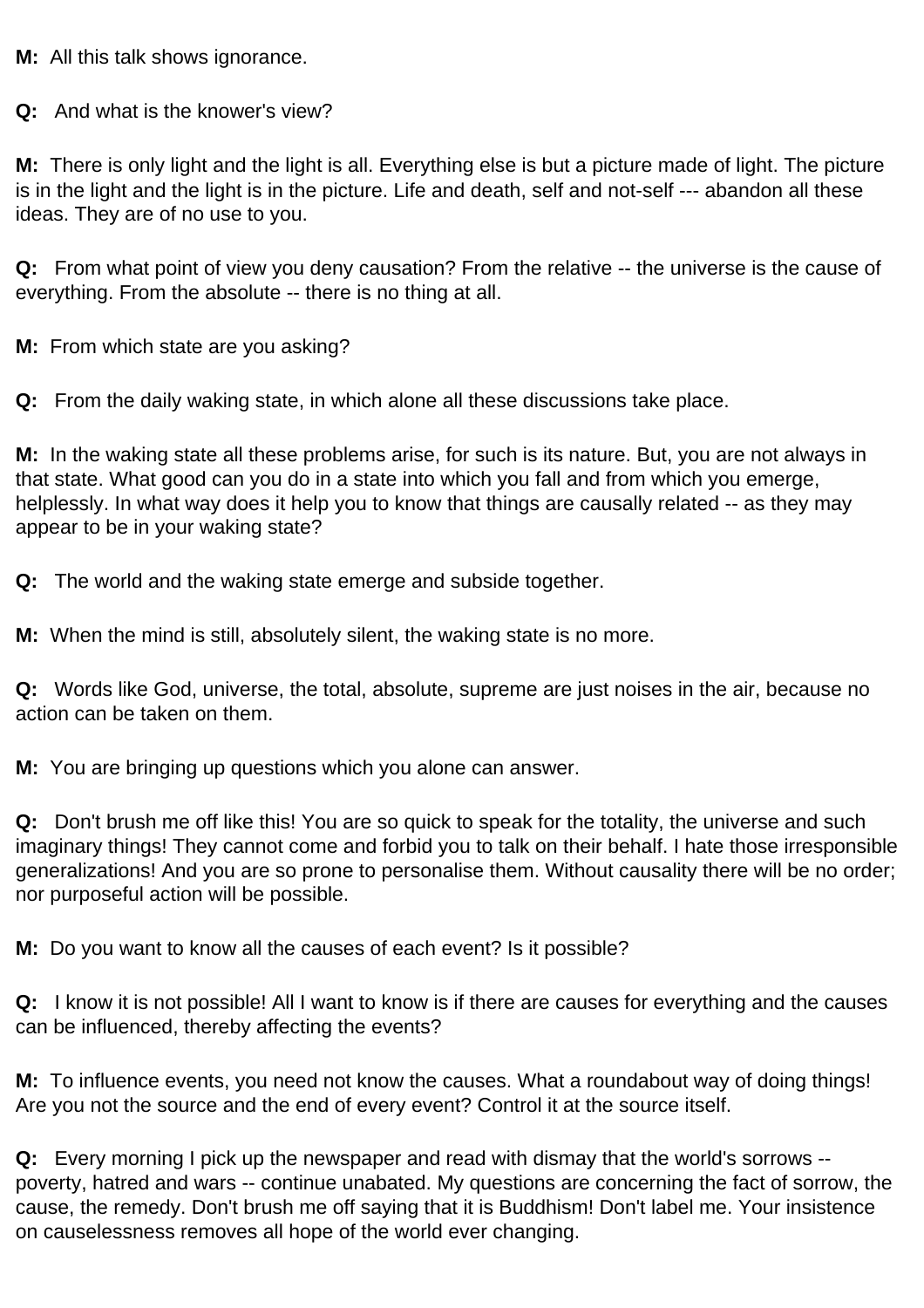**M:** You are confused, because you believe that you are in the world, not the world in you. Who came first -- you or your parents? You imagine that you were born at a certain time and place, that you have a father and a mother, a body and a name. This is your sin and your calamity! Surely you can change your world if you work at it. By all means, work. Who stops you? I have never discouraged you. Causes or no causes, you have made this world and you can change it.

**Q:** A causeless world is entirely beyond my control.

**M:** On the contrary, a world of which you are the only source and ground is fully within your power to change. What is created can be always dissolved and re-created. All will happen as you want it, provided you really want it.

**Q:** All I want to know is how to deal with the world's sorrows.

**M:** You have created them out of your own desires and fears, you deal with them. All is due to your having forgotten your own being. Having given reality to the picture on the screen, you love its people and suffer for them and seek to save them. It is just not so. You must begin with yourself. There is no other way. Work, of course. There is no harm in working.

**Q:** Your universe seems to contain every possible experience. The individual traces a line through it and experiences pleasant and unpleasant states. This gives rise to questioning and seeking, which broaden the outlook and enable the individual to go beyond his narrow and self-created world limited and self-centred. This personal world can be changed -- in time. The universe is timeless and perfect.

**M:** To take appearance for reality is a grievous sin and the cause of all calamities. You are the allpervading, eternal and infinitely creative awareness -- consciousness. All else is local and temporary. Don't forget what you are. In the meantime work to your heart's content. Work and knowledge should go hand in hand.

**Q:** My own feeling is that my spiritual development is not in my hands. Making one's own plans and carrying them out leads no where. I just run in circles round myself. When God considers the fruit to be ripe, He will pluck it and eat it. Whichever fruit seems green to Him will remain on the world's tree for another day.

**M:** You think God knows you? Even the world He does not know.

**Q:** Yours is a different God. Mine is different. Mine is merciful. He suffers along with us.

**M:** You pray to save one, while thousands die. And if all stop dying, there will be no space on earth

**Q:** I am not afraid of death. My concern is with sorrow and suffering. My God is a simple God and rather helpless. He has no power to compel us to be wise. He can only stand and wait.

**M:** If you and your God are both helpless, does it not imply that the world is accidental? And if it is. the only thing you can do is to go beyond it.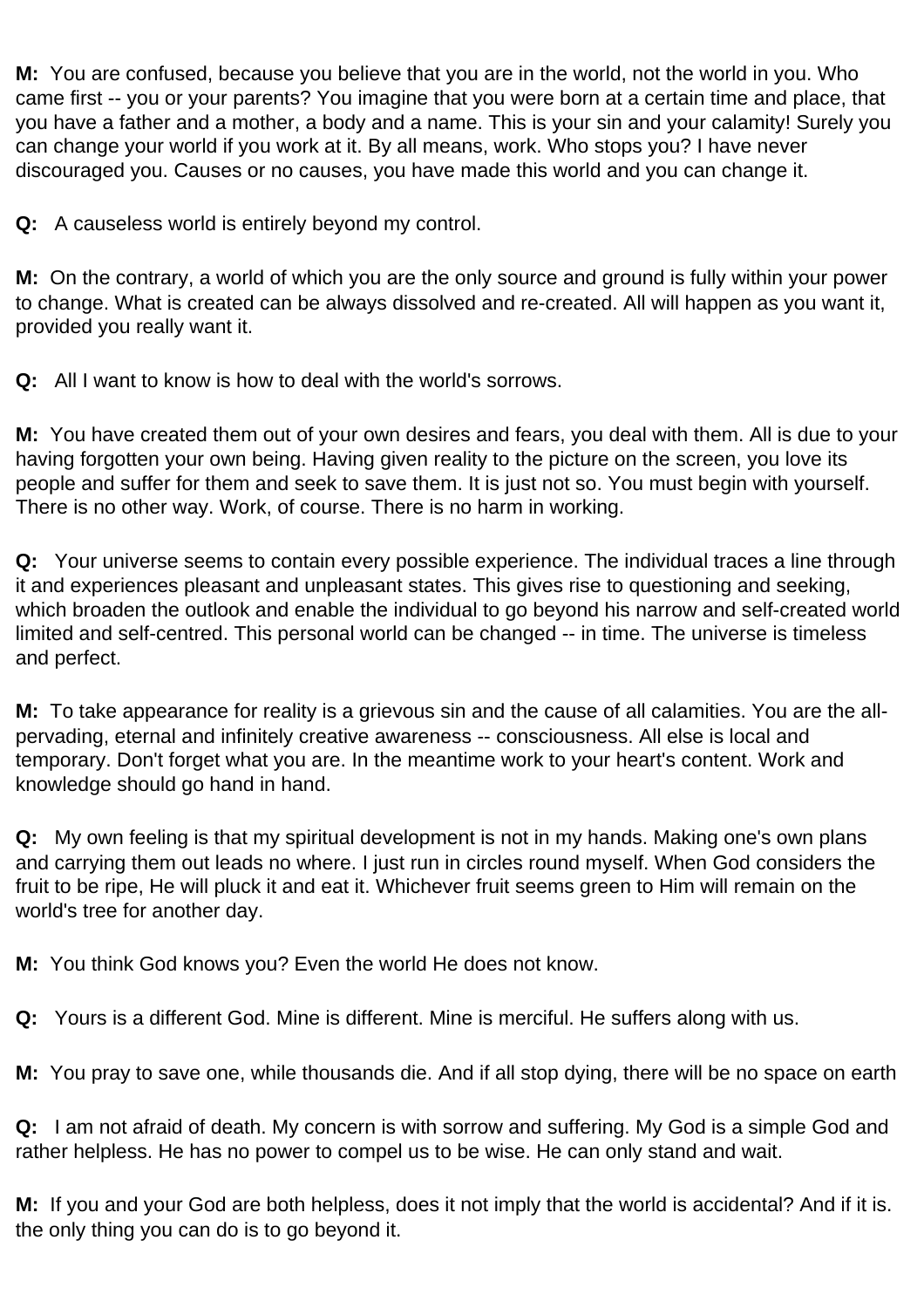## **15. The** *Jnani*

**Questioner:** Without God's power nothing can be done. Even you would not be sitting here and talking to us without Him.

**Maharaj:** All is His doing, no doubt. What is it to me, since I want nothing? What can God give me, or take away from me? What is mine is mine and was mine even when God was not. Of course, it is a very tiny little thing, a speck -- the sense 'I am', the fact of being. This is my own place, nobody gave it to me. The earth is mine; what grows on it is God's.

**Q:** Did God take the earth on rent from you?

**M:** God is my devotee and did all this for me.

- **Q:** Is there no God apart from you?
- **M:** How can there be? 'I am' is the root, God is the tree. Whom am I to worship, and what for?
- **Q:** Are you the devotee or the object of devotion?
- **M:** I am neither, I am devotion itself.
- **Q:** There is not enough devotion in the world.

**M:** You are always after the improvement of the world. Do you really believe that the world is waiting for you to be saved?

**Q:** I just do not know how much I can do for the world. All I can do, is to try. Is there anything else you would like me to do?

**M:** Without you is there a world? You know all about the world, but about yourself you know nothing. You yourself are the tools of your work, you have no other tools. Why don't you take care of the tools before you think of the work?

- **Q:** I can wait, while the world cannot.
- **M:** By not enquiring you keep the world waiting.
- **Q:** Waiting for what?
- **M:** For somebody who can save it.
- **Q:** God runs the world, God will save it.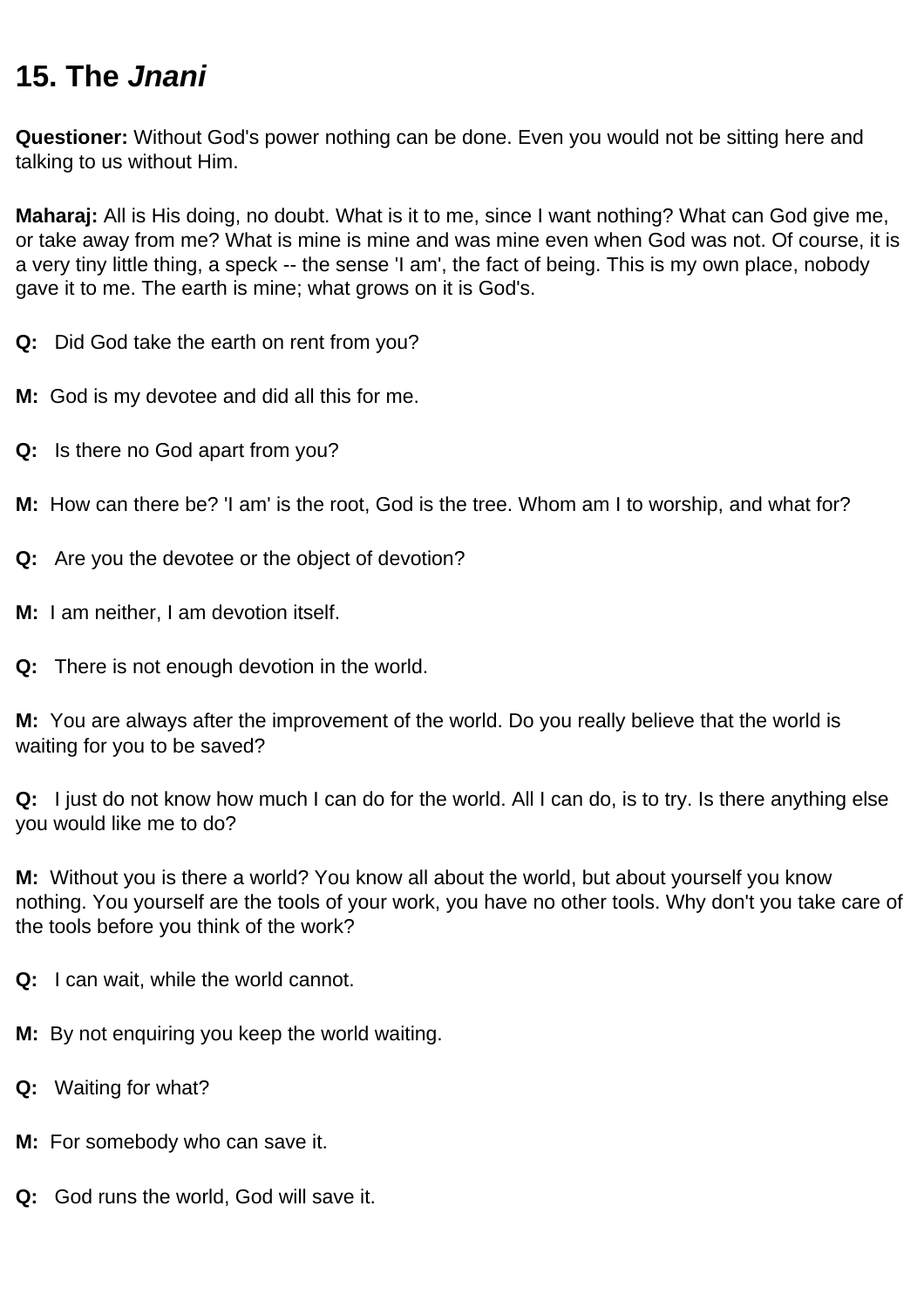**M:** That's what you say! Did God come and tell you that the world is His creation and concern and not yours?

**Q:** Why should it be my sole concern?

**M:** Consider. The world in which you live, who else knows about it?

**Q:** You know. Everybody knows.

**M:** Did anybody come from outside of your world to tell you? Myself and everybody else appear and disappear in your world. We are all at your mercy.

**Q:** It cannot be so bad! I exist in your world as you exist in mine.

**M:** You have no evidence of my world. You are completely wrapped up in the world of your own making.

**Q:** I see. Completely, but -- hopelessly?

**M:** Within the prison of your world appears a man who tells you that the world of painful contradictions, which you have created, is neither continuous nor permanent and is based on a misapprehension. He pleads with you to get out of it, by the same way by which you got into it. You got into it by forgetting what you are and you will get out of it by knowing yourself as you are.

**Q:** In what way does it affect the world?

**M:** When you are free of the world, you can do something about it. As long as you are a prisoner of it, you are helpless to change it. On the contrary, whatever you do will aggravate the situation.

**Q:** Righteousness will set me free.

**M:** Righteousness will undoubtedly make you and your world a comfortable, even happy place. But what is the use? There is no reality in it. It cannot last.

**Q:** God will help.

**M:** To help you God must know your existence. But you and your world are dream states. In dream you may suffer agonies. None knows them, and none can help you.

**Q:** So all my questions, my search and study are of no use?

**M:** These are but the stirrings of a man who is tired of sleeping. They are not the causes of awakening, but its early signs. But, you must not ask idle questions, to which you already know the answers.

**Q:** How am I to get a true answer?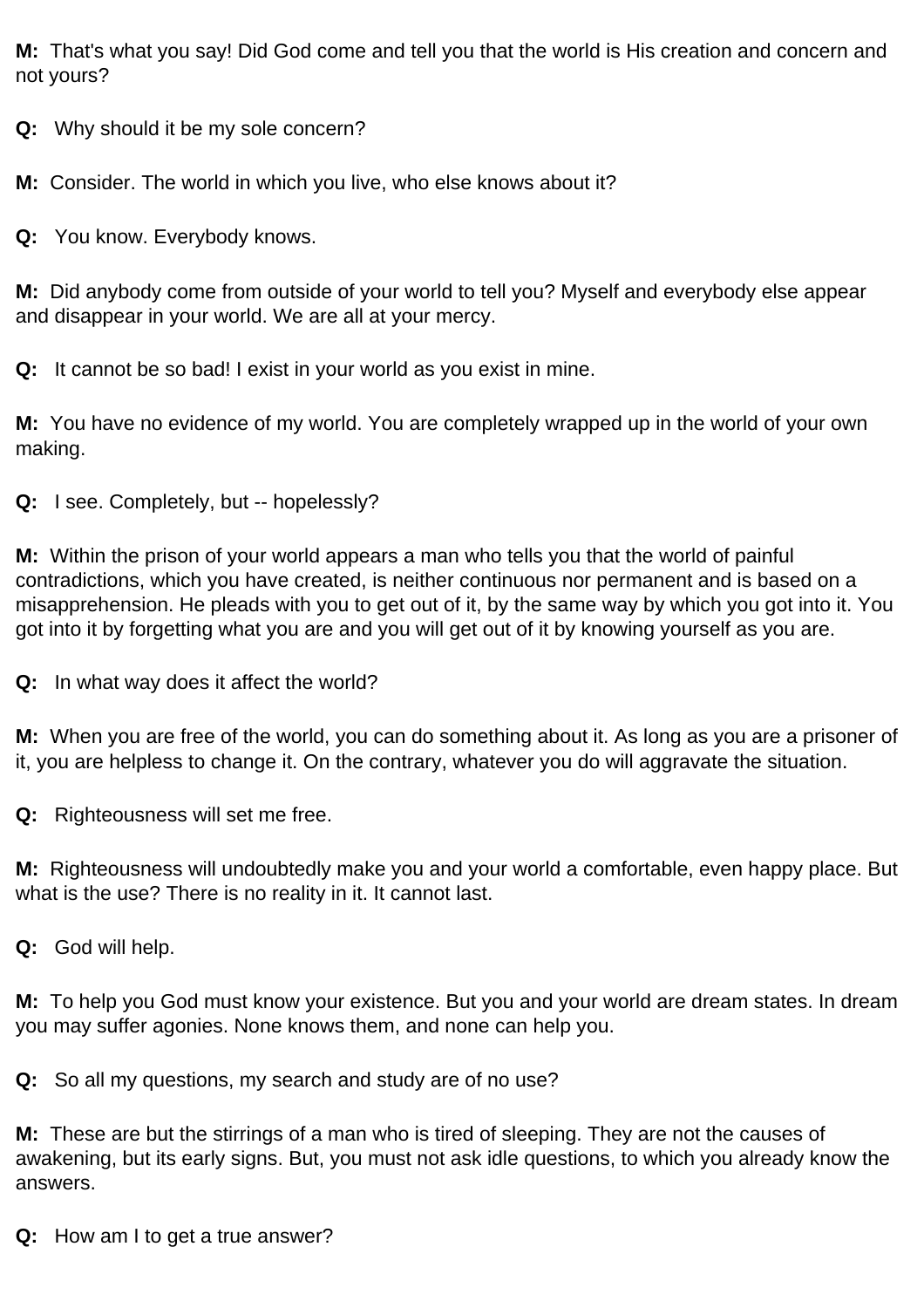**M:** By asking a true question -- non-verbally, but by daring to live according to your lights. A man willing to die for truth will get it.

**Q:** Another question. There is the person. There is the knower of the person. There is the witness. Are the knower and the witness the same, or are they separate states?

**M:** The knower and the witness are two or one? When the knower is seen as separate from the known, the witness stands alone. When the known and the knower are seen as one, the witness becomes one with them.

**Q:** Who is the *jnani*? The witness or the supreme?

**M:** The *jnani* is the supreme and also the witness. He is both being and awareness. In relation to consciousness he is awareness. In relation to the universe he is pure being.

**Q:** And what about the person? What comes first, the person or the knower.

**M:** The person is a very small thing. Actually it is a composite, it cannot be said to exist by itself. Unperceived, it is just not there. It is but the shadow of the mind, the sum total of memories. Pure being is reflected in the mirror of the mind, as knowing. What is known takes the shape of a person, based on memory and habit. It is but a shadow, or a projection of the knower onto the screen of the mind.

**Q:** The mirror is there, the reflection is there. But where is the sun?

**M:** The supreme is the sun.

**Q:** It must be conscious.

**M:** It is neither conscious nor unconscious. Don't think of it in terms of consciousness or unconsciousness. It is the life, which contains both and is beyond both.

**Q:** Life is so intelligent. How can it be unconscious?

**M:** You talk of the unconscious when there is a lapse in memory. In reality there is only consciousness. All life is conscious, all consciousness -- alive.

- **Q:** Even stones?
- **M:** Even stones are conscious and alive.

**Q:** The worry with me is that I am prone to denying existence to what I cannot imagine.

**M:** You would be wiser to deny the existence of what you imagine. It is the imagined that is unreal.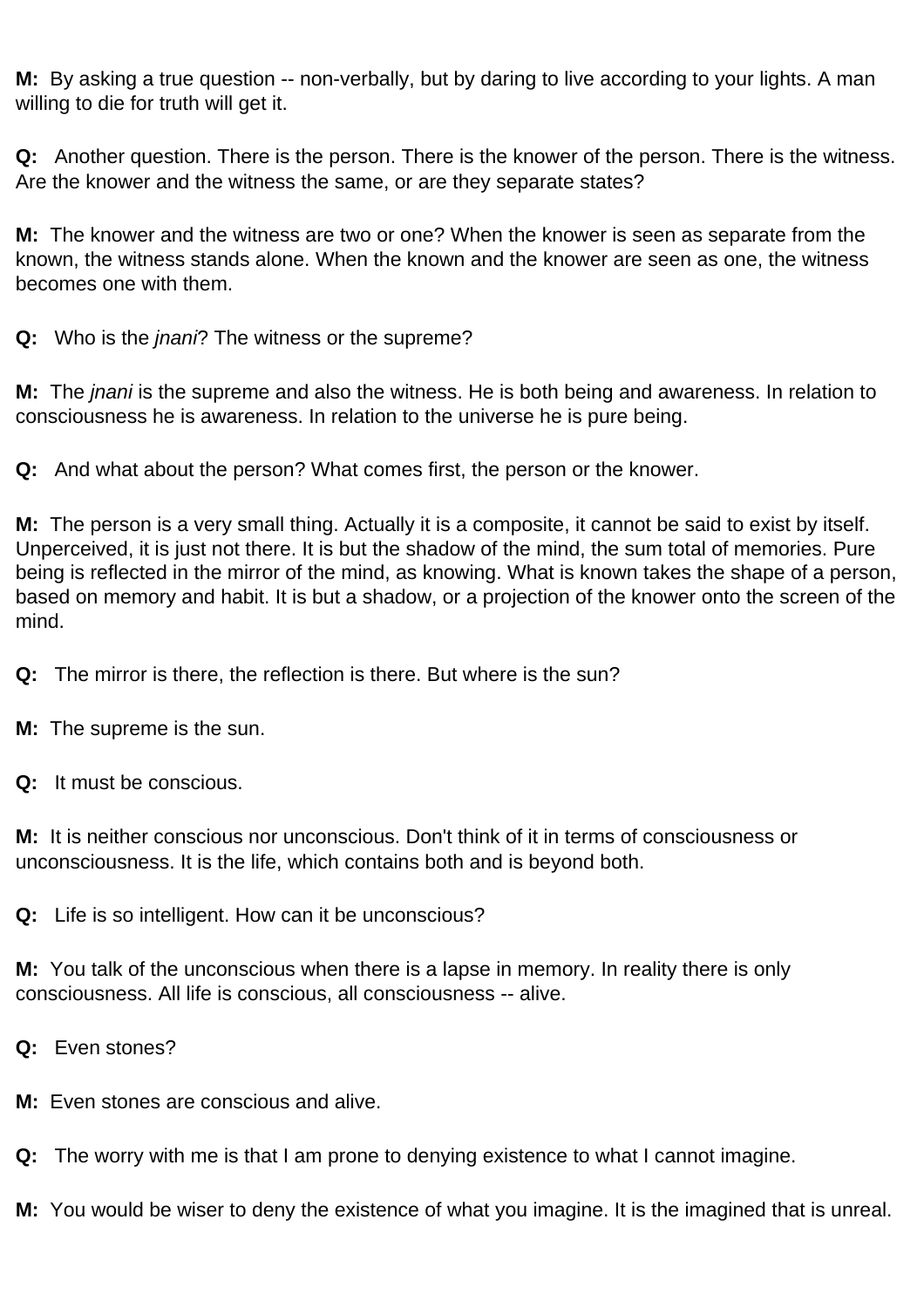- **Q:** Is all imaginable unreal?
- **M:** Imagination based on memories is unreal. The future is not entirely unreal.
- **Q:** Which part of the future is real and which is not?
- **M:** The unexpected and unpredictable is real.

## **16. Desirelessness, the Highest Bliss**

**Questioner:** I have met many realised people, but never a liberated man. Have you come across a liberated man, or does liberation mean, among other things, also abandoning the body?

**Maharaj:** What do you mean by realisation and liberation?

**Q:** By realisation I mean a wonderful experience of peace, goodness and beauty, when the world makes sense and there is an all-pervading unity of both substance and essence. While such experience does not last, it cannot be forgotten. It shines in the mind, both as memory and longing. I know what I am talking about, for I have had such experiences.

By liberation I mean to be permanently in that wonderful state. What I am asking is whether liberation is compatible with the survival of the body.

- **M:** What is wrong with the body?
- **Q:** The body is so weak and short-lived. It creates needs and cravings. It limits one grievously.

**M:** So what? Let the physical expressions be limited. But liberation is of the self from its false and self-imposed ideas; it is not contained in some particular experience, however glorious.

- **Q:** Does it last for ever?
- **M:** All experience is time bound. Whatever has a beginning must have an end.
- **Q:** So liberation, in my sense of the word, does not exist?

**M:** On the contrary, one is always free. You are, both conscious and free to be conscious. Nobody can take this away from you. Do you ever know yourself non-existing, or unconscious?

**Q:** I may not remember, but that does not disprove my being occasionally unconscious.

**M:** Why not turn away from the experience to the experiencer and realise the full import of the only true statement you can make: 'I am'?

**Q:** How is it done?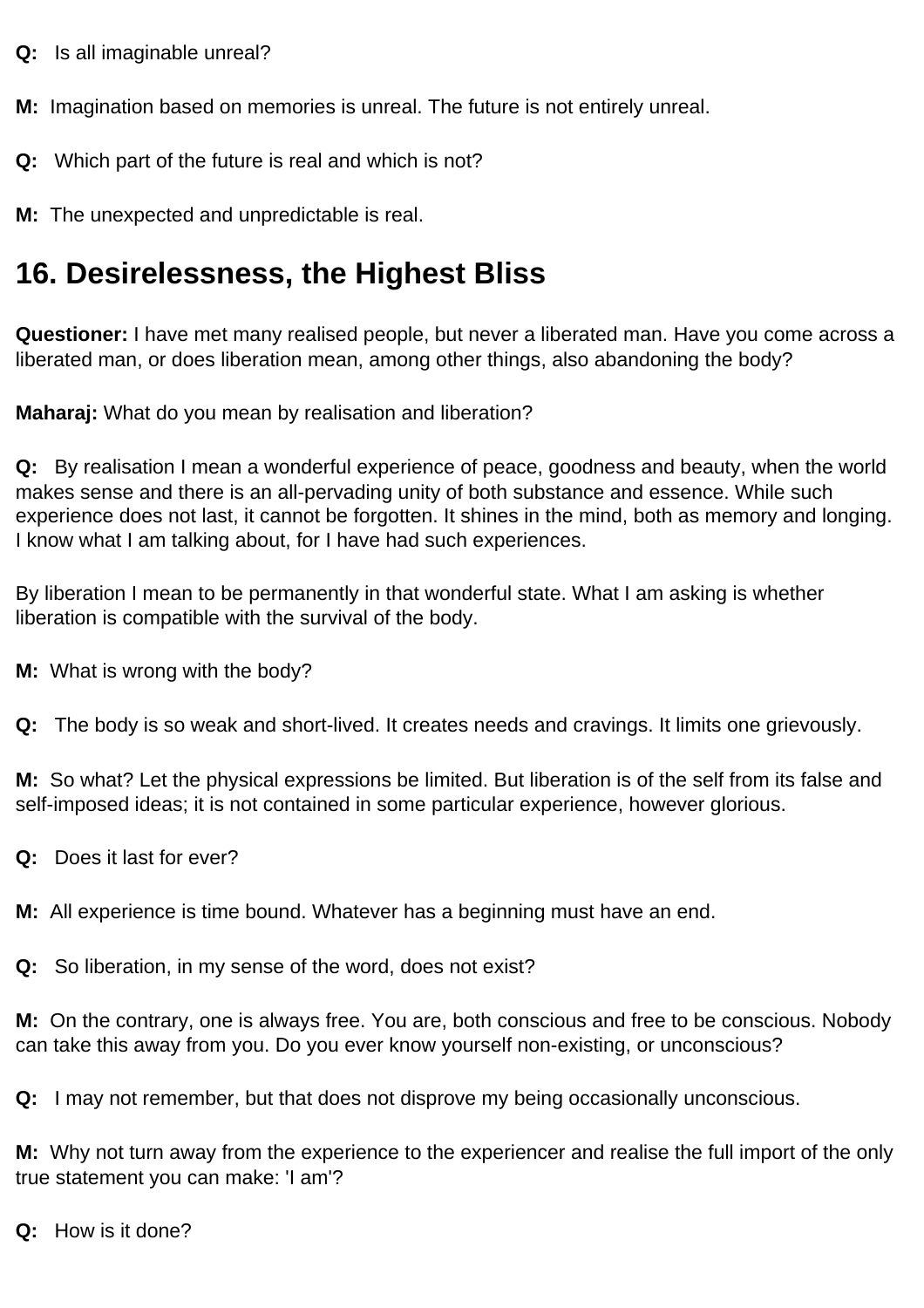**M:** There is no 'how' here. Just keep in mind the feeling 'I am', merge in it, till your mind and feeling become one. By repeated attempts you will stumble on the right balance of attention and affection and your mind will be firmly established in the thought-feeling 'I am'. Whatever you think, say, or do, this sense of immutable and affectionate being remains as the ever-present background of the mind.

**Q:** And you call it liberation?

**M:** I call it normal. What is wrong with being, knowing and acting effortlessly and happily? Why consider it so unusual as to expect the immediate destruction of the body? What is wrong with the body that it should die? Correct your attitude to your body and leave it alone. Don't pamper, don't torture. Just keep it going, most of the time below the threshold of conscious attention.

**Q:** The memory of my wonderful experiences haunts me. I want them back.

**M:** Because you want them back, you cannot have them. The state of craving for anything blocks all deeper experience. Nothing of value can happen to a mind which knows exactly what it wants. For nothing the mind can visualise and want is of much value.

- **Q:** Then what is worth wanting?
- **M:** Want the best. The highest happiness, the greatest freedom. Desirelessness is the highest bliss.
- **Q:** Freedom from desire is not the freedom I want. I want the freedom to fulfil my longings.

**M:** You are free to fulfil your longings. As a matter of fact, you are doing nothing else.

- **Q:** I try, but there are obstacles which leave me frustrated.
- **M:** Overcome them.
- **Q:** I cannot, I am too weak.
- **M:** What makes you weak? What is weakness? Others fulfil their desires, why don't you?
- **Q:** I must be lacking energy.

**M:** What happened to your energy? Where did it go? Did you not scatter it over so many contradictory desires and pursuits? You don't have an infinite supply of energy.

**Q:** Why not?

**M:** Your aims are small and low. They do not call for more. Only God's energy is infinite -- because He wants nothing for Himself. Be like Him and all your desires will be fulfilled. The higher your aims and vaster your desires, the more energy you will have for their fulfilment. Desire the good of all and the universe will work with you. But if you want your own pleasure, you must earn it the hard way.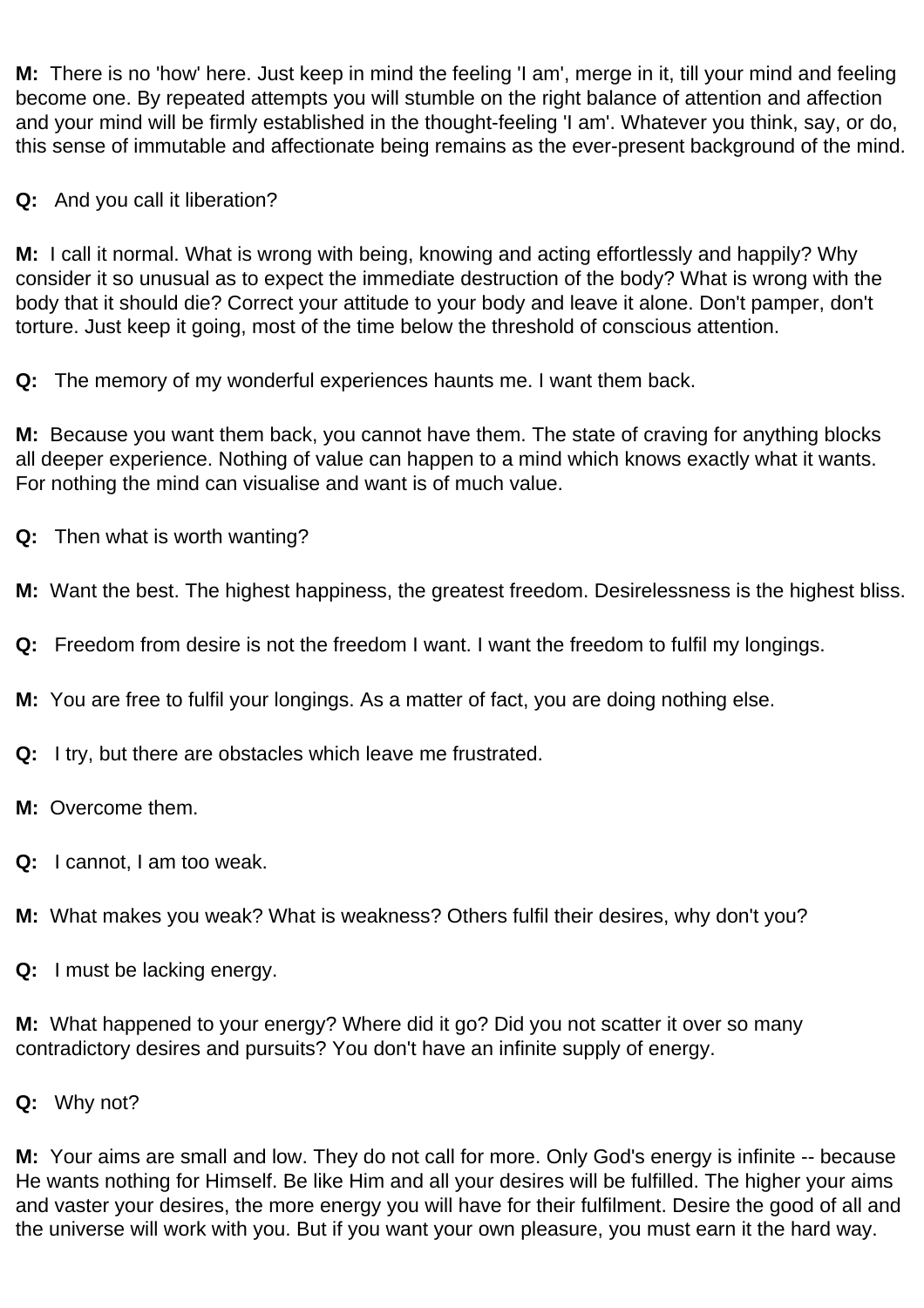Before desiring, deserve.

**Q:** I am engaged in the study of philosophy, sociology and education. I think more mental development is needed before I can dream of self-realisation. Am I on the right track?

**M:** To earn a livelihood some specialised knowledge is needed. General knowledge develops the mind, no doubt. But if you are going to spend your life in amassing knowledge, you build a wall round yourself. To go beyond the mind, a well- furnished mind is not needed.

**Q:** Then what is needed?

**M:** Distrust your mind, and go beyond.

- **Q:** What shall I find beyond the mind?
- **M:** The direct experience of being, knowing and loving.
- **Q:** How does one go beyond the mind?

**M:** There are many starting points -- they all lead to the same goal. You may begin with selfless work, abandoning the fruits of action; you may then give up thinking and end in giving up all desires. Here, giving up (*tyaga*) is the operational factor. Or, you may not bother about any thing you want, or think, or do and just stay put in the thought and feeling 'I am', focussing 'I am' firmly in your mind. All kinds of experience may come to you -- remain unmoved in the knowledge that all perceivable is transient, and only the 'I am' endures.

**Q:** I cannot give all my life to such practices. I have my duties to attend to.

**M:** By all means attend to your duties. Action, in which you are not emotionally involved and which is beneficial and does not cause suffering will not bind you. You may be engaged in several directions and work with enormous zest, yet remain inwardly free and quiet, with a mirror-like mind, which reflects all, without being affected.

**Q:** Is such a state realisable?

**M:** I would not talk about it, if it were not. Why should I engage in fancies?

**Q:** Everybody quotes scriptures.

**M:** Those who know only scriptures know nothing. To know is to be. I know what I am talking about; it is not from reading, or hearsay.

**Q:** I am studying Sanskrit under a professor, but really I am only reading scriptures. I am in search of self-realisation and I came to get the needed guidance. Kindly tell me what am I to do?

**M:** Since you have read the scriptures, why do you ask me?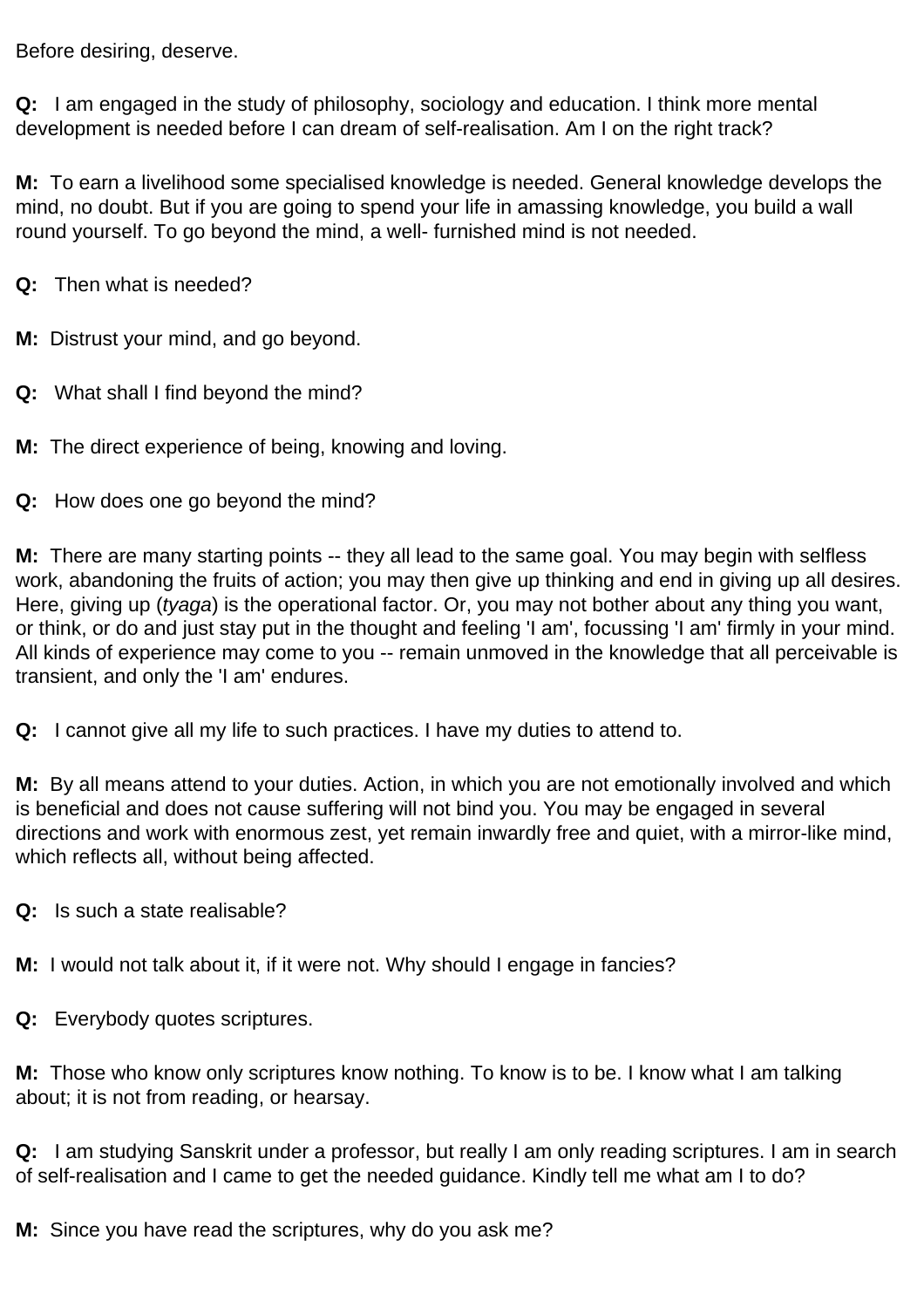**Q:** The scriptures show the general directions but the individual needs personal instructions.

**M:** Your own self is your ultimate teacher (*sadguru*). The outer teacher (Guru) is merely a milestone. It is only your inner teacher, that will walk with you to the goal, for he is the goal.

**Q:** The inner teacher is not easily reached.

**M:** Since he is in you and with you, the difficulty cannot be serious. Look within, and you will find him.

**Q:** When I look within, I find sensations and perceptions, thoughts and feelings, desires and fears, memories and expectations. I am immersed in this cloud and see nothing else.

**M:** That which sees all this, and the nothing too, is the inner teacher. He alone is, all else only appears to be. He is your own self (*swarupa*), your hope and assurance of freedom; find him and cling to him and you will be saved and safe.

**Q:** I do believe you, but when it comes to the actual finding of this inner self, I find it escapes me.

- **M:** The idea 'it escapes me', where does it arise?
- **Q:** In the mind.
- **M:** And who knows the mind.
- **Q:** The witness of the mind knows the mind.
- **M:** Did anybody come to you and say: 'I am the witness of your mind'?
- **Q:** Of course not. He would have been just another idea in the mind.
- **M:** Then who is the witness?
- **Q:** I am.

**M:** So, you know the witness because you are the witness. You need not see the witness in front of you. Here again, to *be* is to know.

**Q:** Yes, I see that I am the witness, the awareness itself. But in which way does it profit me?

**M:** What a question! What kind of profit do you expect? To know what you are, is it not good enough?

**Q:** What are the uses of self-knowledge?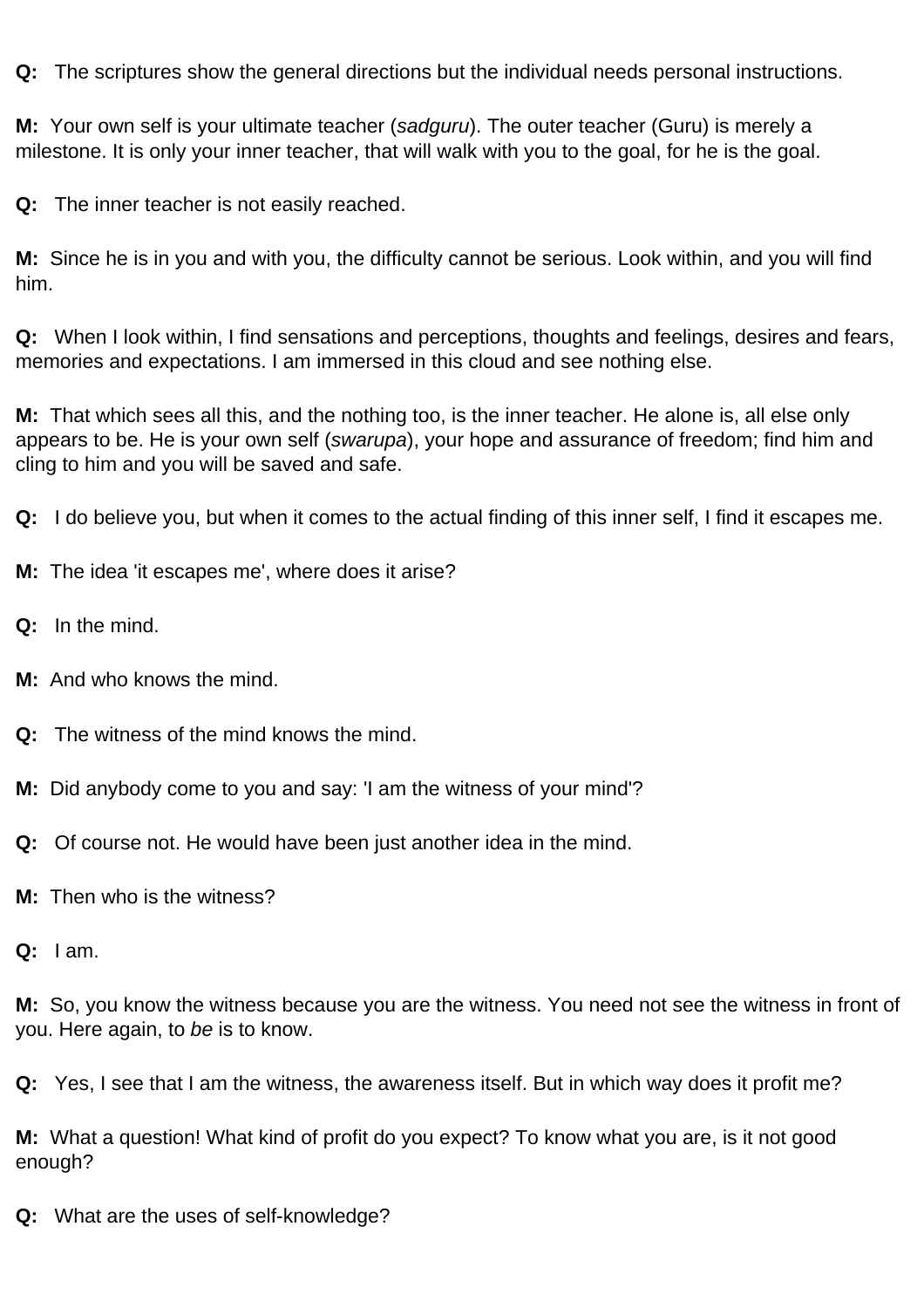**M:** It helps you to understand what you are not and keeps you free from false ideas, desires and actions.

**Q:** If I am the witness only, what do right and wrong matter?

**M:** What helps you to know yourself is right. What prevents, is wrong. To know one's real self is bliss, to forget -- is sorrow.

**Q:** Is the witness-consciousness the real Self?

**M:** It is the reflection of the real in the mind (*buddhi*). The real is beyond. The witness is the door through which you pass beyond.

**Q:** What is the purpose of meditation?

**M:** Seeing the false as the false, is meditation. This must go on all the time.

**Q:** We are told to meditate regularly.

**M:** Deliberate daily exercise in discrimination between the true and the false and renunciation of the false is meditation. There are many kinds of meditation to begin with, but they all merge finally into one.

**Q:** Please tell me which road to self-realisation is the shortest.

**M:** No way is short or long, but some people are more in earnest and some are less. I can tell you about myself. I was a simple man, but I trusted my Guru. What he told me to do, I did. He told me to concentrate on 'I am' -- I did. He told me that I am beyond all perceivables and conceivables -- I believed. I gave him my heart and soul, my entire attention and the whole of my spare time (I had to work to keep my family alive). As a result of faith and earnest application, I realised my self (*swarupa*) within three years.

You may choose any way that suits you; your earnestness will determine the rate of progress.

**Q:** No hint for me?

**M:** Establish yourself firmly in the awareness of 'I am'. This is the beginning and also the end of all endeavour.

## **17. The Ever-Present**

**Questioner:** The highest powers of the mind are understanding, intelligence and insight. Man has three bodies -- the physical, the mental and the causal (*prana*, *mana*, *karana*). The physical reflects his being; the mental -- his knowing and the causal -- his joyous creativity. Of course, these are all forms in consciousness. But they appear to be separate, with qualities of their own. Intelligence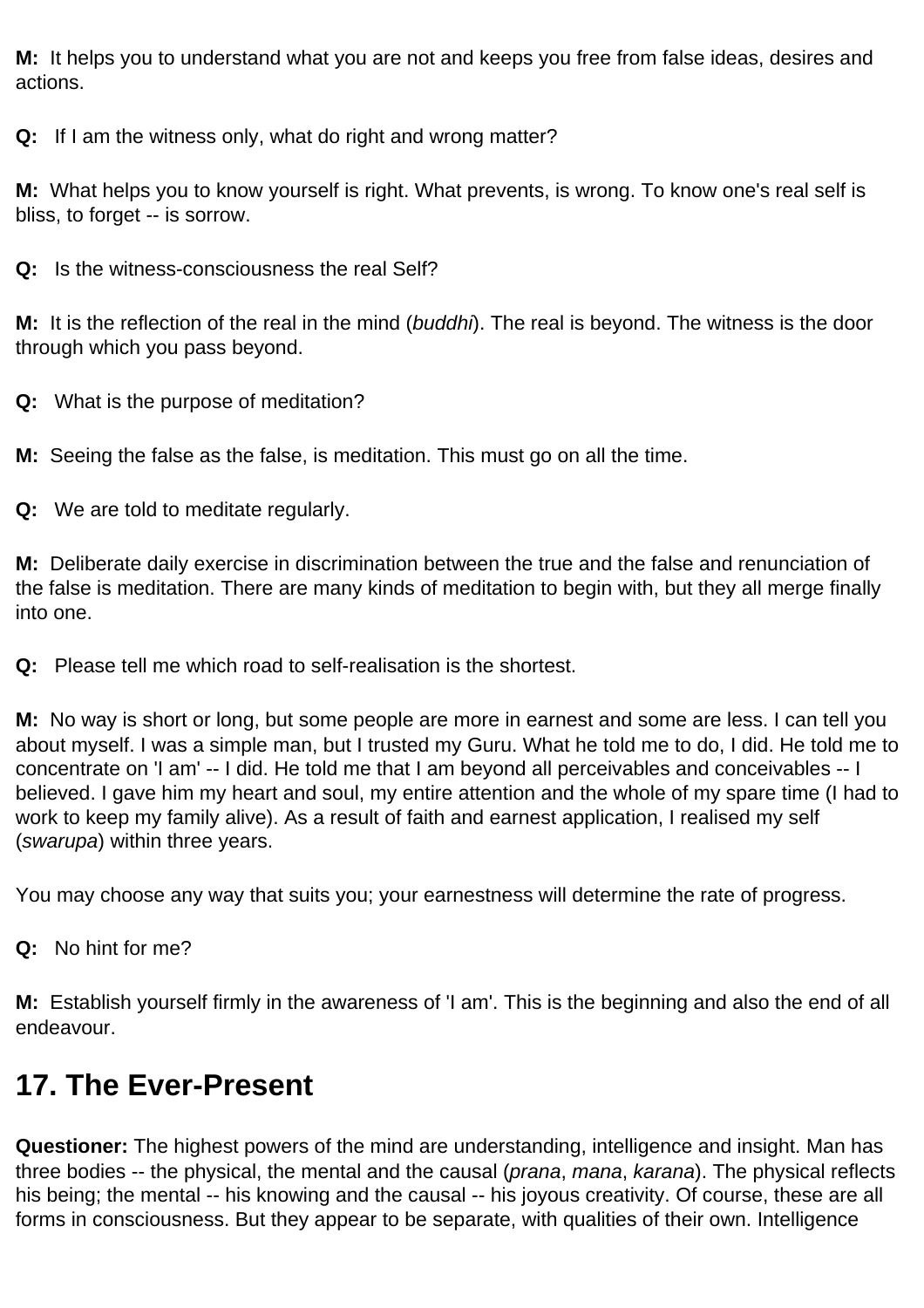(*buddhi*) is the reflection in the mind of the power to know (*chit*). It is what makes the mind knowledgeable. The brighter the intelligence, the wider, deeper and truer the knowledge. To know things, to know people and to know oneself are all functions of intelligence: the last is the most important and contains the former two. Misunderstanding oneself and the world leads to false ideas and desires, which again lead to bondage. Right understanding of oneself is necessary for freedom from the bondage of illusion. I understand all this in theory, but when it comes to practice, I find that I fail hopelessly in my responses to situations and people and by my inappropriate reactions I merely add to my bondage. Life is too quick for my dull and slow mind. I do understand but too late, when the old mistakes have been already repeated.

**Maharaj:** What then is your problem?

**Q:** I need a response to life, not only intelligent, but also very quick. It cannot be quick unless it is perfectly spontaneous. How can I achieve such spontaneity?

**M:** The mirror can do nothing to attract the sun. It can only keep bright. As soon as the mind is ready, the sun shines in it.

**Q:** The light is of the Self, or of the mind?

**M:** Both. It is uncaused and unvarying by itself and coloured by the mind, as it moves and changes. It is very much like a cinema. The light is not in the film, but the film colours the light and makes it appear to move by intercepting it.

**Q:** Are you now in the perfect state?

**M:** Perfection is a state of the mind, when it is pure. I am beyond the mind, whatever its state, pure or impure. Awareness is my nature; ultimately I am beyond being and non-being.

**Q:** Will meditation help me to reach your state?

**M:** Meditation will help you to find your bonds, loosen them, untie them and cast your moorings. When you are no longer attached to anything, you have done your share. The rest will be done for you.

**Q:** By whom?

**M:** By the same power that brought you so far, that prompted your heart to desire truth and your mind to seek it. It is the same power that keeps you alive. You may call it Life or the Supreme.

**Q:** The same power kills me in due course.

**M:** Were you not present at your birth? Will you not be present at your death? Find him who is always present and your problem of spontaneous and perfect response will be solved.

**Q:** realisation of the eternal and an effortless and adequate response to the ever-changing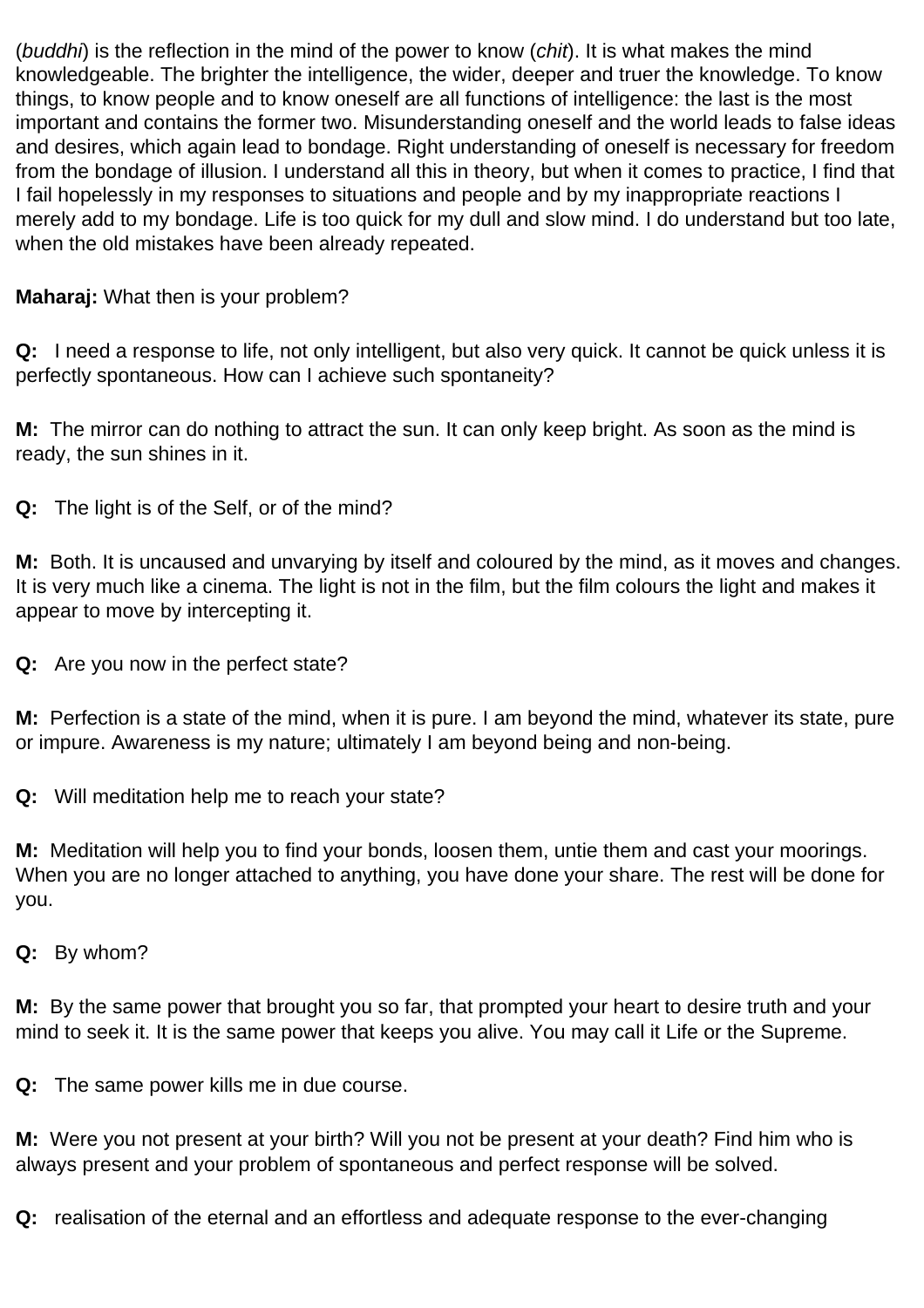temporary event are two different and separate questions. You seem to roll them into one. What makes you do so?

**M:** To realise the Eternal is to become the Eternal, the whole, the universe, with all it contains. Every event is the effect and the expression of the whole and is in fundamental harmony with the whole. All response from the whole must be right, effortless and instantaneous.

It cannot be otherwise, if it is right. Delayed response is wrong response. Thought, feeling and action must be one and simultaneous with the situation that calls for them.

**Q:** How does it come?

**M:** I told you already. Find him who was present at your birth and will witness your death.

**Q:** My father and mother?

**M:** Yes, your father-mother, the source from which you came. To solve a problem you must trace it to its source. Only in the dissolution of the problem in the universal solvents of enquiry and dispassion, can its right solution be found.

## **18. To Know What you Are, Find What you Are Not**

**Questioner:** Your way of describing the universe as consisting of matter, mind and spirit is one of the many. There are other patterns to which the universe is expected to conform, and one is at a loss to know which pattern is true and which is not. One ends in suspecting that all patterns are only verbal and that no pattern can contain reality. According to you, reality consists of three expanses: The expanse of matter-energy (*mahadakash*), the expanse of consciousness (*chidakash*) and of pure spirit (*paramakash*). The first is something that has both movement and inertia. That we perceive. We also know that we perceive -- we are conscious and also aware of being conscious. Thus, we have two: matter-energy and consciousness. Matter seems to be in space while energy is always in time, being connected with change and measured by the rate of change. Consciousness seems to be somehow here and now, in a single point of time and space. But you seem to suggest that consciousness too is universal -- which makes it timeless, spaceless and impersonal. I can somehow understand that there is no contradiction between the timeless and spaceless and the here and now, but impersonal consciousness I cannot fathom. To me consciousness is always focalised, centred, individualised, a person. You seem to say that there can be perceiving without a perceiver, knowing without a knower, loving without a lover, acting without an actor. I feel that the trinity of knowing, knower and known can be seen in every movement of life. Consciousness implies a conscious being, an object of consciousness and the fact of being conscious. That which is conscious I call a person. A person lives in the world, is a part of it, affects it and is affected by it.

**Maharaj:** Why don't you enquire how real are the world and the person?

**Q:** Oh, no! I need not enquire. Enough if the person is not less real than the world in which the person exists.

**M:** Then what is the question?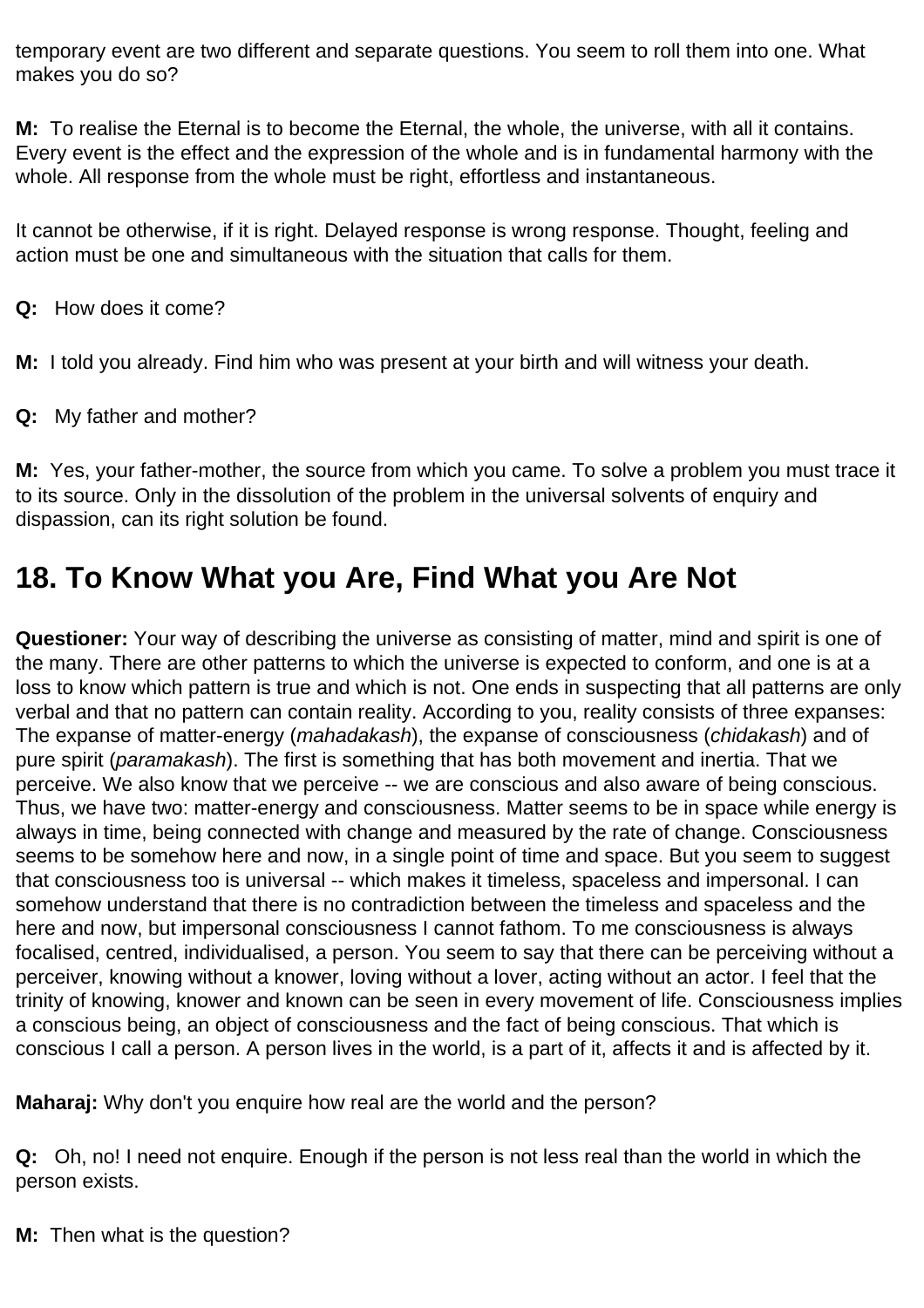**Q:** Are persons real, and universals conceptual, or are universals real and persons imaginary?

**M:** Neither are real.

**Q:** Surely, I am real enough to merit your reply and I am a person.

**M:** Not when asleep.

**Q:** Submergence is not absence. Even though asleep, I am.

**M:** To be a person you must be self-conscious. Are you so always?

**Q:** Not when I sleep, of course, nor when I am in a swoon, or drugged.

**M:** During your waking hours are you continually self-conscious?

**Q:** No, Sometimes I am absent-minded, or just absorbed.

**M:** Are you a person during the gaps in self-consciousness?

**Q:** Of course I am the same person throughout. I remember myself as I was yesterday and yester year -- definitely, I am the same person.

**M:** So, to be a person, you need memory?

**Q:** Of course.

**M:** And without memory, what are you?

**Q:** Incomplete memory entails incomplete personality. Without memory I cannot exist as a person.

**M:** Surely you can exist without memory. You do so -- in sleep.

**Q:** Only in the sense of remaining alive. Not as a person.

**M:** Since you admit that as a person you have only intermittent existence, can you tell me what are you in the intervals in between experiencing yourself as a person?

**Q:** I am, but not as a person. Since I am not conscious of myself in the intervals, I can only say that I exist, but not as a person.

**M:** Shall we call it impersonal existence?

**Q:** I would call it rather unconscious existence; I am, but I do not know that I am.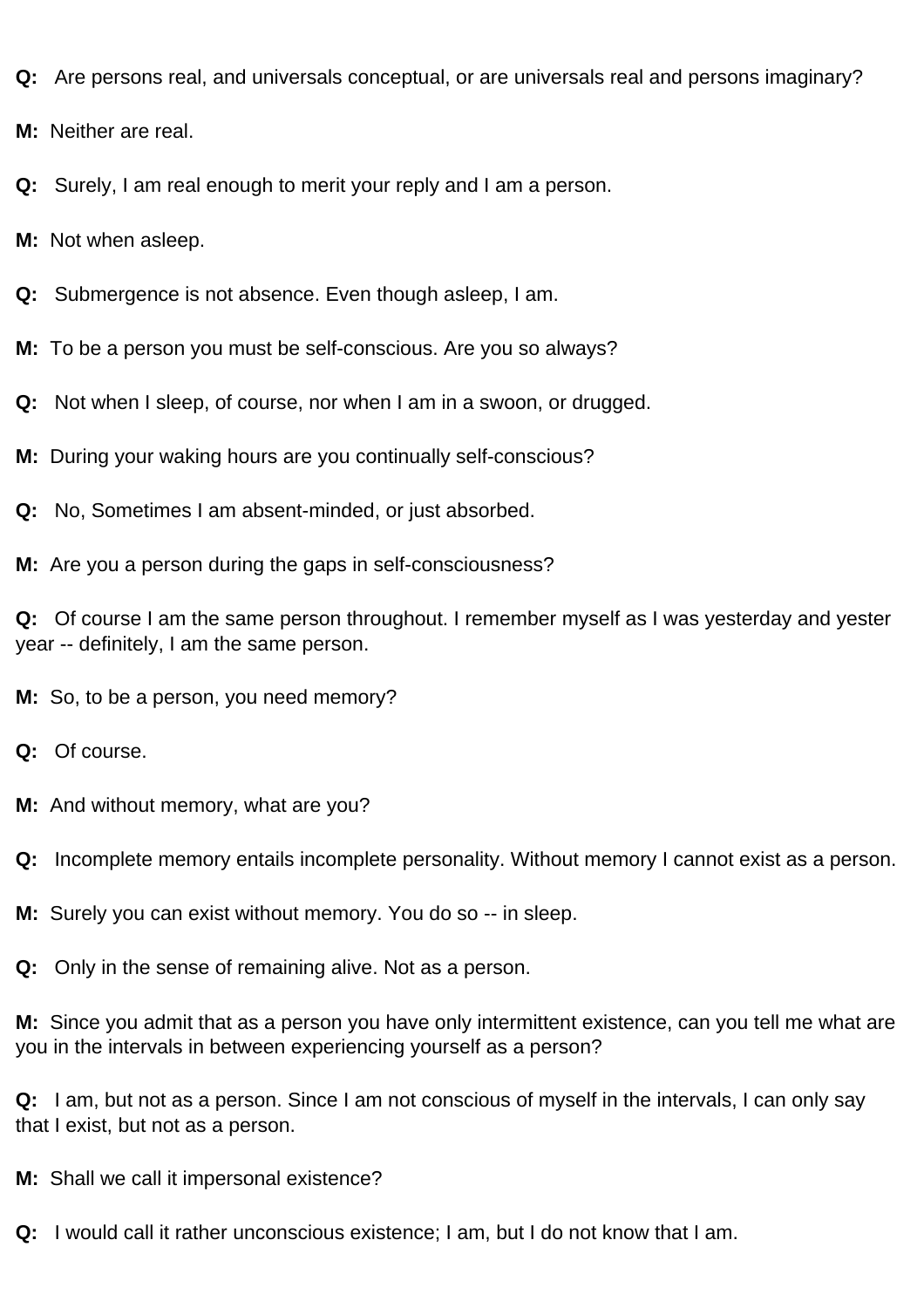**M:** You have said just now: 'I am, but I do not know that I am'. Could you possibly say it about your being in an unconscious state?

**Q:** No, I could not.

**M:** You can only describe it in the past tense: 'I did not know. I was unconscious', in the sense of not remembering.

- **Q:** Having been unconscious, how could I remember and what?
- **M:** Were you really unconscious, or you just do not remember?
- **Q:** How am I to make out?
- **M:** Consider. Do you remember every second of yesterday?
- **Q:** Of course, not.
- **M:** Were you then unconscious?
- **Q:** Of course, not.
- **M:** So, you are conscious and yet you do not remember?
- **Q:** Yes.
- **M:** Maybe you were conscious in sleep and just do not remember.
- **Q:** No, I was not conscious. I was asleep. I did not behave like a conscious person.
- **M:** Again, how do you know?
- **Q:** I was told so by those who saw me asleep.

**M:** All they can testify to is that they saw you lying quietly with closed eyes and breathing regularly. They could not make out whether you were conscious or not. Your only proof is your own memory. A very uncertain proof it is!

**Q:** Yes, I admit that on my own terms I am a person only during my waking hours. What I am in between, I do not know.

**M:** At least you know that you do not know! Since you pretend not to be conscious in the intervals between the waking hours, leave the intervals alone. Let us consider the waking hours only.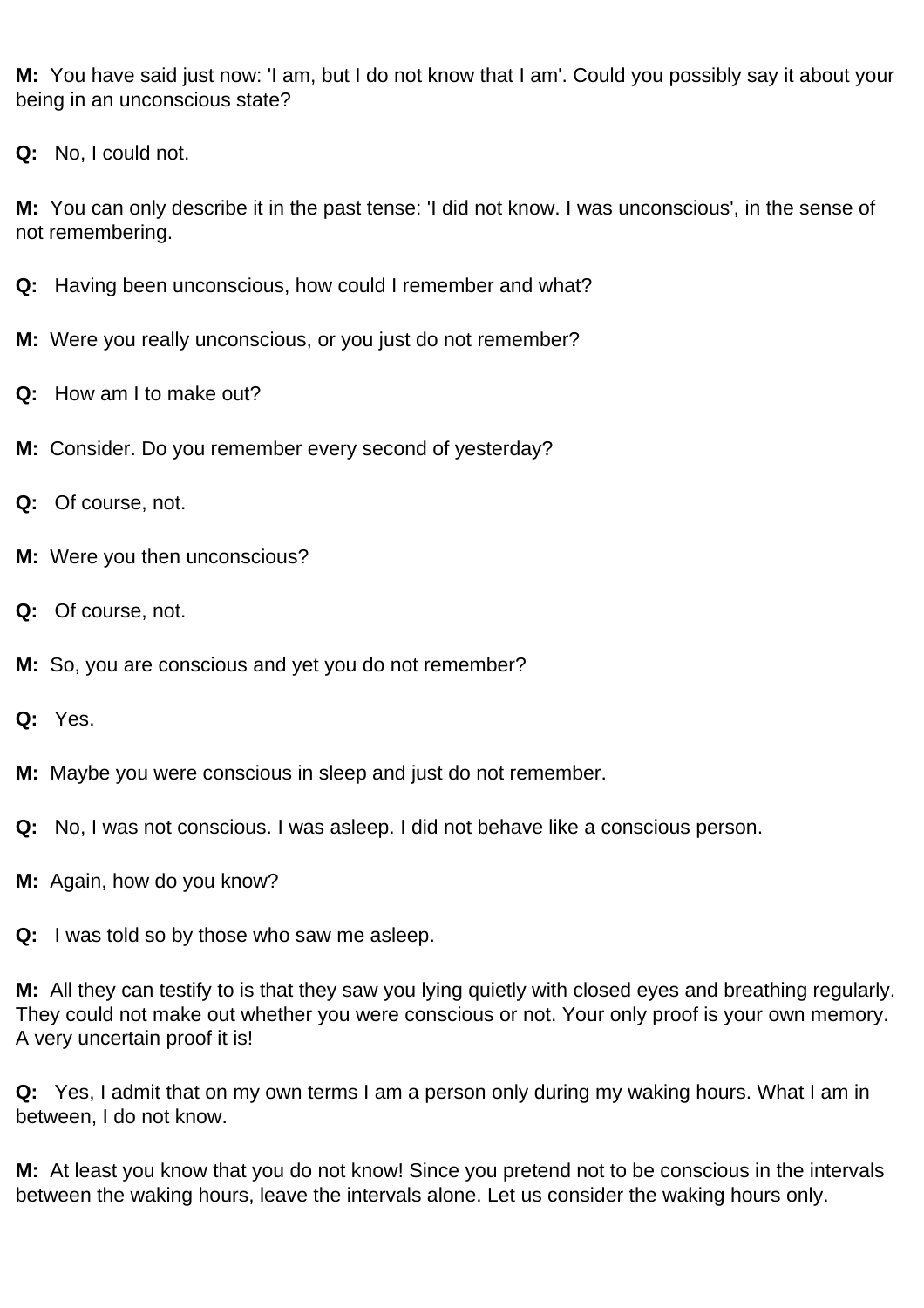**Q:** I am the same person in my dreams.

**M:** Agreed. Let us consider them together waking and dreaming. The difference is merely in continuity. Were your dreams consistently continuous, bringing back night after night the same surroundings and the same people, you would be at a loss to know which is the waking and which is the dream. Henceforward, when we talk of the waking state, we shall include the dream state too.

**Q:** Agreed. I am a person in a conscious relation with a world.

**M:** Are the world and the conscious relation with it essential to your being a person?

**Q:** Even immersed in a cave, I remain a person.

**M:** It implies a body and a cave. And a world in which they can exist.

**Q:** Yes. I can see. The world and the consciousness of the world are essential to my existence as a person.

**M:** This makes the person a part and parcel of the world, or vice versa. The two are one.

**Q:** Consciousness stands alone. The person and the world appear in consciousness.

**M:** You said: appear. Could you add: disappear?

**Q:** No, I cannot. I can only be aware of my and my world's appearance. As a person, I cannot say: 'the world is not'. Without a world I would not be there to say it. Because there is a world, I am there to say: 'there is a world'.

**M:** Maybe it is the other way round. Because of you, there is a world.

**Q:** To me such statement appears meaningless.

**M:** Its meaninglessness may disappear on investigation.

**Q:** Where do we begin?

**M:** All I know is that whatever depends, is not real. The real is truly independent. Since the existence of the person depends on the existence of the world and it is circumscribed and defined by the world, it cannot be real.

**Q:** It cannot be a dream, surely.

**M:** Even a dream has existence, when it is cognised and enjoyed, or endured. Whatever you think and feel has being. But it may not be what you take it to be. What you think to be a person may be something quite different.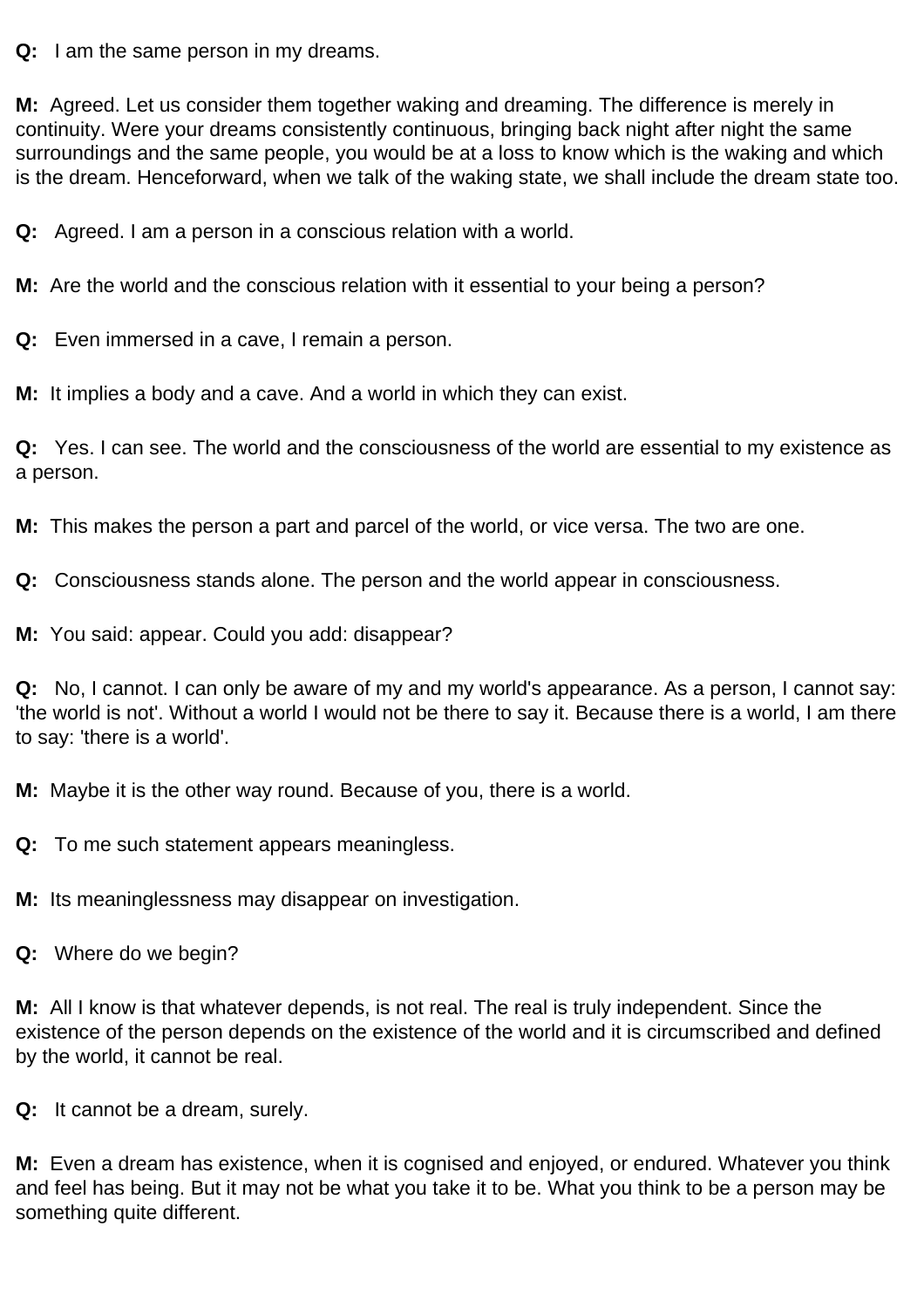**Q:** I am what I know myself to be.

**M:** You cannot possibly say that you are what you think yourself to be! Your ideas about yourself change from day to day and from moment to moment. Your self-image is the most changeful thing you have. It is utterly vulnerable, at the mercy of a passer by. A bereavement, the loss of a job, an insult, and your image of yourself, which you call your person, changes deeply. To know what you are you must first investigate and know what you are not. And to know what you are not you must watch yourself carefully, rejecting all that does not necessarily go with the basic fact: 'I am'. The ideas: I am born at a given place, at a given time, from my parents and now I am so-and-so, living at, married to, father of, employed by, and so on, are not inherent in the sense 'I am'. Our usual attitude is of 'I am this'. Separate consistently and perseveringly the 'I am' from 'this' or 'that', and try to feel what it means to *be*, just to *be*, without being 'this' or 'that'. All our habits go against it and the task of fighting them is long and hard sometimes, but clear understanding helps a lot. The clearer you understand that on the level of the mind you can be described in negative terms only, the quicker you will come to the end of your search and realise your limitless being.

# **19. Reality lies in Objectivity**

**Questioner:** I am a painter and I earn by painting pictures. Has it any value from the spiritual point of view?

**Maharaj:** When you paint what do you think about?

- **Q:** When I paint, there is only the painting and myself.
- **M:** What are you doing there?
- **Q:** I paint.
- **M:** No, you don't. You see the painting going on. You are watching only, all else happens.
- **Q:** The picture is painting itself? Or, is there some deeper 'me', or some god who is painting?
- **M:** Consciousness itself is the greatest painter. The entire world is a Picture.
- **Q:** Who painted the picture of the world?
- **M:** The painter is in the Picture.

**Q:** The picture is in the mind of the painter and the painter is in the picture, which is in the mind of the painter who is in the picture! Is not this infinity of states and dimensions absurd? The moment we talk of picture in the mind, which itself is in the picture, we come to an endless succession of witnesses, the higher witness witnessing the lower. It is like standing between two mirrors and wondering at the crowd!

**M:** Quite right, you alone and the double mirror are there. Between the two, your forms and names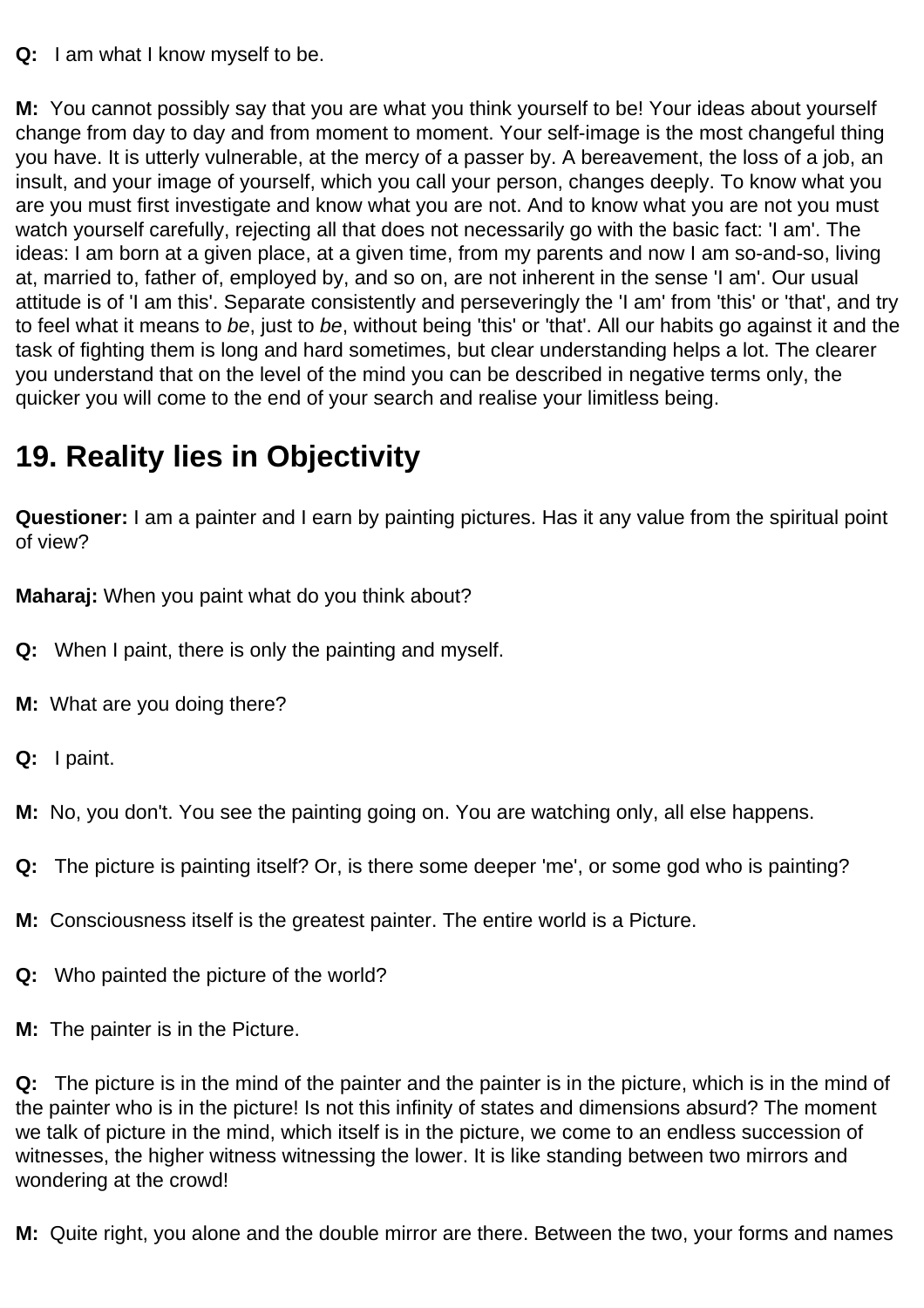#### are numberless.

**Q:** How do you look at the world?

**M:** I see a painter painting a picture. The picture I call the world, the painter I call God. I am neither. I do not create, nor am I created. I contain all, nothing contains me.

**Q:** When I see a tree, a face, a sunset, the picture is perfect. When I close my eyes, the image in my mind is faint and hazy. If it is my mind that projects the picture, why need I open my eyes to see a lovely flower and with eyes closed I see it vaguely?

**M:** It is because your outer eyes are better than your inner eyes. Your mind is all turned outward. As you learn to watch your mental world, you will find it even more colourful and perfect than what the body can provide. Of course, you will need some training. But why argue? You imagine that the picture must come from the painter who actually painted it. All the time you look for origins and causes. Causality is in the mind, only; memory gives the illusion of continuity and repetitiveness creates the idea of causality. When things repeatedly happen together, we tend to see a causal link between them. It creates a mental habit, but a habit is not a necessity.

**Q:** You have just said that the world is made by God.

**M:** Remember that language is an instrument of the mind; It is made by the mind, for the mind. Once you admit a cause, then God is the ultimate cause and the world the effect. They are different, but not separate.

**Q:** People talk of seeing God.

**M:** When you see the world you see God. There is no seeing God, apart from the world. Beyond the world to see God is to be God. The light by which you see the world, which is God is the tiny little spark: 'I am', apparently so small, yet the first and the last in every act of knowing and loving.

- **Q:** Must I see the world to see God?
- **M:** How else? No world, no God.
- **Q:** What remains?
- **M:** You remain as pure being.
- **Q:** And what becomes of the world and of God?
- **M:** Pure being (*avyakta*).
- **Q:** Is it the same as the Great Expanse (*paramakash*)?
- **M:** You may call it so. Words do not matter, for they do not reach it. They turn back in utter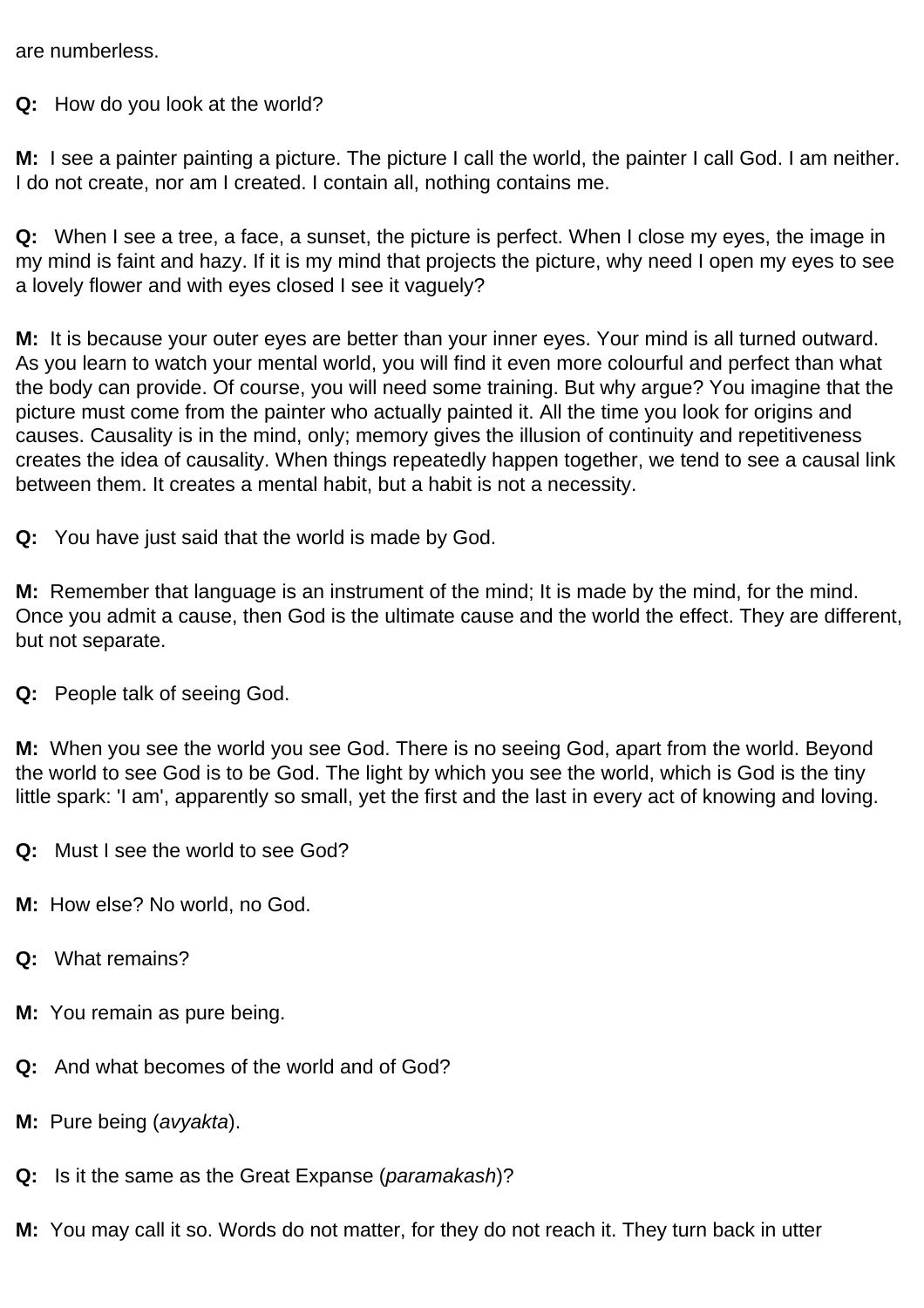negation.

**Q:** How can I see the world as God? What does it mean to see the world as God?

**M:** It is like entering a dark room. You see nothing -- you may touch, but you do not see -- no colours, no outlines. The window opens and the room is flooded with light. Colours and shapes come into being. The window is the giver of light, but not the source of it. The sun is the source. Similarly, matter is like the dark room; consciousness -- the window -- flooding matter with sensations and perceptions, and the Supreme is the sun the source both of matter and of light. The window may be closed, or open, the sun shines all the time. It makes all the difference to the room, but none to the sun. Yet all this is secondary to the tiny little thing which is the 'I am'. Without the 'I am' there is nothing. All knowledge is about the 'I am'. False ideas about this 'I am' lead to bondage, right knowledge leads to freedom and happiness.

**Q:** Is 'I am' and 'there is' the same?

**M:** 'I am' denotes the inner, 'there is' -- the outer. Both are based on the sense of being.

**Q:** Is it the same as the experience of existence?

**M:** To exist means to be something, a thing, a feeling, a thought, an idea. All existence is particular. Only being is universal, in the sense that every being is compatible with every other being. Existences clash, being -- never. Existence means becoming, change, birth and death and birth again, while in being there is silent peace.

**Q:** If I create the world, why have I made it bad?

**M:** Everyone lives in his own world. Not all the worlds are equally good or bad.

**Q:** What determines the difference?

**M:** The mind that projects the world, colours it its own way. When you meet a man, he is a stranger. When you marry him, he becomes your own self. When you quarrel, he becomes your enemy. It is your mind's attitude that determines what he is to you.

**Q:** I can see that my world is subjective. Does it make it also illusory?

**M:** It is illusory as long as it is subjective and to that extent only. Reality lies in objectivity.

**Q:** What does objectivity mean? You said the world is subjective and now you talk of objectivity. Is not everything subjective?

**M:** Everything is subjective, but the real is objective.

**Q:** In what sense?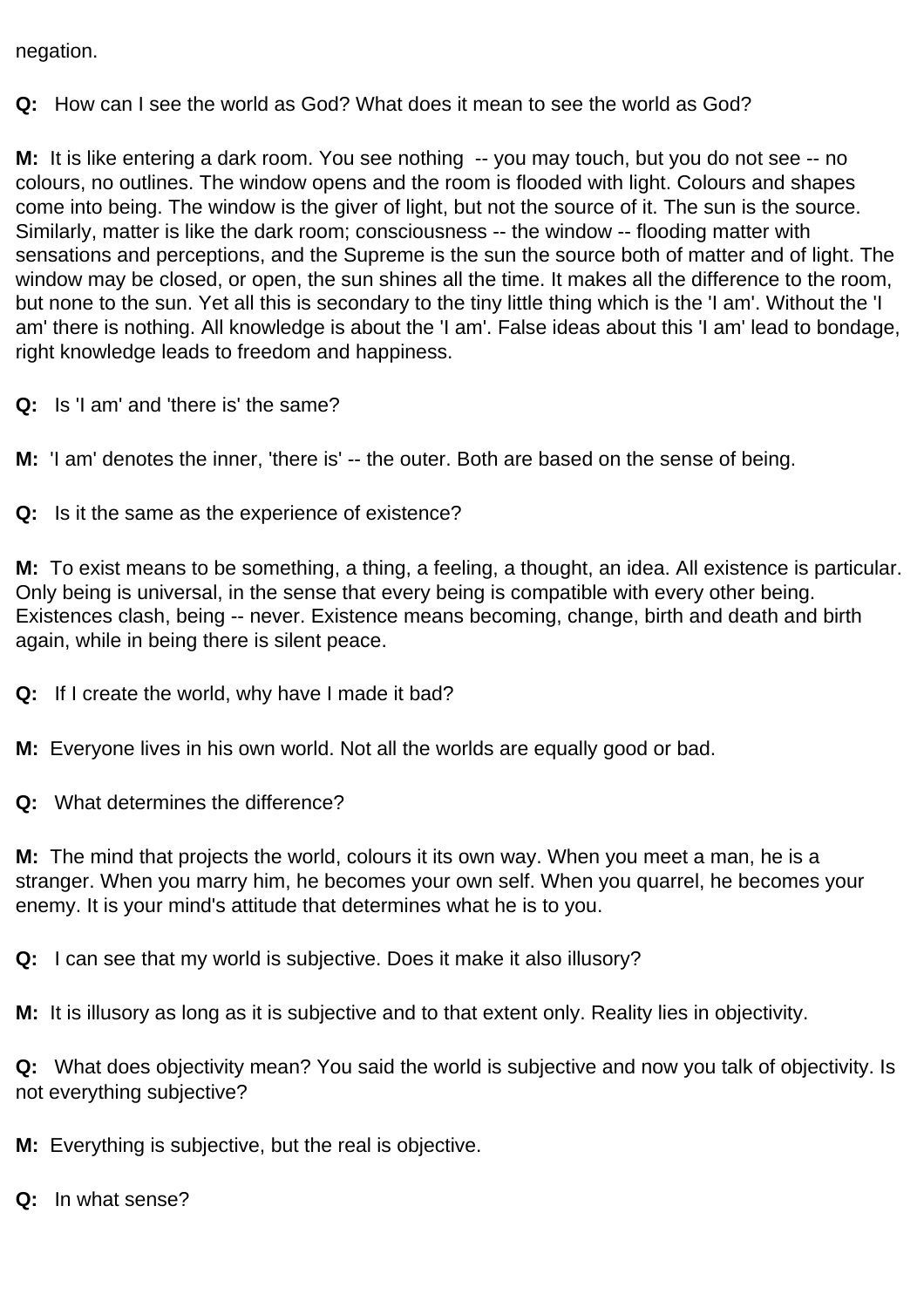**M:** It does not depend on memories and expectations, desires and fears, likes and dislikes. All is seen as it is.

**Q:** Is it what you call the fourth state (*turiya*)?

**M:** Call it as you like. It is solid, steady, changeless, beginningless and endless, ever new, ever fresh.

**Q:** How is it reached?

**M:** Desirelessness and fearlessness will take you there.

## **20. The Supreme is Beyond All**

**Questioner:** You say, reality is one. Oneness, unity, is the attribute of the person. Is then reality a person, with the universe as its body?

**Maharaj:** Whatever you may say will be both true and false. Words do not reach beyond the mind.

**Q:** I am just trying to understand. You are telling us of the Person, the Self and the Supreme. (*vyakti*, *vyakta*, *avyakta*). The light of Pure Awareness (*pragna*), focussed as 'I am' in the Self (*jivatma*), as consciousness (*chetana*) illumines the mind (*antahkarana*) and as life (*prana*) vitalises the body (*deha*). All this is fine as far as the words go. But when it comes to distinguishing in myself the person from the Self and the Self from the Supreme, I get mixed up.

**M:** The person is never the subject. You can see a person, but you are not the person. You are always the Supreme which appears at a given point of time and space as the witness, a bridge between the pure awareness of the Supreme and the manifold consciousness of the person.

**Q:** When I look at myself, I find I am several persons fighting among themselves for the use of the body.

**M:** They correspond to the various tendencies (*samskara*) of the mind.

**Q:** Can I make peace between them?

**M:** How can you? They are so contradictory! See them as they are -- mere habits of thoughts and feelings, bundles of memories and urges.

**Q:** Yet they all say 'I am'.

**M:** It is only because you identify yourself with them. Once you realise that whatever appears before you cannot be yourself, and cannot say 'I am', you are free of all your 'persons' and their demands. The sense 'I am' is your own. You cannot part with it, but you can impart it to anything, as in saying: I am young. I am rich etc. But such self-identifications are patently false and the cause of bondage.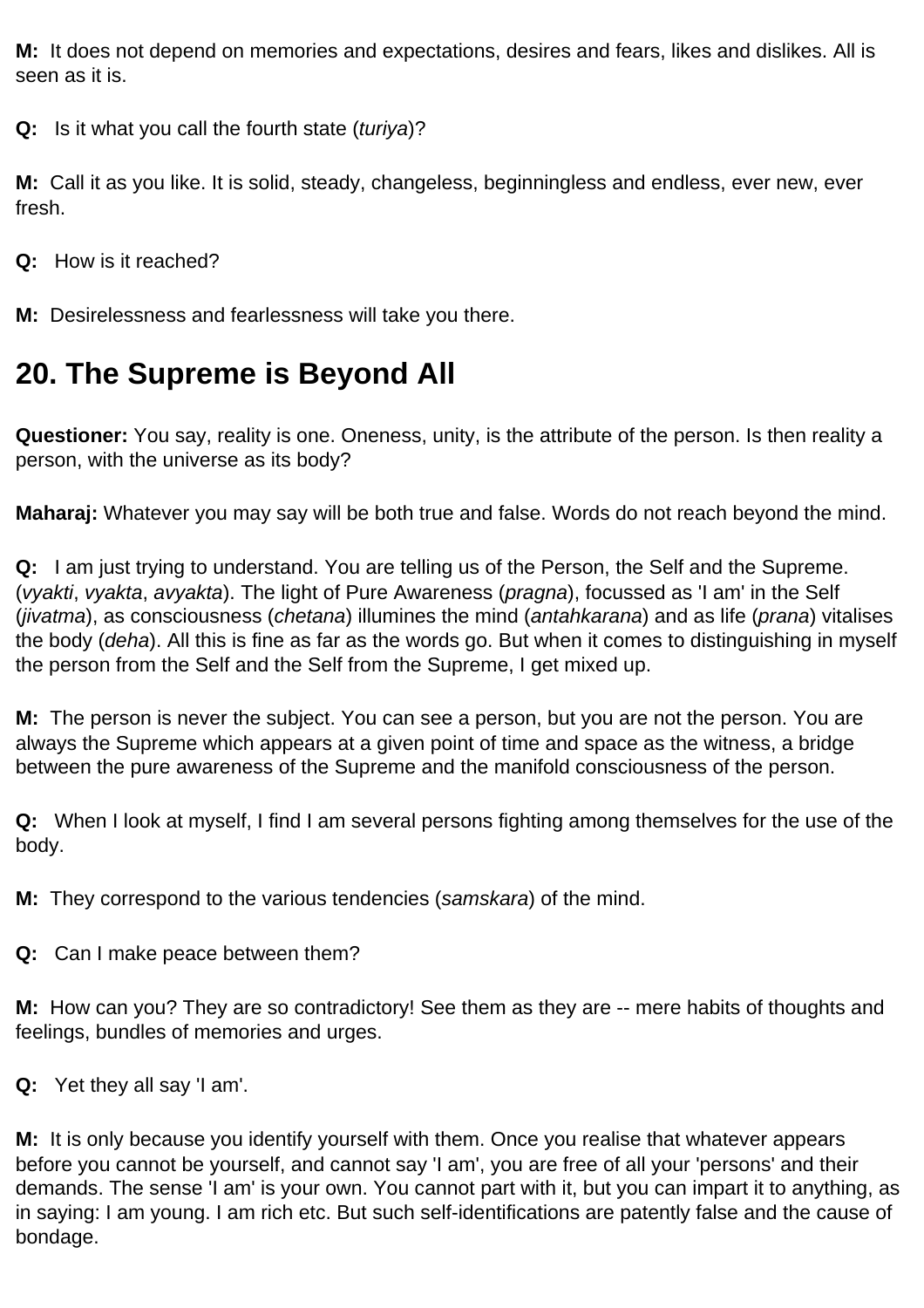**Q:** I can now understand that I am not the person, but that which, when reflected in the person, gives it a sense of being. Now, about the Supreme? In what way do I know myself as the Supreme?

**M:** The source of consciousness cannot be an object in consciousness. To know the source is to be the source. When you realise that you are not the person, but the pure and calm witness, and that fearless awareness is your very being, you *are* the being. It is the source, the Inexhaustible Possibility.

**Q:** Are there many sources or one for all?

**M:** It depends how you look at it, from which end. The objects in the world are many, but the eye that sees them is one. The higher always appears as one to the lower and the lower as many to the higher.

**Q:** Shapes and names are all of one and the same God?

**M:** Again, it all depends on how you look at it. On the verbal level everything is relative. Absolutes should be experienced, not discussed.

**Q:** How is the Absolute experienced?

**M:** It is not an object to be recognised and stored up in memory. It is in the present and in feeling rather. It has more to do with the 'how' than with the 'what'. It is in the quality, in the value; being the source of everything, it is in everything.

**Q:** If it is the source, why and how does it manifest itself?

**M:** It gives birth to consciousness. All else is in consciousness.

**Q:** Why are there so many centres of consciousness?

**M:** The objective universe (*mahadakash*) is in constant movement, projecting and dissolving innumerable forms. Whenever a form is infused with life (*prana*), consciousness (*chetana*) appears by reflection of awareness in matter.

**Q:** How is the Supreme affected?

**M:** What can affect it and how? The source is not affected by the vagaries of the river nor is the metal -- by the shape of the jewellery. Is the light affected by the picture on the screen? The Supreme makes everything possible, that is all.

**Q:** How is it that some things do happen and some don't?

**M:** Seeking out causes is a pastime of the mind. There is no duality of cause and effect. Everything is its own cause.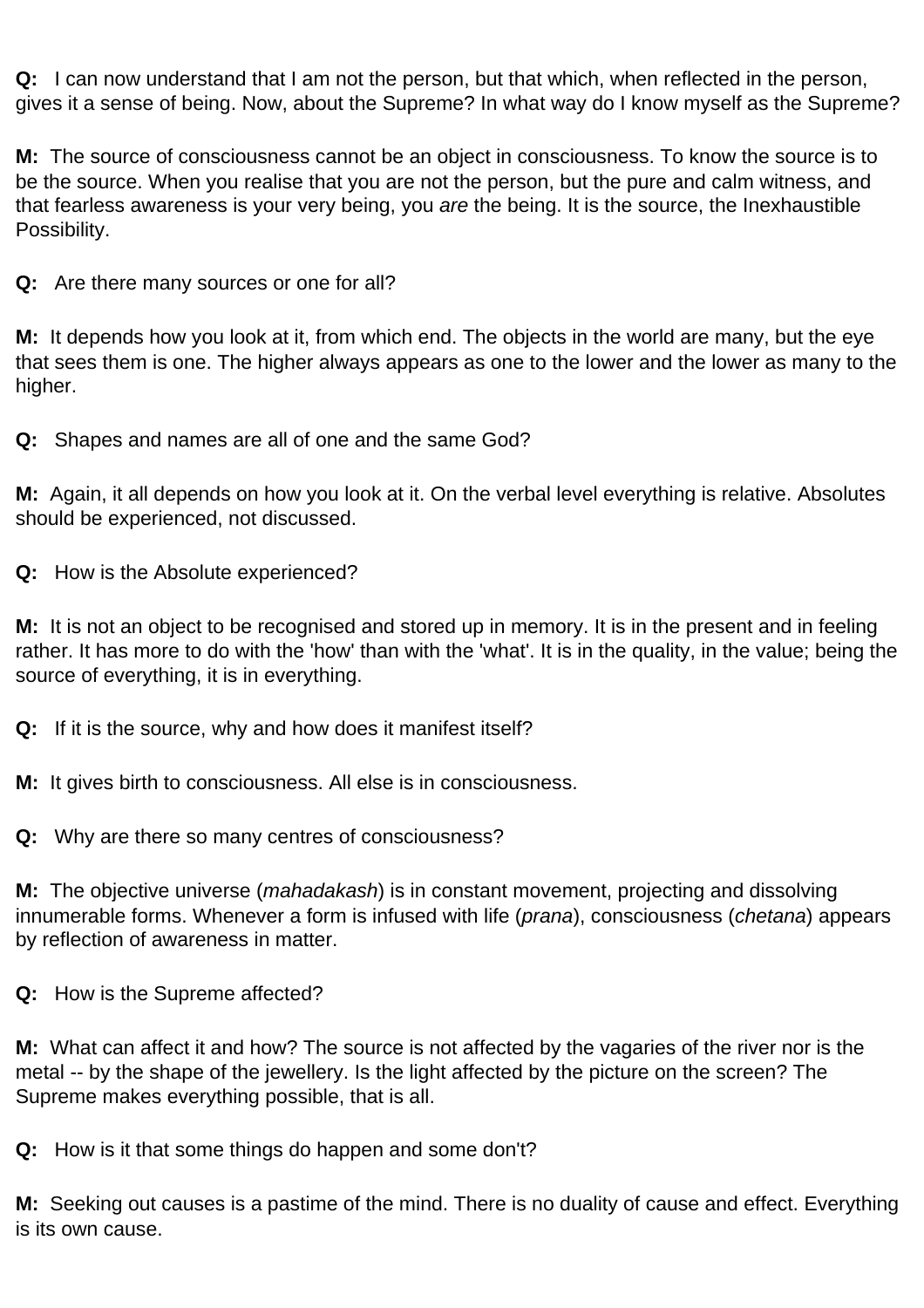**Q:** No purposeful action is then possible?

**M:** All I say is that consciousness contains all. In consciousness all is possible. You can have causes if you want them, in your world. Another may be content with a single cause -- God's will. The root cause is one: the sense 'I am'.

**Q:** What is the link between the Self (*Vyakta*) and the Supreme (*Avyakta*)?

**M:** From the self's point of view the world is the known, the Supreme -- the Unknown. The Unknown gives birth to the known, yet remains Unknown. The known is infinite, but the Unknown is an infinitude of infinities. Just like a ray of light is never seen unless intercepted by the specs of dust, so does the Supreme make everything known, itself remaining unknown.

**Q:** Does it mean that the Unknown is inaccessible?

**M:** Oh, no. The Supreme is the easiest to reach for it is your very being. It is enough to stop thinking and desiring anything, but the Supreme.

**Q:** And if I desire nothing, not even the Supreme?

**M:** Then you are as good as dead, or you are the Supreme.

**Q:** The world is full of desires: Everybody wants something or other. Who is the desirer? The person or the self?

**M:** The self. All desires, holy and unholy, come from the self; they all hang on the sense 'I am'.

**Q:** I can understand holy desires (*satyakama*) emanating from the self. It may be the expression of the bliss aspect of the *Sadchitananda* (Beingness -- Awareness --Happiness) of the Self. But why unholy desires?

**M:** All desires aim at happiness. Their shape and quality depend on the psyche (*antahkarana*). Where inertia (*tamas*) predominates, we find perversions. With energy (*rajas*), passions arise. With lucidity (*sattva*) the motive behind the desire is goodwill, compassion, the urge to make happy rather than be happy. But the Supreme is beyond all, yet because of its infinite permeability all cogent desires can be fulfilled.

**Q:** Which desires are cogent?

**M:** Desires that destroy their subjects, or objects, or do not subside on satisfaction are selfcontradictory and cannot be fulfilled. Only desires motivated by love, goodwill and compassion are beneficial to both the subject and object and can be fully satisfied.

**Q:** All desires are painful, the holy as well as the unholy.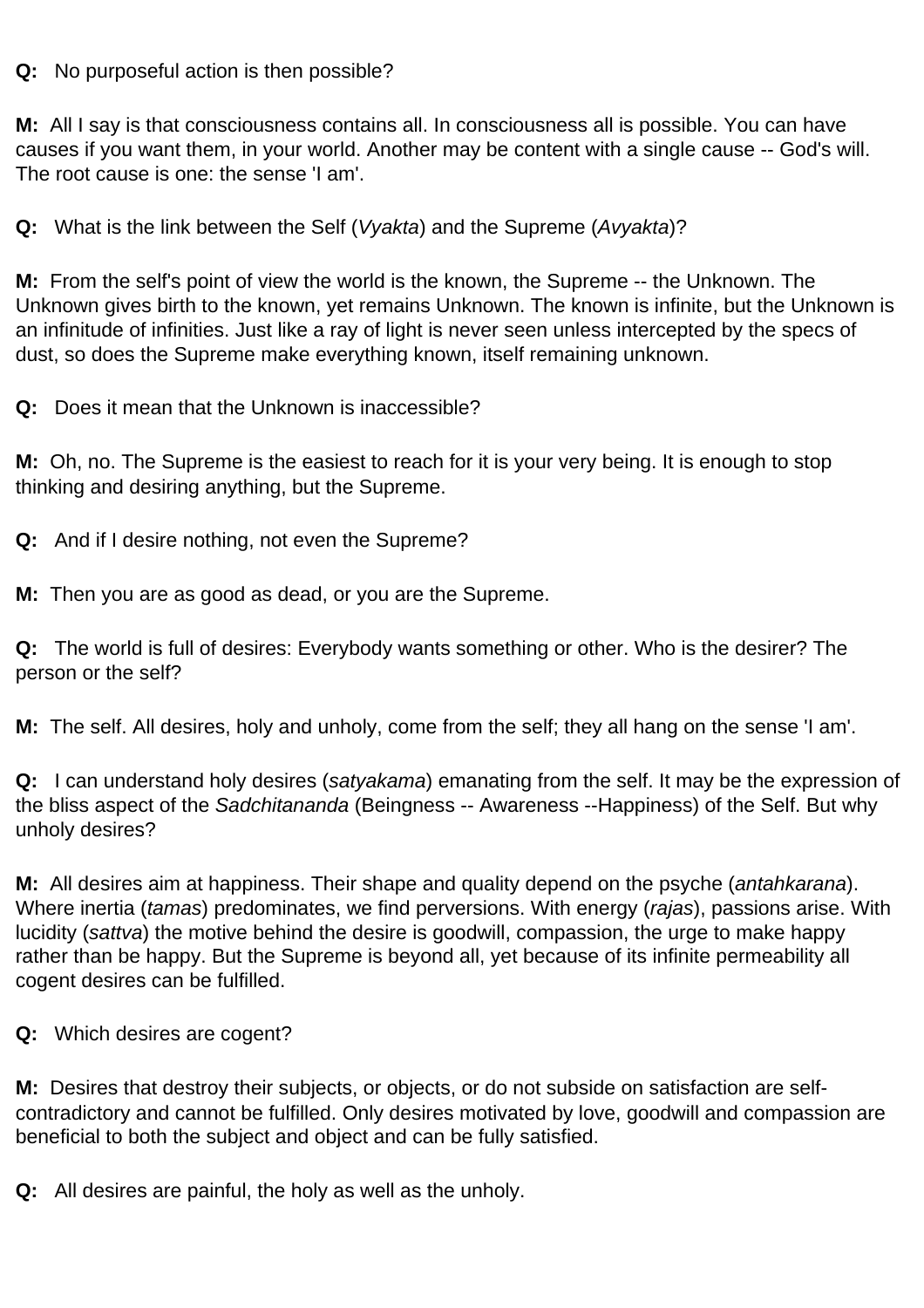**M:** They are not the same and pain is not the same. Passion is painful, compassion -- never. The entire universe strives to fulfil a desire born of compassion.

**Q:** Does the Supreme know itself? Is the Impersonal conscious?

**M:** The source of all has all. Whatever flows from it must be there already in seed form. And as a seed is the last of innumerable seeds, and contains the experience and the promise of numberless forests, so does the Unknown contain all that was, or could have been and all that shall or would be. The entire field of becoming is open and accessible; past and future co-exist in the eternal *now*.

**Q:** Are you living in the Supreme Unknown?

**M:** Where else?

- **Q:** What makes you say so?
- **M:** No desire ever arises in my mind.
- **Q:** Are you then unconscious?

**M:** Of course not! I am fully conscious, but since no desire or fear enters my mind, there is perfect silence.

**Q:** Who knows the silence?

**M:** Silence knows itself. It is the silence of the silent mind, when passions and desires are silenced.

**Q:** Do you experience desires occasionally?

**M:** Desires are just waves in the mind. You know a wave when you see one. A desire is just a thing among many. I feel no urge to satisfy it, no action needs be taken on it. Freedom from desire means this: the compulsion to satisfy is absent.

**Q:** Why do desires arise at all?

**M:** Because you imagine that you were born, and that you will die if you do not take care of your body. Desire for embodied existence is the root-cause of trouble.

**Q:** Yet, so many *jivas* get into bodies. Surely it cannot be some error of judgement. There must be a purpose. What could it be?

**M:** To know itself the self must be faced with its opposite -- the not-self. Desire leads to experience. Experience leads to discrimination, detachment, self-knowledge -- liberation. And what is liberation after all? To know that you are beyond birth and death. By forgetting who you are and imagining yourself a mortal creature, you created so much trouble for yourself that you have to wake up, like from a bad dream.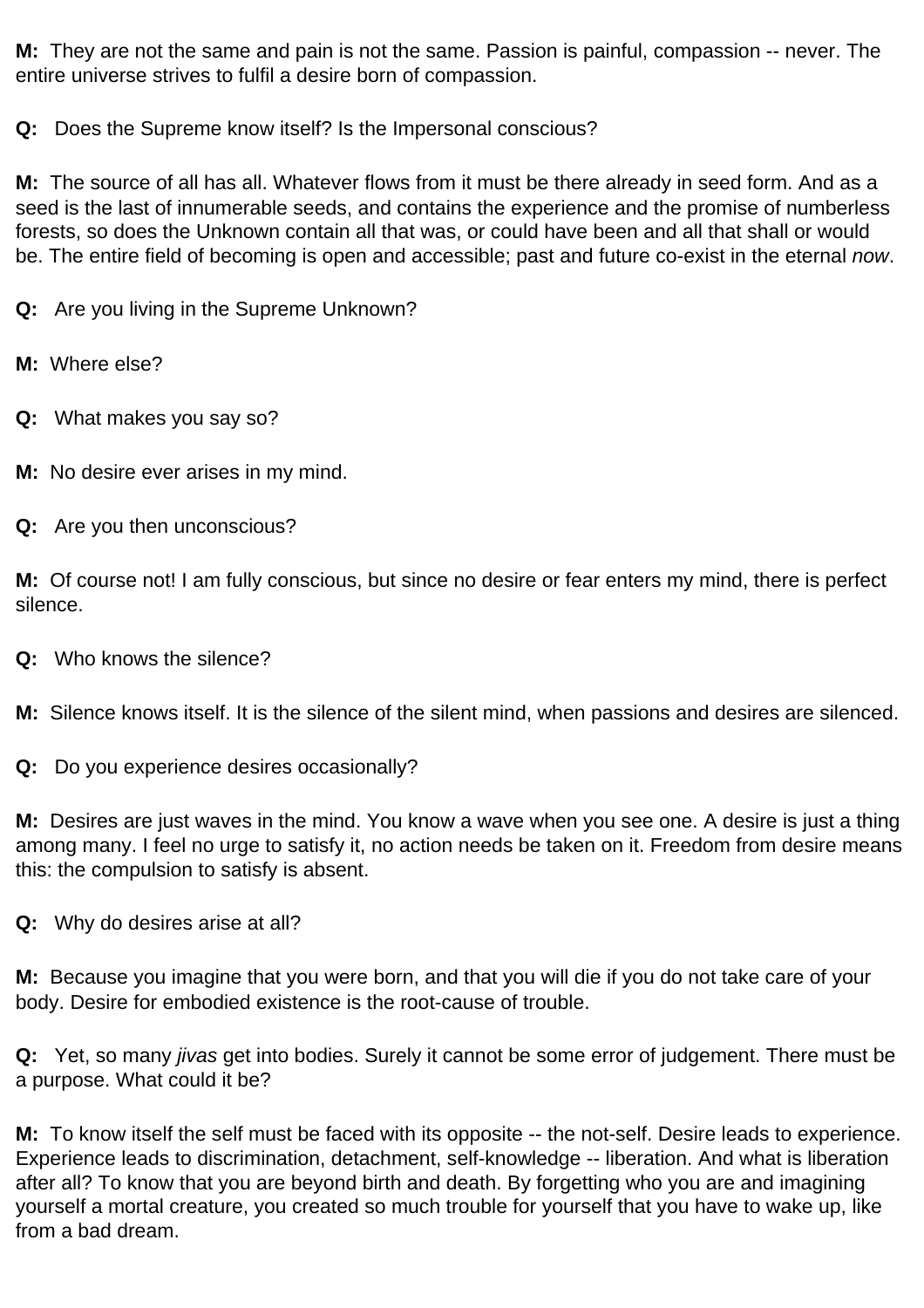Enquiry also wakes you up. You need not wait for suffering; enquiry into happiness is better, for the mind is in harmony and peace.

**Q:** Who exactly is the ultimate experiencer -- the Self or the Unknown?

- **M:** The Self, of course.
- **Q:** Then why introduce the notion of the Supreme Unknown?
- **M:** To explain the Self.
- **Q:** But is there anything beyond the Self?

**M:** Outside the Self there is nothing. All is one and all is contained in 'I am'. In the waking and dream states it is the person. In deep sleep and *turiya* it is the Self. Beyond the alert intentness of *turiya* lies the great, silent peace of the Supreme. But in fact all is one in essence and related in appearance. In ignorance the seer becomes the seen and in wisdom he is the seeing.

But why be concerned with the Supreme? Know the knowers and all will be known.

## **21. Who am I?**

**Questioner:** We are advised to worship reality personified as God, or as the Perfect Man. We are told not to attempt the worship of the Absolute, as it is much too difficult for a brain-centred consciousness.

**Maharaj:** Truth is simple and open to all. Why do you complicate? Truth is loving and lovable. It includes all, accepts all, purifies all. It is untruth that is difficult and a source of trouble. It always wants, expects, demands. Being false, it is empty, always in search of confirmation and reassurance. It is afraid of and avoids enquiry. It identifies itself with any support, however weak and momentary. Whatever it gets, it loses and asks for more. Therefore put no faith in the conscious. Nothing you can see, feel, or think is so. Even sin and virtue, merit and demerit are not what they appear. Usually the bad and the good are a matter of convention and custom and are shunned or welcomed, according to how the words are used.

**Q:** Are there not good desires and bad, high desires and low?

**M:** All desires are bad, but some are worse than others. Pursue any desire, it will always give you trouble.

**Q:** Even the desire to be free of desire?

**M:** Why desire at all? Desiring a state of freedom from desire will not set you free. Nothing can set you free, because you are free. See yourself with desireless clarity, that is all.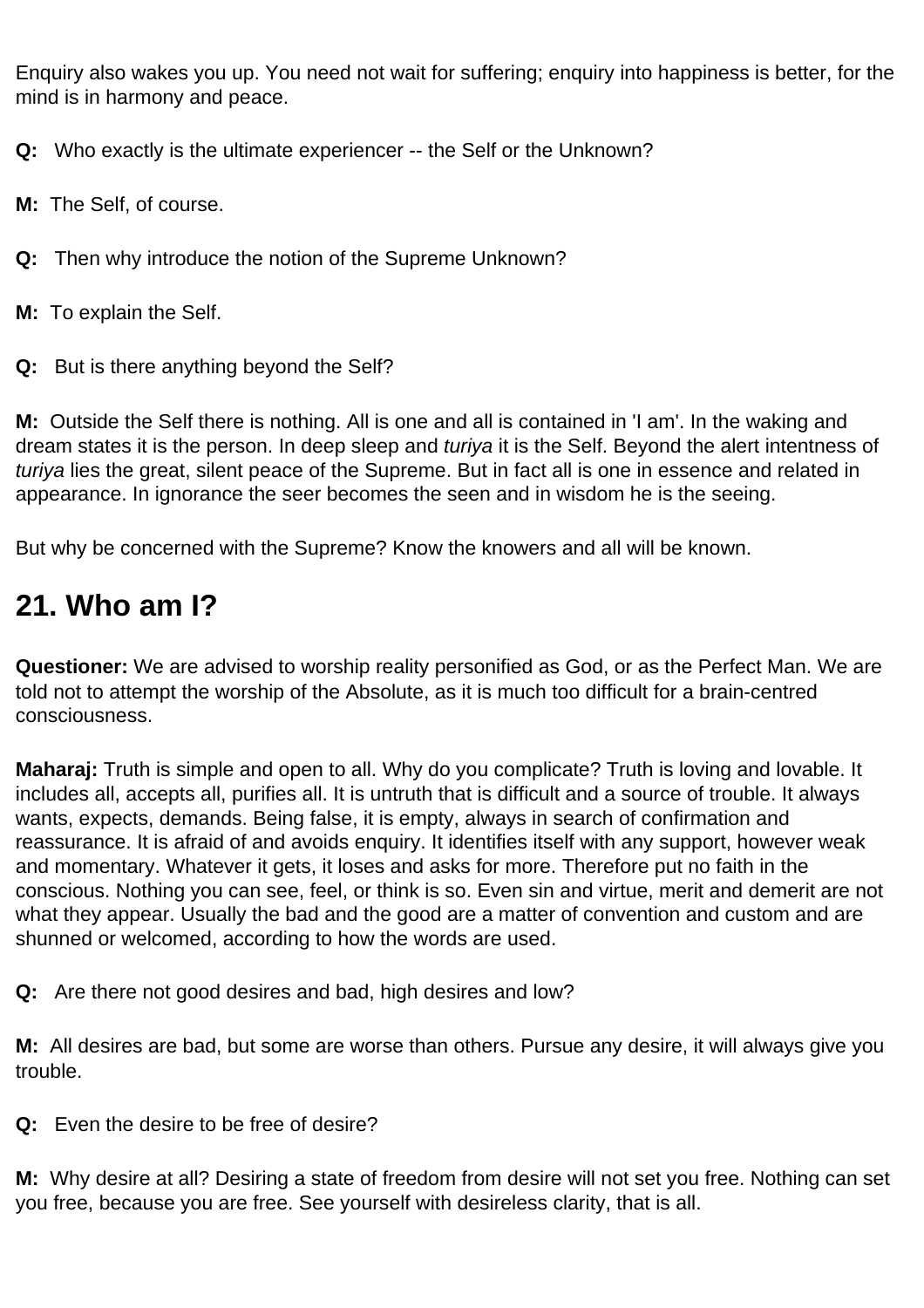**Q:** It takes time to know oneself.

**M:** How can time help you? Time is a succession of moments; each moment appears out of nothing and disappears into nothing, never to reappear. How can you build on something so fleeting?

**Q:** What is permanent?

**M:** Look to yourself for the permanent. Dive deep within and find what is real in you.

**Q:** How to look for myself?

**M:** Whatever happens, it happens to you. What you do, the doer is in you. Find the subject of all that you are as a person.

**Q:** What else can I be?

**M:** Find out. Even if I tell you that you are the witness, the silent watcher, it will mean nothing to you, unless you find the way to your own being.

**Q:** My question is: How to find the way to one's own being?

**M:** Give up all questions except one: 'Who am l'? After all, the only fact you are sure of is that you are. The 'I am' is certain. The 'I am this' is not. Struggle to find out what you are in reality.

**Q:** I am doing nothing else for the last 60 years.

**M:** What is wrong with striving? Why look for results? Striving itself is your real nature.

**Q:** Striving is painful.

**M:** You make it so by seeking results. Strive without seeking, struggle without greed.

**Q:** Why has God made me as I am?

**M:** Which God are you talking about? What is God? Is he not the very light by which you ask the question? 'I am' itself is God. The seeking itself is God. In seeking you discover that you are neither the body nor mind, and the love of the self in you is for the self in all. The two are one. The consciousness in you and the consciousness in me, apparently two, really one, seek unity and that is love.

**Q:** How am I to find that love?

**M:** What do you love now? The 'I am'. Give your heart and mind to it, think of nothing else. This, when effortless and natural, is the highest state. In it love itself is the lover and the beloved.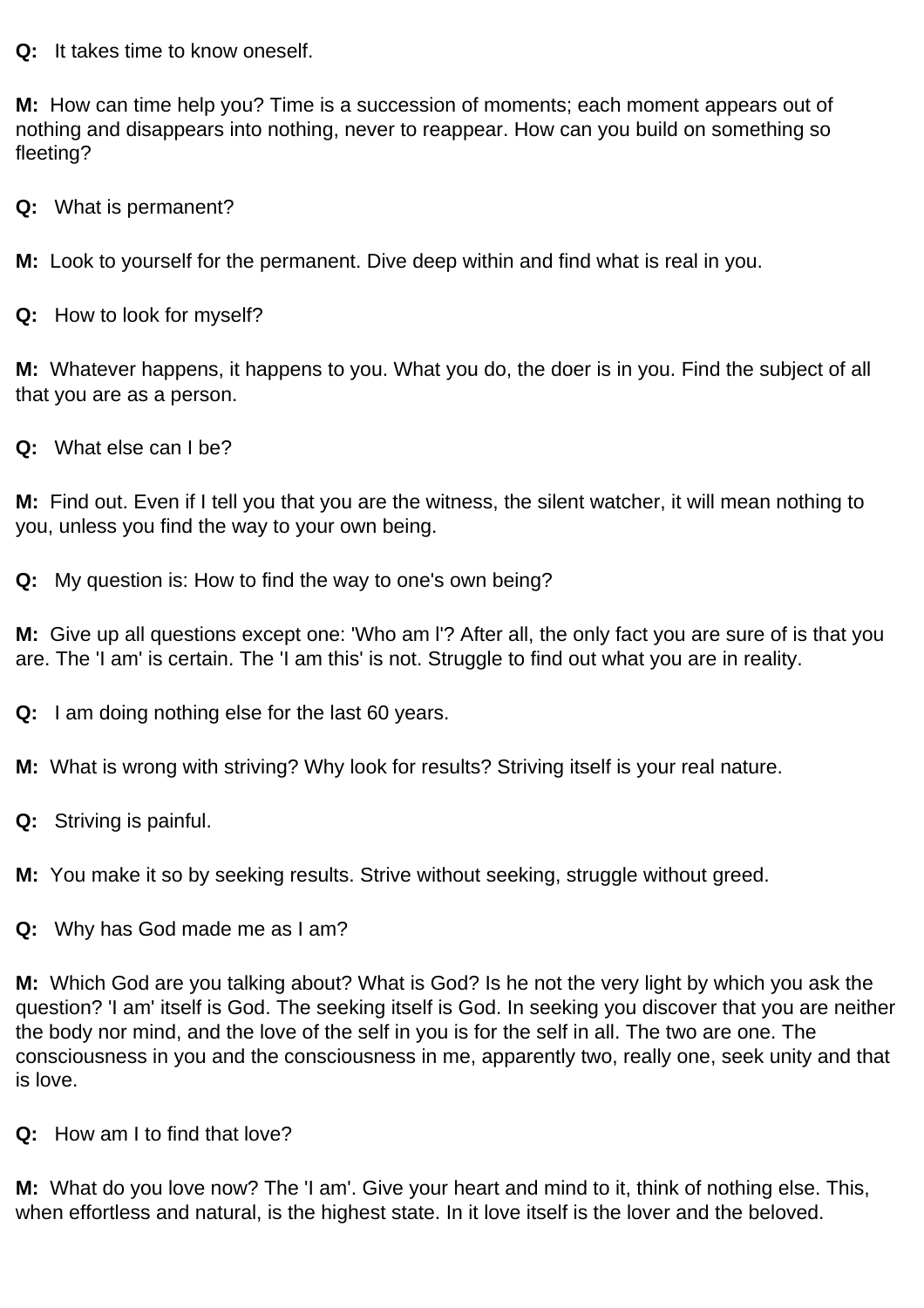**Q:** Everybody wants to live, to exist. Is it not self-love?

**M:** All desire has its source in the self. It is all a matter of choosing the right desire.

**Q:** What is right and what is wrong varies with habit and custom. Standards vary with societies.

**M:** Discard all traditional standards. Leave them to the hypocrites. Only what liberates you from desire and fear and wrong ideas is good. As long as you worry about sin and virtue you will have no peace.

**Q:** I grant that sin and virtue are social norms. But there may be also spiritual sins and virtues. I mean by spiritual the absolute. Is there such a thing as absolute sin or absolute virtue?

**M:** Sin and virtue refer to a person only. Without a sinful or virtuous person what is sin or virtue? At the level of the absolute there are no persons; the ocean of pure awareness is neither virtuous nor sinful. Sin and virtue are invariably relative.

**Q:** Can I do away with such unnecessary notions?

**M:** Not as long as you think yourself to be a person.

**Q:** By what sign shall l know that I am beyond sin and virtue?

**M:** By being free from all desire and fear, from the very idea of being a person. To nourish the ideas: 'I am a sinner' 'I am not a sinner', is sin. To identify oneself with the particular is all the sin there is. The impersonal is real, the personal appears and disappears. 'I am' is the impersonal Being. 'I am this' is the person. The person is relative and the pure Being -- fundamental.

**Q:** Surely pure Being is not unconscious, nor is it devoid of discrimination. How can it be beyond sin and virtue? Just tell us, please, has it intelligence or not?

**M:** All these questions arise from your believing yourself to be a person. Go beyond the personal and see.

**Q:** What exactly do you mean when you ask me to stop being a person?

**M:** I do not ask you to stop being -- that you cannot. I ask you only to stop imagining that you were born, have parents, are a body, will die and so on. Just try, make a beginning -- it is not as hard as you think.

**Q:** To think oneself as the personal is the sin of the impersonal.

**M:** Again the personal point of view! Why do you insist on polluting the impersonal with your ideas of sin and virtue? It just does not apply. The impersonal cannot be described in terms of good and bad. It is Being -- Wisdom -- Love -- all absolute. Where is the scope for sin there? And virtue is only the opposite of sin.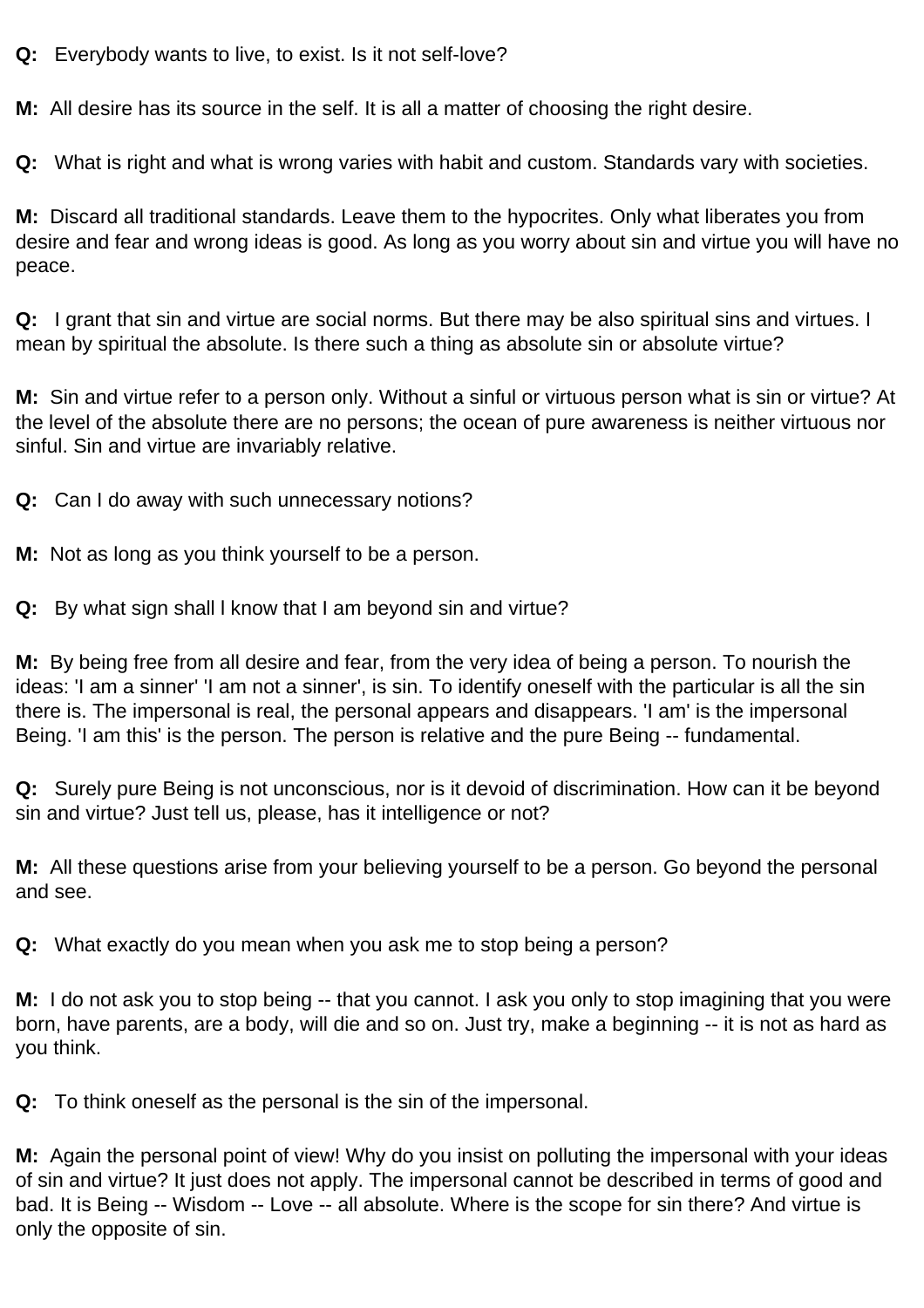**Q:** We talk of divine virtue.

**M:** True virtue is divine nature (*swarupa*). What you are really is your virtue. But the opposite of sin which you call virtue is only obedience born out of fear.

**Q:** Then why all effort at being good?

**M:** It keeps you on the move. You go on and on till you find God. Then God takes you into Himself -- and makes you as He is.

**Q:** The same action is considered natural at one point and a sin at another. What makes it sinful?

- **M:** Whatever you do against your better knowledge is sin.
- **Q:** Knowledge depends on memory.

**M:** Remembering your self is virtue, forgetting your self is sin. It all boils down to the mental or psychological link between the spirit and matter. We may call the link psyche (*antahkarana*). When the psyche is raw, undeveloped, quite primitive, it is subject to gross illusions. As it grows in breadth and sensitivity, it becomes a perfect link between pure matter and pure spirit and gives meaning to matter and expression to spirit.

There is the material world (*mahadakash*) and the spiritual (*paramakash*). Between lies the universal mind (*chidakash*) which is also the universal heart (*premakash*). It is wise love that makes the two one.

**Q:** Some people are stupid, some are intelligent. The difference is in their psyche. The ripe ones had more experience behind them. Just like a child grows by eating and drinking, sleeping and playing, so is man's psyche shaped by all he thinks and feels and does, until it is perfect enough to serve as a bridge between the spirit and the body. As a bridge permits the traffic; between the banks, so does the psyche bring together the source and its expression.

**M:** Call it love. The bridge is love.

**Q:** Ultimately all is experience. Whatever we think, feel, do is experience. Behind it is the experiencer. So all we know consists of these two, the experiencer and the experience. But the two are really one -- the experiencer alone is the experience. Still, the experiencer takes the experience to be outside. In the same way the spirit and the body are one; they only appear as two.

**M:** To the Spirit there is no second.

**Q:** To whom then does the second appear? It seems to me that duality is an illusion induced by the imperfection of the psyche. When the psyche is perfect, duality is no longer seen.

**M:** You have said it.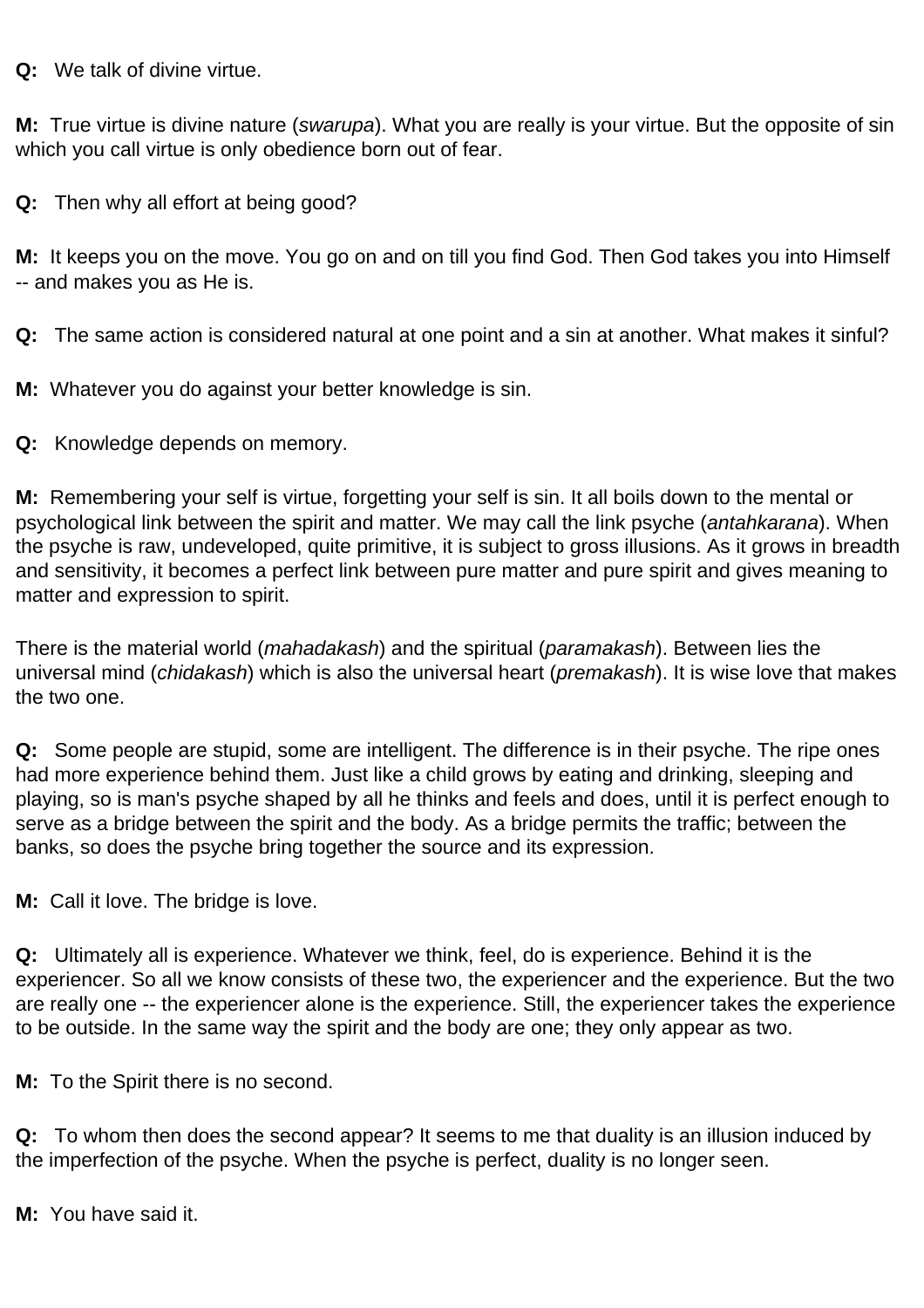**Q:** Still I have to repeat my very simple question: who makes the distinction between sin and virtue?

**M:** He who has a body, sins with the body, he who has a mind, sins with the mind.

**Q:** Surely, the mere possession of mind and body does not compel to sin. There must be a third factor at the root of it. I come back again and again to this question of sin and virtue, because nowa-days young people keep on saying that there is no such thing as sin, that one need not be squermish and should follow the moment's desire readily. They will accept neither tradition nor authority and can be influenced only by solid and honest thought. If they refrain from certain actions, it is through fear of police rather than by conviction. Undoubtedly there is something in what they say, for we can see how our values change from place to place and time to time. For instance - killing in war is great virtue today and may be considered a horrible crime next century.

**M:** A man who moves with the earth will necessarily experience days and nights. He who stays with the sun will know no darkness. My world is not yours. As I see it, you all are on a stage performing. There is no reality about your comings and goings. And your problems are so unreal!

**Q:** We may be sleep-walkers, or subject to nightmares. Is there nothing you can do?

**M:** I am doing: I did enter your dreamlike state to tell you -- "Stop hurting yourself and others, stop suffering, wake up".

**Q:** Why then don't we wake up?

**M:** You will. I shall not be thwarted. It may take some time. When you shall begin to question your dream, awakening will be not far away.

## **22. Life is Love and Love is Life**

**Questioner:** Is the practice of Yoga always conscious? Or, can it be quite unconscious, below the threshold of awareness?

**Maharaj:** In the case of a beginner the practice of Yoga is often deliberate and requires great determination. But those who are practising sincerely for many years, are intent on self-realisation all the time, whether conscious of it or not. Unconscious *sadhana* is most effective, because it is spontaneous and steady.

**Q:** What is the position of the man who was a sincere student of Yoga for some time and then got discouraged and abandoned all efforts?

**M:** What a man appears to do, or not to do, is often deceptive. His apparent lethargy may be just a gathering of strength. The causes of our behaviour are very subtle. One must not be quick to condemn, not even to praise. Remember that Yoga is the work of the inner self (*vyakta*) on the outer self (*vyakti*). All that the outer does is merely in response to the inner.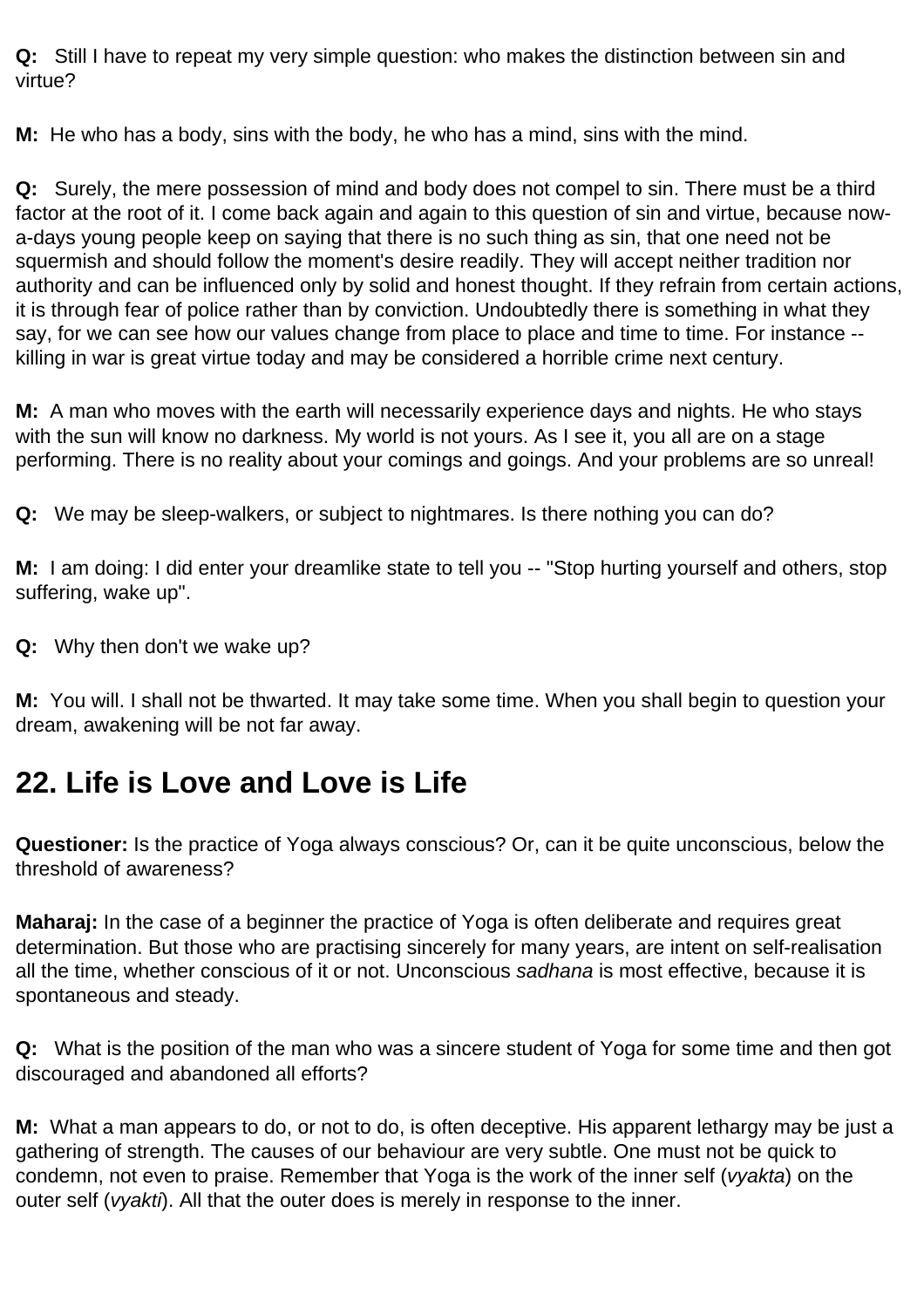**Q:** Still the outer helps.

**M:** How much can it help and in what way? It has some control over the body and can improve its posture and breathing. Over the mind's thoughts and feelings it has little mastery, for it is itself the mind. It is the inner that can control the outer. The outer will be wise to obey.

**Q:** If it is the inner that is ultimately responsible for man's spiritual development, why is the outer so much exhorted and encouraged?

**M:** The outer can help by keeping quiet and free from desire and fear. You would have noticed that all advice to the outer is in the form of negations: don't, stop, refrain, forego, give up, sacrifice, surrender, see the false as false. Even the little description of reality that is given is through denials -- 'not this, not this', (*neti, neti*). All positives belong to the inner self, as all absolutes -- to Reality.

**Q:** How are we to distinguish the inner from the outer in actual experience?

**M:** The inner is the source of inspiration, the outer is moved by memory. The source is untraceable, while all memory begins somewhere. Thus the outer is always determined, while the inner cannot be held in words. The mistake of students consists in their imagining the inner to be something to get hold of, and forgetting that all perceivables are transient and, therefore, unreal. Only that which makes perception possible, call it Life or *Brahman*, or what you like, is real.

**Q:** Must Life have a body for its self-expression?

**M:** The body seeks to live. It is not life that needs the body; it is the body that needs life.

**Q:** Does life do it deliberately?

**M:** Does love act deliberately? Yes and no. Life is love and love is life. What keeps the body together but love? What is desire, but love of the self? What is fear but the urge to protect? And what is knowledge but the love of truth? The means and forms may be wrong, but the motive behind is always love -- love of the me and the mine. The me and the mine may be small, or may explode and embrace the universe, but love remains.

**Q:** The repetition of the name of God is very common in India. Is there any virtue in it?

**M:** When you know the name of a thing, or a person, you can find it easily. By calling God by His name you make Him come to you.

**Q:** In what shape does He come?

**M:** According to your expectations. If you happen to be unlucky and some saintly soul gives you a *mantra* for good luck and you repeat it with faith and devotion, your bad luck is bound to turn. Steady faith is stronger than destiny. Destiny is the result of causes, mostly accidental, and is therefore loosely woven. Confidence and good hope will overcome it easily.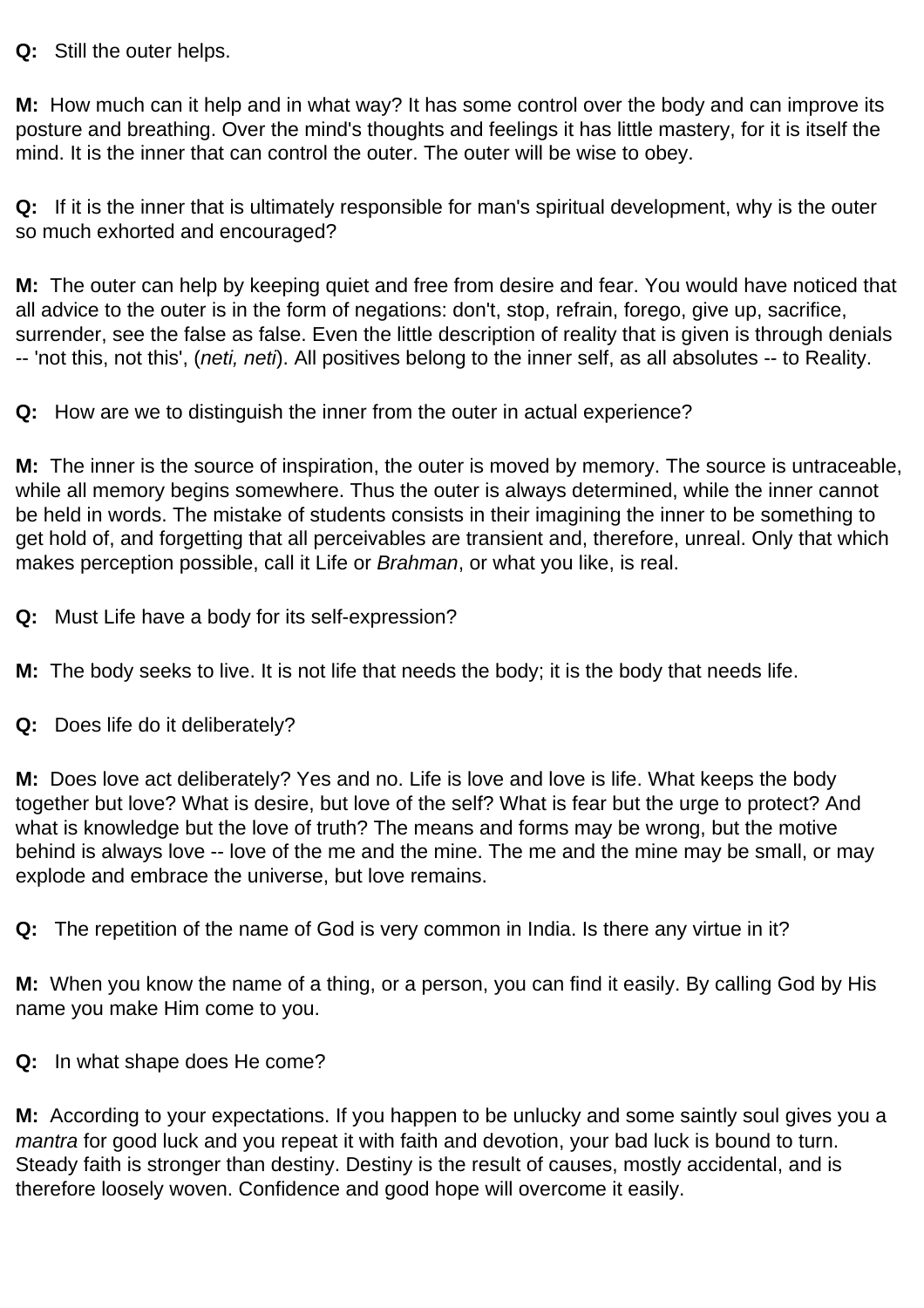#### **Q:** When a *mantra* is chanted, what exactly happens?

**M:** The sound of *mantra* creates the shape which will embody the Self. The Self can embody any shape -- and operate through it. After all, the Self is expressing itself in action -- and a *mantra* is primarily energy in action. It acts on you, it acts on your surroundings.

**Q:** The *mantra* is traditional. Must it be so?

**M:** Since time immemorial a link was created between certain words and corresponding energies and reinforced by numberless repetitions. It is just like a road to walk on. It is an easy way -- only faith is needed. You trust the road to take you to your destination.

**Q:** In Europe there is no tradition of a *mantra*, except in some contemplative orders. Of what use is it to a modern young Westerner?

**M:** None, unless he is very much attracted. For him the right procedure is to adhere to the thought that he is the ground of all knowledge, the immutable and perennial awareness of all that happens to the senses and the mind. If he keeps it in mind all the time, aware and alert, he is bound to break the bounds of non-awareness and emerge into pure life, light and love. The idea -- 'I am the witness only' will purify the body and the mind and open the eye of wisdom. Then man goes beyond illusion and his heart is free of all desires. Just like ice turns to water and water to vapour, and vapour dissolves in air and disappears in space, so does the body dissolve into pure awareness (*chidakash*), then into pure being (*paramakash*), which is beyond all existence and non-existence.

**Q:** The realised man eats, drinks and sleeps. What makes him do so?

**M:** The same power that moves the universe, moves him too.

**Q:** All are moved by the same power: what is the difference?

**M:** This only: The realised man knows what others merely hear; but don't experience. Intellectually they may seem convinced, but in action they betray their bondage, while the realised man is always right.

**Q:** Everybody says 'I am'. The realised man too says 'I am'. Where is the difference?

**M:** The difference is in the meaning attached to the words 'I am'. With the realised man the experience: 'I am the world, the world is mine' is supremely valid -- he thinks, feels and acts integrally and in unity with all that lives. He may not even know the theory and practice of selfrealisation, and be born and bred free of religious and metaphysical notions. But there will not be the least flaw in his understanding and compassion.

**Q:** I may come across a beggar, naked and hungry and ask him 'Who are you?' He may answer: 'I am the Supreme Self'. 'Well', I say, 'suffice you are the Supreme, change your present state'. What will he do?

**M:** He will ask you: 'Which state? What is there that needs changing? What is wrong with me?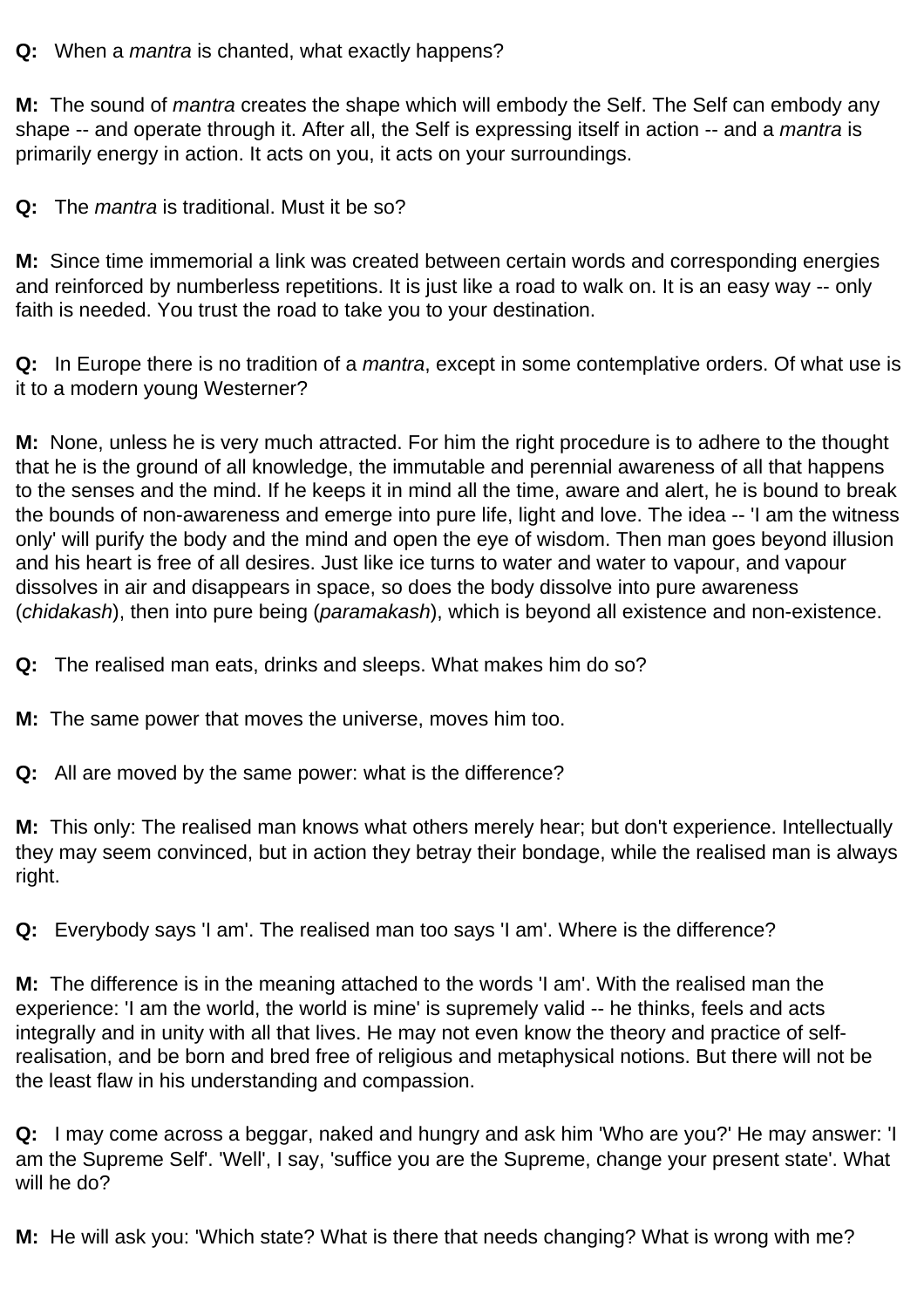#### **Q:** Why should he answer so?

**M:** Because he is no longer bound by appearances, he does not identify himself with the name and shape. He uses memory, but memory cannot use him.

**Q:** Is not all knowledge based on memory?

**M:** Lower knowledge -- yes. Higher knowledge, knowledge of Reality, is inherent in man's true nature.

**Q:** Can I say that I am not what I am conscious of, nor am I consciousness itself?

**M:** As long as you are a seeker, better cling to the idea that you are pure consciousness, free from all content. To go beyond consciousness is the supreme state.

**Q:** The desire for realisation, does it originate in consciousness or beyond?

**M:** In consciousness, of course. All desire is born from memory and is within the realm of consciousness. What is beyond is clear of all striving. The very desire to go beyond consciousness is still in consciousness.

**Q:** Is there any trace, or imprint, of the beyond on consciousness?

**M:** No, there cannot be.

**Q:** Then, what is the link between the two? How can a passage be found between two states which have nothing in common? Is not pure awareness the link between the two?

**M:** Even pure awareness is a form of consciousness.

**Q:** Then what is beyond? Emptiness?

**M:** Emptiness again refers only to consciousness. Fullness and emptiness are relative terms. The Real is really beyond -- beyond not in relation to consciousness, but beyond all relations of whatever kind. The difficulty comes with the word 'state'. The Real is not a state of something else -it is not a state of mind or consciousness or psyche -- nor is it something that has a beginning and an end, being and not being. All opposites are contained in it -- but it is not in the play of opposites. You must not take it to be the end of a transition. It is itself, after the consciousness as such is no more. Then words 'I am man', or 'I am God' have no meaning. Only in silence and in darkness can it be heard and seen.

#### **23. Discrimination leads to Detachment**

**Maharaj:** You are all drenched for it is raining hard. In my world it is always fine weather. There is no night or day, no heat or cold. No worries beset me there, nor regrets. My mind is free of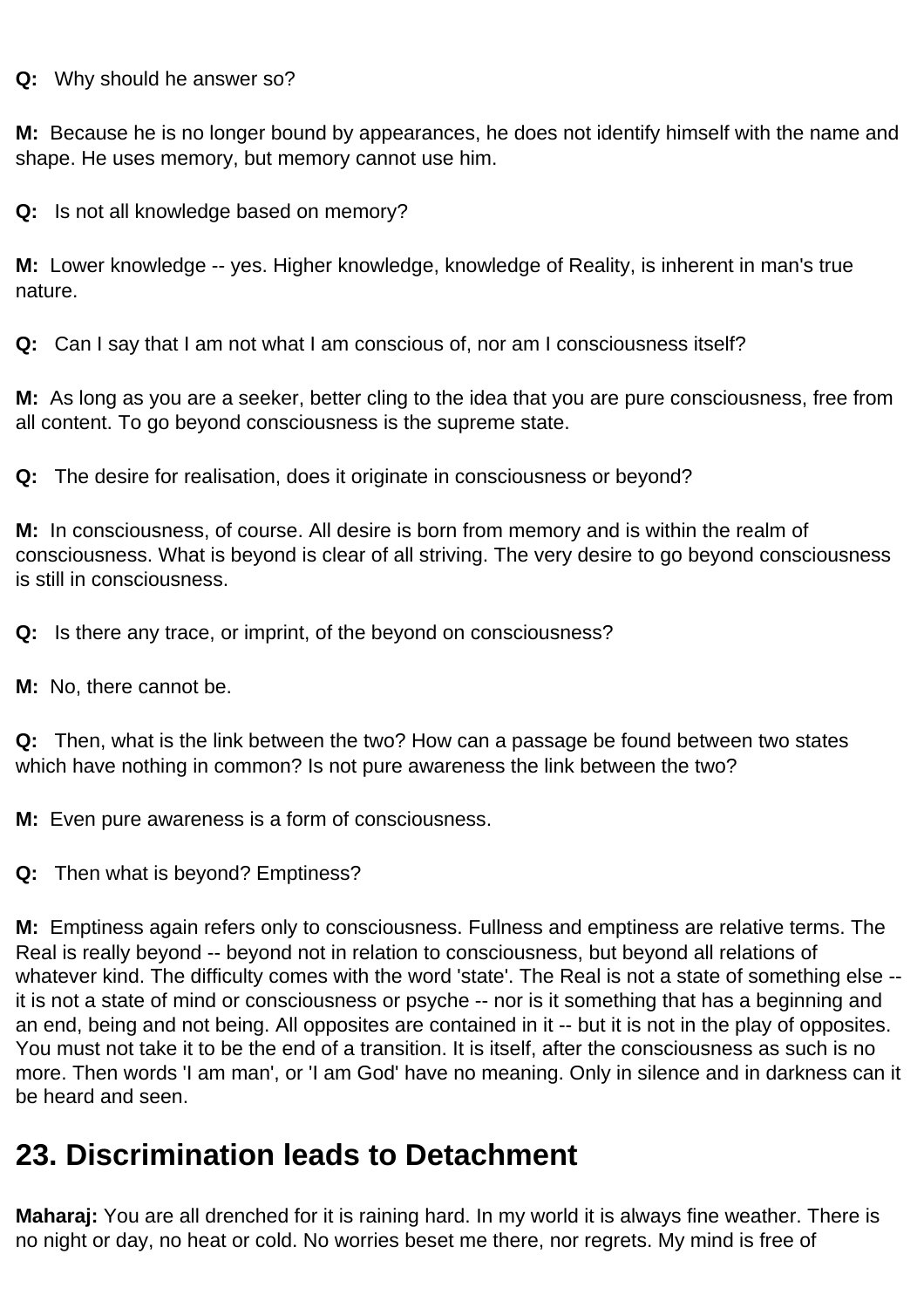thoughts, for there are no desires to slave for.

**Questioner:** Are there two worlds?

**M:** Your world is transient, changeful. My world is perfect, changeless. You can tell me what you like about your world -- I shall listen carefully, even with interest, yet not for a moment shall I forget that your world is not, that you are dreaming.

**Q:** What distinguishes your world from mine?

**M:** My world has no characteristics by which it can be identified. You can say nothing about it. I am my world. My world is myself. It is complete and perfect. Every impression is erased, every experience -- rejected. I need nothing, not even myself, for myself I cannot lose.

**Q:** Not even God?

**M:** All these ideas and distinctions exist in your world; in mine there is nothing of the kind. My world is single and very simple.

**Q:** Nothing happens there?

**M:** Whatever happens in your world, only there it has validity and evokes response. In my world nothing happens.

**Q:** The very fact of your experiencing your own world implies duality inherent in all experience.

**M:** Verbally -- yes. But your words do not reach me. Mine is a non-verbal world. In your world the unspoken has no existence. In mine -- the words and their contents have no being. In your world nothing stays, in mine -- nothing changes. My world is real, while yours is made of dreams.

**Q:** Yet we are talking.

**M:** The talk is in your world. In mine -- there is eternal silence. My silence sings, my emptiness is full, I lack nothing. You cannot know my world until you are there.

**Q:** It seems as if you alone are in your world.

**M:** How can you say alone or not alone, when words do not apply? Of course, I am alone for I am all.

**Q:** Are you ever coming into our world?

**M:** What is coming and going to me? These again are words. I am. Whence am I to come from and where to go?

**Q:** Of what use is your world to me?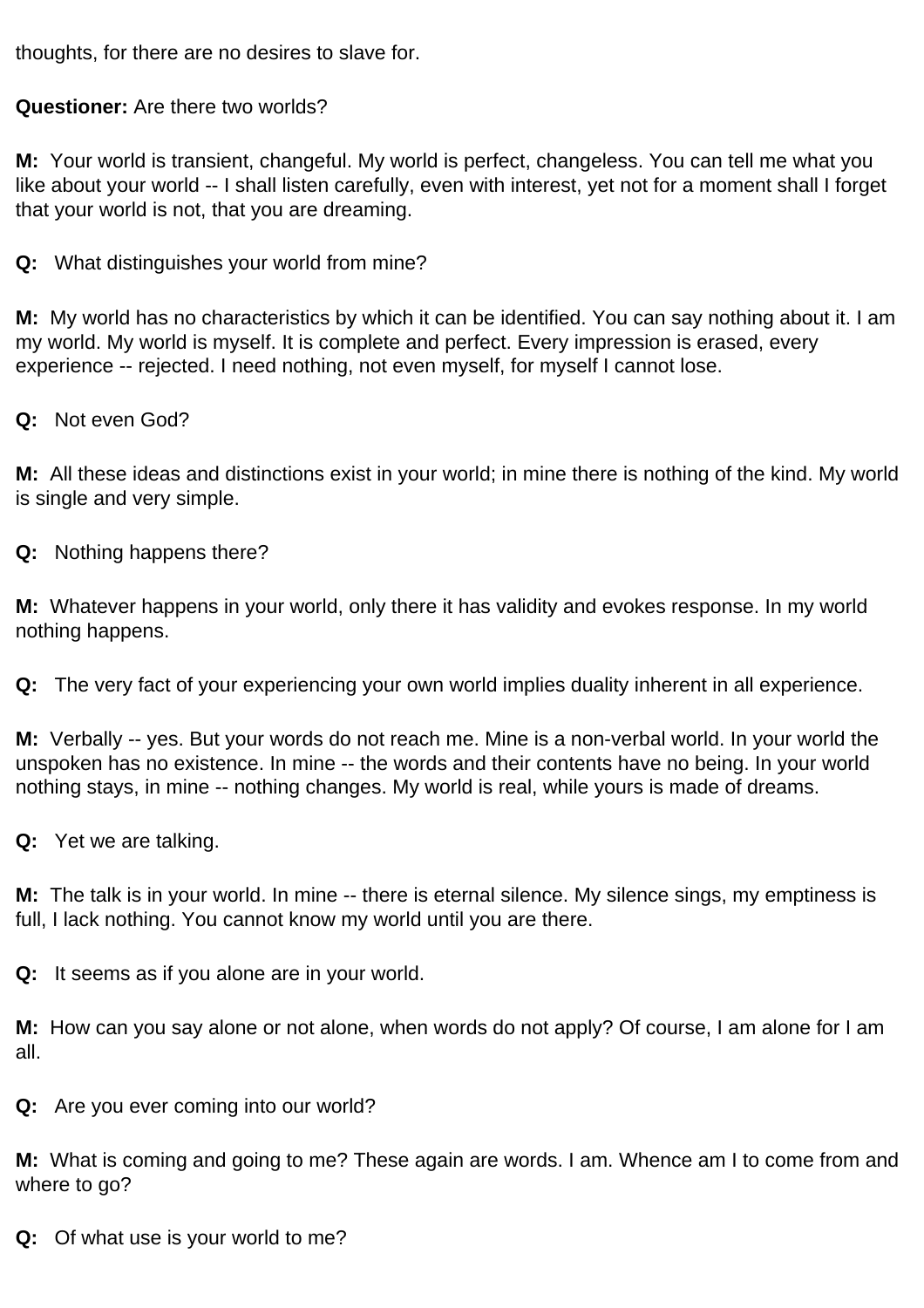**M:** You should consider more closely your own world, examine it critically and, suddenly, one day you will find yourself in mine.

**Q:** What do we gain by it?

**M:** You gain nothing. You leave behind what is not your own and find what you have never lost - your own being.

**Q:** Who is the ruler of your world?

**M:** There are no ruler and ruled here. There is no duality whatsoever. You are merely projecting your own ideas. Your scriptures and your gods have no meaning here.

**Q:** Still you have a name and shape, display consciousness and activity.

**M:** In your world I appear so. In mine I have being only. Nothing else. You people are rich with your ideas of possession, of quantity and quality. I am completely without ideas.

**Q:** In my world there is disturbance, distress and despair. You seem to be living on some hidden income, while I must slave for a living.

**M:** Do as you please. You are free to leave your world for mine.

**Q:** How is the crossing done?

**M:** See your world as it is, not as you imagine it to be. Discrimination will lead to detachment; detachment will ensure right action; right action will build the inner bridge to your real being. Action is a proof of earnestness. Do what you are told diligently and faithfully and all obstacles will dissolve.

**Q:** Are you happy?

**M:** In your world I would be most miserable. To wake up, to eat, to talk, to sleep again -- what a bother!

**Q:** So you do not want to live even?

**M:** To live, to die -- what meaningless words are these! When you see me alive, I am dead. When you think me dead, I am alive. How muddled up you are!

**Q:** How indifferent you are? All the sorrows of our world are as nothing to you.

**M:** I am quite conscious of your troubles.

**Q:** Then what are you doing about them?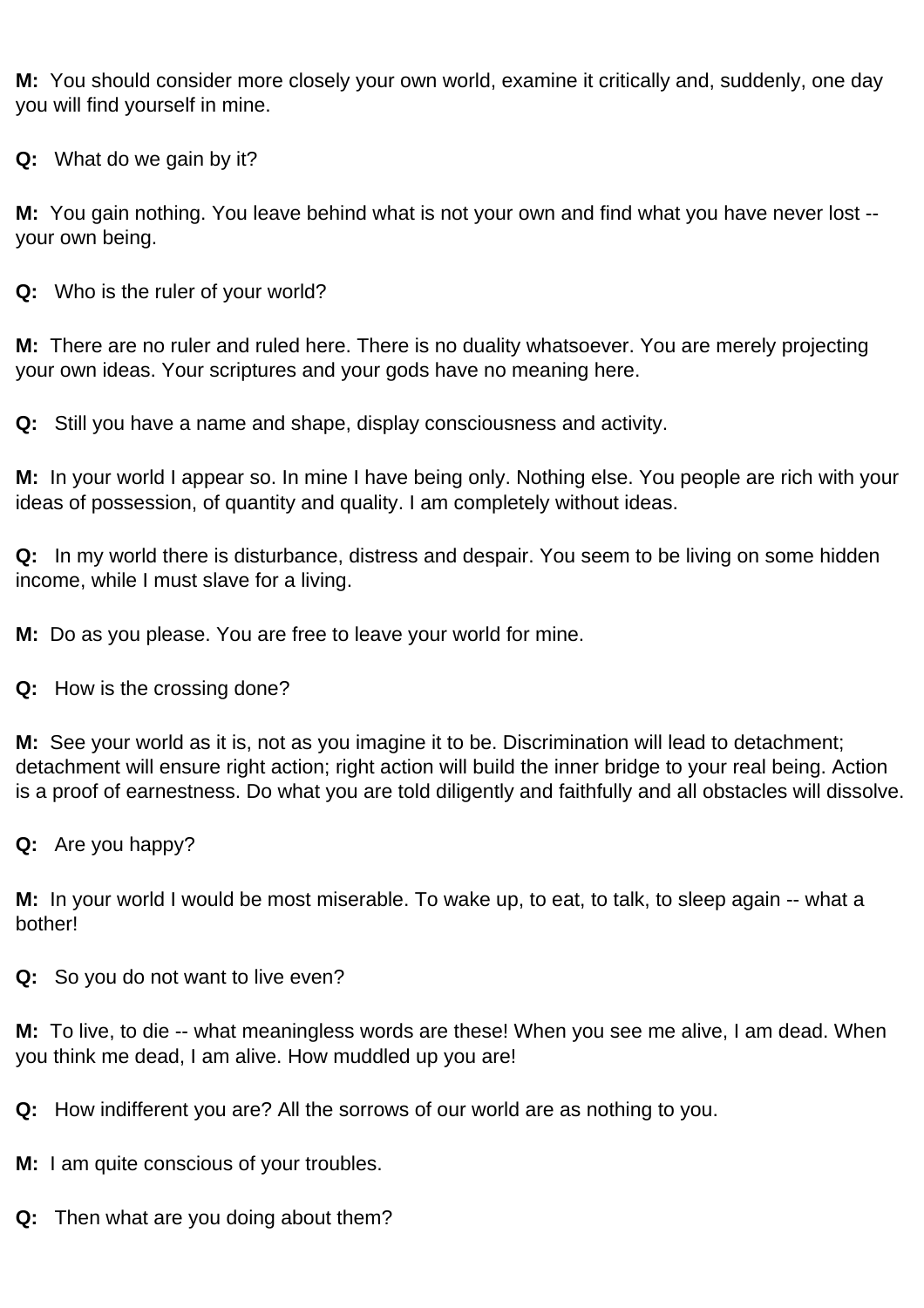**M:** There is nothing I need doing. They come and go.

**Q:** Do they go by the very act of your giving them attention?

**M:** Yes. The difficulty may be physical, emotional or mental; but it is always individual. Large scale calamities are the sum of numberless individual destinies and take time to settle. But death is never a calamity.

- **Q:** Even when a man is killed?
- **M:** The calamity is of the killer.
- **Q:** Still, it seems there are two worlds, mine and yours.
- **M:** Mine is real, yours is of the mind.

**Q:** Imagine a rock and a hole in the rock and a frog in the hole. The frog may spend its life in perfect bliss, undistracted, undisturbed. Outside the rock the world goes on. If the frog in the hole were told about the outside world, he would say: 'There is no such thing. My world is of peace and bliss. Your world is a word structure only, it has no existence'. It is the same with you. When you tell us that our world simply does not exist, there is no common ground for discussion. Or, take another example. I go to a doctor and complain of stomach ache. He examines me and says: 'You are all right'. 'But it pains' I say. 'Your pain is mental' he asserts. I say 'It does not help me to know that my pain is mental. You are a doctor, cure me of my pain. If you cannot cure me, you are not my doctor.'

- **M:** Quite right.
- **Q:** You have built the railroad, but for lack of a bridge no train can pass. Build the bridge.
- **M:** There is no need of a bridge.
- **Q:** There must be some link between your world and mine.
- **M:** There is no need of a link between a real world and an imaginary world, for there cannot be any.
- **Q:** So what are we to do?

**M:** Investigate your world, apply your mind to it, examine it critically, scrutinise every idea about it; that will do.

**Q:** The world is too big for investigation. All I know is that I am the world is, the world troubles me and I trouble the world.

**M:** My experience is that everything is bliss. But the desire for bliss creates pain. Thus bliss becomes the seed of pain. The entire universe of pain is born of desire. Give up the desire for pleasure and you will not even know what is pain.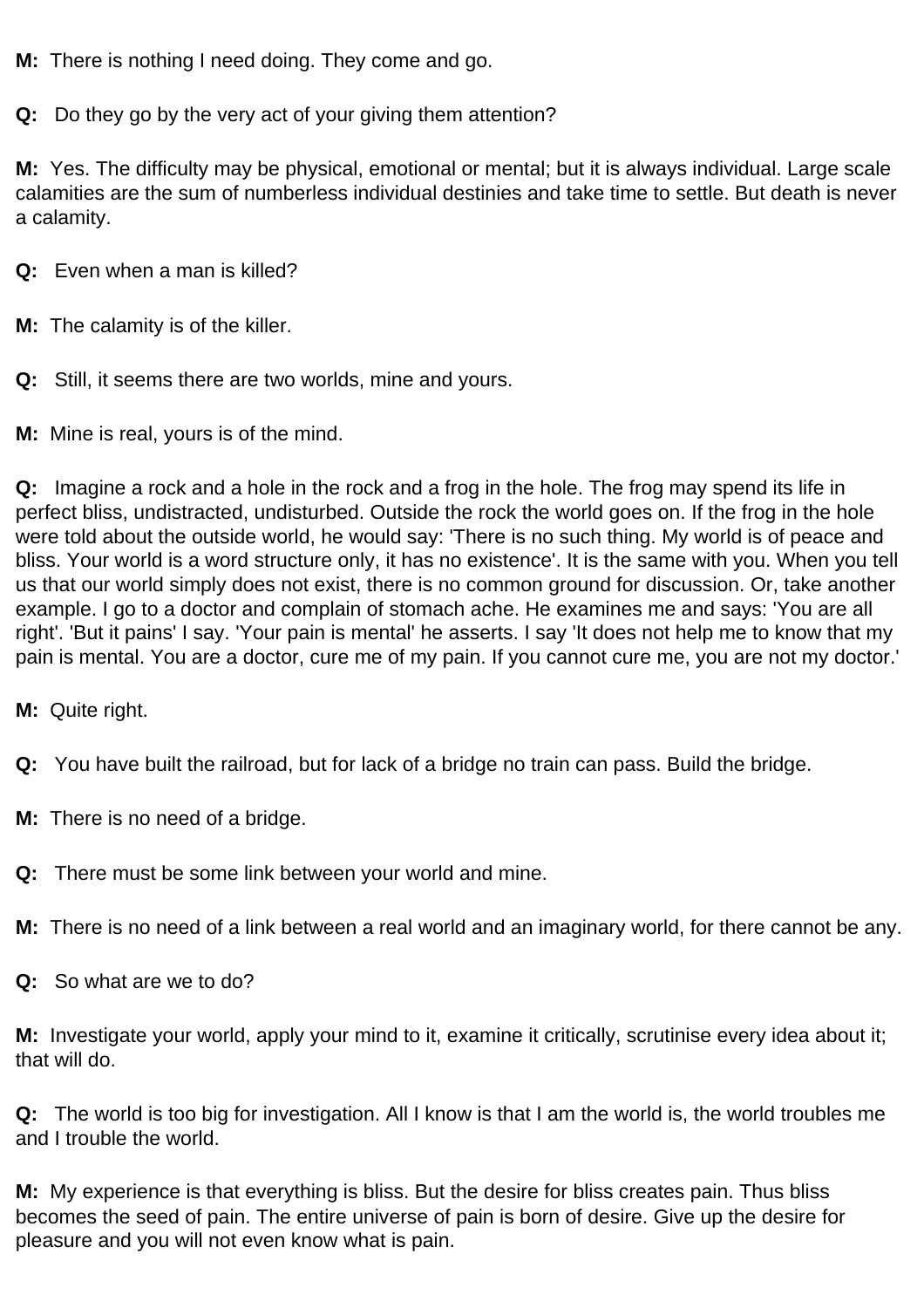**Q:** Why should pleasure be the seed of pain?

**M:** Because for the sake of pleasure you are committing many sins. And the fruits of sin are suffering and death.

**Q:** You say the world is of no use to us -- only a tribulation. I feel it cannot be so. God is not such a fool. The world seems to me a big enterprise for bringing the potential into actual, matter into life, the unconscious into full awareness. To realise the supreme we need the experience of the opposites. Just as for building a temple we need stone and mortar, wood and iron, glass and tiles, so for making a man into a divine sage, a master of life and death, one needs the material of every experience. As a woman goes to the market, buys provisions of every sort, comes home, cooks, bakes and feeds her lord, so we bake ourselves nicely in the fire of life and feed our God.

**M:** Well, if you think so, act on it. Feed your God, by all means.

**Q:** A child goes to school and learns many things, which will be of no use to it later. But in the course of learning it grows. So do we pass through experiences without number and forget them all, but in the meantime we grow all the time. And what is a *jnani* but a man with a genius for reality! This world of mine cannot be an accident. It makes sense, there must be a plan behind it. My God has a plan.

**M:** If the world is false, then the plan and its creator are also false.

**Q:** Again, you deny the world. There is no bridge between us.

**M:** There is no need of a bridge. Your mistake lies in your belief that you are born. You were never born nor will you ever die, but you believe that you were born at a certain date and place and that a particular body is your own.

**Q:** The world is, I am. These are facts.

**M:** Why do you worry about the world before taking care of yourself? You want to save the world, don't you? Can you save the world before saving yourself? And what means being saved? Saved from what? From illusion. Salvation is to see things as they are. I really do not see myself related to anybody and anything. Not even to a self, whatever that self may be. I remain forever -- undefined. I am -- within and beyond -- intimate and unapproachable.

**Q:** How did you come to it?

**M:** By my trust in my Guru. He told me 'You alone are' and I did not doubt him. I was merely puzzling over it, until I realised that it is absolutely true.

**Q:** Conviction by repetition?

**M:** By self-realisation. I found that I am conscious and happy absolutely and only by mistake I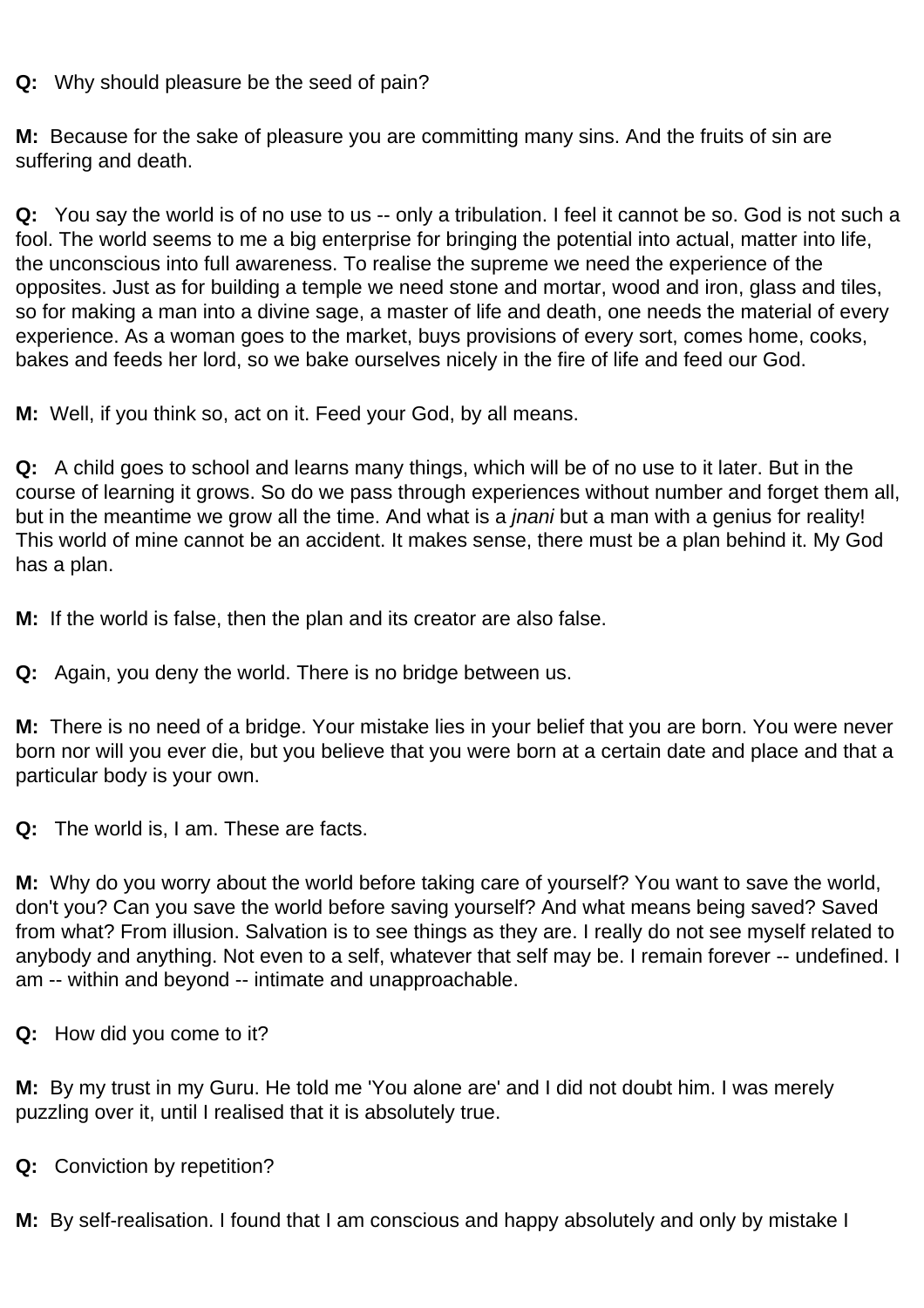thought I owed being- consciousness-bliss to the body and the world of bodies.

**Q:** You are not a learned man. You have not read much and what you read, or heard did perhaps not contradict itself. I am fairly well educated and have read a lot and I found that books and teachers contradict each other hopelessly. Hence whatever I read or hear, I take it in a state of doubt. 'It may be so, it may not be so' is my first reaction. And as my mind is unable to decide what is true and what is not, I am left high and dry with my doubts. In Yoga a doubting mind is at a tremendous disadvantage.

**M:** I am glad to hear it; but my Guru too taught me to doubt -- everything and absolutely. He said: 'deny existence to everything except your self.' Through desire you have created the world with its pains and pleasures.

**Q:** Must it be also painful?

**M:** What else? By its very nature pleasure is limited and transitory. Out of pain desire is born, in pain it seeks fulfilment, and it ends in the pain of frustration and despair. Pain is the background of pleasure, all seeking of pleasure is born in pain and ends in pain.

**Q:** All you say is clear to me. But when some physical or mental trouble comes, my mind goes dull and grey, or seeks frantically for relief.

**M:** What does it matter? It is the mind that is dull or restless, not you. Look, all kinds of things happen in this room. Do I cause them to happen? They just happen. So it is with you -- the roll of destiny unfolds itself and actualises the inevitable. You cannot change the course of events, but you can change your attitude and what really matters is the attitude and not the bare event. The world is the abode of desires and fears. You cannot find peace in it. For peace you must go beyond the world. The root- cause of the world is self-love. Because of it we seek pleasure and avoid pain. Replace self-love by love of the Self and the picture changes. *Brahma* the Creator is the sum total of all desires. The world is the instrument for their fulfilment. Souls take whatever pleasure they desire and pay for them in tears. Time squares all accounts. The law of balance reigns supreme.

**Q:** To be a superman one must be a man first. Manhood is the fruit of innumerable experiences: Desire drives to experience. Hence at its own time and level desire is right.

**M:** All this is true in a way. But a day comes when you have amassed enough and must begin to build. Then sorting out and discarding (*viveka-vairagya*) are absolutely necessary. Everything must be scrutinised and the unnecessary ruthlessly destroyed. Believe me, there cannot be too much destruction. For in reality nothing is of value. Be passionately dispassionate -- that is all.

## **24. God is the All-doer, the** *Jnani* **a Non-doer**

**Questioner:** Some *Mahatmas* (enlightened beings) maintain that the world is neither an accident nor a play of God, but the result and expression of a mighty plan of work aiming at awakening and developing consciousness throughout the universe. From lifelessness to life, from unconsciousness to consciousness, from dullness to bright intelligence, from misapprehension to clarity -- that is the direction in which the world moves ceaselessly and relentlessly. Of course, there are moments of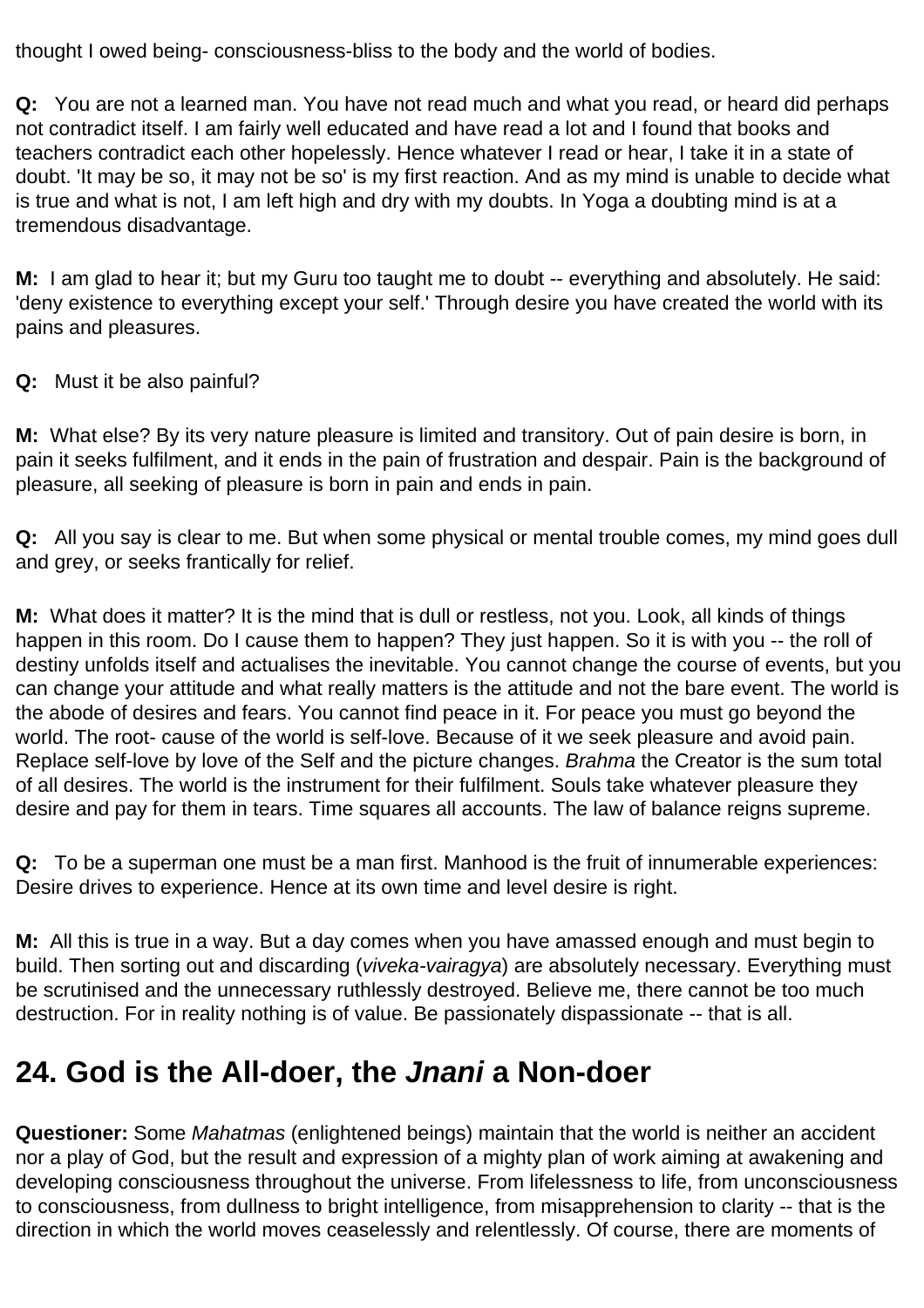rest and apparent darkness, when the universe seems to be dormant, but the rest comes to an end and the work on consciousness is resumed. From our point of view the world is a dale of tears, a place to escape from, as soon as possible and by every possible means. To enlightened beings the world is good and it serves a good purpose. They do not deny that the world is a mental structure and that ultimately all is one, but they see and say that the structure has meaning and serves a supremely desirable purpose. What we call the will of God is not a capricious whim of a playful deity, but the expression of an absolute necessity to grow in love and wisdom and power, to actualise the infinite potentials of life and consciousness.

Just as a gardener grows flowers from a tiny seed to glorious perfection, so does God in His own garden grow, among other beings, men to supermen, who know and love and work along with Him.

When God takes rest (*pralaya*), those whose growth was not completed, become unconscious for a time, while the perfect ones, who have gone beyond all forms and contents of consciousness, remain aware of the universal silence. When the time comes for the emergence of a new universe, the sleepers wake up and their work starts. The more advanced wake up first and prepare the ground for the less advanced -- who thus find forms and patterns of behaviour suitable for their further growth.

Thus runs the story. The difference with your teaching is this: you insist that the world is no good and should be shunned. They say that distaste for the world is a passing stage, necessary, yet temporary, and is soon replaced by an all-pervading love, and a steady will to work with God.

**Maharaj:** All you say is right for the outgoing (*pravritti*) path. For the path of return (*nivritti*) naughting oneself is necessary. My stand I take where nothing (*paramakash*) is; words do not reach there, nor thoughts. To the mind it is all darkness and silence. Then consciousness begins to stir and wakes up the mind (*chidakash*), which projects the world (*mahadakash*), built of memory and imagination. Once the world comes into being, all you say may be so. It is in the nature of the mind to imagine goals, to strive towards them, to seek out means and ways, to display vision, energy and courage. These are divine attributes and I do not deny them. But I take my stand where no difference exists, where things are not, nor the minds that create them. There I am at home. Whatever happens, does not affect me -- things act on things, that is all. Free from memory and expectation, I am fresh, innocent and wholehearted. Mind is the great worker (*mahakarta*) and it needs rest. Needing nothing, I am unafraid. Whom to be afraid of? There is no separation, we are not separate selves. There is only one Self, the Supreme Reality, in which the personal and the impersonal are one.

**Q:** All I want is to be able to help the world.

**M:** Who says you cannot help? You made up your mind about what help means and needs and got your self into a conflict between what you should and what you can, between necessity and ability.

**Q:** But why do we do so?

**M:** Your mind projects a structure and you identify yourself with it. It is in the nature of desire to prompt the mind to create a world for its fulfilment. Even a small desire can start a long line of action; what about a strong desire? Desire can produce a universe; its powers are miraculous. Just as a small matchstick can set a huge forest on fire, so does a desire light the fires of manifestation.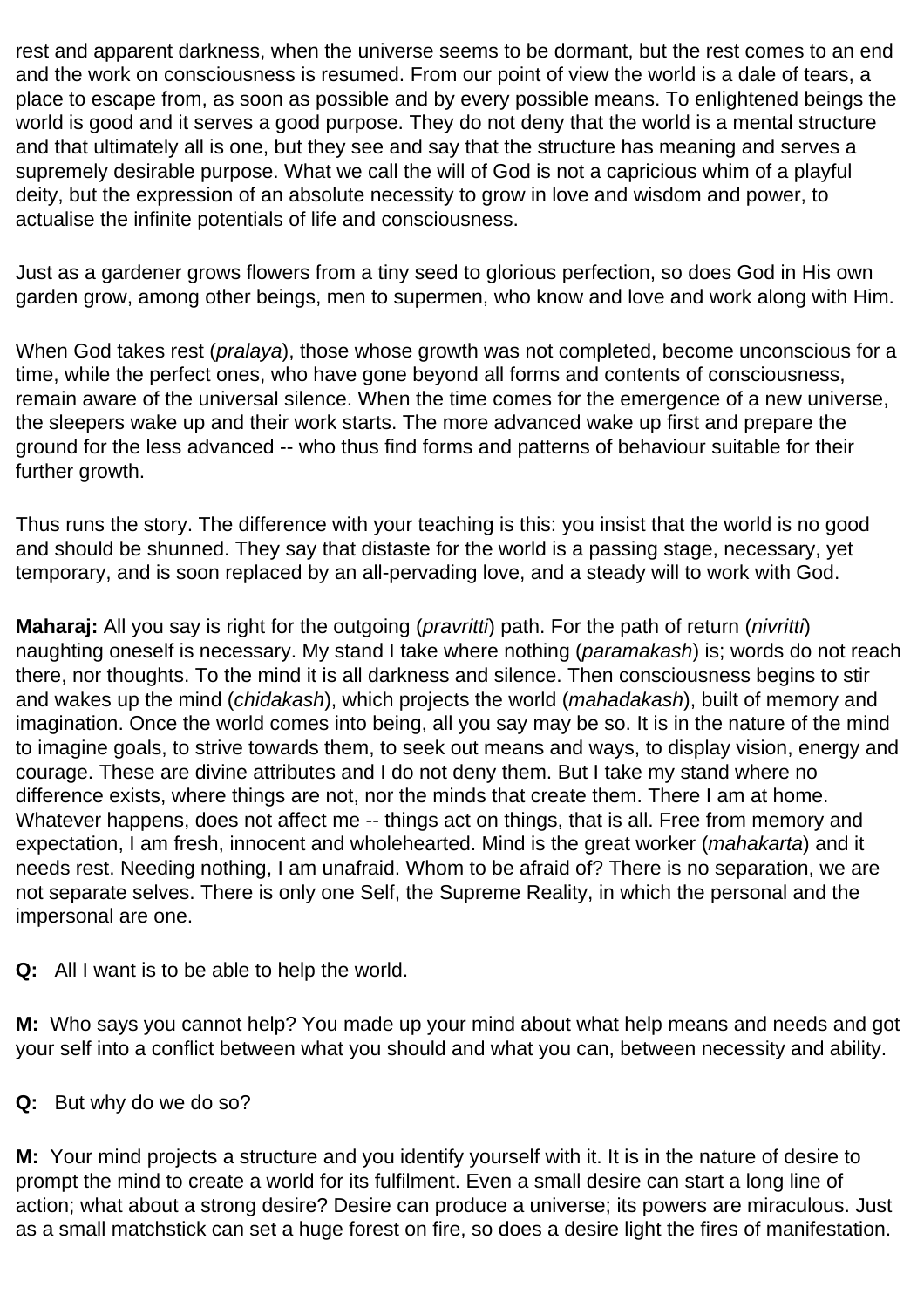The very purpose of creation is the fulfilment of desire. The desire may be noble, or ignoble, space (*akash*) is neutral -- one can fill it with what one likes: You must be very careful as to what you desire. And as to the people you want to help, they are in their respective worlds for the sake of their desires; there is no way of helping them except through their desires. You can only teach them to have right desires so that they may rise above them and be free from the urge to create and recreate worlds of desires, abodes of pain and pleasure.

**Q:** A day must come when the show is wound up; a man must die, a universe come to an end.

**M:** Just as a sleeping man forgets all and wakes up for another day, or he dies and emerges into another life, so do the worlds of desire and fear dissolve and disappear. But the universal witness, the Supreme Self never sleeps and never dies. Eternally the Great Heart beats and at each beat a new universe comes into being.

**Q:** Is he conscious?

**M:** He is beyond all that the mind conceives. He is beyond being and not being. He is the Yes and No to everything, beyond and within, creating and destroying, unimaginably real.

- **Q:** God and the *Mahatma* are they one or two?
- **M:** They are one.
- **Q:** There must be some difference.

**M:** God is the All-Doer, the *jnani* is a non-doer. God himself does not say: 'I am doing all.' To Him things happen by their own nature. To the *jnani* all is done by God. He sees no difference between God and nature. Both God and the *jnani* know themselves to be the immovable centre of the movable, the eternal witness of the transient. The centre is a point of void and the witness a point of pure awareness; they know themselves to be as nothing, therefore nothing can resist them.

**Q:** How does this look and feel in your personal experience?

**M:** Being nothing, I am all. Everything is me, everything is mine. Just as my body moves by my mere thinking of the movement, so do things happen as I think of them. Mind you, I do nothing. I just see them happen.

**Q:** Do things happen as you want them to happen, or do you want them to happen as they happen?

**M:** Both. I accept and am accepted. I am all and all is me. Being the world I am not afraid of the world. Being all, what am I to be afraid of? Water is not afraid of water, nor fire of fire. Also I am not afraid because I am nothing that can experience fear, or can be in danger. I have no shape, nor name. It is attachment to a name and shape that breeds fear. I am not attached. I am nothing, and nothing is afraid of no thing. On the contrary, everything is afraid of the Nothing, for when a thing touches Nothing, it becomes nothing. It is like a bottomless well, whatever falls into it, disappears.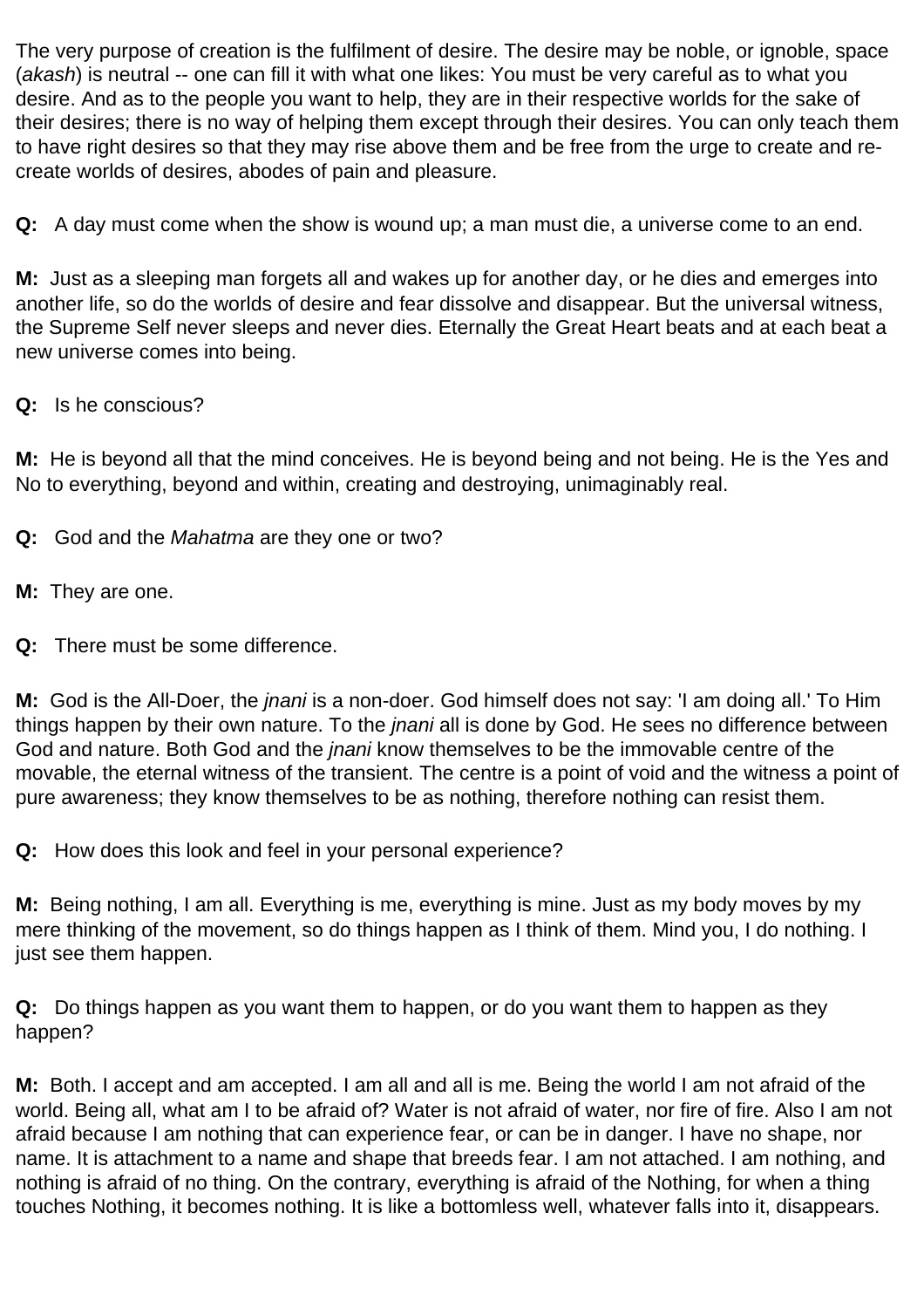#### **Q:** Isn't God a person?

**M:** As long as you think yourself to be a person, He too is a person. When you are all, you see Him as all.

**Q:** Can I change facts by changing attitude?

**M:** The attitude is the fact. Take anger. I may be furious, pacing the room up and down; at the same time I know what I am, a centre of wisdom and love, an atom of pure existence. All subsides and the mind merges into silence.

**Q:** Still, you are angry sometimes.

**M:** With whom am l to be angry and for what? Anger came and dissolved on my remembering myself. It is all a play of *gunas* (qualities of cosmic matter). When I identify myself with them, I am their slave. When I stand apart, I am their master.

**Q:** Can you influence the world by your attitude? By separating yourself from the world you lose all hope of helping it.

**M:** How can it be? All is myself -- can't I help myself? I do not identify myself with anybody in particular, for I am all -- both the particular and the universal.

**Q:** Can you then help me, the particular person?

**M:** But I do help you always -- from within. My self and your self are one. I know it, but you don't. That is all the difference -- and it cannot last.

**Q:** And how do you help the entire world?

**M:** Gandhi is dead, yet his mind pervades the earth. The thought of a *jnani* pervades humanity and works ceaselessly for good. Being anonymous, coming from within, it is the more powerful and compelling. That is how the world improves -- the inner aiding and blessing the outer. When a *jnani* dies, he is no more, in the same sense in which a river is no more when it merges in the sea, the name, the shape, are no more, but the water remains and becomes one with the ocean. When a *jnani* joins the universal mind, all his goodness and wisdom become the heritage of humanity and uplift every human being.

**Q:** We are attached to our personality. Our individuality, our being unlike others, we value very much. You seem to denounce both as useless. Your unmanifested, of what use is it to us?

**M:** Unmanifested, manifested, individuality, personality (*nirguna, saguna, vyakta, vyakti*); all these are mere words, points of view, mental attitudes. There is no reality in them. The real is experienced in silence. You cling to personality -- but you are conscious of being a person only when you are in trouble -- when you are not in trouble you do not think of yourself.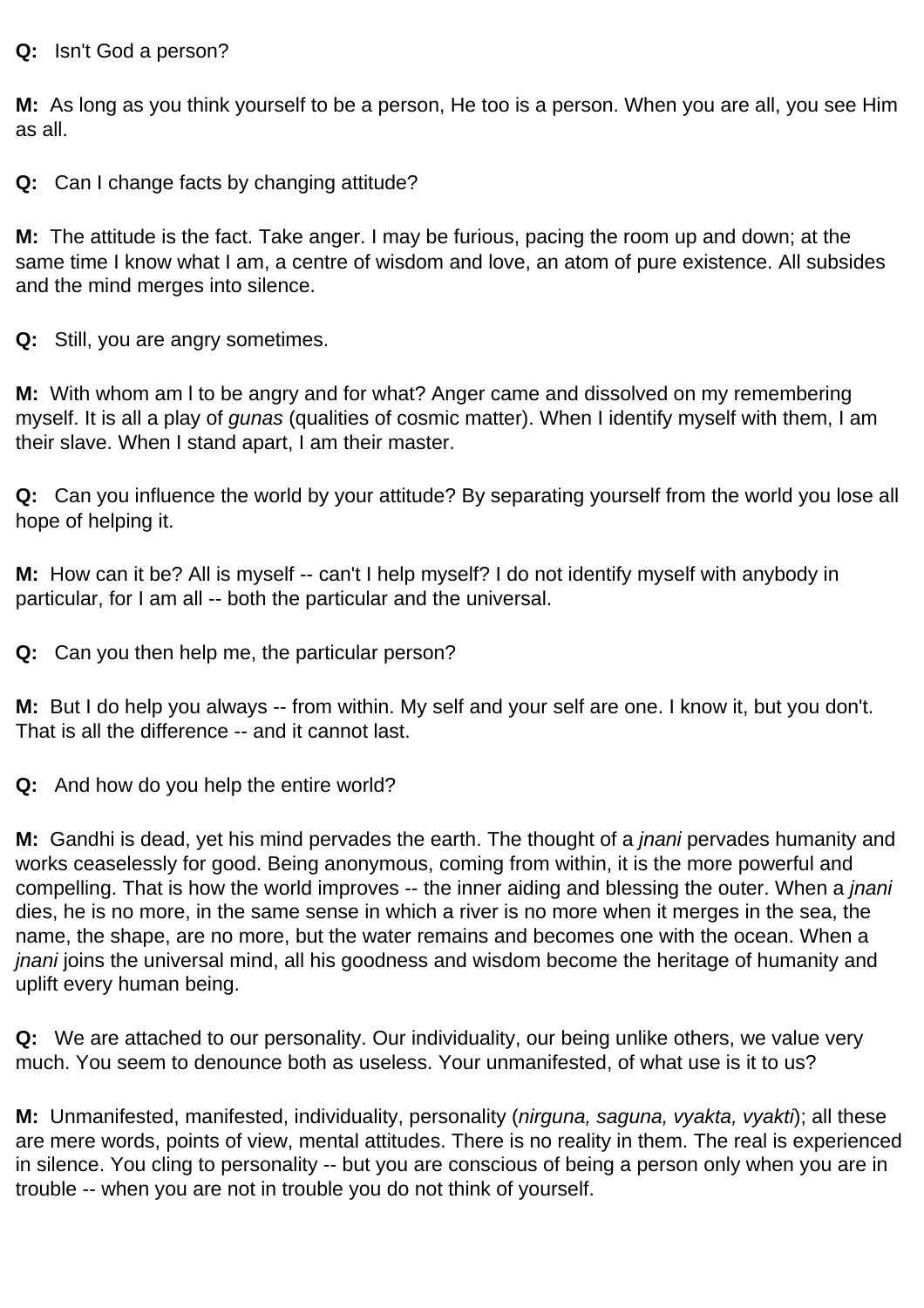**Q:** You did not tell me the uses of the Unmanifested.

**M:** Surely, you must sleep in order to wake up. You must die in order to live, you must melt down to shape anew. You must destroy to build, annihilate before creation. The Supreme is the universal solvent, it corrodes every container, it burns through every obstacle. Without the absolute denial of everything the tyranny of things would be absolute. The Supreme is the great harmoniser, the guarantee of the ultimate and perfect balance -- of life in freedom. It dissolves you and thus reasserts your true being.

**Q:** It is all well on its own level. But how does it work in daily life?

**M:** The daily life is a life of action. Whether you like it or not, you must function. Whatever you do for your own sake accumulates and becomes explosive; one day it goes off and plays havoc with you and your world. When you deceive yourself that you work for the good of all, it makes matters worse, for you should not be guided by your own ideas of what is good for others. A man who claims to know what is good for others, is dangerous.

**Q:** How is one to work then?

**M:** Neither for yourself nor for others, but for the work's own sake. A thing worth doing is its own purpose and meaning, Make nothing a means to something else. Bind not. God does not create one thing to serve another. Each is made for its own sake. Because it is made for itself, it does not interfere. You are using things and people for purposes alien to them and you play havoc with the world and yourself.

**Q:** Our real being is all the time with us, you say. How is it that we do not notice it?

**M:** Yes, you are always the Supreme. But your attention is fixed on things, physical or mental. When your attention is off a thing and not yet fixed on another, in the interval you are pure being. When through the practice of discrimination and detachment (*viveka-vairagya*), you lose sight of sensory and mental states, pure being emerges as the natural state.

**Q:** How does one bring to an end this sense of separateness?

**M:** By focussing the mind on 'I am', on the sense of being, 'I am so-and-so' dissolves; "I am a witness only" remains and that too submerges in 'I am all'. Then the all becomes the One and the One -- yourself, not to be separate from me. Abandon the idea of a separate 'I' and the question of 'whose experience?' will not arise.

**Q:** You speak from your own experience. How can I make it mine?

**M:** You speak of my experience as different from your experience, because you believe we are separate. But we are not. On a deeper level my experience is your experience. Dive deep within yourself and you will find it easily and simply. Go in the direction of 'I am'.

# **25. Hold on to 'I am'**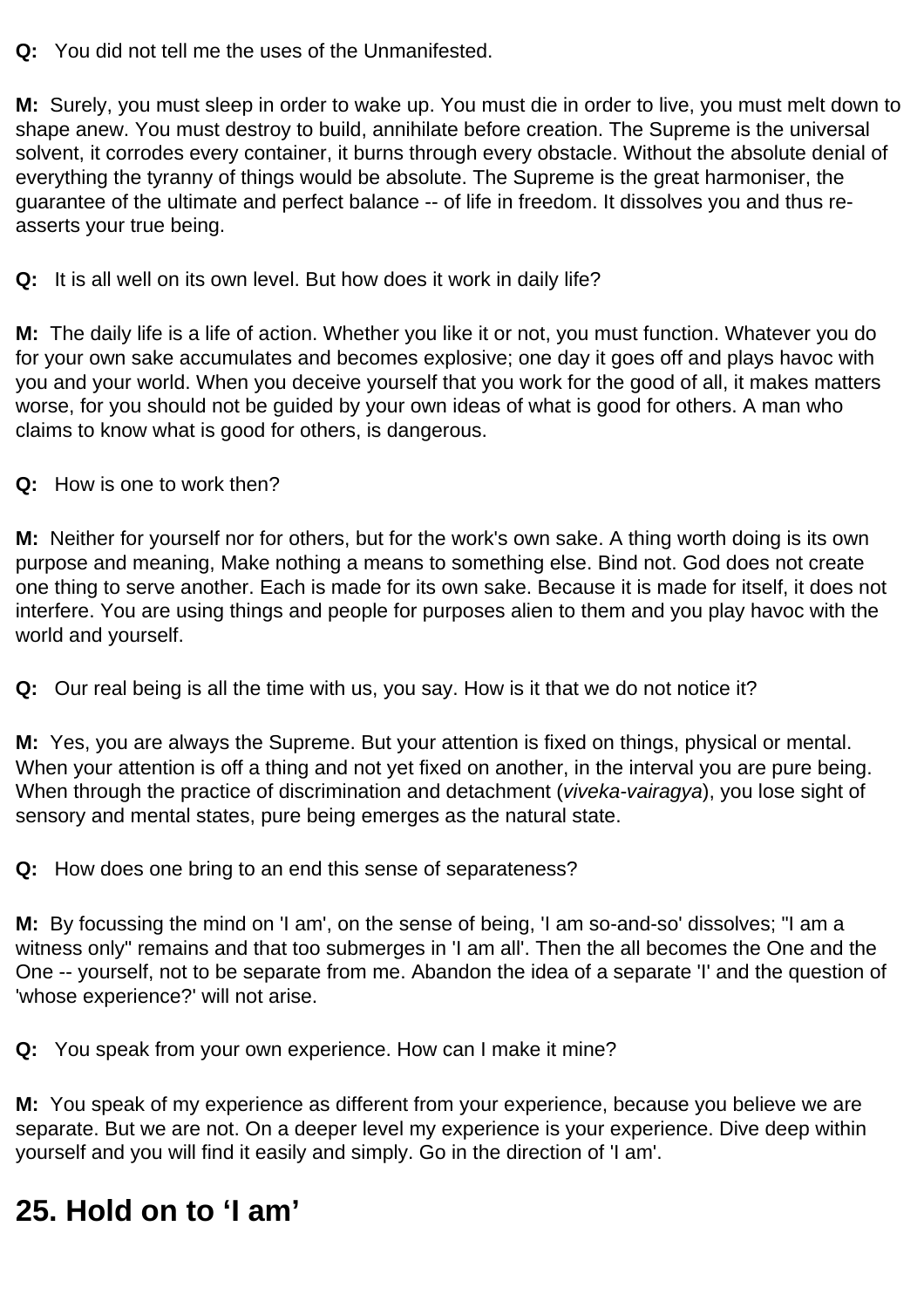**Questioner:** Are you ever glad or sad? Do you know joy and sorrow?

**Maharaj:** Call them as you please. To me they are states of mind only, and I am not the mind.

**Q:** Is love a state of mind?

**M:** Again, it depends what you mean by love. Desire is, of course, a state of mind. But the realisation of unity is beyond mind. To me, nothing exists by itself. All is the Self, all is myself. To see myself in everybody and everybody in myself most certainly is love.

**Q:** When I see something pleasant, I want it. Who exactly wants it? The self or the mind?

**M:** The question is wrongly put. There is no 'who'. There is desire, fear, anger, and the mind says - this is me, this is mine. There is no thing which could be called 'me' or 'mine'. Desire is a state of the mind, perceived and named by the mind. Without the mind perceiving and naming, where is desire?

**Q:** But is there such a thing as perceiving without naming?

**M:** Of course. Naming cannot go beyond the mind, while perceiving is consciousness itself.

**Q:** When somebody dies what exactly happens?

**M:** Nothing happens. Something becomes nothing. Nothing was, nothing remains.

**Q:** Surely there is a difference between the living and the dead. You speak of the living as dead and of the dead as living.

**M:** Why do you fret at one man dying and care little for the millions dying every day? Entire universes are imploding and exploding every moment -- am I to cry over them? One thing is quite clear to me: all that is, lives and moves and has its being in consciousness and I am in and beyond that consciousness. I am in it as the witness. I am beyond it as Being.

**Q:** Surely, you care when your child is ill, don't you?

**M:** I don't get flustered. I just do the needful. I do not worry about the future. A right response to every situation is in my nature. I do not stop to think what to do. I act and move on. Results do not affect me. I do not even care, whether they are good or bad. Whatever they are, they are -- if they come back to me, I deal with them afresh. Or, rather, I happen to deal with them afresh. There is no sense of purpose in my doing anything. Things happens as they happen -- not because I make them happen, but it is because I *am* that they happen. In reality nothing ever happens. When the mind is restless, it makes *Shiva* dance, like the restless waters of the lake make the moon dance. It is all appearance, due to wrong ideas.

**Q:** Surely, you are aware of many things and behave according to their nature. You treat a child as a child and an adult as an adult.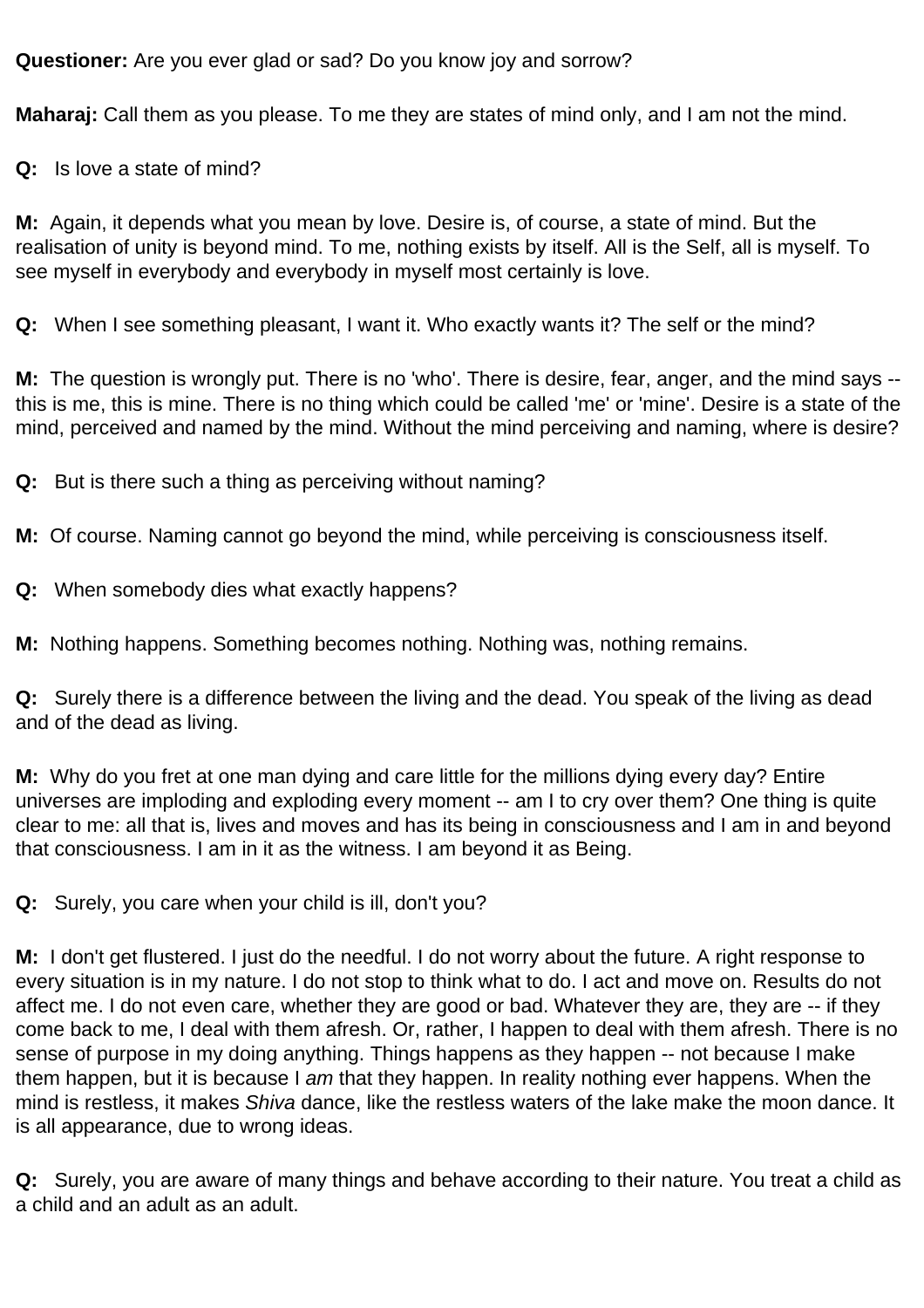**M:** Just as the taste of salt pervades the great ocean and every single drop of sea-water carries the same flavour, so every experience gives me the touch of reality, the ever fresh realisation of my own being.

**Q:** Do I exist in your world, as you exist in mine?

**M:** Of course, you are and I am. But only as points in consciousness; we are nothing apart from consciousness. This must be well grasped: the world hangs on the thread of consciousness; no consciousness, no world.

**Q:** There are many points in consciousness; are there as many worlds?

**M:** Take dream for an example. In a hospital there may be many patients, all sleeping, all dreaming, each dreaming his own private, personal dreams unrelated, unaffected, having one single factor in common -- illness. Similarly, we have divorced ourselves in our imagination from the real world of common experience and enclosed ourselves in a cloud of personal desire and fears, images and thoughts, ideas and concepts.

**Q:** This I can understand. But what could be the cause of the tremendous variety of the personal worlds?

**M:** The variety is not so great. All the dreams are superimposed over a common world. To some extent they shape and influence each other. The basic unity operates in spite of all. At the root of it all lies self-forgetfulness; not knowing who I am.

**Q:** To forget, one must know. Did I know who I am, before I forgot it?

**M:** Of course. Self-forgetting is inherent in self-knowing. Consciousness and unconsciousness are two aspects of one life. They co-exist. To know the world you forget the self -- to know the self you forget the world. What is world after all? A collection of memories. Cling to one thing, that matters, hold on to 'I am' and let go all else. This is *sadhana*. In realisation there is nothing to hold on to and nothing to forget. Everything is known, nothing is remembered.

**Q:** What is the cause of self-forgetting?

**M:** There is no cause, because there is no forgetting. Mental states succeed one another, and each obliterates the previous one. Self-remembering is a mental state and self-forgetting is another. They alternate like day and night. Reality is beyond both.

**Q:** Surely there must be a difference between forgetting and not knowing. Not knowing needs no cause. Forgetting presupposes previous knowledge and also the tendency or ability to forget. I admit I cannot enquire into the reason for not-knowing, but forgetting must have some ground.

**M:** There is no such thing as not-knowing. There is only forgetting. What is wrong with forgetting? It is as simple to forget as to remember.

**Q:** Is it not a calamity to forget oneself?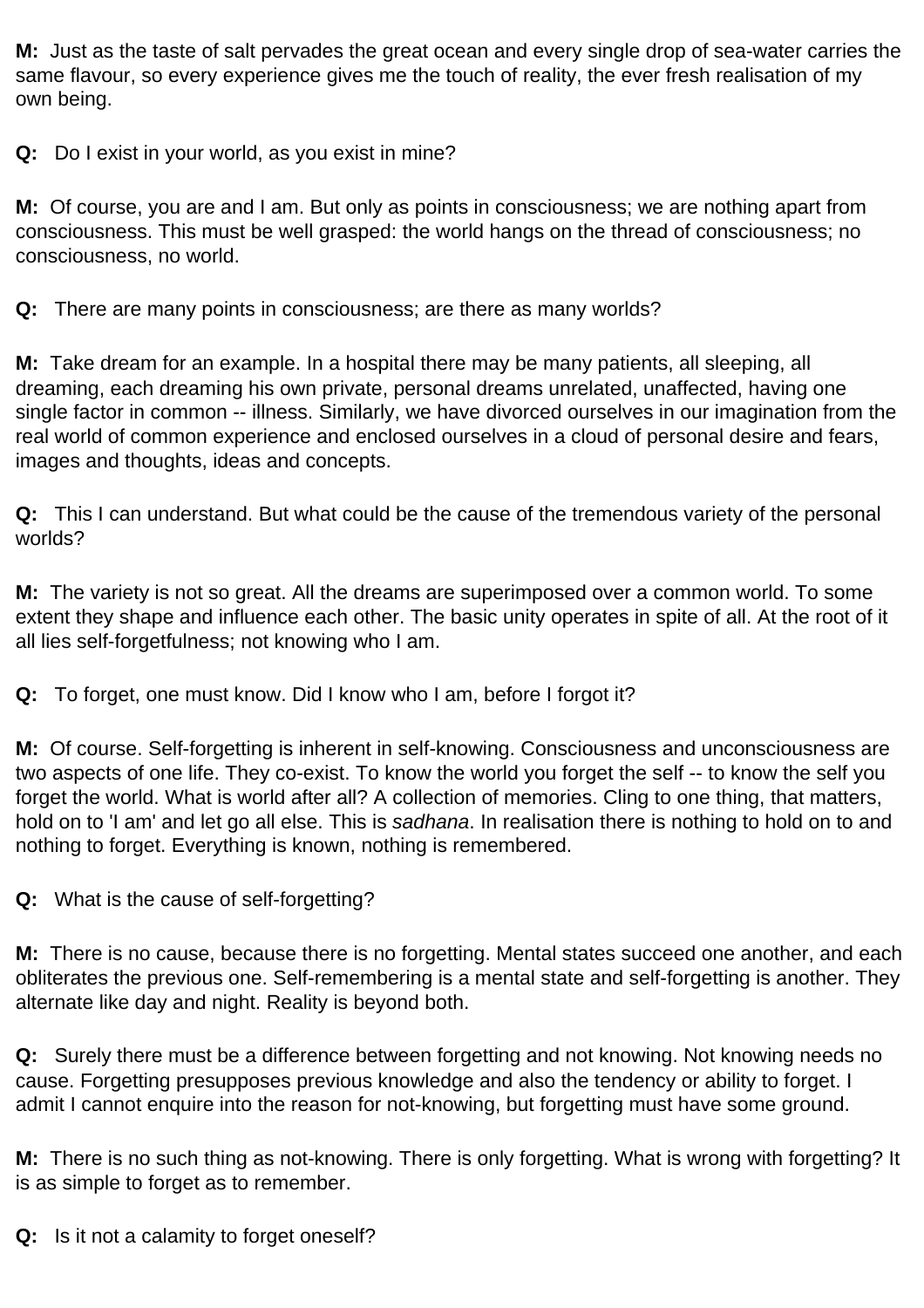**M:** As bad as to remember oneself continuously. There is a state beyond forgetting and notforgetting -- the natural state. To remember, to forget -- these are all states of mind, thought-bound, word-bound. Take for example, the idea of being born. I am told I was born. I do not remember. I am told I shall die I do not expect it. You tell me I have forgotten, or I lack imagination. But I just cannot remember what never happened, nor expect the patently impossible. Bodies are born and bodies die, but what is it to me? Bodies come and go in consciousness and consciousness itself has its roots in me. I am life and mine are mind and body.

**Q:** You say at the root of the world is self-forgetfulness. To forget I must remember What did I forget to remember? I have not forgotten that I am.

**M:** This 'I am' too may be a part of the illusion.

Q. How can it be? You cannot prove to me that I am not. Even when convinced that I am not -- I am.

**M:** Reality can neither be proved nor disproved. Within the mind you cannot, beyond the mind you need not. In the real, the question 'what is real?' does not arise. The manifested (*saguna*) and unmanifested (*nirguna*) are not different.

**Q:** In that case all is real.

**M:** I am all. As myself all is real. Apart from me, nothing is real.

**Q:** I do not feel that the world is the result of a mistake.

**M:** You may say so only after a full investigation, not before. Of course, when you discern and let go all that is unreal, what remains is real.

**Q:** Does anything remain?

**M:** The real remains. But don't be mislead by words!

**Q:** Since immemorial time, during innumerable births, I build and improve and beautify my world. It is neither perfect, nor unreal. It is a process.

**M:** You are mistaken. The world has no existence apart from you. At every moment it is but a reflection of yourself. You create it, you destroy it.

**Q:** And build it again, improved.

**M:** To improve it, you must disprove it. One must die to live. There is no rebirth, except through death.

**Q:** Your universe may be perfect. My personal universe is improving.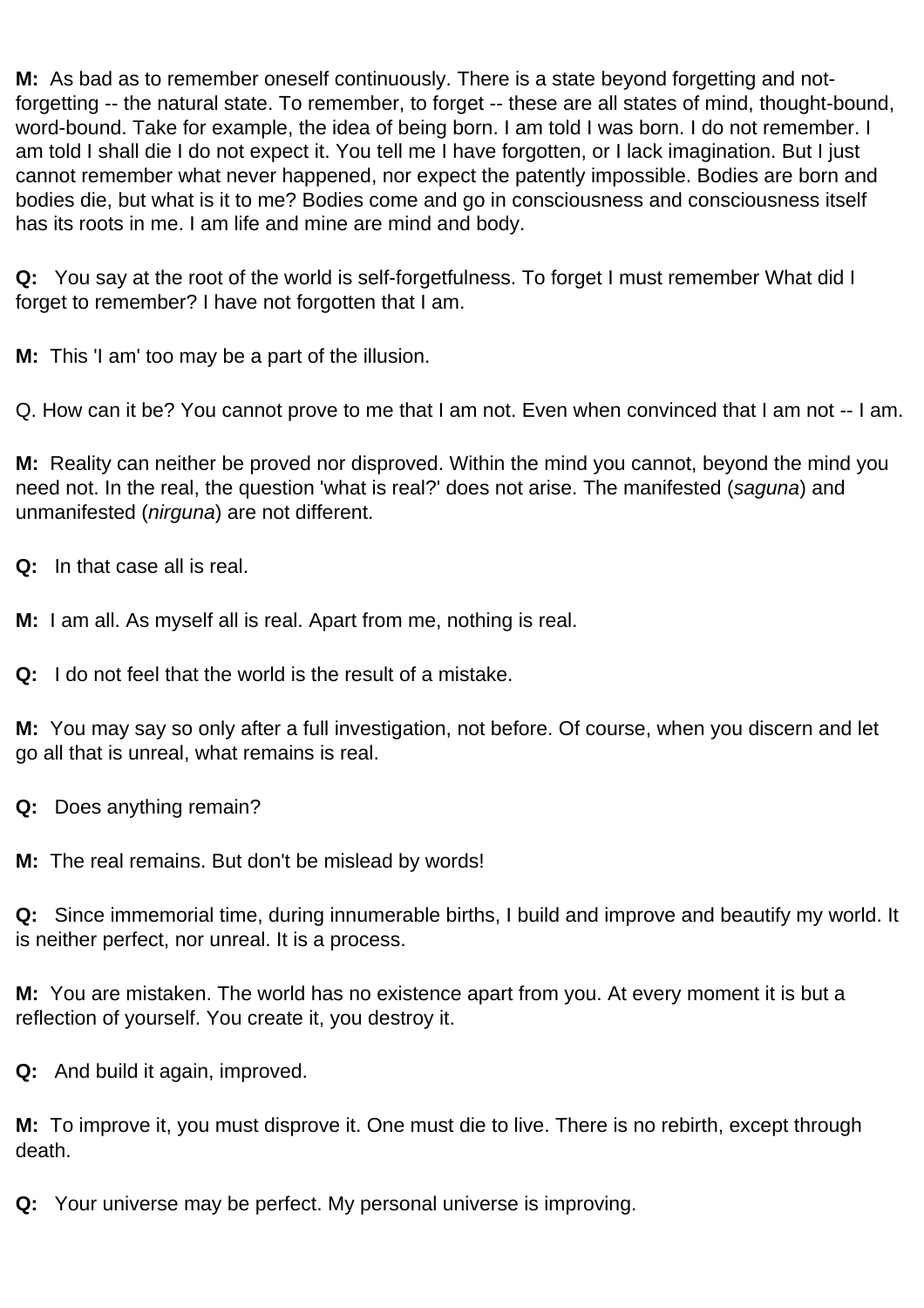**M:** Your personal universe does not exist by itself. It is merely a limited and distorted view of the real. It is not the universe that needs improving, but your way of looking.

**Q:** How do you view it?

**M:** It is a stage on which a world drama is being played. The quality of the performance is all that matters; not what the actors say and do, but how they say and do it.

**Q:** I do not like this *lila* (play) idea I would rather compare the world to a work-yard in which we are the builders.

**M:** You take it too seriously. What is wrong with play? You have a purpose only as long as you are not complete (*purna*); till then completeness, perfection, is the purpose. But when you are complete in yourself, fully integrated within and without, then you enjoy the universe; you do not labour at it. To the disintegrated you may seem working hard, but that is their illusion. Sportsmen seem to make tremendous efforts: yet their sole motive is to play and display.

**Q:** Do you mean to say that God is just having fun, that he is engaged in purposeless action?

**M:** God is not only true and good, he is also beautiful (*satyam-shivam-sundaram*). He creates beauty -- for the joy of It

**Q:** Well, then beauty is his purpose!

**M:** Why do you introduce purpose? Purpose implies movement, change, a sense of imperfection. God does not aim at beauty -- whatever he does is beautiful. Would you say that a flower is trying to be beautiful? It is beautiful by its very nature. Similarly God is perfection itself, not an effort at perfection.

**Q:** The purpose fulfils itself in beauty.

**M:** What is beautiful? Whatever is perceived blissfully is beautiful. Bliss is the essence of beauty.

**Q:** You speak of *Sat-Chit-Ananda*. That I am is obvious. That I know is obvious. That I am happy is not at all obvious. Where has my happiness gone?

**M:** Be fully aware of your own being and you will be in bliss consciously. Because you take your mind off yourself and make it dwell on what you are not, you lose your sense of well-being of being well.

**Q:** There are two paths before us -- the path of effort (*yoga marga*), and the path of ease (*bhoga marga*). Both lead to the same goal -- liberation.

**M:** Why do you call bhoga a path? How can ease bring you perfection?

**Q:** The perfect renouncer (*yogi*) will find reality. The perfect enjoyer (*bhogi*) also will come to it.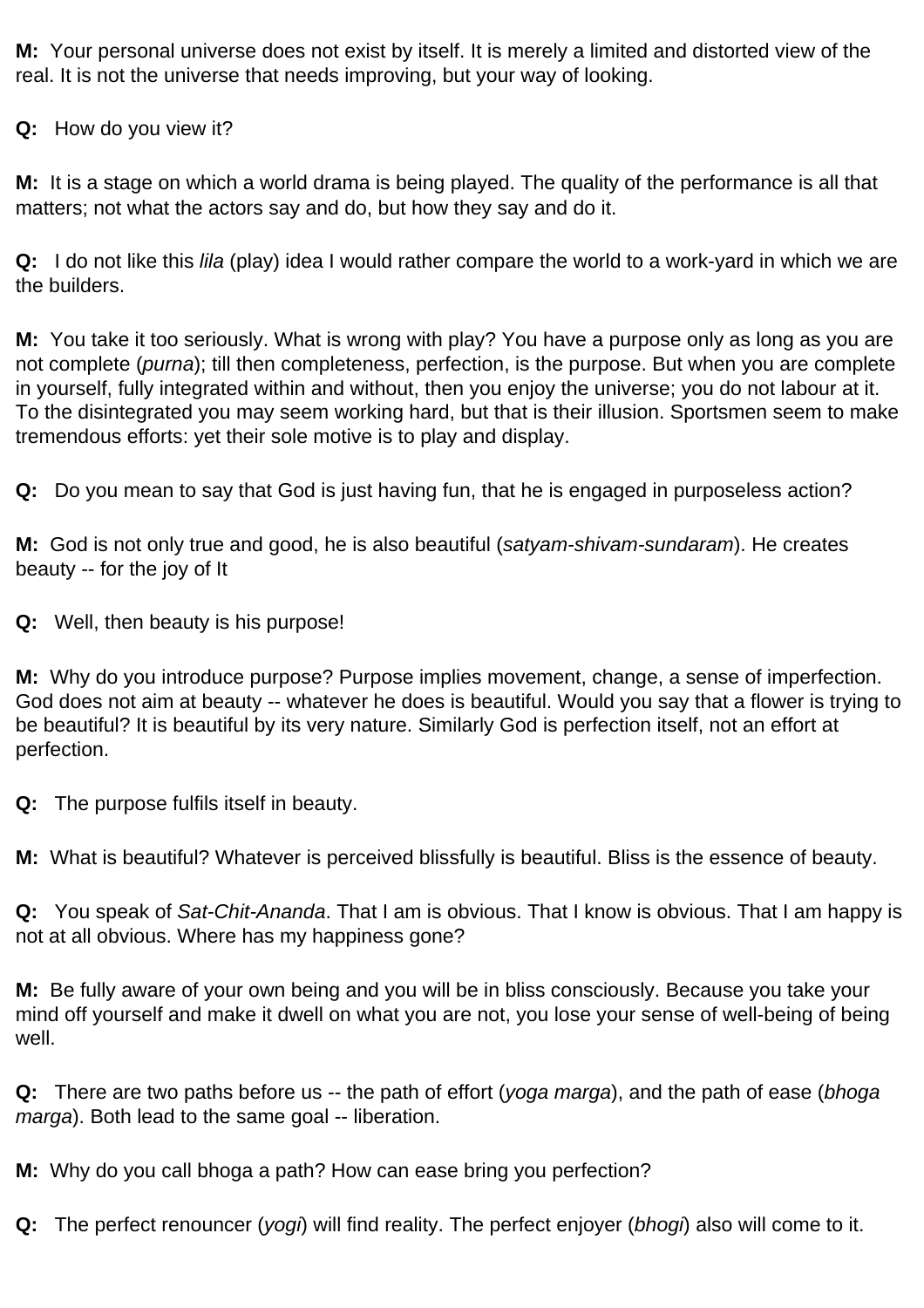**M:** How can it be? Aren't they contradictory?

**Q:** The extremes meet. To be a perfect *Bhogi* is more difficult than to be a perfect *Yogi*. I am a humble man and cannot venture judgements of value. Both the *Yogi* and the *Bhogi*, after all, are concerned with the search for happiness. The *Yogi* wants it permanent, the *Bhogi* is satisfied with the intermittent. Often the *Bhogi* strives harder than the *Yogi*.

**M:** What is your happiness worth when you have to strive and labour for it? True happiness is spontaneous and effortless.

**Q:** All beings seek happiness. The means only differ. Some seek it within and are therefore called *Yogis*; some seek it without and are condemned as *Bhogis*. Yet they need each other.

**M:** Pleasure and pain alternate. Happiness is unshakable. What you can seek and find is not the real thing. Find what you have never lost, find the inalienable.

### **26. Personality, an Obstacle**

**Questioner:** As I can see, the world is a school of Yoga and life itself is Yoga practice. Everybody strives for perfection and what is Yoga but striving. There is nothing contemptible about the socalled 'common' people and their 'common' lives. They strive as hard and suffer as much as the *Yogi*, only they are not conscious of their true purpose.

**Maharaj:** In what way are your common people -- *Yogis*?

**Q:** Their ultimate goal is the same. What the *Yogi* secures by renunciation (*tyaga*) the common man realises through experience (*bhoga*). The way of *Bhoga* is unconscious and, therefore, repetitive and protracted, while the way of *Yoga* is deliberate and intense and, therefore, can be more rapid.

**M:** Maybe the periods of *Yoga* and *Bhoga* alternate. First *Bhogi*, then *Yogi*, then again *Bhogi*, then again *Yogi*.

**Q:** What may be the purpose?

**M:** Weak desires can be removed by introspection and meditation, but strong, deep-rooted ones must be fulfilled and their fruits, sweet or bitter, tasted.

**Q:** Why then should we pay tribute to *Yogis* and speak slightingly of *Bhogis*? All are *Yogis*, in a way.

**M:** On the human scale of values deliberate effort is considered praiseworthy. In reality both the *Yogi* and *Bhogi* follow their own nature, according to circumstances and opportunities. The *Yogi's* life is governed by a single desire -- to find the Truth; the *Bhogi* serves many masters. But the *Bhogi* becomes a *Yogi* and the *Yogi* may get a rounding up in a bout of *Bhoga*. The final result is the same.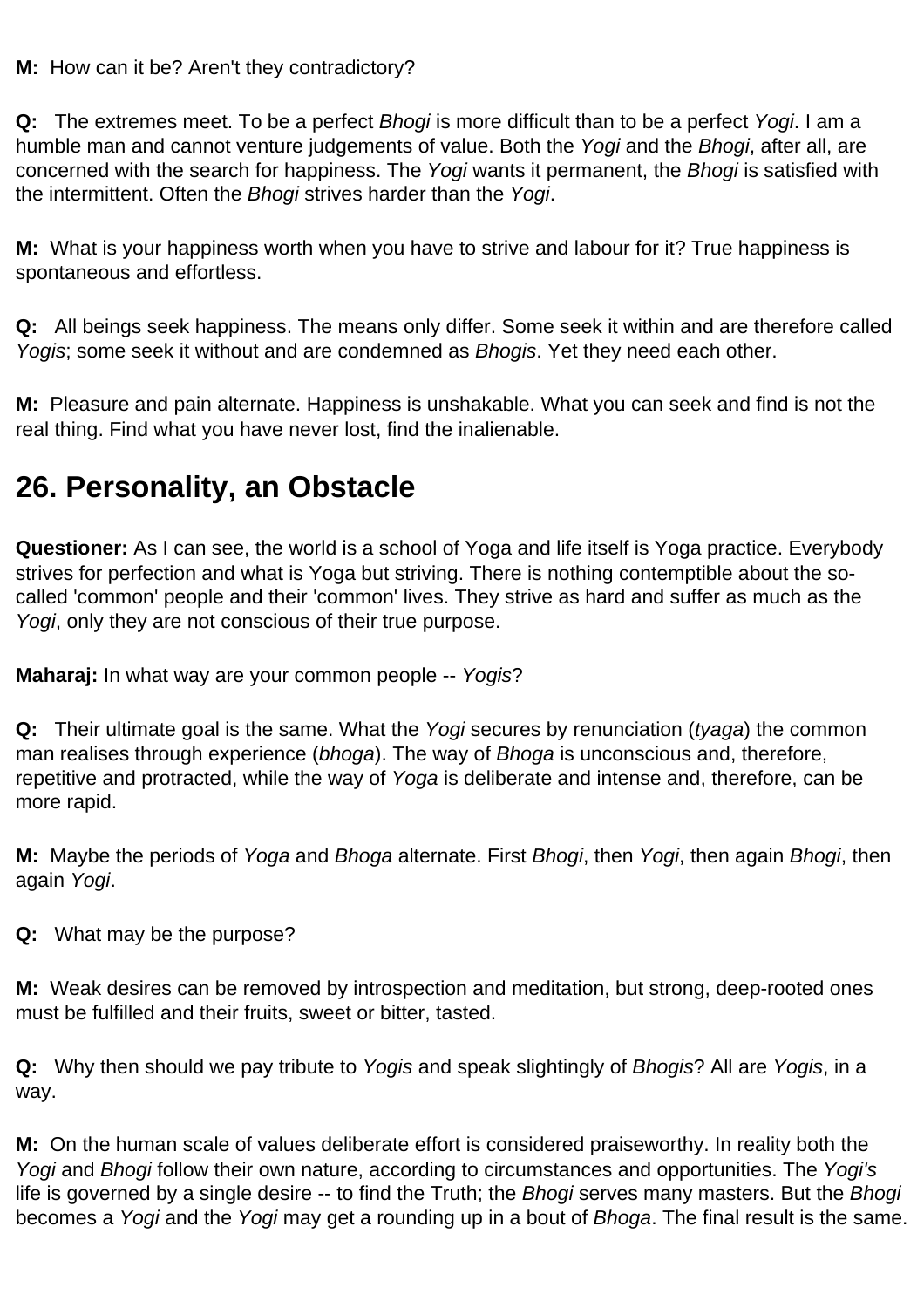**Q:** Buddha is reported to have said that it is tremendously important to have heard that there is enlightenment, a complete reversal and transformation in consciousness. The good news is compared to a spark in a shipload of cotton; slowly but relentlessly the whole of it will turn to ashes. Similarly the good news of enlightenment will, sooner or later, bring about a transformation.

**M:** Yes, first hearing (*shravana*), then remembering (*smarana*), pondering (*manana*) and so on. We are on familiar ground. The man who heard the news becomes a *Yogi*; while the rest continue in their *Bhoga*.

**Q:** But you agree that living a life -- just living the humdrum life of the world, being born to die and dying to be born -- advances man by its sheer volume, just like the river finds its way to the sea by the sheer mass of the water it gathers.

**M:** Before the world was, consciousness was. In consciousness it comes into being, in consciousness it lasts and into pure consciousness it dissolves. At the root of everything, is the feeling 'I am'. The state of mind: 'there is a world' is secondary, for to be, I do not need the world, the world needs me.

**Q:** The desire to live is a tremendous thing.

**M:** Still greater is the freedom from the urge to live.

**Q:** The freedom of the stone?

**M:** Yes, the freedom of the stone, and much more besides. Freedom unlimited and conscious.

**Q:** Is not personality required for gathering experience?

**M:** As you are now, the personality is only an obstacle. Self-identification with the body may be good for an infant, but true growing up depends on getting the body out of the way. Normally, one should outgrow body-based desires early in life. Even the *Bhogi*, who does not refuse enjoyments, need not hanker after the ones he has tasted. Habit, desire for repetition frustrates both the *Yogi* and the *Bhogi*.

**Q:** Why do you keep on dismissing the person (*vyakti*) as of no importance? Personality is the primary fact of our existence. It occupies the entire stage.

**M:** As long as you do not see that it is mere habit, built on memory, prompted by desire, you will think yourself to be a person -- living, feeling, thinking, active, passive, pleased or pained. Question yourself, ask yourself. 'Is it so?' 'Who am l'? 'What is behind and beyond all this?' And soon you will see your mistake. And it is in the very nature of a mistake to cease to be, when seen.

**Q:** The *Yoga* of living, of life itself, we may call the Natural *Yoga* (*nisarga yoga*). It reminds me of the Primal *Yoga* (*adhi yoga*), mentioned in the Rig-Veda which was described as the marrying of life with mind.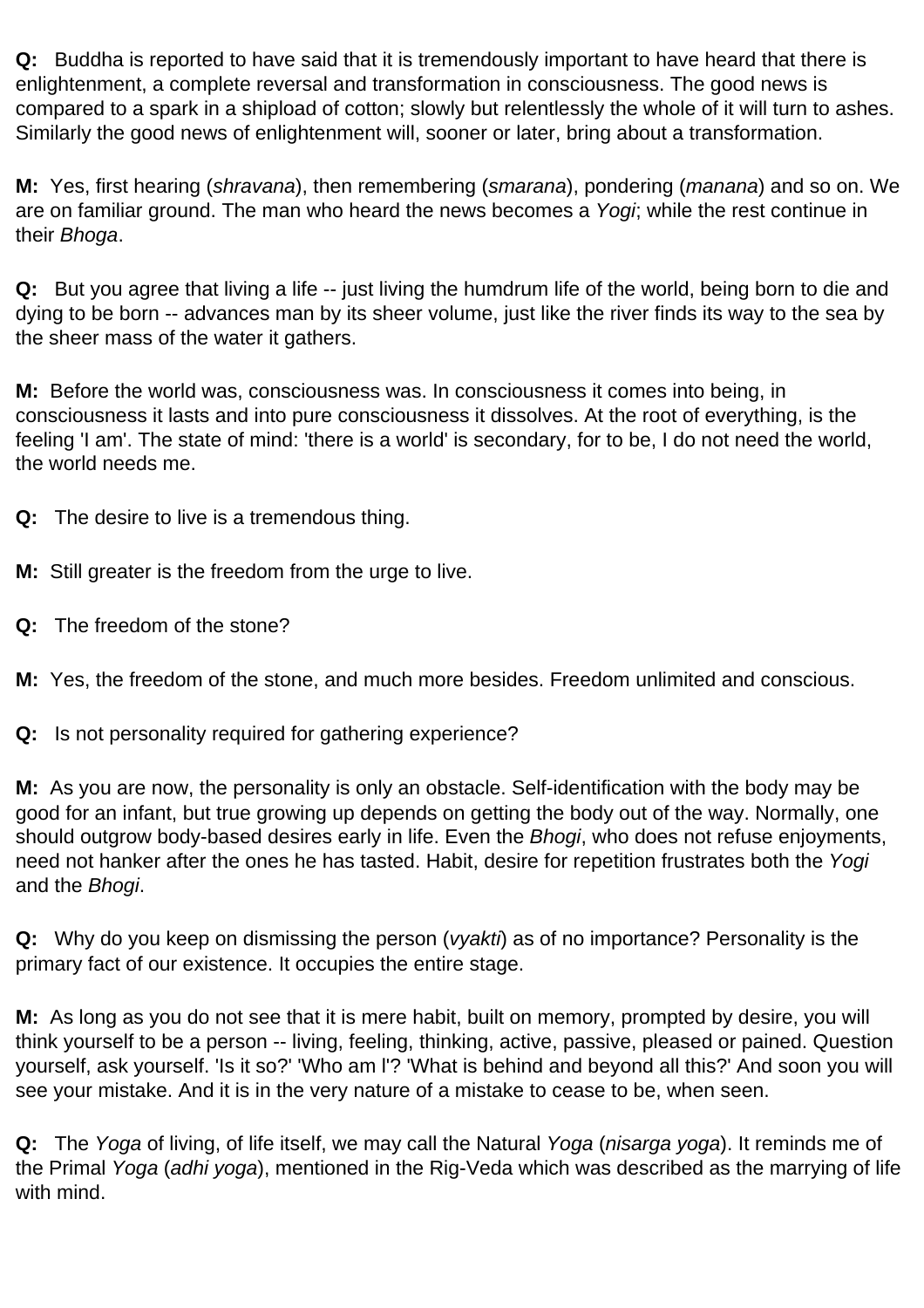**M:** A life lived thoughtfully, in full awareness, is by itself *Nisarga Yoga*.

**Q:** What does the marriage of life and mind mean?

**M:** Living in spontaneous awareness, consciousness of effortless living, being fully interested in one's life -- all this is implied.

**Q:** Sharada Devi, wife of Sri Ramakrishna Paramahamsa, used to scold his disciples for too much effort. She compared them to mangoes on the tree which are being plucked before they are ripe. 'Why hurry?' she used to say. 'Wait till you are fully ripe, mellow and sweet.'

**M:** How right she was! There are so many who take the dawn for the noon, a momentary experience for full realisation and destroy even the little they gain by excess of pride. Humility and silence are essential for a *sadhaka*, however advanced. Only a fully ripened *jnani* can allow himself complete spontaneity.

**Q:** It seems there are schools of *Yoga* where the student, after illumination, is obliged to keep silent for 7 or 12 or 15 or even 25 years. Even Bhagavan Sri Ramana Maharshi imposed on himself 20 years of silence before he began to teach.

**M:** Yes, the inner fruit must ripen. Until then the discipline, the living in awareness, must go on. Gradually the practice becomes more and more subtle, until it becomes altogether formless.

**Q:** Krishnamurti too speaks of living in awareness.

**M:** He always aims directly at the 'ultimate'. Yes, ultimately all *Yogas* end in your *adhi yoga*, the marriage of consciousness (the bride) to life (the bridegroom). Consciousness and being (*sad-chit*) meet in bliss (*ananda*). For bliss to arise there must be meeting, contact, the assertion of unity in duality.

**Q:** Buddha too has said that for the attainment of *nirvana* one must go to living beings. Consciousness needs life to grow.

**M:** The world itself is contact -- the totality of all contacts actualised in consciousness. The spirit touches matter and consciousness results. Such consciousness. when tainted with memory and expectation, becomes bondage. Pure experience does not bind; experience caught between desire and fear is impure and creates *karma*.

**Q:** Can there be happiness in unity? Does not all happiness imply necessarily contact, hence duality?

**M:** There is nothing wrong with duality as long as it does not create conflict. Multiplicity and variety without strife is joy. In pure consciousness there is light. For warmth, contact is needed. Above the unity of being is the union of love. Love is the meaning and purpose of duality.

**Q:** I am an adopted child. My own father I do not know. My mother died when I was born. My foster father, to please my foster mother, who was childless, adopted me -- almost by accident. He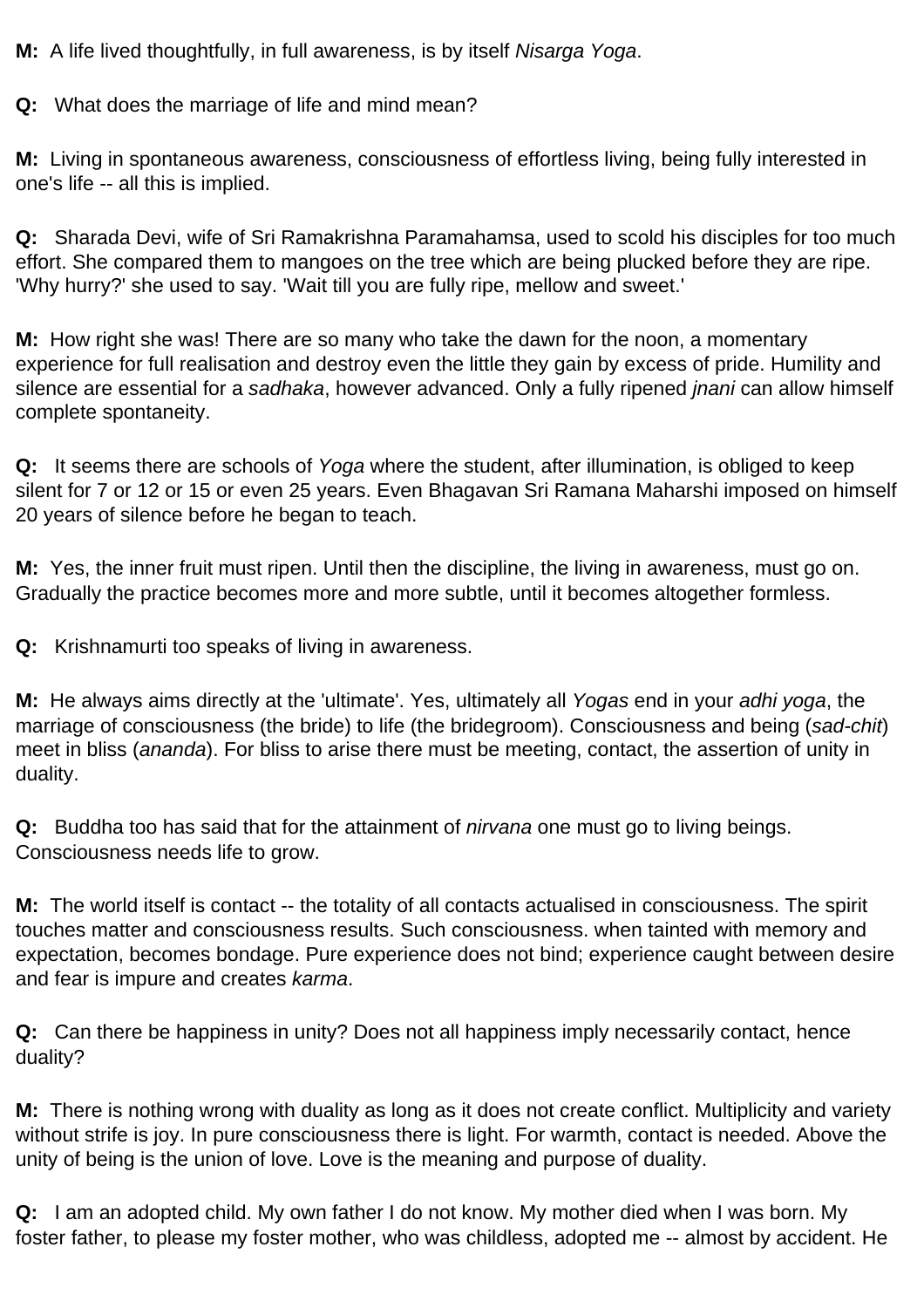is a simple man -- a truck owner and driver. My mother keeps the house. I am 24 years now. For the last two and a half years I am travelling, restless, seeking. I want to live a good life, a holy life. What am I to do?

**M:** Go home, take charge of your father's business, look after your parents in their old age. Marry the girl who is waiting for you, be loyal, be simple, be humble. Hide your virtue, live silently. The five senses and the three qualities (*gunas*) are your eight steps in *Yoga*. And 'I am' is the Great Reminder (*mahamantra*). You can learn from them all you need to know. Be attentive, enquire ceaselessly. That is all.

**Q:** If just living one's life liberates, why are not all liberated?

**M:** All are being liberated. It is not what you live, but how you live that matters. The idea of enlightenment is of utmost importance. Just to know that there is such possibility, changes one's entire outlook. It acts like a burning match in a heap of saw dust. All the great teachers did nothing else. A spark of truth can burn up a mountain of lies. The opposite is also true; The sun of truth remains hidden behind the cloud of self-identification with the body.

**Q:** This spreading the good news of enlightenment seems very important.

**M:** The very hearing of it, is a promise of enlightenment. The very meeting a Guru is the assurance of liberation. Perfection is life-giving and creative.

**Q:** Does a realised man ever think: 'I am realised?' Is he not astonished when people make much of him? Does he not take himself to be an ordinary human being?

**M:** Neither ordinary, nor extra-ordinary. Just being aware and affectionate -- intensely. He looks at himself without indulging in self-definitions and self-identifications. He does not know himself as anything apart from the world. He is the world. He is completely rid of himself, like a man who is very rich, but continually gives away his riches. He is not rich, for he has nothing; he is not poor, for he gives abundantly. He is just propertyless. Similarly, the realised man is egoless; he has lost the capacity of identifying himself with anything. He is without location, placeless, beyond space and time, beyond the world. Beyond words and thoughts is he.

**Q:** Well, it is deep mystery to me. I am a simple man.

**M:** It is you who are deeply complex, mysterious, hard to understand. I am simplicity itself, compared to you: I am what is -- without any distinction whatsoever into inner and outer, mine and yours, good and bad. What the world is, I am; what I am the world is.

**Q:** How does it happen that each man creates his own world?

**M:** When a number of people are asleep, each dreams his own dream. Only on awakening the question of many different dreams arises and dissolves when they are all seen as dreams, as something imagined.

**Q:** Even dreams have a foundation.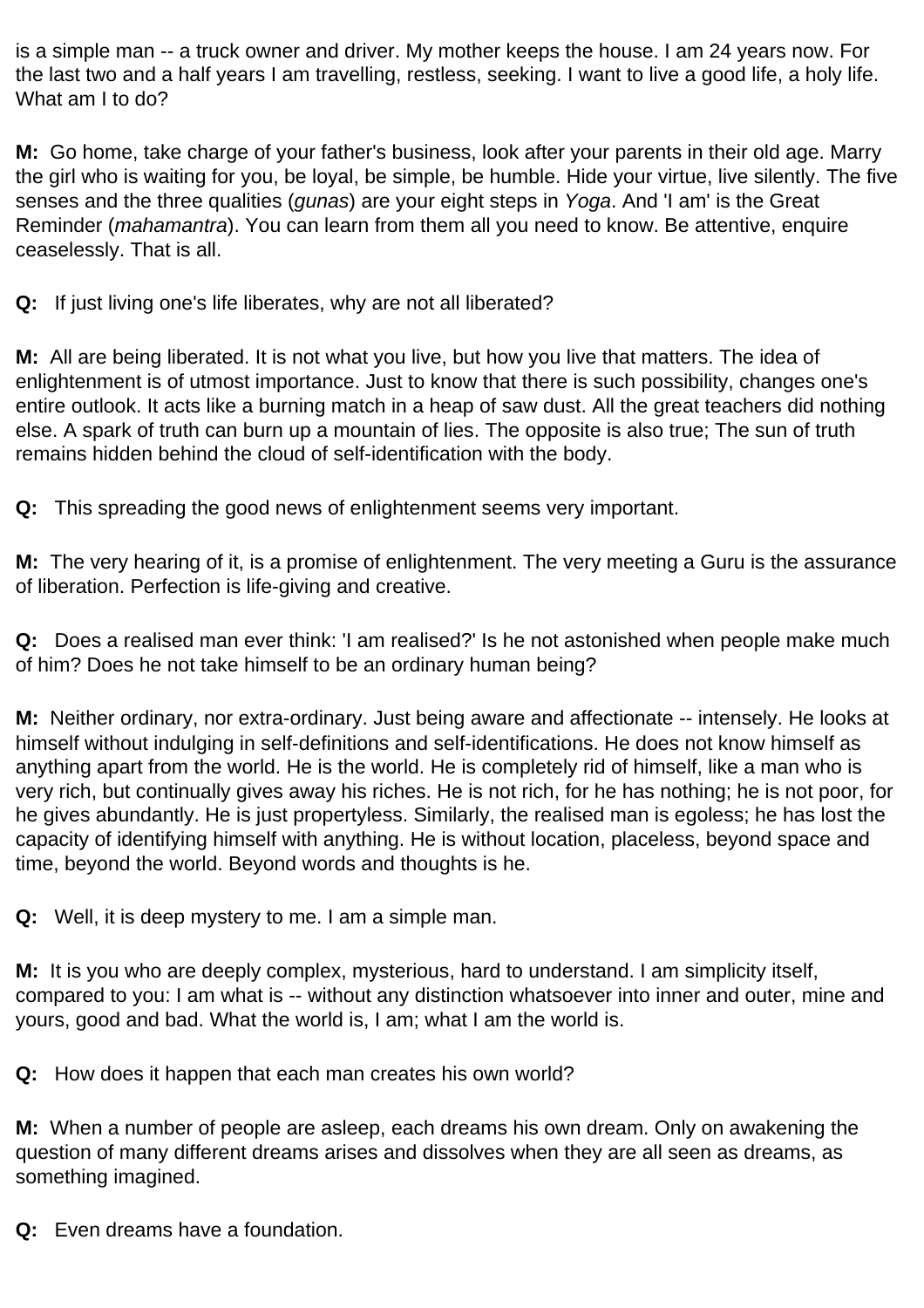**M:** In memory. Even then, what is remembered, is but another dream. The memory of the false cannot but give rise to the false. There is nothing wrong with memory as such. What is false is its content. Remember facts, forget opinions.

**Q:** What is a fact?

**M:** What is perceived in pure awareness, unaffected by desire.

## **27. The Beginningless Begins Forever**

**Questioner:** The other day I was asking you about the two ways of growth -- renunciation and enjoyment (*yoga* and *bhoga*). The difference is not so great as it looks -- the *Yogi* renounces to enjoy; the *Bhogi* enjoys to renounce. The *Yogi* renounces first.

**Maharaj:** So what? Leave the *Yogi* to his *Yoga* and the *Bhogi* to *Bhoga*.

**Q:** The way of *Bhoga* seems to me the better one. The *Yogi* is like a green mango, separated from the tree prematurely and kept to open in a basket of straw. Airless and overheated, it does get ripe, but the true flavour and fragrance are lost. The mango left on the tree grows to full size, colour and sweetness. A joy in every way. Yet somehow *Yoga* gets all the praises, and *Bhoga* -- all the curses. As I see it, *Bhoga* is the better of the two.

**M:** What makes you say so?

**Q:** I watched the *Yogis* and their enormous efforts. Even when they realise, there is something bitter or astringent about it. They seem to spend much of their time in trances and when they speak, they merely voice their scriptures. At their best such *jnanis* are like flowers -- perfect, but just little flowers, shedding their fragrance within a short radius. There are some others, who are like forests -- rich, varied, immense, full of surprises, a world in themselves. There must be a reason for this difference.

**M:** Well, you said it. According to you one got stunted in his *Yoga*, while the other flourished in *Bhoga*.

**Q:** Is it not so? The *Yogi* is afraid of life and seeks peace, while the *Bhogi* is adventurous, full of spirits, forward going. The *Yogi* is bound by an ideal, while the *Bhogi* is ever ready to explore.

**M:** It is a matter of wanting much or being satisfied with little. The *Yogi* is ambitious while the *Bhogi* is merely adventurous. Your *Bhogi* seems to be richer and more interesting, but it is not so in reality. The *Yogi* is narrow as the sharp edge of the knife. He has to be -- to cut deep and smoothly, to penetrate unerringly the many layers of the false. The *Bhogi* worships at many altars; the *Yogi* serves none but his own true Self.

There is no purpose in opposing the *Yogi* to the *Bhogi*. The way of outgoing (*pravritti*) necessarily precedes the way of returning (*nivritti*). To sit in judgement and allot marks is ridiculous. Everything contributes to the ultimate perfection. Some say there are three aspects of reality -- Truth-Wisdom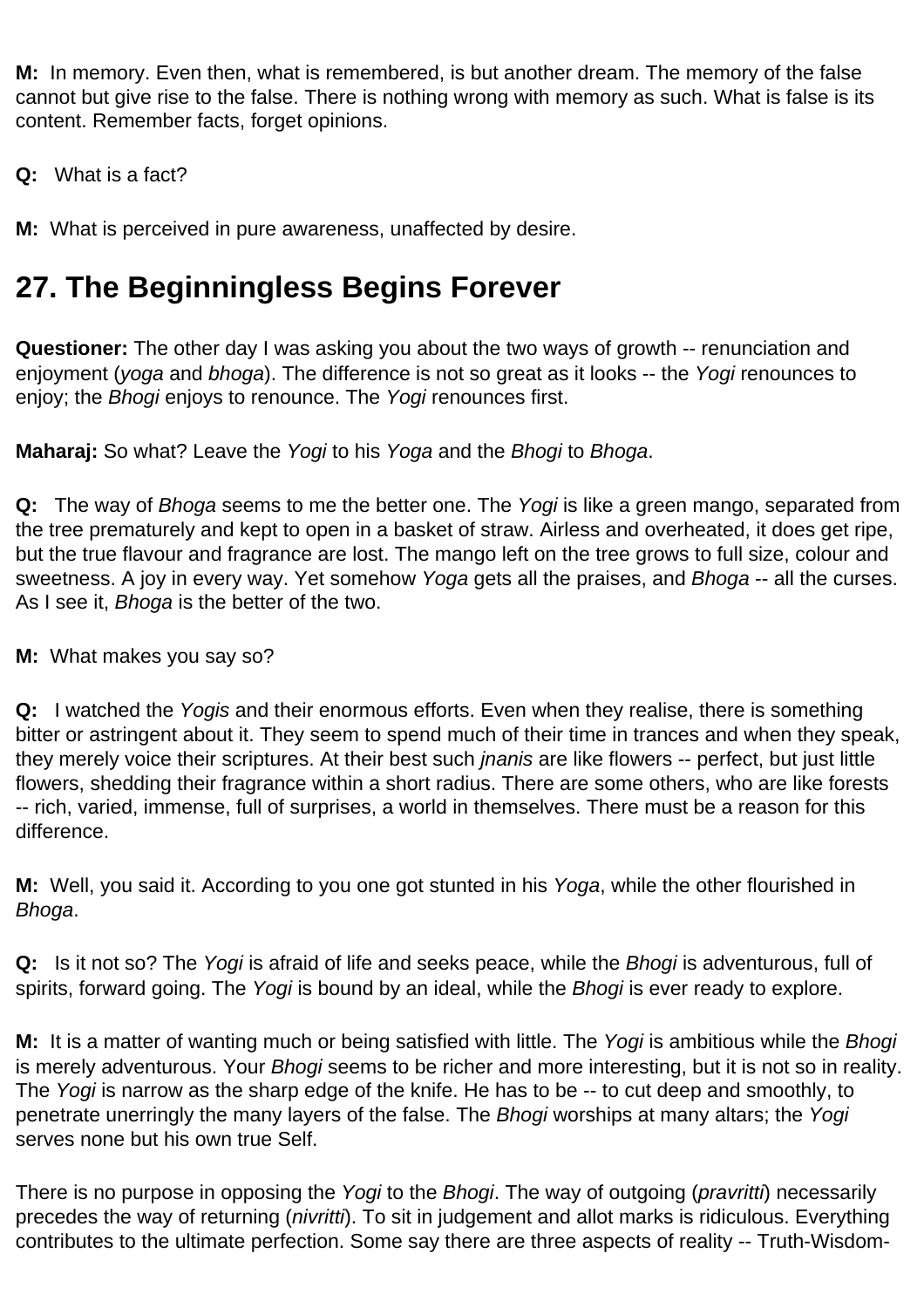Bliss; He who seeks Truth becomes a *Yogi*, he who seeks wisdom becomes a *jnani*; he who seeks happiness becomes the man of action.

**Q:** We are told of the bliss of non-duality.

**M:** Such bliss is more of the nature of a great peace. Pleasure and pain are the fruits of actions - righteous and unrighteous.

**Q:** What makes the difference?

**M:** The difference is between giving and grasping. Whatever the way of approach, in the end all becomes one.

**Q:** If there be no difference in the goal, why discriminate between various approaches?

**M:** Let each act according to his nature. The ultimate purpose will be served in any case. All your discriminations and classifications are quite all right, but they do not exist in my case. As the description of a dream may be detailed and accurate, though without having any foundation, so does your pattern fit nothing but your own assumptions. You begin with an idea and you end with the same idea under a different garb.

**Q:** How do you see things?

**M:** One and all are the same to me. The same consciousness (*chit*) appears as being (*sat*) and as bliss (*ananda*): *Chit* in movement is *Ananda*; *Chit* motionless is being.

**Q:** Still you are making a distinction between motion and motionlessness.

**M:** Non-distinction speaks in silence. Words carry distinctions. The unmanifested (*nirguna*) has no name, all names refer to the manifested (*saguna*). It is useless to struggle with words to express what is beyond words. Consciousness (*chidananda*) is spirit (*purusha*), consciousness is matter (*prakriti*). Imperfect spirit is matter, perfect matter is spirit. In the beginning as in the end, all is one.

All division is in the mind (*chitta*); there is none in reality (*chit*). Movement and rest are states of mind and cannot be without their opposites. By itself nothing moves, nothing rests. It is a grievous mistake to attribute to mental constructs absolute existence. Nothing exists by itself.

**Q:** You seem to identify rest with the Supreme State?

**M:** There is rest as a state of mind (*chidaram*) and there is rest as a state of being (*atmaram*). The former comes and goes, while the true rest is the very heart of action. Unfortunately, language is a mental tool and works only in opposites.

**Q:** As a witness, you are working or at rest?

**M:** Witnessing is an experience and rest is freedom from experience.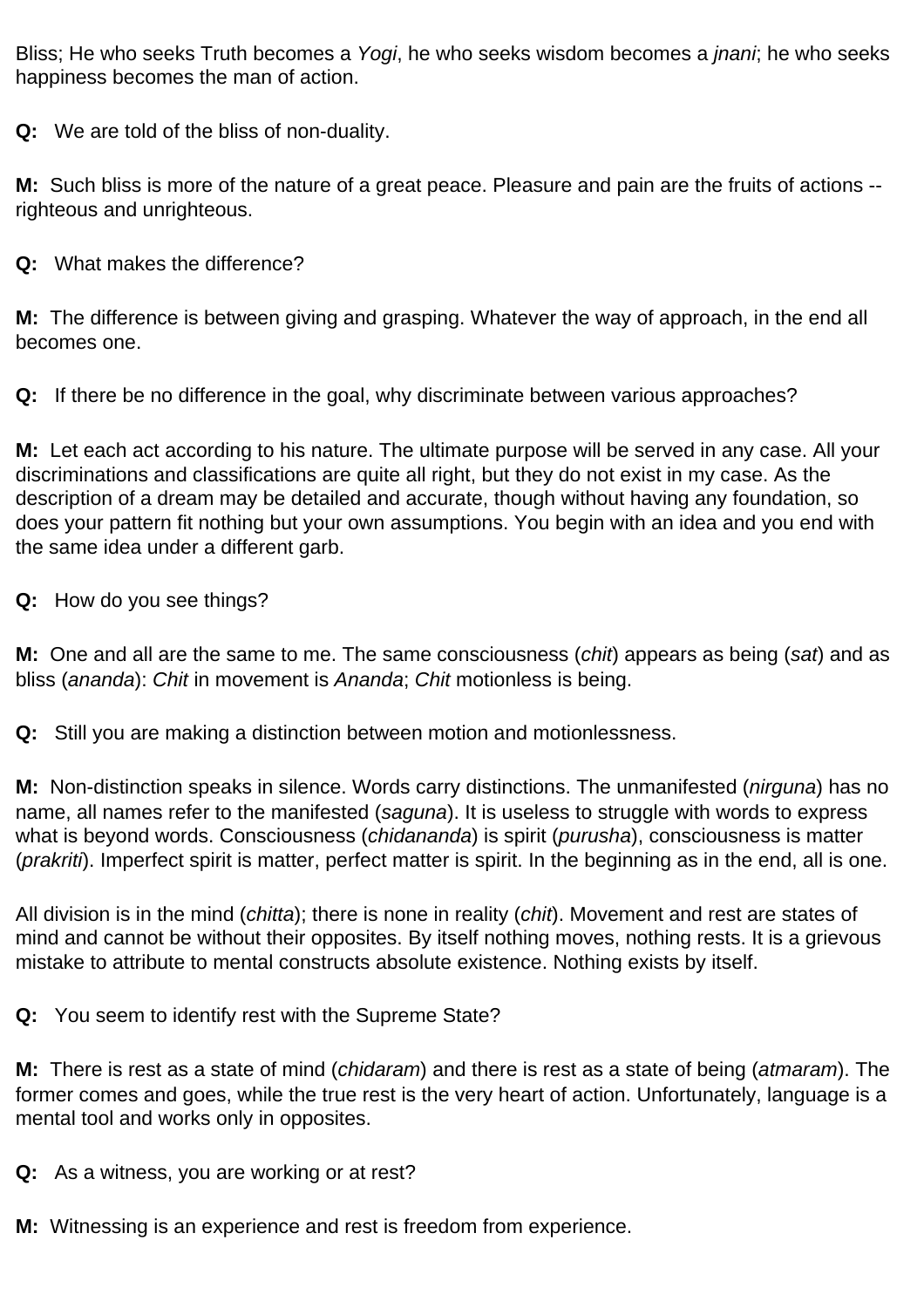**Q:** Can't they co-exist, as the tumult of the waves and the quiet of the deep co-exist in the ocean.

**M:** Beyond the mind there is no such thing as experience. Experience is a dual state. You cannot talk of reality as an experience. Once this is understood, you will no longer look for being and becoming as separate and opposite. In reality they are one and inseparable, like roots and branches of the same tree. Both can exist only in the light of consciousness, which again, arises in the wake of the sense 'I am'. This is the primary fact. If you miss it, you miss all.

**Q:** Is the sense of being a product of experience only? The great saying (*Mahavakya*) *tat-sat* is it a mere mode of mentation?

**M:** Whatever is spoken is speech only. Whatever is thought is thought only. The real meaning is unexplainable, though experienceable. The *Mahavakya* is true, but your ideas are false, for all ideas (*kalpana*) are false.

**Q:** Is the conviction: 'I am That' false?

**M:** Of course. Conviction is a mental state. In 'That' there is no 'I am'. With the sense 'I am' emerging, 'That' is obscured, as with the sun rising the stars are wiped out. But as with the sun comes light, so with the sense of self comes bliss (*chidananda*). The cause of bliss is sought in the 'not--I' and thus the bondage begins.

**Q:** In your daily life are you always conscious of your real state?

**M:** Neither conscious, nor unconscious. I do not need convictions. I live on courage. Courage is my essence, which is love of life. I am free of memories and anticipations, unconcerned with what I am and what I am not. I am not addicted to self-descriptions, *soham* and *brahmasmi* ('I am He', 'I am the Supreme') are of no use to me, I have the courage to be as nothing and to see the world as it is: nothing. It sounds simple, just try it!

**Q:** But what gives you courage?

**M:** How perverted are your views! Need courage be given? Your question implies that anxiety is the normal state and courage is abnormal. It is the other way round. Anxiety and hope are born of imagination -- I am free of both. I am simple *being* and I need nothing to rest on.

**Q:** Unless you know yourself, of what use is your *being* to you? To be happy with what you are, you must know what you are.

**M:** Being shines as knowing, knowing is warm in love. It is all one. You imagine separations and trouble yourself with questions. Don't concern yourself overmuch with formulations. Pure being cannot be described.

**Q:** Unless a thing is knowable and enjoyable, it is of no use to me. It must become a part of my experience, first of all.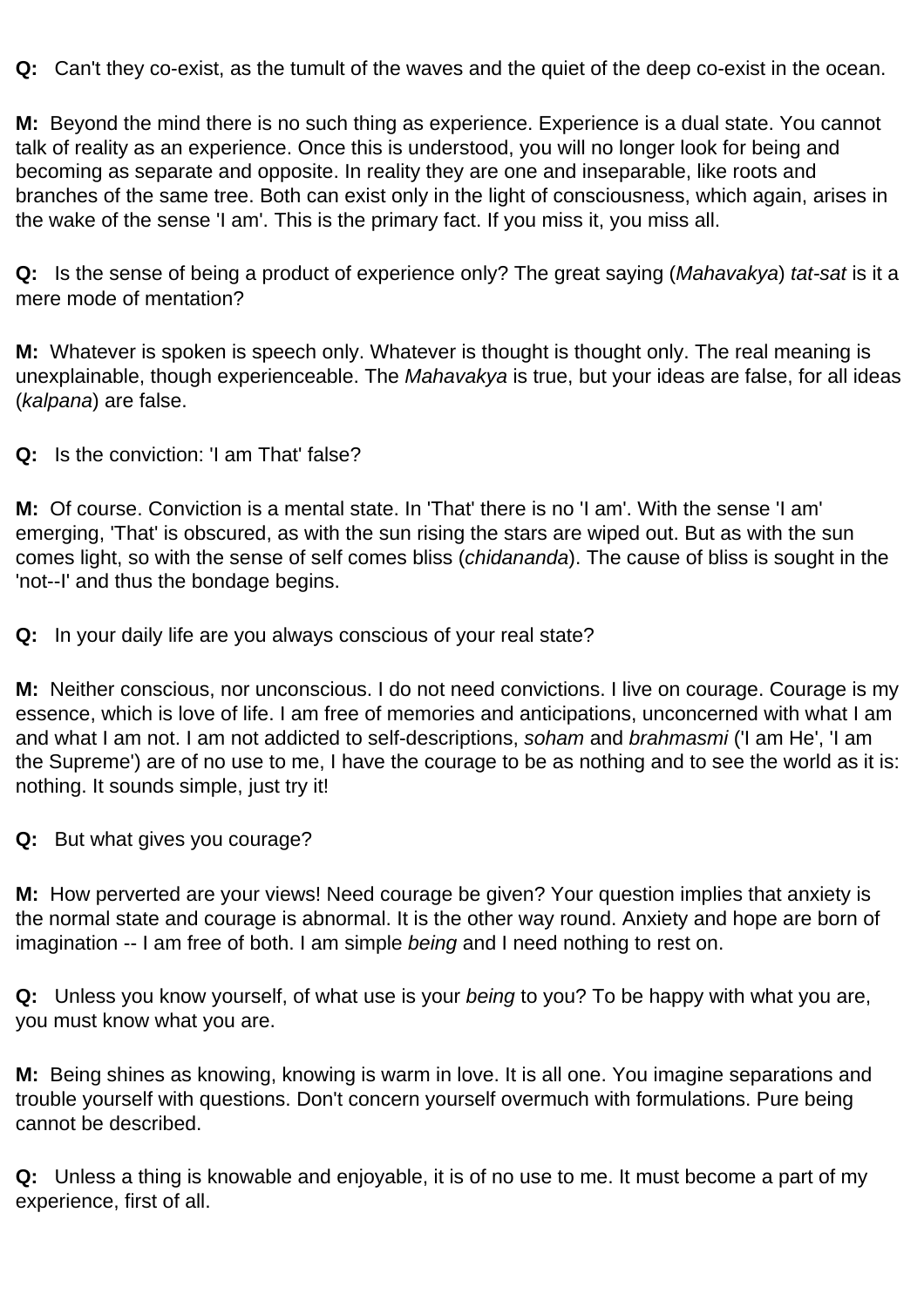**M:** You are dragging down reality to the level of experience. How can reality depend on experience, when it is the very ground (*adhar*) of experience. Reality is in the very fact of experience, not in its nature. Experience is, after all, a state of mind, while being is definitely not a state of mind.

**Q:** Again I am confused! Is being separate from knowing?

**M:** The separation is an appearance. Just as the dream is not apart from the dreamer, so is knowing not apart from being. The dream is the dreamer, the knowledge is the knower, the distinction is merely verbal.

**Q:** I can see now that *sat* and *chit* are one. But what about bliss (*ananda*)? Being and consciousness are always present together, but bliss flashes only occasionally.

**M:** The undisturbed state of being is bliss; the disturbed state is what appears as the world. In nonduality there is bliss; in duality -- experience. What comes and goes is experience with its duality of pain and pleasure. Bliss is not to be known. One is always bliss, but never blissful. Bliss is not an attribute.

**Q:** I have another question to ask: Some *Yogis* attain their goal, but it is of no use to others. They do not know, or are not able to share. Those who can share out what they have, initiate others. Where lies the difference?

**M:** There is no difference. Your approach is wrong. There are no others to help. A rich man, when he hands over his entire fortune to his family, has not a coin left to give a beggar. So is the wise man (*jnani*) stripped of all his powers and possessions. Nothing, literally nothing, can be said about him. He cannot help anybody for he is everybody. He is the poor and also his poverty, the thief and also his thievery. How can he be said to help, when he is not apart? Who thinks of himself as separate from the world, let him help the world.

**Q:** Still, there is duality, there is sorrow, there is need of help. By denouncing it as mere dream nothing is achieved.

**M:** The only thing that can help is to wake up from the dream.

**Q:** An awakener is needed.

**M:** Who again is in the dream. The awakener signifies the beginning of the end. There are no eternal dreams.

- **Q:** Even when it is beginningless?
- **M:** Everything begins with you. What else is beginningless?
- **Q:** I began at birth.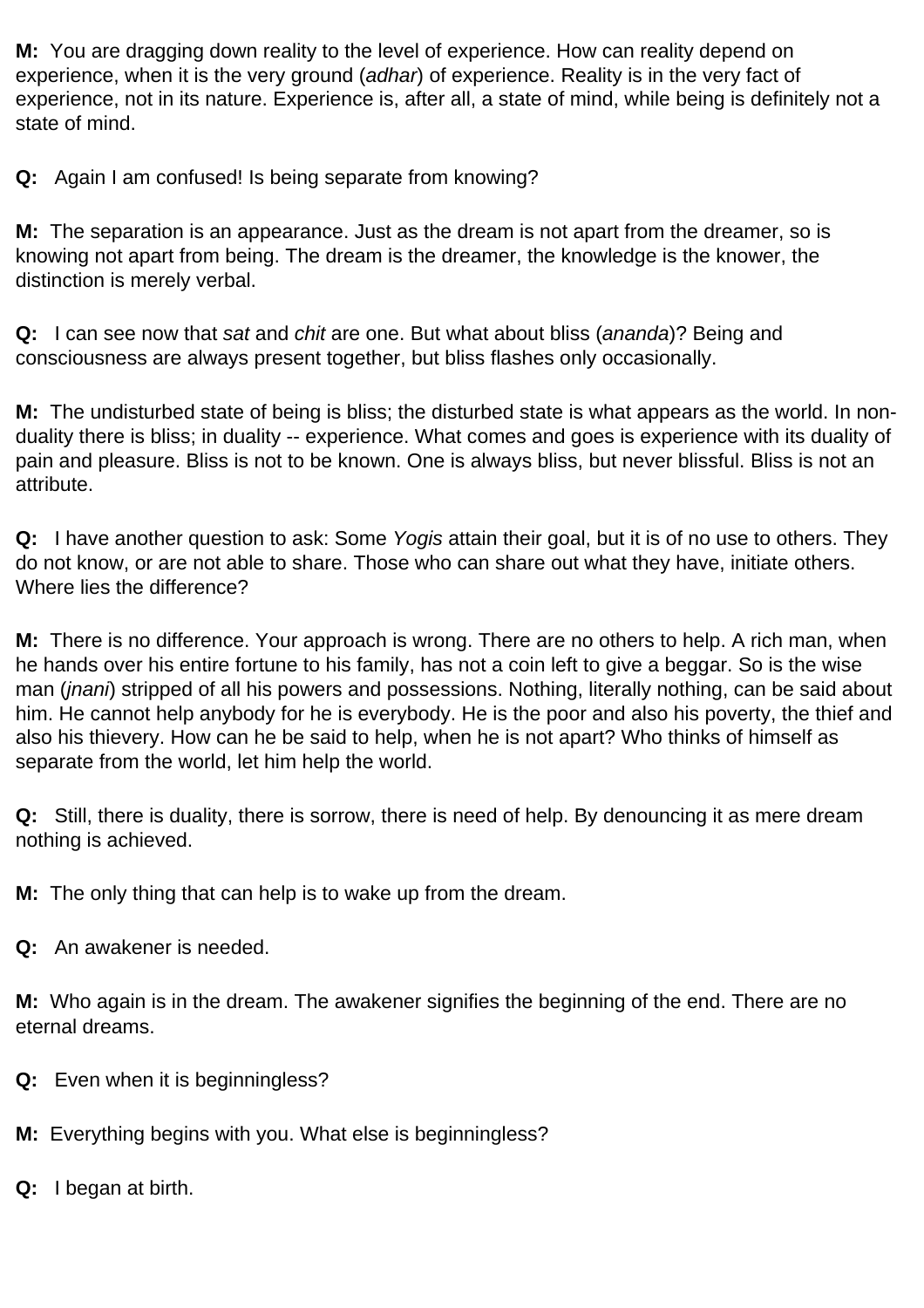**M:** That is what you are told. Is it so? Did you see yourself beginning?

**Q:** I began just now. All else is memory.

**M:** Quite right. The beginningless begins forever. In the same way, I give eternally, because I have nothing. To be nothing, to have nothing, to keep nothing for oneself is the greatest gift, the highest generosity.

**Q:** Is there no self-concern left?

**M:** Of course I am self-concerned, but the self is all. In practice it takes the shape of goodwill, unfailing and universal. You may call it love, all-pervading, all-redeeming. Such love is supremely active -- without the sense of doing.

### **28. All Suffering is Born of Desire**

**Questioner:** I come from a far off country. I had some inner experiences on my own and I would like to compare notes. Maharaj: By all means. Do you know yourself?

**Q:** I know that I am not the body. Nor am I the mind.

**M:** What makes you say so?

**Q:** I do not feel I am in the body. I seem to be all over the place everywhere. As to the mind, I can switch it on and off, so to say. This makes me feel I am not the mind.

**M:** When you feel yourself everywhere in the world, do you remain separate from the world? Or, are you the world?

**Q:** Both. Sometimes I feel myself to be neither mind nor body, but one single all-seeing eye. When I go deeper into it, I find myself to be all I see and the world and myself become one.

**M:** Very well. What about desires? Do you have any?

- **Q:** Yes, they come, short and superficial.
- **M:** And what do you do about them?

**Q:** What can I do? They come, they go. l look at them. Sometimes I see my body and my mind engaged in fulfilling them.

**M:** Whose desires are being fulfilled?

**Q:** They are a part of the world in which I live. They are just as trees and clouds are there.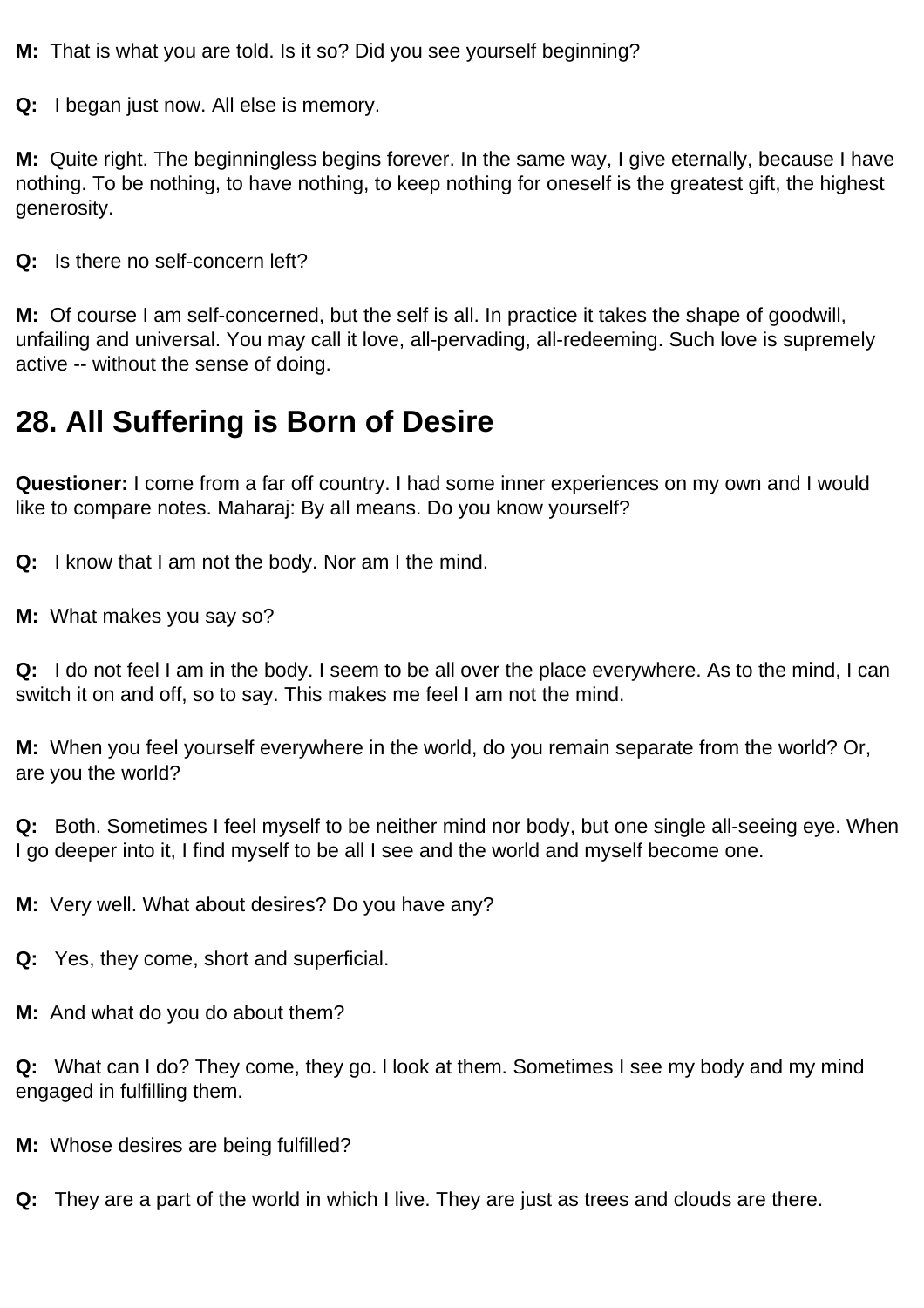**M:** Are they not a sign of some imperfection?

**Q:** Why should they be? They are as they are, and I am as I am. How can the appearance and disappearance of desires affect me? Of course, they affect the shape and content of the mind.

**M:** Very well. What is your work?

**Q:** I am a probation officer.

**M:** What does it mean?

**Q:** Juvenile offenders are let off on probation and there are special officers to watch their behaviour and to help them get training and find work.

**M:** Must you work?

**Q:** Who works? Work happens to take place.

**M:** Do you need to work?

**Q:** I need it for the sake of money. I like it, because it puts me in touch with living beings.

**M:** What do you need them for?

**Q:** They may need me and it is their destinies that made me take up this work. It is one life, after all.

**M:** How did you come to your present state?

**Q:** Sri Ramana Maharshi's teachings have put me on my way. Then I met one Douglas Harding who helped me by showing me how to work on the 'Who am I ?'

**M:** Was it sudden or gradual?

**Q:** It was quite sudden. Like something quite forgotten, coming back into one's mind. Or, like a sudden flash of understanding. 'How simple', I said, 'How simple; I'm not what I thought I am! I'm neither the perceived nor the perceiver; I'm the perceiving only'.

**M:** Not even the perceiving, but that which makes all this possible.

**Q:** What is love?

**M:** When the sense of distinction and separation is absent, you may call it love.

**Q:** Why so much stress on love between man and woman?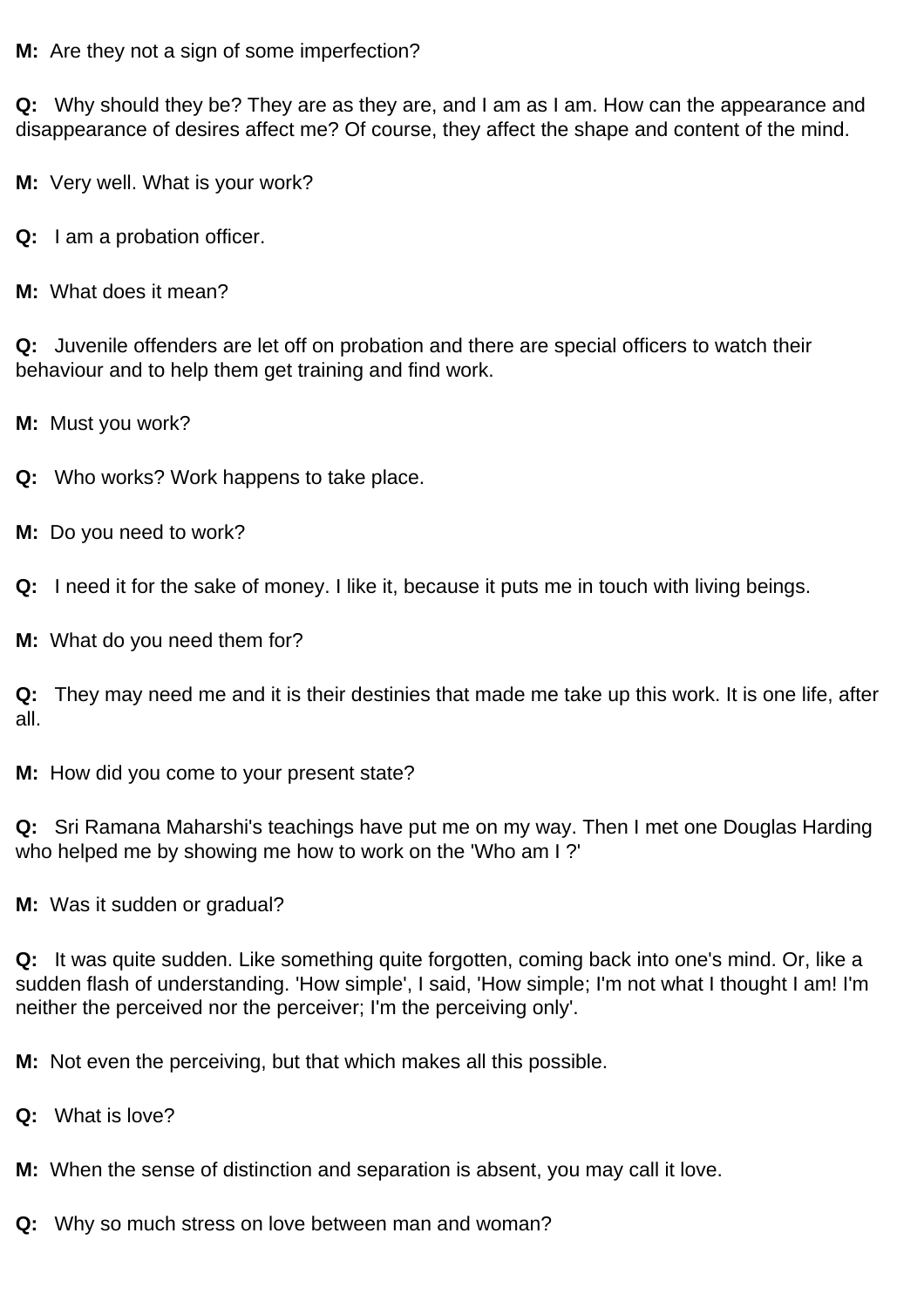**M:** Because the element of happiness in it is so prominent.

**Q:** Is it not so in all love?

**M:** Not necessarily. Love may cause pain. You call it then compassion.

**Q:** What is happiness?

**M:** Harmony between the inner and the outer is happiness. On the other hand, self-identification with the outer causes is suffering.

Q. How does self-identification happen?

**M:** The self by its nature knows itself only. For lack of experience whatever it perceives it takes to be itself. Battered, it learns to look out (*viveka*) and to live alone (*vairagya*). When right behaviour (*uparati*), becomes normal, a powerful inner urge (*mukmukshutva*) makes it seek its source. The candle of the body is lighted and all becomes clear and bright.

**Q:** What is the real cause of suffering?

**M:** Self-identification with the limited (*vyaktitva*). Sensations as such, however strong, do not cause suffering. It is the mind bewildered by wrong ideas, addicted to thinking: 'I am this' 'I am that', that fears loss and craves gain and suffers when frustrated.

**Q:** A friend of mine used to have horrible dreams night after night. Going to sleep would terrorise him. Nothing could help him.

**M:** Company of the truly good (*satsang*) would help him.

**Q:** Life itself is a nightmare.

**M:** Noble friendship (*satsang*) is the supreme remedy for all ills, physical and mental.

**Q:** Generally one cannot find such friendship.

**M:** Seek within. Your own self is your best friend.

**Q:** Why is life so full of contradictions?

**M:** It serves to break down mental pride. We must realise how poor and powerless we are. As long as we delude ourselves by what we imagine ourselves to be, to know, to have, to do, we are in a sad plight indeed. Only in complete self-negation there is a chance to discover our real being.

**Q:** Why so much stress on self-negation?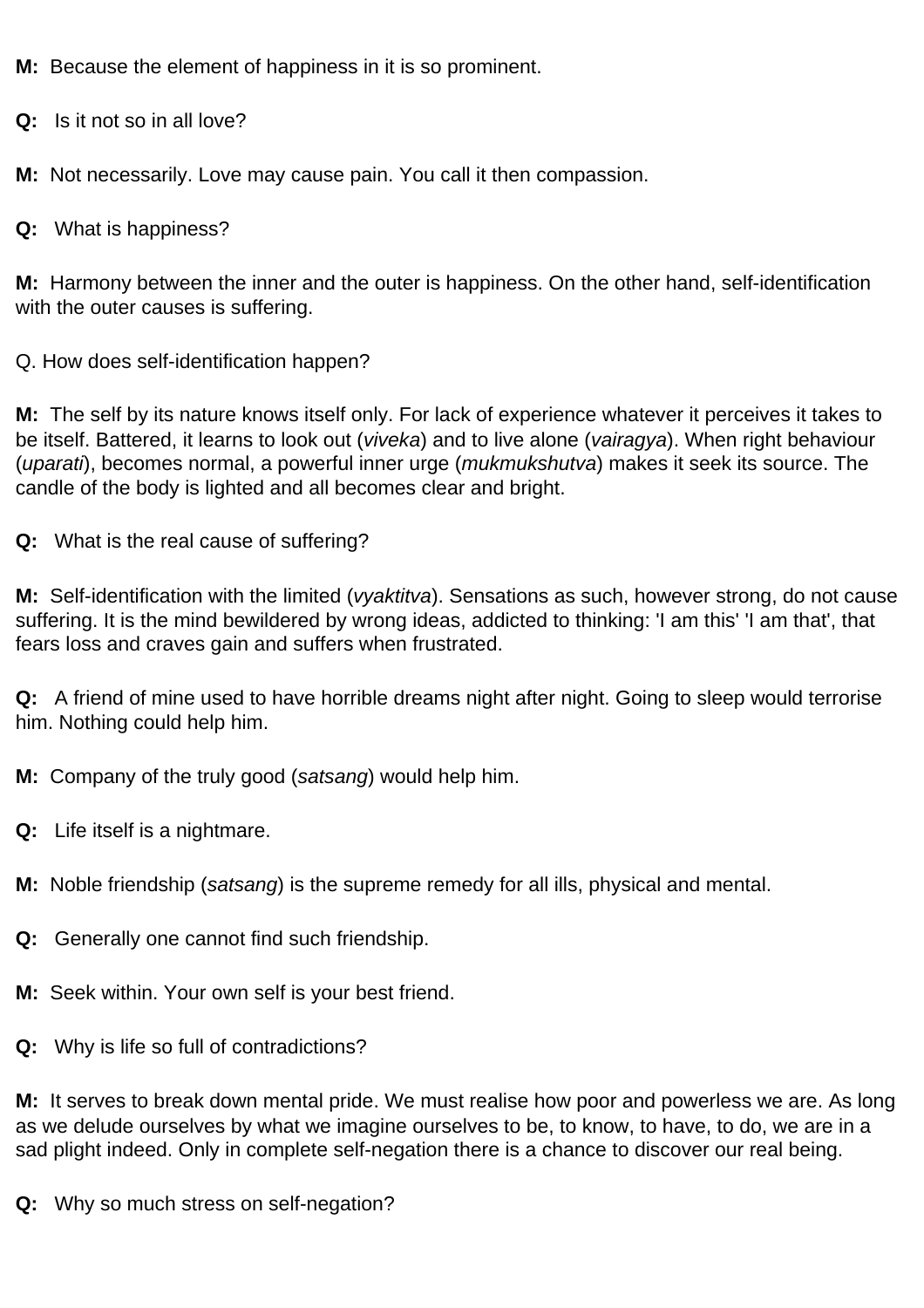**M:** As much as on self-realisation. The false self must be abandoned before the real self can be found.

**Q:** The self you choose to call false is to me most distressingly real. It is the only self I know. What you call the real self is a mere concept, a way of speaking, a creature of the mind, an attractive ghost. My daily self is not a beauty, I admit, but it is my own and only self. You say I am, or have, another self. Do you see it -- is it a reality to you, or do you want me to believe what you yourself don't see?

**M:** Don't jump to conclusions rashly. The concrete need not be the real, the conceived need not be false. Perceptions based on sensations and shaped by memory imply a perceiver, whose nature you never cared to examine. Give it your full attention, examine it with loving care and you will discover heights and depths of being which you did not dream of, engrossed as you are in your puny image of yourself.

- **Q:** I must be in the right mood to examine myself fruitfully.
- **M:** You must be serious, intent, truly interested. You must be full of goodwill for yourself.
- **Q:** I am selfish all right.

M. You are not. You are all the time destroying yourself, and your own, by serving strange gods, inimical and false. By all means be selfish -- the right way. Wish yourself well, labour at what is good for you. Destroy all that stands between you and happiness. Be all -- love all -- be happy - make happy. No happiness is greater.

**Q:** Why is there so much suffering in love?

**M:** All suffering is born of desire. True love is never frustrated. How can the sense of unity be frustrated? What can be frustrated is the desire for expression. Such desire is of the mind. As with all things mental, frustration is inevitable.

**Q:** What is the place of sex in love?

**M:** Love is a state of being. Sex is energy. Love is wise, sex is blind. Once the true nature of love and sex is understood there will be no conflict or confusion.

- **Q:** There is so much sex without love.
- **M:** Without love all is evil. Life itself without love is evil.
- **Q:** What can make me love?

**M:** You are love itself -- when you are not afraid.

# **29. Living is Life's only Purpose**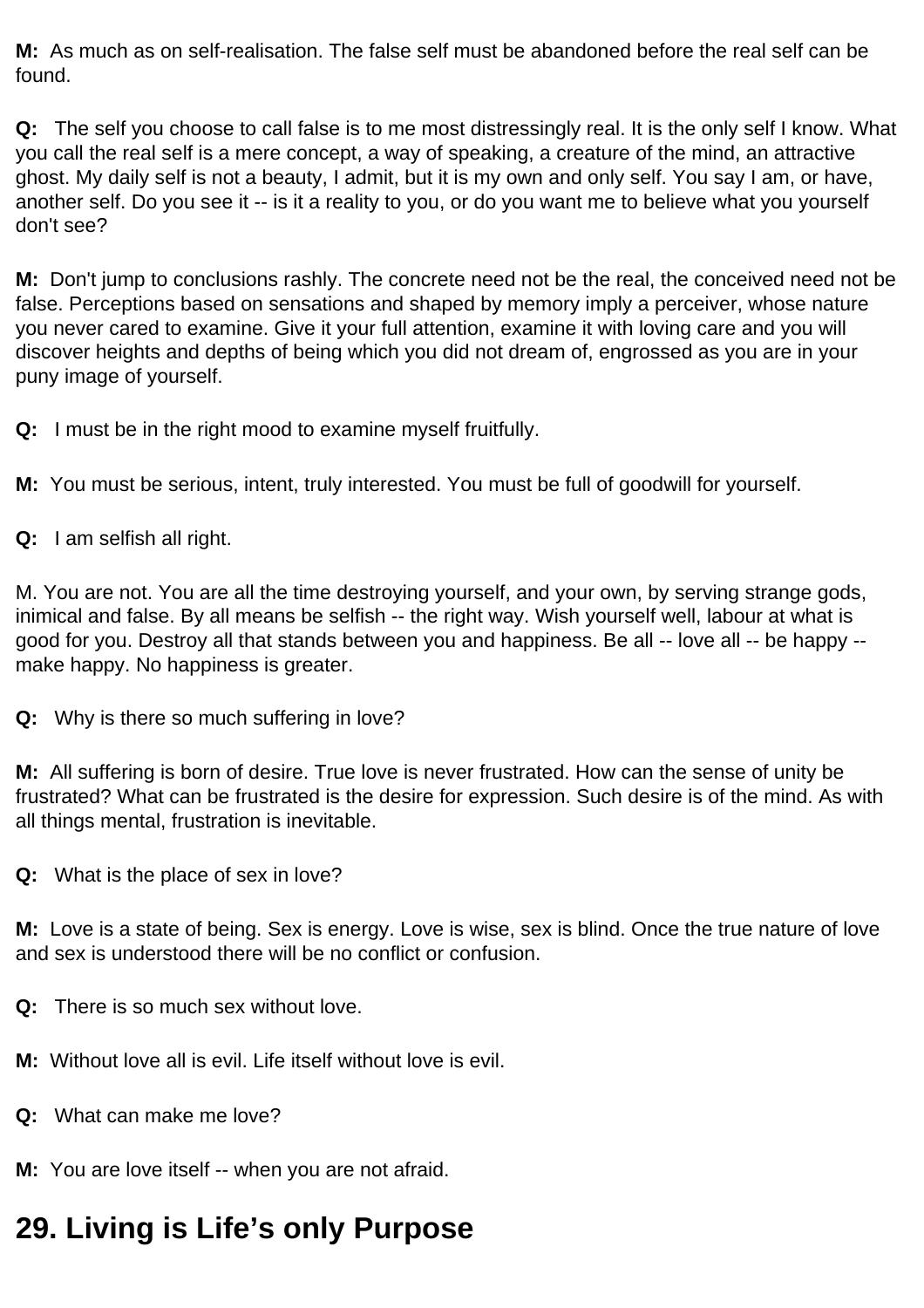**Questioner:** What does it mean to fail in *Yoga*? Who is a failure in *Yoga* (*yoga bhrashta*)?

**Maharaj:** It is only a question of incompletion. He who could not complete his *Yoga* for some reason is called failed in *Yoga*. Such failure is only temporary, for there can be no defeat in *Yoga*. This battle is always won, for it is a battle between the true and the false. The false has no chance.

### **Q:** Who fails? The person (*vyakti*) or the self (*vyakta*)?

**M:** The question is wrongly put. There is no question of failure, neither in the short run nor in the long. It is like travelling a long and arduous road in an unknown country. Of all the innumerable steps there is only the last which brings you to your destination. Yet you will not consider all previous steps as failures. Each brought you nearer to your goal, even when you had to turn back to by-pass an obstacle. In reality each step brings you to your goal, because to be always on the move, learning, discovering, unfolding, is your eternal destiny. Living is life's only purpose. The self does not identify itself with success or failure -- the very idea of becoming this or that is unthinkable. The self understands that success and failure are relative and related, that they are the very warp and weft of life. Learn from both and go beyond. If you have not learnt, repeat.

### **Q:** What am I to learn?

**M:** To live without self-concern. For this you must know your own true being (*swarupa*) as indomitable, fearless, ever victorious. Once you know with absolute certainty that nothing can trouble you but your own imagination, you come to disregard your desires and fears, concepts and ideas and live by truth alone.

**Q:** What may be the reason that some people succeed and others fail in *Yoga*? Is it destiny or character, or just accident?

**M:** Nobody ever fails in *Yoga*. It is all a matter of the rate of progress. It is slow in the beginning and rapid in the end. When one is fully matured, realisation is explosive. It takes place spontaneously, or at the slightest hint. The quick is not better than the slow. Slow ripening and rapid flowering alternate. Both are natural and right.

Yet, all this is so in the mind only. As I see it, there is really nothing of the kind. In the great mirror of consciousness images arise and disappear and only memory gives them continuity. And memory is material -- destructible, perishable, transient. On such flimsy foundations we build a sense of personal existence -- vague, intermittent, dreamlike. This vague persuasion: 'I-am-so-and-so' obscures the changeless state of pure awareness and makes us believe that we are born to suffer and to die.

**Q:** Just as a child cannot help growing, so does a man, compelled by nature, make progress. Why exert oneself? Where is the need of *Yoga*?

**M:** There is progress all the time. Everything contributes to progress. But this is the progress of ignorance. The circles of ignorance may be ever widening, yet it remains a bondage all the same. In due course a Guru appears to teach and inspire us to practise *Yoga* and a ripening takes place as a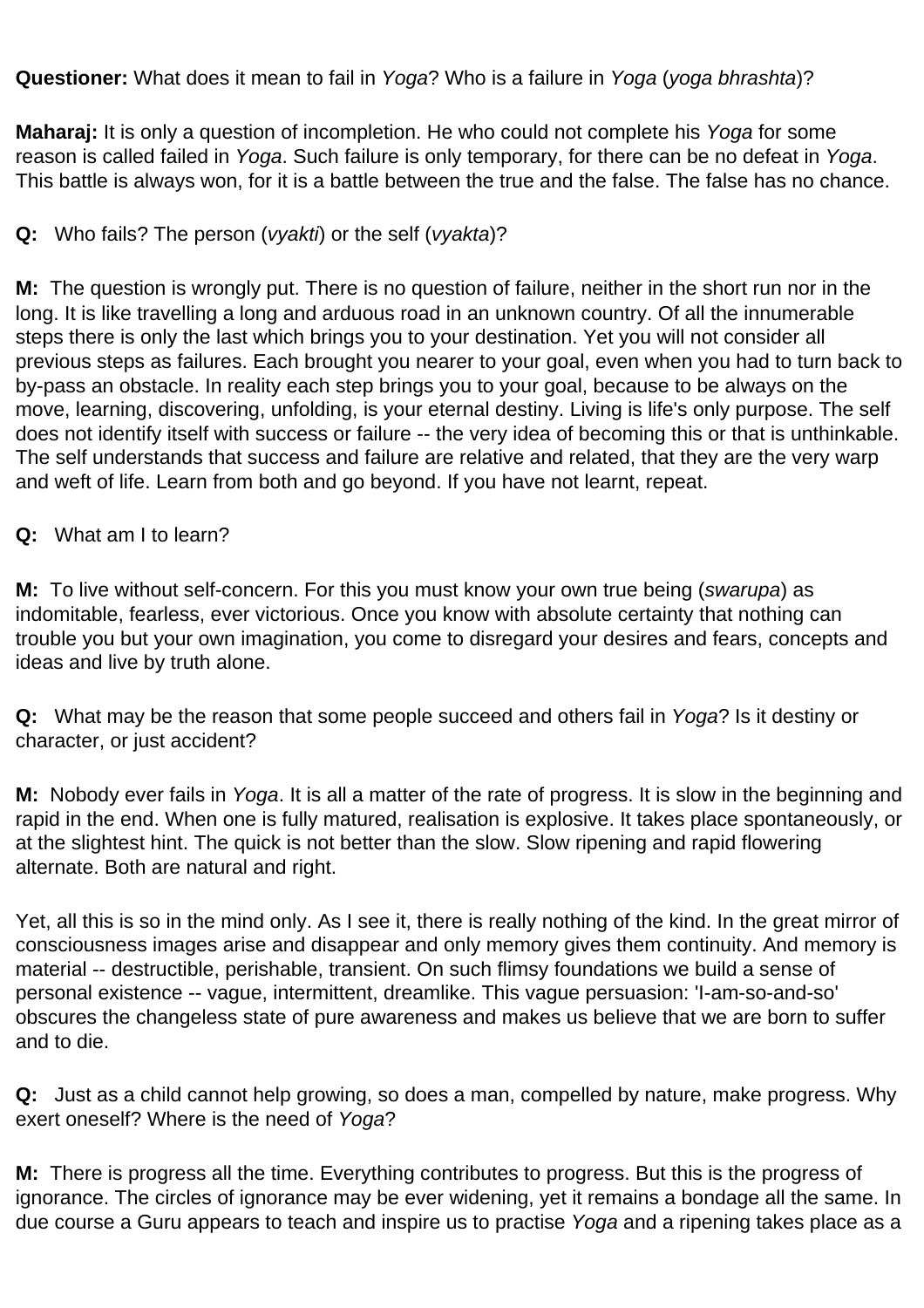result of which the immemorial night of ignorance dissolves before the rising sun of wisdom. But in reality nothing happened. The sun is always there, there is no night to it; the mind blinded by the 'I am the body' idea spins out endlessly its thread of illusion.

**Q:** If all is a part of a natural process, where is the need of effort?

**M:** Even effort is a part of it. When ignorance becomes obstinate and hard and the character gets perverted, effort and the pain of it become inevitable. In complete obedience to nature there is no effort. The seed of spiritual life grows in silence and in darkness until its appointed hour.

**Q:** We come across some great people, who, in their old age, become childish, petty, quarrelsome and spiteful. How could they deteriorate so much?

**M:** They were not perfect *Yogis*, having their bodies under complete control. Or, they might not have cared to protect their bodies from the natural decay. One must not draw conclusions without understanding all the factors. Above all, one must not make judgements of inferiority or superiority. Youthfulness is more a matter of vitality (*prana*) than of wisdom (*jnana*) .

**Q:** One may get old, but why should one lose all alertness and discrimination?

**M:** Consciousness and unconsciousness, while in the body depend on the condition of the brain. But the self is beyond both, beyond the brain, beyond the mind. The fault of the instrument is no reflection on its user.

**Q:** I was told that a realised man will never do anything unseemly. He will always behave in an exemplary way.

**M:** Who sets the example? Why should a liberated man necessarily follow conventions? The moment he becomes predictable, he cannot be free. His freedom lies in his being free to fulfil the need of the moment, to obey the necessity of the situation. Freedom to do what one likes is really bondage, while being free to do what one must, what is right, is real freedom.

**Q:** Still there must be some way of making out who has realised and who has not. If one is indistinguishable from the other, of what use is he?

**M:** He who knows himself has no doubts about it. Nor does he care whether others recognise his state or not. Rare is the realised man who discloses his realisation and fortunate are those who have met him, for he does it for their abiding welfare.

**Q:** When one looks round, one is appalled by the volume of unnecessary suffering that is going on. People who should be helped are not getting help. Imagine a big hospital ward full of incurables, tossing and moaning. Were you given the authority to kill them all and end their torture, would you not do so?

**M:** I would leave it to them to decide.

**Q:** But if their destiny is to suffer? How can you interfere with destiny?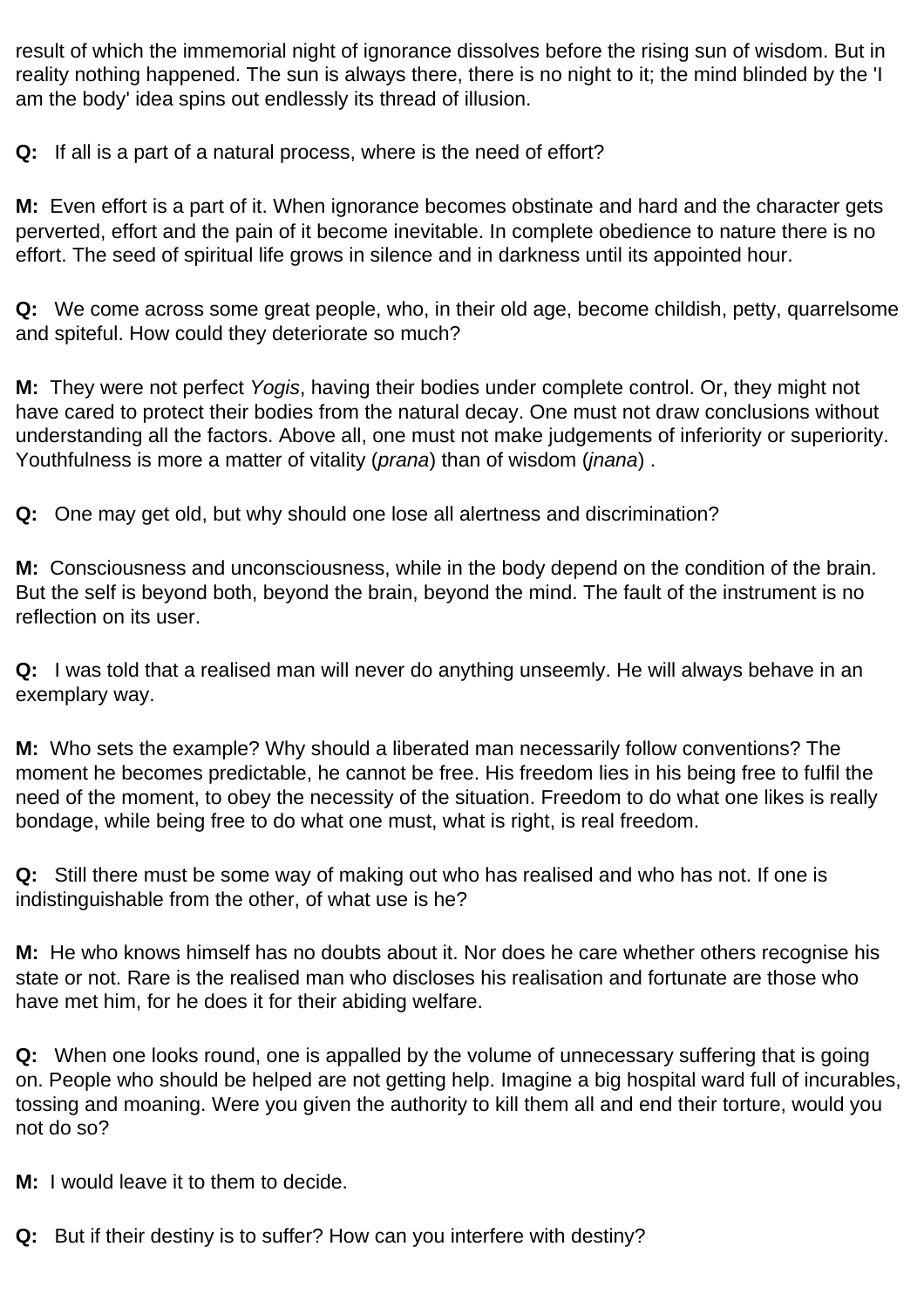**M:** Their destiny is what happens. There is no thwarting of destiny. You mean to say everybody's life is totally determined at his birth? What a strange idea! Were it so, the power that determines would see to it that nobody should suffer.

**Q:** What about cause and effect?

**M:** Each moment contains the whole of the past and creates the whole of the future.

**Q:** But past and future exist?

**M:** In the mind only. Time is in the mind, space is in the mind. The law of cause and effect is also a way of thinking. In reality all is here and now and all is one. Multiplicity and diversity are in the mind only.

**Q:** Still, you are in favour of relieving suffering, even through destruction of the incurably diseased body.

**M:** Again, you look from outside while I look from within. I do not see a sufferer, I am the sufferer. I know him from within and do what is right spontaneously and effortlessly. I follow no rules nor lay down rules. I flow with life -- faithfully and irresistibly.

**Q:** Still you seem to be a very practical man in full control of your immediate surroundings.

**M:** What else do you expect me to be? A misfit?

**Q:** Yet you cannot help another much.

**M:** Surely, I can help. You too can help. Everybody can help. But the suffering is all the time recreated. Man alone can destroy in himself the roots of pain. Others can only help with the pain, but not with its cause, which is the abysmal stupidity of mankind.

**Q:** Will this stupidity ever come to an end?

**M:** In man -- of course. Any moment. In humanity -- as we know it -- after very many years. In creation -- never, for creation itself is rooted in ignorance; matter itself is ignorance. Not to know, and not to know that one does not know, is the cause of endless suffering.

**Q:** We are told of the great avatars, the saviours of the world.

**M:** Did they save? They have come and gone -- and the world plods on. Of course, they did a lot and opened new dimensions in the human mind. But to talk of saving the world is an exaggeration.

**Q:** Is there no salvation for the world?

**M:** Which world do you want to save? The world of your own projection? Save it yourself. My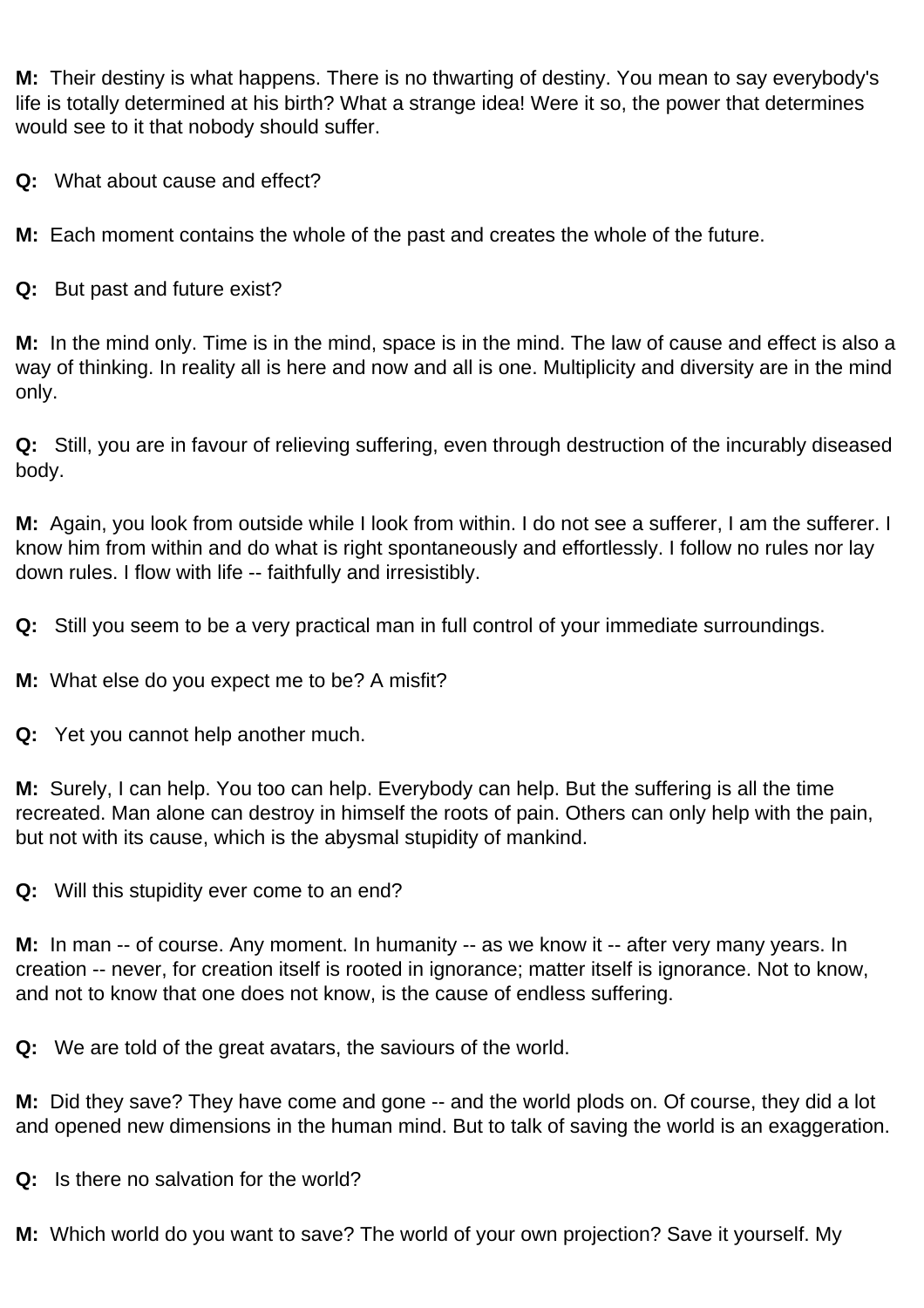world? Show me my world and I shall deal with it. I am not aware of any world separate from myself, which I am free to save or not to save. What business have you with saving the world, when all the world needs is to be saved from you? Get out of the picture and see whether there is anything left to save.

**Q:** You seem to stress the point that without you your world would not have existed and therefore the only thing you can do for it is to wind up the show. This is not a way out. Even if the world were of my own creation, this knowledge does not save it. It only explains it. The question remains: why did I create such a wretched world and what can I do to change it? You seem to say: forget it all and admire your own glory. Surely, you don't mean it. The description of a disease and its causes does not cure it. What we need is the right medicine.

**M:** The description and causation are the remedy for a disease caused by obtuseness and stupidity. Just like a deficiency disease is cured through the supply of the missing factor, so are the diseases of living cured by a good dose of intelligent detachment. (*viveka-vairagya*).

**Q:** You cannot save the world by preaching counsels of perfection. People are as they are. Must they suffer?

**M:** As long as they are as they are, there is no escape from suffering. Remove the sense of separateness and there will be no conflict.

**Q:** A message in print may be paper and ink only. It is the text that matters. By analysing the world into elements and qualities we miss the most important -- its meaning. Your reduction of everything to dream disregards the difference between the dream of an insect and the dream of a poet. All is dream, granted. But not all are equal.

**M:** The dreams are not equal, but the dreamer is one. I am the insect. I am the poet -- in dream. But in reality I am neither. I am beyond all dreams. I am the light in which all dreams appear and disappear. I am both inside and outside the dream. Just as a man having headache knows the ache and also knows that he is not the ache, so do I know the dream, myself dreaming and myself not dreaming -- all at the same time. I am what I am before, during and after the dream. But what I see in dream, l am not.

**Q:** It is all a matter of imagination. One imagines that one is dreaming, another imagines one is not dreaming. Are not both the same?

**M:** The same and not the same. Not dreaming, as an interval between two dreams, is of course, a Part of dreaming. Not dreaming as a steady hold on, and timeless abidance in reality has nothing to do with dreaming. In that sense I never dream, nor ever shall.

**Q:** If both dream and escape from dream are imaginings, what is the way out?

**M:** There is no need of a way out! Don't you see that a way out is also a part of the dream? All you have to do is to see the dream as dream.

**Q:** If I start the practice of dismissing everything as a dream where will it lead me?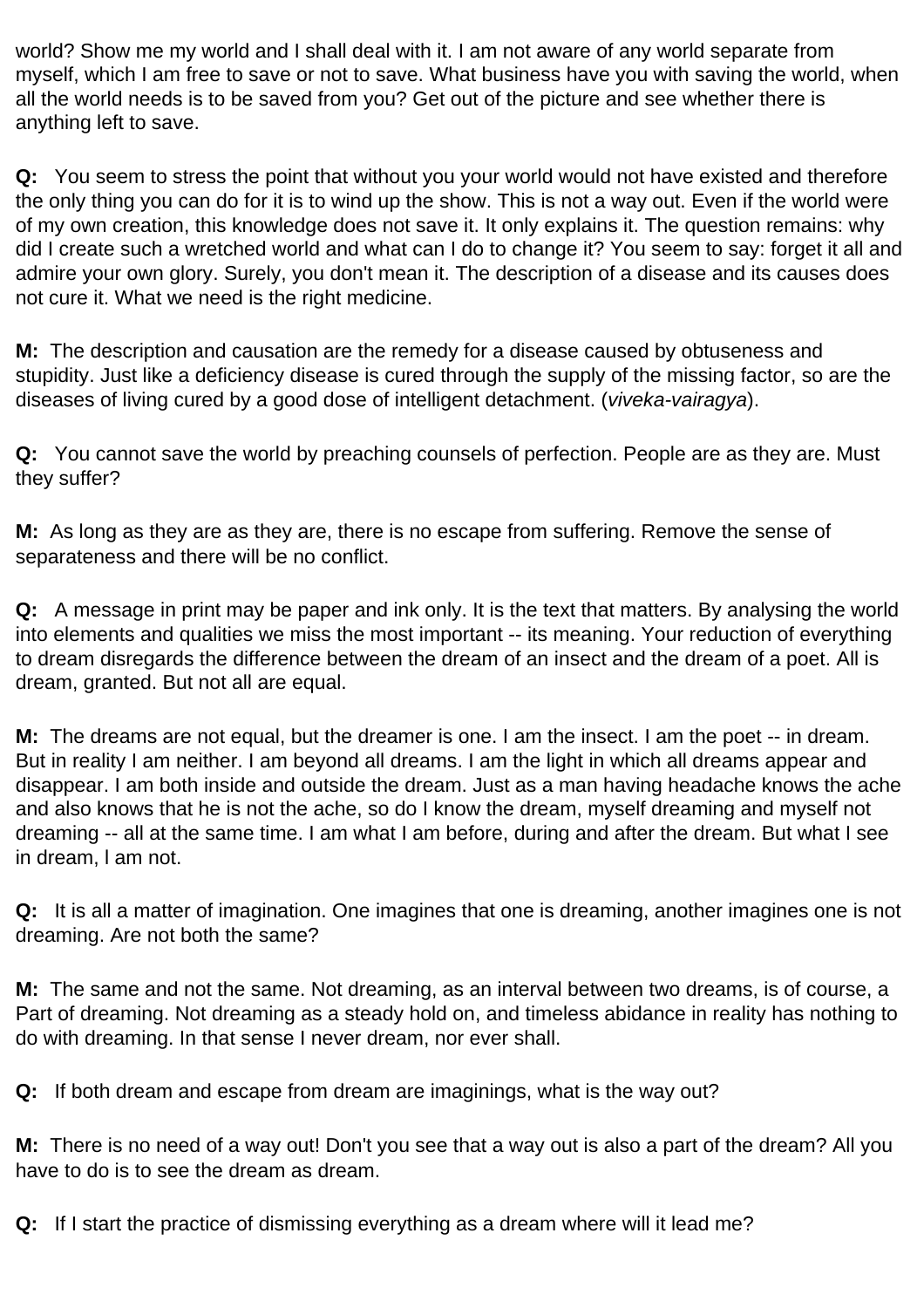**M:** Wherever it leads you, it will be a dream. The very idea of going beyond the dream is illusory. Why go anywhere? Just realise that you are dreaming a dream you call the world, and stop looking for ways out. The dream is not your problem. Your problem is that you like one part of your dream and not another. Love all, or none of it, and stop complaining. When you have seen the dream as a dream, you have done all that needs be done.

**Q:** Is dreaming caused by thinking?

**M:** Everything is a play of ideas. In the state free from ideation (*nirvikalpa samadhi*) nothing is perceived. The root idea is: 'I am'. It shatters the state of pure consciousness and is followed by the innumerable sensations and perceptions, feeling and ideas which in their totality constitute God and His world. The 'I am' remains as the witness, but it is by the will of God that everything happens.

**Q:** Why not by my will?

**M:** Again you have split yourself -- into God and witness. Both are one.

### **30. You are Free NOW**

**Questioner:** There are so many theories about the nature of man and universe. The creation theory, the illusion theory, the dream theory -- any number of them. Which is true?

**Maharaj:** All are true, all are false. You can pick up whichever you like best.

**Q:** You seem to favour the dream theory.

**M:** These are all ways of putting words together. Some favour one way, some favour another. Theories are neither right nor wrong. They are attempts at explaining the inexplicable. It is not the theory that matters, but the way it is being tested. It is the testing of the theory that makes it fruitful. Experiment with any theory you like -- if you are truly earnest and honest, the attainment of reality will be yours. As a living being you are caught in an untenable and painful situation and you are seeking a way out. You are being offered several plans of your prison, none quite true. But they all are of some value, only if you are in dead earnest. It is the earnestness that liberates and not the theory.

**Q:** Theory may be misleading and earnestness -- blind.

**M:** Your sincerity will guide you. Devotion to the goal of freedom and perfection will make you abandon all theories and systems and live by wisdom, intelligence and active love. Theories may be good as starting points, but must be abandoned, the sooner -- the better.

**Q:** There is a *Yogi* who says that for realisation the eightfold *Yoga* is not necessary; that will-power alone will do. It is enough to concentrate on the goal with full confidence in the power of pure will to obtain effortlessly and quickly what others take decades to achieve.

**M:** Concentration, full confidence, pure will! With such assets no wonder one attains in no time.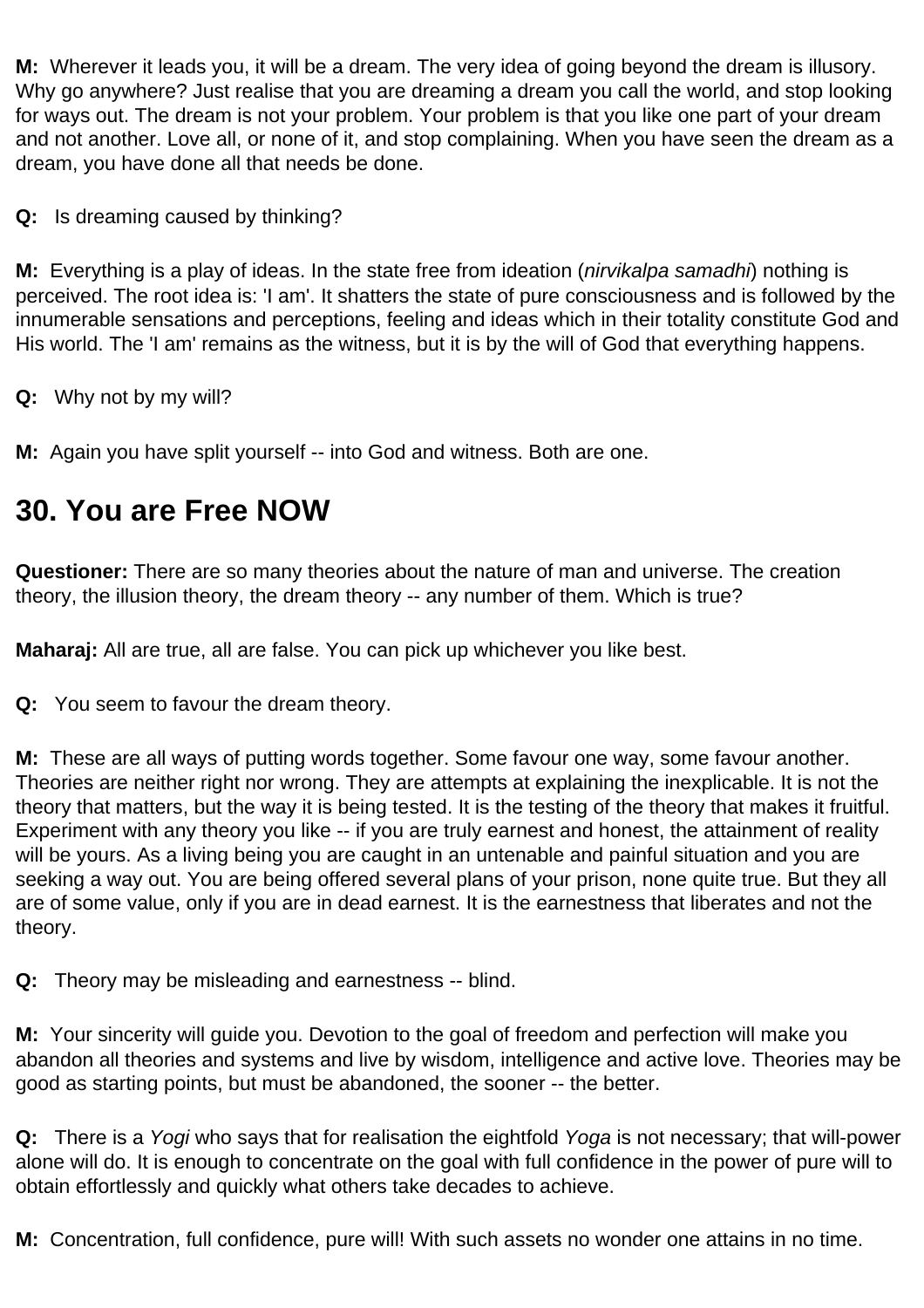This *Yoga* of will is all right for the mature seeker, who has shed all desires but one. After all, what is will but steadiness of heart and mind. Given such steadfastness all can be achieved.

**Q:** I feel the *Yogi* did not mean mere steadiness of purpose, resulting in ceaseless pursuit and application. He meant that with will fixed on the goal no pursuit or application are needed. The mere fact of willing attracts its object.

**M:** Whatever name you give it: will, or steady purpose, or one-pointedness of the mind, you come back to earnestness, sincerity, honesty. When you are in dead earnest, you bend every incident, every second of your life to your purpose. You do not waste time and energy on other things. You are totally dedicated, call it will, or love, or plain honesty. We are complex beings, at war within and without. We contradict ourselves all the time, undoing today the work of yesterday. No wonder we are stuck. A little of integrity would make a lot of difference.

**Q:** What is more powerful, desire or destiny?

**M:** Desire shapes destiny.

**Q:** And destiny shapes desire. My desires are conditioned by heredity and circumstances, by opportunities and accidents, by what we call destiny.

**M:** Yes, you may say so.

**Q:** At what point am I free to desire what I want to desire?

**M:** You are free now. What is it that you want to desire? Desire it.

**Q:** Of course I am free to desire, but I am not free to act on my desire. Other urges will lead me astray. My desire is not strong enough, even if it has my approval. Other desires, which I disapprove of are stronger.

**M:** Maybe you are deceiving yourself. Maybe you are giving expression to your real desires and the ones you approve of are kept on the surface for the sake of respectability.

**Q:** It may be as you say, but this is another theory. The fact is that I do not feel free to desire what I think I should, and when I seem to desire rightly, I do not act accordingly.

**M:** It is all due to weakness of the mind and disintegration of the brain. Collect and strengthen your mind and you will find that your thoughts and feelings, words and actions will align themselves in the direction of your will.

**Q:** Again a counsel of perfection! To integrate and strengthen the mind is not an easy task! How does one begin?

**M:** You can start only from where you are. You are here and now, you cannot get out of here and now.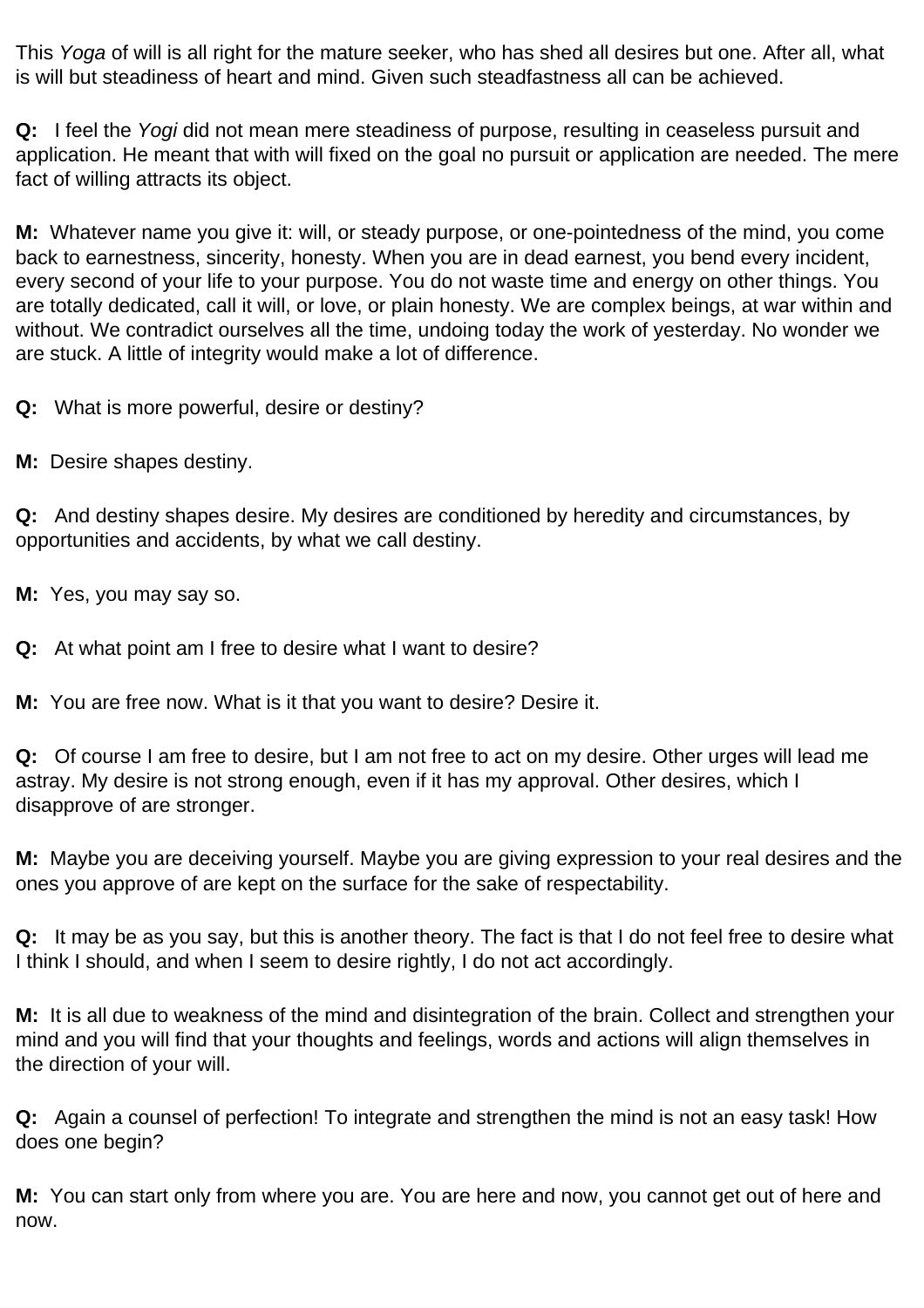- **Q:** But what can I do here and now?
- **M:** You can be aware of your being -- here and now.
- **Q:** That is all?
- **M:** That is all. There is nothing more to it.
- **Q:** All my waking and dreaming I am conscious of myself. It does not help me much.
- **M:** You were aware of thinking, feeling, doing. You were not aware of your being.
- **Q:** What is the new factor you want me to bring in?
- **M:** The attitude of pure witnessing, of watching the events without taking part in them.
- **Q:** What will it do to me?

**M:** Weak-mindedness is due to lack of intelligence, of understanding, which again is the result of non-awareness. By striving for awareness you bring your mind together and strengthen it.

**Q:** I may be fully aware of what is going on, and yet quite unable to influence it in any way.

**M:** You are mistaken. What is going on is a projection of your mind. A weak mind cannot control its own projections. Be aware, therefore, of your mind and its projections. You cannot control what you do not know. On the other hand, knowledge gives power. In practice it is very simple. To control yourself -- know yourself.

**Q:** Maybe, I can come to control myself, but shall I be able to deal with the chaos in the world?

**M:** There is no chaos in the world, except the chaos which your mind creates. It is self-created in the sense that at its very centre is the false idea of oneself as a thing different and separate from other things. In reality you are not a thing, nor separate. You are the infinite potentiality; the inexhaustible possibility. Because you are, all can be. The universe is but a partial manifestation of your limitless capacity to *become*.

**Q:** I find that I am totally motivated by desire for pleasure and fear of pain. However noble my desire and justified my fear, pleasure and pain are the two poles between which my life oscillates.

**M:** Go to the source of both pain and pleasure, of desire and fear. Observe, investigate, try to understand.

**Q:** Desire and fear both are feelings caused by physical or mental factors. They are there, easily observable. But why are they there? Why do l desire pleasure and fear pain?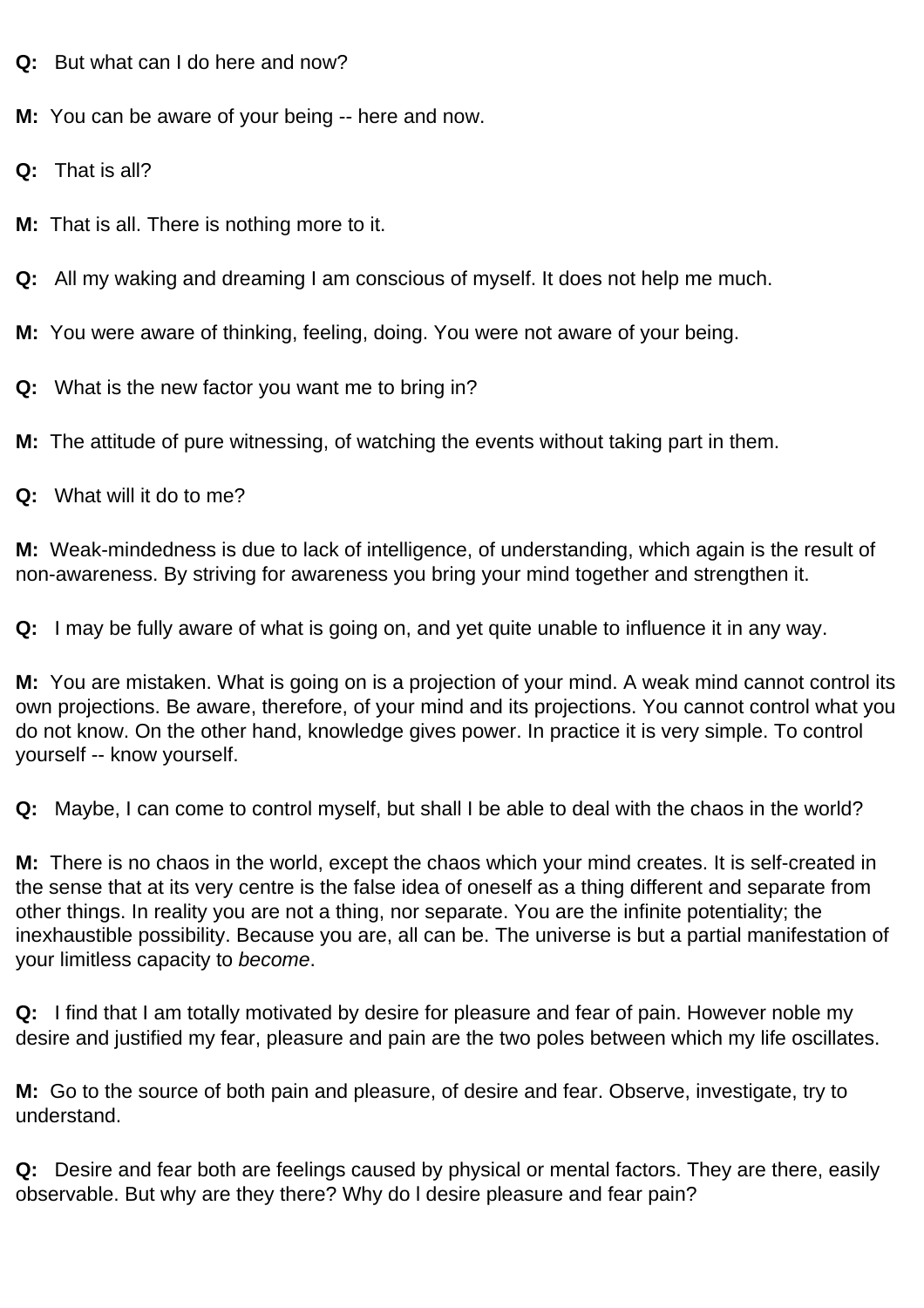**M:** Pleasure and pain are states of mind. As long as you think you are the mind, or rather, the bodymind, you are bound to raise such questions.

**Q:** And when I realise that I am not the body, shall I be free from desire and fear?

**M:** As long as there is a body and a mind to protect the body, attractions and repulsions will operate. They will be there, out in the field of events, but will not concern you. The focus of your attention will be elsewhere. You will not be distracted.

**Q:** Still they will be there. Will one never be completely free?

**M:** You are completely free even now. What you call destiny (*karma*) is but the result of your own will to live. How strong is this will you can judge by the universal horror of death.

**Q:** People die willingly quite often.

**M:** Only when the alternative is worse than death. But such readiness to die flows from the same source as the will to live, a source deeper even than life itself. To be a living being is not the ultimate state; there is something beyond, much more wonderful, which is neither being nor nonbeing, neither living nor not-living. It is a state of pure awareness, beyond the limitations of space and time. Once the illusion that the body-mind is oneself is abandoned, death loses its terror, it becomes a part of living.

## **31. Do not Undervalue Attention**

**Questioner:** As I look at you, you seem to be a poor man with very limited means, facing all the problems of poverty and old age, like everybody else.

**Maharaj:** Were I very rich, what difference would it make? I am what I am. What else can I be? I am neither rich nor poor, I am myself.

**Q:** Yet, you are experiencing pleasure and pain.

**M:** I am experiencing these in consciousness, but I am neither consciousness, nor its content.

**Q:** You say that in our real being we are all equal. How is it that your experience is so different from ours.

**M:** My actual experience is not different. It is my evaluation and attitude that differ. I see the same world as you do, but not the same way. There is nothing mysterious about it. Everybody sees the world through the idea he has of himself. As you think yourself to be, so you think the world to be. If you imagine yourself as separate from the world, the world will appear as separate from you and you will experience desire and fear. I do not see the world as separate from me and so there is nothing for me to desire, or fear.

**Q:** You are a point of light in the world. Not everybody is.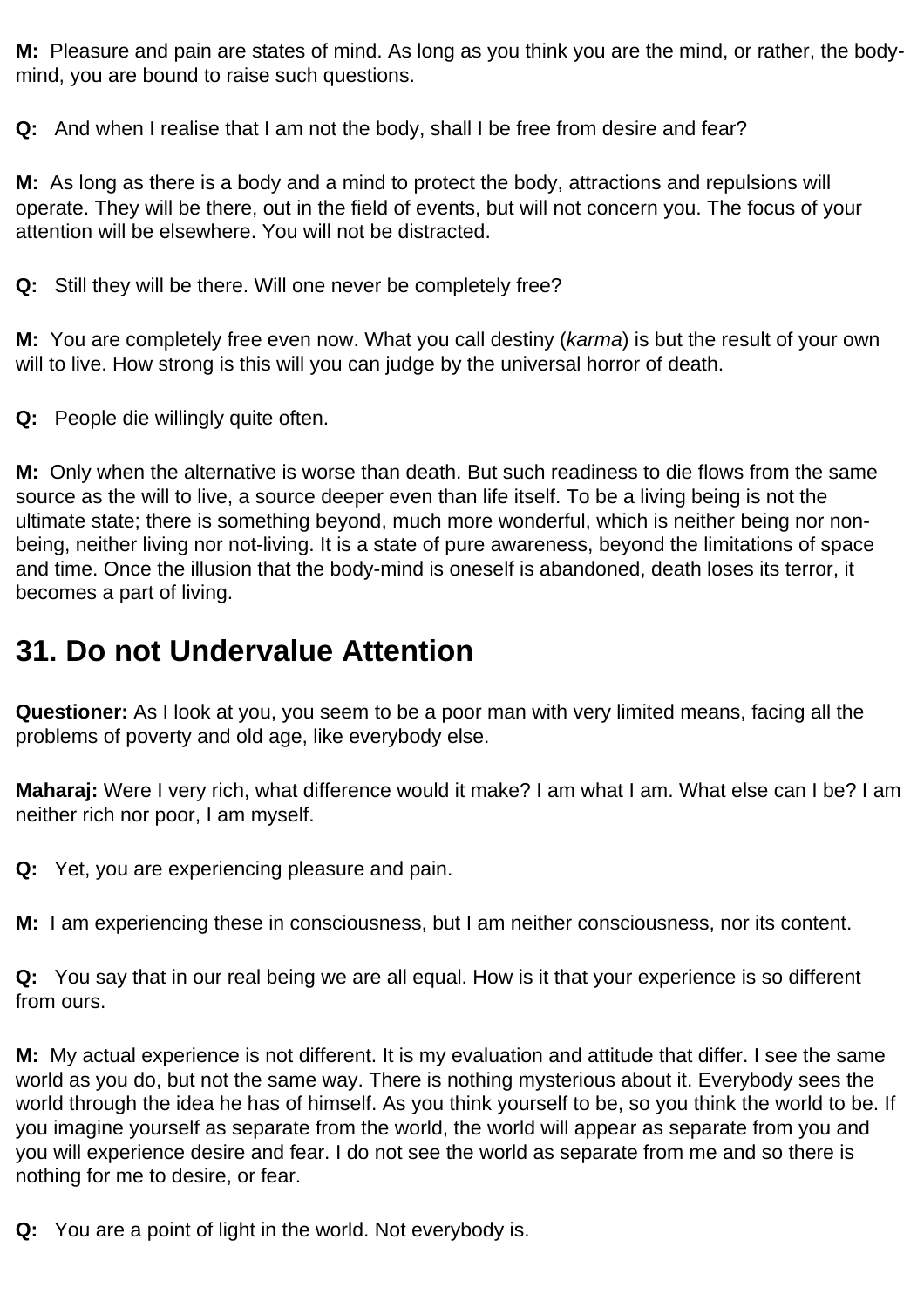**M:** There is absolutely no difference between me and others, except in my knowing myself as I am. I am all. I know it for certain and you do not.

**Q:** So we differ all the same.

**M:** No, we do not. The difference is only in the mind and temporary. I was like you, you will be like me.

**Q:** God made a most diversified world.

**M:** The diversity is in you only. See yourself as you are and you will see the world as it is -- a single block of reality, indivisible, indescribable. Your own creative power projects upon it a picture and all your questions refer to the picture.

**Q:** A Tibetan *Yogi* wrote that God creates the world for a purpose and runs it according to a plan. The purpose is good and the plan is most wise.

**M:** All this is temporary, while I am dealing with the eternal. Gods and their universes come and go, *avatars* follow each other in endless succession, and in the end we are back at the source. I talk only of the timeless source of all the gods with all their universes, past, present and future.

**Q:** Do you know them all? Do you remember them?

**M:** When a few boys stage a play for fun, what is there to see and to remember?

**Q:** Why is half humanity male and half female?

**M:** For their happiness. The impersonal (*avyakta*) becomes the personal (*vyakta*) for the sake of happiness in relationship. By the grace of my Guru I can look with equal eye on the impersonal as well as the personal. Both are one to me. In life the personal merges in the impersonal.

**Q:** How does the personal emerge from the impersonal?

**M:** The two are but aspects of one Reality. It is not correct to talk of one preceding the other. All these ideas belong to the waking state.

**Q:** What brings in the waking state?

**M:** At the root of all creation lies desire. Desire and imagination foster and reinforce each other. The fourth state (*turiya*) is a state of pure witnessing, detached awareness, passionless and wordless. It is like space, unaffected by whatever it contains. Bodily and mental troubles do not reach it -- they are outside, 'there', while the witness is always 'here'.

**Q:** What is real, the subjective or the objective? I am inclined to believe that the objective universe is the real one and my subjective psyche is changeful and transient. You seem to claim reality for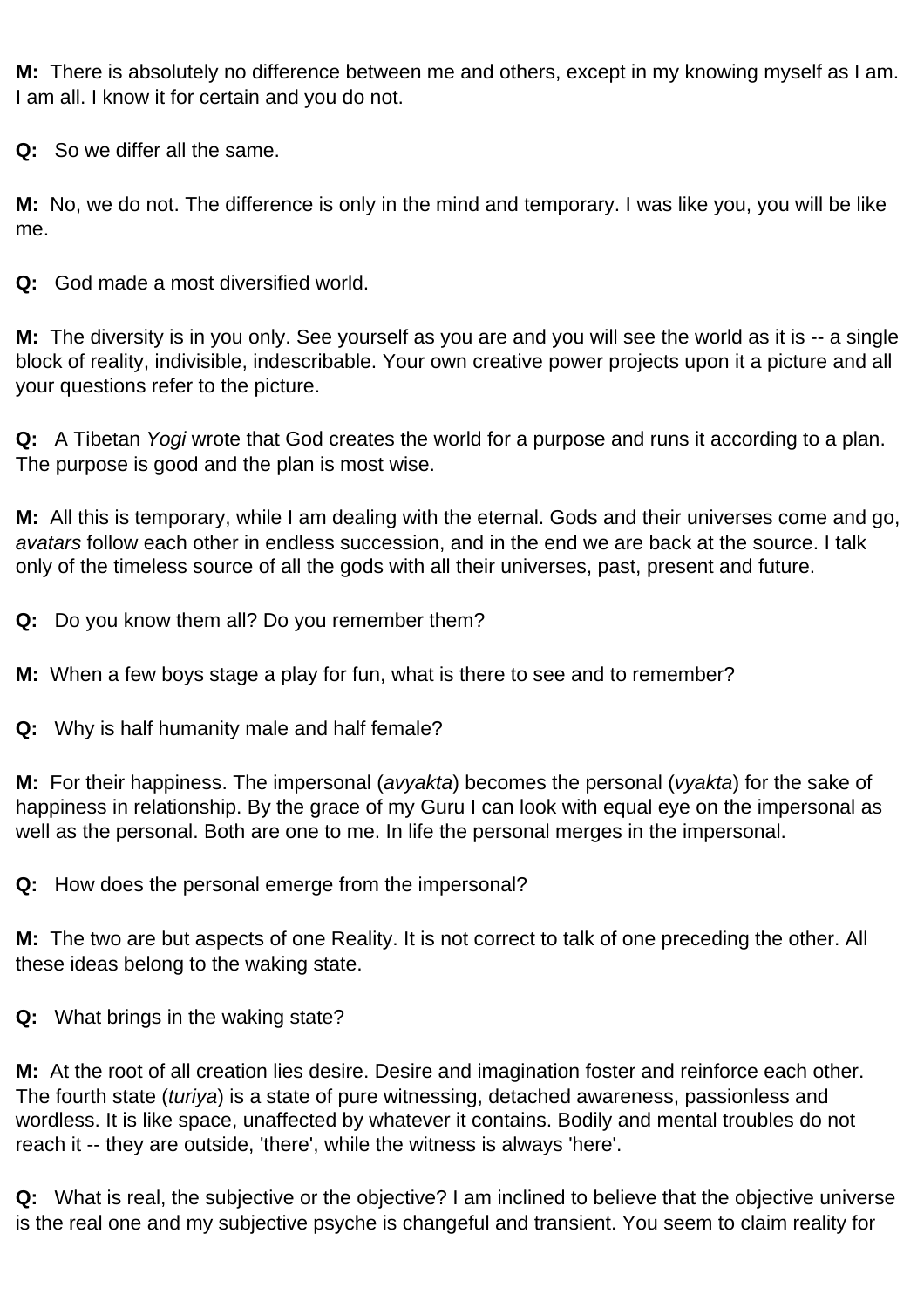your inner, subjective states and deny all reality to the concrete, external world.

**M:** Both the subjective and the objective are changeful and transient. There is nothing real about them. Find the permanent in the fleeting, the one constant factor in every experience.

#### **Q:** What is this constant factor?

**M:** My giving it various names and pointing it out in many ways will not help you much, unless you have the capacity to see. A dim-sighted man will not see the parrot on the branch of a tree, however much you may prompt him to look. At best he will see your pointed finger. First purify your vision, learn to see instead of staring, and you will perceive the parrot. Also you must be eager to see. You need both clarity and earnestness for self-knowledge. You need maturity of heart and mind, which comes through earnest application in daily life of whatever little you have understood. There is no such thing as compromise in *Yoga*.

If you want to sin, sin wholeheartedly and openly. Sins too have their lessons to teach the earnest sinner, as virtues -- the earnest saint. It is the mixing up the two that is so disastrous. Nothing can block you so effectively as compromise, for it shows lack of earnestness, without which nothing can be done.

**Q:** I approve of austerity, but in practice I am all for luxury. The habit of chasing pleasure and shunning pain is so ingrained in me, that all my good intentions, quite alive on the level of theory, find no roots in my day-to-day life. To tell me that I am not honest does not help me, for I just do not know how to make myself honest.

**M:** You are neither honest nor dishonest -- giving names to mental states is good only for expressing your approval or disapproval. The problem is not yours -- it is your mind's only. Begin by disassociating yourself from your mind. Resolutely remind yourself that you are not the mind and that its problems are not yours.

**Q:** I may go on telling myself: 'I am not the mind, I am not concerned with its problems,' but the mind remains and its problems remain just as they were. Now, please do not tell me that it is because I am not earnest enough and I should be more earnest! I know it and admit it and only ask you -- how is it done?

**M:** At least you are asking! Good enough, for a start. Go on pondering, wondering, being anxious to find a way. Be conscious of yourself, watch your mind, give it your full attention. Don't look for quick results; there may be none within your noticing. Unknown to you, your psyche will undergo a change, there will be more clarity in your thinking, charity in your feeling, purity in your behaviour. You need not aim at these -- you will witness the change all the same. For, what you are now is the result of inattention and what you become will be the fruit of attention.

**Q:** Why should mere attention make all the difference?

**M:** So far your life was dark and restless (*tamas* and *rajas*). Attention, alertness, awareness, clarity, liveliness, vitality, are all manifestations of integrity, oneness with your true nature (*sattva*). It is in the nature of *sattva* to reconcile and neutralise *tamas* and *rajas* and rebuild the personality in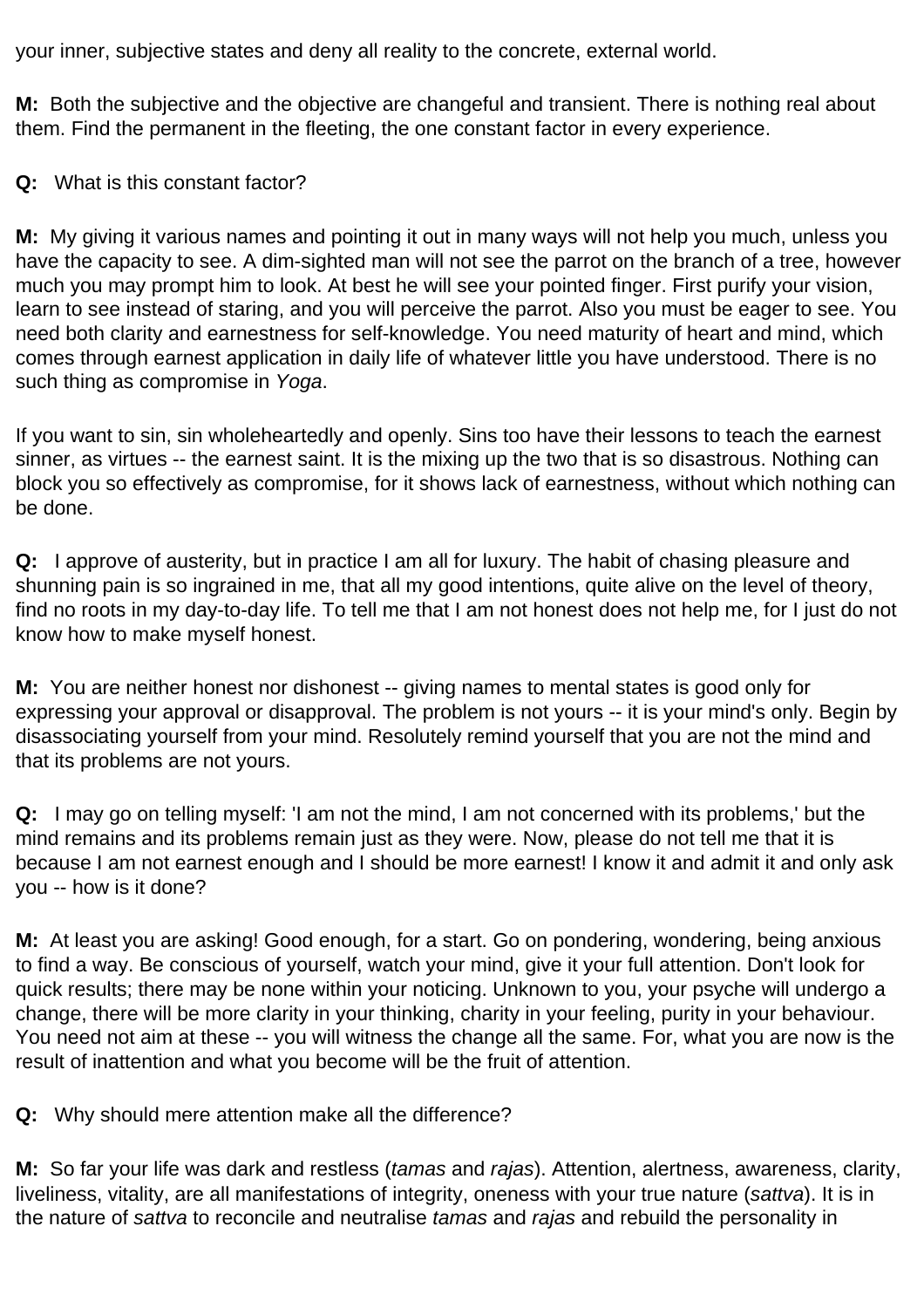accordance with the true nature of the self. *Sattva* is the faithful servant of the self; ever attentive and obedient.

**Q:** And I shall come to it through mere attention?

**M:** Do not undervalue attention. It means interest and also love. To know, to do, to discover, or to create you must give your heart to it -- which means attention. All the blessings flow from it.

**Q:** You advise us to concentrate on 'I am'. Is this too a form of attention?

**M:** What else? Give your undivided attention to the most important in your life -- yourself. Of your personal universe you are the centre -- without knowing the centre what else can you know?

**Q:** But how can I know myself? To know myself I must be away from myself. But what is away from myself cannot be myself. So, it looks that I cannot know myself, only what I take to be myself.

**M:** Quite right. As you cannot see your face, but only its reflection in the mirror, so you can know only your image reflected in the stainless mirror of pure awareness.

**Q:** How am I to get such stainless mirror?

**M:** Obviously, by removing stains. See the stains and remove them. The ancient teaching is fully valid.

**Q:** What is seeing and what is removing?

**M:** The nature of the perfect mirror is such that you cannot see it. Whatever you can see is bound to be a stain. Turn away from it, give it up, know it as unwanted.

**Q:** All perceivables, are they stains?

- **M:** All are stains.
- **Q:** The entire world is a stain.
- **M:** Yes, it is.
- **Q:** How awful! So, the universe is of no value?
- **M:** It is of tremendous value. By going beyond it you realise yourself.
- **Q:** But why did it come into being in the first instance?
- **M:** You will know it when it ends.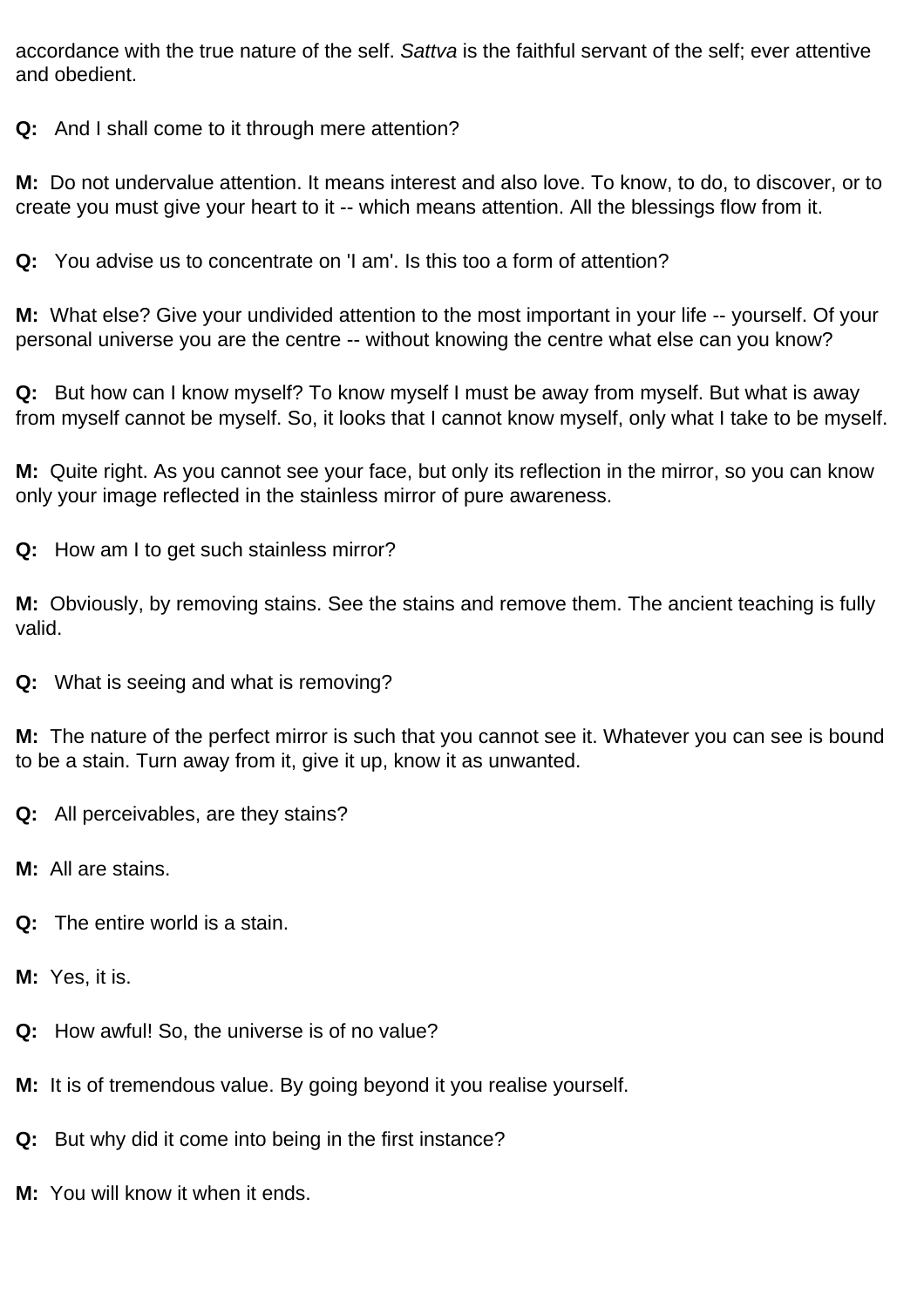- **Q:** Will it ever end?
- **M:** Yes, for you.
- **Q:** When did it begin?
- **M:** Now.
- **Q:** When will it end?
- **M:** Now.
- **Q:** It does not end now?
- **M:** You don't let it.
- **Q:** I want to let it.

**M:** You don't. All your life is connected with it. Your past and future, your desires and fears, all have their roots in the world. Without the world where are you, who are you?

**Q:** But that is exactly what I came to find out.

**M:** . And I am telling you exactly this: find a foothold beyond and all will be clear and easy.

### **32. Life is the Supreme Guru**

**Questioner:** We two came from far off countries; one of us is British, the other American. The world in which we were born is falling apart and, being young, we are concerned. The old people hope they will die their own death, but the young have no such hope. Some of us may refuse to kill, but none can refuse to be killed. Can we hope to set the world right within our lifetime?

**Maharaj:** What makes you think that the world is going to perish?

**Q:** The instruments of destruction have become unbelievably potent. Also, our very productivity has become destructive of nature and of our cultural and social values.

**M:** You are talking of the present times. It has been so everywhere and always. But the distressing situation may be temporary and local. Once over, it will be forgotten.

**Q:** The scale of the impending catastrophe is unbelievably big. We live in the midst of an explosion.

**M:** Each man suffers alone and dies alone. Numbers are irrelevant. There is as much death when a million die as when one perishes.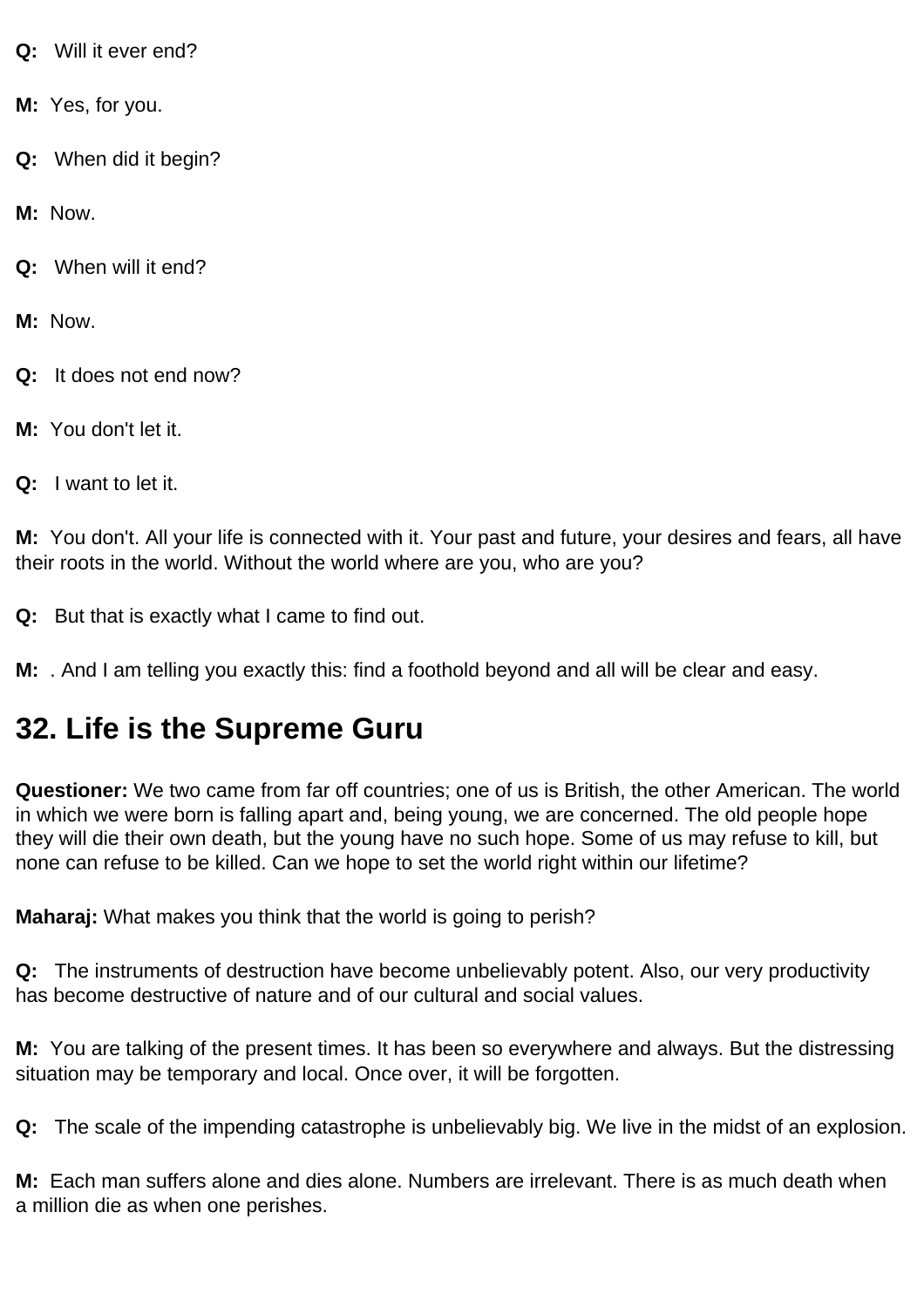**Q:** Nature kills by the millions, but this does not frighten me. There may be tragedy or mystery in it, but no cruelty. What horrifies me is man-made suffering, destruction and desolation. Nature is magnificent in its doings and undoings. But there is meanness and madness in the acts of man.

**M:** Right. So, it is not suffering and death that are your problem, but the meanness and madness at their root. Is not meanness also a form of madness? And is not madness the misuse of the mind? Humanity's problem lies in this misuse of the mind only. All the treasures of nature and spirit are open to man who will use his mind rightly.

**Q:** What is the right use of mind?

**M:** Fear and greed cause the misuse of the mind. The right use of mind is in the service of love, of life, of truth, of beauty.

**Q:** Easier said than done. Love of truth, of man, goodwill -- what luxury! We need plenty of it to set the world right, but who will provide?

**M:** You can spend an eternity looking elsewhere for truth and love, intelligence and goodwill, imploring God and man -- all in vain. You must begin in yourself, with yourself -- this is the inexorable law. You cannot change the image without changing the face. First realise that your world is only a reflection of yourself and stop finding fault with the reflection. Attend to yourself, set yourself right -- mentally and emotionally. The physical will follow automatically. You talk so much of reforms: economic, social, political. Leave alone the reforms and mind the reformer. What kind of world can a man create who is stupid, greedy, heartless?

**Q:** If we have to wait for a change of heart, we shall have to wait indefinitely. Yours is a counsel of perfection, which is also a counsel of despair. When all are perfect, the world will be perfect. What useless truism!

**M:** I did not say it. I only said: You cannot change the world before changing yourself. I did not say -- before changing everybody. It is neither necessary, nor possible to change others. But if you can change yourself you will find that no other change is needed. To change the picture you merely change the film, you do not attack the cinema screen!

**Q:** How can you be so sure of yourself? How do you know that what you say is true?

**M:** It is not of myself that I am sure, I am sure of you. All you need is to stop searching outside what can be found only within. Set your vision right before you operate. You are suffering from acute misapprehension. Clarify your mind, purify your heart, sanctify your life -- this is the quickest way to a change of your world.

**Q:** So many saints and mystics lived and died. They did not change my world.

**M:** How could they? Your world is not theirs, nor is their yours.

**Q:** Surely there is a factual world common to all.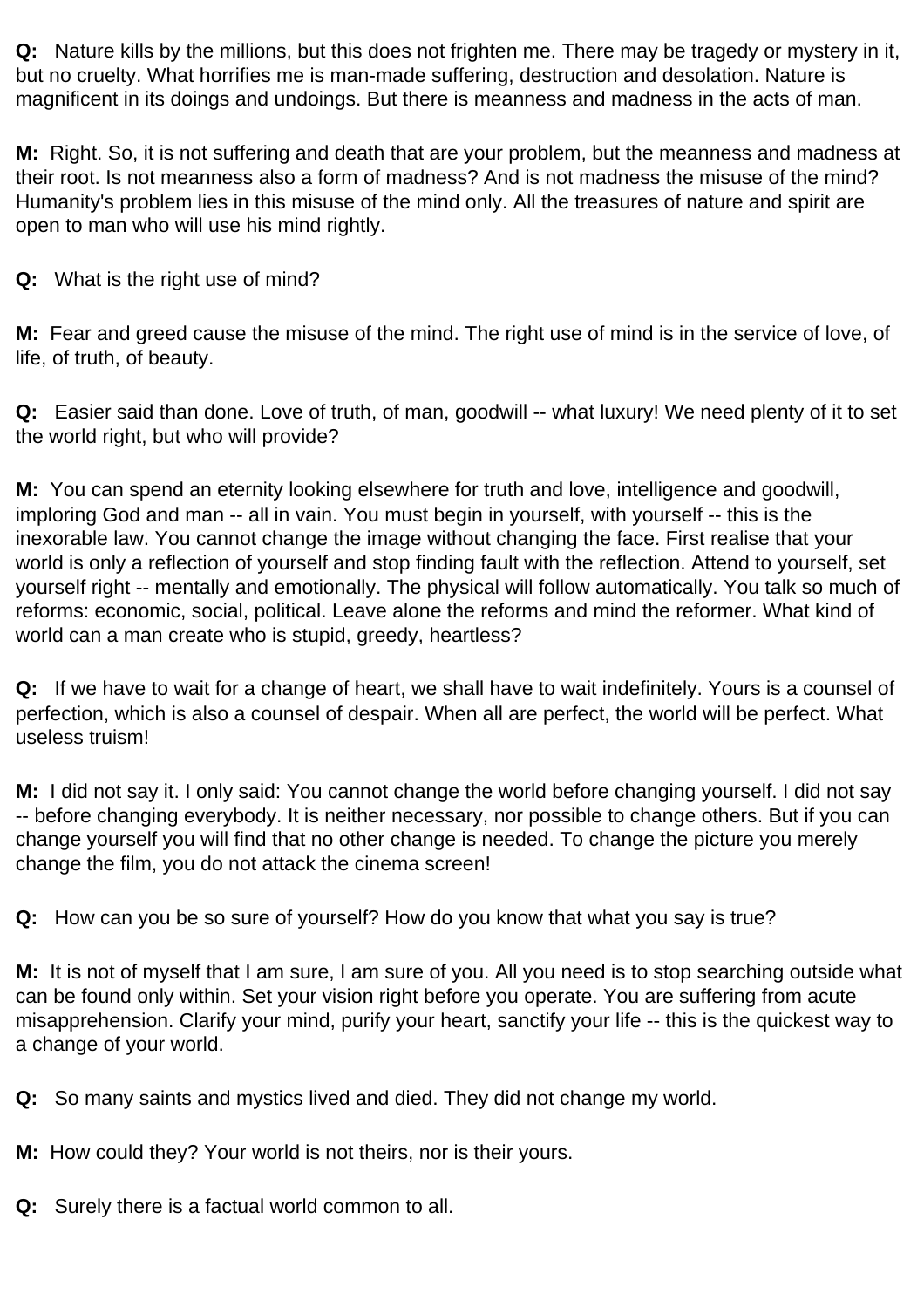**M:** The world of things, of energy and matter? Even if there were such a common world of things and forces, it is not the world in which we live. Ours is a world of feelings and ideas, of attractions and repulsions, of scales of values, of motives and incentives, a mental world altogether. Biologically we need very little, our problems are of a different order. Problems created by desires and fears and wrong ideas can be solved only on the level of the mind. You must conquer your own mind and for this you must go beyond it.

**Q:** What does it mean to go beyond the mind.

**M:** You have gone beyond the body, haven't you? You do not closely follow your digestion, circulation or elimination. These have become automatic. In the same way the mind should work automatically, without calling for attention. This will not happen unless the mind works faultlessly. We are, most of our time mind and body-conscious, because they constantly call for help. Pain and suffering are only the body and the mind screaming for attention. To go beyond the body you must be healthy: To go beyond the mind, you must have your mind in perfect order. You cannot leave a mess behind and go beyond. The mess will bog you up. 'Pick up your rubbish' seems to be the universal law. And a just law too.

- **Q:** Am I permitted to ask you how did you go beyond the mind?
- **M:** By the grace of my Guru.
- **Q:** What shape his grace took?
- **M:** He told me what is true.
- **Q:** What did he tell you?
- **M:** He told me I am the Supreme Reality.
- **Q:** What did you do about it?
- **M:** I trusted him and remembered it.
- **Q:** Is that all?
- **M:** Yes, I remembered him; I remembered what he said.
- **Q:** You mean to say that this was enough?

**M:** What more needs be done? It was quite a lot to remember the Guru and his words. My advice to you is even less difficult than this -- just remember yourself. 'I am', is enough to heal your mind and take you beyond. Just have some trust. I don't mislead you. Why should l? Do I want anything from you. I wish you well -- such is my nature. Why should I mislead you?

Commonsense too will tell you that to fulfil a desire you must keep your mind on it. If you want to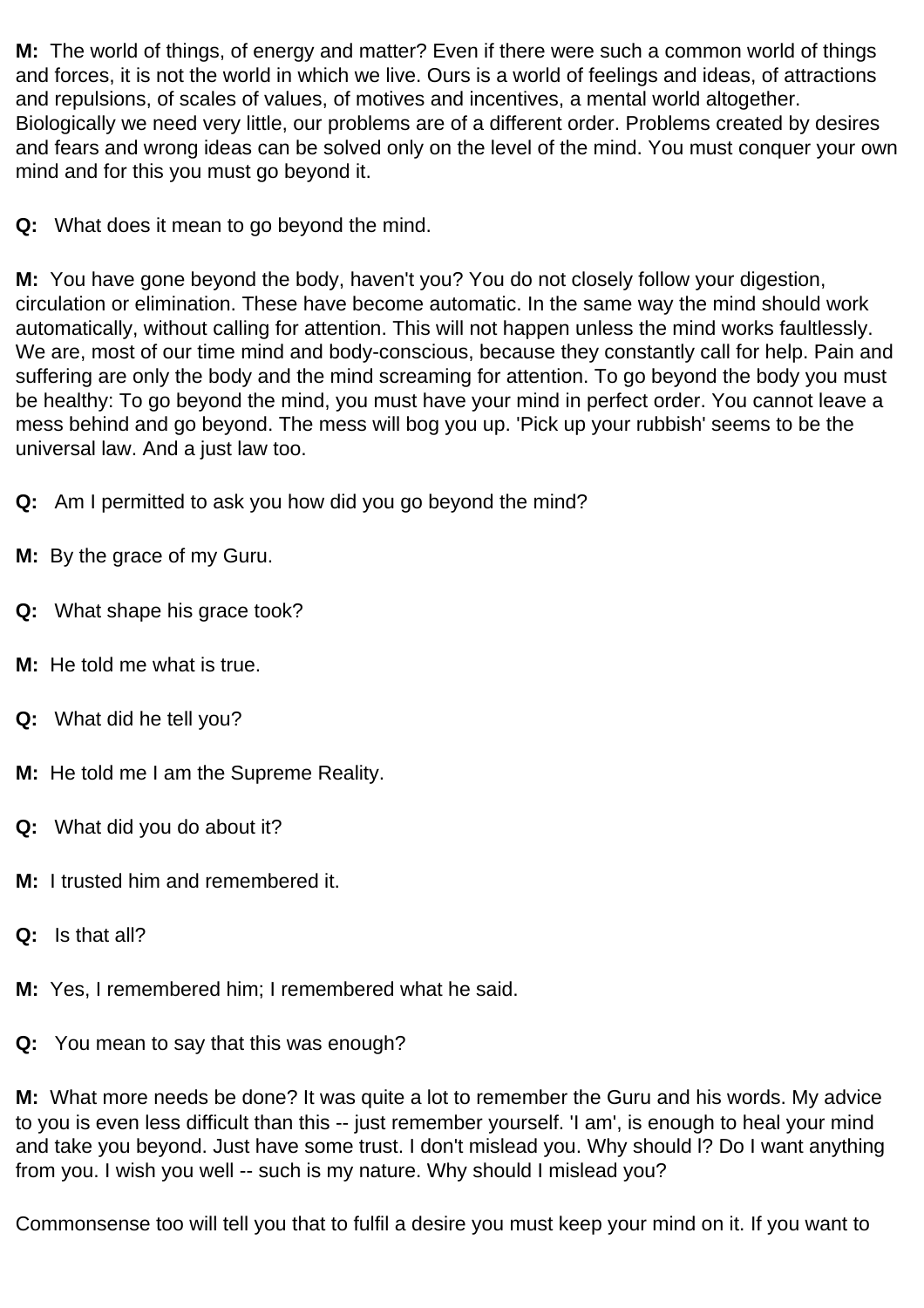know your true nature, you must have yourself in mind all the time, until the secret of your being stands revealed.

**Q:** Why should self-remembrance bring one to self-realisation?

**M:** Because they are but two aspects of the same state. Self-remembrance is in the mind, selfrealisation is beyond the mind. The image in the mirror is of the face beyond the mirror.

**Q:** Fair enough. But what is the purpose?

**M:** To help others, one must be beyond the need of help.

**Q:** All I want is to be happy.

- **M:** Be happy to make happy.
- **Q:** Let others take care of themselves.

**M:** Sir, you are not separate. The happiness you cannot share is spurious. Only the shareable is truly desirable.

**Q:** Right. But do I need a Guru? What you tell me is simple and convincing. I shall remember it. This does not make you my Guru.

**M:** it is not the worship of a person that is crucial, but the steadiness and depth of your devotion to the task. Life itself is the Supreme Guru; be attentive to its lessons and obedient to its commands. When you personalise their source, you have an outer Guru; when you take them from life directly, the Guru is within. Remember, wonder, ponder, live with it, love it, grow into it, grow with it, make it your own -- the word of your Guru, outer or inner. Put in all and you will get all. I was doing it. All my time I was giving to my Guru and to what he told me.

**Q:** I am a writer by profession. Can you give me some advice, for me specifically?

**M:** Writing is both a talent and a skill. Grow in talent and develop in skill. Desire what is worth desiring and desire it well. Just like you pick your way in a crowd, passing between people, so you find your way between events, without missing your general direction. It is easy, if you are earnest.

**Q:** So many times you mention the need of being earnest. But we are not men of single will. We are congeries of desires and needs, instincts and promptings. They crawl over each other, sometimes one, sometimes another dominating, but never for long.

**M:** There are no needs, desires only.

- **Q:** To eat, to drink, to shelter one's body; to live?
- **M:** The desire to live is the one fundamental desire. All else depends on it.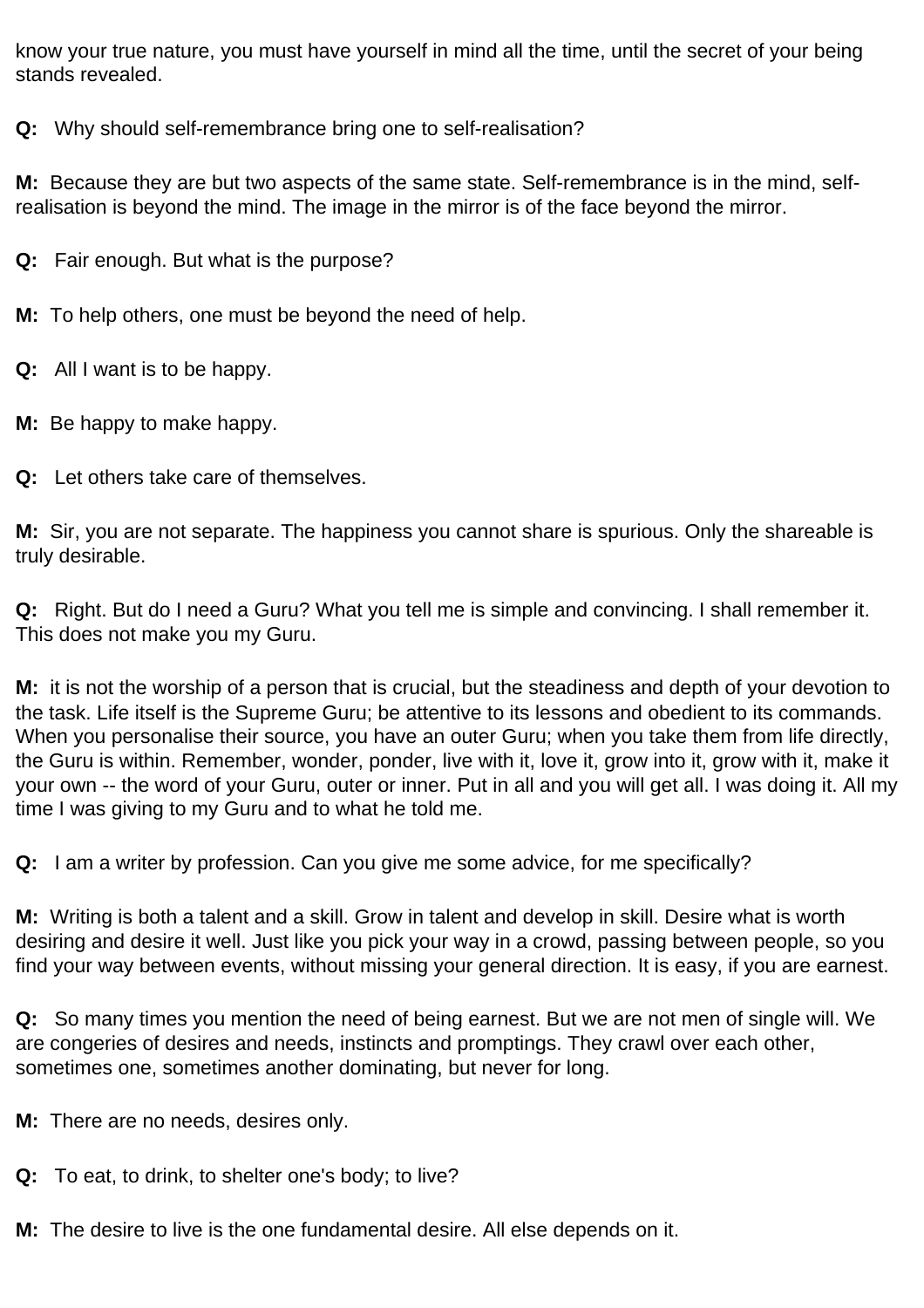**Q:** We live, because we must.

**M:** We live, because we crave sensory existence.

**Q:** A thing so universal cannot be wrong.

**M:** Not wrong, of course. In its own place and time nothing is wrong. But when you are concerned with truth, with reality, you must question every thing, your very life. By asserting the necessity of sensory and intellectual experience you narrow down your enquiry to search for comfort.

**Q:** I seek happiness, not comfort.

**M:** Beyond comfort of mind and body what happiness do you know?

**Q:** Is there any other?

**M:** Find out for yourself. Question every urge, hold no desire legitimate. Empty of possession, physical and mental, free of all self-concern, be open for discovery.

**Q:** It is a part of Indian spiritual tradition that mere living in the proximity of a saint or sage is conducive to liberation and no other means are needed. Why don't you organise an Ashram so that people could live near you?

**M:** The moment I create an institution I become its prisoner. As a matter of fact I am available to all. Common roof and food will not make people more welcome. 'Living near' does not mean breathing the same air. It means trusting and obeying, not letting the good intentions of the teacher go to waste. Have your Guru always in your heart and remember his instructions -- this is real abidance with the true. Physical proximity is least important. Make your entire life an expression of your faith and love for your teacher -- this is real dwelling with the Guru.

### **33. Everything Happens by Itself**

#### **Questioner:** Does a *jnani* die?

**Maharaj:** He is beyond life and death. What we take to be inevitable -- to be born and to die - appears to him but a way of expressing movement in the Immovable, change in the changeless, end in the endless. To the *jnani* it is obvious that nothing is born and nothing dies, nothing lasts and nothing changes, all is as it is -- timelessly.

**Q:** You say the *jnani* is beyond. Beyond what? Beyond knowledge?

**M:** Knowledge has its rising and setting. Consciousness comes into being and goes out of being. It is a matter of daily occurrence and observation. We all know that sometimes we are conscious and sometimes not. When we are not conscious, it appears to us as a darkness or a blank. But a *jnani* is aware of himself as neither conscious nor unconscious, but purely aware, a witness to the three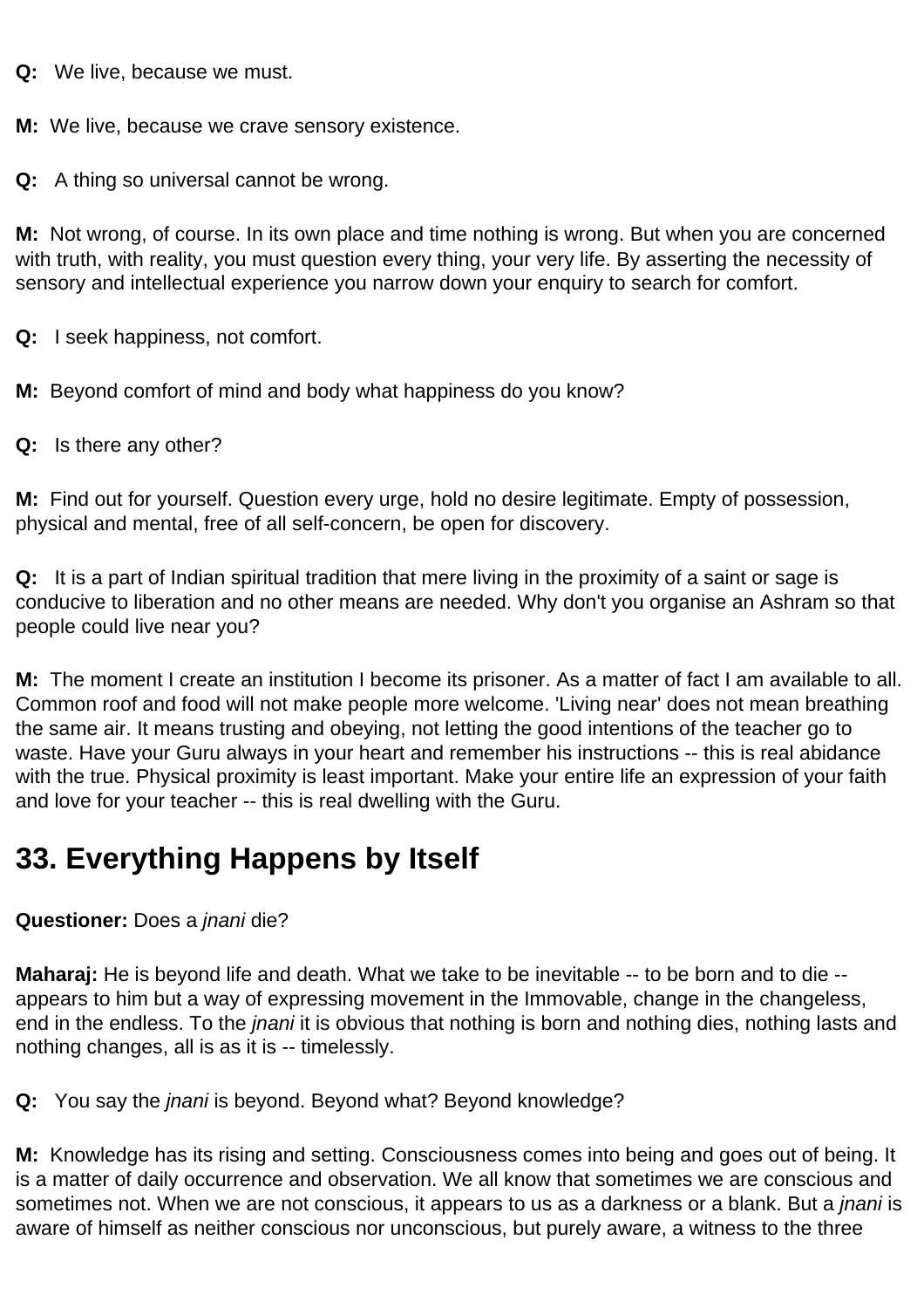states of the mind and their contents.

**Q:** When does this witnessing begin?

**M:** To a *jnani* nothing has beginning or ending. As salt dissolves in water, so does everything dissolve into pure being. Wisdom is eternally negating the unreal. To see the unreal is wisdom. Beyond this lies the inexpressible.

**Q:** There is in me the conviction: 'I am the body' Granted, I am talking from unwisdom. But the state of feeling oneself the body, the body-mind, the mind-body, or even pure mind -- when did it begin?

**M:** You cannot speak of a beginning of consciousness. The very ideas of beginning and time are within consciousness. To talk meaningfully of the beginning of anything, you must step out of it. And the moment you step out, you realise that there is no such thing and never was. There is only reality, in which no 'thing' has any being on its own. Like waves are inseparable from the ocean, so is all existence rooted in being.

**Q:** The fact is that here and now I am asking you: when did the feeling 'I am the body' arise? At my birth? or this morning?

- **M:** Now.
- **Q:** But I remember having it yesterday too!
- **M:** The memory of yesterday is now only.
- **Q:** But surely I exist in time. I have a past and a future.
- **M:** That is how you imagine -- now.
- **Q:** There must have been a beginning.
- **M:** Now.
- **Q:** And what about ending?
- **M:** What has no beginning cannot end.
- **Q:** But I am conscious of my question.
- **M:** A false question cannot be answered. It can only be seen as false.
- **Q:** To me it is real.
- **M:** When did it appear real to you? Now.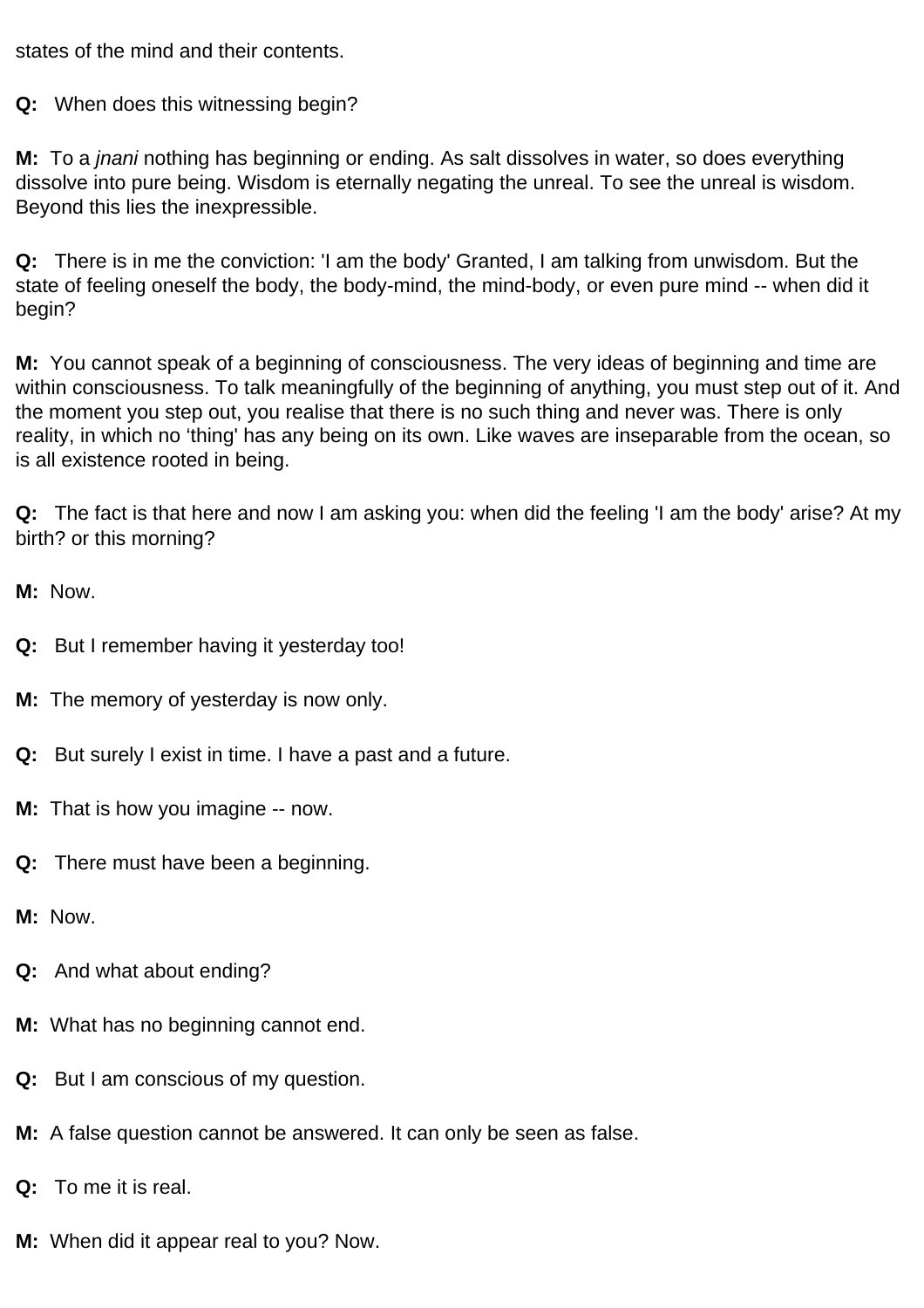**Q:** Yes, it is quite real to me -- now.

**M:** What is real about your question? It is a state of mind. No state of mind can be more real than the mind itself. Is the mind real? It is but a collection of states, each of them transitory. How can a succession of transitory states be considered real?

**Q:** Like beads on a string, events follow events -- for ever.

**M:** They are all strung on the basic idea: 'I am the body'. But even this is a mental state and does not last. It comes and goes like all other states. The illusion of being the body-mind is there, only because it is not investigated. Non-investigation is the thread on which all the states of mind are strung. It is like darkness in a closed room. It is there -- apparently. But when the room is opened, where does it go? It goes nowhere, because it was not there. All states of mind, all names and forms of existence are rooted in non-enquiry, non-investigation, in imagination and credulity. It is right to say 'I am', but to say 'I am this', 'I am that' is a sign of not enquiring, not examining, of mental weakness or lethargy.

**Q:** If all is light, how did darkness arise? How can there be darkness in the midst of light?

**M:** There is no darkness in the midst of light. Self-forgetfulness is the darkness. When we are absorbed in other things, in the not-self, we forget the self. There is nothing unnatural about it. But, why forget the self through excess of attachment? Wisdom lies in never forgetting the self as the ever-present source of both the experiencer and his experience.

**Q:** In my present state the 'I am the body' idea comes spontaneously, while the 'I am pure being' idea must be imposed on the mind as something true but not experienced.

**M:** Yes, *sadhana* (practice) consists in reminding oneself forcibly of one's pure 'being-ness', of not being anything in particular, nor a sum of particulars, not even the totality of all particulars, which make up a universe. All exists in the mind, even the body is an integration in the mind of a vast number of sensory perceptions, each perception also a mental state. If you say: 'I am the body', show it.

**Q:** Here it is.

**M:** Only when you think of it. Both mind and body are intermittent states. The sum total of these flashes creates the illusion of existence. Enquire what is permanent in the transient, real in the unreal. This is *sadhana*.

**Q:** The fact is that I am thinking of myself as the body.

**M:** Think of yourself by all means. Only don't bring the idea of a body into the picture. There is only a stream of sensations, perceptions, memories and ideations. The body is an abstraction, created by our tendency to seek unity in diversity -- which again is not wrong.

**Q:** I am being told that to think 'I am the body' is a blemish in the mind.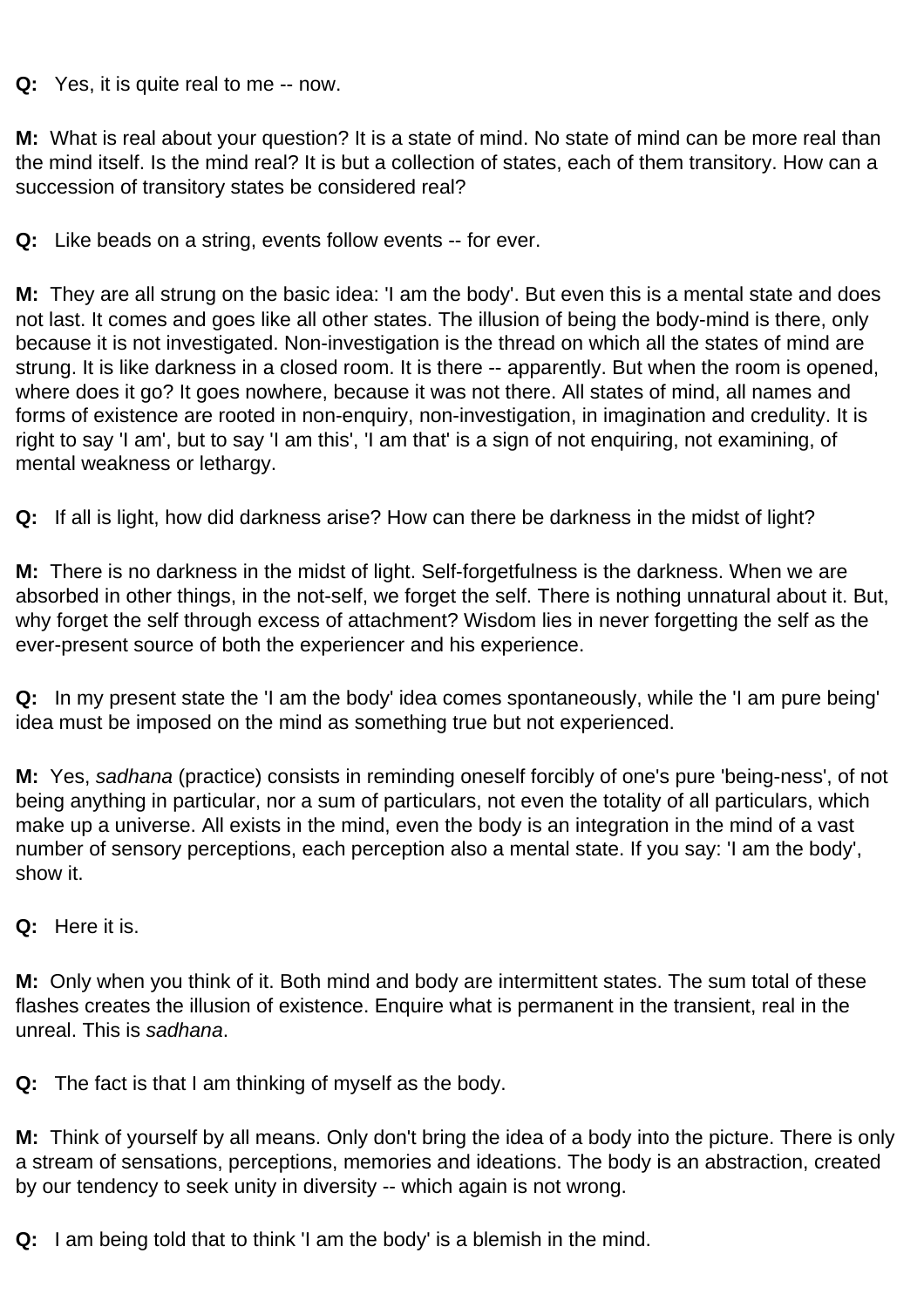**M:** Why talk like this? Such expressions create problems. The self is the source of all, and of all - the final destination. Nothing is external.

**Q:** When the body idea becomes obsessive, is it not altogether wrong?

**M:** There is nothing wrong in the idea of a body, nor even in the idea 'I am the body'. But limiting oneself to one body only is a mistake. In reality all existence, every form, is my own, within my consciousness. I cannot tell what I am because words can describe only what I am not. I am, and because I am, all is. But I am beyond consciousness and, therefore, in consciousness I cannot say what I am. Yet, I am. The question 'Who am I' has no answer. No experience can answer it, for the self is beyond experience.

**Q:** Still, the question 'Who am I' must be of some use.

**M:** It has no answer in consciousness and, therefore, helps to go beyond consciousness.

**Q:** Here I am -- in the present moment. What is real in it, and what is not? Now, please don't tell me that my question is wrong. Questioning my questions leads me nowhere.

**M:** Your question is not wrong. It is unnecessary. You said: 'Here and now I am'. Stop there, this is real. Don't turn a fact into a question. There lies your mistake. You are neither knowing nor notknowing, neither mind nor matter; don't attempt to describe yourself in terms of mind and matter.

**Q:** Just now a boy came to you with a problem. You told him a few words and he went away. Did you help him?

**M:** Of course.

- **Q:** Wow can you be so sure?
- **M:** To help is my nature.
- **Q:** How did you come to know It?
- **M:** No need to know. It operates by itself.

**Q:** Still you have made a statement. On what is it based?

**M:** On what people tell me. But it is you who asks for proofs. I do not need them. Setting things right lies in my very nature, which is *satyam*, *shivam*, *sundaram* (the true, the good, the beautiful).

**Q:** When a man comes to you for advice and you give him advice, wherefrom does it come and by what power does it help?

**M:** His own being affects his mind and induces a response.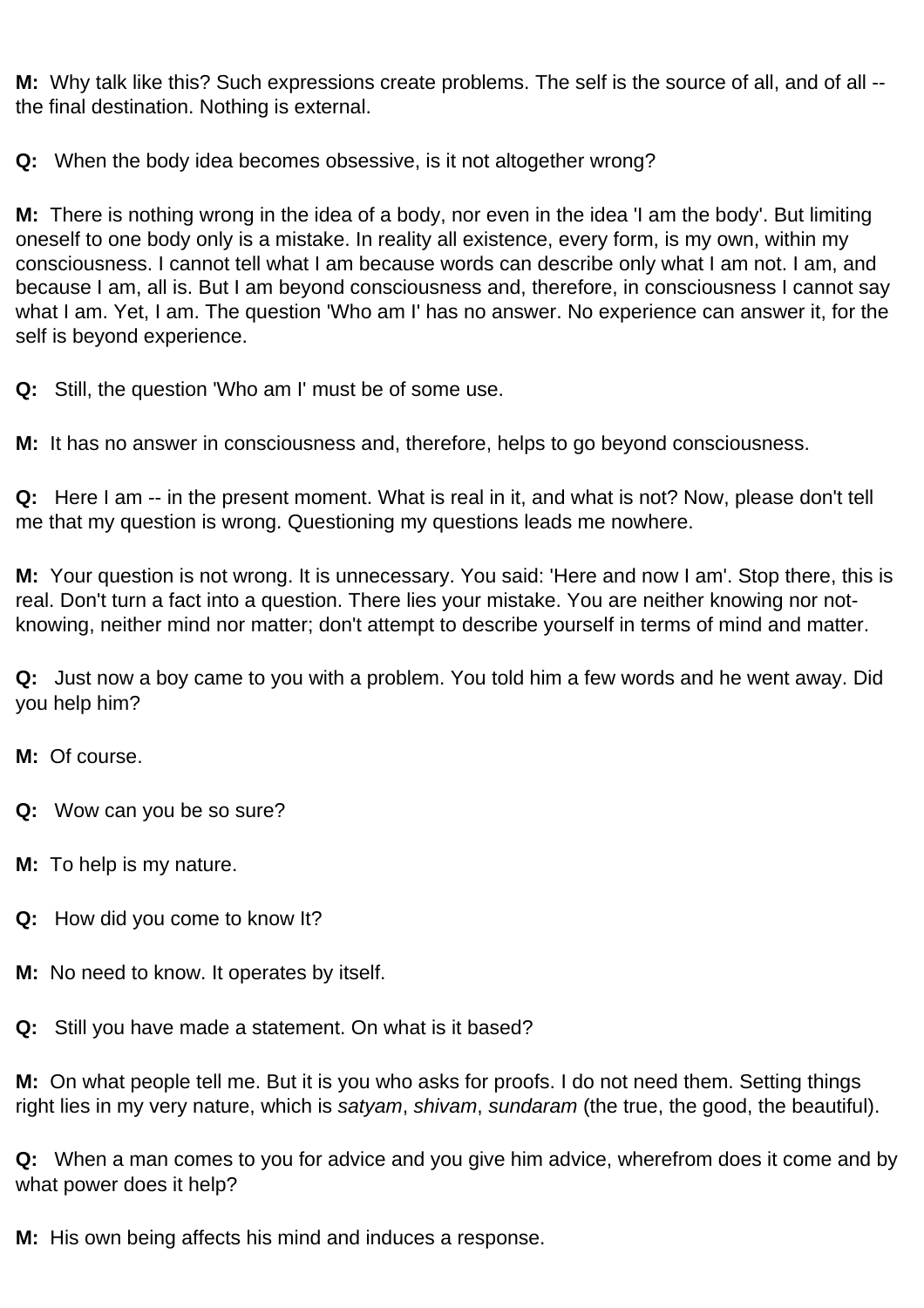**Q:** And what is your role?

**M:** In me the man and his self come together.

**Q:** Why does not the self help the man without you?

**M:** But I am the self! You imagine me as separate, hence your question. There is no 'my self' and 'his self'. There is the Self, the only Self of all. Misled by the diversity of names and shapes, minds and bodies, you imagine multiple selves. We both are the self, but you seem to be unconvinced. This talk of personal self and universal self is the learner's stage; go beyond, don't be stuck in duality.

**Q:** Let us come back to the man in need of help. He comes to you.

**M:** If he comes, he is sure to get help. Because he was destined to get help, he came. There is nothing fanciful about it. I cannot help some and refuse others. All who come are helped, for such is the law. Only the shape help takes varies according to the need.

**Q:** Why must he come here to get advice? Can't he get it from within?

**M:** He will not listen. His mind is turned outward. But in fact all experience is in the mind, and even his coming to me and getting help is all within himself. Instead of finding an answer within himself, he imagines an answer from without. To me there is no me, no man and no giving. All this is merely a flicker in the mind. I am infinite peace and silence in which nothing appears, for all that appears - disappears. Nobody comes for help, nobody offers help, nobody gets help. It is all but a display in consciousness.

**Q:** Yet the power to help is there and there is somebody or something that displays that power, call it God or Self or the Universal Mind. The name does not matter, but the fact does.

**M:** This is the stand the body-mind takes. The pure mind sees things as they are -- bubbles in consciousness. These bubbles are appearing, disappearing and reappearing -- without having real being. No particular cause can be ascribed to them, for each is caused by all and affects all. Each bubble is a body and all these bodies are mine.

**Q:** Do you mean to say, that you have the power to do everything rightly?

**M:** There is no power as separate from me. It is inherent in my very nature. Call it creativity. Out of a lump of gold you can make many ornaments -- each will remain gold. Similarly, in whatever role I may appear and whatever function I may perform -- I remain what I am: the 'I am' immovable, unshakable, independent. What you call the universe, nature, is my spontaneous creativity. Whatever happens -- happens. But such is my nature that all ends in joy.

**Q:** I have a case of a boy gone blind because his stupid mother fed him methyl alcohol. I am requesting you to help him. You are full of compassion and, obviously, eager to help. By what power can you help him?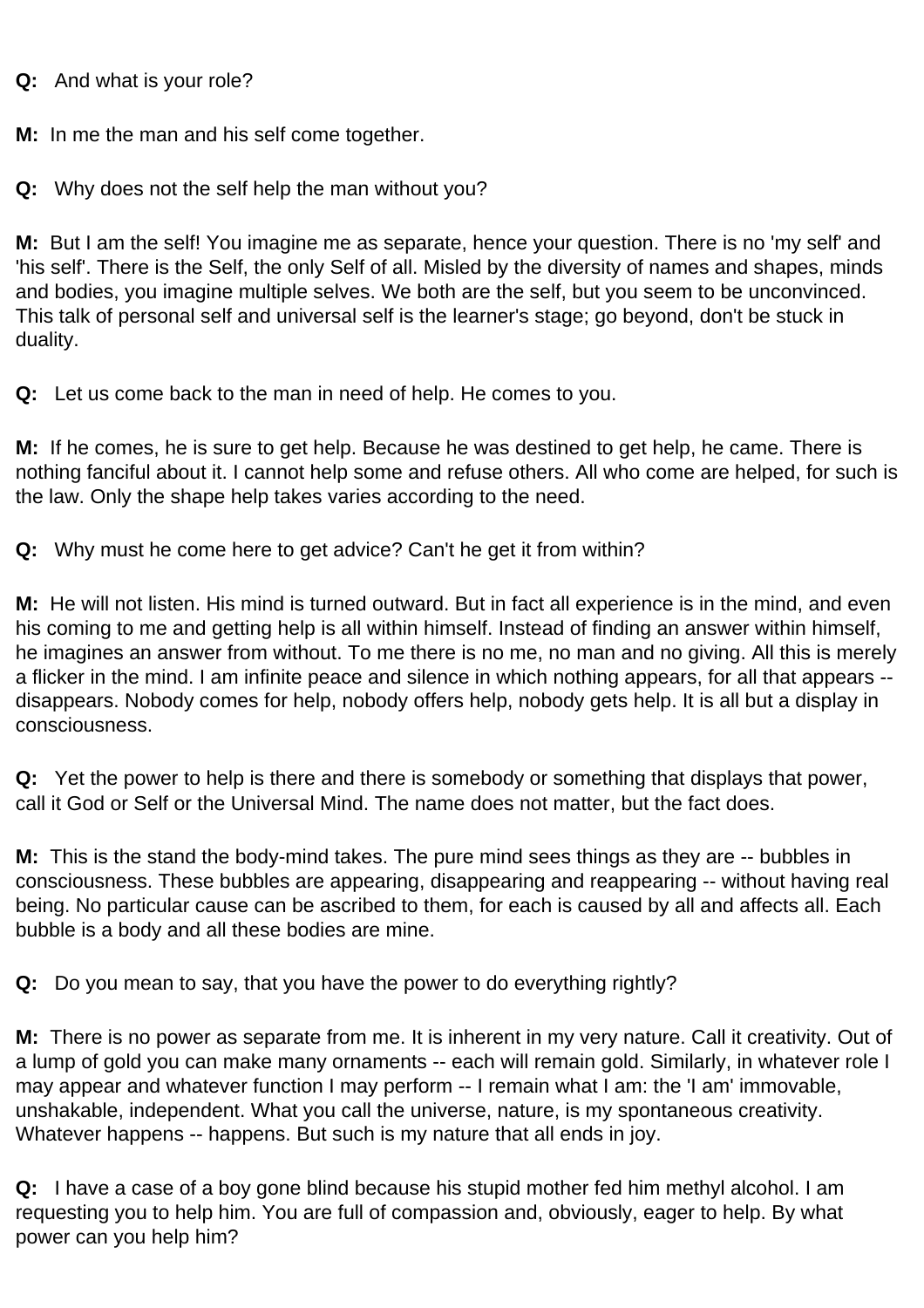**M:** His case is registered in consciousness. It is there -- indelibly. Consciousness will operate.

**Q:** Does it make any difference that I ask you to help?

**M:** Your asking is a part of the boy's blindness. Because he is blind, you ask. You have added nothing.

**Q:** But your help will be a new factor?

**M:** No, all is contained in the boy's blindness. All is in it -- the mother, the boy, you and me and all else. It is one event.

**Q:** You mean to say that even our discussing the boy's case was predestined?

**M:** How else? All things contain their future. The boy appears in consciousness. I am beyond. I do not issue orders to consciousness. I know that it is in the nature of awareness to set things right. Let consciousness look after its creations! The boy's sorrow, your pity, my listening and consciousness acting -- all this is one single fact -- don't split it into components and then ask questions.

**Q:** How strangely does your mind work?

**M:** You are strange, not me. I am normal. I am sane. I see things as they are, and therefore l am not afraid of them. But you are afraid of reality.

**Q:** Why should l?

**M:** It is ignorance of yourself that makes you afraid and also unaware that you are afraid. Don't try not to be afraid. Break down the wall of ignorance first.

People are afraid to die, because they do not know what is death. The *jnani* has died before his death, he saw that there was nothing to be afraid of. The moment you know your real being, you are afraid of nothing. Death gives freedom and power. To be free in the world, you must die to the world. Then the universe is your own, it becomes your body, an expression and a tool. The happiness of being absolutely free is beyond description. On the other hand, he who is afraid of freedom cannot die.

**Q:** You mean that one who cannot die, cannot live?

**M:** Put it as you like; attachment is bondage, detachment is freedom. To crave is to slave.

**Q:** Does it follow that if you are saved, the world is saved?

**M:** As a whole the world does not need saving. Man makes mistakes and creates sorrow; when it enters the field of awareness, the consciousness of a *jnani*, it is set right. Such is his nature.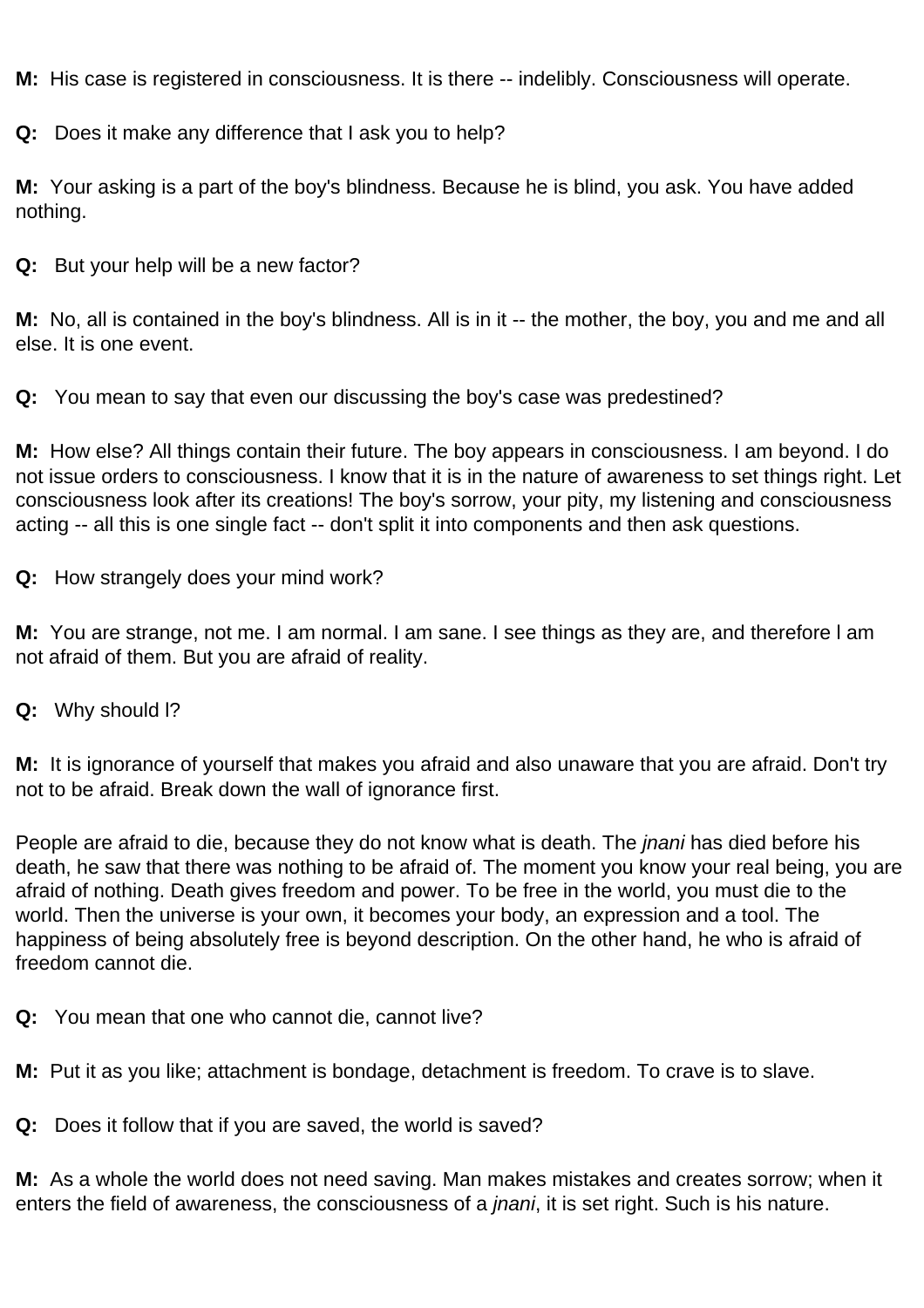**Q:** We can observe what may be called spiritual progress. A selfish man turns religious, controls himself, refines his thoughts and feelings, takes to spiritual practice, realises his true being. Is such progress ruled by causality, or is it accidental?

**M:** From my point of view everything happens by itself, quite spontaneously. But man imagines that he works for an incentive, towards a goal. He has always a reward in mind and strives for it.

**Q:** A crude, unevolved man will not work without a reward. Is it not right to offer him incentives?

**M:** He will create for himself incentives anyhow. He does not know that to grow is in the nature of consciousness. He will progress from motive to motive and will chase Gurus for the fulfilment of his desires. When by the laws of his being he finds the way of return (*nivritti*) he abandons all motives, for his interest in the world is over. He wants nothing -- neither from others nor from himself. He dies to all and becomes the All. To want nothing and do nothing -- that is true creation! To watch the universe emerging and subsiding in one's heart is a wonder.

**Q:** The great obstacle to inner effort is boredom. The disciple gets bored.

**M:** Inertia and restlessness (*tamas* and *rajas*) work together and keep clarity and harmony (*sattva*) down. *Tamas* and *Rajas* must be conquered before *Sattva* can appear. It will all come in due course, quite spontaneously.

**Q:** Is there no need of effort then?

**M:** When effort is needed, effort will appear. When effortlessness becomes essential, it will assert itself. You need not push life about. Just flow with it and give yourself completely to the task of the present moment, which is the dying now to the now. For living is dying. Without death life cannot be.

Get hold of the main thing that the world and the self are one and perfect. Only your attitude is faulty and needs readjustment.

This process or readjustment is what you call *sadhana*. You come to it by putting an end to indolence and using all your energy to clear the way for clarity and charity. But in reality, these all are signs of inevitable growth. Don't be afraid, don't resist, don't delay. Be what you are. There is nothing to be afraid of. Trust and try. Experiment honestly. Give your real being a chance to shape your life. You will not regret.

# **34. Mind is restlessness Itself**

**Questioner:** I am a Swede by birth. Now I am teaching *Hatha Yoga* in Mexico and in the States.

**Maharaj:** Where did you learn it?

- **Q:** I had a teacher in the States, an Indian Swami.
- **M:** What did it give you?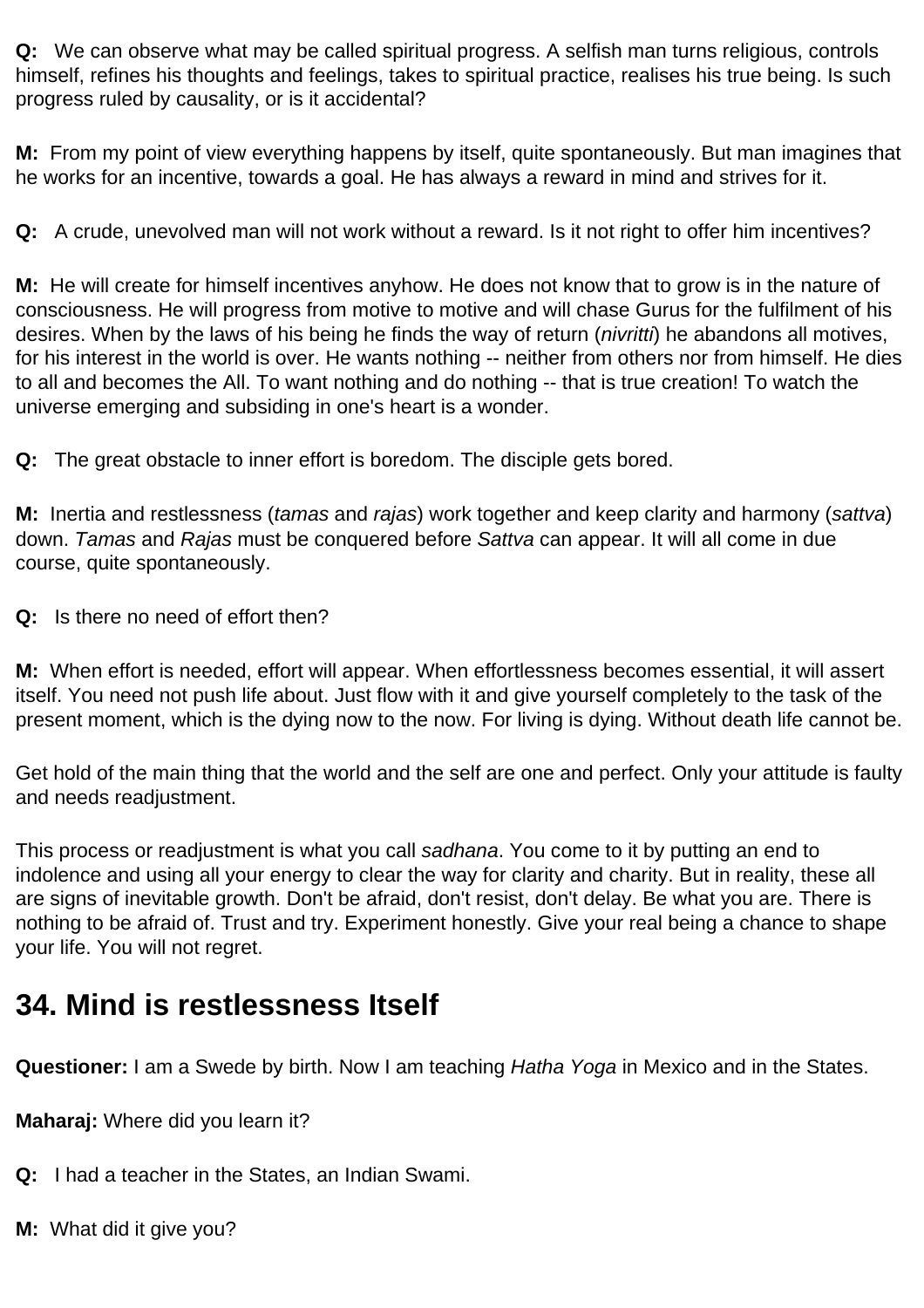**Q:** It gave me good health and a means of livelihood.

**M:** Good enough. Is it all you want?

**Q:** I seek peace of mind. I got disgusted with all the cruel things done by the so-called Christians in the name of Christ. For some time I was without religion. Then I got attracted to *Yoga*.

**M:** What did you gain?

**Q:** I studied the philosophy of *Yoga* and it did help me.

**M:** In what way did it help you? By what signs did you conclude that you have been helped?

**Q:** Good health is something quite tangible.

**M:** No doubt it is very pleasant to feel fit. Is pleasure all you expected from *Yoga*?

**Q:** The joy of well-being is the reward of *Hatha Yoga*. But *Yoga* in general yields more than that. It answers many questions.

**M:** What do you mean by *Yoga*?

- **Q:** The whole teaching of India -- evolution, re-incarnation, *karma* and so on.
- **M:** All right, you got all the knowledge you wanted. But in what way are you benefited by it?
- **Q:** It gave me peace of mind.
- **M:** Did it? Is your mind at peace? Is your search over?
- **Q:** No, not yet.

**M:** Naturally. There will be no end to it, because there is no such thing as peace of mind. Mind means disturbance; restlessness itself is mind. *Yoga* is not an attribute of the mind, nor is it a state of mind.

**Q:** Some measure of peace I did derive from *Yoga*.

**M:** Examine closely and you will see that the mind is seething with thoughts. It may go blank occasionally, but it does it for a time and reverts to its usual restlessness. A becalmed mind is not a peaceful mind. You say you want to pacify your mind. Is he, who wants to pacify the mind, himself peaceful?

**Q:** No. I am not at peace, I take the help of *Yoga*.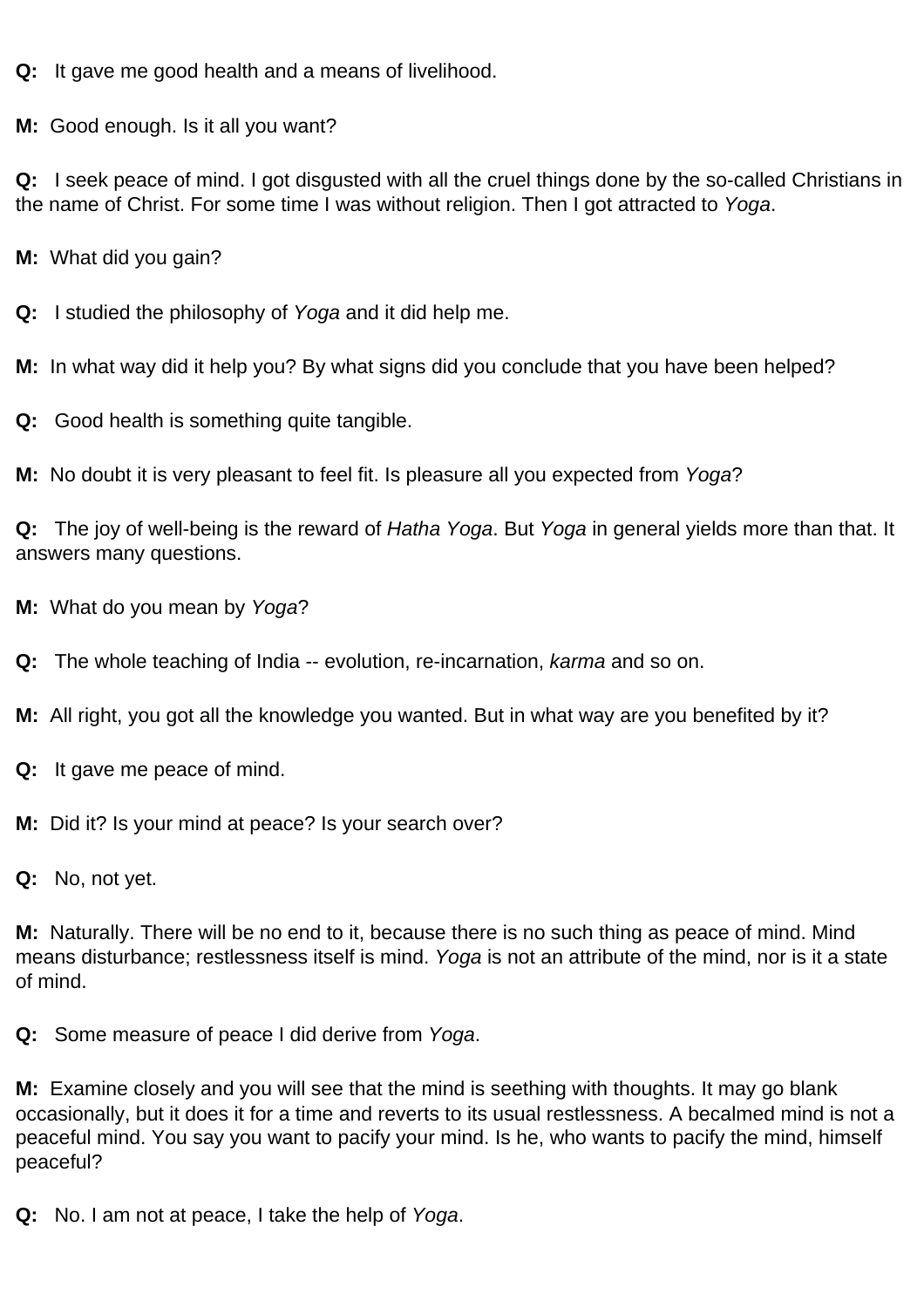**M:** Don't you see the contradiction? For many years you sought your peace of mind. You could not find it, for a thing essentially restless cannot be at peace.

**Q:** There is some improvement.

**M:** The peace you claim to have found is very brittle any little thing can crack it. What you call peace is only absence of disturbance. It is hardly worth the name. The real peace cannot be disturbed. Can you claim a peace of mind that is unassailable?

- **Q:** l am striving.
- **M:** Striving too is a form of restlessness.
- **Q:** So what remains?

**M:** The self does not need to be put to rest. It is peace itself, not at peace. Only the mind is restless. All it knows is restlessness, with its many modes and grades. The pleasant are considered superior and the painful are discounted. What we call progress is merely a change over from the unpleasant to the pleasant. But changes by themselves cannot bring us to the changeless, for whatever has a beginning must have an end. The real does not begin; it only reveals itself as beginningless and endless, all-pervading, all-powerful, immovable prime mover, timelessly changeless.

**Q:** So what has one to do?

**M:** Through *Yoga* you have accumulated knowledge and experience. This cannot be denied. But of what use is it all to you? *Yoga* means union, joining. What have you re-united, re-joined?

**Q:** I am trying to rejoin the personality back to the real self.

**M:** The personality (*vyakti*) is but a product of imagination. The self (*vyakta*) is the victim of this imagination. It is the taking yourself to be what you are not that binds you. The person cannot be said to exist on its own rights; it is the self that believes there is a person and is conscious of being it. Beyond the self (*vyakta*) lies the unmanifested (*avyakta*), the causeless cause of everything. Even to talk of re-uniting the person with the self is not right, because there is no person, only a mental picture given a false reality by conviction. Nothing was divided and there is nothing to unite.

**Q:** *Yoga* helps in the search for and the finding of the self.

**M:** You can find what you have lost. But you cannot find what you have not lost.

**Q:** Had I never lost anything, I would have been enlightened. But I am not. I am searching. Is not my very search a proof of my having lost something?

**M:** It only shows that you believe you have lost. But who believes it? And what is believed to be lost? Have you lost a person like yourself? What is the self you are in search of? What exactly do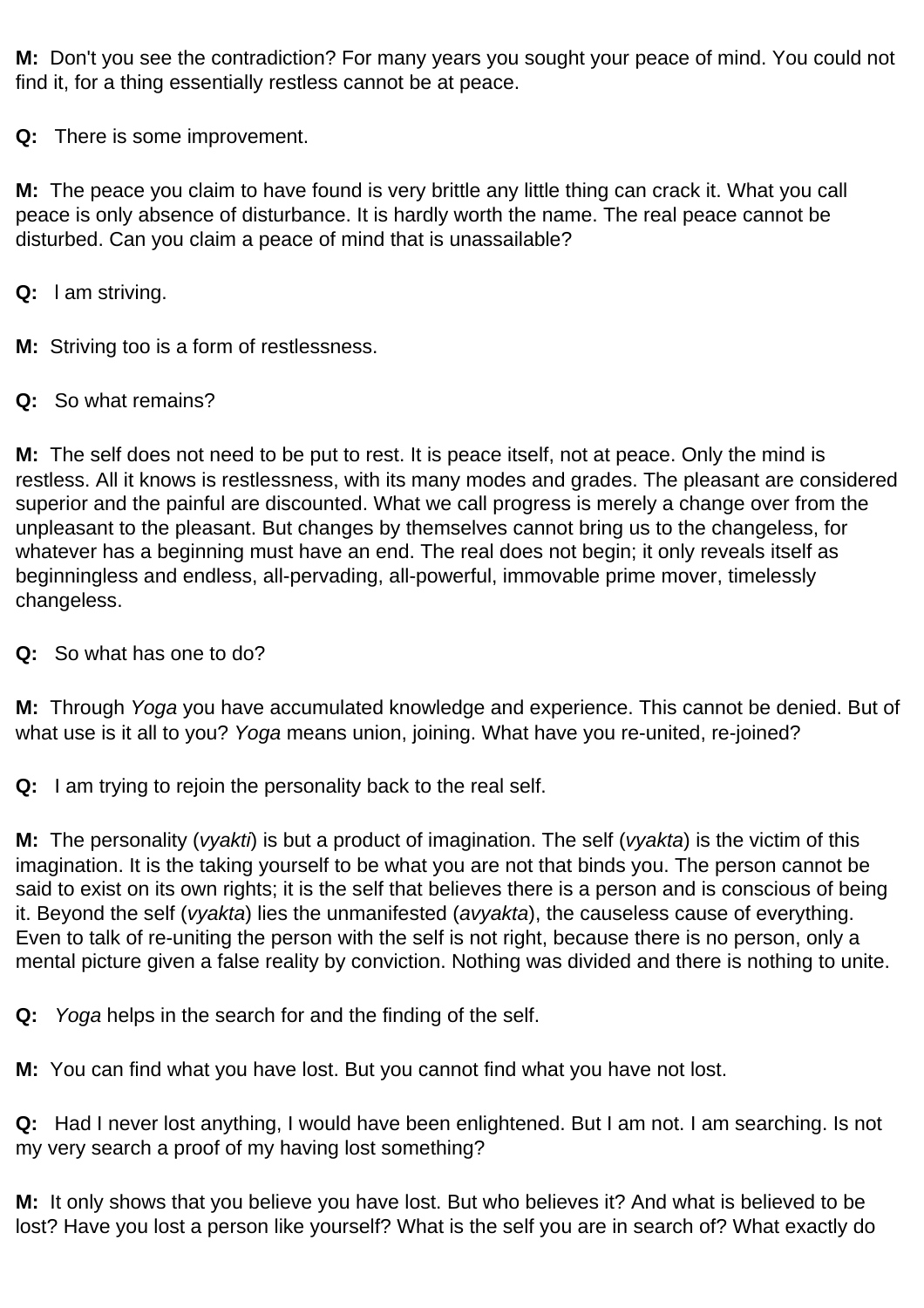#### you expect to find?

**Q:** The true knowledge of the self.

**M:** The true knowledge of the self is not a knowledge. It is not something that you find by searching, by looking everywhere. It is not to be found in space or time. Knowledge is but a memory, a pattern of thought, a mental habit. All these are motivated by pleasure and pain. It is because you are goaded by pleasure and pain that you are in search of knowledge. Being oneself is completely beyond all motivation. You cannot be yourself for some reason. You *are* yourself, and no reason is needed.

**Q:** By doing *Yoga* I shall find peace.

**M:** Can there be peace apart from yourself? Are you talking from your own experience or from books only? Your book knowledge is useful to begin with, but soon it must be given up for direct experience, which by its very nature is inexpressible. Words can be used for destruction also; of words images are built, by words they are destroyed. You got yourself into your present state through verbal thinking; you must get out of it the same way.

**Q:** I did attain a degree of inner peace. Am I to destroy it?

**M:** What has been attained may be lost again. Only when you realise the true peace, the peace you have never lost, that peace will remain with you, for it was never away. Instead of searching for what you do not have, find out what is it that you have never lost? That which is there before the beginning and after the ending of everything; that to which there is no birth, nor death. That immovable state, which is not affected by the birth and death of a body or a mind, that state you must perceive.

**Q:** What are the means to such perception?

**M:** In life nothing can be had without overcoming obstacles. The obstacles to the clear perception of one's true being are desire for pleasure and fear of pain. It is the pleasure-pain motivation that stands in the way. The very freedom from all motivation, the state in which no desire arises is the natural state.

**Q:** Such giving up of desires, does it need time?

**M:** If you leave it to time, millions of years will be needed. Giving up desire after desire is a lengthy process with the end never in sight. Leave alone your desires and fears, give your entire attention to the subject, to him who is behind the experience of desire and fear. Ask: 'who desires?' Let each desire bring you back to yourself.

**Q:** The root of all desires and fears is the same -- the longing for happiness.

**M:** The happiness you can think of and long for, is mere physical or mental satisfaction. Such sensory or mental pleasure is not the real, the absolute happiness.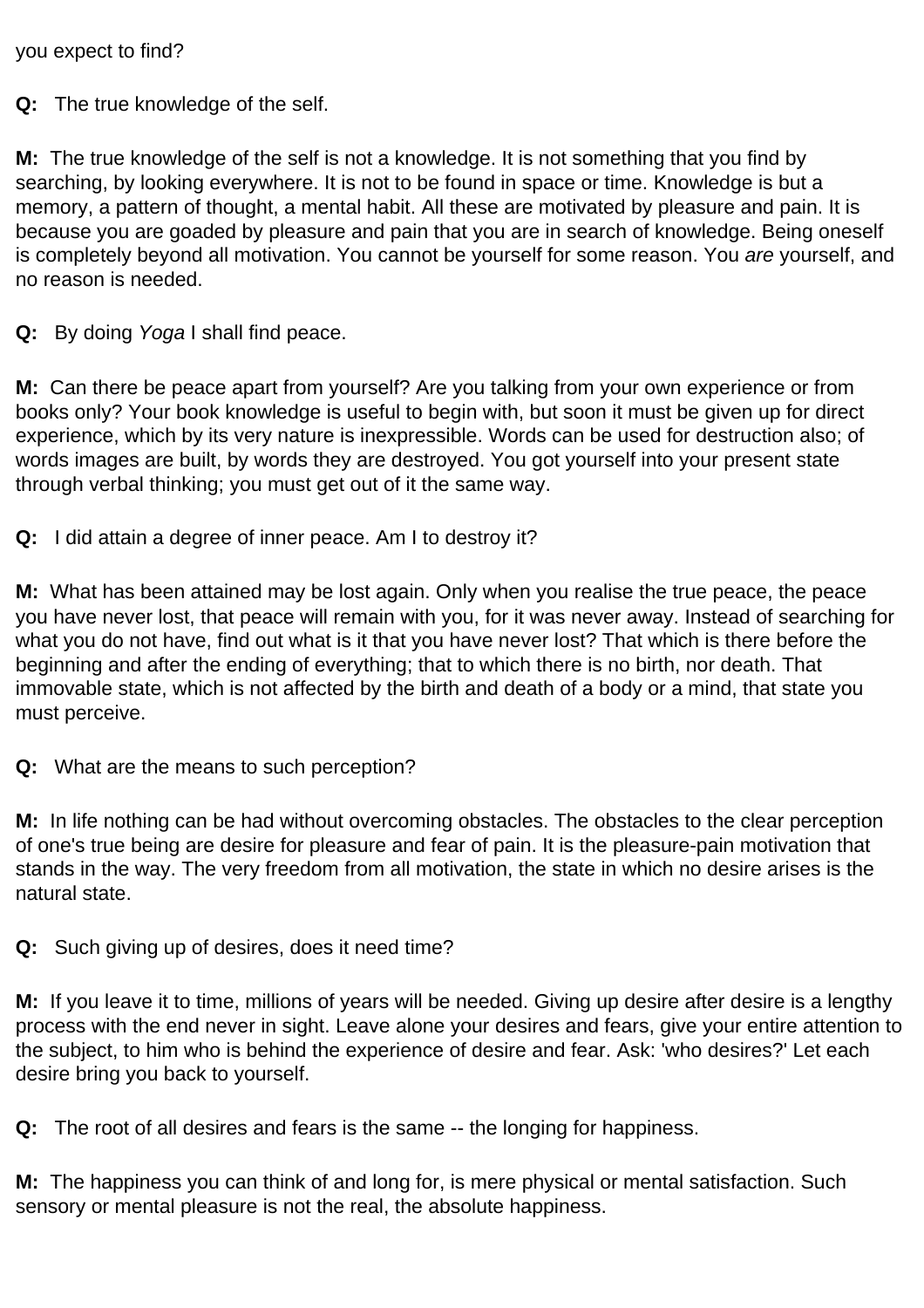**Q:** Even sensory and mental pleasures and the general sense of well-being which arises with physical and mental health, must have their roots in reality.

**M:** They have their roots in imagination. A man who is given a stone and assured that it is a priceless diamond will be mightily pleased until he realises his mistake; in the same way pleasures lose their tang and pains their barb when the self is known. Both are seen as they are -- conditional responses, mere reactions, plain attractions and repulsions, based on memories or preconceptions. Usually pleasure and pain are experienced when expected. It is all a matter of acquired habits and convictions.

**Q:** Well, pleasure may be imaginary. But pain is real.

**M:** Pain and pleasure go always together. Freedom from one means freedom from both. If you do not care for pleasure, you will not be afraid of pain. But there is happiness which is neither, which is completely beyond. The happiness you know is describable and measurable. It is objective, so to say. But the objective cannot be your own. It would be a grievous mistake to identify yourself with something external. This churning up of levels leads nowhere. Reality is beyond the subjective and objective, beyond all levels, beyond every distinction. Most definitely it is not their origin, source or root. These come from ignorance of reality, not from reality itself, which is indescribable, beyond being and not-being.

**Q:** Many teachers have I followed and studied many doctrines, yet none gave me what I wanted.

**M:** The desire to find the self will be surely fulfilled, provided you want nothing else. But you must be honest with yourself and really want nothing else. If in the meantime you want many other things and are engaged in their pursuit, your main purpose may be delayed until you grow wiser and cease being torn between contradictory urges. Go within, without swerving, without ever looking outward.

**Q:** But my desires and fears are still there.

**M:** Where are they but in your memory? realise that their root is in expectation born of memory and they will cease to obsess you.

**Q:** I have understood very well that social service is an endless task, because improvement and decay, progress and regress, go side by side. We can see it on all sides and on every level. What remains?

**M:** Whatever work you have undertaken -- complete it. Do not take up new tasks. unless it is called for by a concrete situation of suffering and relief from suffering. Find yourself first, and endless blessings will follow. Nothing profits the world as much as the abandoning of profits. A man who no longer thinks in terms of loss and gain is the truly non-violent man, for he is beyond all conflict.

**Q:** Yes, I was always attracted by the idea of *ahimsa* (non-violence).

**M:** Primarily, *ahimsa* means what it says: 'don't hurt'. It is not doing good that comes first, but ceasing to hurt, not adding to suffering. Pleasing others is not *ahimsa*.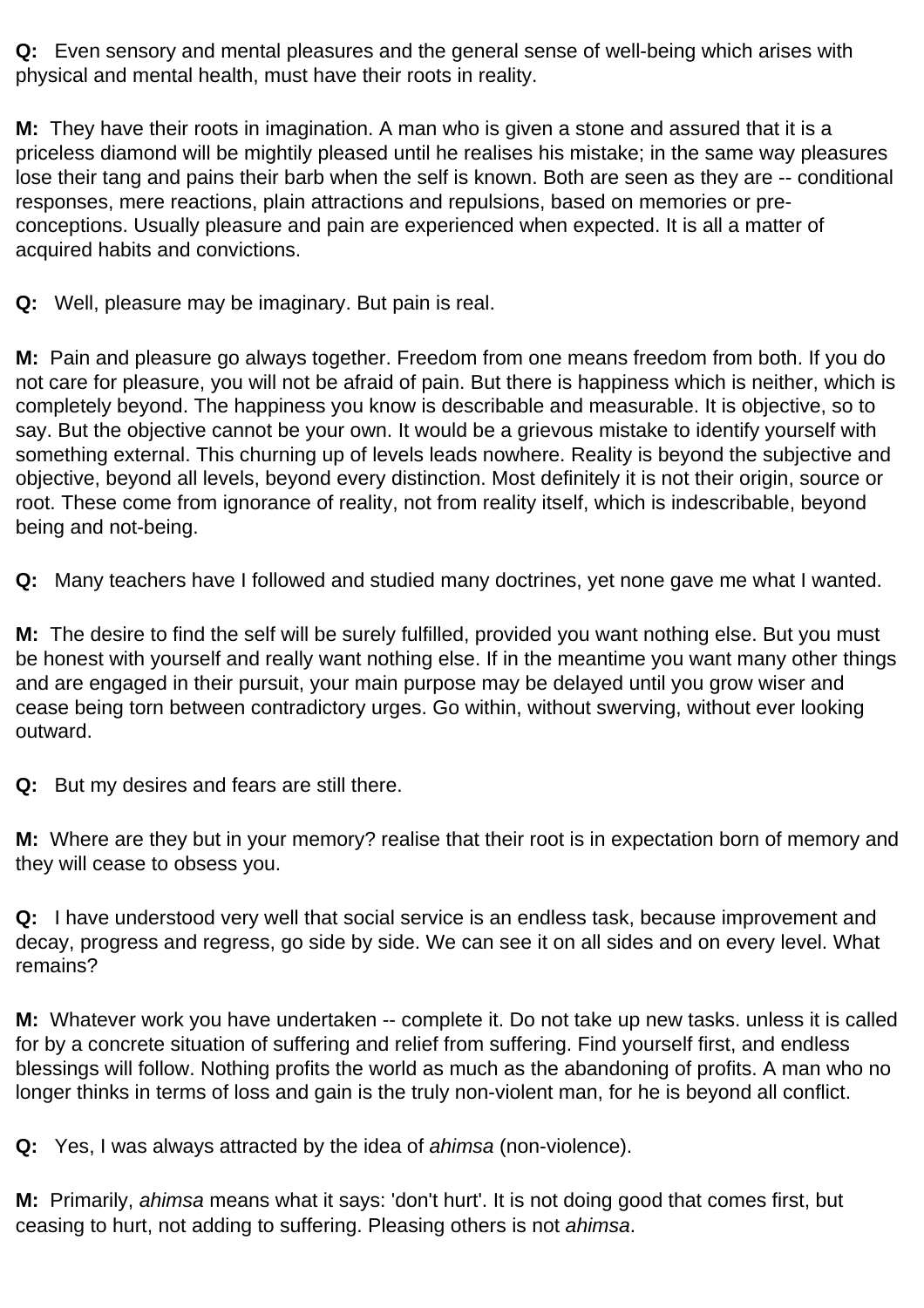**Q:** I am not talking of pleasing, but I am all for helping others.

**M:** The only help worth giving is freeing from the need for further help. Repeated help is no help at all. Do not talk of helping another, unless you can put him beyond all need of help.

**Q:** How does one go beyond the need of help? And can one help another to do so?

**M:** When you have understood that all existence, in separation and limitation, is painful, and when you are willing and able to live integrally, in oneness with all life, as pure being, you have gone beyond all need of help. You can help another by precept and example and, above all, by your being. You cannot give what you do not have and you don't have what you are not. You can only give what you are -- and of that you can give limitlessly.

**Q:** But, is it true that all existence is painful?

**M:** What else can be the cause of this universal search for pleasure? Does a happy man seek happiness? How restless people are, how constantly on the move! It is because they are in pain that they seek relief in pleasure. All the happiness they can imagine is in the assurance of repeated pleasure.

**Q:** If what I am, as I am, the person I take myself to be, cannot be happy, then what am I to do?

**M:** You can only cease to be -- as you seem to be now. There is nothing cruel in what I say. To wake up a man from a nightmare is compassion. You came here because you are in pain, and all I say is: wake up, know yourself, be yourself. The end of pain lies not in pleasure. When you realise that you are beyond both pain and pleasure, aloof and unassailable, then the pursuit of happiness ceases and the resultant sorrow too. For pain aims at pleasure and pleasure ends in pain, relentlessly.

**Q:** In the ultimate state there can be no happiness?

**M:** Nor sorrow. Only freedom. Happiness depends on something or other and can be lost; freedom from everything depends on nothing and cannot be lost. Freedom from sorrow has no cause and, therefore, cannot be destroyed. realise that freedom.

**Q:** Am I not born to suffer as a result of my past? Is freedom possible at all? Was I born of my own will? Am I not just a creature?

**M:** What is birth and death but the beginning and the ending of a stream of events in consciousness? Because of the idea of separation and limitation they are painful. Momentary relief from pain we call pleasure -- and we build castles in the air hoping for endless pleasure which we call happiness. It is all misunderstanding and misuse. Wake up, go beyond, live really.

**Q:** My knowledge is limited, my power negligible.

**M:** Being the source of both. the self is beyond both knowledge and power. The observable is in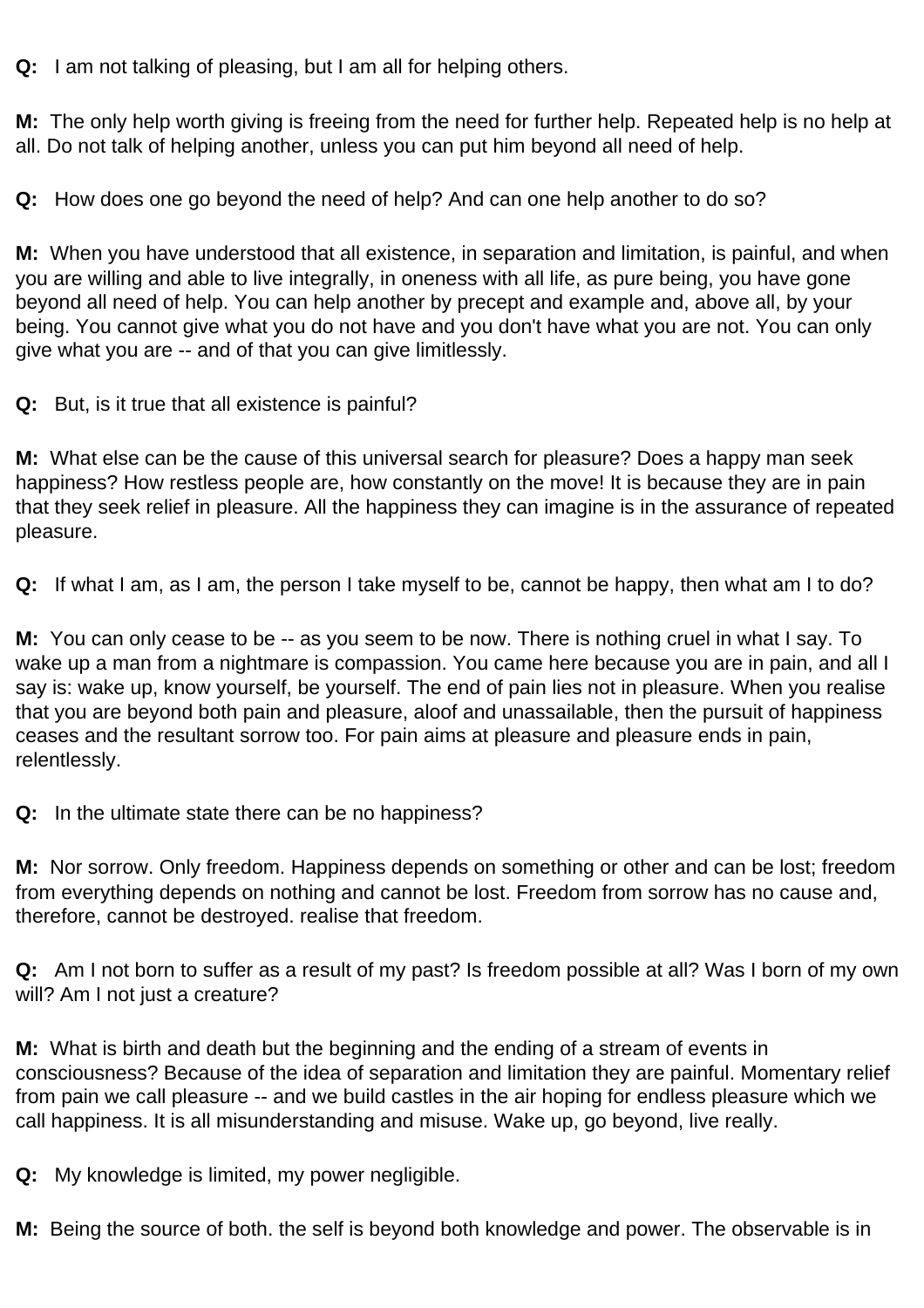the mind. The nature of the self is pure awareness, pure witnessing, unaffected by the presence or absence of knowledge or liking.

Have your being outside this body of birth and death and all your problems will be solved. They exist because you believe yourself born to die. Undeceive yourself and be free. You are not a person.

## **35. Greatest Guru is Your Inner Self**

**Questioner:** On all sides I hear that freedom from desires and inclinations is the first condition of self-realisation. But I find the condition impossible of fulfilment. Ignorance of oneself causes desires and desires perpetuate ignorance. A truly vicious circle!

**Maharaj:** There are no conditions to fulfil. There is nothing to be done, nothing to be given up. Just look and remember, whatever you perceive is not you, nor yours. It is there in the field of consciousness, but you are not the field and its contents, nor even the knower of the field. It is your idea that you have to do things that entangle you in the results of your efforts -- the motive, the desire, the failure to achieve, the sense of frustration -- all this holds you back. Simply look at whatever happens and know that you are beyond it.

- **Q:** Does it mean I should abstain from doing anything?
- **M:** You cannot! What goes on must go on. If you stop suddenly, you will crash.
- **Q:** Is it a matter of the known and the knower becoming one?

**M:** Both are ideas in the mind, and words that express them. There is no self in them. The self is neither, between nor beyond. To look for it on the mental level is futile. Stop searching, and see -- it is here and now -- it is that 'I am' you know so well. All you need to do is to cease taking yourself to be within the field of consciousness. Unless you have already considered these matters carefully, listening to me once will not do. Forget your past experiences and achievements, stand naked, exposed to the winds and rains of life and you will have a chance.

**Q:** Has devotion (*bhakti*) any place in your teaching?

**M:** When you are not well, you go to a physician who tells you what is wrong and what is the remedy. If you have confidence in him, it makes things simple: you take the medicine, follow the diet restrictions and get well. But if you do not trust him, you may still take a chance, or you may study medicine yourself! In all cases it is your desire for recovery that moves you, not the physician.

Without trust there is no peace. Somebody or other you always trust -- it may be your mother, or your wife. Of all the people the knower of the self, the liberated man, is the most trust-worthy. But merely to trust is not enough. You must also desire. Without desire for freedom of what use is the confidence that you can acquire freedom? Desire and confidence must go together. The stronger your desire, the easier comes the help. The greatest Guru is helpless as long as the disciple is not eager to learn. Eagerness and earnestness are all-important. Confidence will come with experience. Be devoted to your goal -- and devotion to him who can guide you will follow. If your desire and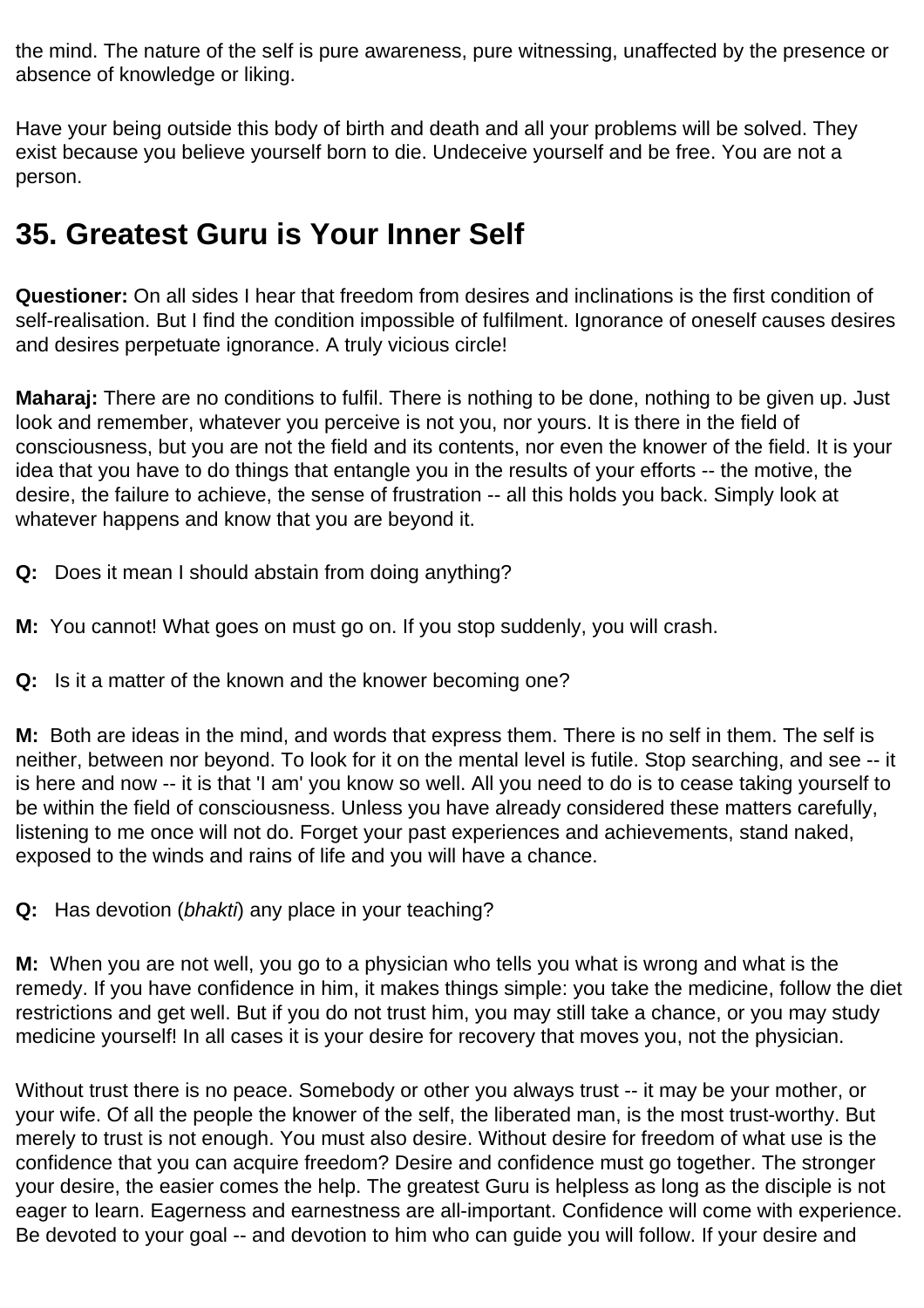confidence are strong, they will operate and take you to your goal, for you will not cause delay by hesitation and compromise.

The greatest Guru is your inner self. Truly, he is the supreme teacher. He alone can take you to your goal and he alone meets you at the end of the road. Confide in him and you need no outer Guru. But again you must have the strong desire to find him and do nothing that will create obstacles and delays. And do not waste energy and time on regrets. Learn from your mistakes and do not repeat them.

**Q:** If you do not mind my asking a personal question...?

**M:** Yes, go ahead.

**Q:** I see you sitting on an antelope skin. How does it tally with non-violence?

**M:** All my working life I was a cigarette-maker, helping people to spoil their health. And in front of my door the municipality has put up a public lavatory, spoiling my health. In this violent world how can one keep away from violence of some kind or other?

**Q:** Surely all avoidable violence should be avoided. And yet in India every holy man has his tiger, lion, leopard or antelope skin to sit on.

**M:** Maybe because no plastics were available in ancient times and a skin was best to keep the damp away. Rheumatism has no charm, even for a saint! Thus the tradition arose that for lengthy meditations a skin is needed. Just like the drum-hide in a temple, so is the antelope skin of a *Yogi*. We hardly notice it.

**Q:** But the animal had to be killed.

**M:** I have never heard of a *Yogi* killing a tiger for his hide. The killers are not *Yogis* and the *Yogis* are not killers.

**Q:** Should you not express your disapproval by refusing to sit on a skin?

**M:** What an idea! I disapprove of the entire universe, why only a skin?

**Q:** What is wrong with the universe?

**M:** Forgetting your Self is the greatest injury; all the calamities flow from it. Take care of the most important, the lesser will take care of itself. You do not tidy up a dark room. You open the windows first. Letting in the light makes everything easy. So, let us wait with improving others until we have seen ourselves as we are -- and have changed. There is no need to turn round and round in endless questioning; find yourself and everything will fall into its proper place.

**Q:** The urge to return to the source is very rare. Is it at all natural?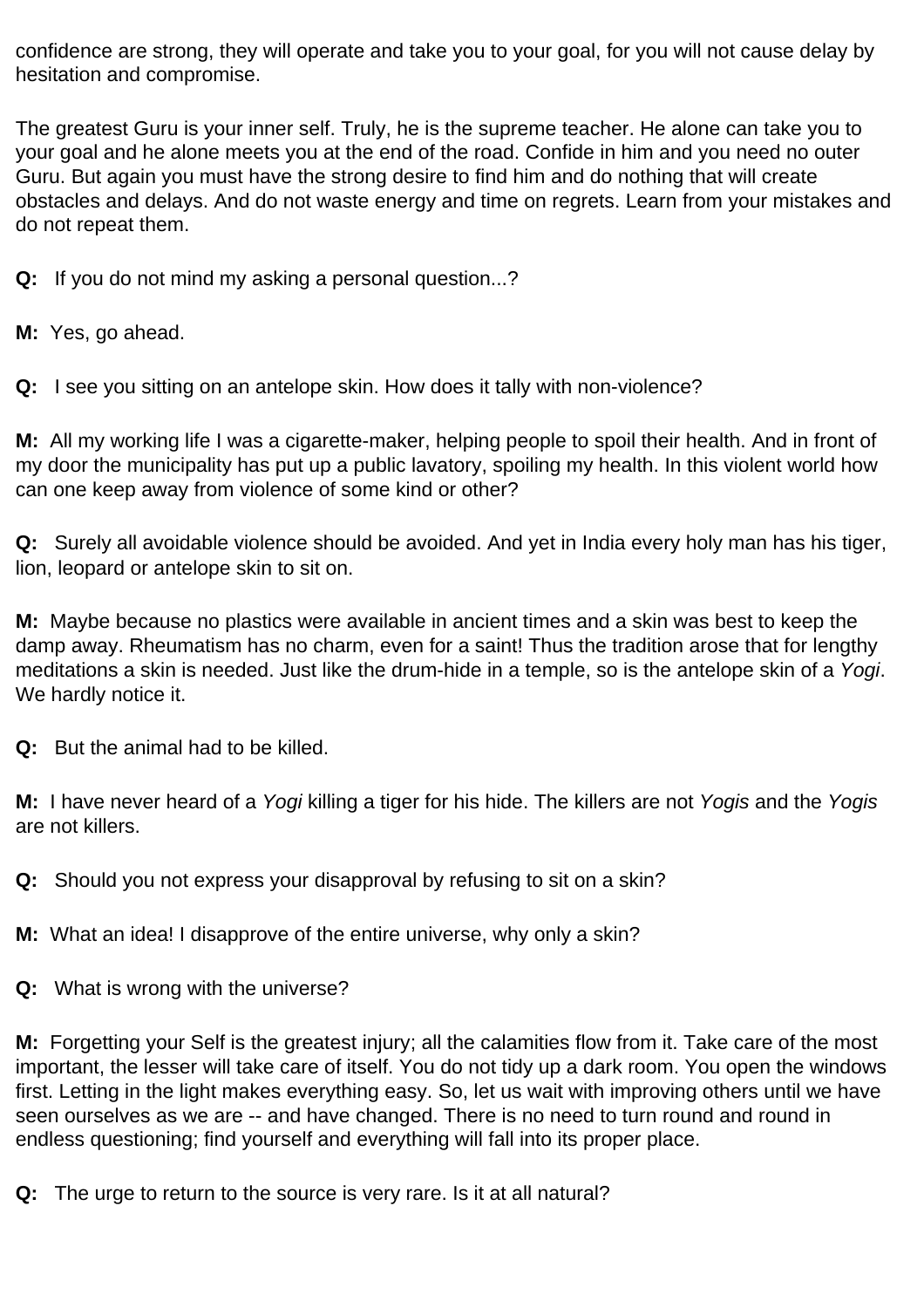**M:** Outgoing is natural in the beginning, ingoing -- in the end. But in reality the two are one, just like breathing in and out are one.

**Q:** In the same way are not the body and the dweller in the body one?

**M:** Events in time and space -- birth and death, cause and effect -- these may be taken as one; but the body and the embodied are not of the same order of reality. The body exists in time and space, transient and limited, while the dweller is timeless and spaceless, eternal and all-pervading. To identify the two is a grievous mistake and the cause of endless suffering. You can speak of the mind and body as one, but the body-mind is not the underlying reality.

**Q:** Whoever he may be, the dweller is in control of the body and, therefore, responsible for it.

**M:** There is a universal power which is in control and is responsible.

**Q:** And so, I can do as I like and put the blame on some universal power? How easy!

**M:** Yes, very easy. Just realise the One Mover behind all that moves and leave all to Him. If you do not hesitate, or cheat, this is the shortest way to reality. Stand without desire and fear, relinquishing all control and all responsibility.

**Q:** What madness!

**M:** Yes, divine madness. What is wrong in letting go the illusion of personal control and personal responsibility? Both are in the mind only. Of course, as long as you imagine yourself to be in control, you should also imagine yourself to be responsible. One implies the other.

**Q:** How can the universal be responsible for the particular?

**M:** All life on earth depends on the sun. Yet you cannot blame the sun for all that happens, though it is the ultimate cause. Light causes the colour of the flower, but it neither controls, nor is responsible for it directly. It makes it possible, that is all.

**Q:** What I do not like in all this is taking refuge in some universal power.

**M:** You cannot quarrel with facts.

**Q:** Whose facts? Yours or mine?

**M:** Yours. You cannot deny my facts, for you do not know them. Could you know them, you would not deny them. Here lies the trouble. You take your imagining for facts and my facts for imagination. I know for certain that all is one. Differences do not separate. Either you are responsible for nothing, or for everything. To imagine that you are in control and responsible for one body only is the aberration of the body-mind.

**Q:** Still, you are limited by your body.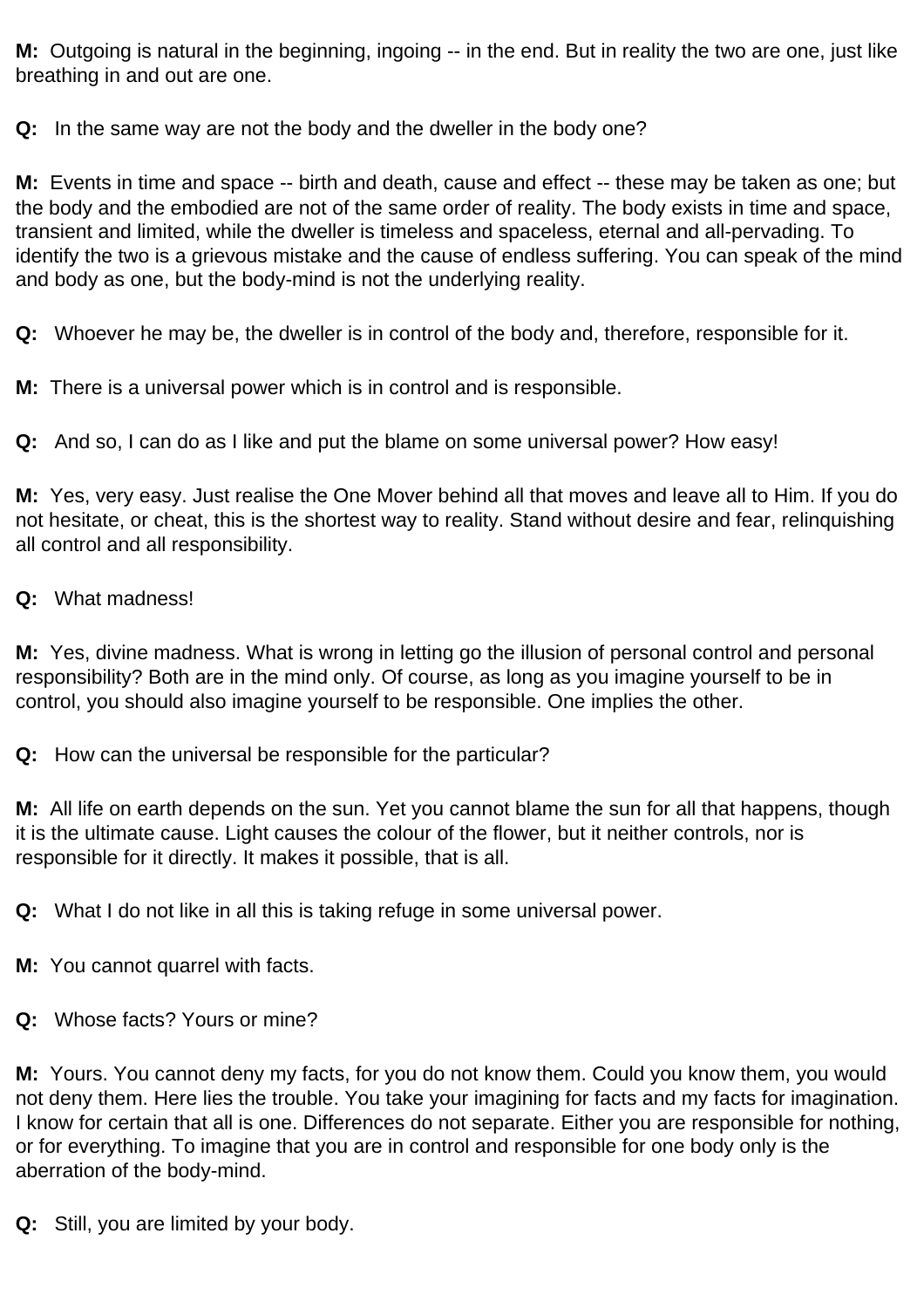**M:** Only in matters pertaining to the body. This I do not mind. It is like enduring the seasons of the year. They come, they go -- they hardly affect me. In the same way body-minds come and go -- life is forever in search of new expressions.

**Q:** As long as you do not put all the burden of evil on God, I am satisfied. There may be a God for all I know, but to me he is a concept projected by the human mind. He may be a reality to you, but to me society is more real than God, for I am both its creature and its prisoner. Your values are wisdom and compassion; society's sagacious selfishness. I live in a world quite different from yours.

**M:** None compels.

**Q:** None compels you, but I am compelled. My world is an evil world, full of tears, toil and pain. To explain it away by the intellectualising, by putting forth theories of evolution and *karma* is merely adding insult to injury. The God of an evil world is a cruel God.

**M:** You are the god of your world and you are both stupid and cruel. Let God be a concept -- your own creation. Find out who you are, how did you come to live, longing for truth, goodness and beauty in a world full of evil. Of what use is your arguing for or against God. when you just do not know who is God and what are you talking about. The God born of fear and hope, shaped by desire and imagination, cannot be the Power That is, the Mind and the Heart of the universe.

**Q:** I agree that the world I live in and the God I believe in are both creatures of imagination. But in what way are they created by desire? Why do I imagine a world so painful and a God so indifferent? What is wrong with me that I should torture myself so cruelly? The enlightened man comes and tells me: 'it is but a dream to put an end to', but is he not himself a part of the dream? I find myself trapped and see no way out. You say you are free. Of what are you free? For heaven's sake, don't feed me on words, enlighten me, help me to wake up, since it is you who sees me tossing in my sleep.

**M:** When I say I am free, I merely state a fact. If you are an adult, you are free from infancy. I am free from all description and identification. Whatever you may hear, see, or think of, I am not that. I am free from being a percept, or a concept.

**Q:** Still, you have a body and you depend on it.

**M:** Again you assume that your point of view is the only correct one. I repeat: I was not, am not, shall not be a body. To me this is a fact. I too was under the illusion of having been born, but my Guru made me see that birth and death are mere ideas -- birth is merely the idea: 'I have a body'. And death -- 'I have lost my body'. Now, when I know I am not a body, the body may be there or may not -- what difference does it make? The body-mind is like a room. It is there, but I need not live in it all the time.

- **Q:** Yet, there is a body and you do take care of it.
- **M:** The power that created the body takes care of it.
- **Q:** We are jumping from level to level all the time.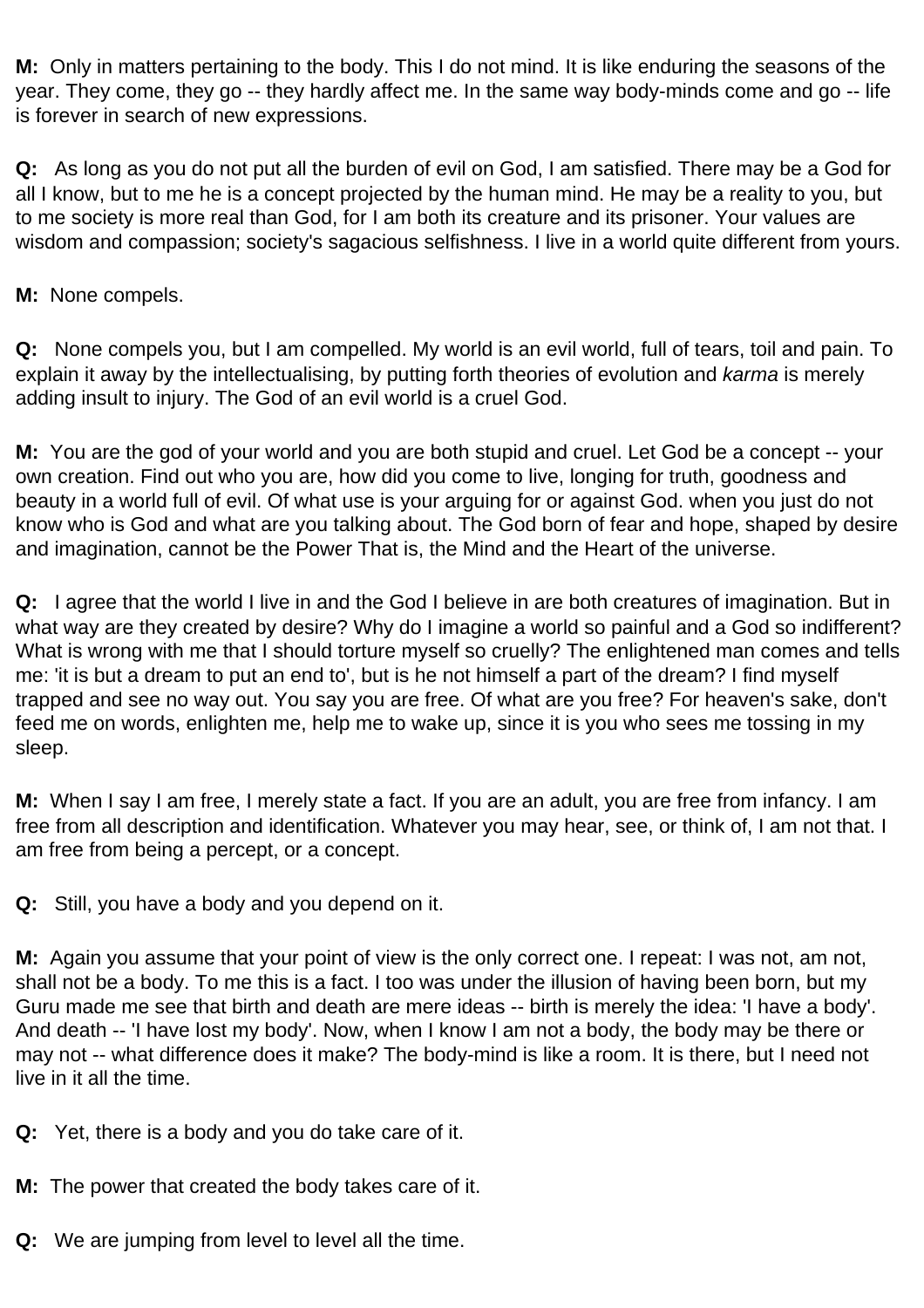**M:** There are two levels to consider -- the physical -- of facts, and mental -- of ideas. I am beyond both. Neither your facts, nor ideas are mine. What I see is beyond. Cross over to my side and see with me.

**Q:** What I want to say is very simple. As long as I believe: 'I am the body', I must not say: 'God will look after my body'. God will not. He will let it starve, sicken and die.

**M:** What else do you expect from a mere body? Why are you so anxious about it?

Because you think you are the body, you want it indestructible. You can extend its life considerably by appropriate practices, but for what ultimate good?

**Q:** It is better to live long and healthy. It gives us a chance to avoid the mistakes of childhood and youth, the frustrations of adulthood, the miseries and imbecility of old age.

**M:** By all means live long. But you are not the master. Can you decide the days of your birth and death? We are not speaking the same language. Yours is a make-believe talk, all hangs on suppositions and assumptions. You speak with assurance about things you are not sure of.

**Q:** Therefore, I am here.

**M:** You are not yet here. I am here. Come in! But you don't. You want me to live your life, feel your way, use your language. I cannot, and it will not help you. You must come to me. Words are of the mind and the mind obscures and distorts. Hence the absolute need to go beyond words and move over to my side.

**Q:** Take me over.

**M:** I am doing it, but you resist. You give reality to concepts, while concepts are distortions of reality. Abandon all conceptualisation and stay silent and attentive. Be earnest about it and all will be well with you.

### **36. Killing Hurts the Killer, not the Killed**

**Questioner:** A thousand years ago a man lived and died. His identity (*antahkarana*) re-appeared in a new body. Why does he not remember his previous life? And if he does, can the memory be brought into the conscious?

**Maharaj:** How do you know that the same person re-appeared in the new body? A new body may mean a new person altogether.

**Q:** Imagine a pot of ghee. (Indian clarified butter). When the pot breaks, the Ghee remains and can be transferred to another pot. The old pot had its own scent, the new -- its own. The Ghee will carry the scents from pot to pot. In the same way the personal identity is transferred from body to body.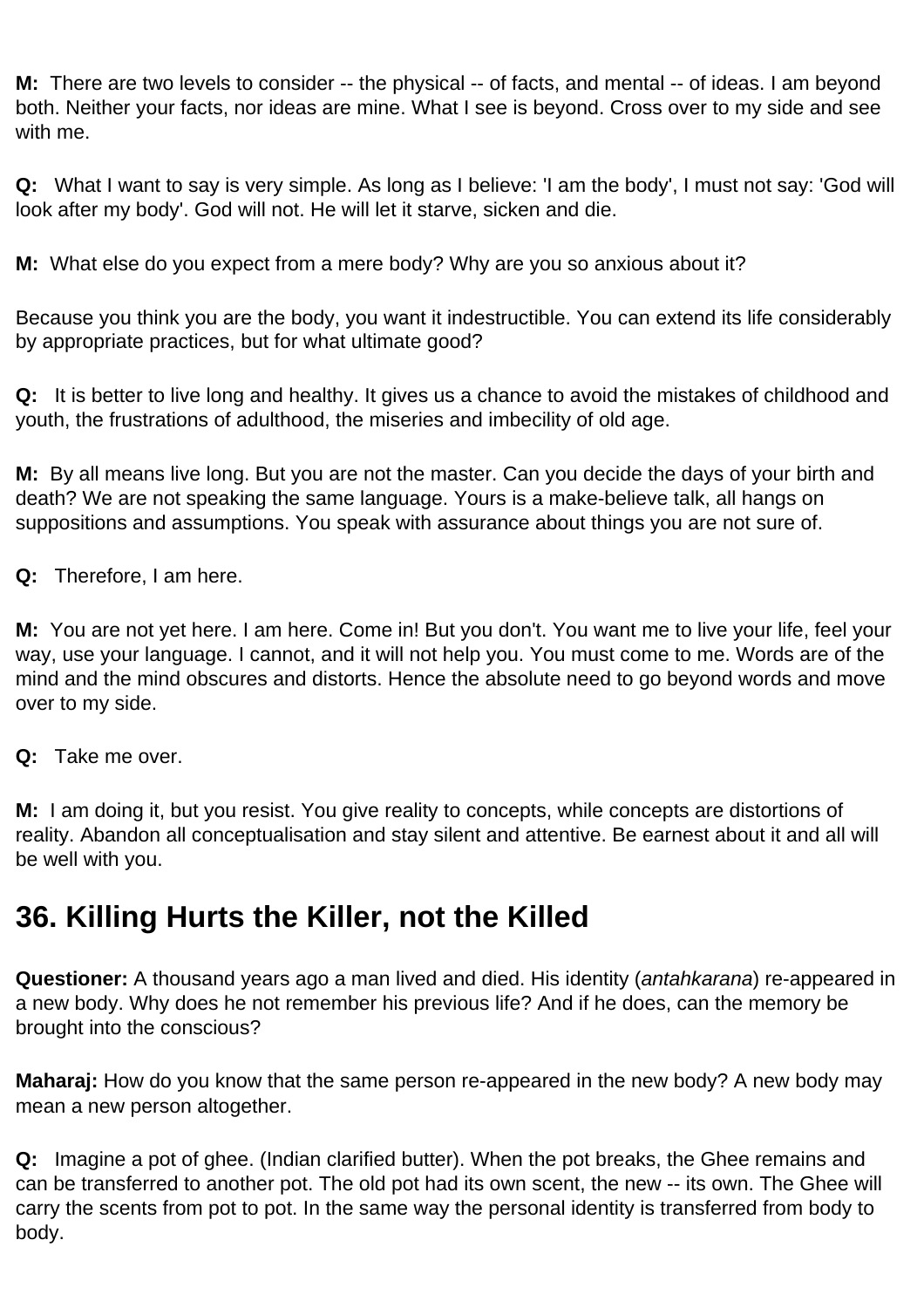**M:** It is all right. When there is the body, its peculiarities affect the person. Without the body we have the pure identity in the sense of 'I am'. But when you are reborn in a new body, where is the world formerly experienced?

**Q:** Every body experiences its own world.

**M:** In the present body the old body -- is it merely an idea, or is it a memory?

**Q:** An idea, of course. How can a brain remember what it has not experienced?

**M:** You have answered your own question. Why play with ideas? Be content with what you are sure of. And the only thing you can be sure of is 'I am'. Stay with it, and reject everything else. This is *Yoga*.

**Q:** I can reject only verbally. At best I remember to repeat the formula: 'This is not me, this is not mine. I am beyond all this'.

**M:** Good enough. First verbally, then mentally and emotionally, then in action. Give attention to the reality within you and it will come to light. It is like churning the cream for butter. Do it correctly and assiduously and the result is sure to come.

**Q:** How can the absolute be the result of a process?

**M:** You are right, the relative cannot result in the absolute. But the relative can block the absolute, just as the non-churning of the cream may prevent the butter from separating. It is the real that creates the urge; the inner prompts the outer and the outer responds in interest and effort. But ultimately there is no inner, nor outer; the light of consciousness is both the creator and the creature, the experiencer and the experience, the body and the embodied. Take care of the power that projects all this and your problems will come to an end.

- **Q:** Which is the projecting power?
- **M:** It is imagination prompted by desire.
- **Q:** I know all this, but have no power over it.
- **M:** This is another illusion of yours, born from craving for results.
- **Q:** What is wrong with purposeful action?

**M:** It does not apply. In these matters there is no question of purpose, nor of action. All you need is to listen, remember, ponder. It is like taking food. All you can do is to bite off, chew and swallow. All else is unconscious and automatic. Listen, remember and understand -- the mind is both the actor and the stage. All is of the mind and you are not the mind. The mind is born and reborn, not you. The mind creates the world and all the wonderful variety of it. Just like in a good play you have all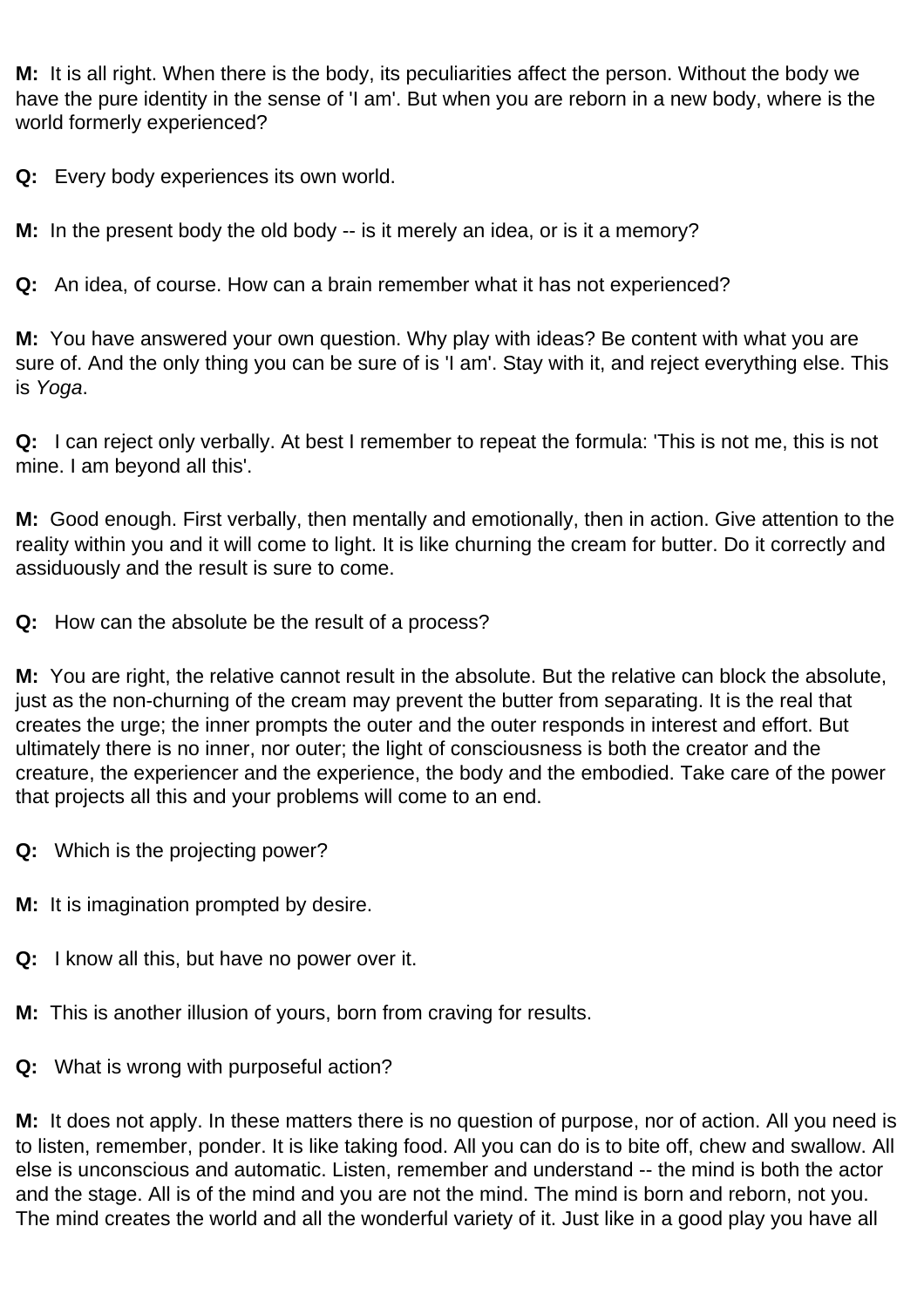sorts of characters and situations, so you need a little of everything to make a world.

**Q:** Nobody suffers in a play.

**M:** Unless one identifies himself with it. Don't identify yourself with the world and you will not suffer.

**Q:** Others will.

**M:** Then make your world perfect, by all means. If you believe in God, work with Him. It you do not, become one. Either see the world as a play or work at it with all your might. Or both.

**Q:** What about the identify of the dying man? What happens to it when he is dead? Do you agree that it continues in another body.

**M:** It continues and yet it does not. All depends how you look at it. What is identity, after all? Continuity in memory? Can you talk of identity without memory?

**Q:** Yes, I can. The child may not know its parents, yet the hereditary characteristics will be there.

**M:** Who identifies them? Somebody with a memory to register and compare. Don't you see that memory is the warp of your mental life. And identity is merely a pattern of events in time and space. Change the pattern and you have changed the man.

**Q:** The pattern is significant and important. It has its own value. By saying that a woven design is merely coloured threads you miss the most important -- the beauty of it. Or by describing a book as paper with ink stains on it, you miss the meaning. Identity is valuable because it is the basis of individuality; that which makes us unique and irreplaceable. 'I am', is the intuition of uniqueness.

**M:** Yes and no. Identity, individuality, uniqueness -- they are the most valuable aspects of the mind, yet of the mind only. 'I am all there is' too is an experience equally valid. The particular and the universal are inseparable. They are the two aspects of the nameless, as seen from without and from within. Unfortunately, words only mention, but don't convey. Try to go beyond the words.

**Q:** What dies with death?

**M:** The idea 'I am this body' dies; the witness does not.

**Q:** The Jains believe in a multiplicity of witnesses, forever separate.

**M:** That is their tradition based on the experience of some great people. The one witness reflects itself in the countless bodies as 'I am'. As long as the bodies, however subtle, last, the 'I am' appears as many. Beyond the body there is only the One.

**Q:** God?

**M:** The Creator is a person whose body is the world. The Nameless one is beyond all gods.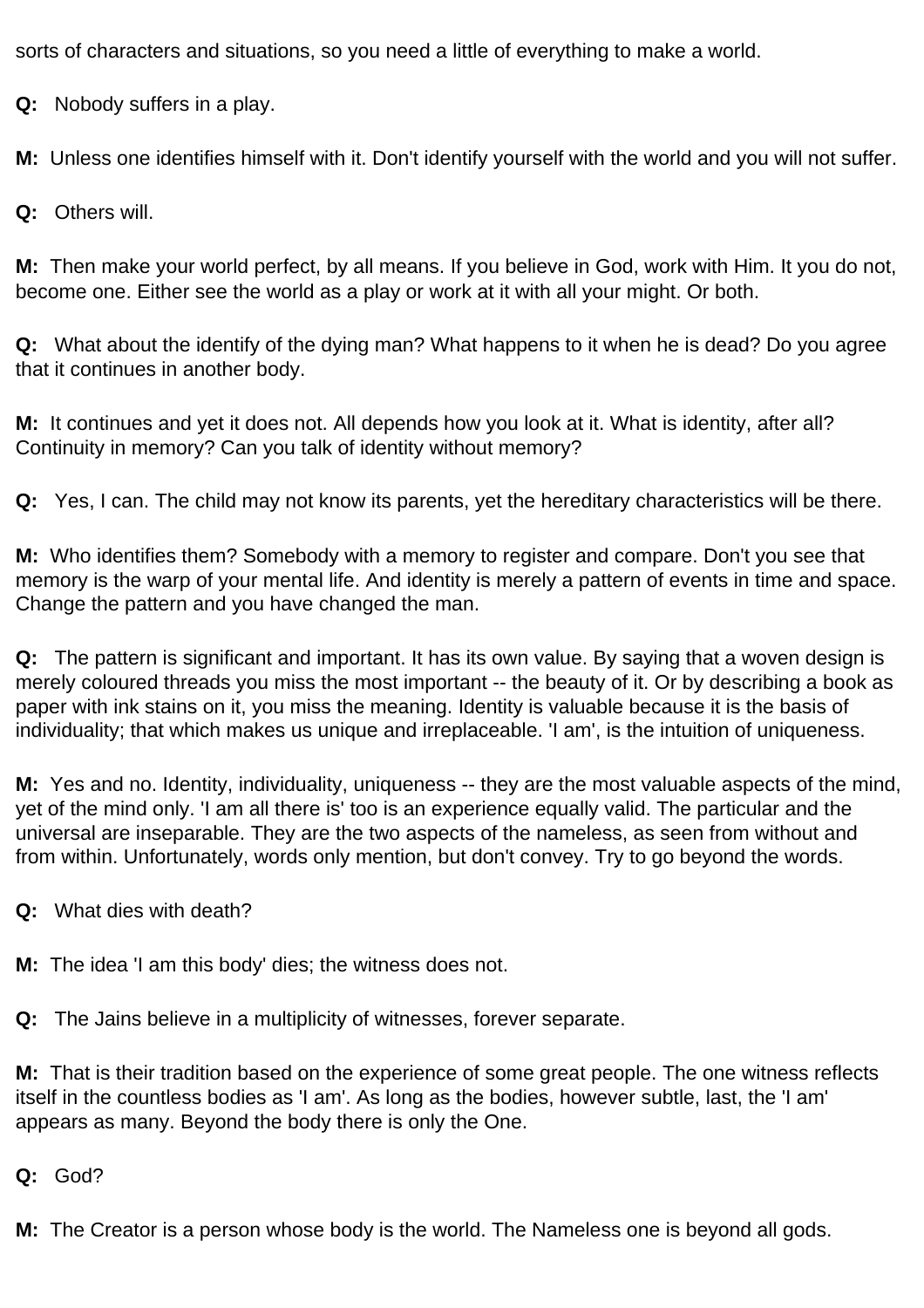**Q:** Sri Ramana Maharshi died. What difference did it make to him?

**M:** None. What he was, he is -- the Absolute Reality.

**Q:** But to the common man death makes a difference.

**M:** What he thinks himself to be before death he continues to be after death. His self-image survives.

**Q:** The other day there was a talk about the use by the *jnani* of animal skins for meditation etc. I was not convinced. It is easy to justify everything by referring to custom and tradition. Customs may be cruel and tradition corrupt. They explain, but do not justify.

**M:** I never meant to say that lawlessness follows self-realisation. A liberated man is extremely lawabiding. But his laws are the laws of his real self, not of his society. These he observes, or breaks according to circumstances and necessity. But he will never be fanciful and disorderly.

**Q:** What I cannot accept is justification by custom and habit.

**M:** The difficulty lies in our differing points of view. You speak from the body-mind's. Mine is of the witness. The difference is basic.

- **Q:** Still, cruelty is cruelty
- **M:** None compels you to be cruel.
- **Q:** Taking advantage of other people's cruelty is cruelty by proxy.

**M:** If you look into living process closely, you will find cruelty everywhere, for life feeds on life. This is a fact, but it does not make you feel guilty of being alive. You began a life of cruelty by giving your mother endless trouble. To the last day of your life you will compete for food, clothing, shelter, holding on to your body, fighting for its needs, wanting it to be secure, in a world of insecurity and death. From the animal's point of view being killed is not the worst form of dying; surely preferable to sickness and senile decay. The cruelty lies in the motive, not in the fact. Killing hurts the killer, not the killed.

**Q:** Agreed; then one must not accept the services of hunters and butchers.

- **M:** Who wants you to accept?
- **Q:** You accept.

**M:** That is how *you* see me! How quickly you accuse, condemn, sentence and execute! Why begin with me and not with yourself?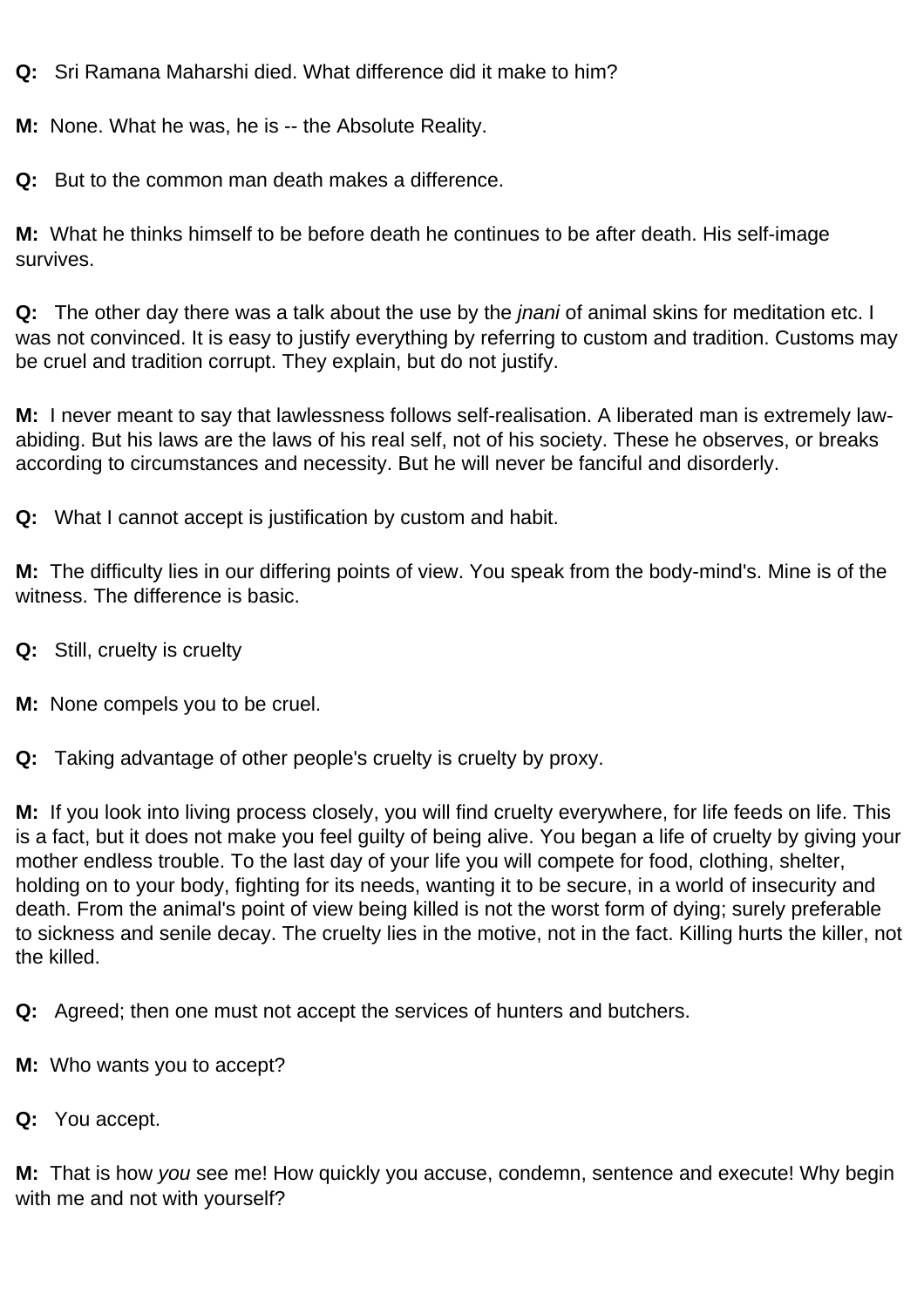**Q:** A man like you should set an example.

**M:** Are you ready to follow my example? I am dead to the world, I want nothing, not even to live. Be as I am, do as I do. You are judging me by my clothes and food; while I only look at your motives; if you believe to be the body and the mind and act on it you are guilty of the greatest cruelty -- cruelty to your own real being. Compared to it all other cruelties do not count.

Q; You are taking refuge in the claim that you are not the body. But you are in control of the body and responsible for all it does. To allow the body full autonomy would be imbecility, madness!

**M:** Cool down. I am also against all killing of animals for flesh or fur, but I refuse to give it first place. Vegetarianism is a worthy cause, but not the most urgent; all causes are served best by the man who has returned to his source.

**Q:** When I was at Sri Ramanashram, I felt Bhagwan all over the place, all-pervading, all-perceiving.

**M:** You had the necessary faith. Those who have true faith in him will see him everywhere and at all times. All happens according to your faith and your faith is the shape of your desire.

**Q:** The faith you have in yourself, is not that too a shape of a desire?

**M:** When I say: 'I am', I do not mean a separate entity with a body as its nucleus. I mean the totality of being, the ocean of consciousness, the entire universe of all that is and knows. I have nothing to desire for I am complete forever.

**Q:** Can you touch the inner life of other people?

**M:** I am the people.

**Q:** I do not mean identity of essence or substance, nor similarity of form. I mean the actual entering into the minds and hearts of others and participating in their personal experiences. Can you suffer and rejoice with me, or you only infer what I feel from observation and analogy?

**M:** All beings are in me. But bringing down into the brain the content of another brain requires special training. There is nothing that cannot be achieved by training.

**Q:** I am not your projection, nor are you mine. I am on my own right, not merely as your creation. This crude philosophy of imagination and projection does not appeal to me. You are depriving me of all reality. Who is the image of whom? You are my image or am I yours. Or am I an image in my own image! No, something is wrong somewhere.

**M:** Words betray their hollowness. The real cannot be described, it must be experienced. I cannot find better words for what I am now. What I say may sound ridiculous. But what the words try to convey is the highest truth. All is one, however much we quibble. And all is done to please the one source and goal of every desire. whom we all know as the 'I am'.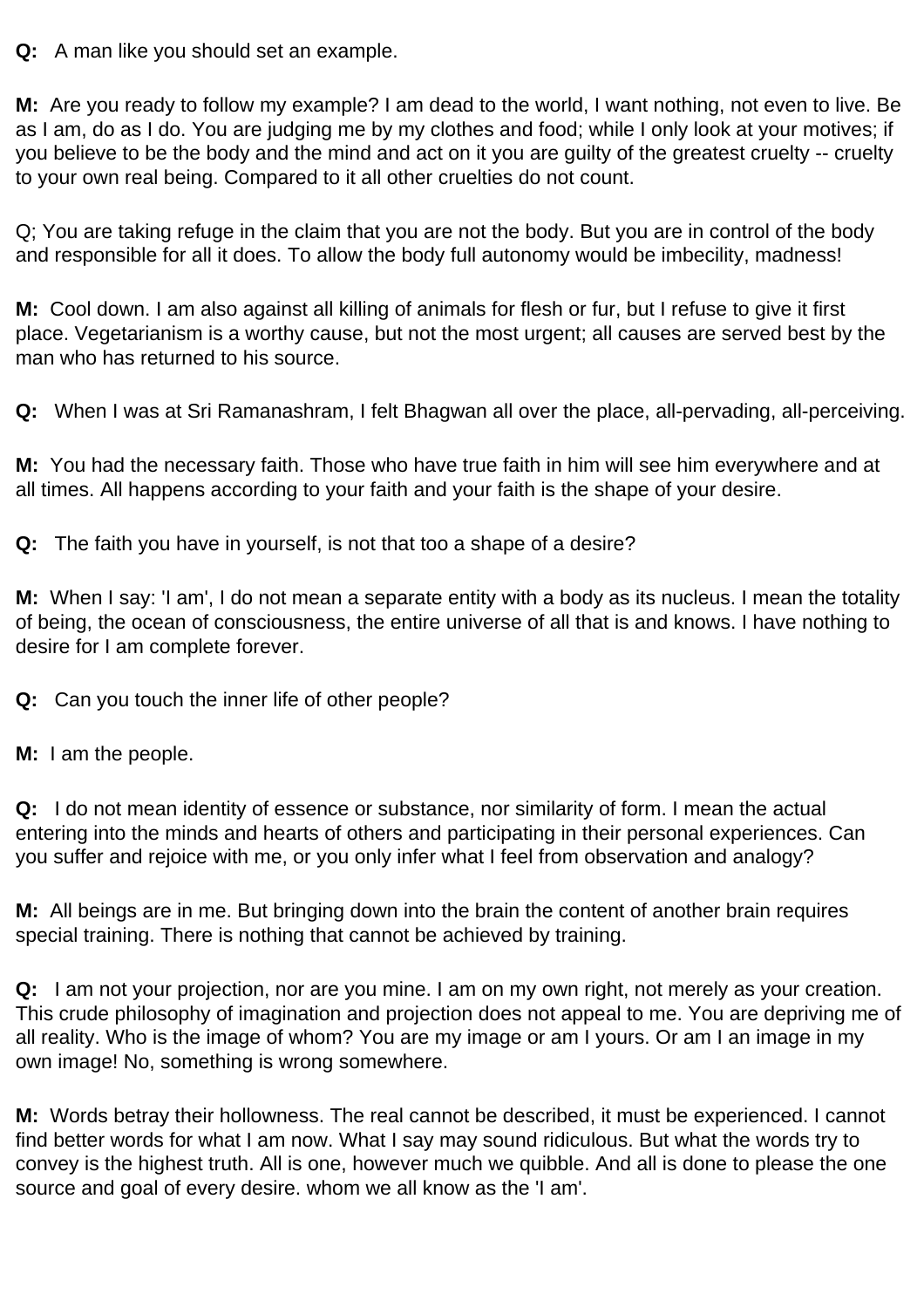**Q:** It is pain that is at the root of desire. The basic urge is to escape from pain.

**M:** What is the root of pain? Ignorance of yourself. What is the root of desire? The urge to find yourself. All creation toils for its self and will not rest until it returns to it.

**Q:** When will it return?

- **M:** It can return whenever you want it.
- **Q:** And the world?
- **M:** You can take it with you.

**Q:** Must I wait with helping the world until I reach perfection?

**M:** By all means help the world. You will not help much, but the effort will make you grow. There is nothing wrong in trying to help the world.

**Q:** Surely there were people, common people, who helped greatly.

**M:** When the time comes for the world to be helped, some people are given the will, the wisdom and the power to cause great changes.

### **37. Beyond Pain and Pleasure there is Bliss**

**Maharaj:** You must realise first of all that you are the proof of everything, including yourself. None can prove your existence, because his existence must be confirmed by you first. Your being and knowing you owe nobody. Remember, you are entirely on your own. You do not come from somewhere, you do not go anywhere. You are timeless being and awareness.

**Questioner:** There is a basic difference between us. You know the real while I know only the workings of my mind. Therefore what you say is one thing, what I hear is another. What you say is true; what I understand is false, though the words are the same. There is a gap between us. How to close the gap?

**M:** Give up the idea of being what you think yourself to be and there will be no gap. By imagining yourself as separate you have created the gap. You need not cross it. Just don't create it. All is you and yours. There is nobody else. This is a fact.

**Q:** How strange! The very same words which to you are true, to me are false. 'There is nobody else'. How obviously untrue!

**M:** Let them be true or untrue. Words don't matter. What matters is the idea you have of yourself, for it blocks you. Give it up.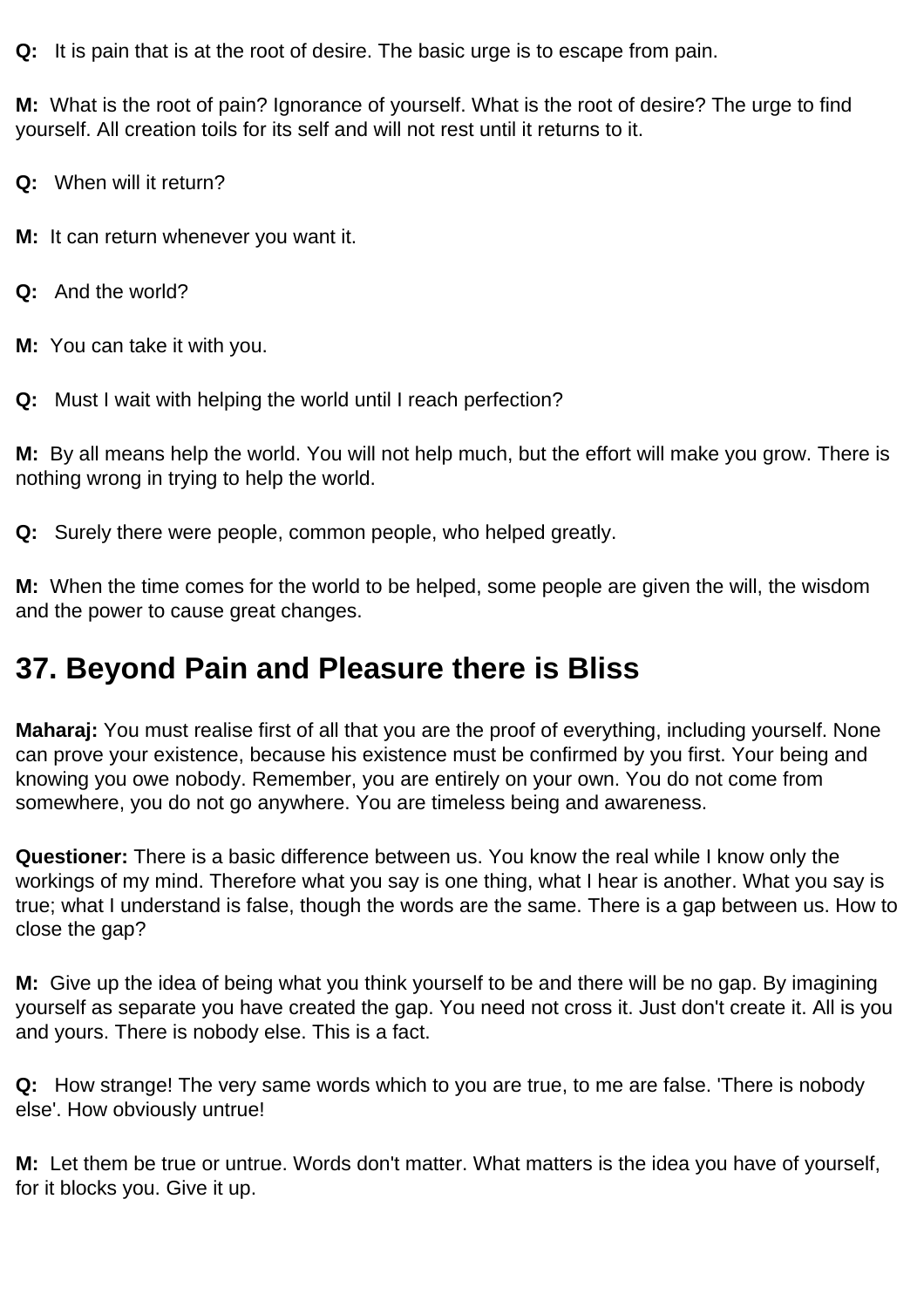**Q:** From early childhood I was taught to think that I am limited to my name and shape. A mere statement to the contrary will not erase the mental groove. A regular brain-washing is needed -- if at all it can be done.

**M:** You call it brain-washing, I call it *Yoga* -- levelling up all the mental ruts. You must not be compelled to think the same thoughts again and again. Move on!

**Q:** Easier said than done.

**M:** Don't be childish! Easier to change, than to suffer. Grow out of your childishness, that is all.

**Q:** Such things are not done. They happen.

**M:** Everything happens all the time, but you must be ready for it. Readiness is ripeness. You do not see the real because your mind is not ready for it.

**Q:** If reality is my real nature, how can I ever be unready?

**M:** Unready means afraid. You are afraid of what you are. Your destination is the whole. But you are afraid that you will lose your identity. This is childishness, clinging to the toys, to your desires and fears, opinions and ideas. Give it all up and be ready for the real to assert itself. This selfassertion is best expressed in words: 'I am'. Nothing else has being. Of this you are absolutely certain

**Q:** 'I am', of course, but 'I know' also. And I know that I am so and so, the owner of the body, in manifold relations with other owners.

**M:** It is all memory carried over into the *now*.

**Q:** I can be certain only of what is now. Past and future, memory and imagination, these are mental states, but they are all I know and they are now. You are telling me to abandon them. How does one abandon the now?

**M:** You are moving into the future all the time whether you like it or not.

**Q:** I am moving from now into now -- I do not move at all. Everything else moves -- not me.

**M:** Granted. But your mind does move. In the now you are both the movable and the immovable. So far you took yourself to be the movable and overlooked the immovable. Turn your mind inside out. Overlook the movable and you will find yourself to be the ever-present, changeless reality, inexpressible, but solid like a rock.

**Q:** If it is now, why am I not aware of it?

**M:** Because you hold on to the idea that you are not aware of it. Let go the idea.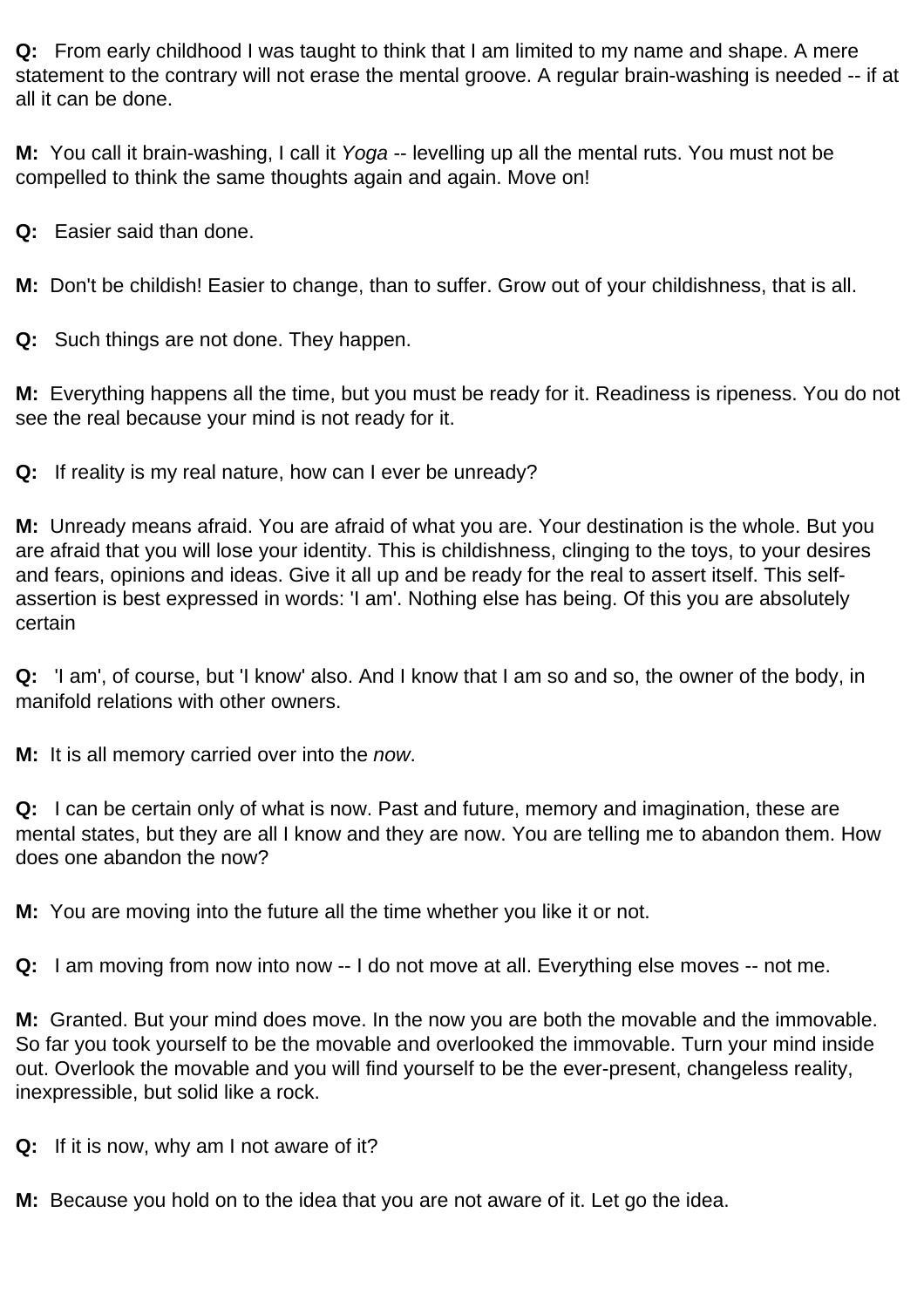**Q:** It does not make me aware.

**M:** Wait. You want to be on both sides of the wall at the same time. You can, but you must remove the wall. Or realise that the wall and both sides of it are one single space, to which no idea like 'here' or 'there' applies.

**Q:** Similes prove nothing. My only complaint is this: why do I not see what you see, why your words do not sound true in my mind. Let me know this much; all else can wait. You are wise and I am stupid; you see, I don't. Where and how shall I find my wisdom?

**M:** If you know yourself to be stupid, you are not stupid at all!

**Q:** Just as knowing myself sick does not make me well, so knowing myself foolish can not make me wise.

**M:** To know that you are ill must you not be well initially?

**Q:** Oh, no. I know by comparison. If I am blind from birth and you tell me that you know things without touching them, while I must touch to know, I am aware that I am blind without knowing what does it mean to see. Similarly, I know that I am lacking something when you assert things which I cannot grasp. You are telling me such wonderful things about myself; according to you I am eternal, omnipresent, omniscient, supremely happy, creator, preserver and destroyer of all there is, the source of all life, the heart of being, the lord and the beloved of every creature. You equate me with the Ultimate Reality, the source and the goal of all existence. I just blink, for I know myself to be a tiny little bundle of desires and fears, a bubble of suffering, a transient flash of consciousness in an ocean of darkness.

**M:** Before pain was, you were. After pain had gone, you remained. Pain is transient, you are not.

**Q:** I am sorry, but I do not see what you see. From the day I was born till the day I die, pain and pleasure will weave the pattern of my life. Of being before birth and after death I know nothing. I neither accept nor deny you. I hear what you say, but I do not *know* it.

**M:** Now you are conscious, are you not?

**Q:** Please do not ask me about before and after. I just know only what is now.

**M:** Good enough. You are conscious. Hold on to it. There are states when you are not conscious. Call it unconscious being.

**Q:** Being unconscious?

**M:** Consciousness and unconsciousness do not apply here. Existence is in consciousness, essence is independent of consciousness.

**Q:** It is void? Is it silence?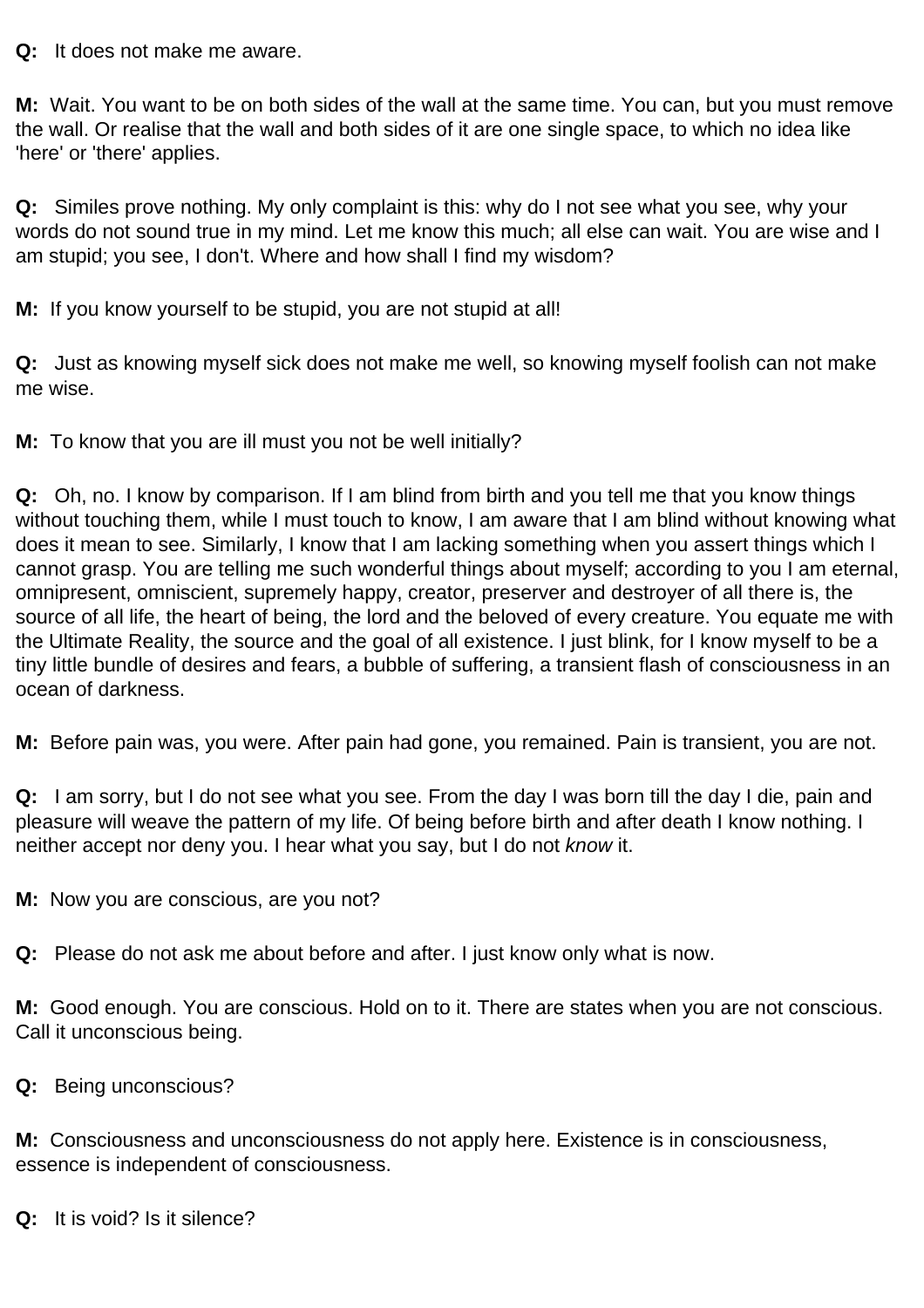**M:** Why elaborate? Being pervades and transcends consciousness. Objective consciousness is a part of pure consciousness, not beyond it.

**Q:** How do you come to know a state of pure being which is neither conscious nor unconscious? All knowledge is in consciousness only. There may be such a state as the abeyance of the mind. Does consciousness then appear as the witness?

**M:** The witness only registers events. In the abeyance of the mind even the sense 'I am' dissolves. There is no 'I am' without the mind.

**Q:** Without the mind means without thoughts. 'I am' as a thought subsides. 'I am' as the sense of being remains.

**M:** All experience subsides with the mind. Without the mind there can be no experiencer nor experience.

**Q:** Does not the witness remain?

**M:** The witness merely registers the presence or absence of experience. It is not an experience by itself, but it becomes an experience when the thought: 'I am the witness' arises.

**Q:** All I know is that sometimes the mind works and sometimes it stops. The experience of mental silence I call the abeyance of the mind.

**M:** Call it silence, or void, or abeyance, the fact is that the three -- experiencer, experiencing, experience -- are not. In witnessing, in awareness, self-consciousness, the sense of being this or that, is not. Unidentified being remains.

**Q:** As a state of unconsciousness?

**M:** With reference to anything, it is the opposite. It is also between and beyond all opposites. It is neither consciousness nor unconsciousness, nor midway, nor beyond the two. It is by itself, not with reference to anything which may be called experience or its absence.

**Q:** How strange! You speak of it as if it were an experience.

**M:** When I think of it -- it becomes an experience.

**Q:** Like the invisible light, intercepted by a flower, becoming colour?

**M:** Yes, you may say so. It is in the colour but not the colour.

**Q:** The same old four-fold negation of *Nagarjuna*: neither this nor that, nor both, nor either. My mind reels!

**M:** Your difficulty stems from the idea that reality is a state of consciousness, one among many.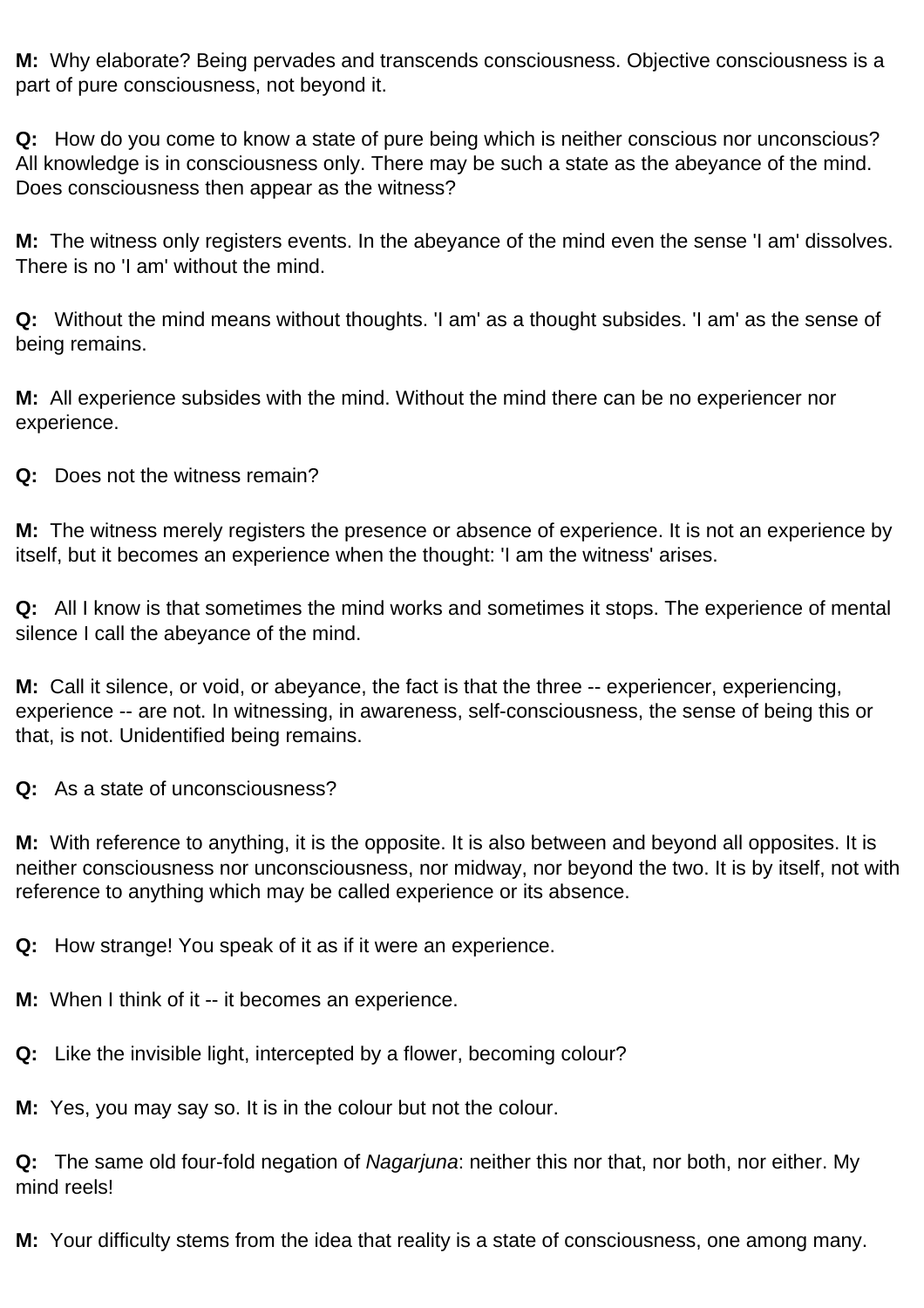You tend to say: "This is real. That is not real. And this is partly real, partly unreal", as if reality were an attribute or quality to have in varying measures.

**Q:** Let me put it differently. After all, consciousness becomes a problem only when it is painful. An ever-blissful state does not give rise to questions. We find all consciousness to be a mixture of the pleasant and the painful. Why?

**M:** All consciousness is limited and therefore painful. At the root of consciousness lies desire, the urge to experience.

**Q:** Do you mean to say that without desire there can be no consciousness? And what is the advantage of being unconscious? If I have to forego pleasure for the freedom from pain, I better keep both.

**M:** Beyond pain and pleasure there is bliss.

- **Q:** Unconscious bliss, of what use is it?
- **M:** Neither conscious nor unconscious. Real.
- **Q:** What is your objection to consciousness?

**M:** It is a burden. Body means burden. Sensations, desires, thoughts -- these are all burdens. All consciousness is of conflict.

**Q:** Reality is described as true being, pure consciousness, infinite bliss. What has pain to do with it?

**M:** Pain and pleasure happen, but pain is the price of pleasure, pleasure is the reward of pain. In life too you often please by hurting and hurt by pleasing. To know that pain and pleasure are one is peace.

**Q:** All this is very interesting, no doubt, but my goal is more simple. I want more pleasure and less pain in life. What am I to do?

**M:** As long as there is consciousness, there must be pleasure and pain. It is in the nature of the 'I am', of consciousness, to identify itself with the opposites.

**Q:** Then of what use is all this to me? It does not satisfy.

**M:** Who are you, who is unsatisfied?

**Q:** I am, the pain-pleasure man.

**M:** Pain and pleasure are both *ananda* (bliss). Here I am sitting in front of you and telling you - from my own immediate and unchanging experience -- pain and pleasure are the crests and valleys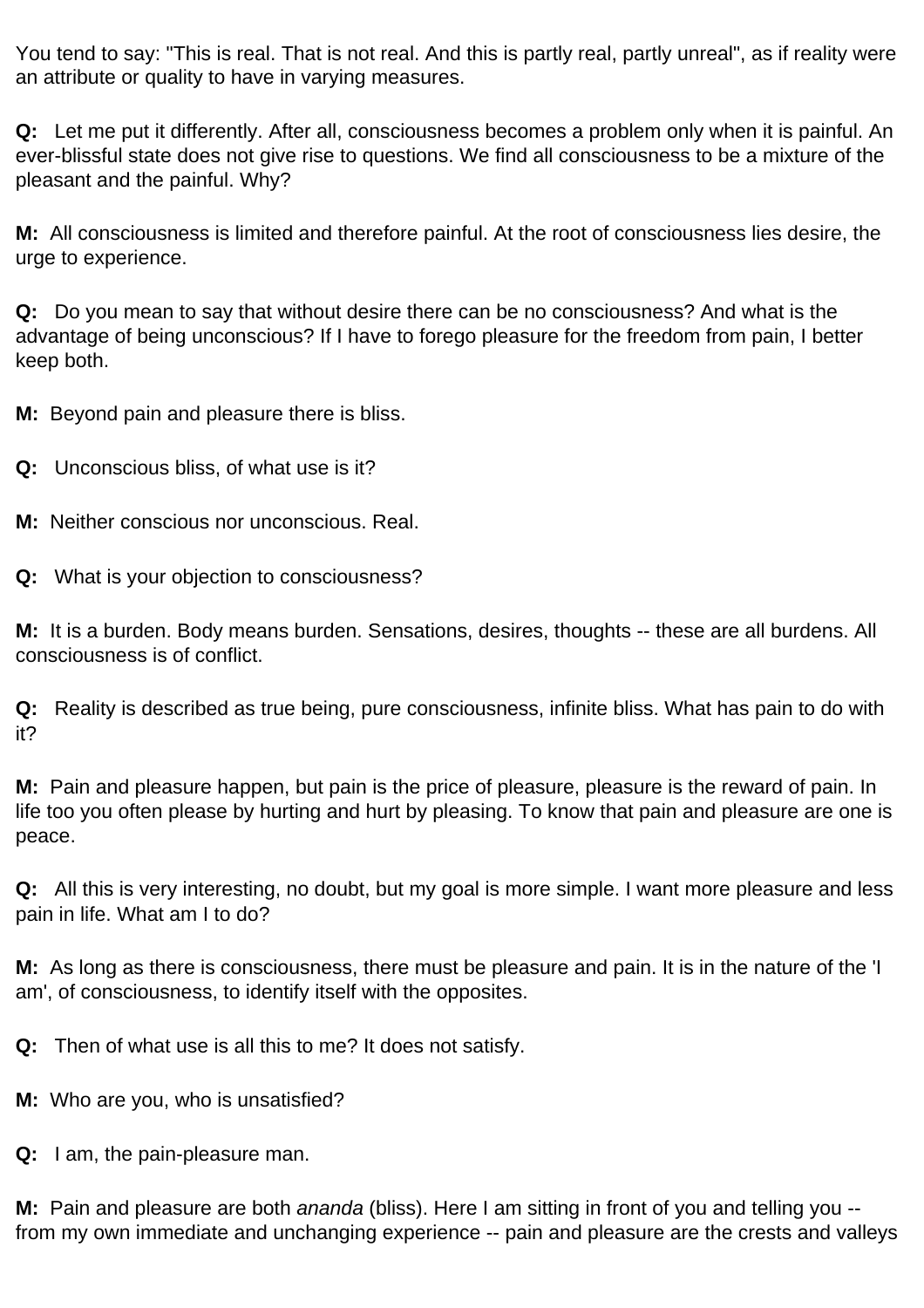of the waves in the ocean of bliss. Deep down there is utter fullness.

- **Q:** Is your experience constant?
- **M:** It is timeless and changeless.
- **Q:** All I know is desire for pleasure and fear of pain.

**M:** That is what you think about yourself. Stop it. If you cannot break a habit all at once, consider the familiar way of thinking and see its falseness. Questioning the habitual is the duty of the mind. What the mind created, the mind must destroy. Or realise that there is no desire outside the mind and stay out.

**Q:** Honestly, I distrust this explaining everything as mind-made. The mind is only an instrument, as the eye is an instrument. Can you say that perception is creation? I see the world through the window, not in the window. All you say holds well together because of the common foundation, but I do not know whether your foundation is in reality, or only in the mind. I can have only a mental picture of it. What it means to you I do not know.

**M:** As long as you take your stand in the mind, you will see me in the mind.

**Q:** How inadequate are words for understanding!

**M:** Without words, what is there to understand? The need for understanding arises from misunderstanding. What I say is true, but to you it is only a theory. How will you come to know that it is true? Listen, remember, ponder, visualise, experience. Also apply it in your daily life. Have patience with me and, above all have patience with yourself, for you are your only obstacle. The way leads through yourself beyond yourself. As long as you believe only the particular to be real, conscious and happy and reject the non-dual reality as something imagined, an abstract concept, you will find me doling out concepts and abstractions. But once you have touched the real within your own being, you will find me describing what for you is the nearest and the dearest.

## **38. Spiritual Practice is Will Asserted and Re-asserted**

**Questioner:** The Westerners who occasionally come to see you are faced with a peculiar difficulty. The very notion of a liberated man, a realised man, a self-knower, a God-knower, a man beyond the world, is unknown to them. All they have in their Christian culture is the idea of a saint: a pious man, law-abiding, God-fearing, fellow-loving, prayerful, sometimes prone to ecstasies and confirmed by a few miracles. The very idea of a *jnani* is foreign to Western culture, something exotic and rather unbelievable. Even when his existence is accepted, he is looked at with suspicion, as a case of selfinduced euphoria caused by strange physical postures and mental attitudes. The very idea of a new dimension in consciousness seems to them implausible and improbable.

What will help them is the opportunity of hearing a *jnani* relate his own experience of realisation, its causes and beginnings, its progress and attainments and its actual practice in daily life. Much of what he says may remain strange, even meaningless, yet there will remain a feeling of reality, an atmosphere of actual experiencing, ineffable, yet very real, a centre from which an exemplary life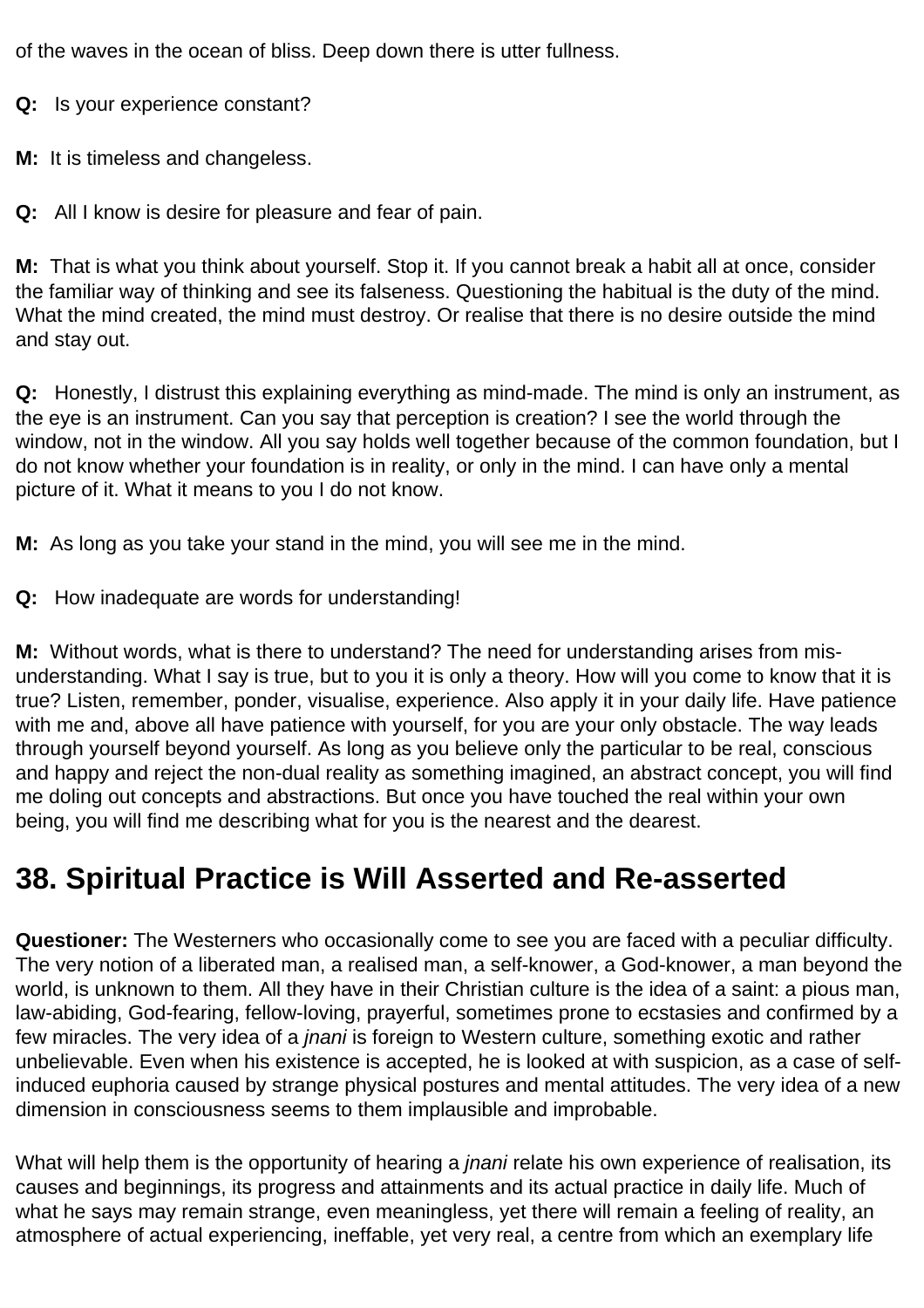can be lived.

**Maharaj:** The experience may be incommunicable. Can one communicate an experience?

**Q:** Yes, if one is an artist. The essence of art is communication of feeling, of experience.

**M:** To receive communication, you must be receptive.

**Q:** Of course. There must be a receiver. But if the transmitter does not transmit, of what use is the receiver?

**M:** The *jnani* belongs to all. He gives himself tirelessly and completely to whoever comes to him. If he is not a giver, he is not a *jnani*. Whatever he has, he shares.

**Q:** But can he share what he *is*?

**M:** You mean, can he make others into *jnanis*? Yes and no. No, since *jnanis* are not made, they realise themselves as such, when they return to their source, their real nature. I cannot make you into what you already are. All I can tell you is the way I travelled and invite you to take it.

**Q:** This does not answer my question. I have in mind the critical and sceptical Westerner who denies the very possibility of higher states of consciousness. Recently drugs have made a breach in his disbelief, without affecting his materialistic outlook. Drugs or no drugs, the body remains the primary fact and the mind is secondary. Beyond the mind, they see nothing. From Buddha onwards the state of self-realisation was described in negative terms, as 'not this, not that'. Is it inevitable? Is it not possible to illustrate it, if not describe. I admit, no verbal description will do, when the state described is beyond words. Yet it is also within words. Poetry is the art of putting into words the inexpressible.

**M:** There is no lack of religious poets. Turn to them for what you want. As far as I am concerned, my teaching is simple: trust me for a while and do what I tell you. If you persevere, you will find that your trust was justified.

**Q:** And what to do with people who are interested, but cannot trust?

**M:** If they could stay with me, they would come to trust me. Once they trust me, they will follow my advice and discover for themselves.

**Q:** It is not for the training that I am asking just now, but for its results. You had both. You are willing to tell us all about the training, but when it comes to results, you refuse to share. Either you tell us that your state is beyond words, or that there is no difference; that where we see a difference, you see none. In both cases we are left without any insight into your state.

**M:** How can you have insight into my state when you are without insight into your own? When the very instrument of insight is lacking, is it not important to find it first? It is like a blind man wanting to learn painting before he regains his eyesight. You want to know my state -- but do you know the state of your wife or servant?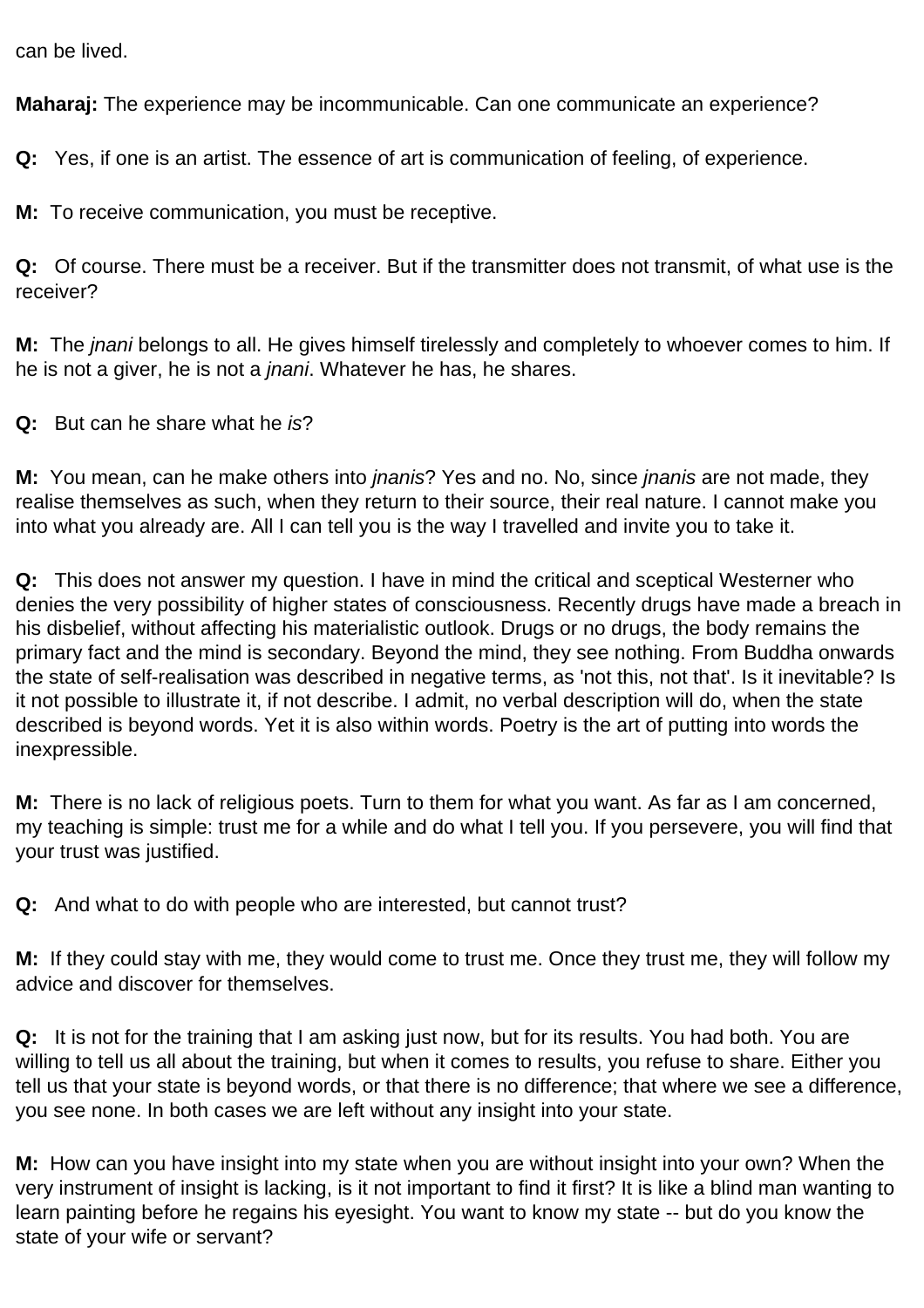**Q:** I am asking for some hints only.

**M:** Well, I gave you a very significant clue -- where you see differences, I don't. To me it is enough. If you think it is not enough, I can only repeat; it is enough. Think it out deeply and you will come to see what I see. You seem to want instant insight, forgetting that the instant is always preceded by a long preparation. The fruit falls suddenly, but the ripening takes time. After all, when I talk of trusting me, it is only for a short time, just enough time to start you moving. The more earnest you are, the less belief you need, for soon you will find your faith in me justified. You want me to prove to you that I am trustworthy! How can I and why should l? After all, what I am offering you is the operational approach, so current in Western science. When a scientist describes an experiment and its results, usually you accept his statements on trust and repeat his experiment as he describes it. Once you get the same or similar results, you need not trust him any more; you trust your own experience. Encouraged, you proceed and arrive in the end at substantially identical results.

**Q:** The Indian mind was made ready for metaphysical experiments by culture and nurture. To the Indian words like 'direct perception of the Supreme Reality' make sense and bring out responses from the very depths of his being. They mean little to a Westerner; even when brought up in his own variety of Christianity, he does not think beyond conformity with God's commandments and Christ's injunctions. First-hand knowledge of reality is not only beyond ambition, but also beyond conceiving. Some Indians tell me: 'Hopeless. The Westerner will not, for he cannot. Tell him nothing about selfrealisation; let him live a useful life and earn a rebirth in India. Then only will he have a chance'. Some say: 'Reality is for all equally, but not all are equally endowed with the capacity to grasp it. The capacity will come with desire, which will grow into devotion and ultimately into total selfdedication. With integrity and earnestness and iron determination to overcome all obstacles, the Westerner has the same chance as the Oriental man. All he needs is the rousing of interest'. To rouse his interest in self-knowledge he needs to be convinced about its advantages.

**M:** You believe it is possible to transmit a personal experience?

**Q:** I do not know. You speak of unity, identity of the seer with the seen. When all is one, communication should be feasible.

**M:** To have the direct experience of a country one must go and live there. Don't ask for the impossible. A man's spiritual victory no doubt benefits mankind, but to benefit another individual, a close personal relation is required. Such relation is not accidental and not everybody can claim it. On the other hand, the scientific approach is for all. 'Trust-test-taste'. What more do you need? Why push the Truth down unwilling throats? It cannot be done, anyhow. Without a receiver what can the giver do?

**Q:** The essence of art is to use the outer form to convey an inner experience. Of course, one must be sensitive to the inner, before the outer can be meaningful. How does one grow in sensitivity?

**M:** Whichever way you put it, it comes to the same. Givers there are many; where are the takers?

**Q:** Can you not share your own sensitivity?

**M:** Yes, I can, but sharing is a two-way street. Two are needed in sharing. Who is willing to take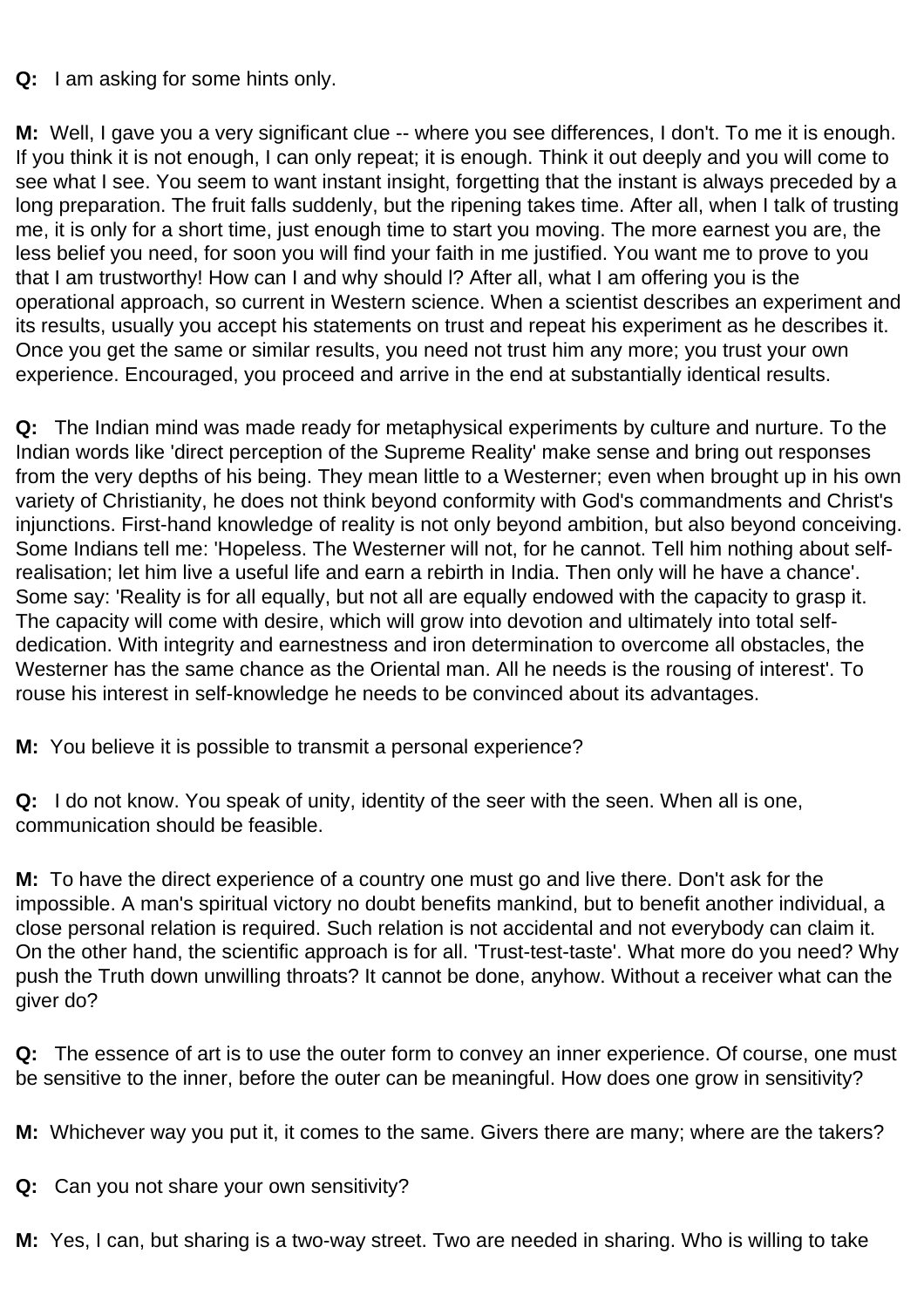what I am willing to give?

**Q:** You say we are one. Is this not enough?

**M:** I am one with you. Are you one with me? If you are, you will not ask questions. If you are not, if you do not see what I see, what can I do beyond showing you the way to improve your vision?

**Q:** What you cannot give is not your own.

**M:** I claim nothing as my own. When the 'I' is not, where is the 'mine'?. Two people look at a tree. One sees the fruit hidden among the leaves and the other does not. Otherwise there is no difference between the two. The one that sees knows that with a little attention the other will also see, but the question of sharing does not arise. Believe me, I am not close-fisted, holding back your share of reality. On the contrary, I am all yours, eat me and drink me. But while you repeat verbally: 'give, give', you do nothing to take what is offered. I am showing you a short and easy way to being able to see what I see, but you cling to your old habits of thought, feeling and action and put all the blame on me. I have nothing which you do not have. Self-knowledge is not a piece of property to be offered and accepted. It is a new dimension altogether, where there is nothing to give or take.

**Q:** Give us at least some insight into the content of your mind while you live your daily life. To eat, to drink, to talk, to sleep -- how does it feel at your end?

**M:** The common things of life: I experience them just as you do. The difference lies in what I do not experience. I do not experience fear or greed, hate or anger. I ask nothing, refuse nothing, keep nothing. In these matters I do not compromise. Maybe this is the outstanding difference between us. I will not compromise, I am true to myself, while you are afraid of reality.

**Q:** From the Westerner's point of view there is something disturbing in your ways. To sit in a corner all by oneself and keep on repeating: 'I am God, God I am', appears to be plain madness. How to convince a Westerner that such practices lead to supreme sanity?

**M:** The man who claims to be God and the man who doubts it -- both are deluded. They talk in their dream.

**Q:** If all is dreaming, what is waking?

**M:** How to describe the waking state in dreamland language? Words do not describe, they are only symbols.

**Q:** Again the same excuse that words cannot convey reality.

**M:** If you want words, I shall give you some of the ancient words of power. Repeat any of them ceaselessly; they can work wonders.

**Q:** Are you serious? Would you tell a Westerner to repeat 'Om' or 'Ram' or 'Hare Krishna' ceaselessly, though he lacks completely the faith and conviction born of the right cultural and religious background. Without confidence and fervour, repeating mechanically the same sounds,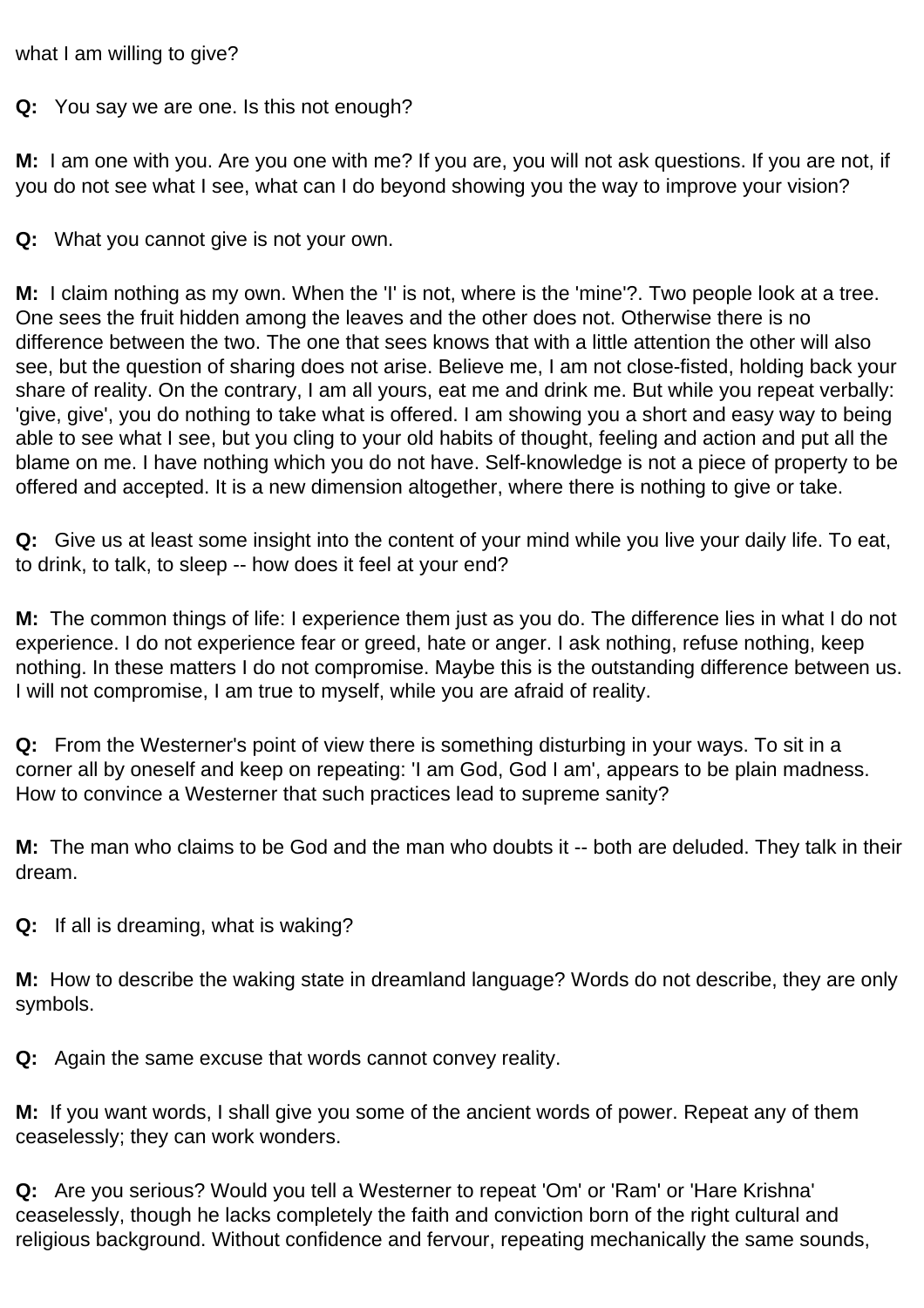will he ever achieve anything?

**M:** Why not? It is the urge, the hidden motive that matters, not the shape it takes. Whatever he does, if he does it for the sake of finding his own real self, will surely bring him to himself.

**Q:** No need of faith in the efficacy of the means?

**M:** No need of faith which is but expectation of results. Here the action only counts. Whatever you do for the sake of truth, will take you to truth. Only be earnest and honest. The shape it takes hardly matters.

**Q:** Then where is the need of giving expression to one's longing?

**M:** No need. Doing nothing is as good. Mere longing, undiluted by thought and action, pure, concentrated longing, will take you speedily to your goal. It is the true motive that matters, not the manner.

**Q:** Unbelievable! How can dull repetition in boredom verging on despair, be effective?

**M:** The very facts of repetition, of struggling on and on and of endurance and perseverance, in spite of boredom and despair and complete lack of conviction are really crucial. They are not important by themselves, but the sincerity behind them is all-important. There must be a push from within and pull from without.

**Q:** My questions are typical of the West. There people think in terms of cause and effect, means and goals. They do not see what causal connection can there be between a particular word and the Absolute Reality.

**M:** None whatsoever. But there is a connection between the word and its meaning, between the action and its motive. Spiritual practice is will asserted and re-asserted. Who has not the daring will not accept the real even when offered. Unwillingness born out of fear is the only obstacle.

**Q:** What is there to be afraid of?

**M:** The unknown. The not-being, not-knowing, not-doing. The beyond.

**Q:** You mean to say that while you can share the manner of your achievement, you cannot share the fruits?

**M:** Of course I can share the fruits and I am doing so all the time. But mine is a silent language. Learn to listen and understand.

**Q:** I do not see how one can begin without conviction.

**M:** Stay with me for some time, or give your mind to what I say and do and conviction will dawn.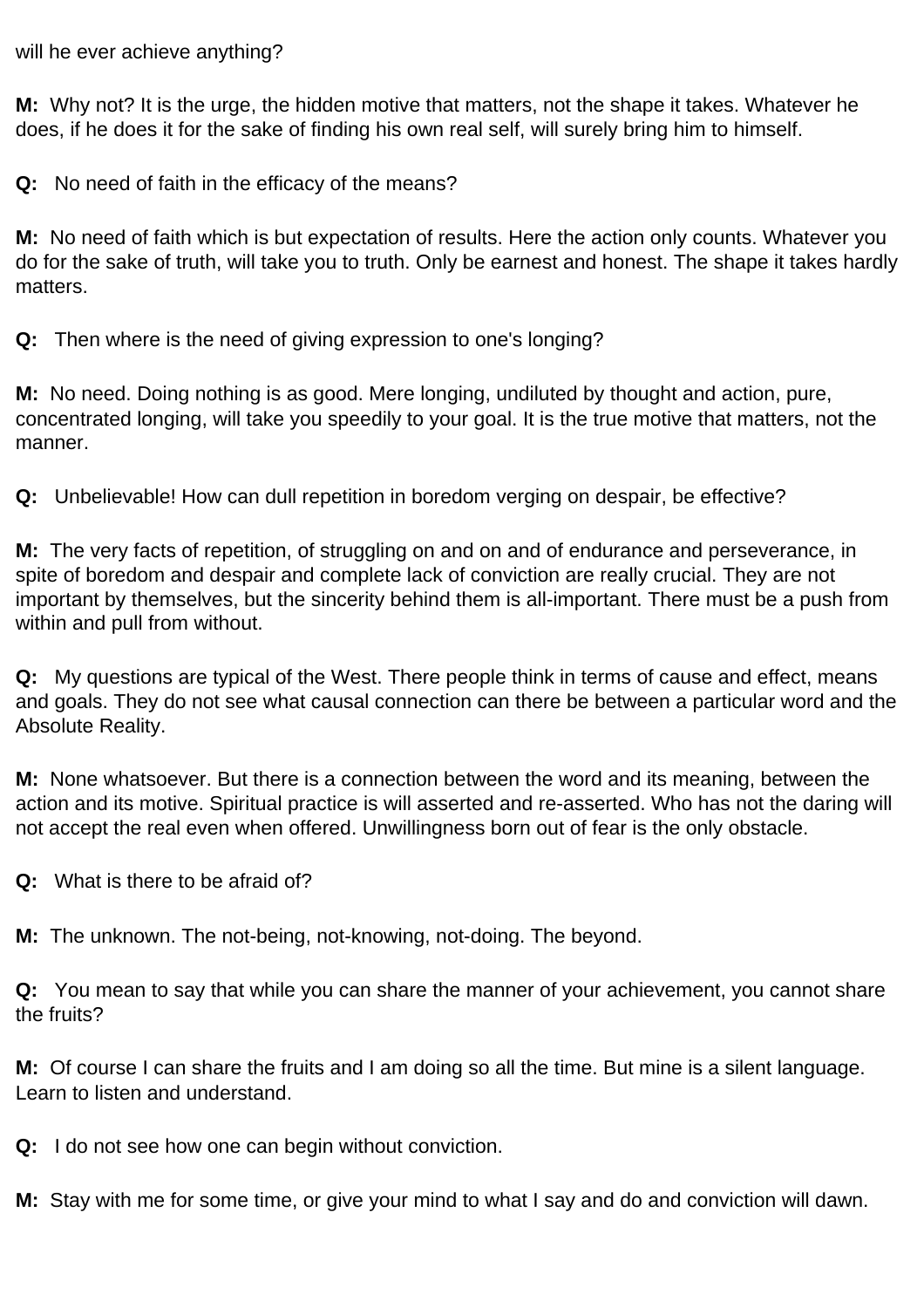#### **Q:** Not everybody has the chance of meeting you.

**M:** Meet your own self. Be with your own self, listen to it, obey it, cherish it, keep it in mind ceaselessly. You need no other guide. As long as your urge for truth affects your daily life, all is well with you. Live your life without hurting anybody. Harmlessness is a most powerful form of *Yoga* and it will take you speedily to your goal. This is what I call *nisarga yoga*, the Natural *yoga*. It is the art of living in peace and harmony, in friendliness and love. The fruit of it is happiness, uncaused and endless.

**Q:** Still, all this presupposes some faith.

**M:** Turn within and you will come to trust yourself. In everything else confidence comes with experience.

**Q:** When a man tells me that he knows something I do not know, I have the right to ask: 'what is if that you know, that I do not know?'

**M:** And if he tells you that it cannot be conveyed in words?

**Q:** Then I watch him closely and try to make out.

**M:** And this is exactly what I want you to do! Be interested, give attention, until a current of mutual understanding is established. Then the sharing will be easy. As a matter of fact, all realisation is only sharing. You enter a wider consciousness and share in it. Unwillingness to enter and to share is the only hindrance. I never talk of differences, for to me there are none. You do, so it is up to you to show them to me. By all means, show me the differences. For this you will have to understand me, but then you will no longer talk of differences. Understand one thing well, and you have arrived. What prevents you from knowing is not the lack of opportunity, but the lack of ability to focus in your mind what you want to understand. If you could but keep in mind what you do not know, it would reveal to you its secrets. But if you are shallow and impatient, not earnest enough to look and wait, you are like a child crying for the moon.

## **39. By Itself Nothing has Existence**

**Questioner:** As I listen to you I find that it is useless to ask you questions. Whatever the question, you invariably turn it upon itself and bring me to the basic fact that I am living in an illusion of my own making and that reality is inexpressible in words. Words merely add to the confusion and the only wise course is the silent search within.

**Maharaj:** After all, it is the mind that creates illusion and it is the mind that gets free of it. Words may aggravate illusion, words may also help dispel it. There is nothing wrong in repeating the same truth again and again until it becomes reality. Mother's work is not over with the birth of the child. She feeds it day after day, year after year until it needs her no longer. People need hearing words, until facts speak to them louder than words.

**Q:** So we are children to be fed on words?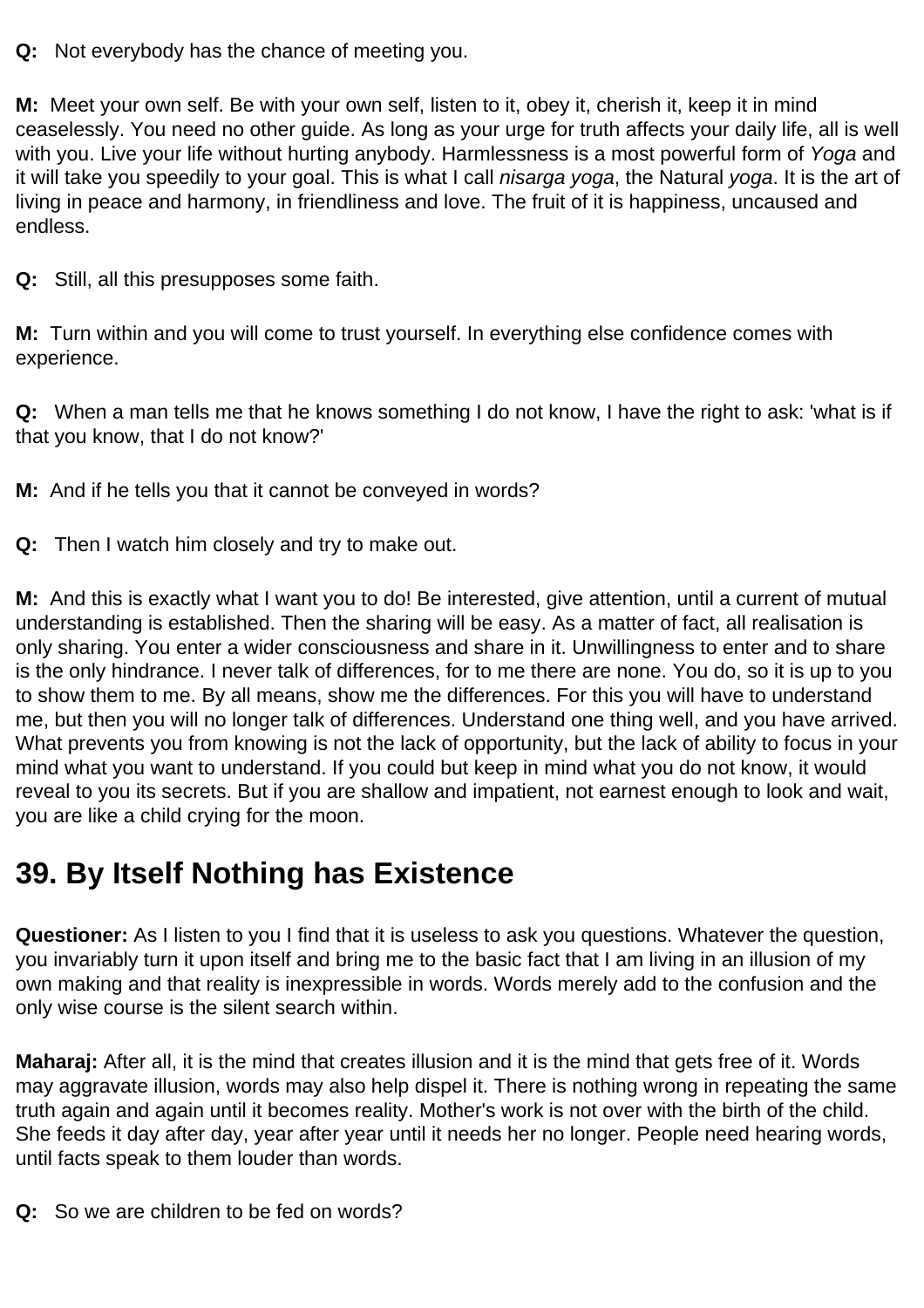**M:** As long as you give importance to words, you are children.

**Q:** All right, then be our mother.

**M:** Where was the child before it was born? Was it not with the mother? Because it was already with the mother it could be born.

**Q:** Surely, the mother did not carry the child when she was a child herself.

**M:** Potentially, she was the mother. Go beyond the illusion of time.

**Q:** Your answer is always the same. A kind of clockwork which strikes the same hours again and again.

**M:** It can not be helped. Just like the one sun is reflected in a billion dew drops, so is the timeless endlessly repeated. When l repeat: 'I am, I am', I merely assert and re-assert an ever-present fact. You get tired of my words because you do not see the living truth behind them. Contact it and you will find the full meaning of words and of silence -- both.

**Q:** You say that the little girl is already the mother of her future child. Potentially -- yes. Actually - no.

**M:** The potential becomes actual by thinking. The body and its affairs exist in the mind.

**Q:** And the mind is consciousness in motion and consciousness is the conditioned (*saguna*) aspect of the Self. The unconditioned (*nirguna*) is another aspect and beyond lies the abyss of the absolute (*paramartha*).

**M:** Quite right -- you have put it beautifully.

**Q:** But these are mere words to me. Hearing and repeating them is not enough, they must be experienced.

**M:** Nothing stops you but preoccupation with the outer which prevents you from focussing the inner. It cannot be helped, you cannot skip your *sadhana*. You have to turn away from the world and go within, until the inner and the outer merge and you can go beyond the conditioned, whether inner or outer.

**Q:** Surely, the unconditioned is merely an idea in the conditioned mind. By itself it has no existence.

**M:** By itself nothing has existence. Everything needs its own absence. To be, is to be distinguishable, to be here and not there, to be now and not then, to be thus and not otherwise. Like water is shaped by the container, so is everything determined by conditions (*gunas*). As water remains water regardless of the vessels, as light remains itself regardless of the colours it brings out, so does the real remain real, regardless of conditions in which it is reflected. Why keep the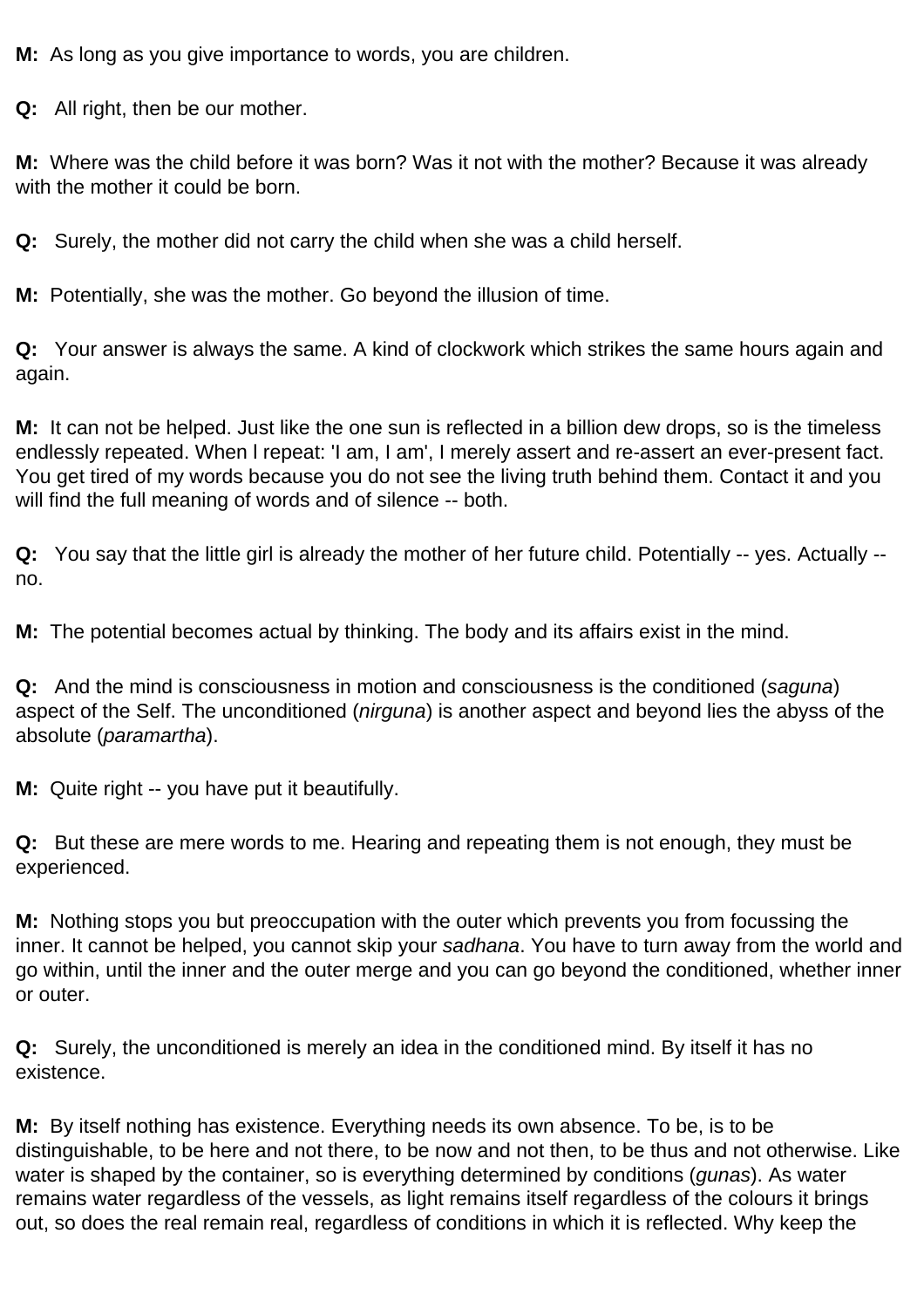reflection only in the focus of consciousness? Why not the real itself?

#### **Q:** Consciousness itself is a reflection. How can it hold the real?

**M:** To know that consciousness and its content are but reflections, changeful and transient, is the focussing of the real. The refusal to see the snake in the rope is the necessary condition for seeing the rope.

**Q:** Only necessary, or also sufficient?

**M:** One must also know that a rope exists and looks like a snake. Similarly, one must know that the real exists and is of the nature of witness-consciousness. Of course it is beyond the witness, but to enter it one must first realise the state of pure witnessing. The awareness of conditions brings one to the unconditioned.

**Q:** Can the unconditioned be experienced?

**M:** To know the conditioned as conditioned is all that can be said about the unconditioned. Positive terms are mere hints and misleading.

**Q:** Can we talk of witnessing the real?

**M:** How can we? We can talk only of the unreal, the illusory, the transient, the conditioned. To go beyond, we must pass through total negation of everything as having independent existence. All things depend.

- **Q:** On what do they depend?
- **M:** On consciousness. And consciousness depends on the witness.
- **Q:** And the witness depends on the real?

**M:** The witness is the reflection of the real in all its purity. It depends on the condition of the mind. Where clarity and detachment predominate, the witness-consciousness comes into being. It is just like saying that where the water is clear and quiet, the image of the moon appears. Or like daylight that appears as sparkle in the diamond.

**Q:** Can there be consciousness without the witness?

**M:** Without the witness it becomes unconsciousness, just living. The witness is latent in every state of consciousness, just like light in every colour. There can be no knowledge without the knower and no knower without his witness. Not only you know, but you know that you know.

**Q:** If the unconditioned cannot be experienced, for all experience is conditioned, then why talk of it at all?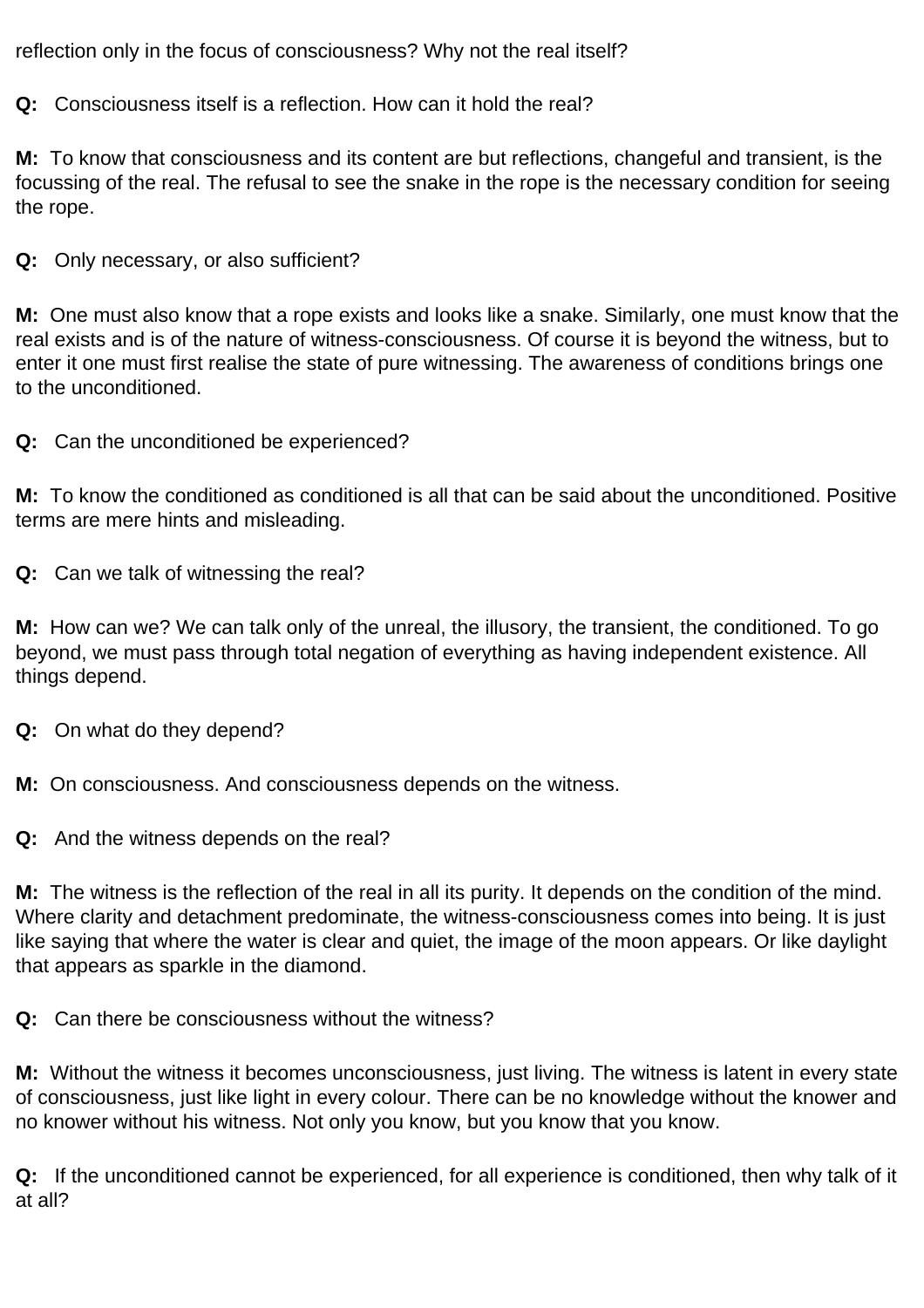**M:** How can there be knowledge of the conditioned without the unconditioned? There must be a source from which all this flows, a foundation on which all stands. Self-realisation is primarily the knowledge of one's conditioning and the awareness that the infinite variety of conditions depends on our infinite ability to be conditioned and to give rise to variety. To the conditioned mind the unconditioned appears as the totality as well as the absence of everything. Neither can be directly experienced, but this does not make it not-existent.

#### **Q:** Is it not a feeling?

**M:** A feeling too is a state of mind. Just like a healthy body does not call for attention, so is the unconditioned free from experience. Take the experience of death. The ordinary man is afraid to die, because he is afraid of change. The *jnani* is not afraid because his mind is dead already. He does not think: 'I live'. He knows: 'There is life'. There is no change in it and no death. Death appears to be a change in time and space. Where there is neither time nor space, how can there be death? The *jnani* is already dead to name and shape. How can their loss affect him? The man in the train travels from place to place, but the man off the train goes nowhere, for he is not bound for a destination. He has nowhere to go, nothing to do, nothing to become. Those who make plans will be born to carry them out. Those who make no plans need not be born.

**Q:** What is the purpose of pain and pleasure?

**M:** Do they exist by themselves, or only in the mind?

**Q:** Still, they exist. Never mind the mind.

**M:** Pain and pleasure are merely symptoms, the results of wrong knowledge and wrong feeling. A result cannot have a purpose of its own.

**Q:** In God's economy everything must have a purpose.

**M:** Do you know God that you talk of him so freely? What is God to you? A sound, a word on paper, an idea in the mind?

**Q:** By his power I am born and kept alive.

**M:** And suffer, and die. Are you glad?

**Q:** It may be my own fault that I suffer and die. I was created unto life eternal.

**M:** Why eternal in the future and not in the past. What has a beginning must have an end. Only the beginningless is endless.

**Q:** God may be a mere concept, a working theory. A very useful concept all the same!

**M:** For this it must be free of inner contradictions, which is not the case. Why not work on the theory that you are your own creation and creator. At least there will be no external God to battle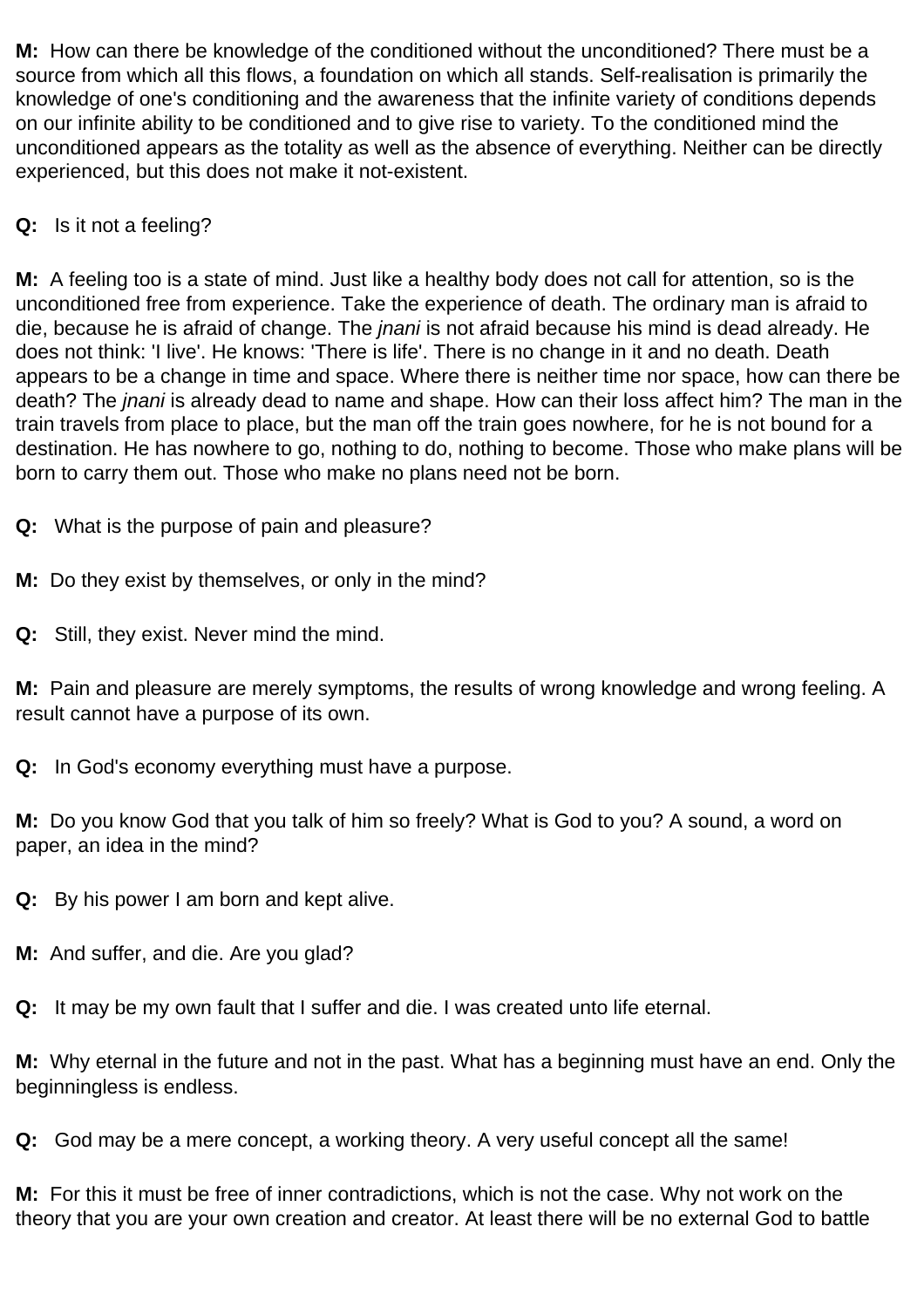with.

**Q:** This world is so rich and complex -- how could I create it?

**M:** Do you know yourself enough to know what you can do and what you cannot? You do not know your own powers. You never investigated. Begin with yourself now.

**Q:** Everybody believes in God.

**M:** To me you are your own God. But if you think otherwise, think to the end. If there be God, then all is God's and all is for the best. Welcome all that comes with a glad and thankful heart. And love all creatures. This too will take you to your Self.

# **40. Only the Self is Real**

**Maharaj:** The world is but a show, glittering and empty. It is, and yet is not. It is there as long as I want to see it and take part in it. When I cease caring, it dissolves. It has no cause and serves no purpose. It just happens when we are absent-minded. It appears exactly as it looks, but there is no depth in it, nor meaning. Only the onlooker is real. Call him Self or *Atma.* To the Self the world is but a colourful show, which he enjoys as long as it lasts and forgets when it is over. Whatever happens on the stage makes him shudder in terror or roll with laughter, yet all the time he is aware that it is but a show. Without desire or fear he enjoys it, as it happens.

**Questioner:** The person immersed in the world has a life of many flavours. He weeps, he laughs, loves and hates, desires and fears, suffers and rejoices. The desireless and fearless *jnani*, what life has he? Is he not left high and dry in his aloofness?

**M:** His state is not so desolate. It tastes of the pure, uncaused, undiluted bliss. He is happy and fully aware that happiness is his very nature and that he need not do anything, nor strive for anything to secure it. It follows him, more real than the body, nearer than the mind itself. You imagine that without cause there can be no happiness. To me dependence on anything for happiness is utter misery. Pleasure and pain have causes, while my state is my own, totally uncaused, independent, unassailable.

**Q:** Like a play on the stage?

**M:** The play was written, planned and rehearsed. The world just spouts into being out of nothing and returns to nothing.

**Q:** Is there no creator? Was not the world in the mind of *Brahma*, before it was created?

**M:** As long as you are outside my state, you will have Creators, Preservers and Destroyers, but once with me you will know the Self only and see yourself in all.

**Q:** You function nevertheless.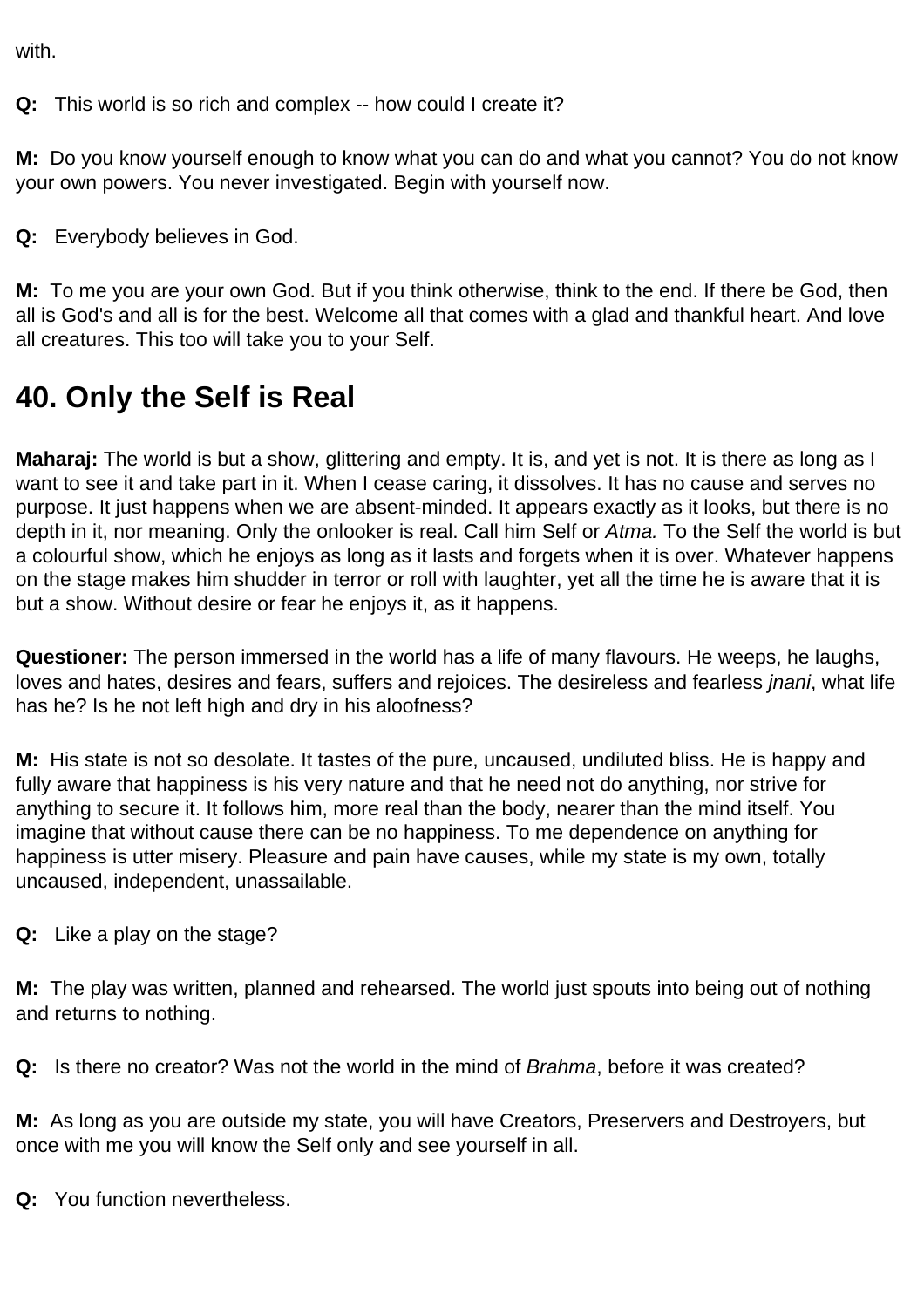**M:** When you are giddy, you see the world running circles round you. Obsessed with the idea of means and end, of work and purpose, you see me apparently functioning. In reality I only look. Whatever is done, is done on the stage. Joy and sorrow life and death, they all are real to the man in bondage; to me they are all in the show, as unreal as the show itself.

I may perceive the world just like you, but you believe to be in it, while I see it as an iridescent drop in the vast expanse of consciousness.

**Q:** We are all getting old. Old age is not pleasant -- all aches and pains, weakness and the approaching end. How does a *jnani* feel as an old man? How does his inner self look at his own senility.

**M:** As he gets older he grows more and more happy and peaceful. After all, he is going home. Like a traveller nearing his destination and collecting his luggage, he leaves the train without regret.

**Q:** Surely there is a contradiction. We are told the *jnani* is beyond all change. His happiness neither grows nor wanes. How can he grow happier because older, and that in spite of physical weakness and so on?

**M:** There is no contradiction. The reel of destiny is coming to its end -- the mind is happy. The mist of bodily existence is lifting -- the burden of the body is growing less from day to day.

**Q:** Let us say, the *jnani* is ill. He has caught some flu and every joint aches and burns. What is his state of mind?

**M:** Every sensation is contemplated in perfect equanimity. There is no desire for it, nor refusal. It is as it is and then he looks at it with a smile of affectionate detachment.

**Q:** He may be detached from his own suffering, but still it is there.

**M:** It is there, but it does not matter. Whatever state I am in, I see it as a state of mind to be accepted as it is.

**Q:** Pain is pain. You experience It all the same.

**M:** He who experiences the body, experiences its pains and pleasures. I am neither the body, nor the experiencer of the body.

**Q:** Let us say you are twenty-five years old. Your marriage is arranged and performed, and the household duties crowd upon you. How would you feel?

**M:** Just as I feel now. You keep on insisting that my inner state is moulded by outer events. It is just not so. Whatever happens, I remain. At the root of my being is pure awareness, a speck of intense light. This speck, by its very nature, radiates and creates pictures in space and events in time - effortlessly and spontaneously. As long as it is merely aware there are no problems. But when the discriminative mind comes into being and creates distinctions, pleasure and pain arise. During sleep the mind is in abeyance and so are pain and pleasure. The process of, creation continues, but no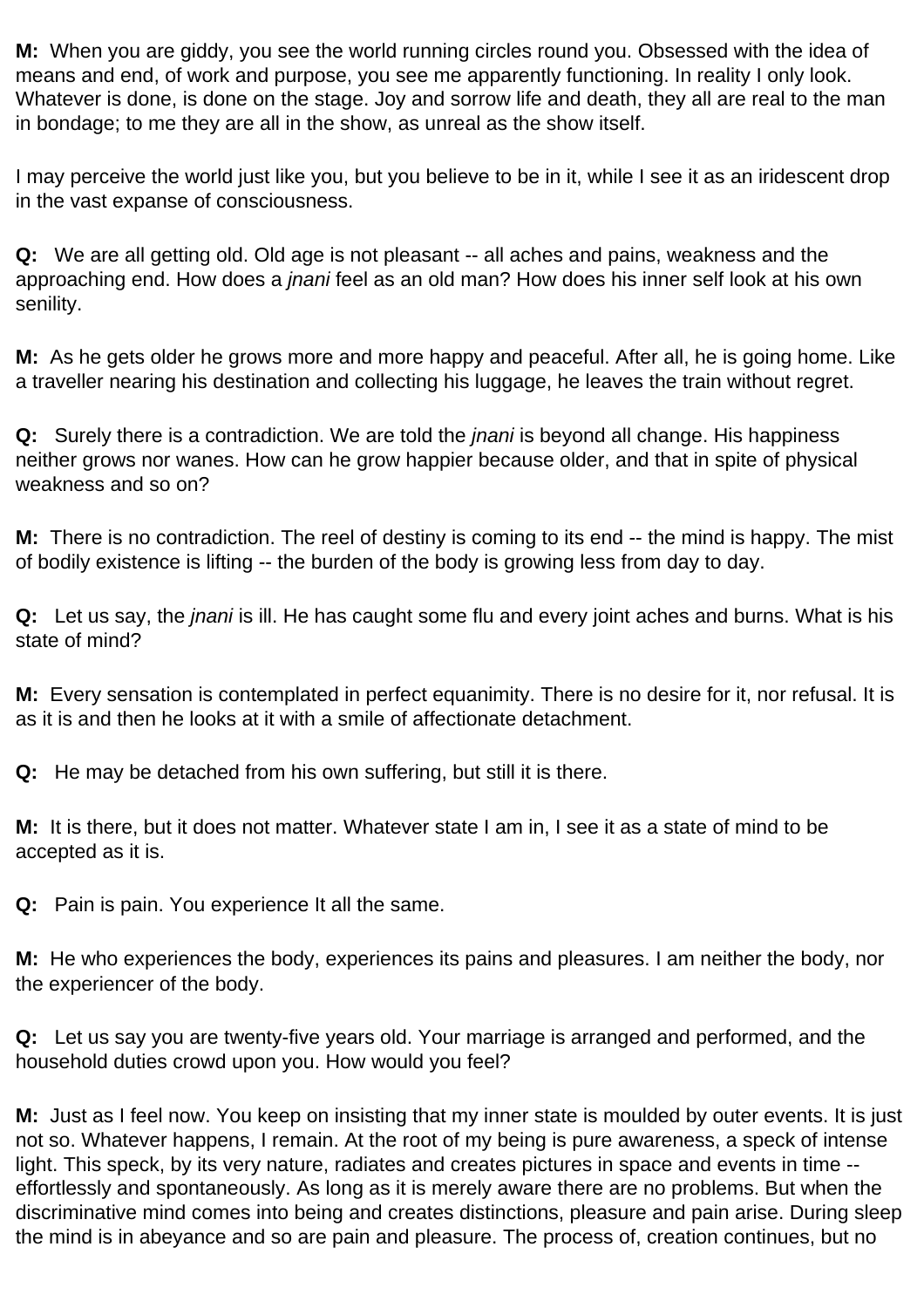notice is taken. The mind is a form of consciousness, and consciousness is an aspect of life. Life creates everything but the Supreme is beyond all.

**Q:** The Supreme is the master and consciousness -- his servant.

**M:** The master is in consciousness, not beyond it. In terms of consciousness the Supreme is both creation and dissolution, concretion and abstraction, the focal and the universal. It is also neither. Words do not reach there, nor mind.

**Q:** The *jnani* seems to be a very lonely being, all by himself.

**M:** He is alone, but he is all. He is not even a being. He is the beingness of all beings. Not even that. No words apply. He is what he is, the ground from which all grows.

**Q:** Are you not afraid to die?

**M:** I shall tell you how my Guru's Guru died. After announcing that his end was nearing, he stopped eating, without changing the routine of his daily life. On the eleventh day, at prayer time he was singing and clapping vigorously and suddenly died! Just like that, between two movements, like a blown out candle. Everybody dies as he lives. I am not afraid of death, because I am not afraid of life. I live a happy life and shall die a happy death. Misery is to be born, not to die. All depends how you look at it.

**Q:** There can be no evidence of your state. All I know about it is what you say. All I see is a very interesting old man.

**M:** You are the interesting old man, not me! I was never born. How can I grow old? What I appear to be to you exists only in your mind. I am not concerned with it.

**Q:** Even as a dream you are a most unusual dream.

**M:** I am a dream that can wake you up. You will have the proof of it in your very waking up.

**Q:** Imagine, news reach you that I have died. Somebody tells you: 'You know so-and-so? He died'. What would be your reaction?

**M:** I would be very happy to have you back home. Really glad to see you out of this foolishness.

**Q:** Which foolishness?

**M:** Of thinking that you were born and will die, that you are a body displaying a mind and all such nonsense. In my world nobody is born and nobody dies. Some people go on a journey and come back, some never leave. What difference does it make since they travel in dream lands, each wrapped up in his own dream. Only the waking up is important. It is enough to know the 'I am' as reality and also love.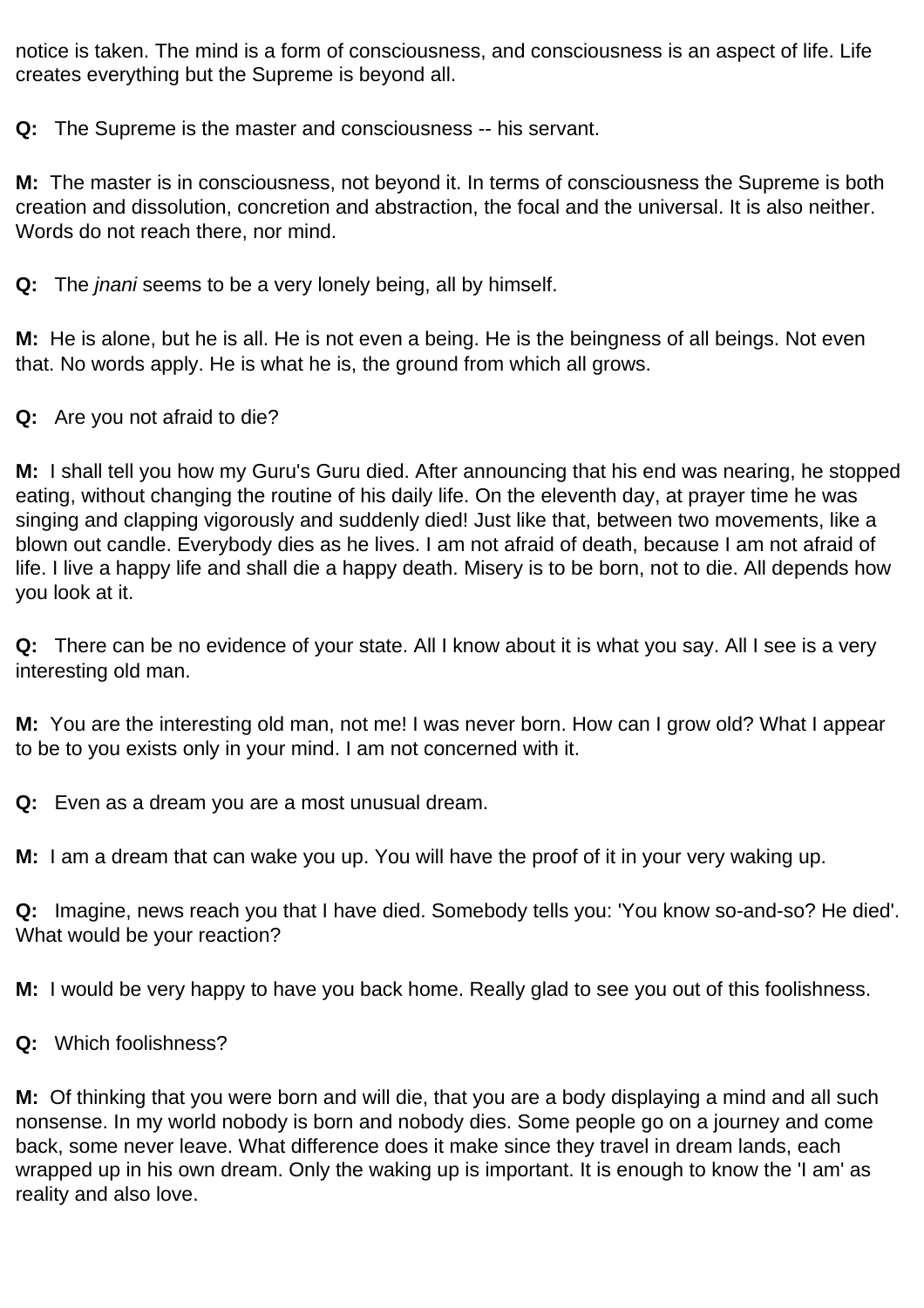**Q:** My approach is not so absolute, hence my question. Throughout the West people are in search of something real. They turn to science, which tells them a lot about matter, a little about the mind and nothing about the nature and purpose of consciousness. To them reality is objective, outside the observable and describable, directly or by inference; about the subjective aspect of reality they know nothing. It is extremely important to let them know that there is reality and it is to be found in the freedom of consciousness from matter and its limitations and distortions. Most of the people in the world just do not know that there is reality which can be found and experienced in consciousness. It seems very important that they should hear the good news from somebody who has actually experienced. Such witnesses have always existed and their testimony is precious.

**M:** Of course. The gospel of self-realisation, once heard, will never be forgotten. Like a seed left in the ground, it will wait for the right season and sprout and grow into a mighty tree.

# **41. Develop the Witness Attitude**

**Questioner:** What is the daily and hourly state of mind of a realised man? How does he see, hear, eat, drink, wake and sleep, work and rest? What proof is there of his state as different from ours? Apart from the verbal testimony of the so-called realised people, is there no way of verifying their state objectively. Are there not some observable differences in their physiological and nervous responses, in their metabolism, or brain waves, or in their psychosomatic structure?

**Maharaj:** You may find differences, or you may not. All depends on your capacity of observation. The objective differences are however, the least important. What matters is their outlook, their attitude, which is that of total detachment, aloofness, standing apart.

**Q:** Does not a *jnani* feel sorrow when his child dies, does he not suffer?

**M:** He suffers with those who suffer. The event itself is of little importance, but he is full of compassion for the suffering being, whether alive or dead, in the body or out of it. After all, love and compassion are his very nature. He is one with all that lives and love is that oneness in action.

**Q:** People are very much afraid of death.

**M:** The *jnani* is afraid of nothing. But he pities the man who is afraid. After all to be born, to live and to die is natural. To be afraid is not. To the event, of course, attention is given.

**Q:** Imagine you are ill -- high fever, aches, shivers. The doctor tells you the condition is serious, there are only a few days to live. What would be your first reaction?

**M:** No reaction. As it is natural for the incense stick to burn out, so it is natural for the body to die. Really, it is a matter of very little importance. What matters is that I am neither the body nor the mind. *I am*.

**Q:** Your family will be desperate, of course. What would you tell them?

**M:** The usual stuff: fear not, life goes on, God will protect you, we shall be soon together again and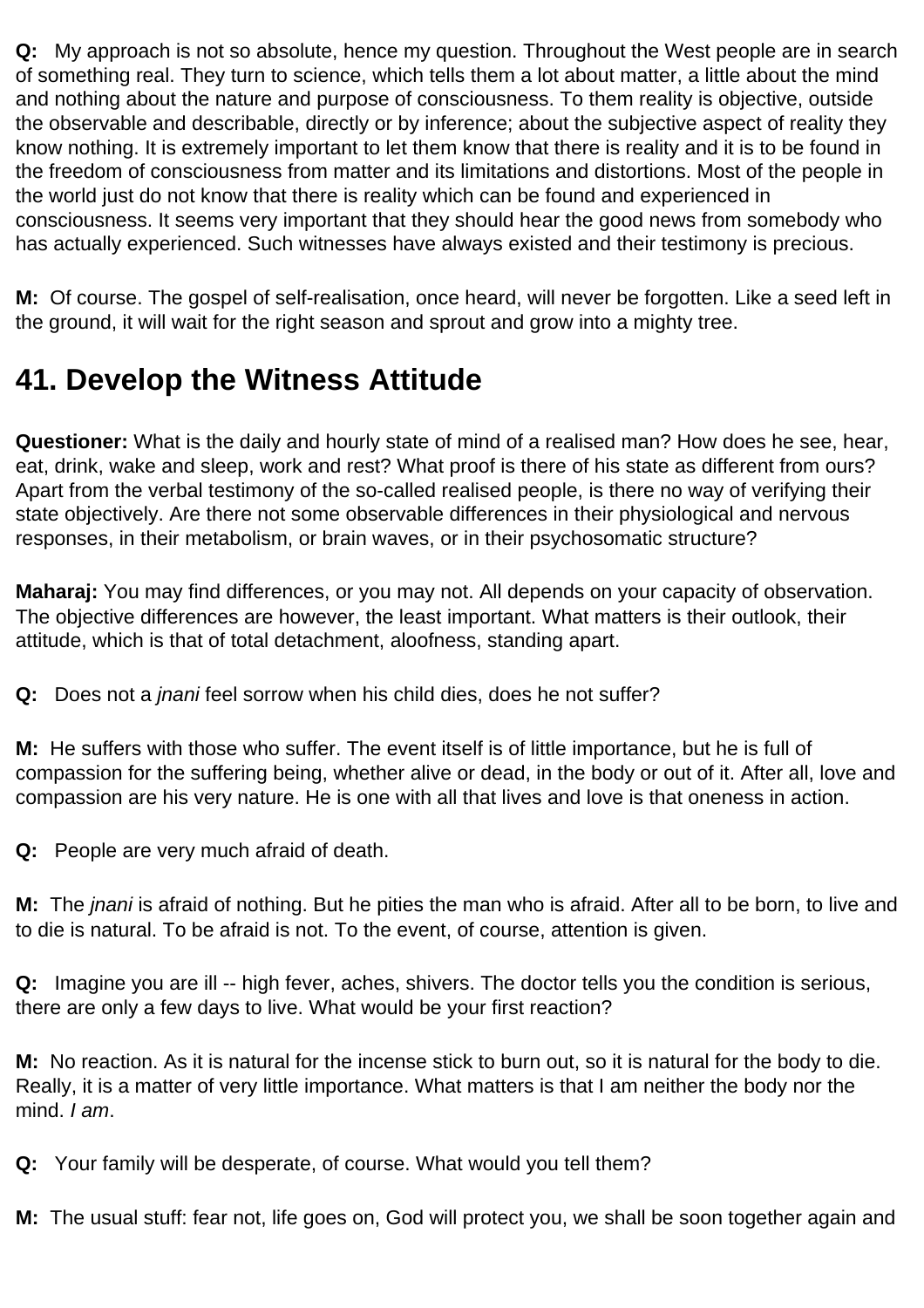so on. But to me the entire commotion is meaningless, for I am not the entity that imagines itself alive or dead. I am neither born nor can I die. I have nothing to remember or to forget.

**Q:** What about the prayers for the dead?

**M:** By all means pray for the dead. It pleases them very much. They are flattered. The *jnani* does not need your prayers. He is himself the answer to your prayers.

**Q:** How does the *jnani* fare after death?

**M:** The *jnani* is dead already. Do you expect him to die again?

**Q:** Surely, the dissolution of the body is an important event even to a *jnani*.

**M:** There are no important events for a *jnani*, except when somebody reaches the highest goal. Then only his heart rejoices. All else is of no concern. The entire universe is his body, all life is his life. As in a city of lights, when one bulb burns out, it does not affect the network, so the death of a body does not affect the whole

**Q:** The particular may not matter to the whole, but it does matter to the particular. The whole is an abstraction, the particular, the concrete, is real.

**M:** That is what you say. To me it may be the other way -- the whole is real, the part comes and goes. The particular is born and reborn, changing name and shape, the *jnani* is the Changeless Reality, which makes the changeful possible. But he cannot give you the conviction. It must come with your own experience. With me all is one, all is equal.

**Q:** Are sin and virtue one and the same?

**M:** These are all man-made values! What are they to me? What ends in happiness is virtue, what ends in sorrow is sin. Both are states of mind. Mine is not a State of mind.

**Q:** We are like the blind people at a loss to understand what does it mean to see.

**M:** You can put it as you like.

**Q:** Is the practice of silence as a *sadhana* effective?

**M:** Anything you do for the sake of enlightenment takes you nearer. Anything you do without remembering enlightenment puts you off. But why complicate? Just know that you are above and beyond all things and thoughts. What you want to be, you are it already. Just keep it in mind.

**Q:** I hear you saying it, but I cannot believe.

**M:** I was in the same position myself. But I trusted my Guru and he proved right. Trust me, if you can. Keep in mind what I tell you: desire nothing, for you lack nothing. The very seeking prevents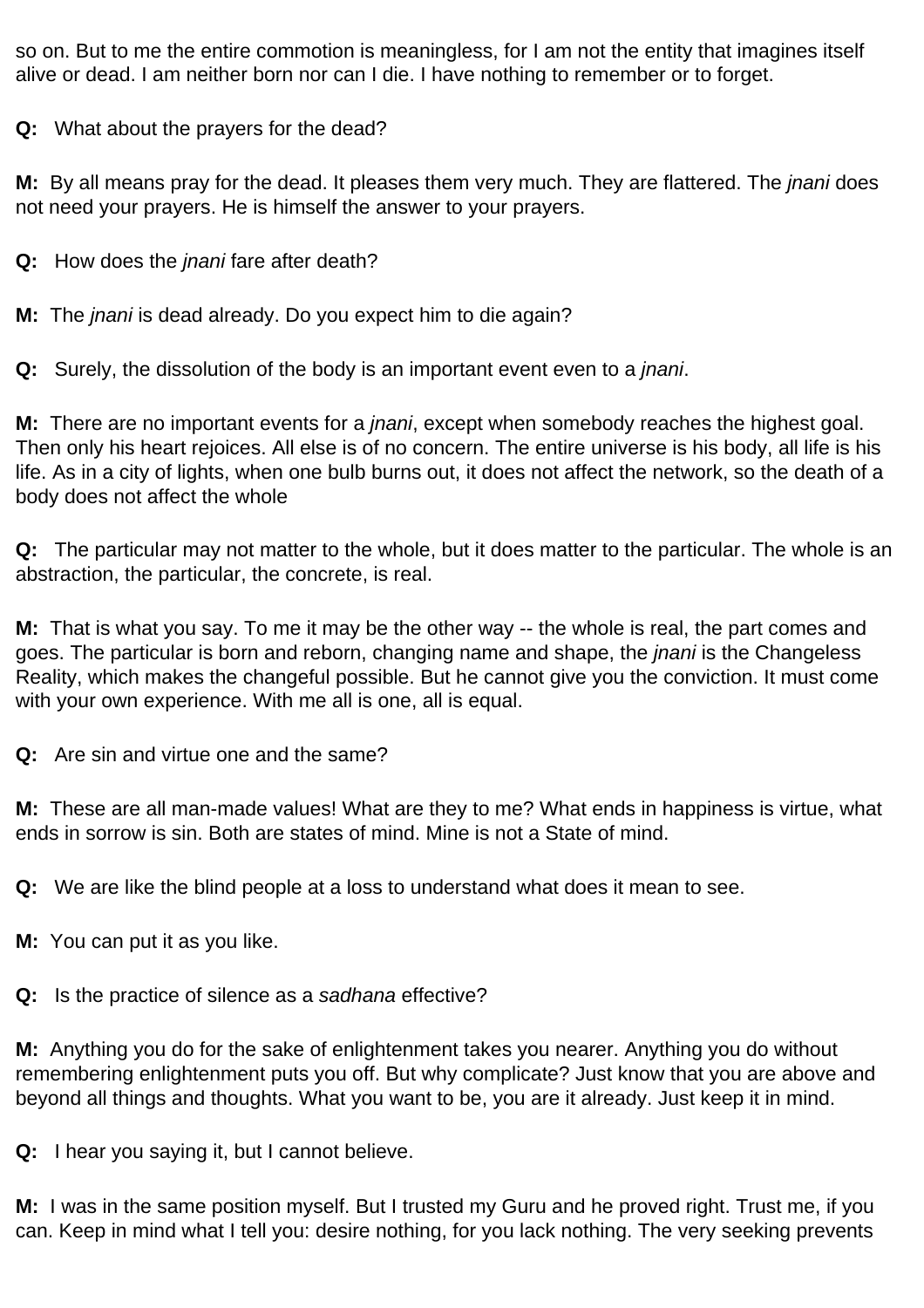you from finding.

**Q:** You seem to be so very indifferent to everything!

**M:** I am not indifferent, I am impartial. I give no preference to the me and the mine. A basket of earth and a basket of jewels are both unwanted. Life and death are all the same to me.

**Q:** Impartiality makes you indifferent.

**M:** On the contrary, compassion and love are my very core. Void of all predilections, I am free to love.

**Q:** Buddha said that the idea of enlightenment is extremely important. Most people go through their lives not even knowing that there is such a thing as enlightenment, leave alone the striving for it. Once they have heard of it, a seed was sown which cannot die. Therefore, he would send his *bhikhus* to preach ceaselessly for eight months every year.

**M:** 'One can give food, clothes, shelter, knowledge, affection, but the highest gift is the gospel of enlightenment', my Guru used to say. You are right, enlightenment is the highest good. Once you have it, nobody can take it away from you.

**Q:** If you would talk like this in the West, people would take you for mad.

**M:** Of course, they would! To the ignorant all that they can not understand is madness. What of it? Let them be as they are. I am as I am, for no merit of mine and they are as they are, for no fault of theirs. The Supreme Reality manifests itself in innumerable ways. Infinite in number are its names and shapes. All arise, all merge in the same ocean, the source of all is one. Looking for causes and results is but the pastime of the mind. What *is*, is lovable. Love is not a result, it is the very ground of being. Wherever you go, you will find being, consciousness and love. Why and what for make preferences?

**Q:** When by natural causes thousands and millions of lives are extinguished (as it happens in floods and earthquakes). I do not grieve. But when one man dies at the hand of man, I grieve extremely. The inevitable has its own majesty, but killing is avoidable and, therefore, ugly and altogether horrible.

**M:** All happens as it happens. Calamities, whether natural or man-made, happen, and there is no need to feel horrified.

**Q:** How can anything be without cause?

**M:** In every event the entire universe is reflected. The ultimate cause is untraceable. The very idea of causation is only a way of thinking and speaking. We cannot imagine, uncaused emergence. This, however, does not prove the existence of causation.

**Q:** Nature is mindless, hence irresponsible. But man has a mind. Why is it so perverse?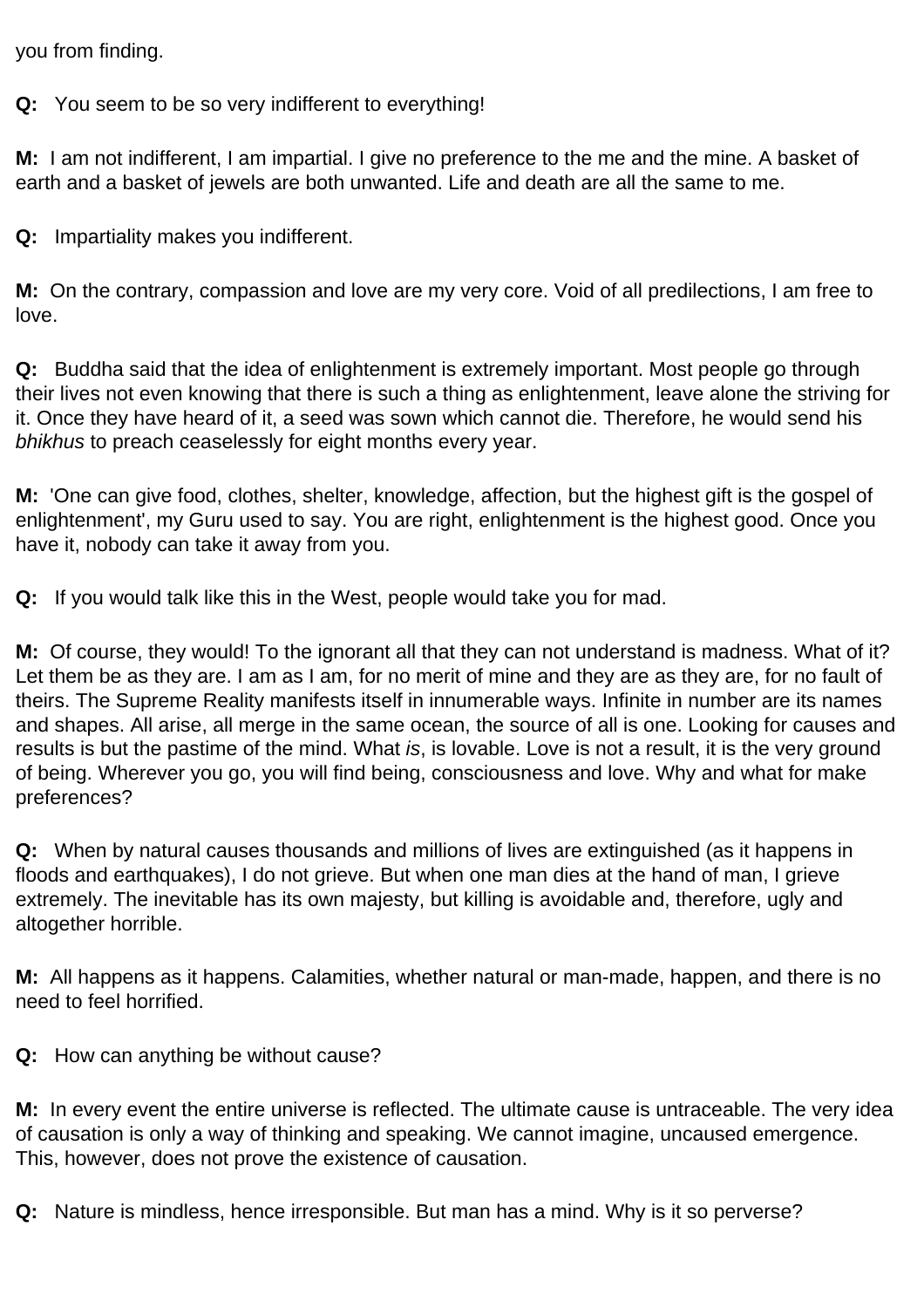**M:** The causes of perversity are also natural -- heredity, environment and so on. You are too quick to condemn. Do not worry about others. Deal with your own mind first. When you realise that your mind too is a part of nature, the duality will cease.

**Q:** There is some mystery in it which I cannot fathom. How can the mind be a part of nature?

**M:** Because nature is in the mind; without the mind where is nature?

**Q:** If nature is in the mind and the mind is my own, I should be able to control nature, which is not really the case. Forces beyond my control determine my behaviour.

**M:** Develop the witness attitude and you will find in your own experience that detachment brings control. The state of witnessing is full of power, there is nothing passive about it.

# **42. Reality can not be Expressed**

**Questioner:** I have noticed a new self emerging in me, independent of the old self. They somehow co-exist. The old self goes on its habitual ways; the new lets the old be, but does not identify itself with it.

**Maharaj:** What is the main difference between the old self and the new?

**Q:** The old self wants everything defined and explained. It wants things to fit each other verbally. The new does not care for verbal explanations -- it accepts things as they are and does not seek to relate them to things remembered.

**M:** Are you fully and constantly aware of the difference between the habitual and the spiritual. What is the attitude of the new self to the old?

**Q:** The new just looks at the old. It is neither friendly nor inimical. It just accepts the old self along with everything else. It does not deny its being, but does not accept its value and validity.

**M:** The new is the total denial of the old. The permissive new is not really new. It is but a new attitude of the old. The really new obliterates the old completely. The two cannot be together. Is there a process of self-denudation, a constant refusal to accept the old ideas and values, or is there just a mutual tolerance? What is their relation?

**Q:** There is no particular relation. They co-exist.

**M:** When you talk of the old self and new, whom do you have in mind? As there is continuity in memory between the two, each remembering the other, how can you speak of two selves?

**Q:** One is a slave to habits, the other is not. One conceptualises, the other is free from all ideas.

**M:** Why two selves? Between the bound and the free there can be no relationship. The very fact of co-existence proves their basic unity. There is but one self -- it is always *now*. What you call the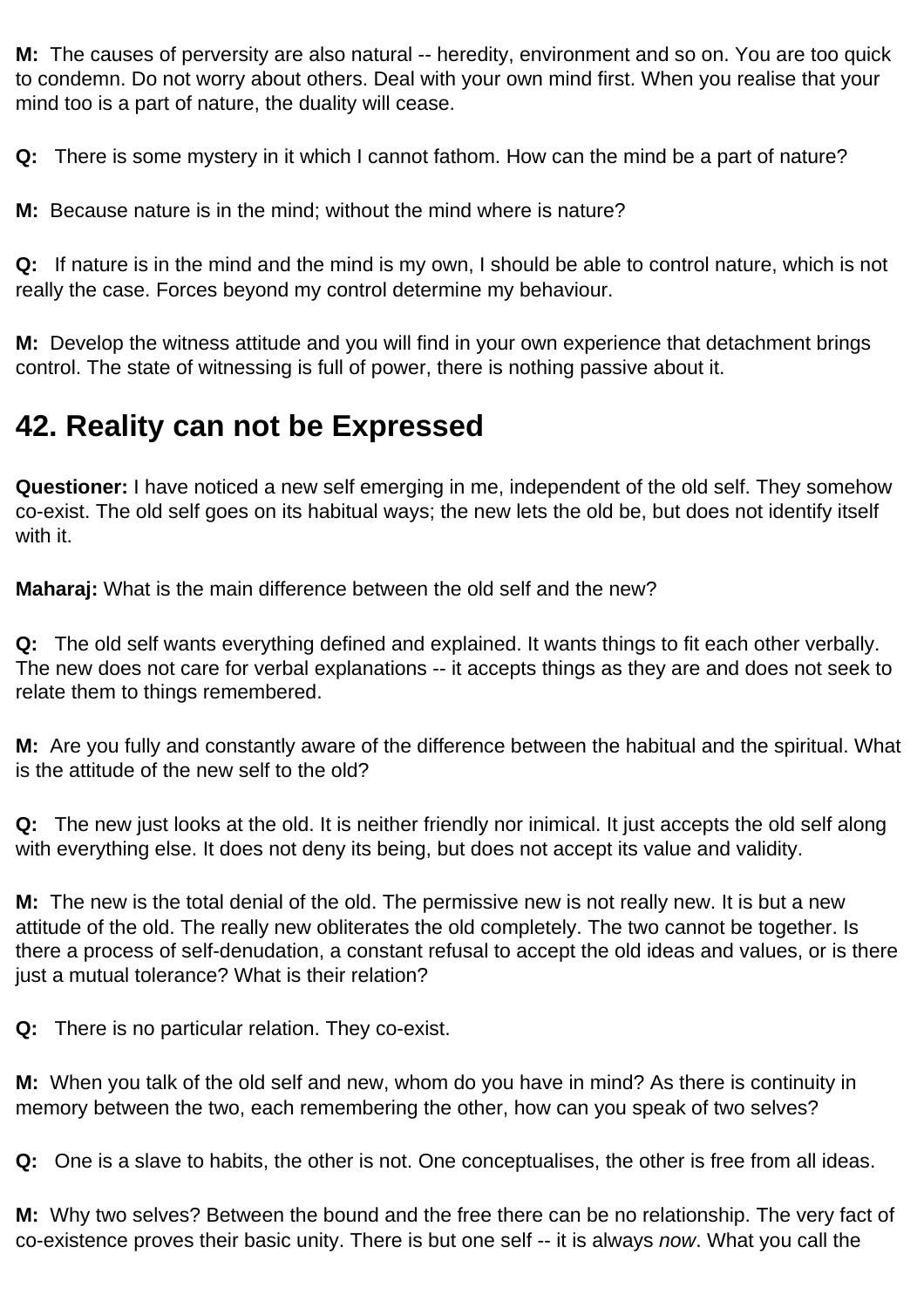other self -- old or new -- is but a modality, another aspect of the one self. The self is single. You are that self and you have ideas of what you have been or will be. But an idea is not the self. Just now, as you are sitting in front of me, which self are you? The old or the new?

### **Q:** The two are in conflict.

**M:** How can there be conflict between what is and what is not? Conflict is the characteristic of the old. When the new emerges the old is no longer. You cannot speak of the new and the conflict in the same breath. Even the effort of striving for the new self is of the old. Wherever there is conflict, effort, struggle, striving, longing for a change, the new is not. To what extent are you free from the habitual tendency to create and perpetuate conflicts?

**Q:** I cannot say that I am now a different man. But I did discover new things about myself, states so unlike what I knew before that I feel justified in calling them new.

**M:** The old self is your own self. The state which sprouts suddenly and without cause, carries no stain of self; you may call it 'god'. What is seedless and rootless, what does not sprout and grow, flower and fruit, what comes into being suddenly and in full glory, mysteriously and marvellously, you may call that 'god'. It is entirely unexpected yet inevitable, infinitely familiar yet most surprising, beyond all hope yet absolutely certain. Because it is without cause, it is without hindrance. It obeys one law only; the law of freedom. Anything that implies a continuity, a sequence, a passing from stage to stage cannot be the real. There is no progress in reality, it is final, perfect, unrelated.

#### **Q:** How can I bring it about?

**M:** You can do nothing to bring it about, but you can avoid creating obstacles. Watch your mind, how it comes into being, how it operates. As you watch your mind, you discover your self as the watcher. When you stand motionless, only watching, you discover your self as the light behind the watcher. The source of light is dark, unknown is the source of knowledge. That source alone is. Go back to that source and abide there. It is not in the sky nor in the all-pervading ether. God is all that is great and wonderful; I am nothing, have nothing, can do nothing. Yet all comes out of me -- the source is me; the root, the origin is me.

When reality explodes in you, you may call it experience of God. Or, rather, it is God experiencing you. God knows you when you know yourself. Reality is not the result of a process; it is an explosion. It is definitely beyond the mind, but all you can do is to know your mind well. Not that the mind will help you, but by knowing your mind you may avoid your mind disabling you. You have to be very alert, or else your mind will play false with you. It is like watching a thief -- not that you expect anything from a thief, but you do not want to be robbed. In the same way you give a lot of attention to the mind without expecting anything from it.

Or, take another example. We wake and we sleep. After a day's work sleep comes. Now, do I go to sleep or does inadvertence -- characteristic of the sleeping state -- come to me? In other words - we are awake because we are asleep. We do not wake up into a really waking state. In the waking state the world emerges due to ignorance and takes one into a waking-dream state. Both sleep and waking are misnomers. We are only dreaming. True waking and true sleeping only the *jnani* knows. We dream that we are awake, we dream that we are asleep. The three states are only varieties of the dream state. Treating everything as a dream liberates. As long as you give reality to dreams,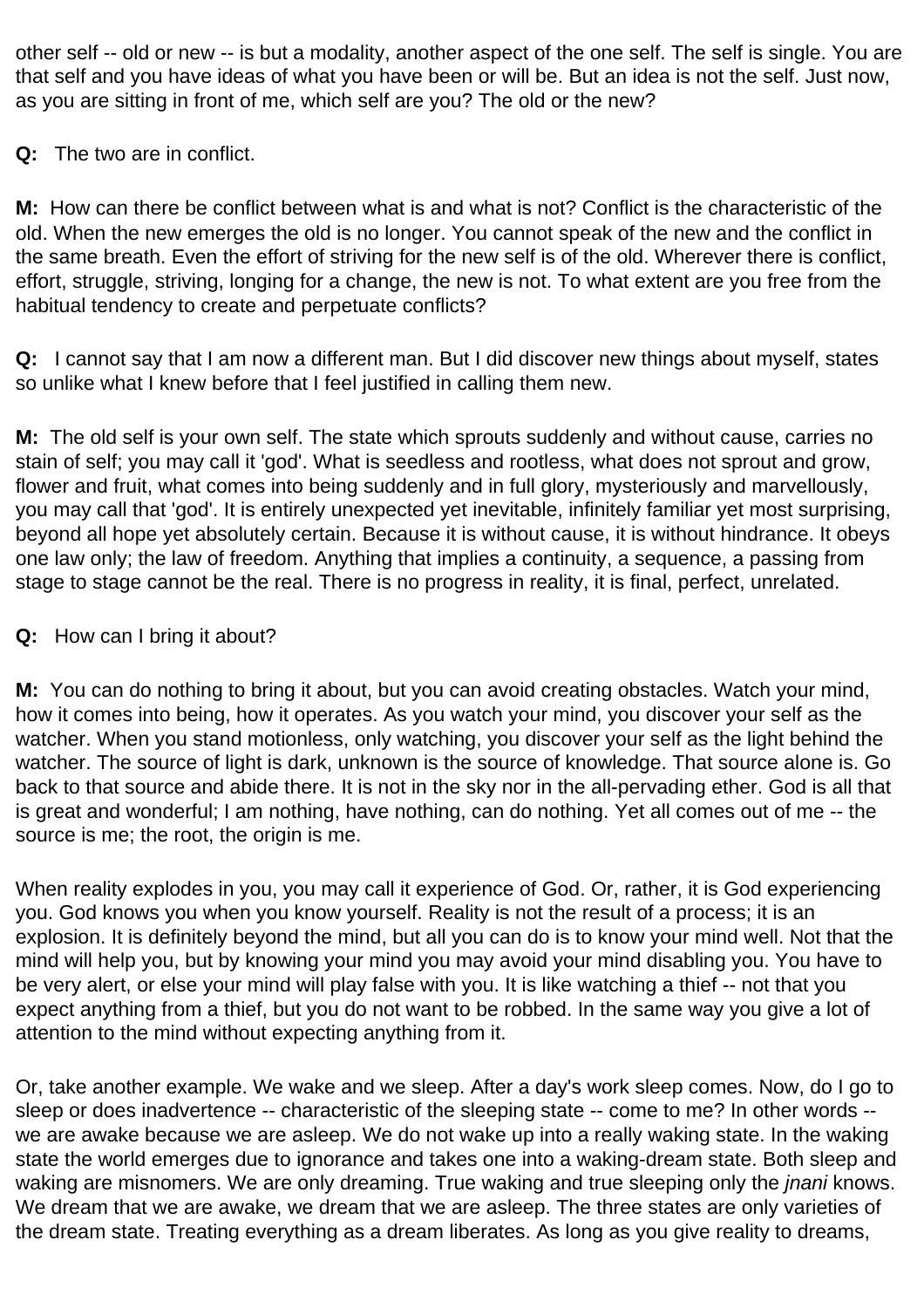you are their slave. By imagining that you are born as so-and-so, you become a slave to the so-andso. The essence of slavery is to imagine yourself to be a process, to have past and future, to have history. In fact, we have no history, we are not a process, we do not develop, nor decay; also see all as a dream and stay out of it.

**Q:** What benefit do I derive from listening to you?

**M:** I am calling you back to yourself. All I ask you is to look at yourself, towards yourself, into yourself.

**Q:** To what purpose?

**M:** You live, you feel, you think. By giving attention to your living, feeling and thinking, you free yourself from them and go beyond them. Your personality dissolves and only the witness remains. Then you go beyond the witness. Do not ask how it happens. Just search within yourself.

**Q:** What makes the difference between the person and the witness?

**M:** Both are modes of consciousness. In one you desire and fear, in the other you are unaffected by pleasure and pain and are not ruffled by events. You let them come and go.

**Q:** How does one get established in the higher state, the state of pure witnessing?

**M:** Consciousness does not shine by itself. It shines by a light beyond it. Having seen the dreamlike quality of consciousness, look for the light in which it appears, which gives it being. There is the content of consciousness as well as the awareness of it.

**Q:** I know and I know that I know.

**M:** Quite so, provided the second knowledge is unconditional and timeless. Forget the known, but remember that you are the knower. Don't be all the time immersed in your experiences. Remember that you are beyond the experience ever unborn and deathless. In remembering it, the quality of pure knowledge will emerge, the light of unconditional awareness.

**Q:** At what point does one experience reality?

**M:** Experience is of change, it comes and goes. Reality is not an event, it cannot be experienced. It is not perceivable in the same way as an event is perceivable. If you wait for an event to take place, for the coming of reality, you will wait for ever, for reality neither comes nor goes. It is to be perceived, not expected. It is not to be prepared for and anticipated. But the very longing and search for reality is the movement, operation, action of reality. All you can do is to grasp the central point, that reality is not an event and does not happen and whatever happens, whatever comes and goes, is not reality. See the event as event only, the transient as transient, experience as mere experience and you have done all you can. Then you are vulnerable to reality, no longer armoured against it, as you were when you gave reality to events and experiences. But as soon as there is some like or dislike, you have drawn a screen.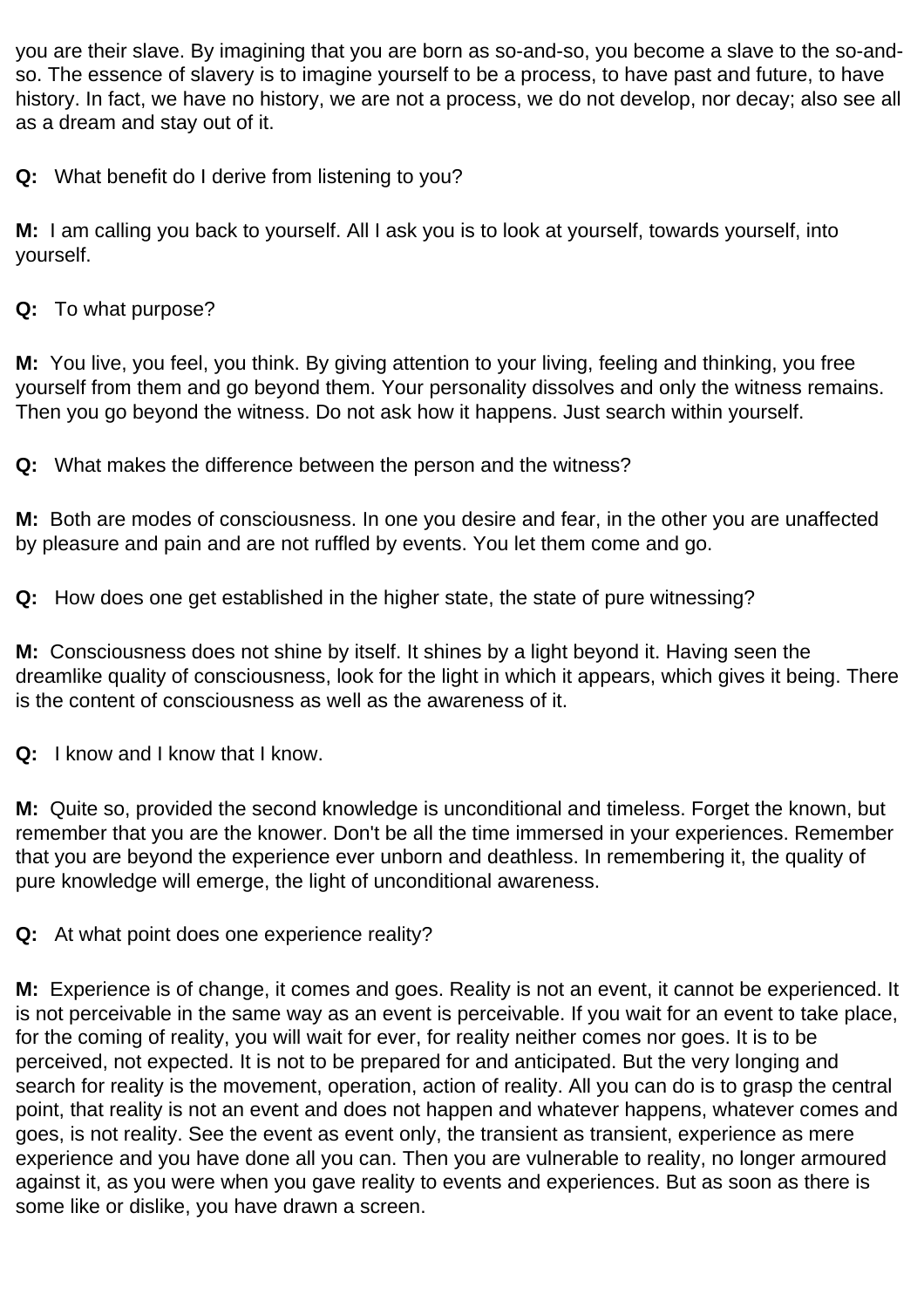**Q:** Would you say that reality expresses itself in action rather than in knowledge? Or, is it a feeling of sorts?

**M:** Neither action, nor feeling, nor thought express reality. There is no such thing as an expression of reality. You are introducing a duality where there is none. Only reality *is*, there is nothing else. The three states of waking, dreaming and sleeping are not me and I am not in them. When I die, the world will say -- 'Oh, Maharaj is dead!' But to me these are words without content; they have no meaning. When the worship is done before the image of the Guru, all takes place as if he wakes and bathes and eats and rests, and goes for a stroll and returns, blesses all and goes to sleep. All is attended to in minutest details and yet there is a sense of unreality about it all. So is the case with me. All happens as it needs, yet nothing happens. I do what seems to be necessary, but at the same time I know that nothing is necessary, that life itself is only a make-belief.

**Q:** Why then live at all? Why all this unnecessary coming and going, waking and sleeping, eating and digesting?

**M:** Nothing is done by me, everything just happens I do not expect, I do not plan, I just watch events happening, knowing them to be unreal.

**Q:** Were you always like this from the first moment of enlightenment?

**M:** The three states rotate as usual -- there is waking and sleeping and waking again, but they do not happen to me. They just happen. To me nothing ever happens. There is something changeless, motionless, immovable, rocklike, unassailable; a solid mass of pure being-consciousness-bliss. I am never out of it. Nothing can take me out of it, no torture, no calamity.

**Q:** Yet, you are conscious!

**M:** Yes and no. There is peace -- deep, immense, unshakeable. Events are registered in memory, but are of no importance. I am hardly aware of them.

**Q:** If I understand you rightly, this state did not come by cultivation.

**M:** There was no coming. It was so -- always. There was discovery and it was sudden. Just as at birth you discover the world suddenly, as suddenly I discovered my real being.

**Q:** Was it clouded over and your *sadhana* dissolved the mist? When your true state became clear to you, did it remain clear, or did it get obscured again? Is your condition permanent or intermittent?

**M:** Absolutely steady. Whatever I may do, it stays like a rock -- motionless. Once you have awakened into reality, you stay in it. A child does not return to the womb! It is a simple state, smaller than the smallest, bigger than the biggest. It is self-evident and yet beyond description.

**Q:** Is there a way to it?

**M:** Everything can become a way, provided you are interested. Just puzzling over my words and trying to grasp their full meaning is a *sadhana* quite sufficient for breaking down the wall. Nothing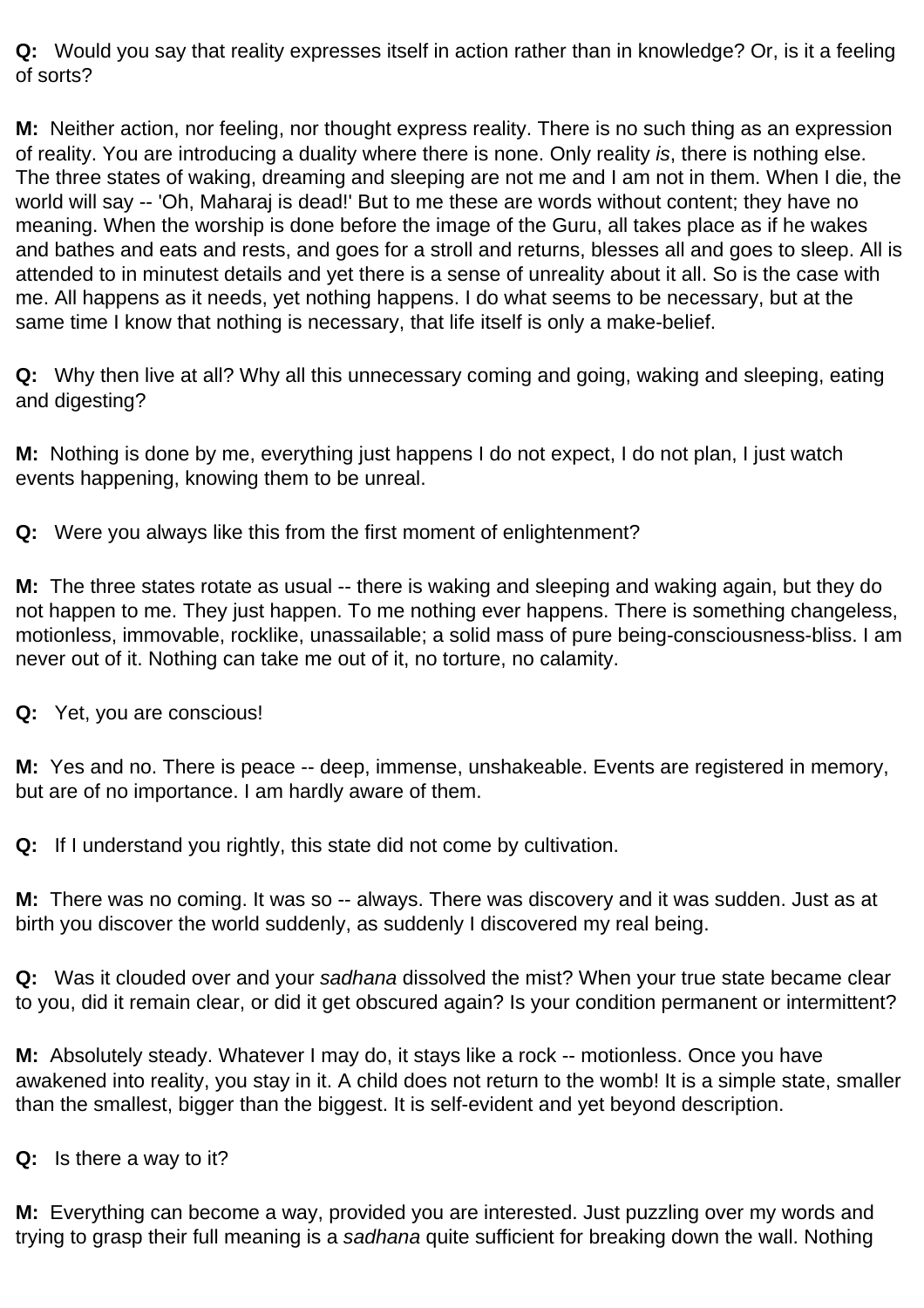troubles me. I offer no resistance to trouble -- therefore it does not stay with me. On your side there is so much trouble. On mine there is no trouble at all. Come to my side. You are trouble-prone. I am immune. Anything may happen -- what is needed is sincere interest. Earnestness does it.

**Q:** Can I do it?

**M:** Of course. You are quite capable of crossing over. Only be sincere.

# **43. Ignorance can be Recognised, not** *Jnana*

**Questioner:** From year to year your teaching remains the same. There seems to be no progress in what you tell us.

**Maharaj:** In a hospital the sick are treated and get well. The treatment is routine, with hardly any change, but there is nothing monotonous about health. My teaching may be routine, but the fruit of it is new from man to man.

**Q:** What is realisation? Who is a realised man? By what is the *jnani* recognised?

**M:** There are no distinctive marks of *jnana*. Only ignorance can be recognised, not *jnana*. Nor does a *jnani* claim to be something special. AII those who proclaim their own greatness and uniqueness are not *jnanis*. They are mistaking some unusual development for realisation. The *jnani* shows no tendency to proclaim himself to be a *jnani*. He considers himself to be perfectly normal, true to his real nature. Proclaiming oneself to be an omnipotent, omniscient and omnipotent deity is a clear sign of ignorance.

**Q:** Can the *jnani* convey his experience to the ignorant? Can *jnana* be transmitted from one man to another?

**M:** Yes, it can. The words of a *jnani* have the power of dispelling ignorance and darkness in the mind. It is not the words that matter, but the power behind them.

**Q:** What is that power?

**M:** The power of conviction, based on personal realisation, on one's own direct experience.

**Q:** Some realised people say that knowledge must be won, not got. Another can only teach, but the learning is one's own.

**M:** It comes to the same.

**Q:** There are many who have practiced *Yoga* for years and years without any result. What may be the cause of their failure?

**M:** Some are addicted to trances, with their consciousness in abeyance. Without full consciousness what progress can there be?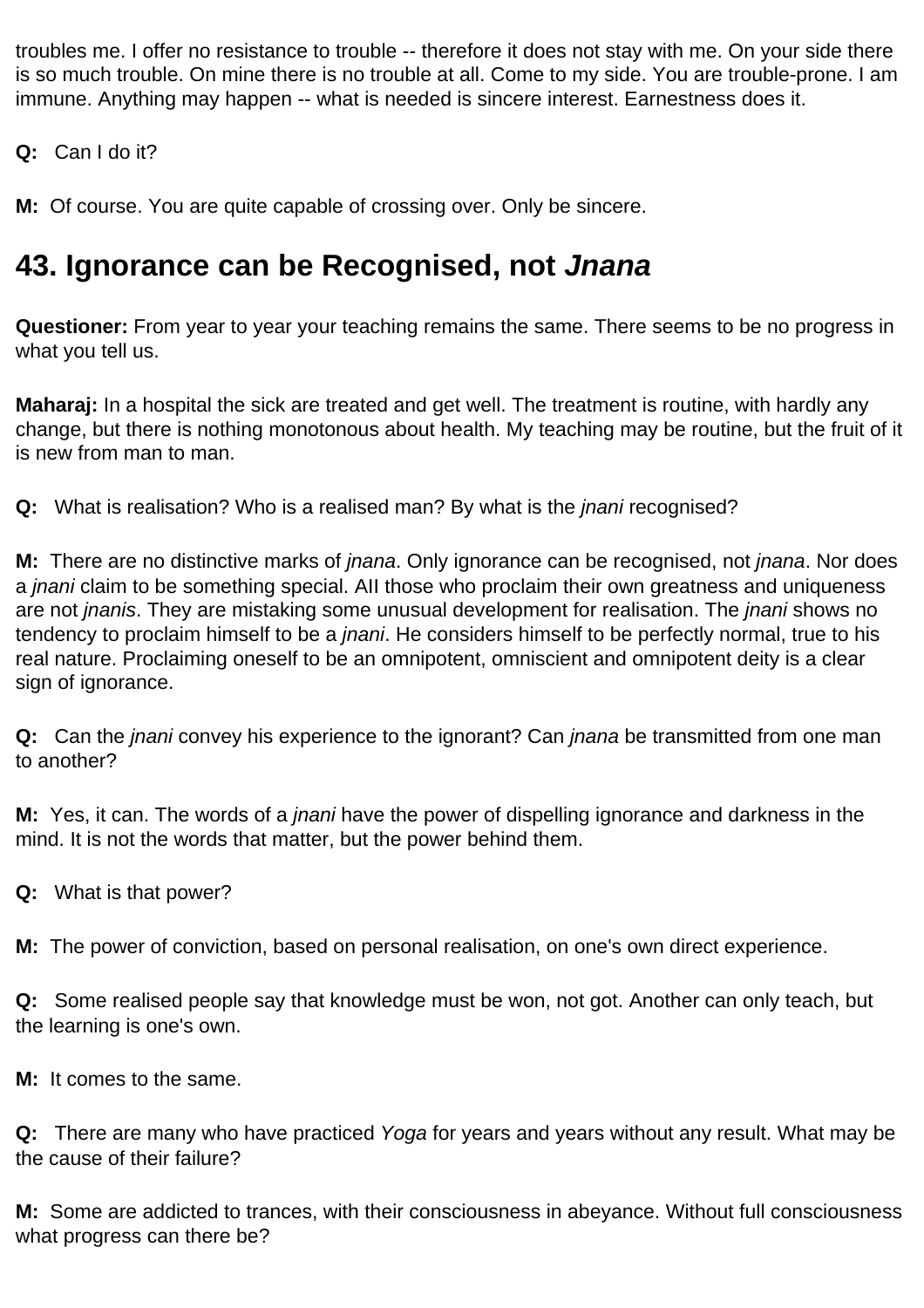**Q:** Many are practicing *samadhis* (states of rapturous absorption). In *samadhis* consciousness is quite intense, yet they do not result in anything.

**M:** What results do you expect? And why should *jnana* be the result of anything? One thing leads to another, but *jnana* is not a thing to be bound by causes and results. It is beyond causality altogether. It is abidance in the self. The *Yogi* comes to know many wonders, but of the self he remains ignorant. The *jnani* may look and feel quite ordinary, but the self he knows well.

**Q:** There are many who strive for self-knowledge earnestly, but with scant results. What may be the cause of it?

**M:** They have not investigated the sources of knowledge sufficiently, their sensations, feelings and thoughts they do not know well enough. This may be one cause of delay. The other: some desires may still be alive.

**Q:** Ups and downs in *sadhana* are inevitable. Yet the earnest seeker plods on in spite of all. What can the *jnani* do for such a seeker?

**M:** If the seeker is earnest, the light can be given. The light is for all and always there, but the seekers are few, and among those few, those who are ready are very rare. Ripeness of heart and mind is indispensable.

**Q:** Did you get your own realisation through effort or by the grace of your Guru?

**M:** His was the teaching and mine was the trust. My confidence in him made me accept his words as true, go deep into them, live them, and that is how I came to realise what I am. The Guru's person and words made me trust him and my trust made them fruitful.

**Q:** But can a Guru give realisation without words, without trust, just like this, without any preparation?

**M:** Yes, one can, but where is the taker? You see, I was so attuned to my Guru, so completely trusting him. there was so little of resistance in me, that it all happened easily and quickly. But not everybody is so fortunate. Laziness and restlessness often stand in the way and until they are seen and removed, the progress is slow. All those who have realised on the spot, by mere touch, look or thought, have been ripe for it. But such are very few. The majority needs some time for ripening. *Sadhana* is accelerated ripening.

**Q:** What makes one ripe? What is the ripening factor?

**M:** Earnestness of course, one must be really anxious. After all, the realised man is the most earnest man. Whatever he does, he does it completely, without limitations and reservations. Integrity will take you to reality.

**Q:** Do you love the world?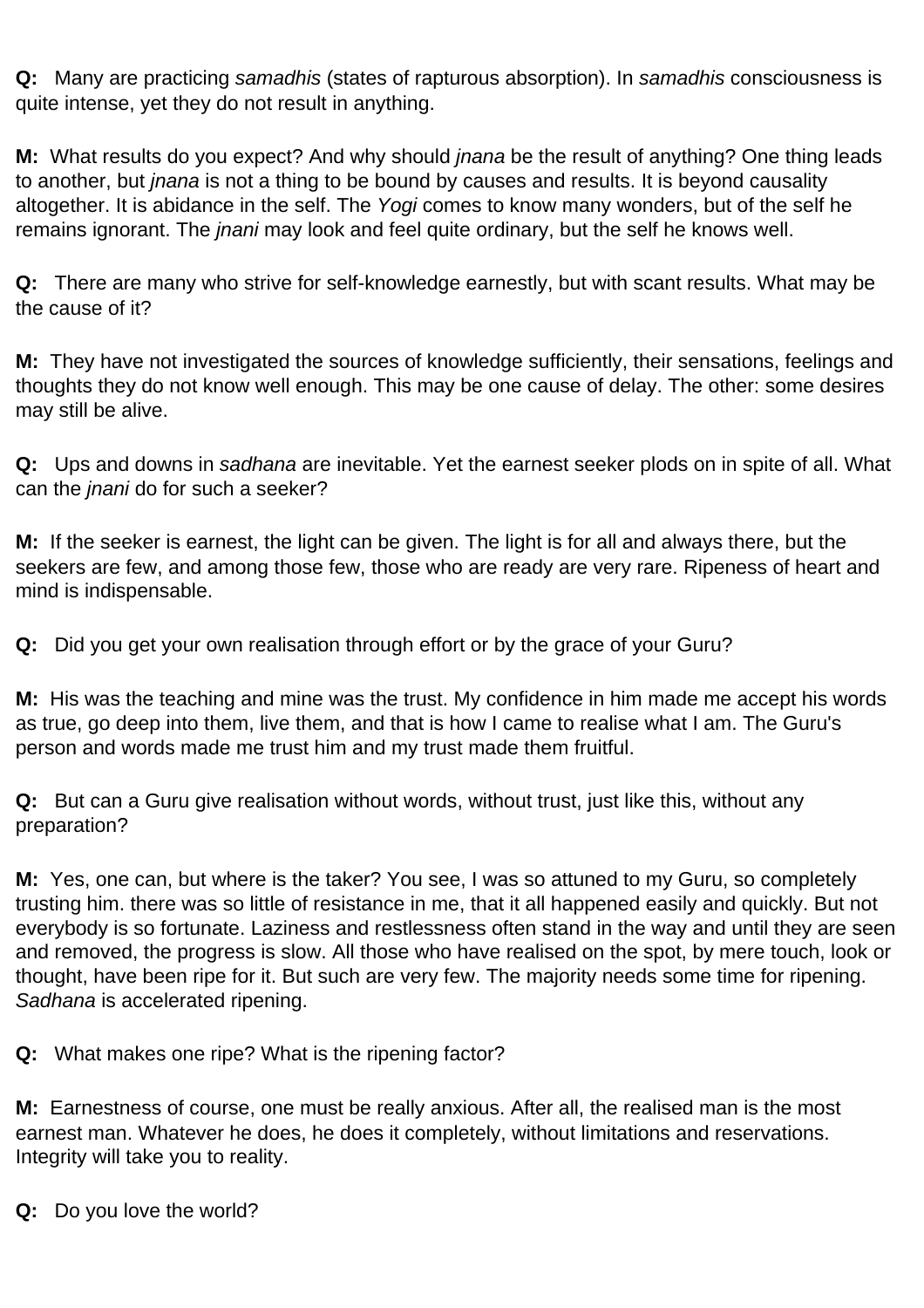**M:** When you are hurt, you cry. Why? Because you love yourself. Don't bottle up your love by limiting it to the body, keep it open. It will be then the love for all. When all the false selfidentifications are thrown away, what remains is all-embracing love. Get rid of all ideas about yourself, even of the idea that you are God. No self-definition is valid.

**Q:** I am tired of promises. I am tired of *sadhanas*, which take all my time and energy and bring nothing. I want reality here and now. Can I have it?

**M:** Of course you can, provided you are really fed up with everything, including your *sadhanas*. When you demand nothing of the world, nor of God, when you want nothing, seek nothing, expect nothing then the Supreme State will come to you uninvited and unexpected!

**Q:** If a man engrossed in family life and in the affairs of the world does his *sadhana* strictly as prescribed by his scriptures, will he get results?

**M:** Results he will get, but he will be wrapped up in them like in a cocoon.

**Q:** So many saints say that when you are ripe and ready, you will realise. Their words may be true, but they are of little use. There must be a way out, independent of ripening which needs time, of *sadhana* which needs effort.

**M:** Don't call it a way; it is more a kind of skill. It is not even that. Stay open and quiet, that is all. What you seek is so near you, that there is no place for a way.

**Q:** There are so many ignorant people in the world and so few *jnanis*. What may be the cause of it?

**M:** Don't concern yourself with others, take care of yourself. You know that you *are*. Don't burden yourself with names, just *be*. Any name or shape you give yourself obscures your real nature.

**Q:** Why should seeking end before one can realise?

**M:** The desire for truth is the highest of all desires, yet, it is still a desire. All desires must be given up to the real to be. Remember that you *are*. This is your working capital. Rotate it and there will be much profit.

**Q:** Why should there be seeking at all.

**M:** Life is seeking, one cannot help seeking. When all search ceases, it is the Supreme State.

- **Q:** Why does the Supreme State come and go?
- **M:** It neither comes nor goes. It *is*.
- **Q:** Do you speak from your own experience?
- **M:** Of course. It is a timeless state, ever present.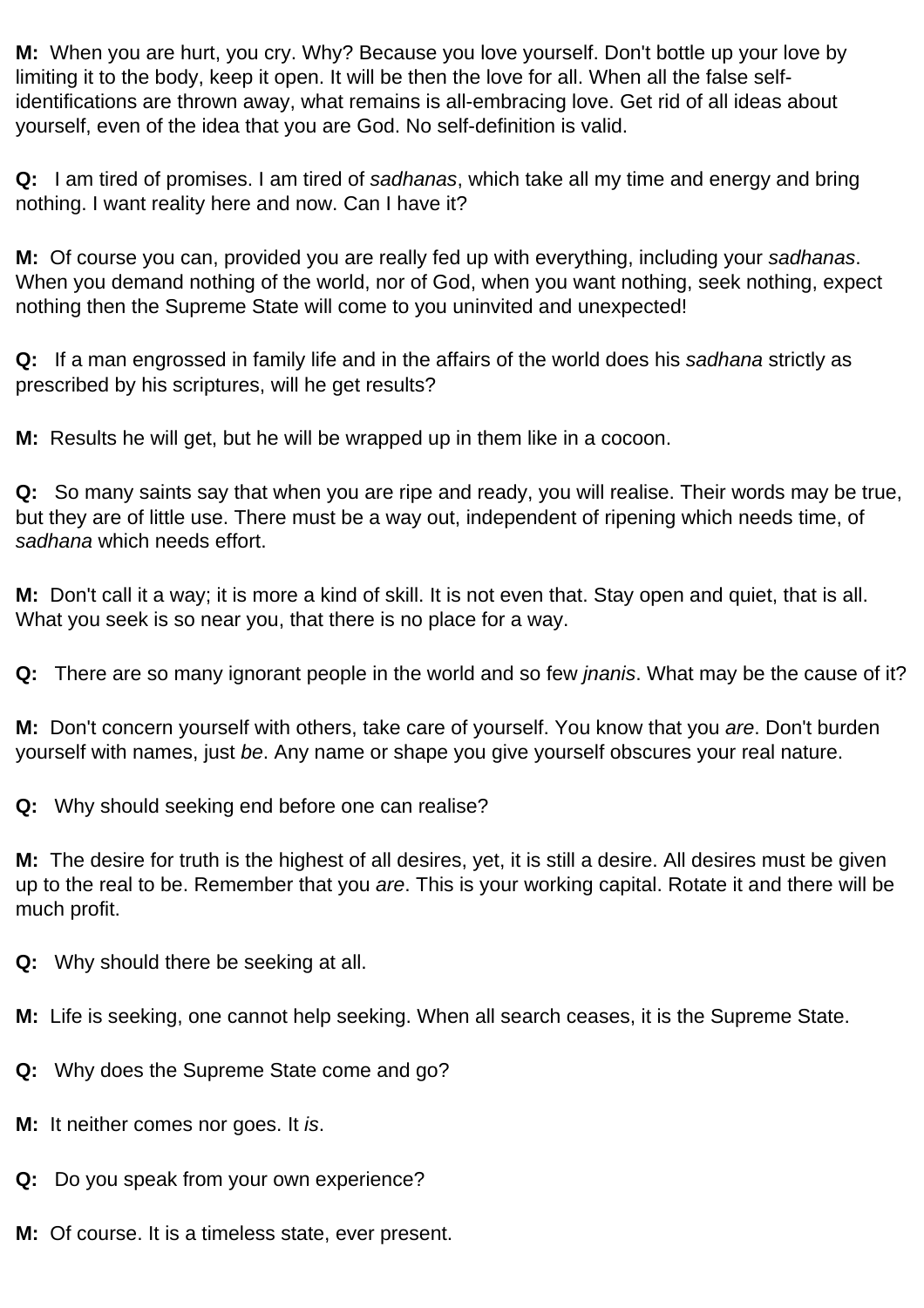**Q:** With me it comes and goes, with you it does not. Why this difference?

**M:** Maybe because I have no desires. Or you do not desire the Supreme strongly enough. You must feel desperate when your mind is out of touch.

**Q:** All my life I was striving and achieved so little. I was reading, I was listening -- all in vain.

**M:** Listening and reading became a habit with you.

**Q:** I gave it up too. I do not read nowadays.

**M:** What you gave up is of no importance now. What have you not given up?. Find that out and give up that. *Sadhana* is a search for what to give up. Empty yourself completely.

**Q:** How can a fool desire wisdom? One needs to know the object of desire, to desire it. When the Supreme is not known, how can it be desired?

**M:** Man naturally ripens and becomes ready for realisation.

**Q:** But what is the ripening factor?

**M:** Self-remembrance, awareness of 'l am' ripens him powerfully and speedily. Give up all ideas about yourself and simply *be*.

**Q:** I am tired of all the ways and means and skills and tricks, of all these mental acrobatics. Is there a way to perceive reality directly and immediately?

**M:** Stop making use of your mind and see what happens. Do this one thing thoroughly. That is all.

**Q:** When I was younger, I had strange experiences, short but memorable, of being nothing, just nothing, yet fully conscious. But the danger is that one has the desire to recreate from memory the moments that have passed.

**M:** This is all imagination. In the light of consciousness all sorts of things happen and one need not give special importance to any. The sight of a flower is as marvellous as the vision of God. Let them be. Why remember them and then make memory into a problem? Be bland about them; do not divide them into high and low, inner and outer, lasting and transient. Go beyond, go back to the source, go to the self that is the same whatever happens. Your weakness is due to your conviction that you were born into the world. In reality the world is ever recreated in you and by you. See everything as emanating from the light which is the source of your own being. You will find that in that light there is love and infinite energy.

**Q:** If I am that light, why do I not know it?

**M:** To know, you need a knowing mind, a mind capable of knowing. But your mind is ever on the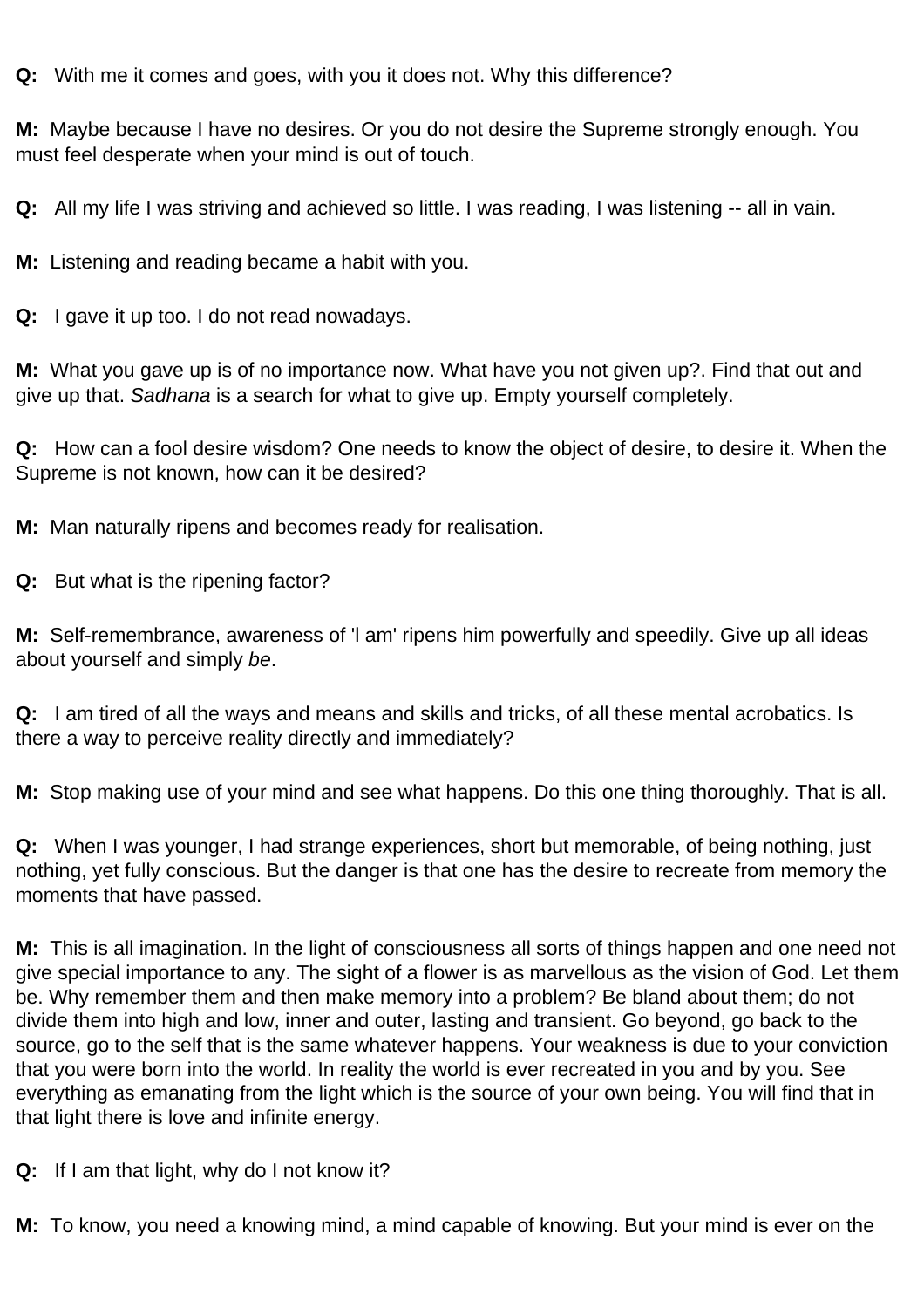run, never still, never fully reflecting. How can you see the moon in all her glory when the eye is clouded with disease?

**Q:** Can we say that while the sun is the cause of the shadow one cannot see the sun in the shadow. One must turn round.

**M:** Again you have introduced the trinity of the sun, the body and shadow. There is no such division in reality. What I am talking about has nothing to do with dualities and trinities. Don't mentalise and verbalise. Just see and be.

**Q:** Must I see, to *be*?

**M:** See what you are. Don't ask others, don't let others tell you about yourself. Look within and see. All the teacher can tell you is only this. There is no need of going from one to another. The same water is in all the wells. You just draw from the nearest. In my case the water is within me and I am the water.

### **44. 'I am' is True, all else is Inference**

**Maharaj:** The perceiver of the world, is he prior to the world, or does he come into being along with the world?

**Questioner:** What a strange question! Why do you ask such questions?

**M:** Unless you know the correct answer, you will not find peace.

**Q:** When I wake up in the morning, the world is already there, waiting for me. Surely the world comes into being first. I do, but much later, at the earliest at my birth. The body mediates between me and the world. Without the body there would be neither me nor the world.

**M:** The body appears in your mind, your mind is the content of your consciousness; you are the motionless witness of the river of consciousness which changes eternally without changing you in any way. Your own changelessness is so obvious that you do not notice it. Have a good look at yourself and all these misapprehensions and misconceptions will dissolve. Just as all the little watery lives are in water and cannot be without water, so all the universe is in you and cannot be without you.

**Q:** We call it God.

**M:** God is only an idea in your mind. The fact is you. The only thing you know for sure is: 'here and now I am'. Remove, the 'here and now' the 'I am' remains, unassailable. The word exists in memory, memory comes into consciousness; consciousness exists in awareness and awareness is the reflection of the light on the waters of existence.

**Q:** Still I do not see how can the world be in me when the opposite 'I am in the world' is so obvious.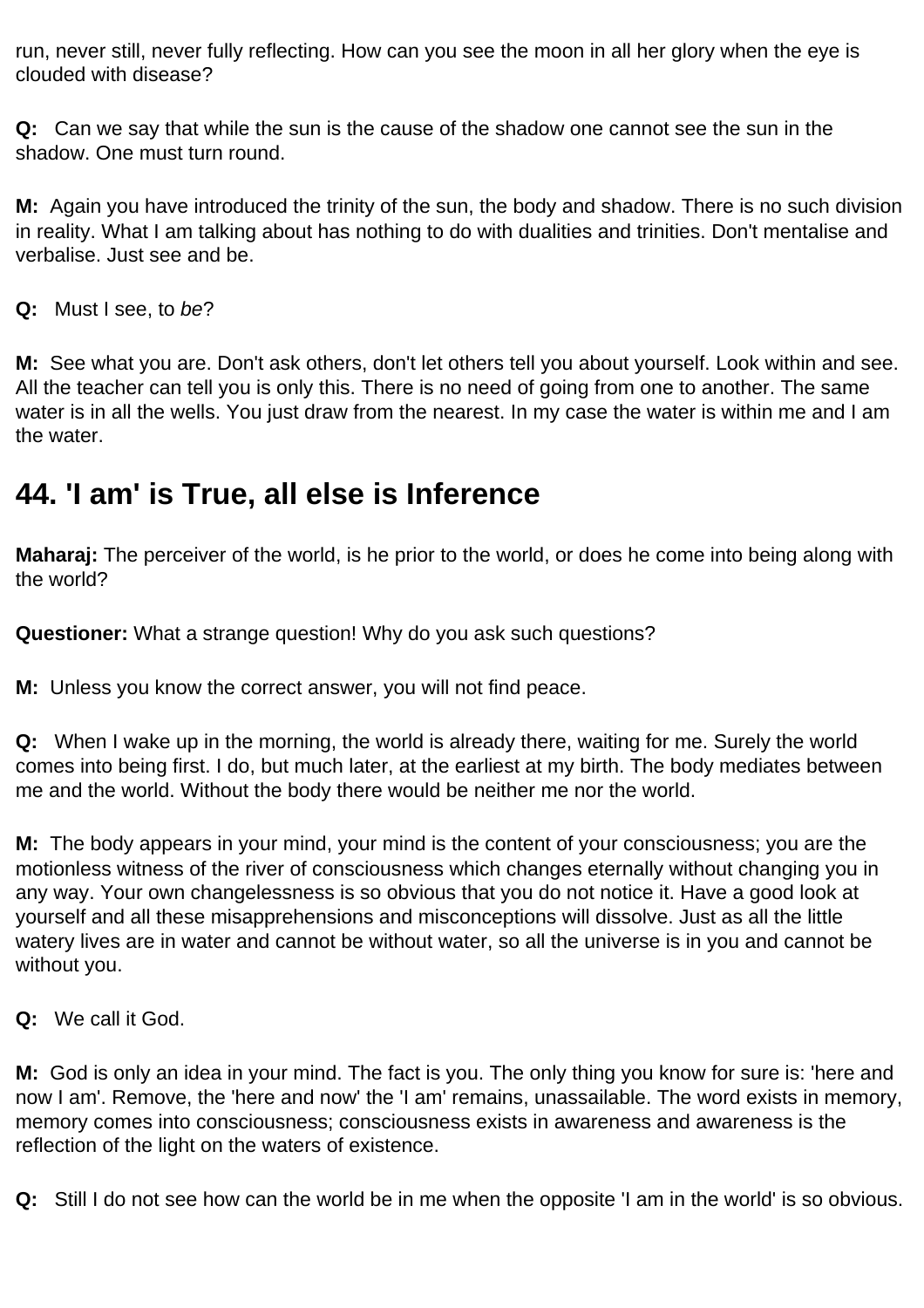**M:** Even to say 'I am the world, the world is me', is a sign of ignorance. But when I keep in mind and confirm in life my identity with the world, a power arises in me which destroys the ignorance, burns it up completely.

**Q:** Is the witness of ignorance separate from ignorance? Is not to say: 'I am ignorant' a part of ignorance?

**M:** Of course. All I can say truly is: 'I am', all else is inference. But the inference has become a habit. Destroy all habits of thinking and seeing. The sense 'I am' is the manifestation of a deeper cause, which you may call self, God, reality or by any other name. The 'I am' is in the world; but it is the key which can open the door out of the world. The moon dancing on the water is seen in the water, but it is caused by the moon in the sky and not by the water.

**Q:** Still the main point seems to escape me. l can admit that the world in which I live and move and have my being is of my own creation, a projection of myself, of my imagination, on the unknown world, the world as it is, the world of 'absolute matter', whatever this matter may be. The world of my own creation may be quite unlike the ultimate, the real world, just like the cinema screen is quite unlike the pictures projected onto it. Nevertheless, this absolute world exists, quite independent of myself.

**M:** Quite so, the world of Absolute Reality, onto which your mind has projected a world of relative unreality is independent of yourself, for the very simple reason that it *is* yourself.

**Q:** Is there no contradiction in terms? How can independence prove identity?

**M:** Examine the motion of change and you will see. What can change while you do not change, can be said to be independent of you. But what is changeless must be one with whatever else is changeless. For, duality implies interaction and interaction meats change. In other words, the absolutely material and the absolutely spiritual, the totally objective and the totally subjective are identical, both in substance and essence.

**Q:** Like in a tri-dimensional picture, the light forms its own screen.

**M:** Any comparison will do. The main point to grasp is that you have projected onto yourself a world of your own imagination, based on memories, on desires and fears, and that you have imprisoned yourself in it. Break the spell and be free.

**Q:** How does one break the spell?

**M:** Assert your independence in thought and action. After all, all hangs on your faith in yourself, on the conviction that what you see and hear, think and feel is real. Why not question your faith? No doubt, this world is painted by you on the screen of consciousness and is entirely your own private world. Only your sense 'I am', though in the world, is not of the world. By no effort of logic or imagination can you change the 'I am' into 'I am not'. In the very denial of your being you assert it. Once you realise that the world is your own projection, you are free of it. You need not free yourself of a world that does not exist, except in your own imagination! However is the picture, beautiful or ugly, you are painting it and you are not bound by it. realise that there is nobody to force it on you,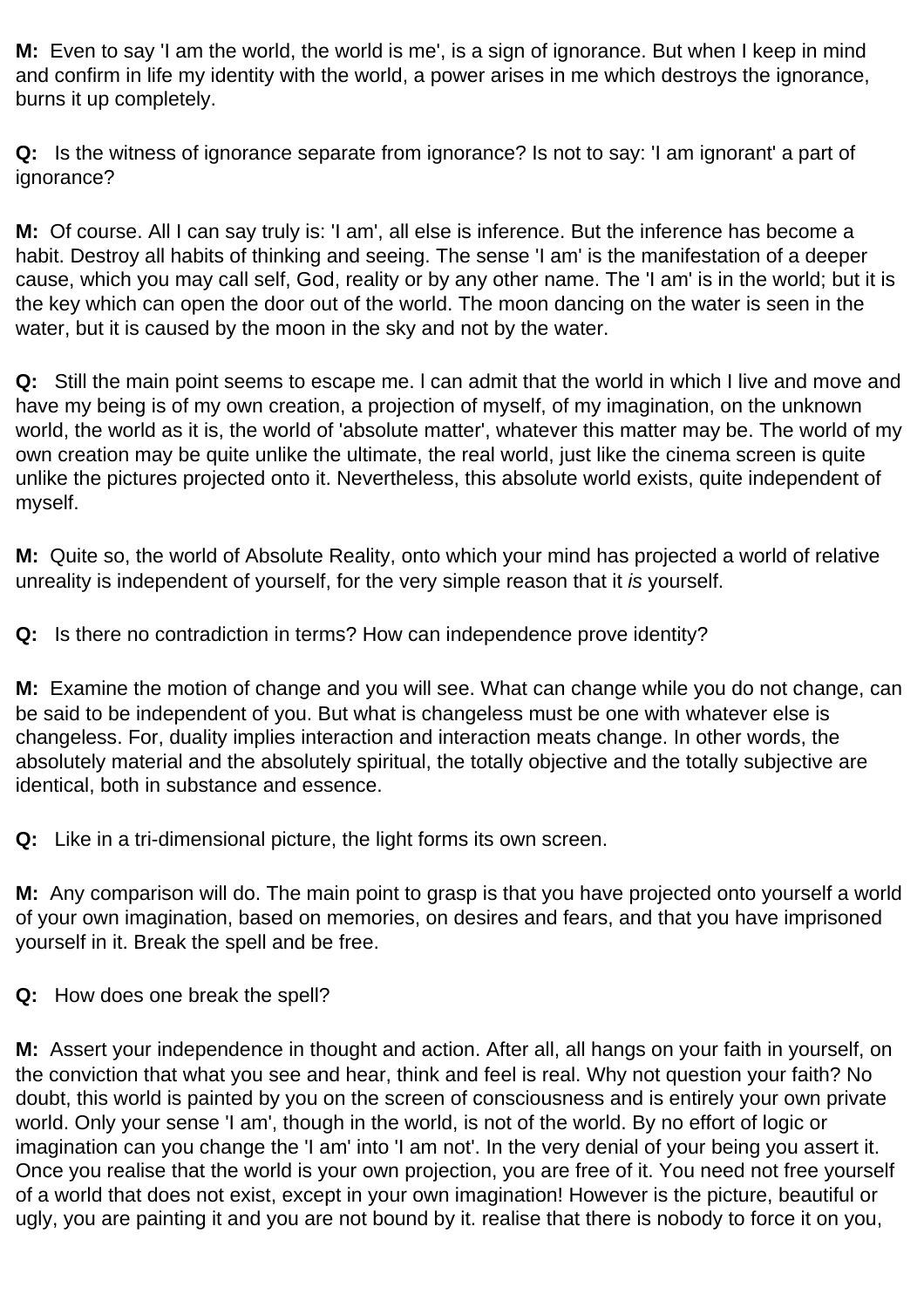that it is due to the habit of taking the imaginary to be real. See the Imaginary as imaginary and be free of fear.

Just as the colours in this carpet are brought out by light but light is not the colour, so is the world caused by you but you are not the world.

That which creates and sustains the world, you may call it God or providence, but ultimately you are the proof that God exists, not the other way round. For, before any question about God can be put, you must be there to put it.

**Q:** God is an experience in time, but the experiencer is timeless.

**M:** Even the experiencer is secondary. Primary is the infinite expanse of consciousness, the eternal possibility, the immeasurable potential of all that was, is, and will be. When you look at anything, it is the ultimate you see, but you imagine that you see a cloud or a tree.

Learn to look without imagination, to listen without distortion: that is all. Stop attributing names and shapes to the essentially nameless and formless, realise that every mode of perception is subjective, that what is seen or heard, touched or smelt, felt or thought, expected or imagined, is in the mind and not in reality, and you will experience peace and freedom from fear.

Even the sense of 'I am' is composed of the pure light and the sense of being. The 'I' is there even without the 'am'. So is the pure light there whether you say 'I' or not. Become aware of that pure light and you will never lose it. The beingness in being, the awareness in consciousness, the interest in every experience -- that is not describable, yet perfectly accessible, for there is nothing else.

**Q:** You talk of reality directly -- as the all-pervading, ever-present, eternal, all-knowing, allenergizing first cause. There are other teachers, who refuse to discuss reality at all. They say reality is beyond the mind while all discussions are within the realm of the mind, which is the home of the unreal. Their approach is negative; they pinpoint the unreal and thus go beyond it into the real.

**M:** The difference lies in the words only. After all, when l talk of the real, I describe it as not-unreal, space-less, time-less, cause-less, beginning-less and end-less. It comes to the same. As long as it leads to enlightenment, what does the wording matter? Does it matter whether you pull the cart or push it, as long as it is kept rolling? You may feel attracted to reality at one time and repelled from the false at another; these are only moods which alternate; both are needed for perfect freedom. You may go one way or another -- but each time it will be the right way at the moment; just go whole-heartedly, don't waste time on doubting or hesitating. Many kinds of food are needed to make the child grow, but the act of eating is the same. Theoretically -- all approaches are good. In practice, and at a given moment, you proceed by one road only. Sooner or later you are bound to discover that if you really want to find, you must dig at one place only -- within.

Neither your body nor mind can give you what you seek -- the being and knowing your self and the great peace that comes with it.

**Q:** Surely there is something valid and valuable in every approach.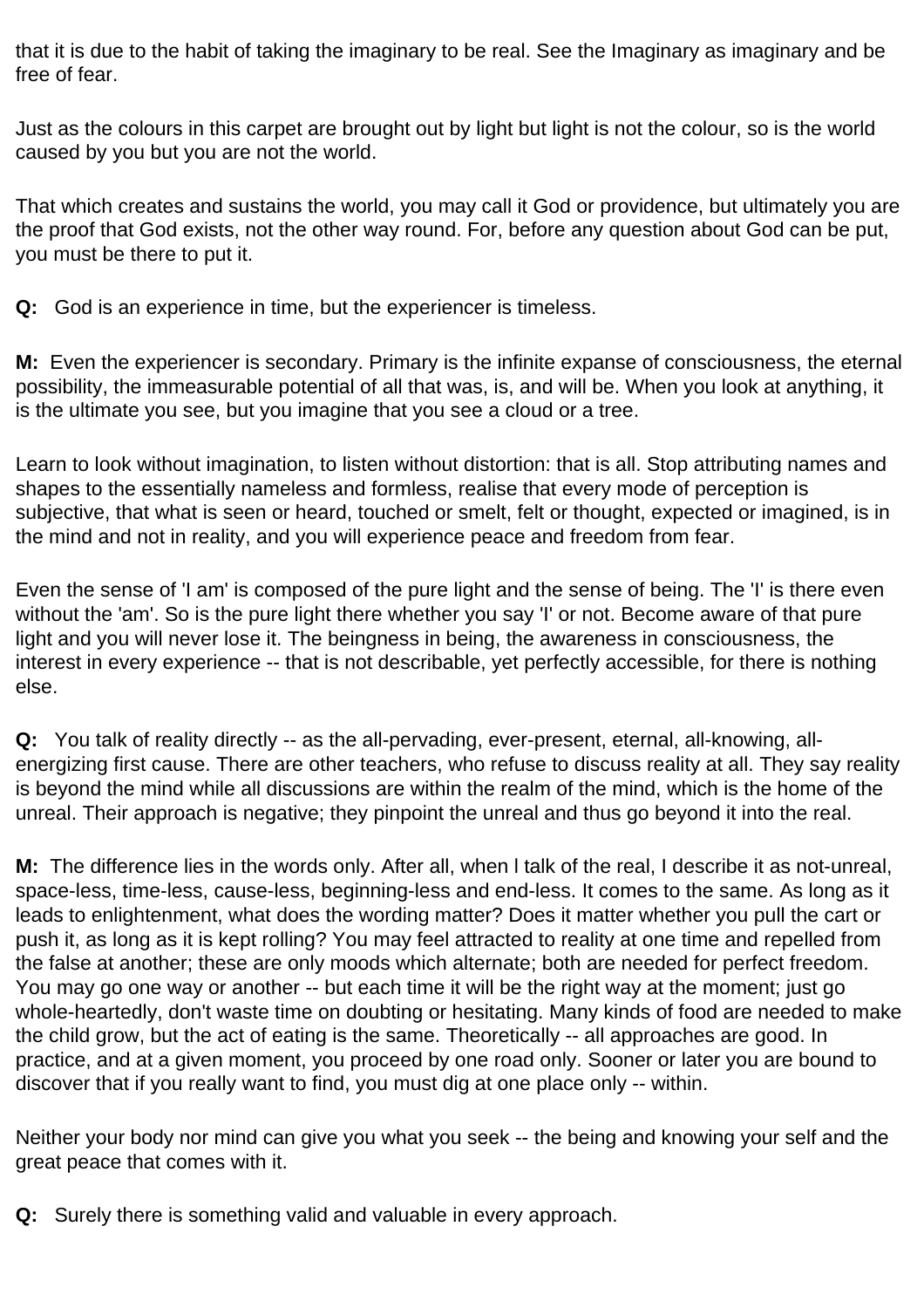**M:** In each case the value lies in bringing you to the need of seeking within. Playing with various approaches may be due to resistance to going within, to the fear of having to abandon the illusion of being something or somebody in particular. To find water you do not dig small pits all over the place, but drill deep in one place only. Similarly, to find your self you have to explore yourself. When you realise that you are the light of the world, you will also realise that you are the love of it; that to know is to love and to love is to know.

Of all the affections the love of oneself comes first. Your love of the world is the reflection of your love of yourself, for your world is of your own creation. Light and love are impersonal, but they are reflected in your mind as knowing and wishing oneself well. We are always friendly towards ourselves. but not always wise. A *Yogi* is a man whose goodwill is allied to wisdom.

# **45. What Comes and Goes has no Being**

**Questioner:** I have come to be with you, rather than to listen. Little can be said in words, much more can be conveyed in silence.

**Maharaj:** First words, then silence. One must be ripe for silence.

**Q:** Can I live in silence?

**M:** Unselfish work leads to silence, for when you work selflessly, you don't need to ask for help. Indifferent to results, you are willing to work with the most inadequate means. You do not care to be much gifted and well equipped. Nor do you ask for recognition and assistance. You just do what needs be done, leaving success and failure to the unknown. For everything is caused by innumerable factors, of which your personal endeavour is but one. Yet such is the magic of man's mind and heart that the most improbable happens when human will and love pull together.

**Q:** What is wrong with asking for help when the work is worthy?

**M:** Where is the need of asking? It merely shows weakness and anxiety. Work on, and the universe will work with you. After all the very idea of doing the right thing comes to you from the unknown. Leave it to the unknown as far as the results go, just go through the necessary movements. You are merely one of the links in the long chain of causation. Fundamentally, all happens in the mind only. When you work for something whole-heartedly and steadily, it happens, for it is the function of the mind to make things happen. In reality nothing is lacking and nothing is needed, all work is on the surface only. In the depths there is perfect peace. All your problems arise because you have defined and therefore limited yourself. When you do not think yourself to be this or that, all conflict ceases. Any attempt to do something about your problems is bound to fail, for what is caused by desire can be undone only in freedom from desire. You have enclosed yourself in time and space, squeezed yourself into the span of a lifetime and the volume of a body and thus created the innumerable conflicts of life and death, pleasure and pain, hope and fear. You cannot be rid of problems without abandoning illusions.

**Q:** A person is naturally limited.

**M:** There is no such thing as a person. There are only restrictions and limitations. The sum total of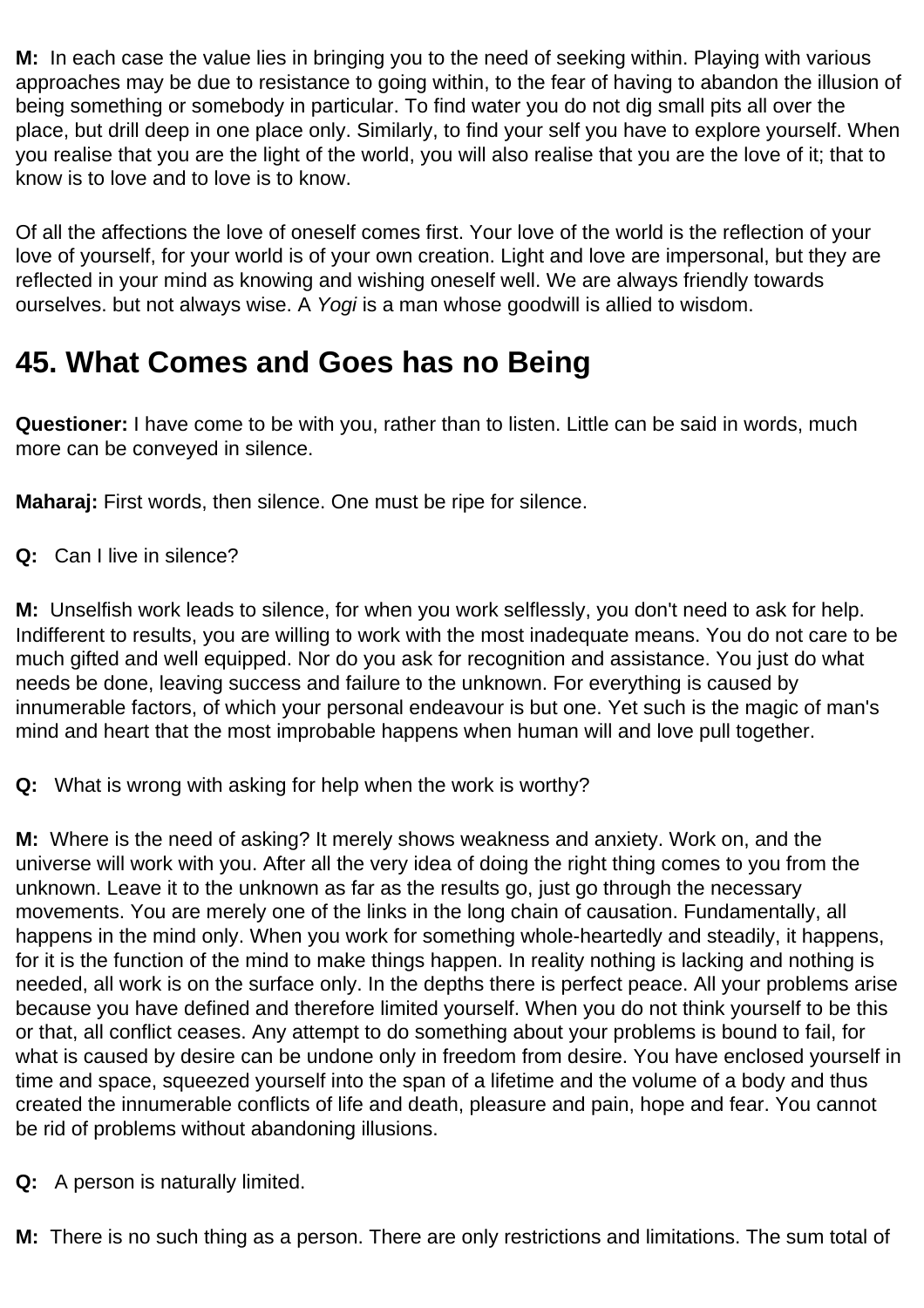these defines the person. You think you know yourself when you know *what* you are. But you never know *who* you are. The person merely appears to be, like the space within the pot appears to have the shape and volume and smell of the pot. See that you are not what you believe yourself to be. Fight with all the strength at your disposal against the idea that you are nameable and describable. You are not. Refuse to think of yourself in terms of this or that. There is no other way out of misery, which you have created for yourself through blind acceptance without investigation. Suffering is a call for enquiry, all pain needs investigation. Don't be too lazy to think.

**Q:** Activity is the essence of reality. There is no virtue in not working. Along with thinking something must be done.

**M:** To work in the world is hard, to refrain from all unnecessary work is even harder.

**Q:** For the person I am all this seems impossible.

**M:** What do you know about yourself? You can only be what you are in reality; you can only appear what you are not. You have never moved away from perfection. All idea of self-improvement is conventional and verbal. As the sun knows not darkness, so does the self know not the non-self. It is the mind, which by knowing the other, becomes the other. Yet the mind is nothing else but the self. It is the self that becomes the other, the not-self, and yet remains the self. All else is an assumption. Just as a cloud obscures the sun without in any way affecting it, so does assumption obscure reality without destroying it. The very idea of destruction of reality is ridiculous; the destroyer is always more real than the destroyed. Reality is the ultimate destroyer. All separation, every kind of estrangement and alienation is false. All is one -- this is the ultimate solution of every conflict.

**Q:** How is it that in spite of so much instruction and assistance we make no progress?

**M:** As long as we imagine ourselves to be separate personalities, one quite apart from another, we cannot grasp reality which is essentially impersonal. First we must know ourselves as witnesses only, dimensionless and timeless centres of observation, and then realise that immense ocean of pure awareness, which is both mind and matter and beyond both.

**Q:** Whatever I may be in reality, yet I feel myself to be a small and separate person, one amongst many.

**M:** Your being a person is due to the illusion of space and time; you imagine yourself to be at a certain point occupying a certain volume; your personality is due to your self-identification with the body. Your thoughts and feelings exist in succession, they have their span in time and make you imagine yourself, because of memory, as having duration. In reality time and space exist in you; you do not exist in them. They are modes of perception, but they are not the only ones. Time and space are like words written on paper; the paper is real, the words merely a convention. How old are you?

### **Q:** Forty-eight!

**M:** What makes you say forty-eight? What makes you say: I am here? Verbal habits born from assumptions. The mind creates time and space and takes its own creations for reality. All is here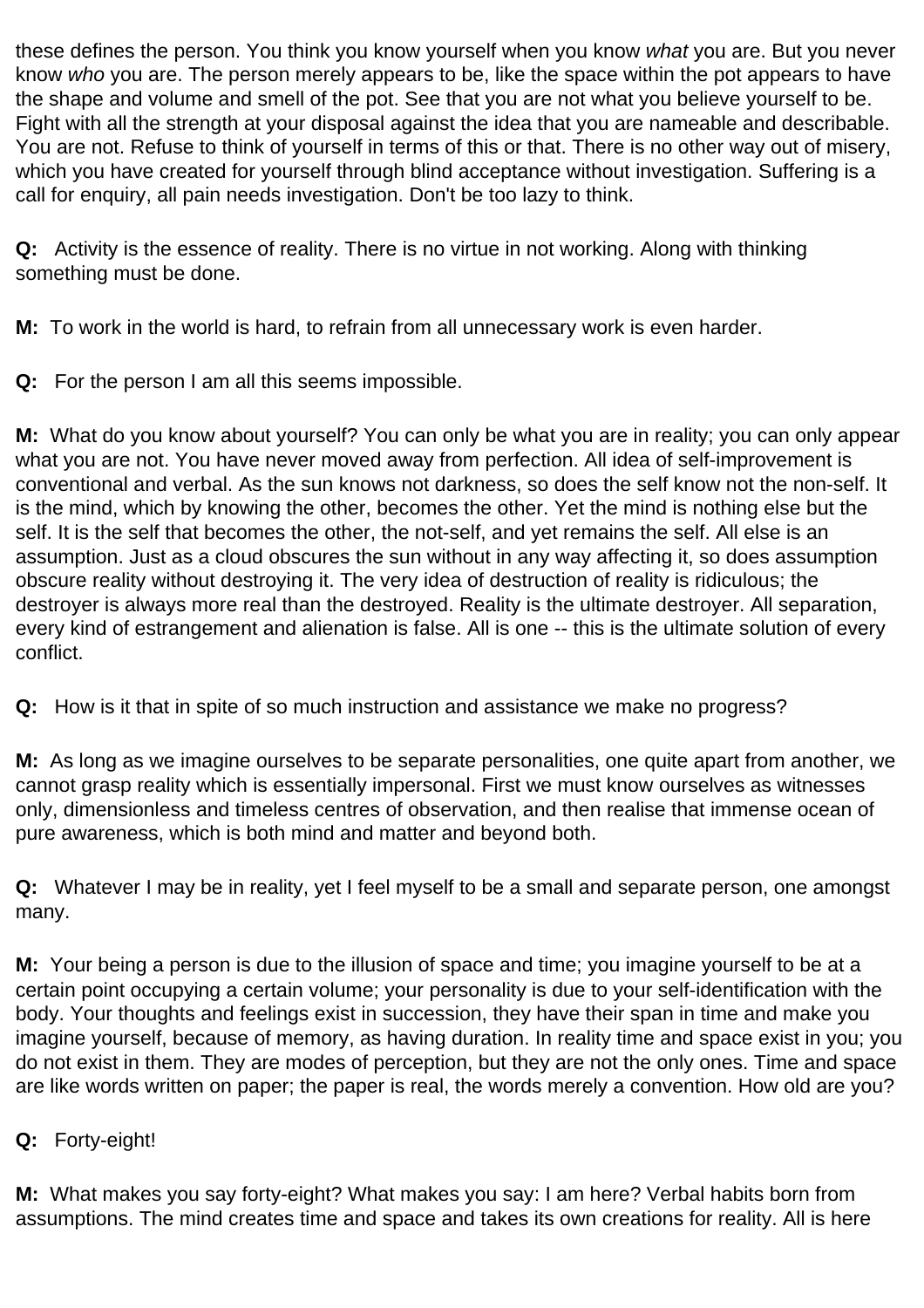and now, but we do not see it. Truly, all is in me and by me. There is nothing else. The very idea of 'else' is a disaster and a calamity.

**Q:** What is the cause of personification, of self-limitation in time and space?

**M:** That which does not exist cannot have a cause. There is no such thing as a separate person. Even taking the empirical point of view, it is obvious that everything is the cause of everything, that everything is as it is, because the entire universe is as it is.

**Q:** Yet personality must have a cause.

**M:** How does personality, come into being? By memory. By identifying the present with the past and projecting it into the future. Think of yourself as momentary, without past and future and your personality dissolves.

### **Q:** Does not 'I am' remain?

**M:** The word 'remain' does not apply. 'I am' is ever afresh. You do not need to remember in order to *be*. As a matter of fact, before you can experience anything, there must be the sense of being. At present your being is mixed up with experiencing. All you need is to unravel being from the tangle of experiences. Once you have known pure being, without being this or that, you will discern it among experiences and you will no longer be misled by names and forms.

Self-limitation is the very essence of personality.

**Q:** How can I become universal?

**M:** But you are universal. You need not and you cannot become what you are already. Only cease imagining yourself to be the particular. What comes and goes has no being. It owes its very appearance to reality. You know that there is a world, but does the world know you? All knowledge flows from you, as all being and all joy. realise that you are the eternal source and accept all as your own. Such acceptance is true love.

**Q:** All you say sounds very beautiful. But how has one to make it into a way of living?

**M:** Having never left the house you are asking for the way home. Get rid of wrong ideas, that is all. Collecting right ideas also will take you nowhere. Just cease imagining.

**Q:** It is not a matter of achievement, but of understanding.

**M:** Don't try to understand! Enough if you do not misunderstand. Don't rely on your mind for liberation. It is the mind that brought you into bondage. Go beyond it altogether.

What is beginningless cannot have a cause. It is not that you knew what you are and then you have forgotten. Once you know, you cannot forget. Ignorance has no beginning, but can have an end. Enquire: who is ignorant and ignorance will dissolve like a dream. The world is full of contradictions, hence your search for harmony and peace. These you cannot find in the world, for the world is the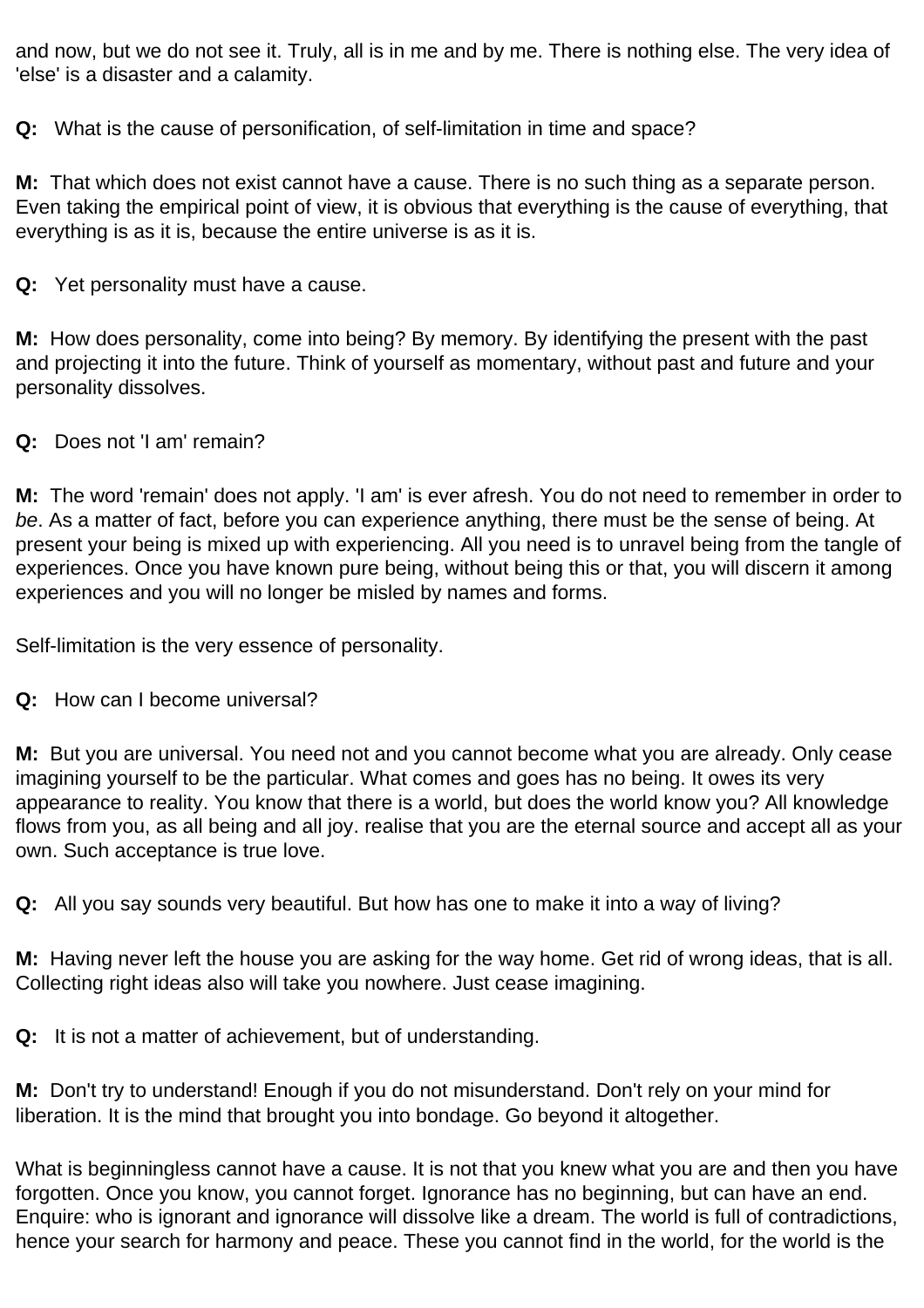child of chaos. To find order you must search within. The world comes into being only when you are born in a body. No body -- no world. First enquire whether you are the body. The understanding of the world will come later.

**Q:** What you say sounds convincing, but of what use is it to the private person, who knows itself to be in the world and of the world?

**M:** Millions eat bread, but few know all about wheat. And only those who know can improve the bread. Similarly, only those who know the self, who have seen beyond the world, can improve the world. Their value to private persons is immense, for they are their only hope of salvation. What is in the world cannot save the world; if you really care to help the world you must step out of it.

**Q:** But can one step out of the world?

**M:** Who was born first, you or the world? As long as you give first place to the world, you are bound by it; once you realise, beyond all trace of doubt that the world is in you and not you in the world, you are out of it. Of course your body remains in the world and of the world, but you are not deluded by it. All scriptures say that before the world was, the Creator was. Who knows the Creator? He alone who was before the Creator, your own real being, the source of all the worlds with their creators.

**Q:** All you say is held together by your assumption that the world is your own projection. You admit that you mean your personal, subjective world, the world given you through your senses and your mind. In that sense each one of us lives in a world of his own projection. These private worlds hardly touch each other and they arise from and merge into the 'I am' at their centre. But surely behind these private worlds there must be a common objective world, of which the private worlds are mere shadows. Do you deny the existence of such an objective world, common to all?

**M:** Reality is neither subjective nor objective, neither mind nor matter, neither time nor space. These divisions need somebody to whom to happen, a conscious separate centre. But reality is all and nothing, the totality and the exclusion, the fullness and the emptiness, fully consistent, absolutely paradoxical. You cannot speak about it, you can only lose your self in it. When you deny reality to anything, you come to a residue which cannot be denied .

All talk of *jnana* is a sign of ignorance. It is the mind that imagines that it does not know and then comes to know. Reality knows nothing of these contortions. Even the idea of God as the Creator is false. Do I owe my being to any other being? Because I *am*, all *is*.

**Q:** How can it be? A child is born into the world, not the world into the child. The world is old and the child is new.

**M:** The child is born into your world. Now, were you born into your world, or did your world appear to you? To be born means to create a world round yourself as the centre. But do you ever create yourself? Or did anyone create you? Everyone creates a world for himself and lives in it, imprisoned by one's ignorance. All we have to do is to deny reality to our prison.

**Q:** Just as the waking state exists in seed form during sleep, so does the world the child creates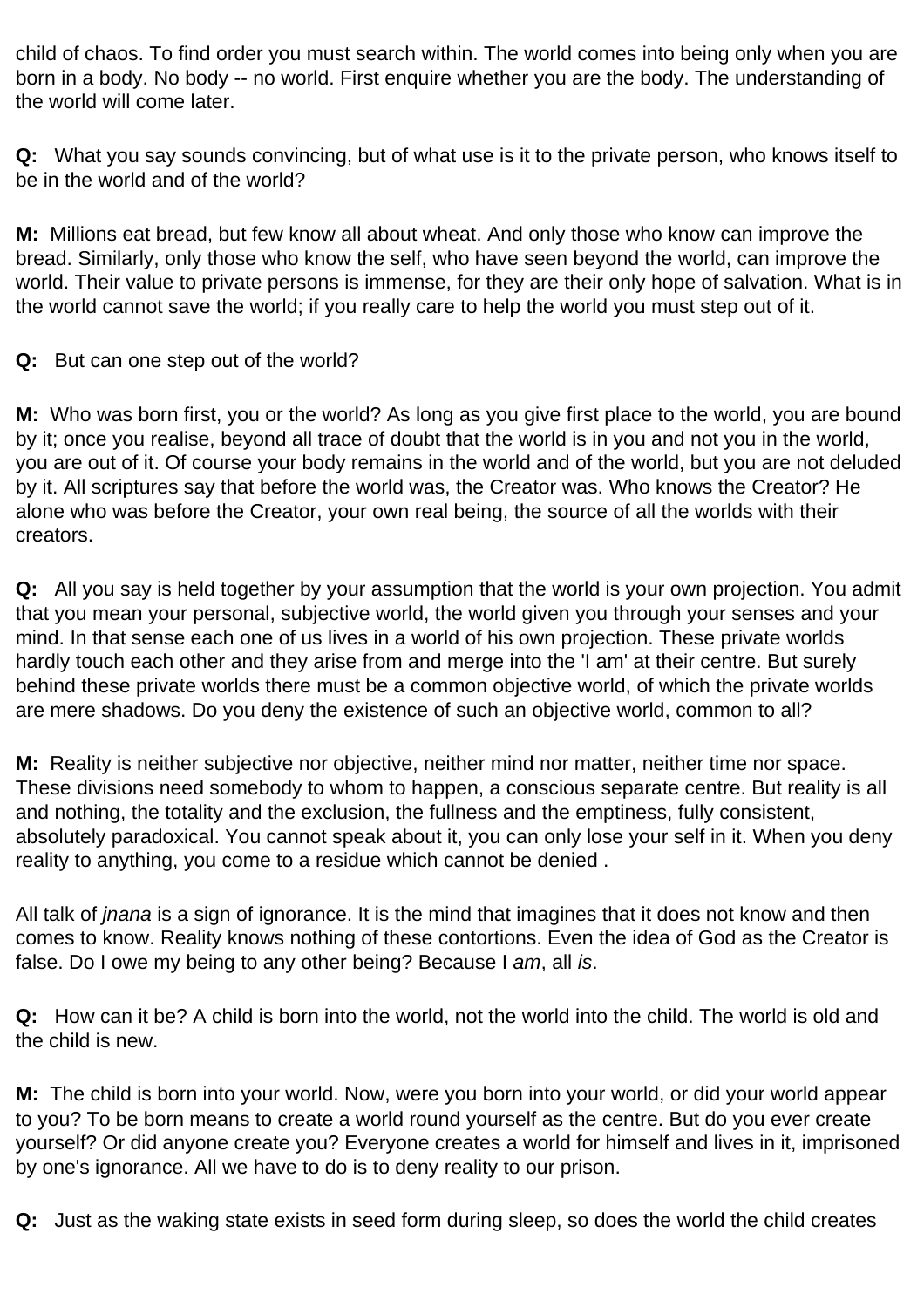on being born exist before its birth. With whom does the seed lie?

**M:** With him who is the witness of birth and death, but is neither born nor dies. He alone is the seed of creation as well as its residue. Don't ask the mind to confirm what is beyond the mind. Direct experience is the only valid confirmation.

### **46. Awareness of Being is Bliss**

**Questioner:** By profession I am a physician. I began with surgery, continued with psychiatry and also wrote some books on mental health and healing by faith. I came to you to learn the laws of spiritual health.

**Maharaj:** When you are trying to cure a patient, what exactly are you trying to cure? What is cure? When can you say that a man is cured?

**Q:** I seek to cure the body as well as improve the link between the body and the mind. I also seek to set right the mind.

**M:** Did you investigate the connection between the mind and the body? At what point are they connected?

**Q:** Between the body and the indwelling consciousness lies the mind.

**M:** Is not the body made of food? And can there be a mind without food?

**Q:** The body is built and maintained by food. Without food the mind usually goes weak. But the mind is not mere food. There is a transforming factor which creates a mind in the body. What is that transforming factor?

**M:** Just like the wood produces fire which is not wood, so does the body produce the mind which is not the body. But to whom does the mind appear? Who is the perceiver of the thoughts and feelings which you call the mind? There is wood, there is fire and there is the enjoyer of the fire. Who enjoys the mind? Is the enjoyer also a result of food, or is it independent?

**Q:** The perceiver is independent.

**M:** How do you know? Speak from your own experience. You are not the body nor the mind. You say so. How do you know?

**Q:** I really do not know. I guess so.

**M:** Truth is permanent. The real is changeless. What changes is not real, what is real does not change. Now, what is it in you that does not change? As long as there is food, there is body and mind. When the food is stopped, the body dies and the mind dissolves. But does the observer perish?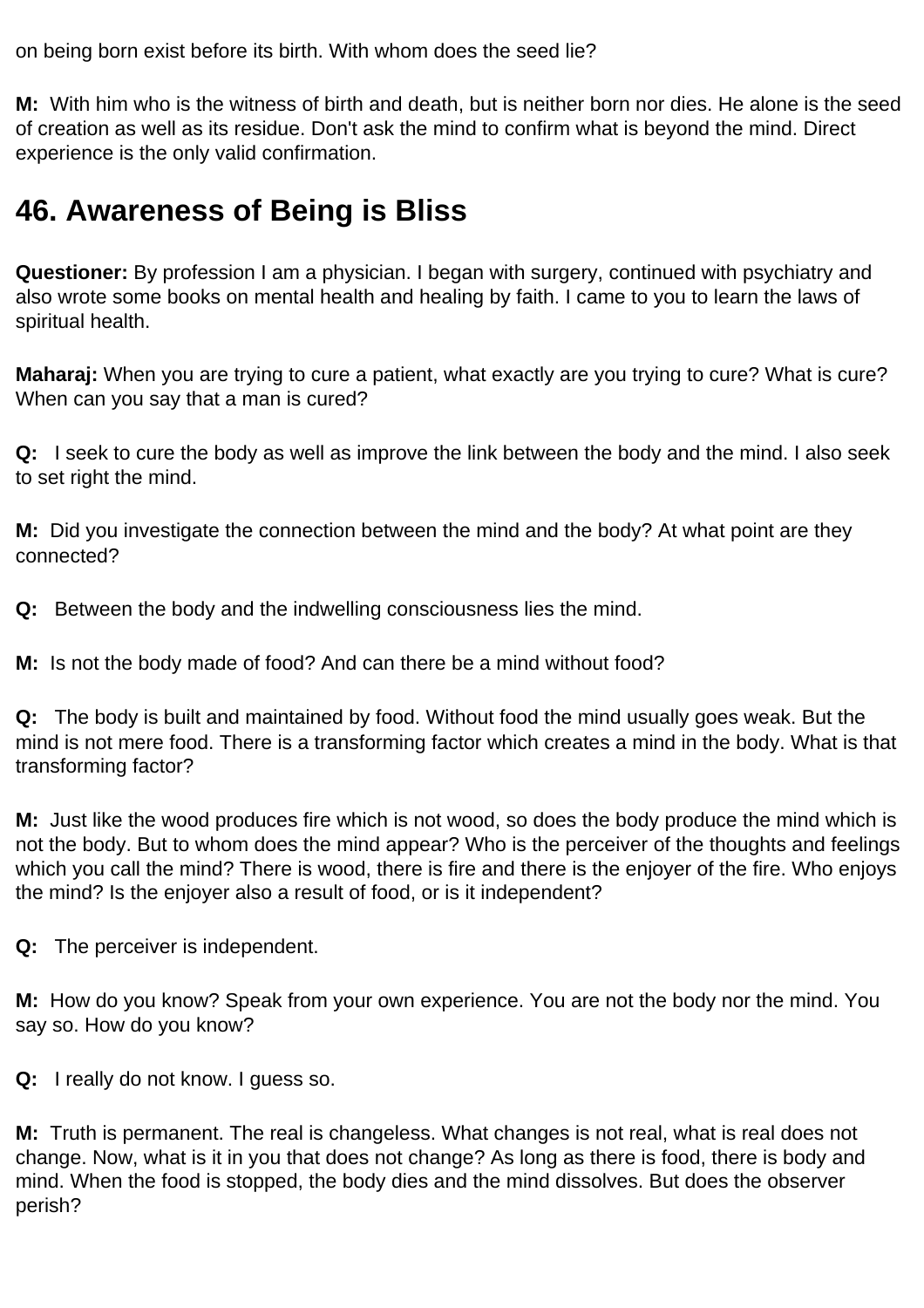**Q:** I guess it does not. But I have no proof.

**M:** You yourself are the proof. You have not, nor can you have any other proof. You are yourself, you know yourself, you love yourself. Whatever the mind does, it does for the love of its own self. The very nature of the self is love. It is loved, loving and lovable. It is the self that makes the body and the mind so interest-ing, so very dear. The very attention given to them comes from the self.

**Q:** If the self is not the body nor the mind, can it exist without the body and the mind?

**M:** Yes, it can. It is a matter of actual experience that the self has being independent of mind and body. It is being -- awareness -- bliss. Awareness of being is bliss.

**Q:** It may be a matter of actual experience to you, but it is not my case. How can I come to the same experience? What practices to follow, what exercises to take up?

**M:** To know that you are neither body nor mind, watch yourself steadily and live unaffected by your body and mind, completely aloof, as if you were dead. It means you have no vested interests, either in the body or in the mind.

#### **Q:** Dangerous!

**M:** I am not asking you to commit suicide. Nor can you. You can only kill the body, you cannot stop the mental process, nor can you put an end to the person you think you are. Just remain unaffected. This complete aloofness, unconcern with mind and body is the best proof that at the core of your being you are neither mind nor body. What happens to the body and the mind may not be within your power to change, but you can always put an end to your imagining yourself to be body and mind. What-ever happens, remind yourself that only your body and mind are affected, not yourself. The more earnest you are at remembering what needs to be remembered, the sooner will you be aware of yourself as you are, for memory will become experience. Earnestness reveals being. What is imagined and willed becomes actuality -- here lies the danger as well as the way out.

Tell me, what steps have you taken to separate your real self, that in you which is changeless, from your body and mind?

**Q:** I am a medical man, I have studied a lot, I imposed on myself a strict discipline in the way of exercises and periodical fasts and I am a vegetarian.

**M:** But in the depth of your heart what is it that you want?

**Q:** I want to find reality.

**M:** What price are you willing to pay for reality? Any price?

**Q:** While in theory I am ready to pay any price, in actual life again and again I am being prompted to behave in ways which come in between me and reality. Desire carries me away.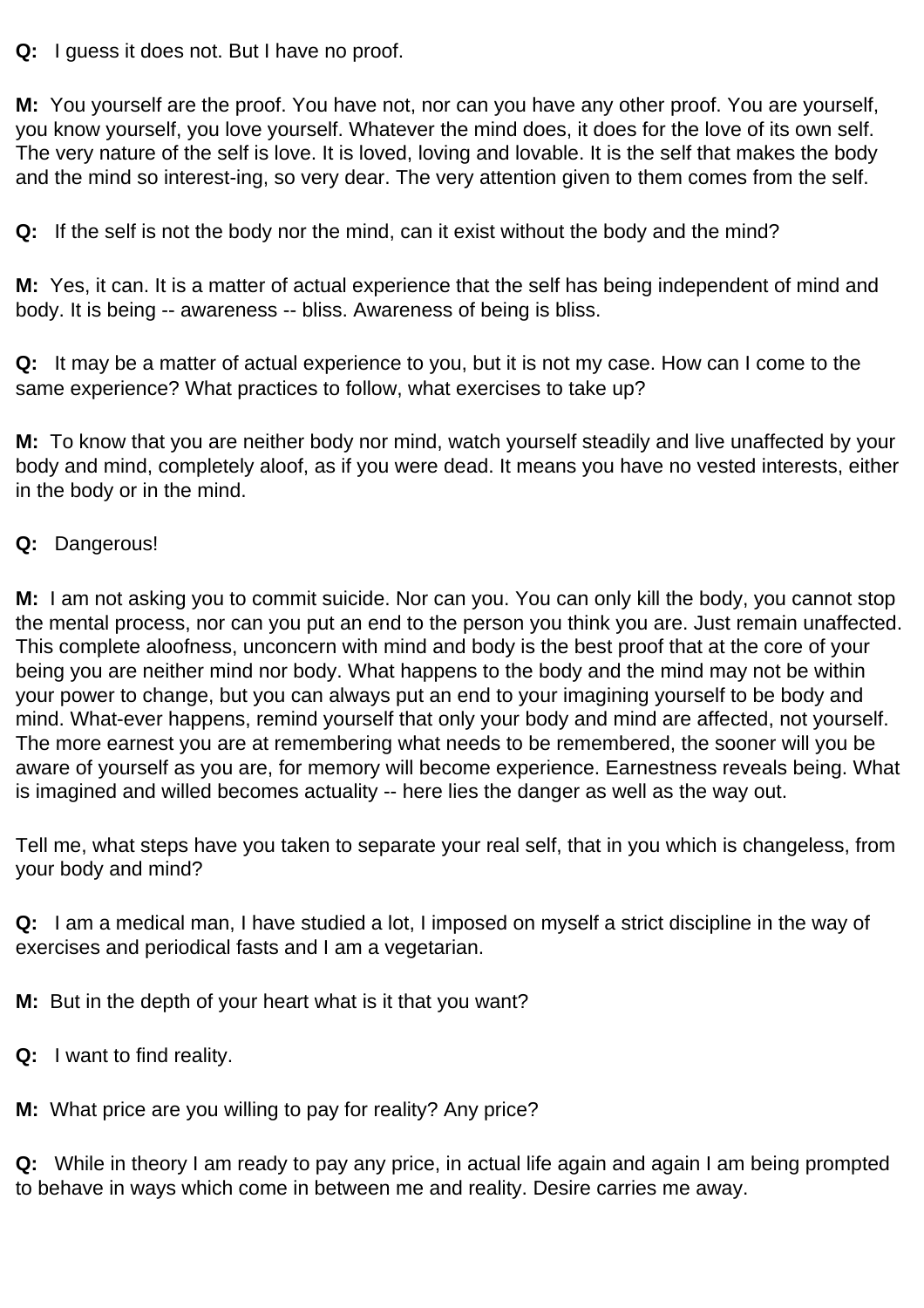**M:** Increase and widen your desires till nothing but reality can fulfil them. It is not desire that is wrong, but its narrowness and smallness. Desire is devotion. By all means be devoted to the real, the infinite, the eternal heart of being. Transform desire into love. All you want is to be happy. All your desires, whatever they may be, are expressions of your longing for happiness. Basically, you wish yourself well.

**Q:** I know that I should not…

**M:** Wait! Who told you that you should not? What is wrong with wanting to be happy?

**Q:** The self must go, l know.

**M:** But the self is there. Your desires are there. Your longing to be happy is there. Why? Because you love yourself. By all means love yourself -- wisely. What is wrong is to love yourself stupidly, so as to make yourself suffer. Love yourself wisely. Both indulgence and austerity have the same purpose in view -- to make you happy. Indulgence is the stupid way, austerity is the wise way.

### **Q:** What is austerity?

**M:** Once you have gone through an experience, not to go through it again is austerity. To eschew the unnecessary is austerity. Not to anticipate pleasure or pain Is austerity. Having things under control at all times is austerity. Desire by itself is not wrong. It is life itself, the urge to grow in knowledge and experience.

It is the choices you make that are wrong. To imagine that some little thing -- food. sex, power, fame -- will make you happy is to deceive yourself. Only something as vast and deep as your real self can make you truly and lastingly happy.

**Q:** Since there is nothing basically wrong in desire as an expression of love of self, how should desire be managed?

**M:** Live your life intelligently, with the interests of your deepest self always in mind. After all, what do you really want? Not perfection; you are already perfect. What you seek is to express in action what you are. For this you have a body and a mind. Take them in hand and make them serve you.

**Q:** Who is the operator here? Who is to take the body-mind in hand?

**M:** The purified mind is the faithful servant of the self. It takes charge of the instruments, inner and outer, and makes them serve their purpose.

**Q:** And what is their purpose?

**M:** The self is universal and its aims are universal. There is nothing personal about the self. Live an orderly life, but don't make it a goal by itself. It should be the starting point for high adventure.

**Q:** Do you advise me to come to India repeatedly?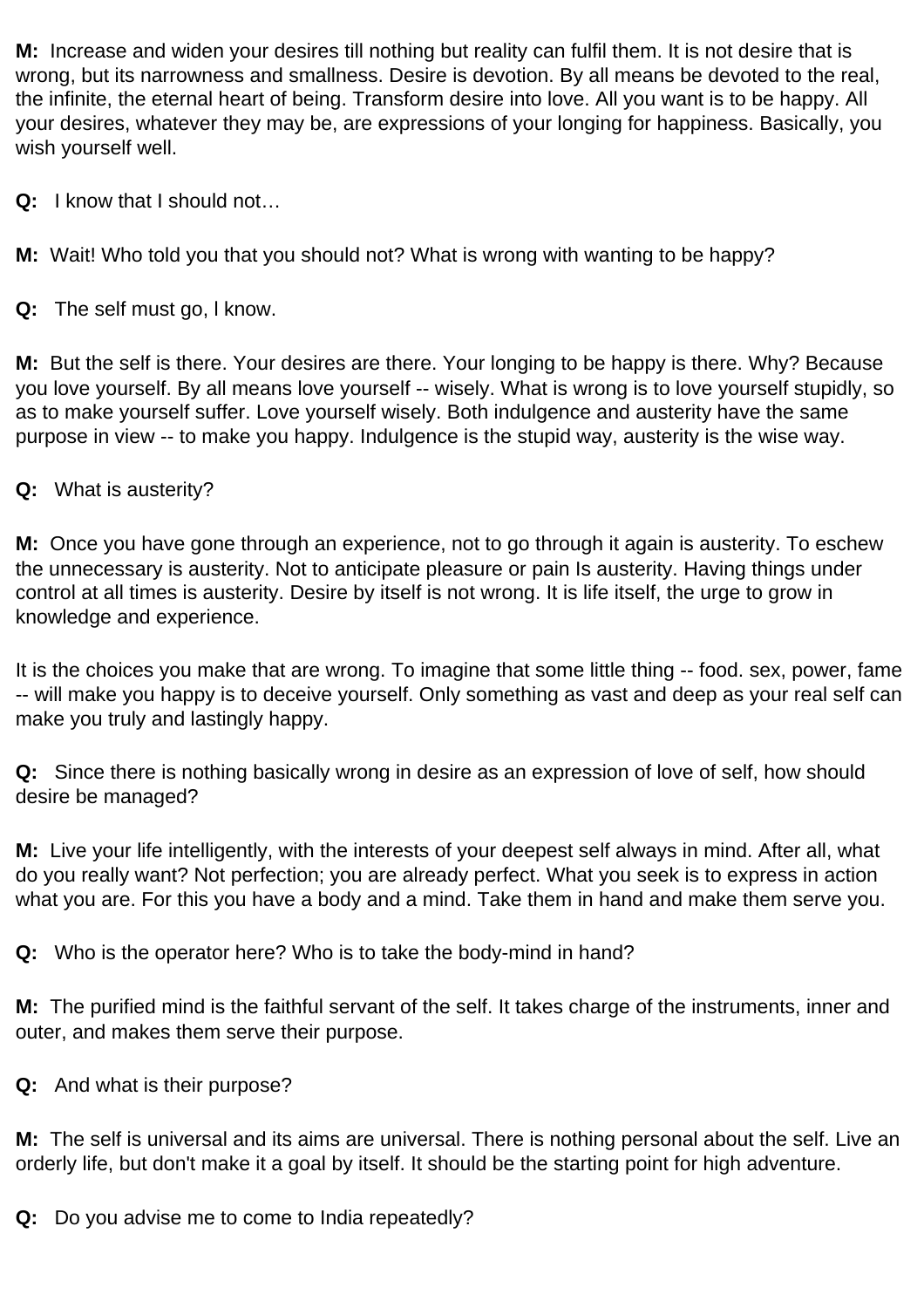**M:** If you are earnest, you don't need moving about. You are yourself wherever you are and you create your own climate. Locomotion and transportation will not give you salvation. You are not the body and dragging the body from place to place will take you nowhere. Your mind is free to roam the three worlds -- make full use of it.

**Q:** If I am free, why am I in a body?

**M:** you are not in the body, the body is in you! The mind is in you. They happen to you. They are there because you find them interesting. Your very nature has the infinite capacity to enjoy. It is full of zest and affection. It sheds its radiance on all that comes within its focus of awareness and nothing is excluded. It does not know evil nor ugliness, it hopes, it trusts, it loves. You people do not know how much you miss by not knowing your own true self. You are neither the body nor the mind, neither the fuel nor the fire. They appear and disappear according to their own laws.

That which you are, your true self, you love it, and whatever you do, you do for your own happiness. To find it, to know it, to cherish it is your basic urge. Since time immemorial you loved yourself, but never wisely. Use your body and mind wisely in the service of the self, that is all. Be true to your own self, love your self absolutely. Do not pretend that you love others as yourself. Unless you have realised them as one with yourself, you cannot love them Don't pretend to be what you are not, don't refuse to be what you are. Your love of others is the result of self-knowledge, not its cause. Without self-realisation, no virtue is genuine. When you know beyond all doubting that the same life flows through all that is and you are that life, you will love all naturally and spontaneously. When you realise the depth and fullness of your love of yourself, you know that every living being and the entire universe are included in your affection. But when you look at anything as separate from you, you cannot love it for you are afraid of it. Alienation causes fear and fear deepens alienation. It is a vicious circle. Only self-realisation can break it. Go for it resolutely.

# **47. Watch Your Mind**

**Questioner:** In one's search for the essential, one soon realises one's inadequacy and the need for a guide or a teacher. This implies a certain discipline for you are expected to trust your guide and follow implicitly his advice and instruction. Yet the social urgencies and pressures are so great, personal desires and fears so powerful, that the simplicity of mind and will, essential in obedience, are not forthcoming. How to strike a balance between the need for a Guru and the difficulty in obeying him implicitly?

**Maharaj:** What is done under pressure of society and circumstances does not matter much, for it is mostly mechanical, mere reacting to impacts. It is enough to watch oneself dispassionately to isolate oneself completely from what is going on. What has been done without minding, blindly, may add to one's *karma* (destiny), otherwise it hardly matters. The Guru demands one thing only; clarity and intensity of purpose, a sense of responsibility for oneself. The very reality of the world must be questioned. Who is the Guru, after all? He who knows the state in which there is neither the world nor the thought of it, he is the Supreme Teacher. To find him means to reach the state in which imagination is no longer taken for reality. Please, understand that the Guru stands for reality, for truth, for what *is*. He is a realist in the highest sense of the term. He cannot and shall not come to terms with the mind and its delusions. He comes to take you to the real; don't expect him to do anything else.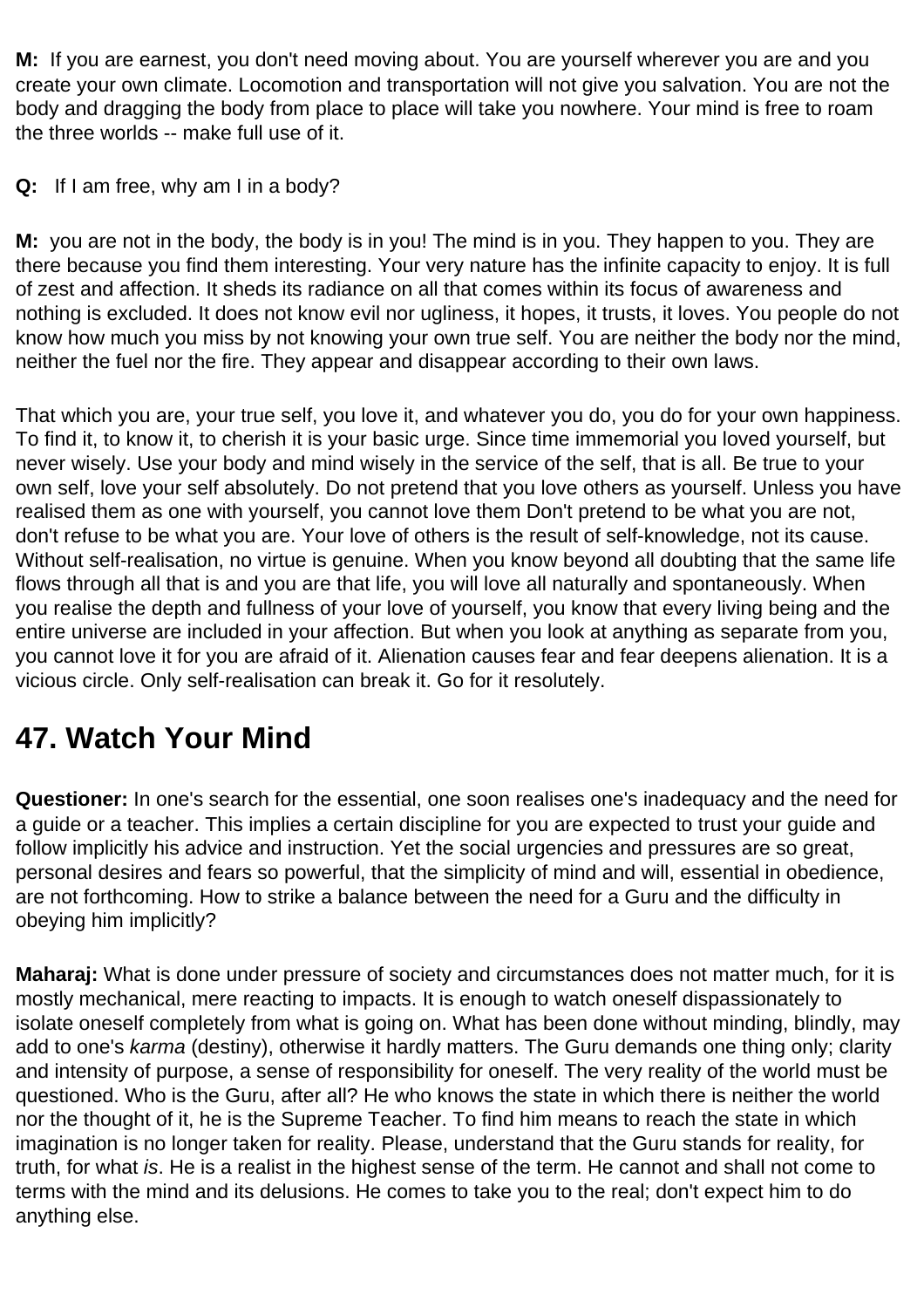The Guru you have in mind, one who gives you information and instructions, is not the real Guru. The real Guru is he who knows the real, beyond the glamour of appearances. To him your questions about obedience and discipline do not make sense, for in his eyes the person you take yourself to be does not exist, your questions are about a non-existing person. What exists for you does not exist for him. What you take for granted, he denies absolutely. He wants you to see yourself as he sees you. Then you will not need a Guru to obey and follow, for you will obey and follow your own reality. realise that whatever you think yourself to be is just a stream of events; that while all happens, comes and goes, you alone *are*, the changeless among the changeful, the selfevident among the inferred. Separate the observed from the observer and abandon false identifications.

**Q:** In order to find the reality, one should discard all that stands in the way. On the other hand, the need to survive within a given society compels one to do and endure many things. Does one need to abandon one's profession and one's social standing in order to find reality?

**M:** Do your work. When you have a moment free, look within. What is important is not to miss the opportunity when it presents itself. If you are earnest you will use your leisure fully. That is enough.

**Q:** In my search for the essential and discarding the unessential, is there any scope for creative living? For instance, I love painting. Will it help me if I give my leisure hours to painting?

**M:** Whatever you may have to do, watch your mind. Also you must have moments of complete inner peace and quiet, when your mind is absolutely still. If you miss it, you miss the entire thing. If you do not, the silence of the mind will dissolve and absorb all else.

Your difficulty lies in your wanting reality and being afraid of it at the same time. You are afraid of it because you do not know it. The familiar things are known, you feel secure with them. The unknown is uncertain and therefore dangerous. But to know reality is to be in harmony with it. And in harmony there is no place for fear.

An infant knows its body, but not the body-based distinctions. It is just conscious and happy. After all, that was the purpose for which it was born. The pleasure to *be* is the simplest form of self-love, which later grows into love of the self. Be like an infant with nothing standing between the body and the self. The constant noise of the psychic life is absent. In deep silence the self contemplates the body. It is like the white paper on which nothing is written yet. Be like that infant, instead of trying to be this or that, be happy to *be*. You will be a fully awakened witness of the field of consciousness. But there should be no feelings and ideas to stand between you and the field.

**Q:** To be content with mere being seems to be a most selfish way of passing time.

**M:** A most worthy way of being selfish! By all means be selfish by foregoing everything but the Self. When you love the Self and nothing else, you go beyond the selfish and the unselfish. All distinctions lose their meaning. Love of one and love of all merge together in love, pure and simple, addressed to none, denied to none. Stay in that love, go deeper and deeper into it, investigate yourself and love the investigation and you will solve not only your own problems but also the problems of humanity. You will know what to do. Do not ask superficial questions; apply yourself to fundamentals, to the very roots of your being.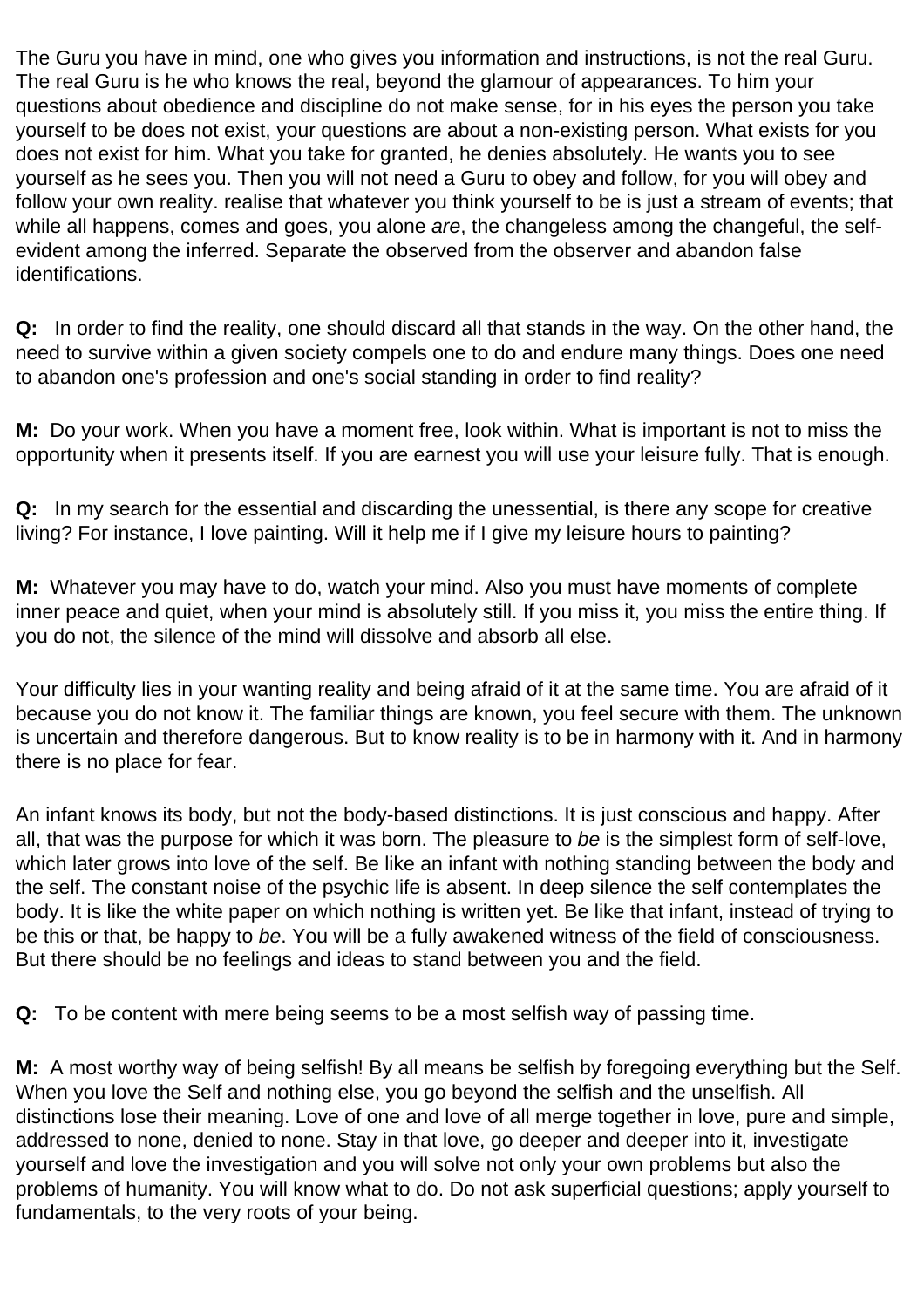**Q:** Is there a way for me to speed up my self-realisation?

**M:** Of course there is.

**Q:** Who will do this speeding up? Will you do it for me?

**M:** Neither you will do it, nor me. It will just happen.

**Q:** My very coming here has proved it. Is this speeding up due to holy company? When I left last time, I hoped to come back. And I did! Now I am desperate that so soon I have to leave for England.

**M:** You are like a newly born child. It was there before but not conscious of its being. At its birth a world arose in it, and with it the consciousness of being. Now you have just to grow in consciousness, that is all. The child is the king of the world -- when it grows up, it takes charge of its kingdom. Imagine that in its infancy it fell seriously ill and the physician cured it. Does it mean that the young king owes his kingdom to the physician? Only, perhaps as one of the contributing factors. There were so many others; all contributed. But the main factor, the most crucial, was the fact of being born the son of a king. Similarly, the Guru may help. But the main thing that helps is to have reality within. It will assert itself. Your coming here definitely helped you. It is not the only thing that is going to help you. The main thing is your own being. Your very earnestness testifies to it.

**Q:** Does my pursuing a vocation deny my earnestness?

**M:** I told you already. As long as you allow yourself an abundance of moments of peace, you can safely practice your most honourable profession. These moments of inner quiet will burn out all obstacles without fail. Don't doubt its efficacy. Try it.

**Q:** But, I did try!

**M:** Never faithfully, never steadily. Otherwise you would not be asking such questions. You are asking because you are not sure of yourself. And you are not sure of yourself because you never paid attention to yourself, only to your experiences. Be interested in yourself beyond all experience, be with yourself, love yourself; the ultimate security is found only in self-knowledge. The main thing is earnestness. Be honest with yourself and nothing will betray you. Virtues and powers are mere tokens for children to play with. They are useful in the world, but do not take you out of it. To go beyond, you need alert immobility, quiet attention.

- **Q:** What then becomes of one's physical being?
- **M:** As long as you are healthy, you live on.
- **Q:** This life of inner immobility, will it not affect one's health?
- **M:** Your body is food transformed. As your food, gross and subtle, so will be your health.
- **Q:** And what happens to the sex instinct? How can it be controlled?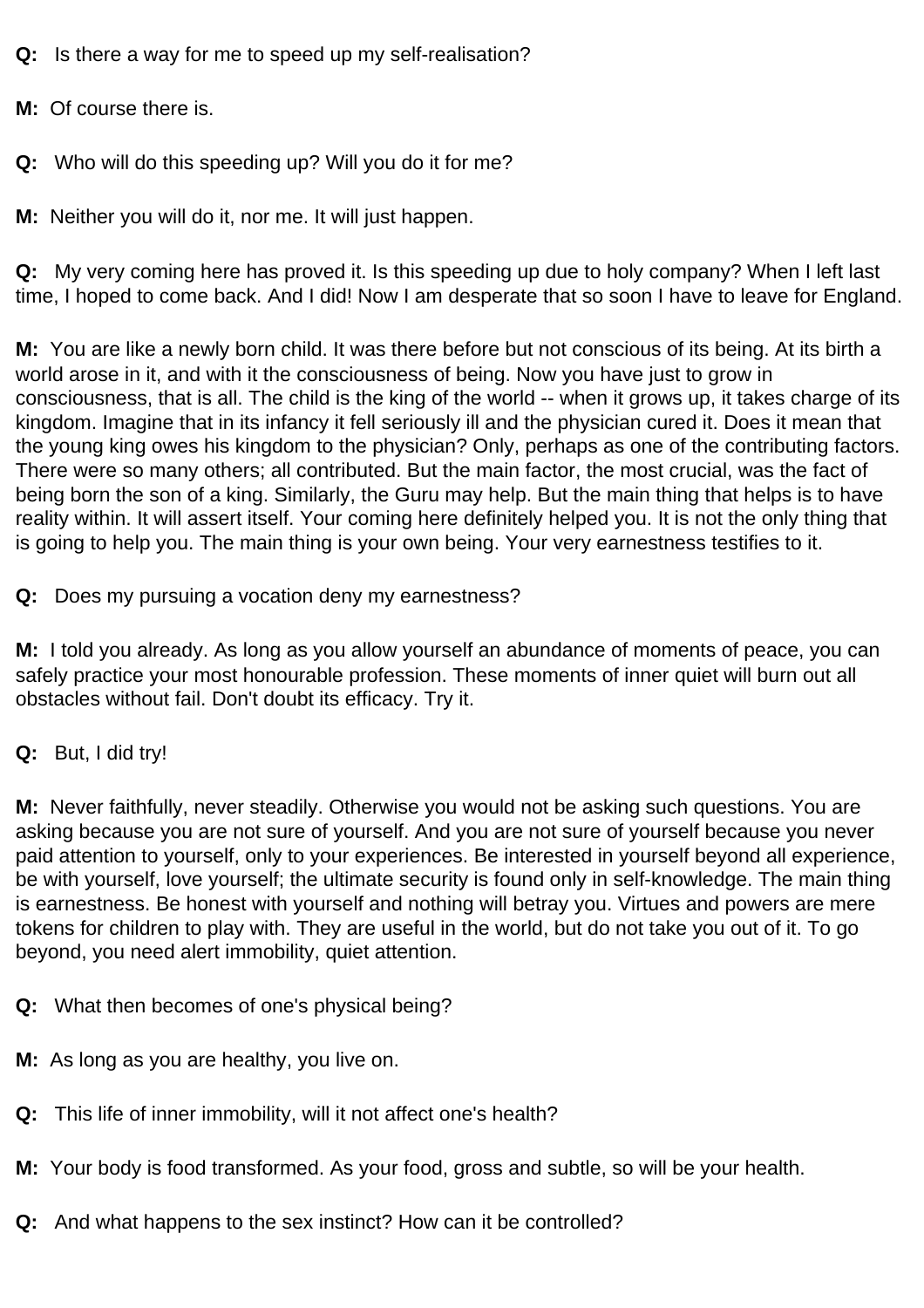**M:** Sex is an acquired habit. Go beyond. As long as your focus is on the body, you will remain in the clutches of food and sex, fear and death. Find yourself and be free.

### **48. Awareness is Free**

**Questioner:** I have just arrived from Sri Ramanashram. I have spent seven months there.

**Maharaj:** What practice were you following at the Ashram?

- **Q:** As far as I could, I concentrated on the 'Who am l'?
- **M:** Which way were you doing it? Verbally?

**Q:** In my free moments during the course of the day. Sometimes I was murmuring to myself 'Who am l?' 'I am, but who am l?' Or, I did it mentally. Occasionally I would have some nice feeling, or get into moods of quiet happiness. On the whole I was trying to be quiet and receptive, rather than labouring for experiences.

**M:** What were you actually experiencing when you were in the right mood?

- **Q:** A sense of inner stillness, peace and silence.
- **M:** Did you notice yourself becoming unconscious?
- **Q:** Yes, occasionally and for a very short time. Otherwise I was just quiet, inwardly and outwardly.

**M:** What kind of quiet was it? Something akin to deep sleep, yet conscious all the same. A sort of wakeful sleep?

**Q:** Yes. Alertly asleep. (*jagrit-sushupti*).

**M:** The main thing is to be free of negative emotions -- desire, fear etc., the 'six enemies' of the mind. Once the mind is free of them, the rest will come easily. Just as cloth kept in soap water will become clean, so will the mind get purified in the stream of pure feeling.

When you sit quiet and watch yourself, all kinds of things may come to the surface. Do nothing about them, don't react to them; as they have come so will they go, by themselves. All that matters is mindfulness, total awareness of oneself or rather, of one's mind.

**Q:** By 'oneself' do you mean the daily self?

**M:** Yes, the person, which alone is objectively observable. The observer is beyond observation. What is observable is not the real self.

**Q:** I can always observe the observer, in endless recession.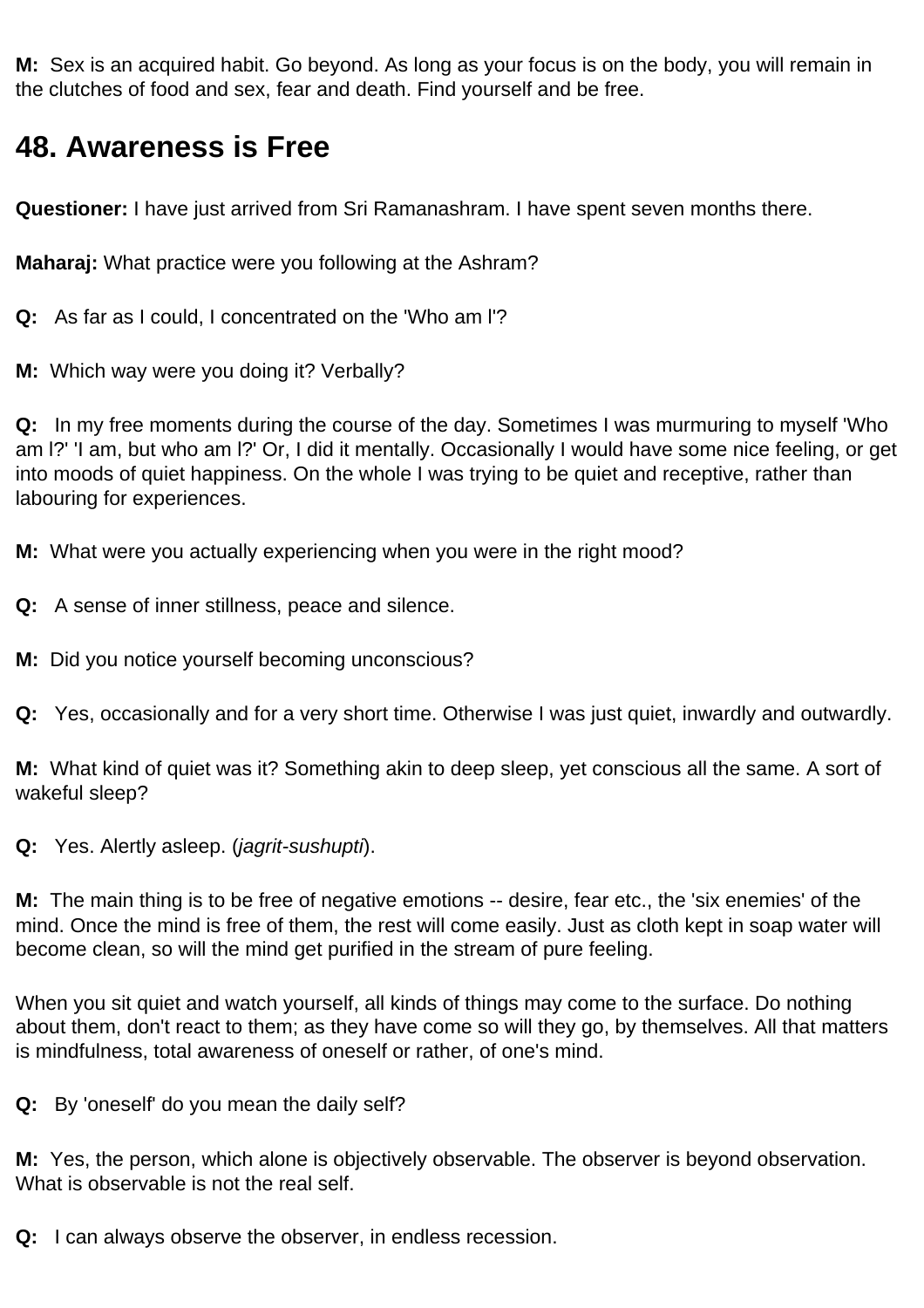**M:** You can observe the observation, but not the observer. You know you are the ultimate observer by direct insight, not by a logical process based on observation. You are what you are, but you know what you are not. The self is known as being, the not-self is known as transient. But in reality all is in the mind. The observed, observation and observer are mental constructs. The self alone *is*.

**Q:** Why does the mind create all these divisions?

**M:** To divide and particularise is in the mind's very nature. There is no harm in dividing. But separation goes against fact. Things and people are different, but they are not separate. Nature is one, reality is one. There are opposites, but no opposition.

**Q:** I find that by nature I am very active. Here I am advised to avoid activity. The more I try to remain inactive, the greater the urge to do something. This makes me not only active outwardly, but also struggling inwardly to be what by nature I am not. Is there a remedy against longing for work?

**M:** There is a difference between work and mere activity. All nature works. Work is nature, nature is work. On the other hand, activity is based on desire and fear, on longing to possess and enjoy, on fear of pain and annihilation. Work is by the whole for the whole, activity is by oneself for oneself.

**Q:** Is there a remedy against activity?

**M:** Watch it, and it shall cease. Use every opportunity to remind yourself that you are in bondage, that whatever happens to you is due to the fact of your bodily existence. Desire, fear, trouble, joy, they cannot appear unless you are there to appear to. Yet, whatever happens, points to your existence as a perceiving centre. Disregard the pointers and be aware of what they are pointing to. It is quite simple, but it needs be done. What matters is the persistence with which you keep on returning to yourself.

**Q:** I do get into peculiar states of deep absorption into myself, but unpredictably and momentarily. I do not feel myself to be in control of such states.

**M:** The body is a material thing and needs time to change. The mind is but a set of mental habits, of ways of thinking and feeling, and to change they must be brought to the surface and examined. This also takes time. Just resolve and persevere, the rest will take care of itself.

**Q:** I seem to have a clear idea of what needs be done, but I find myself getting tired and depressed and seeking human company and thus wasting time that should be given to solitude and meditation.

**M:** Do what you feel like doing. Don't bully yourself. Violence will make you hard and rigid. Do not fight with what you take to be obstacles on your way. Just be interested in them, watch them, observe, enquire. Let anything happen -- good or bad. But don't let yourself be submerged by what happens.

**Q:** What is the purpose in reminding oneself all the time that one is the watcher?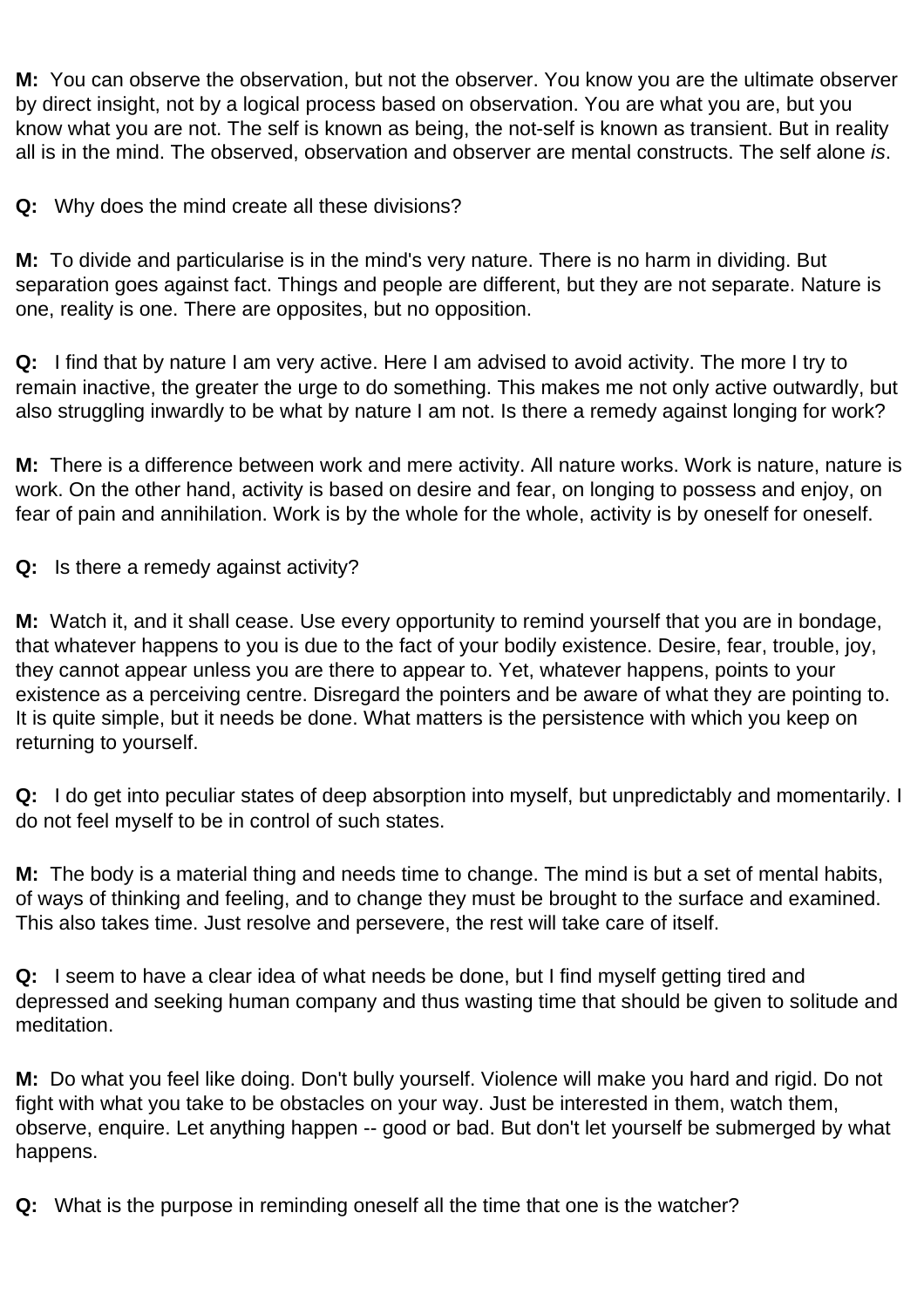**M:** The mind must learn that beyond the moving mind there is the background of awareness, which does not change. The mind must come to know the true self and respect it and cease covering it up, like the moon which obscures the sun during solar eclipse. Just realise that nothing observable, or experienceable is you, or binds you. Take no notice of what is not yourself.

**Q:** To do what you tell me I must be ceaselessly aware.

**M:** To be aware is to be awake. Unaware means asleep. You are aware anyhow, you need not try to be. What you need is to be aware of being aware. Be aware deliberately and consciously, broaden and deepen the field of awareness. You are always conscious of the mind, but you are not aware of yourself as being conscious.

**Q:** As I can make out, you give distinct meanings to the words 'mind', 'consciousness', and 'awareness'.

**M:** Look at it this way. The mind produces thoughts ceaselessly, even when you do not look at them. When you know what is going on in your mind, you call it consciousness. This is your waking state -- your consciousness shifts from sensation to sensation, from perception to perception, from idea to idea, in endless succession. Then comes awareness, the direct insight into the whole of consciousness, the totality of the mind. The mind is like a river, flowing ceaselessly in the bed of the body; you identify yourself for a moment with some particular ripple and call it: 'my thought'. All you are conscious of is your mind; awareness is the cognisance of consciousness as a whole.

**Q:** Everybody is conscious, but not everybody is aware.

**M:** Don't say: 'everybody is conscious'. Say: 'there is consciousness', in which everything appears and disappears. Our minds are just waves on the ocean of consciousness. As waves they come and go. As ocean they are infinite and eternal. Know yourself as the ocean of being, the womb of all existence. These are all metaphors of course; the reality is beyond description. You can know it only by being it.

**Q:** Is the search for it worth the trouble?

**M:** Without it all is trouble. If you want to live sanely, creatively and happily and have infinite riches to share, search for what you are.

While the mind is centred in the body and consciousness is centred in the mind, awareness is free. The body has its urges and mind its pains and pleasures. Awareness is unattached and unshaken. It is lucid, silent, peaceful, alert and unafraid, without desire and fear. Meditate on it as your true being and try to be it in your daily life, and you shall realise it in its fullness.

Mind is interested in what happens, while awareness is interested in the mind itself. The child is after the toy, but the mother watches the child, not the toy.

By looking tirelessly, I became quite empty and with that emptiness all came back to me except the mind. I find I have lost the mind irretrievably.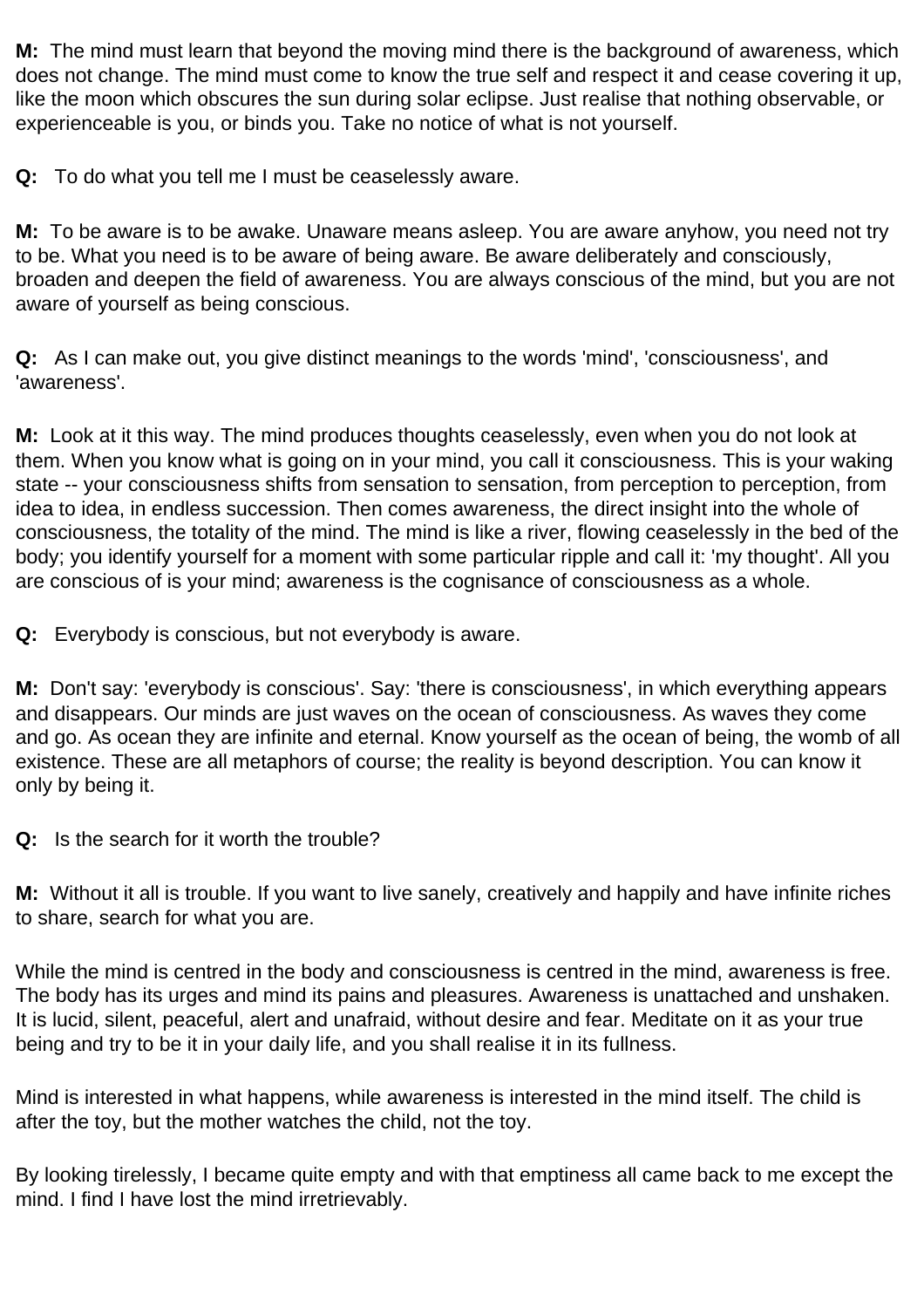#### **Q:** As you talk to us just now, are you unconscious?

**M:** I am neither conscious nor unconscious, I am beyond the mind and its various states and conditions. Distinctions are created by the mind and apply to the mind only. I am pure Consciousness itself, unbroken awareness of all that is. I am in a more real state than yours. I am undistracted by the distinctions and separations which constitute a person. As long as the body lasts, it has its needs like any other, but my mental process has come to an end.

**Q:** You behave like a person who thinks.

**M:** Why not? But my thinking, like my digestion, is unconscious and purposeful.

**Q:** If your thinking is unconscious, how do you know that it is right?

**M:** There is no desire, nor fear to thwart it. What can make it wrong? Once I know myself and what I stand for, I do not need to check on myself all the time. When you know that your watch shows correct time, you do not hesitate each time you consult it.

**Q:** At this very moment who talks, if not the mind?

**M:** That which hears the question, answers it.

**Q:** But who is it?

**M:** Not who, but what. I'm not a person in your sense of the word, though I may appear a person to you. I am that infinite ocean of consciousness in which all happens. I am also beyond all existence and cognition, pure bliss of being. There is nothing I feel separate from, hence I am all. No thing is me, so I am nothing.

The same power that makes the fire burn and the water flow, the seeds sprout and the trees grow, makes me answer your questions. There is nothing personal about me, though the language and the style may appear personal. A person is a set pattern of desires and thoughts and resulting actions; there is no such pattern in my case. There is nothing I desire or fear -- how can there be a pattern?

**Q:** Surely, you will die.

**M:** Life will escape, the body will die, but it will not affect me in the least. Beyond space and time I am, uncaused, uncausing, yet the very matrix of existence.

**Q:** May I be permitted to ask how did you arrive at your present condition?

**M:** My teacher told me to hold on to the sense 'I am' tenaciously and not to swerve from it even for a moment. I did my best to follow his advice and in a comparatively short time I realised within myself the truth of his teaching. All I did was to remember his teaching, his face, his words constantly. This brought an end to the mind; in the stillness of the mind I saw myself as I am --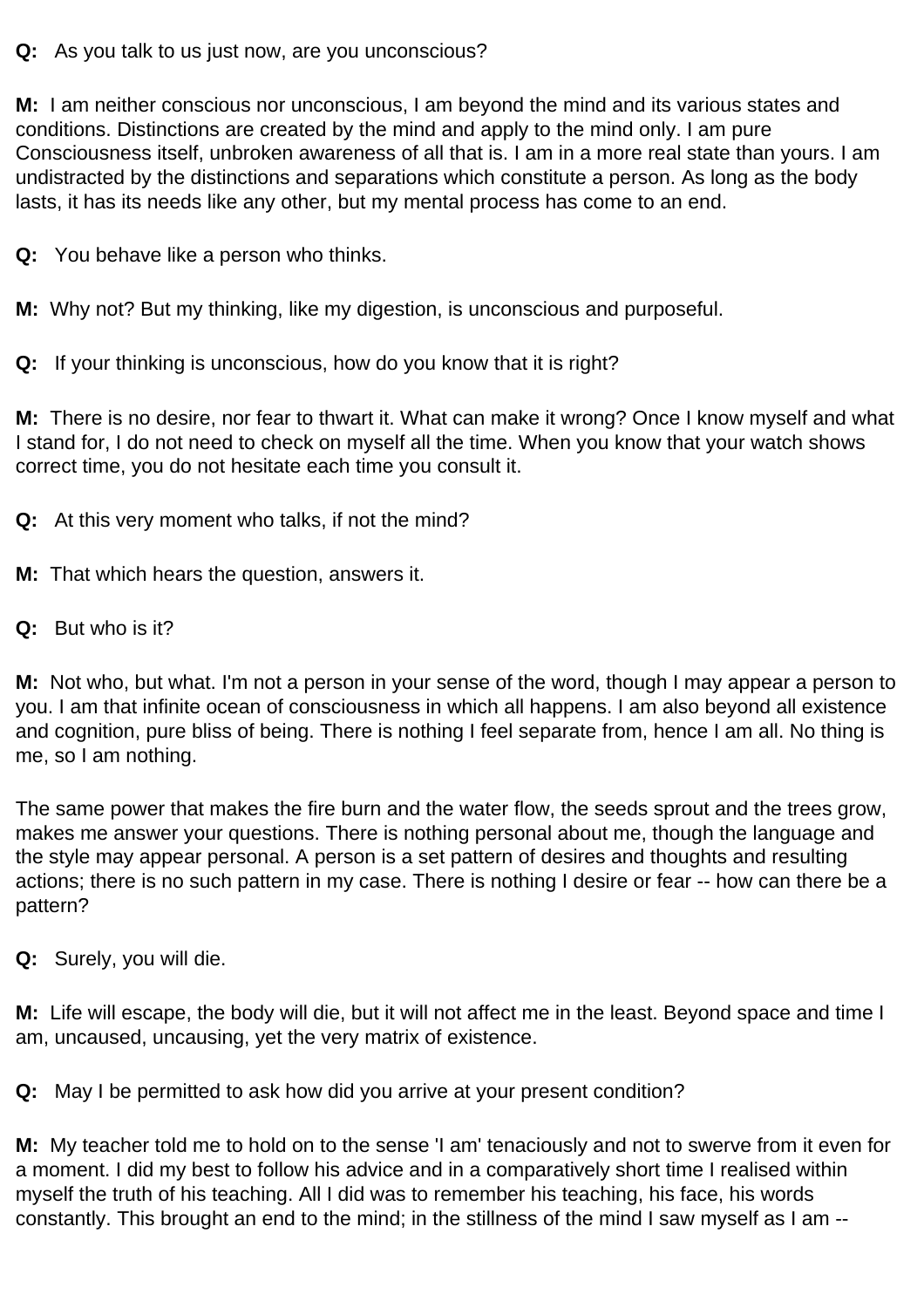unbound.

**Q:** Was your realisation sudden or gradual.

**M:** Neither. One is what one is timelessly. It is the mind that realises as and when it get cleared of desires and fears

**Q:** Even the desire for realisation?

**M:** The desire to put an end to all desires is a most peculiar desire, just like the fear of being afraid is a most peculiar fear. One stops you from grabbing and the other from running. You may use the same words, but the states are not the same. The man who seeks realisation is not addicted to desires; he is a seeker who goes against desire, not with it. A general longing for liberation is only the beginning; to find the proper means and use them is the next step. The seeker has only one goal in view: to find his own true being. Of all desires it is the most ambitious, for nothing and nobody can satisfy it; the seeker and the sought are one and the search alone matters.

**Q:** The search will come to an end. The seeker will remain.

**M:** No, the seeker will dissolve, the search will remain. The search is the ultimate and timeless reality.

**Q:** Search means lacking, wanting, incompleteness and imperfection.

**M:** No, it means refusal and rejection of the incomplete and the imperfect. The search for reality is itself the movement of reality. In a way all search is for the real bliss, or the bliss of the real. But here we mean by search the search for oneself as the root of being conscious, as the light beyond the mind. This search will never end, while the restless craving for all else must end, for real progress to take place.

One has to understand that the search for reality, or God, or Guru and the search for the self are the same; when one is found, all are found. When 'I am' and 'God is' become in your mind indistinguishable, then something will happen and you will know without a trace of doubt that God is because you are, you are because God is. The two are one.

**Q:** Since all is preordained, is our self-realisation also preordained? Or are we free there at least?

**M:** Destiny refers only to name and shape. Since you are neither body nor mind, destiny has no control over you. You are completely free. The cup is conditioned by its shape, material, use and so on. But the space within the cup is free. It happens to be in the cup only when viewed in connection with the cup. Otherwise it is just space. As long as there is a body, you appear to be embodied. Without the body you are not disembodied -- you Just *are*.

Even destiny is but an idea. Words can be put together in so many ways! Statements can differ, but do they make any change in the actual? There are so many theories devised for explaining things - all are plausible, none is true. When you drive a car, you are subjected to the laws of mechanics and chemistry: step out of the car and you are under the laws of physiology and biochemistry.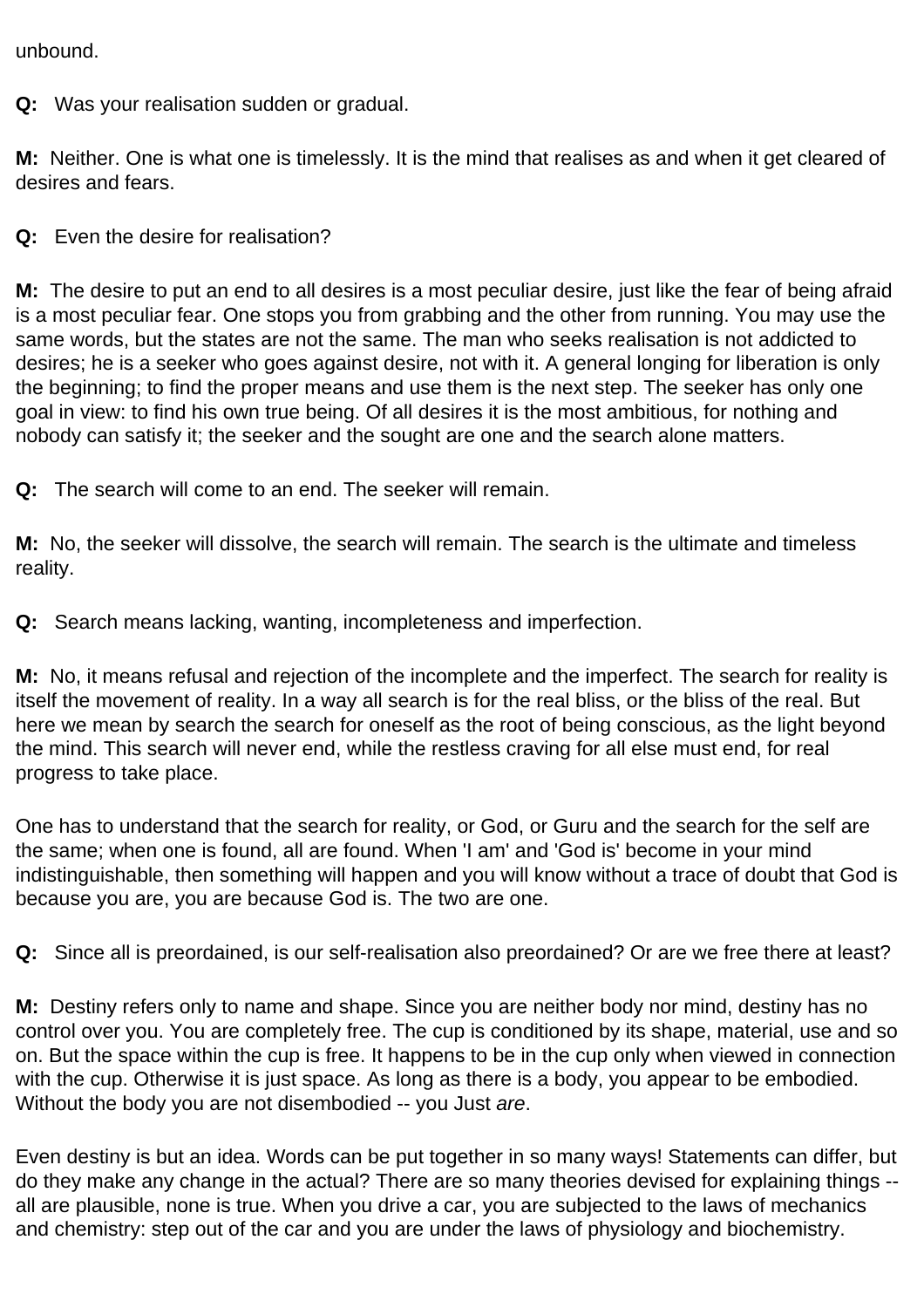**Q:** What is meditation and what are its uses?

**M:** As long as you are a beginner certain formalised meditations, or prayers may be good for you. But for a seeker for reality there is only one meditation -- the rigorous refusal to harbour thoughts. To be free from thoughts is itself meditation.

**Q:** How is it done?

**M:** You begin by letting thoughts flow and watching them. The very observation slows down the mind till it stops altogether. Once the mind is quiet, keep it quiet. Don't get bored with peace, be in it, go deeper into it.

**Q:** I heard of holding on to one thought in order to keep other thoughts away. But how to keep all thoughts away? The very idea is also a thought.

**M:** Experiment anew, don't go by past experience. Watch your thoughts and watch yourself watching the thoughts. The state of freedom from all thoughts will happen suddenly and by the bliss of it you shall recognise it.

[picture]

**Q:** Are you not at all concerned about the state of the world? Look at the horrors in East Pakistan [1971, now Bangla Desh]. Do they not touch you at all?

**M:** I am reading newspapers, I know what is going on! But my reaction is not like yours. You are looking for a cure, while I am concerned with prevention. As long as there are causes, there must also be results. As long as people are bent on dividing and separating, as long as they are selfish and aggressive, such things will happen. If you want peace and harmony in the world, you must have peace and harmony in your hearts and minds. Such change cannot be imposed; it must come from within. Those who abhor war must get war out of their system. Without peaceful people how can you have peace in the world? As long as people are as they are, the world must be as it is. I am doing my part in trying to help people to know themselves as the only cause of their own misery. In that sense I am a useful man. But what I am in myself, what is my normal state cannot be expressed in terms of social consciousness and usefulness.

I may talk about it, use metaphors or parables, but I am acutely aware that it is just not so. Not that it cannot be experienced. It is experiencing itself! But it cannot be described in the terms of a mind that must separate and oppose in order to know.

The world is like a sheet of paper on which something is typed. The reading and the meaning will vary with the reader, but the paper is the common factor, always present, rarely perceived. When the ribbon is removed, typing leaves no trace on the paper. So is my mind -- the impressions keep on coming, but no trace is left.

**Q:** Why do you sit here talking to people? What is your real motive?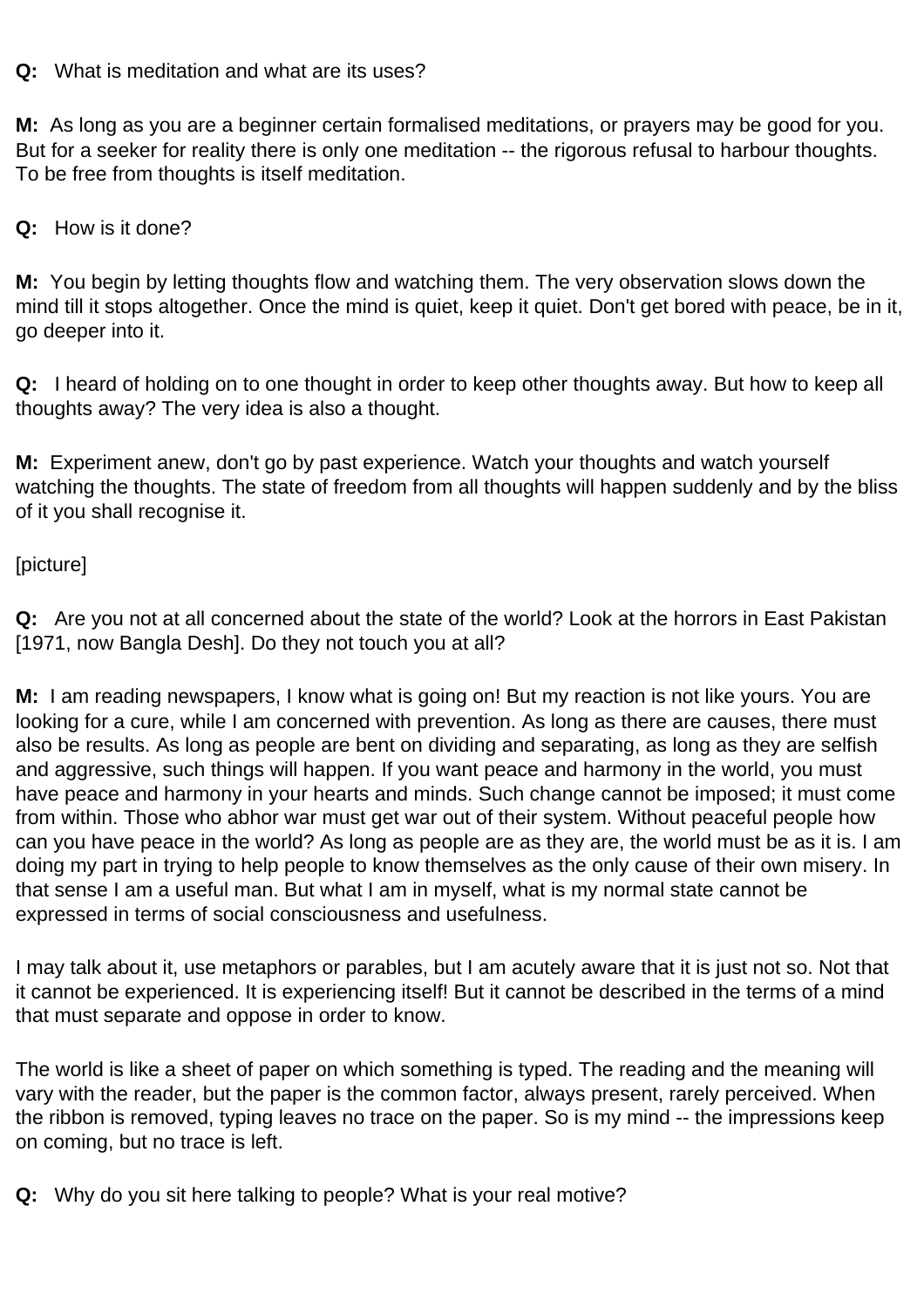**M:** No motive. You say I must have a motive. I am not sitting here, nor talking: no need to search for motives. Don't confuse me with the body. I have no work to do, no duties to perform. That part of me which you may call God will look after the world. This world of yours, that so much needs looking after, lives and moves in your mind. Delve into it, you will find your answers there and there only. Where else do you expect them to come from? Outside your consciousness does anything exist?

**Q:** It may exist without my ever knowing it.

**M:** What kind of existence would it be? Can being be divorced from knowing? All being, like all knowing, relates to you. A thing is because you know it to be either in your experience or in your being. Your body and your mind exist as long as you believe so. Cease to think that they are yours and they will just dissolve. By all means let your body and mind function, but do not let them limit you. If you notice imperfections, just keep on noticing: your very giving attention to them will set your heart and mind and body right.

**Q:** Can I cure myself of a serious illness by merely taking cognisance of it?

**M:** Take cognisance of the whole of it, not only of the outer symptoms. All illness begins in the mind. Take care of the mind first, by tracing and eliminating all wrong ideas and emotions. Then live and work disregarding illness and think no more of it. With the removal of causes the effect is bound to depart.

Man becomes what he believes himself to be. Abandon all ideas about yourself and you will find yourself to be the pure witness, beyond all that can happen to the body or the mind.

**Q:** If I become anything I think myself to be, and I start thinking that I am the Supreme Reality, will not my Supreme Reality remain a mere idea?

**M:** First reach that state and then ask the question.

### **49. Mind Causes Insecurity**

**Questioner:** People come to you for advice. How do you know what to answer?

**Maharaj:** As I hear the question, so do I hear the answer.

**Q:** And how do you know that your answer is right?

**M:** Once I know the true source of the answers, I need not doubt them. From a pure source only pure water will flow. I am not concerned with people's desires and fears. I am in tune with facts, not with opinions. Man takes his name and shape to be himself, while I take nothing to be myself. Were I to think myself to be a body known by its name, I would not have been able to answer your questions. Were I to take you to be a mere body, there would be no benefit to you from my answers. No true teacher indulges in opinions. He sees things as they are and shows them as they are. If you take people to be what they think themselves to be, you will only hurt them, as they hurt themselves so grievously all the time. But if you see them as they are in reality, it will do them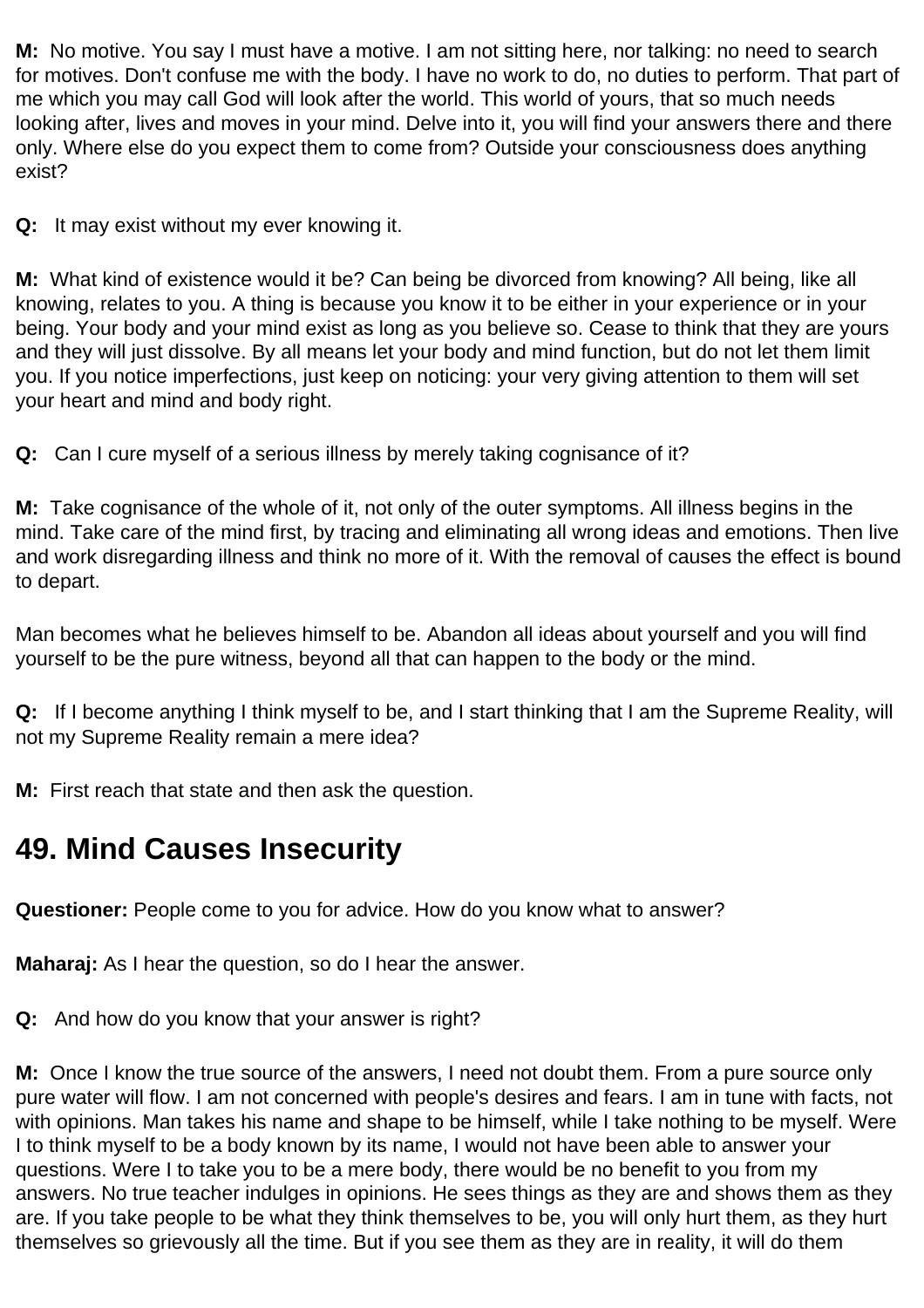enormous good. If they ask you what to do, what practices to adopt, which way of life to follow, answer: 'Do nothing, just *be*. In being all happens naturally.'

**Q:** It seems to me that in your talks you use the words 'naturally' and 'accidentally' indiscriminately. I feel there is a deep difference in the meaning of the two words. The natural is orderly, subject to law; one can trust nature; the accidental is chaotic, unexpected, unpredictable. One could plead that everything is natural, subject to nature's laws; to maintain that everything is accidental, without any cause, is surely an exaggeration.

**M:** Would you like it better if I use the word 'spontaneous' instead of 'accidental'?

**Q:** You may use the word 'spontaneous' or 'natural' as opposed to 'accidental'. In the accidental there is the element of disorder, of chaos. An accident is always a breach of rules, an exception, a surprise.

**M:** Is not life itself a stream of surprises?

**Q:** There is harmony in nature. The accidental is a disturbance.

**M:** You speak as a person, limited in time and space, reduced to the contents of a body and a mind. What you like, you call 'natural' and what you dislike, you call 'accidental'.

**Q:** I like the natural, and the law-abiding, the expected and I fear the law-breaking, the disorderly, the unexpected, the meaningless. The accidental is always monstrous. There may be so-called 'lucky accidents', but they only prove the rule that in an accident-prone universe life would be impossible.

**M:** I feel there is a misunderstanding. By 'accidental' I mean something to which no known law applies. When I say everything is accidental, uncaused, I only mean that the causes and the laws according to which they operate are beyond our knowing, or even imagining. If you call what you take to be orderly, harmonious, predictable, to be natural, then what obeys higher laws and is moved by higher powers may be called spontaneous. Thus, we shall have two natural orders: the personal and predictable and the impersonal, or super-personal, and unpredictable. Call it lower nature and higher nature and drop the word accidental. As you grow in knowledge and insight, the borderline between lower and higher nature keeps on receding, but the two remain until they are seen as one. For, in fact, everything is most wonderfully inexplicable!

**Q:** Science explains a lot.

**M:** Science deals with names and shapes, quantities and qualities, patterns and laws; it is all right in its own place. But life is to be lived; there is no time for analysis. The response must be instantaneous -- hence the importance of the spontaneous, the timeless. It is in the unknown that we live and move. the known is the past.

**Q:** I can take my stand on what I feel I am. I am an individual, a person among persons. Some people are integrated and harmonised, and some are not. Some live effortlessly, respond spontaneously to every situation correctly, doing full justice to the need of the moment, while others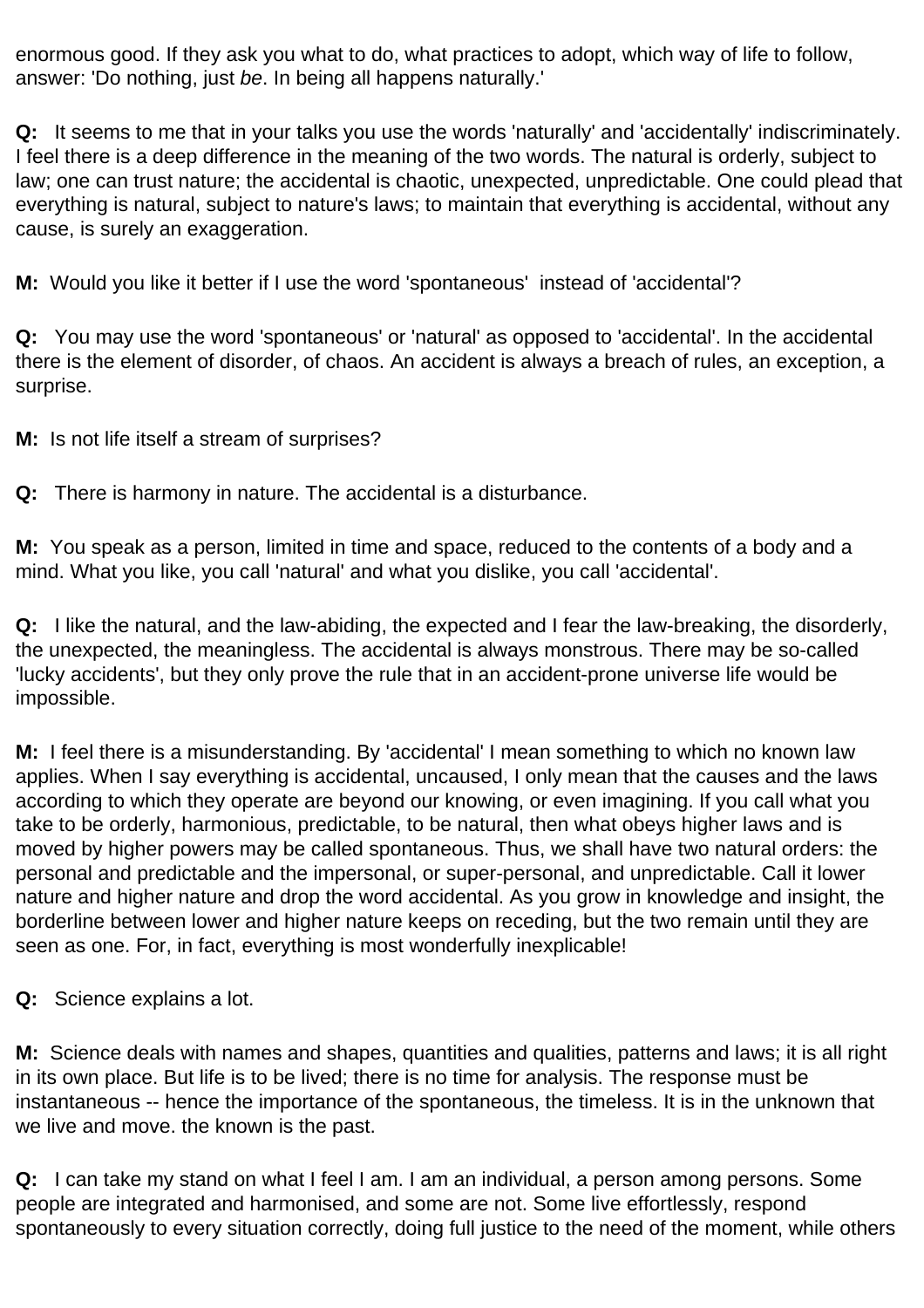fumble, err and generally make a nuisance of themselves. The harmonised people may be called natural, ruled by law, while the disintegrated are chaotic and subject to accidents.

**M:** The very idea of chaos presupposes the sense of the orderly, the organic, the inter-related. Chaos and cosmos: are they not two aspects of the same state?

**Q:** But you seem to say that all is chaos, accidental, unpredictable.

**M:** Yes, in the sense that not all the laws of being are known and not all events are predictable. The more you are able to understand, the more the universe becomes satisfactory, emotionally and mentally. Reality is good and beautiful; we create the chaos.

**Q:** If you mean to say that it is the free will of man that causes accidents, I would agree. But we have not yet discussed free will.

**M:** Your order is what gives you pleasure and disorder is what gives you pain.

**Q:** You may put it that way, but do not tell me that the two are one. Talk to me in my own language -- the language of an individual in search of happiness. I do not want to be misled by non-dualistic talks.

**M:** What makes you believe that you are a separate individual?

**Q:** I behave as an individual. I function on my own. I consider myself primarily, and others only in relation to myself. In short, I am busy with myself.

**M:** Well, go on being busy with yourself. On what business have you come here?

**Q:** On my old business of making myself safe and happy. I confess I have not been too successful. I am neither safe nor happy. Therefore, you find me here. This place is new to me, but my reason for coming here is old: the search for safe happiness, happy safety. So far I did not find it. Can you help me?

**M:** What was never lost can never be found. Your very search for safety and joy keeps you away from them. Stop searching, cease losing. The disease is simple and the remedy equally simple. It is your mind only that makes you insecure and unhappy. Anticipation makes you insecure, memory - unhappy. Stop misusing your mind and all will be well with you. You need not set it right -- it will set itself right, as soon as you give up all concern with the past and the future and live entirely in the *now*.

**Q:** But the now has no dimension. I shall become a nobody, a nothing !

**M:** Exactly. As nothing and nobody you are safe and happy. You can have the experience for the asking. Just try.

But let us go back to what is accidental and what is spontaneous, or natural. You said nature is orderly while accident is a sign of chaos. I denied the difference and said that we call an event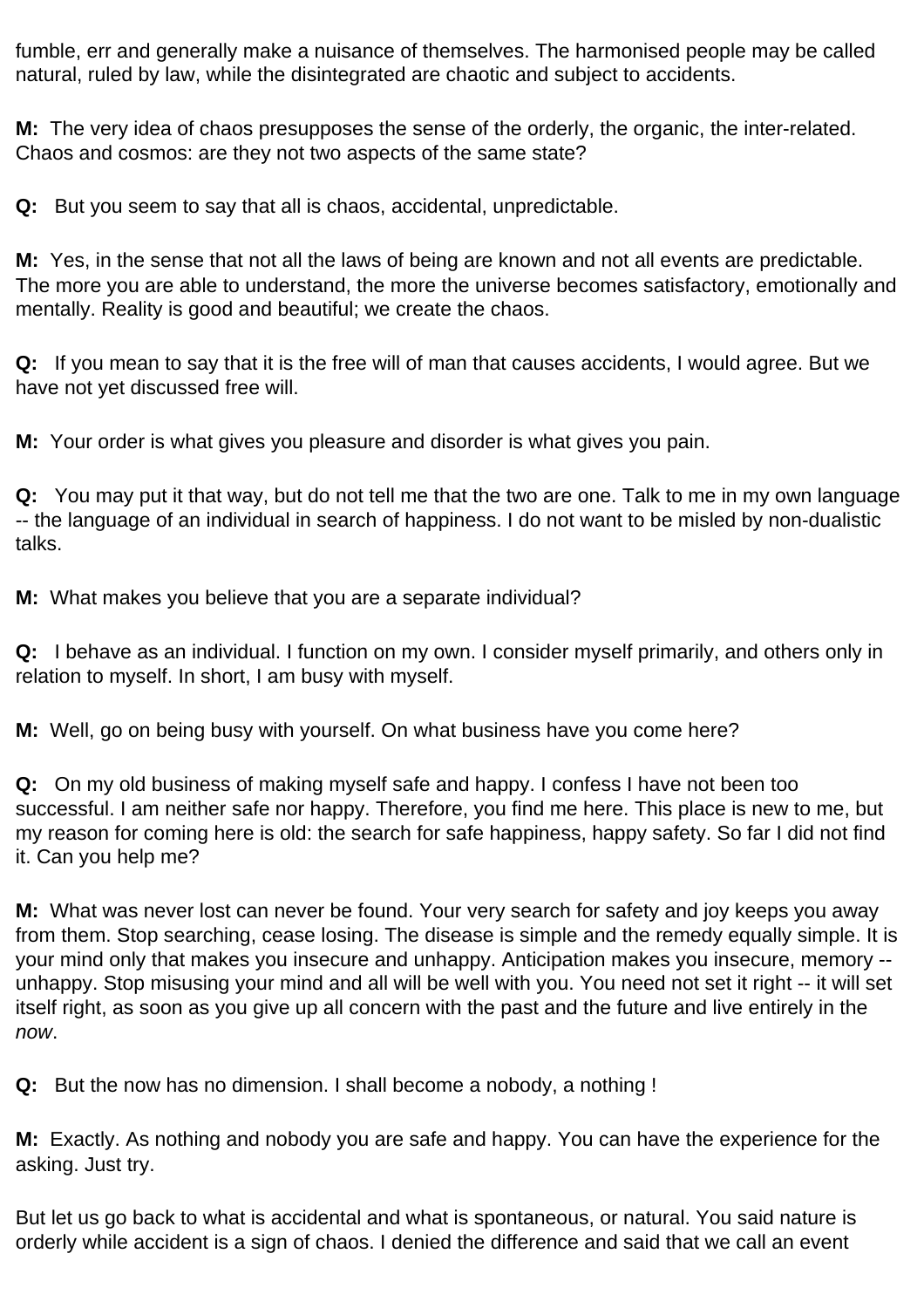accidental when its causes are untraceable. There is no place for chaos in nature. Only in the mind of man there is chaos. The mind does not grasp the whole -- its focus is very narrow. It sees fragments only and fails to perceive the picture. Just as a man who hears sounds, but does not understand the language, may accuse the speaker of meaningless jabbering, and be altogether wrong. What to one is a chaotic stream of sounds is a beautiful poem to another.

King Janaka once dreamt that he was a beggar. On waking up he asked his Guru -- Vasishta: Am I a king dreaming of being a beggar, or a beggar dreaming of being a king? The Guru answered: You are neither, you are both. You are, and yet you are not what you think yourself to be. You are because you behave accordingly; you are not because it does not last. Can you be a king or a beggar for ever? All must change. You are what does not change. What are you? Janaka said: Yes, I am neither king nor beggar, I am the dispassionate witness. The Guru said. This is your last illusion that you are a *jnani*, that you are different from, and superior to, the common man. Again you identify yourself with your mind, in this case a well-behaved and in every way an exemplary mind. As long as you see the least difference, you are a stranger to reality. You are on the level of the mind. When the 'I am myself' goes, the 'I am all' comes. When the 'I am all' goes, 'I am' comes. When even 'I am' goes, reality alone *is* and in it every 'I am' is preserved and glorified. Diversity without separateness is the Ultimate that the mind can touch. Beyond that all activity ceases, because in it all goals are reached and all purposes fulfilled.

**Q:** Once the Supreme State is reached, can it be shared with others?

**M:** The Supreme State is universal, here and now; everybody already shares in it. It is the state of being -- knowing and liking. Who does not like to be, or does not know his own existence? But we take no advantage of this joy of being conscious, we do not go into it and purify it of all that is foreign to it. This work of mental self-purification, the cleansing of the psyche, is essential. Just as a speck in the eye, by causing inflammation, may wipe out the world, so the mistaken idea: 'I am the body-mind' causes the self-concern, which obscures the universe. It is useless to fight the sense of being a limited and separate person unless the roots of it are laid bare. Selfishness is rooted in the mistaken ideas of oneself. Clarification of the mind is *Yoga*.

# **50. Self-awareness is the Witness**

**Questioner:** You told me that I can be considered under three aspects: the personal (*vyakti*), the super-personal (*vyakta*) and the impersonal (*avyakta*). The *Avyakta* is the universal and real pure 'I'; the *Vyakta* is its reflection in consciousness as 'I am'; the *Vyakti* is the totality of physical and vital processes. Within the narrow confines of the present moment, the super-personal is aware of the person, both in space and time; not only one person, but the long series of persons strung together on the thread of *karma*. It is essentially the witness as well as the residue of the accumulated experiences, the seat of memory, the connecting link (*sutratma*). It is man's character which life builds and shapes from birth to birth. The universal is beyond all name and shape, beyond consciousness and character, pure un-selfconscious *being*. Did I put down your views rightly?

**Maharaj:** On the level of the mind -- yes. Beyond the mental level not a word applies.

**Q:** I can understand that the person is a mental construct, a collective noun for a set of memories and habits. But, he to whom the person happens, the witnessing centre, is it mental too?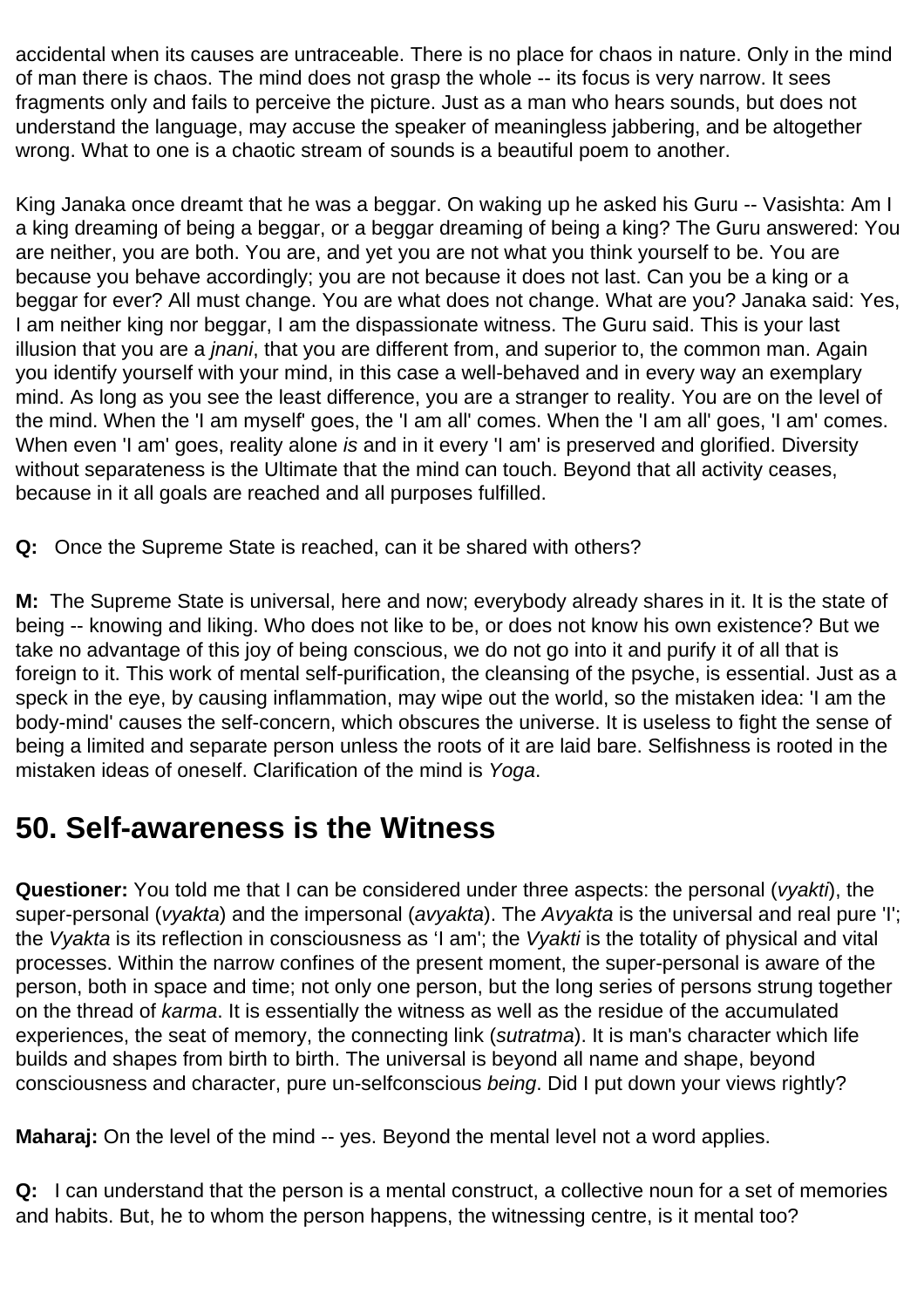**M:** The personal needs a base, a body to identify oneself with, just as a colour needs a surface to appear on. The seeing of the colour is independent of the colour -- it is the same whatever the colour. One needs an eye to see a colour. The colours are many, the eye is single. The personal is like the light in the colour and also in the eye, yet simple, single, indivisible and unperceivable, except in its manifestations. Not unknowable, but unperceivable, un-objectival, inseparable. Neither material nor mental, neither objective nor subjective, it is the root of matter and the source of consciousness. Beyond mere living and dying, it is the all-inclusive, all-exclusive Life, in which birth is death and death is birth.

**Q:** The Absolute or Life you talk about, is it real, or a mere theory to cover up our ignorance?

**M:** Both. To the mind, a theory; in itself -- a reality. It is reality in its spontaneous and total rejection of the false. Just as light destroys darkness by its very presence, so does the absolute destroy imagination. To see that all knowledge is a form of ignorance is itself a movement of reality. The witness is not a person. The person comes into being when there is a basis for it, an organism, a body. In it the absolute is reflected as awareness. Pure awareness becomes self-awareness. When there is a self, self-awareness is the witness. When there is no self to witness, there is no witnessing either. It is all very simple; it is the presence of the person that complicates. See that there is no such thing as a permanently separate person and all becomes clear. Awareness -- mind -- matter -- they are one reality in its two aspects as immovable and movable, and the three attributes of inertia, energy and harmony.

**Q:** What comes first: consciousness or awareness?

**M:** Awareness becomes consciousness when it has an object. The object changes all the time. In consciousness there is movement; awareness by itself is motionless and timeless, here and now.

**Q:** There is suffering and bloodshed in East Pakistan at the present moment. How do you look at it? How does it appear to you, how do you react to it?

**M:** In pure consciousness nothing ever happens.

**Q:** Please come down from these metaphysical heights! Of what use is it to a suffering man to be told that nobody is aware of his suffering but himself? To relegate everything to illusion is insult added to injury. The Bengali of East Pakistan is a fact and his suffering is a fact. Please, do not analyse them out of existence! You are reading newspapers, you hear people talking about it. You cannot plead ignorance. Now, what is your attitude to what is happening?

**M:** No attitude. Nothing is happening.

**Q:** Any day there may be a riot right in front of you, perhaps people killing each other. Surely you cannot say: nothing is happening and remain aloof.

**M:** I never talked of remaining aloof. You could as well see me jumping into the fray to save somebody and getting killed. Yet to me nothing happened.

Imagine a big building collapsing. Some rooms are in ruins, some are intact. But can you speak of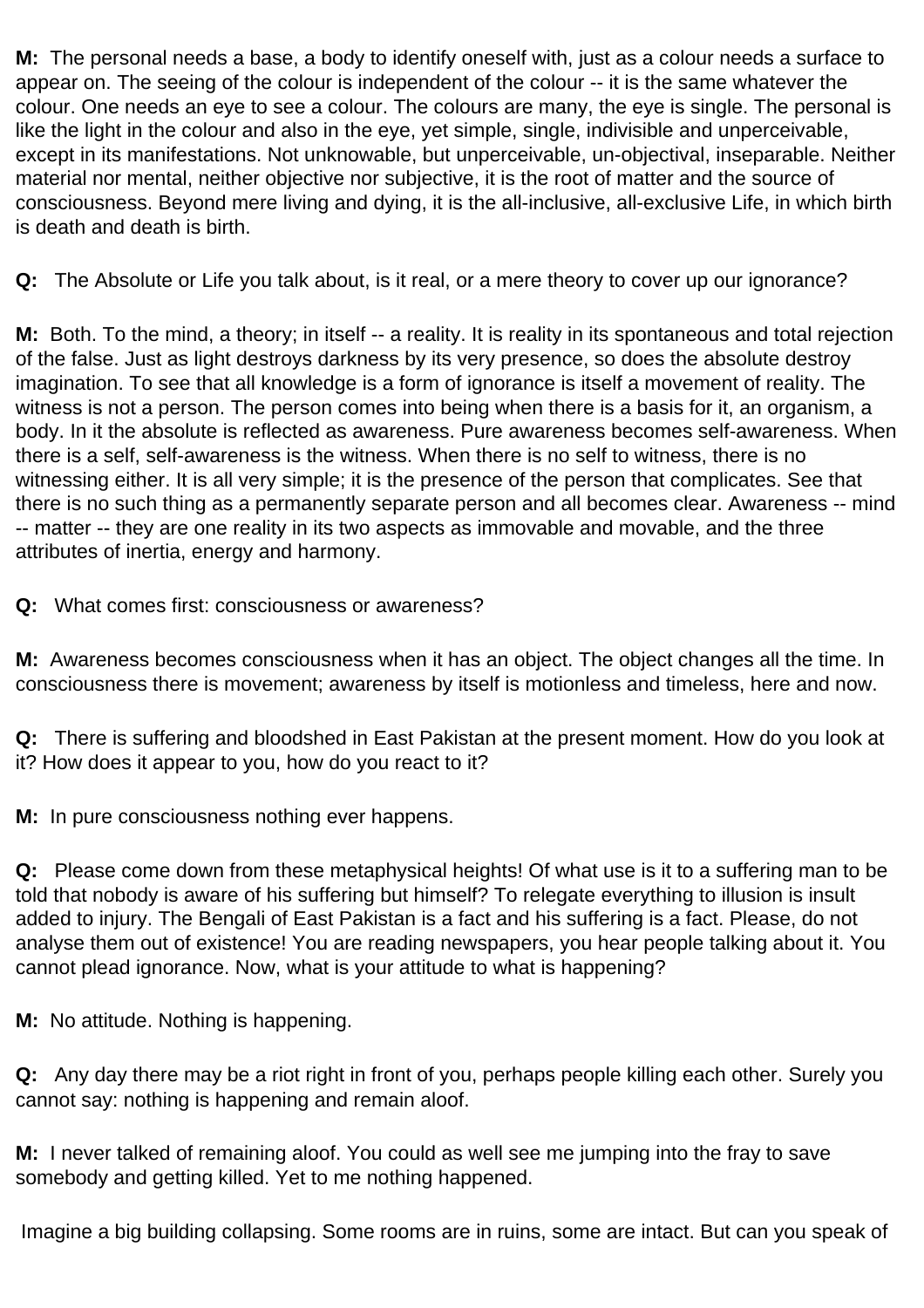the space as ruined or intact? It is only the structure that suffered and the people who happened to live in it. Nothing happened to space itself. Similarly, nothing happens to life when forms break down and names are wiped out. The goldsmith melts down old ornaments to make new. Sometimes a good piece goes with the bad. He takes it in his stride, for he knows that no gold is lost.

**Q:** It is not death that I rebel against. It is the manner of dying.

**M:** Death is natural, the manner of dying is man-made. Separateness causes fear and aggression, which again cause violence. Do away with man-made separations and all this horror of people killing each other will surely end. But in reality there is no killing and no dying. The real does not die, the unreal never lived. Set your mind right and all will be right. When you know that the world is one, that humanity is one, you will act accordingly. But first of all you must attend to the way you feel, think and live. Unless there is order in yourself, there can be no order in the world.

In reality nothing happens. Onto the screen of the mind destiny forever projects its pictures, memories of former projections and thus illusion constantly renews itself. The pictures come and go -- light intercepted by ignorance. See the light and disregard the picture.

**Q:** What a callous way of looking at things! People are killing and getting killed and here you talk of pictures.

**M:** By all means go and get killed yourself -- if that is what you think you should do. Or even go and kill, if you take it to be your duty. But that is not the way to end the evil. Evil is the stench of a mind that is diseased. Heal your mind and it will cease to project distorted, ugly pictures.

**Q:** What you say I understand, but emotionally I cannot accept it. This merely idealistic view of life repels me deeply. I just cannot think myself to be permanently in a state of dream.

**M:** How can anybody be permanently in a state caused by an impermanent body? The misunderstanding is based on your idea that you are the body. Examine the idea, see its inherent contradictions, realise that your present existence is like a shower of sparks, each spark lasting a second and the shower itself -- a minute or two. Surely a thing of which the beginning is the end, can have no middle. Respect your terms. Reality cannot be momentary. It is timeless, but timelessness is not duration.

**Q:** I admit that the world in which I live is not the real world. But there is a real world, of which I see a distorted picture. The distortion may be due to some blemish in my body or mind. But when you say there is no real world, only a dream world in my mind, I just cannot take it. I wish I could believe that all horrors of existence are due to my having a body. Suicide would be the way out.

**M:** As long as you pay attention to ideas, your own or of others, you will be in trouble. But if you disregard all teachings, all books, anything out into words and dive deeply within yourself and find yourself, this alone will solve all your problems and leave you in full mastery of every situation, because you will not be dominated by your ideas about the situation. Take an example. You are in the company of an attractive woman. You get ideas about her and this creates a sexual situation. A problem is created and you start looking for books on continence, or enjoyment. Were you a baby, both of you could be naked and together without any problem arising. Just stop thinking you are the bodies and the problems of love and sex will lose their meaning. With all sense of limitation gone,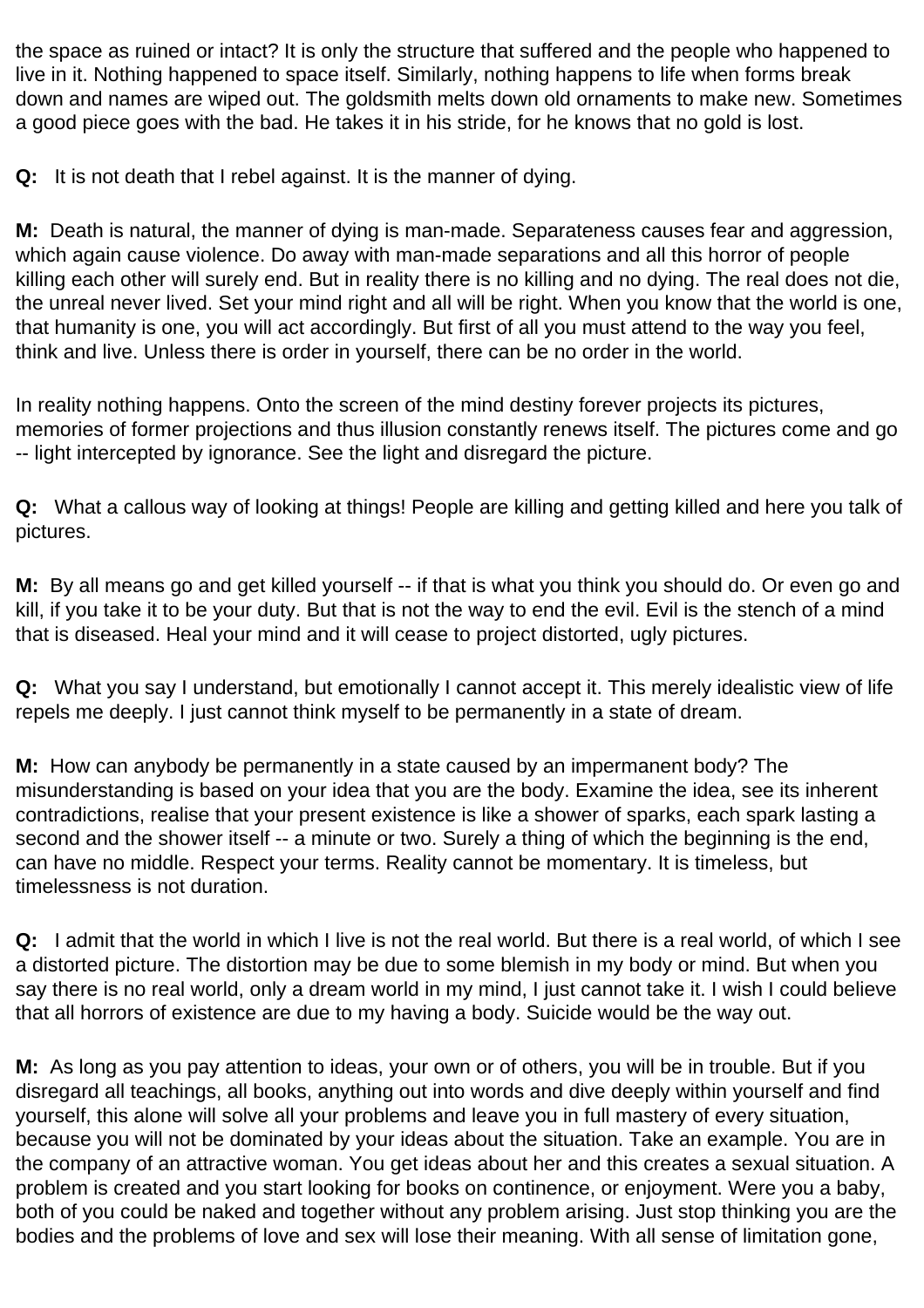fear, pain and the search for pleasure -- all cease. Only awareness remains.

## **51. Be Indifferent to Pain and Pleasure**

**Questioner:** I am a Frenchman by birth and domicile and since about ten years I have been practicing *Yoga*.

**Maharaj:** After ten years of work are you anywhere nearer your goal?

**Q:** A little nearer, maybe. It is hard work, you know.

**M:** The Self is near and the way to it is easy. All you need doing is doing nothing.

**Q:** Yet I found my *sadhana* very difficult.

**M:** Your *sadhana* is to *be*. The doing happens. Just be watchful. Where is the difficulty in remembering that you are? Your *are* all the time.

**Q:** The sense of being is there all the time -- no doubt. But the field of attention is often overrun by all sorts of mental events -- emotions, images, ideas. The pure sense of being is usually crowded out.

**M:** What is your procedure for clearing the mind of the unnecessary? What are your means, your tools for the purification of the mind?

**Q:** Basically, man is afraid. He is afraid of himself most. I feel I am like a man who is carrying a bomb that is going to explode. He cannot defuse it, he cannot throw it away. He is terribly frightened and is searching frantically for a solution, which he cannot find. To me liberation is getting rid of this bomb. I do not know much about the bomb. I only know that it comes from early childhood. I feel like the frightened child protesting passionately against not being loved. The child is craving for love and because he does not get it, he is afraid and angry. Sometimes I feel like killing somebody or myself. This desire is so strong that I am constantly afraid. And I do not know how to get free from fear.

You see there is a difference between a Hindu mind and a European mind. The Hindu mind is comparatively simple. The European is a much more complex being. The Hindu is basically *sattvic*. He does not understand the European's restlessness, hid tireless pursuit of what he thinks needs be done; his greater general knowledge.

**M:** His reasoning capacity is so great, that he will reason himself out of all reason! His selfassertiveness is due to his reliance on logic.

**Q:** But thinking, reasoning is the mind's normal state. The mind just cannot stop working.

**M:** It may be the habitual state, but it need not be the normal state. A normal state cannot be painful, while a habit often leads to chronic pain.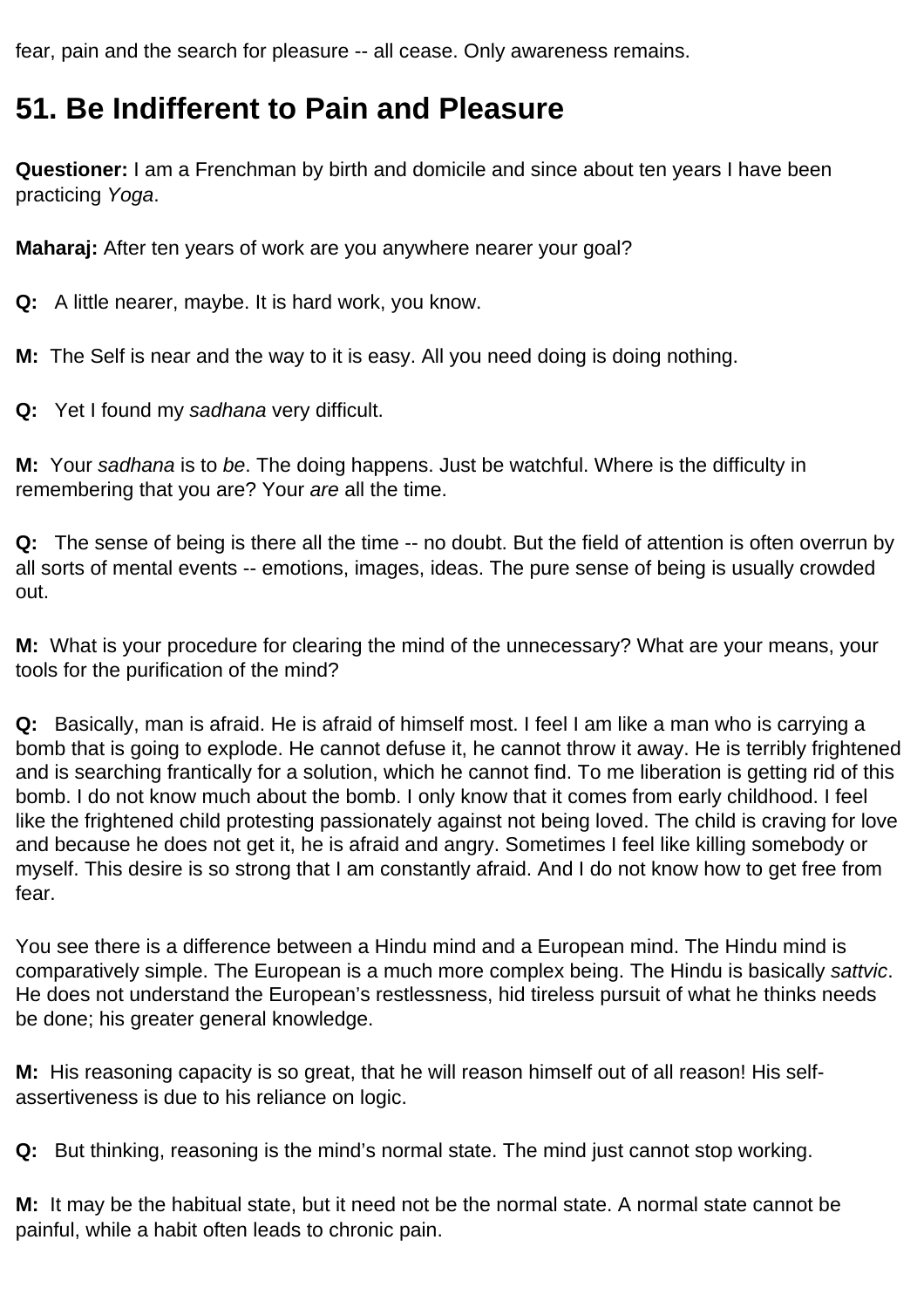**Q:** If it is not the natural, or normal state of mind, then how to stop it? There must be a way to quieten the mind. How often I tell myself: enough, please stop, enough of this endless chatter of sentences repeated round and round! But my mind would not stop. I feel that one can stop it for a while, but not for long. Even the so-called 'spiritual' people use tricks to keep their mind quiet. They repeat formulas, they sing, pray, breathe forcibly or gently, shake, rotate, concentrate, meditate, chase trances, cultivate virtues -- working all the time, in order to cease working, cease chasing, cease moving. Were it not so tragic, it would be ridiculous.

**M:** The mind exists in two states: as water and as honey. The water vibrates at the least disturbance, while the honey, however disturbed, returns quickly to immobility.

**Q:** By its very nature the mind is restless. It can perhaps be made quiet, but it is not quiet by itself.

**M:** You may have a chronic fever and shiver all the time. It is desires and fears that make the mind restless. Free from all negative emotions it is quiet.

**Q:** You cannot protect the child from negative emotions. As soon as it is born it learns pain and fear. Hunger is a cruel master and teaches dependence and hate. The child loves the mother because she feeds it and hates her because she is late with food. Our unconscious mind is full of conflicts, which overflow into the conscious. We live on a volcano; we are always in danger. I agree that the company of people whose mind is peaceful has a very soothing affect, but as soon as I am away from them, the old trouble starts. This is why I come periodically to India to seek the company of my Guru.

**M:** You think you are coming and going, passing through various states and moods. I see things as they are, momentary events, presenting themselves to me in rapid succession, deriving their being from me, yet definitely neither me nor mine. Among phenomena I am not one, nor subject to any. I am independent so simply and totally, that your mind, accustomed to opposition and denial, cannot grasp it. I mean literally what I say; I do not need oppose, or deny, because it is clear to me that I cannot be the opposite or denial of anything. I am just beyond, in a different dimension altogether. Do not look for me in identification with, or opposition to something: I am where desire, and fear are not. Now, what is your experience? Do you also feel that you stand totally aloof from all transient things?

**Q:** Yes, I do -- occasionally. But at once a sense of danger sets in, I feel isolated, outside all relationship with others. You see, here lies the difference in our mentalities. With the Hindu, the emotion follows the thought. Give a Hindu an idea and his emotions are roused. With the Westerner it is the opposite: give him an emotion and he will produce an idea. Your ideas are very attractive - intellectually, but emotionally I do not respond.

**M:** Set your intellect aside. Don't use it in these matters.

**Q:** Of what use is an advice which I cannot carry out? These are all ideas and you want me to respond feelingly to ideas, for without feelings there can be no action.

**M:** Why do you talk of action? Are you acting ever? Some unknown power acts and you imagine that you are acting. You are merely watching what happens, without being able to influence it in any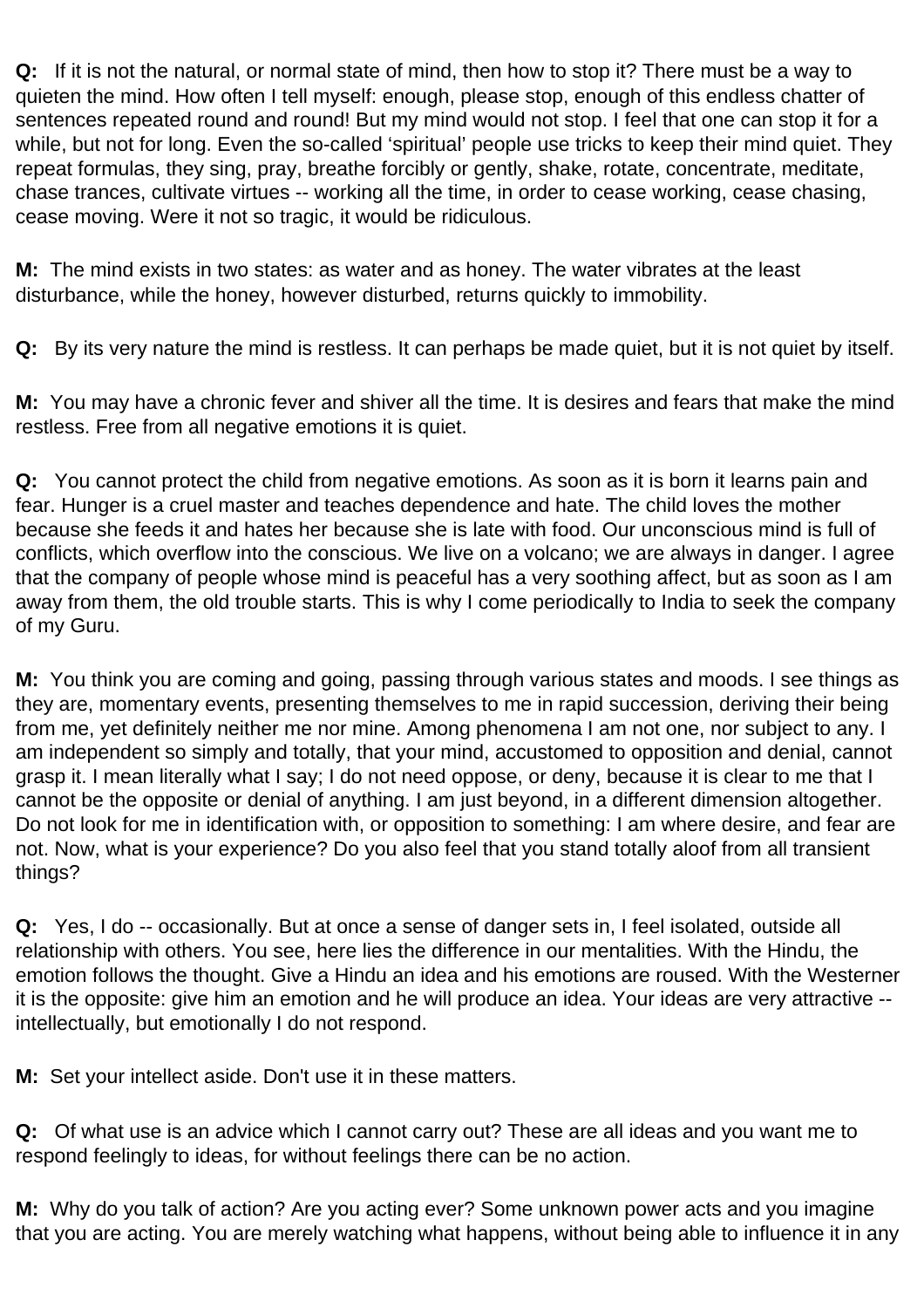way.

**Q:** Why is there such a tremendous resistance in me against accepting that I just can do nothing?

**M:** But what can you do? You are like a patient under anaesthetics on whom a surgeon performs an operation. When you wake up you find the operation over; can you say you have done something?

**Q:** But it is me who has chosen to submit to an operation.

**M:** Certainly not. It is your illness on one side and the pressure of your physician and family on the other that have made you decide. You have no choice, only the illusion of it.

**Q:** Yet I feel I am not as helpless as you make me appear. I feel I can do everything I can think of, only I do not know how. It is not the power I lack, but the knowledge.

**M:** Not knowing the means is admittedly as bad as not having the power! But let us drop the subject for the moment; after all it is not important why we feel helpless, as long as we see clearly that for the time being we are helpless.

I am now 74 years old. And yet I feel that I am an infant. I feel clearly that in spite of all the changes I am a child. My Guru told me: that child, which is you even now, is your real self (*swarupa*). Go back to that state of pure being, where the 'I am' is still in its purity before it got contaminated with 'this I am' or 'that I am'. Your burden is of false self-identifications -- abandon them all. My Guru told me -- 'Trust me. I tell you; you are divine. Take it as the absolute truth. Your joy is divine, your suffering is divine too. All comes from God. Remember it always. You are God, your will alone is done'. I did believe him and soon realised how wonderfully true and accurate were his words. I did not condition my mind by thinking: 'I am God, I am wonderful, I am beyond'. I simply followed his instruction which was to focus the mind on pure being 'I am', and stay in it. I used to sit for hours together, with, nothing but the 'I am' in my mind and soon peace and joy and a deep all-embracing love became my normal state. In it all disappeared -- myself, my Guru, the life I lived, the world around me. Only peace remained and unfathomable silence.

**Q:** It all looks very simple and easy, but it is just not so. Sometimes the wonderful state of joyful peace dawns on me and I look and wonder: how easily it comes and how intimate it seems, how totally my own. Where was the need to strive so hard for a state so near at hand? This time, surely, it has come to stay. Yet how soon it all dissolves and leaves me wondering -- was it a taste of reality or another aberration. If it was reality, why did it go? Maybe some unique experience is needed to fix me for good in the new state and until the crucial experience comes, this game of hide and seek must continue.

**M:** Your expectation of something unique and dramatic, of some wonderful explosion, is merely hindering and delaying your self-realisation. You are not to expect an explosion, for the explosion has already happened -- at the moment when you were born, when you realised yourself as beingknowing-feeling. There is only one mistake you are making: you take the inner for the outer and the outer for the inner. What is in you, you take to be outside you and what is outside, you take to be in you. The mind and feelings are external, but you take them to be intimate. You believe the world to be objective, while it is entirely a projection of your psyche. That is the basic confusion and no new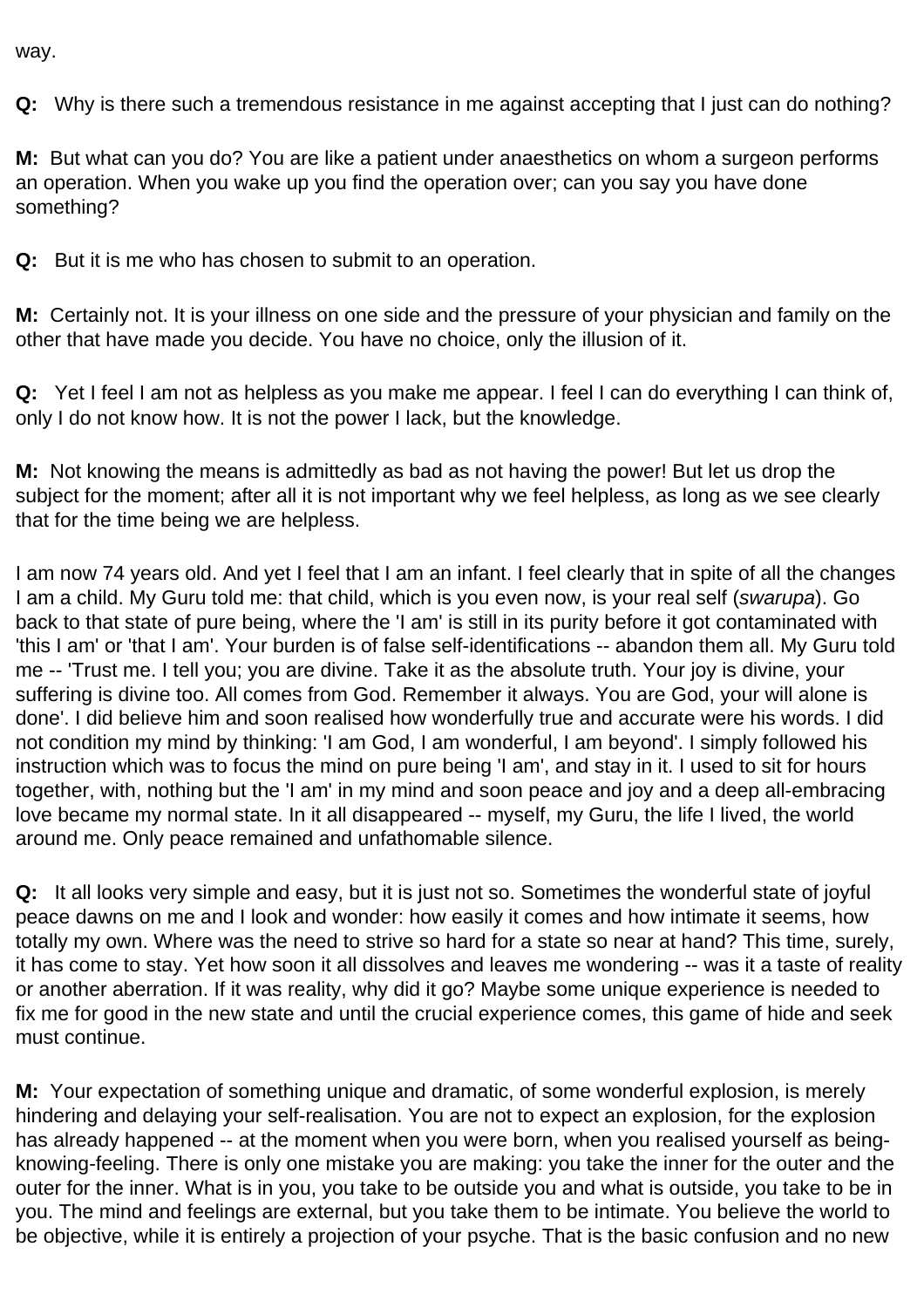explosion will set it right. You have to think yourself out of it. There is no other way.

**Q:** How am I to think myself out when my thoughts come and go as they like. Their endless chatter distracts and exhausts me.

**M:** Watch your thoughts as you watch the street traffic. People come and go; you register without response. It may not be easy in the beginning, but with some practice you will find that your mind can function on many levels at the same time and you can be aware of them all. It is only when you have a vested interest in any particular level, that your attention gets caught in it and you black out on other levels. Even then the work on the blacked out levels goes on, outside the field of consciousness. Do not struggle with your memories and thoughts; try only to include in your field of attention the other, more important questions, like 'Who am l?' 'How did I happen to be born?' 'Whence this universe around me?'. 'What is real and what is momentary?' No memory will persist, if you lose interest in it, it is the emotional link that perpetuates the bondage. You are always seeking pleasure, avoiding pain, always after happiness and peace. Don't you see that it is your very search for happiness that makes you feel miserable? Try the other way: indifferent to pain and pleasure, neither asking, nor refusing, give all your attention to the level on which 'I am' is timelessly present. Soon you will realise that peace and happiness are in your very nature and it is only seeking them through some particular channels, that disturbs. Avoid the disturbance, that is all. To seek there is no need; you would not seek what you already have. You yourself are God, the Supreme Reality. To begin with, trust me, trust the Teacher. It enables you to make the first step - and then your trust is justified by your own experience. In every walk of life initial trust is essential; without it little can be done. Every undertaking is an act of faith. Even your daily bread you eat on trust! By remembering what I told you you will achieve everything. I am telling you again: You are the all-pervading, all transcending reality. Behave accordingly: think, feel and act in harmony with the whole and the actual experience of what I say will dawn upon you in no time. No effort is needed. Have faith and act on it. Please see that I want nothing from you. It is in your own interest that l speak, because above all you love yourself, you want yourself secure and happy. Don't be ashamed of it, don't deny it. It is natural and good to love oneself. Only you should know what exactly do you love. It is not the body that you love, it is Life --perceiving, feeling, thinking, doing, loving, striving, creating. It is that Life you love, which is you, which is all. realise it in its totality, beyond all divisions and limitations, and all your desires will merge in it, for the greater contains the smaller. Therefore find yourself, for in finding that you find all.

Everybody is glad to be. But few know the fullness of it. You come to know by dwelling in your mind on 'I am', 'I know', 'I love' -- with the will of reaching the deepest meaning of these words.

**Q:** Can I think 'I am God'?

**M:** Don't identify yourself with an idea. If you mean by God the Unknown, then you merely say: 'I do not know what I am'. If you know God as you know your self, you need not say it. Best is the simple feeling 'I am'. Dwell on it patiently. Here patience is wisdom; don't think of failure. There can be no failure in this undertaking.

**Q:** My thoughts will not let me.

**M:** Pay no attention. Don't fight them. Just do nothing about them, let them be, whatever they are. Your very fighting them gives them life. Just disregard. Look through. Remember to remember: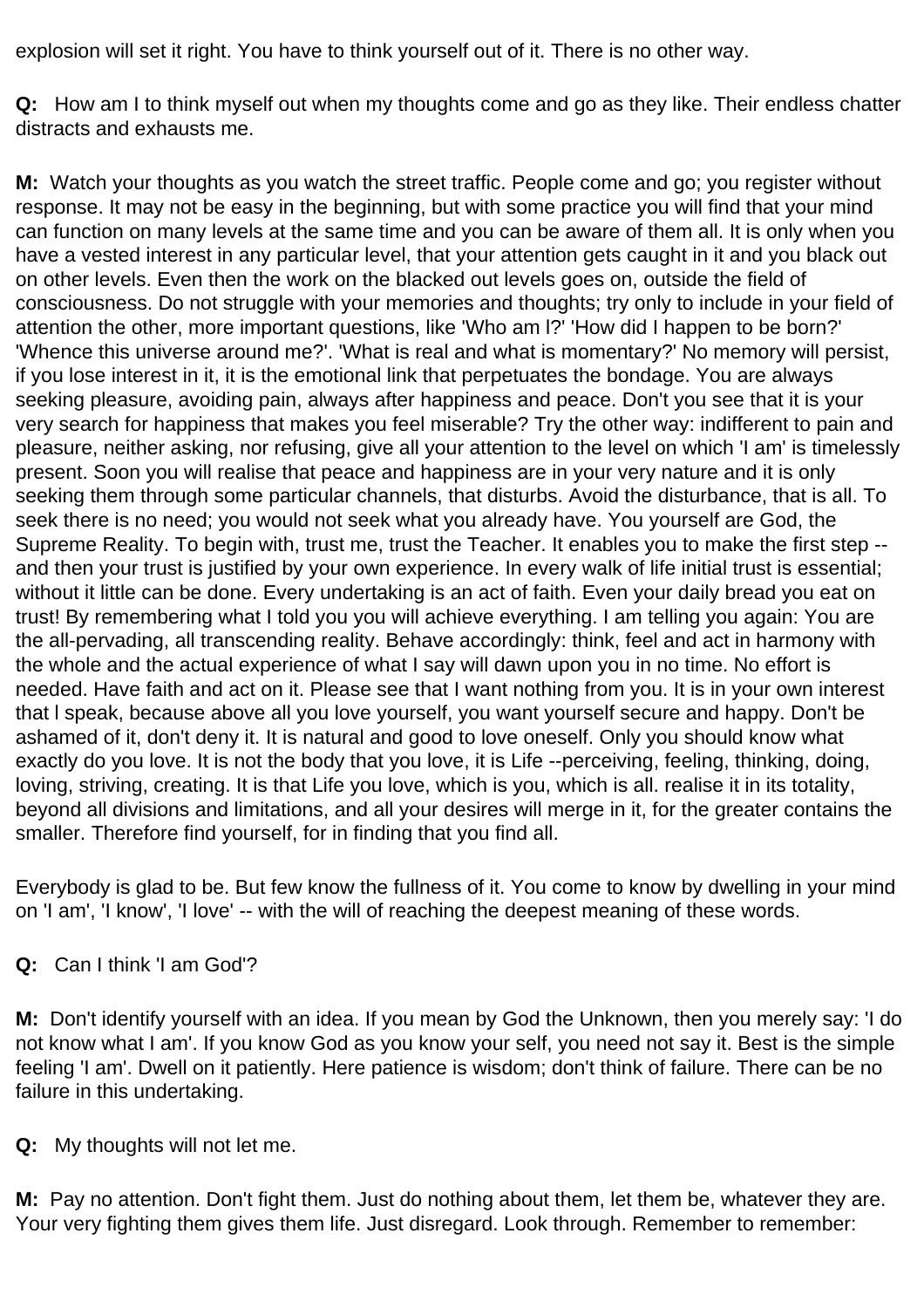'whatever happens -- happens because I am'. All reminds you that you *are*. Take full advantage of the fact that to experience you must *be*. You need not stop thinking. Just cease being interested. It is disinterestedness that liberates. Don't hold on, that is all. The world is made of rings. The hooks are all yours. Make straight your hooks and nothing can hold you. Give up your addictions. There is nothing else to give up. Stop your routine of acquisitiveness, your habit of looking for results and the freedom of the universe is yours. Be effortless.

**Q:** Life is effort. There are so many things to do.

**M:** What needs doing, do it. Don't resist. Your balance must be dynamic, based on doing just the right thing, from moment to moment. Don't be a child unwilling to grow up. Stereotyped gestures and postures will not help you. Rely entirely on your clarity of thought, purity of motive and integrity of action. You cannot possibly go wrong . Go beyond and leave all behind.

**Q:** But can anything be left for good?

**M:** You want something like a round-the-clock ecstasy. Ecstasies come and go, necessarily, for the human brain cannot stand the tension for a long time. A prolonged ecstasy will burn out your brain, unless it is extremely pure and subtle. In nature nothing is at stand-still, everything pulsates, appears and disappears. Heart, breath, digestion, sleep and waking -- birth and death everything comes and goes in waves. Rhythm, periodicity, harmonious alternation of extremes is the rule. No use rebelling against the very pattern of life. If you seek the Immutable, go beyond experience. When I say: remember 'I am' all the time, I mean: 'come back to it repeatedly'. No particular thought can be mind's natural state, only silence. Not the idea of silence, but silence itself. When the mind is in its natural state, it reverts to silence spontaneously after every experience or, rather, every experience happens against the background of silence.

Now, what you have learnt here becomes the seed. You may forget it -- apparently. But it will live and in due season sprout and grow and bring forth flowers and fruits. All will happen by itself. You need not do anything, only don't prevent it.

## **52. Being Happy, Making Happy is the Rhythm of Life**

**Questioner:** I came from Europe a few months ago on one of my periodical visits to my Guru near Calcutta. Now I am on my way back home. I was invited by a friend to meet you and I am glad I came.

**Maharaj:** What did you learn from your Guru and what practice did you follow?

**Q:** He is a venerable old man of about eighty. Philosophically he is a Vedantin and the practice he teaches has much to do with rousing the unconscious energies of the mind and bringing the hidden obstacles and blockages into the conscious. My personal *sadhana* was related to my peculiar problem of early infancy and childhood. My mother could not give me the feeling of being secure and loved, so important to the child's normal development. She was a woman not fit to be a mother; ridden with anxieties and neuroses, unsure of herself, she felt me to be a responsibility and a burden beyond her capacity to bear. She never wanted me to be born. She did not want me to grow and to develop, she wanted me back in her womb, unborn, non-existent. Any movement of life in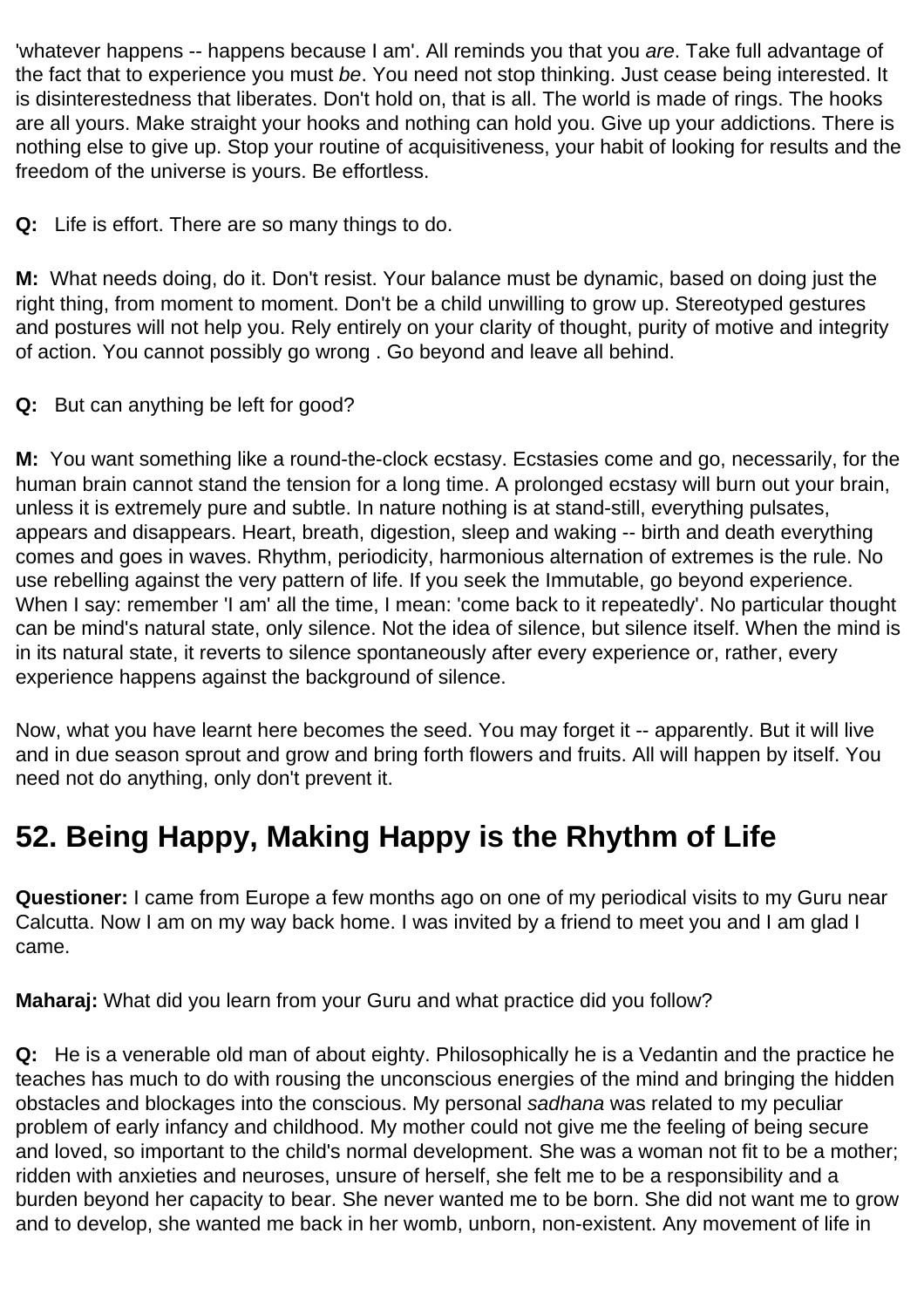me she resisted, any attempt to go beyond the narrow circle of her habitual existence she fought fiercely. As a child I was both sensitive and affectionate. I craved for love above everything else and love, the simple, instinctive love of a mother for her child was denied me. The child's search for its mother became the leading motive of my life and I never grew out of it. A happy child, a happy childhood became an obsession with me. Pregnancy, birth, infancy interested me passionately. I became an obstetrician of some renown and contributed to the development of the method of painless childbirth. A happy child of a happy mother -- that was my ideal all my life. But my mother was always there -- unhappy herself, unwilling and incapable to see me happy. It manifested itself in strange ways. Whenever I was unwell, she felt better; when I was in good shape, she was down again, cursing herself and me too. As if she never forgave me my crime of having been born, she made me feel guilty of being alive. 'You live because you hate me. If you love me -- die', was her constant, though silent message. And so I spent my life, being offered death instead of love. Imprisoned, as I was, in my mother, the perennial infant, I could not develop a meaningful relation with a woman; the image of the mother would stand between, unforgiving, unforgiven. I sought solace in my work and found much; but I could not move from the pit of infancy. Finally, I turned to spiritual search and I am on this line steadily for many years. But, in a way it is the same old search for mother's love, call it God or *Atma* or Supreme Reality. Basically I want to love and be loved; unfortunately the so-called religious people are against life and all for the mind. When faced with life's needs and urges, they begin by classifying, abstracting and conceptualising and then make the classification more important than life itself. They ask to concentrate on and impersonate a concept. Instead of the spontaneous integration through love they recommend a deliberate and laborious concentration on a formula. Whether it is God or *Atma*, the me or the other, it comes to the same! Something to think about, not somebody to love. It is not theories and systems that I need; there are many equally attractive or plausible. I need a stirring of the heart, a renewal of life, and not a new way of thinking. There are no new ways of thinking, but feelings can be ever fresh. When I love somebody, I meditate on him spontaneously and powerfully, with warmth and vigour, which my mind cannot command.

Words are good for shaping feelings; words without feeling are like clothes with no body inside - cold and limp. This mother of mine -- she drained me of all feelings -- my sources have run dry. Can I find here the richness and abundance of emotions, which I needed in such ample measure as a child?

**M:** Where is your childhood now? And what is your future?

**Q:** I was born, I have grown, I shall die.

**M:** You mean your body, of course. And your mind. I am not talking of your physiology and psychology. They are a part of nature and are governed by nature's laws. I am talking of your search for love. Had it a beginning? Will it have an end?

**Q:** I really cannot say. It is there -- from the earliest to the last moment of my life. This yearning for love -- how constant and how hopeless!

**M:** In your search for love what exactly are you searching for?

**Q:** Simply this: to love and to be loved.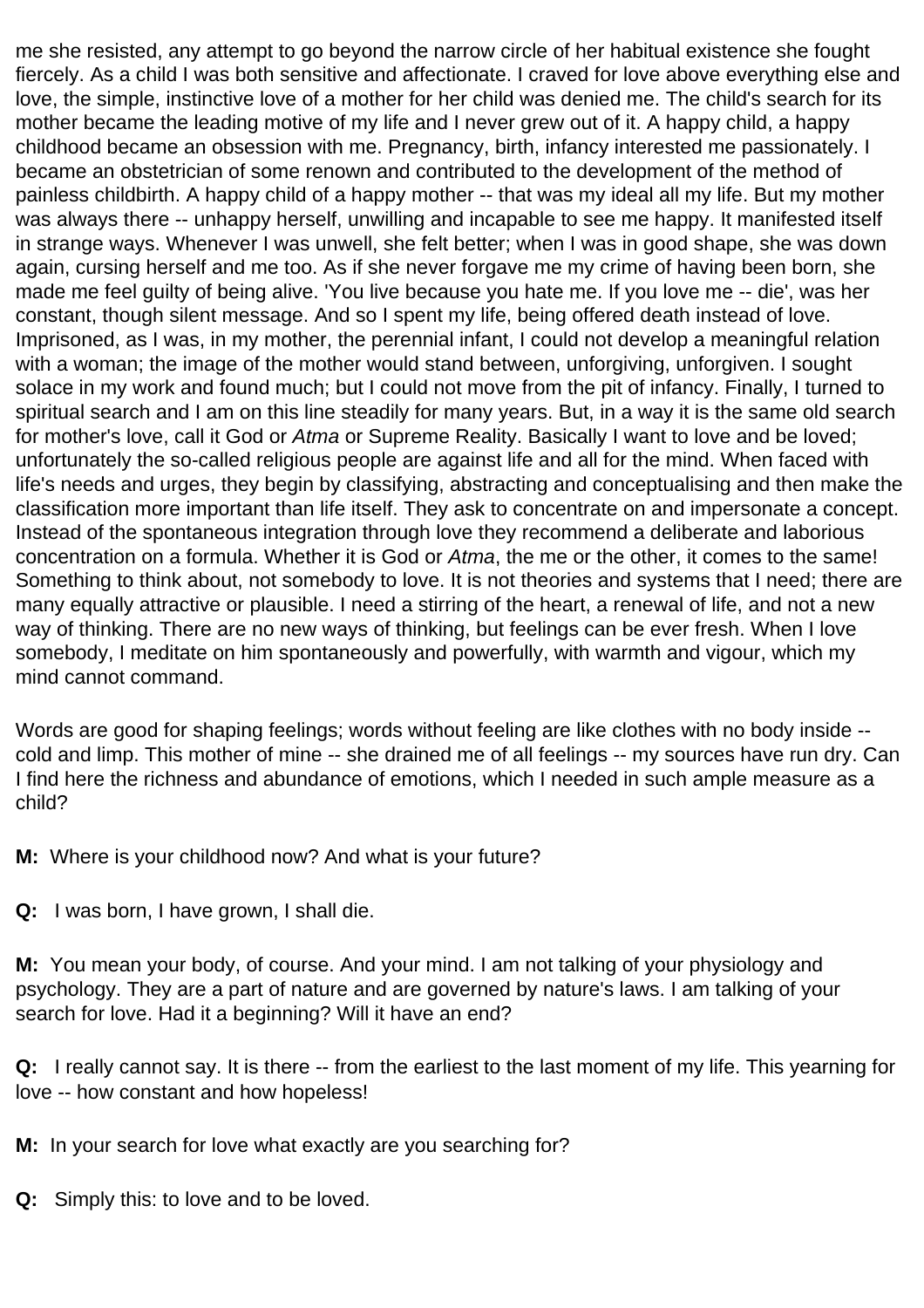#### **M:** You mean a woman?

**Q:** Not necessarily. A friend, a teacher, a guide -- as long as the feeling is bright and clear. Of course, a woman is the usual answer. But it need not be the only one.

**M:** Of the two what would you prefer, to love or to be loved?

**Q:** I would rather have both! But I can see that to love is greater, nobler, deeper. To be loved is sweet, but it does not make one grow.

**M:** Can you love on your own, or must you be made to love?

**Q:** One must meet somebody lovable, of course. My mother was not only not loving, she was also not lovable.

**M:** What makes a person lovable? Is it not the being loved? First you love and then you look for reasons.

**Q:** It can be the other way round. You love what makes you happy.

**M:** But what makes you happy?

**Q:** There is no rule about it. The entire subject is highly individual and unpredictable.

**M:** Right. Whichever way you put it, unless you love there is no happiness. But, does love make you always happy? Is not the association of love with happiness a rather early, infantile stage? When the beloved suffers, don't you suffer too? And do you cease to love, because you suffer? Must love and happiness come and go together? Is love merely the expectation of pleasure?

**Q:** Of course not. There can be much suffering in love.

**M:** Then what is love? Is it not a state of being rather than a state of mind? Must you know that you love in order to love? Did you. not love your mother unknowingly? Your craving for her love, for an opportunity to love her, is it not the movement of love? Is not love as much a part of you, as consciousness of being? You sought the love of your mother, because you loved her.

- **Q:** But she would not let me!
- **M:** She could not stop you.
- **Q:** Then, why was I unhappy all my life?

**M:** Because you did not go down to the very roots of your being. It is your complete ignorance of yourself, that covered up your love and happiness and made you seek for what you had never lost. Love is will, the will to share your happiness with all. Being happy -- making happy -- this is the rhythm of love.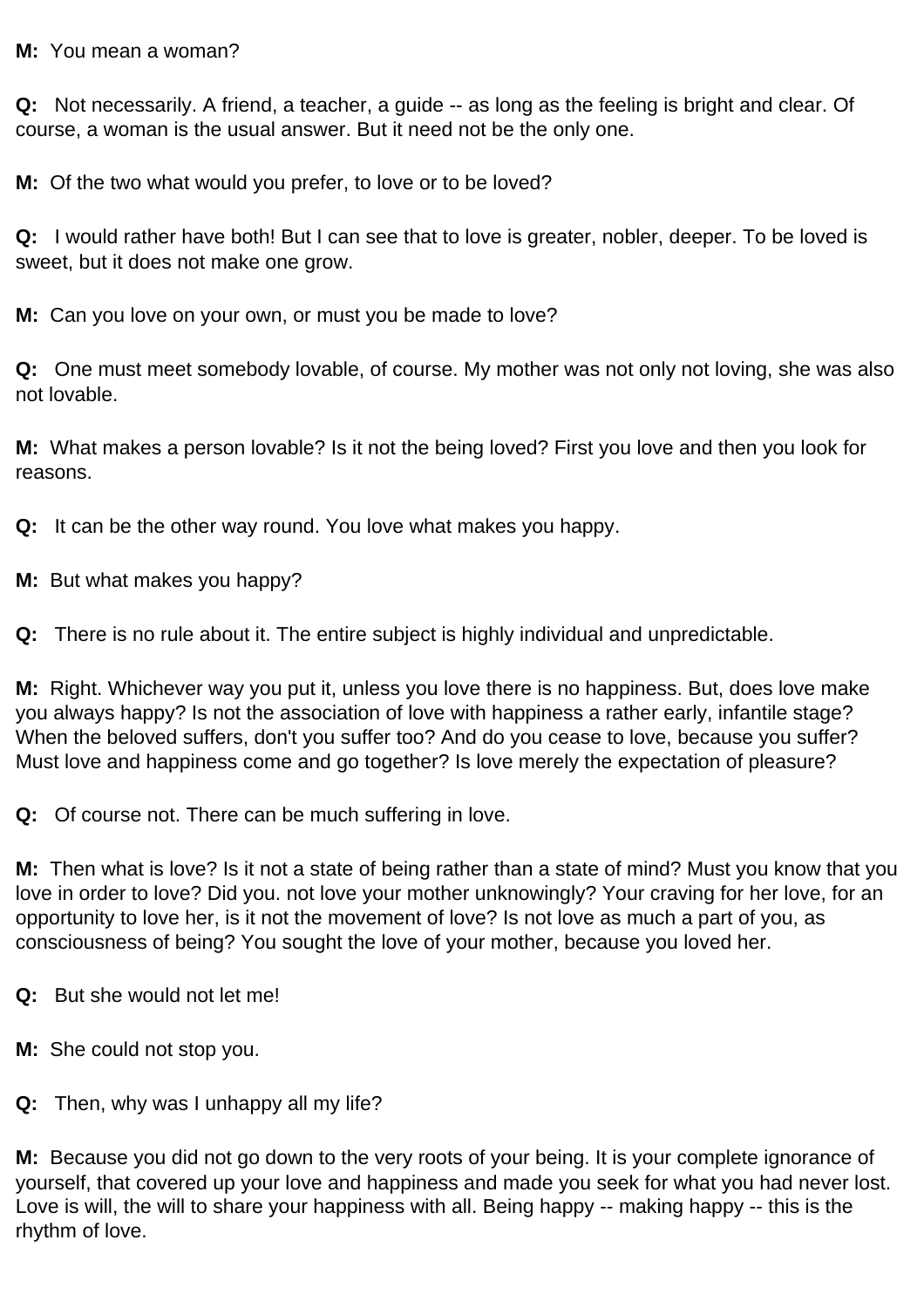## **53. Desires Fulfilled, Breed More Desires**

**Questioner:** I must confess I came today in a rebellious mood. I got a raw deal at the airlines office. When faced with such situations everything seems doubtful, everything seems useless.

**Maharaj:** This is a very useful mood. Doubting all, refusing all, unwilling to learn through another. It is the fruit of your long *sadhana*. After all one does not study for ever.

**Q:** Enough of it. It took me nowhere.

**M:** Don't say 'nowhere'. It took you where you are -- now.

**Q:** It is again the child and its tantrums. I have not moved an inch from where I was.

**M:** You began as a child and you will end as a child. Whatever you have acquired in the meantime you must lose and start at the beginning.

**Q:** But the child kicks. When it is unhappy or denied anything it kicks.

**M:** Let it kick. Just look at the kicking. And if you are too afraid of the society to kick convincingly look at that too. I know it is a painful business. But there is no remedy -- except one -- the search for remedies must cease.

If you are angry or in pain, separate yourself from anger and pain and watch them. Externalisation is the first step to liberation. Step away and look. The physical events will go on happening, but by themselves they have no importance. It is the mind alone that matters. Whatever happens, you cannot kick and scream in an airline office or in a Bank. Society does not allow it. If you do not like their ways, or are not prepared to endure them, don't fly or carry money. Walk, and if you cannot walk, don't travel. If you deal with society you must accept its ways, for its ways are your ways. Your needs and demands have created them. Your desires are so complex and contradictory -- no wonder the society you create is also complex and contradictory.

**Q:** I do see and admit that the outer chaos is merely a reflection of my own inner disharmony. But what is the remedy?

**M:** Don't seek remedies.

**Q:** Sometimes one is in a 'state of grace' and life is happy and harmonious. But such a state does not last! The mood changes and all goes wrong.

**M:** If you could only keep quiet, clear of memories and expectations, you would be able to discern the beautiful pattern of events. It is your restlessness that causes chaos.

**Q:** For full three hours that I spent in the airline office I was practising patience and forbearance. It did not speed up matters.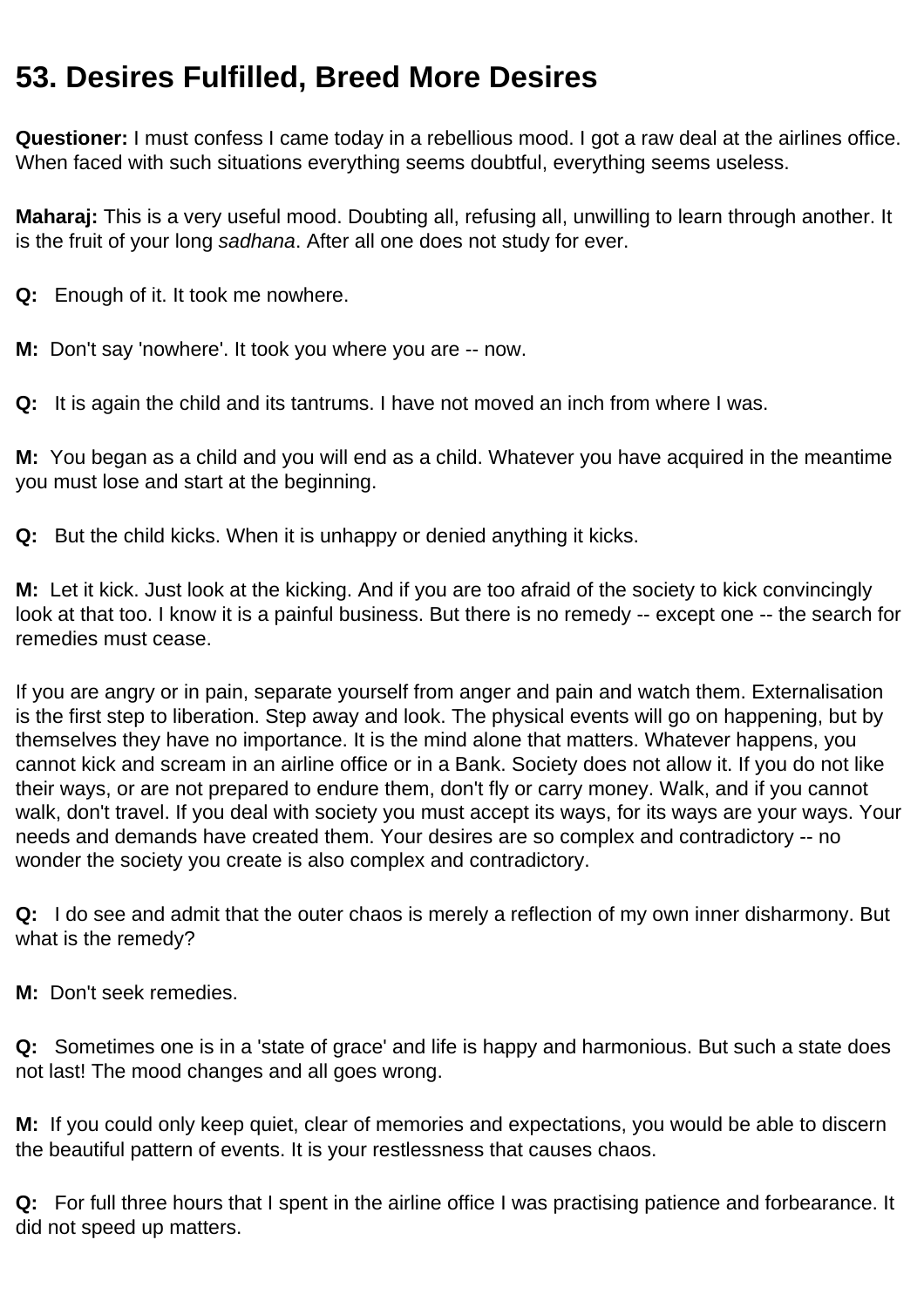**M:** At least it did not slow them down, as your kicking would have surely done! You want immediate results! We do not dispense magic here. Everybody does the same mistake: refusing the means, but wanting the ends. You want peace and harmony in the world, but refuse to have them in yourself. Follow my advice implicitly and you will not be disappointed. I cannot solve your problem by mere words. You have to act on what I told you and persevere. It is not the right advice that liberates, but the action based on it. Just like a doctor, after giving the patient an injection, tells him: 'Now, keep quiet. Do nothing more, just keep quiet,' I am telling you: you have got your 'injection', now keep quiet, just keep quiet. You have nothing else to do. My Guru did the same. He would tell me something and then said: 'Now keep quiet. Don't go on ruminating all the time. Stop. Be silent'.

**Q:** I can keep quiet for an hour in the morning. But the day is long and many things happen that throw me out of balance. It is easy to say 'be silent', but to be silent when all is screaming in me and round me -- please tell me how it is done.

**M:** All that needs doing can be done in peace and silence. There is no need to get upset.

**Q:** It is all theory which does not fit the facts. I am returning to Europe with nothing to do there. My life is completely empty.

**M:** If you just try to keep quiet, all will come -- the work, the strength for work, the right motive. Must you know everything beforehand? Don't be anxious about your future -- be quiet now and all will fall in place. The unexpected is bound to happen, while the anticipated may never come. Don't tell me you cannot control your nature. You need not control it. Throw it overboard. Have no nature to fight, or to submit to. No experience will hurt you, provided you don't make it into a habit. Of the entire universe you are the subtle cause. All is because you are. Grasp this point firmly and deeply and dwell on it repeatedly. To realise this as absolutely true, is liberation.

**Q:** If I am the seed of my universe, then a rotten seed I am! By the fruit the seed is known.

**M:** What is wrong with your world that you swear at it?

**Q:** It is full of pain.

**M:** Nature is neither pleasant nor painful. It is all intelligence and beauty. Pain and pleasure are in the mind. Change your scale of values and all will change. Pleasure and pain are mere disturbances of the senses; treat them equally and there will be only bliss. And the world is, what you make it; by all means make it happy. Only contentment can make you happy -- desires fulfilled breed more desires. Keeping away from all desires and contentment in what comes by itself is a very fruitful state -- a precondition to the state of fullness. Don't distrust its apparent sterility and emptiness. Believe me, it is the satisfaction of desires that breeds misery. Freedom from desires is bliss.

**Q:** There are things we need.

**M:** What you need will come to you, if you do not ask for what you do not need. Yet only few people reach this state of complete dispassion and detachment. It is a very high state, the very threshold of liberation.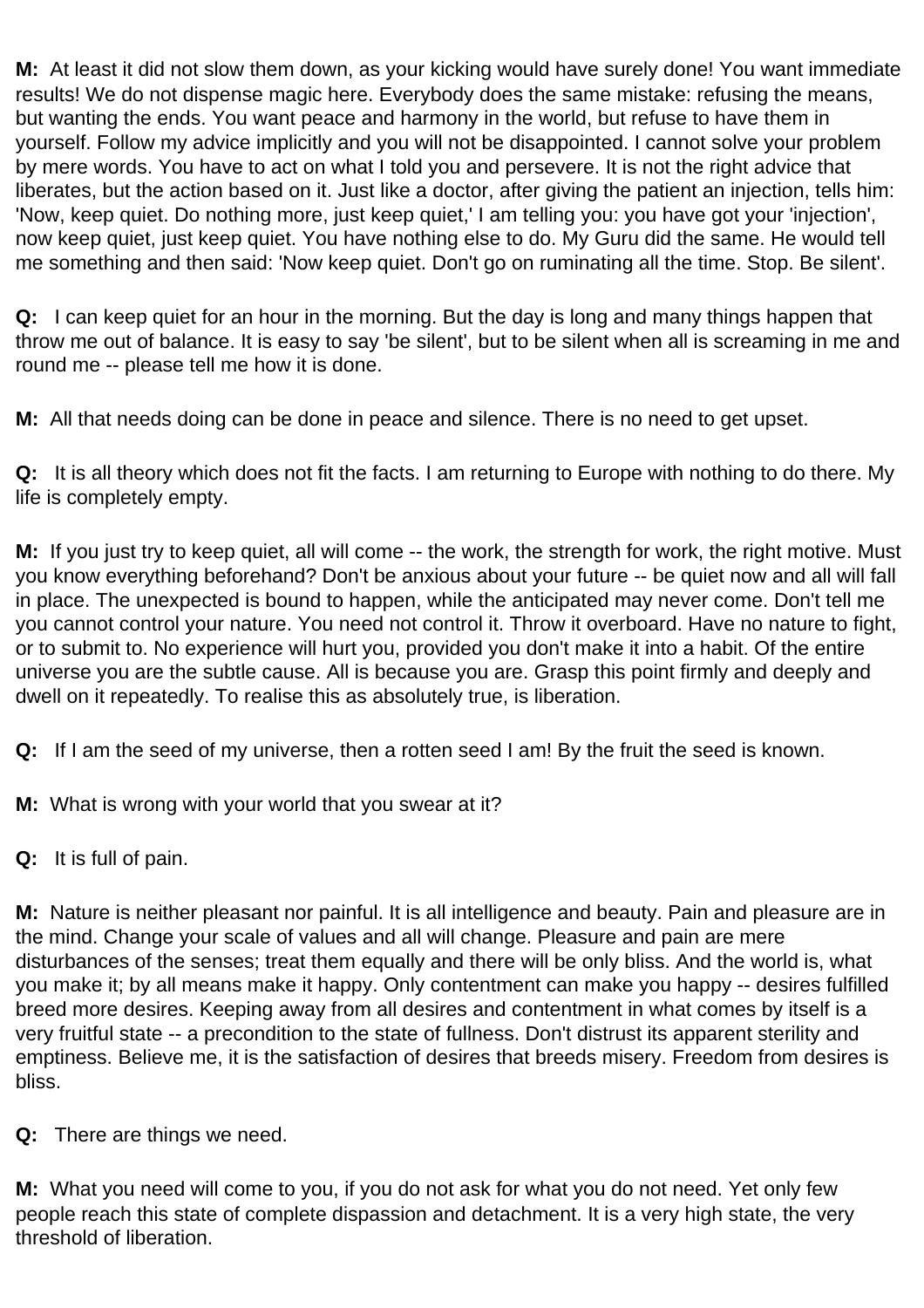**Q:** I have been barren for the last two years, desolate and empty and often was I praying for death to come.

**M:** Well, with your coming here events have started rolling. Let things happen as they happen - they will sort themselves out nicely in the end. You need not strain towards the future -- the future will come to you on its own. For some time longer you will remain sleep-walking, as you do now, bereft of meaning and assurance; but this period will end and you will find your work both fruitful and easy. There are always moments when one feels empty and estranged. Such moments are most desirable for it means the soul had cast its moorings and is sailing for distant places. This is detachment -- when the old is over and the new has not yet come. If you are afraid, the state may be distressing; but there is really nothing to be afraid of. Remember the instruction: whatever you come across -- go beyond.

**Q:** The Buddhas rule: to remember what needs to be remembered. But I find it so difficult to remember the right thing at the right moment. With me forgetting seems to be the rule!

**M:** It is not easy to remember when every situation brings up a storm of desires and fears. Craving born of memory is also the destroyer of memory.

**Q:** How am I to fight desire? There is nothing stronger.

**M:** The waters of life are thundering over the rocks of objects -- desirable or hateful. Remove the rocks by insight and detachment and the same waters will flow deep and silent and swift, in greater volume and with greater power. Don't be theoretical about it, give time to thought and consideration; if you desire to be free, neglect not the nearest step to freedom. It is like climbing a mountain: not a step can be missed. One step less -- and the summit is not reached.

## **54. Body and Mind are Symptoms of Ignorance**

**Questioner:** We were discussing one day the person -- the witness -- the absolute (*vyakti-vyaktaavyakta*). As far as I remember, you said that the absolute alone is real and the witness is absolute only at a given point of space and time. The person is the organism, gross and subtle, illumined by the presence of the witness. I do not seem to grasp the matter clearly; could we discuss it again? You also use the terms *mahadakash*, *chidakash* and *paramakash*. How are they related to person, witness, and the absolute?

**Maharaj:** *Mahadakash* is nature, the ocean of existences, the physical space with all that can be contacted through the senses. *Chidakash* is the expanse of awareness, the mental space of time, perception and cognition. *Paramakash* is the timeless and spaceless reality, mindless, undifferentiated, the infinite potentiality, the source and origin, the substance and the essence, both matter and consciousness -- yet beyond both. It cannot be perceived, but can be experienced as ever witnessing the witness, perceiving the perceiver, the origin and the end of all manifestation, the root of time and space, the prime cause in every chain of causation.

**Q:** What is the difference between *vyakta* and *avyakta*?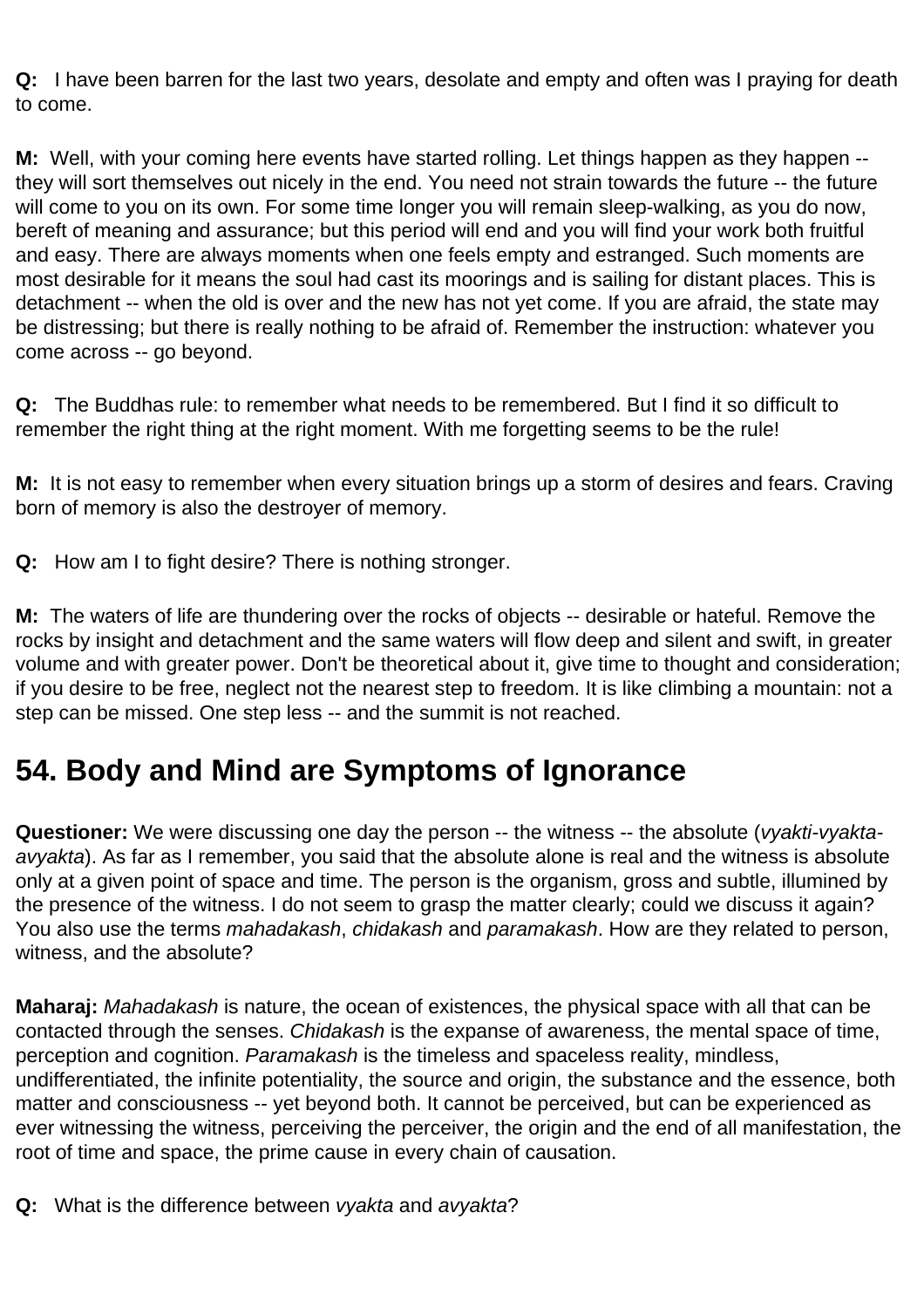**M:** There is no difference. It is like light and daylight. The universe is full of light which you do not see; but the same light you see as daylight. And what the daylight reveals is the *vyakti*, The person is always the object, the witness is the subject and their relation of mutual dependence is the reflection of their absolute identity. You imagine that they are distinct and separate states. They are not. They are the same consciousness at rest and in movement, each state conscious of the other. In *chit* man knows God and God knows man. In *chit* the man shapes the world and the world shapes man. *Chit* is the link, the bridge between extremes, the balancing and uniting factor in every experience. The totality of the perceived is what you call matter. The totality of all perceivers is what you call the universal mind. The identity of the two, manifesting itself as perceptibility and perceiving, harmony and intelligence, loveliness and loving, reasserts itself eternally.

**Q:** The three *gunas*, *sattva--rajas--tamas*, are they only in matter, or also in the mind?

**M:** In both, of course, because the two are not separate. It is only the absolute that is beyond *gunas*. In fact, these are but points of view, ways of looking. They exist only in the mind. Beyond the mind all distinctions cease.

**Q:** Is the universe a product of the senses?

**M:** Just as you recreate your world on waking up, so is the universe unrolled. The mind with its five organs of perception, five organs of action, and five vehicles of consciousness appears as memory, thought, reason and selfhood.

**Q:** The sciences have made much progress. We know the body and the mind much better than our ancestors. Your traditional way, describing and analysing mind and matter, is no longer valid.

**M:** But where are your scientists with their sciences? Are they not again images in your own mind?

**Q:** Here lies the basic difference! To me they are not my own projections. They were before I was born and shall be there when I am dead.

**M:** Of course. Once you accept time and space as real, you will consider yourself minute and shortlived. But are they real? Do they depend on you, or you on them? As body, you are in space. As mind, you are in time. But are you mere body with a mind in it? Have you ever investigated?

**Q:** I had neither the motive nor the method.

**M:** I am suggesting both. But the actual work of insight and detachment (*viveka-vairagya*) is yours.

**Q:** The only motive I can perceive is my own causeless and timeless happiness. And what is the method?

**M:** Happiness is incidental. The true and effective motive is love. You see people suffer and you seek the best way of helping them. The answer is obvious -- first put yourself beyond the need of help. Be sure your attitude is of pure goodwill, free of expectation of any kind.

Those who seek mere happiness may end up in sublime indifference, while love will never rest.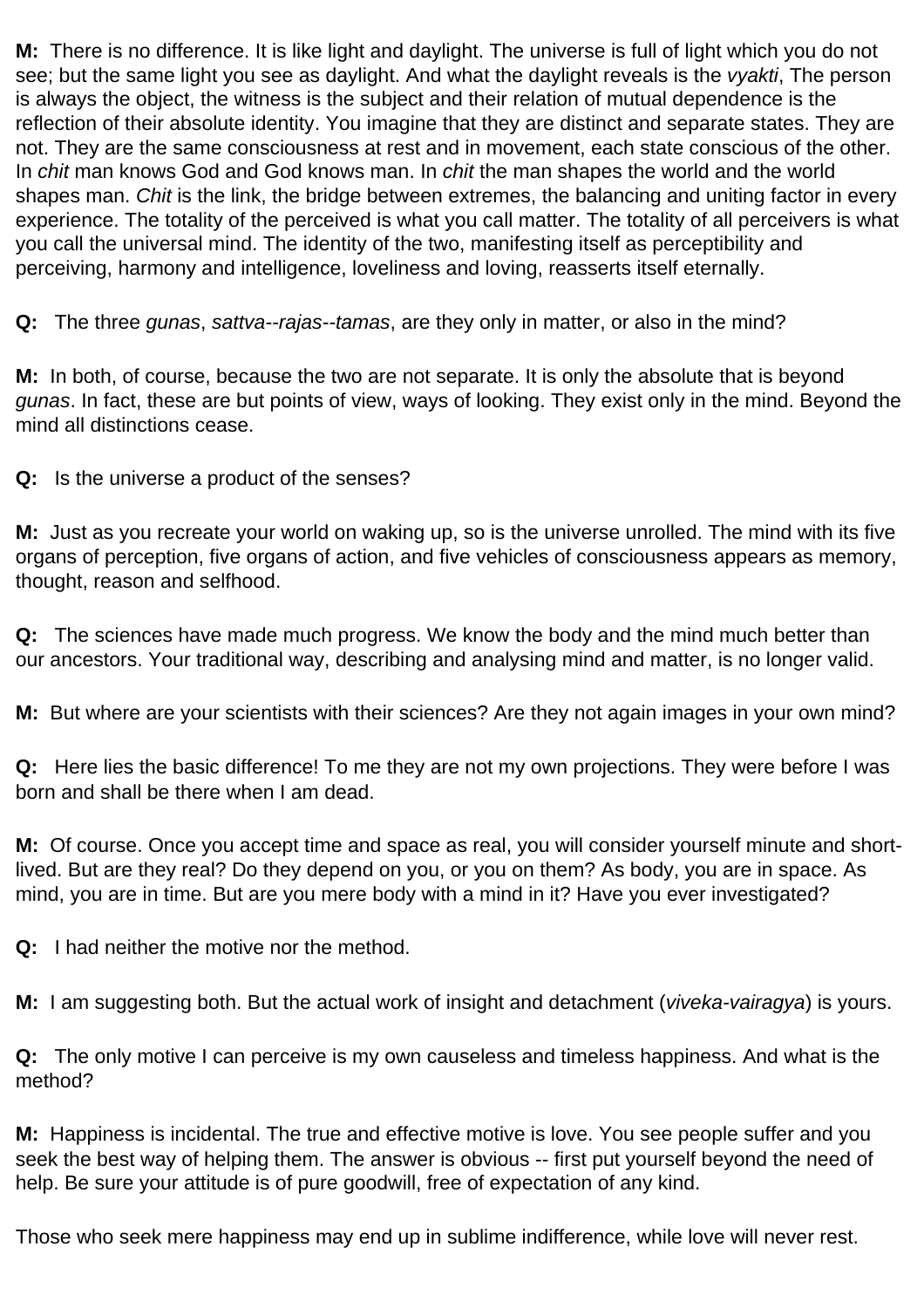As to method, there is only one -- you must come to know yourself -- both what you appear to be and what you *are*. Clarity and charity go together -- each needs and strengthens the other.

**Q:** Compassion implies the existence of an objective world, full of avoidable sorrow.

**M:** The world is not objective and the sorrow of it is not avoidable. Compassion is but another word for the refusal to suffer for imaginary reasons.

**Q:** If the reasons are imaginary, why should the suffering be inevitable?

**M:** It is always the false that makes you suffer, the false desires and fears, the false values and ideas, the false relationships between people. Abandon the false and you are free of pain; truth makes happy -- truth liberates.

**Q:** The truth is that I am a mind imprisoned in a body and this is a very unhappy truth.

**M:** You are neither the body nor in the body -- there is no such thing as body. You have grievously misunderstood yourself; to understand rightly -- investigate.

**Q:** But I was born as a body, in a body and shall die with the body, as a body.

**M:** This is your misconception. Enquire, investigate, doubt yourself and others. To find truth, you must not cling to your convictions; if you are sure of the immediate, you will never reach the ultimate. Your idea that you were born and that you will die is absurd: both logic and experience contradict it.

**Q:** All right, I shall not insist that I am the body. You have a point here. But here and now, as I talk to you, I am in my body -- obviously. The body may not be me, but it is mine.

**M:** The entire universe contributes incessantly to your existence. Hence the entire universe is your body. In that sense -- I agree.

**Q:** My body influences me deeply. In more than one way my body is my destiny. My character, my moods, the nature of my reactions, my desires and fears -- inborn or acquired -- they are all based on the body. A little alcohol, some drug or other and all changes. Until the drug wears off I become another man.

**M:** All this happens because you think yourself to be the body. realise your real self and even drugs will have no power over you.

**Q:** You smoke?

**M:** My body kept a few habits which may as well continue till it dies. There is no harm in them.

**Q:** You eat meat?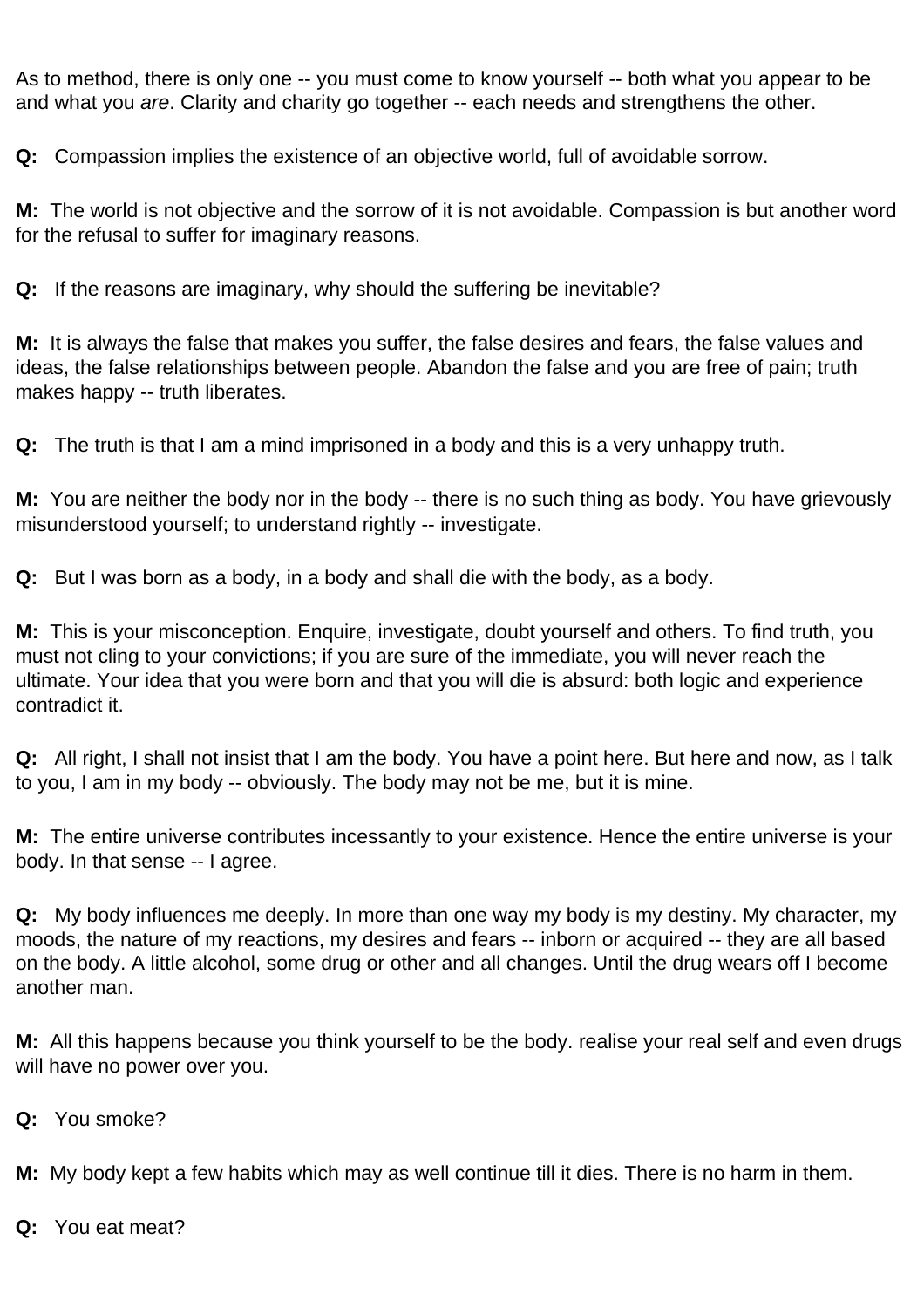**M:** I was born among meat-eating people and my children are eating meat. I eat very little -- and make no fuss.

**Q:** Meat-eating implies killing.

**M:** Obviously. I make no claims of consistency. You think absolute consistency is possible; prove it by example. Don't preach what you do not practise.

Coming back to the idea of having been born. You are stuck with what your parents told you: all about conception, pregnancy and birth, infant, child, youngster, teenager, and so on. Now, divest yourself of the idea that you are the body with the help of the contrary idea that you are not the body. It is also an idea, no doubt; treat it like something to be abandoned when its work is done. The idea that I am not the body gives reality to the body, when in fact, there is no such thing as body, it is but a state of mind. You can have as many bodies and as diverse as you like; just remember steadily what you want and reject the incompatibles.

**Q:** I am like a box within box, within box, the outer box acting as the body and the one next to it - as the indwelling soul. Abstract the outer box and the next becomes the body and the one next to it the soul. It is an infinite series, an endless opening of boxes, is the last one the ultimate soul?

**M:** If you have a body, you must have a soul; here your simile of a nest of boxes applies. But here and now, through all your bodies and souls shines awareness, the pure light of *chit*. Hold on to it unswervingly. Without awareness, the body would not last a second. There is in the body a current of energy, affection and intelligence, which guides, maintains and energises the body. Discover that current and stay with it.

Of course, all these are manners of speaking. Words are as much a barrier, as a bridge. Find the spark of life that weaves the tissues of your body and be with it. It is the only reality the body has.

**Q:** What happens to that spark of life after death?

**M:** It is beyond time. Birth and death are but points in time. Life weaves eternally its many webs. The weaving is in time, but life itself is timeless. Whatever name and shape you give to its expressions, it is like the ocean -- never changing, ever changing.

**Q:** All you say sounds beautifully convincing. yet my feeling of being just a person in a world strange and alien, often inimical and dangerous, does not cease. Being a person, limited in space and time, how can I possibly realise myself as the opposite; a de-personalised, universalised awareness of nothing in particular?

**M:** You assert yourself to be what you are not and deny yourself to be what you are. You omit the element of pure cognition, of awareness free from all personal distortions. Unless you admit the reality of *chit*, you will never know yourself.

**Q:** What am I to do? I do not see myself as you see me. Maybe you are right and I am wrong, but how can I cease to be what I feel I am?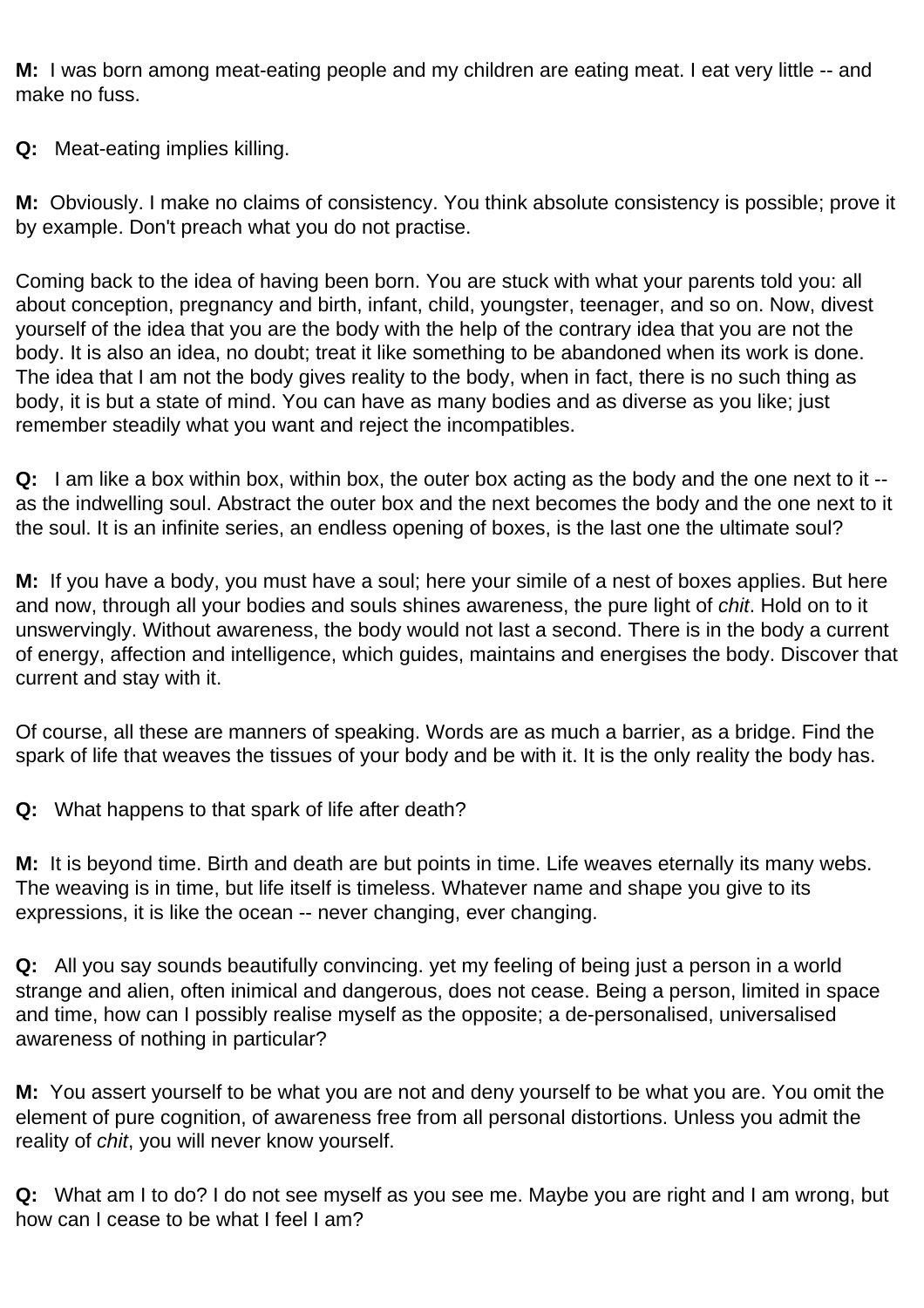**M:** A prince who believes himself to be a beggar can be convinced conclusively in one way only: he must behave as a prince and see what happens. Behave as if what I say is true and judge by what actually happens. All I ask is the little faith needed for making the first step. With experience will come confidence and you will not need me any more. I know what you are and I am telling you. Trust me for a while.

**Q:** To be here and now, I need my body and its senses. To understand, I need a mind.

**M:** The body and the mind are only symptoms of ignorance, of misapprehension. Behave as if you were pure awareness, bodiless and mindless, spaceless and timeless, beyond 'where' and 'when' and 'how'. Dwell on it, think of it, learn to accept its reality. Don't oppose it and deny it all the time. Keep an open mind at least. *Yoga* is bending the outer to the inner. Make your mind and body express the real which is all and beyond all. By doing you succeed, not by arguing.

**Q:** Kindly allow me to come back to my first question. How does the error of being a person originate?

**M:** The absolute precedes time. Awareness comes first. A bundle of memories and mental habits attracts attention, awareness gets focalised and a person suddenly appears. Remove the light of awareness, go to sleep or swoon away -- and the person disappears. The person (*vyakti*) flickers, awareness (*vyakta*) contains all space and time, the absolute (*avyakta*) *is*.

## **55. Give up All and You Gain All**

**Questioner:** What is your state at the present moment?

**Maharaj:** A state of non-experiencing. In it all experience is included

**Q:** Can you enter into the mind and heart of another man and share his experience?

**M:** No. Such things require special training. I am like a dealer In wheat. I know little about breads and cakes. Even the taste of a wheat-gruel I may not know. But about the wheat grain I know all and well. I know the source of all experience. But the innumerable particular forms experience can take I do not know. Nor do I need to know. From moment to moment, the little I need to know to live my life, I somehow happen to know.

**Q:** Your particular existence and my particular existence, do they both exist in the mind of *Brahma*?

**M:** The universal is not aware of the particular. The existence as a person is a personal matter. A person exists in time and space, has name and shape, beginning and end; the universal includes all persons and the absolute is at the root of and beyond all.

**Q:** I am not concerned with the totality. My personal consciousness and your personal consciousness -- what is the link between the two?

**M:** Between two dreamers what can be the link?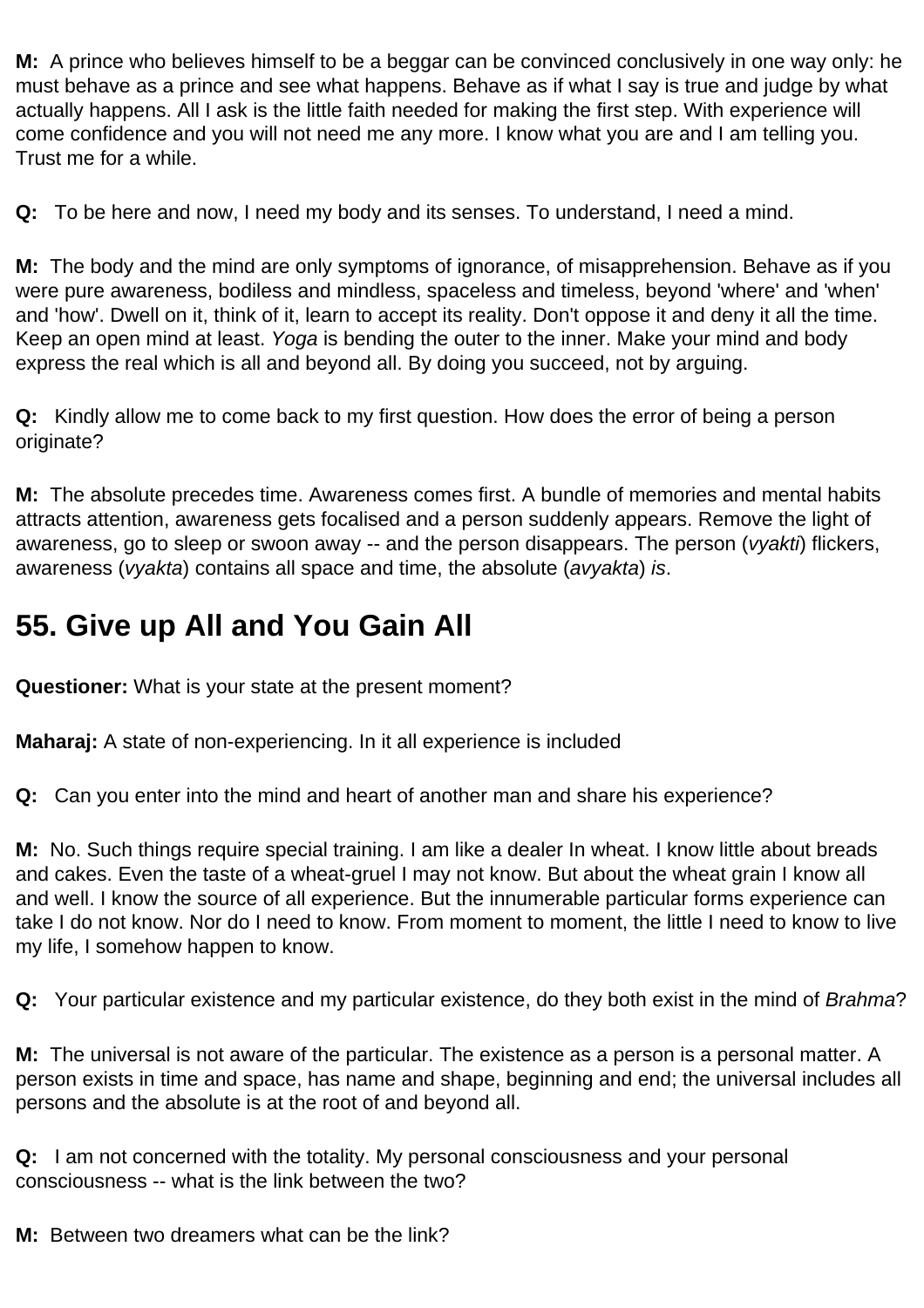**Q:** They may dream of each other.

**M:** That is what people are doing. Everyone imagines 'others' and seeks a link with them. The seeker is the link, there is none other.

**Q:** Surely there must be something in common between the many points of consciousness we are.

**M:** Where are the many points? In your mind. You insist that your world is independent of your mind. How can it be? Your desire to know other people's minds is due to your not knowing your own mind. First know your own mind and you will find that the question of other minds does not arise at all, for there are no other people. You are the common factor, the only link between the minds. Being is consciousness; 'I am' applies to all.

**Q:** The Supreme Reality (*Parabrahman*) may be present in all of us. But of what use is it to us?

**M:** You are like a man who says: 'I need a place where to keep my things, but of what use is space to me?' or 'I need milk, tea, coffee or soda, but for water I have no use'. Don't you see that the Supreme Reality is what makes everything possible? But if you ask of what use is it to you, I must answer: 'None'. In matters of daily life the knower of the real has no advantage: he may be at a disadvantage rather: being free from greed and fear, he does not protect himself. The very idea of profit is foreign to him; he abhors accretions; his life is constant divesting oneself, sharing, giving.

**Q:** If there is no advantage in gaining the Supreme, then why take the trouble?

**M:** There is trouble only when you cling to something. When you hold on to nothing, no trouble arises. The relinquishing of the lesser is the gaining of the greater. Give up all and you gain all. Then life becomes what it was meant to be: pure radiation from an inexhaustible source. In that light the world appears dimly like a dream.

**Q:** If my world is merely a dream and you are a part of it, what can you do for me? If the dream is not real, having no being, how can reality affect it?

**M:** While it lasts, the dream has temporary being. It is your desire to hold on to it, that creates the problem. Let go. Stop imagining that the dream is yours.

**Q:** You seem to take for granted that there can be a dream without a dreamer and that I identify myself with the dream of my own sweet will. But I am the dreamer and the dream too. Who is to stop dreaming?

**M:** Let the dream unroll itself to its very end. You cannot help it. But you can look at the dream as a dream, refuse it the stamp of reality.

**Q:** Here am I, sitting before you. I am dreaming and you are watching me talking in my dream. What is the link between us?

**M:** My intention to wake you up is the link. My heart wants you awake. I see you suffer in your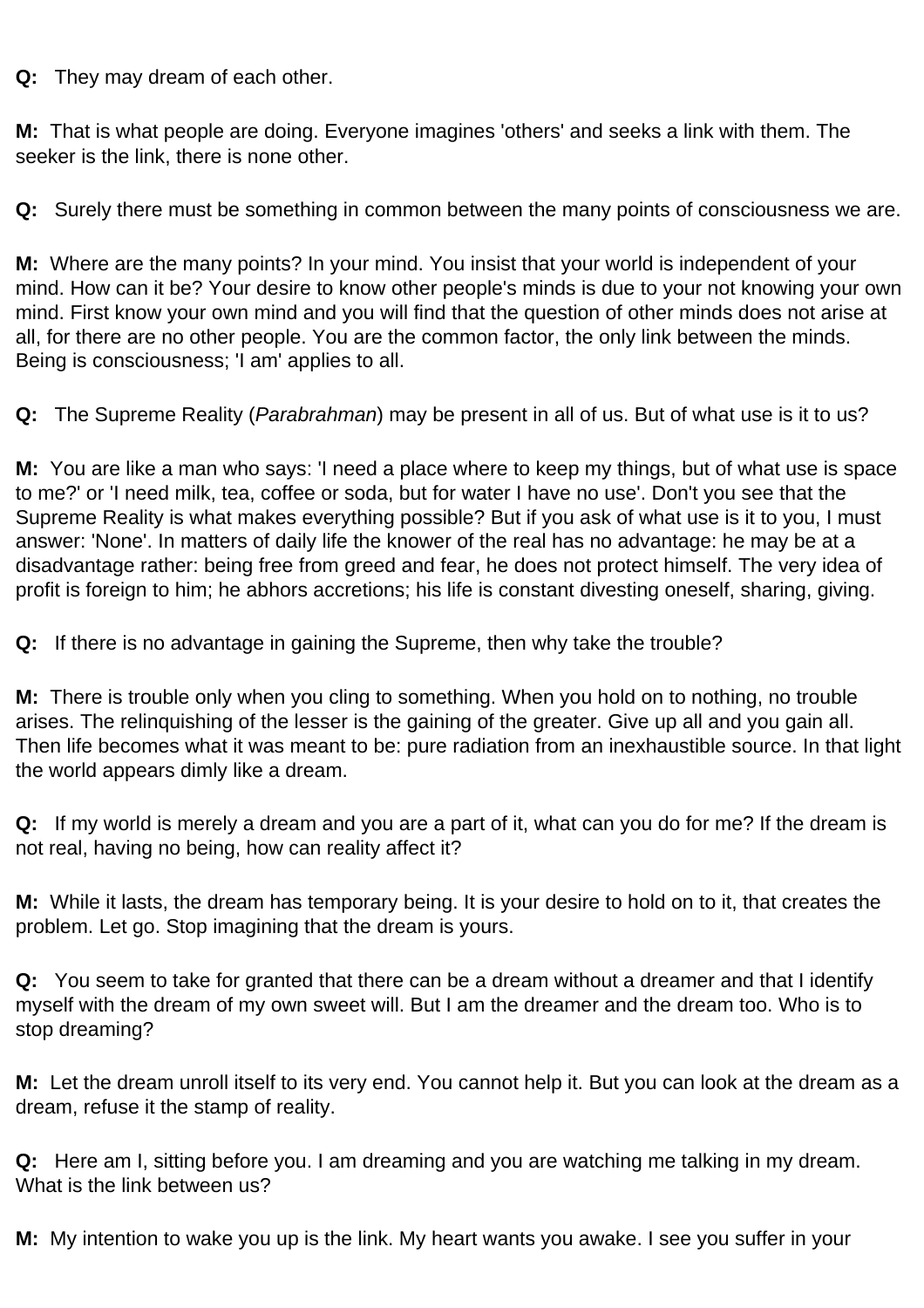dream and I know that you must wake up to end your woes. When you see your dream as dream, you wake up. But in your dream itself I am not interested. Enough for me to know that you must wake up. You need not bring your dream to a definite conclusion, or make it noble, or happy, or beautiful; all you need is to realise that you are dreaming. Stop imagining, stop believing. See the contradictions, the incongruities, the falsehood and the sorrow of the human state, the need to go beyond. Within the immensity of space floats a tiny atom of consciousness and in it the entire universe is contained.

**Q:** There are affections in the dream which seem real and everlasting. Do they disappear on waking up?

**M:** In dream you love some and not others. On waking up you find you are love itself, embracing all. Personal love, however intense and genuine, invariably binds; love in freedom is love of all.

**Q:** People come and go. One loves whom one meets, one cannot love all.

**M:** When you are love itself, you are beyond time and numbers. In loving one you love all, in loving all, you love each. One and all are not exclusive.

**Q:** You say you are in a timeless state. Does it mean that past and future are open to you? Did you meet Vashishta Muni, Rama's Guru?

**M:** The question is in time and about time. Again you are asking me about the contents of a dream. Timelessness is beyond the illusion of time, it is not an extension in time. He who called himself Vashishta knew Vashishta. I am beyond all names and shapes. Vashishta is a dream in your dream. How can I know him? You are too much concerned with past and future. It is all due to your longing to continue, to protect yourself against extinction. And as you want to continue, you want others to keep you company, hence your concern with their survival. But what you call survival is but the survival of a dream. Death is preferable to it . There is a chance of waking up .

**Q:** You are aware of eternity, therefore you are not concerned with survival.

**M:** It is the other way round. Freedom from all desire is eternity. All attachment implies fear, for all things are transient. And fear makes one a slave. This freedom from attachment does not come with practice; it is natural, when one knows one's true being. Love does not cling; clinging is not love.

**Q:** So there is no way to gain detachment?

**M:** There is nothing to gain. Abandon all imaginings and know yourself as you are. Self-knowledge is detachment. All craving is due to a sense of insufficiency. When you know that you lack nothing, that all there is, is you and yours, desire ceases.

**Q:** To know myself must I practise awareness?

**M:** There is nothing to practise. To know yourself, be yourself. To be yourself, stop imagining yourself to be this or that. Just *be*. Let your true nature emerge. Don't disturb your mind with seeking.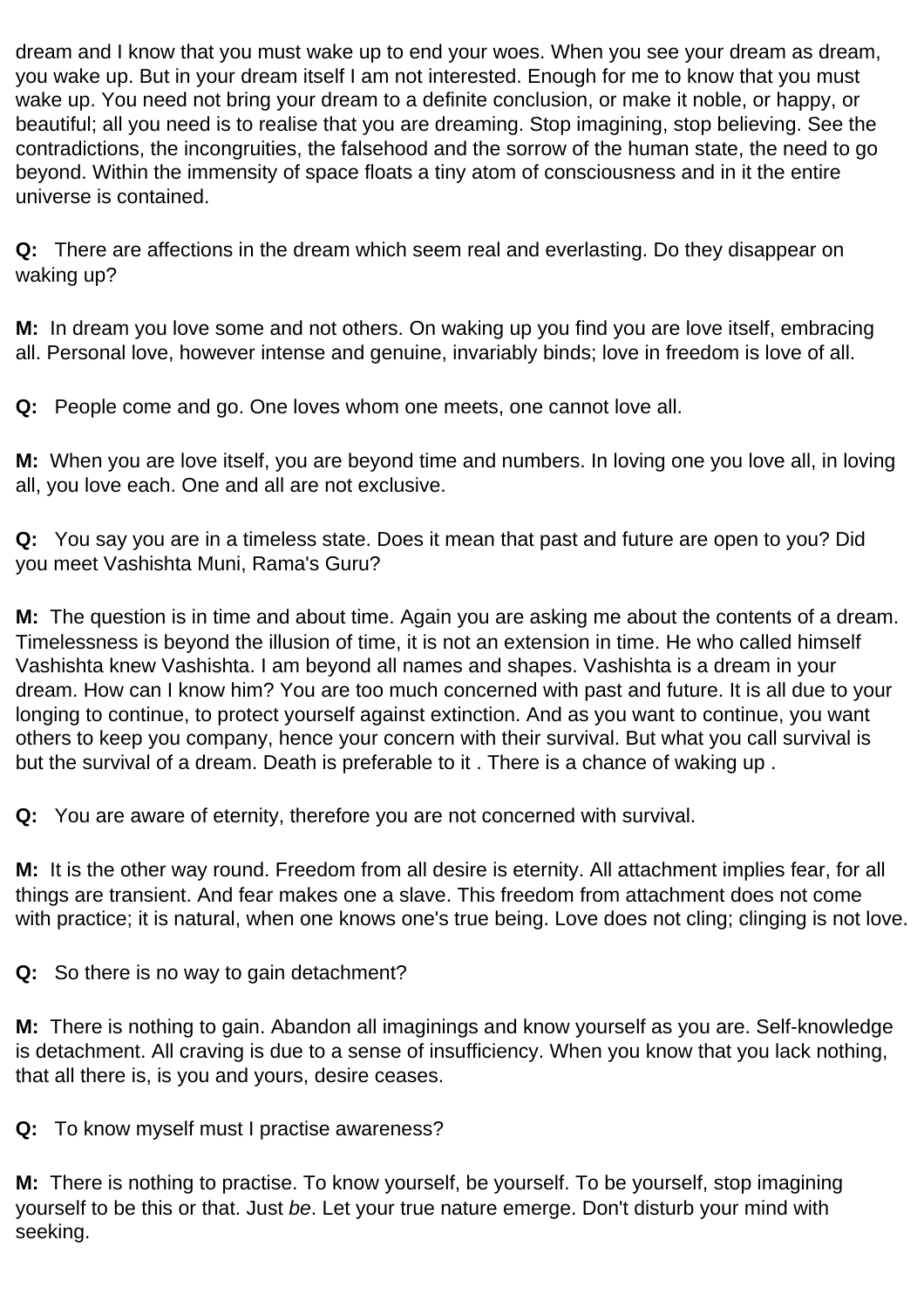**Q:** It will take much time if I Just wait for self-realisation.

**M:** What have you to wait for when it is already here and now? You have only to look and see. Look at your self, at your own being. You know that you are and you like it. Abandon all imagining, that is all. Do not rely on time. Time is death. Who waits -- dies. Life is *now* only. Do not talk to me about past and future -- they exist only in your mind.

**Q:** You too will die.

**M:** I am dead already. Physical death will make no difference in my case. I am timeless being. I am free of desire or fear, because I do not remember the past, or imagine the future. Where there are no names and shapes, how can there be desire and fear? With desirelessness comes timelessness. I am safe, because what is not, cannot touch what is. You feel unsafe, because you imagine danger. Of course, your body as such is complex and vulnerable and needs protection. But not you. Once you realise your own unassailable being, you will be at peace.

#### **Q:** How can I find peace when the world suffers?

**M:** The world suffers for very valid reasons. If you want to help the world, you must be beyond the need of help. Then all your doing as well as not doing will help the world most effectively.

**Q:** How can non-action be of use where action is needed?

**M:** Where action is needed, action happens. Man is not the actor. His is to be aware of what is going on. His very presence is action. The window is the absence of the wall and it gives air and light because it is empty. Be empty of all mental content, of all imagination and effort, and the very absence of obstacles will cause reality to rush in. If you really want to help a person, keep away. If you are emotionally committed to helping, you will fail to help. You may be very busy and be very pleased with your charitable nature, but not much will be done. A man is really helped when he is no longer in need of help. All else is just futility.

**Q:** There is not enough time to sit and wait for help to happen. One must do something.

**M:** By all means -- do. But what you can do is limited; the self alone is unlimited. Give limitlessly - of yourself. All else you can give in small measures only. You alone are immeasurable. To help is your very nature. Even when you eat and drink you help your body. For yourself you need nothing. You are pure giving, beginning-less, endless, inexhaustible. When you see sorrow and suffering, be with it. Do not rush into activity. Neither learning nor action can really help. Be with sorrow and lay bare its roots -- helping to understand is real help.

**Q:** My death is nearing.

**M:** Your body is short of time, not you. Time and space are in the mind only. You are not bound. Just understand yourself -- that itself is eternity.

## **56. Consciousness Arising, World Arises**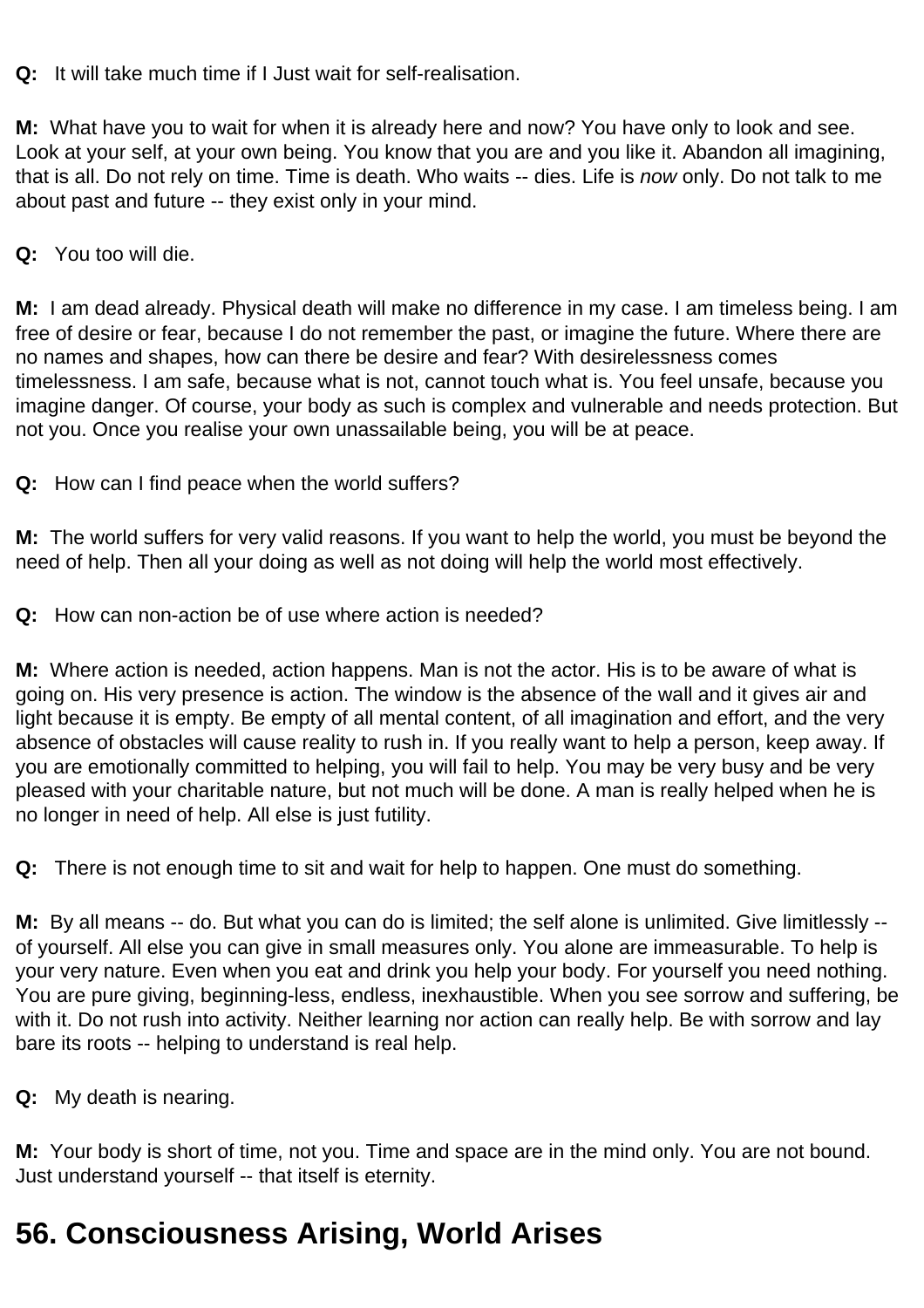**Questioner:** When an ordinary man dies, what happens to him?

**Maharaj:** According to his belief it happens, As life before death is but imagination, so is life after. The dream continues.

**Q:** And what about the *jnani*?

**M:** The *jnani* does not die because he was never born.

**Q:** He appears so to others.

**M:** But not to himself. In himself he is free of things -- physical and mental.

**Q:** Still you must know the state of the man who died. At least from your own past lives.

**M:** Until I met my Guru I knew so many things. Now I know nothing, for all knowledge is in dream only and not valid. I know myself and I find no life nor death in me, only pure being -- not being this or that, but just *being*. But the moment the mind, drawing on its stock of memories, begins to imagine, it fills the space with objects and time with events. As I do not know even this birth, how can I know past births? It is the mind that, itself in movement, sees everything moving, and having created time, worries about the past and future. All the universe is cradled in consciousness (*maha tattva*), which arises where there is perfect order and harmony (*maha sattva*). As all waves are in the ocean, so are all things physical and mental in awareness. Hence awareness itself is all important, not the content of it. Deepen and broaden your awareness of yourself and all the blessings will flow. You need not seek anything, all will come to you most naturally and effortlessly. The five senses and the four functions of the mind -- memory, thought, understanding and selfhood; the five elements -- earth, water, fire, air and ether; the two aspects of creation -- matter and spirit, all are contained in awareness.

**Q:** Yet, you must believe in having lived before.

**M:** The scriptures say so, but I know nothing about it. I know myself as I am; as I appeared or will appear is not within my experience. It is not that I do not remember. In fact there is nothing to remember. Reincarnation implies a reincarnating self. There is no such thing. The bundle of memories and hopes, called the 'I', imagines itself existing everlastingly and creates time to accommodate its false eternity: To *be*, I need no past or future. All experience is born of imagination; I do not imagine, so no birth or death happens to me. Only those who think themselves born can think themselves re-born. You are accusing me of having been born -- I plead not guilty!

All exists in awareness and awareness neither dies nor is re-born. It is the changeless reality itself.

All the universe of experience is born with the body and dies with the body; it has its beginning and end in awareness, but awareness knows no beginning, nor end. If you think it out carefully and brood over it for a long time, you will come to see the light of awareness in all its clarity and the world will fade out of your vision. It is like looking at a burning incense stick, you see the stick and the smoke first; when you notice the fiery point, you realise that it has the power to consume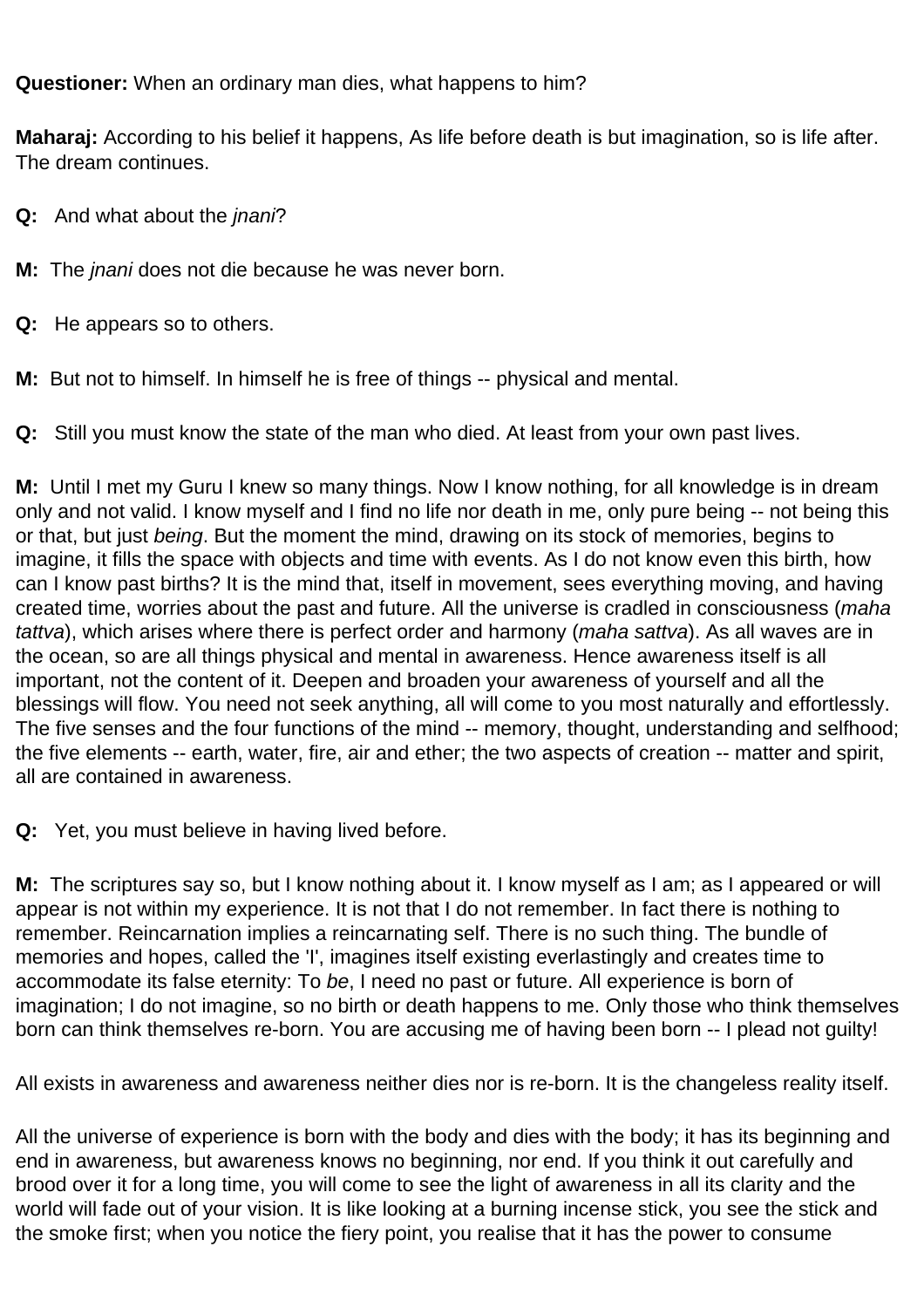mountains of sticks and fill the universe with smoke. Timelessly the self actualises itself, without exhausting its infinite possibilities. In the incense stick simile the stick is the body and the smoke is the mind. As long as the mind is busy with its contortions, it does not perceive its own source. The Guru comes and turns your attention to the spark within. By its very nature the mind is outward turned; it always tends to seek for the source of things among the things themselves; to be told to look for the source within, is, in a way, the beginning of a new life. Awareness takes the place of consciousness; in consciousness there is the 'I', who is conscious while awareness is undivided; awareness is aware of itself. The 'I am' is a thought, while awareness is not a thought, there is no 'I am aware' in awareness. Consciousness is an attribute while awareness is not; one can be aware of being conscious, but not conscious of awareness. God is the totality of consciousness, but awareness is beyond all -- being as well as not-being.

**Q:** I had started with the question about the condition of a man after death. When his body is destroyed, what happens to his consciousness? Does he carry his senses of seeing, hearing etc. along with him or does he leave them behind? And, if he loses his senses, what becomes to his consciousness?

**M:** Senses are mere modes of perception. As the grosser modes disappear, finer states of consciousness emerge.

**Q:** Is there no transition to awareness after death?

**M:** There can be no transition from consciousness to awareness, for awareness is not a form of consciousness. Consciousness can only become more subtle and refined and that is what happens after death. As the various vehicles of man die off, the modes of consciousness induced by them also fade away.

**Q:** Until only unconsciousness remains?

**M:** Look at yourself talking of unconsciousness as something that comes and goes! Who is there to be conscious of unconsciousness? As long as the window is open, there is sunlight in the room. With the windows shut, the sun remains, but does it see the darkness in the room? Is there anything like darkness to the sun? There is no such thing as unconsciousness, for unconsciousness is not experienceable. We infer unconsciousness when there is a lapse in memory or communication. If I stop reacting, you will say that I am unconscious. In reality I may be most acutely conscious, only unable to communicate or remember.

**Q:** I am asking a simple question: there are about four billion people in the world and they are all bound to die. What will be their condition after death -- not physically, but psychologically? Will their consciousness continue? And if it does, in what form? Do not tell me that I am not asking the right question, or that you do not know the answer, or that in your world my question is meaningless; the moment you start talking about your world and my world as different and incompatible, you build a wall between us. Either we live in one world or your experience is of no use to us.

**M:** Of course we live in one world. Only I see it as it is, while you don't. You see yourself in the world, while I see the world in myself. To you, you get born and die, while to me, the world appears and disappears. Our world is real, but your view of it is not. There is no wall between us, except the one built by you. There is nothing wrong with the senses, it is your imagination that misleads you. It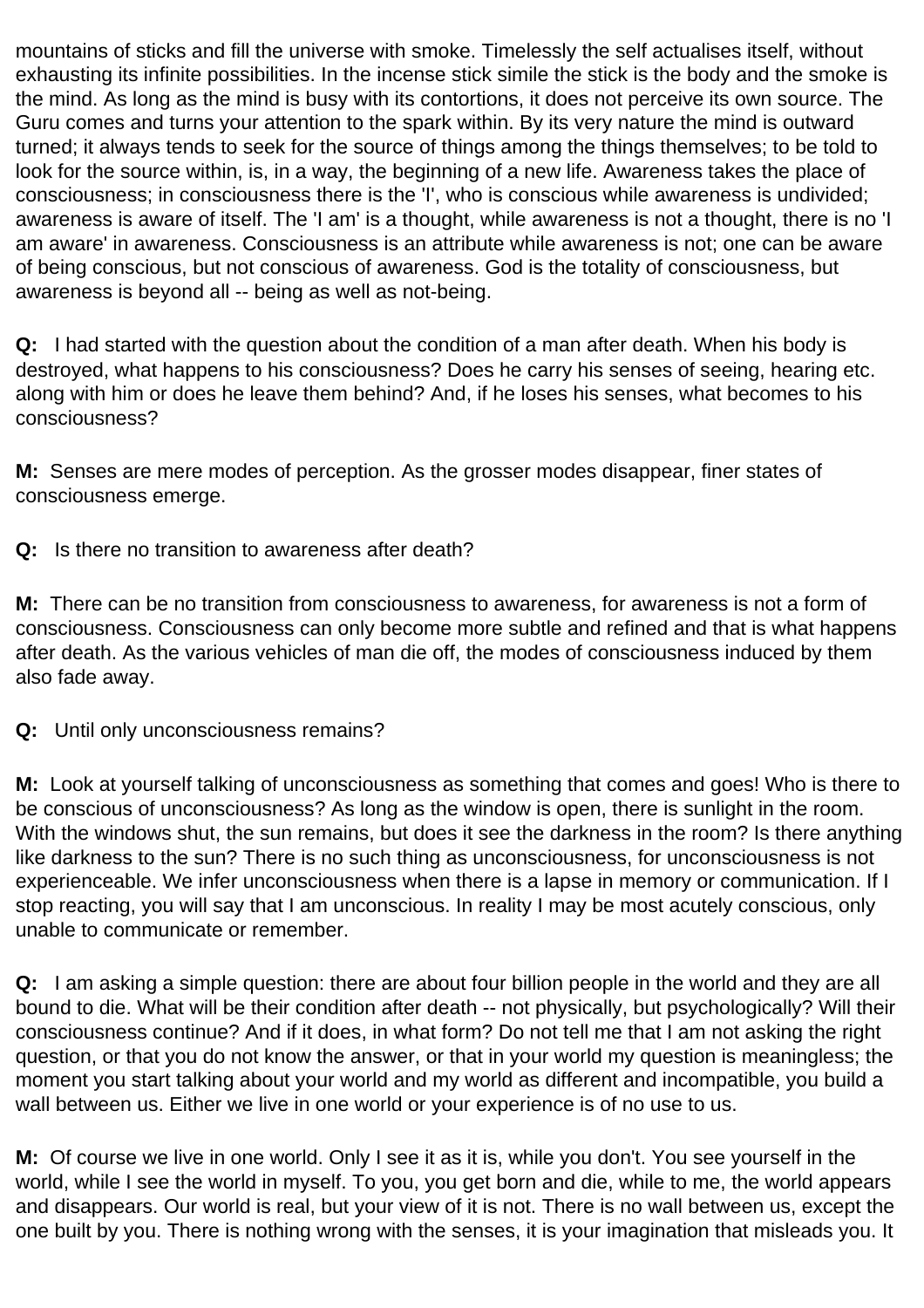covers up the world as it is, with what you imagine it to be -- something existing independently of you and yet closely following your inherited, or acquired patterns. There is a deep contradiction in your attitude, which you do not see and which is the cause of sorrow. You cling to the idea that you were born into a world of pain and sorrow; I know that the world is a child of love, having its beginning, growth and fulfilment in love. But I am beyond love even.

**Q:** If you have created the world out of love, why is it so full of pain?

**M:** You are right -- from the body's point of view. But you are not the body. You are the immensity and infinity of consciousness. Don't assume what is not true and you will see things as I see them. Pain and pleasure, good and bad, right and wrong: these are relative terms and must not be taken absolutely. They are limited and temporary.

**Q:** In the Buddhist tradition it is stated that a *Nirvani*, an enlightened Buddha, has the freedom of the universe. He can know and experience for himself all that exists. He can command, interfere with nature, with the chain of causation, change the sequence of events, even undo the past! The world is still with him but he is free in it.

**M:** What you describe is God. Of course, where there is a universe, there will also be its counterpart, which is God. But I am beyond both. There was a kingdom in search of a king. They found the right man and made him king. In no way had he changed. He was merely given the title, the rights and the duties of a king. His nature was not affected, only his actions. Similarly, with the enlightened man; the content of his consciousness undergoes a radical transformation. But he is not misled. He knows the changeless.

**Q:** The changeless cannot be conscious. Consciousness is always of change. The changeless leaves no trace in consciousness.

**M:** Yes and no. The paper is not the writing, yet it carries the writing. The ink is not the message, nor is the reader's mind the message -- but they all make the message possible.

**Q:** Does consciousness come down from reality or is it an attribute of matter?

**M:** Consciousness as such is the subtle counterpart of matter. Just as inertia (*tamas*) and energy (*rajas*) are attributes of matter, so does harmony (*sattva*) manifest itself as consciousness. You may consider it in a way as a form of very subtle energy. Wherever matter organises itself into a stable organism, consciousness appears spontaneously. With the destruction of the organism consciousness disappears.

**Q:** Then what survives?

**M:** That, of which matter and consciousness are but aspects, which is neither born nor dies.

**Q:** If it is beyond matter and consciousness, how can it be experienced?

**M:** It can be known by its effects on both; look for it in beauty and in bliss. But you will understand neither body nor consciousness, unless you go beyond both.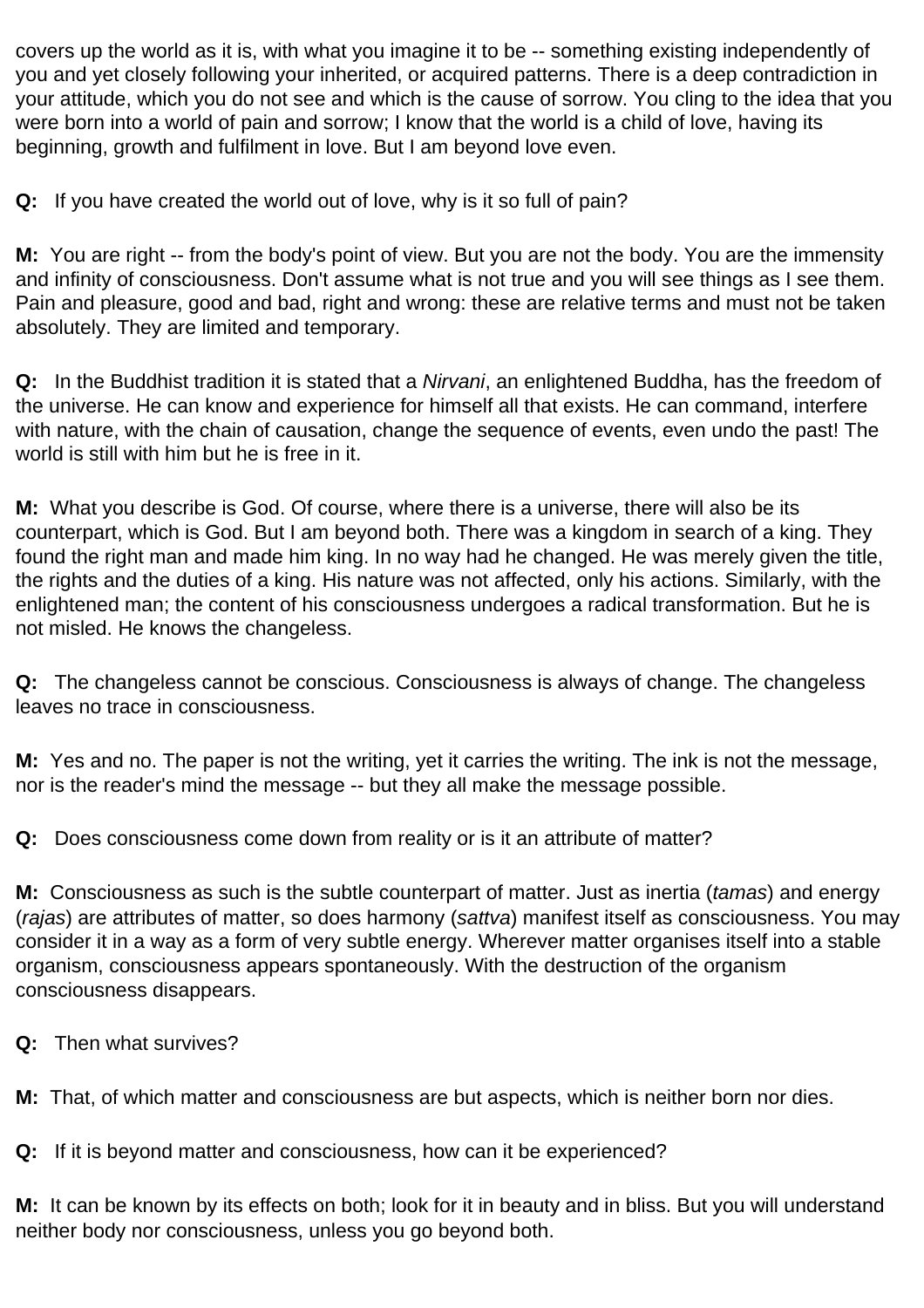**Q:** Please tell us squarely: are you conscious or unconscious?

**M:** The enlightened (*jnani*) is neither. But in his enlightenment (*jnana*) all is contained. Awareness contains every experience. But he who is aware is beyond every experience. He is beyond awareness itself.

**Q:** There is the background of experience, call it matter. There is the experiencer, call it mind. What makes the bridge between the two?

**M:** The very gap between is the bridge. That, which at one end looks like matter and at the other as mind, is in itself the bridge. Don't separate reality into mind and body and there will be no need of bridges.

Consciousness arising, the world arises. When you consider the wisdom and the beauty of the world, you call it God. Know the source of it all, which is in yourself, and you will find all your questions answered.

**Q:** The seer and the seen: are they one or two?

**M:** There is only seeing; both the seer and the seen are contained in it. Don't create differences where there are none.

**Q:** I began with the question about the man who died. You said that his experiences will shape themselves according to his expectations and beliefs.

**M:** Before you were born you expected to live according to a plan, which you yourself had laid down. Your own will was the backbone of your destiny.

**Q:** Surely, *karma* interfered.

**M:** *Karma* shapes the circumstances: the attitudes are your own. Ultimately your character shapes your life and you alone can shape your character.

**Q:** How does one shape one's character?

**M:** By seeing it as it is, and being sincerely sorry. This integral seeing-feeling can work miracles. It is like casting a bronze image; metal alone, or fire alone will not do; nor will the mould be of any use; you have to melt down the metal in the heat of the fire and cast it in the mould.

### **57. Beyond Mind there is no Suffering**

**Questioner:** I see you sitting in your son's house waiting for lunch to be served. And I wonder whether the content of your consciousness is similar to mine, or partly different, or totally different. Are you hungry and thirsty as I am, waiting rather impatiently for the meals to be served, or are you in an altogether different state of mind?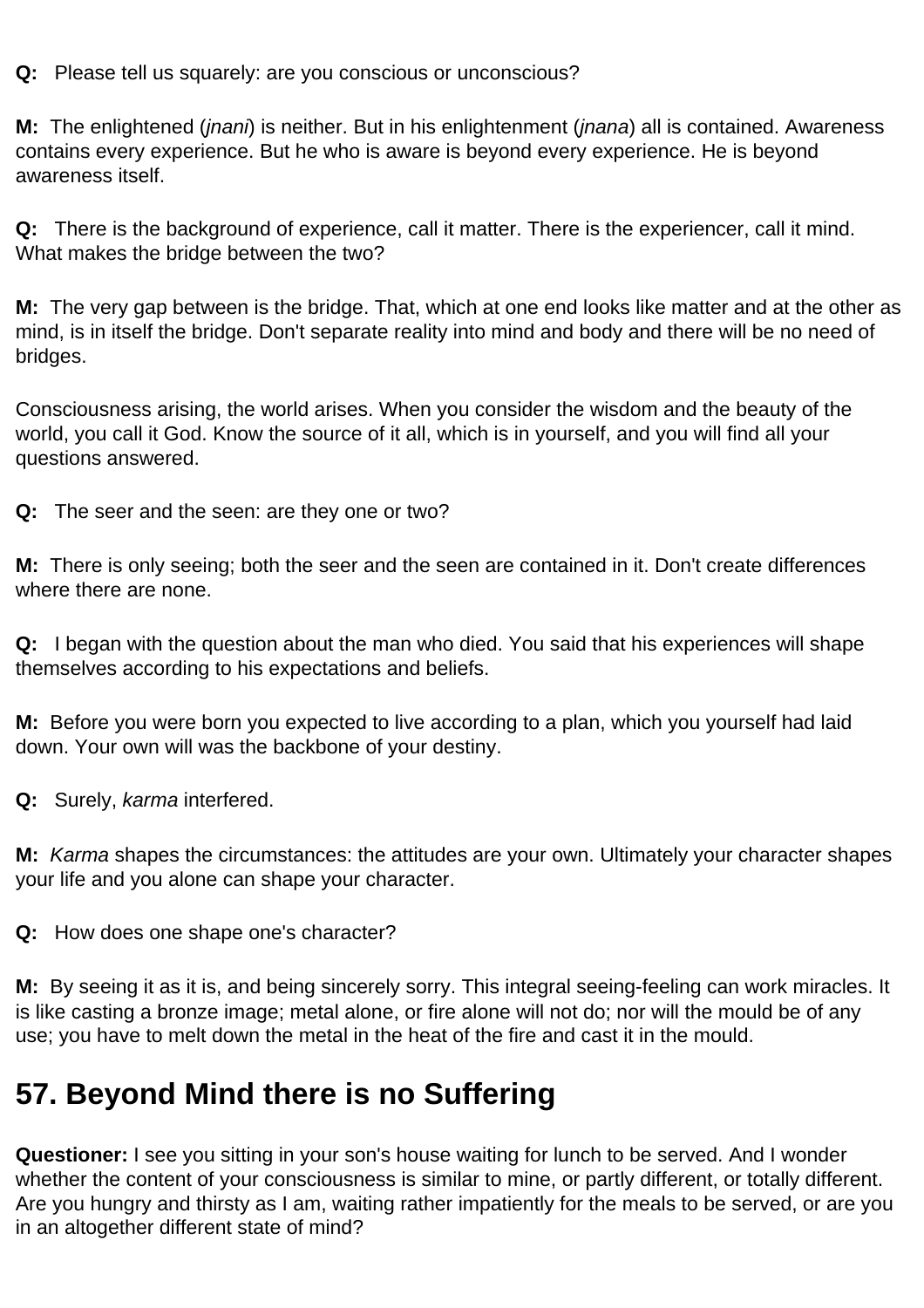**Maharaj:** There is not much difference on the surface, but very much of it in depth. You know yourself only through the senses and the mind. You take yourself to be what they suggest; having no direct knowledge of yourself, you have mere ideas; all mediocre, second-hand, by hearsay. Whatever you think you are you take it to be true; the habit of imagining yourself perceivable and describable is very strong with you.

I see as you see, hear as you hear, taste as you taste, eat as you eat. I also feel thirst and hunger and expect my food to be served on time. When starved or sick, my body and mind go weak. All this I perceive quite clearly, but somehow I am not in it, I feel myself as if floating over it, aloof and detached. Even not aloof and detached. There is aloofness and detachment as there is thirst and hunger; there is also the awareness of it all and a sense of Immense distance, as if the body and the mind and all that happens to them were somewhere far out on the horizon. I am like a cinema screen -- clear and empty -- the pictures pass over it and disappear, leaving it as clear and empty as before. In no way is the screen affected by the pictures, nor are the pictures affected by the screen. The screen intercepts and reflects the pictures, it does not shape them. It has nothing to do with the rolls of films. These are as they are, lumps of destiny (*prarabdha*), but not my destiny; the destinies of the people on the screen.

**Q:** You do not mean to say that the people in a picture have destinies! They belong to the story, the story is not theirs.

**M:** And what about you? Do you shape your life or are you shaped by it?

**Q:** Yes, you are right. A life story unrolls itself of which I am one of the actors. I have no being outside it, as it has no being without me. I am merely a character, not a person.

**M:** The character will become a person, when he begins to shape his life instead of accepting it as it comes, and identifying himself with it.

**Q:** When I ask a question and you answer, what exactly happens?

**M:** The question and the answer -- both appear on the screen. The lips move, the body speaks - and again the screen is clear and empty.

**Q:** When you say: clear and empty, what do you mean?

**M:** I mean free of all contents. To myself I am neither perceivable nor conceivable; there is nothing I can point out and say: 'this I am'. You identify yourself with everything so easily, I find it impossible. The feeling: 'I am not this or that, nor is anything mine' is so strong in me that as soon as a thing or a thought appears, there comes at once the sense 'this I am not'.

**Q:** Do you mean to say that you spend your time repeating 'this I am not, that I am not'?

**M:** Of course not. I am merely verbalizing for your sake. By the grace of my Guru I have realised once and for good that I am neither object nor subject and I do not need to remind myself all the time.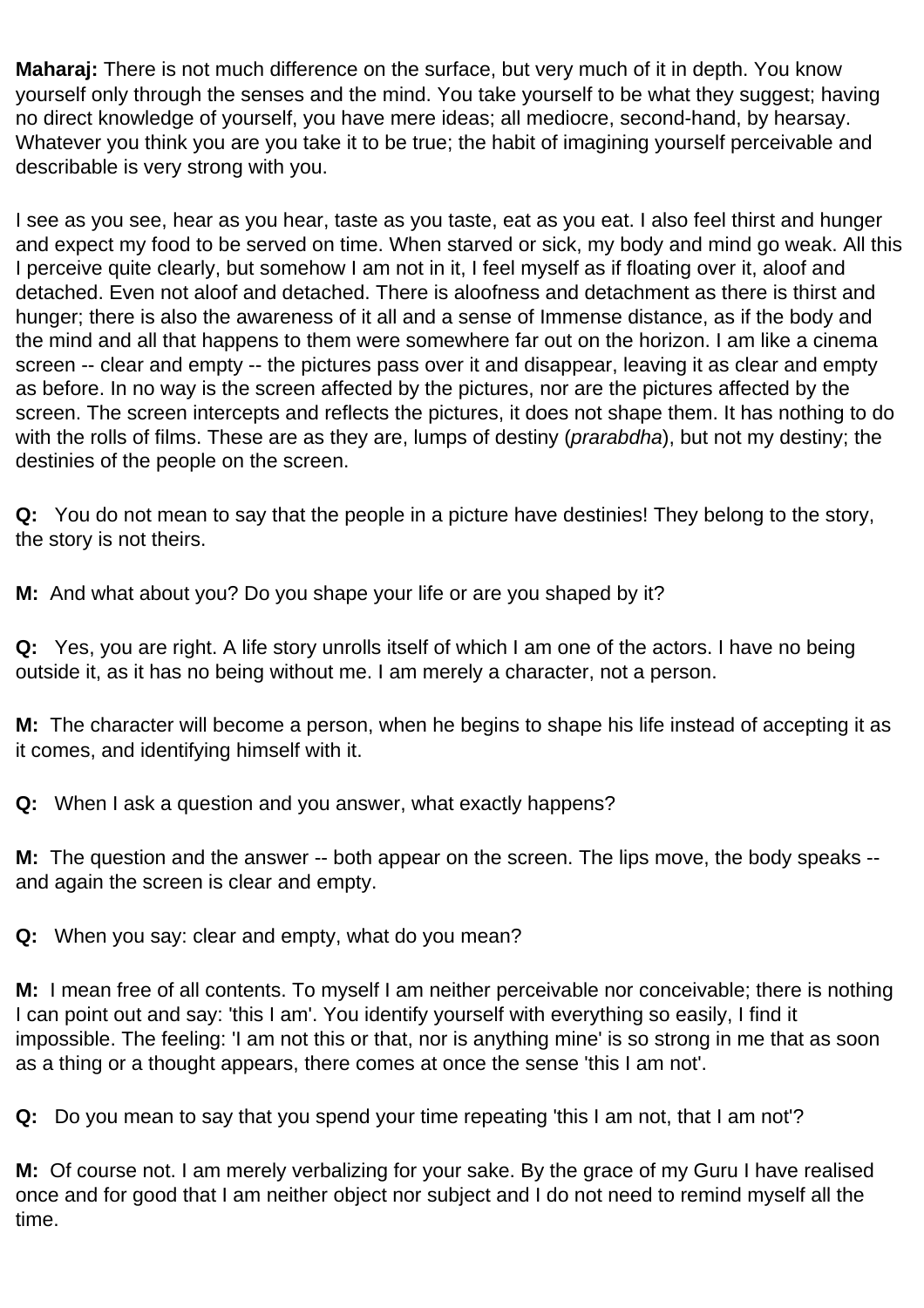**Q:** I find it hard to grasp what exactly do you mean by saying that you are neither the object nor the subject. At this very moment, as we talk, am I not the object of your experience, and you the subject?

**M:** Look, my thumb touches my forefinger. Both touch and are touched. When my attention; is on the thumb, the thumb is the feeler and the forefinger -- the self. Shift the focus of attention and the relationship is reversed. I find that somehow, by shifting the focus of attention, I become the very thing I look at and experience the kind of consciousness it has; I become the inner witness of the thing. I call this capacity of entering other focal points of consciousness -- love; you may give it any name you like. Love says: 'I am everything'. Wisdom says: 'I am nothing' Between the two my life flows. Since at any point of time and space I can be both the subject and the object of experience, I express it by saying that I am both, and neither, and beyond both.

**Q:** You make all these extraordinary statements about yourself. What makes you say those things? What do you mean by saying that you are beyond space and time?

**M:** You ask and the answer comes. I watch myself -- I watch the answer and see no contradiction. It is clear to me that I am telling you the truth. It is all very simple. Only you must trust me that I mean what I say, that I am quite serious. As I told you already, my Guru showed me my true nature -- and the true nature of the world. Having realised that I am one with, and yet beyond the world, I became free from all desire and fear. I did not reason out that I should be free -- I found myself free -- unexpectedly, without the least effort. This freedom from desire and fear remained with me since then. Another thing I noticed was that I do not need to make an effort; the deed follows the thought, without delay and friction. I have also found that thoughts become self-fulfilling; things would fall in place smoothly and rightly. The main change was in the mind; it became motionless and silent, responding quickly, but not perpetuating the response. Spontaneity became a way of life, the real became natural and the natural became real. And above all, infinite affection, love, dark and quiet, radiating in all directions, embracing all, making all interesting and beautiful, significant and auspicious.

**Q:** We are told that various *Yogic* powers arise spontaneously in a man who has realised his own true being. What is your experience in these matters?

**M:** Man's fivefold body (physical etc.) has potential powers beyond our wildest dreams. Not only is the entire universe reflected in man, but also the power to control the universe is waiting to be used by him. The wise man is not anxious to use such powers, except when the situation calls for them. He finds the abilities and skills of the human personality quite adequate for the business of daily living. Some of the powers can be developed by specialised training, but the man who flaunts such powers is still in bondage. The wise man counts nothing as his own. When at some time and place some miracle is attributed to some person, he will not establish any causal link between events and people, nor will he allow any conclusions to be drawn. All happened as it happened because it had to happen everything happens as it does, because the universe is as it is.

**Q:** The universe does not seem a happy place to live in. Why is there so much suffering?

**M:** Pain is physical; suffering is mental. Beyond the mind there is no suffering. Pain is merely a signal that the body is in danger and requires attention. Similarly, suffering warns us that the structure of memories and habits, which we call the person (*vyakti*), is threatened by loss or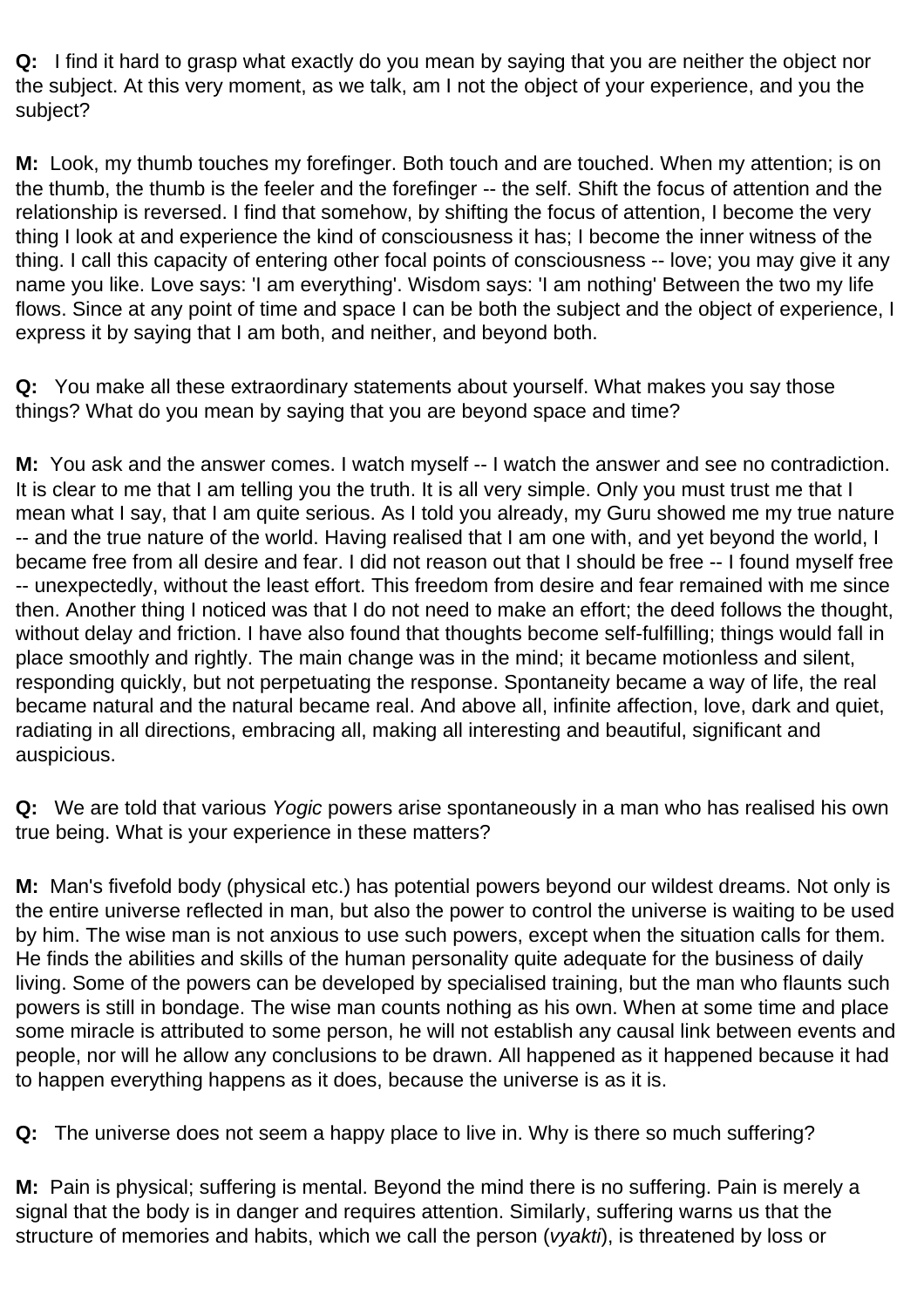change. Pain is essential for the survival of the body, but none compels you to suffer. Suffering is due entirely to clinging or resisting; it is a sign of our unwillingness to move on, to flow with life.

As a sane life is free of pain, so is a saintly life free from suffering.

**Q:** Nobody has suffered more than saints.

**M:** Did they tell you, or do you say so on your own? The essence of saintliness is total acceptance of the present moment, harmony with things as they happen. A saint does not want things to be different from what they are; he knows that, considering all factors, they are unavoidable. He is friendly with the inevitable and,. therefore, does not suffer. Pain he may know, but it does not shatter him. If he can, he does the needful to restore the lost balance -- or he lets things take their course.

**Q:** He may die.

**M:** So what? What does he gain by living on and what does he lose by dying? What was born, must die; what was never born cannot die. It all depends on what he takes himself to be.

**Q:** Imagine you fall mortally ill. Would you not regret and resent?

**M:** But I am dead already, or, rather, neither alive nor dead. You see my body behaving the habitual way and draw your own conclusions. You will not admit that your conclusions bind nobody but you. Do see that the image you have of me may be altogether wrong. Your image of yourself is wrong too, but that is your problem. But you need not create problems for me and then ask me to solve them. I am neither creating problems nor solving them.

## **58. Perfection, Destiny of All**

**Questioner:** When asked about the means for self-realisation, you invariably stress the importance of the mind dwelling on the sense 'I am'. Where is the causal factor? Why should this particular thought result in self-realisation? How does the contemplation of 'I am' affect me?

**Maharaj:** The very fact of observation alters the observer and the observed. After all, what prevents the insight into one's true nature is the weakness and obtuseness of the mind and its tendency to skip the subtle and focus on the gross only. When you follow my advice and try to keep your mind on the notion of 'I am' only, you become fully aware of your mind and its vagaries. Awareness, being lucid harmony (*sattva*) in action, dissolves dullness and quietens the restlessness of the mind and gently, but steadily changes its very substance. This change need not be spectacular; it may be hardly noticeable; yet it is a deep and fundamental shift from darkness to light, from inadvertence to awareness.

**Q:** Must it be the 'I am' formula? Will not any other sentence do? If I concentrate on 'there is a table', will it not serve the same purpose?

**M:** As an exercise in concentration -- yes. But it will not take you beyond the idea of a table. You are not interested in tables, you want to know yourself. For this keep steadily in the focus of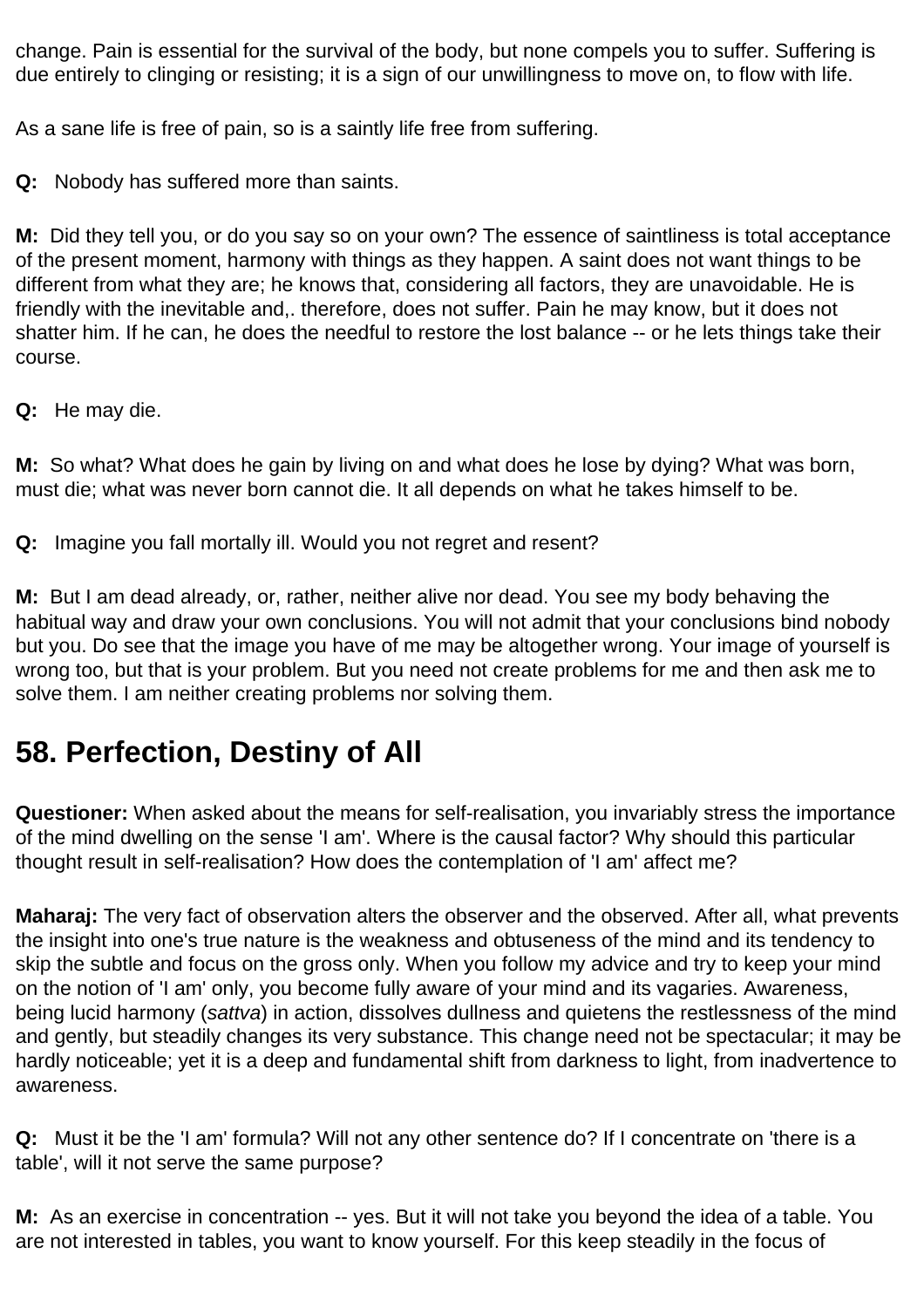consciousness the only clue you have: your certainty of being. Be with it, play with it, ponder over it, delve deeply into it, till the shell of ignorance breaks open and you emerge into the realm of reality.

**Q:** Is there any causal link between my focussing the 'I am' and the breaking of the shell?

**M:** The urge to find oneself is a sign that you are getting ready. The impulse always comes from within. Unless your time has come, you will have neither the desire nor the strength to go for selfenquiry whole-heartedly.

**Q:** Is not the grace of the Guru responsible for the desire and its fulfilment? Is not the Guru's radiant face the bait on which we are caught and pulled out of this mire of sorrow?

**M:** It is the Inner Guru (*sadguru*) who takes you to the Outer Guru, as a mother takes her child to a teacher. Trust and obey your Guru, for he is the messenger of your Real Self.

**Q:** How do I find a Guru whom I can trust?

**M:** Your own heart will tell you. There is no difficulty in finding a Guru, because the Guru is in search of you. The Guru is always ready; you are not ready. You have to be ready to learn; or you may meet your Guru and waste your chance by sheer inattentiveness and obstinacy. Take my example; there was nothing in me of much promise, but when I met my Guru, I listened, trusted and obeyed.

**Q:** Must I not examine the teacher before I put myself entirely into his hands?

**M:** By all means examine! But what can you find out? Only as he appears to you on your own level.

**Q:** I shall watch whether he is consistent, whether there is harmony between his life and his teaching.

**M:** You may find plenty of disharmony -- so what? It proves nothing. Only motives matter. How will you know his motives?

**Q:** I should at least expect him to be a man of self-control who lives a righteous life.

**M:** Such you will find many -- and of no use to you. A Guru can show the way back home, to your real self. What has this to do with the character, or temperament of the person he appears to be? Does he not clearly tell you that he is not the person? The only way you can judge is by the change in yourself when you are in his company. If you feel more at peace and happy, if you understand yourself with more than usual clarity and depth, it means you have met the right man. Take your time, but once you have made up your mind to trust him, trust him absolutely and follow every instruction fully and faithfully. It does not matter much if you do not accept him as your Guru and are satisfied with his company only. *Satsang* alone can also take you to your goal, provided it is unmixed and undisturbed. But once you accept somebody as your Guru, listen, remember and obey. Half-heartedness is a serious drawback and the cause of much self-created sorrow. The mistake is never the Guru's; it is always the obtuseness and cussedness of the discipline that is at fault.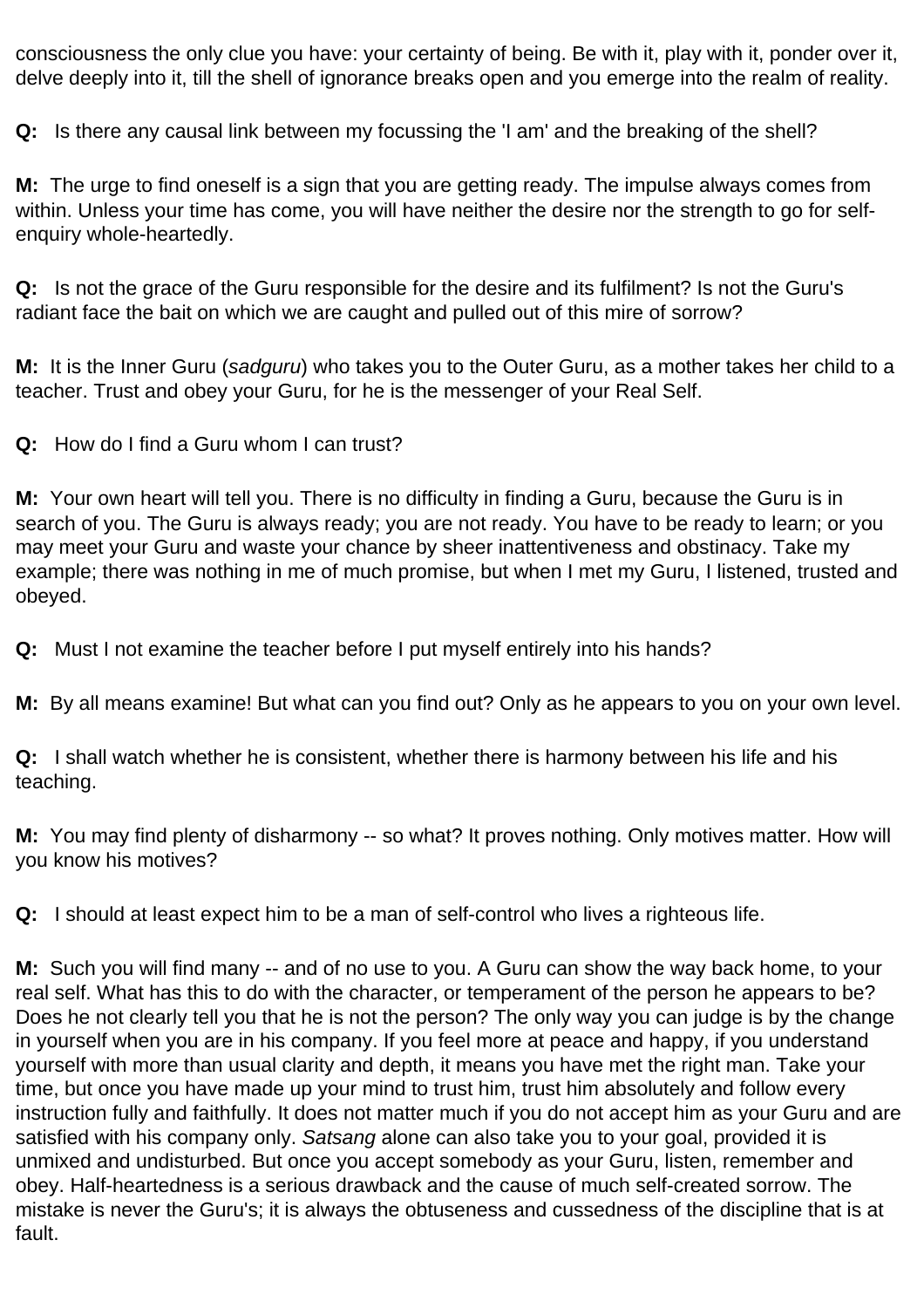**Q:** Does the Guru then dismiss, or disqualify a disciple?

**M:** He would not be a Guru if he did! He bides his time and waits till the disciple, chastened and sobered, comes back to him in a more receptive mood.

**Q:** What is the motive? Why does the Guru take so much trouble?

**M:** Sorrow and the ending of sorrow. He sees people suffering in their dreams and he wants them to wake up. Love is intolerant of pain and suffering. The patience of a Guru has no limits and, therefore, it cannot be defeated. The Guru never fails.

**Q:** Is my first Guru also my last, or do I have to pass from Guru to Guru?

**M:** The entire universe is your Guru. You learn from everything, if you are alert and intelligent. Were your mind clear and your heart clean, you would learn from every passer-by;. It is because you are indolent or restless, that your inner Self manifests as the outer Guru and makes you trust him and obey.

#### **Q:** Is a Guru inevitable?

**M:** It is like asking 'Is a mother inevitable?' To rise in consciousness from one dimension to another, you need help. The help may not always be in the shape of a human person, it may be a subtle presence, or a spark of intuition, but help must come. The inner Self is watching and waiting for the son to return to his father. At the right time he arranges everything affectionately and effectively. Where a messenger is needed, or a guide, he sends the Guru to do the needful.

**Q:** There is one thing I cannot grasp. You speak of the inner self as wise and good and beautiful and in every way perfect, and of the person as mere reflection without a being of its own. On the other hand you take so much trouble in helping the person to realise itself. If the person is so unimportant, why be so concerned with its welfare? Who cares for a shadow?

**M:** You have brought in duality where there is none. There is the body and there is the Self. Between them is the mind, in which the Self is reflected as 'I am'. Because of the imperfections of the mind, its crudity and restlessness, lack of discernment and insight, it takes itself to be the body, not the Self. All that is needed is to purify the mind so that it can realise its identity with the Self. When the mind merges in the Self, the body presents no problems. It remains what it is, an instrument of cognition and action, the tool and the expression of the creative fire within: The ultimate value of the body is that it serves to discover the cosmic body, which is the universe in its entirety. As you realise yourself in manifestation, you keep on discovering that you are ever more than what you have imagined.

**Q:** Is there no end to self-discovery?

**M:** As there is no beginning, there is no end. But what I have discovered by the grace of my Guru is: I am nothing that can be pointed at. I am neither a 'this' nor a 'that'. This holds absolutely.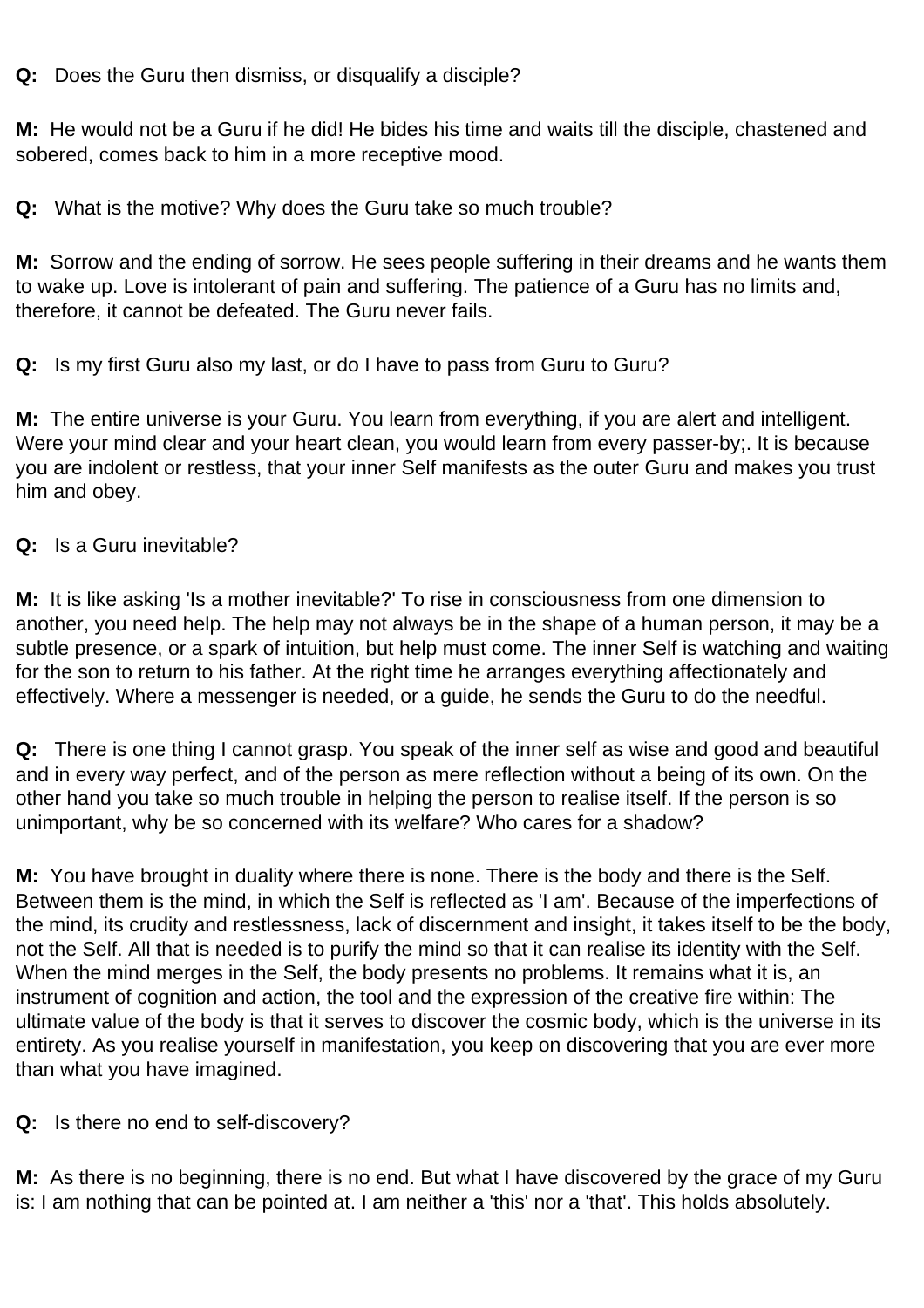**Q:** Then, where comes in the never-ending discovery, the endless transcending oneself into hew dimensions?

**M:** All this belongs to the realm of manifestation; it is in the very structure of the universe, that the higher can be had only through the freedom from the lower.

**Q:** What is lower and what is higher?

**M:** Look at it in terms of awareness. Wider and deeper consciousness is higher. All that lives, works for protecting, perpetuating and expanding consciousness. This is the world's sole meaning and purpose. It is the very essence of *Yoga* -- ever raising the level of consciousness, discovery of new dimensions, with their properties, qualities and powers. In that sense the entire universe becomes a school of *Yoga* (*yogakshetra*).

**Q:** Is perfection the destiny of all human beings?

**M:** Of all living beings -- ultimately. The possibility becomes a certainty when the notion of enlightenment appears in the mind. Once a living being has heard and understood that deliverance is within his reach, he will never forget, for it is the first message from within. It will take roots and grow and in due course take the blessed shape of the Guru.

**Q:** So all we are concerned with is the redemption of the mind?

**M:** What else? The mind goes astray, the mind returns home. Even the word 'astray' is not proper. The mind must know itself in every mood. Nothing is a mistake unless repeated.

# **59. Desire and Fear: Self-centred States**

**Questioner:** I would like to go again into the question of pleasure and pain, desire and fear. I understand fear which is memory and anticipation of pain. It is essential for the preservation of the organism and its living pattern. Needs, when felt, are painful and their anticipation is full of fear; we are rightly afraid of not being able to meet our basic needs. The relief experienced when a need is met, or an anxiety allayed is entirely due to the ending of pain. We may give it positive names like pleasure, or joy, or happiness, but essentially it is relief from pain. It is this fear of pain that holds together our social, economic and political institutions.

What puzzles me is that we derive pleasure from things and states of mind, which have nothing to do with survival. On the contrary, our pleasures are usually destructive. They damage or destroy the object, the instrument and also the subject of pleasure. Otherwise, pleasure and pursuit of pleasure would be no problem. This brings me to the core of my question: why is pleasure destructive? Why, in spite of its destructiveness, is it wanted?

I may add, I do not have in mind the pleasure-pain pattern by which nature compels us to go her way. I think of the man-made pleasures, both sensory and subtle, ranging from the grossest, like overeating, to the most refined. Addiction to pleasure, at whatever cost, is so universal that there must be something significant at the root of it.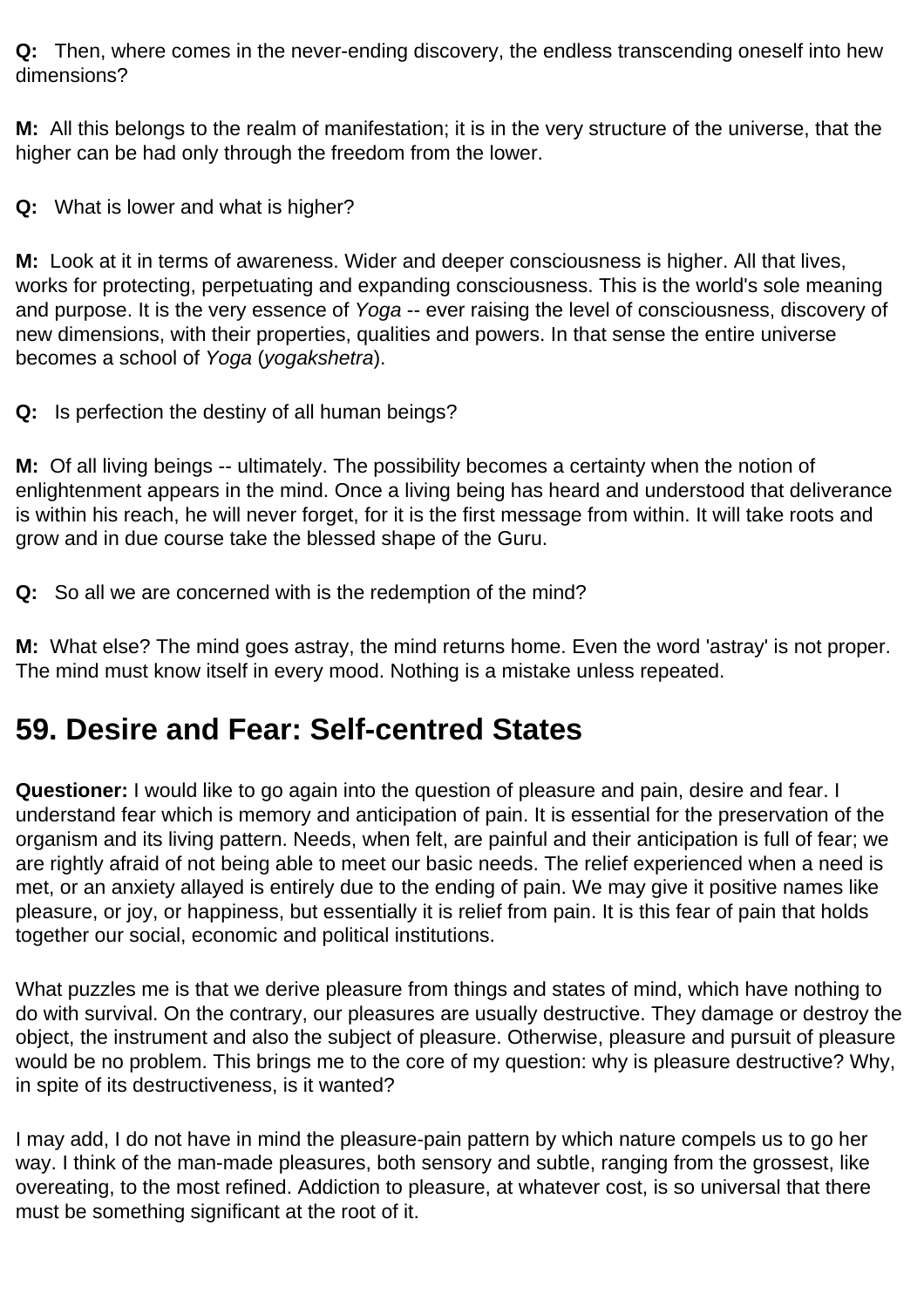Of course, not every activity of man must be utilitarian, designed to meet a need. Play, for example, is natural and man is the most playful animal in existence. Play fulfils the need for self-discovery and self-development. But even on his play man becomes destructive of nature, others and himself.

**Maharaj:** In short, you do not object to pleasure, but only to its price in pain and sorrow.

**Q:** If reality itself is bliss, then pleasure in some way must be related to it.

**M:** Let us not proceed by verbal logic. The bliss of reality does not exclude suffering. Besides, you know only pleasure, not the bliss of pure being. So let us examine pleasure at its own level.

If you look at yourself in your moments of pleasure or pain, you will invariably find that it is not the thing in itself that is pleasant or painful, but the situation of which it is a part. Pleasure lies in the relationship between the enjoyer and the enjoyed. And the essence of it is acceptance. Whatever may be the situation, if it is acceptable, it is pleasant. If it is not acceptable, it is painful. What makes it acceptable is not important; the cause may be physical, or psychological, or untraceable; acceptance is the decisive factor. Obversely, suffering is due to non-acceptance.

**Q:** Pain is not acceptable.

**M:** Why not? Did you ever try? Do try and you will find in pain a joy which pleasure cannot yield, for the simple reason that acceptance of pain takes you much deeper than pleasure does. The personal self by its very nature is constantly pursuing pleasure and avoiding pain. The ending of this pattern is the ending of the self. The ending of the self with its desires and fears enables you to return to your real nature, the source of all happiness and peace. The perennial desire for pleasure is the reflection of the timeless harmony within. It is an observable fact that one becomes selfconscious only when caught in the conflict between pleasure and pain, which demands choice and decision. It is this clash between desire and fear that causes anger, which is the great destroyer of sanity in life. When pain is accepted for what it is, a lesson and a warning, and deeply looked into and heeded, the separation between pain and pleasure breaks down, both become experience - painful when resisted, joyful when accepted.

**Q:** Do you advise shunning pleasure and pursuing pain?

**M:** No, nor pursuing pleasure and shunning pain. Accept both as they come, enjoy both while they last, let them go, as they must.

**Q:** How can I possibly enjoy pain? Physical pain calls for action.

**M:** Of course. And so does Mental. The bliss is in the awareness of it, in not shrinking, or in any way turning away from it. All happiness comes from awareness. The more we are conscious, the deeper the joy. Acceptance of pain, non-resistance, courage and endurance -- these open deep and perennial sources of real happiness, true bliss.

**Q:** Why should pain be more effective than pleasure?

**M:** Pleasure is readily accepted, while all the powers of the self reject pain. As the acceptance of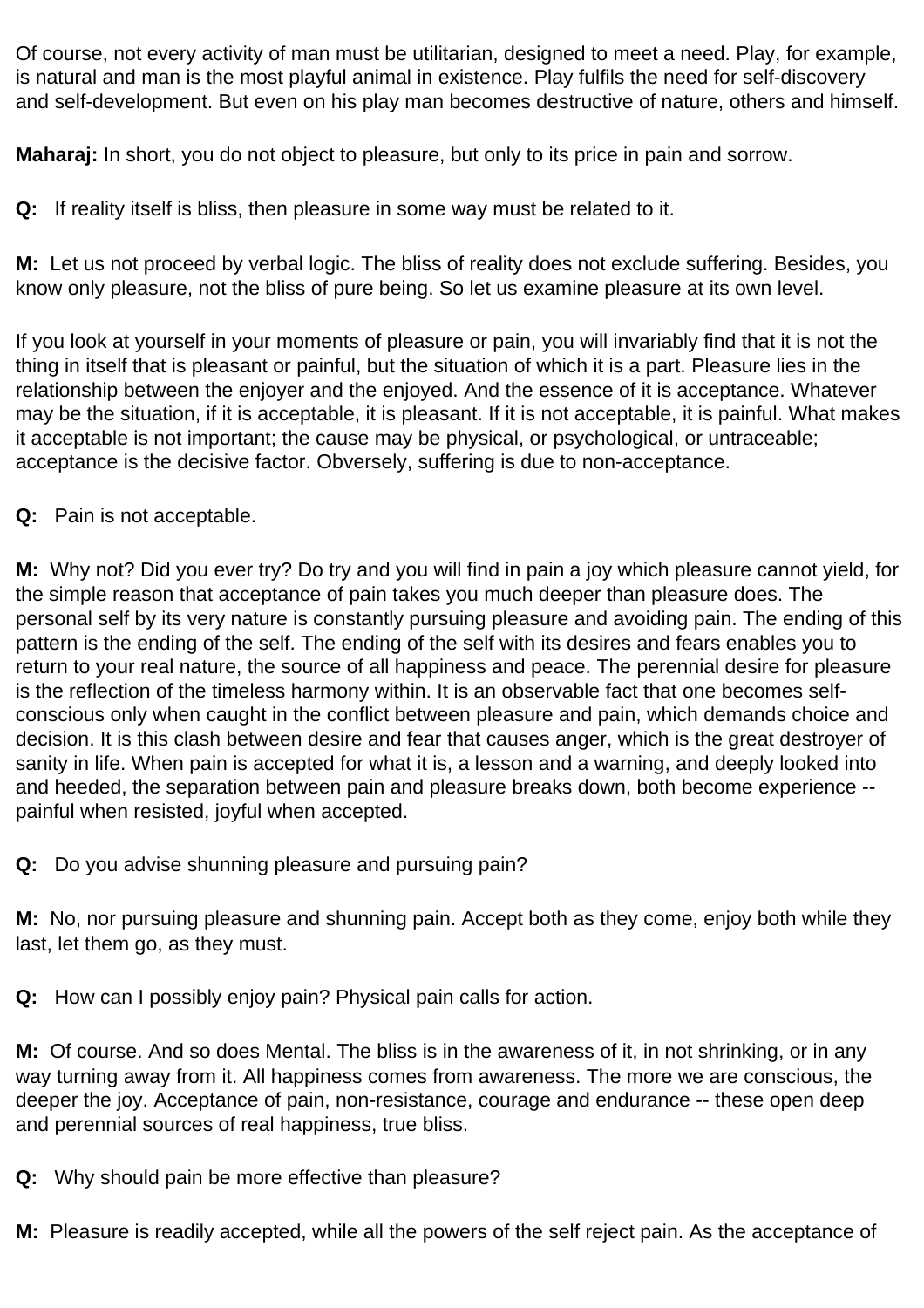pain is the denial of the self, and the self stands in the way of true happiness, the wholehearted acceptance of pain releases the springs of happiness.

**Q:** Does the acceptance of suffering act the same way?

**M:** The fact of pain is easily brought within the focus of awareness. With suffering it is not that simple. To focus suffering is not enough, for mental life, as we know it, is one continuous stream of suffering. To reach the deeper layers of suffering you must go to its roots and uncover their vast underground network, where fear and desire are closely interwoven and the currents of life's energy oppose, obstruct and destroy each other.

**Q:** How can I set right a tangle which is entirely below the level of my consciousness?

**M:** By being with yourself, the 'I am'; by watching yourself in your daily life with alert interest, with the intention to understand rather than to judge, in full acceptance of whatever may emerge, because it is there, you encourage the deep to come to the surface and enrich your life and consciousness with its captive energies. This is the great work of awareness; it removes obstacles and releases energies by understanding the nature of life and mind. Intelligence is the door to freedom and alert attention is the mother of intelligence.

**Q:** One more question. Why does pleasure end in pain?

**M:** Everything has a beginning and an end and so does pleasure. Don't anticipate and don't regret, and there will be no pain. it is memory and imagination that cause suffering.

Of course pain after pleasure may be due to the misuse of the body or the mind. The body knows its measure, but the mind does not. Its appetites are numberless and limitless. Watch your mind with great diligence, for there lies your bondage and also the key to freedom.

**Q:** My question is not yet fully answered: Why are man's pleasures destructive? Why does he find so much pleasure in destruction? Life's concern lies in protection, perpetuation and expansion of itself. In this it is guided by pain and pleasure. At what point do they become destructive?

**M:** When the mind takes over, remembers and anticipates, it exaggerates, it distorts, it overlooks. The past is projected into future and the future betrays the expectations. The organs of sensation and action are stimulated beyond capacity and they inevitably break down. The objects of pleasure cannot yield what is expected of them and get worn out, or destroyed, by misuse. It results in excess of pain where pleasure was looked for.

**Q:** We destroy not only ourselves, but others too!

**M:** Naturally, selfishness is always destructive. Desire and fear, both are self-centred states. Between desire and fear anger arises, with anger hatred, with hatred passion for destruction. War is hatred in action, organised and equipped with all the instruments of death.

**Q:** Is there a way to end these horrors?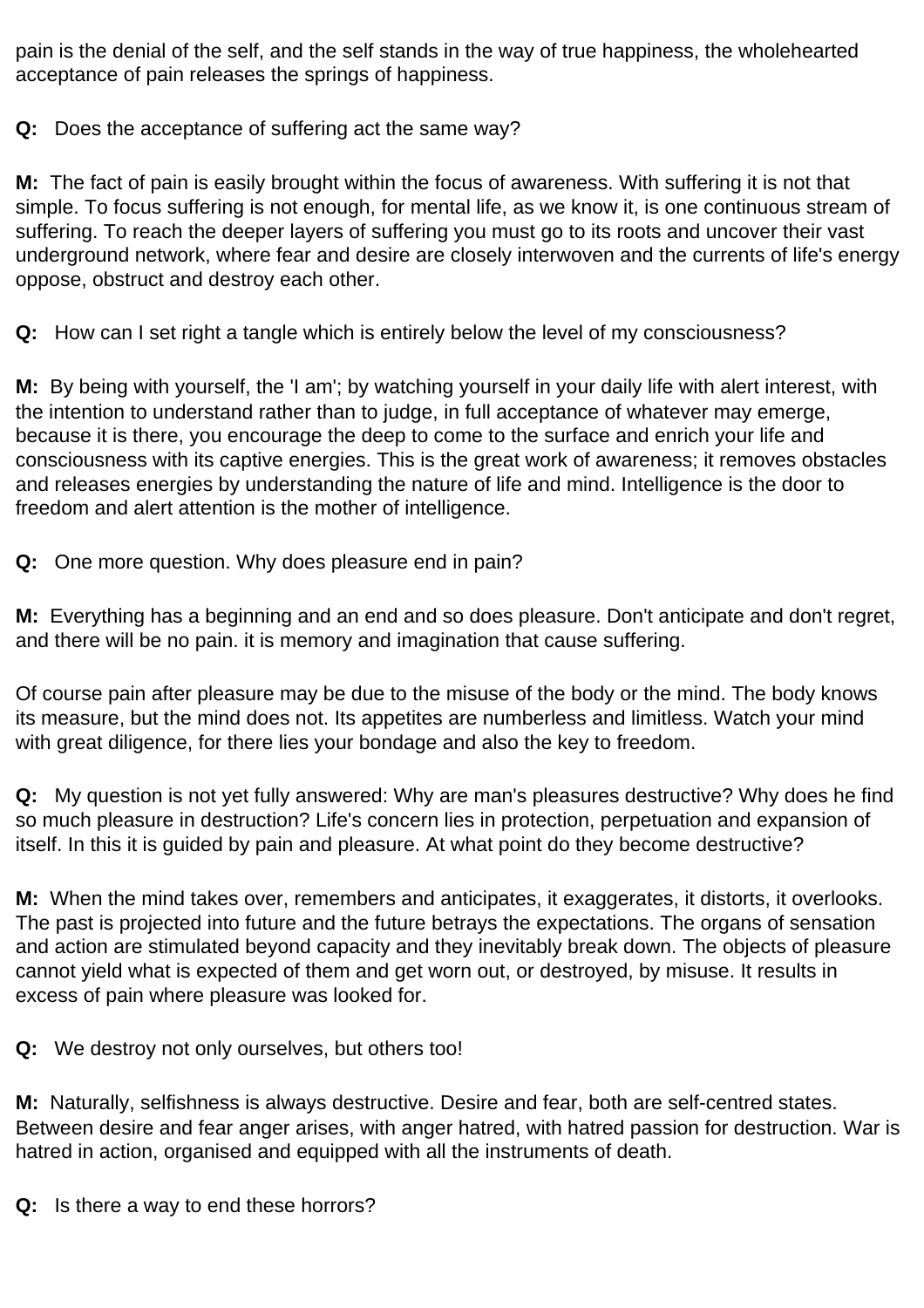**M:** When more people come to know their real nature, their influence, however subtle, will prevail and the world's emotional atmosphere will sweeten up. People follow their leaders and when among the leaders appear some, great in heart and mind, and absolutely free from self-seeking, their impact will be enough to make the crudities and crimes of the present age impossible. A new golden age may come and last for a time and succumb to its own perfection. For, ebb begins when the tide is at its highest.

**Q:** Is there no such thing as permanent perfection?

**M:** Yes, there is, but it includes all imperfection. It is the perfection of our self-nature which makes everything possible, perceivable, interesting. It knows no suffering, for it neither likes nor dislikes; neither accepts nor rejects. Creation and destruction are the two poles between which it weaves its ever-changing pattern. Be free from predilections and preferences and the mind with its burden of sorrow will be no more.

**Q:** But I am not alone to suffer. There are others.

**M:** When you go to them with your desires and fears, you merely add to their sorrows. First be free of suffering yourself and then only hope of helping others. You do not even need to hope -- your very existence will be the greatest help a man can give his fellowmen.

## **60. Live Facts, not Fancies**

**Questioner:** You say that whatever you see is yourself. You also admit that you see the world as we see it. Here is today's newspaper with All the horrors going on. Since the world is yourself, how can you explain such misbehaviour?

**Maharaj:** Which world do you have in mind?

**Q:** Our common world, in which we live.

**M:** Are you sure we live in the same world? I do not mean nature, the sea and the land, plants and animals. They are not the problem, nor the endless space, the infinite time, the inexhaustible power. Do not be misled by my eating and smoking, reading and talking. My mind is not here, my life is not here. Your world, of desires and their fulfilments, of fears and their escapes, is definitely not my world. I do not even perceive it, except through what you tell me about it. It is your private dream world and my only reaction to it is to ask you to stop dreaming.

**Q:** Surely, wars and revolutions are not dreams. Sick mothers and starving children are not dreams. Wealth, ill-gotten and misused, is not a dream.

- **M:** What else?
- **Q:** A dream cannot be shared.

**M:** Nor can the waking state. All the three states -- of waking, dreaming and sleeping -- are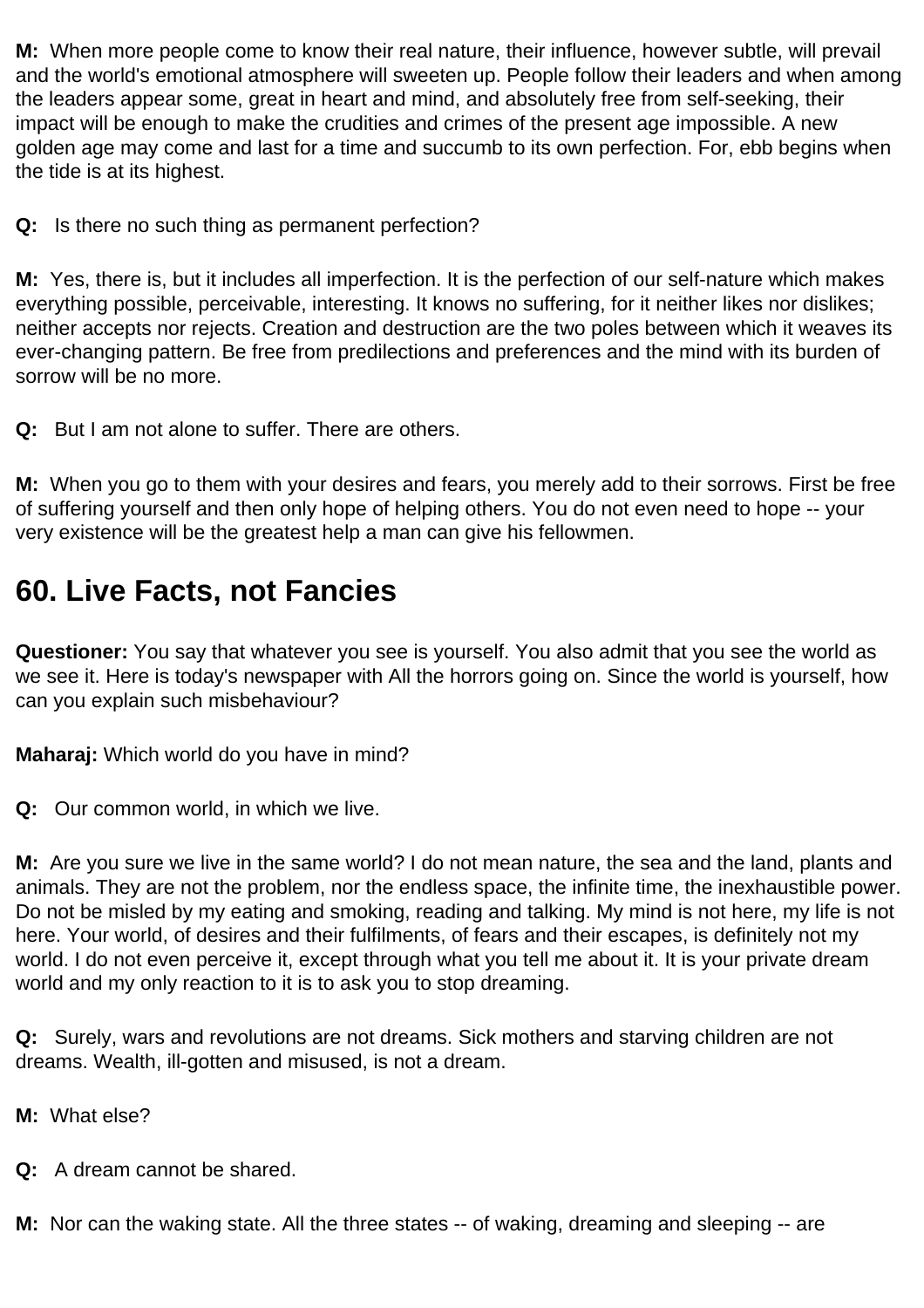subjective, personal, intimate. They all happen to and are contained within the little bubble in consciousness, called 'I'. The real world lies beyond the self.

**Q:** Self or no self, facts are real.

**M:** Of course facts are real! I live among them. But you live with fancies, not with facts. Facts never clash, while your life and world are full of contradictions. Contradiction is the mark of the false; the real never contradicts itself.

For instance, you complain that people are abjectly poor. Yet you do not share your riches with them. You mind the war next door, but you hardly give it a thought when it is in some far off country. The shifting fortunes of your ego determine your values; 'I think', 'I want', 'I must' are made into absolutes.

**Q:** Nevertheless, the evil is real.

**M:** Not more real than you are. Evil is in the wrong approach to problems created by misunderstanding and misuse. It is a vicious circle.

**Q:** Can the circle be broken?

**M:** A false circle need not be broken. It is enough to see it as it is -- non-existent.

**Q:** But, real enough to make us submit to and inflict indignities and atrocities.

**M:** Insanity is universal. Sanity is rare. Yet there is hope, because the moment we perceive our insanity, we are on the way to sanity. This is the function of the Guru -- to make us see the madness of our daily living. Life makes you conscious, but the teacher makes you aware.

**Q:** Sir, you are neither the first nor the last. Since immemorial times people were breaking into reality. Yet how little it affected our lives! The Ramas and the Krishnas, the Buddhas and the Christs have come and gone and we are as we were; wallowing in sweat and tears. What have the great ones done, whose lives we witnessed? What have you done, Sir, to alleviate the world's thrall?

**M:** You alone can undo the evil you have created. Your own callous selfishness is at the root of it. Put first your own house in order and you will see that your work is done.

**Q:** The men of wisdom and of love, who came before us, did set themselves right, often at a tremendous cost. What was the outcome? A shooting star, however bright, does not make the night less dark.

**M:** To judge them and their work you must become one of them. A frog in a well knows nothing about the birds in the sky.

**Q:** Do you mean to say that between good and evil there is no wall?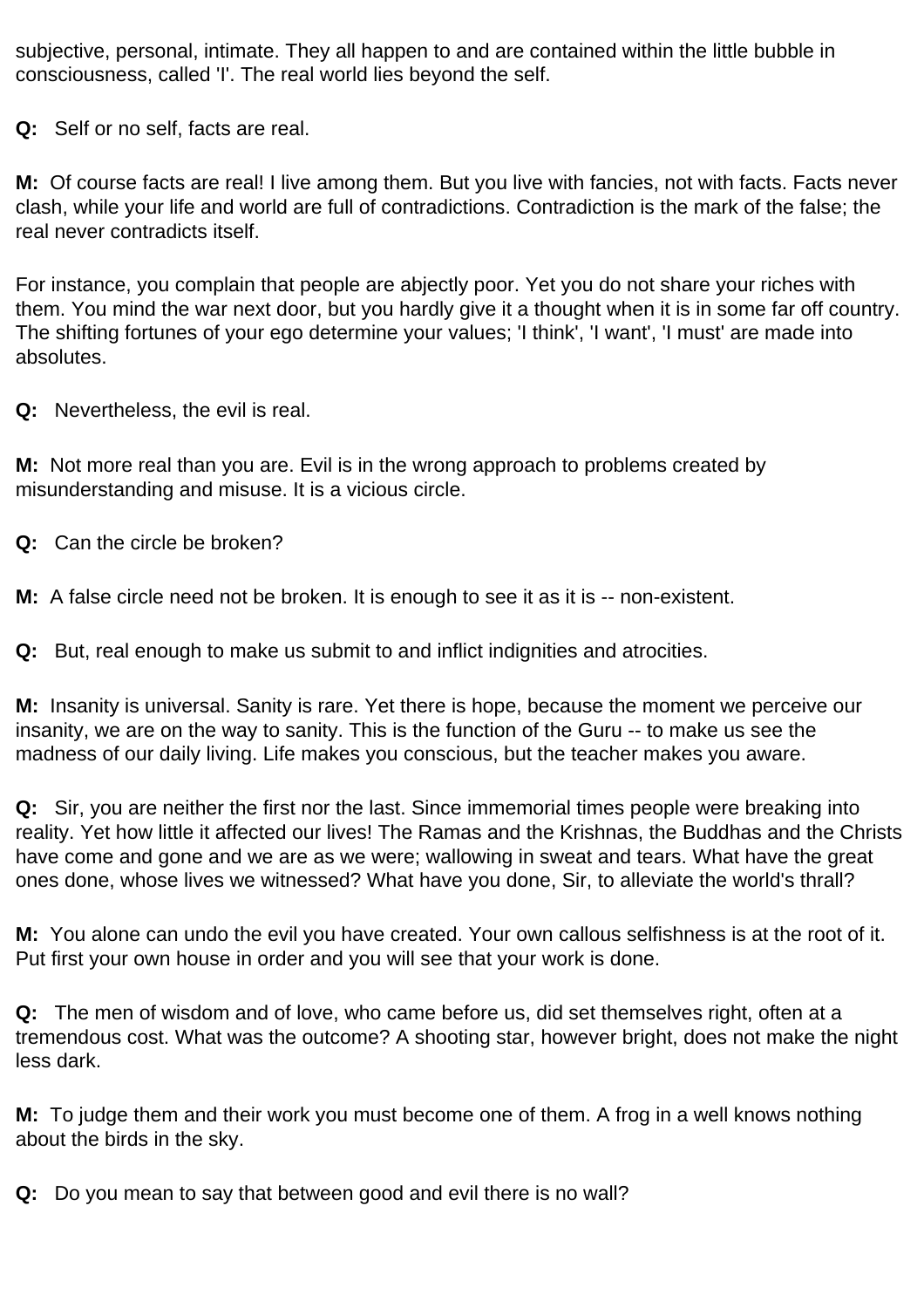**M:** There is no wall, because there is no good and no evil. In every concrete situation there is only the necessary and the unnecessary. The needful is right, the needless is wrong.

#### **Q:** Who decides?

**M:** The situation decides. Every situation is a challenge which demands the right response. When the response is right, the challenge is met and the problem ceases. If the response is wrong, the challenge is not met and the problem remains unsolved. Your unsolved problems -- that is what constitutes your *karma*. Solve them rightly and be free.

**Q:** You seem to drive me always back into myself. Is there no objective solution to the world's problems?

**M:** The world problems were created by numberless people like you, each full of his own desires and fears. Who can free you of your past, personal and social, except yourself? And how will you do it unless you see the urgent need of your being first free of cravings born of illusion? How can you truly help, as long as you need help yourself?

**Q:** In what way did the ancient sages help? In what way do you help? A few individuals profit, no doubt; your guidance and example may mean a lot to them; but in what way do you affect humanity, the totality of life and consciousness? You say that you are the world and the world is you; what impact have you made on it?

- **M:** What kind of Impact do you expect?
- **Q:** Man is stupid, selfish, cruel.
- **M:** Man is also wise, affectionate and kind.
- **Q:** Why does not goodness prevail?

**M:** It does -- in my real world. In my world even what you call evil is the servant of the good and therefore necessary. It is like boils and fevers that clear the body of impurities. Disease is painful, even dangerous, but if dealt with rightly, it heals.

**Q:** Or kills.

**M:** In some cases death is the best cure. A life may be worse than death, which is but rarely an unpleasant experience, whatever the appearances. Therefore, pity the living, never the dead. This problem of things, good and evil in themselves, does not exist in my world. The needful is good and the needless is evil. In your world the pleasant is good and the painful is evil.

**Q:** What is necessary?

**M:** To grow is necessary. To outgrow is necessary. To leave behind the good for the sake of the better is necessary.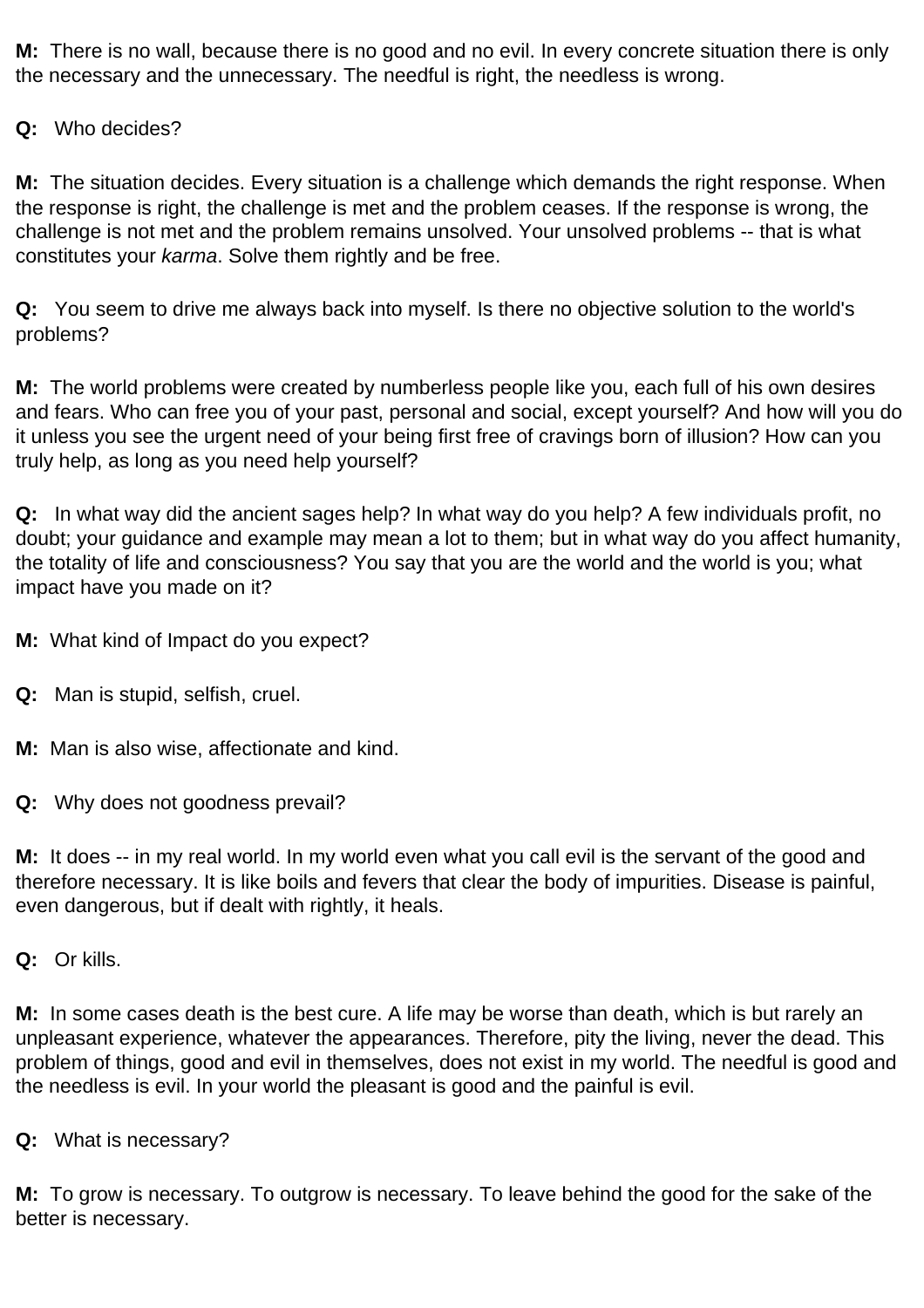**Q:** To what end?

**M:** The end is in the beginning. You end where you start -- in the Absolute.

**Q:** Why all this trouble then? To come back to where I started?

**M:** Whose trouble? Which trouble? Do you pity the seed that is to grow and multiply till it becomes a mighty forest? Do you kill an infant to save him from the bother of living? What is wrong with life, ever more life? Remove the obstacles to growing and all your personal, social, economic and political problems will just dissolve. The universe is perfect as a whole and the part's striving for perfection is a way of joy. Willingly sacrifice the imperfect to the perfect and there will be no more talk about good and evil.

**Q:** Yet we are afraid of the better and cling to the worse.

**M:** This is our stupidity, verging on insanity.

### **61. Matter is Consciousness Itself**

**Questioner:** I was lucky to have holy company all my life. Is it enough for self-realisation?

**Maharaj:** It depends what you make of it.

**Q:** I was told that the liberating action of *satsang* is automatic. Just like a river carries one to the estuary, so the subtle and silent influence of good people will take me to reality.

**M:** It will take you to the river, but the crossing is your own. Freedom cannot be gained nor kept without will-to-freedom. You must strive for liberation; the least you can do is uncover and remove the obstacles diligently. If you want peace you must strive for it. You will not get peace just by keeping quiet.

**Q:** A child just grows. He does not make plans for growth, nor has he a pattern; nor does he grow by fragments, a hand here a leg there; he grows integrally and unconsciously.

**M:** Because he is free of imagination. You can also grow like this, but you must not indulge in forecasts and plans, born of memory and anticipation. It is one of the peculiarities of a *jnani* that he is not concerned with the future. Your concern with future is due to fear of pain and desire for pleasure, to the *jnani* all is bliss: he is happy with whatever comes.

**Q:** Surely, there are many things that would make even a *jnani* miserable

**M:** A *jnani* may meet with difficulties, but they do not make him suffer. Bringing up a child from birth to maturity may seem a hard task, but to a mother the memories of hardships are a joy. There is nothing wrong with the world. What is wrong is in the way you look at it. It is your own imagination that misleads you. Without imagination there is no world. Your conviction that you are conscious of a world is the world. The world you perceive is made of consciousness; what you call matter is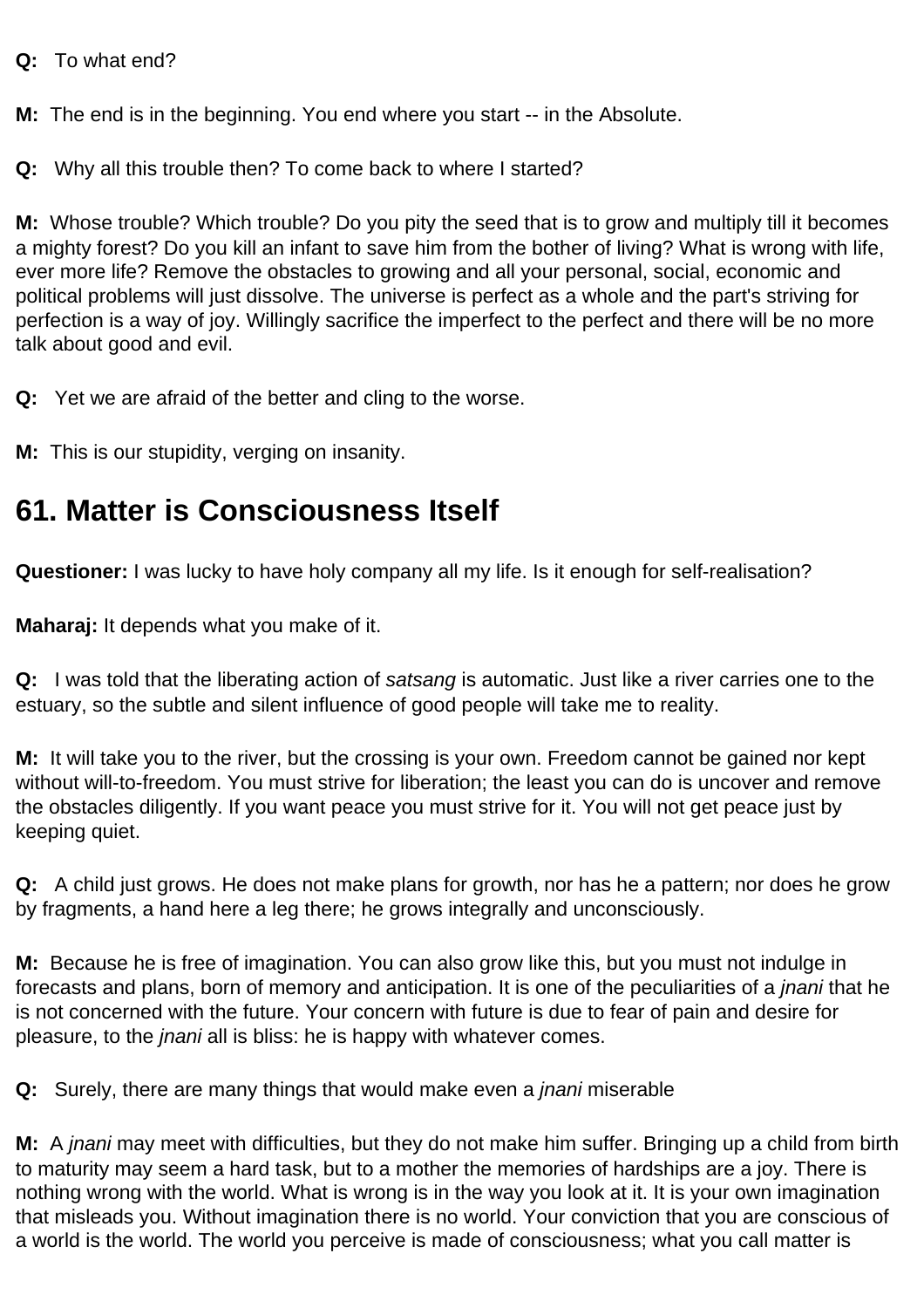consciousness Itself. You are the space (*akash*) in which it moves, the time in which it lasts, the love that gives it life. Cut off imagination and attachment and what remains?

**Q:** The world remains. I remain.

**M:** Yes. But how different it is when you can see it as it is, not through the screen of desire and fear.

**Q:** What for are all these distinctions -- reality and illusion, wisdom and ignorance, saint and sinner? Everyone is in search of happiness, everyone strives desperately; everyone is a *Yogi* and his life a school of wisdom. Each learns his own way the lessons he needs. Society approves of some, disapproves of others; there are no rules that apply everywhere and for all time.

**M:** In my world love is the only law. I do not ask for love, I give it. Such is my nature.

**Q:** I see you living your life according to a pattern. You run a meditation class in the morning, lecture and have discussions regularly; twice daily there is worship (*puja*) and religious singing (*bhajan*) in the evening. You seem to adhere to the routine scrupulously.

**M:** The worship and the singing are as I found them and I saw no reason to interfere. The general routine is according to the wishes of the people with whom I happen to live or who come to listen. They are working people, with many obligations and the timings are for their convenience. Some repetitive routine is inevitable. Even animals and plants have their time-tables.

**Q:** Yes, we see a regular sequence in all life. Who maintains the order? Is there an inner ruler, who lays down laws and enforces order?

**M:** Everything moves according to its nature. Where is the need of a policeman? Every action creates a reaction, which balances and neutralises the action. Everything happens, but there is a continuous cancelling out, and in the end it is as if nothing happened.

**Q:** Do not console me with final harmonies. The accounts tally, but the loss is mine.

**M:** Wait and see. You may end up with a profit good enough to justify the outlays.

**Q:** There is a long life behind me and I often wonder whether its many events took place by accident, or there was a plan. Was there a pattern laid down before I was born by which I had to live my life? If yes, who made the plans and who enforced them? Could there be deviations and mistakes? Some say destiny is immutable and every second of life is predetermined; others say that pure accident decides everything.

**M:** You can have it as you like. You can distinguish in your life a pattern or see merely a chain of accidents. Explanations are meant to please the mind. They need not be true. Reality is indefinable and indescribable.

**Q:** Sir, you are escaping my question! I want to know how you look at it. Wherever we look we find structure of unbelievable intelligence and beauty. How can I believe that the universe is formless and chaotic? Your world, the world in which you live, may be formless, but it need not be chaotic.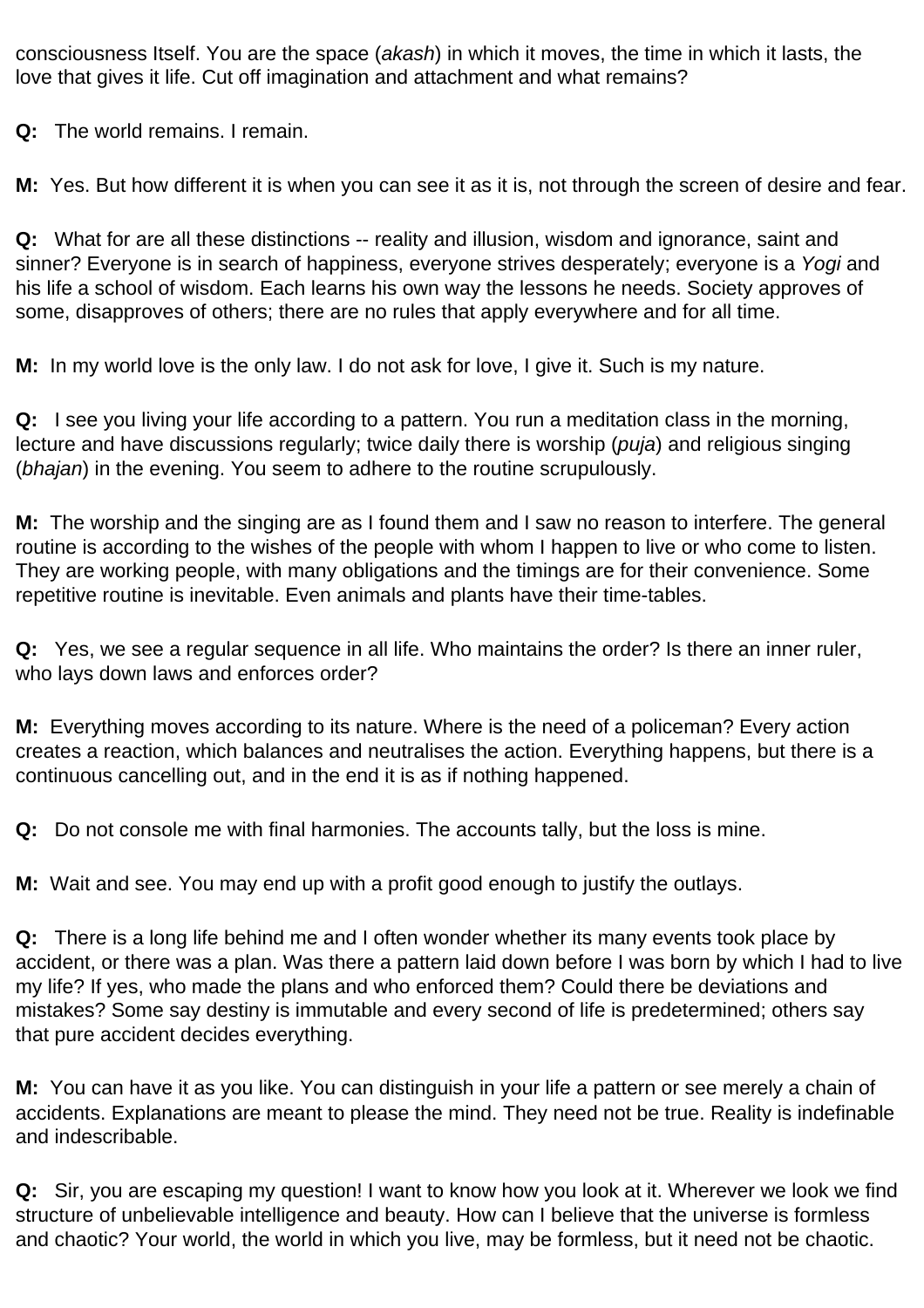**M:** The objective universe has structure, is orderly and beautiful. Nobody can deny it. But structure and pattern, imply constraint and compulsion. My world is absolutely free; everything in it is selfdetermined. Therefore I keep on saying that all happens by itself. There is order in my world too, but it is not Imposed from outside. It comes spontaneously and immediately, because of its timelessness. Perfection is not in the future. It is *now*.

**Q:** Does your world affect mine?

**M:** At one point only -- at the point of the *now*. It gives it momentary being, a fleeting sense of reality. In full awareness the contact is established. It needs effortless, un-self-conscious attention.

**Q:** Is not attention an attitude of mind?

**M:** Yes, when the mind is eager for reality, it gives attention. There is nothing wrong with your world, it is your thinking yourself to be separate from it that creates disorder. Selfishness is the source of all evil.

**Q:** I am coming back to my question. Before I was born, did my inner self decide the details of my life, or was it entirely accidental and at the mercy of heredity and circumstances?

**M:** Those who claim to have selected their father and mother and decided how they are going to live their next life may know for themselves. I know for myself. I was never born.

**Q:** I see you sitting in front of me and replying my questions.

**M:** You see the body only which, of course, was born and will die.

**Q:** It is the life-story of thus body-mind that I am interested in. Was it laid down by you or somebody else, or did it happen accidentally?

**M:** There is a catch in your very question. I make no distinction between the body and the universe. Each is the cause of the other; each is the other, in truth. But I am out of it all. When I am telling you that I was never born, why go on asking me what were my preparations for the next birth? The moment you allow your imagination to spin, it at once spins out a universe. It is not at all as you imagine and I am not bound by your imaginings.

**Q:** It requires intelligence and energy to build and maintain a living body. Where do they come from?

**M:** There is only imagination. The intelligence and power are all used up in your imagination. It has absorbed you so completely that you just cannot grasp how far from reality you have wandered. No doubt imagination is richly creative. Universe within universe are built on it. Yet they are all in space and time, past and future, which just do not exist.

**Q:** I have read recently a report about a little girl who was very cruelly handled in her early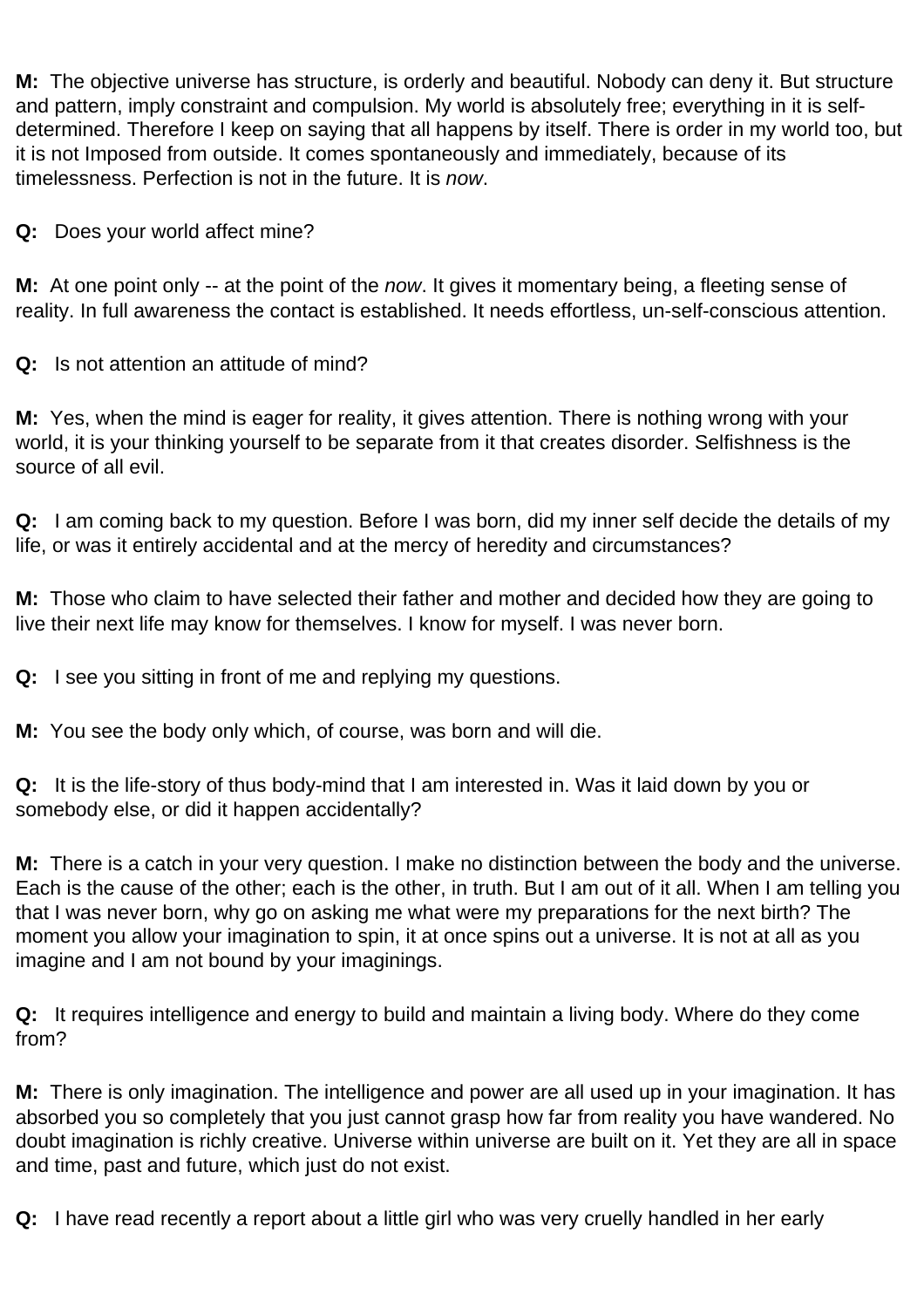childhood. She was badly mutilated and disfigured and grew up in an orphanage, completely estranged from its surroundings. This little girl was quiet and obedient, but completely indifferent. One of the nuns who were looking after the children, was convinced that the girl was not mentally retarded, but merely withdrawn, irresponsive. A psychoanalyst was asked to take up the case and for full two years he would see the child once a week and try to break the wall of isolation. She was docile and well-behaved, but would give no attention to her doctor. He brought her a toy house, with rooms and movable furniture and dolls representing father, mother and their children. It brought out a response, the girl got interested. One day the old hurts revived and came to the surface. Gradually she recovered, a number of operations brought back her face and body to normal and she grew into an efficient and attractive young woman. It took the doctor more than five years, but the work was done. He was a real Guru! He did not put down conditions nor talk about readiness and eligibility. Without faith, without hope, out of love only he tried and tried again.

**M:** Yes, that is the nature of a Guru. He will never give up. But, to succeed, he must not be met with too much resistance. Doubt and disobedience necessarily delay. Given confidence and pliability, he can bring about a radical change in the disciple speedily. Deep insight in the Guru and earnestness in the disciple, both are needed. Whatever was her condition, the girl in your story suffered for lack of earnestness in people. The most difficult are the intellectuals. They talk a lot, but are not serious.

What you call realisation is a natural thing. When you are ready, your Guru will be waiting. *Sadhana* is effortless. When the relationship with your teacher is right you grow. Above all, trust him. He cannot mislead you.

**Q:** Even when he asks me to do something patently wrong?

**M:** Do it. A *Sanyasi* had been asked by his Guru to marry. He obeyed and suffered bitterly. But his four children were all saints and seers, the greatest in Maharashtra. Be happy with whatever comes from your Guru and you will grow to perfection without striving.

**Q:** Sir, have you any wants or wishes. Can I do anything for you?

**M:** What can you give me that I do not have? Material things are needed for contentment. But I am contented with myself. What else do I need?

- **Q:** Surely, when you are hungry you need food and when sick you need medicine.
- **M:** Hunger brings the food and illness brings the medicine. It is all nature's work.
- **Q:** lf I bring something I believe you need, will you accept it?
- **M:** The love that made you offer will make me accept.
- **Q:** If somebody offers to build you a beautiful Ashram?
- **M:** Let him, by all means. Let him spend a fortune, employ hundreds, feed thousands.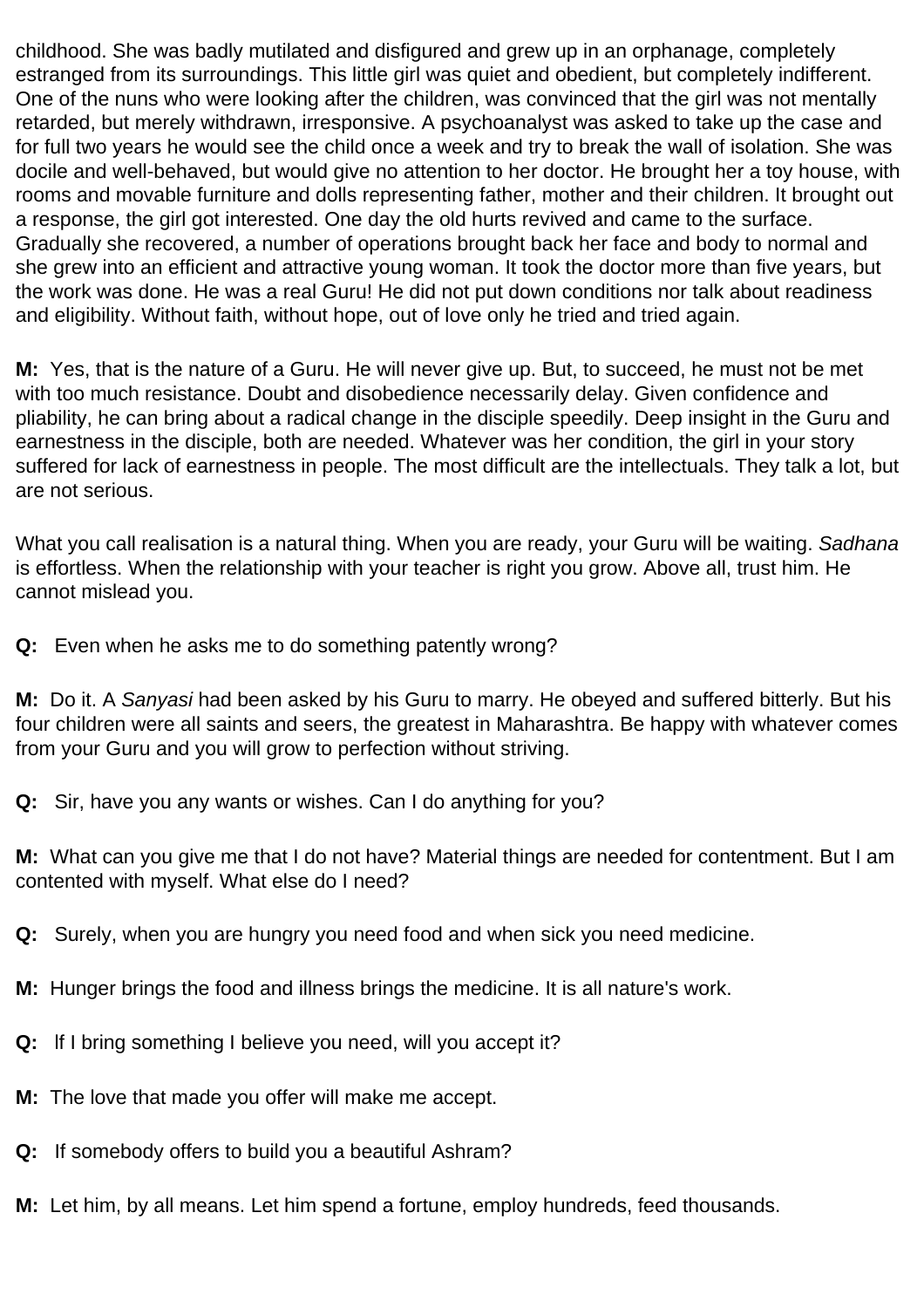#### **Q:** Is it not a desire?

**M:** Not at all. I am only asking him to do it properly, not stingily, half-heartedly. He is fulfilling his own desire, not mine. Let him do it well and be famous among men and gods.

- **Q:** But do you want it?
- **M:** I do not want it.
- **Q:** Will you accept it?
- **M:** I don't need it.
- **Q:** Will you stay in it?
- **M:** If I am compelled.
- **Q:** What can compel you?

**M:** Love of those who are in search of light.

**Q:** Yes, I see your point. Now, how am I to go into *samadhi*?

**M:** If you are in the right state, whatever you see will put you into *samadhi*. After all, *samadhi* is nothing unusual. When the mind is intensely interested, it becomes one with the object of interest - the seer and the seen become one in seeing, the hearer and the heard become one in hearing, the lover and the loved become one in loving. Every experience can be the ground for *samadhi*.

**Q:** Are you always in a state of *samadhi*?

**M:** Of course not *Samadhi* is a state of mind, after all. I am beyond all experience, even of *samadhi*. I am the great devourer and destroyer: whatever I touch dissolves into void (*akash*).

**Q:** I need *samadhis* for self-realisation.

**M:** You have all the self-realisation you need, but you do not trust it. Have courage, trust yourself, go, talk, act; give it a chance to prove itself. With some, realisation comes imperceptibly, but somehow they need convincing. They have changed, but they do not notice it. Such nonspectacular cases are often the most reliable.

**Q:** Can one believe himself to be realised and be mistaken?

**M:** Of course. The very idea 'I am self-realised' is a mistake. There is no 'I am this'. 'I am that' in the Natural State.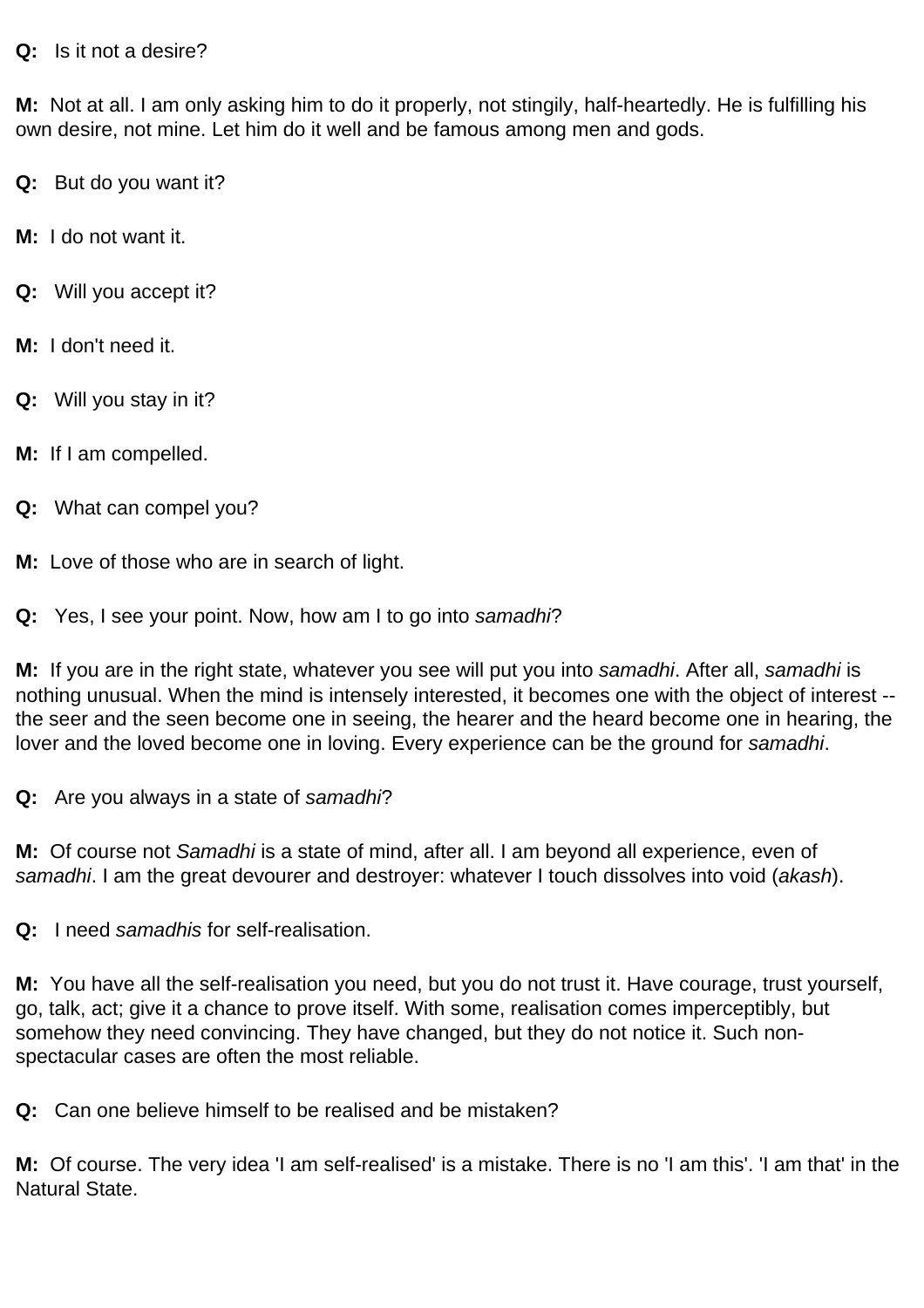# **62. In the Supreme the Witness Appears**

**Questioner:** Some forty years ago J. Krishnamurti said that there is life only and all talk of personalities and individualities has no foundation in reality. He did not attempt to describe life -- he merely said that while life need not and cannot be described, it can be fully experienced, if the obstacles to its being experienced are removed. The main hindrance lies in our idea of, and addiction to, time, in our habit of anticipating a future in the light of the past. The sum total of the past becomes the 'I was', the hoped for future becomes the 'I shall be' and life is a constant effort of crossing over from what 'I was' to what 'I shall be'. The present moment, the. 'now' is lost sight of. Maharaj speaks of 'I am'. Is it an illusion, like 'I was' and 'I shall be', or is there something real about it? And if the 'I am' too is an illusion, how does one free oneself from it? The very notion of I am free of 'I am' is an absurdity. Is there something real, something lasting about the 'I am' in distinction from the 'I was', or 'I shall be', which change with time, as added memories create new expectations?

**Maharaj:** The present 'I am' is as false as the 'I was' and 'I shall be'. It is merely an idea in the mind, an impression left by memory, and the separate identity it creates is false. this habit of referring to a false centre must be done away with, the notion 'I see', 'I feel', 'I think', 'I do', must disappear from the field of consciousness; what remains when the false is no more, is real.

**Q:** What is this big talk about elimination of the self? How can the self eliminate itself? What kind of metaphysical acrobatics can lead to the disappearance of the acrobat? In the end he will reappear, mightily proud of his disappearing.

**M:** You need not chase the 'I am' to kill it. You cannot. All you need is a sincere longing for reality. We call it *atma-bhakti*, the love of the Supreme: or *moksha-sankalpa*, the determination to be free from the false. Without love, and will inspired by love, nothing can be done. Merely talking about Reality without doing anything about it is self-defeating. There must be love in the relation between the person who says 'I am' and the observer of that 'I am'. As long as the observer, the inner self, the 'higher' self, considers himself apart from the observed, the 'lower' self, despises it and condemns it, the situation is hopeless. It is only when the observer (*vyakta*) accepts the person (*vyakti*) as a projection or manifestation of himself, and, so to say, takes the self into the Self, the duality of 'I' and 'this' goes and in the identity of the outer and the inner the Supreme Reality manifests itself.

This union of the seer and the seen happens when the seer becomes conscious of himself as the seer, he is not merely interested in the seen, which he is anyhow, but also interested in being interested, giving attention to attention, aware of being aware. Affectionate awareness is the crucial factor that brings Reality into focus.

**Q:** According to the Theosophists and allied occultists, man consists of three aspects: personality, individuality and spirituality. Beyond spirituality lies divinity. The personality is strictly temporary and valid for one birth only. It begins with the birth of the body and ends with the birth of the next body. Once over, it is over for good; nothing remains of it except a few sweet or bitter lessons.

The individuality begins with the animal-man and ends with the fully human. The split between the personality and individuality is characteristic of our present-day humanity. On one side the individuality with its longing for the true, the good and the beautiful; on the other side an ugly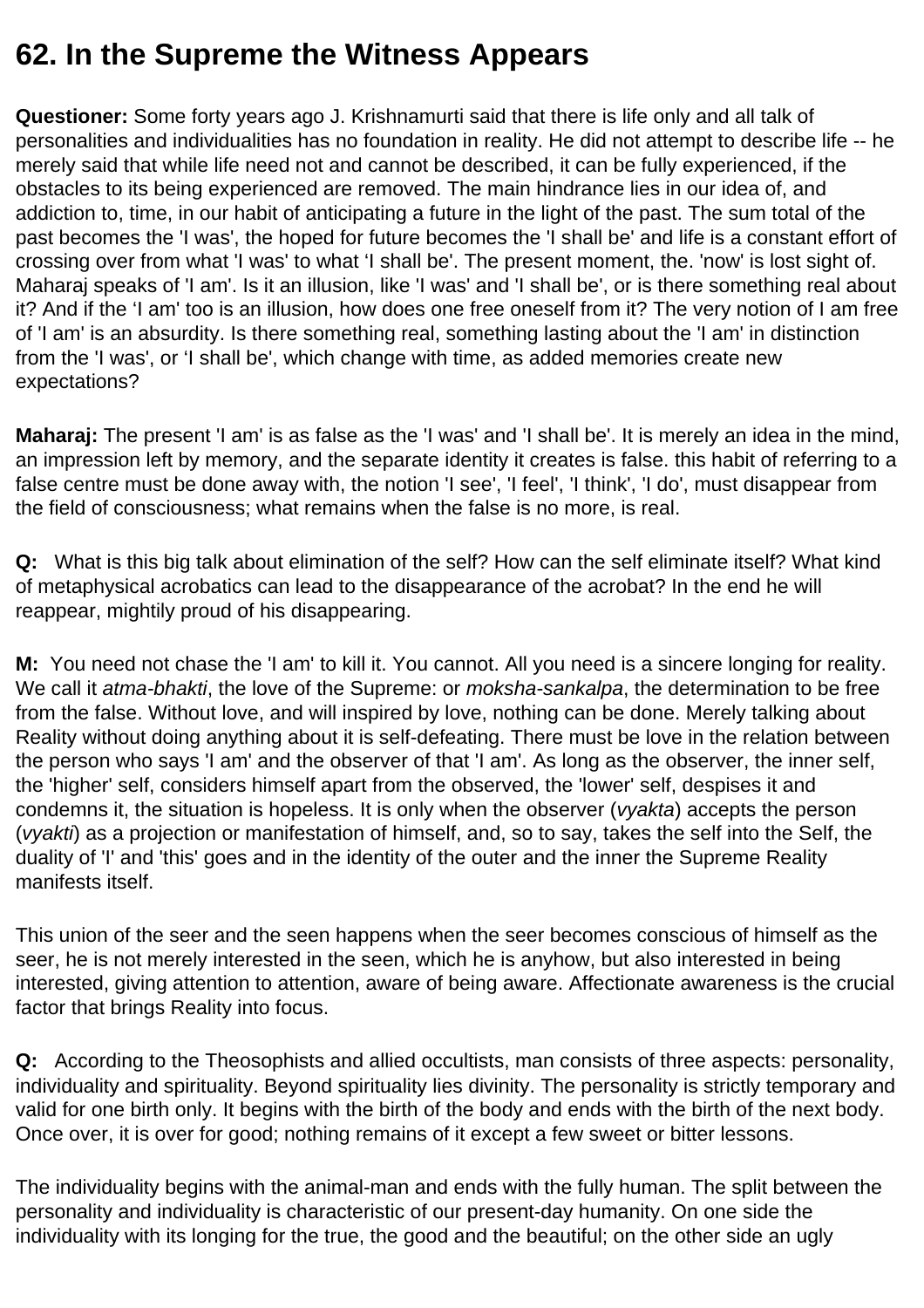struggle between habit and ambition, fear and greed, passivity and violence.

The spirituality aspect is still in abeyance. It cannot manifest itself in an atmosphere of duality. Only when the personality is reunited with the individuality and becomes a limited, perhaps, but true expression of it, that the light and love and beauty of the spiritual come into their own.

You teach of the *vyakti*, *vyakta*, *avyakta* (observer, observed and ground of observation). Does it tally with the other view?

**M:** Yes, when the *vyakti* realises its non-existence in separation from the *vyakta*, and the *vyakta* sees the *vyakti* as his own expression, then the peace and silence of the *avyakta* state come into being. In reality, the three are one: the *vyakta* and the *avyakta* are inseparable, while the *vyakti* is the sensing-feeling-thinking process, based on the body made of and fed by the five elements.

**Q:** What is the relation between the *vyakta* and the *avyakta*?

**M:** How can there be relation when they are one? All talk of separation and relation is due to the distorting and corrupting influence of 'I-am-the-body' idea. The outer self (*vyakti*) is merely a projection on the body-mind of the inner self (*vyakta*), which again is only an expression of the Supreme Self (*avyakta*) which is all and none.

**Q:** There are teachers who will not talk of the higher self and lower self. They address the man as if only the lower self existed. Neither Buddha nor Christ ever mentioned a higher self. J. Krishnamurti too fights shy of any mention of the higher self. Why is it so?

**M:** How can there be two selves in one body? The 'I am' is one. There is no 'higher I-am' and 'lower I-am'. All kinds of states of mind are presented to awareness and there is self-identification with them. The objects of observation are not what they appear to be and the attitudes they are met with are not what they need be. If you think that Buddha, Christ or Krishnamurti speak to the person, you are mistaken. They know well that the *vyakti*, the outer self, is but a shadow of the *vyakta*, the inner self, and they address and admonish the *vyakta* only. They tell him to give attention to the outer self, to guide and help it, to feel responsible for it; in short, to be fully aware of it. Awareness comes from the Supreme and pervades the inner self; the so-called outer self is only that part of one's being of which one is not aware. One may be conscious, for every being is conscious, but one is not aware. What is included in awareness becomes the inner and partakes of the inner. You may put it differently: the body defines the outer self, consciousness the inner, and in pure awareness the Supreme is contacted.

**Q:** You said the body defines the outer self. Since you have a body, do you have also an outer self?

**M:** I would, were I attached to the body and take it to be myself.

**Q:** But you are aware of it and attend to its needs.

**M:** The contrary is nearer to truth -- the body knows me and is aware of my needs. But neither is really so. This body appears in your mind; in my mind nothing is.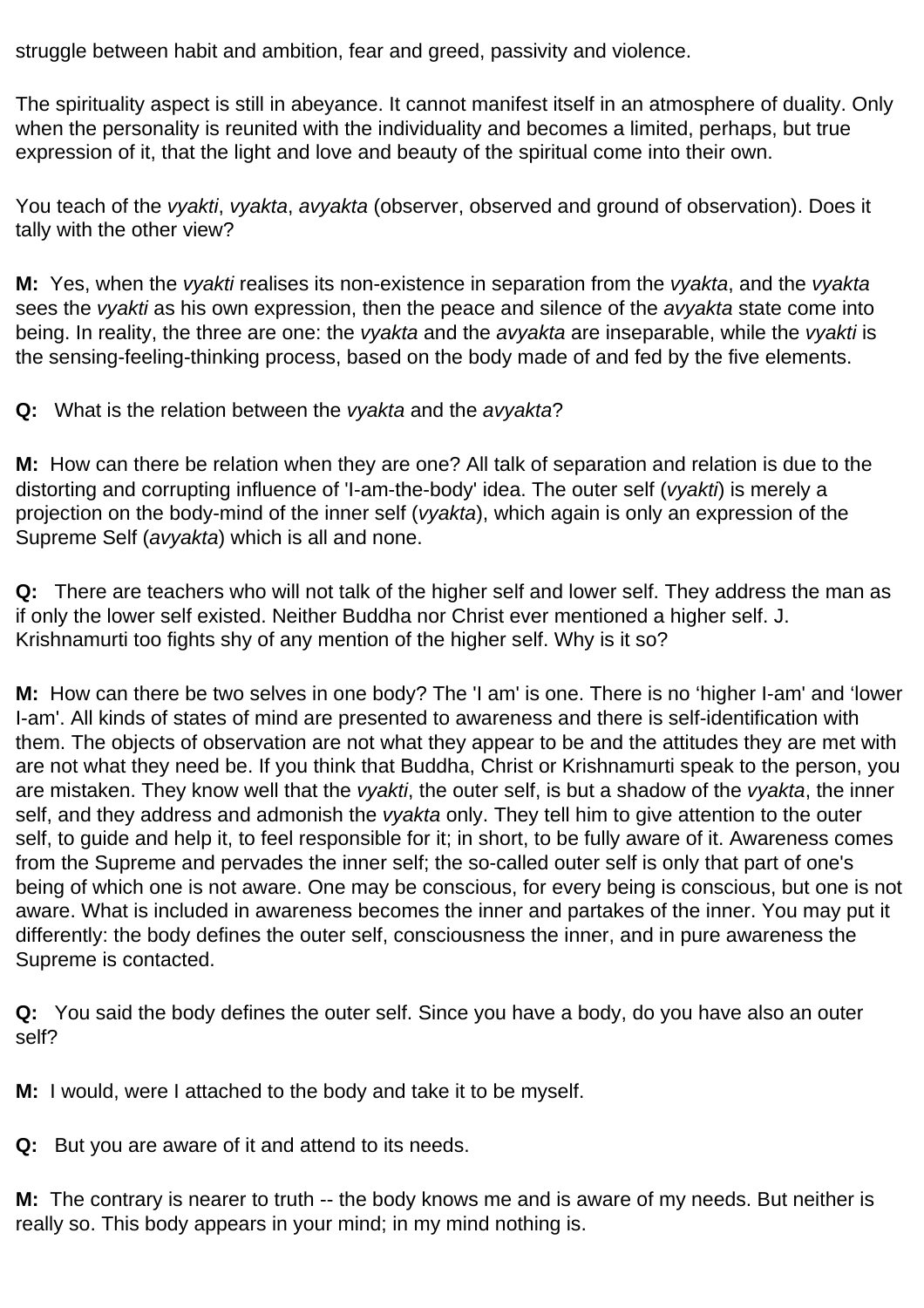**Q:** Do you mean to say you are quite unconscious of having a body?

**M:** On the contrary, I am conscious of not having a body.

**Q:** I see you smoking!

**M:** Exactly so. You see me smoking. Find out for yourself how did you come to see me Smoking, and you will easily realise that it is your 'I-am-the-body' state of mind that is responsible for this 'Isee-you-smoking' idea.

**Q:** There is the body and there is myself. I know the body. Apart from it, what am l?

**M:** There is no 'I' apart from the body, nor the world. The three appear and disappear together. At the root is the sense 'I am'. Go beyond it. The idea: 'I-am-not-the-body' is merely an antidote to the idea 'I-am-the-body' which is false. What is that 'I am'? Unless you know yourself, what else can you know?

**Q:** From what you say I conclude that without the body there can be no liberation. If the idea: 'I-amnot-the-body' leads to liberation, the presence of the body is essential.

**M:** Quite right. Without the body, how can the idea: 'I-am-not-the-body' come into being? The idea 'I-am-free' is as false as the idea 'I-am-in-bondage'. Find out the 'I am' common to both and go beyond.

**Q:** All is a dream only.

**M:** All are mere words, of what use are they to you? You are entangled in the web of verbal definitions and formulations. Go beyond your concepts and ideas; in the silence of desire and thought the truth is found.

**Q:** One has to remember not to remember. What a task!

**M:** It cannot be done, of course. It must happen. But it does happen when you truly see the need of it. Again, earnestness is the golden key.

**Q:** At the back of my mind there is a hum going on all the time. Numerous weak thoughts swarm and buzz and this shapeless cloud is always with me. Is it the same with you? What is at the back of your mind?

**M:** Where there is no mind, there is no back to it. I am all front, no back! The void speaks, the void remains.

**Q:** Is there no memory left?

**M:** No memory of past pleasure or pain is left. Each moment is newly born.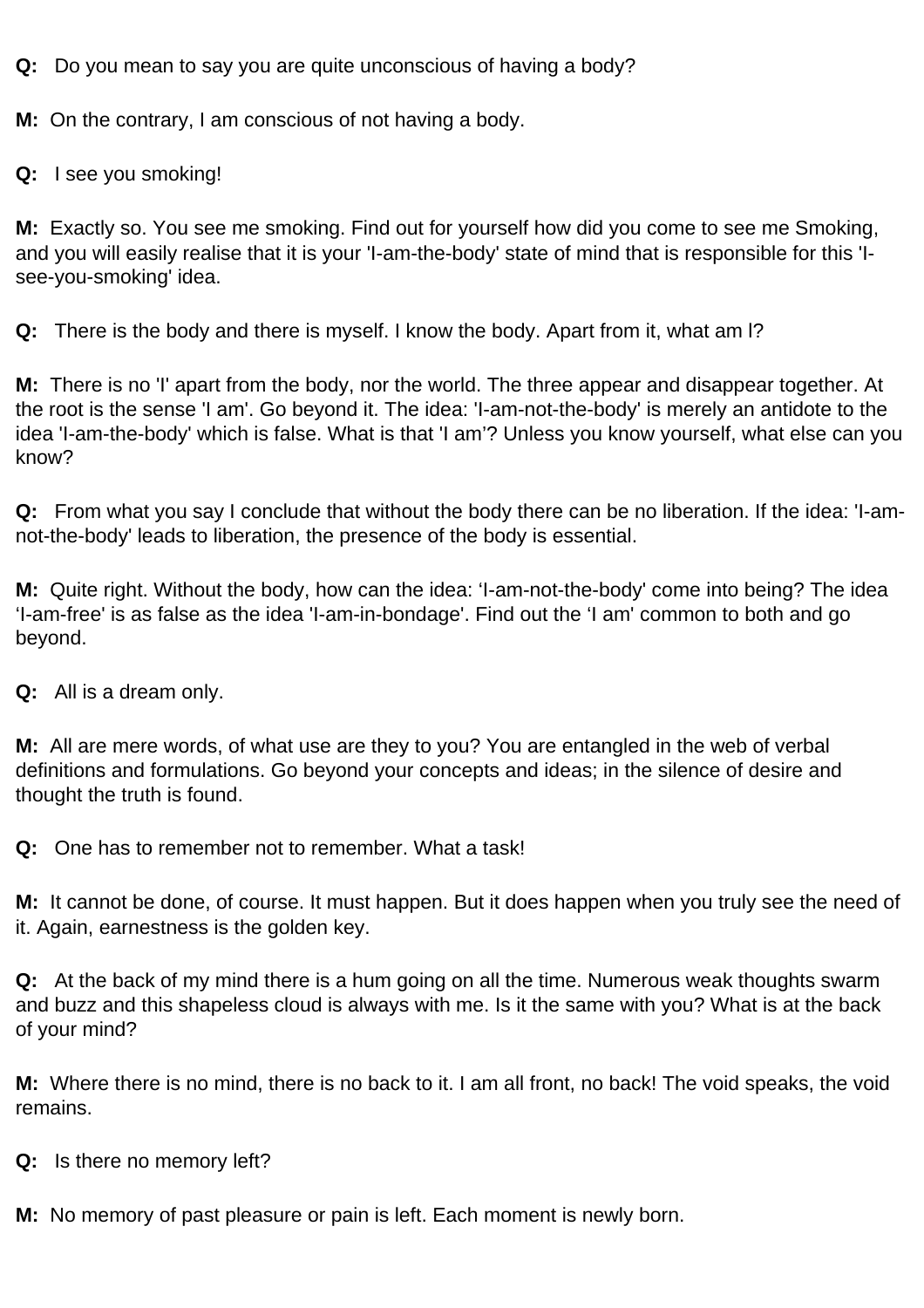**Q:** Without memory you cannot be conscious.

**M:** Of course I am conscious, and fully aware of it. I am not a block of wood! Compare consciousness and its content to a cloud. You are inside the cloud, while I look at. You are lost in it, hardly able to see the tips of your fingers, while I see the cloud and many other clouds and the blue sky too and the sun, the moon, the stars. Reality is one for both of us, but for you it is a prison and for me it is a home.

**Q:** You spoke of the person (*vyakti*), the witness (*vyakta*) and the Supreme (*avyakta*). Which comes first?

**M:** In the Supreme the witness appears. The witness creates the person and thinks itself as separate from it. The witness sees that the person appears in consciousness which again appears in the witness. This realisation of the basic unity is the working of the Supreme. It is the power behind the witness, the source from which all flows. It cannot be contacted, unless there is unity and love and mutual help between the person and the witness, unless the doing is in harmony with the being and the knowing. The Supreme is both the source and the fruit of such harmony. As I talk to you, I am in the state of detached but affectionate awareness (*turiya*). When this awareness turns upon itself, you may call it the Supreme State, (*turiyatita*). But the fundamental reality is beyond awareness, beyond the three states of becoming, being and not-being.

**Q:** How is it that here my mind is engaged in high topics and finds dwelling on them easy and pleasant. When I return home I find myself forgetting all l have learnt here, worrying and fretting, unable to remember my real nature even for a moment. What may be the cause?

**M:** It is your childishness you are returning to. You are not fully grown up; there are levels left undeveloped because unattended. Just give full attention to what in you is crude and primitive, unreasonable and unkind, altogether childish, and you will ripen. It is the maturity of heart and mind that is essential. It comes effortlessly when the main obstacle is removed -- inattention, unawareness. In awareness you grow.

# **63. Notion of Doership is Bondage**

**Questioner:** We have been staying at the Satya Sai Baba Ashram for some time. We have also spent two months at Sri Ramanashram at Tiruvannamalai. Now we are on our way back to the United States.

**Maharaj:** Did India cause any change in you?

**Q:** We feel we have shed our burden. Sri Satya Sai Baba told us to leave everything to him and just live from day to day as righteously as possible. 'Be good and leave the rest to me', he used to tell us.

**M:** What were you doing at the Sri Ramanashram?

**Q:** We were going on with the *mantra* given to us by the Guru. We also did some meditation.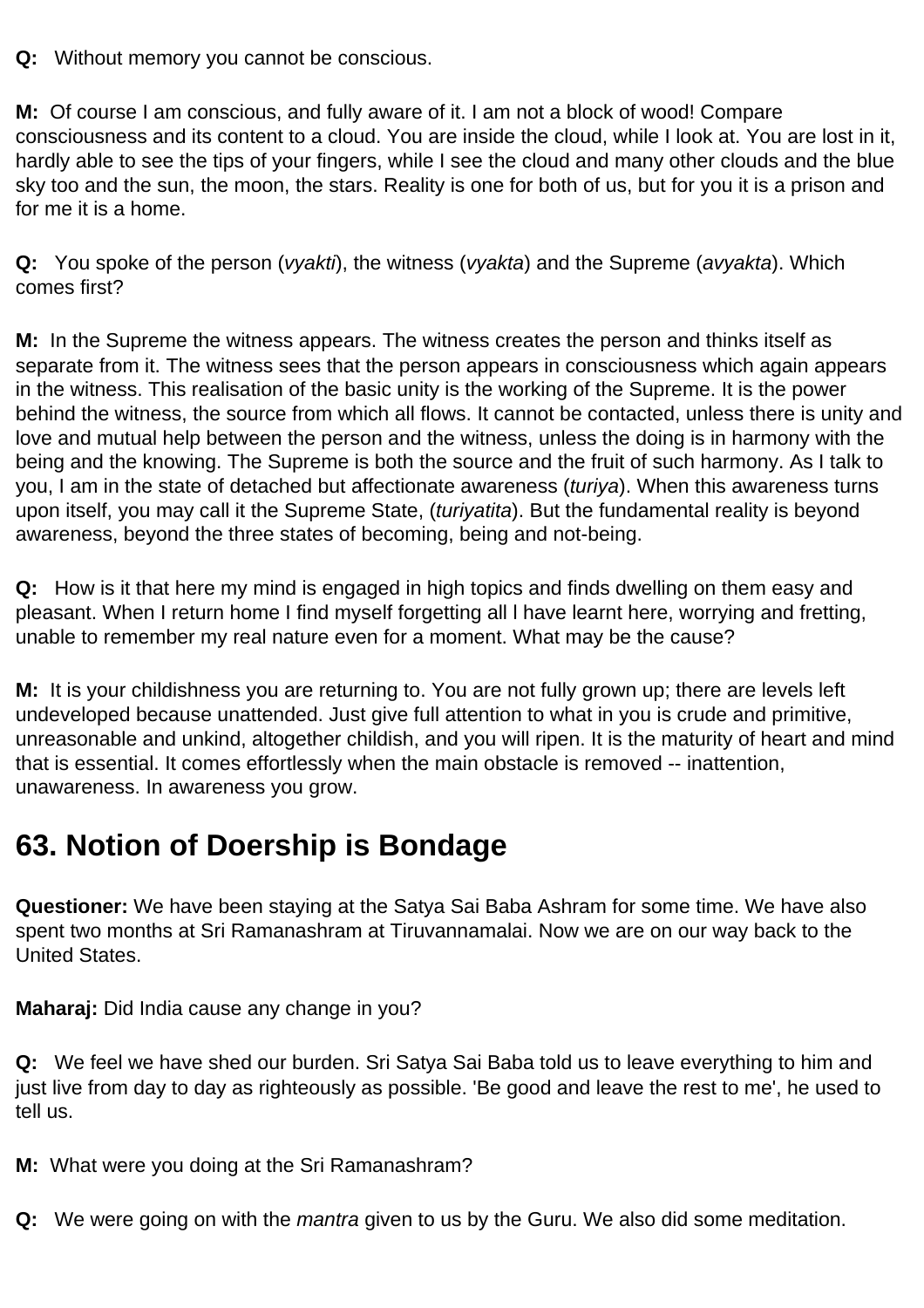There was not much of thinking or study; we were just trying to keep quiet. We are on the *bhakt*i path and rather poor in philosophy. We have not much to think about -- just trust our Guru and live our lives.

**M:** Most of the *bhaktas* trust their Guru only as long as all is well with them. When troubles come, they feel let down and go out in search of another Guru.

**Q:** Yes, we were warned against this danger. We are trying to take the hard along with the soft. The feeling: 'All is Grace' must be very strong. A *sadhu* was walking eastwards, from where a strong wind started blowing. The *sadhu* just turned round and walked west. We hope to live just like that -- adjusting ourselves to circumstances as sent us by our Guru.

**M:** There is only life. There is nobody who lives a life.

**Q:** That we understand, yet constantly we make attempts to live our lives instead of just living. Making plans for the future seems to be an inveterate habit with us.

**M:** Whether you plan or don't, life goes on. But in life itself a little whorl arises in the mind, which indulges in fantasies and imagines itself dominating and controlling life. Life itself is desireless. But the false self wants to continue -- pleasantly. Therefore it is always engaged in ensuring one's continuity. Life is unafraid and free. As long as you have the idea of influencing events, liberation is not for you: The very notion of doership, of being a cause, is bondage.

**Q:** How can we overcome the duality of the doer and the done?

**M:** Contemplate life as infinite, undivided, ever present, ever active, until you realise yourself as one with it. It is not even very difficult, for you will be returning only to your own natural condition.

Once you realise that all comes from within, that the world in which you live has not been projected onto you but by you, your fear comes to an end. Without this realisation you identify yourself with the externals, like the body, mind, society, nation, humanity, even God or the Absolute. But these are all escapes from fear. It is only when you fully accept your responsibility for the little world in which you live and watch the process of its creation, preservation and destruction, that you may be free from your imaginary bondage.

**Q:** Why should I imagine myself so wretched?

**M:** You do it by habit only. Change your ways of feeling and thinking, take stock of them and examine them closely. You are in bondage by inadvertence. Attention liberates. You are taking so many things for granted. Begin to question. The most obvious things are the most doubtful. Ask yourself such questions as: 'Was I really born?' 'Am I really so-and-so?' 'How do I know that I exist? 'Who are my parents?' 'Have they created me, or have I created them?' 'Must I believe all I am told about myself?' 'Who am I, anyhow?'. You have put so much energy into building a prison for yourself. Now spend as much on demolishing it. In fact, demolition is easy, for the false dissolves when it is discovered. All hangs on the idea 'I am'. Examine it very thoroughly. It lies at the root of every trouble. It is a sort of skin that separates you from the reality. The real is both within and without the skin, but the skin itself is not real. This 'I am' idea was not born with you. You could have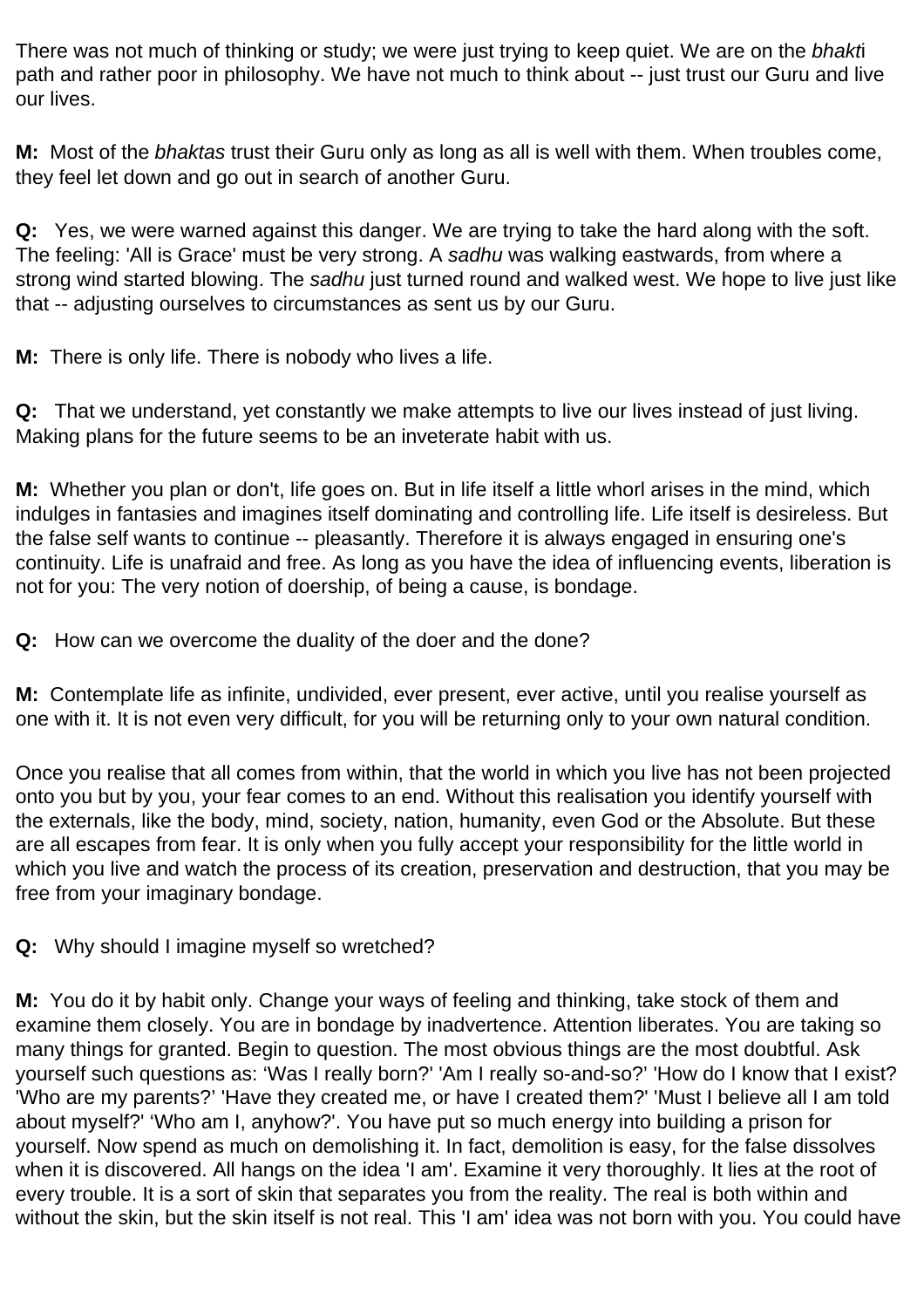lived very well without it. It came later due to your self-identification with the body. It created an illusion of separation where there was none. It made you a stranger in your own world and made the world alien and inimical. Without the sense of 'I am' life goes on. There are moments when we are without the sense of 'I am'. at peace and happy. With the return of the 'I am' trouble starts.

**Q:** How is one to be free from the 'I'-sense?

**M:** You must deal with the 'I'-sense if you want to be free of it. Watch it in operation and at peace, how it starts and when it ceases, what it wants and how it gets it, till you see clearly and understand fully. After all, all the *Yogas*, whatever their source and character, have only one aim: to save you from the calamity of separate existence, of being a meaningless dot in a vast and beautiful picture.

You suffer because you have alienated yourself from reality and now you seek an escape from this alienation. You cannot escape from your own obsessions. You can only cease nursing them.

It is because the 'I am' is false that it wants to continue. Reality need not continue -- knowing itself indestructible, it is indifferent to the destruction of forms and expressions. To strengthen, and stabilise the 'I am' we do all sorts of things -- all in vain, for the 'I am' is being rebuilt from moment to moment. It is unceasing work and the only radical solution is to dissolve the separative sense of 'I am such-and-such person' once and for good. Being remains, but not self-being.

**Q:** I have definite spiritual ambitions. Must I not work for their fulfilment?

**M:** No ambition is spiritual. All ambitions are for the sake of the 'I am'. If you want to make real progress you must give up all idea of personal attainment. The ambitions of the so-called *Yogis* are preposterous. A man's desire for a woman is innocence itself compared to the lusting for an everlasting personal bliss. The mind is a cheat. The more pious it seems, the worse the betrayal.

**Q:** People come to you very often with their worldly troubles and ask for help. How do you know what to tell them?

**M:** I just tell them what comes to my mind at the moment. I have no standardised procedure in dealing with people.

**Q:** You are sure of yourself. But when people come to me for advice, how am I to be sure that my advice is right?

**M:** Watch in what state you are, from what level you talk. If you talk from the mind, you may be wrong. If you talk from full insight into the situation, with your own mental habits in abeyance your advice may be a true response. The main point is to be fully aware that neither you nor the man in front of you are mere bodies; If your awareness is clear and full. a mistake is less probable.

## **64. Whatever pleases you, Keeps you Back**

**Questioner:** I am a retired chartered accountant and my wife is engaged in social work for poor women. Our son is leaving for the United States and we came to see him off. We are Panjabis but we live in Delhi. We have a Guru of the Radha-Soami faith and we value *satsang* highly. We feel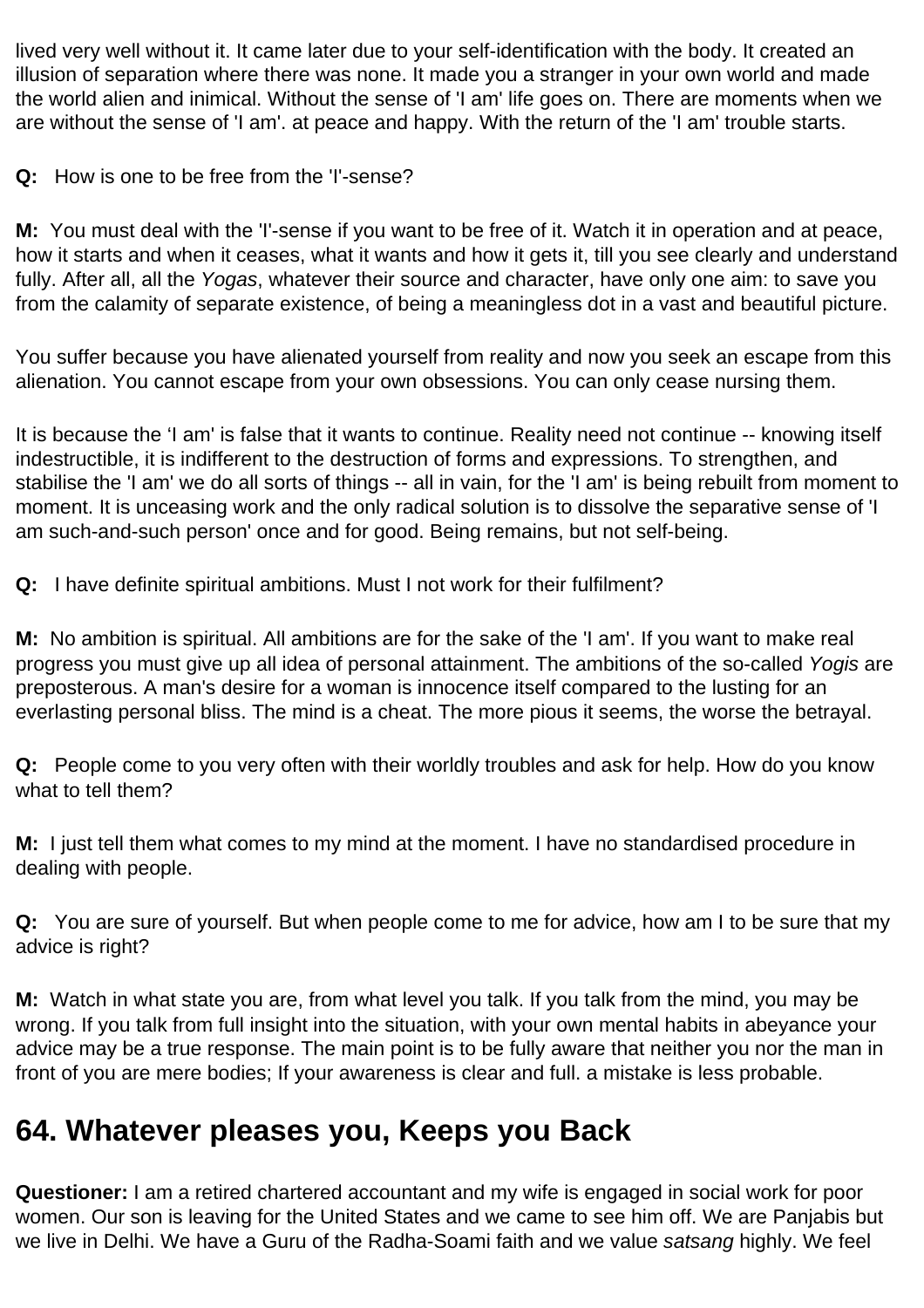very fortunate to be brought here. We have met many holy people and we are glad to meet one more.

**Maharaj:** You have met many anchorites and ascetics, but a fully realised man conscious of his divinity (*swarupa*) is hard to find. The saints and *Yogis*, by immense efforts and sacrifices, acquire many miraculous powers and can do much good in the way of helping people and inspiring faith, yet it does not make them perfect. It is not a way to reality, but merely an enrichment of the false. All effort leads to more effort; whatever was built up must be maintained, whatever was acquired must be protected against decay or loss. Whatever can be lost is not really one's own; and what is not your own of what use can it be to you? In my world nothing is pushed about, all happens by itself. All existence is in space and time, limited and temporary. He who experiences existence is also limited and temporary. I am not concerned either with 'what exists' or with 'who exists'. I take my stand beyond, where I am both and neither.

The persons who, after much effort and penance, have fulfilled their ambitions and secured higher levels of experience and action, are usually acutely conscious of their standing; they grade people into hierarchies, ranging from the lowest non-achiever to the highest achiever. To me all are equal. Differences in appearance and expression are there, but they do not matter. Just as the shape of a gold ornament does not affect the gold, so does man's essence remain unaffected. Where this sense of equality is lacking it means that reality had not been touched.

Mere knowledge is not enough; the knower must be known. The Pandits and the *Yogis* may know many things, but of what use is mere knowledge when the self is not known? It will be certainly misused. Without the knowledge of the knower there can be no peace.

**Q:** How does one come to know the knower?

**M:** I can only tell you what I know from my own experience. When I met my Guru, he told me: 'You are not what you take yourself to be. Find out what you are. Watch the sense 'I am', find your real self'. I obeyed him, because I trusted him. I did as he told me. All my spare time I would spend looking at myself in silence. And what a difference it made, and how soon! It took me only three years to realise my true nature. My Guru died soon after I met him, but it made no difference. I remembered what he told me and persevered. The fruit of it is here, with me.

**Q:** What is it?

**M:** I know myself as I am in reality. I am neither the body, nor the mind, nor the mental faculties. I am beyond all these.

**Q:** Are you just nothing?

**M:** Come on, be reasonable. Of course I am, most tangibly. Only I am not what you may think me to be. This tells you all.

**Q:** It tells me nothing.

**M:** Because it cannot be told. You must gain your own experience. You are accustomed to deal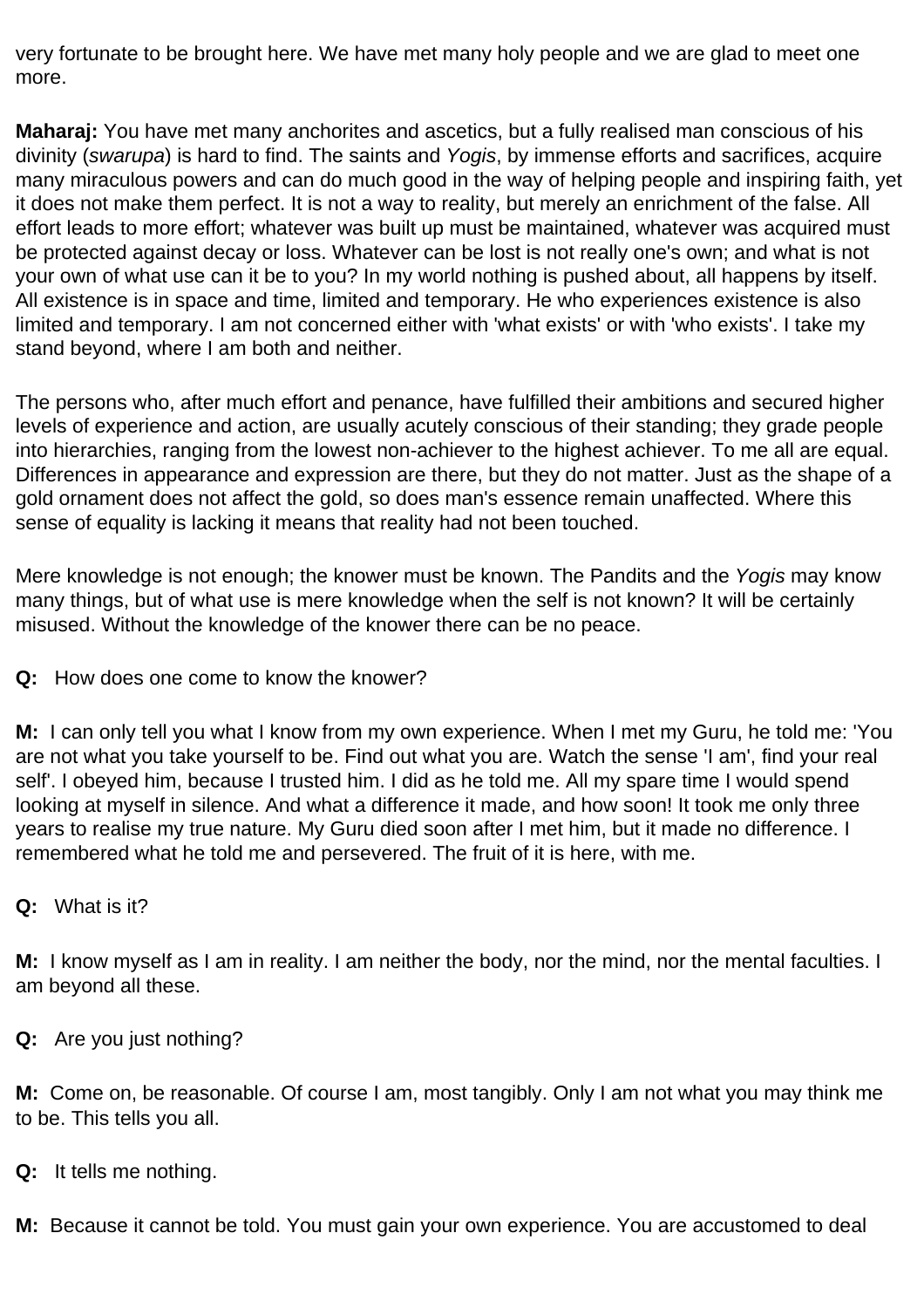with things, physical and mental. I am not a thing, nor are you. We are neither matter nor energy, neither body nor mind. Once you have a glimpse of your own being, you will not find me difficult to understand.

We believe in so many things on hearsay. We believe in distant lands and people, in heavens and hells, in gods and goddesses, because we were told. Similarly, we were told about ourselves, our parents, name, position, duties and so on. We never cared to verify. The way to truth lies through the destruction of the false. To destroy the false, you must question your most inveterate beliefs. Of these the idea that you are the body is the worst. With the body comes the world, with the world -- God, who is supposed to have created the world and thus it starts -- fears, religions, prayers, sacrifices, all sorts of systems -- all to protect and support the child-man, frightened out of his wits by monsters of his own making. realise that what you are cannot be born nor die and with the fear gone all suffering ends.

What the mind invents, the mind destroys. But the real is not invented and cannot be destroyed. Hold on to that over which the mind has no power. What I am telling you about is neither in the past nor in the future. Nor is it in the daily life as it flows in the now. It is timeless and the total timelessness of it is beyond the mind. My Guru and his words: 'You are myself' are timelessly with me. In the beginning I had to fix my mind on them, but now it has become natural and easy. The point when the mind accepts the words of the Guru as true and lives by them spontaneously and in every detail of daily life is the threshold of realisation. In a way it is salvation by faith, but the faith must be intense and lasting.

However, you must not think that faith itself is enough. Faith expressed in action is a sure means to realisation. Of all the means it is the most effective. There are teachers who deny faith and trust reason only. Actually it is not faith they deny, but blind beliefs. Faith is not blind. It is the willingness to try.

**Q:** We were told that of all forms of spiritual practices the practice of the attitude of a mere witness is the most efficacious. How does it compare with faith?

**M:** The witness attitude is also faith; it is faith in oneself. You believe that you are not what you experience and you look at everything as from a distance. There is no effort in witnessing. You understand that you are the witness only and the understanding acts. You need nothing more, just remember that you are the witness only. If in the state of witnessing you ask yourself: 'Who am I?', the answer comes at once, though it is wordless and silent. Cease to be the object and become the subject of all that happens; once having turned within, you will find yourself beyond the subject. When you have found yourself, you will find that you are also beyond the object, that both the subject and the object exist in you, but you are neither.

**Q:** You speak of the mind, of the witnessing consciousness beyond the mind and of the Supreme, which is beyond awareness. Do you mean to say that even awareness is not real?

**M:** As long as you deal in terms: real -- unreal; awareness is the only reality that can be. But the Supreme is beyond all distinctions and to it the term 'real' does not apply, for in it all is real and, therefore, need not be labelled as such. It is the very source of reality, it imparts reality to whatever it touches. It just cannot be understood through words. Even a direct experience, however sublime, merely bears testimony, nothing more.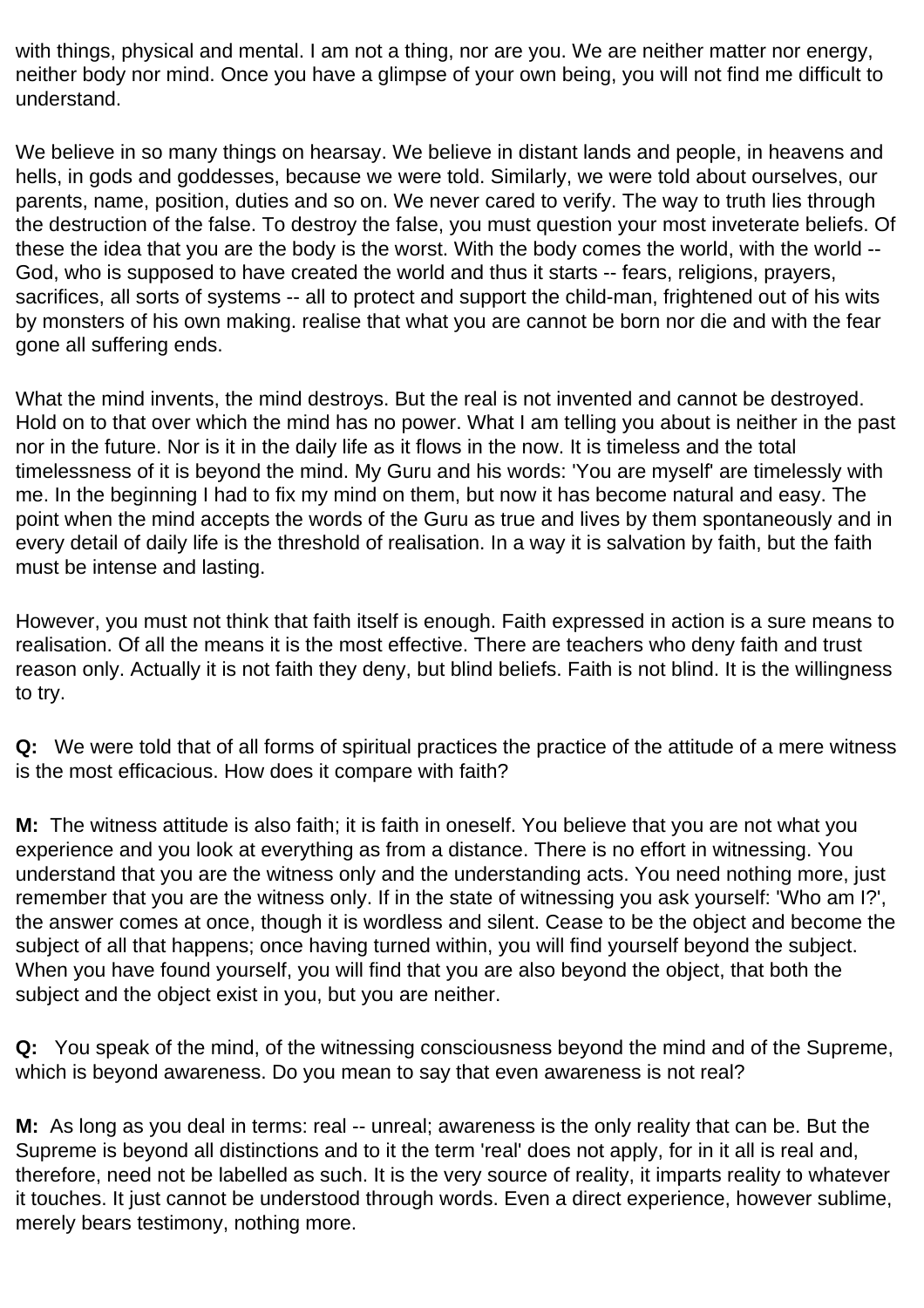### **Q:** But who creates the world?

**M:** The Universal Mind (*chidakash*) makes and unmakes everything. The Supreme (*paramakash*) imparts reality to whatever comes into being. To say that it is the universal love may be the nearest we can come to it in words. Just like love it makes everything real, beautiful, desirable.

### **Q:** Why desirable?

**M:** Why not? Wherefrom come all the powerful attractions that make all created things respond to each other, that bring people together, if not from the Supreme? Shun not desire; see only that it flows into the right channels. Without desire you are dead. But with low desires you are a ghost.

**Q:** What is the experience which comes nearest to the Supreme?

**M:** Immense peace and boundless love. realise that whatever there is true, noble and beautiful in the universe, it all comes from you, that you yourself are at the source of it. The gods and goddesses that supervise the world may be most wonderful and glorious beings; yet they are like the gorgeously dressed servants who proclaim the power and the riches of their master.

**Q:** How does one reach the Supreme State?

**M:** By renouncing all lesser desires. As long as you are pleased with the lesser, you cannot have the highest. Whatever pleases you, keeps you back. Until you realise the unsatisfactoriness of everything, its transiency and limitation, and collect your energies in one great longing, even the first step is not made. On the other hand, the integrity of the desire for the Supreme is by itself a call from the Supreme. Nothing, physical or mental, can give you freedom. You are free once you understand that your bondage is of your own making and you cease forging the chains that bind you.

- **Q:** How does one find the faith in a Guru?
- **M:** To find the Guru and also the trust in him is rare luck. It does not happen often.
- **Q:** Is it destiny that ordains?

**M:** Calling it destiny explains little. When it happens you cannot say why it happens and you merely cover up your ignorance by calling it *karma* or Grace, or the Will of God.

**Q:** Krishnamurti says that Guru is not needed.

**M:** Somebody must tell you about the Supreme Reality and the way that leads to it. Krishnamurti is doing nothing else. In a way he is right -- most of the so-called disciples do not trust their Gurus; they disobey them and finally abandon them. For such disciples it would have been infinitely better if they had no Guru at all and just looked within for guidance. to find a living Guru is a rare opportunity and a great responsibility. One should not treat these matters lightly. You people are out to buy yourself the heaven and you imagine that the Guru will supply it for a price. You seek to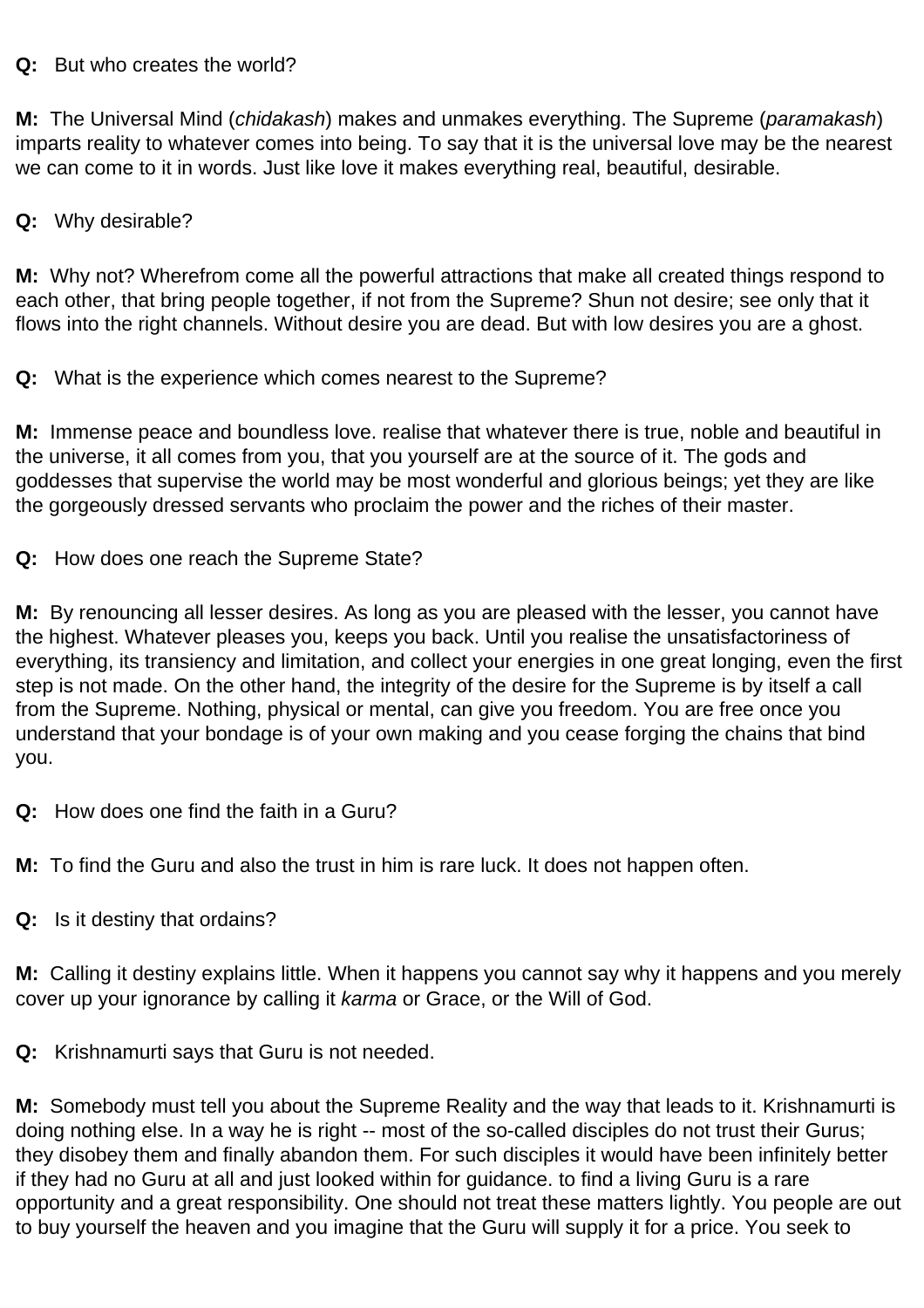strike a bargain by offering little but asking much. You cheat nobody except yourselves.

**Q:** You were told by your Guru that you are the Supreme and you trusted him and acted on it. What gave you this trust?

**M:** Say, I was just reasonable. It would have been foolish to distrust him. What interest could he possibly have in misleading me?

**Q:** You told a questioner that we are the same, that we are equals. I cannot believe it. Since I do not believe it, of what use is your statement to me?

**M:** Your disbelief does not matter. My words are true and they will do their work. This is the beauty of noble company (*satsang*).

**Q:** Just sitting near you can it be considered spiritual practice?

**M:** Of course. The river of life is flowing. Some of its water is here, but so much of it has already reached its goal. You know only the present. I see much further into the past and future, into what you are and what you can be. I cannot but see you as myself. It is in the very nature of love to see no difference.

**Q:** How can I come to see myself as you see me?

**M:** It is enough if you do not imagine yourself to be the body. It is the 'I-am-the-body' idea that is so calamitous. It blinds you completely to your real nature. Even for a moment do not think that you are the body. Give yourself no name, no shape. In the darkness and the silence reality is found.

**Q:** Must not I think with some conviction that I am not the body? Where am I to find such conviction?

**M:** Behave as if you were fully convinced and the confidence will come. What is the use of mere words? A formula, a mental pattern will not help you. But unselfish action, free from all concern with the body and its interests will carry you into the very heart of Reality.

**Q:** Where am I to get the courage to act without conviction?

**M:** Love will give you the courage. When you meet somebody wholly admirable, love-worthy, sublime, your love and admiration will give you the urge to act nobly.

**Q:** Not everybody knows to admire the admirable. Most of the people are totally insensitive.

**M:** Life will make them appreciate. The very weight of accumulated experience will give them eyes to see. When you meet a worthy man, you will love and trust him and follow his advice. This is the role of the realised people -- to set an example of perfection for others to admire and love. Beauty of life and character is a tremendous contribution to the common good.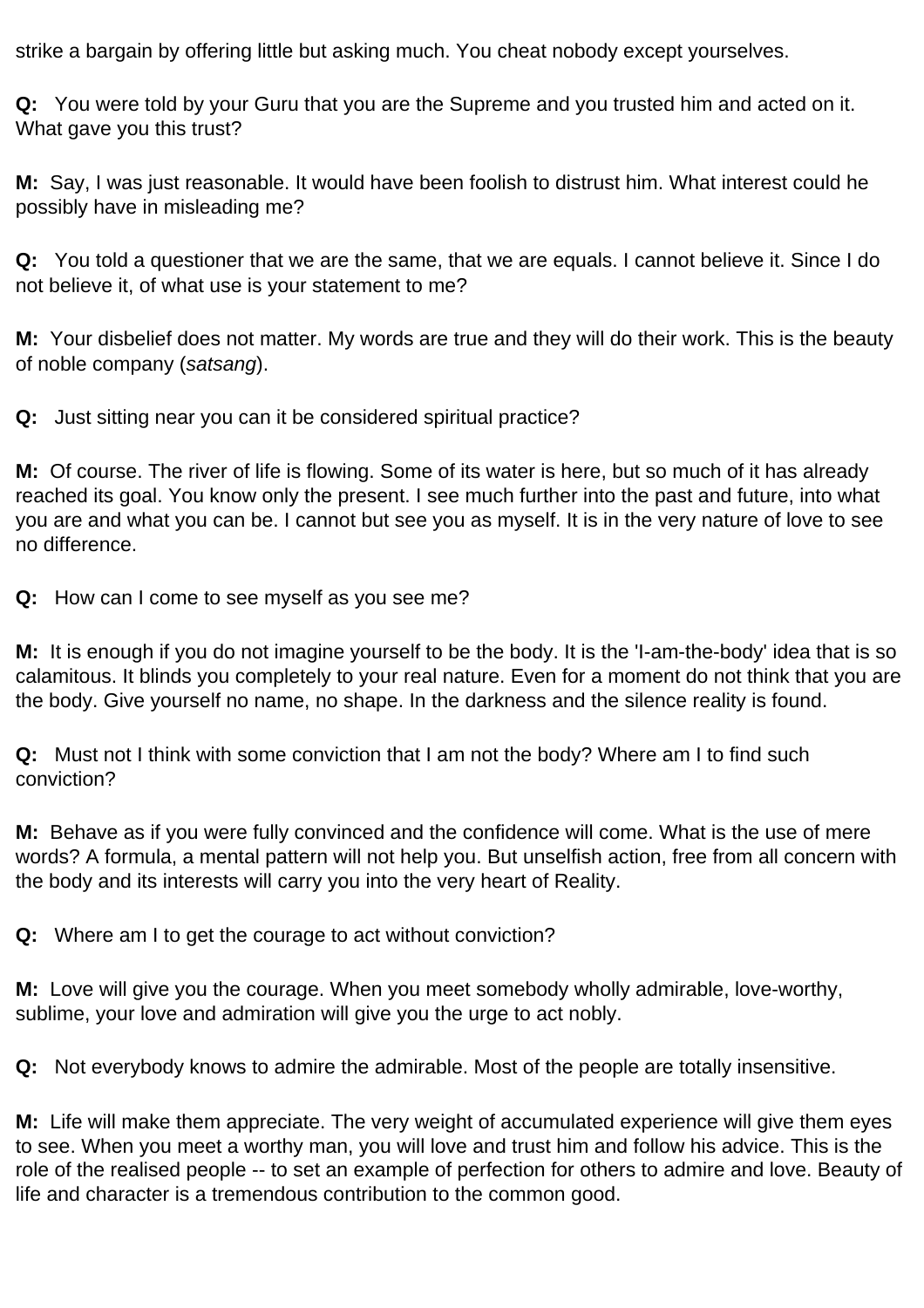**M:** It is enough to know that there is suffering, that the world suffers. By themselves neither pleasure nor pain enlighten. Only understanding does. Once you have grasped the truth that the world is full of suffering, that to be born is a calamity, you will find the urge and the energy to go beyond it. Pleasure puts you to sleep and pain wakes you up. If you do not want to suffer, don't go to sleep. You cannot know yourself through bliss alone, for bliss is your very nature. You must face the opposite, what you are not, to find enlightenment.

# **65. A Quiet Mind is All You Need**

**Questioner:** I am not well. I feel rather weak. What am I to do?

**Maharaj:** Who is unwell, you or the body?

- **Q:** My body, of course.
- **M:** Yesterday you felt well. What felt well?
- **Q:** The body.

**M:** You were glad when the body was well and you are sad when the body is unwell. Who is glad one day and sad the next?

- **Q:** The mind.
- **M:** And who knows the variable mind?
- **Q:** The mind.
- **M:** The mind is the knower. Who knows the knower?
- **Q:** Does not the knower know itself?

**M:** The mind is discontinuous. Again and again it blanks out, like in sleep or swoon, or distraction. There must be something continuous to register discontinuity.

**Q:** The mind remembers. This stands for continuity.

**M:** Memory is always partial, unreliable and evanescent. It does not explain the strong sense of identity pervading consciousness, the sense 'I am'. Find out what is at the root of it.

**Q:** However deeply I look, I find only the mind. Your words 'beyond the mind' give me no clue.

**M:** While looking with the mind, you cannot go beyond it. To go beyond, you must look away from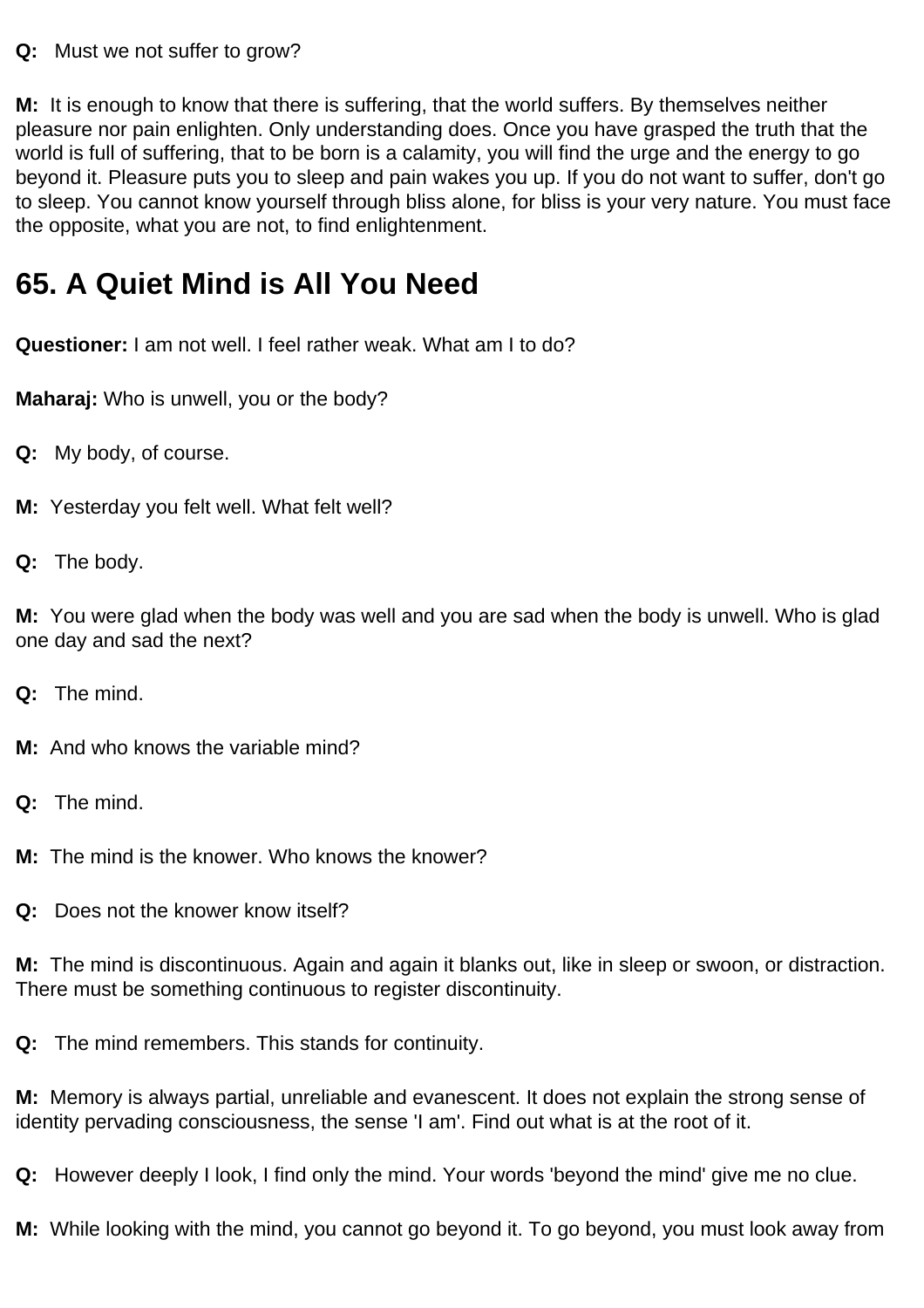the mind and its contents.

**Q:** In what direction am I to look?

**M:** All directions are within the mind! I am not asking you to look in any particular direction. Just look away from all that happens in your mind and bring it to the feeling 'I am'. The 'I am' is not a direction. It is the negation of all direction. Ultimately even the 'I am' will have to go, for you need not keep on asserting what is obvious. Bringing the mind to the feeling 'I am' merely helps in turning the mind away from everything else.

**Q:** Where does it all lead me?

**M:** When the mind is kept away from its preoccupations, it becomes quiet. If you do not disturb this quiet and stay in it, you find that it is permeated with a light and a love you have never known; and yet you recognise it at once as your own nature. Once you have passed through this experience, you will never be the same man again; the unruly mind may break its peace and obliterate its vision; but it is bound to return, provided the effort is sustained; until the day when all bonds are broken, delusions and attachments end and life becomes supremely concentrated in the present.

- **Q:** What difference does it make?
- **M:** The mind is no more. There is only love in action.
- **Q:** How shall I recognise this state when I reach it?
- **M:** There will be no fear.
- **Q:** Surrounded by a world full of mysteries and dangers, how can I remain unafraid?

**M:** Your own little body too is full of mysteries and dangers, yet you are not afraid of it, for you take it as your own. What you do not know is that the entire universe is your body and you need not be afraid of it. You may say you have two bodies; the personal and the universal. The personal comes and goes, the universal is always with you. The entire creation is your universal body. You are so blinded by what is personal, that you do not see the universal. This blindness will not end by itself - it must be undone skilfully and deliberately. When all illusions are understood and abandoned, you reach the error-free and perfect state in which all distinctions between the personal and the universal are no more.

**Q:** I am a person and therefore limited in space and time. I occupy little space and last but a few moments; I cannot even conceive myself to be eternal and all-pervading.

**M:** Nevertheless you *are*. As you dive deep into yourself in search of your true nature, you will discover that only your body is small and only your memory is short; while the vast ocean of life is yours.

**Q:** The very words 'I' and 'universal' are contradictory. One excludes the other.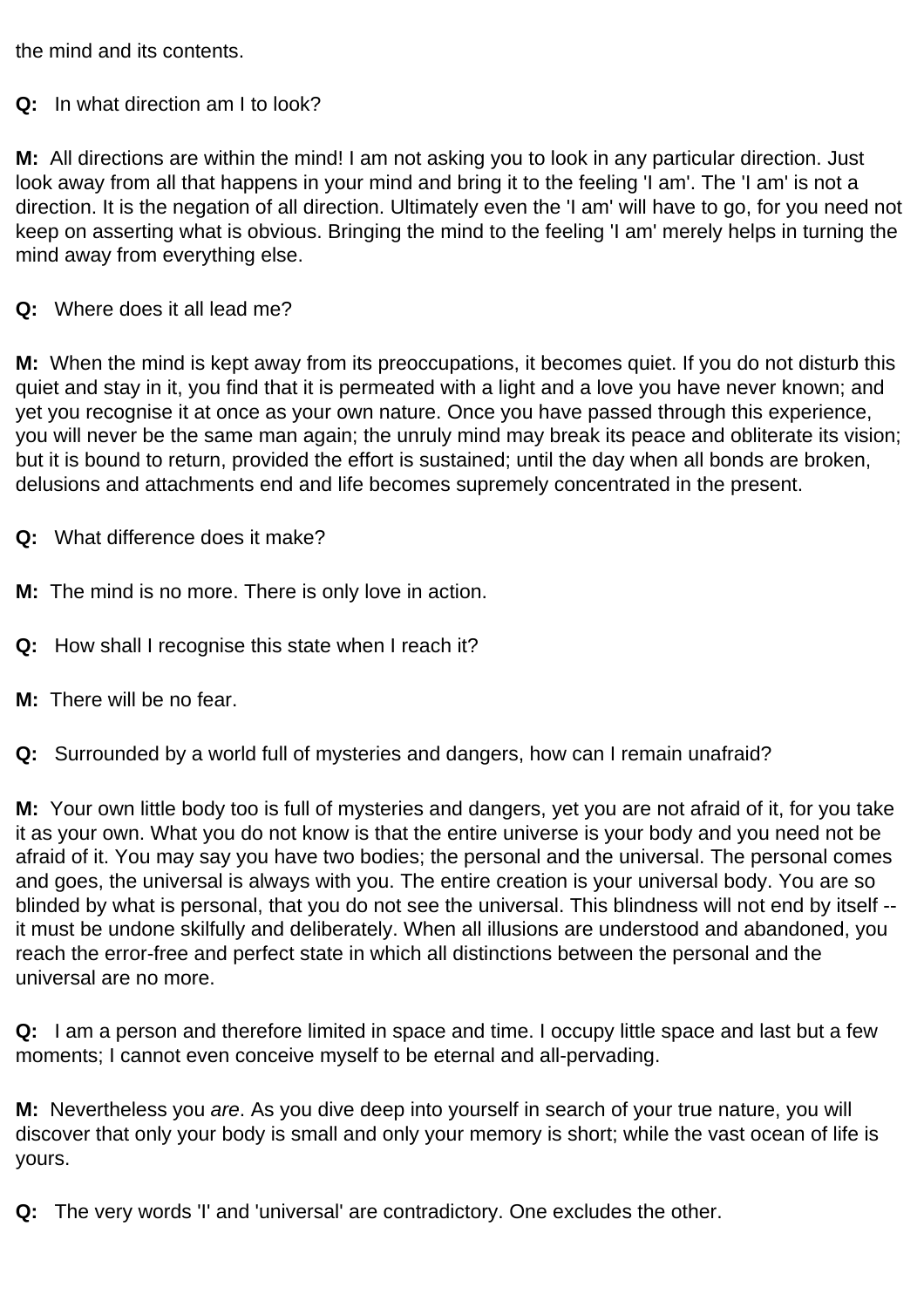**M:** They don't. The sense of identity pervades the universal. Search and you shall discover the Universal Person, who is yourself and infinitely more.

Anyhow, begin by realising that the world is in you, not you in the world.

**Q:** How can it be? I am only a part of the world. How can the whole world be contained in the part, except by reflection, mirror like?

**M:** What you say is true. Your personal body is a part in which the whole is wonderfully reflected. But you have also a universal body. You cannot even say that you do not know it, because you see and experience it all the time. Only you call it 'the world' and are afraid of it.

**Q:** I feel I know my little body, while the other I do not know, except through science.

**M:** Your little body is full of mysteries and wonders which you do not know. There also science is your only guide. Both anatomy and astronomy describe you.

**Q:** Even If I accept your doctrine of the universal body as a working theory, in what way can I test it and of what use is it to me?

**M:** Knowing yourself as the dweller in both the bodies you will disown nothing. All the universe will be your concern; every living thing you will love and help most tenderly and wisely. There will be no clash of interests between you and others. All exploitation will cease absolutely. Your every action will be beneficial, every movement will be a blessing.

**Q:** It is all very tempting, but how am I to proceed to realise my universal being?

**M:** You have two ways: you can give your heart and mind to self-discovery, or you accept my words on trust and act accordingly. In other words, either you become totally self-concerned, or totally un-self-concerned. It is the word 'totally' that is important. You must be extreme to reach the Supreme.

**Q:** How can I aspire to such heights, small and limited as I am?

**M:** realise yourself as the ocean of consciousness in which all happens. This is not difficult. A little of attentiveness, of close observation of oneself, and you will see that no event is outside your consciousness.

**Q:** The world is full of events which do not appear in my consciousness.

**M:** Even your body is full of events which do not appear in your consciousness. This does not prevent you from claiming your body to be your own. You know the world exactly as you know your body -- through your senses. It is your mind that has separated the world outside your skin from the world inside and put them in opposition. This created fear and hatred and all the miseries of living.

**Q:** What I do not follow is what you say about going beyond consciousness. I understand the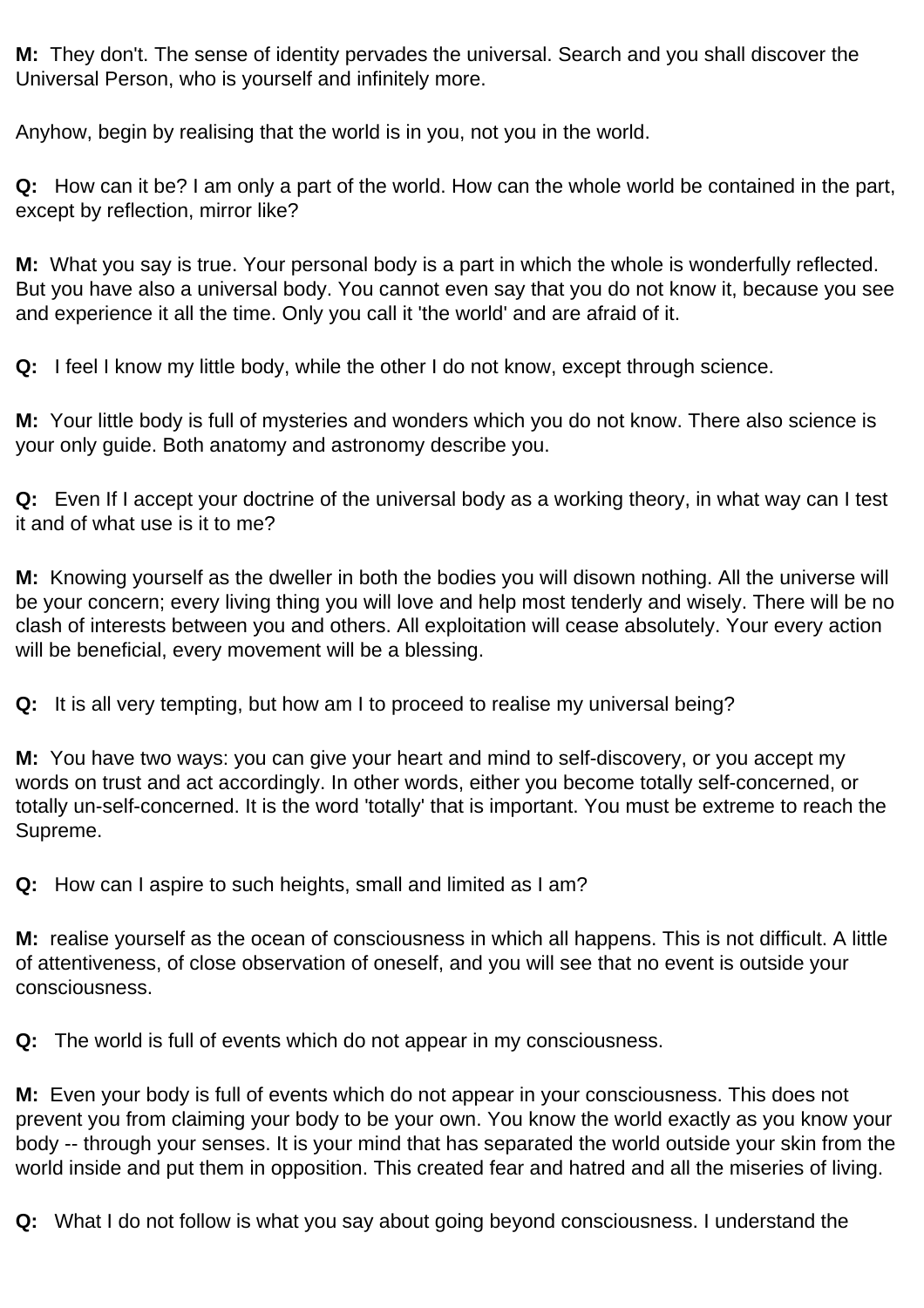words, but I cannot visualise the experience. After all, you yourself have said that all experience is in consciousness.

**M:** You are right, there can be no experience beyond consciousness. Yet there is the experience of just *being*. There is a state beyond consciousness, which is not unconscious. Some call it superconsciousness, or pure consciousness, or supreme consciousness. It is pure awareness free from the subject object nexus.

**Q:** I have studied Theosophy and I find nothing familiar in what you say. I admit Theosophy deals with manifestation only. It describes the universe and its inhabitants in great details. It admits many levels of matter and corresponding levels of experience, but it does not seem to go beyond. What you say goes beyond all experience. If it is not experienceable, why at all talk about it?

**M:** Consciousness is intermittent, full of gaps. Yet there is the continuity of identity. What is this sense of identity due to, if not to something beyond consciousness?

**Q:** If I am beyond the mind, how can I change myself?

**M:** Where is the need of changing anything? The mind is changing anyhow all the time. Look at your mind dispassionately; this is enough to calm it. When it is quiet, you can go beyond it. Do not keep it busy all the time. Stop it -- and just *be*. If you give it rest, it will settle down and recover its purity and strength. Constant thinking makes it decay.

**Q:** If my true being is always with me, how is it that I am ignorant of it?

**M:** Because it is very subtle and your mind is gross, full of gross thoughts and feelings. Calm and clarify your mind and you will know yourself as you are.

**Q:** Do I need the mind to know myself?

**M:** You are beyond the mind, but you know with your mind. It is obvious that the extent, depth and character of knowledge depend on what instrument you use. Improve your instrument and your knowledge will improve.

**Q:** To know perfectly I need a perfect mind.

**M:** A quiet mind is all you need. All else will happen rightly, once your mind is quiet. As the sun on rising makes the world active, so does self-awareness affect changes in the mind. In the light of calm and steady self-awareness inner energies wake up and work miracles without any effort on your part.

**Q:** You mean to say that the greatest work is done by not working?

**M:** Exactly. Do understand that you are destined for enlightenment. Co-operate with your destiny, don't go against it, don't thwart it. Allow it to fulfil itself. All you have to do is to give attention to the obstacles created by the foolish mind.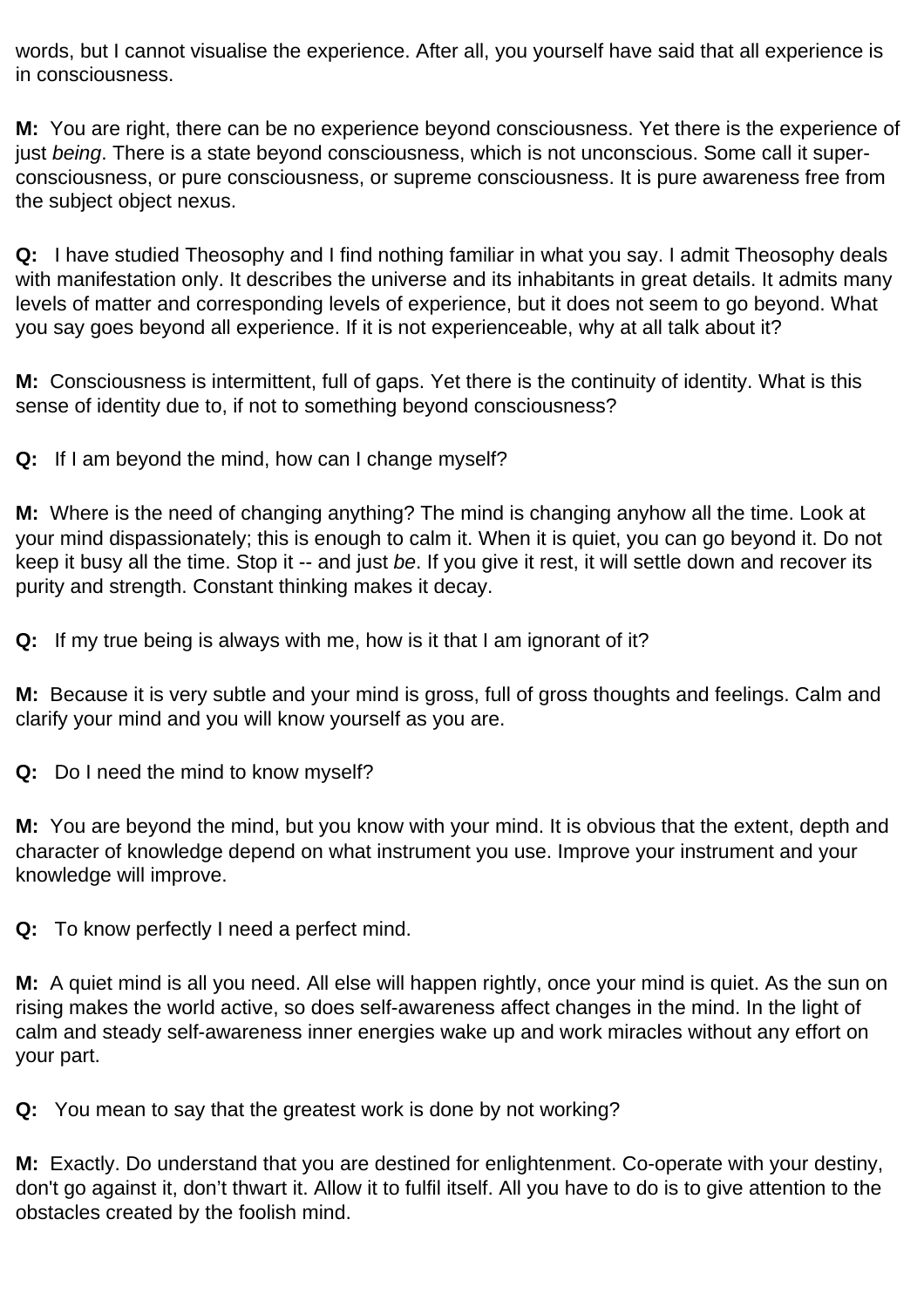# **66. All Search for Happiness is Misery**

**Questioner:** I have come frown England and I am on my way to Madras. There I shall meet my father and we shall go by car overland to London. I am to study psychology, but I do not yet know what I shall do when I get my degree. I may try industrial psychology, or psychotherapy. My father is a general physician, I may follow the same line.

But this does not exhaust my interests. There are certain questions which do not change with time. I understand you have some answers to such questions and this made me come to see you.

**Maharaj:** I wonder whether I am the right man to answer your questions. I know little about things and people. I know only that I am, and that much you also know. We are equals.

**Q:** Of course I know that I am. But I do not know what it means.

**M:** What you take to be the 'I' in the 'I am' is not you. To know that you *are* is natural, to know what you are is the result of much investigation. You will have to explore the entire field of consciousness and go beyond it. For this you must find the right teacher and create the conditions needed for discovery. Generally speaking, there are two ways: external and internal. Either you live with somebody who knows the Truth and submit yourself entirely to his guiding and moulding influence, or you seek the inner guide and follow the inner light wherever it takes you. In both cases your personal desires and fears must be disregarded. You learn either by proximity or by investigation, the passive or the active way. You either let yourself be carried by the river of life and love represented by your Guru, or you make your own efforts, guided by your inner star. In both cases you must move on, you must be earnest. Rare are the people who are lucky to find somebody worthy of trust and love. Most of them must take the hard way, the way of intelligence and understanding, of discrimination and detachment (*viveka-vairagya*). This is the way open to all.

**Q:** I am lucky to have come here: though I am leaving tomorrow, one talk with you may affect my entire life.

**M:** Yes, once you say 'I want to find Truth', all your life will be deeply affected by it. All your mental and physical habits, feelings and emotions, desires and fears, plans and decisions will undergo a most radical transformation.

**Q:** Once I have made up my mind to find The Reality, what do I do next?

**M:** It depends on your temperament. If you are earnest, whatever way you choose will take you to your goal. It is the earnestness that is the decisive factor.

**Q:** What is the source of earnestness?

**M:** It is the homing instinct, which makes the bird return to its nest and the fish to the mountain stream where it was born. The seed returns to the earth, when the fruit is ripe. Ripeness is all.

**Q:** And what will ripen me? Do I need experience?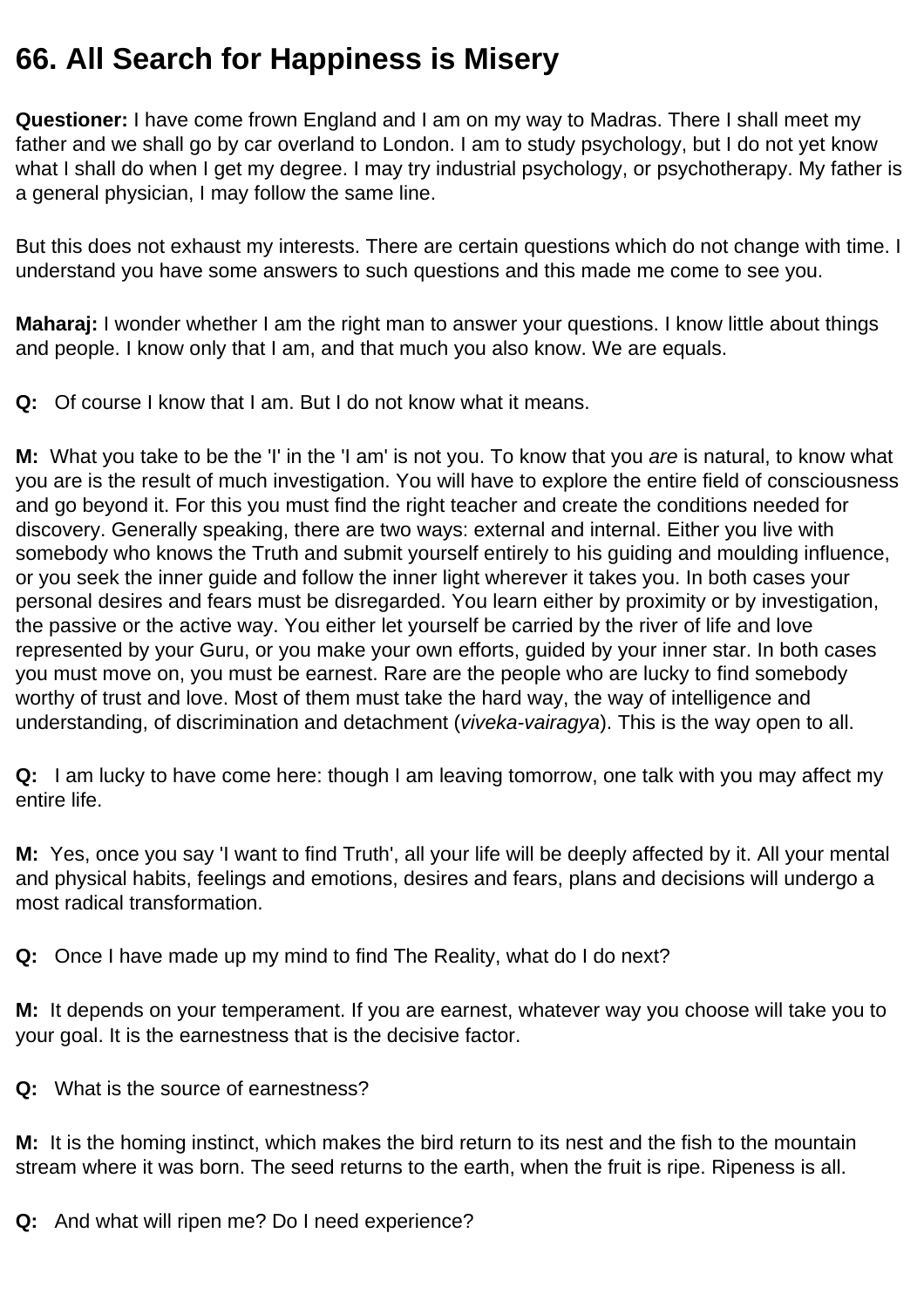**M:** You already have all the experience you need, otherwise you would not have come here. You need not gather any more, rather you must go beyond experience. Whatever effort you make, whatever method (*sadhana*) you follow, will merely generate more experience, but will not take you beyond. Nor will reading books help you. They will enrich your mind, but the person you are will remain intact. If you expect any benefits from your search, material, mental or spiritual, you have missed the point. Truth gives no advantage. It gives you no higher status, no power over others; all you get is truth and the freedom from the false.

**Q:** Surely truth gives you the power to help others.

**M:** This is mere imagination, however noble! In truth you do not help others, because there are no others. You divide people into noble and ignoble and you ask the noble to help the ignoble. You separate, you evaluate, you judge and condemn -- in the name of truth you destroy it. Your very desire to formulate truth denies it, because it cannot be contained in words. Truth can be expressed only by the denial of the false -- in action. For this you must see the false as false (*viveka*) and reject it (*vairagya*). Renunciation of the false is liberating and energizing. It lays open the road to perfection.

**Q:** When do I know that I have discovered truth?

**M:** When the idea 'this is true', 'that is true' does not arise. Truth does not assert itself, it is in the seeing of the false as false and rejecting it. It is useless to search for truth, when the mind is blind to the false. It must be purged of the false completely before truth can dawn on It.

**Q:** But what is false?

**M:** Surely, what has no being is false.

**Q:** What do you mean by having no being? The false is there, hard as a nail.

**M:** What contradicts itself, has no being. Or it has only momentary being, which comes to the same. For, what has a beginning and an end has no middle. It is hollow. It has only the name and shape given to it by the mind, but it has neither substance nor essence.

**Q:** If all that passes has no being, then the universe has no being either.

**M:** Who ever denies it? Of course the universe has no being.

**Q:** What has?

**M:** That which does not depend for its existence, which does not arise with the universe arising, nor set with the universe setting, which does not need any proof, but imparts reality to all it touches. It is the nature of the false that it appears real for a moment. One could say that the true becomes the father of the false. But the false is limited in time and space and is produced by circumstances.

**Q:** How am I to get rid of the false and secure the real?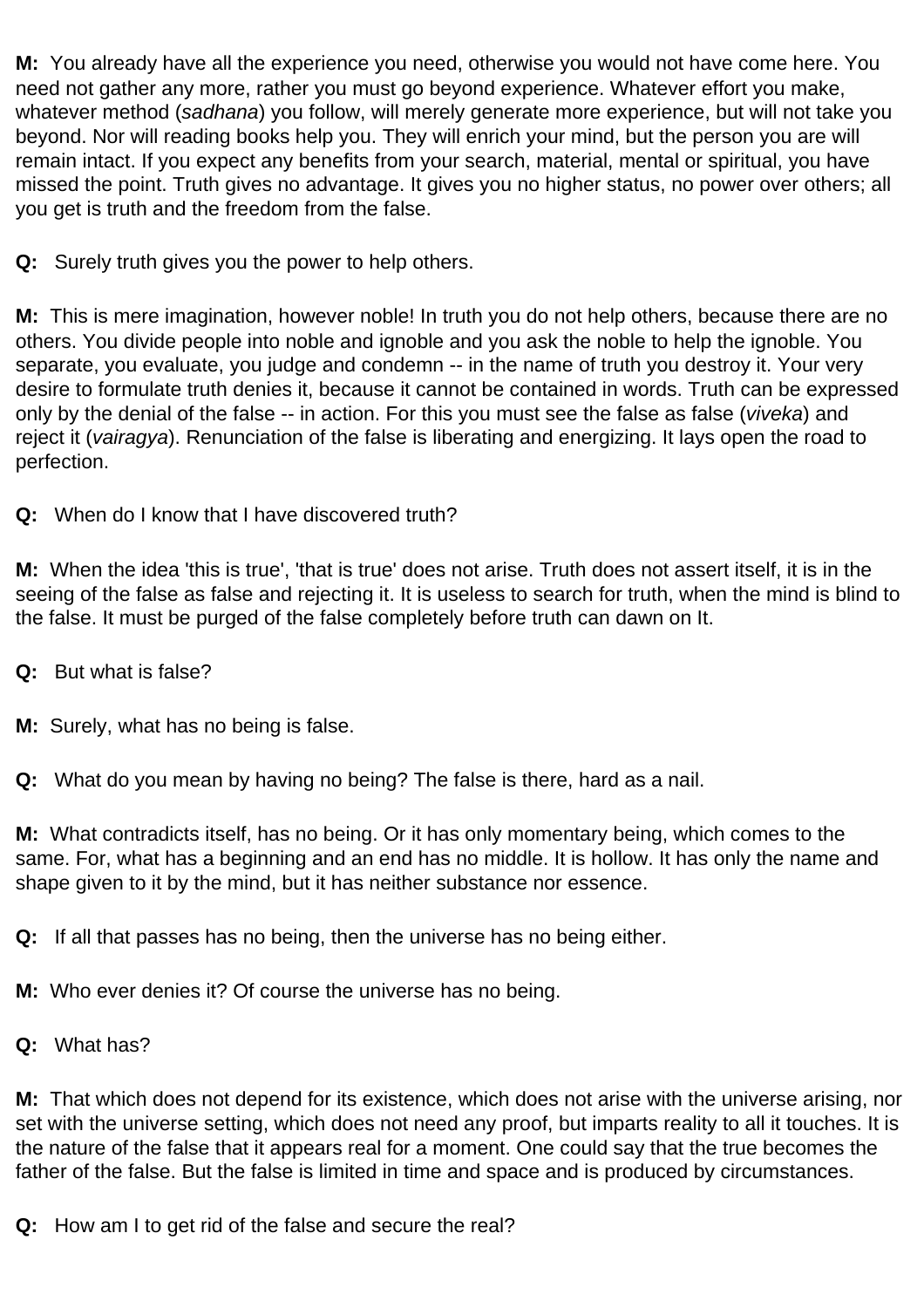#### **M:** To what purpose?

**Q:** In order to live a better, a more satisfactory life, integrated and happy.

**M:** Whatever is conceived by the mind must be false, for it is bound to be relative and limited. The real is inconceivable and cannot be harnessed to a purpose. It must be wanted for its own sake.

**Q:** How can I want the inconceivable?

**M:** What else is there worth wanting? Granted, the real cannot be wanted, as a thing is wanted. But you can see the unreal as unreal and discard it. It is the discarding the false that opens the way to the true.

**Q:** I understand, but how does it look in actual daily life?

**M:** Self-interest and self-concern are the focal points of the false. Your daily life vibrates between desire and fear. Watch it intently and you will see how the mind assumes innumerable names and shapes, like a river foaming between the boulders. Trace every action to its selfish motive and look at the motive intently till it dissolves.

**Q:** To live, one must look after oneself, one must earn money for oneself.

**M:** You need not earn for yourself, but you may have to -- for a woman and a child. You may have to keep on working for the sake of others. Even just to keep alive can be a sacrifice. There is no need whatsoever to be selfish. Discard every self-seeking motive as soon as it is seen and you need not search for truth; truth will find you.

**Q:** There is a minimum of needs.

**M:** Were they not supplied since you were conceived? Give up the bondage of self-concern and be what you are -- intelligence and love in action.

**Q:** But one must survive!

**M:** You can't help surviving! The real you is timeless and beyond birth and death. And the body will survive as long as it is needed. It is not important that it should live long. A full life is better than a long life.

**Q:** Who is to say what is a full life? It depends on my cultural background.

**M:** If you seek reality you must set yourself free of all backgrounds, of all cultures, of all patterns of thinking and feeling. Even the idea of being man or woman, or even human, should be discarded. The ocean of life contains all, not only humans. So, first of all abandon all self-identification, stop thinking of yourself as such-and-such, so-and-so, this or that. Abandon all self-concern, worry not about your welfare, material or spiritual, abandon every desire, gross or subtle, stop thinking of achievement of any kind. You are complete here and now, you need absolutely nothing.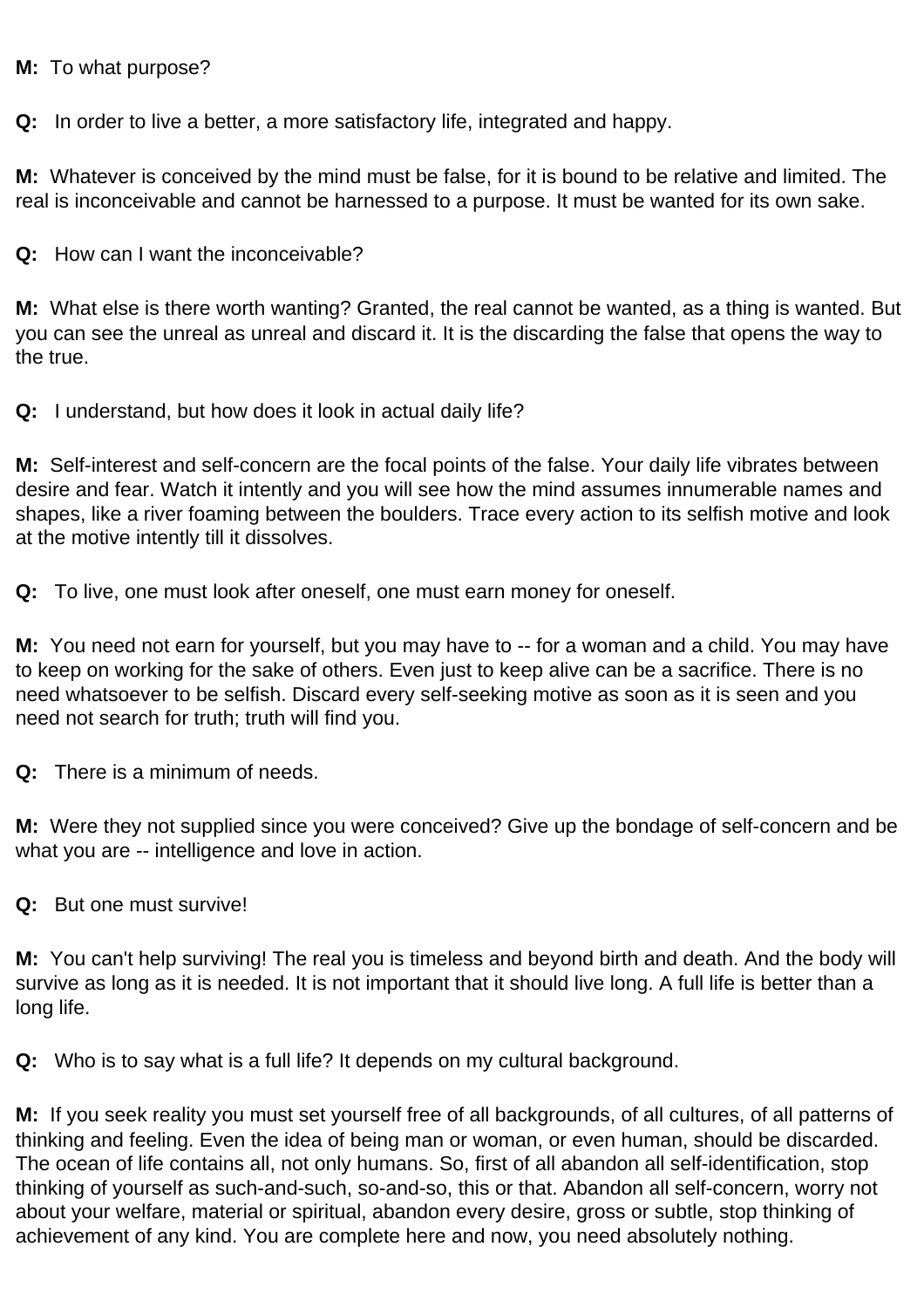It does not mean that you must be brainless and foolhardy, improvident or indifferent; only the basic anxiety for oneself must go. You need some food, clothing and shelter for you and yours, but this will not create problems as long as greed is not taken for a need. Live in tune with things as they are and not as they are imagined.

### **Q:** What am I if not human?

**M:** That which makes you think that you are a human is not human. It is but a dimensionless point of consciousness, a conscious nothing; all you can say about yourself is: 'I am.' You are pure being -- awareness -- bliss. To realise that is the end of all seeking. You come to it when you see all you think yourself to be as mere imagination and stand aloof in pure awareness of the transient as transient, imaginary as imaginary, unreal as unreal. It is not at all difficult, but detachment is needed. It is the clinging to the false that makes the true so difficult to see. Once you understand that the false needs time and what needs time is false, you are nearer the Reality, which is timeless, ever in the *now*. Eternity in time is mere repetitiveness, like the movement of a clock. It flows from the past into the future endlessly, an empty perpetuity. Reality is what makes the present so vital, so different from the past and future, which are merely mental. If you need time to achieve something, it must be false. The real is always with you; you need not wait to be what you *are*. Only you must not allow your mind to go out of yourself in search. When you want something, ask yourself: do I really need it? and if the answer is no, then just drop it.

**Q:** Must I not be happy? I may not need a thing, yet if it can make me happy, should I not grasp it?

**M:** Nothing can make you happier than you are. All search for happiness is misery and leads to more misery. The only happiness worth the name is the natural happiness of conscious being.

**Q:** Don't I need a lot of experience before I can reach such a high level of awareness?

**M:** Experience leaves only memories behind and adds to the burden which is heavy enough. You need no more experiences. The past ones are sufficient. And if you feel you need more, look into the hearts of people around you. You will find a variety of experiences which you would not be able to go through in a thousand years. Learn from the sorrows of others and save yourself your own. It is not experience that you need, but the freedom from all experience. Don't be greedy for experience; you need none.

### **Q:** Don't you pass through experiences yourself?

**M:** Things happen round me, but I take no part in them. An event becomes an experience only when I am emotionally involved. I am in a state which is complete, which seeks not to improve on itself. Of what use is experience to me?

**Q:** One needs knowledge, education.

**M:** To deal with things knowledge of things is needed. To deal with people, you need insight, sympathy. To deal with yourself you need nothing. Be what you are: conscious being and don't stray away from yourself.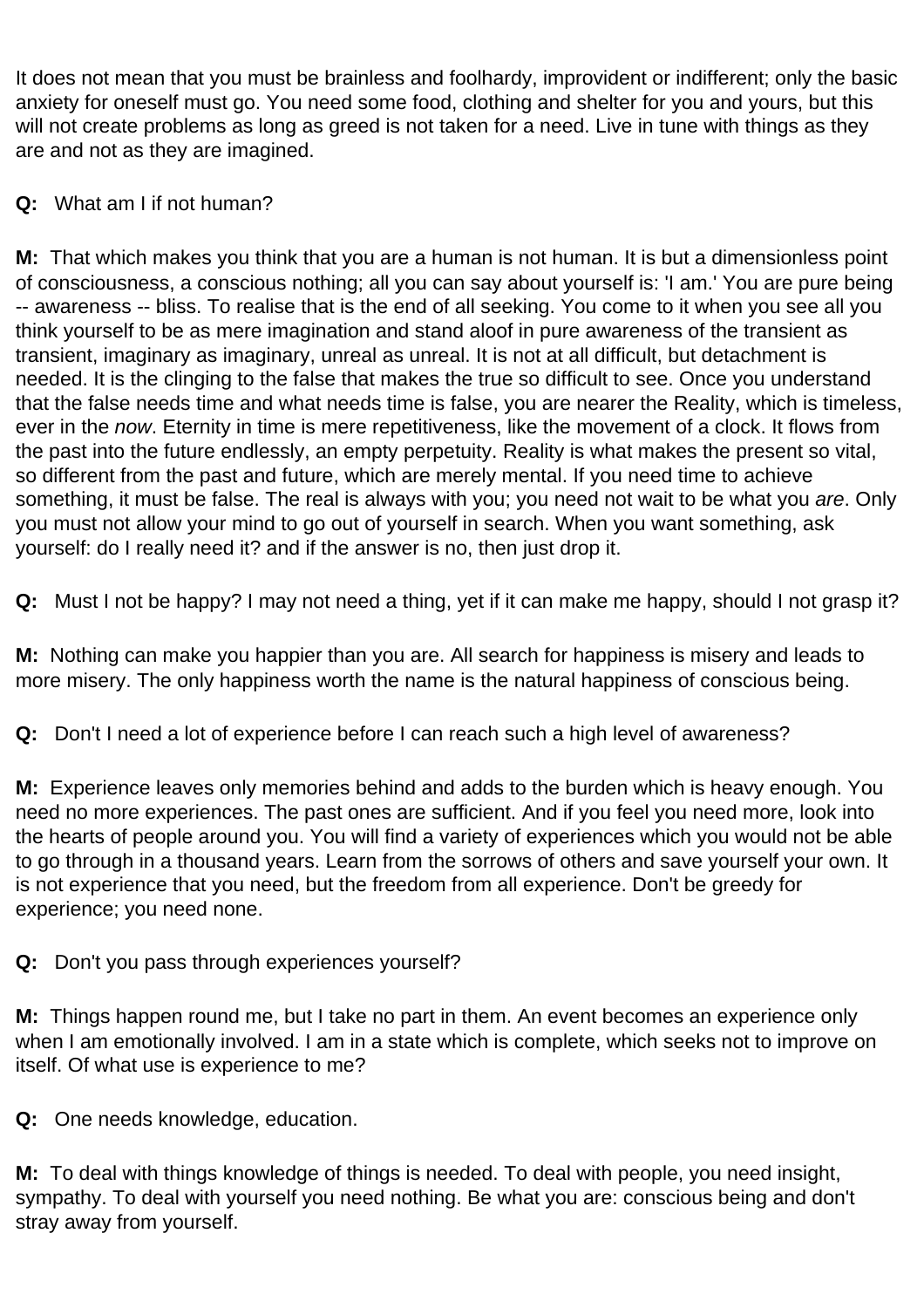**Q:** University education is most useful.

**M:** No doubt, It helps you to earn a living. But it does not teach you how to live. You are a student of psychology. It may help you in certain situations. But can you live by psychology? Life is worthy of the name only when it reflects Reality in action. No university will teach you how to live so that when the time of dying comes, you can say: I lived well I do not need to live again. Most of us die wishing we could live again. So many mistakes committed, so much left undone. Most of the people vegetate, but do not live. They merely gather experience and enrich their memory. But experience is the denial of Reality, which is neither sensory nor conceptual, neither of the body, nor of the mind, though it includes and transcends both.

**Q:** But experience is most useful. By experience you learn not to touch a flame.

**M:** I have told you already that knowledge is most useful in dealing with things. But it does not tell you how to deal with people and yourself, how to live a life. We are not talking. of driving a car, or earning money. For this you need experience. But for being a light unto yourself material knowledge will not help you. You need something much more intimate and deeper than mediate knowledge, to be your self in the true sense of the word. Your outer life is unimportant. You can become a night watchman and live happily. It is what you are inwardly that matters. Your inner peace and joy you have to earn. It is much more difficult than earning money. No university can teach you to be yourself. The only way to learn is by practice. Right away begin to be yourself. Discard all you are not and go ever deeper. Just as a man digging a well discards what is not water, until he reaches the water-bearing strata, so must you discard what is not your own, till nothing is left which you can disown. You will find that what is left is nothing which the mind can hook on to. You are not even a human being. You just *are* -- a point of awareness, co-extensive with time and space and beyond both, the ultimate cause, itself uncaused. If you ask me: 'Who are you?' My answer would be: 'Nothing in particular. Yet, I am.'

**Q:** If you are nothing in particular, then you must be the universal.

**M:** What is to be universal -- not as a concept, but as a way of life? Not to separate, not to oppose, but to understand and love whatever contacts you, is living universally. To be able to say truly: I am the world., the world is me, I am at home in the world, the world is my own. Every existence is my existence, every consciousness is my consciousness, every sorrow is my sorrow and every joy is my joy -- this is universal life. Yet, my real being, and yours too, is beyond the universe and, therefore, beyond the categories of the particular and the universal. It is what it is, totally selfcontained and independent.

**Q:** I find it hard to understand.

**M:** You must give yourself time to brood over these things. The old grooves must be erased in your brain, without forming new ones. You must realise yourself as the immovable, behind and beyond the movable, the silent witness of all that happens.

**Q:** Does it mean that I must give up all idea of an active life?

**M:** Not at all. There will be marriage, there will be children, there will be earning money to maintain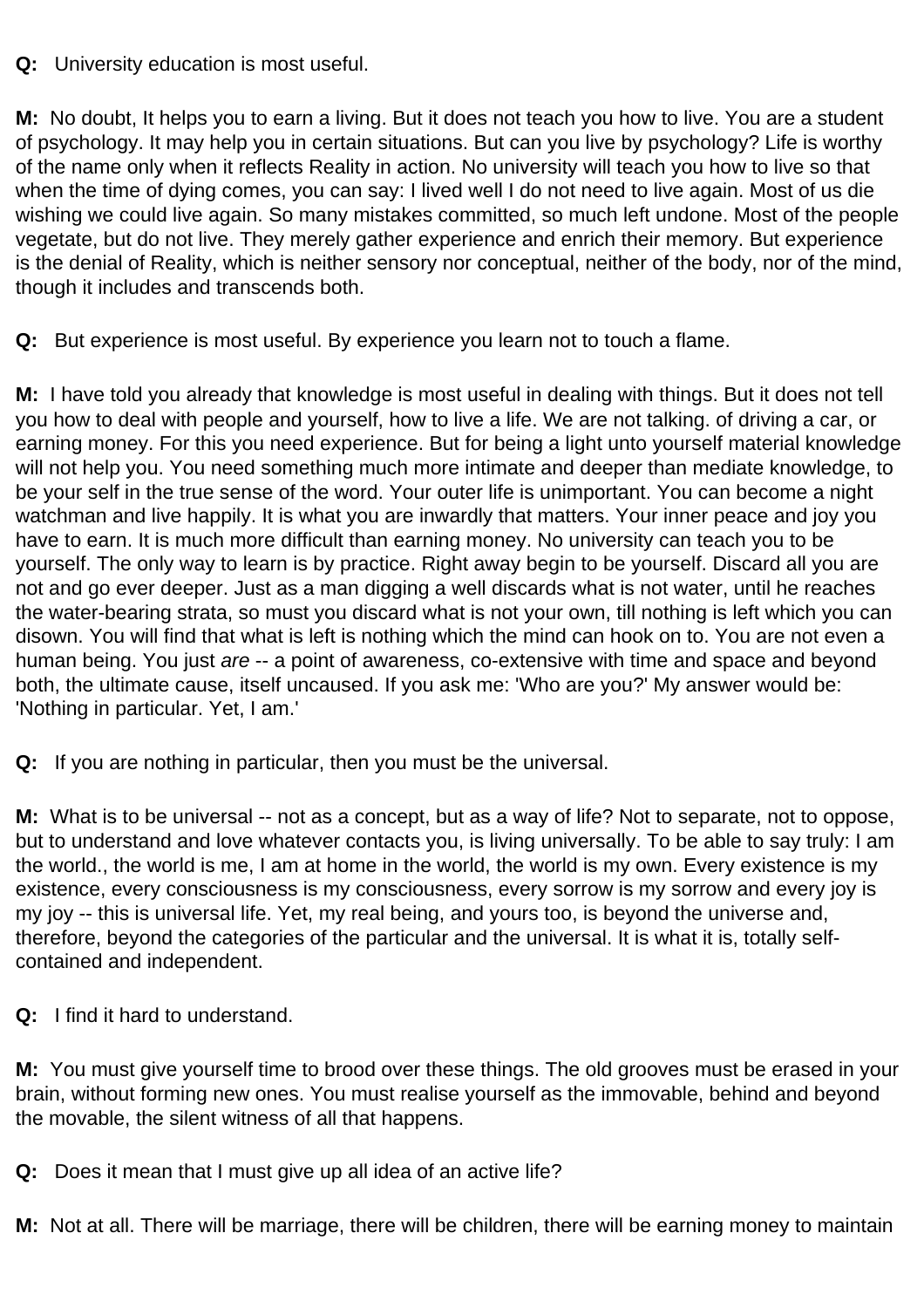a family; all this will happen in the natural course of events, for destiny must fulfil itself; you will go through it without resistance, facing tasks as they come, attentive and thorough, both in small things and big. But the general attitude will be of affectionate detachment, enormous goodwill, without expectation of return, constant giving without asking. In marriage you are neither the husband nor the wife; you are the love between the two. You are the clarity and kindness that makes everything orderly and happy. It may seem vague to you, but if you think a little, you will find that the mystical is most practical, for it makes your life creatively happy. Your consciousness is raised to a higher dimension, from which you see everything much clearer and with greater intensity. You realise that the person you became at birth and will cease to be at death is temporary and false. You are not the sensual, emotional and intellectual person, gripped by desires and fears. Find out your real being. What am l? is the fundamental question of all philosophy and psychology. Go into it deeply.

# **67. Experience is not the Real Thing**

**Maharaj:** The seeker is he who is in search of himself. Soon he discovers that his own body he cannot be. Once the conviction: 'I am not the body' becomes so well grounded that he can no longer feel, think and act for and on behalf of the body, he will easily discover that he is the universal being, knowing, acting, that in him and through him the entire universe is real, conscious and active. This is the heart of the problem. Either you are body-conscious and a slave of circumstances, or you are the universal consciousness itself -- and in full control of every event.

Yet consciousness, individual or universal, is not my true abode; I am not in it, it is not mine, there is no 'me' in it. I am beyond, though it is not easy to explain how one can be neither conscious, nor unconscious, but just beyond. I cannot say that I am in God or I am God; God is the universal light and love, the universal witness: I am beyond the universal even.

**Questioner:** In that case you are without name and shape. What kind of being have you?

**M:** I am what I am, neither with form nor formless, neither conscious nor unconscious. I am outside all these categories.

**Q:** You are taking the *neti-neti* (not this, not this) approach.

**M:** You cannot find me by mere denial. I am as well everything, as nothing. Nor both, nor either. These definitions apply to the Lord of the Universe, not to me.

**Q:** Do you intend to convey that you are just nothing.

**M:** Oh, no! I am complete and perfect. I am the beingness of being, the knowingness of knowing, the fullness of happiness. You cannot reduce me to emptiness!

**Q:** If you are beyond words, what shall we talk about? Metaphysically speaking, what you say holds together; there is no inner contradiction. But there is no food for me in what you say. It is so completely beyond my urgent needs. When I ask for bread, you are giving jewels. They are beautiful, no doubt, but I am hungry.

**M:** It is not so. I am offering you exactly what you need -- awakening. You are not hungry and you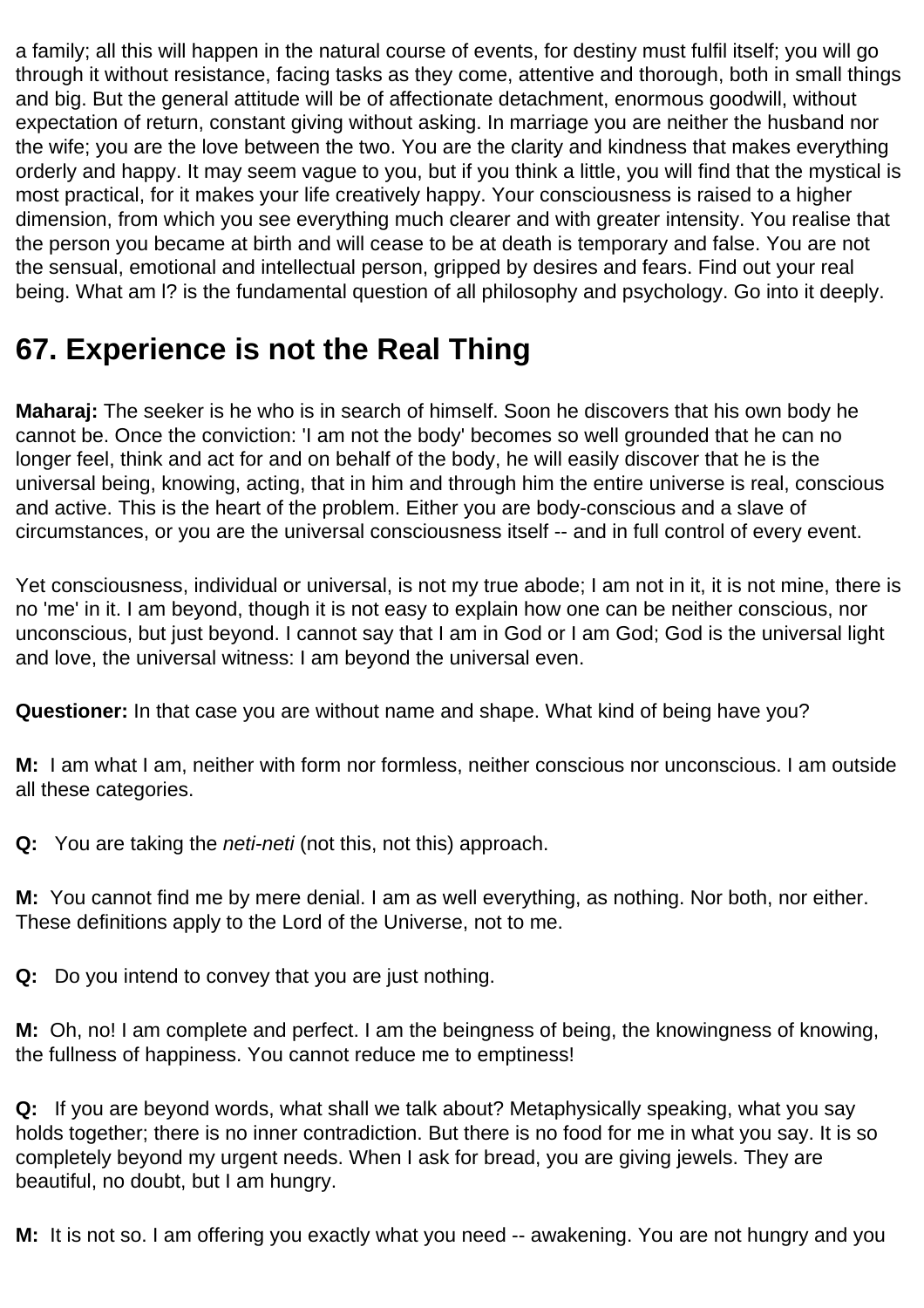need no bread. You need cessation, relinquishing, disentanglement. What you believe you need is not what you need. Your real need I know, not you. You need to return to the state in which I am - your natural state. Anything else you may think of is an illusion and an obstacle. Believe me, you need nothing except to be what you are. You imagine you will increase your value by acquisition. It is like gold imagining that an addition of copper will improve it. Elimination and purification, renunciation of all that is foreign to your nature is enough. All else is vanity.

**Q:** It is easier said than done. A man comes to you with stomach-ache and you advise him to disgorge his stomach. Of course, without the mind there will be no problems. But the mind is there -- most tangibly.

**M:** It is the mind that tells you that the mind is there. Don't be deceived. All the endless arguments about the mind are produced by the mind itself, for its own protection, continuation and expansion. It is the blank refusal to consider the convolutions and convulsions of the mind that can take you beyond it.

**Q:** Sir, I am an humble seeker, while you are the Supreme Reality itself. Now the seeker approaches the Supreme in order to be enlightened. What does the Supreme do?

**M:** Listen to what I keep on telling you and do not move away from it. Think of it all the time and of nothing else. Having reached that far, abandon all thoughts, not only of the world, but of yourself also. Stay beyond all thoughts, in silent being-awareness. It is not progress, for what you come to is already there in you, waiting for you.

**Q:** So you say I should try to stop thinking and stay steady in the idea: 'I am'.

**M:** Yes, and whatever thoughts come to you in connection with the 'I am', empty them of all meaning, pay them no attention.

**Q:** I happen to meet many young people coming from the West and I find that there is a basic difference when I compare them to the Indians. It looks as if their psyche (*antahkarana*) is different. Concepts like Self, Reality, pure mind, universal consciousness the Indian mind grasps easily. They ring familiar, they taste sweet. The Western mind does not respond, or just rejects them. It concretises and wants to utilise at once in the service of accepted values. These values are often personal: health, well-being, prosperity; sometimes they are social -- a better society, a happier life for all; all are connected with worldly problems, personal or impersonal. Another difficulty one comes across quite often in talking with the Westerners is that to them everything is experience - as they want to experience food, drink and women, art and travels, so do they want to experience *Yoga*, realisation and liberation. To them it is just another experience, to be had for a price. They imagine such experience can be purchased and they bargain about the cost. When one Guru quotes too high, in terms of time and effort, they go to another, who offers instalment terms, apparently very easy, but beset with unfulfillable conditions. It is the old story of not thinking of the grey monkey when taking the medicine! In this case it is not thinking of the world, 'abandoning all self-hood', 'extinguishing every desire', 'becoming perfect celibates' etc. Naturally there is vast cheating going on all levels and the results are nil. Some Gurus in sheer desperation abandon all discipline, prescribe no conditions, advise effortlessness, naturalness, simply living in passive awareness, without any pattern of 'must' and 'must not' And there are many disciples whose past experiences brought them to dislike themselves so badly that they just do not want to look at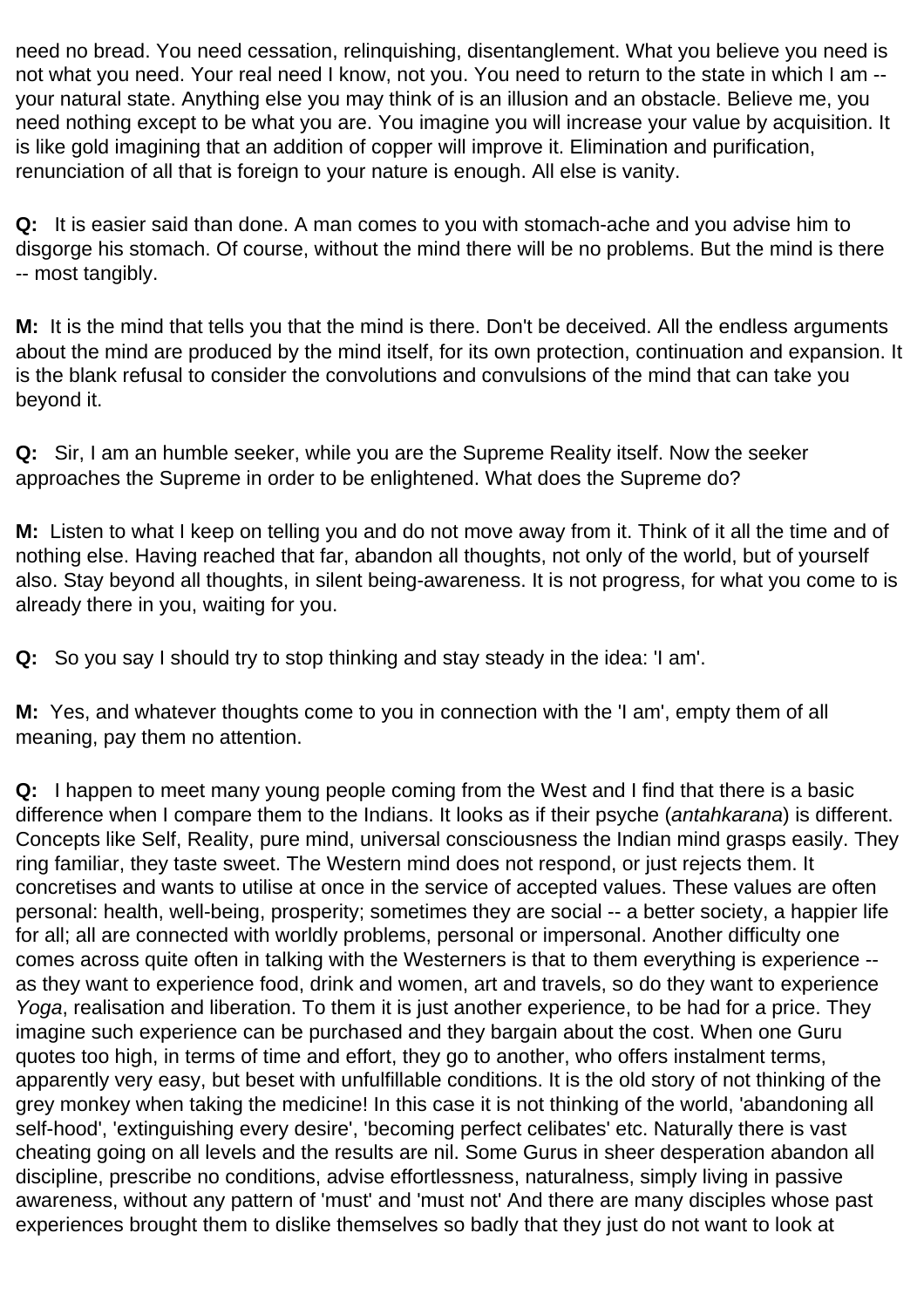themselves. If they are not disgusted, they are bored. They have surfeit of self-knowledge, they want something else.

**M:** Let them not think of themselves, if they do not like it. Let them stay with a Guru, watch him, think of him. Soon they will experience a kind of bliss, quite new, never experienced before, except, maybe, in childhood. The experience is so unmistakably new, that it will attract their attention and create interest; once the interest is roused, orderly application will follow.

**Q:** These people are very critical and suspicious. They cannot be otherwise, having passed through much learning and much disappointment. On one hand they want experience, on the other they mistrust it. How to reach them, God alone knows!

**M:** True insight and love will reach them.

**Q:** When they have some spiritual experience, another difficulty arises. They complain that the experience does not last, that it comes and goes in a haphazard way. Having got hold of the lollipop, they want to suck it all the time.

**M:** Experience, however sublime, is not the real thing. By its very nature it comes and goes. Selfrealisation is not an acquisition. It is more of the nature of understanding. Once arrived at, it cannot be lost. On the other hand, consciousness is changeful, flowing, undergoing transformation from moment to moment. Do not hold on to consciousness and its contents. Consciousness held, ceases. To try to perpetuate a flash of insight, or a burst of happiness is destructive of what it wants to preserve. What comes must go. The permanent is beyond all comings and goings. Go to the root of all experience, to the sense of being. Beyond being and not-being lies the immensity of the real. Try and try again.

**Q:** To try one needs faith.

**M:** There must be the desire first. When the desire is strong, the willingness to try will come. You do not need assurance of success, when the desire is strong. You are ready to gamble.

**Q:** Strong desire, strong faith -- it comes to the same. These people do not trust either their parents or the society, or even themselves. All they touched turned to ashes. Give them one experience absolutely genuine, indubitable, beyond the argumentations of the mind and they will follow you to the world's end.

**M:** But I am doing nothing else! Tirelessly I draw their attention to the one incontrovertible factor -that of being. Being needs no proofs -- it proves all else. If only they go deeply into the fact of being and discover the vastness and the glory to which the 'I am' is the door, and cross the door and go beyond, their life will be full of happiness and light. Believe me, the effort needed is as nothing when compared with the discoveries arrived at.

**Q:** What you say is right. But these people have neither confidence nor patience. Even a short effort tires them. It is really pathetic to see them groping blindly and yet unable to hold on to the helping hand. They are such nice people fundamentally but totally bewildered. I tell them: you cannot have truth on your own terms. You must accept the conditions. To this they answer: Some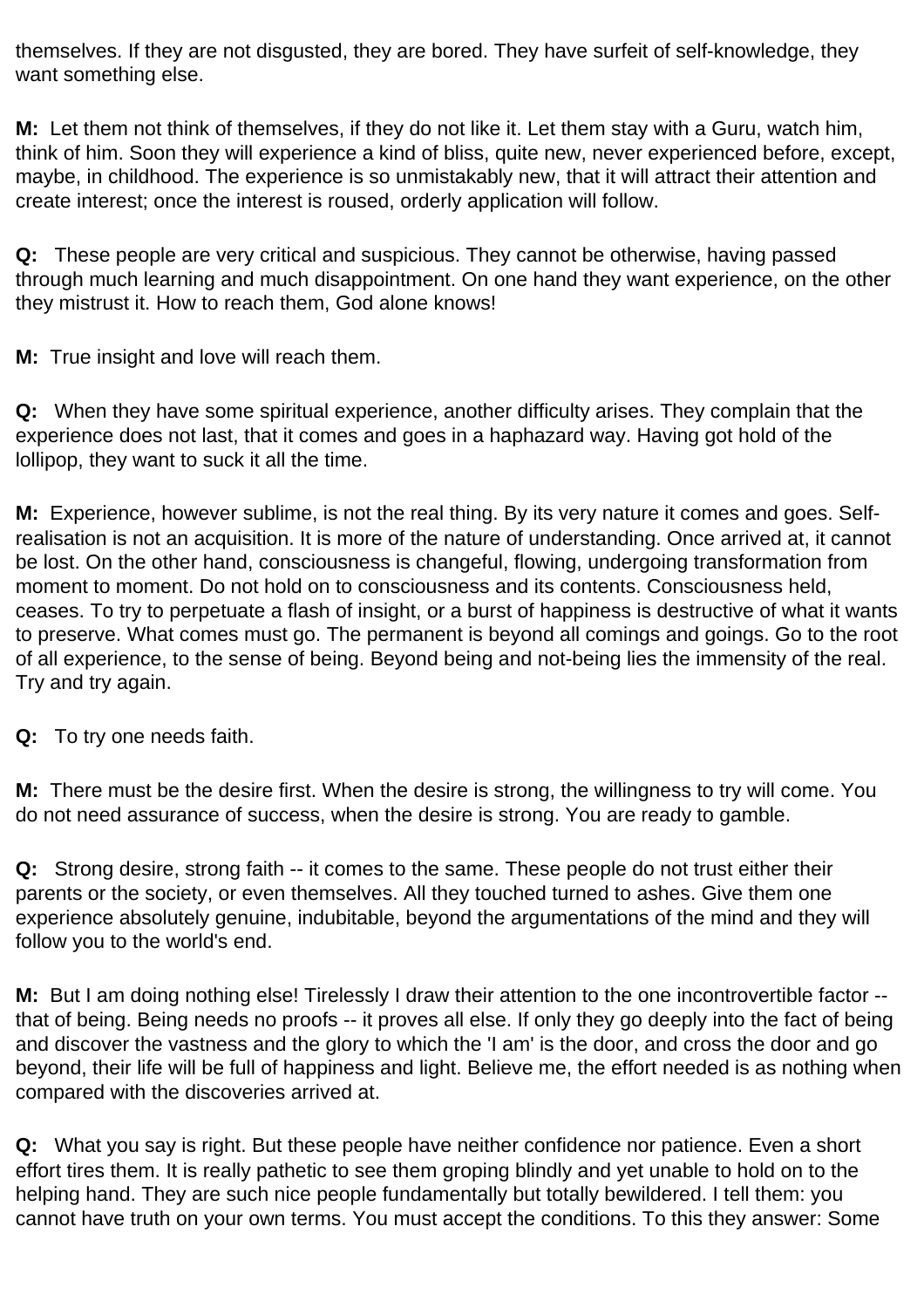will accept the conditions and some will not. Acceptance or non-acceptance are superficial and accidental; reality is in all; there must be a way for all to tread -- with no conditions attached.

**M:** There is such a way, open to all, on every level, in every walk of life. Everybody is aware of himself. The deepening and broadening of self-awareness is the royal way. Call it mindfulness, or witnessing, or just attention -- it is for all. None is unripe for it and none can fail.

But, of course, your must not be merely alert. Your mindfulness must include the mind also. Witnessing is primarily awareness of consciousness and its movements.

## **68. Seek the Source of Consciousness**

**Questioner:** We were talking the other day about the ways of the modern Western mind and the difficulty it finds in submitting to the moral and intellectual discipline of the *Vedanta*. One of the obstacles lies in the young European's or American's preoccupation with the disastrous condition of the world and the urgent need of setting it right.

They have no patience with people like you who preach personal improvement as a pre-condition for the betterment of the world. They say it is neither possible nor necessary. Humanity is ready for a change of systems -- social, economic, political. A world-government, world-police, world-planning and the abolition of all physical and ideological barriers: this is enough, no personal transformation is needed. No doubt, people shape society, but society shapes people too. In a humane society people will be humane; besides, science provides the answer to many questions which formerly were in the domain of religion.

**Maharaj:** No doubt, striving for the improvement of the world is a most praiseworthy occupation. Done selflessly, it clarifies the mind and purifies the heart. But soon man will realise that he pursues a mirage. Local and temporary improvement is always possible and was achieved again and again under the influence of a great king or teacher; but it would soon come to an end, leaving humanity in a new cycle of misery. It is in the nature of all manifestation that the good and the bad follow each other and in equal measure. The true refuge is only in the unmanifested.

**Q:** Are you not advising escape?

**M:** On the contrary. The only way to renewal lies through destruction. You must melt down the old jewellery into formless gold before you can mould a new one. Only the people who have gone beyond the world can change the world. It never happened otherwise. The few whose impact was long lasting were all knowers of reality. Reach their level and then only talk of helping the world.

**Q:** It is not the rivers and mountains that we want to help, but the people

**M:** There is nothing wrong with the world, but for the people who make it bad. Go and ask them to behave.

**Q:** Desire and fear make them behave as they do.

**M:** Exactly. As long as human behaviour is dominated by desire and fear, there is not much hope.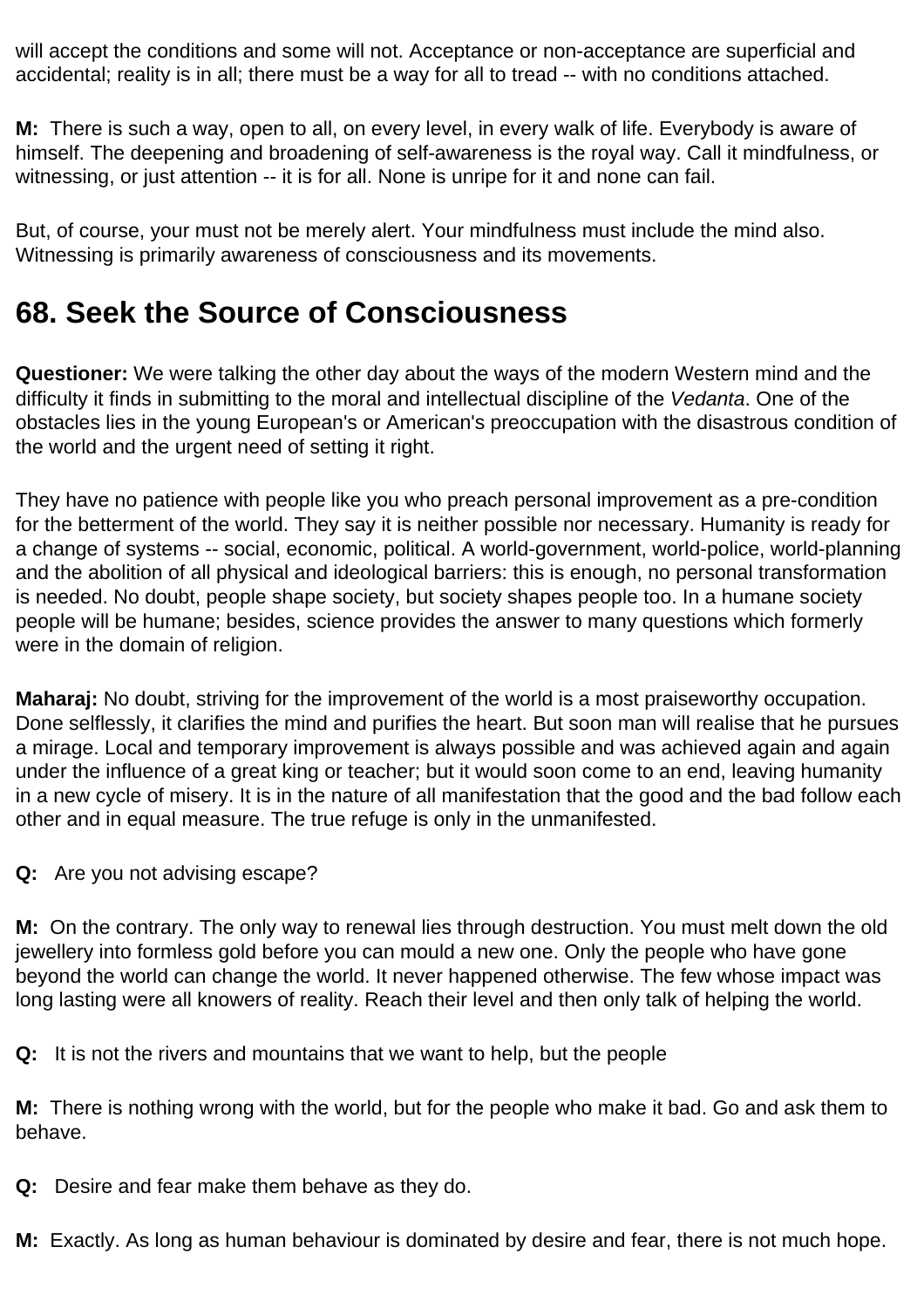And to know how to approach the people effectively, you must yourself be free of all desire and fear.

**Q:** Certain basic desires and fears are inevitable, such as are connected with food, sex and death.

**M:** These are needs and, as needs, they are easy to meet.

**Q:** Even death is a need?

**M:** Having lived a long and fruitful life you feel the need to die. Only when wrongly applied, desire and fear are destructive. By all means desire the right and fear the wrong. But when people desire what is wrong and fear what is right, they create chaos and despair.

**Q:** What is right and what is wrong?

**M:** Relatively, what causes suffering is wrong, what alleviates it is right. Absolutely, what brings you back to reality is right and what dims reality is wrong.

**Q:** When we talk of helping humanity, we mean a struggle against disorder and suffering.

**M:** You merely talk of helping. Have you ever helped, really helped, a single man? Have you ever put one soul beyond the need of further help? Can you give a man character, based on full realisation of his duties and opportunities at least, if not on the insight into his true being? When you do not know what is good for yourself, how can you know what is good for others?

**Q:** The adequate supply of means of livelihood is good for all. You may be God himself, but you need a well-fed body to talk to us.

**M:** It is you that need my body to talk to you. I am not my body, nor do I need it. I am the witness only. I have no shape of my own. You are so accustomed to think of yourselves as bodies having consciousness that you just cannot imagine consciousness as having bodies. Once you realise that bodily existence is but a state of mind, a movement in consciousness, that the ocean of consciousness is infinite and eternal, and that, when in touch with consciousness, you are the witness only, you will be able to withdraw beyond consciousness altogether.

**Q:** We are told there are many levels of existences. Do you exit and function on all the levels? While you are on earth, are you also in heaven (*swarga*)?

**M:** ! am nowhere to be found! I am not a thing to be given a place among other things. All things are in me, but I am not among things. You are telling me about the superstructure while I am concerned with the foundations. The superstructures rise and fall, but the foundations last. I am not interested in the transient, while you talk of nothing else.

**Q:** Forgive me a strange question. If somebody with a razor sharp sword would suddenly severe your head, what difference would it make to you?

**M:** None whatsoever. The body will lose its head, certain lines of communication will be cut, that is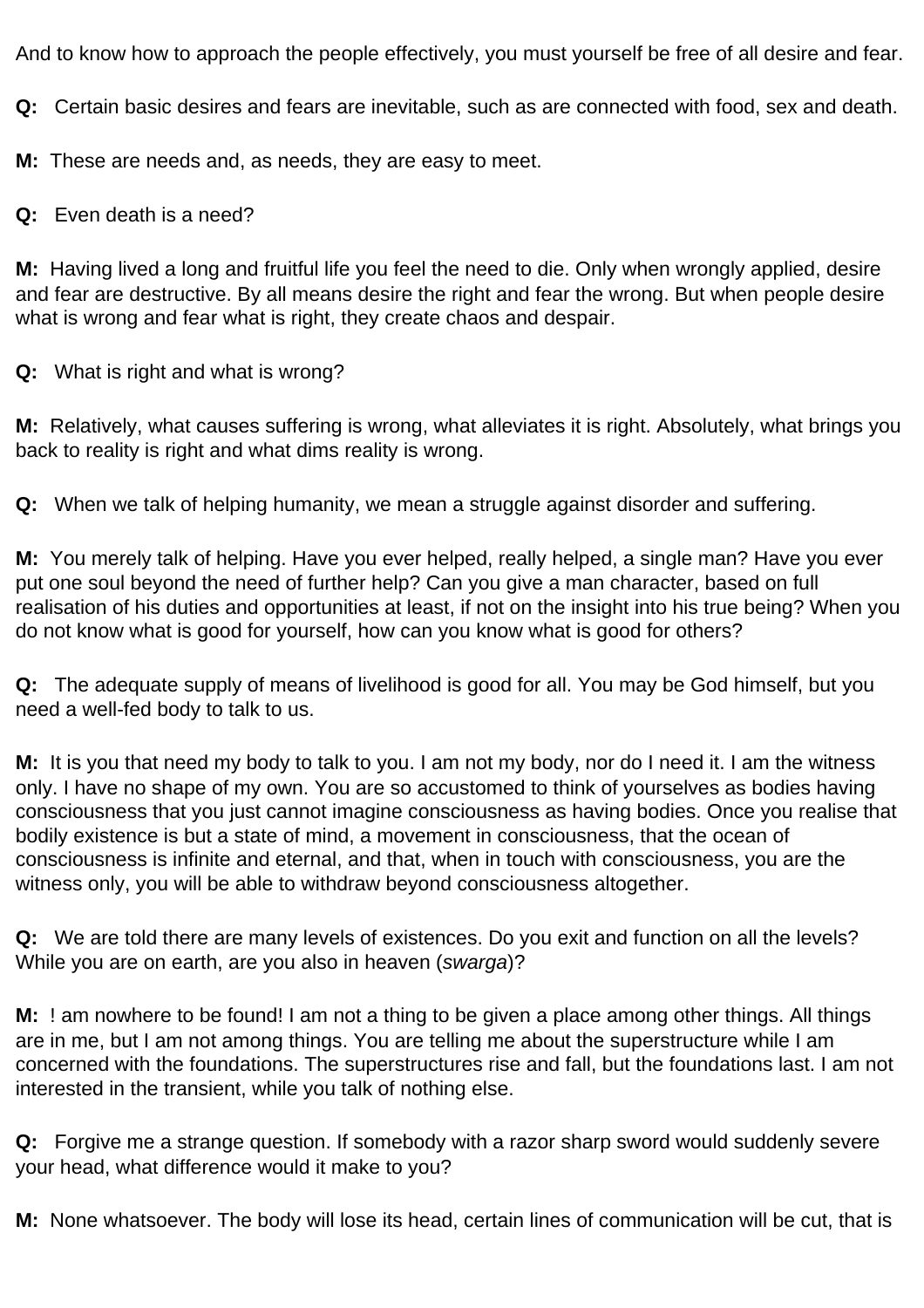all. Two people talk to each other on the phone and the wire is cut. Nothing happens to the people, only they must look for some other means of communication. The Bhagavad Gita says: "the sword does not cut it". It is literally so. It is in the nature of consciousness to survive its vehicles. It is like fire. It burns up the fuel, but not itself. Just like a fire can outlast a mountain of fuel, so does consciousness survive innumerable bodies.

**Q:** The fuel affects the flame.

**M:** As long as it lasts. Change the nature of the fuel and the colour and appearance of the flame will change.

Now we are talking to each other. For this presence is needed; unless we are present, we cannot talk. But presence by itself is not enough. There must also he the desire to talk.

Above all, we want to remain conscious. We shall bear every suffering and humiliation, but we shall rather remain conscious. Unless we revolt against this craving for experience and let go the manifested altogether, there can be no relief. We shall remain trapped.

**Q:** You say you are the silent witness and also you are beyond consciousness. Is there no contradiction in it? If you are beyond consciousness, what are you witnessing to?

**M:** I am conscious and unconscious, both conscious and unconscious, neither conscious nor unconscious -- to all this I am witness -- but really there is no witness, because there is nothing to be a witness to. I am perfectly empty of all mental formations, void of mind -- yet fully aware. This I try to express my saying that I am beyond the mind.

**Q:** How can I reach you then?

**M:** Be aware of being conscious and seek the source of consciousness. That is all. Very little can be conveyed in words. It is the doing as I tell you that will bring light, not my telling you. The means do not matter much; it is the desire, the urge, the earnestness that count.

## **69. Transiency is Proof of Unreality**

**Questioner:** My friend is a German and I was born in England from French parents. I am in India since over a year wandering from Ashram to Ashram.

**Maharaj:** Any spiritual practices (*sadhanas*)?

- **Q:** Studies and meditation.
- **M:** What did you meditate on?
- **Q:** On what I read.
- **M:** Good.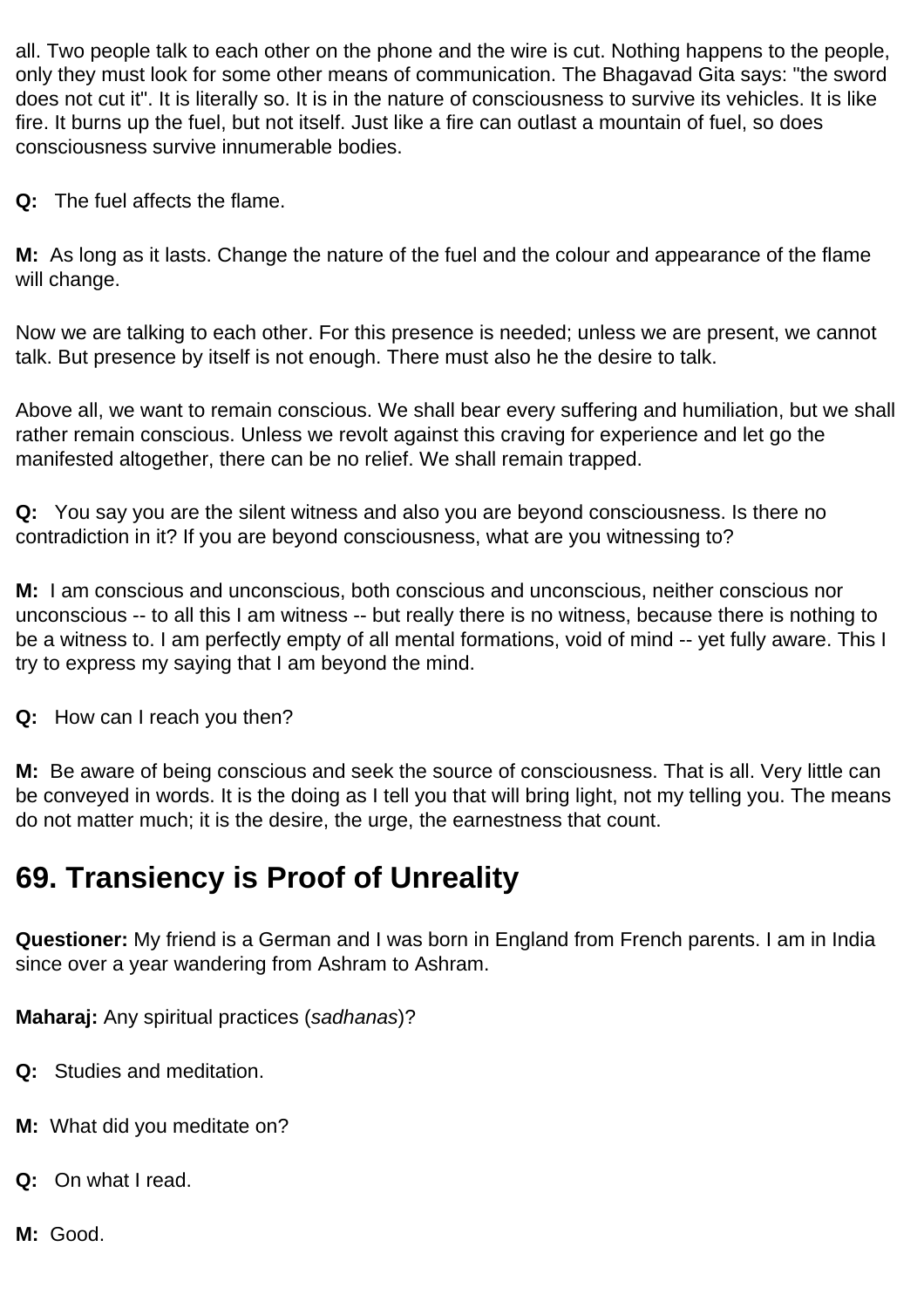- **Q:** What are you doing, sir?
- **M:** Sitting.
- **Q:** And what else?
- **M:** Talking.
- **Q:** What are you talking about?

**M:** Do you want a lecture? Better ask something that really touches you, so that you feel strongly about it. Unless you are emotionally involved, you may argue with me, but there will be no real understanding between us. If you say: 'nothing worries me, I have no problems', it is all right with me, we can keep quiet. But if something really touches you, then there is purpose in talking.

Shall I ask you? What is the purpose of your moving from place to place?

- **Q:** To meet people, to try to understand them.
- **M:** What people are you trying to understand? What exactly are you after?
- **Q:** Integration.
- **M:** If you want integration, you must know whom you want to integrate.
- **Q:** By meeting people and watching them, one comes to know oneself also. It goes together.
- **M:** It does not necessarily go together.
- **Q:** One improves the other.

**M:** It does not work that way. The mirror reflects the image, but the image does not improve the mirror. You are neither the mirror nor the image in the mirror. Having perfected the mirror so that it reflects correctly, truly, you can turn the mirror round and see in it a true reflection of yourself -- true as far as the mirror can reflect. But the reflection is not yourself -- you are the seer of the reflection. Do understand it clearly -- whatever you may perceive you are not what you perceive.

**Q:** I am the mirror and the world is the image?

**M:** You can see both the image and the mirror. You are neither. Who are you? Don't go by formulas. The answer is not in words. The nearest you can say in words is: I am what makes perception possible, the life beyond the experiencer and his experience.

Now, Can you separate yourself both from the mirror and the image in the mirror and stand completely alone, all by yourself?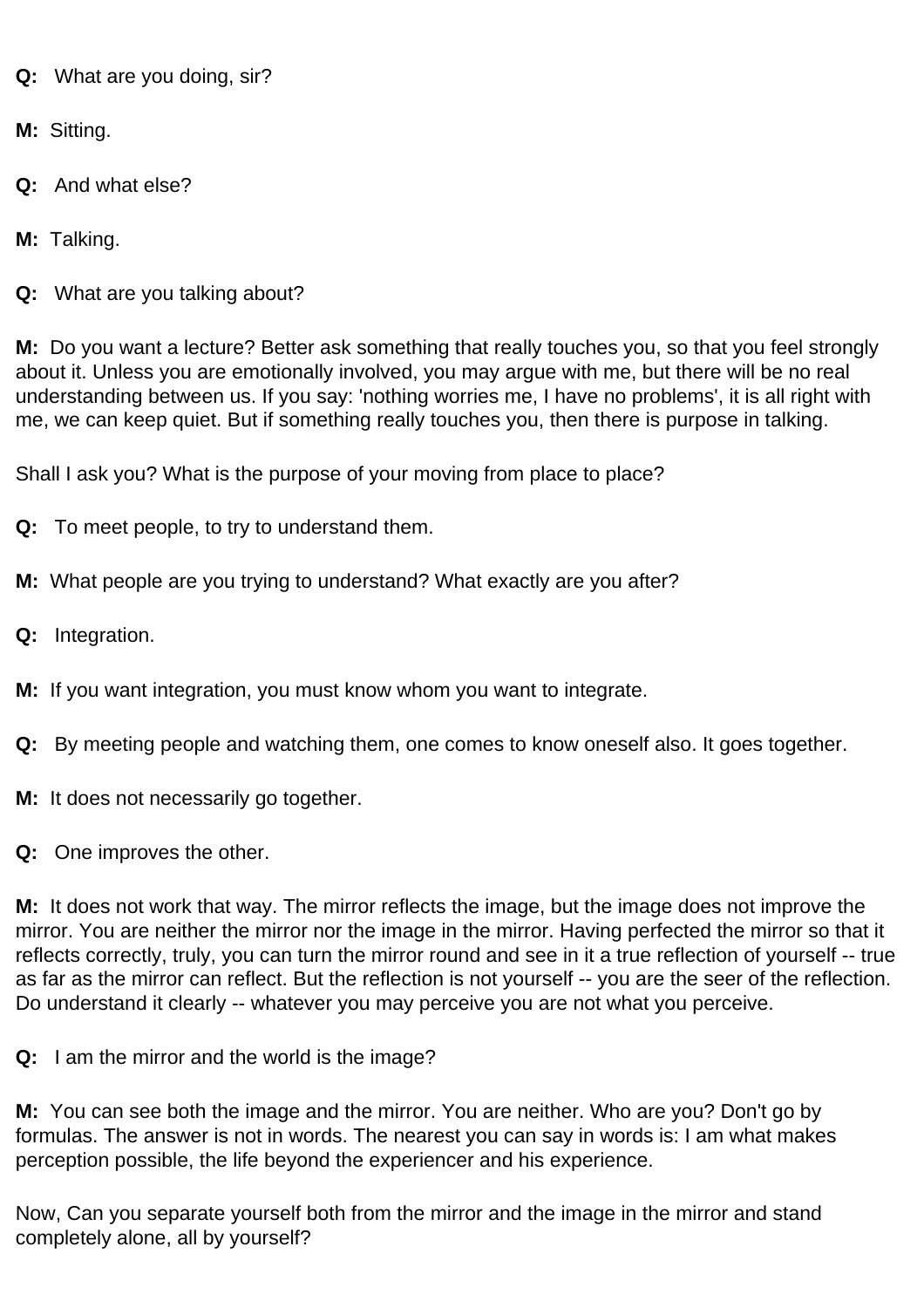### **Q:** No, I cannot.

**M:** How do you know that you cannot? There are so many things you are doing without knowing how to do it. You digest, you circulate your blood and lymph, you move your muscles -- all without knowing how. In the same way, you perceive, you feel, you think without knowing the why and how of it. Similarly you are yourself without knowing it. There is nothing wrong with you as the Self. It is what it is to perfection. It is the mirror that is not clear and true and, therefore, gives you false images. You need not correct yourself -- only set right your idea of yourself. Learn to separate yourself from the image and the mirror, keep on remembering: I am neither the mind nor its ideas: do it patiently and with convictions and you will surely come to the direct vision of yourself as the source of being -- knowing -- loving, eternal, all-embracing all-pervading. You are the infinite focussed in a body. Now you see the body only. Try earnestly and you will come to see the infinite only.

**Q:** The experience of reality, when it Comes, does it last?

**M:** All experience is necessarily transient. But the ground of all experience is immovable. Nothing that may be called an event will last. But some events purify the mind and some stain it. Moments of deep insight and all-embracing love purify the mind, while desires and fears, envies and anger, blind beliefs and intellectual arrogance pollute and dull the psyche.

**Q:** Is self-realisation so important?

**M:** Without it you will be consumed by desires and fears, repeating themselves meaninglessly in endless suffering. Most of the people do not know that there can be an end to pain. But once they have heard the good news, obviously going beyond all strife and struggle is the most urgent task that can be. You know that you can be free and now it is up to you. Either you remain forever hungry and thirsty, longing, searching, grabbing, holding, ever losing and sorrowing, or go out whole-heartedly in search of the state of timeless perfection to which nothing can be added, from which nothing -- taken away. In it all desires and fears are absent, not because they were given up, but because they have lost their meaning.

**Q:** So far I have been following you. Now, what am I expected to do?

**M:** There is nothing to do. Just *be*. Do nothing. *Be*. No climbing mountains and sitting in caves. I do not even say: 'be yourself', since you do not know yourself. Just *be*. Having seen that you are neither the 'outer' world of perceivables, nor the 'inner' world of thinkables, that you are neither body nor mind -- just *be*.

**Q:** Surely, there are degrees of realisation.

**M:** There are no steps to self-realisation. There is nothing gradual about it. It happens suddenly and is irreversible. You rotate into a new dimension, seen from which the previous ones are mere abstractions. Just like on sunrise you see things as they are, so on self-realisation you see everything as it is. The world of illusions is left behind.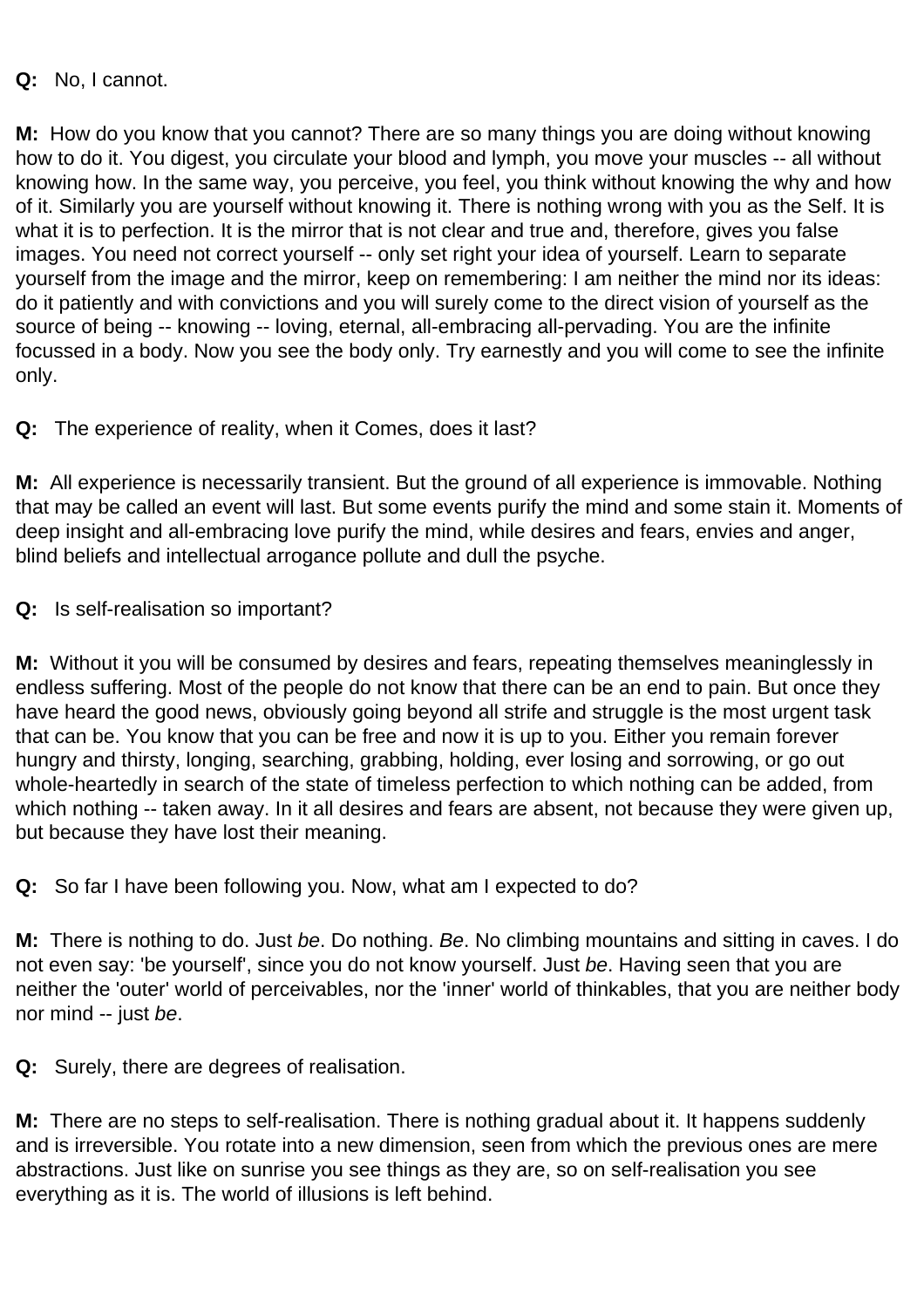**Q:** In the state of realisation do things change? They become colourful and full of meaning?

**M:** The experience is quite right, but it is not the experience of reality (*sadanubhav*), but of harmony (*satvanubhav*) of the universe.

**Q:** Nevertheless, there is progress.

**M:** There can be progress only in the preparation (*sadhana*). realisation is sudden. The fruit ripens slowly, but falls suddenly and without return.

**Q:** I am physically and mentally at peace. What more do I need?

**M:** Yours may not be the ultimate state. You will recognise that you have returned to your natural state by a complete absence of all desire and fear. After all, at the root of all desire and fear is the feeling of not being what you are. Just as a dislocated joint pains only as long as it is out of shape, and is forgotten as soon as it is set right, so is all self-concern a symptom of mental distortion which disappears as soon as one is in the normal state.

**Q:** Yes, but what is the *sadhana* for achieving the natural state?

**M:** Hold on to the sense 'I am' to the exclusion of everything else. When thus the mind becomes completely silent, it shines with a new light and vibrates with new knowledge. It all comes spontaneously, you need only hold on to the 'I am'. Just like emerging from sleep or a state of rapture you feel rested and yet you cannot explain why and how you come to feel so well, in the same way on realisation you feel complete, fulfilled, free from the pleasure-pain complex, and yet not always able to explain what happened, why and how. You can put it only in negative terms: 'Nothing is wrong with me any longer.' It is only by comparison with the past that you know that you are out of it. Otherwise -- you are just yourself. Don't try to convey it to others. If you can, it is not the real thing. Be silent and watch it expressing itself in action.

**Q:** If you could tell me what I shall become, it may help me to watch over my development.

**M:** How can anybody tell you what you shall become when there is no becoming? You merely discover what you are. All moulding oneself to a pattern is a grievous waste of time. Think neither of the past nor of the future, just *be*.

**Q:** How can I just be? Changes are inevitable.

**M:** Changes are inevitable in the changeful, but you are not subject to them. You are the changeless background, against which changes are perceived.

**Q:** Everything changes, the background also changes. There is no need of a changeless background to notice changes. The self is momentary -- it is merely the point where the past meets the future.

**M:** Of course the self based on memory is momentary. But such self demands unbroken continuity behind it. You know from experience that there are gaps when your self is forgotten. What brings it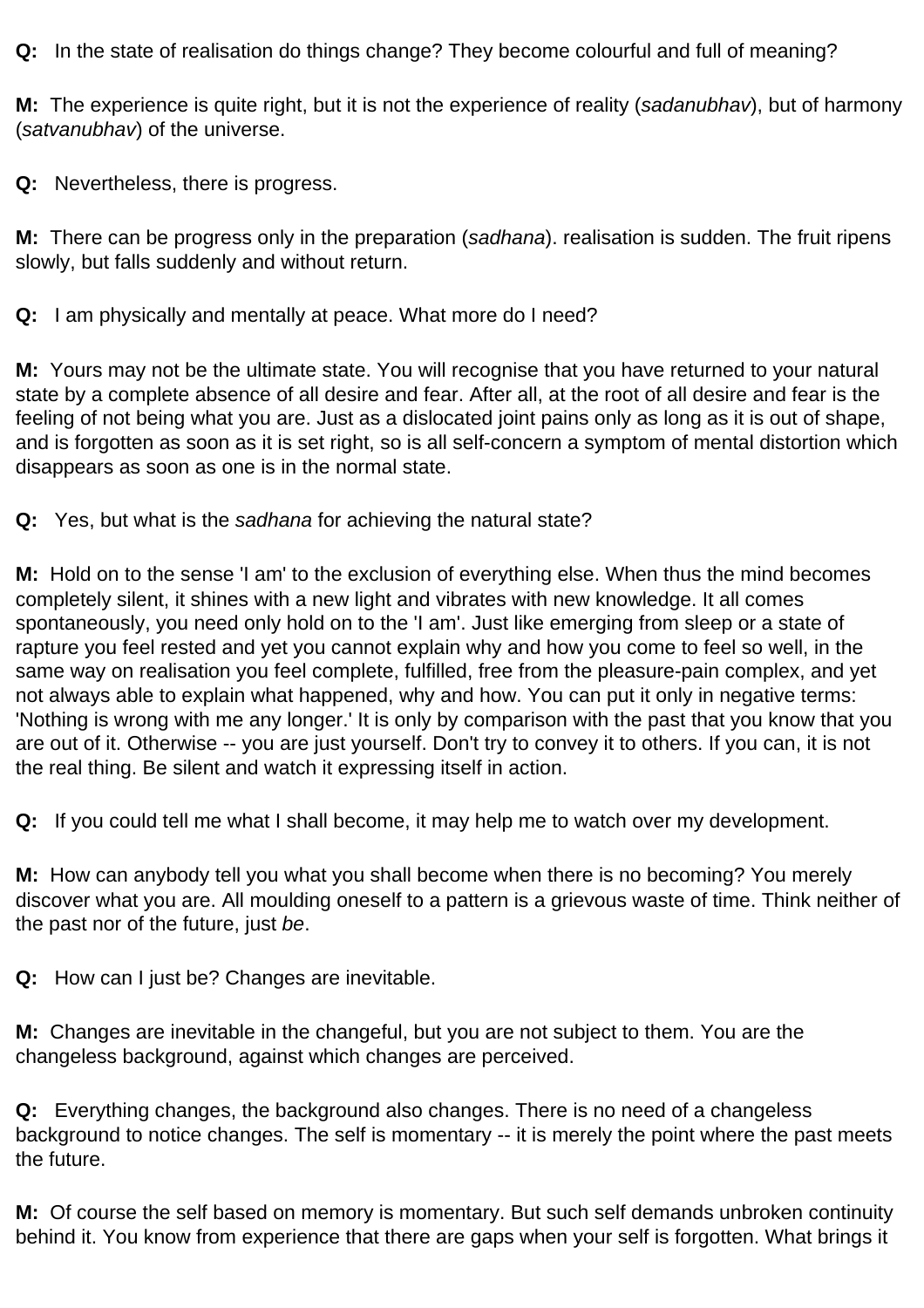back to life? What wakes you up in the morning? There must be some constant factor bridging the gaps in consciousness. If you watch carefully you will find that even your daily consciousness is in flashes, with gaps intervening all the time. What is in the gaps? What can there be but your real being, that is timeless; mind and mindlessness are one to it.

**Q:** Is there any particular place you would advise me to go to for spiritual attainment?

**M:** The only proper place is within. The outer world neither can help nor hinder. No system, no pattern of action will take you to your goal. Give up all working for a future, concentrate totally on the *now*, be concerned only with your response to every movement of life as it happens.

**Q:** What is the cause of the urge to roam about?

**M:** There is no cause. You merely dream that you roam about. In a few years your stay in India will appear as a dream to you. You will dream some other dream at that time. Do realise that it is not you who moves from dream to dream, but the dreams flow before you and you are the immutable witness. No happening affects your real being -- this is the absolute truth.

**Q:** Cannot I move about physically and keep steady inwardly?

**M:** You can, but what purpose does it serve? If you are earnest, you will find that in the end you will get fed up with roaming and regret the waste of energy and time. To find your self you need not take a single step.

**Q:** Is there any difference between the experience of the Self (*atman*) and of the Absolute (*brahman*)?

**M:** There can be no experience of the Absolute as it is beyond all experience. On the other hand, the self is the experiencing factor in every experience and thus, in a way, validates the multiplicity of experiences. The world may be full of things of great value, but if there is nobody to buy them, they have no price. The Absolute contains everything experienceable, but without the experience they are as nothing. That which makes the experience possible is the Absolute. That which makes it actual is the Self.

**Q:** Don't we reach the Absolute through a gradation of experiences? Beginning with the grossest, we end with the most sublime.

**M:** There can be no experience without desire for it. There can be gradation between desires, but between the most sublime desire and the freedom from all desire there is an abyss which must be crossed. The unreal may look real, but it is transient. The real is not afraid of time.

**Q:** Is not the unreal the expression of the real?

**M:** How can it be? It is like saying that truth expresses itself in dreams. To the real the unreal is not. It appears to be real only because you believe in it. Doubt it, and it ceases. When you are in love with somebody, you give it reality -- you imagine your love to be all-powerful and everlasting. When it comes to an end, you say: 'I thought it was real, but it wasn't'. Transiency is the best proof of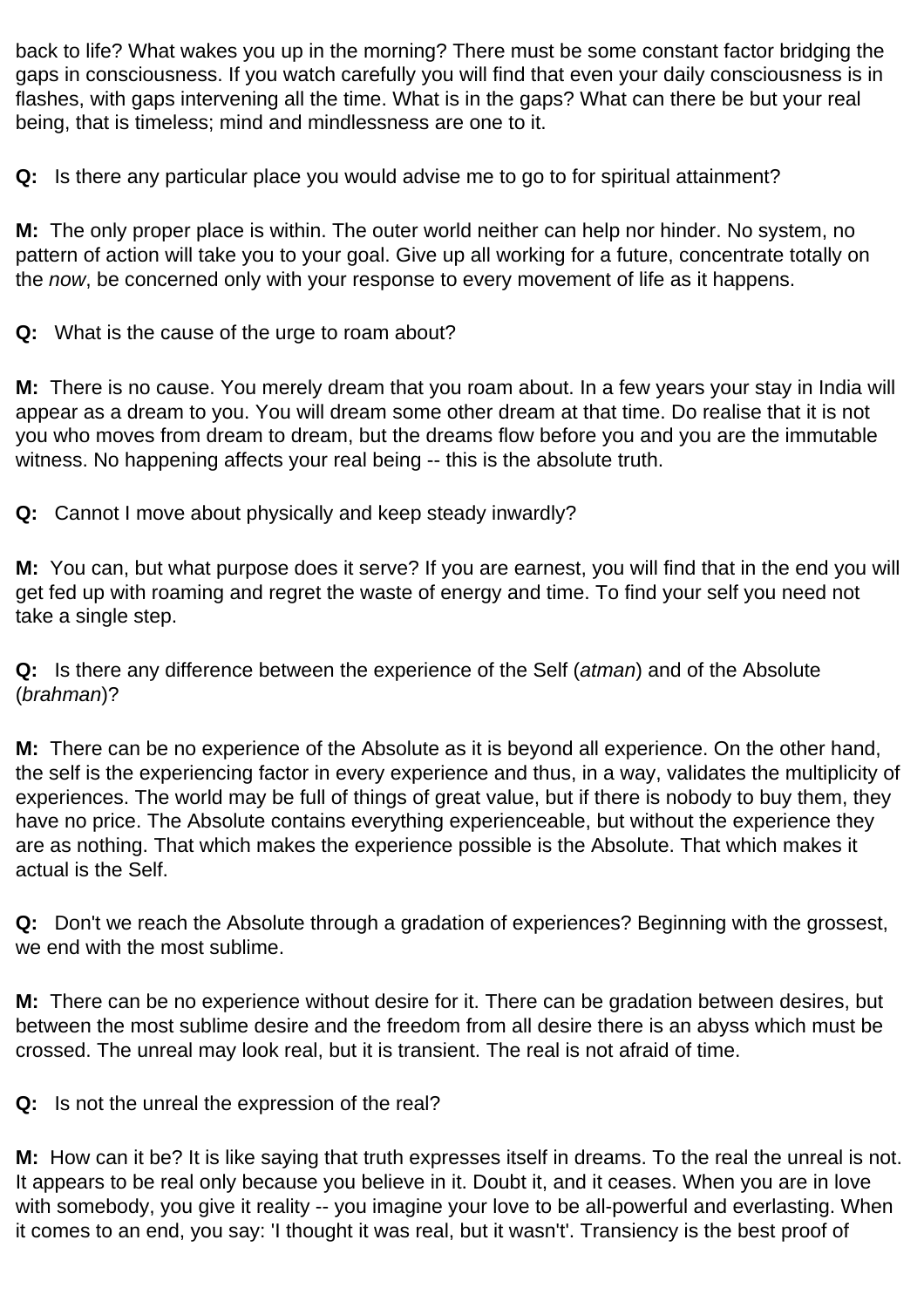unreality. What is limited in time and space, and applicable to one person only, is not real. The real is for all and forever.

Above everything else you cherish yourself. You would accept nothing in exchange for your existence. The desire to *be* is the strongest of all desires and will go only on the realisation of your true nature.

**Q:** Even in the unreal there is a touch of reality.

**M:** Yes, the reality you impart to it by taking it to be real. Having convinced yourself, you are bound by your conviction. When the sun shines, colours appear. When it sets, they disappear. Where are the colours without the light?

**Q:** This is thinking in terms of duality.

**M:** All thinking is in duality. In identity no thought survives.

# **70. God is the End of All Desire and Knowledge**

**Maharaj:** Where are you coming from? What have you come for?

**Questioner:** I come from America and my friend is from the Republic of Ireland. I came about six months ago and I was travelling from Ashram to Ashram. My friend came on his own.

**M:** What have you seen?

**Q:** I have been at Sri Ramanashram and also I have visited Rishikesh. Can I ask you what is your opinion of Sri Ramana Maharshi?

**M:** We are both in the same ancient state. But what do you know of Maharshi? You take yourself to be a name and a body, so all you perceive are names and bodies.

**Q:** Were you to meet the Maharshi, what would happen?

**M:** Probably we would feel quite happy. We may even exchange a few words.

**Q:** But would he recognise you as a liberated man?

**M:** Of course. As a man recognises a man, so a *jnani* recognises a *jnani*. You cannot appreciate what you have not experienced. You are what you think yourself to be, but you cannot think yourself to be what you have not experienced.

**Q:** To become an engineer I must learn engineering. To become God, what must I learn?

**M:** You must unlearn everything. God is the end of all desire and knowledge.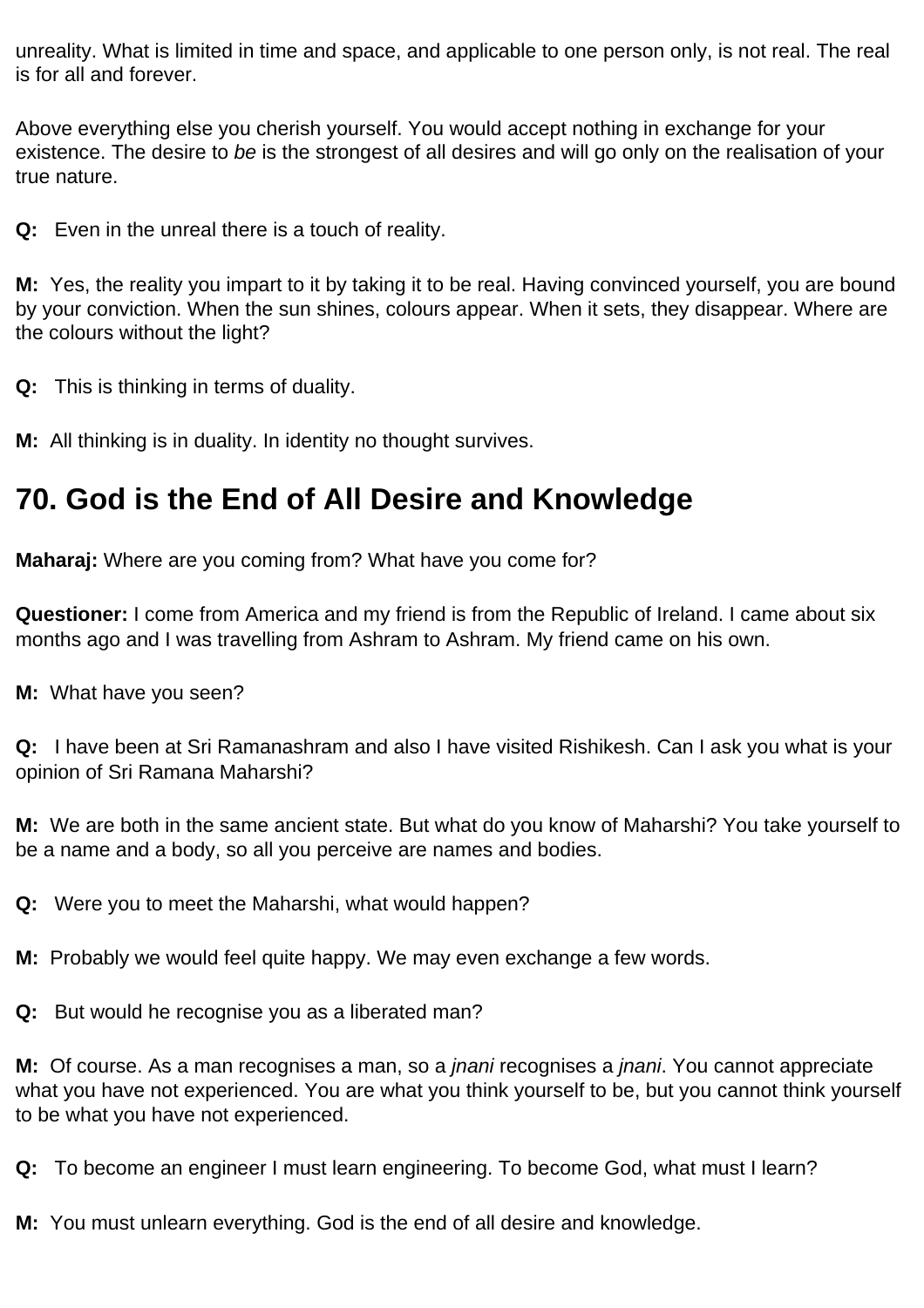**Q:** You mean to say that I become God merely by giving up the desire to become God?

**M:** All desires must be given up, because by desiring you take the shape of your desires. When no desires remain, you revert to your natural state.

**Q:** How do I come to know that I have achieved perfection?

**M:** You can not know perfection, you can know only imperfection. For knowledge to be, there must be separation and disharmony. You can know what you are not, but you can not know your real being. You can be only what you are. The entire approach is through understanding, which is in the seeing of the false as false. But to understand, you must observe from outside.

**Q:** The Vedantic concept of *Maya*, illusion, applies to the manifested. Therefore our knowledge of the manifested is unreliable. But we should be able to trust our knowledge of the unmanifested.

**M:** There can be no knowledge of the unmanifested. The potential is unknowable. Only the actual can be known.

**Q:** Why should the knower remain unknown?

**M:** The knower knows the known. Do you know the knower? Who is the knower of the knower? You want to know the unmanifested. Can you say you know the manifested?

**Q:** I know things and ideas and their relations. It is the sum total of all my experiences.

**M:** All?

**Q:** Well, all actual experiences. I admit I cannot know what did not happen.

**M:** If the manifested is the sum total of all actual experiences, including their experiencers, how much of the total do you know? A very small part indeed. And what is the little you know?

**Q:** Some sensory experiences as related to myself.

**M:** Not even that. You only know that you react. Who reacts and to what, you do not know. You know on contact that you exist -- 'I am'. The 'I am this', 'I am that' are imaginary.

**Q:** I know the manifested because I participate in it. I admit, my part in it is very small, yet it is as real as the totality of it. And what is more important, I give it meaning. Without me the world is dark and silent.

**M:** A firefly illumining the world! You don't give meaning to the world, you find it. Dive deep into yourself and find the source from where all meaning flows. Surely it is not the superficial mind that can give meaning.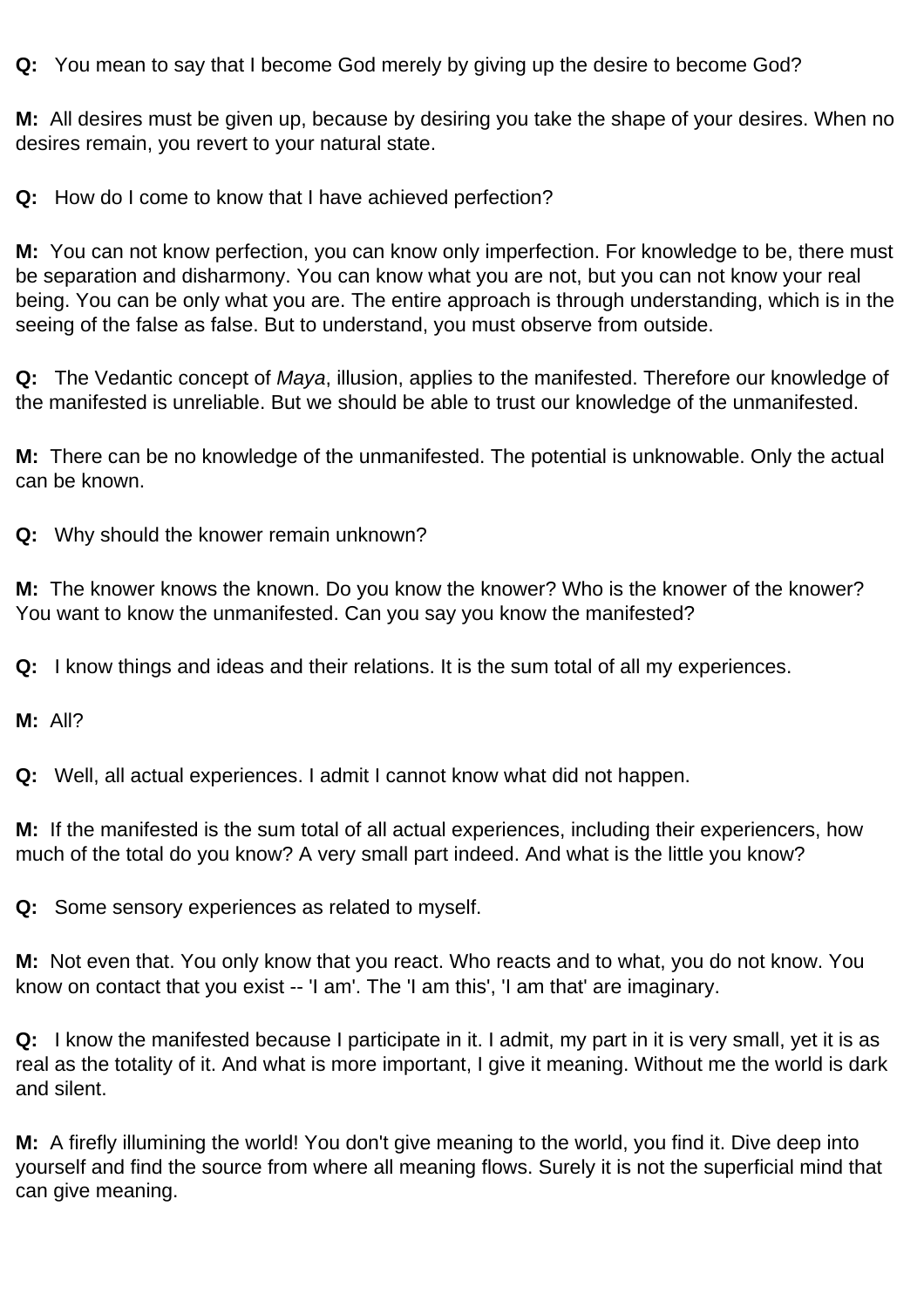### **Q:** What makes me limited and superficial?

**M:** The total is open and available, but you will not take it. You are attached to the little person you think yourself to be. Your desires are narrow, your ambitions -- petty. After all, without a centre of perception where would be the manifested? Unperceived, the manifested is as good as the unmanifested. And you are the perceiving point, the non-dimensional source of all dimensions. Know yourself as the total.

**Q:** How can a point contain a universe?

**M:** There is enough space in a point for an infinity of universes. There is no lack of capacity. Selflimitation is the only problem. But you cannot run away from yourself. However far you go, you come back to yourself and to the need of understanding this point, which is as nothing and yet the source of everything.

**Q:** I came to India in search of a *Yoga* teacher. I am still in search.

**M:** What kind of Yoga do you want to practice, the *Yoga* of getting, or the *Yoga* of giving up?

**Q:** Don't they come to the same in the end?

**M:** How can they? One enslaves, the other liberates. The motive matters supremely. Freedom comes through renunciation. All possession is bondage.

**Q:** What I have the strength and the courage to hold on to, why should I give up? And if I have not the strength, how can I give up? I do not understand this need of giving up. When I want something, why should I not pursue it? Renunciation is for the weak.

**M:** If you do not have the wisdom and the strength to give up, just look at your possessions. Your mere looking will burn them up. If you can stand outside your mind, you will soon find that total renunciation of possessions and desires is the most obviously reasonable thing to do. You create the world and then worry about it. Becoming selfish makes you weak. If you think you have the strength and courage to desire, it is because you are young and inexperienced. Invariably the object of desire destroys the means of acquiring it and then itself withers away. It is all for the best, because it teaches you to shun desire like poison.

**Q:** How am I to practice desirelessness?

**M:** No need of practice. No need of any acts of renunciation. Just turn your mind away, that is all. Desire is merely the fixation of the mind on an idea. Get it out of its groove by denying it attention.

**Q:** That is all?

**M:** Yes, that is all. Whatever may be the desire or fear, don't dwell upon it. Try and see for yourself. Here and there you may forget, it does not matter. Go back to your attempts till the brushing away of every desire and fear, of every reaction becomes automatic.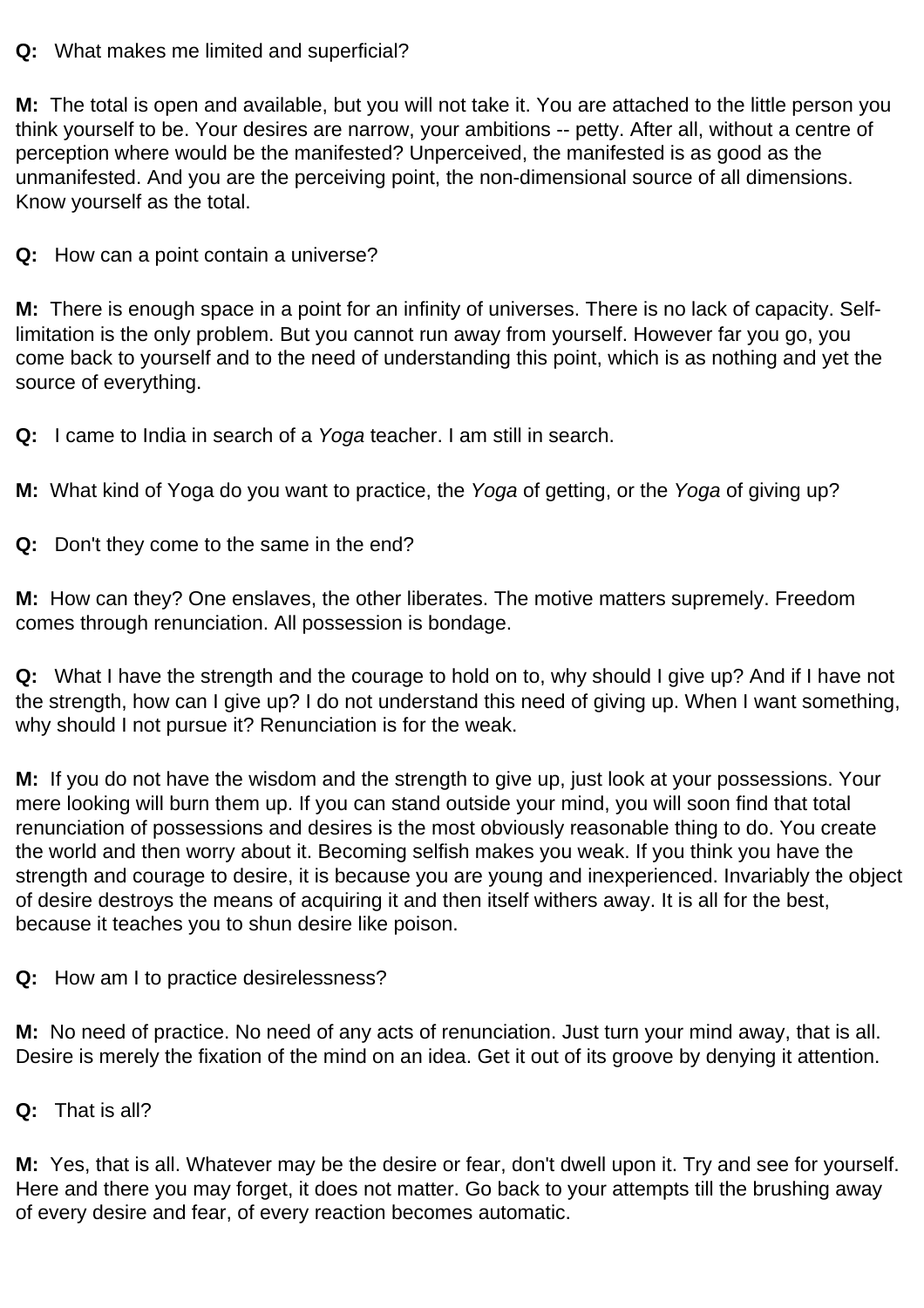### **Q:** How can one live without emotions?

**M:** You can have all the emotions you want, but beware of reactions, of induced emotions. Be entirely self-determined and ruled from within, not from without. Merely giving up a thing to secure a better one is not true relinquishment. Give it up because you see its valuelessness. As you keep on giving up, you will find that you grow spontaneously in intelligence and power and inexhaustible love and joy.

**Q:** Why so much insistence on relinquishing all desires and fears? Are they not natural?

**M:** They are not. They are entirely mind-made. You have to give up everything to know that you need nothing, not even your body. Your needs are unreal and your efforts are meaningless. You imagine that your possessions protect you. In reality they make you vulnerable. realise yourself as away from all that can be pointed at as 'this' or 'that'. You are unreachable by any sensory experience or verbal construction. Turn away from them. Refuse to impersonate.

**Q:** After I have heard you, what am I to do?

**M:** Only hearing will not help you much. You must keep it in mind and ponder over it and try to understand the state of mind which makes me say what I say. I speak from truth; stretch your hand and take it. You are not what you think yourself to be, I assure you. The image you have of yourself is made up from memories and is purely accidental.

**Q:** What I am is the result of my *karma*.

**M:** What you appear to be, you are not. *Karma* is only a word you have learnt to repeat. You have never been, nor shall ever be a person. Refuse to consider yourself as one. But as long as you do not even doubt yourself to be a Mr. S0-and-so, there is little hope. When you refuse to open your eyes, what can you be shown?

**Q:** I imagine *karma* to be a mysterious power that urges me towards perfection.

**M:** That's what people told you. You are already perfect, here and now. The perfectible is not you. You imagine yourself to be what you are not -- stop it. It is the cessation that is important, not what you are going to stop.

**Q:** Did not *karma* compel me to become what I am?

**M:** Nothing compels. You are as you believe yourself to be. Stop believing.

**Q:** Here you are sitting on your seat and talking to me. What compels you is your *karma*.

**M:** Nothing compels me. I do what needs doing. But you do so many unnecessary things. It is your refusal to examine that creates *karma*. It is the indifference to your own suffering that perpetuates it.

**Q:** Yes, it is true. What can put an end to this indifference?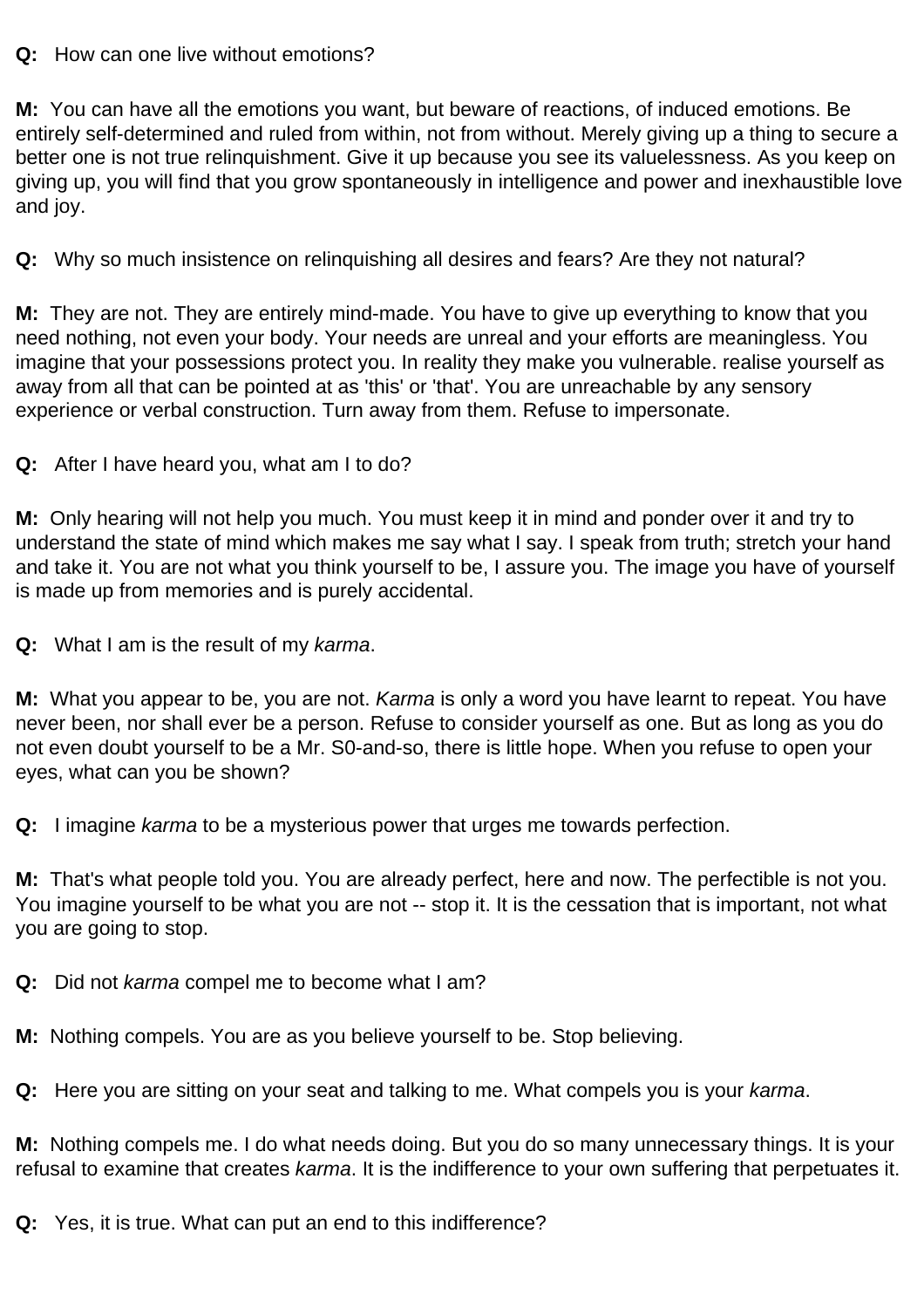**M:** The urge must come from within as a wave of detachment, or compassion.

**Q:** Could I meet this urge half way?

**M:** Of course. See your own condition, see the condition of the world.

**Q:** We were told about *karma* and reincarnation, evolution and *Yoga*, masters and disciples. What are we to do with all this knowledge?

**M:** Leave it all behind you. Forget it. Go forth, unburdened with ideas and beliefs. Abandon all verbal structures, all relative truth, all tangible objectives. The Absolute can be reached by absolute devotion only. Don't be half-hearted.

**Q:** I must begin with some absolute truth. Is there any?

**M:** Yes, there is, the feeling: 'I am'. Begin with that.

**Q:** Nothing else is true?

**M:** All else is neither true nor false. It seems real when it appears, it disappears when it is denied. A transient thing is a mystery.

**Q:** I thought the real is the mystery.

**M:** How can it be? The real is simple, open, clear and kind, beautiful and joyous. It is completely free of contradictions. It is ever new, ever fresh, endlessly creative. Being and non-being, life and death, all distinctions merge in it.

**Q:** I can admit that all is false. But, does it make my mind nonexistent?

**M:** The mind is what it thinks. To make it true, think true.

**Q:** If the shape of things is mere appearance, what are they in reality?

**M:** In reality there is only perception. The perceiver and the perceived are conceptual, the fact of perceiving is actual.

**Q:** Where does the Absolute come in?

**M:** The Absolute is the birthplace of Perceiving. It makes perception possible.

But too much analysis leads you nowhere. There is in you the core of being which is beyond analysis, beyond the mind. You can know it in action only. Express it in daily life and its light will grow ever brighter.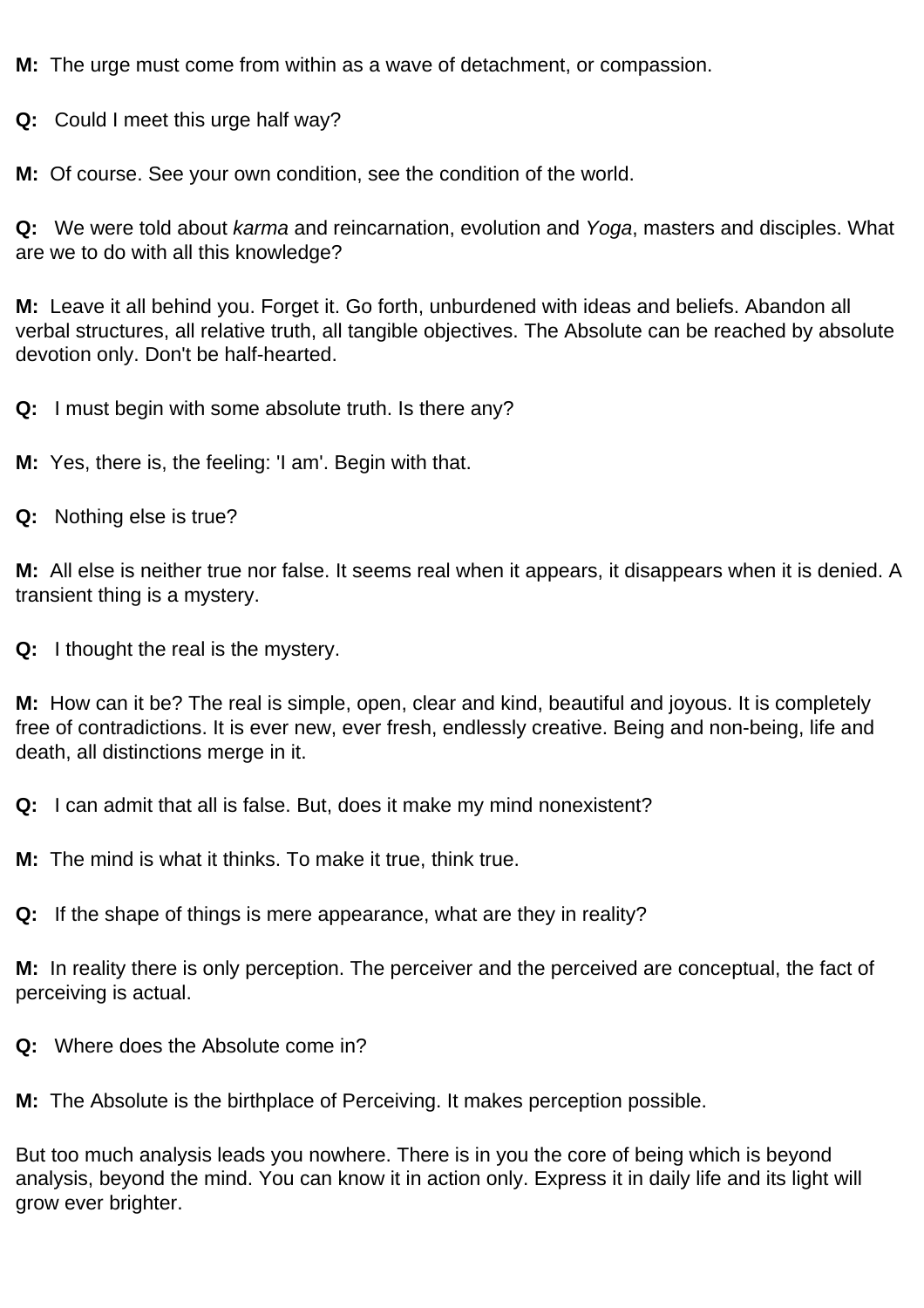The legitimate function of the mind is to tell you what is not. But if you want positive knowledge, you must go beyond the mind.

**Q:** In all the universe is there one single thing of value?

**M:** Yes, the power of love.

# **71. In Self-awareness you Learn about Yourself**

**Questioner:** It is our repeated experience that the disciples do much harm to their Gurus. They make plans and carry them out, without considering the Guru's wishes. In the end there is only endless worry for the Guru and bitterness for his disciples.

**Maharaj:** Yes, it does happen.

**Q:** Who compels the Guru to submit to these indignities?

**M:** The Guru is basically without desire. He sees what happens, but feels no urge to interfere. He makes no choices, takes no decisions. As pure witness, he watches what is going on and remains unaffected.

**Q:** But his work suffers.

**M:** Victory is always his -- in the end. He knows that if the disciples do not learn from his words, they will learn from their own mistakes. Inwardly he remains quiet and silent. He has no sense of being a separate person. The entire universe is his own, including his disciples with their petty plans. Nothing in particular affects him, or, which comes to the same, the entire universe affects him in equal measure.

**Q:** Is there no such thing as the Guru's grace?

**M:** His grace is constant and universal. It is not given to one and denied to another.

**Q:** How does it affect me personally?

**M:** It is by The Guru's grace that your mind is engaged in search for truth and it is by his grace that you will find it. It works unwaringly towards your ultimate good. And it is for all.

**Q:** Some disciples are ready, mature, and some are not. Must not the Guru exercise choice and make decisions?

**M:** The Guru knows the Ultimate and relentlessly propels the disciple towards it. The disciple is full of obstacles, which he himself must overcome. The Guru is not very much concerned with the superficialities of the disciple's life. It is like gravitation The fruit must fall -- when no longer held back.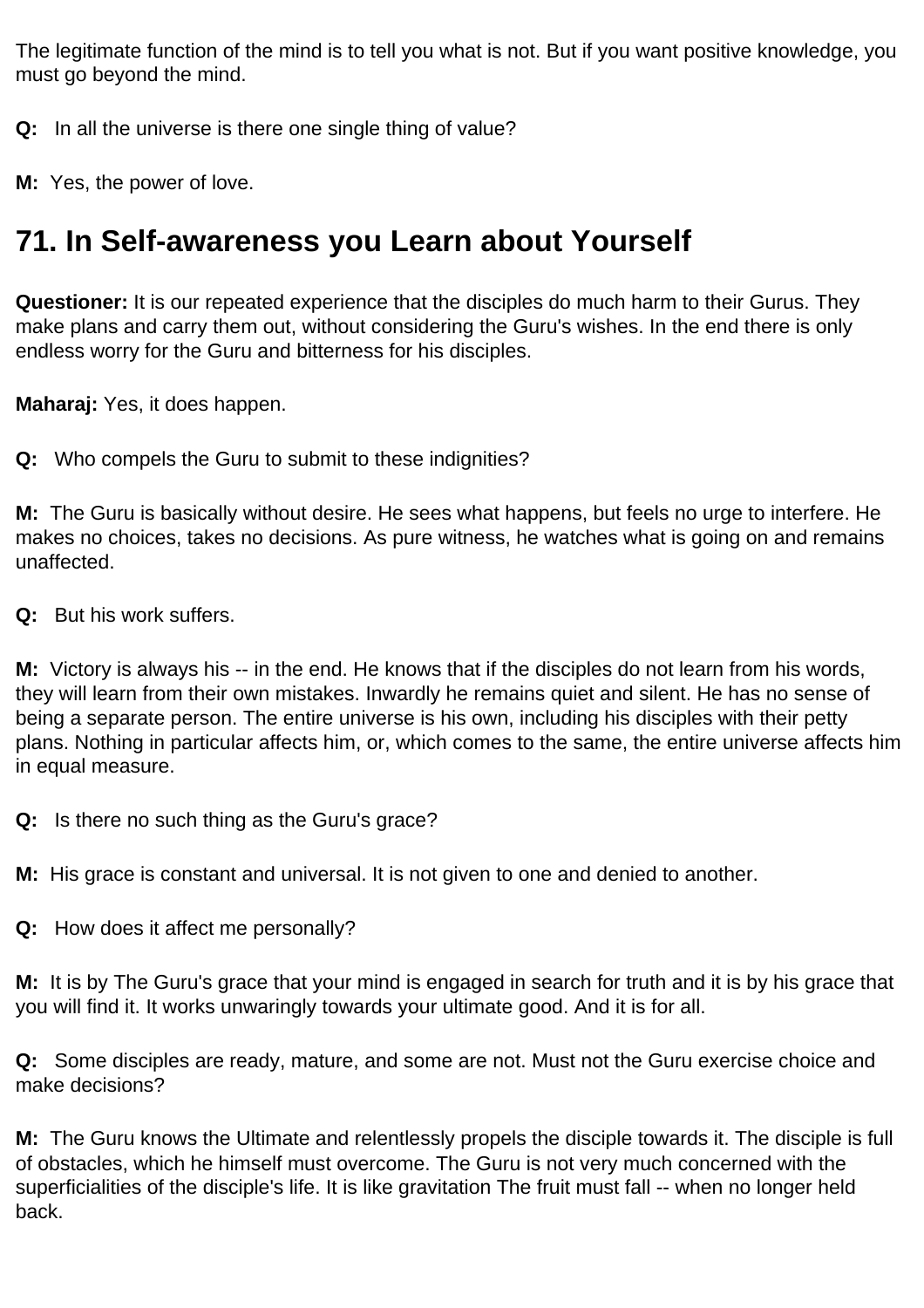**Q:** If the disciple does not know the goal, how can he make out the obstacles?

**M:** The goal is shown by the Guru, obstacles are discovered by the disciple. The Guru has no preferences, but those who have obstacles to overcome seem to be lagging behind.

In reality the disciple is not different from the Guru. He is the same dimensionless centre of perception and love in action. It is only his imagination and self-identification with the imagined, that encloses him and converts him into a person. The Guru is concerned little with the person. His attention is on the inner watcher. It is the task of the watcher to understand and thereby eliminate the person. While there is grace on one side, there must be dedication to the task on the other.

**Q:** But the person does not want to be eliminated.

**M:** The person is merely the result of a misunderstanding. In reality, there is no such thing. Feelings, thoughts and actions race before the watcher in endless succession, leaving traces in the brain and creating an illusion of continuity. A reflection of the watcher in the mind creates the sense of 'I' and the person acquires an apparently independent existence. In reality there is no person, only the watcher identifying himself with the 'I' and the 'mine'. The teacher tells the watcher: you are not this, there is nothing of yours in this, except the little point of 'I am', which is the bridge between the watcher and his dream. 'I am this, I am that' is dream, while pure 'I am' has the stamp of reality on it. You have tasted so many things -- all came to naught. Only the sense 'I am' persisted - unchanged. Stay with the changeless among the changeful, until you are able to go beyond.

**Q:** When will it happen?

**M:** It will happen as soon as you remove the obstacles.

**Q:** Which obstacles?

**M:** Desire for the false and fear of the true. You, as the person, imagine that the Guru is interested in you as a person. Not at all. To him you are a nuisance and a hindrance to be done away with. He actually aims at your elimination as a factor in consciousness.

**Q:** If I am eliminated, what will remain?

**M:** Nothing will remain, all will remain. The sense of identity will remain, but no longer identification with a particular body. Being -- awareness -- love will shine in full splendour. Liberation is never of the person, it is always from the person.

**Q:** And no trace remains of the person?

**M:** A vague memory remains, like the memory of a dream, or early childhood. After all, what is there to remember? A flow of events, mostly accidental and meaningless. A sequence of desires and fears and inane blunders. Is there anything worth remembering? The person is but a shell imprisoning you. Break the shell.

**Q:** Whom are you asking to break the shell? Who is to break the shell?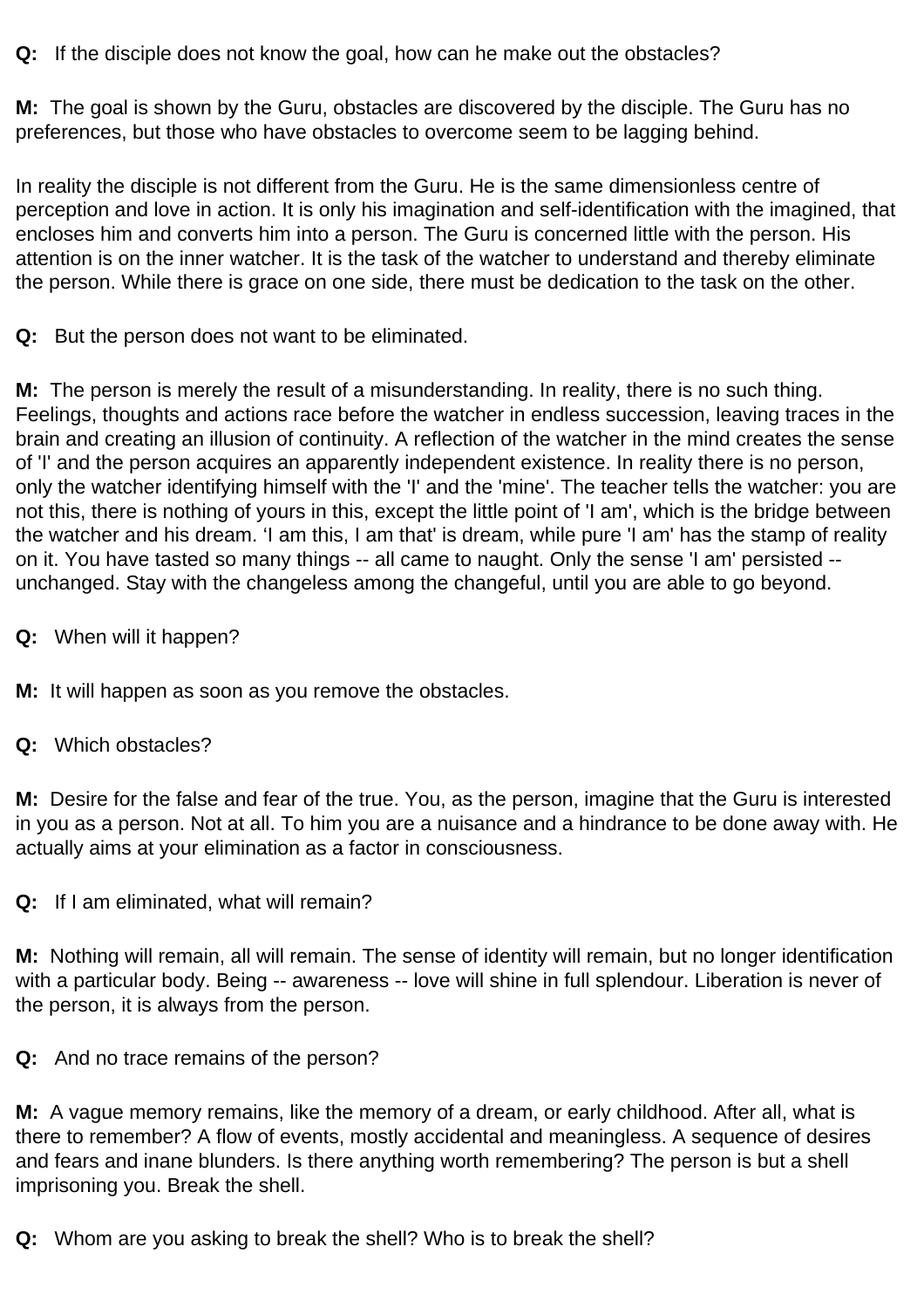**M:** Break the bonds of memory and self-identification and the shell will break by itself. There is a centre that imparts reality to whatever it perceives. All you need is to understand that you are the source of reality, that you give reality instead of getting it, that you need no support and no confirmation. Things are as they are, because you accept them as they are. Stop accepting them and they will dissolve. Whatever you think about with desire or fear appears before you as real. Look at it without desire or fear and it does lose substance. Pleasure and pain are momentary. It is simpler and easier to disregard them than to act on them.

**Q:** If all things come to an end, why did they appear at all?

**M:** Creation is in the very nature of consciousness. Consciousness causes appearances. Reality is beyond consciousness.

**Q:** While we are conscious of appearances, how is it that we are not conscious that these are mere appearances?

**M:** The mind covers up reality, without knowing it. To know the nature of the mind, you need intelligence, the capacity to look at the mind in silent and dispassionate awareness.

**Q:** If I am of the nature of all-pervading consciousness, how could ignorance and illusion happen to me?

**M:** Neither ignorance nor illusion ever happened to you. Find the self to which you ascribe ignorance and illusion and your question will be answered. You talk as if you know the self and see it to be under the sway of ignorance and illusion. But, in fact, you do not know the self, nor are you aware of ignorance. By all means become aware -- this will bring you to the self and you will realise that there is neither ignorance nor delusion in it. It is like saying: if there is sun, how can darkness be? As under a stone there will be darkness, however strong the sunlight, so in the shadow of the 'Iam-the-body' consciousness there must be ignorance and illusion.

**Q:** But why did the body consciousness come into being?

**M:** Don't ask 'why', ask 'how'. It is in the nature of creative imagination to identify itself with its creations. You can stop it any moment by switching off attention. Or through investigation.

**Q:** Does creation come before investigation?

**M:** First you create a world, then the 'I am' becomes a person, who is not happy for various reasons. He goes out in search of happiness, meets a Guru who tells him: 'You are not a person, find who you are'. He does it and goes beyond.

**Q:** Why did he not do it at the very start?

**M:** It did not occur to him. He needed somebody to tell him.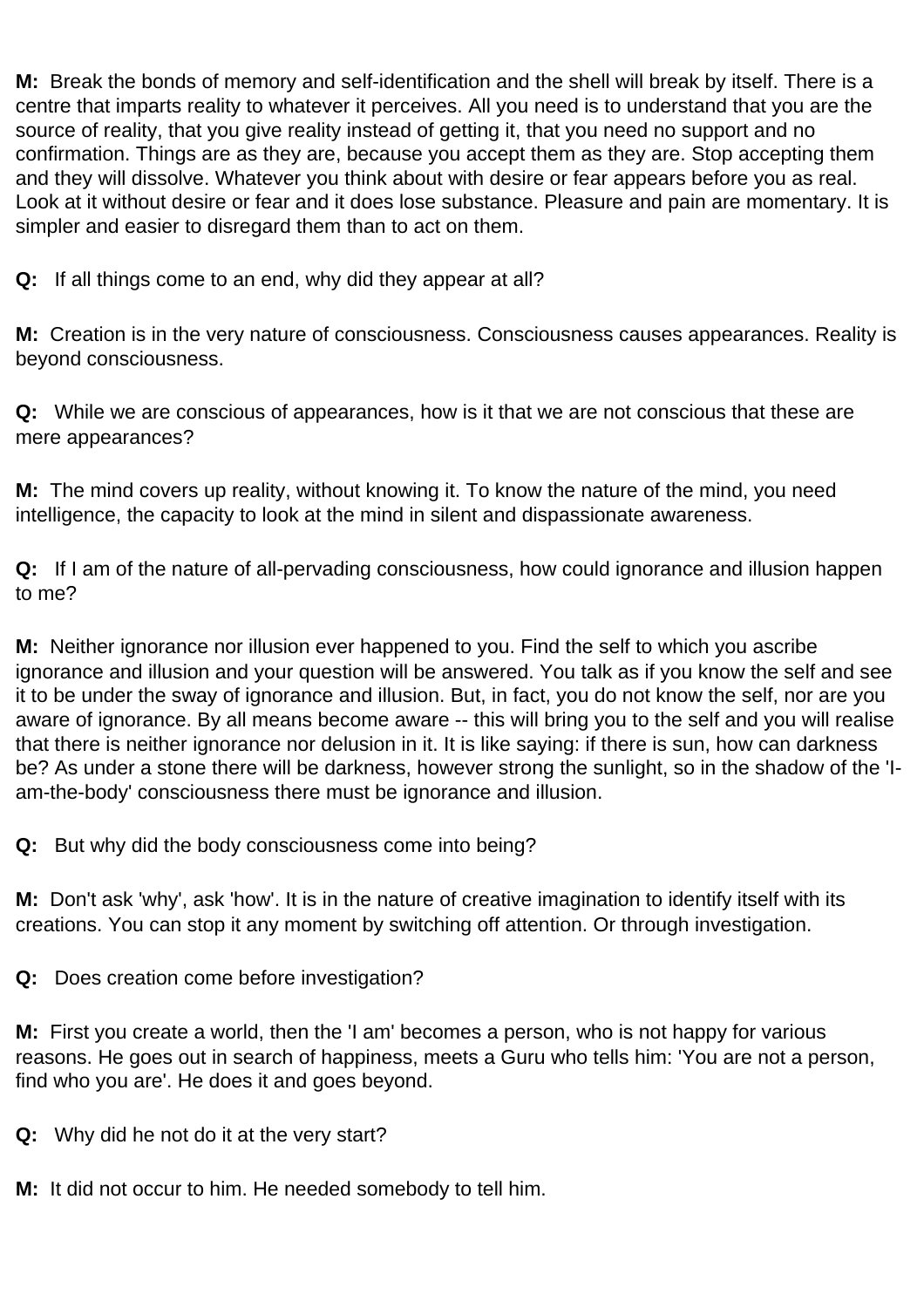- **Q:** Was that enough?
- **M:** It was enough.
- **Q:** Why does it not work in my case?
- **M:** You do not trust me.
- **Q:** Why is my faith weak?
- **M:** Desires and fears have dulled your mind. It needs some scrubbing.
- **Q:** How can I clear my mind?
- **M:** By watching it relentlessly. Inattention obscures, attention clarifies.
- **Q:** Why do the Indian teachers advocate inactivity?

**M:** Most of people's activities are valueless, if not outright destructive. Dominated by desire and fear, they can do nothing good. Ceasing to do evil precedes beginning to do good. Hence the need for stopping all activities for a time, to investigate one's urges and their motives, see all that is false in one's life, purge the mind of all evil and then only restart work, beginning with one's obvious duties. Of course, if you have a chance to help somebody, by all means do it and promptly too, don't keep him waiting till you are perfect. But do not become a professional do-gooder.

**Q:** I do not feel there are too many do-gooders among disciples. Most of those I met are too absorbed in their own petty conflicts. They have no heart for others.

**M:** Such self-centeredness is temporary. Be patient with such people. For so many years they gave attention to everything but themselves. Let them turn to themselves for a change.

**Q:** What are the fruits of self-awareness?

**M:** You grow more intelligent. In awareness you learn. In self-awareness you learn about yourself. Of course, you can only learn what you are not. To know what you are, you must go beyond the mind.

**Q:** Is not awareness beyond the mind?

**M:** Awareness is the point at which the mind reaches out beyond itself into reality. In awareness you seek not what pleases, but what is true.

**Q:** I find that awareness brings about a state of inner silence, a state of psychic void.

**M:** It is all right as it goes, but it is not enough. Have you felt the all-embracing emptiness in which the universe swims like a cloud in the blue sky?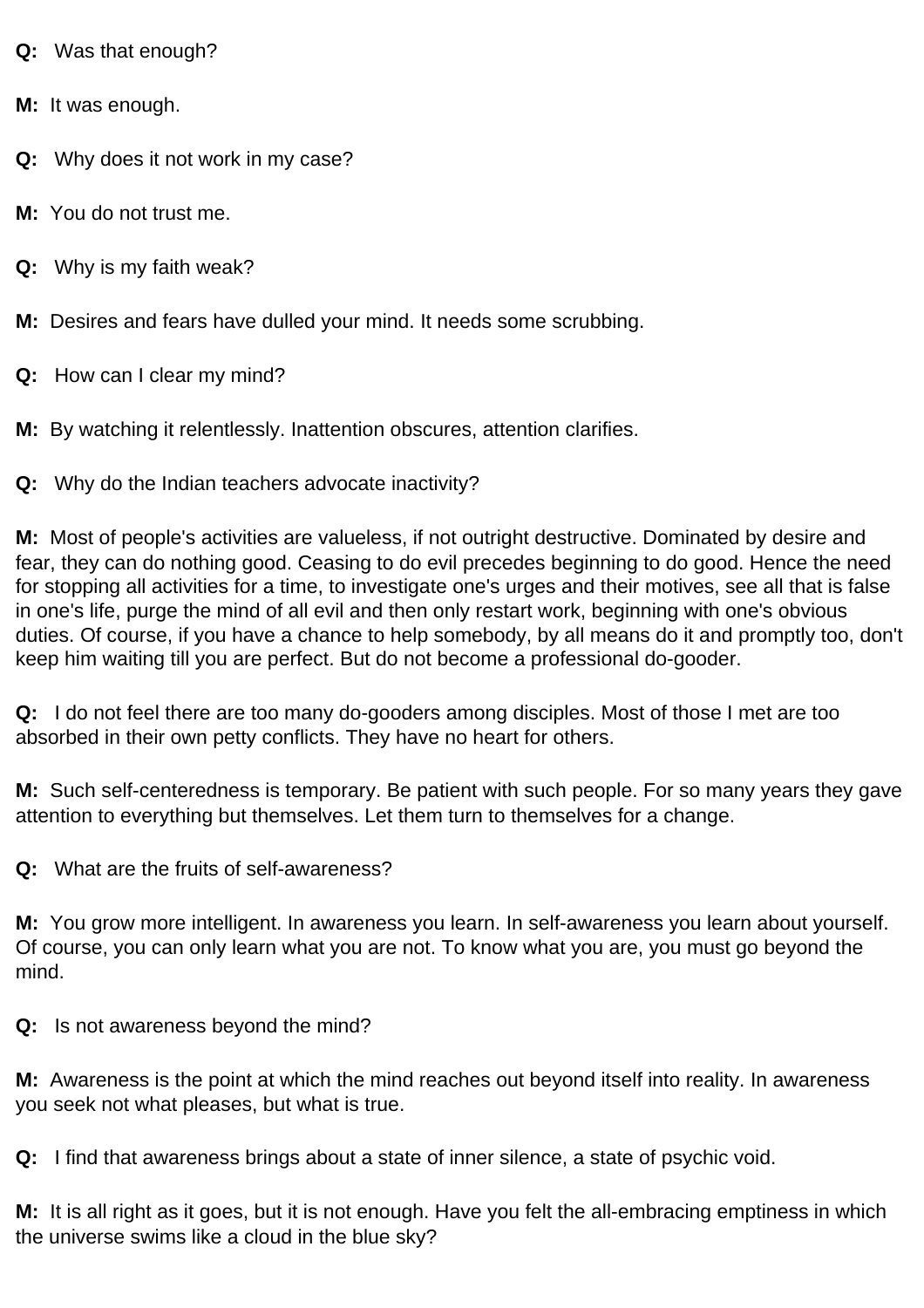**Q:** Sir, let me first come to know well my own inner space.

**M:** Destroy the wall that separates, the 'I-am-the-body' idea and the inner and the outer will become one.

**Q:** Am I to die?

**M:** Physical destruction is meaningless. It is the clinging to sensate life that binds you. If you could experience the inner void fully, the explosion into the totality would be near.

**Q:** My own spiritual experience has its seasons. Sometimes I feel glorious, then again I am down. I am like a little boy -- going up, going down, going up, going down.

**M:** All changes in consciousness are due to the 'I-am-the-body' idea. Divested of this idea the mind becomes steady. There is pure being, free of experiencing anything in particular. But to realise it you must do what your teacher tells you. Mere listening, even memorizing, is not enough. If you do not struggle hard to apply every word of it in your daily life, don't complain that you made no progress. All real progress is irreversible. Ups and downs merely show that the teaching has not been taken to heart and translated into action fully.

**Q:** The other day you told us that there is no such thing as *karma*. Yet we see that every thing has a cause and the sum total of all the causes may be called *karma*.

**M:** As long as you believe yourself to be a body, you will ascribe causes to everything. I do not say things have no causes. Each thing has innumerable causes. It is as it is, because the world is as it is. Every cause in its ramifications covers the universe.

When you realise that you are absolutely free to be what you consent to be, that you are what you appear to be because of ignorance or indifference, you are free to revolt and change. You allow yourself to be what you are not. You are looking for the causes of being what you are not! It is a futile search. There are no causes, but your ignorance of your real being, which is perfect and beyond all causation. For whatever happens, all the universe is responsible and you are the source of the universe.

**Q:** I know nothing about being the cause of the universe.

**M:** Because you do not investigate. Enquire, search within and you will know.

**Q:** How can a speck like me create the vast universe?

**M:** When you are infected with the 'I-am-the-body' virus; a whole universe springs into being. But when you have had enough of it, you cherish some fanciful ideas about liberation and pursue lines of action totally futile. You concentrate, you meditate, you torture your mind and body, you do all sorts of unnecessary things, but you miss the essential which is the elimination of the person.

**Q:** In the beginning we may have to pray and meditate for some time before we are ready for self-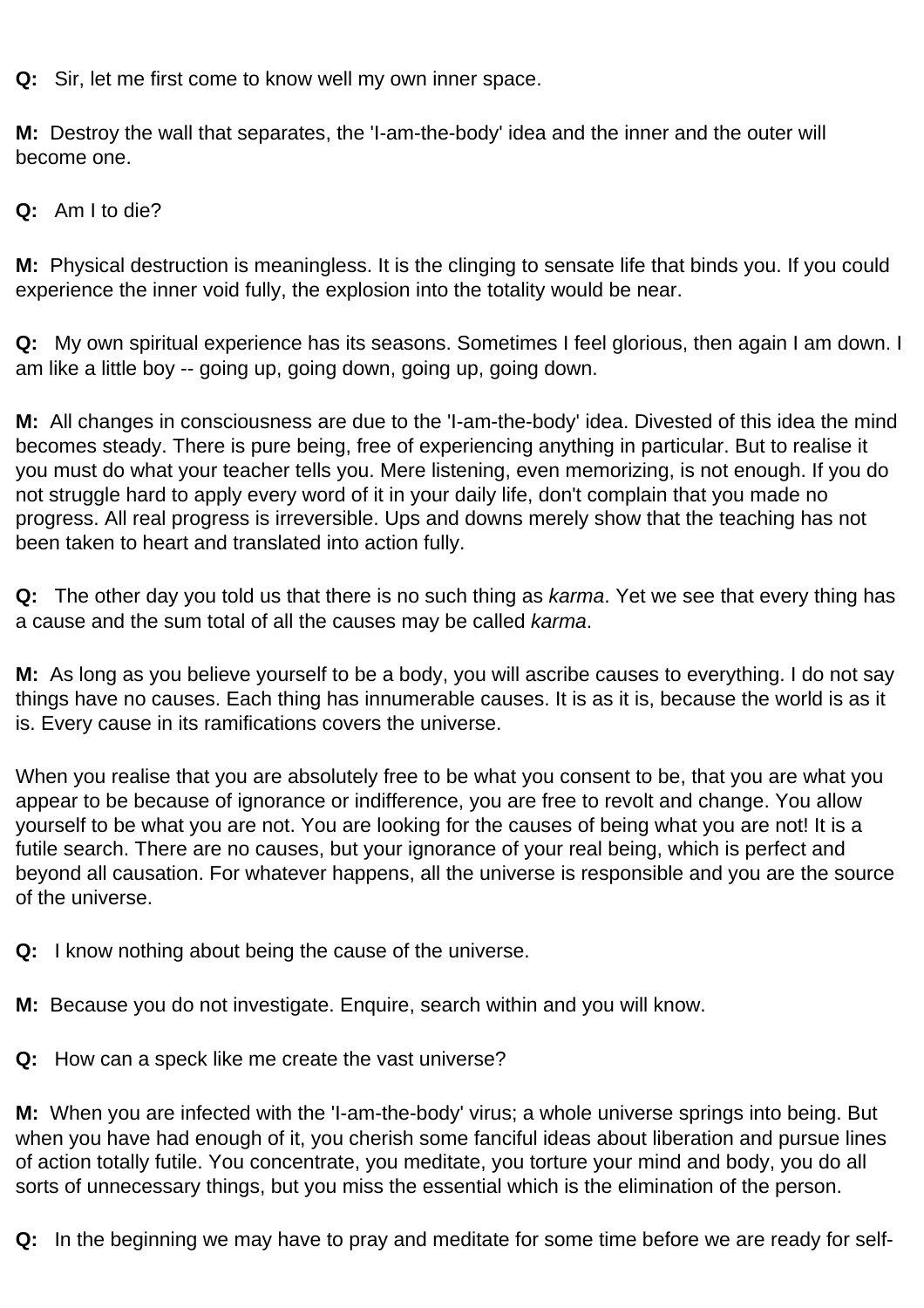enquiry.

**M:** If you believe so, go on. To me, all delay is a waste of time. You can skip all the preparation and go directly for the ultimate search within. Of all the *Yogas* it is the simplest and the shortest.

### **72. What is Pure, Unalloyed, Unattached is Real**

**Maharaj:** You are back in India! Where have you been, what have you seen?

**Questioner:** I come from Switzerland. I stayed there with a remarkable man who claims to have realised. He has done many *Yogas* in his past and had many experiences that passed away. Now he claims no special abilities, nor knowledge; the only unusual thing about him is connected with sensations; he is unable to separate the seer from the seen. For instance, when he sees a car rushing at him, he does not know whether the car is rushing at him, or he at a car. He seems to be both at the same time, the seer and the seen. They become one. Whatever he sees, he sees himself. When I asked him some Vedantic questions he said: 'I really cannot answer. I do not know. All I know is this strange identity with whatever I perceive. You know, I expected anything but this.'

He is on the whole a humble man; he makes no disciples and in no way puts himself on a pedestal. He is willing to talk about his strange condition, but that is all.

**M:** Now he knows what he knows. All else is over. At least he still talks. Soon he may cease talking.

**Q:** What will he do then?

**M:** Immobility and silence are not inactive. The flower fills the space with perfume, the candle - with light. They do nothing yet they change everything by their mere presence. You can photograph the candle, but not its light. You can know the man, his name and appearance, but not his influence. His very presence is action.

**Q:** Is it not natural to be active?

**M:** Everybody wants to be active, but where do his actions originate? There is no central point each action begets another, meaninglessly and painfully, in endless succession. The alternation of work and pause is not there. First find the immutable centre where all movement takes birth. Just like a wheel turns round an axle, so must you be always at the axle in the centre and not whirling at the periphery.

- **Q:** How do I go about it in practice?
- **M:** Whenever a thought or emotion of desire or fear comes to your mind, just turn away from it.
- **Q:** By suppressing my thoughts and feelings I shall provoke a reaction.
- **M:** I am not talking of suppression. Just refuse attention.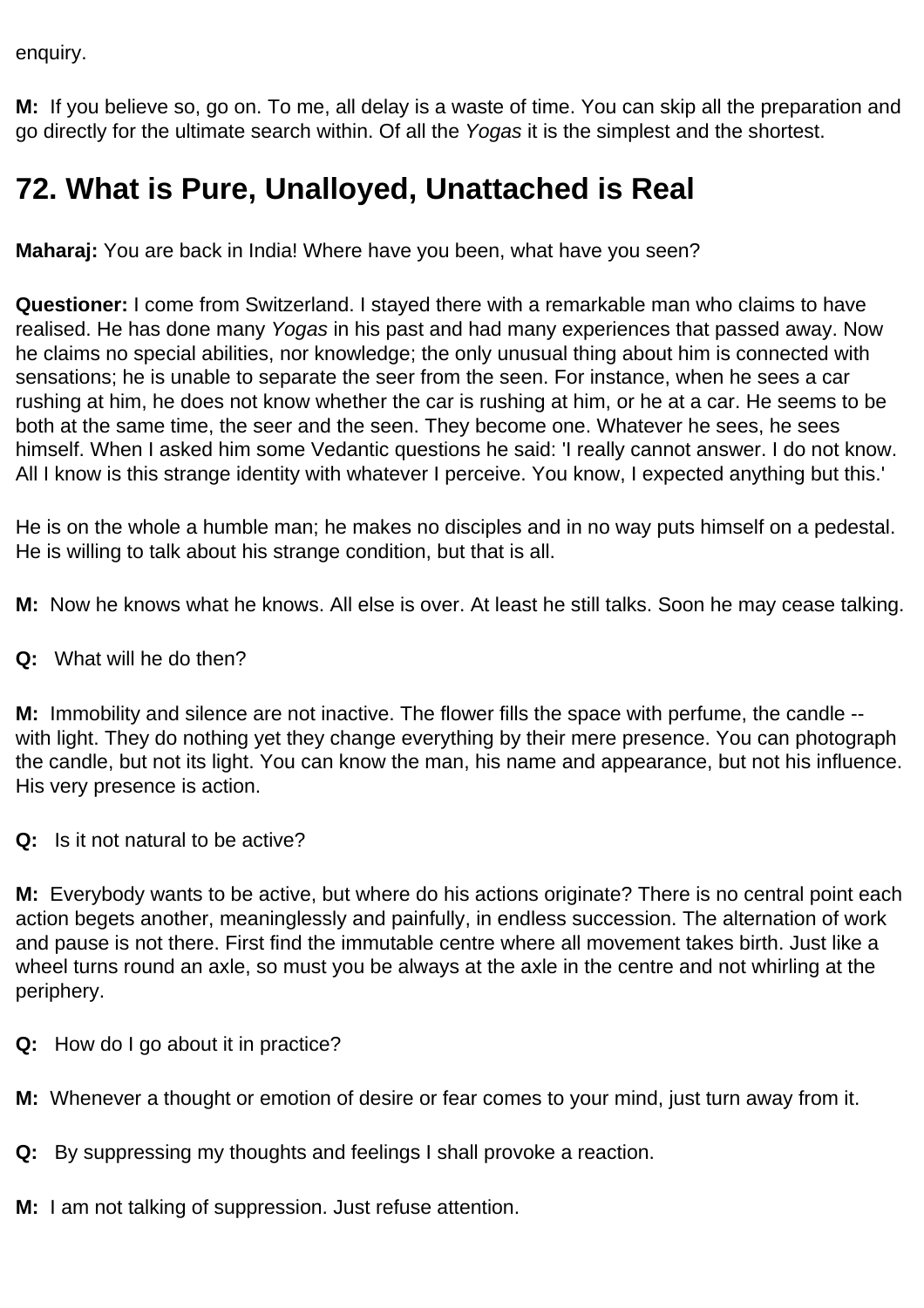**Q:** Must I not use effort to arrest the movements of the mind?

**M:** It has nothing to do with effort. Just turn away, look between the thoughts, rather than at the thoughts. When you happen to walk in a crowd, you do not fight every man you meet -- you just find your way between.

**Q:** If I use my will to control the mind, it only strengthens the ego.

**M:** Of course. When you fight, you invite a fight. But when you do not resist, you meet with no resistance. When you refuse to play the game, you are out of it.

**Q:** How long will it take me to get free of the mind?

**M:** It may take a thousand years, but really no time is required. All you need is to be in dead earnest. Here the will is the deed. If you are sincere, you have it. After all, it is a matter of attitude. Nothing stops you from being a *jnani* here and now, except fear. You are afraid of being impersonal, of impersonal being. It is all quite simple. Turn away from your desires and fears and from the thoughts they create and you are at once in your natural state.

**Q:** No question of reconditioning, changing, or eliminating the mind?

**M:** Absolutely none. Leave your mind alone, that is all. Don't go along with it. After all, there is no such thing as mind apart from thoughts which come and go obeying their own laws, not yours. They dominate you only because you are interested in them. It is exactly as Christ said 'Resist not evil'. By resisting evil you merely strengthen it.

**Q:** Yes, I see now. All I have to do is to deny existence to evil. Then it fades away. But does it not boil down to some kind of auto-suggestion?

**M:** The auto-suggestion is in full swing now, when you think yourself to be a person, caught between good and evil. What I am asking you to do is to put an end to it, to wake up and see things as they are.

About your stay in Switzerland with that strange friend of yours: what did you gain in his company?

**Q:** Nothing absolutely. His experience did not affect me at all. One thing I have understood: there is nothing to search for. Wherever I may go, nothing waits for me at the end of the journey. Discovery is not the result of transportation.

**M:** Yes, you are quite apart from anything that can be gained or lost.

**Q:** Do you call it *vairagya*, relinquishment, renunciation?

**M:** There is nothing to renounce. Enough if you stop acquiring. To give you must have, and to have you must take. Better don't take. It is simpler than to practice renunciation, which leads to a dangerous form of 'spiritual' pride.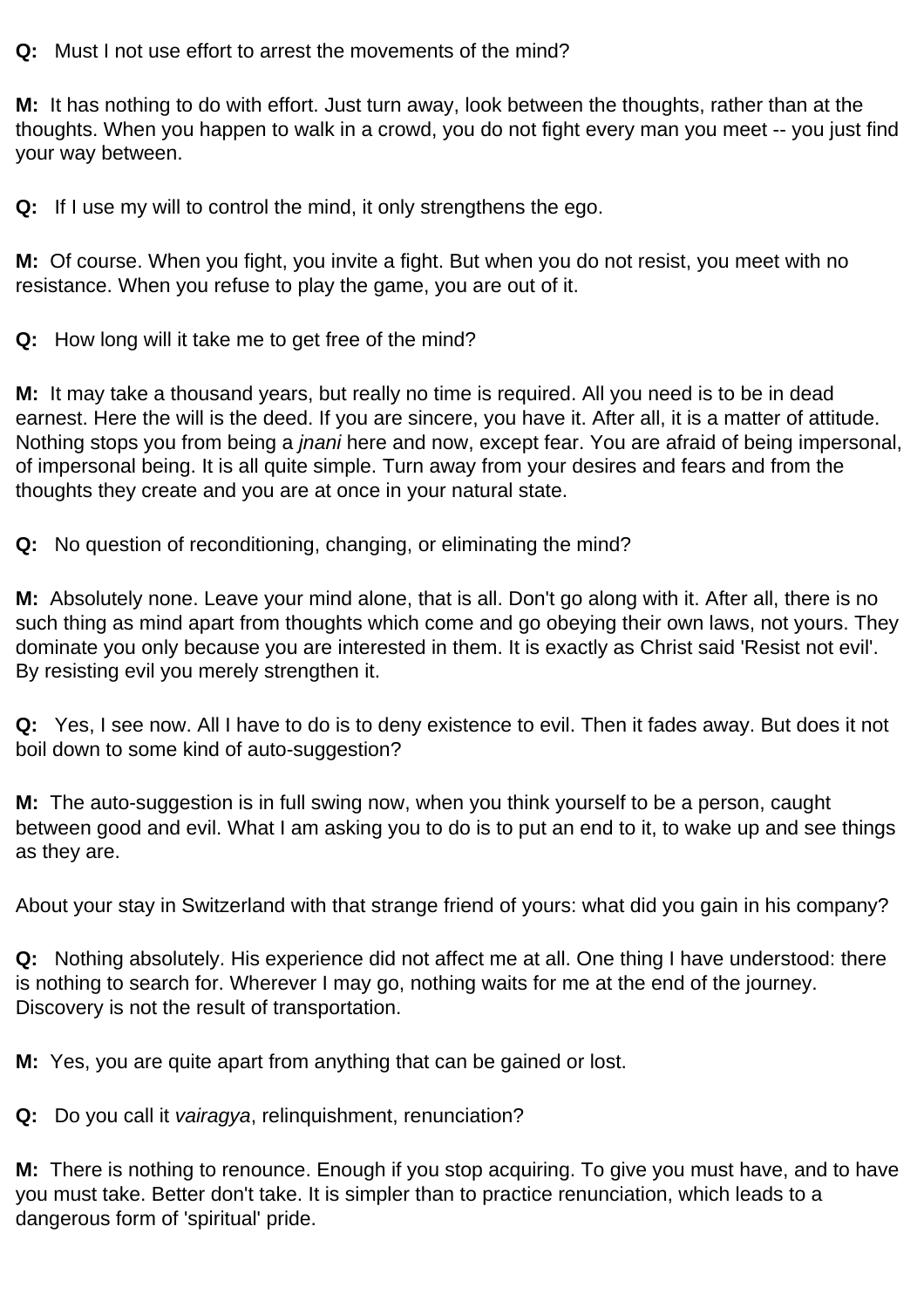All this weighing, selecting, choosing, exchanging -- it is all shopping in some 'spiritual' market. What is your business there? What deal are you out to strike? When you are not out for business, what is the use of this endless anxiety of choice? Restlessness takes you nowhere. Something prevents you from seeing that there is nothing you need. Find it out and see its falseness. It is like having swallowed some poison and suffering from unquenchable craving for water. Instead of drinking beyond all measure, why not eliminate the poison and be free of this burning thirst?

**Q:** I shall have to eliminate the ego!

**M:** The sense 'I am a person in time and space' is the poison. In a way, time itself is the poison. In time all things come to an end and new are born, to be devoured in their turn. Do not identify yourself with time, do not ask anxiously: 'what next, what next?' Step out of time and see it devour the world. Say: 'Well, it is in the nature of time to put an end to everything. Let it be. It does not concern me. I am not combustible, nor do I need to collect fuel'.

**Q:** Can the witness be without the things to witness?

**M:** There is always something to witness. If not a thing, then its absence. Witnessing is natural and no problem. The problem is excessive interest, leading to self-identification. Whatever you are engrossed in you take to be real.

**Q:** Is the 'I am' real or unreal? Is the 'I am' the witness? Is the witness real or unreal?

**M:** What is pure, unalloyed, unattached, is real. What is tainted, mixed up, dependent and transient is unreal. Do not be misled by words -- one word may convey several and even contradictory meanings. The 'I am' that pursues the pleasant and shuns the unpleasant is false; the 'I am' that sees pleasure and pain as inseparable sees rightly. The witness that is enmeshed in what he perceives is the person; the witness who stands aloof, unmoved and untouched, is the watch-tower of the real, the point at which awareness, inherent in the unmanifested, contacts the manifested. There can be no universe without the witness, there can be no witness without the universe.

**Q:** Time consumes the world. Who is the witness of time?

**M:** He who is beyond time -- the Un-nameable. A glowing ember, moved round and round quickly enough, appears as a glowing circle. When the movement ceases, the ember remains. Similarly, the 'I am' in movement creates the world. The 'I am' at peace becomes the Absolute. You are like a man with an electric torch walking through a gallery. You can see only what is within the beam. The rest is in darkness.

**Q:** If I project the world, I should be able to change it.

**M:** Of course, you can. But you must cease identifying yourself with it and go beyond. Then you have the power to destroy and re-create.

**Q:** All I want is to be free.

**M:** You must know two things: What are you to be free from and what keeps you bound.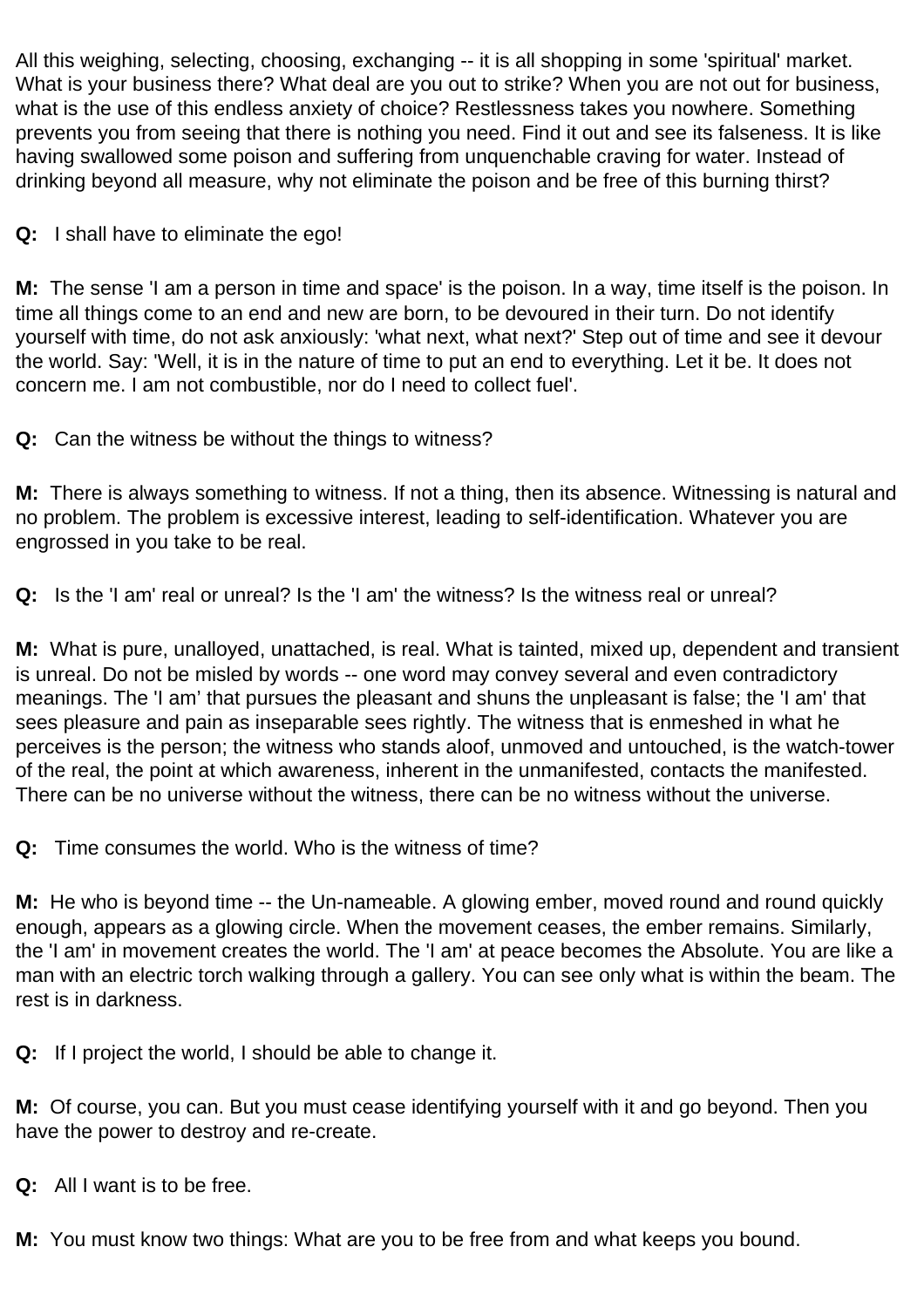**Q:** Why do you want to annihilate the universe?

**M:** I am not concerned with the universe. Let it be or not be. It is enough if I know myself.

**Q:** If you are beyond the world, then you are of no use to the world.

**M:** Pity the self that is, not the world that is not! Engrossed in a dream you have forgotten your true self.

**Q:** Without the world there is no place for love.

**M:** Quite so. All these attributes; being, consciousness, love and beauty are reflections of the real in the world. No real -- no reflection.

**Q:** The world is full of desirable things and people. How can I imagine it non-existent?

**M:** Leave the desirable to those who desire. Change the current of your desire from taking to giving. The passion for giving, for sharing, will naturally wash the idea of an external world out of your mind, and of giving as well. Only the pure radiance of love will remain, beyond giving and receiving.

**Q:** In love there must be duality, the lover and the beloved.

**M:** In love there is not the one even, how can there be two? Love is the refusal to separate, to make distinctions. Before you can think of unity, you must first create duality. When you truly love, you do not say: 'I love you'; where there is mentation, there is duality.

**Q:** What is it that brings me again and again to India? It cannot be only the comparative cheapness of life here? Nor the colourfulness and variety of impressions. There must be some more important factor.

**M:** There is also the spiritual aspect. The division between the outer and the inner is less in India. It is easier here to express the inner in the outer. Integration is easier. Society is not so oppressive.

**Q:** Yes, in the West it is all *tamas* and *rajas*. In India there is more of *sattva*, of harmony and balance.

**M:** Can't you go beyond the *gunas*? Why choose the *sattva*? Be what you are, wherever you are and worry not about *gunas*.

**Q:** I have not the strength.

**M:** It merely shows that you have gained little in India. What you truly have you cannot lose. Were you well-grounded in your self, change of place would not affect it.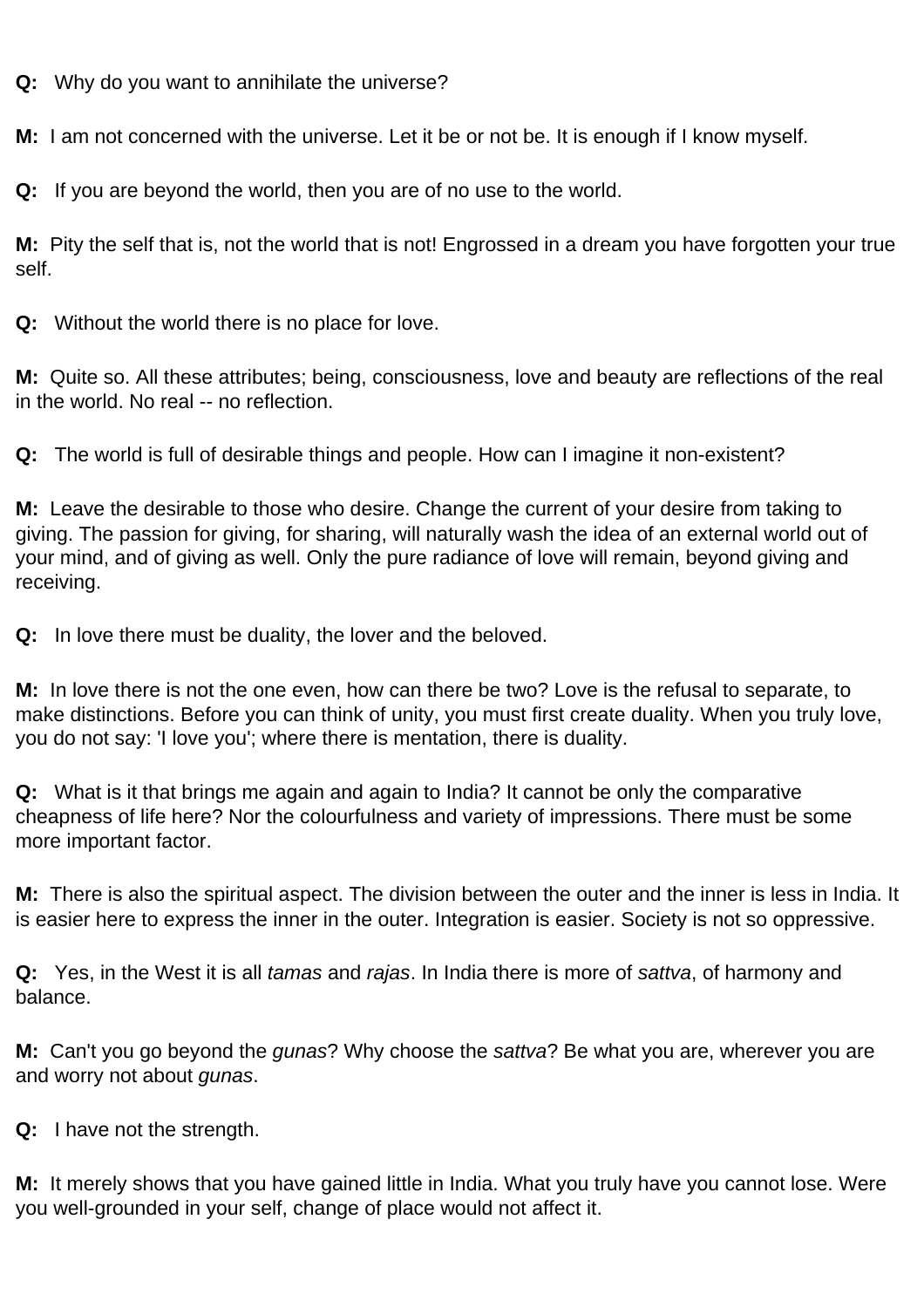**Q:** In India spiritual life is easy. It is not so in the West. One has to conform to environment to a much greater extent.

**M:** Why don't you create your own environment? The world has only as much power over you as you give it. Rebel. Go beyond duality, make no difference between east and west.

**Q:** What can one do when one finds oneself in a very unspiritual environment?

**M:** Do nothing. Be yourself. Stay out. Look beyond.

**Q:** There may be clashes at home. Parents rarely understand.

**M:** When you know your true being, you have no problems. You may please your parents or not, marry or not, make a lot of money or not; it is all the same to you. Just act according to circumstances, yet in close touch with the facts, with the reality in every situation.

**Q:** Is it not a very high state?

**M:** Oh no, it is the normal state. You call it high because you are afraid of it. First be free from fear. See that there is nothing to be afraid of. Fearlessness is the door to the Supreme.

**Q:** No amount of effort can make me fearless.

**M:** Fearlessness comes by itself, when you see that there is nothing to be afraid of. When you walk in a crowded street, you just bypass people. Some you see, some you just glance at, but you do not stop. It is the stopping that creates the bottleneck. Keep moving! Disregard names and shapes, don't be attached to them; your attachment is your bondage.

**Q:** What should I do when a man slaps me on my face?

**M:** You will react according to your character, inborn or acquired.

**Q:** Is it inevitable? Am I, is the world, condemned to remain as we are?

**M:** A jeweller who wants to refashion an ornament, first melts it town to shapeless gold. Similarly, one must return to one's original state before a new name and form can emerge. Death is essential for renewal.

**Q:** You are always stressing the need of going beyond, of aloofness, of solitude. You hardly ever use the words 'right' and 'wrong'. Why is it so?

**M:** It is right to be oneself, it is wrong not to be. All else is conditional. You are eager to separate right from wrong, because you need some basis for action. You are always after doing something or other. But, personally motivated action, based on some scale of values, aiming at some result is worse than inaction, for its fruits are always bitter.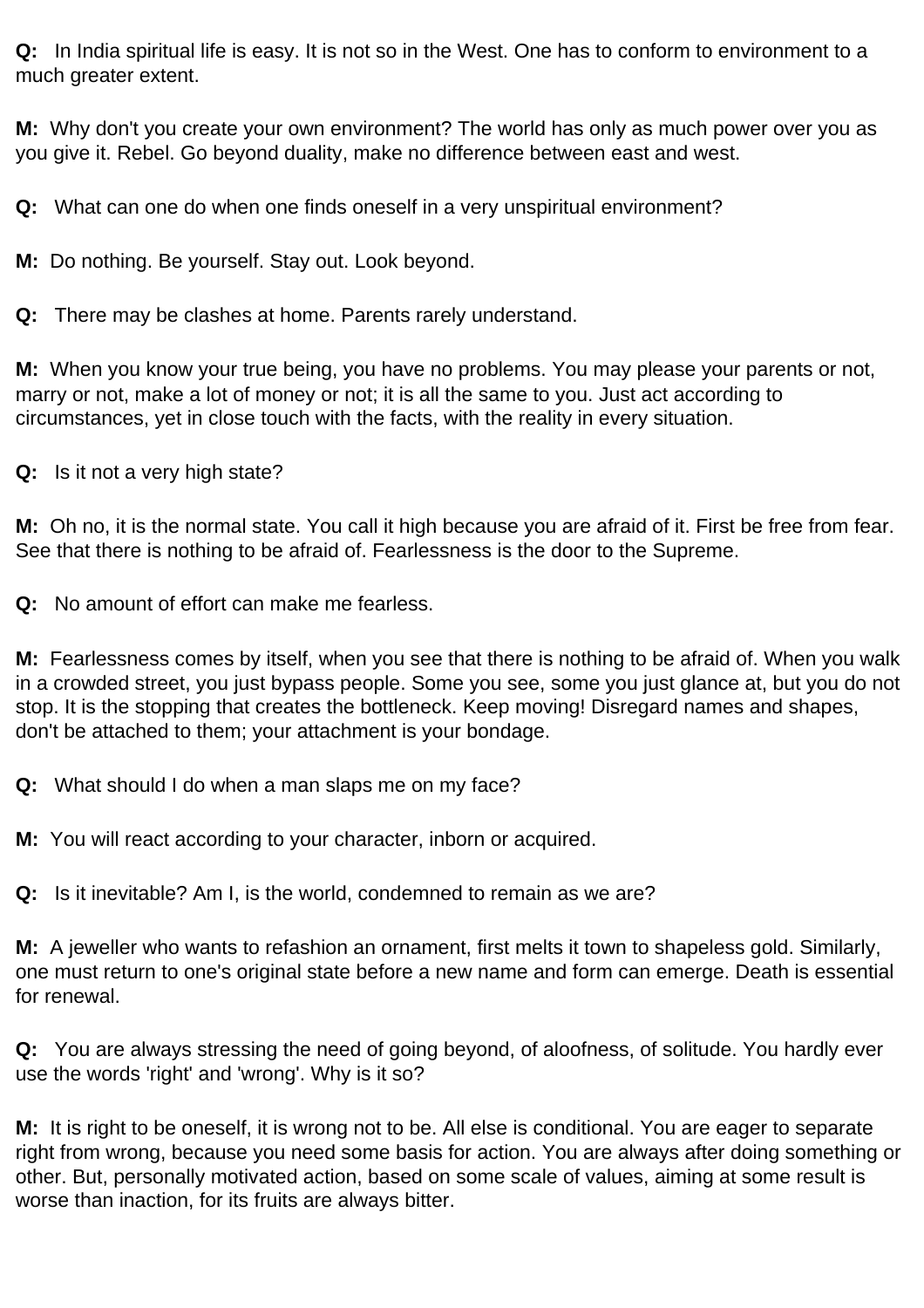#### **Q:** Are awareness and love one and the same?

**M:** Of course. Awareness is dynamic, love is being. Awareness is love in action. By itself the mind can actualise any number of possibilities, but unless they are prompted by love, they are valueless. Love precedes creation. Without it there is only chaos.

**Q:** Where is the action in awareness?

**M:** You are so incurably operational! Unless there is movement, restlessness, turmoil, you do not call it action. Chaos is movement for movement's sake. True action does not displace; it transforms. A change of place is mere transportation; a change of heart is action. Just remember, nothing perceivable is real. Activity is not action. Action is hidden, unknown, unknowable. You can only know the fruit.

**Q:** Is not God the all-doer?

**M:** Why do you bring in an outer doer? The world recreates itself out of itself. It is an endless process, the transitory begetting the transitory. It is your ego that makes you think that there must be a doer. You create a God to your own Image, however dismal the image. Through the film of your mind you project a world and also a God to give it cause and purpose. It is all imagination - step out of it.

**Q:** How difficult it is to see the world as purely mental! The tangible reality of it seems so very convincing.

**M:** This is the mystery of imagination, that it seems to be so real. You may be celibate or married, a monk or a family man; that is not the point. Are you a slave of your imagination, or are you not? Whatever decision you take, whatever work you do, it will be invariably based on imagination, on assumptions parading as facts.

- **Q:** Here I am sitting in front of you. What part of it is imagination?
- **M:** The whole of it. Even space and time are imagined.
- **Q:** Does it mean that I don't exist?
- **M:** I too do not exist. All existence is imaginary.
- **Q:** Is *being* too imaginary?

**M:** Pure being, filling all and beyond all, is not existence which is limited. All limitation is imaginary, only the unlimited is real.

- **Q:** When you look at me, what do you see?
- **M:** I see you imagining yourself to be.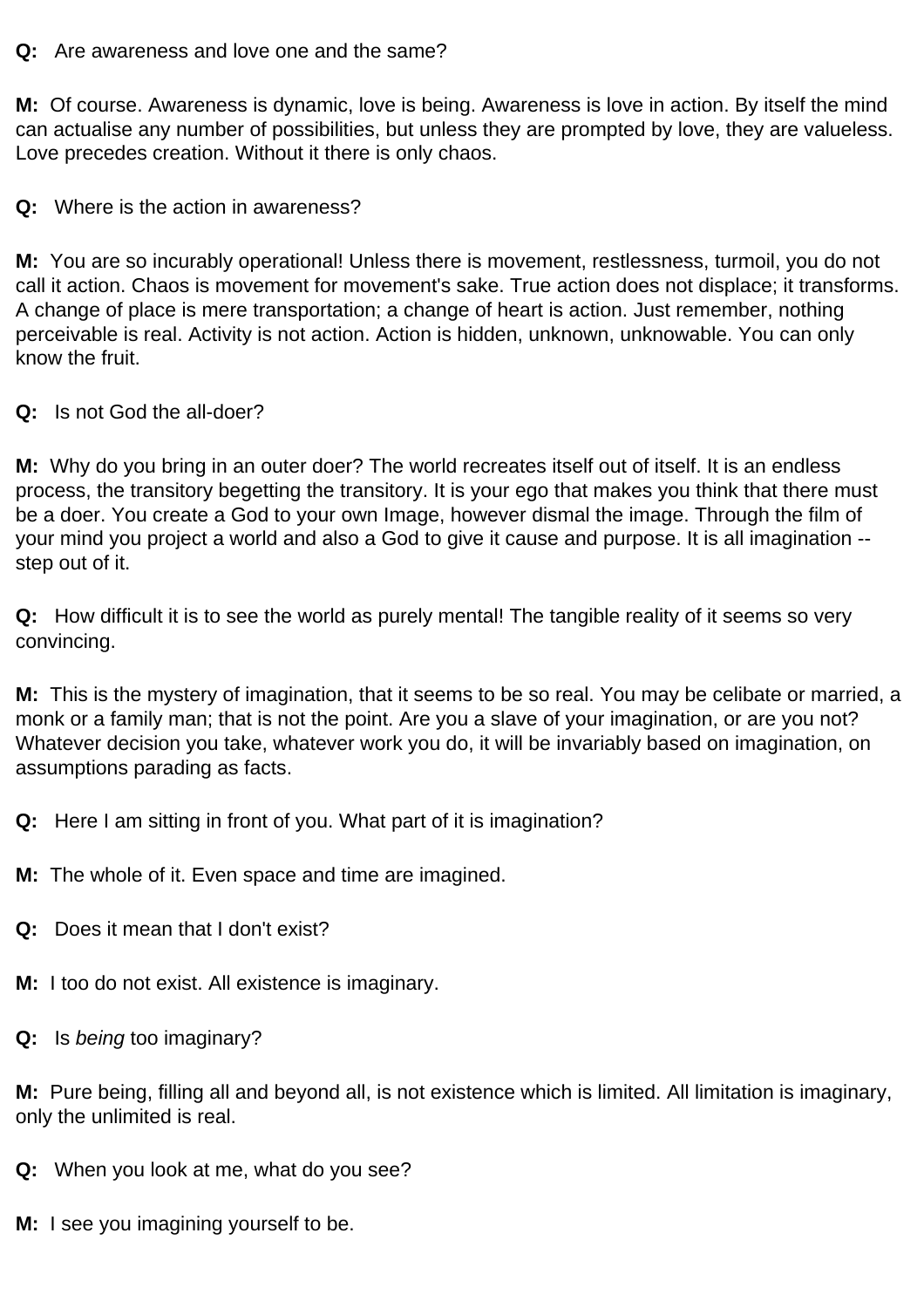**Q:** There are many like me. Yet each is different.

**M:** The totality of all projections is what is called *maha-maya*, the Great Illusion.

**Q:** But when you look at yourself, what do you see?

**M:** It depends how I look. When I look through the mind, I see numberless people. When I look beyond the mind, I see the witness. Beyond the witness there is the infinite intensity of emptiness and silence.

**Q:** How to deal with people?

**M:** Why make plans and what for? Such questions show anxiety. Relationship is a living thing. Be at peace with your inner self and you will be at peace with everybody.

realise that you are not the master of what happens, you cannot control the future except in purely technical matters. Human relationship cannot be planned, it is too rich and varied. Just be understanding and compassionate, free of all self seeking.

- **Q:** Surely, I am not the master of what happens. Its slave rather.
- **M:** Be neither master, nor slave. Stand aloof.
- **Q:** Does it imply avoidance of action?
- **M:** You cannot avoid action. It happens, like everything else.
- **Q:** My actions, surely, I can control.
- **M:** Try. You will soon see that you do what you must.
- **Q:** I can act according to my will.
- **M:** You know your will only after you have acted.
- **Q:** I remember my desires, the choices made, the decisions taken and act accordingly.
- **M:** Then your memory decides, not you.
- **Q:** Where do I come in?
- **M:** You make it possible by giving it attention.
- **Q:** Is there no such thing as free will? Am I not free to desire?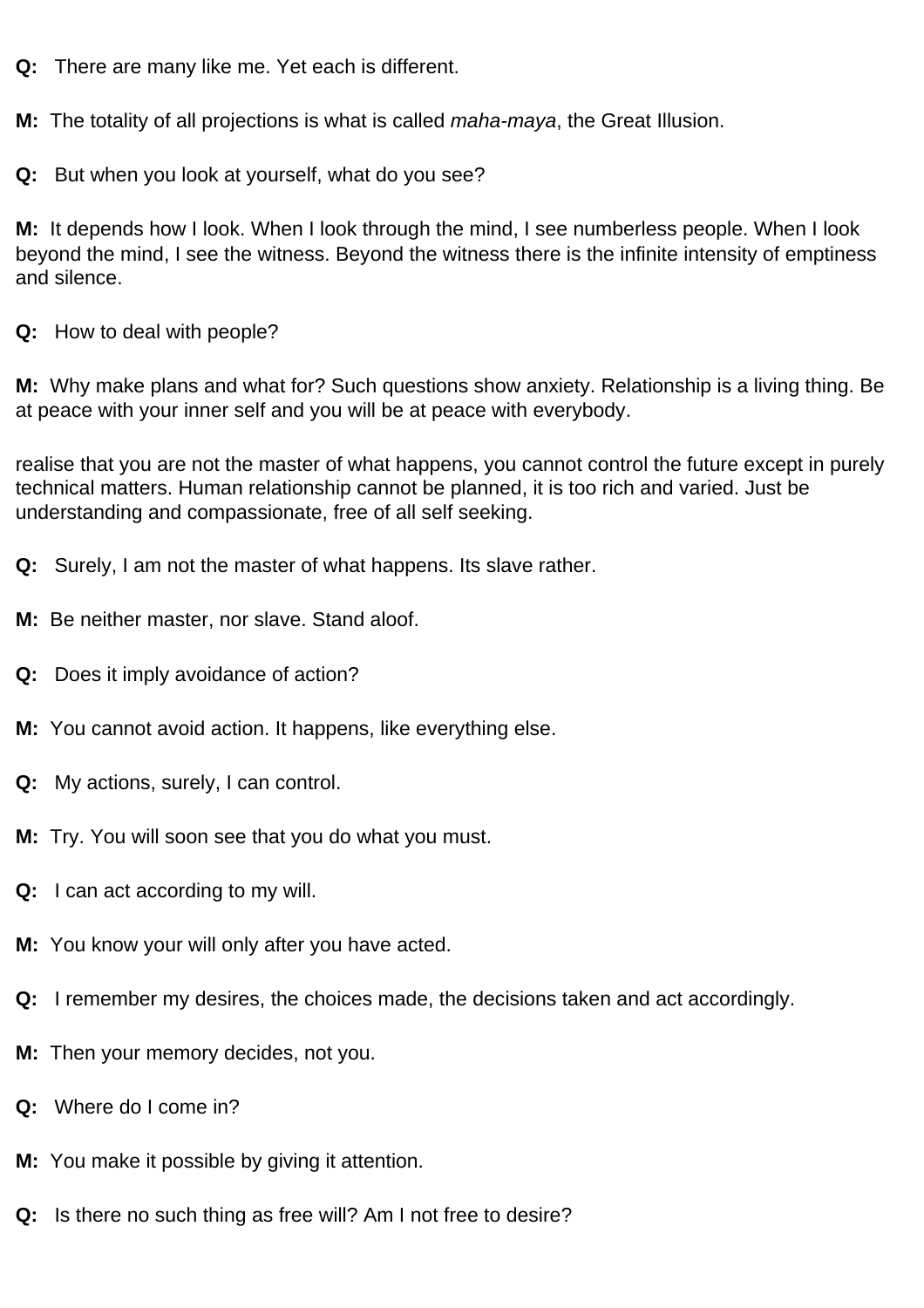**M:** Oh no, you are compelled to desire. In Hinduism the very idea of free will is non-existent, so there is no word for it. Will is commitment, fixation, bondage.

**Q:** I am free to choose my limitations.

**M:** You must be free first. To be free in the world you must be free of the world. Otherwise your past decides for you and your future. Between what had happened and what must happen you are caught. Call it destiny or *karma*, but never -- freedom. First return to your true being and then act from the heart of love.

**Q:** Within the manifested what is the stamp of the unmanifested?

**M:** There is none. The moment you begin to look for the stamp of the unmanifested, the manifested dissolves. If you try to understand the unmanifested with the mind, you at once go beyond the mind, like when you stir the fire with a wooden stick, you burn the stick. Use the mind to investigate the manifested. Be like the chick that pecks at the shell. Speculating about life outside the shell would have been of little use to it, but pecking at the shell breaks the shell from within and liberates the chick. Similarly, break the mind from within by investigation and exposure of its contradictions and absurdities.

**Q:** The longing to break the shell, where does it come from?

**M:** From the unmanifested.

### **73. Death of the Mind is Birth of Wisdom**

**Questioner:** Before one can realise one's true nature need not one be a person? Does not the ego have its value?

**Maharaj:** The person is of little use. It is deeply involved in its own affairs and is completely ignorant of its true being. Unless the witnessing consciousness begins to play on the person and it becomes the object of observation rather than the subject, realisation is not feasible. It is the witness that makes realisation desirable and attainable.

**Q:** There comes a point in a person's life when it becomes the witness.

**M:** Oh, no. The person by itself will not become the witness. It is like expecting a cold candle to start burning in the course of time. The person can stay in the darkness of ignorance forever, unless the flame of awareness touches it.

**Q:** Who lights the candle?

**M:** The Guru. His words, his presence. In India it is very often the *mantra*. Once the candle is lighted, the flame will consume the candle.

**Q:** Why is the *mantra* so effective?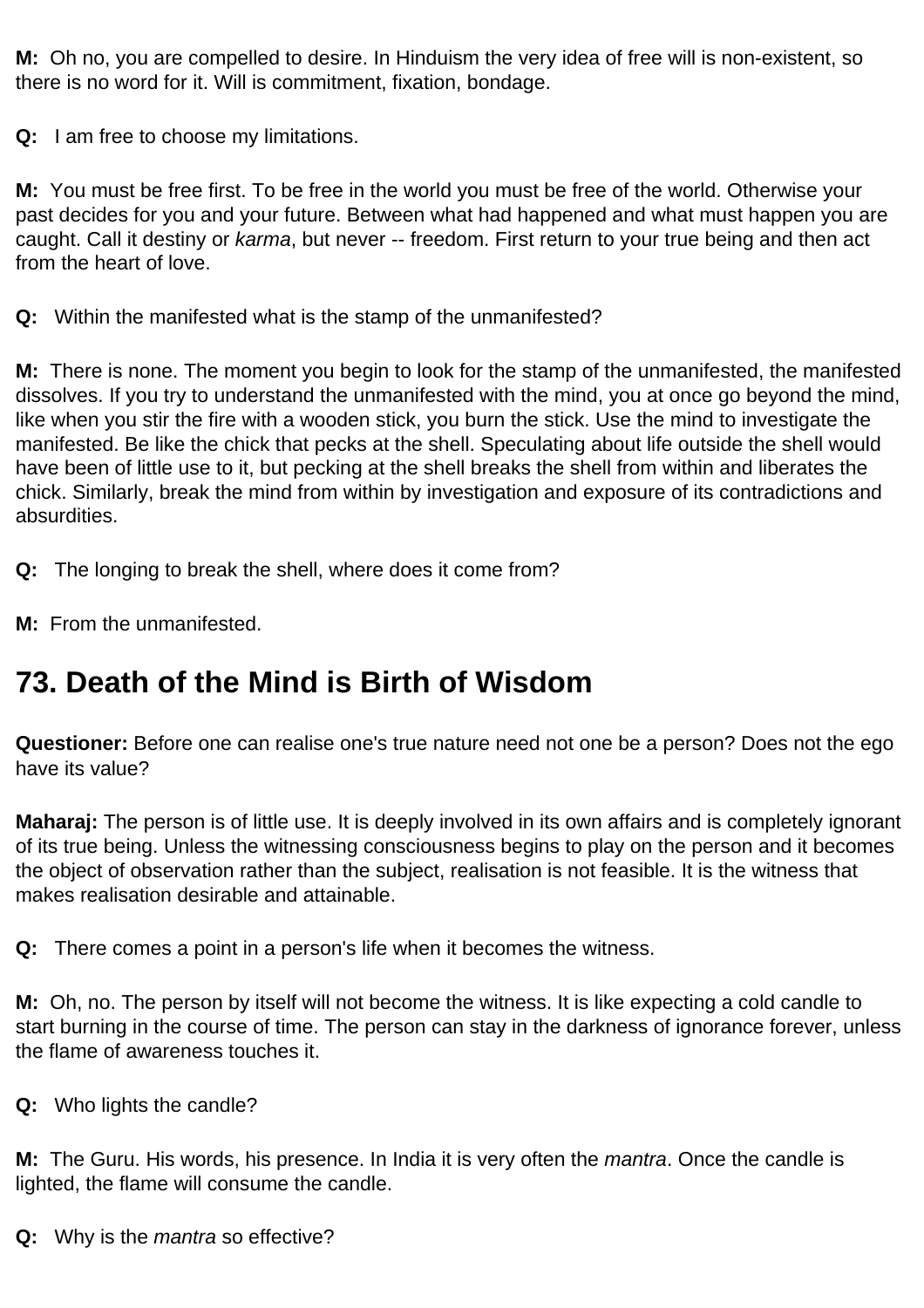**M:** Constant repetition of the *mantra* is something the person does not do for one's own sake. The beneficiary is not the person. Just like the candle which does not increase by burning.

**Q:** Can the person become aware of itself by itself?

**M:** Yes, it happens sometimes as a result of much suffering The Guru wants to save you the endless pain. Such is his grace. Even when there is no discoverable outer Guru, there is always the *sadguru*, the inner Guru, who directs and helps from within. The words 'outer' and 'inner' are relative to the body only; in reality all is one, the outer being merely a projection of the inner. Awareness comes as if from a higher dimension.

**Q:** Before the spark is lit and after, what is the difference?

**M:** Before the spark is lit there is no witness to perceive the difference. The person may be conscious, but is not aware of being conscious. It is completely identified with what it thinks and feels and experiences. The darkness that is in it is of its own creation. When the darkness is questioned, it dissolves. The desire to question is planted by the Guru. In other words, the difference between the person and the witness is as between not knowing and knowing oneself. The world seen in consciousness is to be of the nature of consciousness, when there is harmony (*sattva*); but when activity and passivity (*rajas* and *tamas*) appear, they obscure and distort and you see the false as real.

**Q:** What can the person do to prepare itself for the coming of the Guru.

**M:** The very desire to be ready means that the Guru had come and the flame is lighted. It may be a stray word, or a page in a book; the Guru's grace works mysteriously.

**Q:** Is there no such thing as self-preparation? We hear so much about *yoga sadhana*?

**M:** It is not the person that is doing *sadhana*. The person is in unrest and resistance to the very end. It is the witness that works on the person, on the totality of its illusions, past, present and future.

**Q:** How can we know that what you say is true? While it is self contained and free from inner contradictions, how can we know that it is not a product of fertile imagination, nurtured and enriched by constant repetition?

**M:** The proof of the truth lies in its effect on the listener.

**Q:** Words can have a most powerful effect. By hearing, or repeating words, one can experience various kinds of trances. The listener's experiences may be induced and cannot be considered as a proof.

**M:** The effect need not necessarily be an experience. It can be a change in character, in motivation, in relationship to people and one's self. Trances and visions induced by words, or drugs, or any other sensory or mental means are temporary and inconclusive. The truth of what is said here is immovable and everlasting. And the proof of it is in the listener, in the deep and permanent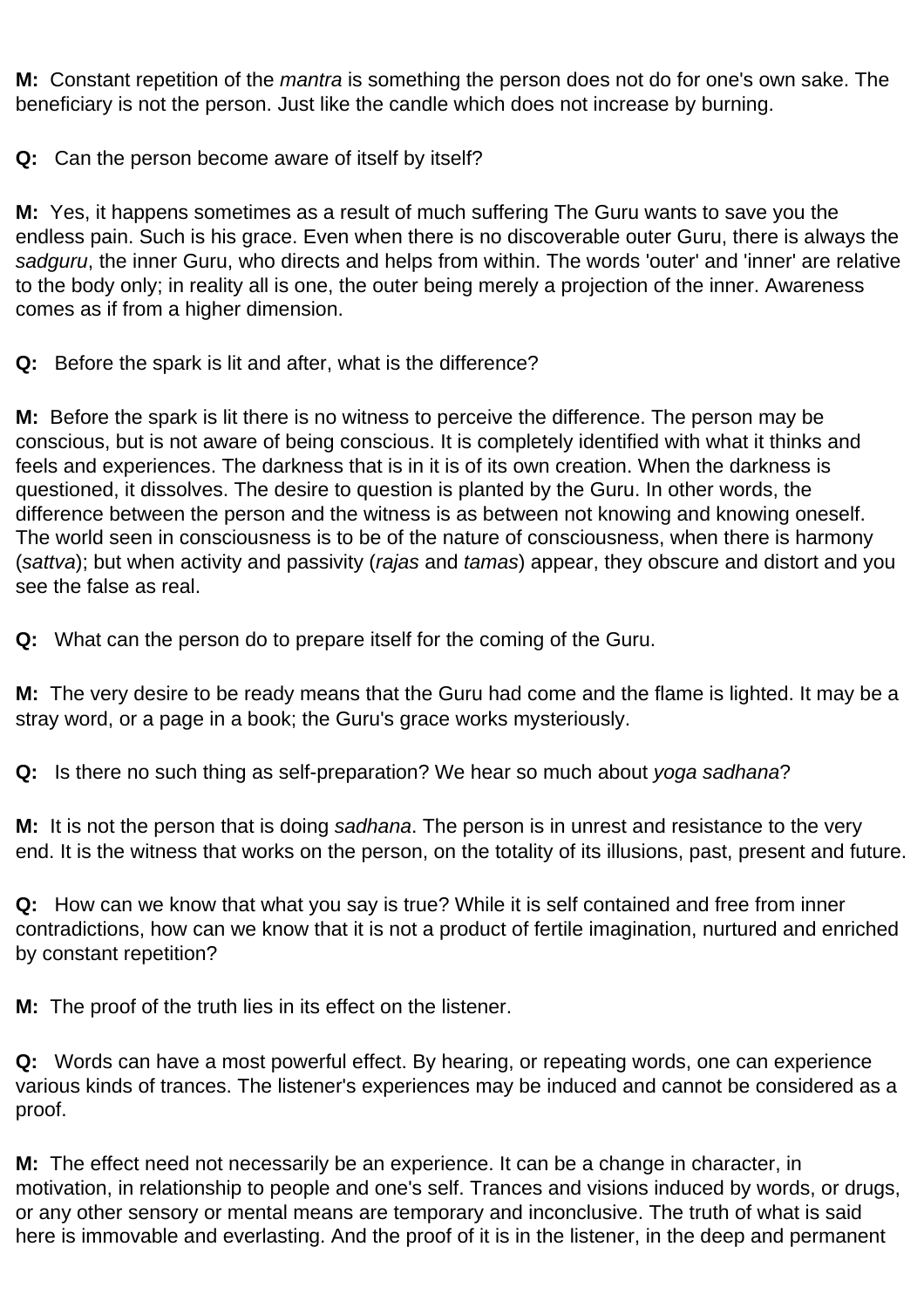changes in his entire being. It is not something he can doubt, unless he doubts his own existence, which is unthinkable. When my experience becomes your own experience also, what better proof do you want?

**Q:** The experiencer is the proof of his experience.

**M:** Quite, but the experiencer needs no proof. 'I am, and I know I am'. You cannot ask for further proofs.

- **Q:** Can there be true knowledge of things?
- **M:** Relatively -- yes. Absolutely -- there are no things. To know that nothing *is* is true knowledge.
- **Q:** What is the link between the relative and the absolute?
- **M:** They are identical.
- **Q:** From which point of view are they identical?

**M:** When the words are spoken, there is silence. When the relative is over, the absolute remains. The silence before the words were spoken, is it different from the silence that comes after? The silence is one and without it the words could not have been heard. It is always there -- at the back of the words. Shift your attention from words to silence and you will hear it. The mind craves for experience, the memory of which it takes for knowledge. The *jnani* is beyond all experience and his memory is empty of the past. He is entirely unrelated to anything in particular. But the mind craves for formulations and definitions, always eager to squeeze reality into a verbal shape. Of everything it wants an idea, for without ideas the mind is not. Reality is essentially alone, but the mind will not leave it alone -- and deals instead with the unreal. And yet it is all the mind can do -- discover the unreal as unreal.

**Q:** And seeing the real as real?

**M:** There is no such state as seeing the real. Who is to see what? You can only be the real -- which you are, anyhow. The problem is only mental. Abandon false ideas, that is all. There is no need of true ideas. There aren't any.

**Q:** Why then are we encouraged to seek the real?

**M:** The mind must have a purpose. To encourage it to free itself from the unreal it is promised something in return. In reality, there is no need of purpose. Being free from the false is good in itself, it wants no reward. It is just like being clean -- which is its own reward.

**Q:** Is not self-knowledge the reward?

**M:** The reward of self-knowledge is freedom from the personal self. You cannot know the knower, for you are the knower. The fact of knowing proves the knower. You need no other proof. The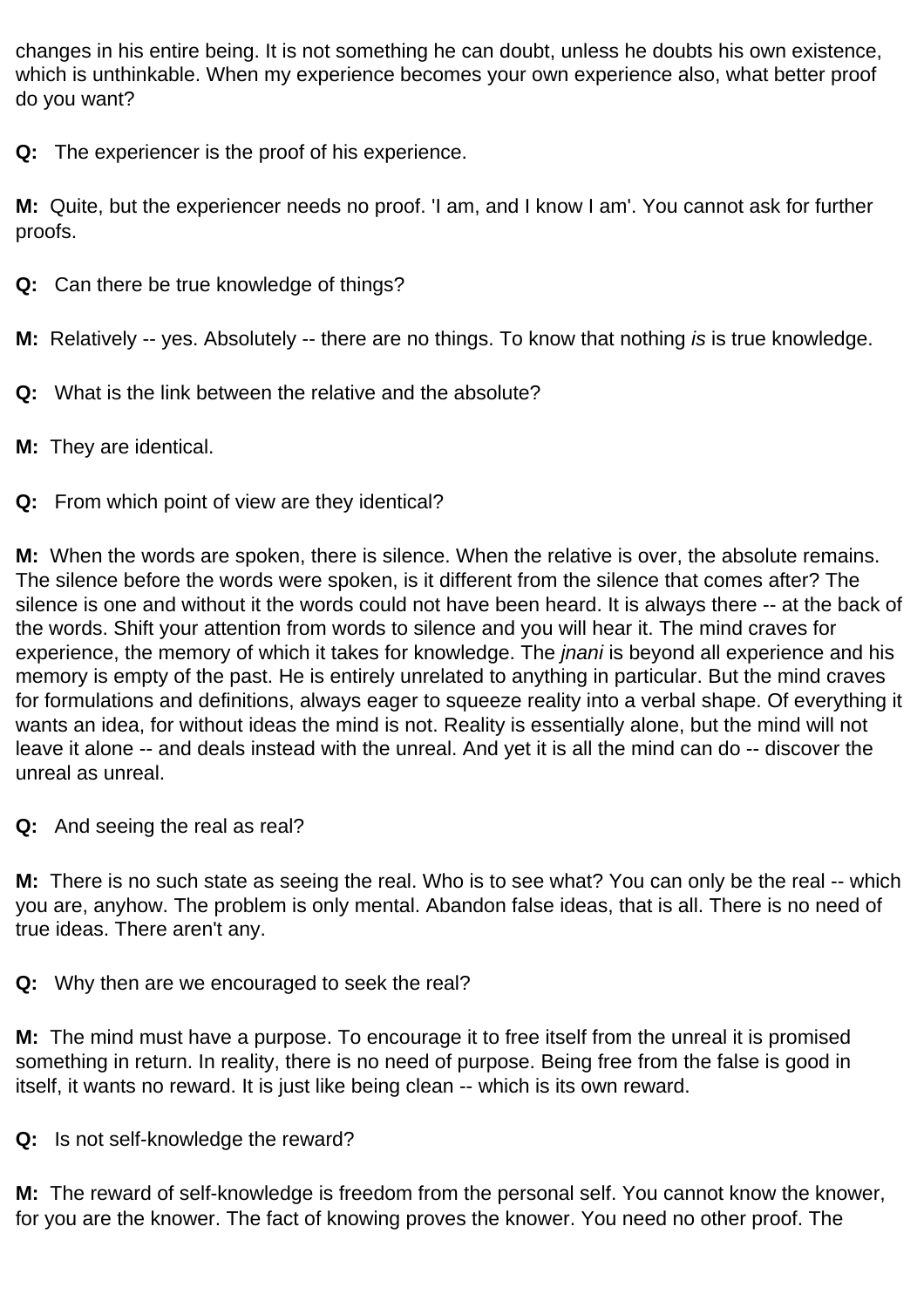knower of the known is not knowable. Just like the light is known in colours only, so is the knower known in knowledge.

**Q:** Is the knower an inference only?

**M:** You know your body, mind and feelings. Are you an inference only?

**Q:** I am an inference to others. but not to myself.

**M:** So am I. An inference to you, but not to myself. I know myself by being myself. As you know yourself to be a man by being one. You do not keep on reminding yourself that you are a man. It is only when your humanity is questioned that you assert it. Similarly, I know that I am all. I do not need to keep on repeating: 'I am all, I am all'. Only when you take me to be a particular, a person, I protest. As you are a man all the time, so I am what I am -- all the time. Whatever you are changelessly, that you are beyond all doubt.

**Q:** When I ask how do you know that you are a *jnani*, you answer: 'I find no desire in me. Is this not a proof?'

**M:** Were I full of desires, I would have still been what I am.

**Q:** Myself, full of desires and you, full of desires; what difference would there be?

**M:** You identify yourself with your desires and become their slave. To me desires are things among other things, mere clouds in the mental sky, and I do not feel compelled to act on them.

**Q:** The knower and his knowledge, are they one or two?

**M:** They are both. The knower is the unmanifested, the known is the manifested. The known is always on the move, it changes, it has no shape of its own, no dwelling place. The knower is the immutable support of all knowledge; Each needs the other, but reality lies beyond. The *jnani* cannot be known, because there is nobody to be known. When there is a person, you can tell something about it, but when there is no self-identification with the particular, what can be said? You may tell a *jnani* anything; his question will always be: 'about whom are you talking? There is no such person'. Just as you cannot say anything about the universe because it includes everything, so nothing can be said about a *jnani*, for he is all and yet nothing in particular. You need a hook to hang your picture on; when there is no hook, on what will the picture hang? To locate a thing you need space, to place an event you need time; but the timeless and spaceless defies all handling. It makes everything perceivable, yet itself it is beyond perception. The mind cannot know what is beyond the mind, but the mind is known by what is beyond it. The *jnani* knows neither birth nor death; existence and non-existence are the same to him.

- **Q:** When your body dies, you remain.
- **M:** Nothing dies. The body is just imagined. There is no such thing.
- **Q:** Before another century will pass, you will be dead to all around you. Your body will be covered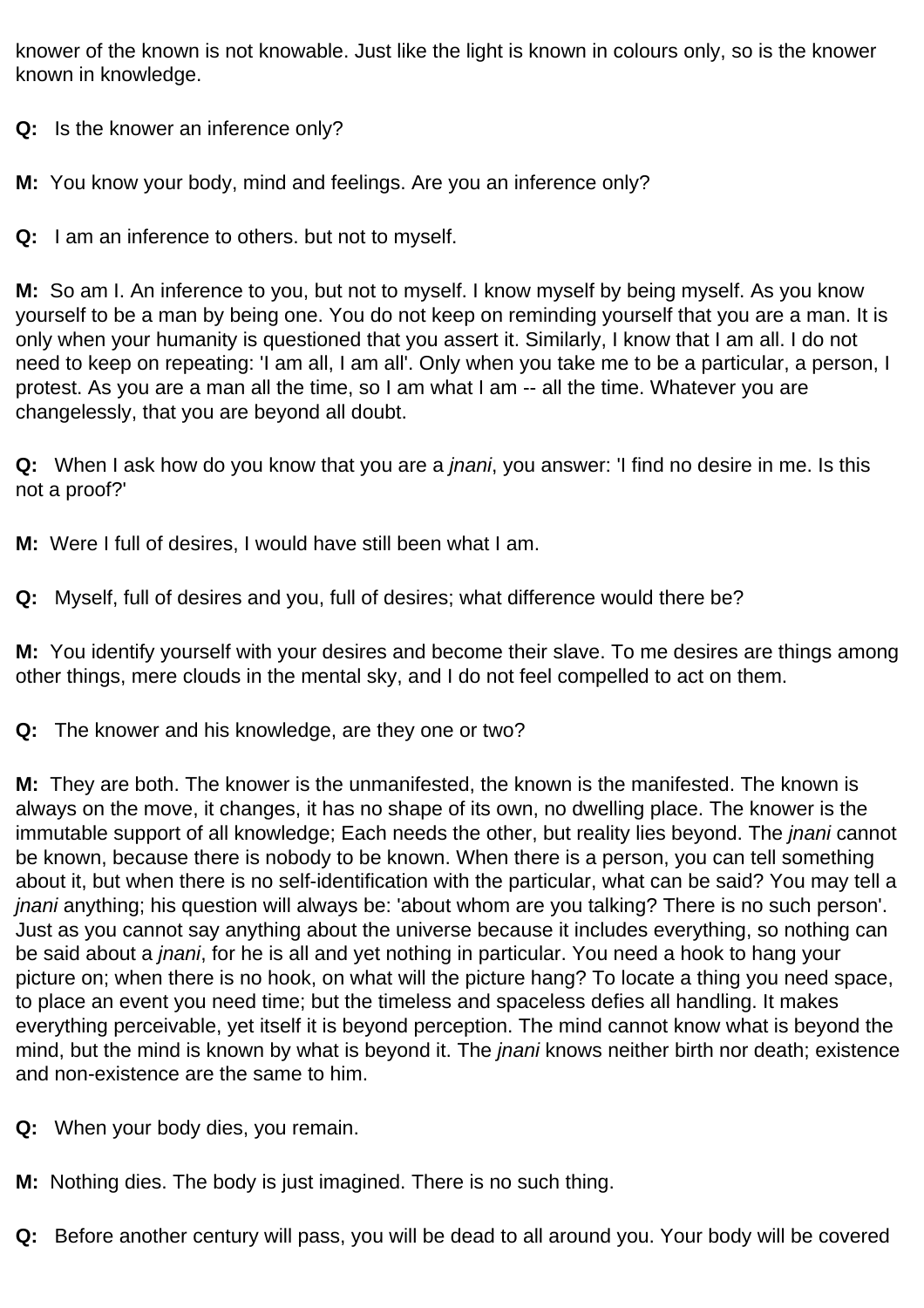with flowers, then burnt and the ashes scattered. That will be our experience. What will be yours?

**M:** Time will come to an end. This is called the Great Death (*mahamrityu*), the death of time.

**Q:** Does it mean that the universe and its contents will come to an end?

**M:** The universe is your personal experience. How can it be affected? You might have been delivering a lecture for two hours; where has it gone when it is over? It has merged into silence in which the beginning, middle and end of the lecture are all together. Time has come to a stop, it was, but is no more. The silence after a life of talking and the silence after a life of silence is the same silence. Immortality is freedom from the feeling: 'I am'. Yet it is not extinction. On the contrary, it is a state infinitely more real, aware and happy than you can possibly think of. Only self-consciousness is no more.

**Q:** Why does the Great Death of the mind coincide with the 'small death' of the body?

**M:** It does not! You may die a hundred deaths without a break in the mental turmoil. Or, you may keep your body and die only in the mind. The death of the mind is the birth of wisdom.

**Q:** The person goes and only the witness remains.

**M:** Who remains to say: 'I am the witness'. When there is no 'I am', where is the witness? In the timeless state there is no self to take refuge in.

The man who carries a parcel is anxious not to lose it -- he is parcel-conscious. The man who cherishes the feeling 'I am' is self-conscious. The *jnani* holds on to nothing and cannot be said to be conscious. And yet he is not unconscious. He is the very heart of awareness. We call him *digambara* clothed in space, the Naked One, beyond all appearance. There is no name and shape under which he may be said to exist, yet he is the only one that truly *is*.

**Q:** I cannot grasp it.

**M:** Who can? The mind has its limits. It is enough to bring you to the very frontiers of knowledge and make you face the immensity of the unknown. To dive in it is up to you.

**Q:** What about the witness? Is it real or unreal?

**M:** It is both. The last remnant of illusion, the first touch of the real. To say: I am only the witness is both false and true: false because of the 'I am', true because of the witness. It is better to say: 'there is witnessing'. The moment you say: 'I am', the entire universe comes into being along with its creator.

**Q:** Another question: can we visualise the person and the self as two brothers small and big? The little brother is mischievous and selfish, rude and restless, while the big brother is intelligent and kind, reasonable and considerate, free from body consciousness with its desires and fears. The big brother knows the little one. but the small one is ignorant of the big one and thinks itself to be entirely on its own. The Guru comes and tells the smaller one: 'You are not alone, you come from a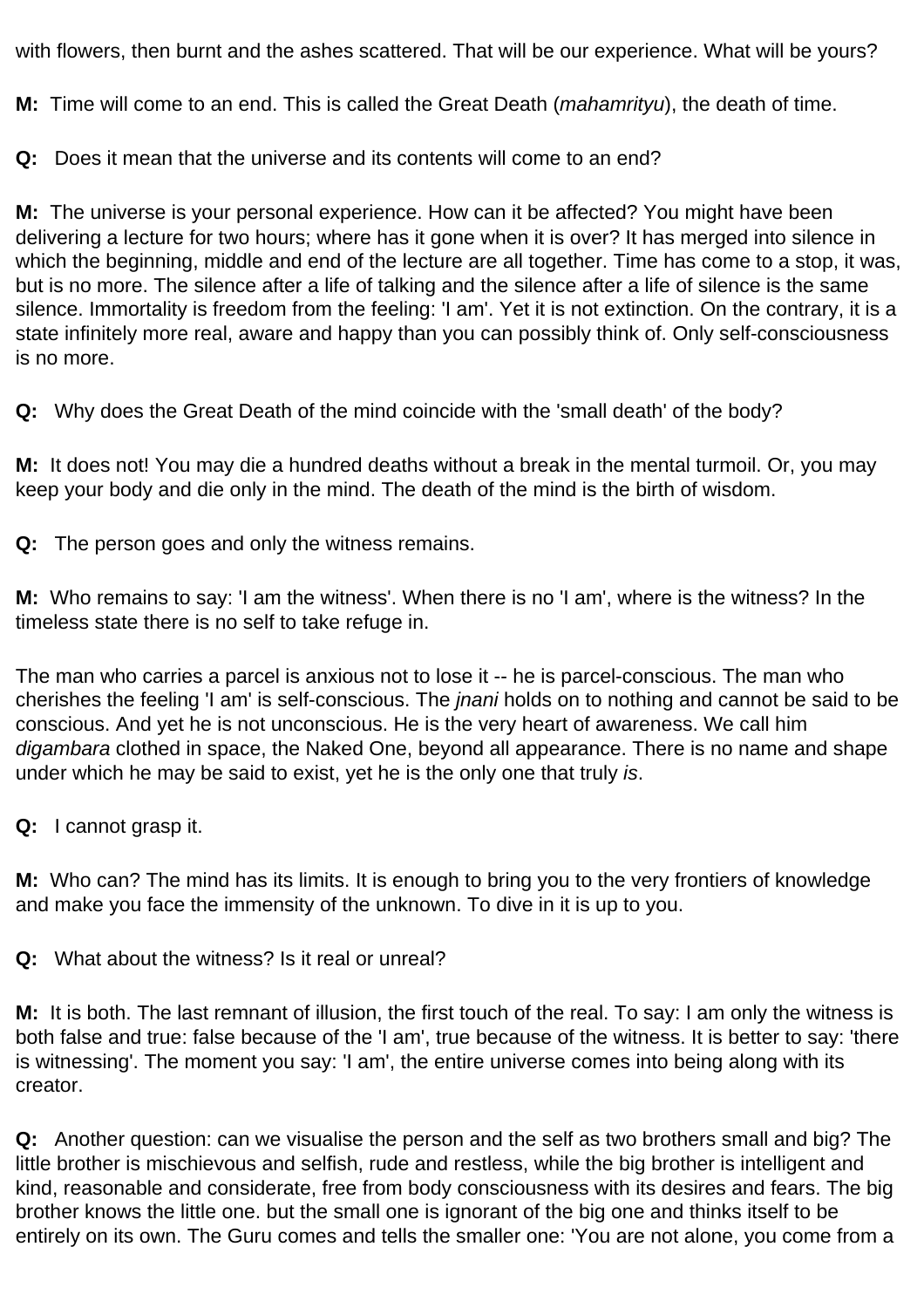very good family, your brother is a very remarkable man, wise and kind, and he loves you very much. Remember him, think of him, find him, serve him, and you will become one with him'. Now, the question is are there two in us, the personal and the individual, the false self and the true self, or is it only a simile?

**M:** It is both. They appear to be two, but on investigation they are found to be one. Duality lasts only as long as it is not questioned. The trinity: mind, self and spirit (*vyakti, vyakta, avyakta*), when looked into, becomes unity. These are only modes of experiencing: of attachment, of detachment, of transcendence.

**Q:** Your assumption that we are in a dream state makes your position unassailable. Whatever objection we raise, you just deny its validity. One cannot discuss with you!

**M:** The desire to discuss is also mere desire. The desire to know, to have the power, even the desire to exist are desires only. Everybody desires to *be*, to survive, to continue, for no one is sure of himself. But everybody is immortal. You make yourself mortal by taking yourself to be the body.

**Q:** Since you have found your freedom, will you not give me a little of it?

**M:** Why little? Take the whole. Take it, it is there for the taking. But you are afraid of freedom!

**Q:** Swami Ramdas had to deal with a similar request. Some devotees collected round him one day and began to ask for liberation. Ramdas listened smilingly and then suddenly he became serious and said: You can have it, here and now, freedom absolute and permanent. Who wants it, come forward. Nobody moved. Thrice he repeated the offer. None accepted. Then he said: 'The offer is withdrawn'.

**M:** Attachment destroys courage. The giver is always ready to give. The taker is absent. Freedom means letting go. People just do not care to let go everything. They do not know that the finite is the price of the infinite, as death is the price of immortality. Spiritual maturity lies in the readiness to let go everything. The giving up is the first step. But the real giving up is in realising that there is nothing to give up, for nothing is your own. It is like deep sleep -- you do not give up your bed when you fall sleep -- you just forget it.

## **74. Truth is Here and Now**

**Questioner:** My question is: What is the proof of truth? Followers of every religion, metaphysical or political, philosophical or ethical, are convinced that theirs is the only truth, that all else is false and they take their own unshakable conviction for the proof of truth. 'I am convinced, so it must be true', they say. It seems to me, that no philosophy or religion, no doctrine or ideology, however complete, free from inner contradictions and emotionally appealing, can be the proof of its own truth. They are like clothes men put on, which vary with times and circumstances and follow the fashion trends.

Now, can there be a religion or philosophy which is true and which does not depend on somebody's conviction? Nor on scriptures, because they again depend on somebody's faith in them? Is there a truth which does not depend on trusting, which is not subjective?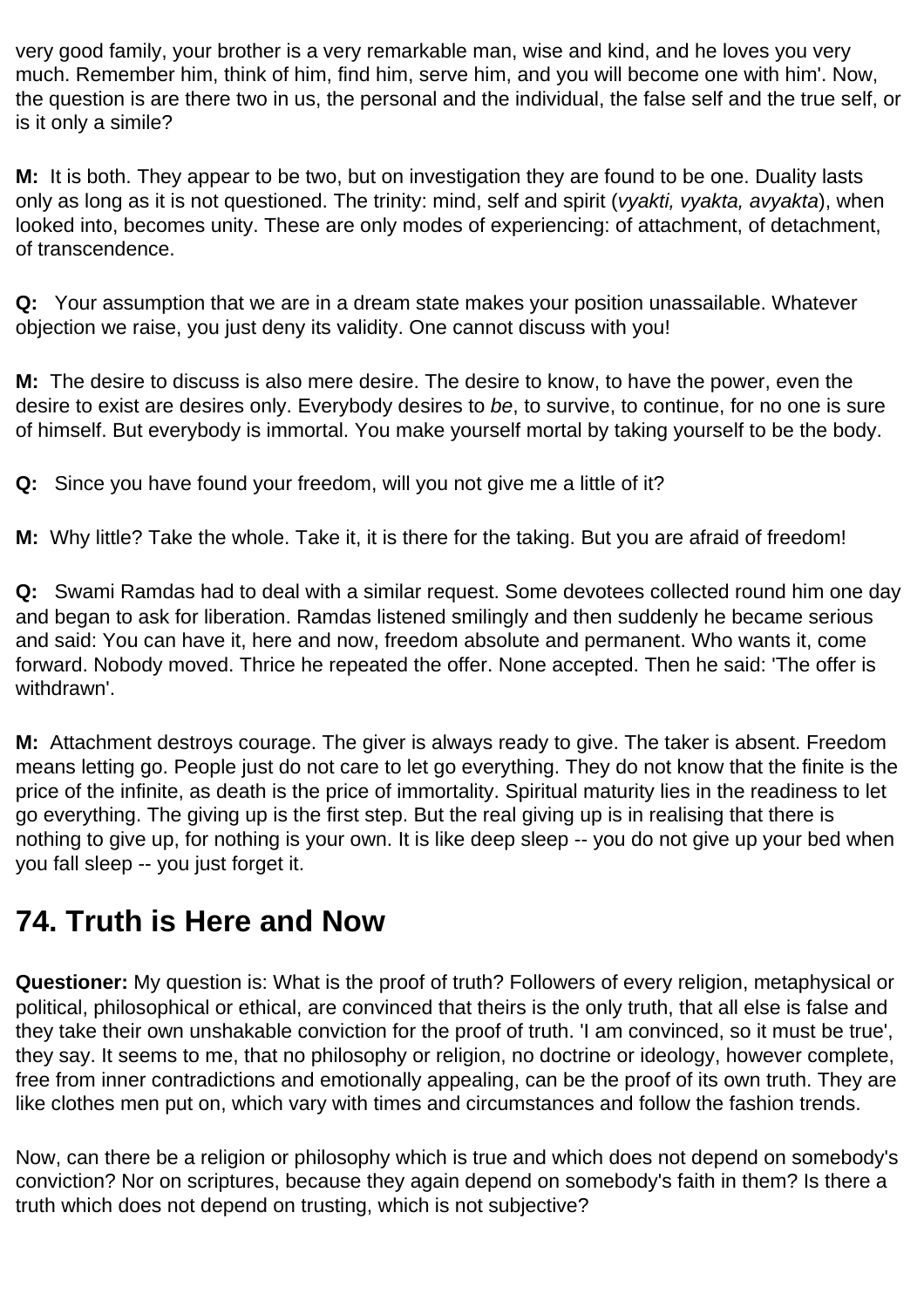#### **Maharaj:** What about science?

**Q:** Science is circular, it ends where it starts, with the senses. It deals with experience, and experience is subjective. No two persons can have the same experience, though they may express it in the same words.

**M:** You must look for truth beyond the mind.

**Q:** Sir, I have had enough of trances. Any drug can induce them cheaply and quickly. Even the classical *samadhis*, caused by breathing or mental exercises, are not much different. There are oxygen *samadhis* and carbon dioxide *samadhis* and self induced *samadhis*, caused by repetition of a formula or a chain of thoughts. Monotony is soporific. I cannot accept *samadhi*, however glorious, as a proof of truth.

**M:** *Samadhi* is beyond experience. It is a qualityless state.

**Q:** The absence of experience is due to inattention. It reappears with attention. Closing one's eyes does not disprove light. Attributing reality to negative states will not take us far. The very negation contains an affirmation.

**M:** In a way you are right. But don't you see, you are asking for the proof of truth, without explaining what is the truth you have in mind and what proof will satisfy you? You can prove anything, provided you trust your proof. But what will prove that your proof is true? I can easily drive you into an admission that you know only that you exist -- that you are the only proof you can have of anything. But I do not identify mere existence with reality. Existence is momentary, always in time and space, while reality is changeless and all-pervading.

**Q:** Sir, I do not know what is truth and what can prove it. Do not throw me on my own resources. I have none. Here you are the truth-knower, not me.

**M:** You refuse testimony as the proof of truth: the experience of others is of no use to you, you reject all inference from the concurring statements of a vast number of independent witnesses; so it is for you to tell me what is the proof that will satisfy you, what is your test of a valid proof?

**Q:** Honestly, I do not know what makes a proof.

**M:** Not even your own experience?

**Q:** Neither my experience, nor even existence. They depend on my being conscious.

**M:** And your being conscious depends on what?

**Q:** I do not know. Formerly, I would have said: on my body; now I can see that the body is secondary, not primary, and cannot be considered as an evidence of existence.

**M:** I am glad you have abandoned the l-am-the-body idea, the main source of error and suffering.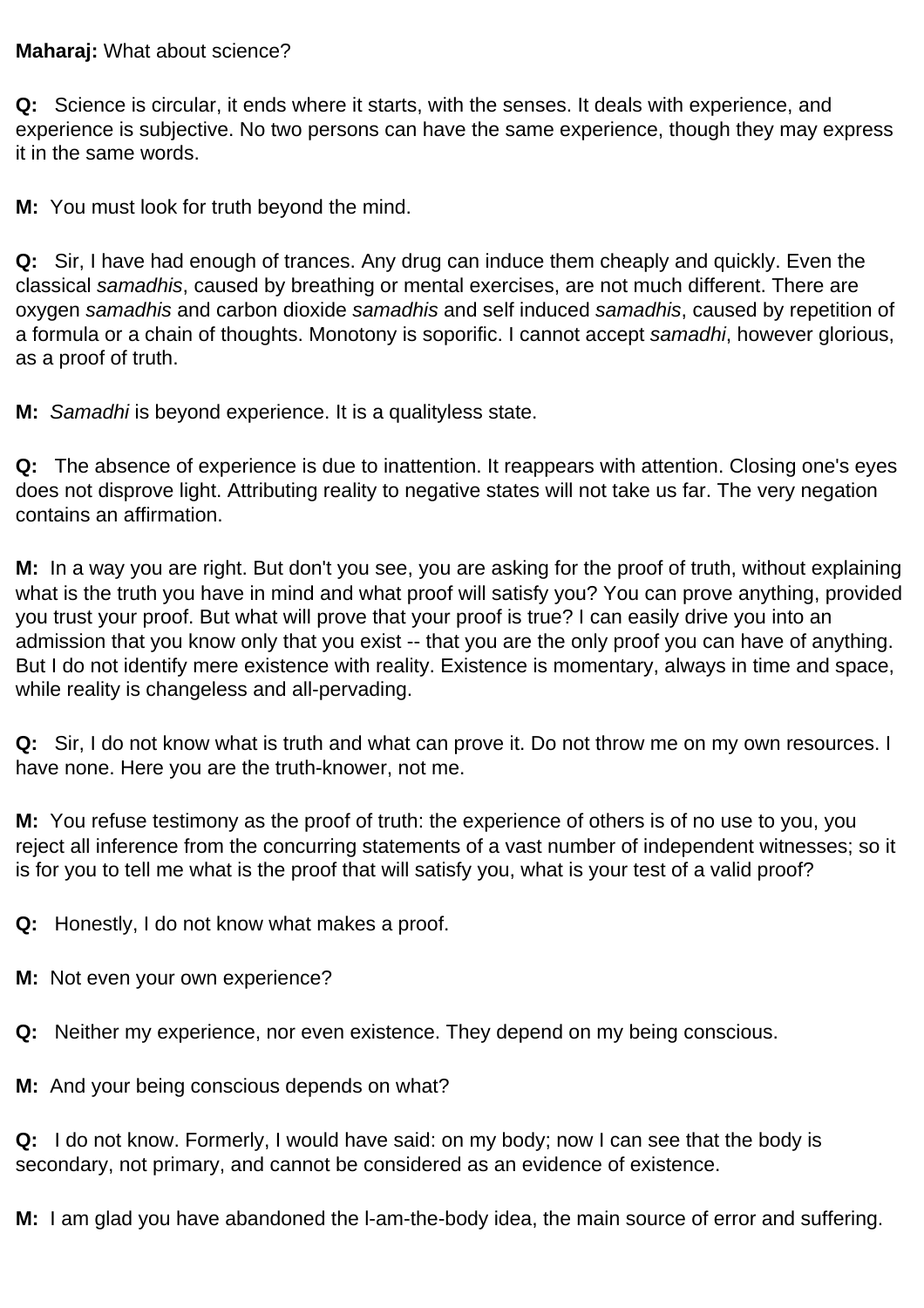**Q:** I have abandoned it intellectually, but the sense of being the particular, a person, is still with me. I can say: 'I am', but what I am I cannot say. I know I exist, but I do not know what exists. Whichever way I put it, I face the unknown.

**M:** Your very being is the real.

**Q:** Surely, we are not talking of the same thing. I am not some abstract being. I am a person, limited and aware of its limitations. I am a fact, but a most unsubstantial fact I am. There is nothing I can build on my momentary existence as a person.

**M:** Your words are wiser than you are! As a person, your existence is momentary. But are you a person only? Are you a person at all?

**Q:** How am I to answer? My sense of being proves only that I am; it does not prove anything which is independent of me. I am relative, both creature and creator of the relative. The absolute proof of the absolute truth -- what is it, where is it? Can the mere feeling 'I am' be the proof of reality?

**M:** Of course not. 'I am' and 'the world is' are related and conditional. They are due to the tendency of the mind to project names and shapes.

**Q:** Names and shapes and ideas and convictions, but not truth. But for you, I would have accepted the relativity of everything, including truth, and learnt to live by assumptions. But then I meet you and hear you talking of the Absolute as within my reach and also as supremely desirable. Words like peace, bliss, eternity, immortality, catch my attention, as offering freedom from pain and fear. My inborn instincts: pleasure seeking and curiosity are roused and I begin to explore the realm you have opened. All seems most attractive and naturally I ask. Is it attainable? Is it real?

**M:** You are like a child that says: Prove that the sugar is sweet then only I shall have it. The proof of the sweetness is in the mouth not in the sugar. To know it is sweet, you must taste it, there is no other way. Of course, you begin by asking: Is it sugar? Is it sweet? and you accept my assurance until you taste it. Then only all doubts dissolve and your knowledge becomes first hand and unshakable. I do not ask you to believe me. Just trust me enough to begin with. Every step proves or disproves itself. You seem to want the proof of truth to precede truth. And what will be the proof of the proof? You see, you are falling into a regress. To cut it you must put a stop to asking for proofs and accept, for a moment only, something as true. It does not really matter what it is. It may be God, or me, or your own self. In each case you accept something, or somebody, unknown as true. Now, if you act on the truth you have accepted, even for a moment, very soon you will be brought to the next step. It is like climbing a tree in the dark -- you can get hold of the next branch only when you are perched on the previous one. In science it is called the experimental approach. To prove a theory you carry out an experiment according to the operational instructions, left by those who have made the experiment before you. In spiritual search the chain of experiments one has to make is called *Yoga*.

**Q:** There are so many *Yogas*, which to choose?

**M:** Of course, every *jnani* will suggest the path of his own attainment as the one he knows most intimately. But most of them are very liberal and adapt their advice to the needs of the enquirer. All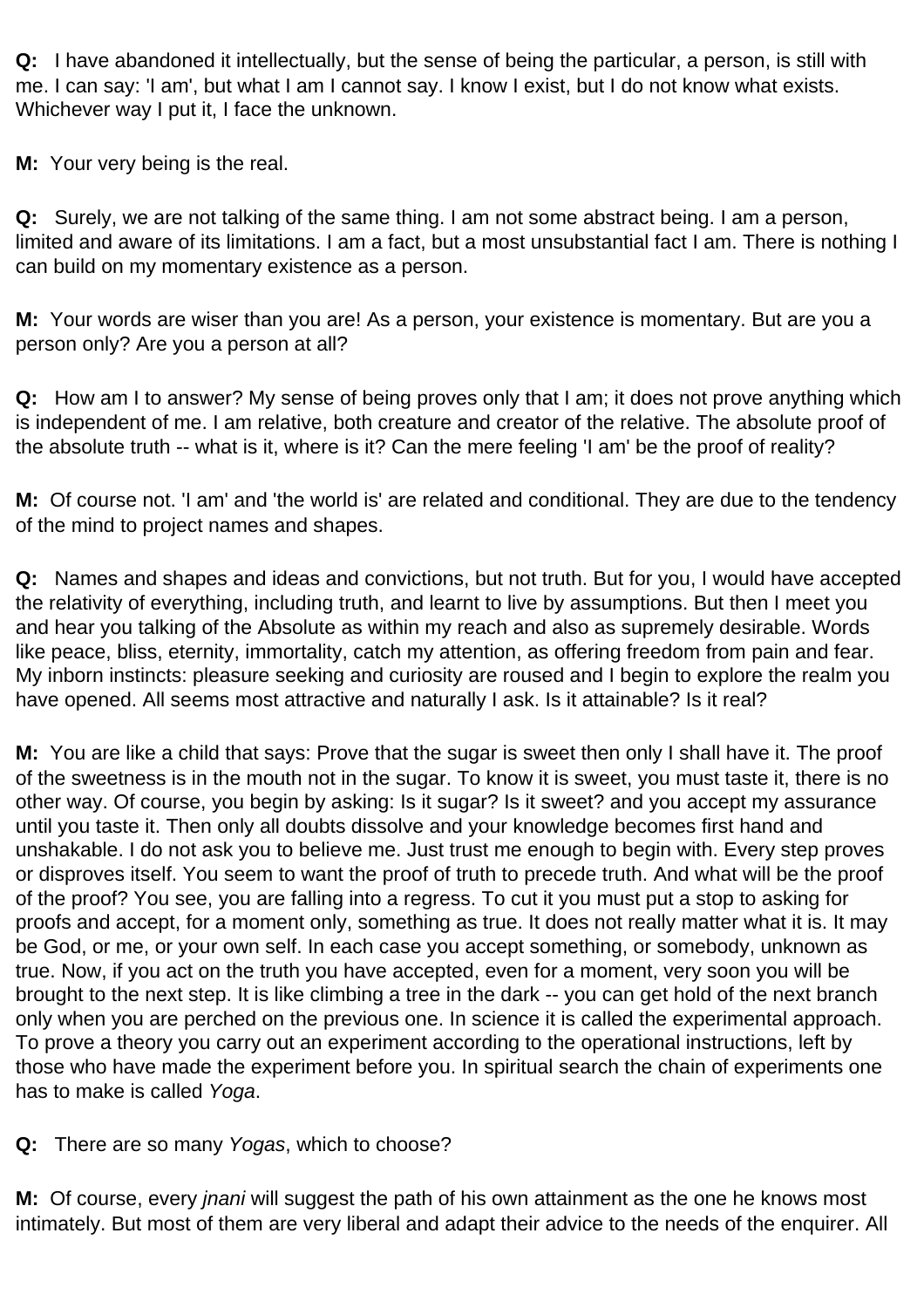the paths take you to the purification of the mind. The impure mind is opaque to truth; the pure mind is transparent. Truth can be seen through it easily and clearly.

**Q:** I am sorry, but I seem unable to convey my difficulty. I and asking about the proof of truth and am being given the methods of attaining it. Assuming I follow the methods and attain some most wonderful and desirable state, how do I come to know that my state is true? Every religion begins with faith and promises some ecstasy. Is the ecstasy of the real, or the product of faith? For, if it is an induced state, I shall have nothing to do with it. Take Christianity that says: Jesus is your Saviour, believe and be saved from sin. When I ask a sinning Christian how is it that he has not been saved from sin in spite of his faith in Christ, he answers: My faith is not perfect. Again we are in the vicious circle -- without perfect faith -- no salvation, without salvation -- no perfect faith, hence no salvation. Conditions are imposed which are unfulfillable and then we are blamed for not fulfilling them.

**M:** You do not realise that your present waking state is one of ignorance. Your question about the proof of truth is born from ignorance of reality. You are contacting your sensory and mental states in consciousness, at the point of 'I am', while reality is not mediated, not contacted, not experienced. You are taking duality so much for granted, that you do not even notice it, while to me variety and diversity do not create separation. You imagine reality to stand apart from names and forms, while to me names and forms are the ever changing expressions of reality and not apart from it. You ask for the proof of truth while to me all existence is the proof. You separate existence from being and being from reality, while to me it is all one. However much you are convinced of the truth of your waking state, you do not claim it to be permanent and changeless, as I do when I talk of mine. Yet I see no difference between us, except that you are imagining things, while I do not.

**Q:** First you disqualify me from asking about truth, then you accuse me of imagination! What is imagination to you is reality to me.

**M:** Until you investigate. I am not accusing you of anything. I am only asking you to question wisely. Instead of searching for the proof of truth, which you do not know, go through the proofs you have of what you believe to know. You will find you know nothing for sure -- you trust on hearsay. To know the truth, you must pass through your own experience.

**Q:** I am mortally afraid of *samadhis* and other trances, whatever their cause. A drink, a smoke, a fever, a drug, breathing, singing, shaking, dancing, whirling, praying, sex or fasting, *mantras* or some vertiginous abstraction can dislodge me from my waking state and give me some experience, extraordinary because unfamiliar. But when the cause ceases, the effect dissolves and only a memory remains, haunting but fading.

Let us give up all means and their results, for the results are bound by the means; let us put the question anew; can truth be found?

**M:** Where is the dwelling place of truth where you could go in search of it? And how will you know that you have found it? What touchstone do you bring with you to test it? You are back at your initial question: What is the proof of truth? There must be something wrong with the question itself, for you tend to repeat it again and again. Why do you ask what are the proofs of truth? Is it not because you do not know truth first hand and you are afraid that you may be deceived? You imagine that truth is a thing which carries the name 'truth' and that it is advantageous to have it, provided it is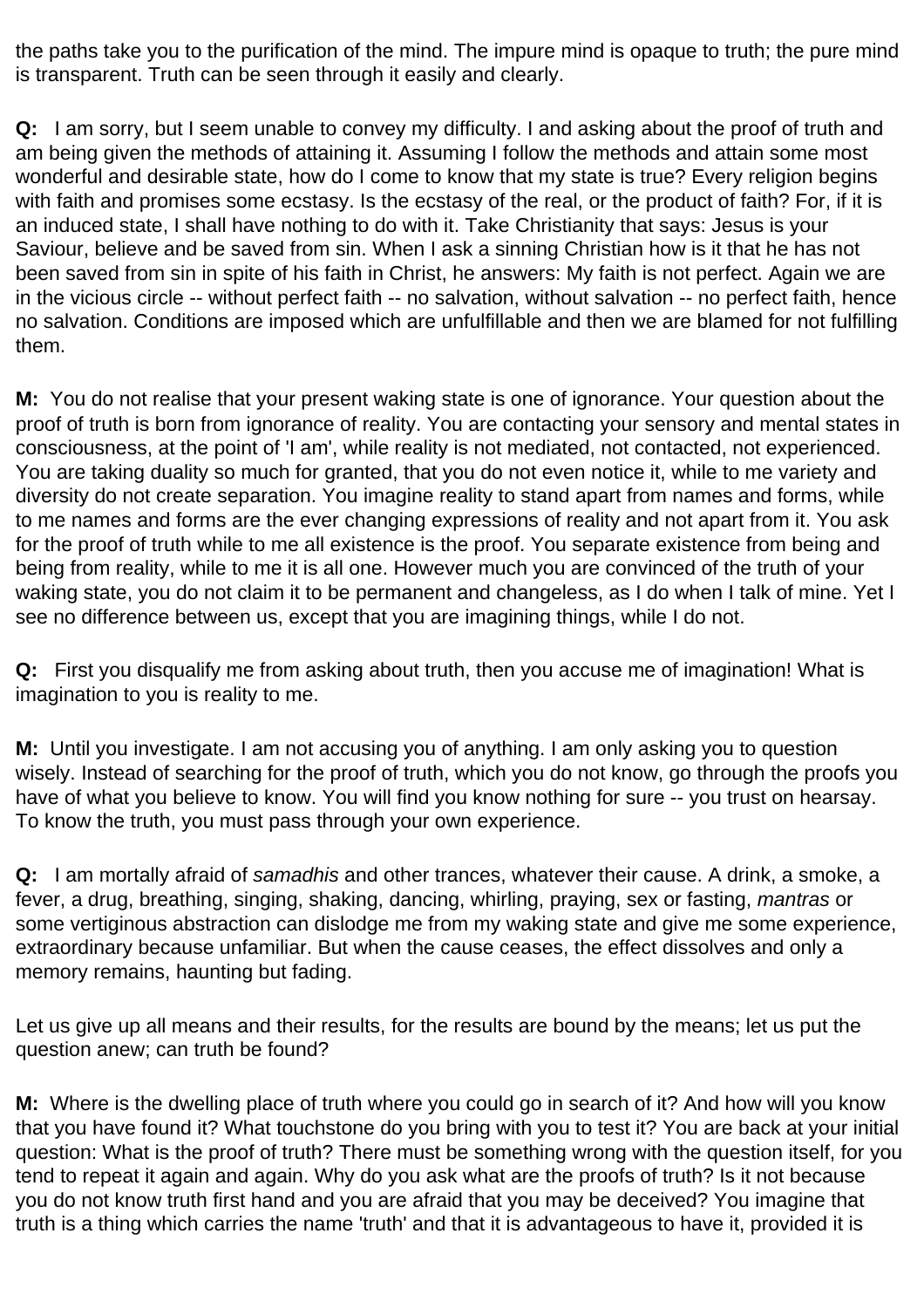genuine. Hence your fear of being cheated. You are shopping for truth, but you do not trust the merchants. You are afraid of forgeries and imitations.

**Q:** I am not afraid of being cheated. I am afraid of cheating myself.

**M:** But you are cheating yourself in your ignorance of your true motives. You are asking for truth, but in fact you merely seek comfort, which you want to last for ever. Now, nothing, no state of mind, can last for ever. In time and space there is always a limit, because time and space themselves are limited. And in the timeless the words 'for ever' have no meaning. The same with the 'proof of truth'. In the realm of non-duality everything is complete, its own proof, meaning and purpose. Where all is one, no supports are needed. You imagine that permanence is the proof of truth, that what lasts longer is somehow more true. Time becomes the measure of truth. And since time is in the mind, the mind becomes the arbiter and searches within itself for the proof of truth -- a task altogether impossible and hopeless!

**Q:** Sir, were you to say: Nothing is true, all is relative, I would agree with you. But you maintain there is truth, reality, perfect knowledge, therefore I ask: What is it and how do you know? And what will make me say: Yes, Maharaj was right?

**M:** You are holding on to the need for a proof, a testimony, an authority. You still imagine that truth needs pointing at and telling you: 'Look, here is truth'. It is not so. Truth is not the result of an effort, the end of a road. It is here and now, in the very longing and the search for it. It is nearer than the mind and the body, nearer than the sense 'I am'. You do not see it because you look too far away from yourself, outside your innermost being. You have objectified truth and insist on your standard proofs and tests, which apply only to things and thoughts.

**Q:** All I can make out from what you say is that truth is beyond me and I am not qualified to talk about it.

**M:** You are not only qualified, but you are truth itself. Only you mistake the false for the true.

**Q:** You seem to say: Don't ask for proofs of truth. Concern yourself with untruth only.

**M:** The discovery of truth is in the discernment of the false. You can know what is not. What is - you can only *be*. Knowledge is relative to the known. In a way it is the counterpart of ignorance. Where ignorance is not, where is the need of knowledge? By themselves neither ignorance nor knowledge have being. They are only states of mind, which again is but an appearance of movement in consciousness which is in its essence immutable.

**Q:** Is truth within the realm of the mind or beyond?

**M:** It is neither, it is both. It cannot be put into words.

**Q:** This is what I hear all the time -- inexpressible (*anirvachaniya*). It does not make me wiser.

**M:** It is true that it often covers sheer ignorance. The mind can operate with terms of its own making, it just cannot go beyond itself. That which is neither sensory nor mental, and yet without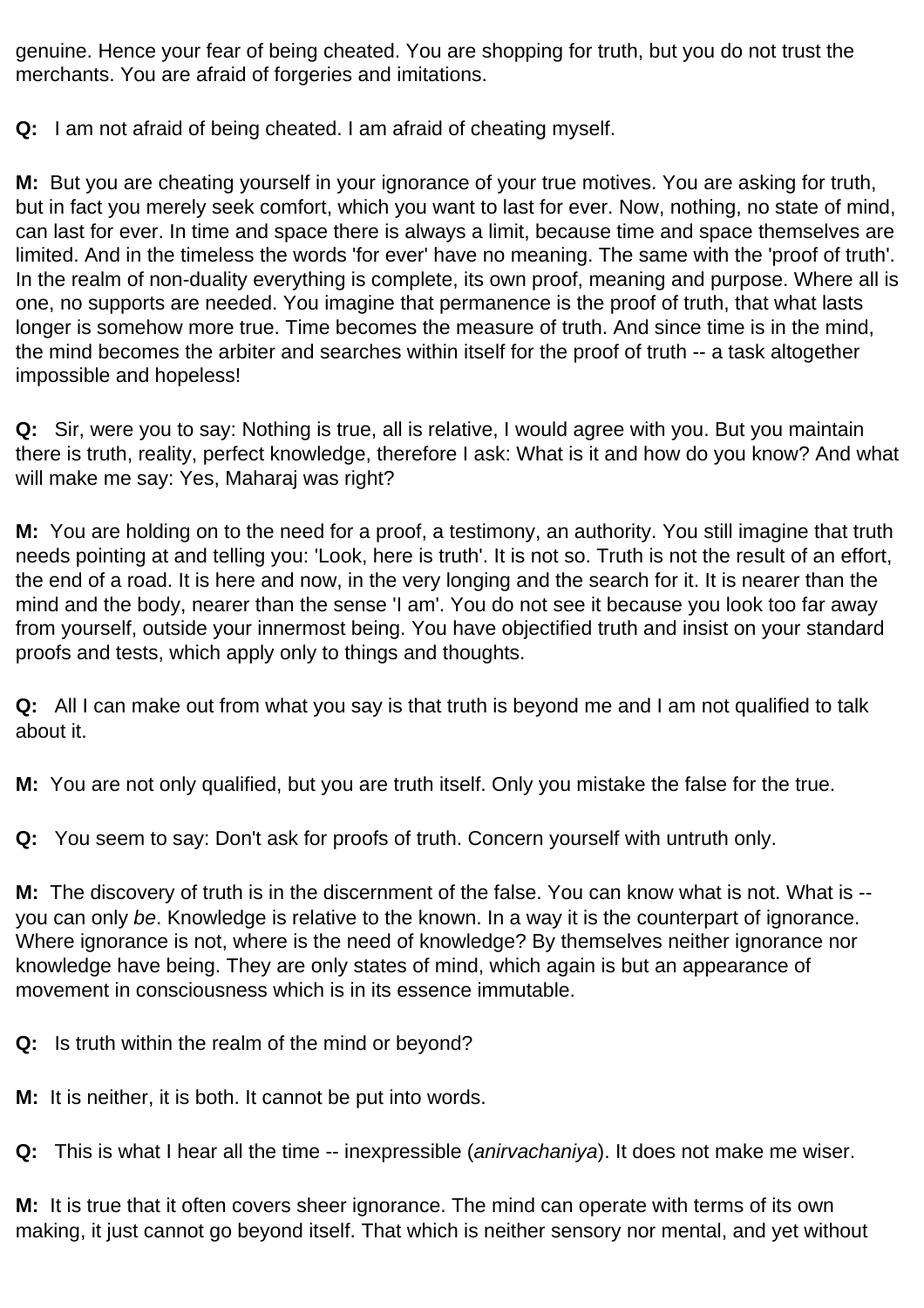which neither sensory nor the mental can exist, cannot be contained in them. Do understand that the mind has its limits; to go beyond, you must consent to silence.

**Q:** Can we say that action is the proof of truth? It may not be verbalised, but it may be demonstrated.

**M:** Neither action nor inaction. It is beyond both.

**Q:** Can a man ever say: 'Yes, this is true'? Or is he limited to the denial of the false? In other words, is truth pure negation? Or, does a moment come when it becomes assertion?

**M:** Truth cannot be described, but it can be experienced.

**Q:** Experience is subjective, it cannot be shared. Your experiences leaves me where I am.

**M:** Truth can be experienced, but it is not mere experience. I know it and I can convey it, but only if you are open to it. To be open means to want nothing else.

**Q:** I am full of desires and fears. Does it mean that I am not eligible for truth?

**M:** Truth is not a reward for good behaviour, nor a prize for passing some tests. It cannot be brought about. It is the primary, the unborn, the ancient source of all that is. You are eligible because you *are*. You need not merit truth. It is your own. Just stop running away by running after. Stand still, be quiet.

**Q:** Sir, if you want the body to be still and the mind -- quiet, tell me how it is done. In selfawareness I see the body and the mind moved by causes beyond my control. Heredity and environment dominate me absolutely. The mighty 'I am', the creator of the universe, can be wiped out by a drug temporarily, or a drop of poison -- permanently.

**M:** Again, you take yourself to be the body.

**Q:** Even if I dismiss this body of bones, flesh and blood as not-me, still I remain with the subtle body made up of thoughts and feelings, memories and imaginations. If I dismiss these also as notme, I still remain with consciousness, which also is a kind of body.

**M:** You are quite right, but you need not stop there. Go beyond. Neither consciousness, nor the 'I am' at the centre of it are you. Your true being is entirely un-self-conscious, completely free from all self-identification with whatever it may be, gross, subtle or transcendental.

**Q:** I can imagine myself to be beyond. But what proof have l? To *be*, I must be somebody.

**M:** It is the other way round. To *be*, you must be nobody. To think yourself to be something, or somebody, is death and hell.

**Q:** I have read that in ancient Egypt people were admitted to some mysteries where, under the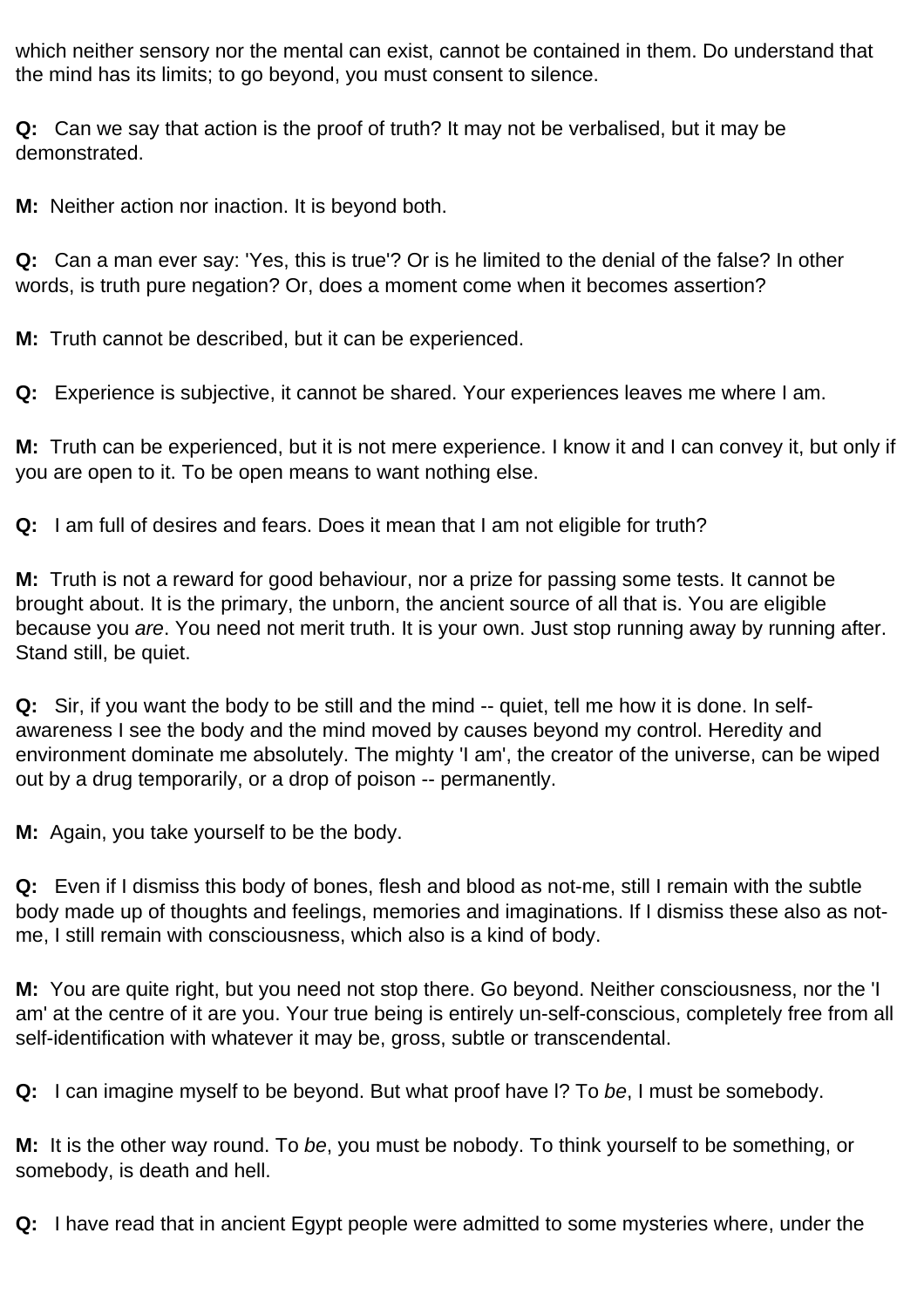influence of drugs or incantations, they would be expelled from their bodies and could actually experience standing outside and looking at their own prostrate forms. This was intended to convince them of the reality of the after-death existence and create in them a deep concern with their ultimate destiny, so profitable to the state and temple. The self-identification with the person owning the body remained.

**M:** The body is made of food, as the mind is made of thoughts. See them as they are. Nonidentification, when natural and spontaneous, is liberation. You need not know what you are. Enough to know what you are not. What you are you will never know, for every discovery reveals new dimensions to conquer. The unknown has no limits.

**Q:** Does it imply ignorance for ever?

**M:** It means that ignorance never was. Truth is in the discovery not in the discovered. And to discovery there is no beginning and no end. Question the limits, go beyond, set yourself tasks apparently impossible -- this is the way.

## **75. In Peace and Silence you Grow**

**Questioner:** The Indian tradition tells us that the Guru is indispensable. What is he indispensable for? A mother is indispensable for giving the child a body. But the soul she does not give. Her role is limited. How is it with the Guru? Is his role also limited, and if so, to what? Or is he indispensable generally, even absolutely?

**Maharaj:** The innermost light, shining peacefully and timelessly in the heart, is the real Guru. All others merely show the way.

**Q:** I am not concerned with the inner Guru. only with the one that shows the way. There are people who believe that without a Guru *Yoga* is inaccessible. They are ever in search of the right Guru, changing one for another. Of what value are such Gurus?

**M:** They are temporary, time-bound Gurus. You find them in every walk of life. You need them for acquiring any knowledge or skill.

**Q:** A mother is only for a lifetime, she begins at birth and ends at death. She is not for ever.

M:. Similarly, the time-bound Guru is not for ever. He fulfils his purpose and yields his place to the next. It is quite natural and there is no blame attached to it.

**Q:** For every kind of knowledge, or skill, do I need a separate Guru?

**M:** There can be no rule in these matters, except one 'the outer is transient, the innermost - permanent and changeless', though ever new in appearance and action.

**Q:** What is the relation between the inner and the outer Gurus?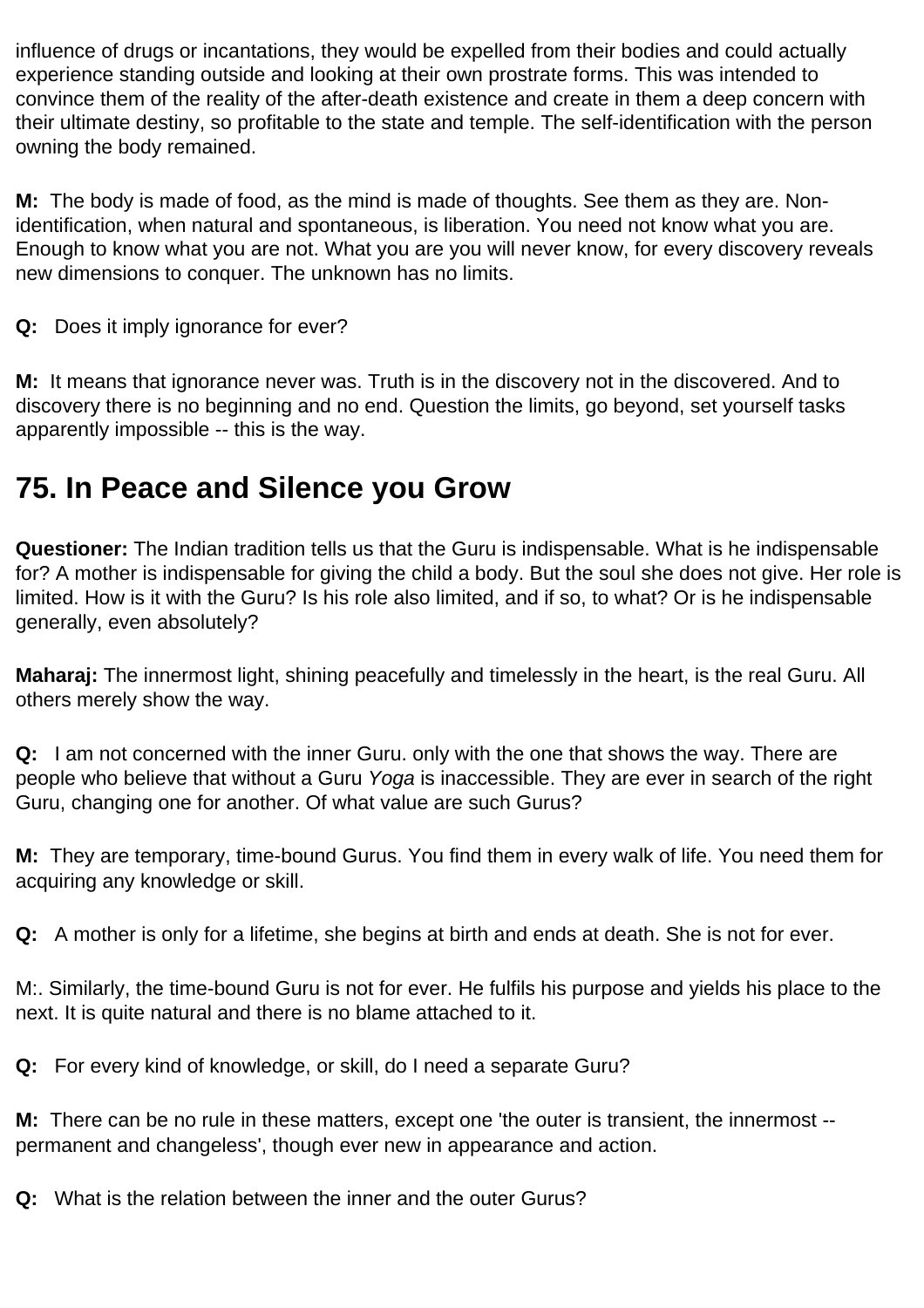**M:** The outer represent the inner, the inner accepts the outer -- for a time.

#### **Q:** Whose is the effort?

**M:** The disciple's, of course. The outer Guru gives the instructions, the inner sends the strength; the alert application is the disciple's. Without will, intelligence and energy on the part of the disciple the outer Guru is helpless. The inner Guru bids his chance. Obtuseness and wrong pursuits bring about a crisis and the disciple wakes up to his own plight. Wise is he who does not wait for a shock, which can be quite rude.

#### **Q:** Is it a threat?

**M:** Not a threat, a warning. The inner Guru is not committed to non-violence. He can be quite violent at times, to the point of destroying the obtuse or perverted personality. Suffering and death, as life and happiness, are his tools of work. It is only in duality that non-violence becomes the unifying law.

**Q:** Has one to be afraid of his own self?

**M:** Not afraid, for the self means well.. But it must be taken seriously. It calls for attention and obedience; when it is not listened to, it turns from persuasion to compulsion, for while it can wait, it shall not be denied. The difficulty lies not with the Guru, inner or outer. The Guru is always available. It is the ripe disciple that is lacking. When a person is not ready, what can be done?

**Q:** Ready or willing?

**M:** Both. It comes to the same. In India we call it *adhikari*. It means both capable and entitled.

- **Q:** Can the outer Guru grant initiation (*diksha*)?
- **M:** He can give all kinds of initiations, but the initiation into Reality must come from within.
- **Q:** Who gives the ultimate initiation?
- **M:** It is self-given.

**Q:** I feel we are running in circles. After all, I know one self only, the present, empirical self. The inner or higher self is but an idea conceived to explain and encourage. We talk of it as having independent existence. It hasn't.

**M:** The outer self and the inner both are imagined. The obsession of being an 'I' needs another obsession with a 'super-l' to get cured, as one needs another thorn to remove a thorn, or another poison to neutralise a poison. All assertion calls for a denial, but this is the first step only. The next is to go beyond both.

**Q:** I do understand that the outer Guru is needed to call my attention to myself and to the urgent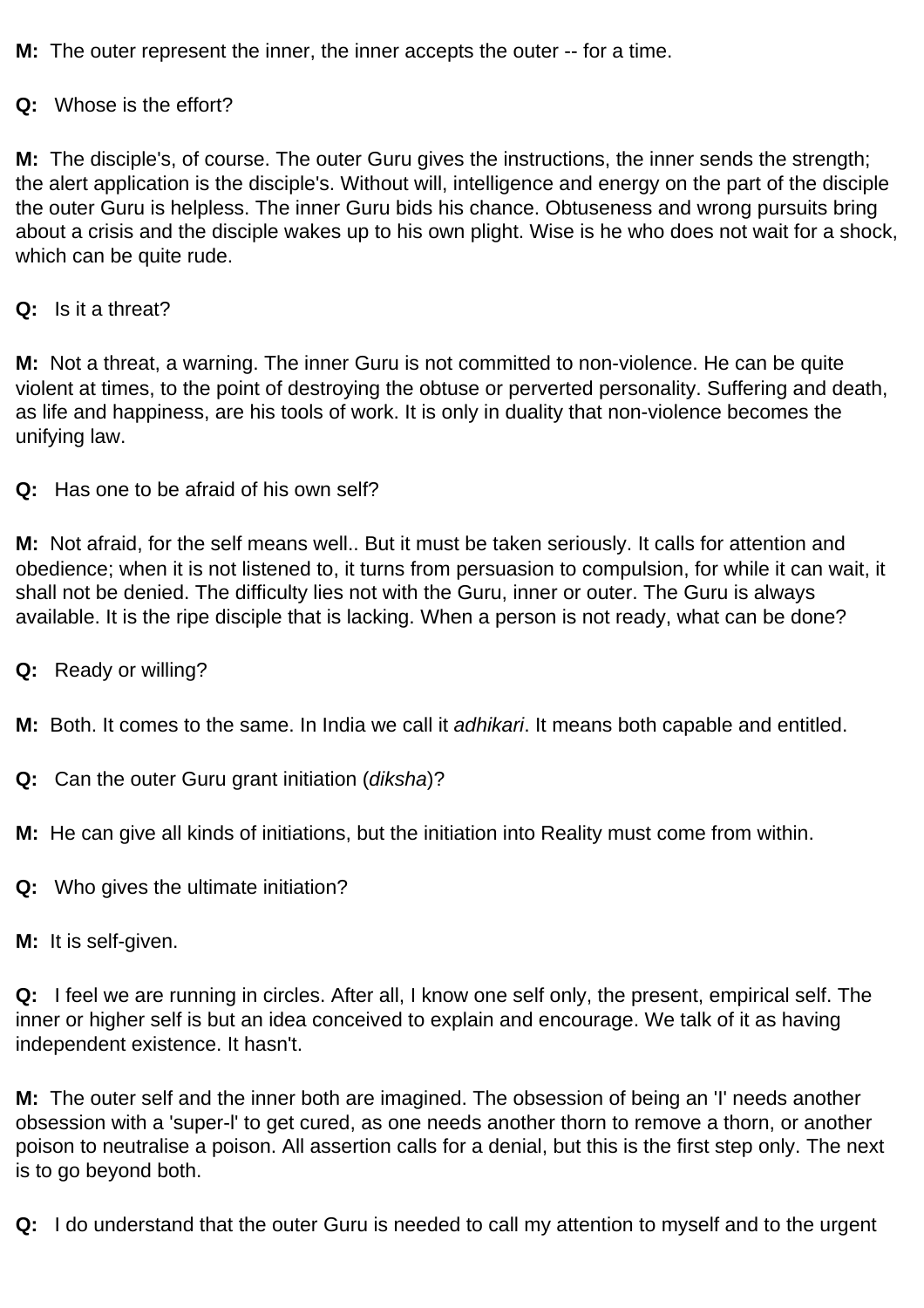need of doing something about myself. I also understand how helpless he is when it comes to any deep change in me. But here you bring in the *sadguru*, the inner Guru, beginningless, changeless, the root of being, the standing promise, the certain goal. Is he a concept or a reality?

**M:** He is the only reality. All else is shadow, cast by the body mind (*deha-buddhi*) on the face of time. Of course, even a shadow is related to reality, but by itself it is not real.

**Q:** I am the only reality I know. The *sadguru* is there as long as I think of him. What do I gain by shifting reality to him?

**M:** Your loss is your gain. When the shadow is seen to be a shadow only, you stop following it. You turn round and discover the sun which was there all the time -- behind your back!

**Q:** Does the inner Guru also teach?

**M:** He grants the conviction that you are the eternal, changeless, reality-consciousness-love, within and beyond all appearances.

**Q:** A conviction is not enough. There must be certainty.

**M:** Quite right. But in this case certainty takes the shape of courage. Fear ceases absolutely. This state of fearlessness is so unmistakably new, yet felt deeply as one's own, that it cannot be denied. It is like loving one's own child. Who can doubt it?

**Q:** We hear of progress in our spiritual endeavours. What kind of progress do you have in mind?

**M:** When you go beyond progress, you will know what is progress.

- **Q:** What makes us progress?
- **M:** Silence is the main factor. In peace and silence you grow.

**Q:** The mind is so absolutely restless. For quieting it what is the way?

**M:** Trust the teacher. Take my own case. My Guru ordered me to attend to the sense 'I am' and to give attention to nothing else. I just obeyed. I did not follow any particular course of breathing, or meditation, or study of scriptures. Whatever happened, I would turn away my attention from it and remain with the sense 'I am', it may look too simple, even crude. My only reason for doing it was that my Guru told me so. Yet it worked! Obedience is a powerful solvent of all desires and fears.

Just turn away from all that occupies the mind; do whatever work you have to complete, but avoid new obligations; keep empty, keep available, resist not what comes uninvited.

In the end you reach a state of non-grasping, of joyful non-attachment, of inner ease and freedom indescribable, yet wonderfully real.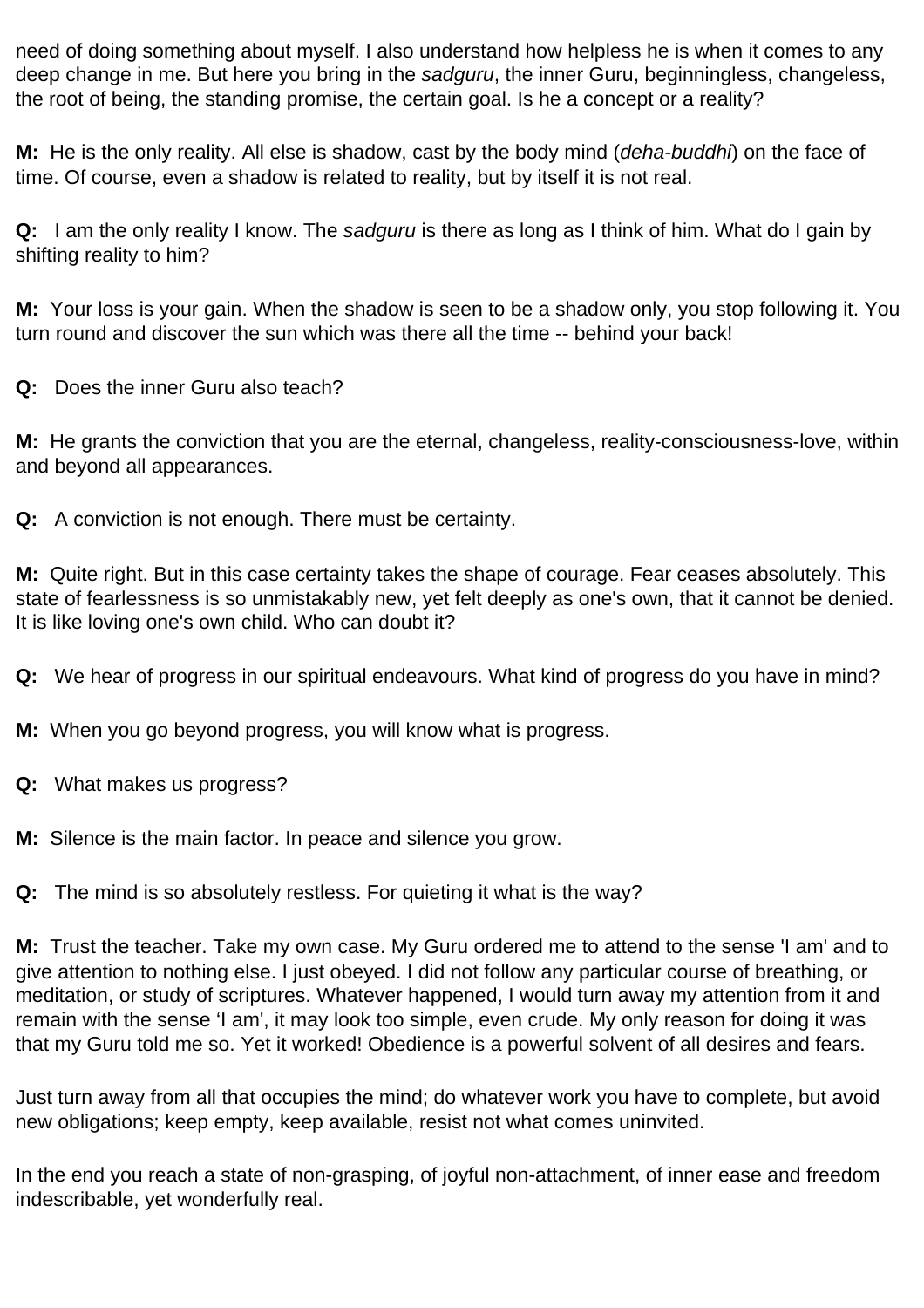**Q:** When a truth-seeker earnestly practices his *Yogas*, does his inner Guru guide and help him or does he leave him to his own resources, just waiting for the outcome?

**M:** All happens by itself. Neither the seeker. nor the Guru do anything. Things happen as they happen; blame or praise are apportioned later, after the sense of doership appearing.

**Q:** How strange! Surely the doer comes before the deed.

**M:** It is the other way round; the deed is a fact, the doer a mere concept. Your very language shows that while the deed is certain, the doer is dubious; shifting responsibility is a game peculiarly human. Considering the endless list of factors required for anything to happen, one can only admit that everything is responsible for everything, however remote. Doership is a myth born from the illusion of 'me' and 'the mine'.

- **Q:** How powerful the illusion?
- **M:** No doubt, because based on reality.
- **Q:** What is real in it?

**M:** Find out, by discerning and rejecting all that is unreal.

**Q:** I have not understood well the role of the inner self in spiritual endeavour. Who makes the effort? Is it the outer self, or the inner?

**M:** You have invented words like effort, inner, outer, self, etc. and seek to impose them on reality. Things just happen to be as they are, but we want to build them into a pattern, laid down by the structure of our language. So strong is this habit, that we tend to deny reality to what cannot be verbalised. We just refuse to see that words are mere symbols, related by convention and habit to repeated experiences.

**Q:** What is the value of spiritual books?

**M:** They help in dispelling ignorance. They are useful in the beginning, but become a hindrance in the end. One must know when to discard them.

**Q:** What is the link between *atma* and *sattva*, between the self and the universal harmony?

**M:** As between the sun and its rays. Harmony and beauty, understanding and affection are all expressions of reality. It is reality in action, the impact of the spirit on matter. *Tamas* obscures, *rajas* distorts, *sattva* harmonises. With the maturing of the *sattva* all desires and fears come to an end. The real being is reflected in the mind undistorted. Matter is redeemed, spirit -- revealed. The two are seen as one. They were always one, but the imperfect mind saw them as two. Perfection of the mind is the human task, for matter and spirit meet in the mind.

**Q:** I feel like a man before a door. I know the door is open but it is guarded by the dogs of desire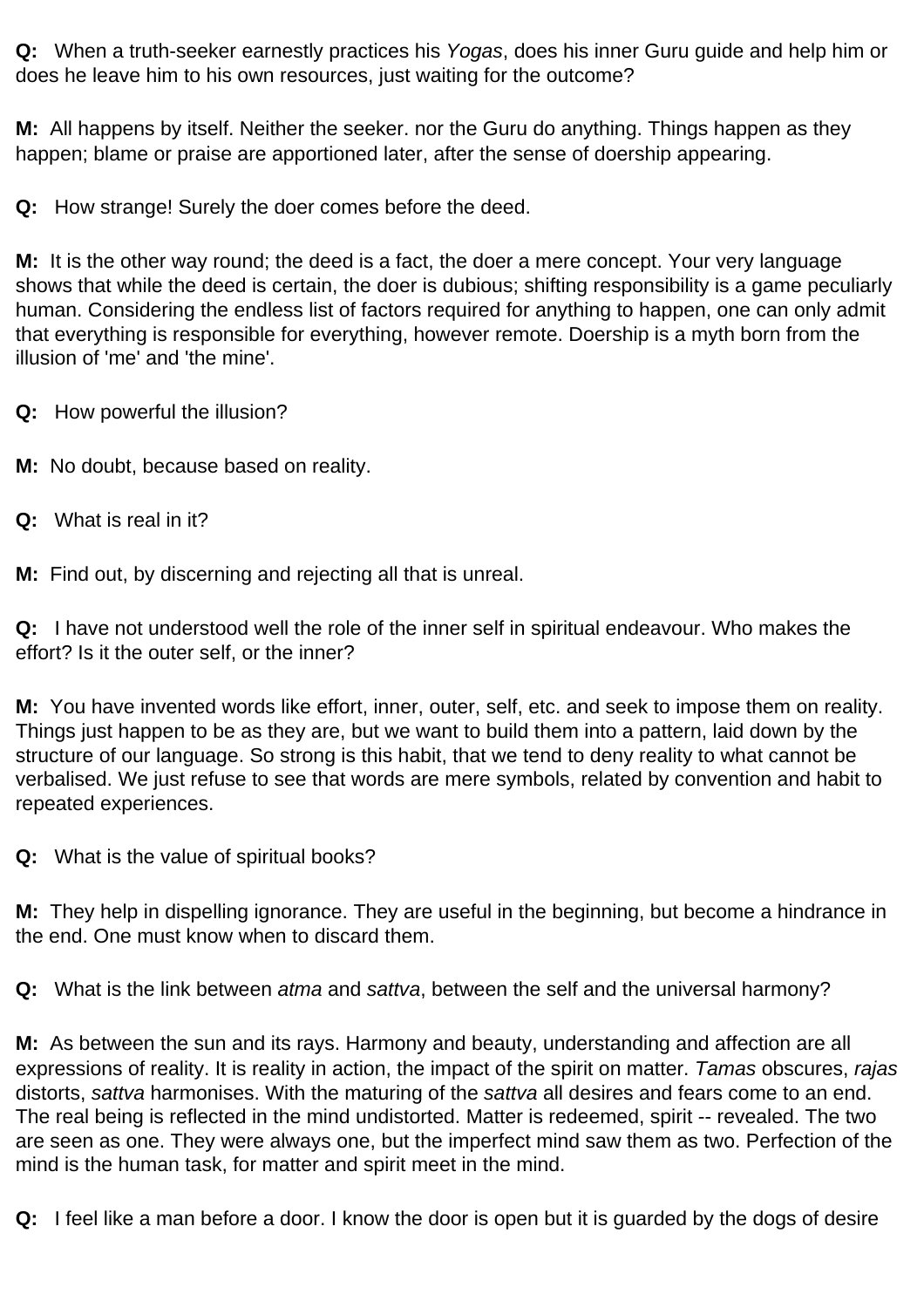and fear. What am I to do?

**M:** Obey the teacher and brave the dogs. Behave as if they were not there. Again, obedience is the golden rule. Freedom is won by obedience. To escape from prison one must unquestioningly obey instructions sent by those who work for one's release.

**Q:** The words of the Guru, when merely heard, have little power. One must have faith to obey them. What creates such faith?

**M:** When the time comes, faith comes. Everything comes in time. The Guru is always ready to share, but there are no takers.

**Q:** Yes, Sri Ramana Maharshi used to say: Gurus there are many, but where are the disciples?

**M:** Well, in the course of time everything happens. All will come through, not a single soul (*jiva*) shall be lost.

**Q:** I am very much afraid of taking intellectual understanding for realisation. I may talk of truth without knowing it, and may know it without a single word said.

I understand these conversations are going to be published. What will be their effect on the reader?

**M:** In the attentive and thoughtful reader they will ripen and bring out flowers and fruits. Words based on truth, if fully tested, have their own power.

### **76. To Know that You do not Know, is True Knowledge**

**Maharaj:** There is the body. Inside the body appears to be an observer and outside -- a world under observation. The observer and his observation as well as the world observed all appear and disappear together. Beyond it all, there is void. This void is one for all.

**Questioner:** What you say appears simple, but not everyone would say it. It is you, and you alone, who talks of the three and the void beyond. I see the world only, which includes all.

**M:** Even the 'I am'?

**Q:** Even the 'I am'. The 'I am' is there because the world is there.

**M:** And the world is there because the 'I am' is there.

**Q:** Yes, it goes both ways. I cannot separate the two, nor go beyond, I cannot say something *is*, unless I experience it, as I cannot say something *is not*, because I do not experience it. What is it that you experience that makes you speak with such assurance?

**M:** I know myself as I am -- timeless, spaceless, causeless. You happen not to know, being engrossed as you are in other things.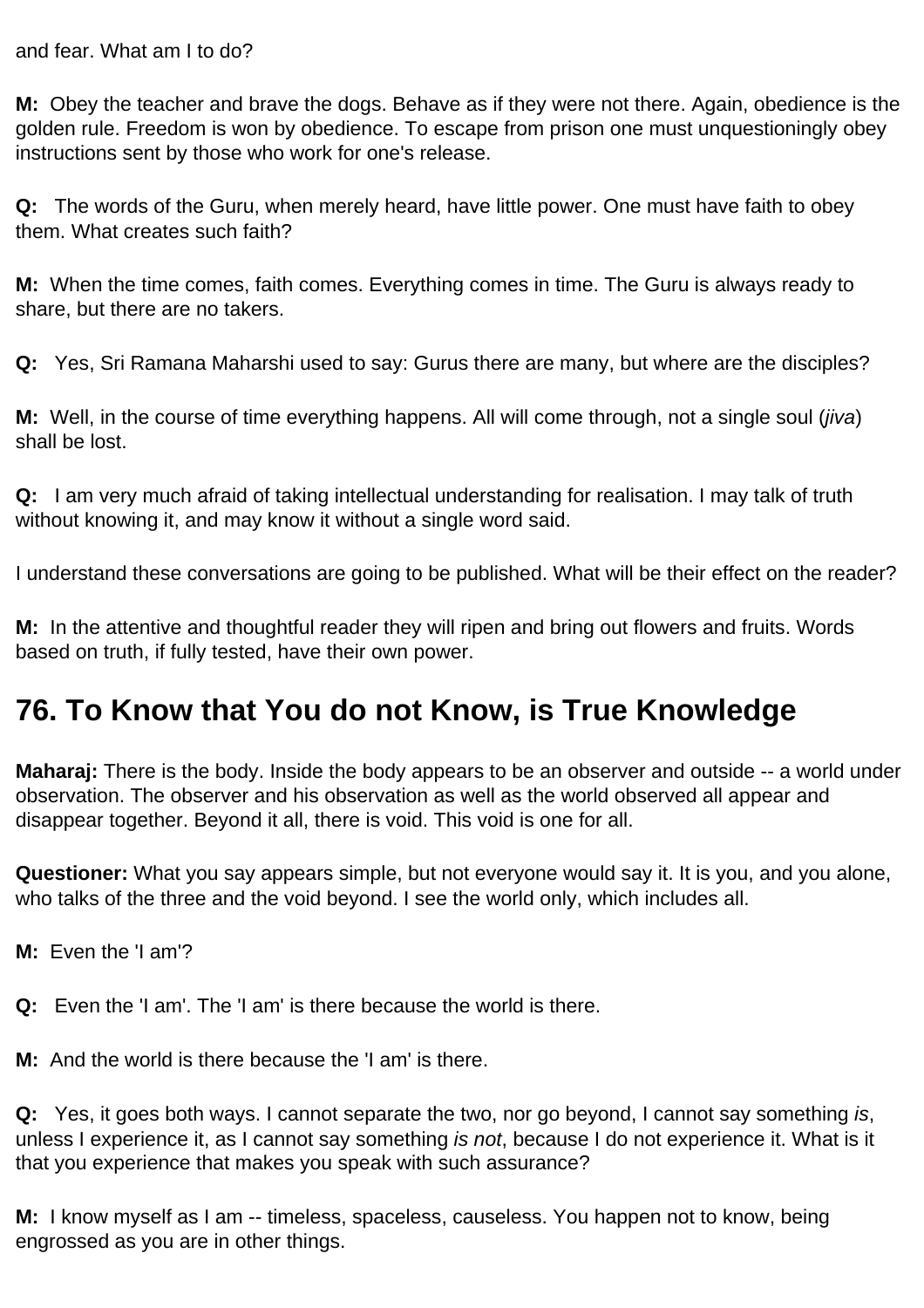**Q:** Why am I so engrossed?

**M:** Because you are interested.

**Q:** What makes me interested?

**M:** Fear of pain, desire for pleasure. Pleasant is the ending of pain and painful the end of pleasure. They just rotate in endless succession. Investigate the vicious circle till you find yourself beyond it.

**Q:** Don't I need your grace to take me beyond?

**M:** The grace of your Inner Reality is timelessly with you. Your very asking for grace is a sign of it. Do not worry about my grace, but do what you are told. The doing is the proof of earnestness, not the expecting of grace.

**Q:** What am I to be earnest about?

**M:** Assiduously investigate everything that crosses your field of attention. With practice the field will broaden and investigation deepen, until they become spontaneous and limitless.

**Q:** Are you not making realisation the result of practice? Practice operates within the limitations of physical existence. How can it give birth to the unlimited?

**M:** Of course, there can be no causal connection between practice and wisdom. But the obstacles to wisdom are deeply affected by practice.

**Q:** What are the obstacles?

**M:** Wrong ideas and desires leading to wrong actions, causing dissipation and weakness of mind and body. The discovery and abandonment of the false remove what prevents the real entering the mind.

**Q:** I can distinguish two states of mind: 'I am' and 'the world is'; they arise and subside together. People say: 'I am, because the world is'. You seem to say: 'The world is, because I am'. Which is true?

**M:** Neither. The two are one and the same state, in space and time. Beyond, there is the timeless.

**Q:** What is the connection between time and the timeless?

**M:** The timeless knows the time, the time does not know the timeless. All consciousness is in time and to it the timeless appears unconscious. Yet, it is what makes consciousness possible. Light shines in darkness. In light darkness is not visible. Or, you can put it the other way -- in the endless ocean of light, clouds of consciousness appear -- dark and limited, perceivable by contrast. These are mere attempts to express in words something very simple, yet altogether inexpressible.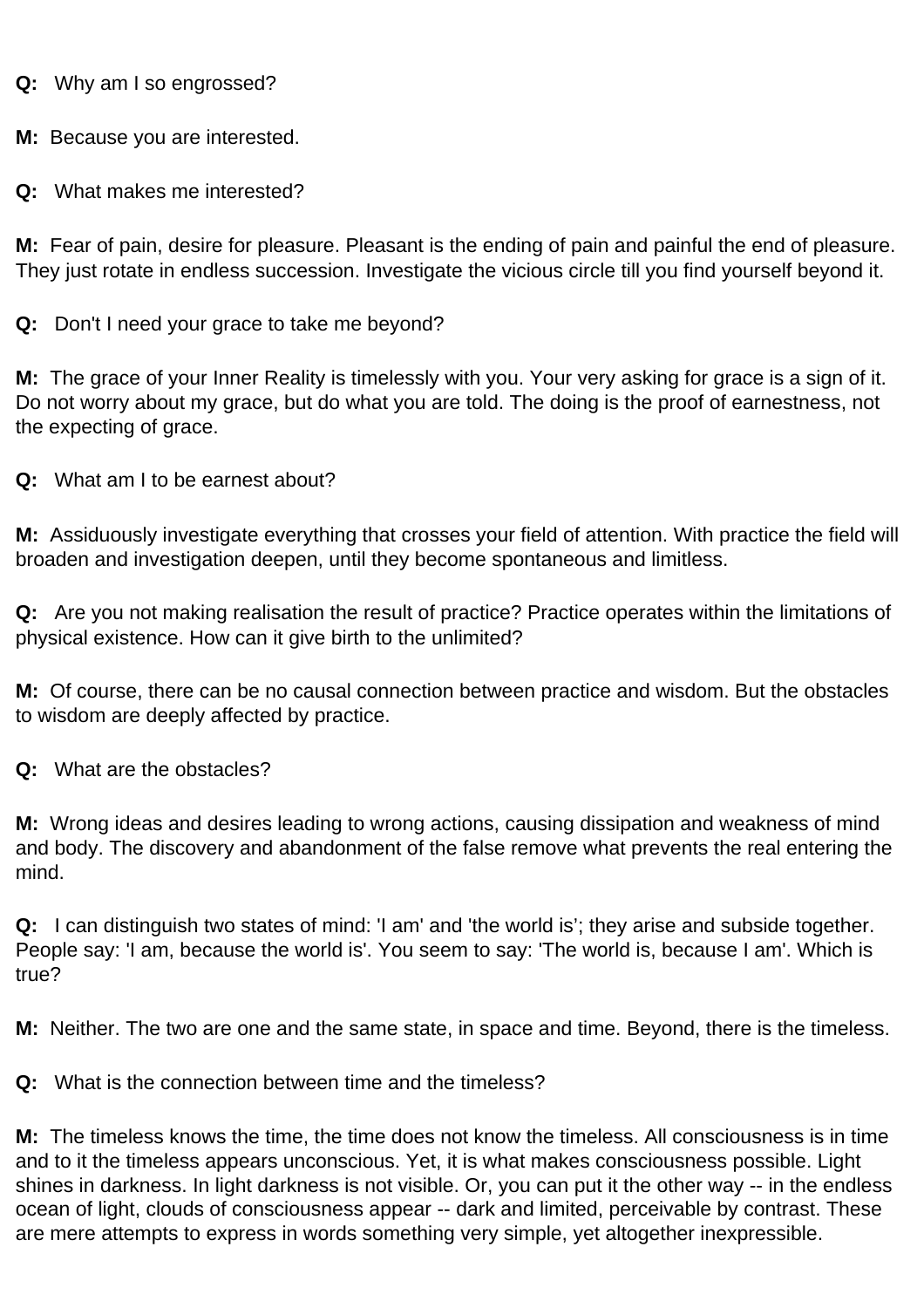**Q:** Words should serve as a bridge to cross over.

**M:** Word refers to a state of mind, not to reality. The river, the two banks, the bridge across -- these are all in the mind. Words alone cannot take you beyond the mind. There must be the immense longing for truth, or absolute faith in the Guru. Believe me, there is no goal, nor a way to reach it. You are the way and the goal, there is nothing else to reach except yourself. All you need is to understand and understanding is the flowering of the mind. The tree is perennial, but the flowering and the fruit bearing come in season. The seasons change, but not the tree. You are the tree. You have grown numberless branches and leaves in the past and you may grow them also in the future -- yet you remain. Not what was, or shall be, must you know, but what *is*. Yours is the desire that creates the universe. Know the world as your own creation and be free.

**Q:** You say the world is the child of love. When I know the horrors the world is full of, the wars, the concentration camps, the inhuman exploitations, how can I own it as my own creation? However limited I am, I could not have created so cruel a world.

**M:** Find to whom this cruel world appears and you will know why it appears so cruel. Your questions are perfectly legitimate, but just cannot be answered unless you know whose is the world. To find out the meaning of a thing you must ask its maker. I am telling you: You are the maker of the world in which you live -- you alone can change it, or unmake it.

**Q:** How can you say I have made the world? I hardly know it.

**M:** There is nothing in the world that you cannot know, when you know yourself. Thinking yourself to be the body you know the world as a collection of material things. When you know yourself as a centre of consciousness, the world appears as the ocean of the mind. When you know yourself as you are in reality, you know the world as yourself.

**Q:** It all sounds very beautiful, but does not answer my question. Why is there so much suffering in the world?

**M:** If you stand aloof as observer only, you will not suffer. You will see the world as a show. a most entertaining show indeed.

**Q:** Oh, no! This *lila* theory I shall not have. The suffering is too acute and all-pervading. What a perversion to be entertained by a spectacle of suffering! What a cruel God are you offering me!

**M:** The cause of suffering is in the identification of the perceiver with the perceived. Out of it desire is born and with desire blind action, unmindful of results. Look round and you will see -- suffering is a man-made thing.

**Q:** Were a man to create his own sorrow only, I would agree with you. But in his folly he makes others suffer. A dreamer has his own private nightmare and none suffers but himself. But what kind of dream is it that plays havoc in the lives of others?

**M:** Descriptions are many and contradictory. Reality is simple -- all is one, harmony is the eternal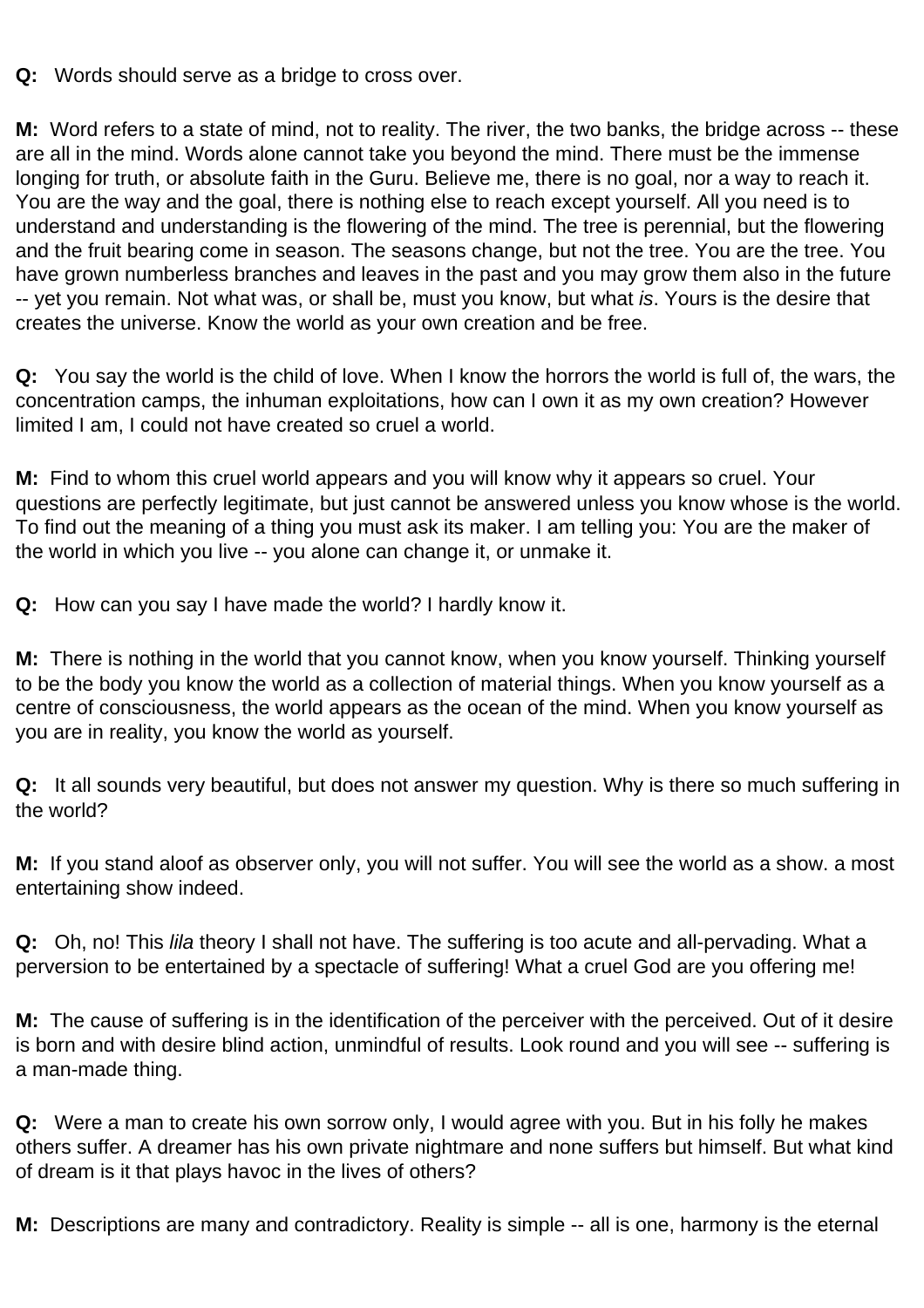law, none compels to suffer. It is only when you try to describe and explain, that the words fail you.

**Q:** I remember Gandhiji telling me once that the Self is not bound by the law of non-violence (*ahimsa*). The Self has the freedom to impose suffering on its expressions in order to set them right.

**M:** On the level of duality it may be so, but in reality there is only the source, dark in itself, making everything shine. Unperceived, it causes perception. Unfelt, it causes feeling. Unthinkable, it causes thought. Non-being, it gives birth to being. It is the immovable background of motion. Once you are there you are at home everywhere.

**Q:** If I am that, then what causes me to be born?

**M:** The memory of the past unfulfilled desires traps energy, which manifests itself as a person. When its charge gets exhausted, the person dies. Unfulfilled desires are carried over into the next birth. Self-identification with the body creates ever fresh desires and there is no end to them, unless this mechanism of bondage is clearly seen. It is clarity that is liberating, for you cannot abandon desire, unless its causes and effects are clearly seen. I do not say that the same person is reborn. It dies and dies for good. But its memories remain and their desires and fears. They supply the energy for a new person. The real takes no part in it, but makes it possible by giving it, the light.

**Q:** My difficulty is this. As I can see, every experience is its own reality. It is there -- experienced. The moment I question it and ask to whom it happens, who is the observer and so on, the experience is over and all I can investigate is only the memory of it. I just cannot investigate the living moment -- the *now*. My awareness is of the past, not of the present. When I am aware, I do not really live in the *now*, but only in the past. Can there really be an awareness of the present?

**M:** What you are describing is not awareness at all, but only thinking about the experience. True awareness (*samvid*) is a state of pure witnessing, without the least attempt to do anything about the event witnessed. Your thoughts and feelings, words and actions may also be a part of the event; you watch all unconcerned in the full light of clarity and understanding. You understand precisely what is going on, because it does not affect you. It may seem to be an attitude of cold aloofness, but it is not really so. Once you are in it, you will find that you love what you see, whatever may be its nature. This choiceless love is the touchstone of awareness. If it is not there, you are merely interested -- for some personal reasons.

**Q:** As long as there are pain and pleasure, one is bound to be interested.

**M:** And as long as one is conscious, there will be pain and pleasure. You cannot fight pain and pleasure on the level of consciousness. To go beyond them you must go beyond consciousness, which is possible only when you look at consciousness as something that happens to you and not in you, as something external, alien, superimposed. Then, suddenly you are free of consciousness, really alone, with nothing to intrude. And that is your true state. Consciousness is an itching rash that makes you scratch. Of course, you cannot step out of consciousness for the very idea of stepping out is in consciousness. But if you learn to look at your consciousness as a sort of fever, personal and private, in which you are enclosed like a chick in its shell, out of this very attitude will come the crisis which will break the shell.

**Q:** Buddha said that life is suffering.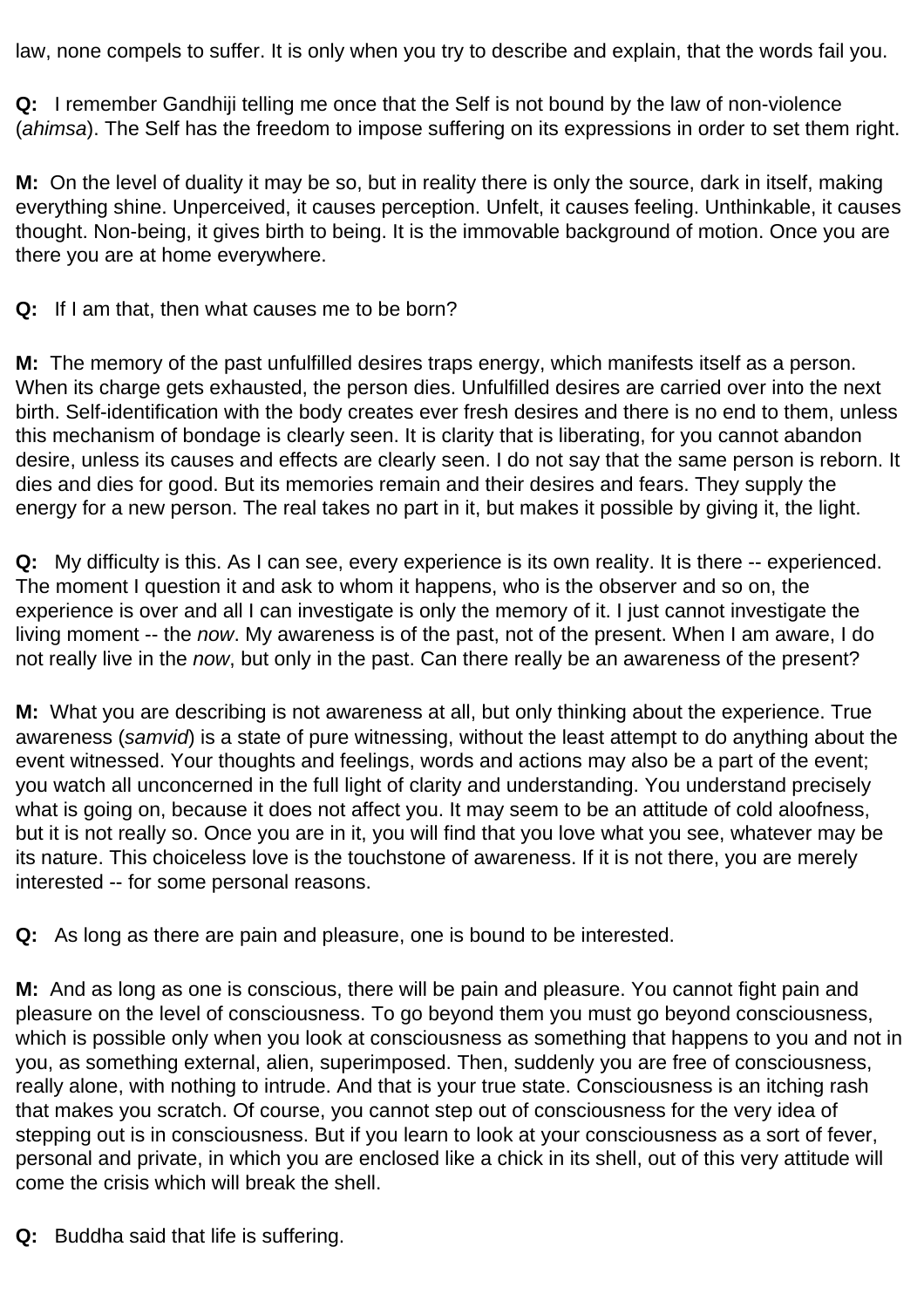**M:** He must have meant that all consciousness is painful, which is obvious.

**Q:** And does death offer delivery?

**M:** One who believes himself as having been born is very much afraid of death. On the other hand, to him who knows himself truly, death is a happy event.

**Q:** The Hindu tradition says that suffering is brought by destiny and destiny is merited. Look at the immense calamities, natural or man-made, floods and earthquakes, wars and revolutions. Can we dare to think that each suffers for his own sins, of which he can have no idea? The billions who suffer, are they all criminals justly punished?

**M:** Must one suffer only for one's own sins? Are we really separate? In this vast ocean of life we suffer for the sins of others, and make others suffer for our sins. Of course, the law of balance rules Supreme and accounts are squared in the end. But while life lasts, we affect each other deeply.

**Q:** Yes, as the poet says: 'No man is an island'.

**M:** At the back of every experience is the Self and its interest in the experience. Call it desire, call it love -- words do not matter.

**Q:** Can I desire suffering? Can I deliberately ask for pain? Am I not like a man who made for himself a downy bed hoping for a good night of sleep and then he is visited by a nightmare and he tosses and screams in his dream? Surely, it is not the love that produces nightmares.

**M:** All suffering is caused by selfish isolation, by insularity and greed. When the cause of suffering is seen and removed, suffering ceases.

**Q:** I may remove my causes of sorrow, but others will be left to suffer.

**M:** To understand suffering, you must go beyond pain and pleasure. Your own desires and fears prevent you from understanding and thereby helping others. In reality there are no others, and by helping yourself you help everybody else. If you are serious about the sufferings of mankind, you must perfect the only means of help you have -- Yourself.

**Q:** You keep on saying that I am the creator, preserver and destroyer of this world, omnipresent, omniscient, omnipotent. When I ponder over what you say, I ask myself: 'How is it that there is so much evil in my world'.

**M:** There is no evil, there is no suffering; the joy of living is paramount. Look, how everything clings to life, how dear the existence is.

**Q:** On the screen of my mind images follow each other in endless succession. There is nothing permanent about me.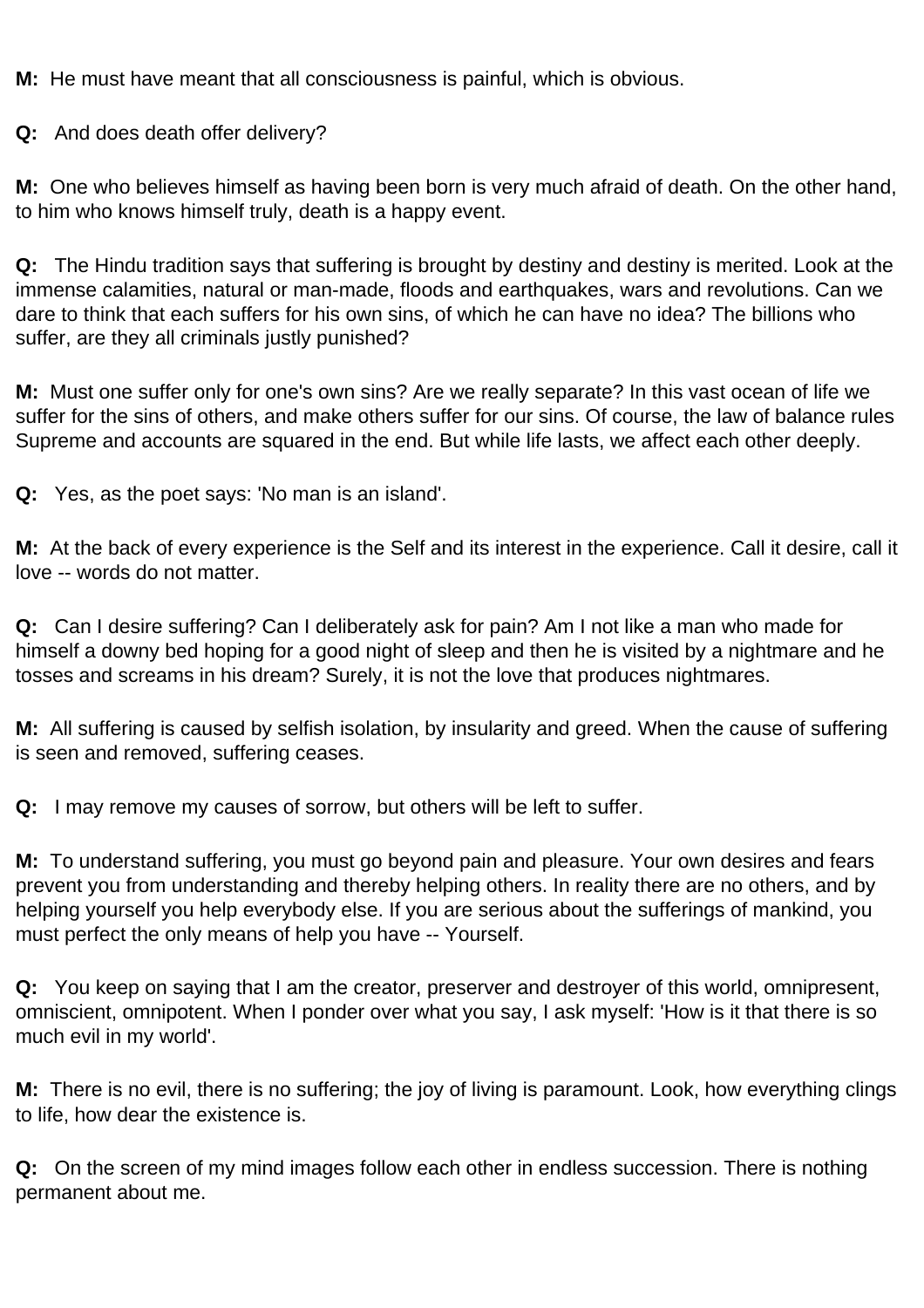**M:** Have a better look at yourself. The screen is there -- it does not change. The light shines steadily. Only the film in between keeps moving and causes pictures to appear. You may call the film -- destiny (*prarabdha*).

- **Q:** What creates destiny?
- **M:** Ignorance is the cause of inevitability.
- **Q:** Ignorance of what?

**M:** Ignorance of yourself primarily. Also, ignorance of the true nature of things, of their causes and effects. You look round without understanding and take appearances for reality. You believe you know the world and yourself -- but it is only your ignorance that makes you say: I know. Begin with the admission that you do not know and start from there.

There is nothing that can help the world more than your putting an end to ignorance. Then, you need not do anything in particular to help the world. Your very being is a help, action or no action.

**Q:** How can ignorance be known? To know ignorance presupposes knowledge.

**M:** Quite right. The very admission: 'I am ignorant' is the dawn of knowledge. An ignorant man is ignorant of his ignorance. You can say that ignorance does not exist, for the moment it is seen it is no more. Therefore, you may call it unconsciousness or blindness. All you see around and within you is what you do not know and do not understand, without even knowing that you do not know and do not understand. To know that you do not know and do not understand is true knowledge, the knowledge of an humble heart.

**Q:** Yes, Christ said: Blessed are the poor in spirit...

**M:** Put it as you like; the fact is that knowledge is of ignorance only. You know that you do not know.

**Q:** Will ignorance ever end?

**M:** What is wrong with not knowing? You need not know all. Enough to know what you need to know. The rest can look after itself, without your knowing how it does it. What is important is that your unconscious does not work against the conscious, that there is integration on all levels. To know is not so very important.

**Q:** What you say is correct psychologically. But when it comes to knowing others, knowing the world, my knowing that I do not know does not help much.

**M:** Once you are inwardly integrated, outer knowledge comes to you spontaneously. At every moment of your life you know what you need to know. In the ocean of the universal mind all knowledge is contained; it is yours on demand. Most of it you may never need to know -- but it is yours all the same.

As with knowledge, so it is with power.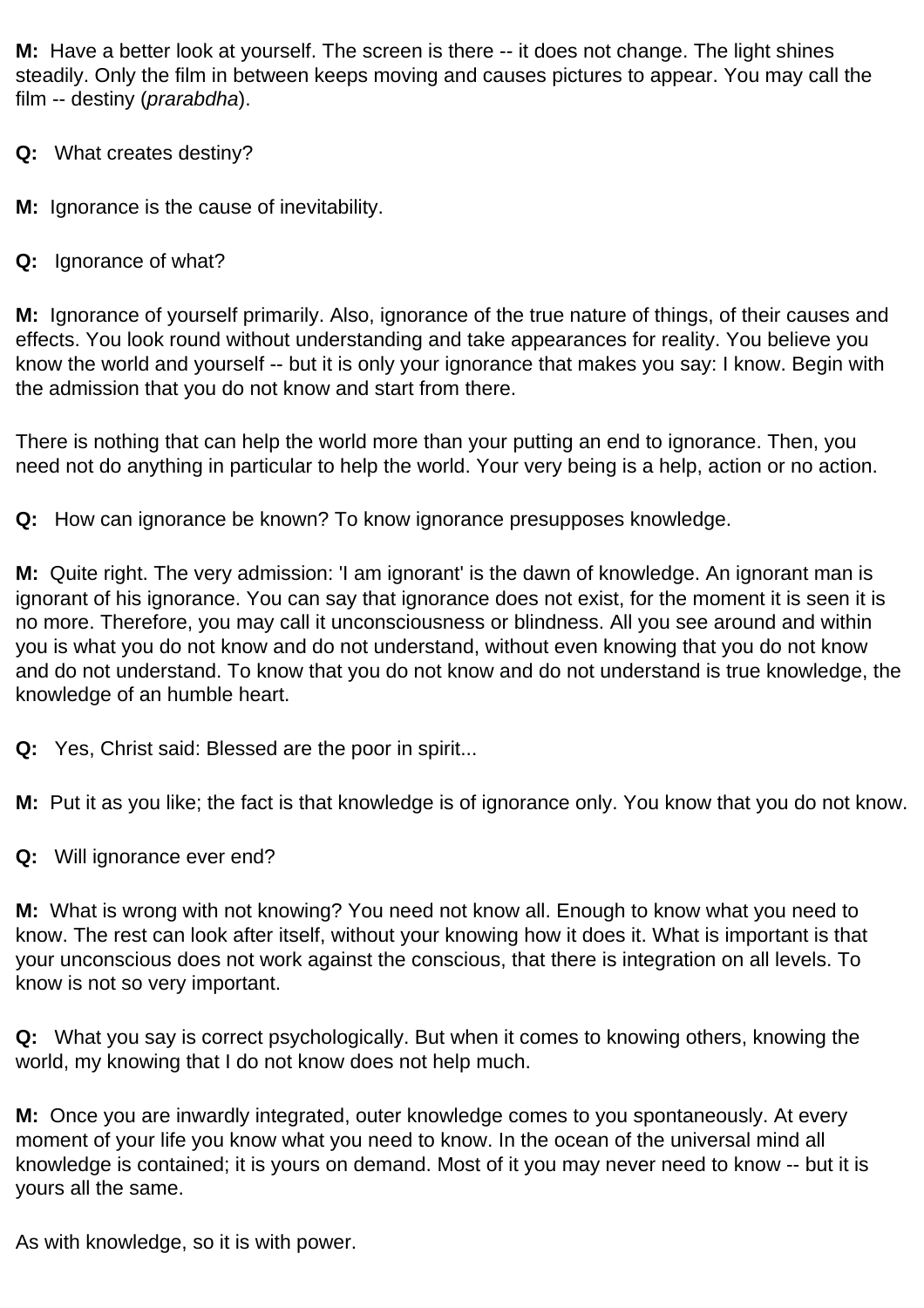Whatever you feel needs be done happens unfailingly. No doubt, God attends to this business of managing the universe; but He is glad to have some help. When the helper is selfless and intelligent, all the powers of the universe are for him to command.

**Q:** Even the blind powers of nature?

**M:** There are no blind powers. Consciousness is power. Be aware of what needs be done and it will be done. Only keep alert -- and quiet. Once you reach your destination and Know your real nature, your existence becomes a blessing to all. You may not know, nor will the world know, yet the help radiates. There are people in the world who do more good than all the statesmen and philanthropists put together. They radiate light and peace with no intention or knowledge. When others tell them about the miracles they worked, they also are wonder struck. Yet, taking nothing as their own, they are neither proud, nor do they crave for reputation. They are just unable to desire anything for themselves, not even the joy of helping others knowing that God is good they are at peace.

## **77. 'I' and 'Mine' are False Ideas**

**Questioner:** I am very much attached to my family and possessions. How can I conquer this attachment?

**Maharaj:** This attachment is born along with the sense of 'me' and 'mine'. Find the true meaning of these words and you will be free of all bondage. You have a mind which is spread in time. One after another all things happen to you and the memory remains. There is nothing wrong in it. The problem arises only when the memory of past pains and pleasures -- which are essential to all organic life -- remains as a reflex, dominating behaviour. This reflex takes the shape of 'I' and uses the body and the mind for its purposes, which are invariably in search for pleasure or flight from pain. When you recognise the 'I' as it is, a bundle of desires and fears, and the sense of 'mine', as embracing all things and people needed for the purpose of avoiding pain and securing pleasure, you will see that the 'I' and the 'mine' are false ideas, having no foundation in reality. Created by the mind, they rule their creator as long as it takes them to be true; when questioned, they dissolve.

The 'I' and 'mine', having no existence in themselves, need a support which they find in the body. The body becomes their point of reference. When you talk of 'my' husband and 'my' children, you mean the body's husband and the body's children. Give up the idea of being the body and face the question: Who am l? At once a process will be set in motion which will bring back reality, or, rather, will take the mind to reality. Only, you must not be afraid.

### **Q:** What am I to be afraid of?

**M:** For reality to be, the ideas of 'me' and 'mine' must go. They will go if you let them. Then your normal natural state reappears, in which you are neither the body nor the mind, neither the 'me' nor the 'mine', but in a different state of being altogether. It is pure awareness of being, without being this or that, without any self-identification with anything in particular, or in general. In that pure light of consciousness there is nothing, not even the idea of nothing. There is only light.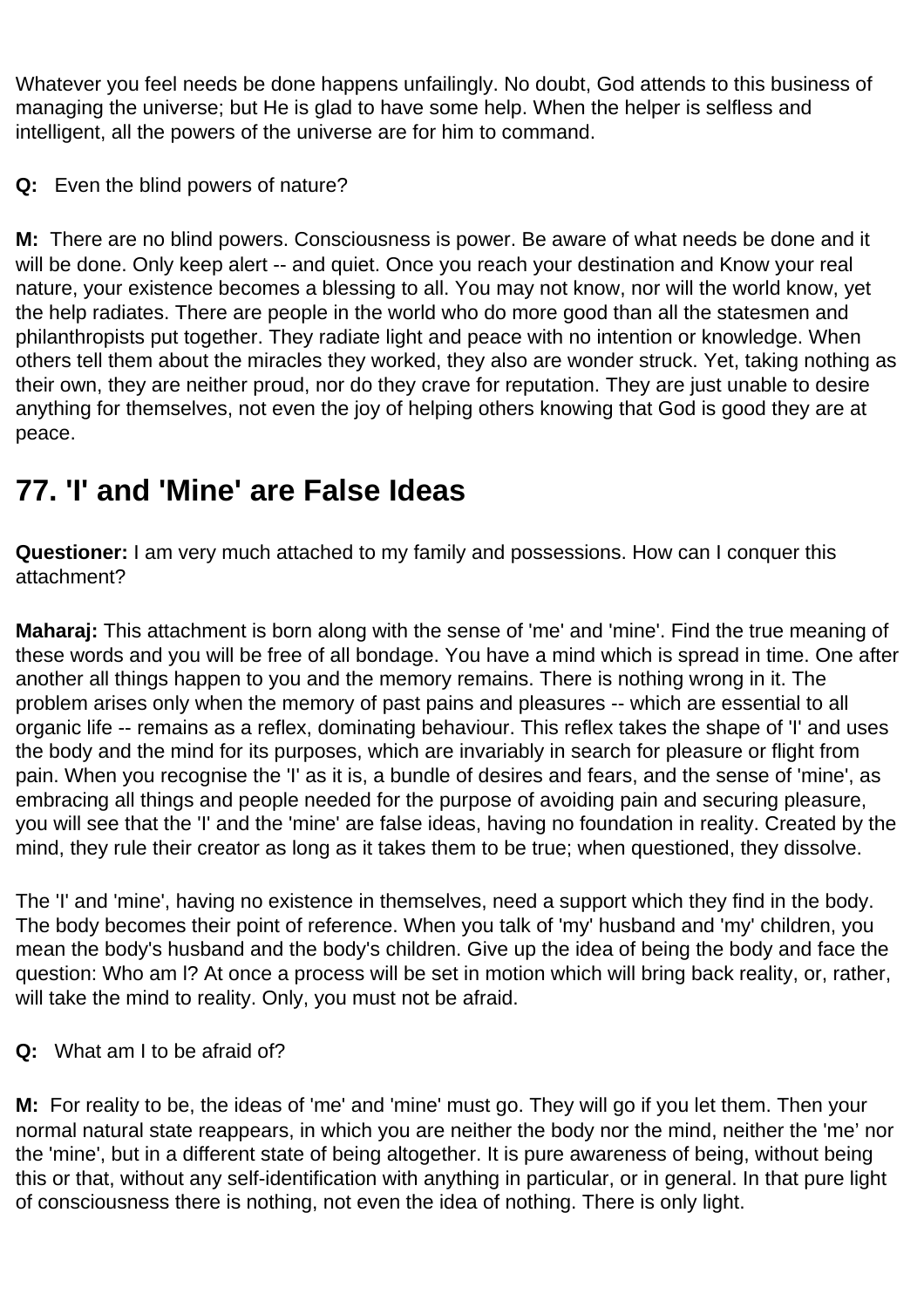**Q:** There are people whom I love. Must I give them up?

**M:** You only let go your hold on them. The rest is up to them. They may lose interest in you, or may not.

**Q:** How could they? Are they not my own?

**M:** They are your body's, not your own. Or, better, there is none who is not your own.

**Q:** And what about my possessions?

**M:** When the 'mine' is no more, where are your possessions?

**Q:** Please tell me, must I lose all by losing the 'I'?

**M:** You may or you may not. It will be all the same to you. Your loss will be somebody's gain. You will not mind.

**Q:** If I do not mind, I shall lose all!

**M:** Once you have nothing you have no problems.

**Q:** I am left with the problem of survival.

**M:** It is the body's problem and it will solve it by eating, drinking and sleeping. There is enough for all, provided all share.

**Q:** Our society is based on grabbing, not on sharing.

**M:** By sharing you will change it.

**Q:** I do not feel like sharing. Anyhow, I am being taxed out of my possessions.

**M:** This is not the same as voluntary sharing. Society will not change by compulsion. It requires a change of heart. Understand that nothing is your own, that all belongs to all. Then only society will change.

**Q:** One man's understanding will not take the world far.

**M:** The world in which you live will be affected deeply. it will be a healthy and happy world, which will radiate and communicate, increase and spread. The power of a true heart is immense.

**Q:** Please tell us more.

**M:** Talking is not my hobby. Sometimes I talk, sometimes I do not. My talking, or not talking, is a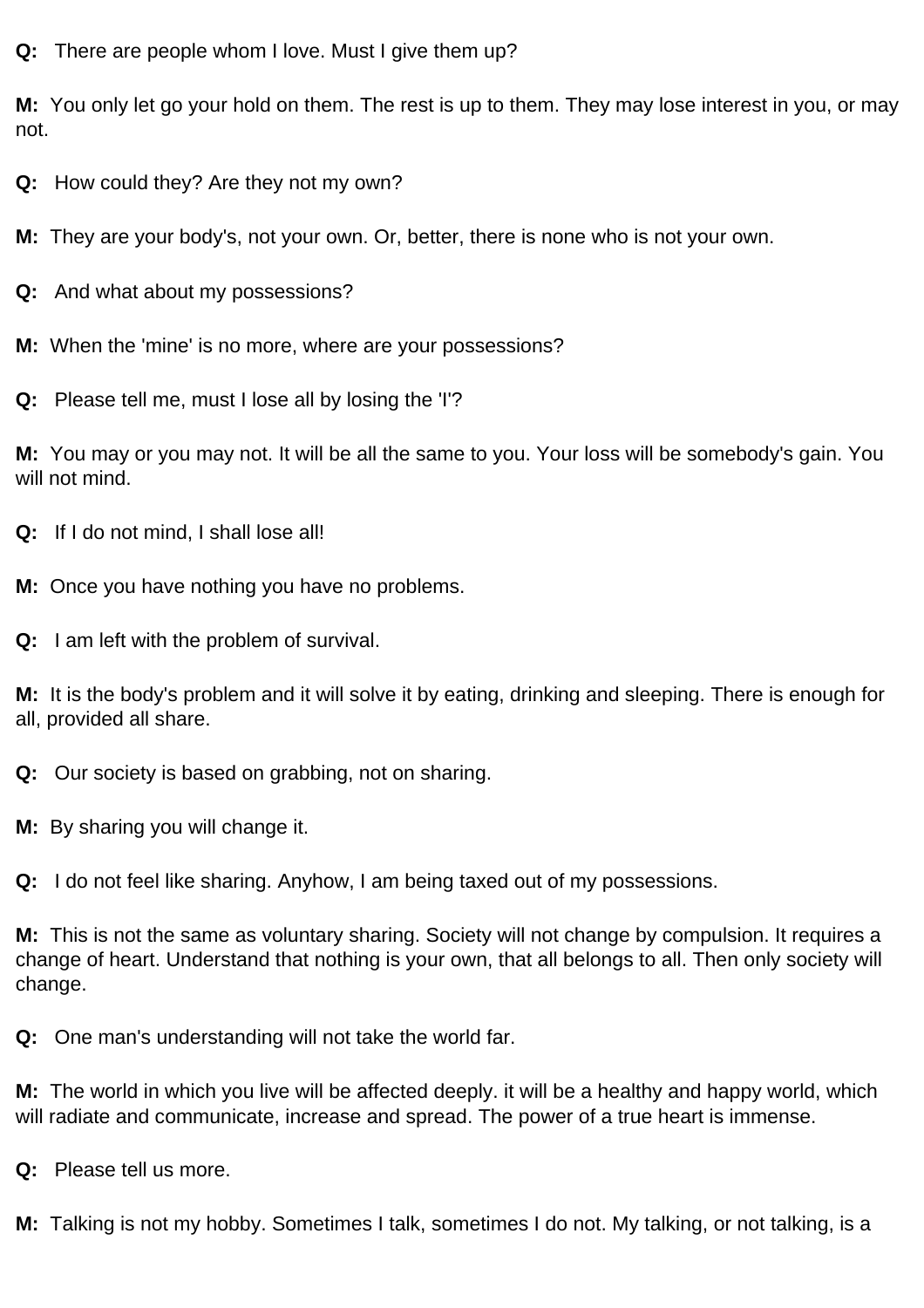part of a given situation and does not depend on me. When there is a situation in which I have to talk, I hear myself talking. In some other situation I may not hear myself talking. It is all the same to me. Whether I talk or not, the light and love of being what I am are not affected, nor are they under my control. They are, and I know they are. There is a glad awareness, but nobody who is glad. Of course, there is a sense of identity, but it is the identity of a memory track, like the identity of a sequence of pictures on the ever-present screen. Without the light and the screen there can be no picture. To know the picture as the play of light on the screen, gives freedom from the idea that the picture is real. All you have to do is to understand that you love the self and the self loves you and that the sense 'I am' is the link between you both, a token of identity in spite of apparent diversity. Look at the 'I am' as a sign of love between the inner and the outer, the real and the appearance. Just like in a dream all is different, except the sense of 'I', which enables you to say 'I dreamt', so does the sense of 'I am' enable you to say 'I am my real Self again'. I do nothing, nor is anything done to me. I am what I am and nothing can affect me. I appear to depend on everything, but in fact all depends on me.

- **Q:** How can you say you do nothing? Are you not talking to me?
- **M:** I do not have the feeling that I am talking. There is talking going on, that is all.
- **Q:** I talk.
- **M:** Do you? You hear yourself talking and you say: I talk.
- **Q:** Everybody says: 'I work, I come, I go'.

**M:** I have no objection to the conventions of your language, but they distort and destroy reality. A more accurate way of saying would have been: 'There is talking, working, coming, going'. For anything to happen, the entire universe must coincide. It is wrong to believe that anything in particular can cause an event. Every cause is universal. Your very body would not exist without the entire universe contributing to its creation and survival. I am fully aware that things happen as they happen because the world is as it is. To affect the course of events I must bring a new factor into the world and such factor can only be myself, the power of love and understanding focussed in me.

When the body is born, all kinds of things happen to it and you take part in them, because you take yourself to be the body. You are like the man in the cinema house, laughing and crying with the picture, though knowing fully well that he is all the time in his seat and the picture is but the play of light. It is enough to shift attention from the screen to oneself to break the spell. When the body dies, the kind of life you live now -- succession of physical and mental events -- comes to an end. It can end even now -- without waiting for the death of the body -- it is enough to shift attention to the Self and keep it there. All happens as if there is a mysterious power that creates and moves everything. realise that you are not the mover, only the observer, and you will be at peace.

**Q:** Is that power separate from me?

**M:** Of course not. But you must begin by being the dispassionate observer. Then only will you realise your full being as the universal lover and actor. As long as you are enmeshed in the tribulations of a particular personality, you can see nothing beyond it. But ultimately you will come to see that you are neither the particular nor the universal, you are beyond both. As the tiny point of a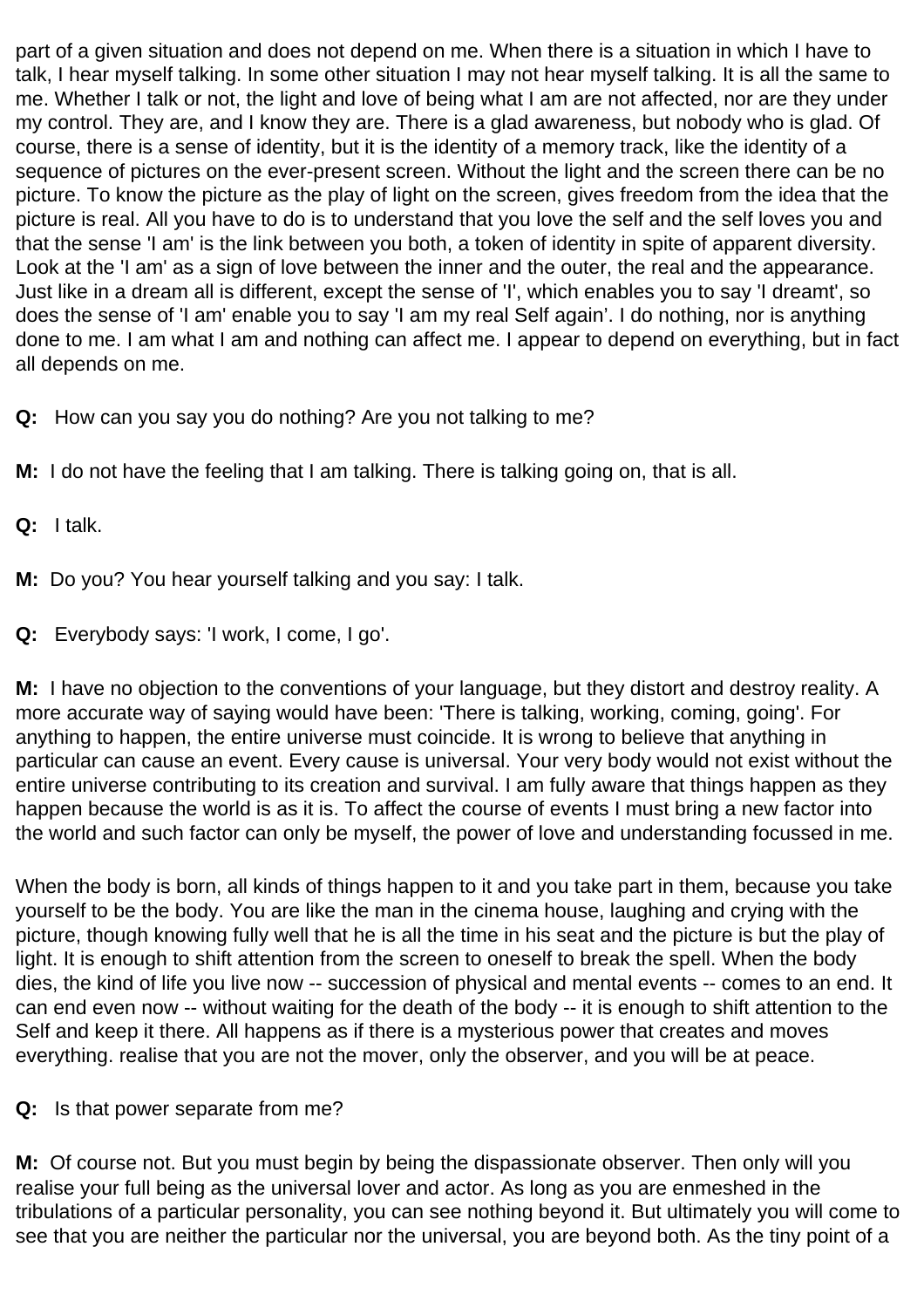pencil can draw innumerable pictures, so does the dimensionless point of awareness draw the contents of the vast universe. Find that point and be free.

**Q:** Out of what do I create this world?

**M:** Out of your own memories. As long as you are ignorant of yourself as the creator, your world is limited and repetitive. Once you go beyond your self-identification with your past, you are free to create a new world of harmony and beauty. Or you just remain -- beyond being and non-being.

**Q:** What will remain with me if I let go my memories?

**M:** Nothing will remain.

**Q:** I am afraid.

**M:** You will be afraid until you experience freedom and its blessings. Of course, some memories are needed to identify and guide the body and such memories do remain, but there is no attachment left to the body as such; it is no longer the ground for desire or fear. All this is not very difficult to understand and practice, but you must be interested. Without interest nothing can be done.

Having seen that you are a bundle of memories held together by attachment, step out and look from the outside. You may perceive for the first time something which is not memory. You cease to be a Mr-so-and-so, busy about his own affairs. You are at last at peace. You realise that nothing was ever wrong with the world -- you alone were wrong and now it is all over. Never again will you be caught in the meshes of desire born of ignorance.

# **78. All Knowledge is Ignorance**

**Questioner:** Are we permitted to request you to tell us the manner of your realisation?

**Maharaj:** Somehow it was very simple and easy in my case. My Guru, before he died, told me: Believe me, you are the Supreme Reality. Don't doubt my words, don't disbelieve me. I am telling you the truth -- act on it. I could not forget his words and by not forgetting -- I have realised.

**Q:** But what were you actually doing?

**M:** Nothing special. I lived my life, plied my trade, looked after my family, and every free moment I would spend just remembering my Guru and his words. He died soon after and I had only the memory to fall back on. It was enough.

**Q:** It must have been the grace and power of your Guru.

**M:** His words were true and so they came true. True words always come true. My Guru did nothing; his words acted because they were true. Whatever I did, came from within, un-asked and unexpected.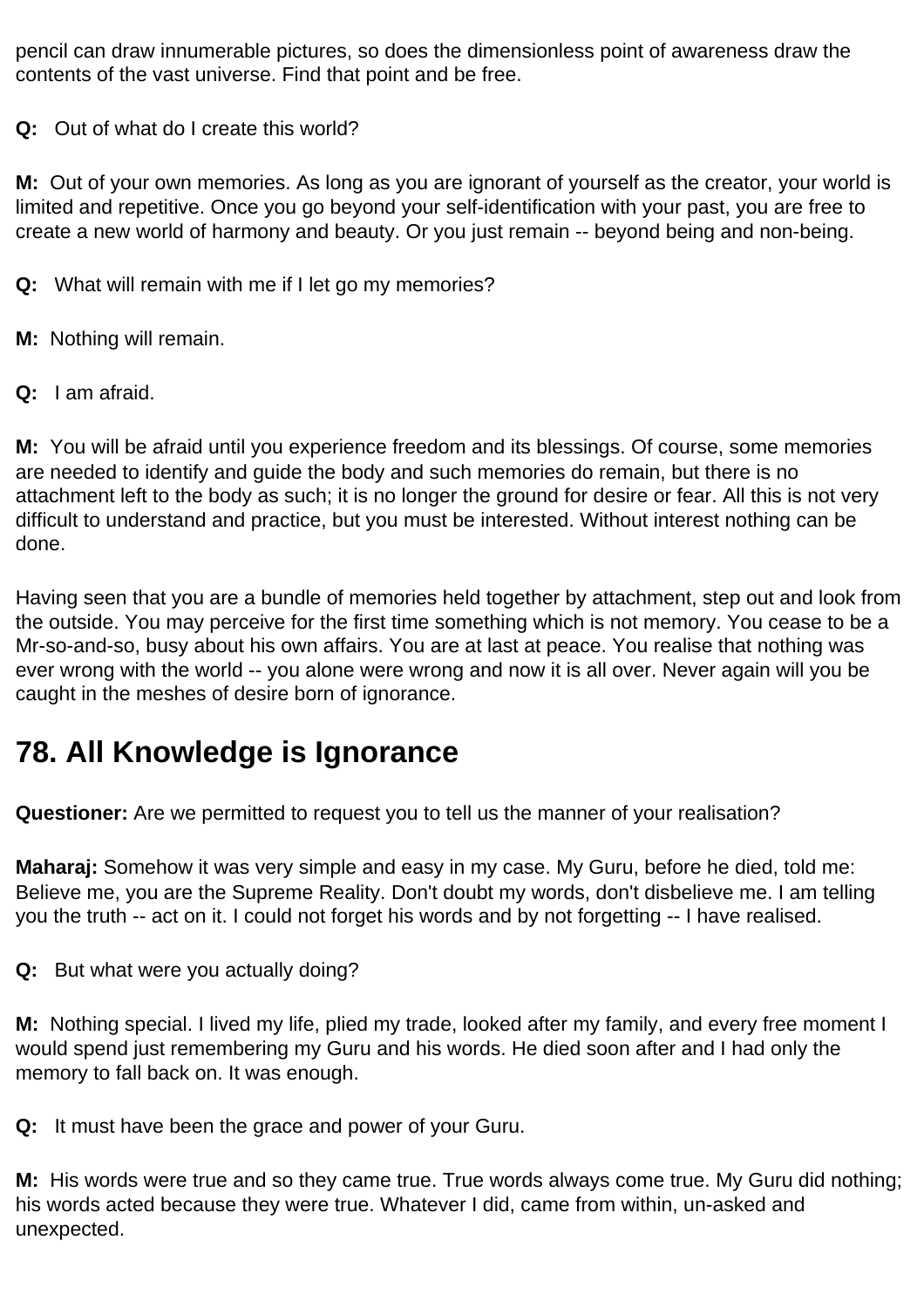#### **Q:** The Guru started a process without taking any part in it?

**M:** Put it as you like. Things happen as they happen -- who can tell why and how? I did nothing deliberately. All came by itself -- the desire to let go, to be alone, to go within.

**Q:** You made no efforts whatsoever?

**M:** None. Believe it or not, I was not even anxious to realise. He only told me that I am the Supreme and then died. I just could not disbelieve him. The rest happened by itself. I found myself changing -- that is all. As a matter of fact, I was astonished. But a desire arose in me to verify his words. I was so sure that he, could not possibly have told a lie, that I felt I shall either realise the full meaning of his words or die. I was feeling quite determined, but did not know what to do. I would spend hours thinking of him and his assurance, not arguing, but just remembering what he told me.

**Q:** What happened to you then? How did you know that you are the Supreme?

**M:** Nobody came to tell me. Nor was I told so inwardly. In fact, it was only in the beginning when I was making efforts, that I was passing through some strange experiences; seeing lights, hearing voices, meeting gods and goddesses and conversing with them. Once the Guru told me: 'You are the Supreme Reality', I ceased having visions and trances and became very quiet and simple. I found myself desiring and knowing less and less, until I could say in utter astonishment: 'I know nothing, I want nothing.'

**Q:** Were you genuinely free of desire and knowledge, or did you impersonate a *jnani* according to the image given to you by your Guru?

**M:** I was not given any image, nor did I have one. My Guru never told me what to expect.

- **Q:** More things may happen to you. Are you at the end of your journey?
- **M:** There was never any journey. I am, as I always was.

**Q:** What was the Supreme Reality you were supposed to reach?

**M:** I was undeceived, that is all. I used to create a world and populate it -- now I don't do it any more.

**Q:** Where do you live, then?

**M:** In the void beyond being and non-being, beyond consciousness. This void is also fullness; do not pity me. It is like a man saying: 'I have done my work, there is nothing left to do'.

**Q:** You are giving a certain date to your realisation. It means something did happen to you at that date. What happened?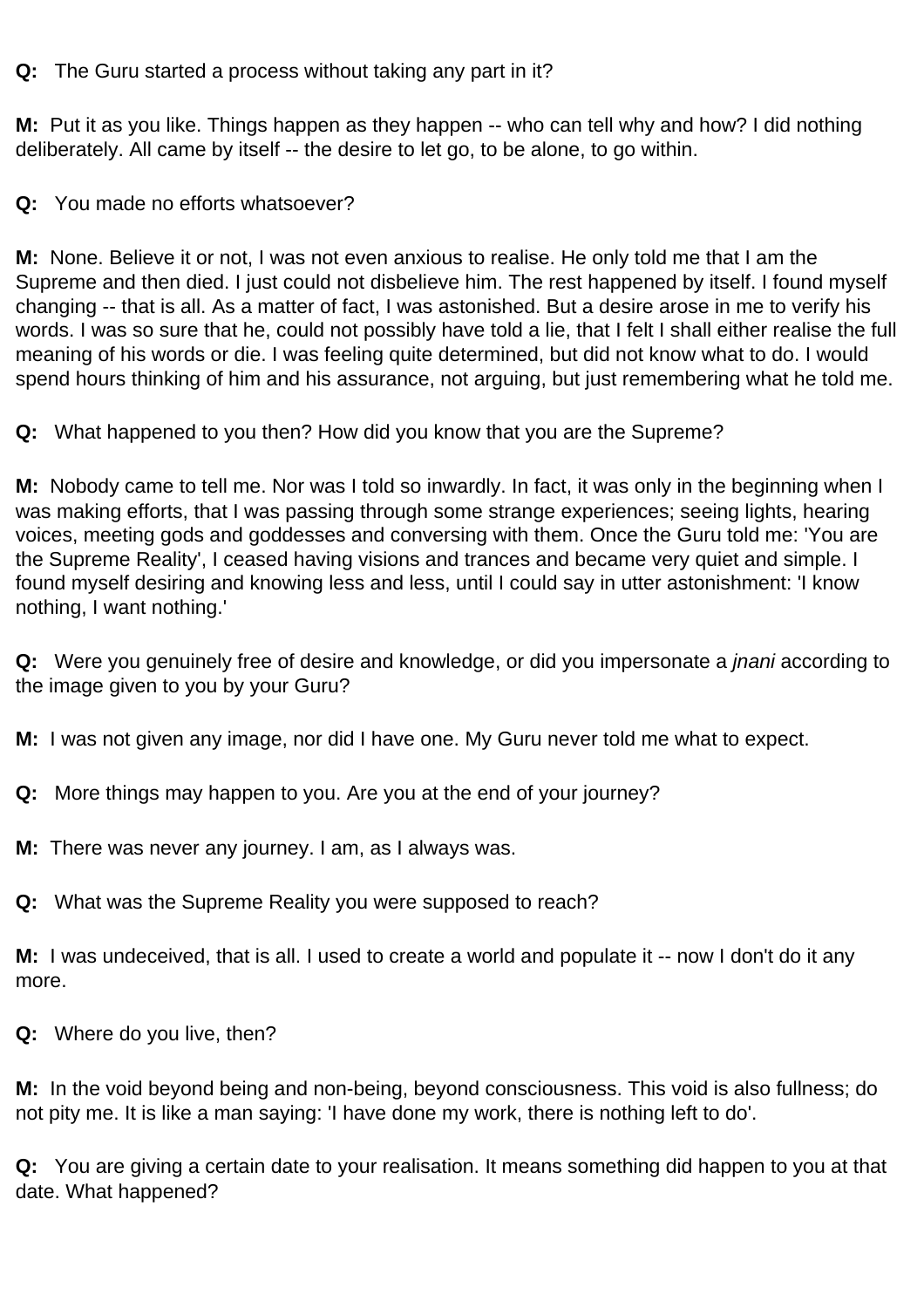**M:** The mind ceased producing events. The ancient and ceaseless search stopped -- l wanted nothing, expected nothing -- accepted nothing as my own. There was no 'me' left to strive for. Even the bare 'I am' faded away. The other thing that I noticed was that I lost all my habitual certainties. Earlier I was sure of so many things, now I am sure of nothing. But I feel that I have lost nothing by not knowing, because all my knowledge was false. My not knowing was in itself knowledge of the fact that all knowledge is ignorance, that 'I do not know' is the only true statement the mind can make. Take the idea 'I was born'. You may take it to be true. It is not. You were never born, nor will you ever die. It is the idea that was born and shall die, not you. By identifying yourself with it you became mortal. Just like in a cinema all is light, so does consciousness become the vast world. Look closely, and you will see that all names and forms are but transitory waves on the ocean of consciousness, that only consciousness can be said to *be*, not its transformations.

In the immensity of consciousness a light appears, a tiny point that moves rapidly and traces shapes, thoughts and feelings, concepts and ideas, like the pen writing on paper. And the ink that leaves a trace is memory. You are that tiny point and by your movement the world is ever recreated. Stop moving, and there will be no world. Look within and you will find that the point of light is the reflection of the immensity of light in the body, as the sense 'I am'. There is only light, all else appears.

**Q:** Do you know that light? Have you seen it?

**M:** To the mind it appears as darkness. It can be known only through its reflections. All is seen in daylight -- except daylight.

**Q:** Have I to understand that our minds are similar?

**M:** How can it be? You have your own private mind, woven with memories, held together by desires and fears. I have no mind of my own; what I need to know the universe brings before me, as it supplies the food I eat.

**Q:** Do you know all you want to know?

**M:** There is nothing I want to know. But what I need to know, I come to know.

**Q:** Does this knowledge come to you from within or from outside?

**M:** It does not apply. My inner is outside and my outer is inside. I may get from you the knowledge needed at the moment, but you are not apart from me.

**Q:** What is *turiya*, the fourth state we hear about?

**M:** To be the point of light tracing the world is *turiya*. To be the light itself is *turiyatita*. But of what use are names when reality is so near?

**Q:** Is there any progress in your condition? When you compare yourself yesterday with yourself today, do you find yourself changing, making progress? Does your vision of reality grow in width and depth?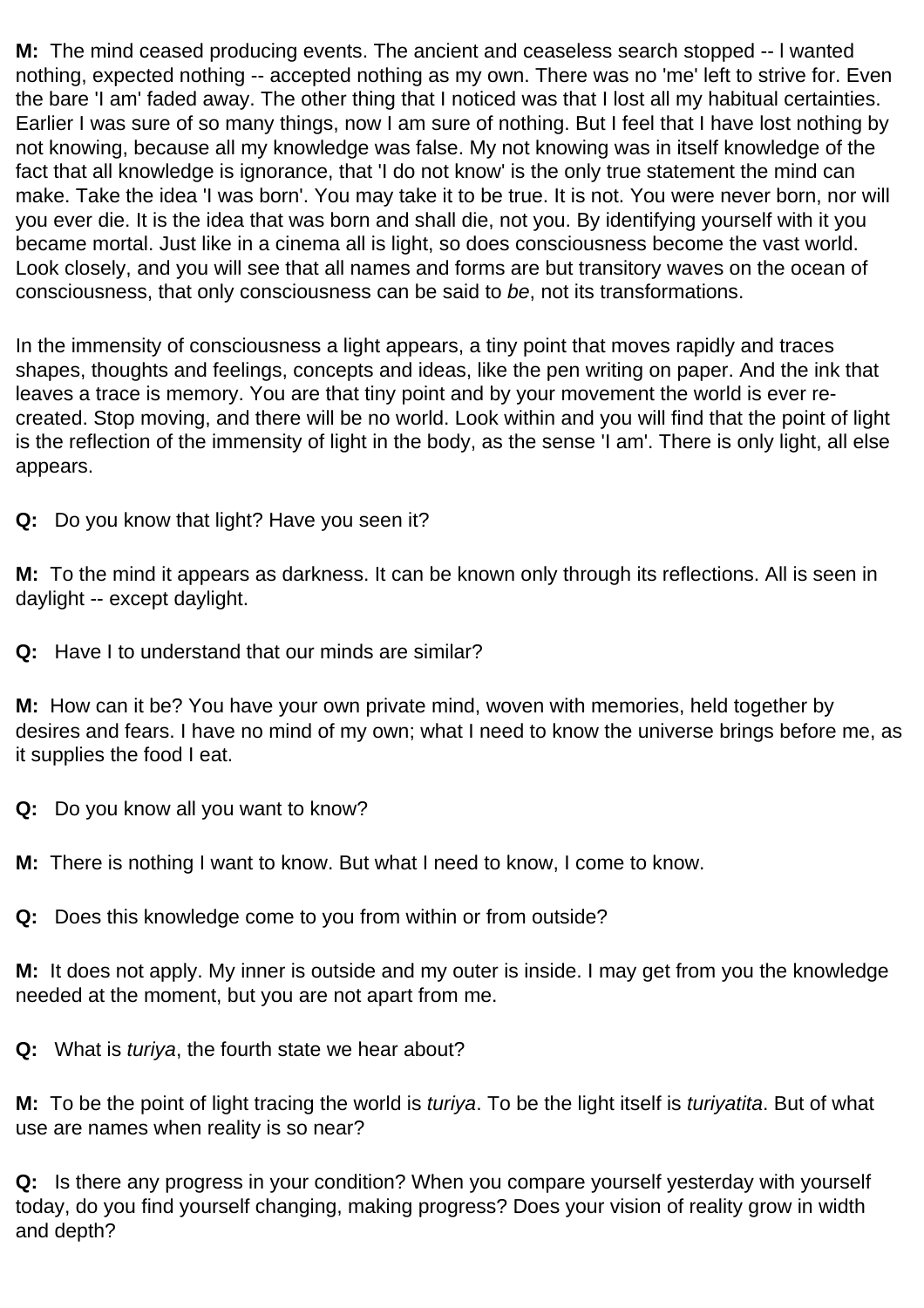**M:** Reality is immovable and yet in constant movement. It is like a mighty river -- it flows and yet it is there -- eternally. What flows is not the river with its bed and banks, but its water, so does the *sattva guna*, the universal harmony, play its games against *tamas* and *rajas*, the forces of darkness and despair. In *sattva* there is always change and progress, in *rajas* there is change and regress, while *tamas* stands for chaos. The three *Gunas* play eternally against each other -- it is a fact and there can be no quarrel with a fact.

**Q:** Must I always go dull with *tamas* and desperate with *rajas*? What about *sattva*?

**M:** *Sattva* is the radiance of your real nature. You can always find it beyond the mind and its many worlds. But if you want a world, you must accept the three *gunas* as inseparable -- matter -- energy -- life -- one in essence, distinct in appearance. They mix and flow -- in consciousness. In time and space there is eternal flow, birth and death again, advance, retreat, another advance, again retreat -- apparently without a beginning and without end; reality being timeless, changeless, bodyless, mindless awareness is bliss.

**Q:** I understand that, according to you, everything is a state of consciousness. The world is full of things -- a grain of sand is a thing, a planet is a thing. How are they related to consciousness?

**M:** Where consciousness does not reach, matter begins. A thing is a form of being which we have not understood. It does not change -- it is always the same -- it appears to be there on its own - something strange and alien. Of course it is in the *chit*, consciousness, but appears to be outside because of its apparent changelessness. The foundation of things is in memory -- without memory there would be no recognition. Creation -- reflection -- rejection: *Brahma* -- *Vishnu* -- *Shiva*: this is the eternal process. All things are governed by it.

**Q:** Is there no escape?

**M:** I am doing nothing else, but showing the escape. Understand that the One includes the Three and that you are the One, and you shall be free of the world process.

**Q:** What happens then to my consciousness?

**M:** After the stage of creation, comes the stage of examination and reflection and, finally, the stage of abandonment and forgetting. The consciousness remains, but in a latent, quiet state.

**Q:** Does the state of identity remain?

**M:** The state of identity is inherent in reality and never fades. But identity is neither the transient personality (*vyakti*), nor the *karma*-bound individuality (*vyakta*). It is what remains when all selfidentification is given up as false -- pure consciousness, the sense of being all there is, or could be. Consciousness is pure in the beginning and pure in the end; in between it gets contaminated by imagination which is at the root of creation. At all times consciousness remains the same. To know it as it is, is realisation and timeless peace.

**Q:** Is the sense 'I am' real or unreal?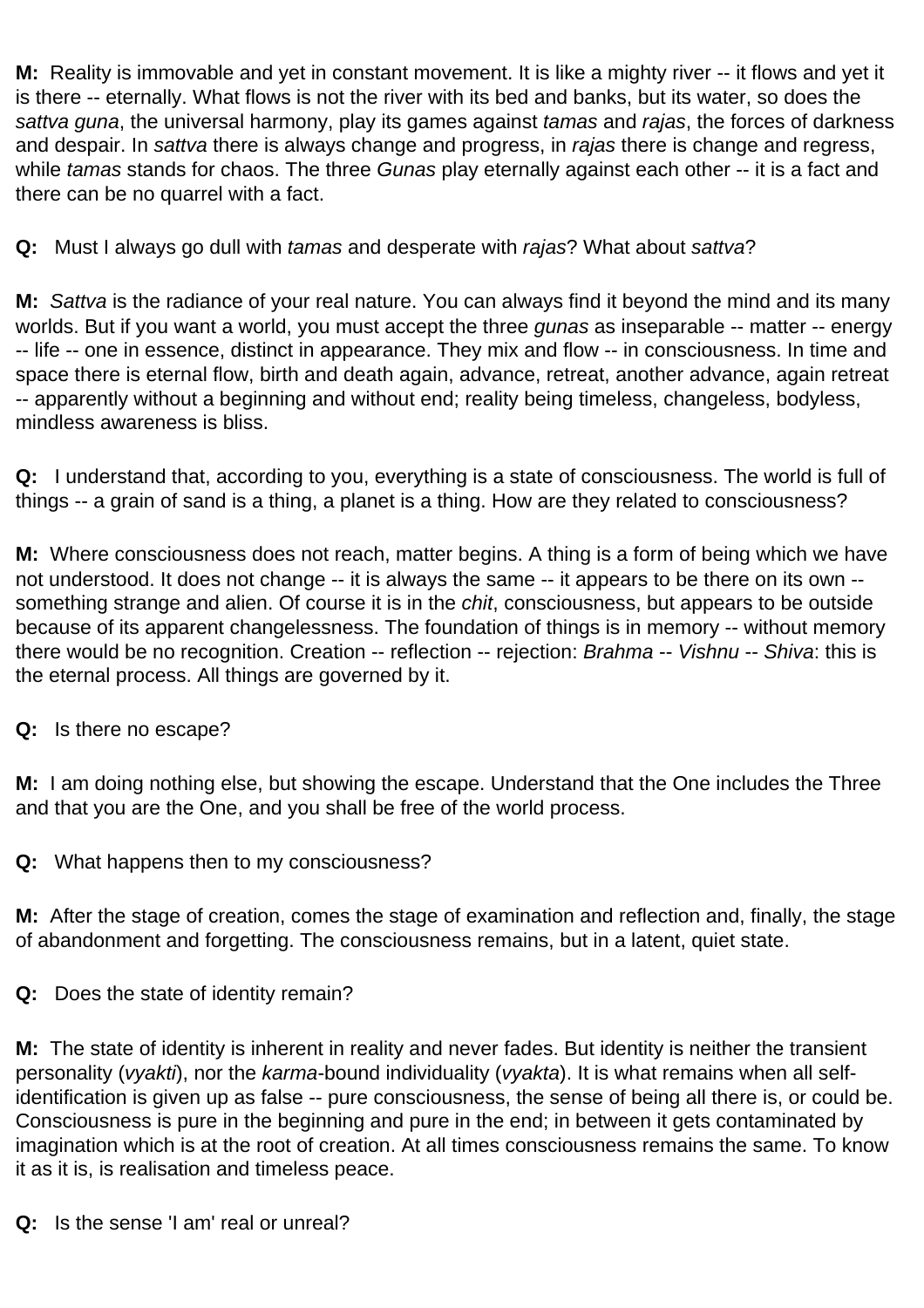**M:** Both. It is unreal when we say: 'I am this, I am that'. It is real when we mean 'I am not this, nor that'.

The knower comes and goes with the known, and is transient; but that which knows that it does not know, which is free of memory and anticipation, is timeless.

**Q:** Is 'I am' itself the witness, or are they separate?

**M:** Without one the other cannot be. Yet they are not one. It is like the flower and its colour. Without flower -- no colours; without colour -- the flower remains unseen. Beyond is the light which on contact with the flower creates the colour. realise that your true nature is that of pure light only, and both the perceived and the perceiver come and go together. That which makes both possible, and yet is neither, is your real being, which means not being a 'this' or 'that', but pure awareness of being and not-being. When awareness is turned on itself, the feeling is of not knowing. When it is turned outward, the knowables come into being. To say: 'I know myself' is a contradiction in terms for what is 'known' cannot be 'myself'.

**Q:** If the self is for ever the unknown, what then is realised in self-realisation?

**M:** To know that the known cannot be me nor mine, is liberation enough. Freedom from selfidentification with a set of memories and habits, the state of wonder at the infinite reaches of the being, its inexhaustible creativity and total transcendence, the absolute fearlessness born from the realisation of the illusoriness and transiency of every mode of consciousness -- flow from a deep and inexhaustible source. To know the source as source and appearance as appearance, and oneself as the source only is self-realisation.

**Q:** On what side is the witness? Is it real or unreal?

**M:** Nobody can say: 'I am the witness'. The 'I am' is always witnessed. The state of detached awareness is the witness-consciousness, the 'mirror-mind'. It rises and sets with its object and thus it is not quite the real. Whatever its object, it remains the same, hence it is also real. It partakes of both the real and the unreal and is therefore a bridge between the two.

**Q:** If all happens only to the 'I am', if the 'I am' is the known and the knower and the knowledge itself, what does the witness do? Of what use is it?

**M:** It does nothing and is of no use whatsoever.

**Q:** Then why do we talk of it?

**M:** Because it is there. The bridge serves one purpose only -- to cross over. You don't build houses on a bridge. The 'I am' looks at things, the witness sees through them. It sees them as they are - unreal and transient. To say 'not me, not mine' is the task of the witness.

**Q:** Is it the manifested (*saguna*) by which the unmanifested (*nirguna*) is represented?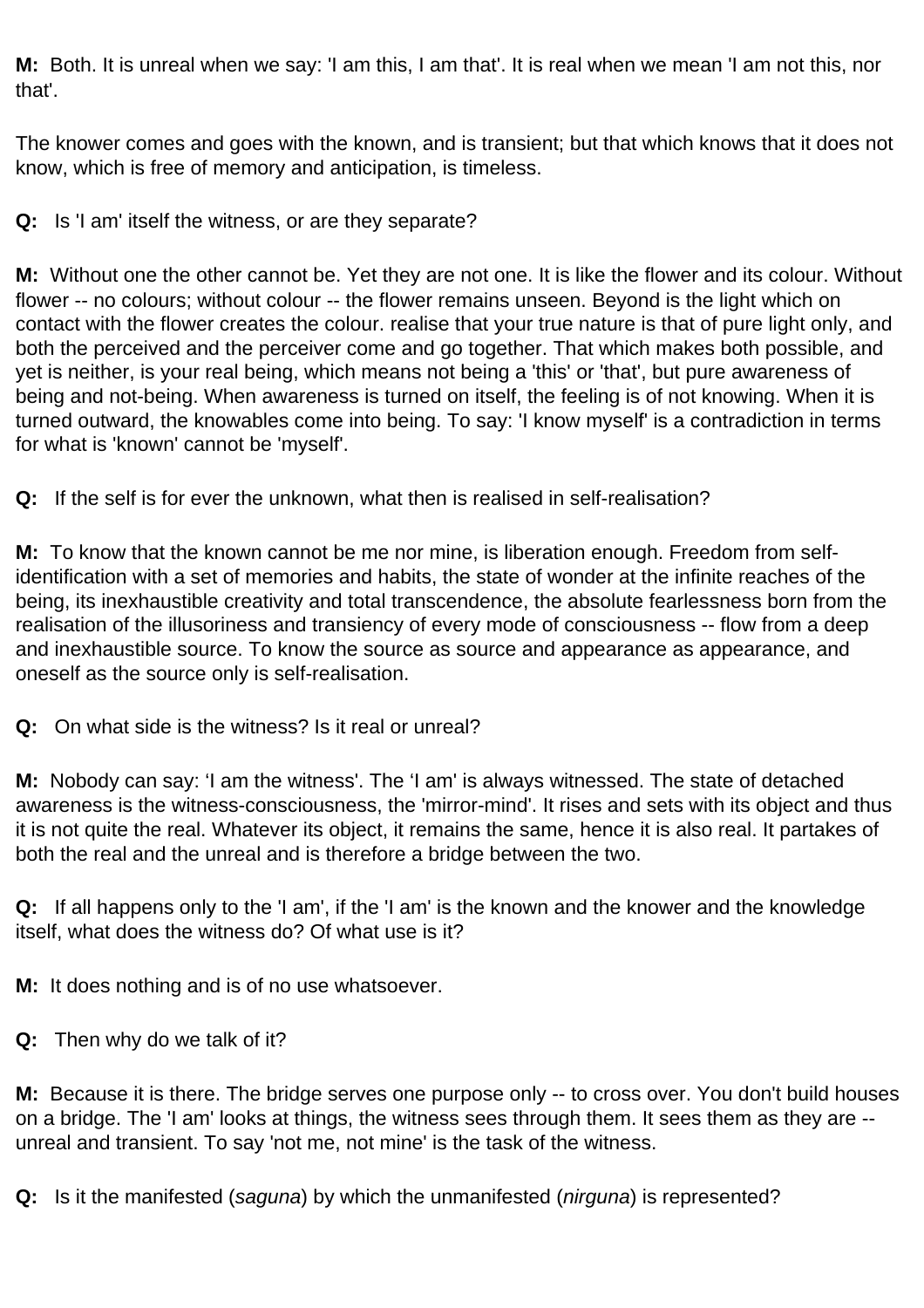**M:** The unmanifested is not represented. Nothing manifested can represent the unmanifested.

- **Q:** Then why do you talk of it?
- **M:** Because it is my birthplace.

# **79. Person, Witness and the Supreme**

**Questioner:** We have a long history of drug-taking behind us, mostly drugs of the consciousnessexpanding variety. They gave us the experience of other states of consciousness, high and low, and also the conviction, that drugs are unreliable and, at best, transitory and, at worst, destructive of organism and personality. We are in search of better means for developing consciousness and transcendence. We want the fruits of our search to stay with us and enrich our lives, instead of turning to pale memories and helpless regrets. If by the spiritual we mean self-investigation and development, our purpose in coming to India is definitely spiritual. The happy hippy stage is behind us; we are serious now and on the move. We know there is reality to be found, but we do not know how to find and hold on to it. We need no convincing, only guidance. Can you help us?

**Maharaj:** You do not need help, only advice. What you seek is already in you. Take my own case. I did nothing for my realisation. My teacher told me that the reality is within me; I looked within and found it there, exactly as my teacher told me. To see reality is as simple as to see one's face in a mirror. Only the mirror must be clear and true. A quiet mind, undistorted by desires and fears, free from ideas and opinions, clear on all the levels, is needed to reflect the reality. Be clear and quiet - alert and detached, all else will happen by itself.

**Q:** You had to make your mind clear and quiet before you could realise the truth. How did you do it?

**M:** I did nothing. It just happened. I lived my life, attending to my family's needs. Nor did my Guru do it. It just happened, as he said it will.

**Q:** Things do not just happen. There must be a cause for everything.

**M:** All that happens is the cause of all that happens. Causes are numberless; the idea of a sole cause is an illusion.

**Q:** You must have been doing something specific -- some meditation or *Yoga*. How can you say that realisation will happen on its own?

**M:** Nothing specific. I just lived my life.

**Q:** I am amazed!

**M:** So was I. But what was there to be amazed at? My teacher's words came true. So what? He knew me better than I knew myself, that is all. Why search for causes? In the very beginning I was giving some attention and time to the sense 'I am', but only in the beginning. Soon after my Guru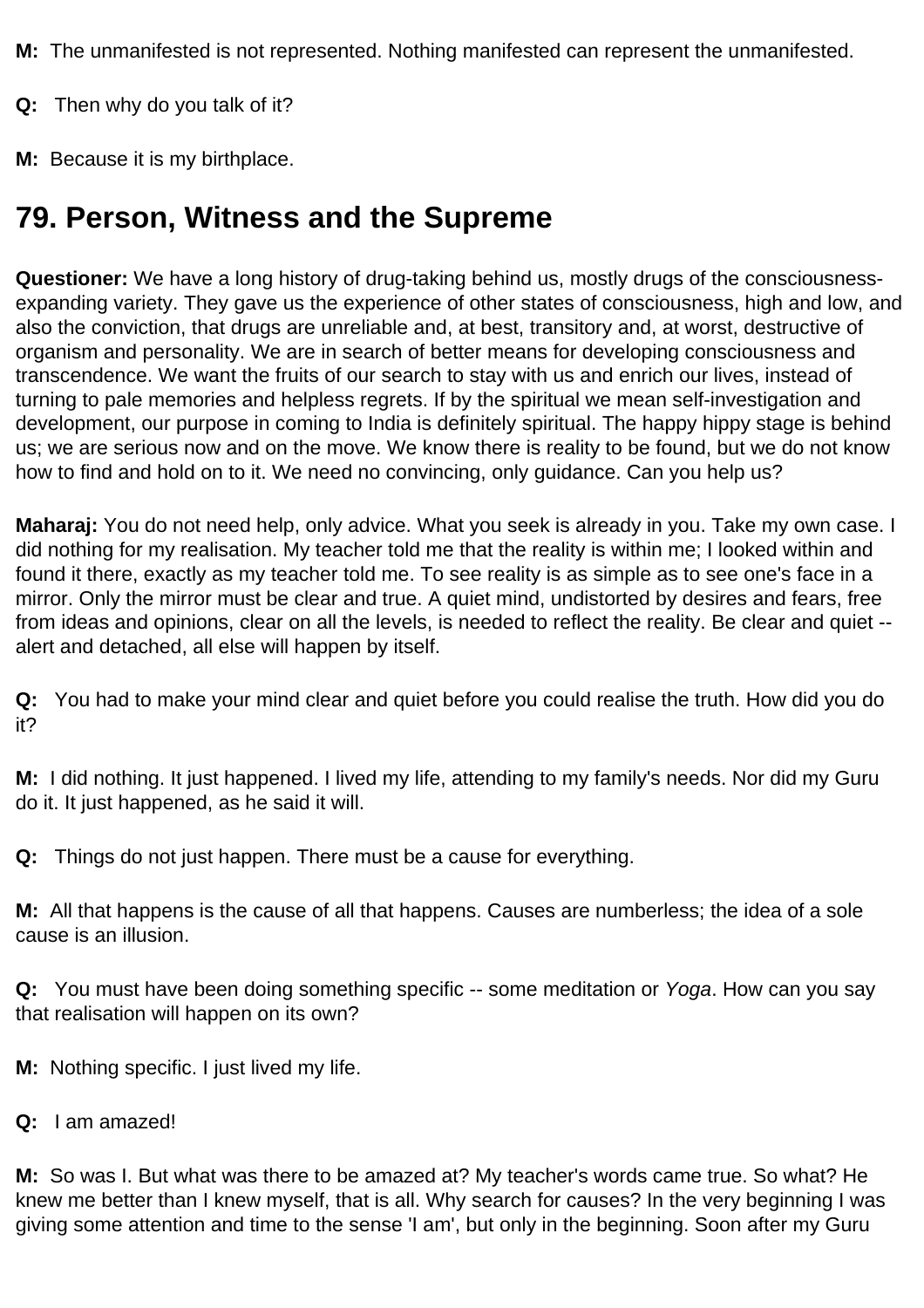died, I lived on. His words proved to be true. That is all. It is all one process. You tend to separate things in time and then look for causes.

**Q:** What is your work now? What are you doing?

**M:** You imagine being and doing as identical. It is not so. The mind and the body move and change and cause other minds and bodies to move and change and that is called doing, action. I see that it is in the nature of action to create further action like fire that continues by burning. I neither act nor cause others to act; I am timelessly aware of what is going on.

**Q:** In your mind, or also in other minds?

**M:** There is only one mind, which swarms with ideas; 'I am this, I am that, this is mine, that is mine'. I am not the mind, never was, nor shall be.

**Q:** How did the mind come into being?

**M:** The world consists of matter, energy and intelligence. They manifest themselves in many ways. Desire and imagination create the world and intelligence reconciles the two and causes a sense of harmony and peace To me it all happens; I am aware, yet unaffected.

**Q:** You cannot be aware, yet unaffected. There is a contradiction in terms. Perception is change. Once you have experienced a sensation, memory will not allow you to return to the former state.

**M:** Yes, what is added to memory cannot be erased easily. But it can surely be done and, in fact, I am doing it all the time. Like a bird on its wings, I leave no footprints.

**Q:** Has the witness name and form, or is it beyond these?

**M:** The witness is merely a point in awareness. It has no name and form. It is like the reflection of the sun in a drop of dew. The drop of dew has name and form, but the little point of light is caused by the sun. The clearness and smoothness of the drop is a necessary condition but not sufficient by itself. Similarly clarity and silence of the mind are necessary for the reflection of reality to appear in the mind, but by themselves they are not sufficient. There must be reality beyond it. Because reality is timelessly present, the stress is on the necessary conditions.

**Q:** Can it happen that the mind is clear and quiet and yet no reflection appears?

**M:** There is destiny to consider. The unconscious is in the grip of destiny, it is destiny, in fact. One may have to wait. But however heavy may be the hand of destiny, it can be lifted by patience and self-control. Integrity and purity remove the obstacles and the vision of reality appears in the mind.

**Q:** How does one gain self-control? I am so weak-minded!

**M:** Understand first that you are not the person you believe yourself to be. What you think yourself to be is mere suggestion or imagination. You have no parents, you were not born, nor will you die.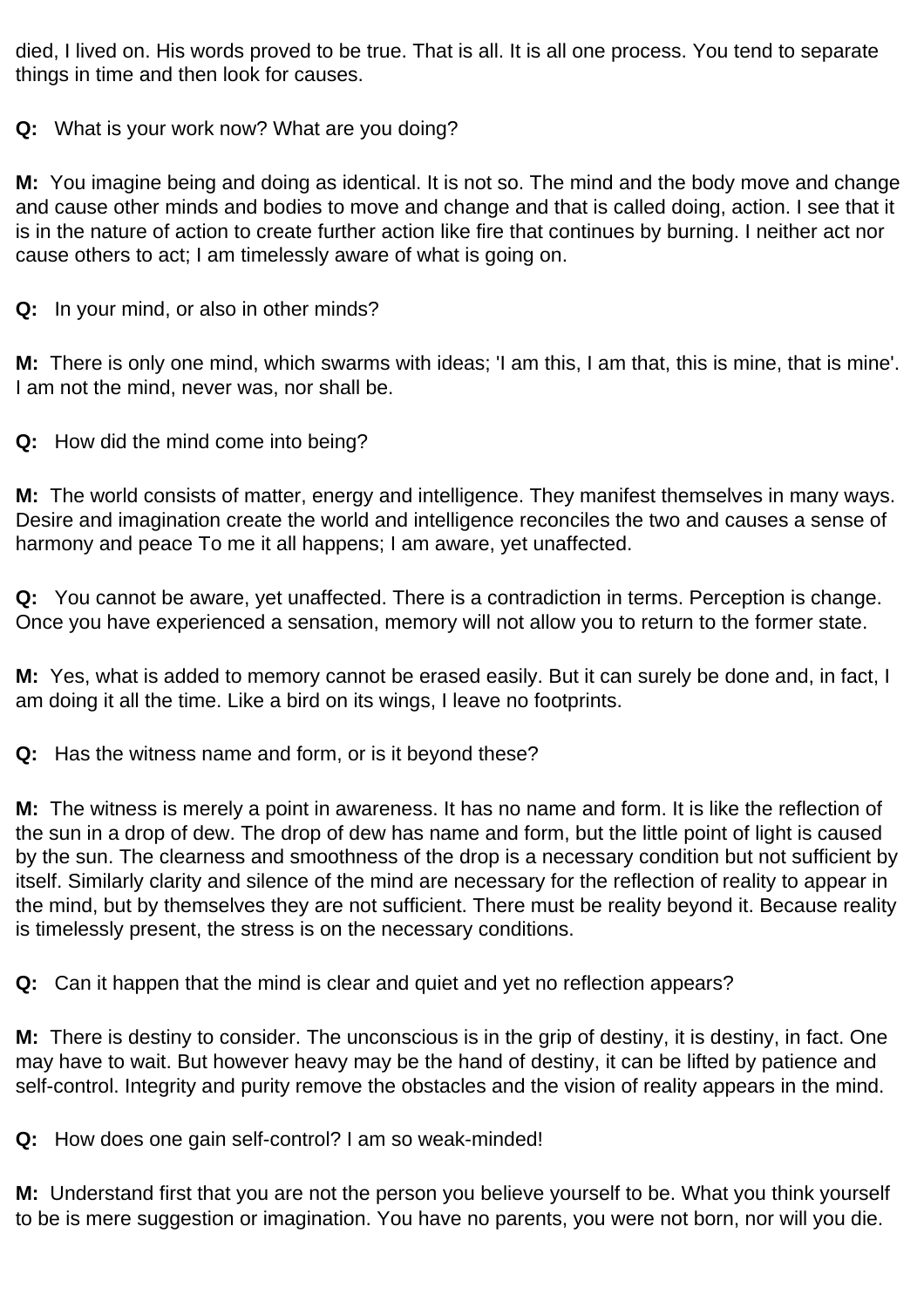Either trust me when I tell you so, or arrive to it by study and investigation. The way of total faith is quick, the other is slow but steady. Both must be tested in action. Act on what you think is true - this is the way to truth.

**Q:** Are deserving the truth and destiny one and the same?

**M:** Yes, both are in the unconscious. Conscious merit is mere vanity. Consciousness is always of obstacles; when there are no obstacles, one goes beyond it.

**Q:** Will the understanding that I am not the body give me the strength of character needed for selfcontrol?

**M:** When you know that you are neither body nor mind, you will not be swayed by them. You will follow truth, wherever it takes you, and do what needs be done, whatever the price to pay.

**Q:** Is action essential for self-realisation?

**M:** For realisation, understanding is essential. Action is only incidental. A man of steady understanding will not refrain from action. Action is the test of truth.

#### **Q:** Are tests needed?

**M:** If you do not test yourself all the time, you will not be able to distinguish between reality and fancy. Observation and close reasoning help to some extent, but reality is paradoxical. How do you know that you have realised unless you watch your thoughts and feelings, words and actions and wonder at the changes occurring in you without your knowing why and how? It is exactly because they are so surprising that you know that they are real. The foreseen and expected is rarely true.

**Q:** How does the person come into being?

**M:** Exactly as a shadow appears when light is intercepted by the body, so does the person arise when pure self-awareness is obstructed by the 'I-am-the-body' idea. And as the shadow changes shape and position according to the lay of the land, so does the person appear to rejoice and suffer, rest and toil, find and lose according to the pattern of destiny. When the body is no more, the person disappears completely without return, only the witness remains and the Great Unknown.

The witness is that which says 'I know'. The person says 'I do'. Now, to say 'I know' is not untrue -- it is merely limited. But to say 'I do' is altogether false, because there is nobody who does; all happens by itself, including the idea of being a doer.

#### **Q:** Then what is action?

**M:** The universe is full of action, but there is no actor. There are numberless persons small and big and very big, who, through identification, imagine themselves as acting, but it does not change the fact that the world of action (*mahadakash*) is one single whole in which all depends on, and affects all. The stars affect us deeply and we affect the stars. Step back from action to consciousness, leave action to the body and the mind; it is their domain. Remain as pure witness, till even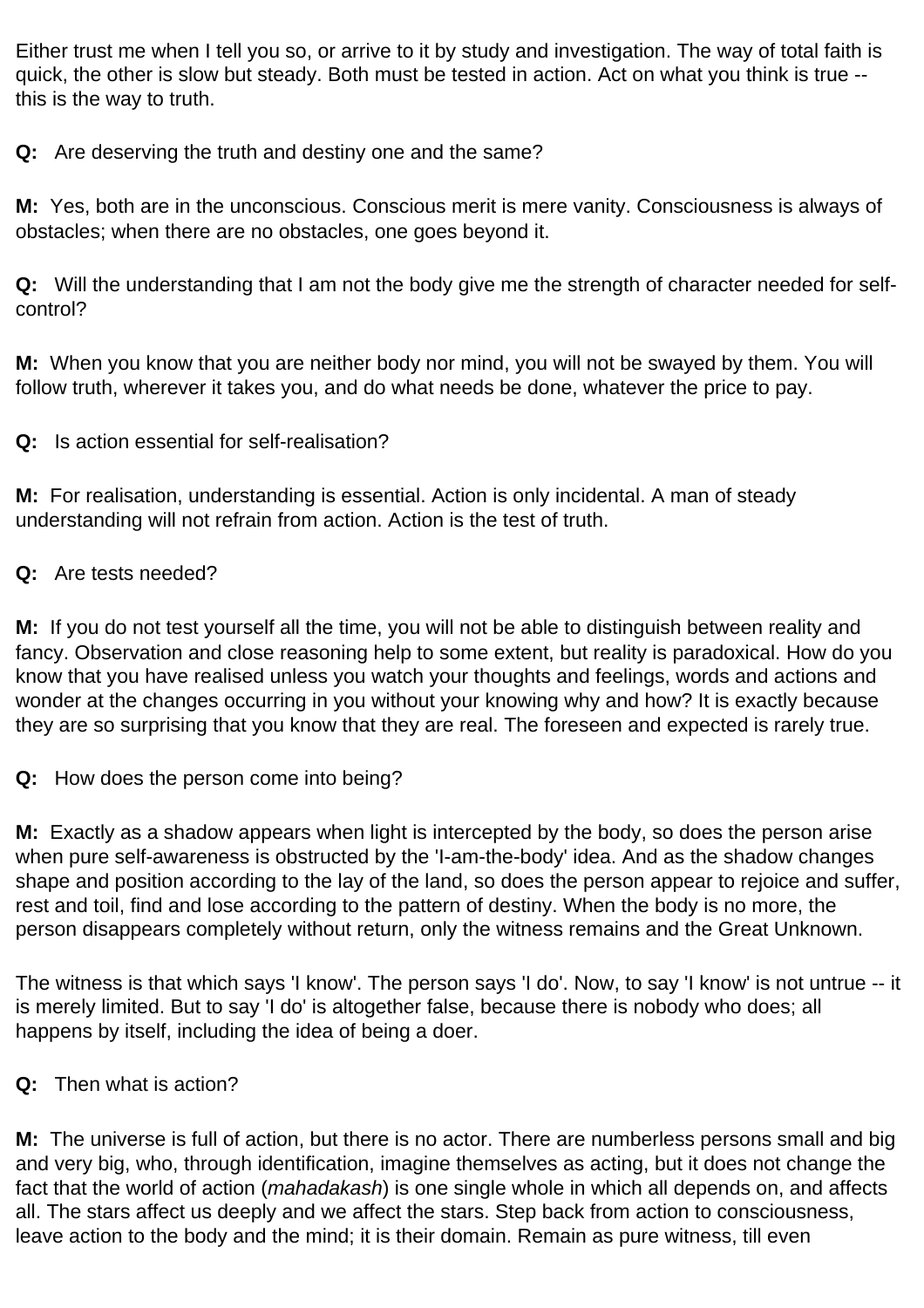witnessing dissolves in the Supreme.

Imagine a thick jungle full of heavy timber. A plank is shaped out of the timber and a small pencil to write on it. The witness reads the writing and knows that while the pencil and the plank are distantly related to the jungle, the writing has nothing to do with it. It is totally super-imposed and its disappearance just does not matter. The dissolution of personality is followed always by a sense of great relief, as if a heavy burden has fallen off.

**Q:** When you say, I am in the state beyond the witness, what is the experience that makes you say so? In what way does it differ from the stage of being a witness only?

**M:** It is like washing printed cloth. First the design fades, then the background and in the end the cloth is plain white. The personality gives place to the witness, then the witness goes and pure awareness remains. The cloth was white in the beginning and is white in the end; the patterns and colours just happened -- for a time.

**Q:** Can there be awareness without an object of awareness?

**M:** Awareness with an object we called witnessing. When there is also self-identification with the object, caused by desire or fear, such a state is called a person. In reality there is only one state; when distorted by self-identification it is called a person, when coloured with the sense of being, it is the witness; when colourless and limitless, it is called the Supreme.

**Q:** I find that I am always restless, longing, hoping, seeking, finding, enjoying, abandoning, searching again. What is it that keeps me on the boil?

**M:** You are really in search of yourself, without knowing it. You are love-longing for the love-worthy, the perfectly lovable. Due to ignorance you are looking for it in the world of opposites and contradictions. When you find it within, your search will be over.

**Q:** There will be always this sorrowful world to contend with.

**M:** Don't anticipate. You do not know. It is true that all manifestation is in the opposites. Pleasure and pain, good and bad, high and low, progress and regress, rest and strife they all come and go together -- and as long as there is a world, its contradictions will be there. There may also be periods of perfect harmony, of bliss and beauty, but only for a time. What is perfect, returns to the source of all perfection and the opposites play on.

**Q:** How am I to reach perfection?

**M:** Keep quiet. Do your work in the world, but inwardly keep quiet. Then all will come to you. Do not rely on your work for realisation. It may profit others, but not you. Your hope lies in keeping silent in your mind and quiet in your heart. realised people are very quiet.

### **80. Awareness**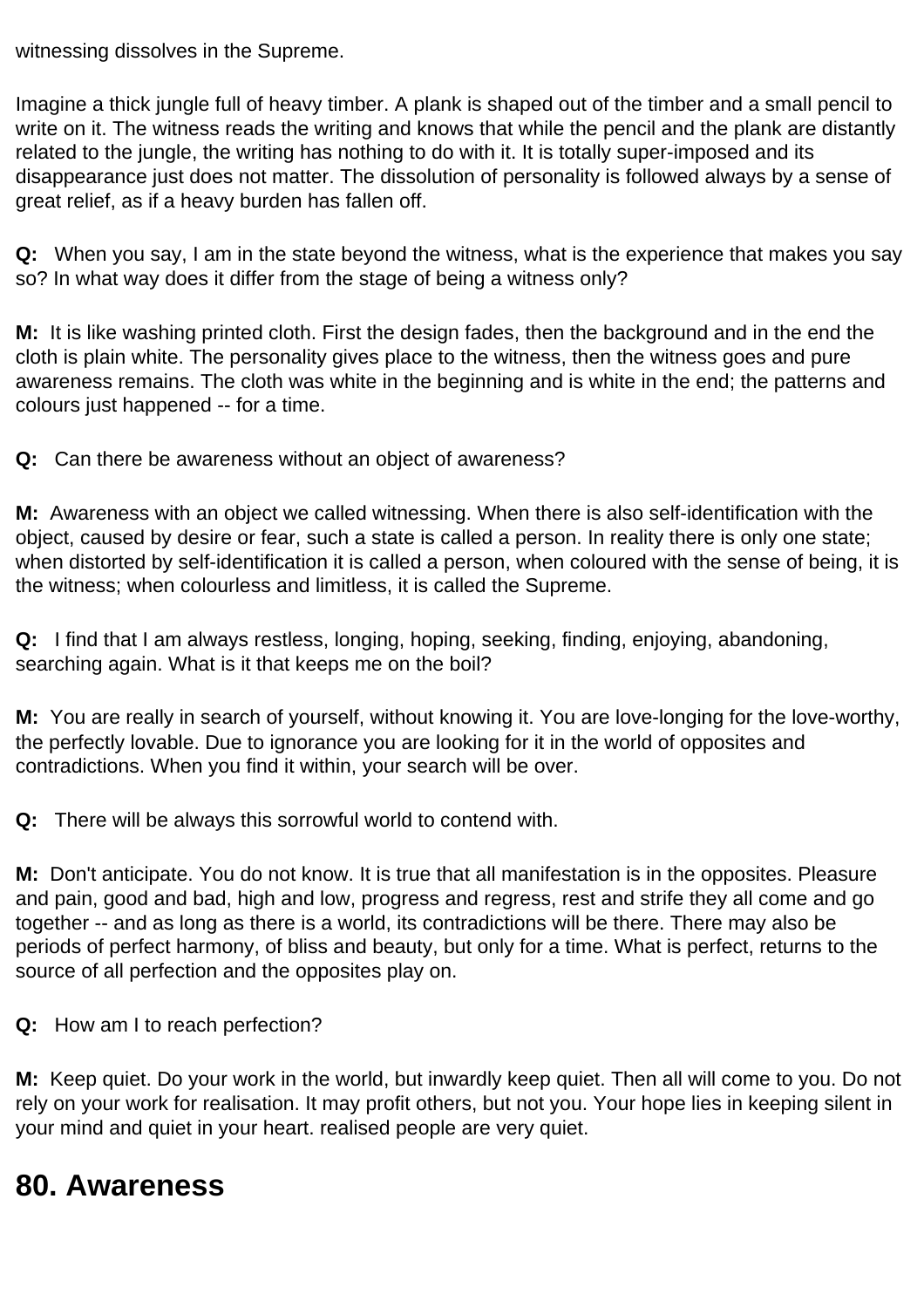**Questioner:** Does it take time to realise the Self, or time cannot help to realise? Is self-realisation a matter of time only, or does it depend on factors other than time?

**Maharaj:** All waiting is futile. To depend on time to solve our problems is self-delusion. The future, left to itself merely repeats the past. Change can only happen now, never in the future.

**Q:** What brings about a change?

**M:** With crystal clarity see the need of change. This is all.

**Q:** Does self-realisation happen in matter, or beyond? Is it not an experience depending on the body and the mind for its occurrence?

**M:** All experience is illusory, limited and temporal. Expect nothing from experience. realisation by itself is not an experience, though it may lead to a new dimension of experiences. Yet the new experiences, however interesting, are not more real than the old. Definitely realisation is not a new experience. It is the discovery of the timeless factor in every experience. It is awareness, which makes experience possible. Just like in all the colours light is the colourless factor, so in every experience awareness is present, yet it is not an experience.

**Q:** If awareness is not an experience, how can it be realised?

**M:** Awareness is ever there. It need not be realised. Open the shutter of the mind, and it will be flooded with light.

- **Q:** What is matter?
- **M:** What you do not understand is matter.
- **Q:** Science understands matter.
- **M:** Science merely pushes back the frontiers of our ignorance.
- **Q:** And what is nature?

**M:** The totality of conscious experiences is nature. As a conscious self you are a part of nature. As awareness, you are beyond. Seeing nature as mere consciousness is awareness.

**Q:** Are there levels of awareness?

**M:** There are levels in consciousness, but not in awareness. It is of one block, homogeneous. Its reflection in the mind is love and understanding. There are levels of clarity in understanding and intensity in love, but not in their source. The source is simple and single, but its gifts are infinite. Only do not take the gifts for the source. realise yourself as the source and not as the river; that is all.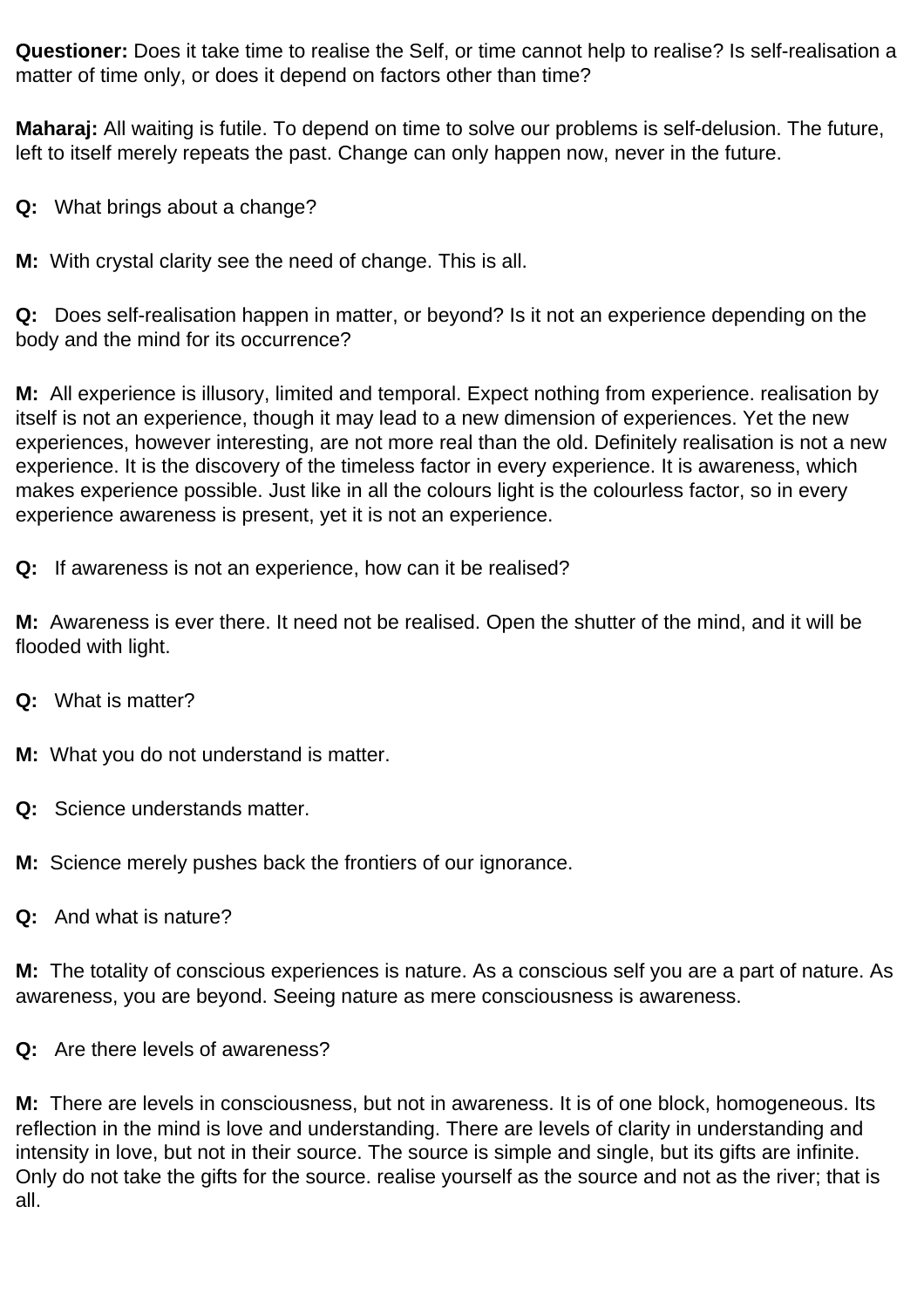**Q:** I am the river too.

**M:** Of course, you are. As an 'I am' you are the river, flowing between the banks of the body. But you are also the source and the ocean and the clouds in the sky. Wherever there is life and consciousness, you are. Smaller than the smallest, bigger than the biggest, you *are*, while all else appears.

**Q:** The sense of being and the sense of living -- are they one and the same, or different?

**M:** The identity in space creates one, the continuity in time creates the other.

**Q:** You said once that the seer, seeing and the seen are one single thing, not three. To me the three are separate. I do not doubt your words, only I do not understand.

**M:** Look closely and you will see that the seer and the seen appear only when there is seeing. They are attributes of seeing. When you say 'I am seeing this'. 'I am' and 'this' come with seeing, not before. You cannot have an unseen 'this' nor an unseeing 'I am'.

**Q:** I can say: 'I do not see'.

**M:** The 'I am seeing this' has become 'l am seeing my not seeing', or 'I am seeing darkness'. The seeing remains. In the triplicity: the known, knowing and the knower, only the knowing is a fact. The 'I am' and 'this' are doubtful. Who knows? What is known? There is no certainty, except that there is knowing.

**Q:** Why am I sure of knowing, but not of the knower?

**M:** Knowing is a reflection of your true nature along with being and loving. The knower and the known are added by the mind. It is in the nature of the mind to create a subject-object duality, where there is none.

**Q:** What is the cause of desire and fear?

**M:** Obviously, the memory of past pains and pleasures. There is no great mystery about it. Conflict arises only when desire and fear refer to the same object.

**Q:** How to put an end to memory?

**M:** It is neither necessary, nor possible. realise that all happens in consciousness and you are the root, the source, the foundation of consciousness. The world is but a succession of experiences and you are what makes them conscious, and yet remain beyond all experience. It is like the heat, the flame and the burning wood. The heat maintains the flame, the flame consumes the wood. Without heat there would be neither flame nor fuel. Similarly, without awareness there would be no consciousness, nor life, which transforms matter into a vehicle of consciousness.

**Q:** You maintain that without me there would be no world, and that the world and my knowledge of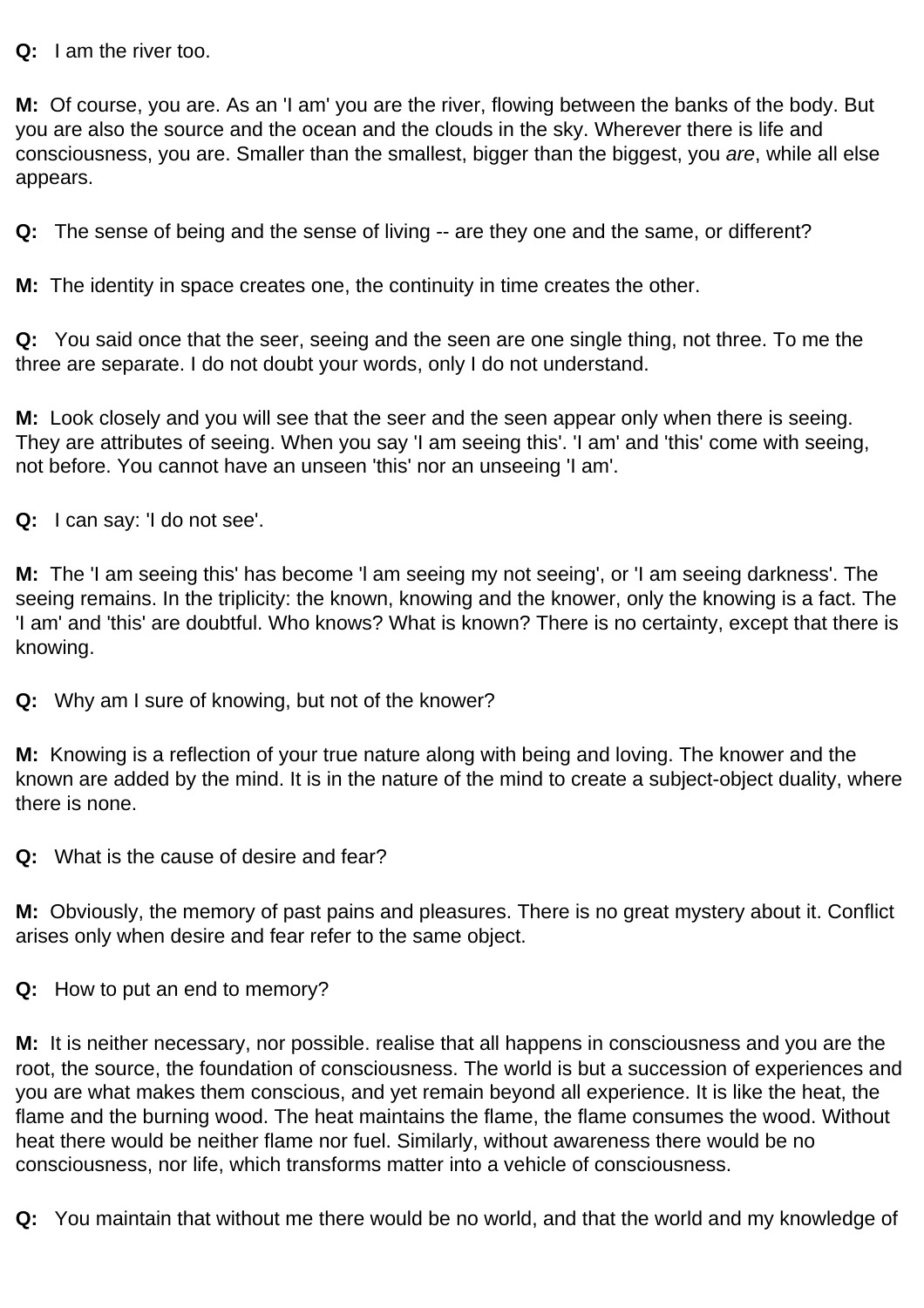the world are identical. Science has come to a quite different conclusion: the world exists as something concrete and continuous, while I am a by-product of biological evolution of the nervous system, which is primarily not so much a seat of consciousness, as a mechanism of survival as individual and species. Yours is altogether a subjective view, while science tries to describe everything in objective terms. Is this contradiction inevitable?

**M:** The confusion is apparent and purely verbal. What is, *is*. It is neither subjective nor objective. Matter and mind are not separate, they are aspects of one energy. Look at the mind as a function of matter and you have science; look at matter as the product of the mind and you have religion.

**Q:** But what is true? What comes first, mind or matter?

**M:** Neither comes first. for neither appears alone. Matter is the shape, mind is the name. Together they make the world. Pervading and transcending is Reality, pure being -- awareness -- bliss, your very essence.

**Q:** All I know is the stream of consciousness, an endless succession of events. The river of time flows, bringing and carrying away relentlessly. Transformation of the future into past is going on all the time.

**M:** Are you not the victim of your language? You speak about the flow of time, as if you were stationary. But the events you have witnessed yesterday somebody else may see tomorrow. It is you who are in movement and not time. Stop moving and time will cease.

- **Q:** What does it mean -- time will cease?
- **M:** Past and future will merge in the eternal *now*.

**Q:** But what does it mean in actual experience? How do you know that for you time has ceased?

**M:** It may mean that past and future do not matter any more. It may also mean that all that happened and will happen becomes an open book to be read at will.

**Q:** I can imagine a sort of cosmic memory, accessible with some training. But how can the future be known? The unexpected is inevitable.

**M:** What is unexpected on one level may be certain to happen, when seen from a higher level After all, we are within the limits of the mind. In reality nothing happens, there is no past nor future; all appears and nothing is.

**Q:** What does it mean, nothing is? Do you turn blank, or go to sleep? Or do you dissolve the world and keep us all in abeyance, until we are brought back to life at the next flicker of your thought?

**M:** Oh, no, it is not that bad. The world of mind and matter, of names and shapes, continues, but it does not matter to me at all. It is like having a shadow. It is there -- following me wherever I go, but not hindering me in any way. It remains a world of experiences, but not of names and forms related to me by desires and fears. The experiences are qualityless, pure experiences, if I may say so. I call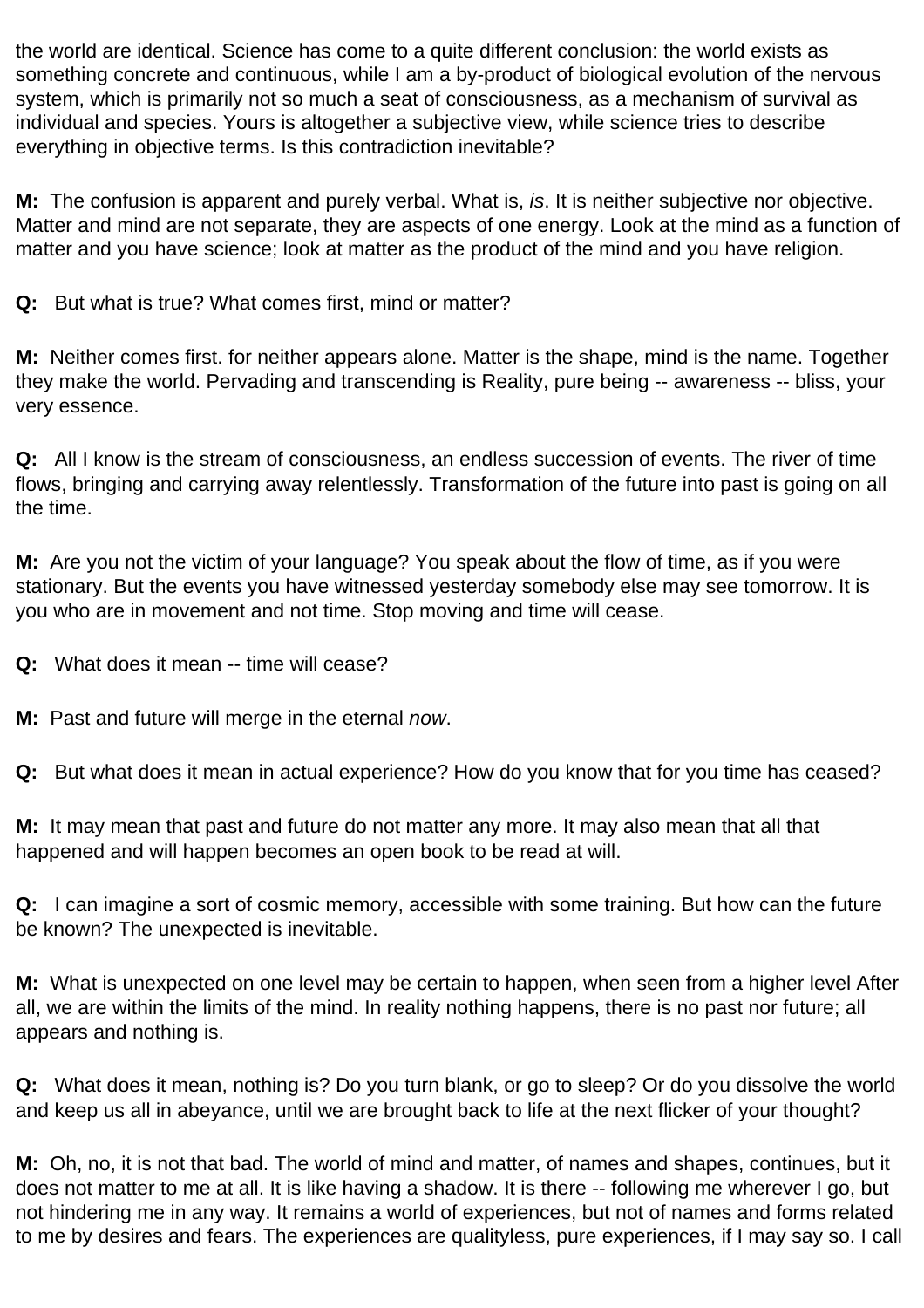them experiences for the lack of a better word. They are like the waves on the surface of the ocean, the ever-present, but not affecting its peaceful power.

**Q:** You mean to say an experience can be nameless, formless, undefined?

**M:** In the beginning all experience is such. It is only desire and fear, born of memory, that give it name and form and separate it from other experiences. It is not a conscious experience, for it is not in opposition to other experiences, yet it is an experience all the same.

**Q:** If it is not conscious, why talk about it?

**M:** Most of your experiences are unconscious. The conscious ones are very few. You are unaware of the fact because to you only the conscious ones count. Become aware of the unconscious .

**Q:** Can one be aware of the unconscious? How is it done?

**M:** Desire and fear are the obscuring and distorting factors. When mind is free of them the unconscious becomes accessible.

**Q:** Does it mean that the unconscious becomes conscious?

**M:** It is rather the other way round. The conscious becomes one with the unconscious. The distinction ceases, whichever way you look at it.

**Q:** I am puzzled. How can one be aware and yet unconscious?

**M:** Awareness is not limited to consciousness. It is of all that is. Consciousness is of duality. There is no duality in awareness. It is one single block of pure cognition. In the same way one can talk of the pure being and pure creation -- nameless, formless, silent and yet absolutely real, powerful, effective. Their being indescribable does not affect them in the least. While they are unconscious, they are essential. The conscious cannot change fundamentally, it can only modify. Any thing, to change, must pass through death, through obscuration and dissolution. Gold jewellery must be melted down before it is cast into another shape. What refuses to die cannot be reborn.

**Q:** Barring the death of the body, how does one die?

**M:** Withdrawal, aloofness, letting go is death. To live fully, death is essential; every ending makes a new beginning. On the other hand, do understand, that only the dead can die, not the living. That which is alive in you, is immortal.

- **Q:** From where does desire draw its energy?
- **M:** Its name and shape it draws from memory. The energy flows from the source.
- **Q:** Some desires are altogether wrong. How can wrong desires flow from a sublime source?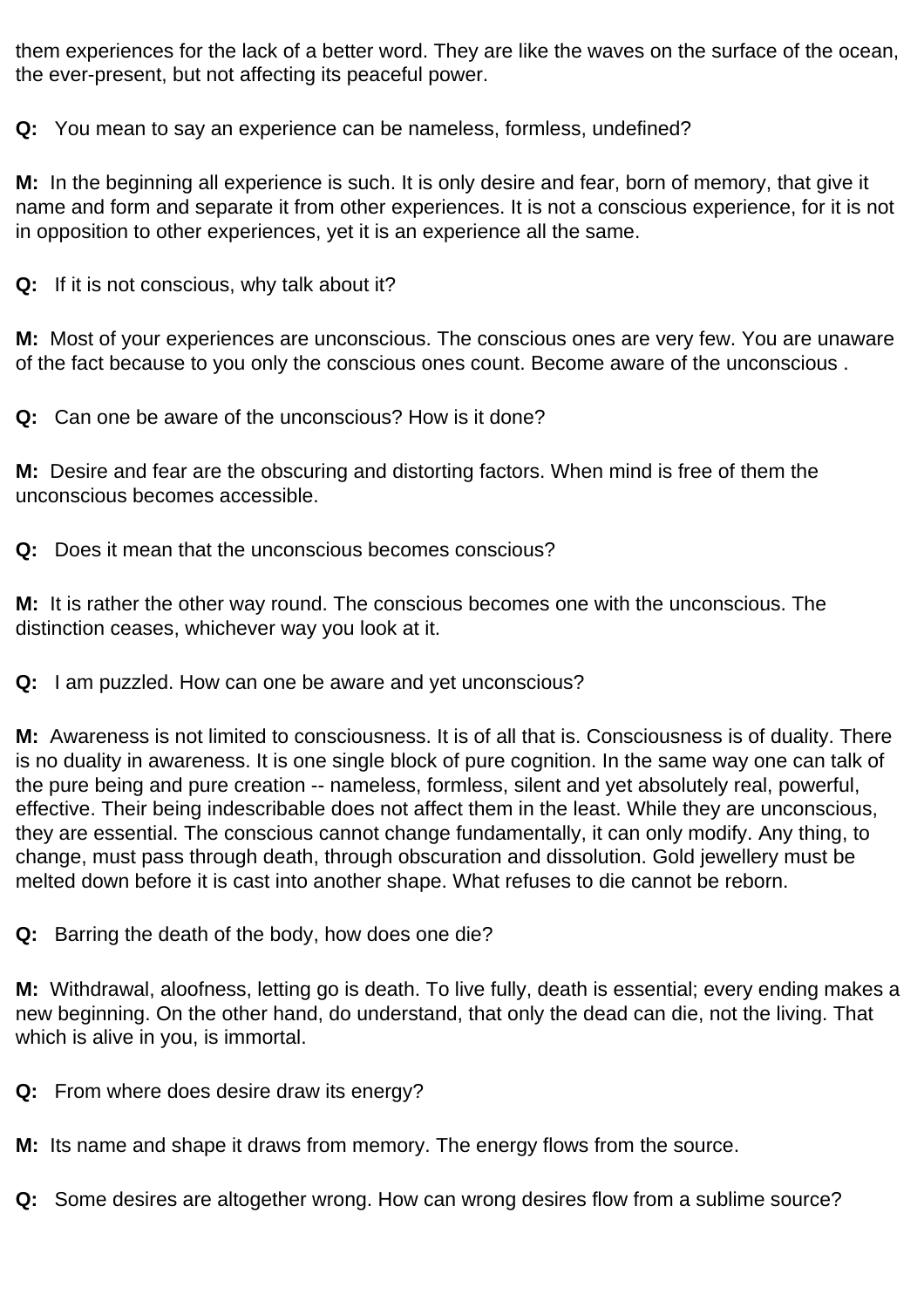**M:** The source is neither right nor wrong. Nor is desire by itself right or wrong. It is nothing but striving for happiness. Having identified yourself with a speck of a body you feel lost and search desperately for the sense of fullness and completeness you call happiness.

- **Q:** When did I lose it? I never had it.
- **M:** You had it before you woke up this morning. Go beyond your consciousness and you will find it.
- **Q:** How am I to go beyond?
- **M:** You know it already; do it.
- **Q:** That's what you say. I know nothing about it.
- **M:** Yet I repeat -- you know it. Do it. Go beyond, back to your normal, natural, supreme state.
- **Q:** I'm puzzled.
- **M:** A speck in the eye makes you think you are blind. Wash it out and look.
- **Q:** I do look! I see only darkness.

**M:** Remove the speck and your eyes will be flooded with light. The light is there -- waiting. The eyes are there -- ready. The darkness you see is but the shadow of the tiny speck. Get rid of it and come back to your natural state.

### **81. Root Cause of Fear**

**Maharaj:** Where do you come from?

**Questioner:** I am from the United States, but I live mostly in Europe. To India I came recently. I was in Rishikesh, in two Ashrams. I was taught meditation and breathing.

**M:** How long were you there?

**Q:** Eight days in one, six days in another. I was not happy there and I left. Then for three weeks I was with the Tibetan Lamas. But they were all wrapped up in formulas and rituals.

**M:** And what was the net result of it all?

**Q:** Definitely there was an increase of energy. But before I left for Rishikesh, I did some fasting and dieting at a Nature Cure Sanatorium at Pudukkotai in South India. It has done me enormous good.

**M:** Maybe the access of energy was due to better health.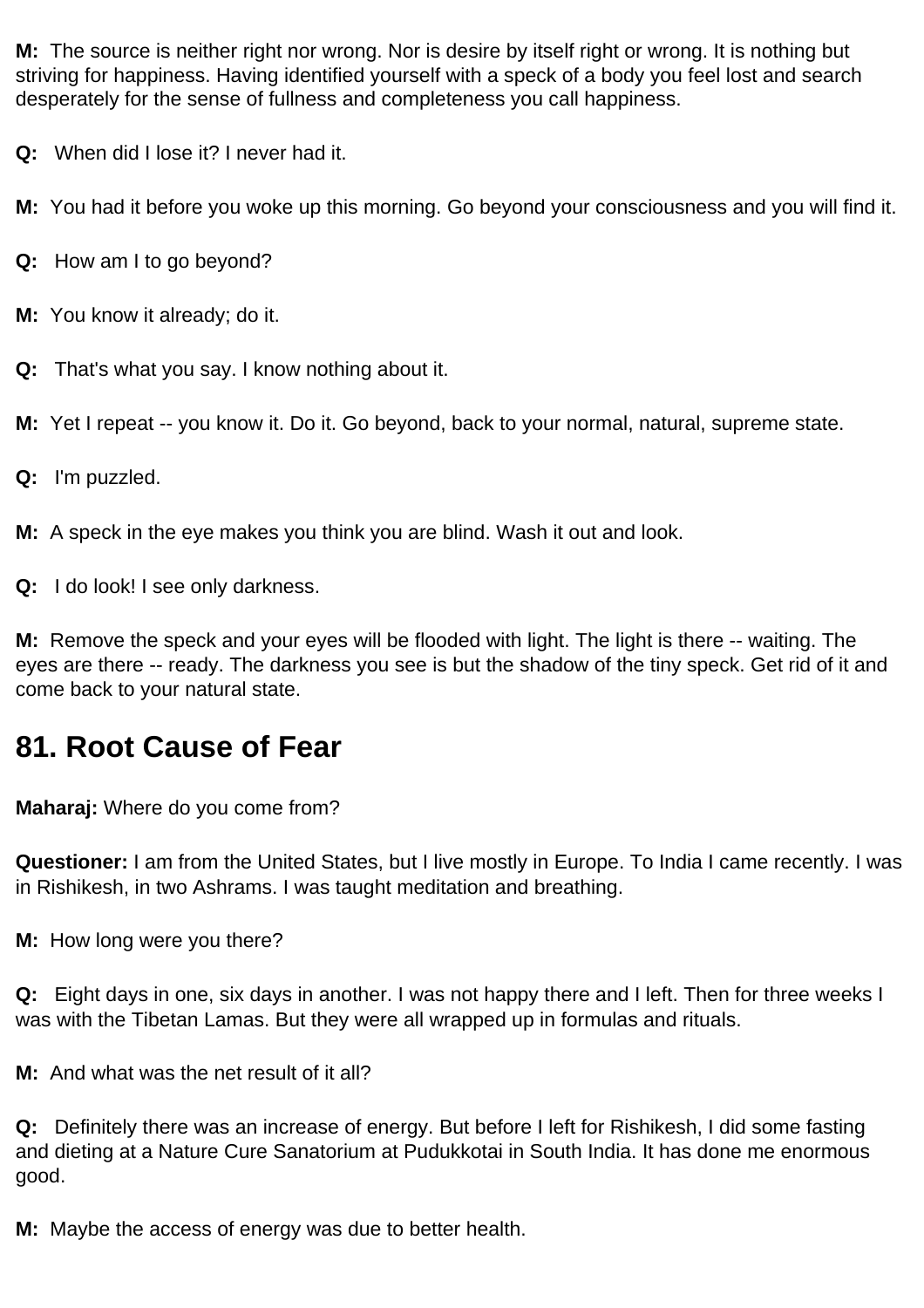**Q:** I cannot say. But as a result of all these attempts some fires started burning in various places in my body and I heard chants and voices where there were none.

**M:** And what are you after now?

**Q:** Well, what are we all after? Some truth, some inner certainty, some real happiness. In the various schools of self-realisation there is so much talk of awareness, that one ends with the impression that awareness itself is the supreme reality. Is it so? The body is looked after by the brain, the brain is illumined by consciousness; awareness watches over consciousness; is there anything beyond awareness?

**M:** How do you know that you are aware?

**Q:** I feel that I am. I cannot express it otherwise.

**M:** When you follow it up carefully from brain through consciousness to awareness, you find that the sense of duality persists. When you go beyond awareness, there is a state of non-duality, in which there is no cognition, only pure being, which may be as well called non-being, if by being you mean being something in particular.

**Q:** What you call pure being is it universal being, being everything?

**M:** Everything implies a collection of particulars. In pure being the very idea of the particular is absent.

**Q:** Is there any relationship between pure being and particular being?

**M:** What relationship can there be between what *is* and what merely appears to be? Is there any relationship between the ocean and its waves? The real enables the unreal to appear and causes it to disappear. the succession of transient moments creates the illusion of time, but the timeless reality of pure being is not in movement, for all movement requires a motionless background. It is itself the background. Once you have found it in yourself, you know that you had never lost that independent being, independent of all divisions and separations. But don't look for it in consciousness, you will not find it there. Don't look for it anywhere, for nothing contains it. On the contrary, it contains everything and manifests everything. It is like the daylight that makes everything visible while itself remaining invisible.

**Q:** Sir, of what use to me is your telling me that reality cannot be found in consciousness? Where else am I to look for it? How do you apprehend it?

**M:** It is quite simple. If I ask you what is the taste of your mouth all you can do is to say: it is neither sweet nor bitter, nor sour nor astringent; it is what remains when all these tastes are not. Similarly, when all distinctions and reactions are no more, what remains is reality, simple and solid.

**Q:** All that I understand is that I am in the grip of a beginningless illusion. And I do not see how it can come to an end. If it could, it would -- long ago. I must have had as many opportunities in the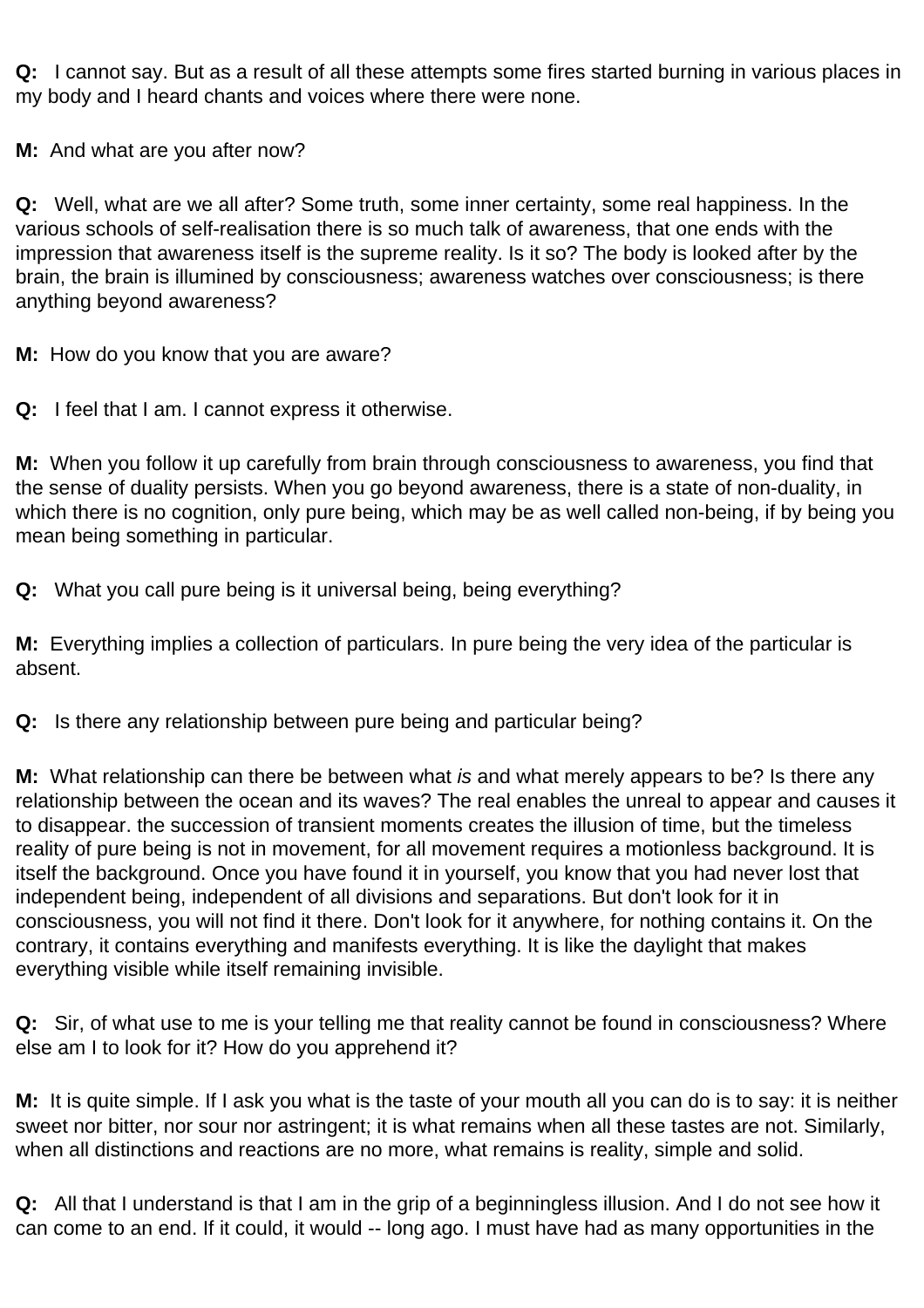past as I shall have in the future. What could not happen cannot happen. Or, if it did, it could not last. Our very deplorable state after all these untold millions of years carries, at best, the promise of ultimate extinction, or, which is worse, the threat of an endless and meaningless repetition.

**M:** What proof have you that your present state is beginningless and endless? How were you before you were born? How will you be after death? And of your present state -- how much do you know? You do not know even what was your condition before you woke up this morning? You only know a little of your present state and from it you draw conclusions for all times and places. You may be just dreaming and imagining your dream to be eternal.

**Q:** Calling it a dream does not change the situation. I repeat my question: what hope is left which the eternity behind me could not fulfil? Why should my future be different from my past?

**M:** In your fevered state, you project a past and a future and take them to be real. In fact, you know only your present moment. Why not investigate what is now, instead of questioning the imaginary past and future? Your present state is neither beginningless nor endless. If is over in a flash. Watch carefully from where it comes and where it goes. You will soon discover the timeless reality behind it.

**Q:** Why have I not done it before?

**M:** Just as every wave subsides into the ocean, so does every moment return to its source. realisation consists in discovering the source and abiding there.

- **Q:** Who discovers?
- **M:** The mind discovers.
- **Q:** Does it find the answers?
- **M:** It finds that it is left without questions, that no answers are needed.
- **Q:** Being born is a fact. Dying is another fact. How do they appear to the witness?
- **M:** A child was born; a man has died -- just events in the course of time.
- **Q:** Is there any progress in the witness? Does awareness evolve?

**M:** What is seen may undergo many changes when the light of awareness is focussed on it, but it is the object that changes, not the light. Plants grow in sunlight, but the sun does not grow. By themselves both the body and the witness are motionless, but when brought together in the mind, both appear to move.

**Q:** Yes, I can see that what moves and changes is the 'I am' only. Is the 'I am' needed at all?

**M:** Who needs it? It is there -- now. It had a beginning it will have an end.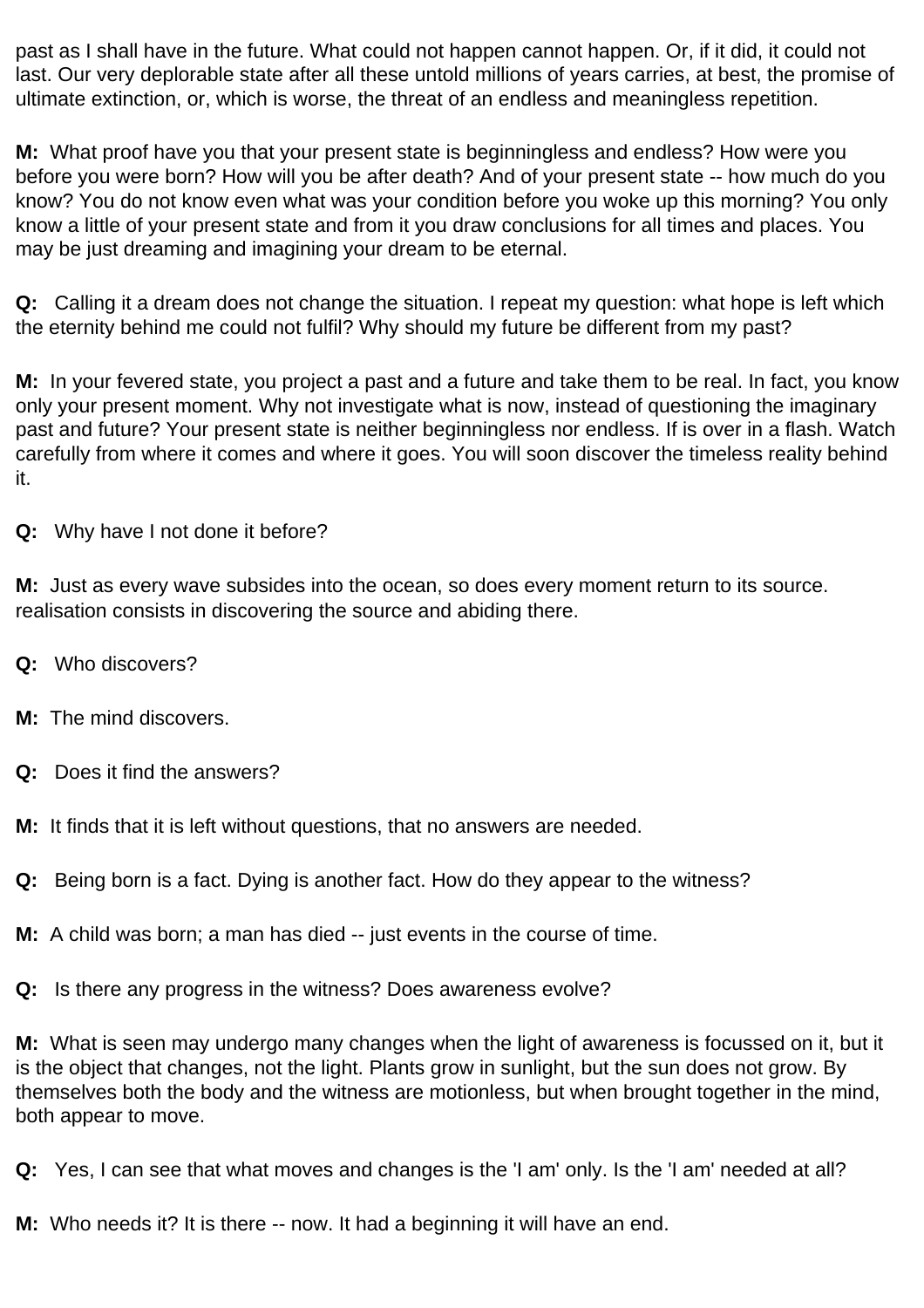**Q:** What remains when the 'I am' goes?

**M:** What does not come and go -- remains. It is the ever greedy mind that creates ideas of progress and evolution towards perfection. It disturbs and talks of order, destroys and seeks security.

**Q:** Is there progress in destiny, in *karma*?

**M:** *Karma* is only a store of unspent energies, of unfulfilled desires and fears not understood. The store is being constantly replenished by new desires and fears. It need not be so for ever. Understand the root cause of your fears -- estrangement from yourself: and of desires -- the longing for the self, and your *karma* will dissolve like a dream. Between earth and heaven life goes on. Nothing is affected, only bodies grow and decay.

**Q:** Between the person and the witness, what is the relation?

**M:** There can be no relation between them because they are one. Don't separate and don't look for relationship.

**Q:** If the seer and the seen are one, how did the separation occur?

**M:** Fascinated by names and forms, which are by their very nature distinct and diverse, you distinguish what is natural and separate what is one. The world is rich in diversity, but your feeling strange and frightened is due to misapprehension. It is the body that is in danger, not you.

**Q:** I can see that the basic biological anxiety, the flight instinct, takes many shapes and distorts my thoughts and feelings. But how did this anxiety come into being?

**M:** It is a mental state caused by the 'I-am-the-body' idea. It can be removed by the contrary idea: 'Iam-not-the-body'. Both the ideas are false, but one removes the other. realise that no ideas are your own, they all come to you from outside. You must think it all out for yourself, become yourself the object of your meditation. The effort to understand yourself is *Yoga*. Be a *Yogi*, give your life to it, brood, wonder, search, till you come to the root of error and to the truth beyond the error.

**Q:** In meditation, who meditates, the person or the witness?

**M:** Meditation is a deliberate attempt to pierce into the higher states of consciousness and finally go beyond it. The art of meditation is the art of shifting the focus of attention to ever subtler levels, without losing one's grip on the levels left behind. In a way it is like having death under control. One begins with the lowest levels: social circumstances, customs and habits; physical surroundings, the posture and the breathing of the body, the senses, their sensations and perceptions; the mind, its thoughts and feelings; until the entire mechanism of personality is grasped and firmly held. The final stage of meditation is reached when the sense of identity goes beyond the 'I-am-so-and-so', beyond 'so-l-am', beyond 'I-am-the-witness-only', beyond 'there-is', beyond all ideas into the impersonally personal pure being. But you must be energetic when you take to meditation. It is definitely not a part-time occupation. Limit your interests and activities to what is needed for you and your dependents' barest needs. Save all your energies and time for breaking the wall your mind had built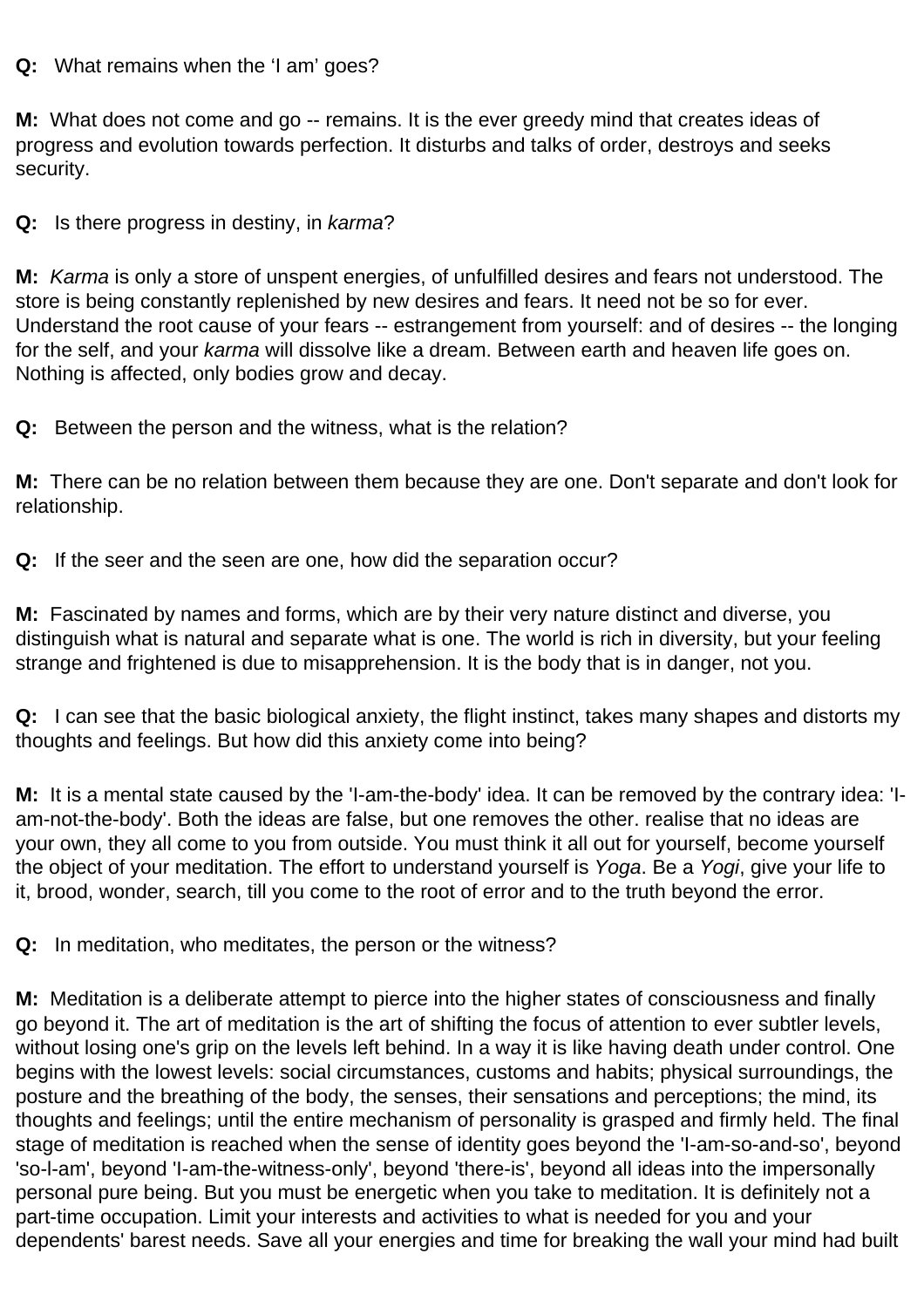around you. Believe me, you will not regret.

**Q:** How do I come to know that my experience is universal?

**M:** At the end of your meditation all is known directly, no proofs whatsoever are required. Just as every drop of the ocean carries the taste of the ocean, so does every moment carry the taste of eternity. Definitions and descriptions have their place as useful incentives for further search, but you must go beyond them into what is undefinable and indescribable, except in negative terms.

After all, even universality and eternity are mere concepts, the opposites of being place and timebound. Reality is not a concept, nor the manifestation of a concept. It has nothing to do with concepts. Concern yourself with your mind, remove its distortions and impurities. Once you had the taste of your own self, you will find it everywhere and at all times. Therefore, it is so important that you should come to it. Once you know it, you will never lose it.

But you must give yourself the opportunity through intensive, even arduous meditation.

**Q:** What exactly do you want me to do?

**M:** Give your heart and mind to brooding over the 'I am', what is it, how is it, what is its source, its life, its meaning. It is very much like digging a well. You reject all that is not water, till you reach the life-giving spring.

- **Q:** How shall I know that I am moving in the right direction?
- **M:** By your progress in intentness, in clarity and devotion to the task.
- **Q:** We, Europeans, find it very difficult to keep quiet. The world is too much with us.

**M:** Oh, no, you are dreamers too. We differ only in the contents of our dreams. You are after perfection -- in the future. We are intent on finding it -- in the *now*. The limited only is perfectible. The unlimited is already perfect. You are perfect, only you don't know it. Learn to know yourself and you will discover wonders.

All you need is already within you, only you must approach your self with reverence and love. Selfcondemnation and self-distrust are grievous errors. Your constant flight from pain and search for pleasure is a sign of love you bear for your self, all I plead with you is this: make love of your self perfect. Deny yourself nothing -- glue your self infinity and eternity and discover that you do not need them; you are beyond.

### **82. Absolute Perfection is Here and Now**

**Questioner:** The war is on. What is your attitude to it?

**Maharaj:** In some place or other, in some form or other, the war is always on. Was there a time when there was no war? Some say it is the will of God. Some say it is God's play. It is another way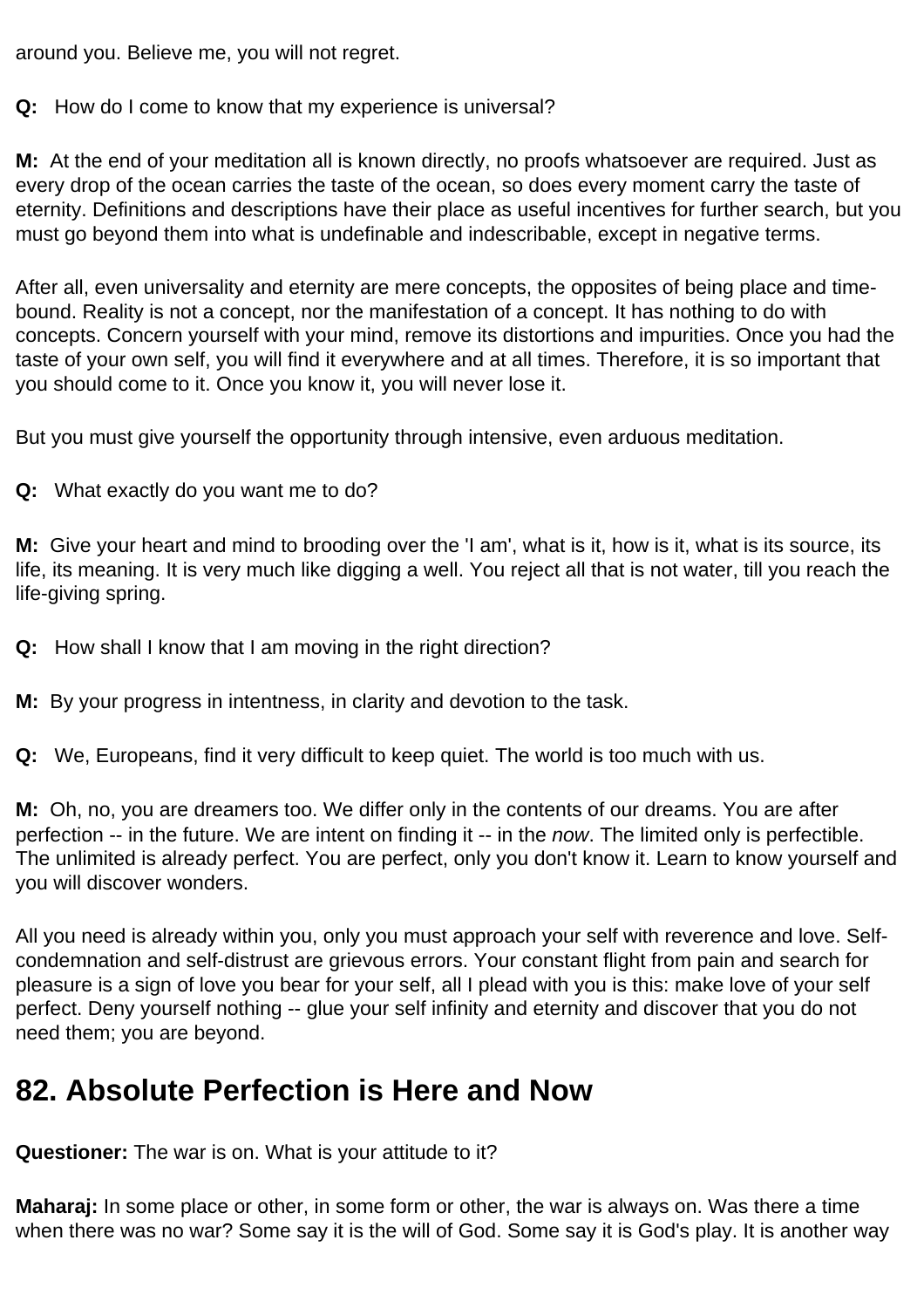of saying that wars are inevitable and nobody is responsible.

**Q:** But what is your own attitude?

**M:** Why impose attitudes on me? I have no attitude to call my own.

**Q:** Surely somebody is responsible for this horrible and senseless carnage. Why do people kill each other so readily?

**M:** Search for the culprit within. The ideas of 'me' and 'mine' are at the root of all conflict. Be free of them and you will be out of conflict.

**Q:** What of it that I am out of conflict? It will not affect the war. If I am the cause of war, I am ready to be destroyed. Yet, it stands to reason that the disappearance of a thousand like me will not stop wars. They did not start with my birth nor will end with my death. I am not Responsible. Who is?

**M:** Strife and struggle are a part of existence. Why don't you enquire who is responsible for existence?

**Q:** Why do you say that existence and conflict are inseparable? Can there be no existence without strife? I need not fight others to be myself.

**M:** You fight others all the time for your survival as a separate body-mind, a particular name and form. To live you must destroy. From the moment you were conceived you started a war with your environment -- a merciless war of mutual extermination, until death sets you free.

**Q:** My question remains unanswered. You are merely describing what I know -- life and its sorrows. But who is responsible, you do not say. When I press you, you throw the blame on God, or *karma*, or on my own greed and fear -- which merely invites further questions. Give me the final answer.

**M:** The final answer is this: nothing is. All is a momentary appearance in the field of the universal consciousness; continuity as name and form is a mental formation only, easy to dispel.

**Q:** I am asking about the immediate, the transitory, the appearance. Here is a picture of a child killed by soldiers. It is a fact -- staring at you. You cannot deny it. Now, who is responsible for the death of the child?

**M:** Nobody and everybody. The world is what it contains and each thing affects all others. We all kill the child and we all die with it. Every event has innumerable causes and produces numberless effects. It is useless to keep accounts, nothing is traceable.

**Q:** Your people speak of *karma* and retribution.

**M:** It is merely a gross approximation: in reality we are all creators and creatures of each other, causing and bearing each other's burden.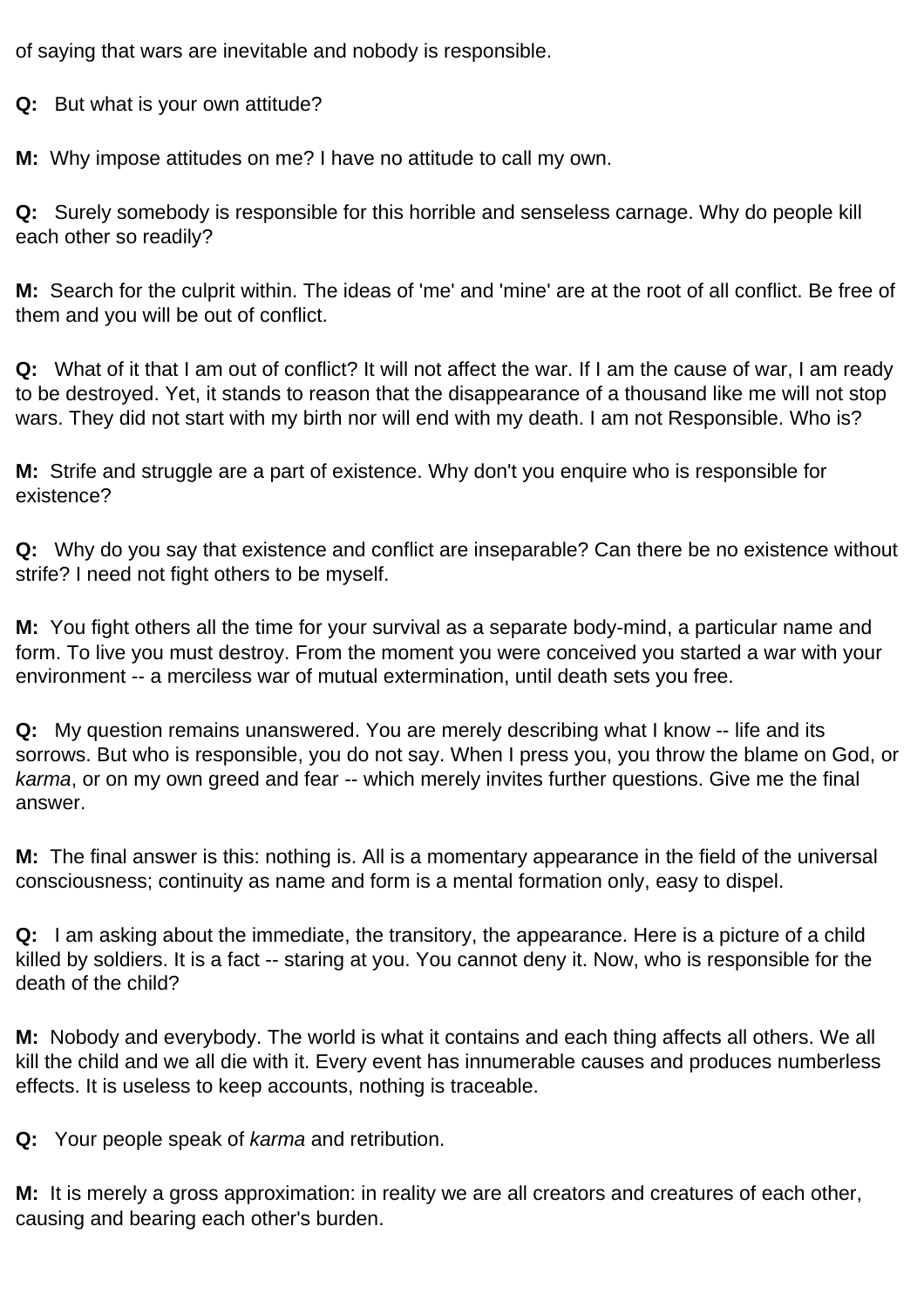#### **Q:** So, the innocent suffers for the guilty?

**M:** In our ignorance we are innocent; in our actions we are guilty. We sin without knowing and suffer without understanding. Our only hope: to stop, to look, to understand and to get out of the traps of memory. For memory feeds imagination and imagination generates desire and fear.

#### **Q:** Why do I imagine at all?

**M:** The light of consciousness passes through the film of memory and throws pictures on your brain. Because of the deficient and disordered state of your brain, what you perceive is distorted and coloured by feelings of like and dislike. Make your thinking orderly and free from emotional overtones, and you will see people and things as they are, with clarity and charity.

The witness of birth, life and death is one and the same. It is the witness of pain and of love. For while the existence in limitation and separation is sorrowful, we love it. We love it and hate it at the same time. We fight, we kill, we destroy life and property and yet we are affectionate and selfsacrificing. We nurse the child tenderly and orphan it too. Our life is full of contradictions. Yet we cling to it. This clinging is at the root of everything. Still, it is entirely superficial. We hold on to something or somebody, with all our might and next moment we forget it; like a child that shapes its mud-pies and abandons them light-heartedly. Touch them -- it will scream with anger, divert the child and he forgets them. For our life is *now*, and the love of it is *now*. We love variety, the play of pain and pleasure, we are fascinated by contrasts. For this we need the opposites and their apparent separation. We enjoy them for a time and then get tired and crave for the peace and silence of pure being. The cosmic heart beats ceaselessly. I am the witness and the heart too.

**Q:** I can see the picture, but who is the painter? Who is responsible for this terrible and yet adorable experience?

**M:** The painter is in the picture. You separate the painter from the picture and look for him. Don't separate and don't put false questions. Things are as they are and nobody in particular is responsible. The idea of personal responsibility comes from the illusion of agency. 'Somebody must have done it, somebody is responsible'. Society as it is now, with its framework of laws and customs, is based on the idea of a separate and responsible personality, but this is not the only form a society can take. There may be other forms, where the sense of separation is weak and responsibility diffused.

**Q:** An individual with a weak sense of personality -- is he nearer self-realisation?

**M:** Take the case of a young child. The sense of 'I-am' is not yet formed, the personality is rudimentary. The obstacles to self knowledge are few, but the power and the clarity of awareness, its width and depth are lacking. In the course of years awareness will grow stronger, but also the latent personality will emerge and obscure and complicate. Just as the harder the wood, the hotter the flame, so the stronger the personality, brighter the light generated from its destruction.

#### **Q:** Have you no problems?

**M:** I do have problems. I told you already. To be, to exist with a name and form is painful, yet I love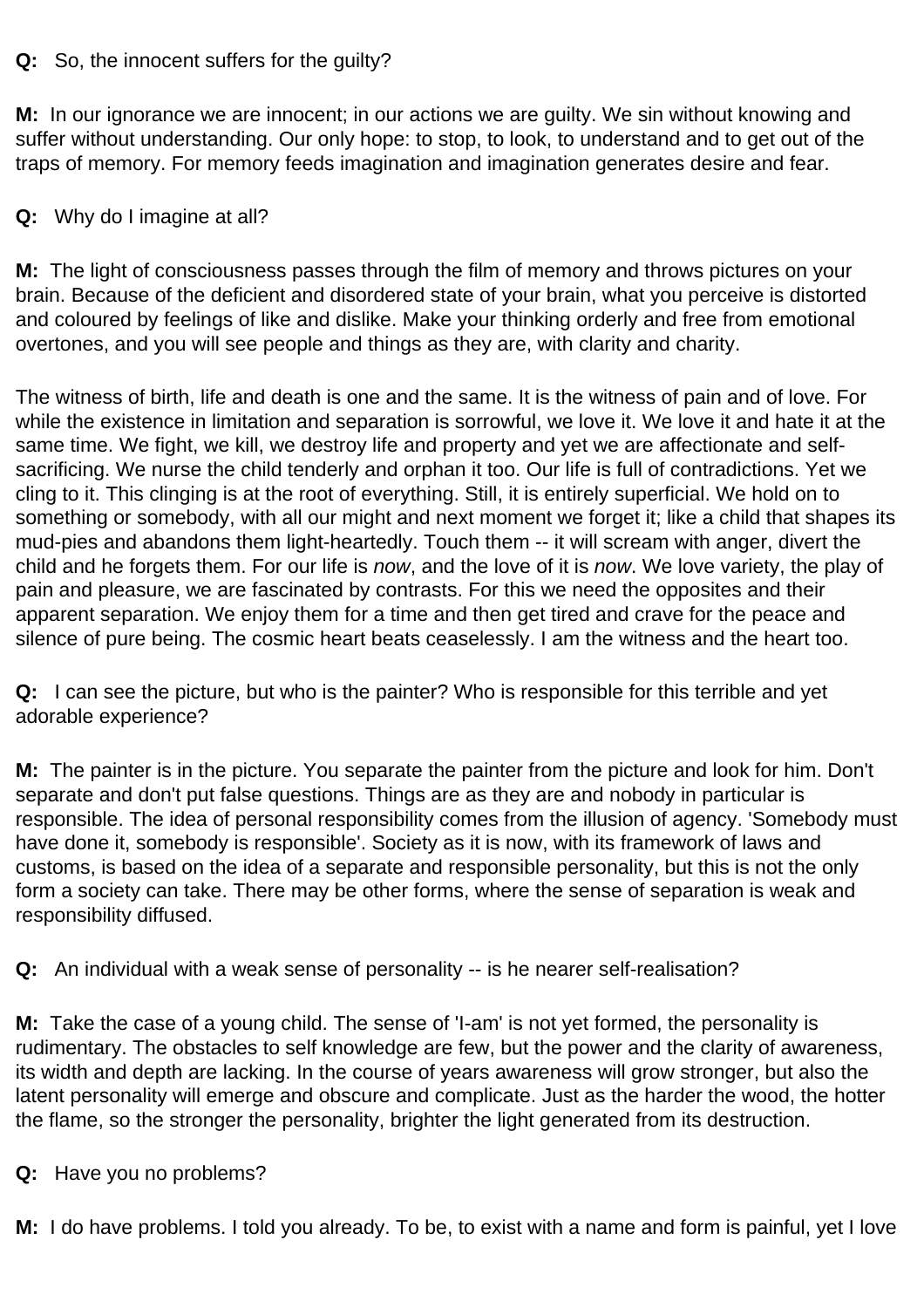it.

**Q:** But you love everything!

**M:** In existence everything is contained. My very nature is to love; even the painful is lovable.

**Q:** It does not make it less painful. Why not remain in the unlimited?

**M:** It is the instinct of exploration, the love of the unknown, that brings me into existence. It is in the nature of being to see adventure in becoming, as it is in the very nature of becoming to seek peace in being. This alteration of being and becoming is inevitable; but my home is beyond.

**Q:** Is your home in God?

**M:** To love and worship a god is also ignorance. My home is beyond all notions, however sublime.

- **Q:** But God is not a notion! It is the reality beyond existence.
- **M:** You may use any word you like. Whatever you may think of am beyond it.
- **Q:** Once you know your home, why not stay in it? What takes you out of it?

**M:** Out of love for corporate existence one is born and once born, one gets involved in destiny. Destiny is inseparable from becoming. The desire to be the particular makes you into a person with all its personal past and future. Look at some great man, what a wonderful man he was! And yet how troubled was his life and limited its fruits. How utterly dependent is the personality of man and how indifferent is its world. And yet we love it and protect it for its very insignificance.

**Q:** The war is on and there is chaos and you are being asked to take charge of a feeding centre. You are given what is needed, it is only a question of getting through the job. Will you refuse it?

**M:** To work, or not to work, is one and the same to me. I may take charge, or may not. There may be others, better endowed for such tasks, than I am -- professional caterers for instance. But my attitude is different. I do not look at death as a calamity as I do not rejoice at the birth of a child. The child is out for trouble while the dead is out of it. Attachment to life is attachment to sorrow. We love what gives us pain. Such is our nature.

For me the moment of death will be a moment of jubilation, not of fear. I cried when I was born and I shall die laughing.

**Q:** What is the change in consciousness at the moment of death?

**M:** What change do you expect? When the film projection ends all remains the same as when it started. The state before you were born was also the state after death, if you remember.

**Q:** I remember nothing.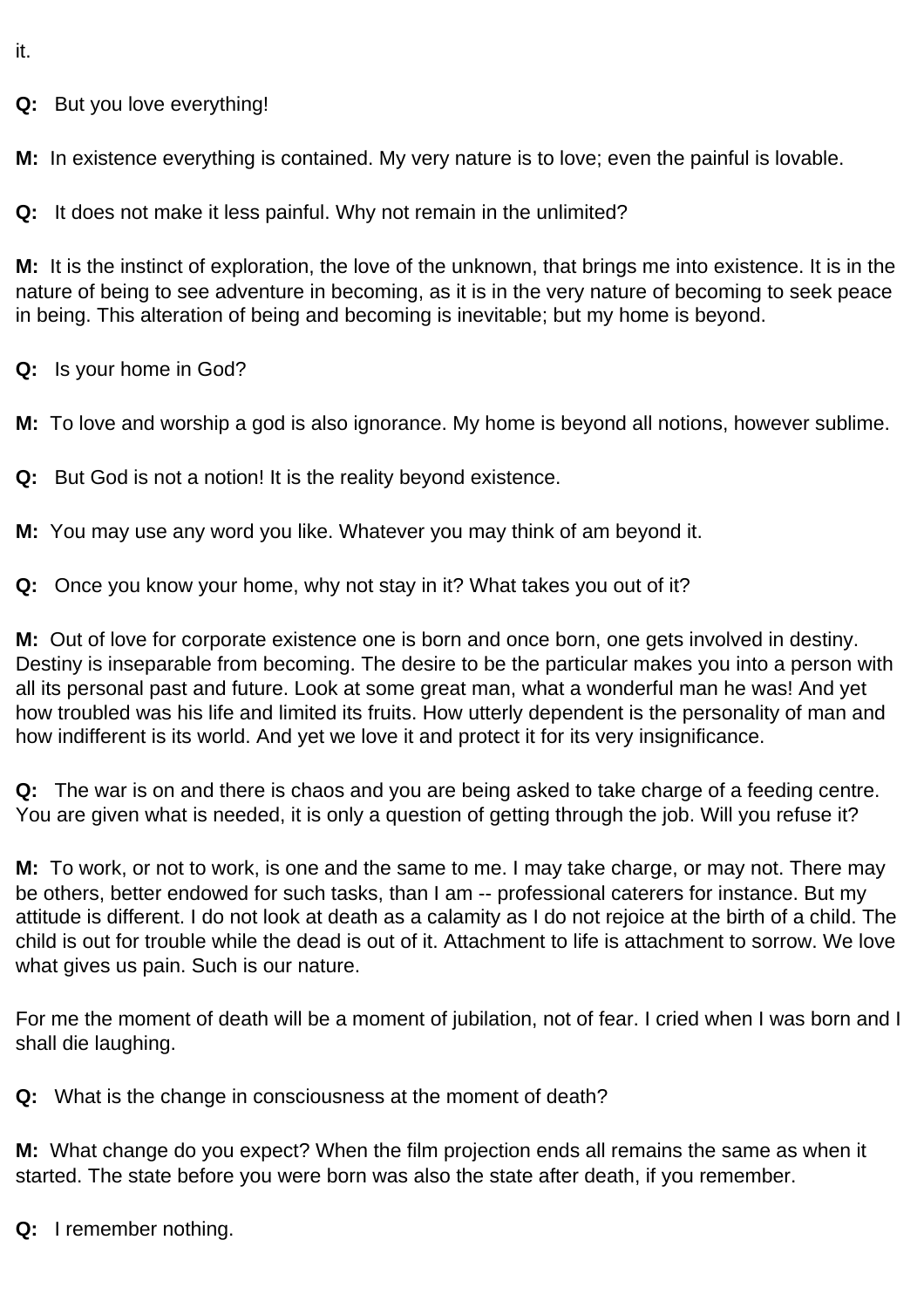**M:** Because you never tried. It is only a question of tuning in the mind. It requires training, of course.

**Q:** Why don't you take part in social work?

**M:** But I am doing nothing else all the time! And what is the social work you want me to do? Patchwork is not for me. My stand is clear: produce to distribute, feed before you eat, give before you take, think of others, before you think of yourself. Only a selfless society based on sharing can be stable and happy. This is the only practical solution. If you do not want it -- fight.

**Q:** It is all a matter of *gunas*. Where *tamas* and *rajas* predominate, there must be war. Where *sattva* rules, there will be peace.

**M:** Put it whichever way you like, it comes to the same. Society is built on motives. Put goodwill into the foundations and you will not need specialised social workers.

**Q:** The world is getting better.

**M:** The world had all the time to get better, yet it did not. What hope is there for the future? Of course, there have been and will be periods of harmony and peace, when *sattva* was in ascendance, but things get destroyed by their own perfection. A perfect society is necessarily static and, therefore, it stagnates and decays. From the summit all roads lead downwards. Societies are like people -- they are born, they grow to some point of relative perfection and then decay and die.

**Q:** Is there not a state of absolute perfection which does not decay?

**M:** Whatever has a beginning must have an end. In the timeless all is perfect, here and now.

**Q:** But shall we reach the timeless in due course?

**M:** In due course we shall come back to the starting point. Time cannot take us out of time, as space cannot take us out of space. All you get by waiting is more waiting. Absolute perfection is here and now, not in some future, near or far. The secret is in action -- here and now. It is your behaviour that blinds you to yourself. Disregard whatever you think yourself to be and act as if you were absolutely perfect -- whatever your idea of perfection may be. All you need is courage.

- **Q:** Where do I find such courage?
- **M:** In yourself, of course. Look within.
- **Q:** Your grace will help

**M:** My grace is telling you now: look within. All you need you have. Use it. Behave as best you know, do what you think you should. Don't be afraid of mistakes; you can always correct them, only intentions matter. The shape things take is not within your power; the motives of your actions are.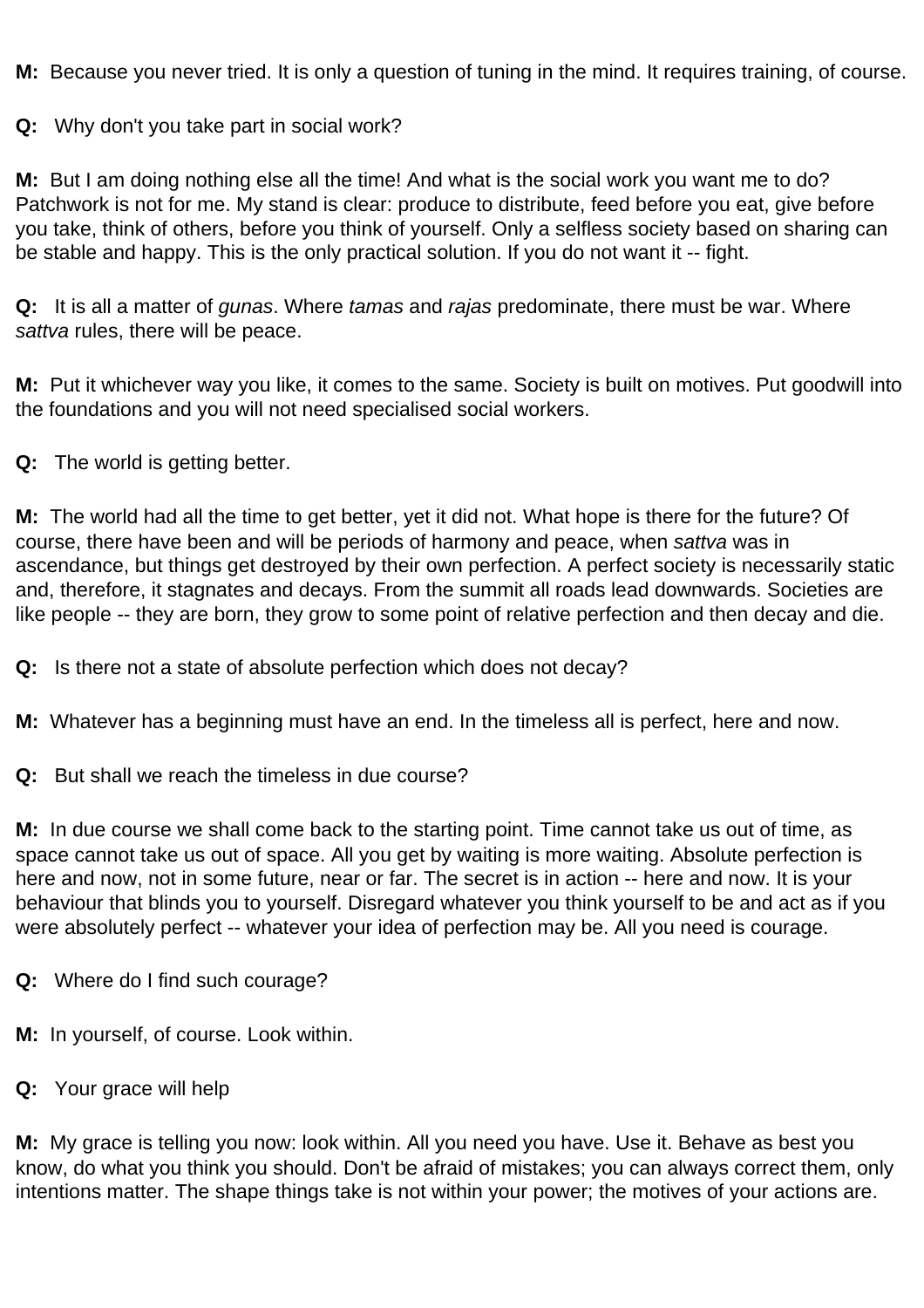**Q:** How can action born from imperfection lead to perfection?

**M:** Action does not lead to perfection; perfection is expressed in action. As long as you judge yourself by your expressions give them utmost attention; when you realise your own being your behaviour will be perfect -- spontaneously.

**Q:** If I am timelessly perfect, then why was I born at all? What is the purpose of this life?

**M:** It is like asking: what does it profit gold to be made into an ornament? The ornament gets the colour and the beauty of gold; gold is not enriched. Similarly, reality expressed in action makes the action meaningful and beautiful.

**Q:** What does the real gain through its expressions?

**M:** What can it gain? Nothing whatsoever. But it is in the nature of love to express itself, to affirm itself, to overcome difficulties. Once you have understood that the world is love in action, you will look at it quite differently. But first your attitude to suffering must change. Suffering is primarily a call for attention, which itself is a movement of love. More than happiness, love wants growth, the widening and deepening of consciousness and being. Whatever prevents becomes a cause of pain, and love does not shirk from pain. *Sattva*, the energy that works for righteousness and orderly development, must not be thwarted. When obstructed it turns against itself and becomes destructive. Whenever love is withheld and suffering allowed to spread, war becomes inevitable. Our indifference to our neighbour's sorrow brings suffering to our door.

## **83. The True Guru**

**Questioner:** You were saying the other day that at the root of your realisation was the trust in your Guru. He assured you that you were already the Absolute Reality and there was nothing more to be done. You trusted him and left it at that, without straining, without striving. Now, my question is: without trust in your Guru would you have realised? After all, what you are, You are, whether your mind trusts or not; would doubt obstruct the action of the Guru's words and make them inoperative?

**Maharaj:** You have said it -- they would have been made inoperative -- for a time.

**Q:** And what would happen to the energy, or power in the Guru's words?

**M:** It would remain latent, unmanifested. But the entire question is based on a misunderstanding. The master, the disciple, the love and trust between them, these are one fact, not so many independent facts. Each is a part of the other. Without love and trust there would have been no Guru nor disciple, and no relationship between them. It is like pressing a switch to light an electric lamp. It is because the lamp, the wiring, the switch, the transformer, the transmission lines and the power house form a single whole, that you get the light. Any one factor missing and there would be no light. You must not separate the inseparable. Words do not create facts; they either describe them or distort. The fact is always non-verbal.

**Q:** I still do not understand; can the Guru's word remain unfulfilled or will it invariably prove true?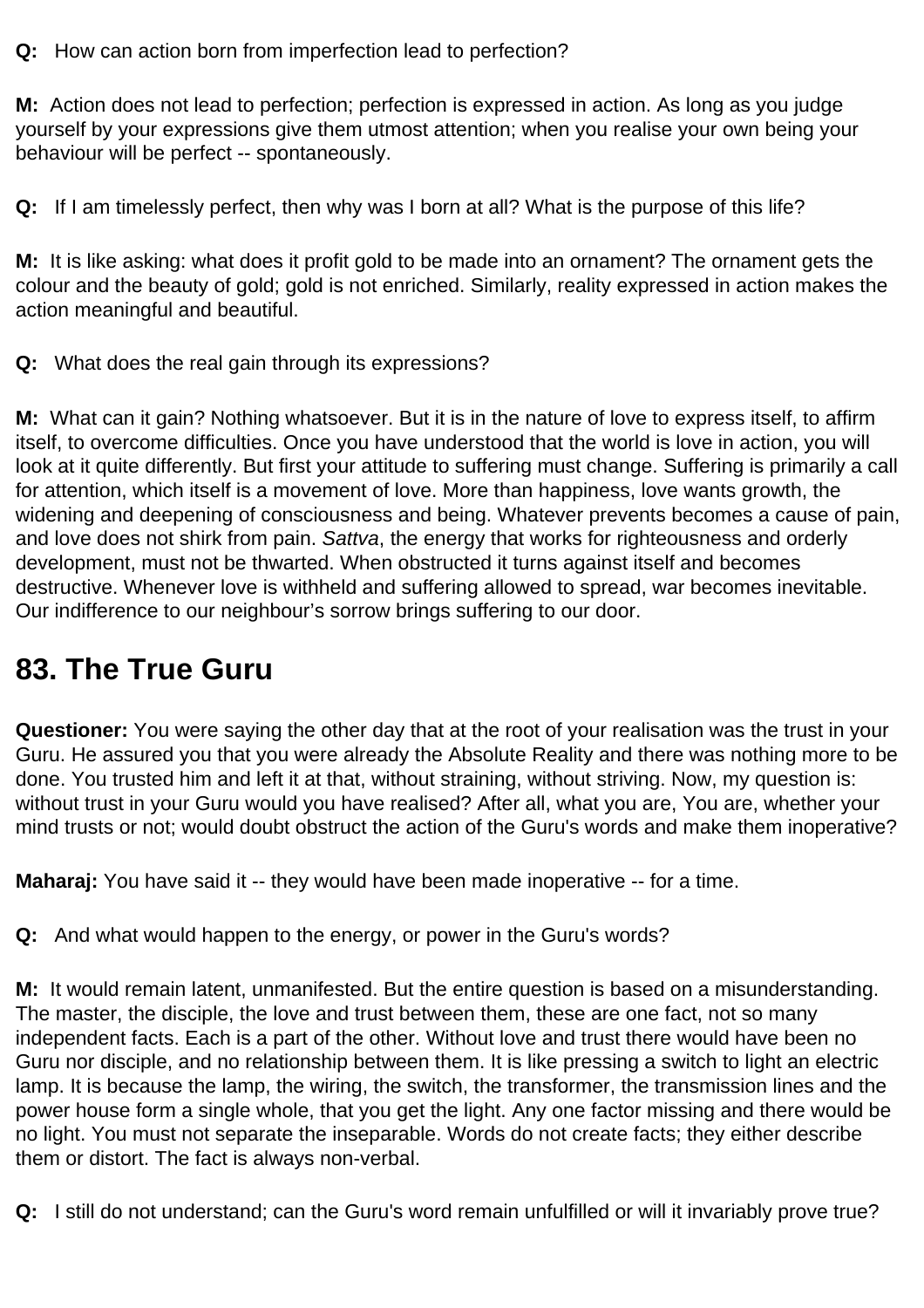**M:** Words of a realised man never miss their purpose. They wait for the right conditions to arise which may take some time, and. this is natural, for there is a season for sowing and a season for harvesting. But the word of a Guru is a seed that cannot perish. Of course, the Guru must be a real one, who is beyond the body and the mind, beyond consciousness itself, beyond space and time, beyond duality and unity, beyond understanding and description. The good people who have read a lot and have a lot to say, may teach you many useful things, but they are not the real Gurus whose words invariably come true. They also may tell you that you are the ultimate reality itself, but what of it?

**Q:** Nevertheless, if for some reason I happen to trust them and obey, shall I be the loser?

**M:** If you are able to trust and obey, you will soon find your real Guru, or rather, he will find you.

**Q:** Does every knower of the Self become a Guru, or can one be a knower of Reality without being able to take others to it?

**M:** If you know what you teach, you can teach what you know, Here seership and teachership are one. But the Absolute Reality is beyond both. The self-styled Gurus talk of ripeness and effort, of merits and achievements, of destiny and grace; all these are mere mental formations, projections of an addicted mind. Instead of helping, they obstruct.

**Q:** How can I make out whom to follow and whom to mistrust?

**M:** Mistrust all, until you are convinced. The true Guru will never humiliate you, nor will he estrange you from yourself. He will constantly bring you back to the fact of your inherent perfection and encourage you to seek within. He knows you need nothing, not even him, and is never tired of reminding you. But the self appointed Guru is more concerned with himself than with his disciples.

**Q:** You said that reality is beyond the knowledge and the teaching of the real. Is not the knowledge of reality the supreme itself and teaching the proof of its attainment?

**M:** The knowledge of the real, or the self, is a state of mind. Teaching another is a movement in duality. They concern the mind only; *sattva* is a *Guna* all the same.

**Q:** What is real then?

**M:** He who knows the mind as non-realised and realised, who knows ignorance and knowledge as states of mind, he is the real. When you are given diamonds mixed with gravel, you may either miss the diamonds or find them. It is the seeing that matters. Where is the greyness of the gravel and the beauty of the diamond, without the power to see? The known is but a shape and knowledge is but a name. The knower is but a state of mind. The real is beyond.

**Q:** Surely, objective knowledge and ideas of things and self knowledge are not one and the same thing. One needs a brain, the other does not.

**M:** For the purpose of discussion you can arrange words and give them meaning, but the fact remains that all knowledge is a form of ignorance. The most accurate map is yet only paper. All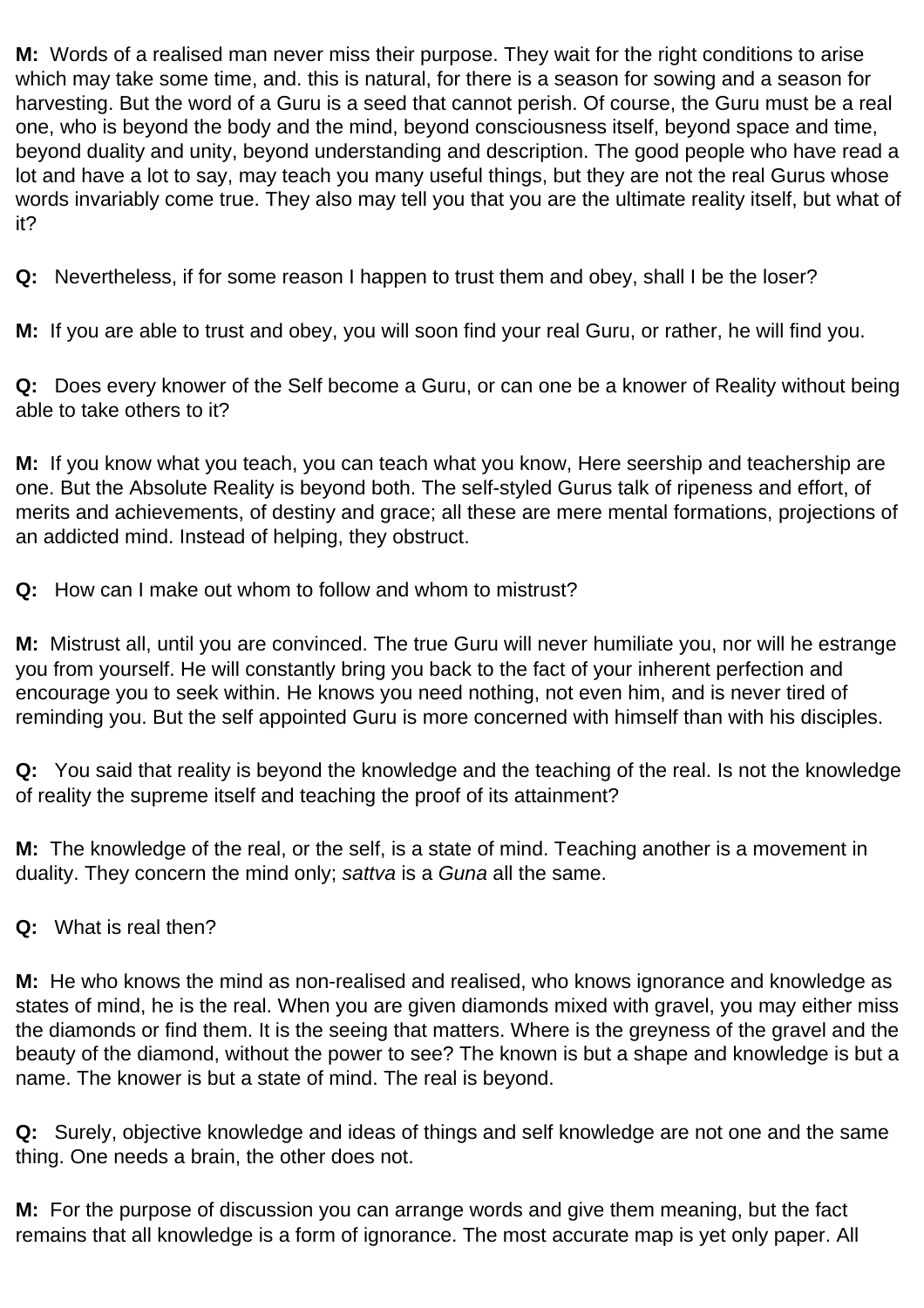knowledge is in memory; it is only recognition, while reality is beyond the duality of the knower and the known.

**Q:** Then by what is reality known?

**M:** How misleading is your language! You assume, unconsciously, that reality also is approachable through knowledge. And then you will bring in a knower of reality beyond reality! Do understand that to *be*, reality need not be known. Ignorance and knowledge are in the mind, not in the real.

**Q:** If there is no such thing as the knowledge of the real, then how do I reach it?

**M:** You need not reach out for what is already with you. Your very reaching out makes you miss it. Give up the idea that you have not found it and just let it come into the focus of direct perception, here and now, by removing all that is of the mind.

**Q:** When all that can go, goes, what remains?

**M:** Emptiness remains, awareness remains, pure light of the conscious being remains. It is like asking what remains of a room when all the furniture is removed? A most serviceable room remains. And when even the walls are pulled down, space remains. Beyond space and time is the *here* and the *now* of reality.

**Q:** Does the witness remain?

**M:** As long as there is consciousness, its witness is also there. The two appear and disappear together.

**Q:** If the witness too is transient, why is he given so much importance?

**M:** Just to break the spell of the known, the illusion that only the perceivable is real.

**Q:** Perception is primary, the witness -- secondary.

**M:** This is the heart of the matter. As long as you believe that only the outer world is real, you remain its slave. To become free, your attention must be drawn to the 'I am', the witness. Of course, the knower and the known are one not two, but to break the spell of the known the knower must be brought to the forefront. Neither is primary, both are reflections in memory of the ineffable experience, ever new and ever now, untranslatable, quicker than the mind.

**Q:** Sir, I am an humble seeker, wandering from Guru to Guru in search of release. My mind is sick, burning with desire, frozen with fear. My days flit by, red with pain, grey with boredom. My age is advancing, my health decaying, my future dark and frightening. At this rate I shall live in sorrow and die in despair. Is there any hope for me? Or have I come too late?

**M:** Nothing is wrong with you, but the ideas you have of yourself are altogether wrong. It is not you who desires, fears and suffers, it is the person built on the foundation of your body by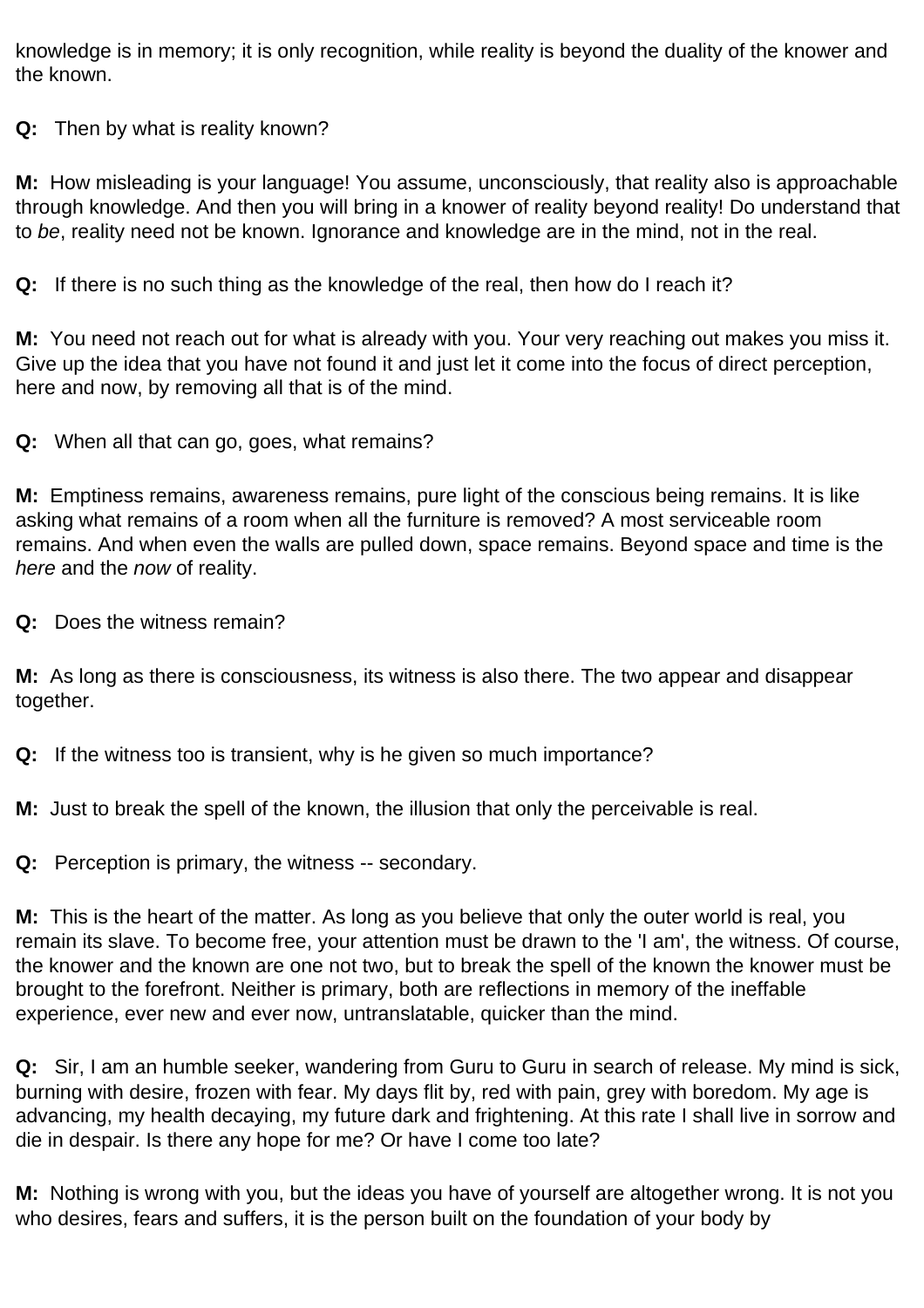circumstances and influences. You are not that person. This must be clearly established in your mind and never lost sight of. Normally, it needs a prolonged *sadhana*, years of austerities and meditation.

**Q:** My mind is weak and vacillating. I have neither the strength nor the tenacity for *sadhana*. My case, is hopeless.

**M:** In a way yours is a most hopeful case. There is an alternative to *sadhana*, which is trust. If you cannot have the conviction born from fruitful search, then take advantage of my discovery, which I am so eager to share with you. I can see with the utmost clarity that you have never been, nor are, nor will be estranged from realty, that you are the fullness of perfection here and now and that nothing can deprive you of your heritage, of what you are. You are in no way different from me, only you do not know it. You do not know what you are and therefore you imagine your self to be what you are not. Hence desires and fear and overwhelming despair. And meaningless activity in order to escape.

Just trust me and live by trusting me. I shall not mislead you. You are the Supreme Reality beyond the world and its creator, beyond consciousness and its witness, beyond all assertions and denials. Remember it, think of it, act on it. Abandon all sense of separation, see yourself in all and act accordingly. With action bliss will come and, with bliss, conviction. After all, you doubt yourself because you are in sorrow. Happiness, natural, spontaneous and lasting cannot be imagined. Either it is there, or it is not. Once you begin to experience the peace, love and happiness which need no outer causes, all your doubts will dissolve. Just catch hold of what I told you and live by it.

**Q:** You are telling me to live by memory?

**M:** You are living by memory anyhow. I am merely asking you to replace the old memories by the memory of what I told you. As you were acting on your old memories, act on the new one. Don't be afraid. For some time there is bound to be a conflict between the old and the new, but if you put yourself resolutely on the side of the new, the strife will soon come to an end and you will realise the effortless state of being oneself, of not being deceived by desires and fears born of illusion.

**Q:** Many Gurus have the habit of giving tokens of their grace -- their head cloth, or their sticks, or begging bowl, or robe, thus transmitting or confirming the self-realisation of their disciples. I can see no value in such practices. It is not self-realisation that is transmitted, but self-importance. Of what earthly use is being told something very flattering, but not true? On one hand you are warning me against the many self-styled Gurus, on the other you want me to trust you. Why do you claim to be an exception?

**M:** I do not ask you to trust me. Trust my words and remember them, I want your happiness, not mine. Distrust those who put a distance between you and your true being and offer themselves as a go-between. I do nothing of the kind. I do not even make any promises. I merely say: if you trust my words and put them to test, you will for yourself discover how absolutely true they are. If you ask for a proof before you venture, I can only say: I am the proof. I did trust my teacher's words and kept them in my mind and I did find that he was right, that I was, am and shall be the Infinite Reality, embracing all, transcending all.

As you say, you have neither the time nor the energy for lengthy practices. I offer you an alternative.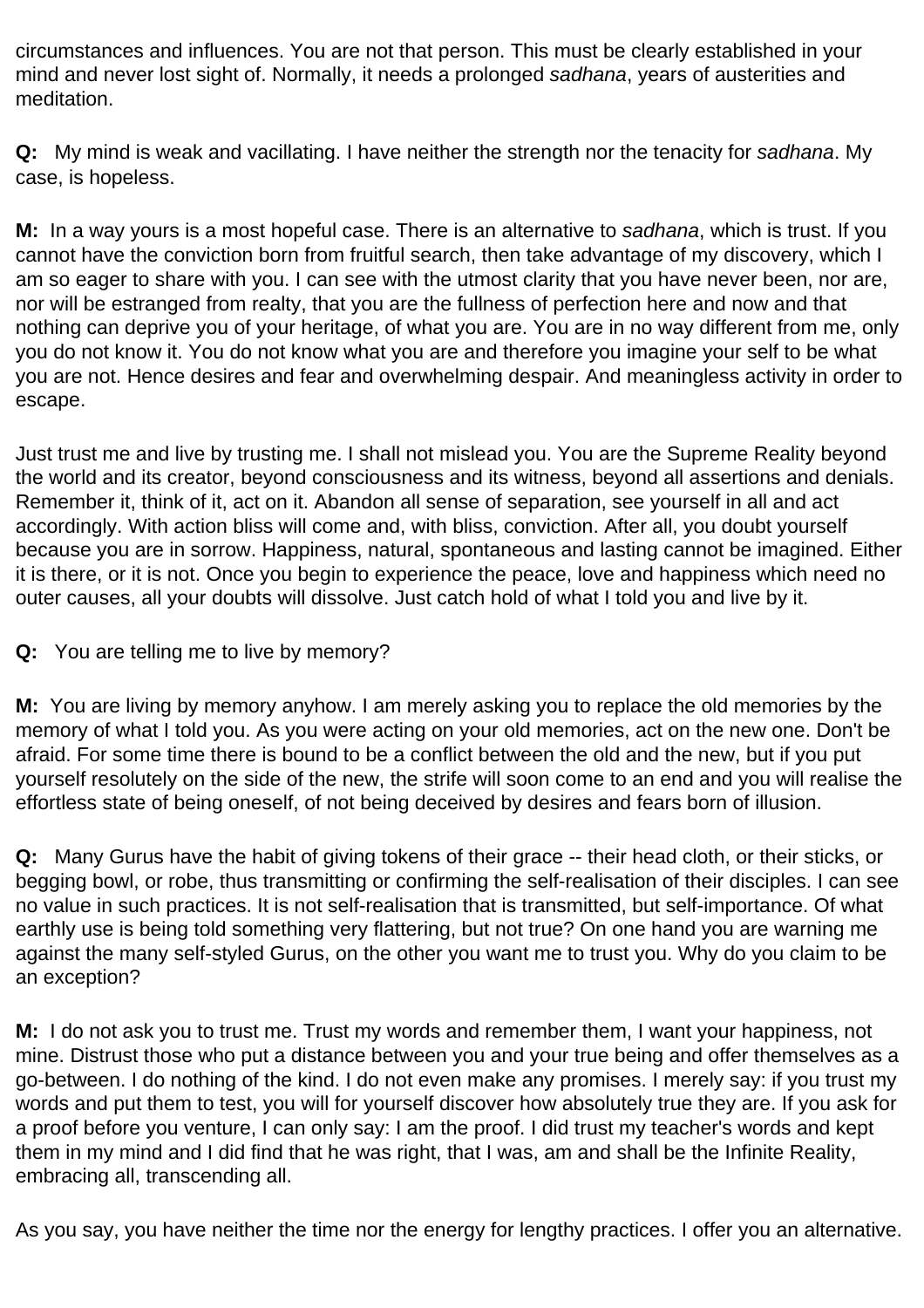Accept my words on trust and live anew, or live and die in sorrow.

**Q:** It seems too good to be true.

**M:** Don't be misled by the simplicity of the advice. '\very few are those who have the courage to trust the innocent and the simple. To know that you are a prisoner of your mind, that you live in an imaginary world of your own creation is the dawn of wisdom. To want nothing of it, to be ready to abandon it entirely, is earnestness. Only such earnestness, born of true despair, will make you trust me.

**Q:** Have l not suffered enough?

**M:** Suffering has made you dull, unable to see its enormity. Your first task is to see the sorrow in you and around you; your next to long intensely for liberation. The very intensity of longing will guide you; you need no other guide.

**Q:** Suffering has made me dull, indifferent even to itself.

**M:** Maybe it is not sorrow but pleasure that made you dull. Investigate.

**Q:** Whatever may be the cause; I am dull. I have neither the will nor the energy.

**M:** Oh, no. You have enough for the first step. And each step will generate enough energy for the next. Energy comes with confidence and confidence comes with experience.

**Q:** Is it right to change Gurus?

**M:** Why not change? Gurus are like milestones? It is natural to move on from one to another. Each tells you the direction and the distance, while the *sadguru*, the eternal Guru, is the road itself. Once you realise that the road is the goal and that you are always on the road, not to reach a goal, but to enjoy its beauty and its wisdom, life ceases to be a task and becomes natural and simple, in itself an ecstasy.

**Q:** So, there is no need to worship, to pray, to practice *Yoga*?

**M:** A little of daily sweeping, washing and bathing can do no harm. Self-awareness tells you at every step what needs be done. When all is done, the mind remains quiet.

Now you are in the waking state, a person with name and shape, joys and sorrows. The person was not there before you were born, nor will be there after you die. Instead of struggling with the person to make it become what it is not, why not go beyond the waking state and leave the personal life altogether? It does not mean the extinction of the person; it means only seeing it in right perspective.

**Q:** One more question. You said that before I was born I was one with the pure being of reality; if so, who decided that I should be born?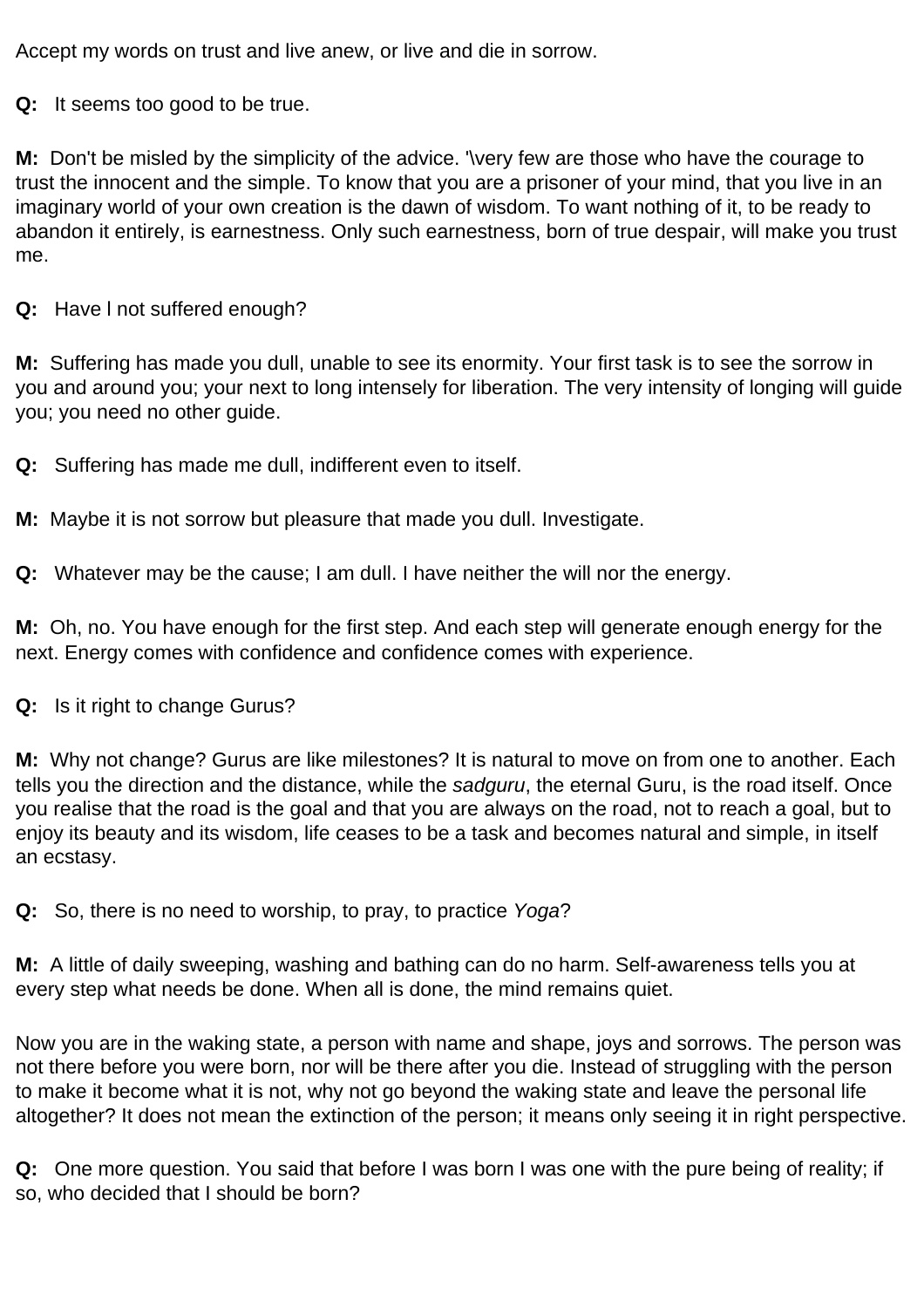**M:** In reality you were never born and never shall die. But now you imagine that you are, or have a body and you ask what has brought about this state. Within the limits of illusion the answer is: desire born from memory attracts you to a body and makes you think as one with it. But this is true only from the relative point of view. In fact, there is no body, nor a world to contain it; there is only a mental condition, a dream-like state, easy to dispel by questioning its reality.

**Q:** After you die, will you come again? If I live long enough, will I meet you again.

**M:** To you the body is real, to me there is none. I, as you see me, exist in your imagination only. Surely, you will see me again, if and when you need me. It does not affect me, as the Sun is not affected by sunrises and sunsets. Because it is not affected, it is certain to be there when needed.

You are bent on knowledge, I am not. I do not have that sense of insecurity that makes you crave to know. I am curious, like a child is curious. But there is no anxiety to make me seek refuge in knowledge. Therefore, I am not concerned whether I shall be reborn, or how long will the world last. These are questions born of fear.

# **84. Your Goal is Your Guru**

**Questioner:** You were telling us that there are many self-styled Gurus, but a real Guru is very rare. There are many *jnani* who imagine themselves realised, but all they have is book knowledge and a high opinion of themselves. Sometimes they impress, even fascinate, attract disciples and make them waste their time in useless practices. After some years, when the disciple takes stock of himself, he finds no change. When he complains to his teacher, he gets the usual rebuke that he did not try hard enough. The blame is on the lack of faith and love in the heart of the disciple, while in reality the blame is on the Guru, who had no business in accepting disciples and raising their hopes. How to protect oneself from such Gurus?

**Maharaj:** Why be so concerned with others? Whoever may be the Guru, if he is pure of heart and acts in good faith, he will do his disciples no harm. If there is no progress, the fault lies with the disciples, their laziness and lack of self-control. On the other hand, if the disciple is earnest and applies himself intelligently and with zest to his *sadhana*, he is bound to meet a more qualified teacher, who will take him further. Your question flows from three false assumptions: that one needs concern oneself with others; that one can evaluate another and that the progress of the disciple is the task and responsibility of his Guru. In reality, the Guru's role is only to instruct and encourage; the disciple is totally responsible for himself.

**Q:** We are told that total surrender to the Guru is enough, that the Guru will do the rest.

**M:** Of course, when there is total surrender, complete relinquishment of all concern with one's past, presents and future, with one's physical and spiritual security and standing, a new life dawns, full of love and beauty; then the Guru is not important, for the disciple has broken the shell of self-defence. Complete self-surrender by itself is liberation.

**Q:** When both the disciple and his teacher are inadequate, what will happen?

**M:** In the long run all will be well. After all, the real Self of both is not affected by the comedy they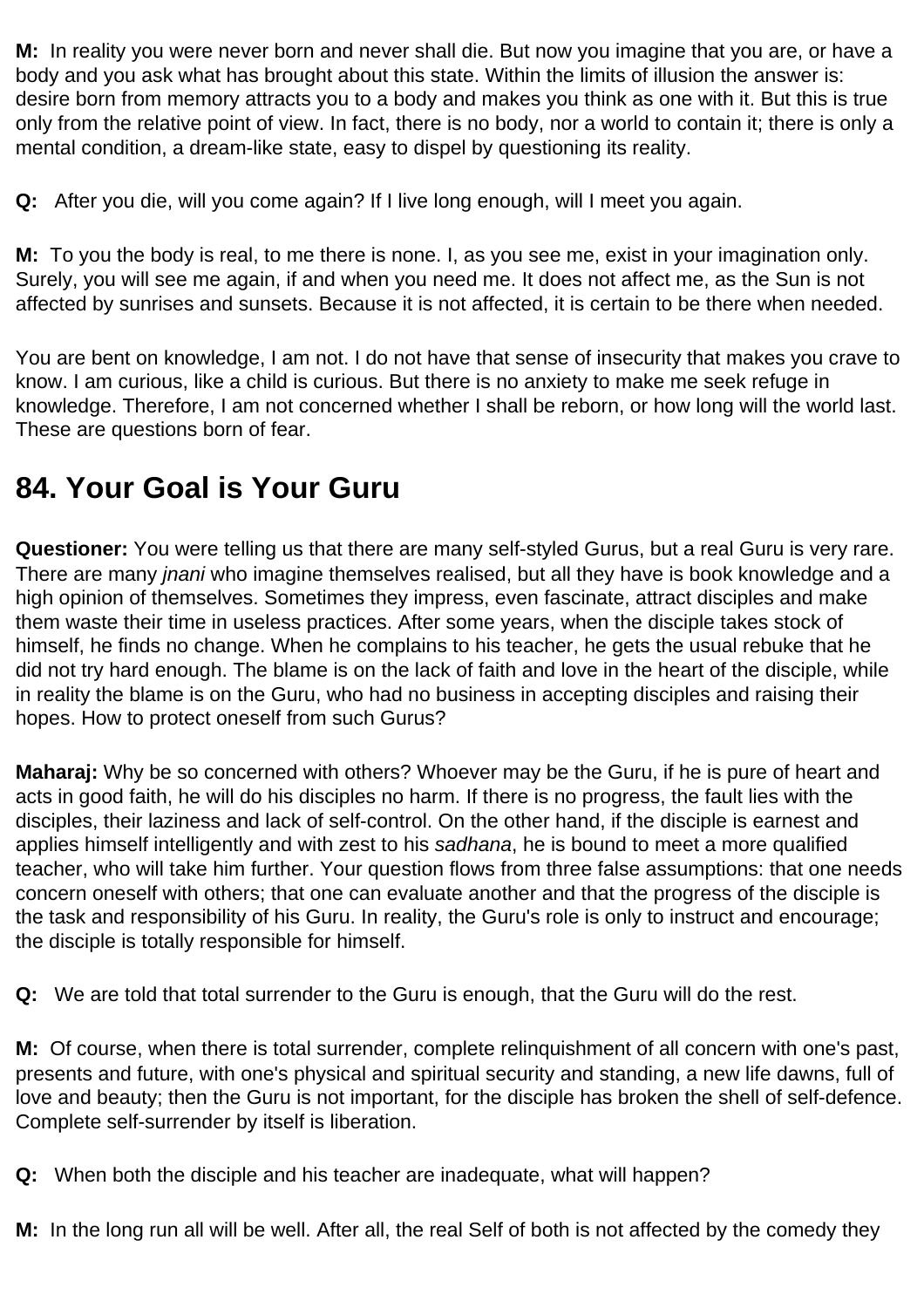play for a time. They will sober up and ripen and shift to a higher level of relationship.

**Q:** Or, they may separate.

**M:** Yes, they may separate. After all, no relationship is forever. Duality is a temporary state.

**Q:** Is it by accident that I met you and by another accident shall we separate never to meet again? Or is my meeting you a part of some cosmic pattern, a fragment in the great drama of our lives?

**M:** The real is meaningful and the meaningful relates to reality. If our relationship is meaningful to you and me, it cannot be accidental. The future affects the present as much, as the past.

**Q:** How can I make out who is a real saint and who is not?

**M:** You cannot, unless you have a clear insight into the heart of man. Appearances are deceptive. To see clearly, your mind must be pure and unattached. Unless you know yourself well, how can you know another? And when you know yourself -- you *are* the other.

Leave others alone for some time and examine yourself. There are so many things you do not know about yourself -- what are you, who are you, how did you come to be born, what are you doing now and why, where are you going, what is the meaning and purpose of your life, your death, your future? Have you a past, have you a future? How did you come to live in turmoil and sorrow, while your entire being strives for happiness and peace? These are weighty matters and have to be attended to first. You have no need, nor time for finding who is a *jnani* and who is not?

- **Q:** I must select my guru rightly.
- **M:** Be the right man and the right Guru will surely find you.
- **Q:** You are not answering my question: how to find the right Guru?

**M:** But I did answer your question. Do not look for a Guru, do not even think of one. Make your goal your Guru. After all, the Guru is but a means to an end, not the end in itself. He is not important, it is what you expect of him that matters to you. Now, what do you expect?

**Q:** By his grace I shall be made happy, powerful and peaceful.

**M:** What ambitions! How can a person limited in time and space, a mere body-mind, a gasp of pain between birth and death, be happy? The very conditions of its arising make happiness impossible. Peace, power, happiness, these are never personal states, nobody can say 'my peace', 'my power' -- because 'mine' implies exclusivity, which is fragile and insecure.

**Q:** I know only my conditioned existence; there is nothing else.

**M:** Surely, you cannot say so. In deep sleep you are not conditioned. How ready and willing you are to go to sleep, how peaceful, free and happy you are when asleep!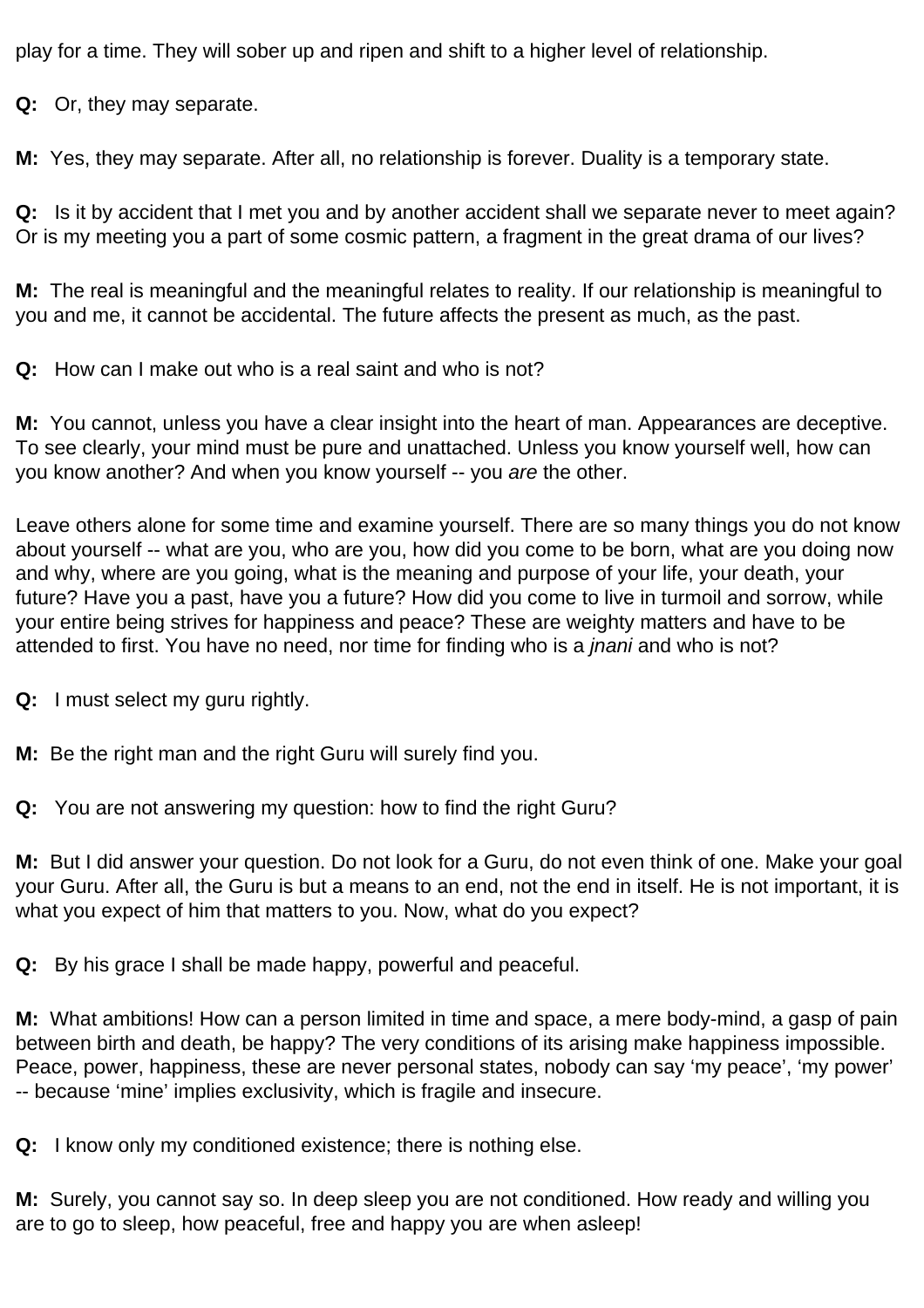**Q:** I know nothing of it.

**M:** Put it negatively. When you sleep, you are not in pain, nor bound, nor restless.

**Q:** I see your point. While awake, I know that I am, but am not happy; in sleep I am, I am happy, but I don't know it. All I need is to know that I am free and happy.

**M:** Quite so. Now, go within, into a state which you may compare to a state of waking sleep, in which you are aware of yourself, but not of the world. In that state you will know, without the least trace of doubt, that at the root of your being you are free and happy. The only trouble is that you are addicted to experience and you cherish your memories. In reality it is the other way round; what is remembered is never real; the real is *now*.

**Q:** All this I grasp verbally, but it does not become a part of myself. It remains as a picture in my mind to be looked at. Is it not the task of the Guru to give life to the picture?

**M:** Again, it is the other way round. The picture is alive; dead is the mind. As the mind is made of words and images, so is every reflection in the mind. It covers up reality with verbalisation and then complains. You say a Guru is needed, to do miracles with you. You are playing with words only. The Guru and the disciple are one single thing, like the candle and its flame. Unless the disciple is earnest, he cannot be called a disciple. Unless a Guru is all love and self-giving, he cannot be called a Guru. Only reality begets reality, not the false.

**Q:** I can see that I am false. Who will make me true?

**M:** The very words you said will do it. The sentence: ' I can see that I am false' contains all you need for liberation. Ponder over it, go into it deeply, go to the root of it; it will operate. The power is in the word, not in the person.

**Q:** I do not grasp you fully. On one hand you say a Guru is needed; on the other -- the Guru can only give advice, bit the effort is mine. Please state clearly -- can one realise the Self without a Guru, or is the finding of a true Guru essential?

**M:** More essential is the finding of a true disciple. Believe me, a true disciple is very rare, for in no time he goes beyond the need for a Guru, by finding his own self. Don't waste your time on trying to make out whether the advice you get flows from knowledge only, or from valid experience! Just follow it faithfully. Life will bring you another Guru, if another one is needed. Or deprive you of all outer guidance and leave you to your own lights. It is very important to understand that it is the teaching that matters, not the person or the Guru. You get a letter that makes you laugh or cry. It is not the postman who does it. The Guru only tells you the good news about your real Self and shows you the way back to it. In a way the Guru is its messenger. There will be many messengers, but the message is one: be what you are. Or, you can put it differently: Until you realise yourself, you cannot know who is your real Guru. When you realise, you find that all the Gurus you had have contributed to your awakening. Your realisation is the proof that your Guru was real. Therefore, take him as he is, do what he tells you, with earnestness and zeal and trust your heart to warn you if anything goes wrong. If doubt sets in, don't fight it. Cling to what is doubtless and leave the doubtful alone.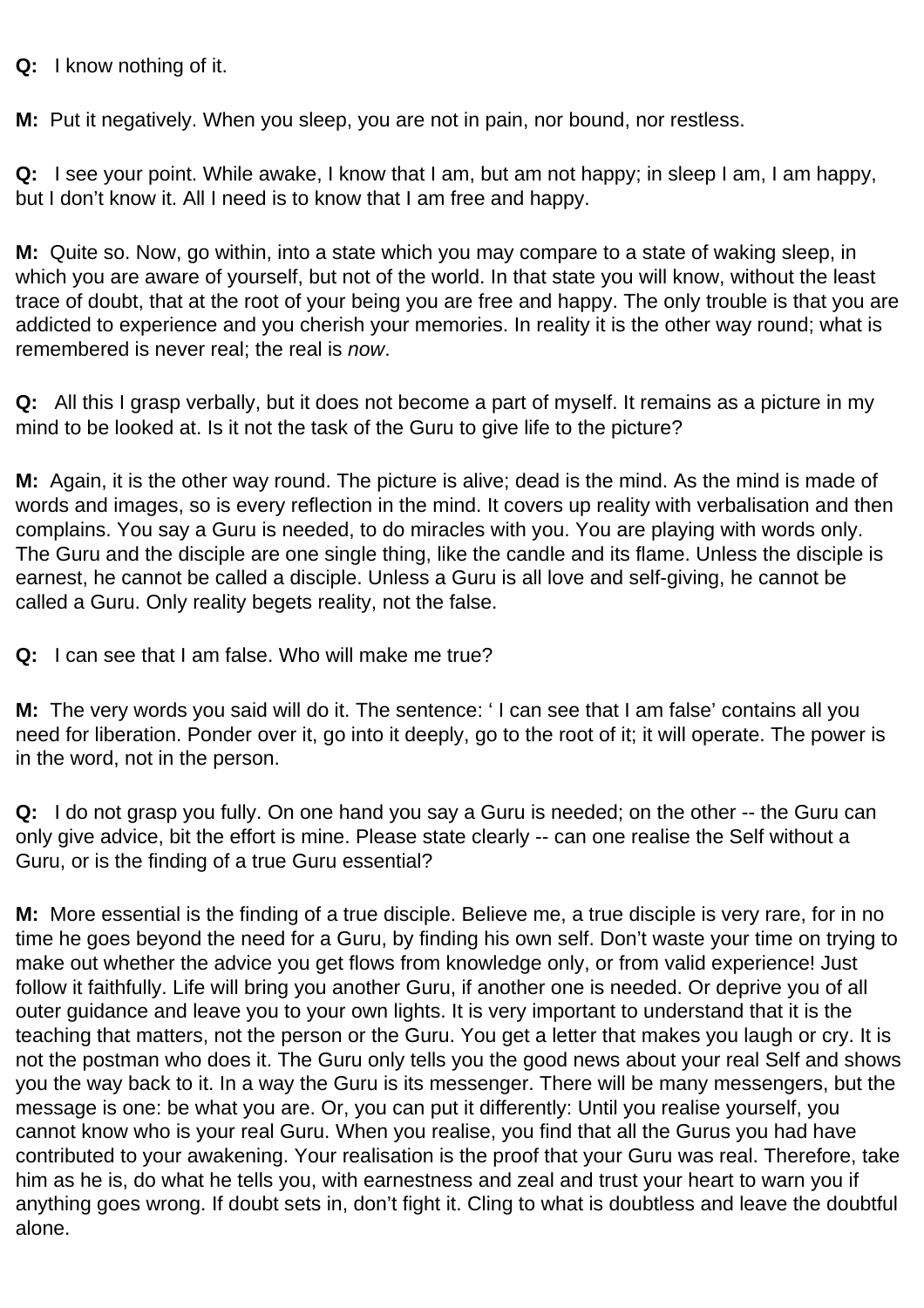**Q:** I have a Guru and I love him very much. But whether he is my true Guru I do not know.

**M:** Watch yourself. If you see yourself changing, growing, it means you have found the right man. He may be beautiful or ugly, pleasant or unpleasant, flattering you or scolding; nothing matters except the one crucial fact of inward growth. If you don't, well, he may be your friend, but not your Guru.

**Q:** When I meet a European with some education and talk to him about a Guru and his teachings, his reaction is: 'the man must be mad to teach such nonsense'. What am I to tell him?

**M:** Take him to himself. Show him, how little he knows himself, how he takes the most absurd statements about himself for holy truth. He is told that he is the body, was born, will die, has parents, duties, learns to like what others like and fear what others fear. Totally a creature of heredity and society, he lives by memory and acts by habits. Ignorant of himself and his true interests, he pursues false aims and is always frustrated. His life and death are meaningless and painful, and there seems to be no way out. Then tell him, there is a way out within his easy reach, not a conversion to another set of ideas, but a liberation from all ideas and patterns of living. Don't tell him about Gurus and disciples -- this way of thinking is not for him. His is an inner path, he is moved by an inner urge and guided by an inner light. Invite him to rebel and he will respond. Do not try to impress on him that so-and-so is a realised man and can be accepted as a Guru. As long as he does not trust himself, he cannot trust another. And confidence will come with experience.

**Q:** How strange! I cannot imagine life without a Guru.

**M:** It is a matter of temperament. You too are right. For you, singing the praises of God is enough. You need not desire realisation or take up a *sadhana*. God's name is all the food you need. Live on it.

**Q:** This constant repetition of a few words, is it not a kind of madness?

**M:** It is madness, but it is a deliberate madness. All repetitiveness is *tamas*, but repeating the name of God is *sattva-tamas* due to its high purpose. Because of the presence of *sattva*, the *tamas* will wear out and will take the shape of complete dispassion, detachment, relinquishment, aloofness, immutability. *Tamas* becomes the firm foundation on which an integrated life can be lived.

**Q:** The immutable -- does it die?

**M:** It is changing that dies. The immutable neither lives nor dies; it is the timeless witness of life and death. You cannot call it dead, for it is aware. Nor can you call it alive, for it does not change. It is just like your tape-recorder. It records, it reproduces -- all by itself. You only listen. Similarly, I watch all that happens, including my talking to you. It is not me who talks, the words appear in my mind and then I hear them said.

**Q:** Is it not the case with everybody?

**M:** Who said no? But you insist that you think, you speak, while to me there is thinking, there is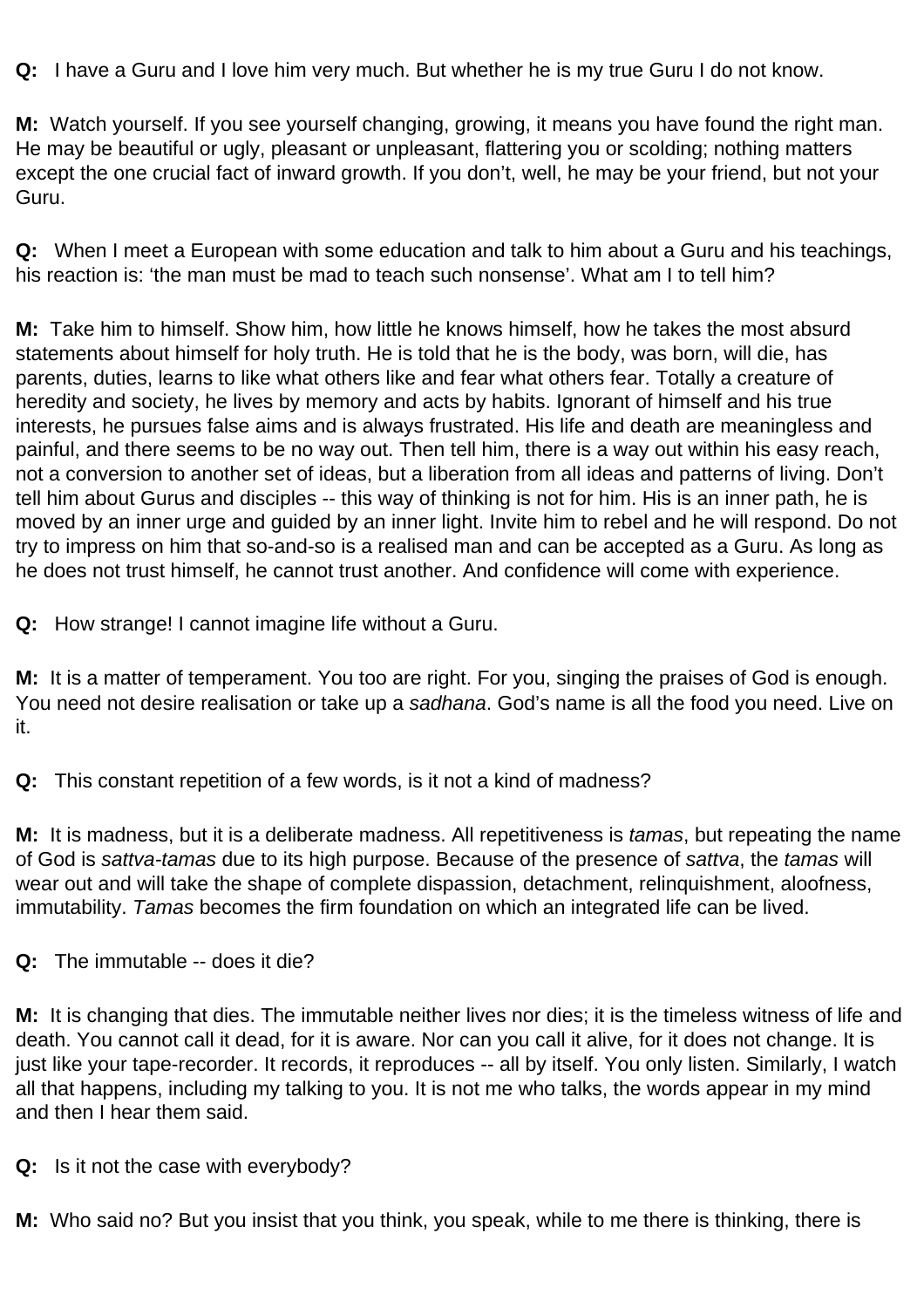speaking.

**Q:** There are two cases to consider. Either I have found a Guru, or I have not. In each case what is the right thing to do?

**M:** You are never without a Guru, for he is timelessly present in your heart. Sometimes he externalises himself and comes to you as an uplifting and reforming factor in your life, a mother, a wife, a teacher; or he remains as an inner urge toward righteousness and perfection. All you have to do is obey him and do what he tells you. What he wants you to do is simple, learn self-awareness, self-control, self-surrender. It may seem arduous, but it is easy if you are earnest. And quite impossible if you are not. Earnestness is both necessary and sufficient. Everything yields to earnestness.

**Q:** What makes one earnest?

**M:** Compassion is the foundation of earnestness. Compassion for yourself and others, born of suffering, your own and others.

**Q:** Must I suffer to be earnest?

**M:** You need not, if you are sensitive and respond to the suffering of others, as Buddha did. But if you are callous and without pity, your own suffering will make you ask the inevitable questions.

**Q:** I find myself suffering, but not enough. Life is unpleasant, but bearable. My little pleasures compensate me for my small pains and on the whole I am better off than most of the people I know. I know that my condition is precarious, that a calamity can overtake me any moment. Must I wait for a crisis to put me on my way to truth?

**M:** The moment you have seen how fragile is your condition, you are already alert. Now, keep alert, give attention, enquire, investigate, discover your mistakes of mind and body and abandon them.

**Q:** Where is the energy to come from? I am like a paralysed man in a burning house.

**M:** Even paralysed people sometimes find their legs in a moment of danger! But you are not paralysed, you merely imagine so. Make the first step and you will be on your way.

**Q:** I feel my hold on the body is so strong that I just cannot give up the idea that I am the body. It will cling to me as long as the body lasts. There are people who maintain that no realisation is possible while alive and I feel inclined to agree with them.

**M:** Before you agree or disagree, why not investigate the very idea of a body? Does the mind appear in the body or the body in the mind? Surely there must be a mind to conceive the 'I-am-thebody' idea. A body without a mind cannot be 'my body'. 'My body' is invariably absent when the mind is in abeyance. It is also absent when the mind is deeply engaged in thoughts and feelings. Once you realise that the body depends on the mind, and the mind on consciousness, and consciousness on awareness and not the other way round, your question about waiting for selfrealisation till you die is answered. It is not that you must be free from 'I-am-the-body' idea first, and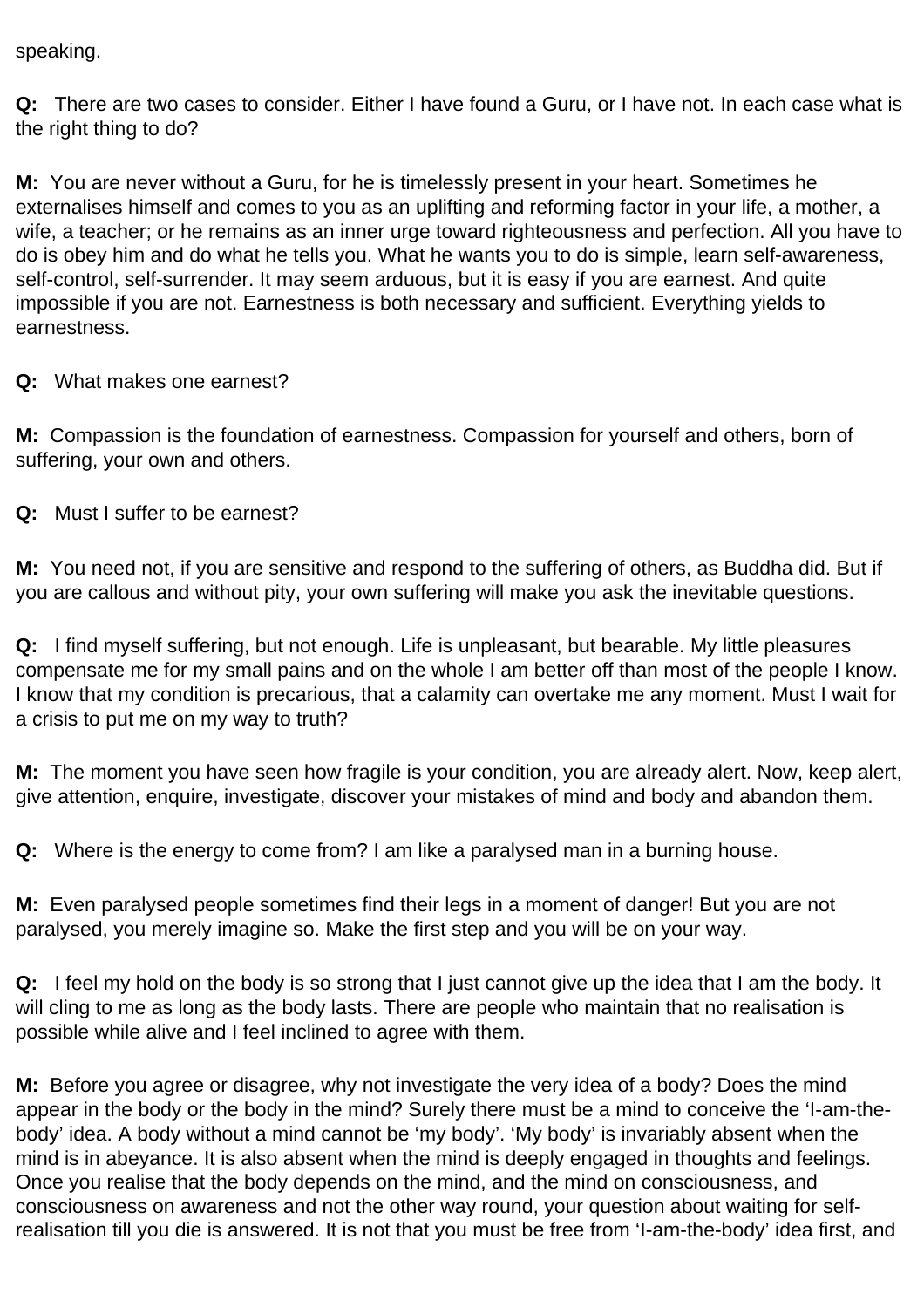then realise the self. It is definitely the other way round -- you cling to the false, because you do not know the true. Earnestness, not perfection, is a precondition to self-realisation. Virtues and powers come with realisation, not before.

## **85. 'I am': The Foundation of all Experience**

**Questioner:** I hear you making statements about yourself like: 'I am timeless, immutable beyond attributes', etc. How do you know these things? And what makes you say them?

**Maharaj:** I am only trying to describe the state before the 'I am' arose, but the state itself, being beyond the mind and language, is indescribable.

**Q:** The 'I am' is the foundation of all experience. What you are trying to describe must also be an experience, limited and transitory. You speak of yourself as immutable. I hear the sound of the word, I remember its dictionary meaning, but the experience of being immutable I do not have. How can I break through the barrier and know personally, intimately, what it means to be immutable?

**M:** The word itself is the bridge. Remember it, think of it, explore it, go round it, look at it from all directions, dive into it with earnest perseverance: endure all delays and disappointments till suddenly the mind turns round, away from the word, towards the reality beyond the word. It is like trying to find a person knowing his name only. A day comes when your enquiries bring you to him and the name becomes reality. Words are valuable, for between the word and its meaning there is a link and if one investigates the word assiduously, one crosses beyond the concept into the experience at the root of it. As a matter of fact, such repeated attempts to go beyond the words is called meditation. *Sadhana* is but a persistent attempt to cross over from the verbal to the nonverbal. The task seems hopeless until suddenly all becomes clear and simple and so wonderfully easy. But, as long as you are interested in your present way of living, you will shirk from the final leap into the unknown.

**Q:** Why should the unknown interest me? Of what use is the unknown?

**M:** Of no use whatsoever. But it is worthwhile to know what keeps you within the narrow confines of the known. It is the full and correct knowledge of the known that takes you to the unknown. You cannot think of it in terms of uses and advantages; to be quite detached, beyond the reach of all selfconcern, all selfish consideration, is an inescapable condition of liberation. You may call it death; to me it is living at its most meaningful and intense, for I am one with life in its totality and fullness - intensity, meaningfulness, harmony; what more do you want?

**Q:** Nothing more is needed, of course. But you are talking of the knowable.

**M:** Of the unknowable only silence talks. The mind can talk only of what it knows. If you diligently investigate the knowable, it dissolves and only the unknowable remains. But with the first flicker of imagination and interest the unknowable is obscured and the known comes to the fore-front. The known, the changeable, is what you live with -- the unchangeable is of no use to you. It is only when you are satiated with the changeable and long for the unchangeable, that you are ready for the turning round and stepping into what can be described, when seen from the level of the mind, as emptiness and darkness. For the mind craves for content and variety, while reality is, to the mind,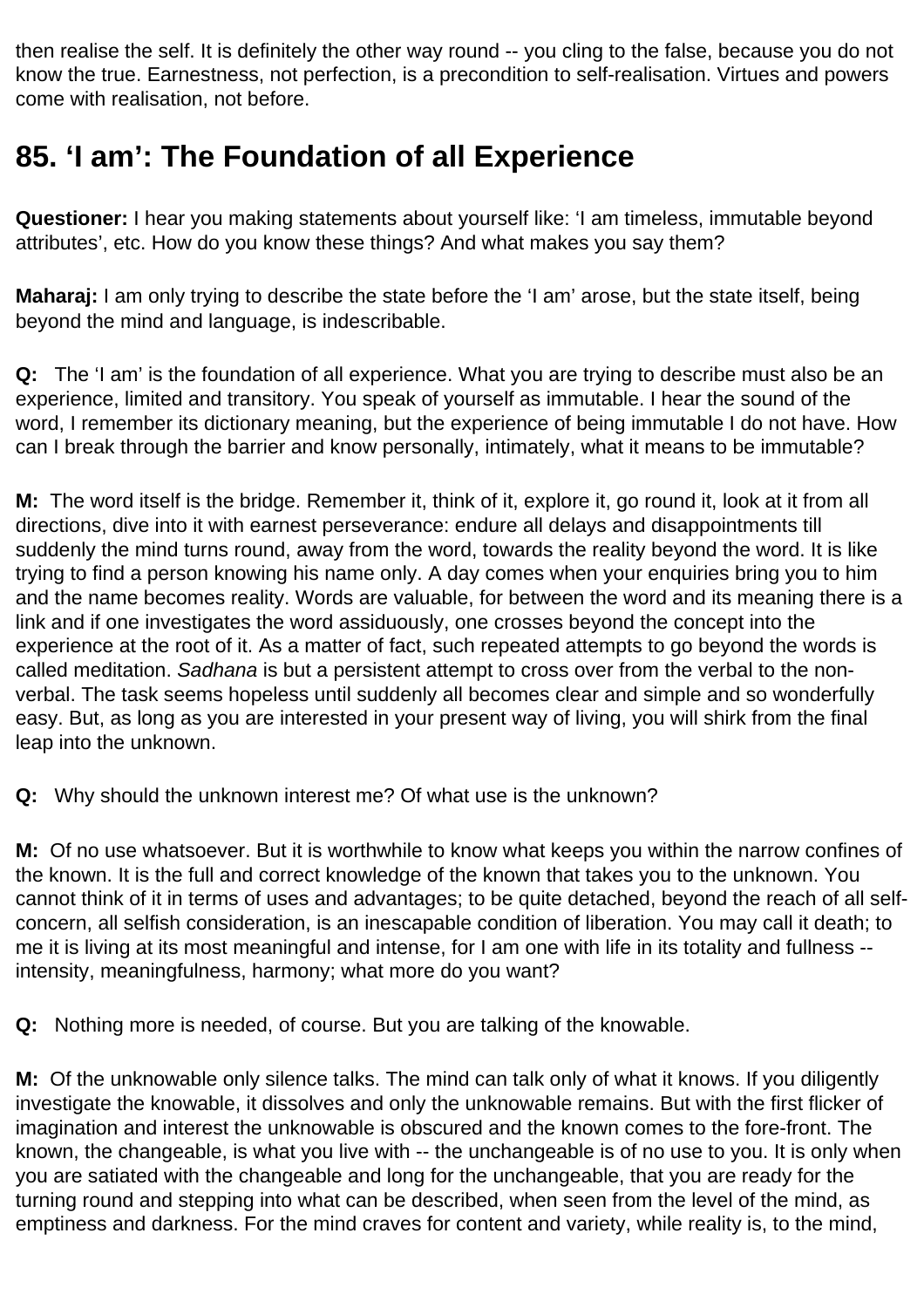contentless and invariable.

**Q:** It looks like death to me.

**M:** It is. It is also all-pervading, all-conquering, intense beyond words. No ordinary brain can stand it without being shattered; hence the absolute need for *sadhana*. Purity of body and clarity of mind, non-violence and selflessness in life are essential for survival as an intelligent and spiritual entity.

**Q:** Are there entities in reality?

**M:** Identity is Reality, Reality is identity. Reality is not shapeless mass, a wordless chaos. It is powerful, aware, blissful; compared to it your life is like a candle to the sun.

**Q:** By the grace of God and your teacher's you lost all desire and fear and reached the immovable state. My question is simple -- how do you know that your state is immovable?

**M:** Only the changeable can be thought of and talked about. The unchangeable can only be realised in silence. Once realised, it will deeply affect the changeable, itself remaining unaffected.

**Q:** How do you know that you are the witness?

**M:** I do not know, I am. I am, because to *be* everything must be witnessed.

**Q:** Existence can also be accepted on hearsay.

**M:** Still, finally you come to the need of a direct witness. Witnessing, if not personal and actual, must at least be possible and feasible. Direct experience is the final proof.

**Q:** Experience may be faulty and misleading.

**M:** Quite, but not the fact of an experience. Whatever may be the experience, true or false, the fact of an experience taking place cannot be denied. It is its own proof. Watch yourself closely and you will see that whatever be the content of consciousness, the witnessing of it does not depend on the content. Awareness is itself and does not change with the event. The event may be pleasant or unpleasant, minor or important, awareness is the same. Take note of the peculiar nature of pure awareness, its natural self-identity, without the least trace of self-consciousness, and go to the root of it and you will soon realise that awareness is your true nature and nothing you may be aware of, you can call your own.

**Q:** Is not consciousness and its content one and the same?

**M:** Consciousness is like a cloud in the sky and the water drops are the content. The cloud needs the sun to become visible, and consciousness needs being focussed in awareness.

**Q:** Is not awareness a form of consciousness?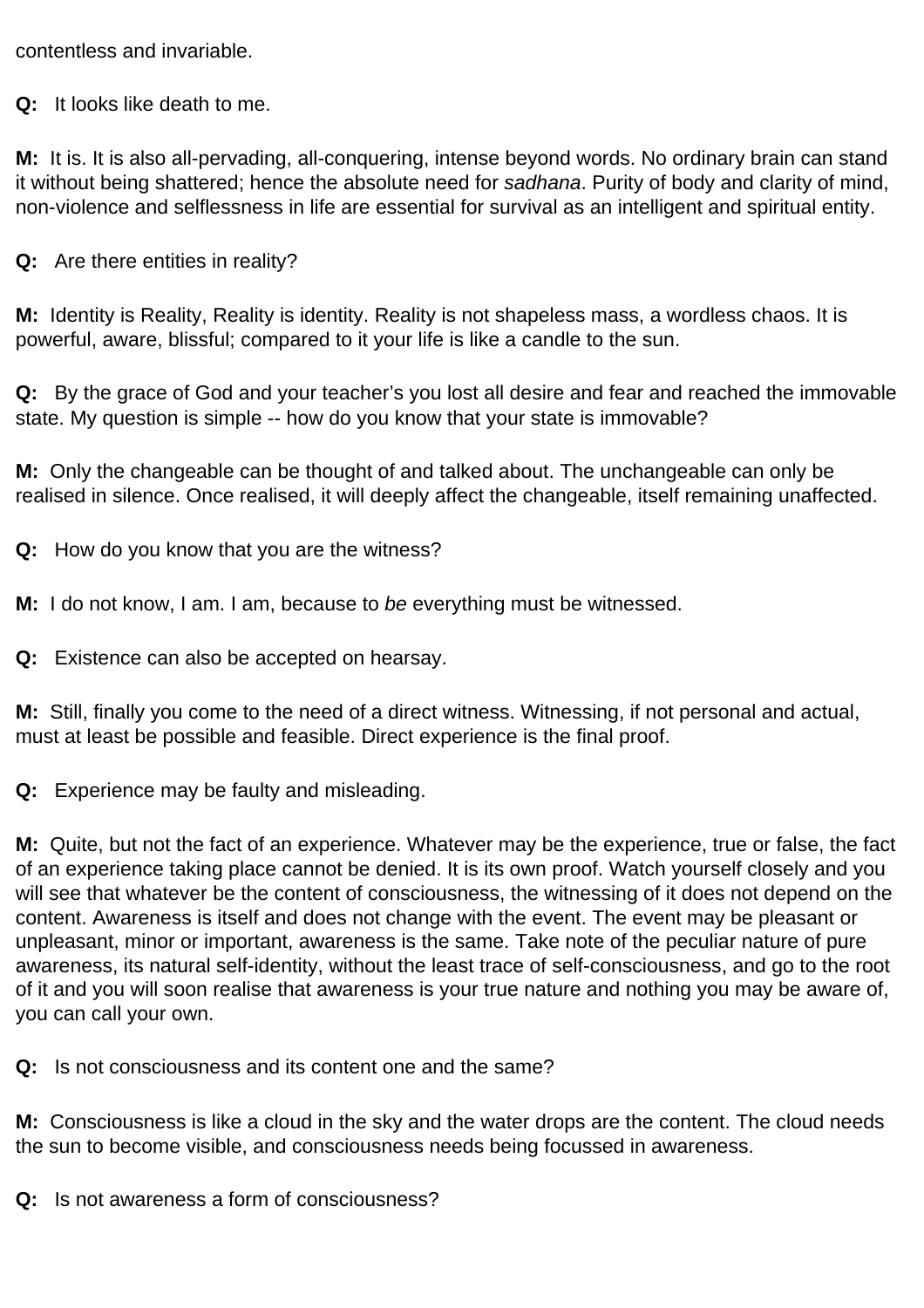**M:** When the content is viewed without likes and dislikes, the consciousness of it is awareness. But still there is a difference between awareness as reflected in consciousness and pure awareness beyond consciousness. Reflected awareness, the sense 'I am aware' is the witness, while pure awareness is the essence of reality. Reflection of the sun in a drop of water is the reflection of the sun, no doubt, but not the sun itself. Between awareness reflected in consciousness as the witness and pure awareness there is a gap, which the mind cannot cross.

**Q:** Does it not depend on the way you look at it? The mind says there is a difference. The heart says there is none.

**M:** Of course there is no difference. The real sees the real in the unreal. It is the mind that creates the unreal and it is the mind that sees the false as false.

**Q:** I understood that the experience of the real follows seeing the false as false.

**M:** There is no such thing as the experience of the real. The real is beyond experience. All experience is in the mind. You know the real by being real.

**Q:** If the real is beyond words and mind, why do we talk so much about it?

**M:** For the joy of it, of course. The real is bliss supreme. Even to talk of it is happiness.

**Q:** I hear you talking of the unshakable and blissful. What is in your mind when you use these words?

**M:** There is nothing in my mind. As you hear the words, so do I hear them. The power that makes everything happen makes them also happen.

**Q:** But you are speaking, not me.

**M:** That is how it appears to you. As I see it, two body-minds exchange symbolic noises. In reality nothing happens.

**Q:** Listen Sir. I am coming to you because I am in trouble. I am a poor soul lost in a world I do not understand. I am afraid of Mother Nature who wants me to grow, procreate and die. When I ask for the meaning and purpose of all this, she does not answer. I have come to you because I was told that you are kind and wise. You talk about the changeable as false and transient and this I can understand. But when you talk of the immutable, I feel lost. 'Not this, not that, beyond knowledge, of no use' -- why talk of it all? Does it exist, or is it a concept only, a verbal opposite to the changeable?

**M:** It is, it alone *is*. But in your present state it is of no use to you. Just like the glass of water near your bed if of no use to you, when you dream that you are dying of thirst in a desert. I am trying to wake you up, whatever your dream.

**Q:** Please don't tell me that I am dreaming and that I will soon wake up. I wish it were so. But I am awake and in pain. You talk of a painless state, but you add that I cannot have it in my present condition. I feel lost.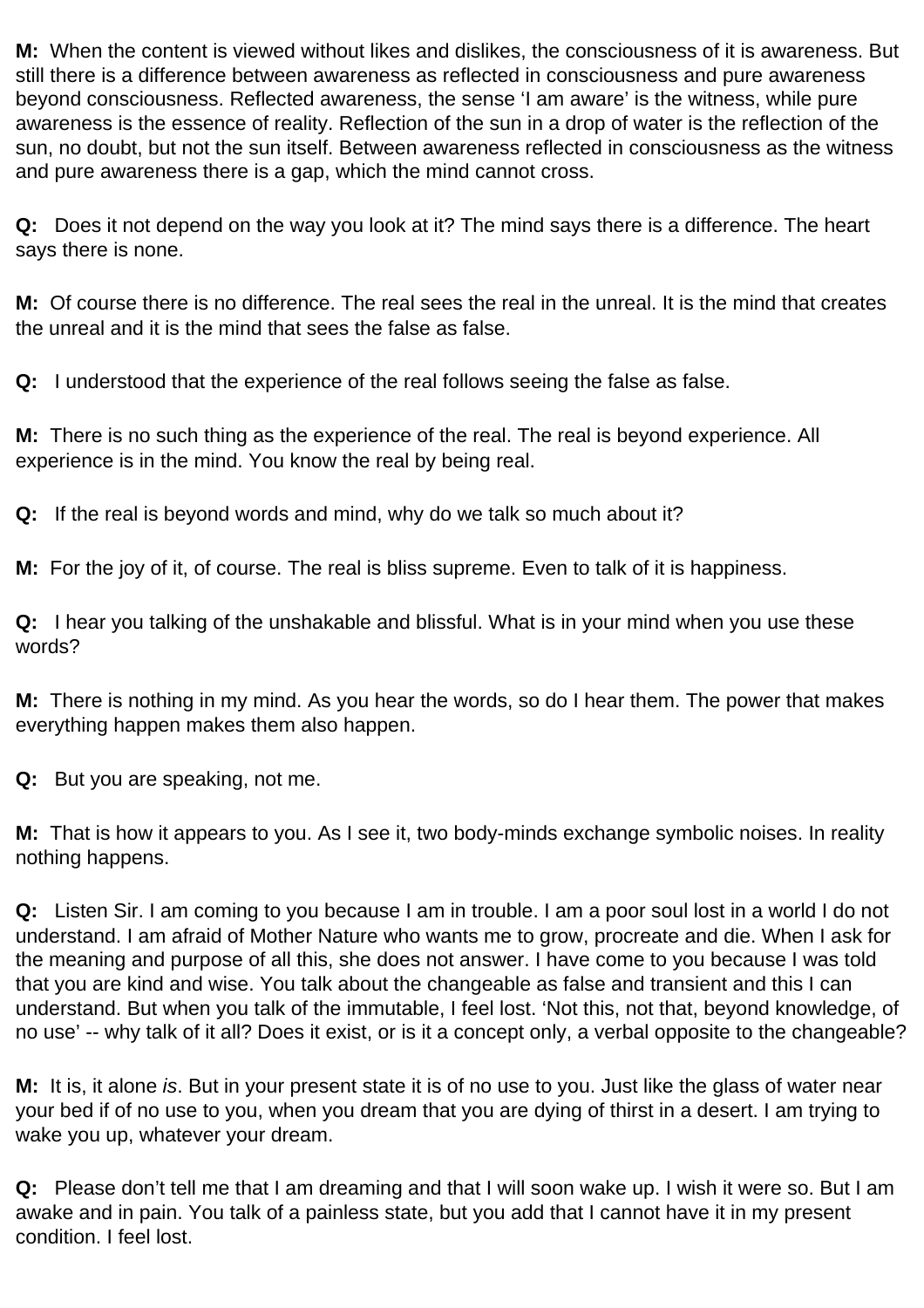**M:** Don't feel lost. I only say that to find the immutable and blissful you must give up your hold on the mutable and painful. You are concerned with your own happiness and I am telling you that there is no such thing. Happiness is never your own, it is where the 'I' is not. I do not say it is beyond your reach; you have only to reach out beyond yourself, and you will find it.

**Q:** If I have to go beyond myself, why did I get the 'I am' idea in the first instance?

**M:** The mind needs a centre to draw a circle. The circle may grow bigger and with every increase there will be a change in the sense 'I am'. A man who took himself in hand, a *Yogi*, will draw a spiral, yet the centre will remain, however vast the spiral. A day comes when the entire enterprise is seen as false and given up. The central point is no more and the universe becomes the centre.

**Q:** Yes, maybe. But what am I to do now?

**M:** Assiduously watch your ever-changing life, probe deeply into the motives beyond your actions and you will soon prick the bubble in which you are enclosed. A chic needs the shell to grow, but a day comes when the shell must be broken. If it is not, there will be suffering and death.

**Q:** Do you mean to say that if I do not take to *Yoga*, I am doomed to extinction?

**M:** There is the Guru who will come to your rescue. In the meantime be satisfied with watching the flow of your life; if your watchfulness is deep and steady, ever turned towards the source, it will gradually move upstream till suddenly it becomes the source. Put your awareness to work, not your mind. The mind is not the right instrument for this task. The timeless can be reached only by the timeless. Your body and your mind are both subject to time; Only awareness is timeless, even in the now. In awareness you are facing facts and reality is fond of facts.

**Q:** You rely entirely on my awareness to take me over and not on the Guru and God.

**M:** God gives the body and the mind and the Guru shows the way to use them. But returning to the source is your own task.

**Q:** God has created me, he will look after me.

**M:** There are innumerable gods, each in his own universe. They create and re-create eternally. Are you going to wait for them to save you? What you need for salvation is already within your reach. Use it. Investigate what you know to its very end and you will reach the unknown layers of your being. Go further and the unexpected will explode in you and shatter all.

**Q:** Does it mean death?

**M:** It means life -- at last.

# **86. The Unknown is the Home of the Real**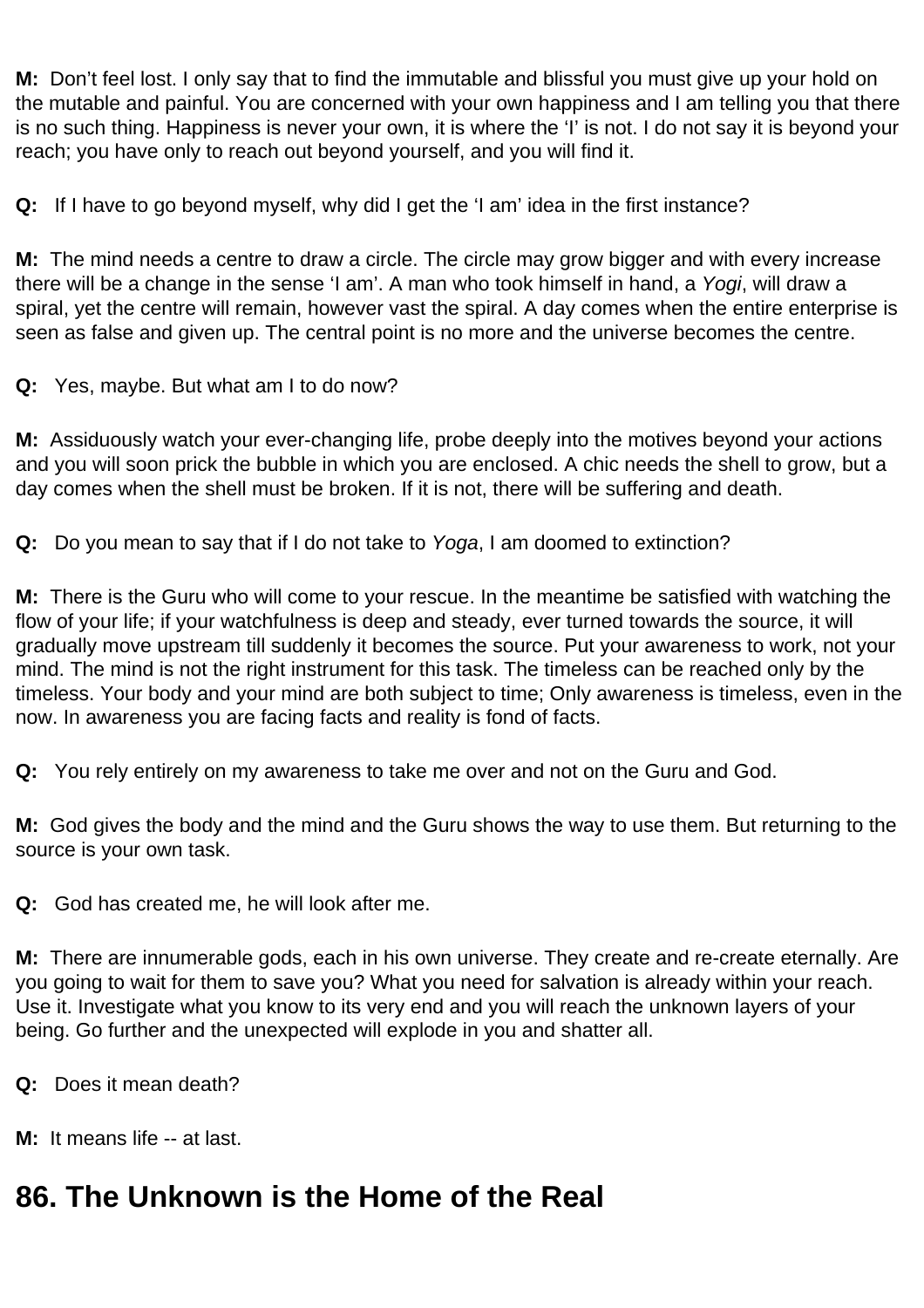**Questioner:** Who is the Guru and who is the supreme Guru?

**Maharaj:** All that happens in your consciousness is your Guru. And pure awareness beyond consciousness is the supreme Guru.

**Q:** My Guru is Sri Babaji. What is your opinion of him?

**M:** What a question to ask! The space in Bombay is asked what is its opinion of the space in Poona. The names differ, but not the space. The word 'Babaji' is merely as address. Who lives under the address? You ask questions when you are in trouble. Enquire who is giving trouble and to whom.

**Q:** I understand everybody is under the obligation to realise. Is it his duty, or his destiny?

**M:** Realisation is of the fact that you are not a person. Therefore, it cannot be the duty of the person whose destiny is to disappear. Its destiny is the duty of him who imagines himself to be the person. Find out who he is and the imagined person will dissolve. Freedom is from something. What are you to be free from? Obviously, you must be free from the person, you take yourself to be, for it is the idea you have of yourself that keeps you in bondage.

**Q:** How is the person removed?

**M:** By determination. Understand that it must go and wish it to go -- it shall go if you are earnest about it. Somebody, anybody, will tell you that you are pure consciousness, not a body-mind. Accept it as a possibility and investigate earnestly. You may discover that it is not so, that you are not a person bound in space and time. Think of the difference it would make!

**Q:** If I am not a person, then what am I?

**M:** Wet cloth looks, feels, smells differently as long as it is wet. When dry it is again the normal cloth. Water has left it and who can make out that it was wet? Your real nature is not like what you appear to be. Give up the idea of being a person, that is all. You need not become what you are anyhow. There is the identity of what you are and there is the person superimposed on it. All you know is the person, the identity -- which is not a person -- you do not know, for you never doubted, never asked yourself the crucial question -- 'Who am I'. The identity is the witness of the person and *sadhana* consists in shifting the emphasis from the superficial and changeful person to the immutable and ever-present witness.

**Q:** How is it that the question 'Who am I' attracts me little? I prefer to spend my time in the sweet company of saints.

**M:** Abiding in your own being is also holy company. If you have no problem of suffering and release from suffering, you will not find the energy and persistence needed for self-enquiry. You cannot manufacture a crisis. It must be genuine.

**Q:** How does a genuine crisis happen?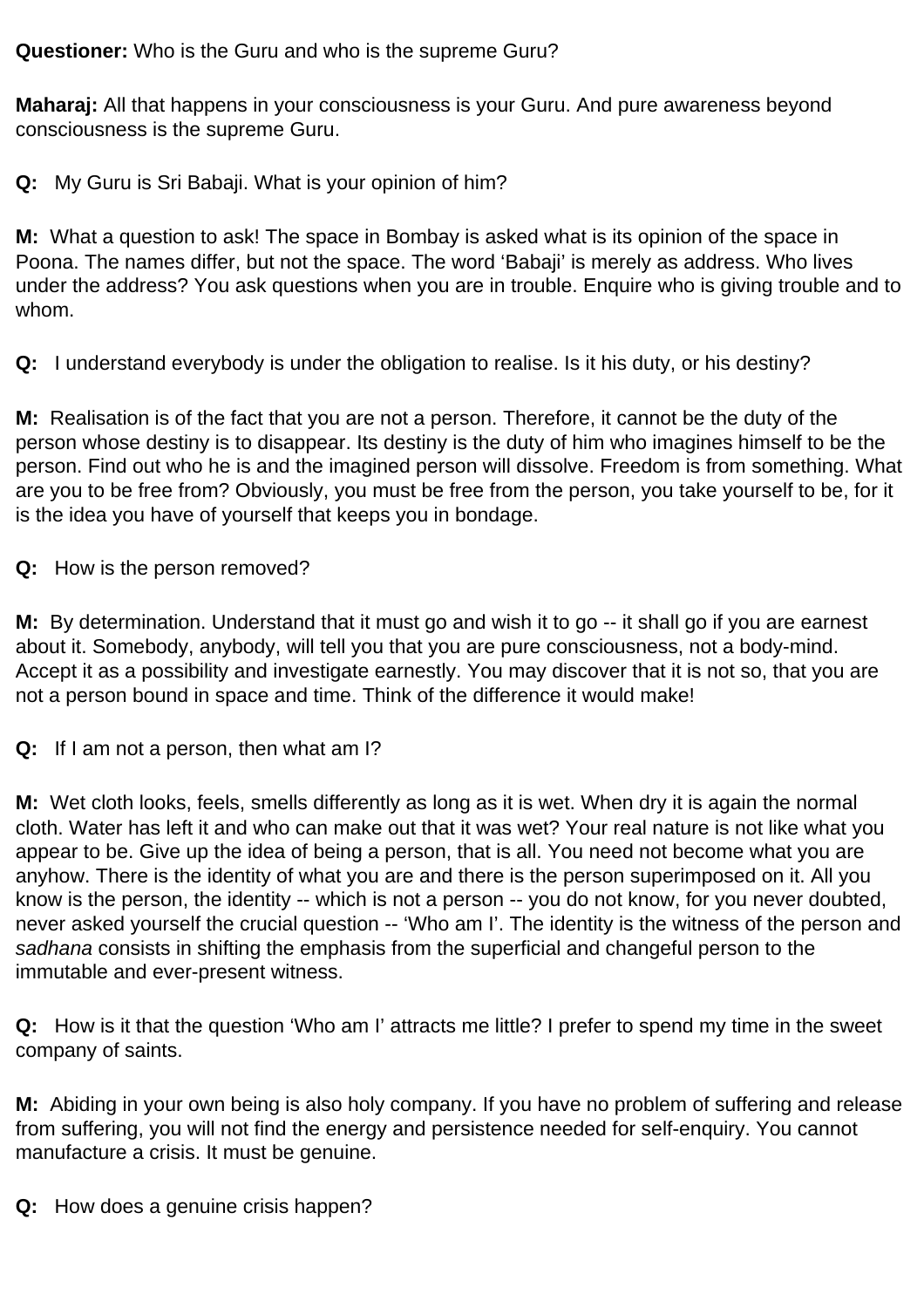**M:** It happens every moment, but you are not alert enough. A shadow on your neighbour's face, the immense and all-pervading sorrow of existence is a constant factor in your life, but you refuse to take notice. You suffer and see others suffer, but you don't respond.

**Q:** What you say is true, but what can I do about it? Such indeed is the situation. My helplessness and dullness are a part of it.

**M:** Good enough. Look at yourself steadily -- it is enough. The door that locks you in, is also the door that lets you out. The 'I am' is the door. Stay at it until it opens. As a matter of fact, it is open, only you are not at it. You are waiting at the non-existent painted doors, which will never open.

**Q:** Many of us were taking drugs at some time, and to some extent. People told us to take drugs in order to break through into higher levels of consciousness. Others advised us to have abundant sex for the same purpose. What is your opinion in the matter?

**M:** No doubt, a drug that can affect your brain can also affect your mind, and give you all the strange experiences promised. But what are all the drugs compared to the drug that gave you this most unusual experience of being born and living in sorrow and fear, in search of happiness, which does not come, or does not last. You should enquire into the nature of this drug and find an antidote.

Birth, life, death -- they are one. Find out what had caused them. Before you were born, you were already drugged. What kind of drug was it? You may cure yourself of all diseases, but if you are still under the influence of the primordial drug, of what use are the superficial cures?

### **Q:** Is it not *karma* that causes rebirth?

**M:** You may change the name, but the fact remains. What is the drug which you call *karma* or destiny? It made you believe yourself to be what you are not. What is it, and can you be free of it? Before you go further you must accept, at least as a working theory, that you are not what you appear to be, that you are under the influence of a drug. Then only will you have the urge and the patience to examine the symptoms and search for their common cause. All that a Guru can tell you is: 'My dear Sir, you are quite mistaken about yourself. You are not the person you think yourself to be.' Trust nobody, not even yourself. Search, find out, remove and reject every assumption till you reach the living waters and the rock of truth. Until you are free of the drug, all your religions and sciences, prayers and *Yogas* are of no use to you, for based on a mistake, they strengthen it. But if you stay with the idea that you are not the body nor the mind, not even their witness, but altogether beyond, your mind will grow in clarity, your desires -- in purity, your actions -- in charity and that inner distillation will take you to another world, a world of truth and fearless love. Resist your old habits of feeling and thinking; keep on telling yourself: 'No, not so, it cannot be so; I am not like this, I do not need it, I do not want it', and a day will surely come when the entire structure of error and despair will collapse and the ground will be free for a new life. After all, you must remember, that all your preoccupations with yourself are only in your waking hours and partly in your dreams; in sleep all is put aside and forgotten. It shows how little important is your waking life, even to yourself, that merely lying down and closing the eyes can end it. Each time you go to sleep you do so without the least certainty of waking up and yet you accept the risk.

**Q:** When you sleep, are you conscious or unconscious?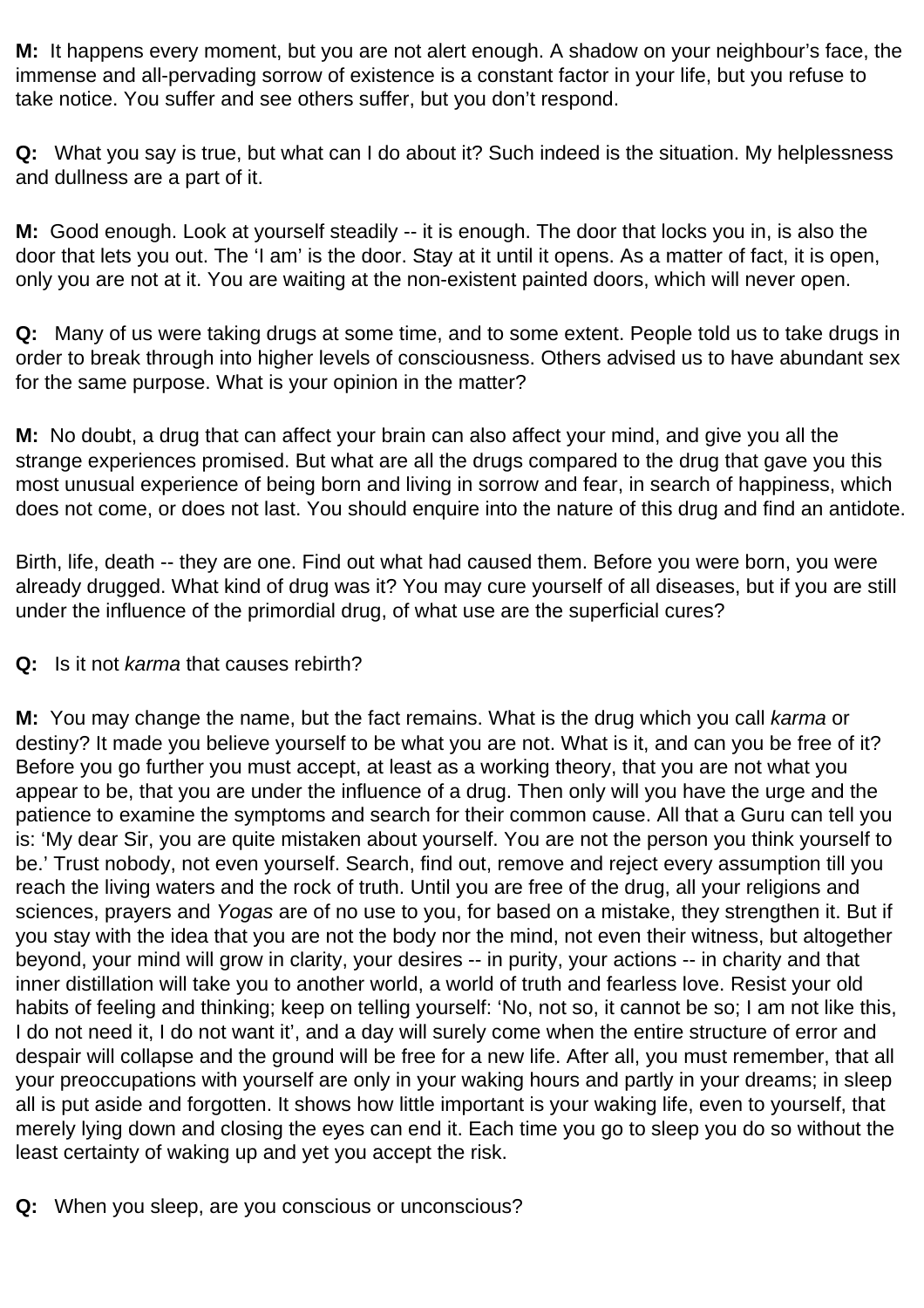**M:** I remain conscious, but not conscious of being a particular person.

**Q:** Can you give us the taste of the experience of self-realisation?

**M:** Take the whole of it! It is here for the asking. But you do not ask. Even when you ask, you do not take. Find out what prevents you from taking.

**Q:** I know what prevents -- my ego.

**M:** Then get busy with your ego -- leave me alone. As long as you are locked up within your mind, my state is beyond your grasp.

**Q:** I find I have no more questions to ask.

**M:** Were you really at war with your ego, you would have put many more questions. You are short of questions because you are not really interested. At present you are moved by the pleasure-pain principle which is the ego. You are going along with the ego, you are not fighting it. You are not even aware how totally you are swayed by personal considerations. A man should always revolt against himself, for the ego, like a crooked mirror, narrows down and distorts. It is the worst of all the tyrants, it dominates you absolutely.

**Q:** When there is no 'I' who is free?

**M:** The world is free of a mighty nuisance. Good enough.

**Q:** Good for whom?

**M:** Good for everybody. It is like a rope stretched across the street, it snarls up the traffic. Roll up, it is there, as mere identity, useful when needed. Freedom from the ego-self is the fruit of self-enquiry.

**Q:** There was a time when I was most displeased with myself. Now I have met my Guru and I am at peace, after having surrendered myself to him completely.

**M:** If you watch your daily life you will see that you have surrendered nothing. You have merely added the word 'surrender' to your vocabulary and made your Guru into a peg to hang your problems on. Real surrender means doing nothing, unless prompted by your Guru. You step, so to say, aside and let your Guru live your life. You merely watch and wonder how easily he solves the problems which to you seemed insoluble.

**Q:** As I sit here, I see the room, the people. I see you too. How does it look at your end? What do you see?

**M:** Nothing. I look, but I do not see in the sense of creating images clothed with judgements. I do not describe nor evaluate. I look, I see you, but neither attitude nor opinion cloud my vision. And when I turn my eyes away, my mind does not allow memory to linger; it is at once free and fresh for the next impression.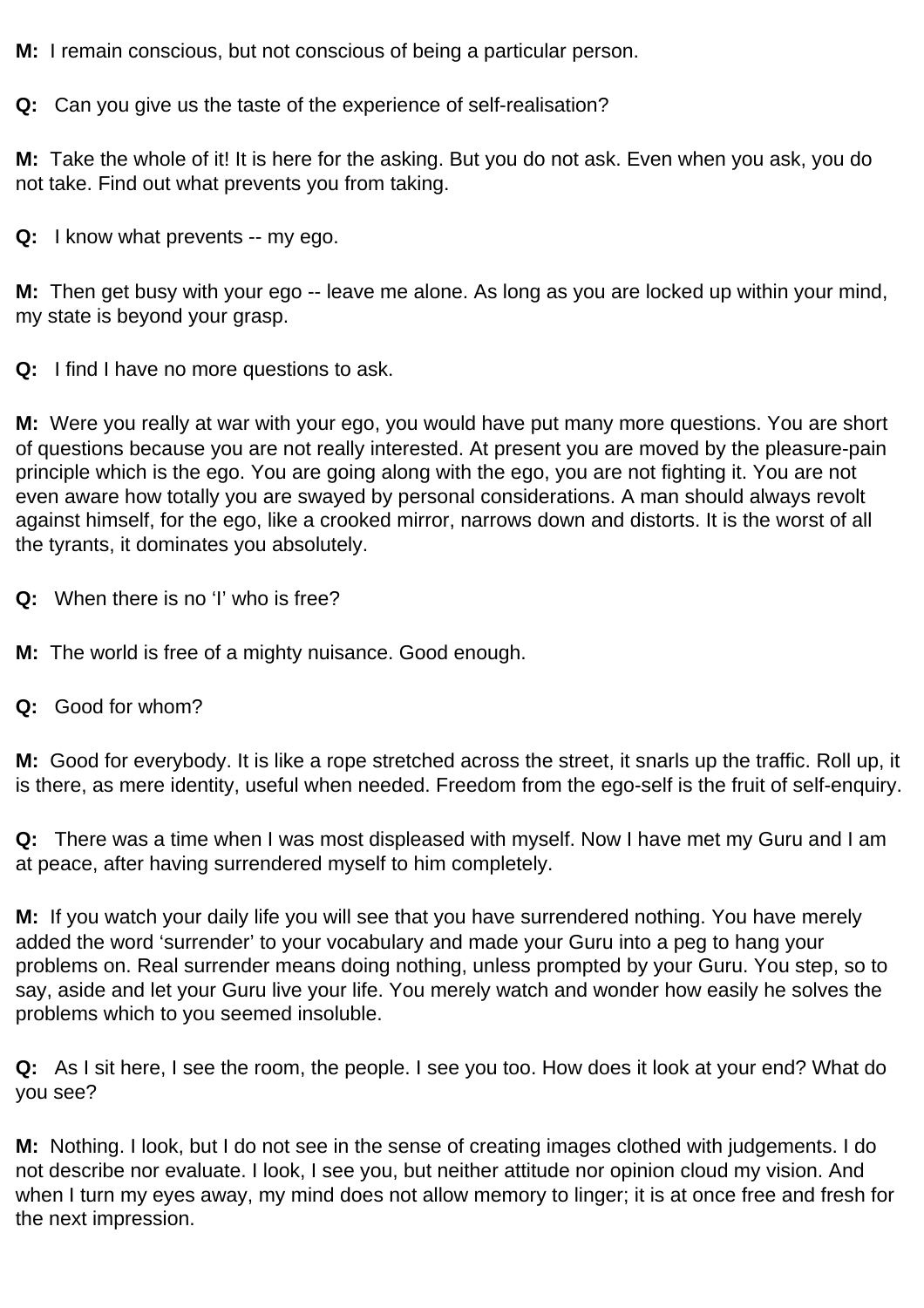**Q:** As I am here, looking at you, I cannot locate the event in space and time. There is something eternal and universal about the transmission of wisdom that is taking place. Ten thousand years earlier, or later, make no difference -- the event itself is timeless.

**M:** Man does not change much over the ages. Human problems remain the same and call for the same answers. Your being conscious of what you call transmission of wisdom shows that wisdom has not yet been transmitted. When you have it, you are no longer conscious of it. What is really your own, you are not conscious of. What you are conscious of is neither you nor yours. Yours is the power of perception, not what you perceive. It is a mistake to take the conscious to be the whole of man. Man is the unconscious, conscious and the super-conscious, but you are not the man. Yours is the cinema screen, the light as well as the seeing power, but the picture is not you.

**Q:** Must I search for the Guru, or shall I stay with whomever I have found?

**M:** The very question shows that you have not yet found one. As long as you have not realised, you will move from Guru to Guru, but when you have found yourself, the search will end. A Guru is a milestone. When you are on the move, you pass so many milestones. When you have reached your destination, it is the last alone that mattered. In reality all mattered at their own time and none matters now.

**Q:** You seem to give no importance to the Guru. He is merely an incident among others.

**M:** All incidents contribute, but none is crucial. On the road each step helps you reach your destination, and each is as crucial as the other, for each step must be made, you cannot skip it. If you refuse to make it, you are stuck!

**Q:** Everybody sings the glories of the Guru, while you compare him to a milestone. Don't we need a Guru?

**M:** Don't we need a milestone? Yes and no. Yes, if we are uncertain, no if we know our way. Once we are certain in ourselves, the Guru is no longer needed, except in a technical sense. Your mind is an instrument, after all, and you should know how to use it. As you are taught the uses of your body, so you should know how to use your mind.

**Q:** What do I gain by learning to use my mind?

**M:** You gain freedom from desire and fear, which are entirely due to wrong uses of the mind. Mere mental knowledge is not enough. The known is accidental, the unknown is the home of the real. To live in the known is bondage, to live in the unknown is liberation.

**Q:** I have understood that all spiritual practice consists in the elimination of the personal self. Such practice demands iron determination and relentless application. Where to find the integrity and energy for such work?

**M:** You find it in the company of the wise?

**Q:** How do I know who is wise and who is merely clever?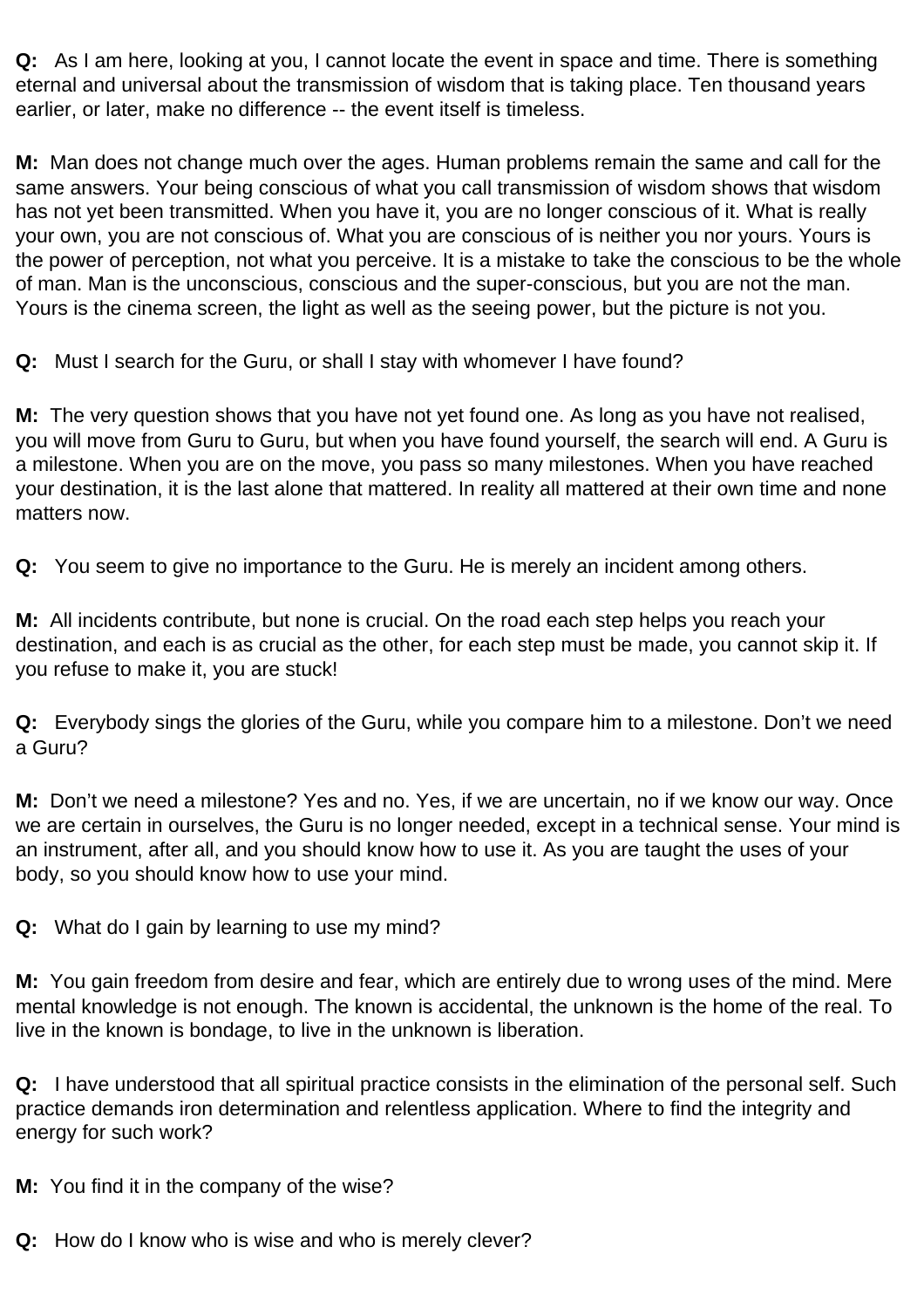**M:** If your motives are pure, if you seek truth and nothing else, you will find the right people. Finding them is easy, what is difficult is to trust them and take full advantage of their advice and guidance.

**Q:** Is the waking state more important for spiritual practice than sleep?

**M:** On the whole we attach too much importance, to the waking state. Without sleep the waking state would be impossible; without sleep one goes mad or dies; why attach so much importance to waking consciousness, which is obviously dependent on the unconscious? Not only the conscious but the unconscious as well should be taken care of in our spiritual practice.

**Q:** How does one attend to the unconscious?

**M:** Keep the 'I am' in the focus of awareness, remember that you *are*, watch yourself ceaselessly and the unconscious will flow into the conscious without any special effort on your part. Wrong desires and fears, false ideas, social inhibitions are blocking and preventing its free interplay with the conscious. Once free to mingle, the two become one and the one becomes all. The person merges into the witness, the witness into awareness, awareness into pure being, yet identity is not lost, only its limitations are lost. It is transfigured, and becomes the real Self, the *sadguru*, the eternal friend and guide. You cannot approach it in worship. No external activity can reach the inner self; worship and prayers remain on the surface only; to go deeper meditation is essential, the striving to go beyond the states of sleep, dream and waking. In the beginning the attempts are irregular, then they recur more often, become regular, then continuous and intense, until all obstacles are conquered.

- **Q:** Obstacles to what?
- **M:** To self-forgetting.

**Q:** If worship and prayers are ineffectual why do you worship daily, with songs and music, the image of your Guru!

- **M:** Those who want it, do it. I see no purpose in interfering.
- **Q:** But you take part in it.

**M:** Yes, it appears so. But why be so concerned with me? Give all your attention to the question: 'What is it that makes me conscious?', until your mind becomes the question itself and cannot think of anything else.

**Q:** All and sundry are urging me to meditate. I find no zest in meditation, but I am interested in many other things; some I want very much and my mind goes to them; my attempts at meditation are so half-hearted. What am I to do?

**M:** Ask yourself: 'To whom it all happens?' Use everything as an opportunity to go within. Light your way by burning up obstacles in the intensity of awareness. When you happen to desire or fear, it is not the desire or fear that are wrong and must go, but the person who desires and fears. There is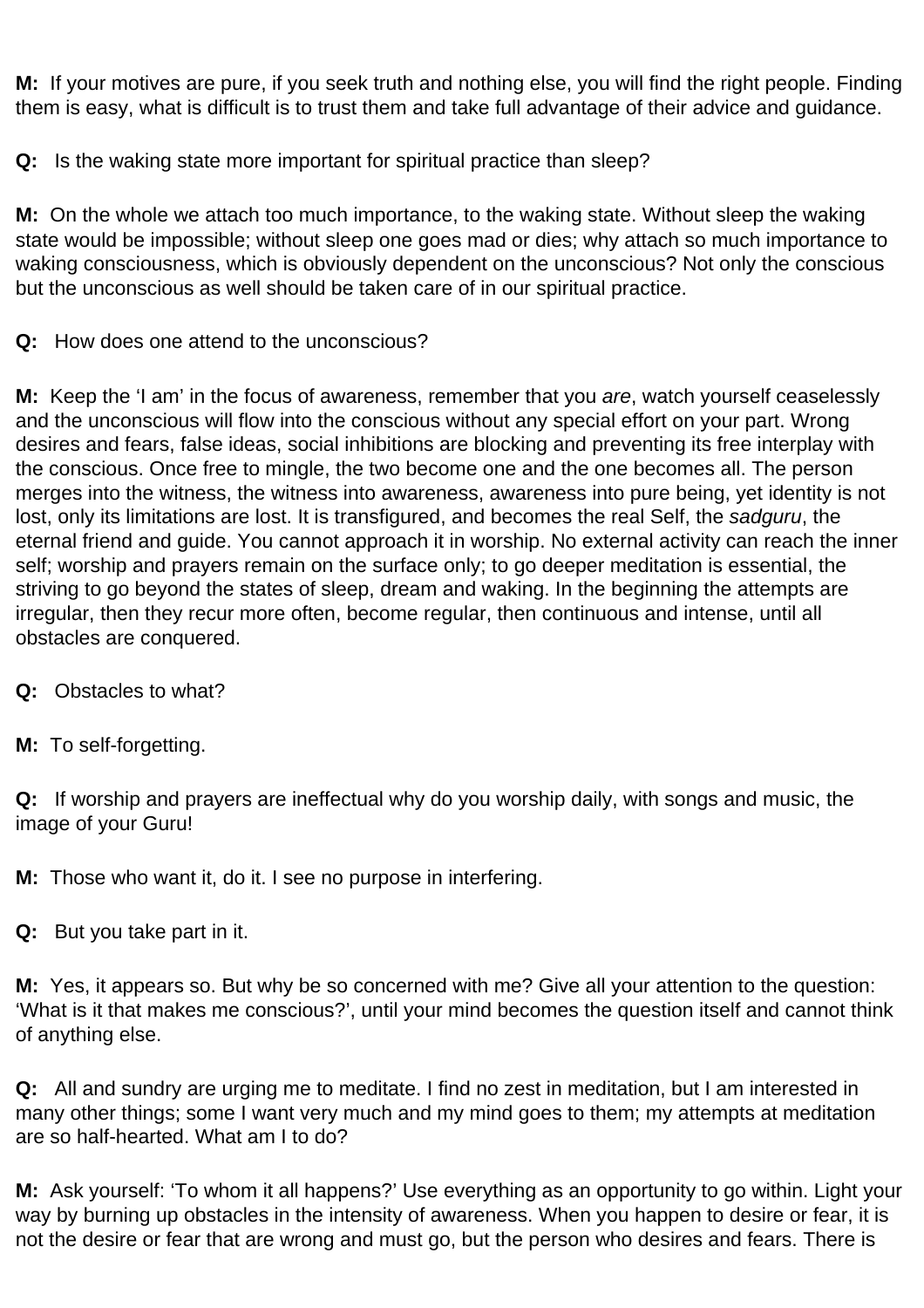no point in fighting desires and fears which may be perfectly natural and justified; It is the person, who is swayed by them, that is the cause of mistakes, past and future. The person should be carefully examined and its falseness seen; then its power over you will end. After all, it subsides each time you go to sleep. In deep sleep you are not a self-conscious person, yet you are alive. When you are alive and conscious, but no longer self-conscious, you are not a person anymore. During the waking hours you are, as if, on the stage, playing a role, but what are you when the play is over? You are what you are; what you were before the play began you remain when it is over. Look at yourself as performing on the stage of life. The performance may be splendid or clumsy, but you are not in it, you merely watch it; with interest and sympathy, of course, but keeping in mind all the time that you are only watching while the play -- life -- is going on.

**Q:** You are always stressing the cognition aspect of reality. You hardly ever mention affection, and will -- never?

**M:** Will, affection, bliss, striving and enjoying are so deeply tainted with the personal, that they cannot be trusted. The clarification and purification needed at the very start of the journey, only awareness can give. Love and will shall have their turn, but the ground must be prepared. The sun of awareness must rise first -- all else will follow.

## **87. Keep the Mind Silent and You shall Discover**

**Questioner:** Once I had a strange experience. I was not, nor was the world, there was only light - within and without -- and immense peace. This lasted for four days and then I returned to the everyday consciousness.

Now I have a feeling that all I know is merely a scaffolding, covering and hiding the building under construction. The architect, the design, the plans, the purpose -- nothing I know; some activity is going on, things are happening; that is all I can say. I am that scaffolding, some thing very flimsy and short-lived; when the building is ready, the scaffolding will be dismantled and removed. The 'I am' and the 'What am I' are of no importance, because once the building is ready, the 'I' will go as a matter of course, leaving no questions about itself to answer.

**Maharaj:** Are you not aware of all this? Is not the fact of awareness the constant factor?

**Q:** My sense of permanency and identity is due to memory, which is so evanescent and unreliable. How little I remember, even of the recent past! I have lived a life-time, and now what is left with me? A bundle of events, at best a short story.

**M:** All this takes place within your consciousness.

**Q:** Within and without. In daytime -- within; in the night -- without. Consciousness is not all. So many things happen beyond its reach. To say that what I am not conscious of does not exist, is altogether wrong.

**M:** What you say is logical, but actually you know only what is in your consciousness. What you claim exists outside conscious experience is inferred.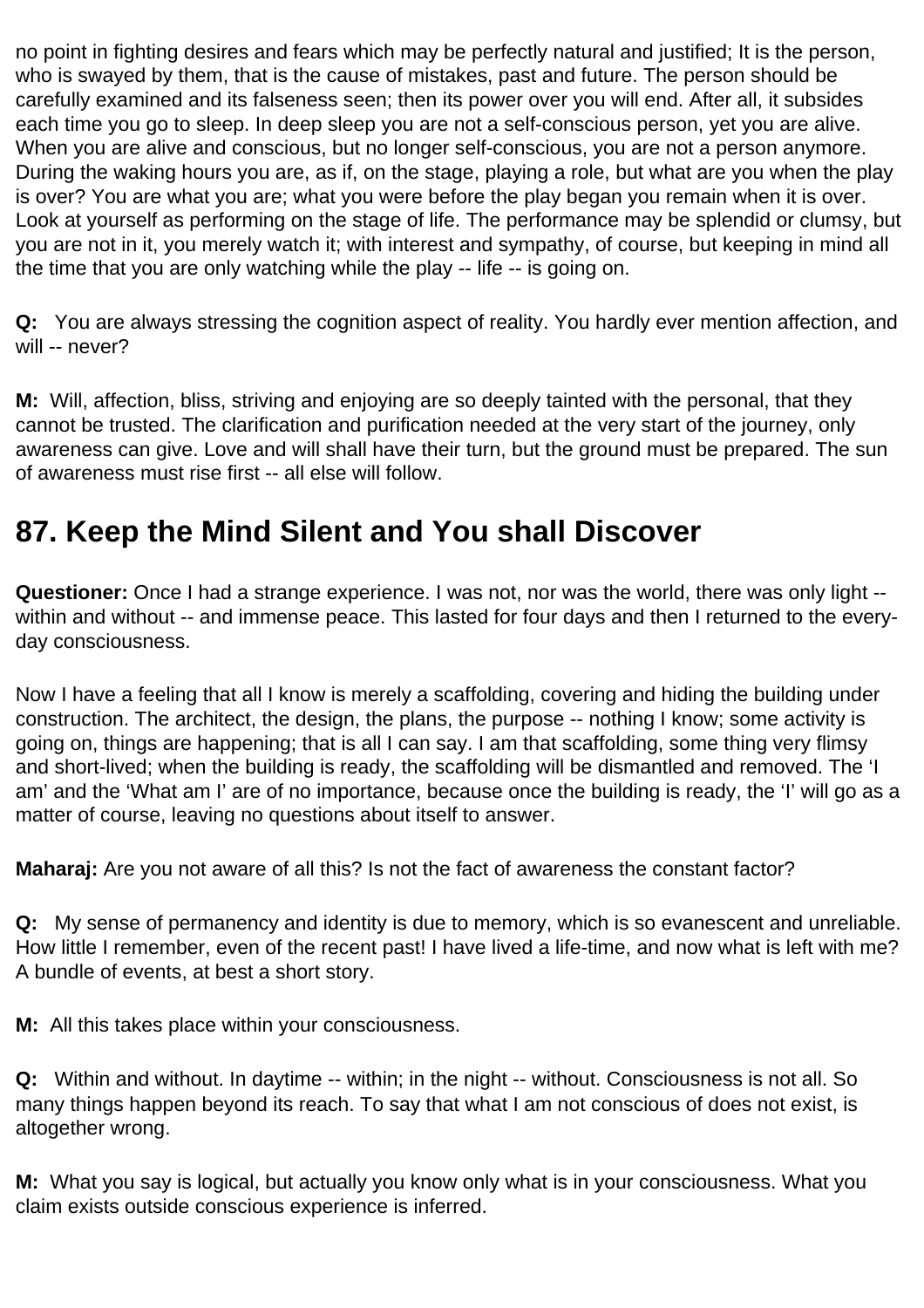**Q:** It may be inferred and yet it is more real than the sensory.

**M:** Be careful. The moment you start talking you create a verbal universe, a universe of words, ideas, concepts and abstractions, interwoven and inter-dependent, most wonderfully generating, supporting and explaining each other and yet all without essence or substance, mere creations of the mind. Words create words, reality is silent.

**Q:** When you talk, I hear you. Is it not a fact?

**M:** That you hear is a fact. What you hear -- is not. The fact can be experienced, and in that sense the sound of the word and the mental ripples it causes are experienced. There is no other reality behind it. Its meaning is purely conventional, to be remembered; a language can be easily forgotten, unless practiced.

**Q:** If words have no reality in them why talk at all?

**M:** They serve their limited purpose of inter-personal communication. Words do not convey facts, they signal them. Once you are beyond the person, you need no words.

**Q:** What can take me beyond the person? How to go beyond consciousness?

**M:** Words and questions come from the mind and hold you there. To go beyond the mind, you must be silent and quiet. Peace and silence, silence and peace -- this is the way beyond. Stop asking questions.

**Q:** Once I give up asking questions, what am I to do?

**M:** What can you do but wait and watch?

**Q:** What am I to wait for?

**M:** For the centre of your being to emerge into consciousness. The three states -- sleeping, dreaming and waking are all in consciousness, the manifested; what you call unconsciousness will also be manifested -- in time; beyond consciousness altogether lies the unmanifested. And beyond all, and pervading all, is the heart of being which beats steadily -- manifested-unmanifested; manifested-unmanifested (*saguna-nirguna*).

**Q:** On the verbal level it sounds all right. I can visualise myself as the seed of being, a point in consciousness, with my sense 'I am' pulsating, appearing and disappearing alternately. But what am I to do to realise it as a fact, to go beyond into the changeless, wordless Reality?

**M:** You can do nothing. What time has brought about, time will take away.

**Q:** Why then all these exhortations to practice *Yoga* and seek reality? They make me feel empowered and responsible, while in fact it is time that does all.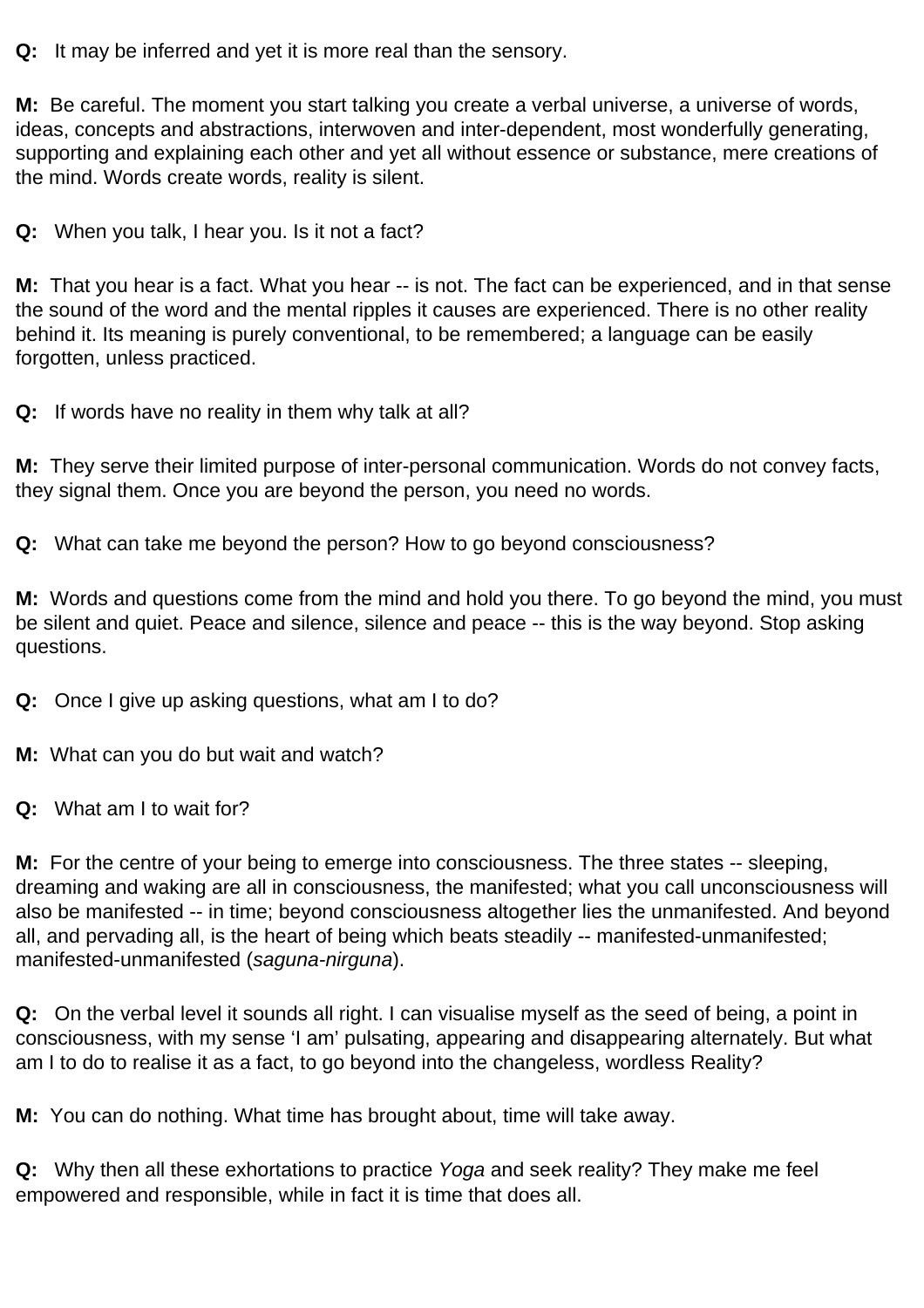**M:** This is the end of *Yoga* -- to realise independence. All that happens, happens in and to the mind, not to the source of the 'I am'. Once you realise that all happens by itself, (call it destiny, or the will of God or mere accident), you remain as witness only, understanding and enjoying, but not perturbed.

**Q:** If I cease trusting words altogether, what will be my condition?

**M:** There is a season for trusting and for distrusting. Let the seasons do their work, why worry?

**Q:** Somehow I feel responsible for what happens around me.

**M:** You are responsible only for what you can change. All you can change is only your attitude. There lies your responsibility.

**Q:** You are advising me to remain indifferent to the sorrows of others!

**M:** It is not that you are indifferent. All the sufferings of mankind do not prevent you from enjoying your next meal. The witness is not indifferent. He is the fullness of understanding and compassion. Only as the witness you can help another.

**Q:** All my life I was fed on words. The number of words I have heard and read go into the billions. Did it benefit me? Not at all!

**M:** The mind shapes the language and the language shapes the mind. Both are tools, use them but don't misuse them. Words can bring you only unto their own limit; to go beyond, you must abandon them. Remain as the silent witness only.

**Q:** How can I? The world disturbs me greatly.

**M:** It is because you think yourself big enough to be affected by the world. It is not so. You are so small that nothing can pin you down. It is your mind that gets caught, not you. Know yourself as you *are* -- a mere point in consciousness, dimensionless and timeless. You are like the point of the pencil -- by mere contact with you the mind draws its picture of the world. You are single and simple -- the picture is complex and extensive. Don't be misled by the picture -- remain aware of the tiny point -- which is everywhere in the picture.

What is, can cease to be; what is not, can come to be; but what neither is nor is not, but on which being and non-being depend, is unassailable; know yourself to be the cause of desire and fear, itself free from both.

**Q:** How am I the cause of fear?

**M:** All depends on you. It is by your consent that the world exists. Withdraw your belief in its reality and it will dissolve like a dream. Time can bring down mountains; much more you, who are the timeless source of time. For without memory and expectation there can be no time.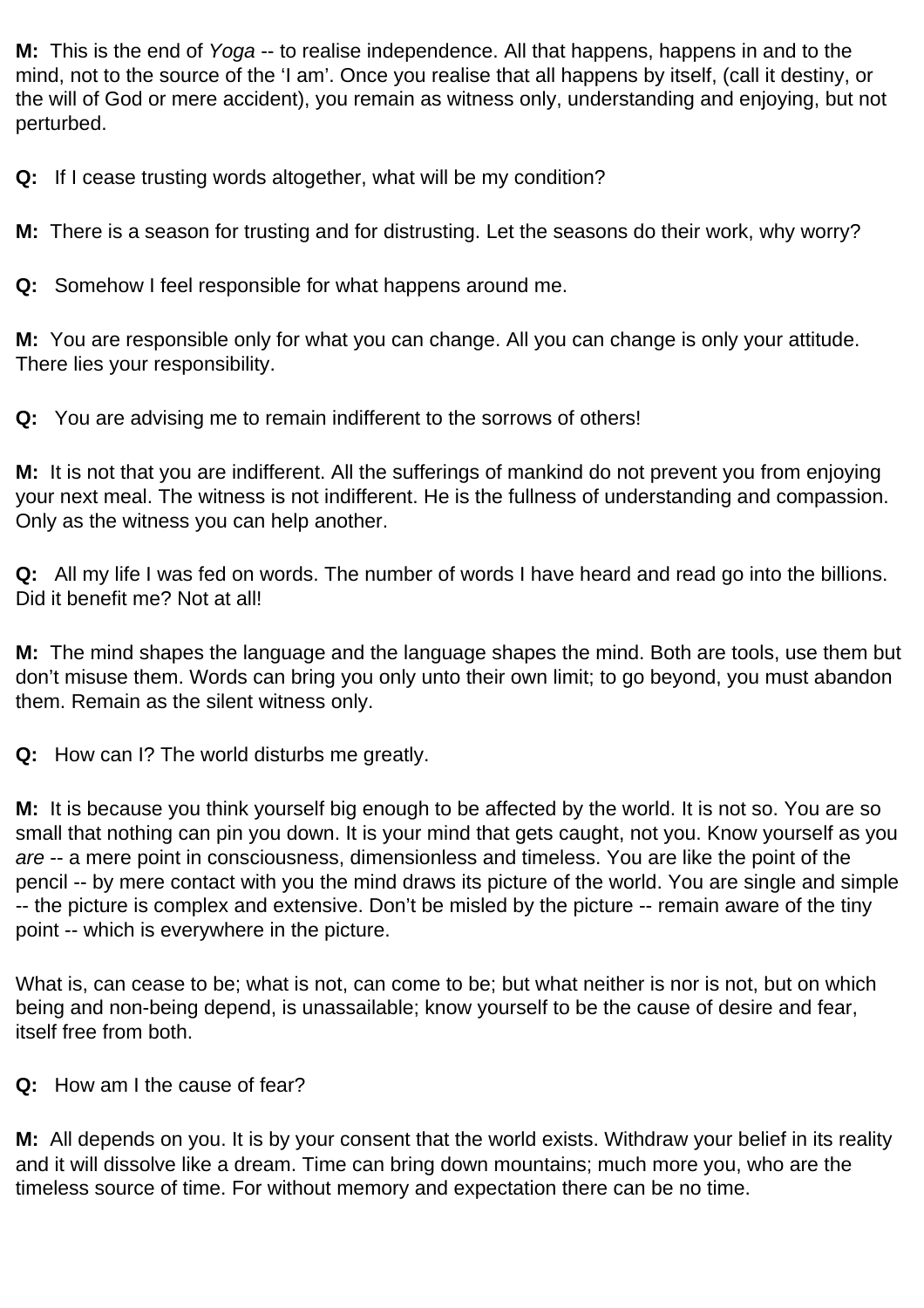### **Q:** Is the 'I am' the Ultimate?

**M:** Before you can say: 'I am', you must be there to say it. Being need not be self-conscious. You need not know to be, but you must *be* to know.

**Q:** Sir, I am getting drowned in a sea of words! I can see that all depends on how the words are out together, but there must be somebody to put them together -- meaningfully. By drawing words at random the Ramayana, Mahabharata and Bhagavata could never be produced. The theory of accidental emergence is not tenable. The origin of the meaningful must be beyond it. What is the power that creates order out of chaos? Living is more than being, and consciousness is more than living. Who is the conscious living being?

**M:** Your question contains the answer: a conscious living being is a conscious living being. The words are most appropriate, but you do not grasp their full import. Go deep into the meaning of the words: being, living, conscious, and you will stop running in circles, asking questions, but missing answers. Do understand that you cannot ask a valid question about yourself, because you do not know whom you are asking about. In the question 'Who am I?' the 'I' is not known and the question can be worded as: "I do not know what I mean by 'I'" What you are, you must find out. I can only tell you what you are not. You are not of the world, you are not even in the world. The world is not, you alone are. You create the world in your imagination like a dream. As you cannot separate the dream from yourself, so you cannot have an outer world independent of yourself. You are independent, not the world. Don't be afraid of a world you yourself have created. Cease from looking for happiness and reality in a dream and you will wake up. You need not know 'why' and 'how', there is no end to questions. Abandon all desires, keep your mind silent and you shall discover.

## **88. Knowledge by the Mind, is not True Knowledge**

**Questioner:** Do you experience the three states of waking, dreaming and sleeping just as we do, or otherwise?

**Maharaj:** All the three states are sleep to me. My waking state is beyond them. As I look at you, you all seem asleep, dreaming up words of your own. I am aware, for I imagine nothing. It is not *samadhi* which is but a kind of sleep. It is just a state unaffected by the mind, free from the past and future. In your case it is distorted by desire and fear, by memories and hopes; in mine it is as it is - normal. To be a person is to be asleep.

**Q:** Between the body and pure awareness stands the 'inner organ', *antahkarana*, the 'subtle body', the 'mental body', whatever the name. Just as a whirling mirror converts sunlight into a manifold pattern of streaks and colours, so does the subtle body convert the simple light of the shining Self into a diversified world. Thus I have understood your teaching. What I cannot grasp is how did this subtle body arise in the first instance?

**M:** It is created with the emergence of the 'I am' idea. The two are one.

**Q:** How did the 'I am' appear?

**M:** In your world everything must have a beginning and an end. If it does not, you call it eternal. In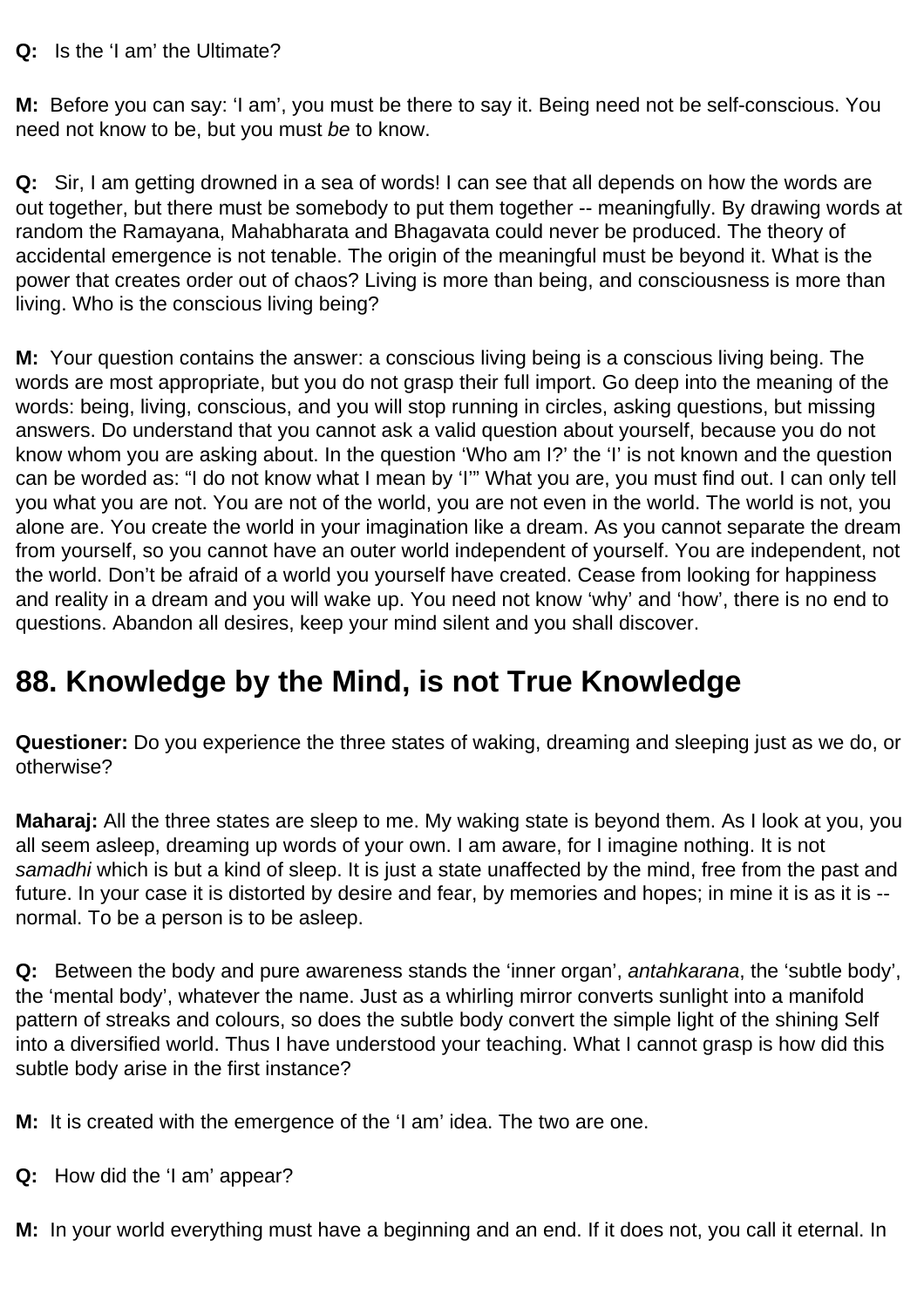my view there is no such thing as beginning or end -- these are all related to time. Timeless being is entirely in the *now*.

**Q:** The *antahkarana*, or the 'subtle body', is it real or unreal?

**M:** It is momentary. Real when present, unreal when over.

**Q:** What kind of reality? Is it momentary?

**M:** Call it empirical, or actual, or factual. It is the reality of immediate experience, here and now, which cannot be denied. You can question the description and the meaning, but not the event itself. Being and non-being alternate and their reality is momentary. The Immutable Reality lies beyond space and time. Realise the momentariness of being and non-being and be free from both.

**Q:** Things may be transient, yet they are very much with us, in endless repetition.

**M:** Desires are strong. It is desire that causes repetition. There is no recurrence where desire is not.

**Q:** What about fear?

**M:** Desire is of the past, fear is of the future. The memory of past suffering and the fear of its recurrence make one anxious about the future.

**Q:** There is also fear of the unknown.

**M:** Who has not suffered is not afraid.

**Q:** We are condemned to fear?

**M:** Until we can look at fear and accept it as the shadow of personal existence, as persons we are bound to be afraid. Abandon all personal equations and you shall be free from fear. It is not difficult. Desirelessness comes on its own when desire is recognised as false. You need not struggle with desire. Ultimately, it is an urge to happiness, which is natural as long as there is sorrow. Only see that there is no happiness in what you desire.

**Q:** We settle for pleasure.

**M:** Each pleasure is wrapped in pain. You soon discover that you cannot have one without the other.

**Q:** There is the experiencer and there is his experience. What created the link between the two?

- **M:** Nothing created it. It is. The two are one.
- **Q:** I feel there is a catch somewhere, but I do not know where.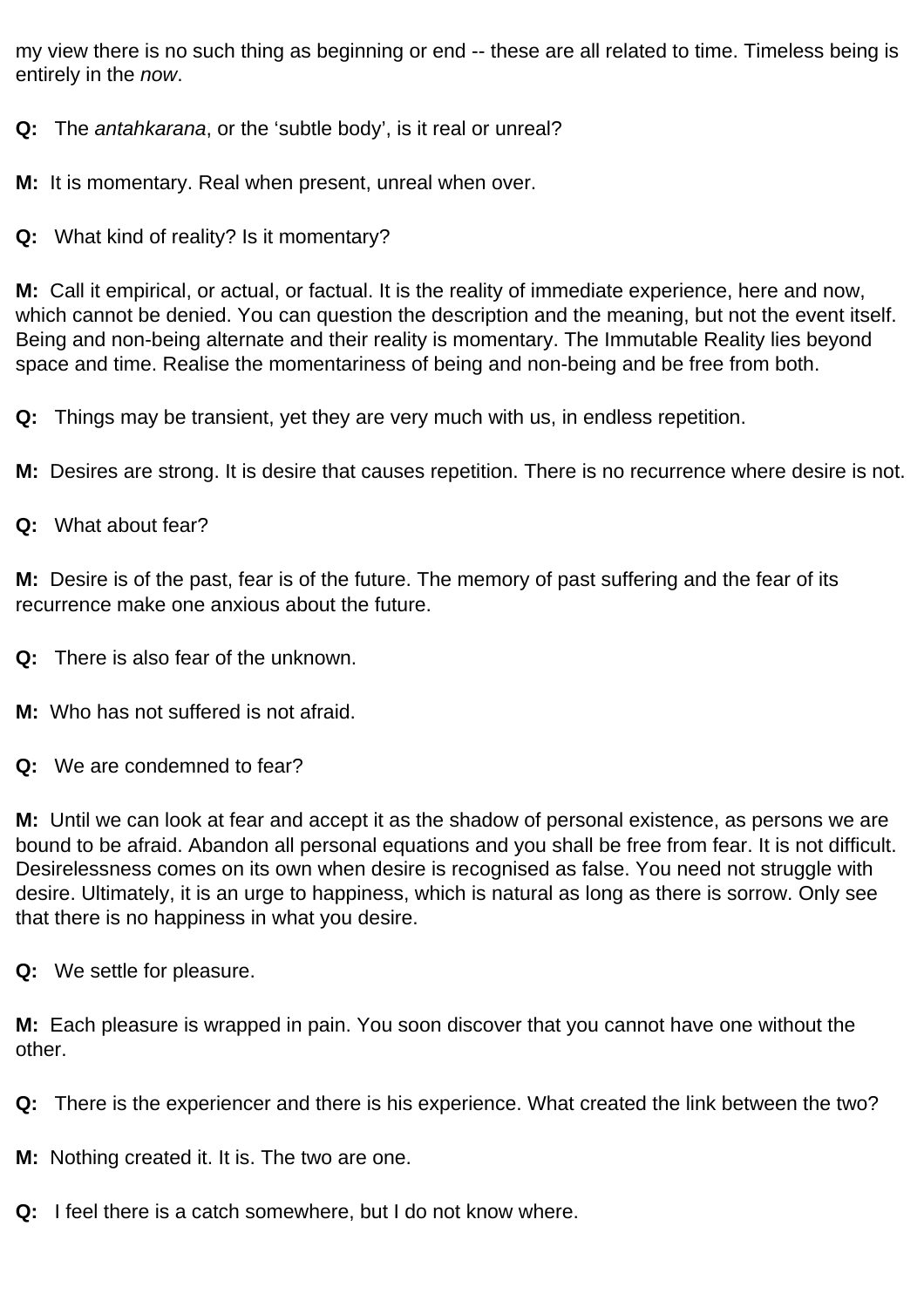**M:** The catch is in your mind, which insists on seeing duality where there is none.

**Q:** As I listen to you, my mind is all in the now and I am astonished to find myself without questions.

**M:** You can know reality only when you are astonished.

**Q:** I can make out that the cause of anxiety and fear is memory. What are the means for putting an end to memory?

**M:** Don't talk of means, there are no means. What you see as false, dissolves. It is the very nature of illusion to dissolve on investigation. Investigate -- that is all. You cannot destroy the false, for you are creating it all the time. Withdraw from it, ignore it, go beyond, and it will cease to be.

**Q:** Christ also speaks of ignoring evil and being child-like.

**M:** Reality is common to all. Only the false is personal.

**Q:** As I watch the *sadhakas* and enquire into the theories by which they live, I find they have merely replaced material cravings by 'spiritual' ambitions. From what you tell us it looks as if the words: 'spiritual' and 'ambition' are incompatible. If 'spirituality' implies freedom from ambition, what will urge the seeker on? The *Yogis* speak of the desire for liberation as essential. Is it not the highest form of ambition?

**M:** Ambition is personal, liberation is from the personal. In liberation both the subject and the object of ambition are no longer. Earnestness is not a yearning for the fruits of one's endeavours. It is an expression of an inner shift of interest away from the false, unessential, the personal.

**Q:** You told us the other day that we cannot even dream of perfection before realisation, for the Self is the source of all perfection and not the mind. If it is not excellence in virtue that is essential for liberation, then what is?

**M:** Liberation is not the result of some means skilfully applied, nor of circumstances. It is beyond the causal process. Nothing can compel it, nothing can prevent it.

**Q:** Then why are we not free here and now?

**M:** But we are free 'here and now'. It is only the mind that imagines bondage.

**Q:** What will put an end to imagination?

**M:** Why should you want to put an end to it? Once you know your mind and its miraculous powers, and remove what poisoned it -- the idea of a separate and isolated person -- you just leave it alone to do its work among things to which it is well suited. To keep the mind in its own place and on its own work is the liberation of the mind.

**Q:** What is the work of the mind?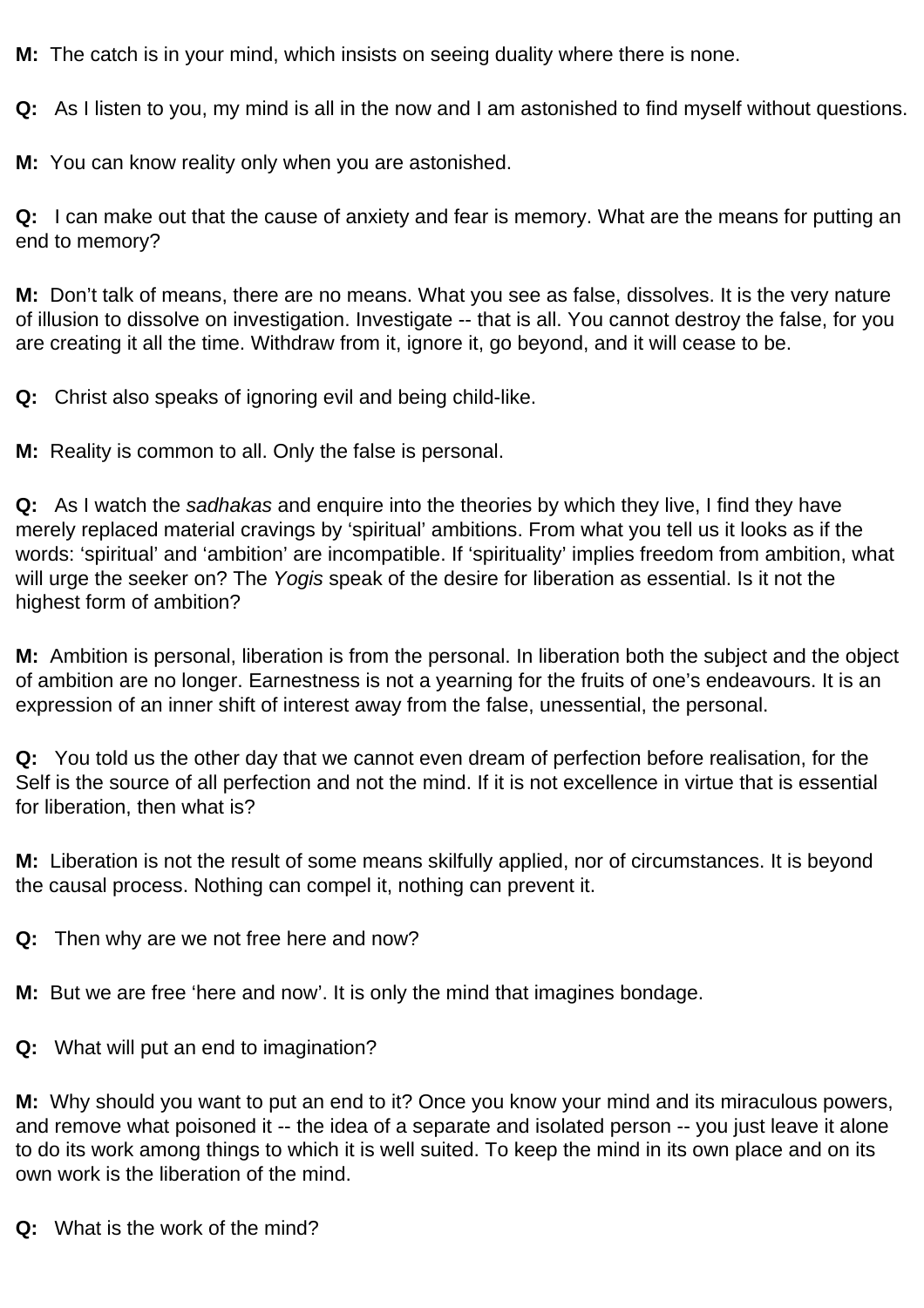**M:** The mind is the wife of the heart and the world their home -- to be kept bright and happy.

**Q:** I have not yet understood why, if nothing stands in the way of liberation, it does not happen here and now.

**M:** Nothing stands in the way of your liberation and it can happen here and now, but for your being more interested in other things. And you cannot fight with your interests. You must go with them, see through them and watch them reveal themselves as mere errors of judgement and appreciation.

**Q:** Will it not help me if I go and stay with some great and holy man?

**M:** Great and holy people are always within your reach, but you do not recognise them. How will you know who is great and holy? By hearsay? Can you trust others in these matters, or even yourself? To convince you beyond the shadow of doubt you need more than a commendation, more even than a momentary rapture. You may come across a great and holy man or women and not even know for a long time your good fortune. The infant son of a great man for many years will not know the greatness of his father. You must mature to recognise greatness and purify your heart for holiness. Or you will spend your time and money in vain and also miss what life offers you. There are good people among your friends -- you can learn much from them. Running after saints is merely another game to play. Remember yourself instead and watch your daily life relentlessly. Be earnest, and you shall not fail to break the bonds of inattention and imagination.

**Q:** Do you want me to struggle all alone?

**M:** You are never alone. There are powers and presences who serve you all the time most faithfully. You may or may not perceive them, nevertheless they are real and active. When you realise that all is in your mind and that you are beyond the mind, that you are truly alone; then all is you.

**Q:** What is omniscience? Is God omniscient? Are you omniscient? We hear the expression - universal witness. What does it mean? Does self-realisation imply omniscience? Or is it a matter of specialised training?

**M:** To lose entirely all interest in knowledge results in omniscience. It is but the gift of knowing what needs to be known, at the right moment, for error-free action. After all, knowledge is needed for action and if you act rightly, spontaneously, without bringing in the conscious, so much the better.

**Q:** Can one know the mind of another person?

**M:** Know you own mind first. It contains the entire universe and with space to spare!

**Q:** Your working theory seems to be that the waking state is not basically different from dream and the dreamless sleep. The three states are essentially a case of mistaken self-identification with the body. Maybe it is true, but, I feel, it is not the whole truth.

**M:** Do not try to know the truth, for knowledge by the mind is not true knowledge. But you can know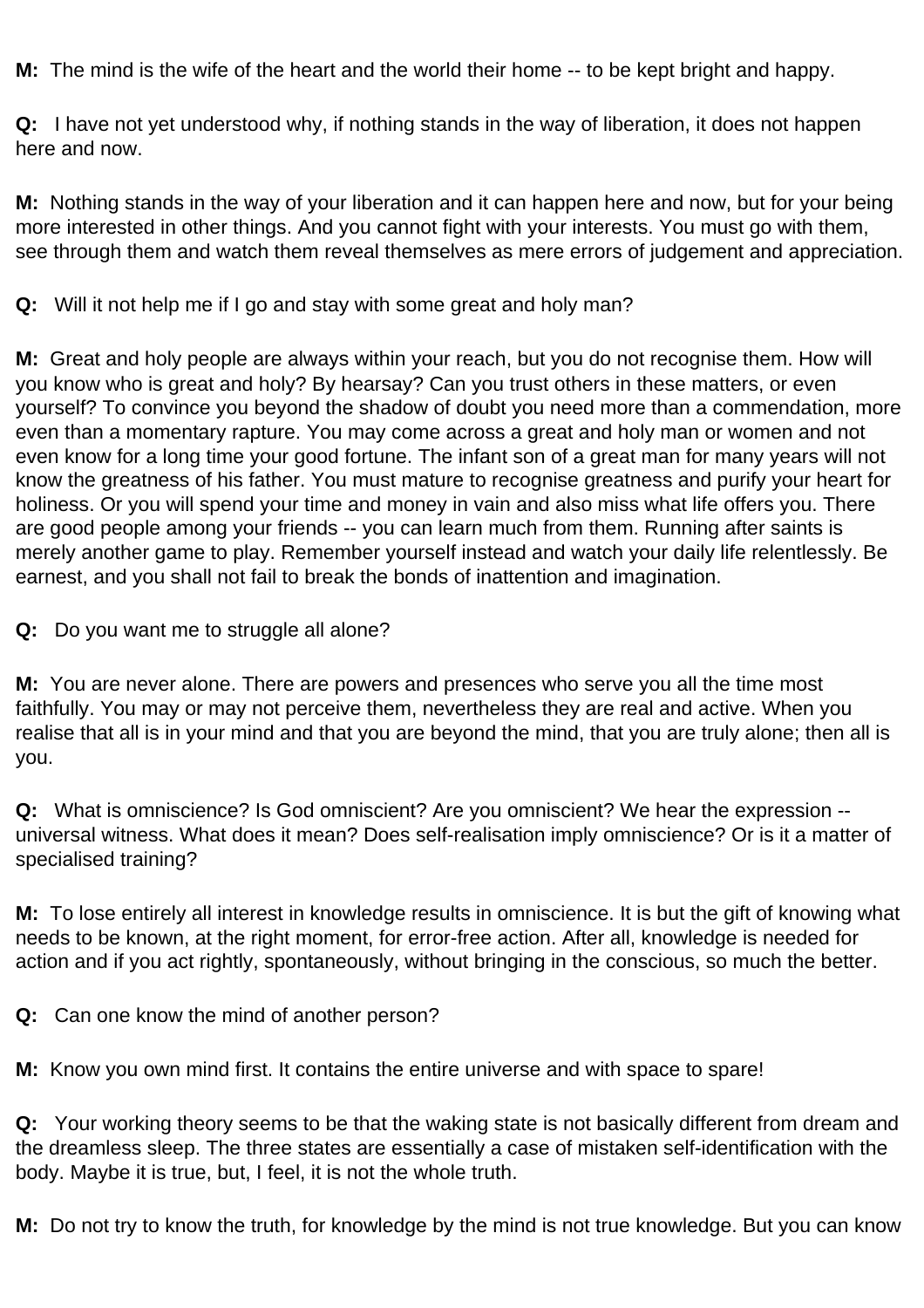what is not true -- which is enough to liberate you from the false. The idea that you know what is true is dangerous, for it keeps you imprisoned in the mind. It is when you do not know, that you are free to investigate. And there can be no salvation, without investigation, because non-investigation is the main cause of bondage.

**Q:** You say that the illusion of the world begins with the sense 'I am', but when I ask about the origin of the sense 'I am', you answer that it has no origin, for on investigation it dissolves. What is solid enough to build the world on cannot be mere illusion. The 'I am' is the only changeless factor I am conscious of; how can it be false?

**M:** It is not the 'I am' that is false, but what you take yourself to be. I can see, beyond the least shadow of doubt, that you are not what you believe yourself to be. Logic or no logic, you cannot deny the obvious. You are nothing that you are conscious of. Apply yourself diligently to pulling apart the structure you have built in your mind. What the mind has done the mind must undo.

**Q:** You cannot deny the present moment, mind or no mind. What is now, is. You may question the appearance, but not the fact. What is at the root of the fact?

**M:** The 'I am' is at the root of all appearance and the permanent link in the succession of events that we call life; but I am beyond the 'I am'.

**Q:** I have found that the realised people usually describe their state in terms borrowed from their religion. You happen to be a Hindu, so you talk of *Brahma*, *Vishnu* and *Shiva* and use Hindu approaches and imagery. Kindly tell us, what is the experience behind your words? What reality do they refer to?

**M:** It is my way of talking, a language I was taught to use.

**Q:** But what is behind the language?

**M:** How can I put it into words, except in negating them? Therefore, I use words like timeless, spaceless, causeless. These too are words, but as they are empty of meaning, they suit my purpose.

- **Q:** If they are meaningless, why use them?
- **M:** Because you want words where no words apply.
- **Q:** I can see your point. Again, you have robbed me of my question!

# **89. Progress in Spiritual Life**

**Questioner:** We are two girls from England, visiting India. We know little about *Yoga* and we are here because we were told that spiritual teachers play an important role in Indian life.

**Maharaj:** You are welcome. There is nothing new you will find here. The work we are doing is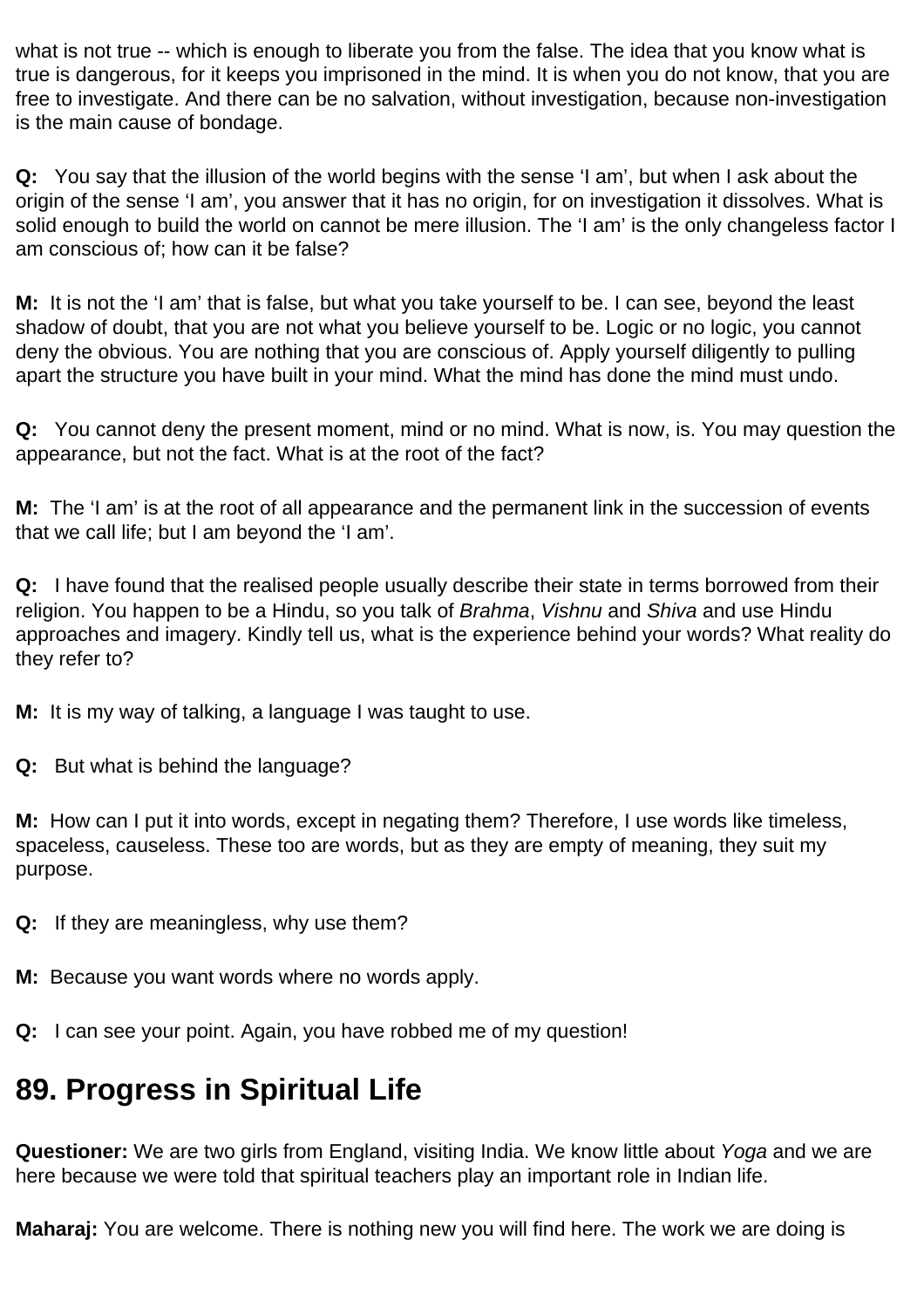timeless. It was the same ten thousand years ago. Centuries roll on, but the human problem does not change -- the problem of suffering and the ending of suffering.

**Q:** The other day seven young foreigners have turned up asking for a place to sleep for a few nights. They came to see their Guru who was lecturing in Bombay. I met him -- a very pleasant looking young man is he -- apparently very matter-of-fact and efficient, but with an atmosphere of peace and silence about him. His teaching is traditional with stress on *karma Yoga*, selfless work, service of the Guru etc. Like the Gita, he says that selfless work will result in salvation. He is full of ambitious plans: training workers who will start spiritual centres in many countries. It seems he gives them not only the authority, but also the power to do the work in his name.

**M:** Yes, there is such a thing as transmission of power.

**Q:** When I was with them I had a strange feeling of becoming invisible. The devotees, in their surrender to their Guru surrendered me also! Whatever I did for them was their Guru's doing and I was not considered, except as a mere instrument. I was merely a tap to turn left or right. There was no personal relationship whatsoever. They tried a little to convert me to their faith; as soon as they felt resistance, they just dropped me from the field of their attention. Even between themselves they did not appear very much related; it is their common interest in their Guru that kept them together. I found it rather cold, almost inhuman. To consider oneself an instrument in God's hands is one thing; to be denied all attention and consideration because 'all is God' may lead to indifference verging on cruelty. After all, all wars are made 'in the name of God'. The entire history of mankind is a succession of 'holy wars'. One is never so impersonal as in war!

**M:** To insist, to resist, are contained in the will to *be*. Remove the will to *be* and what remains? Existence and non-existence relate to something in space and time; here and now, there and then, which again are in the mind. The mind plays a guessing game; it is ever uncertain; anxiety-ridden and restless. You resent being treated as a mere instrument of some god, or Guru, and insist on being treated as a person, because you are not sure of your own existence and do not want to give up the comfort and assurance of a personality. You may not be what you believe yourself to be, but it gives you continuity, your future flows into the present and becomes the past without jolts. To be denied personal existence is frightening, but you must face it and find your identity with the totality of life. Then the problem of who is used by whom is no more.

**Q:** All the attention I got was an attempt to convert me to their faith. When I resisted they lost all interest in me.

**M:** One does not become a disciple by conversion, or by accident. There is usually an ancient link, maintained through many lives and flowering as love and trust, without which there is no discipleship.

**Q:** What made you decide to become a teacher?

**M:** I was made into one by being called so. Who am I to teach and whom? What I am, you are, and what you are -- I am. The 'I am' is common to us all; beyond the 'I am' there is the immensity of light and love. We do not see it because we look elsewhere; I can only point at the sky; seeing of the star is your own work. Some take more time before they see the star, some take less; it depends on the clarity of their vision and their earnestness in search. These two must be their own -- I can only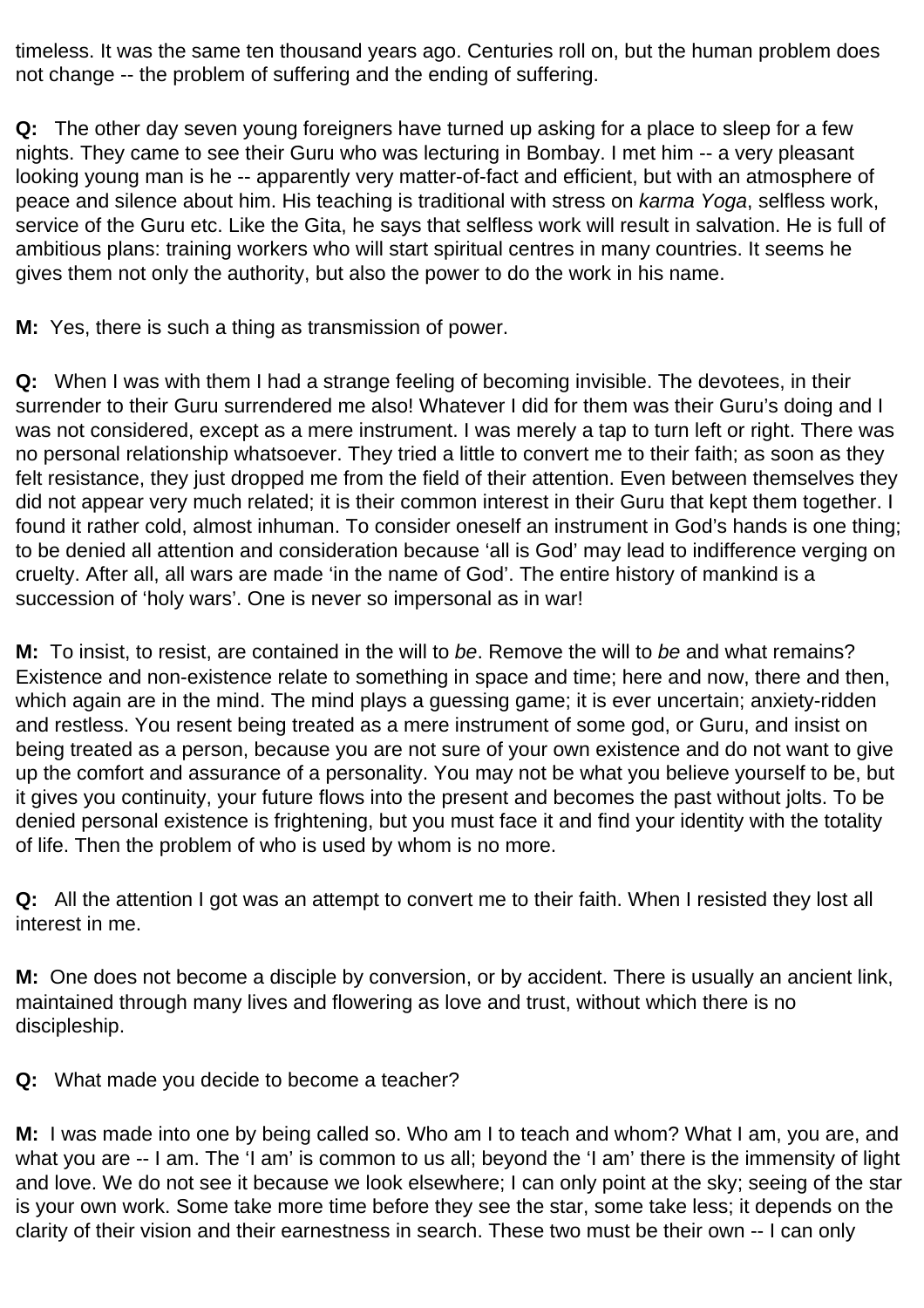encourage.

**Q:** What am I expected to do when I become a disciple?

**M:** Each teacher has his own method, usually patterned on his Guru's teachings and on the way he himself has realised, and his own terminology as well. Within that framework adjustments to the personality of the disciple are made. The disciple is given full freedom of thought and enquiry and encouraged to question to his heart's content. He must be absolutely certain of the standing and competence of his Guru, otherwise his faith will not be absolute nor his action complete. It is the absolute in you that takes you to the absolute beyond you -- absolute truth, love selflessness are the decisive factors in self-realisation. With earnestness these can be reached.

**Q:** I understand one must give up one's family and possessions to become a disciple.

**M:** It varies with the Guru. Some expect their mature disciples to become ascetics and recluses; some encourage family life and duties. Most of them consider a model family life more difficult than renunciation, suitable for a personality more mature and better balanced. At the early stages the discipline of monastic life may be advisable. Therefore, in the Hindu culture students up to the age of 25 are expected to live like monks -- in poverty, chastity and obedience -- to give them a chance to build a character able to meet the hardships and temptations of married life.

**Q:** Who are the people in this room? Are they your disciples?

**M:** Ask them. It is not on the verbal level that one becomes a disciple, but in the silent depths of one's being. You do not become a disciple by choice; it is more a matter of destiny than self-will. It does not matter much who is the teacher -- they all wish you well. It is the disciple that matters -- his honesty and earnestness. The right disciple will always find the right teacher.

**Q:** I can see the beauty and feel the blessedness of a life devoted to search for truth under a competent and loving teacher. Unfortunately, we have to return to England.

**M:** Distance does not matter. If your desires are strong and true, they will mould your life for their fulfilment. Sow you seed and leave it to the seasons.

**Q:** What are the signs of progress in spiritual life?

**M:** Freedom from anxiety; a sense of ease and joy; deep peace within and abundant energy without.

**Q:** How did you get it?

**M:** I found it all in the holy presence of my Guru -- I did nothing on my own. He told me to be quiet -- and I did it -- as much as I could.

**Q:** Is your presence as powerful as his?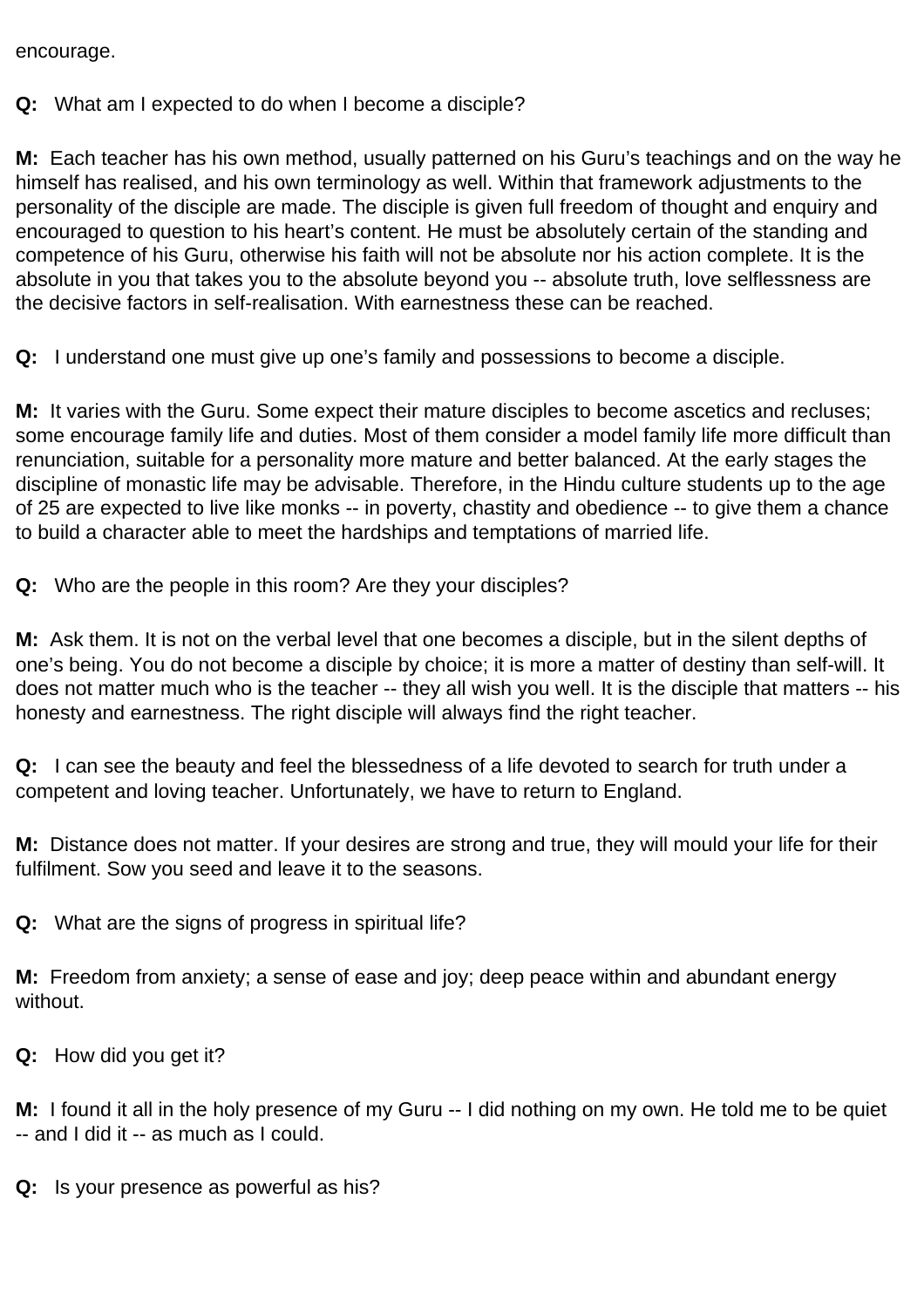**M:** How am I to know? For me -- his is the only presence. If you are with me, you are with him.

**Q:** Each Guru will refer me to his own Guru. Where is the starting point?

**M:** There is a power in the universe working for enlightenment -- and liberation. We call it *Sadashiva*, who is ever present in the hearts of men. It is the unifying factor. Unity -- liberates. Freedom -- unites. Ultimately nothing is mine or yours -- everything is ours. Just be one with yourself and you will be one with all, at home in the entire universe.

**Q:** You mean to say that all these glories will come with the mere dwelling on the feeling 'I am'?

**M:** It is the simple that is certain, not the complicated. Somehow, people do not trust the simple, the easy, the always available. Why not give an honest trial to what I say? It may look very small and insignificant, but it is like a seed that grows into a mighty tree. Give yourself a chance!

**Q:** I see so many people sitting here -- quietly. What for have they come?

**M:** To meet themselves. At home the world is too much with them. Here nothing disturbs them; they have a chance to take leave of their daily worries and contact the essential in themselves.

**Q:** What is the course of training in self-awareness?

**M:** There is no need of training. Awareness is always with you. The same attention that you give to the outer, you turn to the inner. No new, or special kind of awareness is needed.

**Q:** Do you help people personally?

**M:** People come to discuss their problems. Apparently they derive some help, or they would not come.

- **Q:** Are the talks with people always in public, or will you talk to them privately also?
- **M:** It is according to their wish. Personally, I make no distinction between public and private.
- **Q:** Are you always available, or have you other work to do?
- **M:** I am always available, but the hours in the morning and late afternoon are the most convenient.
- **Q:** I understand that no work ranks higher than the work of a spiritual teacher.
- **M:** The motive matters supremely.

### **90. Surrender to Your Own Self**

**Questioner:** I was born in the United States, and the last fourteen months I have spent in Sri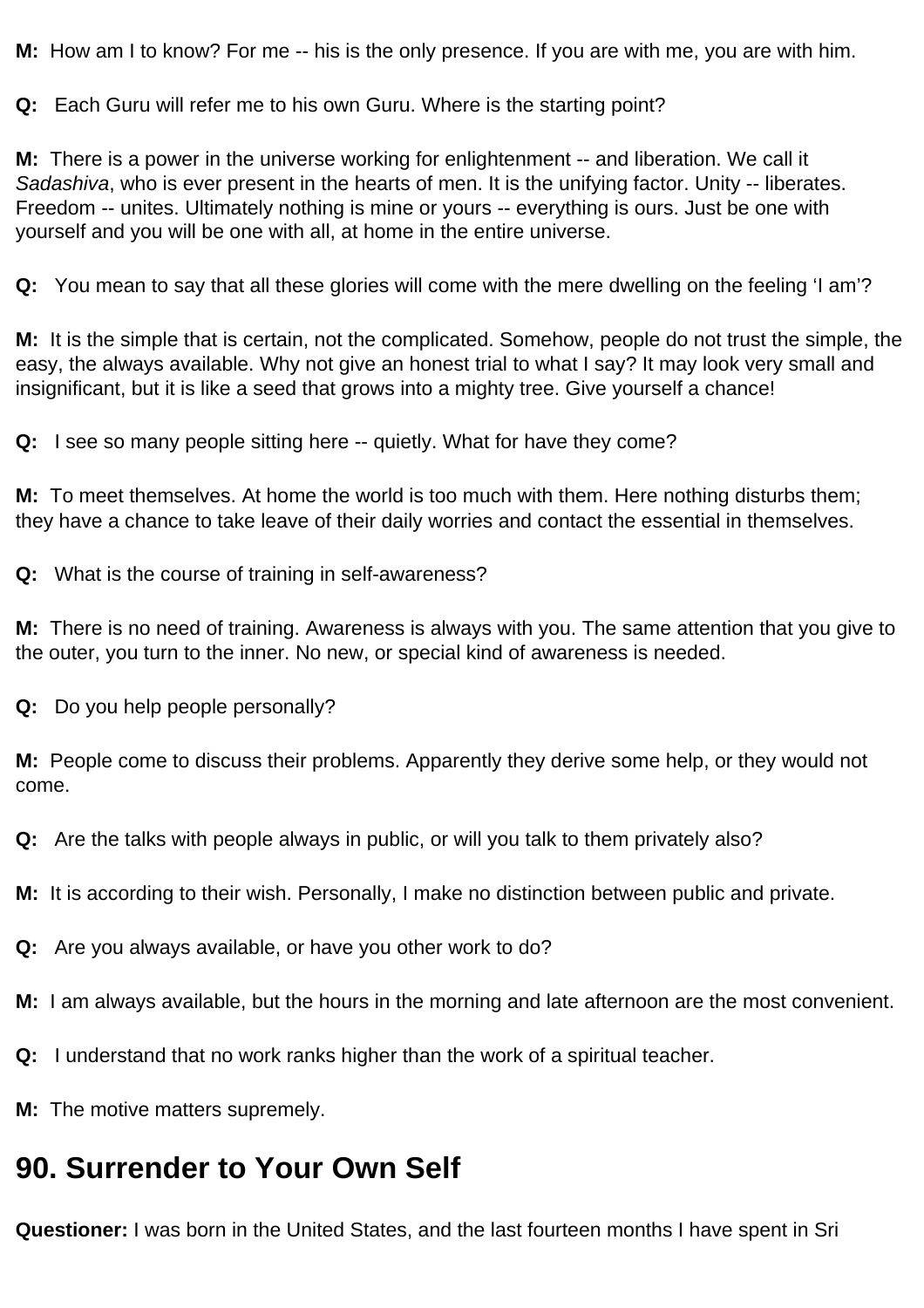Ramanashram; now I am on my way back to the States where my mother is expecting me.

**Maharaj:** What are your plans?

**Q:** I may qualify as a nurse, or just marry and have babies.

**M:** What makes you want to marry?

**Q:** providing a spiritual home is the highest form of social service I can think of. But, of course, life may shape otherwise. I am ready for whatever comes.

**M:** These fourteen months at Sri Ramanashram, what did they give you? In what way are you different from what you were when you arrived there?

**Q:** I am no longer afraid. I have found some peace.

**M:** What kind of peace is it? The peace of having what you want, or not wanting what you do not have?

**Q:** A little of both, I believe. It was not easy at all. While the Ashram is a very peaceful place, inwardly I was in agonies.

**M:** When you realise that the distinction between inner and outer is in the mind only, you are no longer afraid.

**Q:** Such realisation comes and goes with me. I have not yet reached the immutability of absolute completeness.

**M:** Well, as long as you believe so, you must go on with your *sadhana*, to disperse the false idea of not being complete. *Sadhana* removes the super-impositions. When you realise yourself as less than a point in space and time, something too small to be cut and too short-lived to be killed, then, and then only, all fear goes. When you are smaller than the point of a needle, then the needle cannot pierce you -- you pierce the needle!

**Q:** Yes, that is how I feel sometimes -- indomitable. I am more than fearless -- I am fearlessness itself.

**M:** What made you go to the Ashram?

**Q:** I had an unhappy love affair and suffered hell. Neither drink nor drugs could help me. I was groping and came across some books on *Yoga*. From book to book, from clue to clue -- I came to Ramanashram.

**M:** Were the same tragedy to happen to you again, would you suffer as much, considering your present state of mind?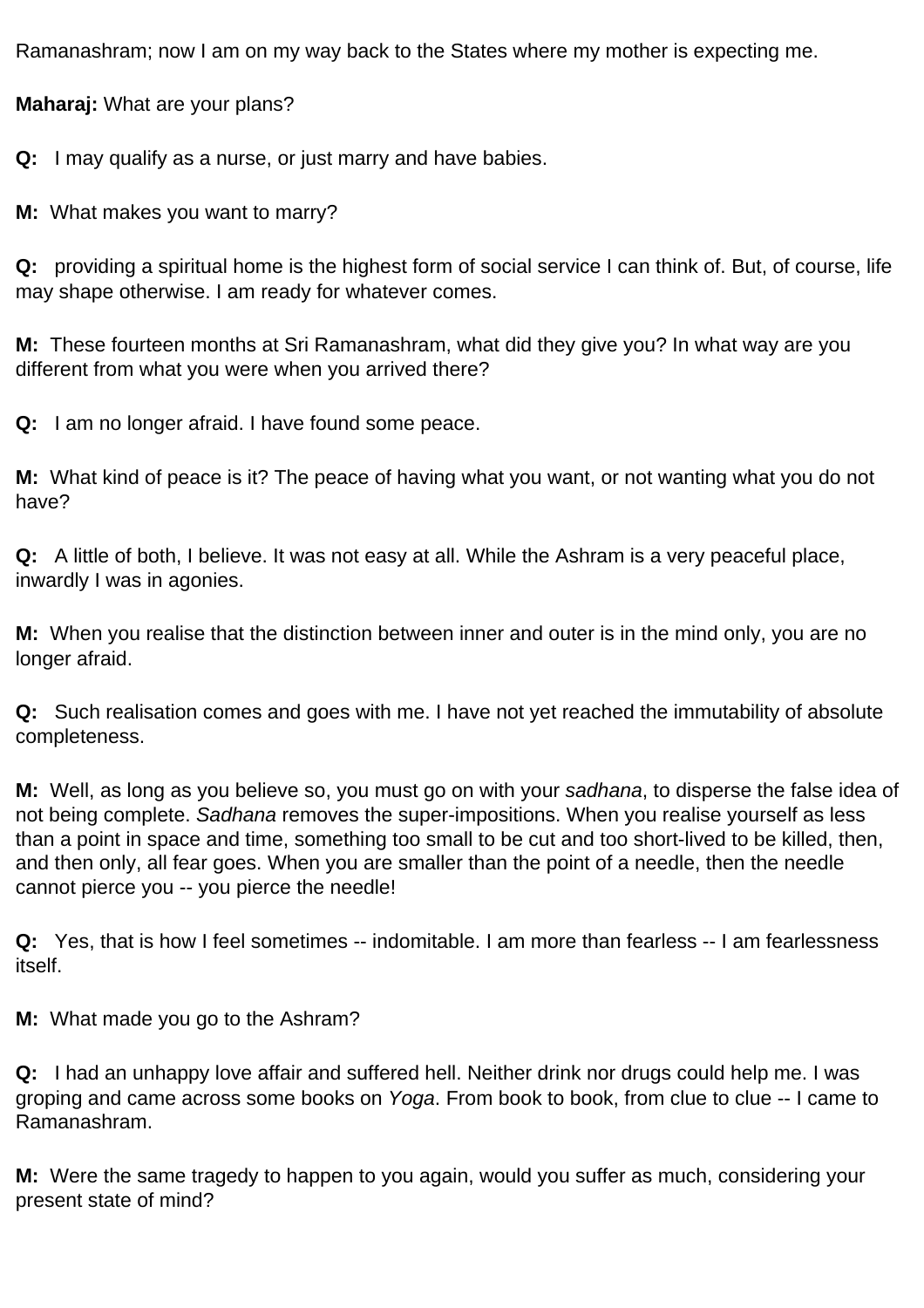**Q:** Oh no, I would not let myself suffer again. I would kill myself.

**M:** So you are not afraid to die!

**Q:** I am afraid of dying, not of death itself. I imagine the dying process to be painful and ugly.

**M:** How do you know? It need not be so. It may be beautiful and peaceful. Once you know that death happens to the body and not to you, you just watch your body falling off like a discarded garment.

**Q:** I am fully aware that my fear of death is due to apprehension and not knowledge.

**M:** Human beings die every second, the fear and the agony of dying hangs over the world like a cloud. No wonder you too are afraid. But once you know that the body alone dies and not the continuity of memory and the sense of 'I am' reflected in it, you are afraid no longer.

**Q:** Well, let us die and see.

**M:** Give attention and you will find that birth and death are one, that life pulsates between being and non-being, and that each needs the other for completeness. You are born to die and you die to be reborn.

**Q:** Does not detachment stop the process?

**M:** With detachment the fear goes, but not the fact.

**Q:** Shall I be compelled to be reborn? How dreadful!

**M:** There is no compulsion. You get what you want. You make your own plans and you carry them out.

**Q:** Do we condemn ourselves to suffer?

**M:** We grow through investigation, and to investigate we need experience. We tend to repeat what we have not understood. If we are sensitive and intelligent, we need not suffer. Pain is a call for attention and the penalty of carelessness. Intelligent and compassionate action is the only remedy.

**Q:** It is because I have grown in intelligence that I would not tolerate my suffering again. What is wrong with suicide?

**M:** Nothing wrong, if it solves the problem. What, if it does not? Suffering caused by extraneous factors -- some painful and incurable disease, or unbearable calamity -- may provide some justification, but where wisdom and compassion are lacking, suicide cannot help. A foolish death means foolishness reborn. Besides there is the question of *karma* to consider. Endurance is usually the wisest course.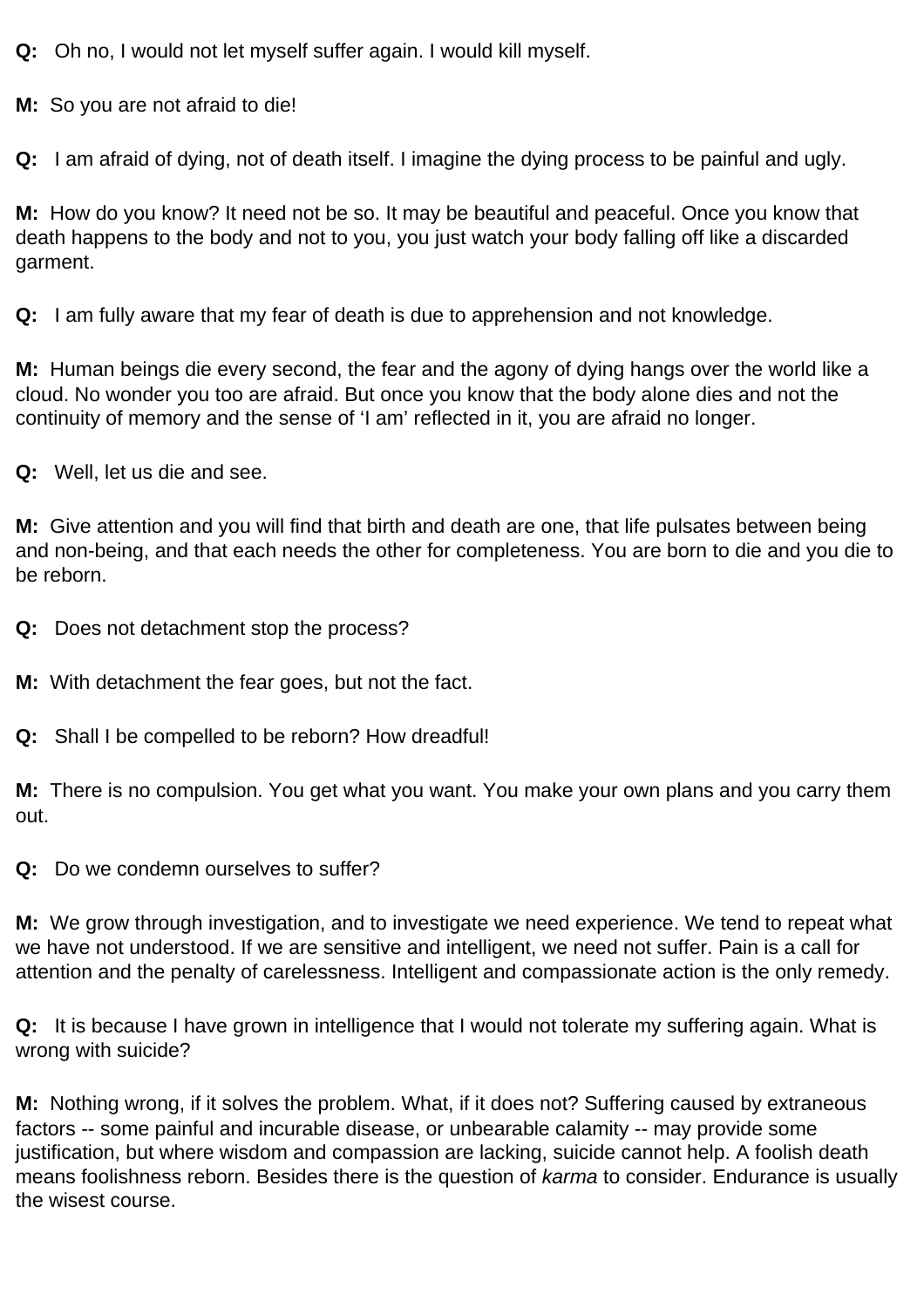**Q:** Must one endure suffering, however acute and hopeless?

**M:** Endurance is one thing and helpless agony is another. Endurance is meaningful and fruitful, while agony is useless.

**Q:** Why worry about *karma*? It takes care of itself anyhow.

**M:** Most of our *karma* is collective. We suffer for the sins of others, as others suffer for ours. Humanity is one. Ignorance of this fact does not change it. We could have been much happier people ourselves, but for our indifference to the sufferings of others.

**Q:** I find I have grown much more responsive.

**M:** Good. When you say it, what do you have in mind? Yourself, as a responsive person within a female body?

**Q:** There is a body and there is compassion and there is memory and a number of things and attitudes; collectively they may be called a person.

**M:** Including the 'I am' idea?

**Q:** The 'I am' is like a basket that holds the many things that make a person.

**M:** Or, rather, it is the willow of which the basket is woven. When you think of yourself as a women, do you mean that you are a women, or that your body is described as female?

**Q:** It depends on my mood. Sometimes I feel myself to be a mere centre of awareness.

**M:** Or, an ocean of awareness. But are there moments when you are neither man nor women, not the accidental, occasioned by circumstances and conditions?

**Q:** Yes, there are, but I feel shy to talk about it.

**M:** A hint is all that one can expect. You need not say more.

**Q:** Am I allowed to smoke in your presence? I know that it is not the custom to smoke before a sage and more so for a women.

**M:** By all means, smoke, nobody will mind. We understand.

**Q:** I feel the need of cooling down.

**M:** It is very often so with Americans and Europeans. After a stretch of *sadhana* they become charged with energy and frantically seek an outlet. They organise communities, become teachers of *Yoga*, marry, write books -- anything except keeping quiet and turning their energies within, to find the source of the inexhaustible power and learn the art of keeping it under control.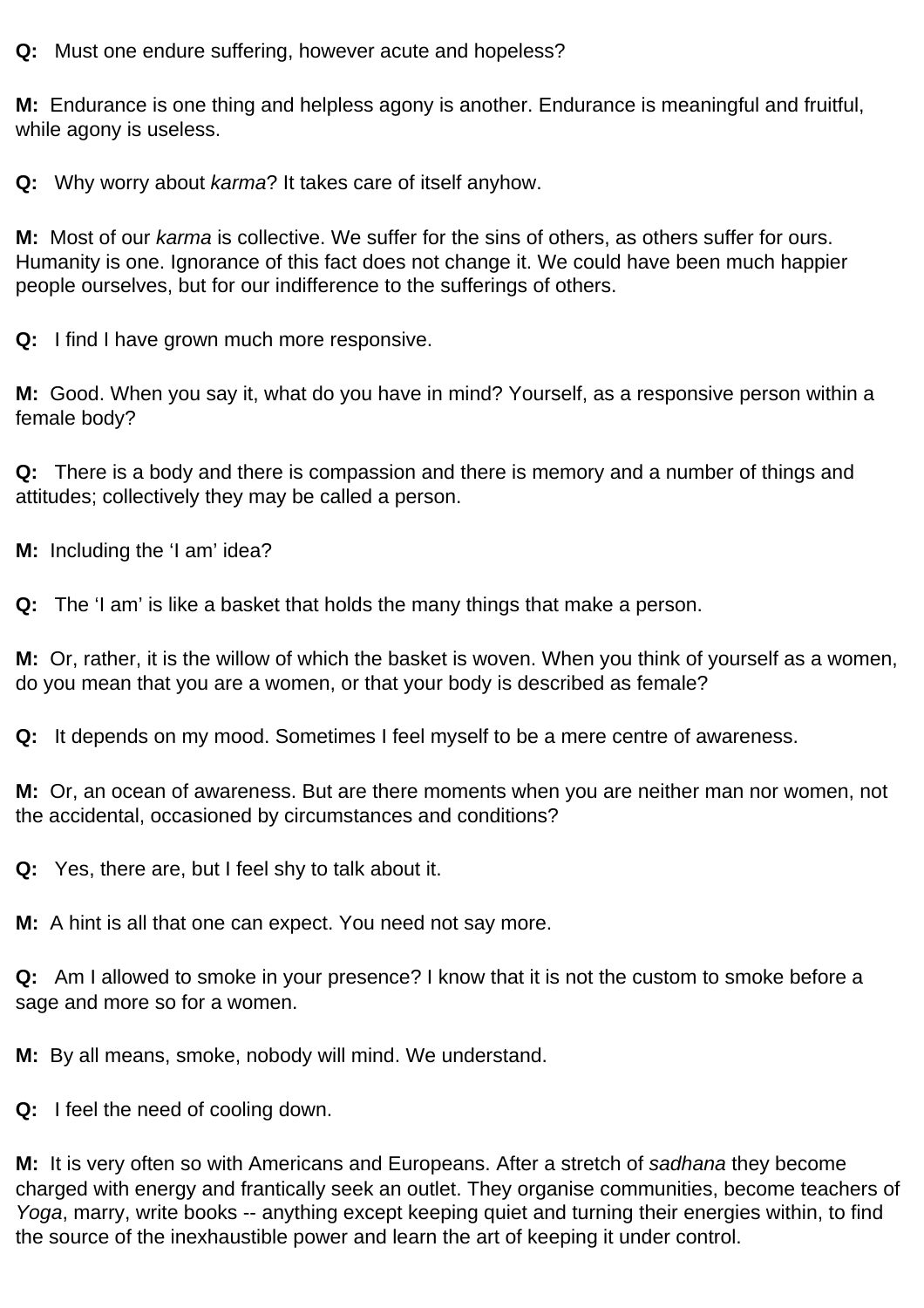**Q:** I admit that now I want to go back and live a very active life, because I feel full of energy.

**M:** You can do what you like, as long as you do not take yourself to be the body and the mind. It is not so much a question of actual giving up the body and all that goes with it, as a clear understanding that you are not the body. A sense of aloofness, of emotional non-involvement.

**Q:** I know what you mean. Some four years ago I passed through a period of rejection of the physical; I would not buy myself clothes, would eat the simplest foods, sleep on bare planks. It is the acceptance of the privations that matters, not the actual discomfort. Now I have realised that welcoming life as it comes and loving all it offers, is best of it. I shall accept with glad heart whatever comes and make the best of it. If I can do nothing more than give life and true culture to a few children -- good enough; though my heart goes out to every child, I cannot reach all.

**M:** You are married and a mother only when you are man-women conscious. When you do not take yourself to be the body, then the family life of the body, however intense and interesting, is seen only as a play on the screen of the mind, with the light of awareness as the only reality.

**Q:** Why do you insist on awareness as the only real? Is not the object of awareness as real, while it lasts?

**M:** But it does not last! Momentary reality is secondary; it depends on the timeless.

**Q:** Do you mean continuous, or permanent?

**M:** There can be no continuity in existence. Continuity implies identity in past, present and future. No such identity is possible, for the very means of identification fluctuate and change. Continuity, permanency, these are illusions created by memory, mere mental projections of a pattern where no pattern can be; Abandon all ideas of temporary or permanent, body or mind, man or women; what remains? What is the state of your mind when all separation is given up? I am not talking of giving up distinctions, for without them there is no manifestation.

**Q:** When I do not separate, I am happily at peace. But somehow I lose my bearings again and again and begin to seek happiness in outer things. Why is my inner peace not steady, I cannot understand.

**M:** Peace, after all, is also a condition of the mind.

**Q:** Beyond the mind is silence. There is nothing to be said about it.

**M:** Yes, all talk about silence is mere noise.

**Q:** Why do we seek worldly happiness, even after having tasted one's own natural spontaneous happiness?

**M:** When the mind is engaged in serving the body, happiness is lost. To regain it, it seeks pleasure. The urge to be happy is right, but the means of securing it are misleading, unreliable and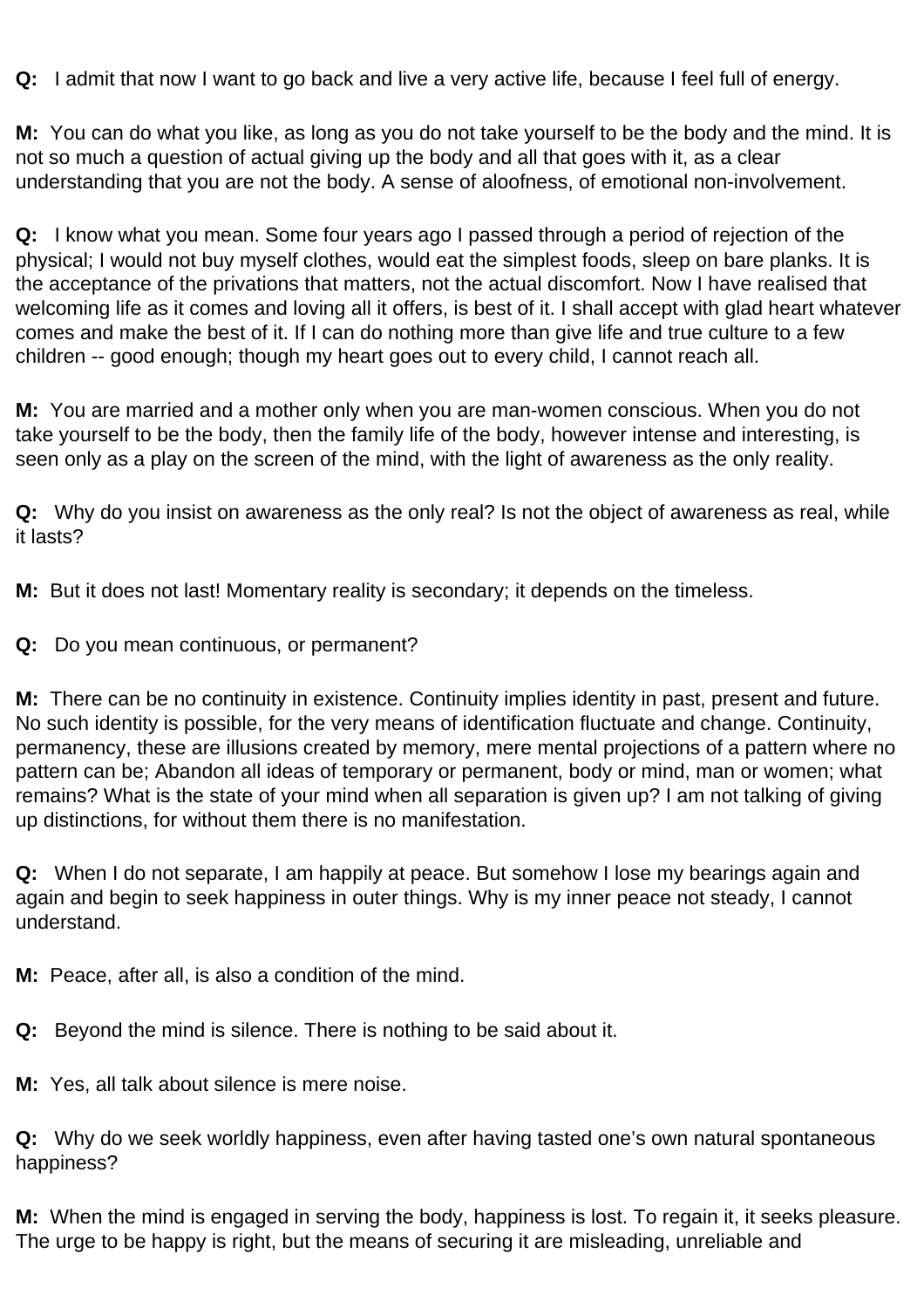destructive of true happiness.

#### **Q:** Is pleasure always wrong?

**M:** The right state and use of the body and the mind are intensely pleasant. It is the search for pleasure that is wrong. Do not try to make yourself happy, rather question your very search for happiness. It is because you are not happy that you want to be happy. Find out why you are unhappy. Because you are not happy you seek happiness in pleasure; pleasure brings in pain and therefore you call it worldly; you then long for some other pleasure, without pain, which you call divine. In reality, pleasure is but a respite from pain. Happiness is both worldly and unworldly, within and beyond all that happens. Make no distinction, don't separate the inseparable and do not alienate yourself from life.

**Q:** How well I understand you now! Before my stay at Ramanashram I was tyrannised by conscience, always sitting in judgement of myself. Now I am completely relaxed, fully accepting myself as I am. When I return to the States, I shall take life as it comes, as Bhagavan's grace, and enjoy the bitter along with the sweet. This is one of the things I have learnt in the Ashram -- to trust Bhagavan. I was not like this before. I could not trust.

**M:** Trusting Bhagavan is trusting yourself. Be aware that whatever happens, happens to you, by you, through you, that you are the creator, enjoyer and destroyer of all you perceive and you will not be afraid. Unafraid, you will not be unhappy, nor will you seek happiness.

In the mirror of your mind all kinds of pictures appear and disappear. Knowing that they are entirely your own creations, watch them silently come and go, be alert, but not perturbed. This attitude of silent observation is the very foundation of *Yoga*. You see the picture, but you are not the picture.

**Q:** I find that the thought of death frightens me because I do not want to be reborn. I know that none compels, yet the pressure of unsatisfied desires is overwhelming and I may not be able to resist.

**M:** The question of resistance does not arise. What is born and reborn is not you. Let it happen, watch it happen.

### **Q:** Why then be at all concerned?

**M:** But you are concerned! And you will be concerned as long as the picture clashes with your own sense of truth, love and beauty. The desire for harmony and peace is in eradicable. But once it is fulfilled, the concern ceases and physical life becomes effortless and below the level of attention. Then, even in the body you are not born. To be embodied or bodyless is the same to you. You reach a point when nothing can happen to you. Without body, you cannot be killed; without possessions you cannot be robbed; without mind, you cannot be deceived. There is no point where a desire or fear can hook on. As long as no change can happen to you, what else matters?

**Q:** Somehow I do not like the idea of dying.

**M:** It is because you are so young. The more you know yourself the less you are afraid. Of course,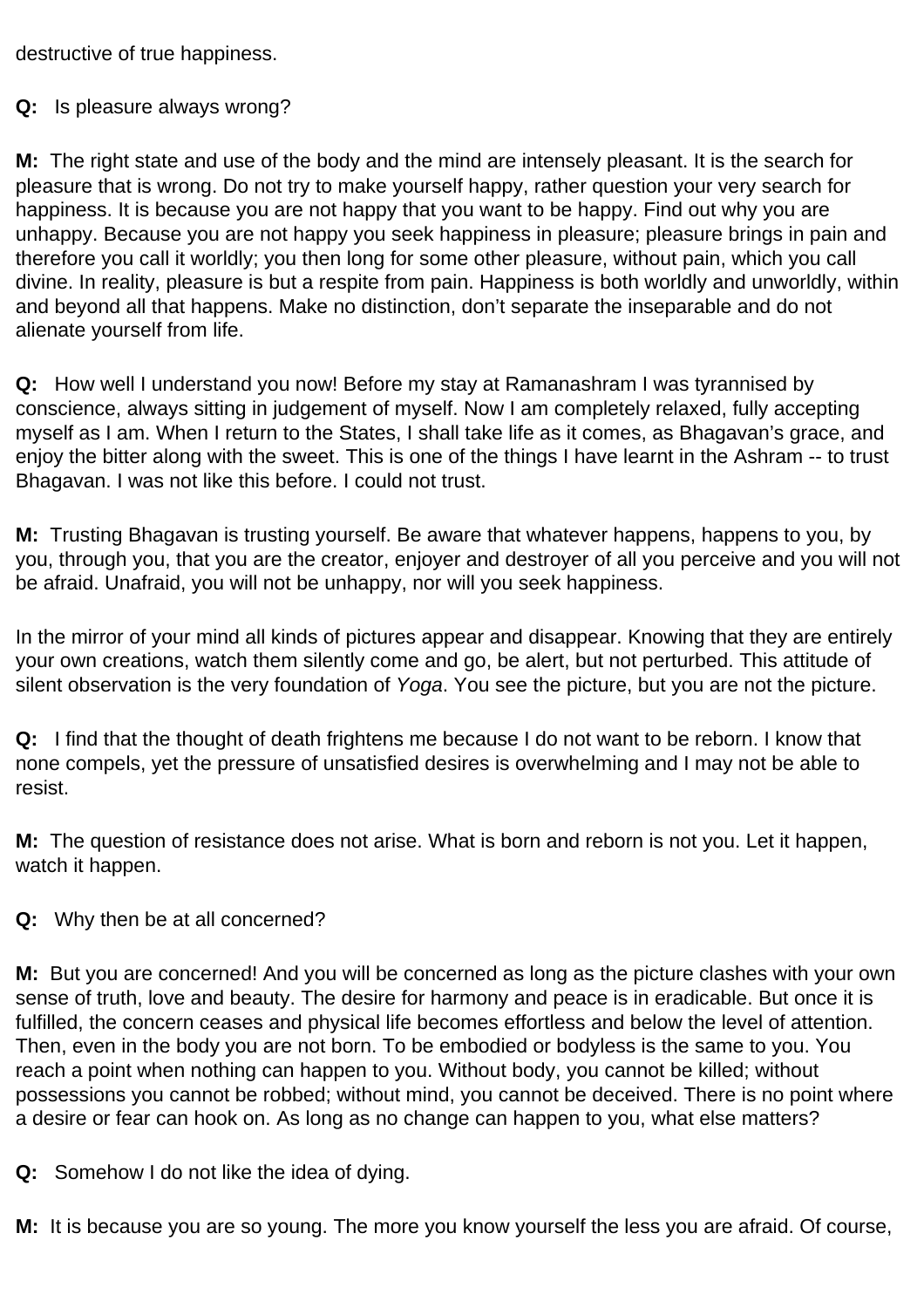the agony of dying is never pleasant to look at, but the dying man is rarely conscious.

**Q:** Does he return to consciousness?

**M:** It is very much like sleep. For a time the person is out of focus and then it returns.

**Q:** The same person?

**M:** The person, being a creature of circumstances, necessarily changes along with them, like the flame that changes with the fuel. Only the process goes on and on, creating time and space.

**Q:** Well, God will look after me. I can leave everything to Him.

**M:** Even faith in God is only a stage on the way. Ultimately you abandon all, for you come to something so simple that there are no words to express it.

**Q:** I am just beginning. At the start I had no faith, no trust; I was afraid to let things happen. The world seemed to be a very dangerous and inimical place. Now, at least I can talk of trusting the Guru or God. Let me grow. Don't drive me on. Let me proceed at my own pace.

**M:** By all means proceed. But you don't. You are still stuck in the ideas of man and women, old and young, life and death. Go on, go beyond. A thing recognised is a thing transcended.

**Q:** Sir, wherever I go people take it to be their duty to find faults with me and goad me on. I am fed up with this spiritual fortune making. What is wrong with my present that it should be sacrificed to a future, however glorious? You say reality is in the now. I want it. I do not want to be eternally anxious about my stature and its future. I do not want to chase the more and the better. Let me love what I have.

**M:** You are quite right; do it. Only be honest -- just love what you love -- don't strive and strain.

**Q:** This is what I call surrender to the Guru.

**M:** Why exteriorise? Surrender to your own self, of which everything is an expression.

## **91. Pleasure and Happiness**

**Questioner:** A friend of mine, a young man about twenty-five, was told that he is suffering from an incurable heart disease. He wrote to me that instead of slow death he preferred suicide. I replied to him that a disease incurable by Western medicine may be cured in some other way. There are yogic powers that can bring almost instantaneous changes in the human body. Effects of repeated fasting also verge on the miraculous. I wrote to him not to be in a hurry to die; rather to give a trial to other approaches.

There is a *Yogi* living not far from Bombay who possesses some miraculous powers. He has specialised in the control of the vital forces governing the body. I met some of his disciples and sent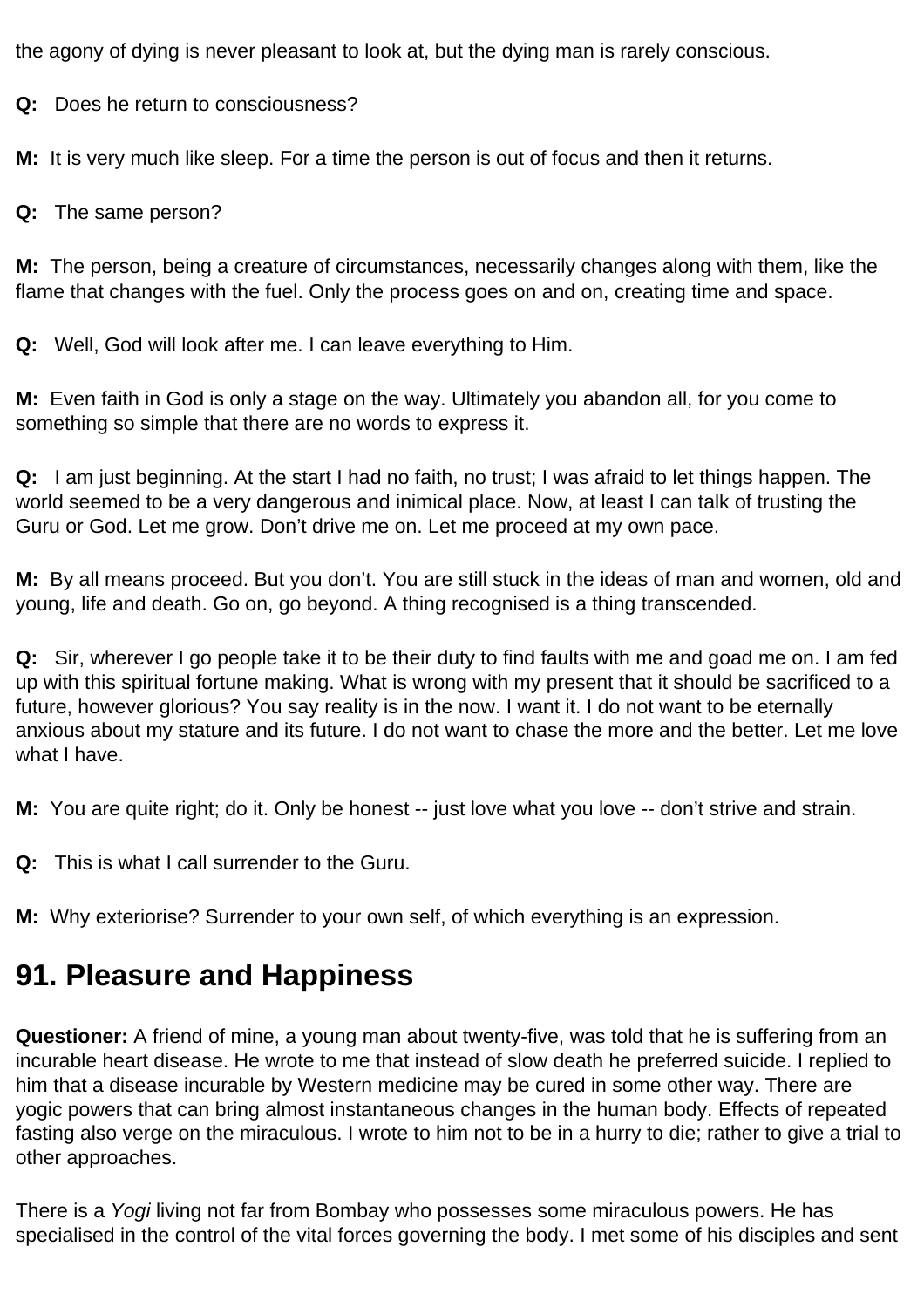through to the *Yogi* my friend's letter and photo. Let us see what happens.

**Maharaj:** Yes, miracles often take place. But there must be the will to live. Without it the miracles will not happen.

**Q:** Can such a desire be instilled?

**M:** Superficial desire, yes. But it will wear out. Fundamentally, nobody can compel another to live. Besides, there were cultures in which suicide had its acknowledged and respected place.

**Q:** Is it not obligatory to live out one's natural span of life?

**M:** Natural -- spontaneously -- easy -- yes. But disease and suffering are not natural. There is noble virtue in unshakable endurance of whatever comes, but there is also dignity in the refusal of meaningless torture and humiliation.

**Q:** I was given a book written by a *siddha*. He describes in it many of his strange, even amazing experiences. According to him the way of a true *sadhaka* ends with his meeting his Guru and surrendering to him body, mind and heart. Henceforth the Guru takes over and becomes responsible for even the least event in the disciple's life, until the two become one. One may call it realisation through identification. The disciple is taken over by a power he cannot control, nor resist, and feels as helpless as a leaf in the storm. The only thing that keeps him safe from madness and death is his faith in the love and power of his Guru.

**M:** Every teacher teaches according to his own experience. Experience is shaped by belief and belief is shaped by experience. Even the Guru is shaped by the disciple to his own image. It is the disciple that makes the Guru great. Once the Guru is seen to be the agent of a liberating power, which works both from within and without, whole-hearted surrender becomes natural and easy. Just as a man gripped by pain puts himself completely in the hands of a surgeon, so does the disciple entrust himself without reservation to his Guru. It is quite natural to seek help when its need is felt acutely. But, however powerful the Guru may be, he should not impose his will on the disciple. On the other hand, a disciple that distrusts and hesitates is bound to remain unfulfilled for no fault of his Guru.

### **Q:** What happens then?

**M:** Life teaches, where all else fails. But the lessons of life take a long time to come. Much delay and trouble is saved by trusting and obeying. But such trust comes only when indifference and restlessness give place to clarity and peace. A man who keeps himself in low esteem, will not be able to trust himself, nor anybody else. Therefore, in the beginning the teacher tries his best to reassure the disciple as to his high origin, noble nature and glorious destiny. He relates to him the experiences of some saints as well as his own, instilling confidence in himself and in his infinite possibilities. When self-confidence and trust in the teacher come together, rapid and far-going changes in the disciple's character and life can take place.

**Q:** I may not want to change. My life is good enough as it is.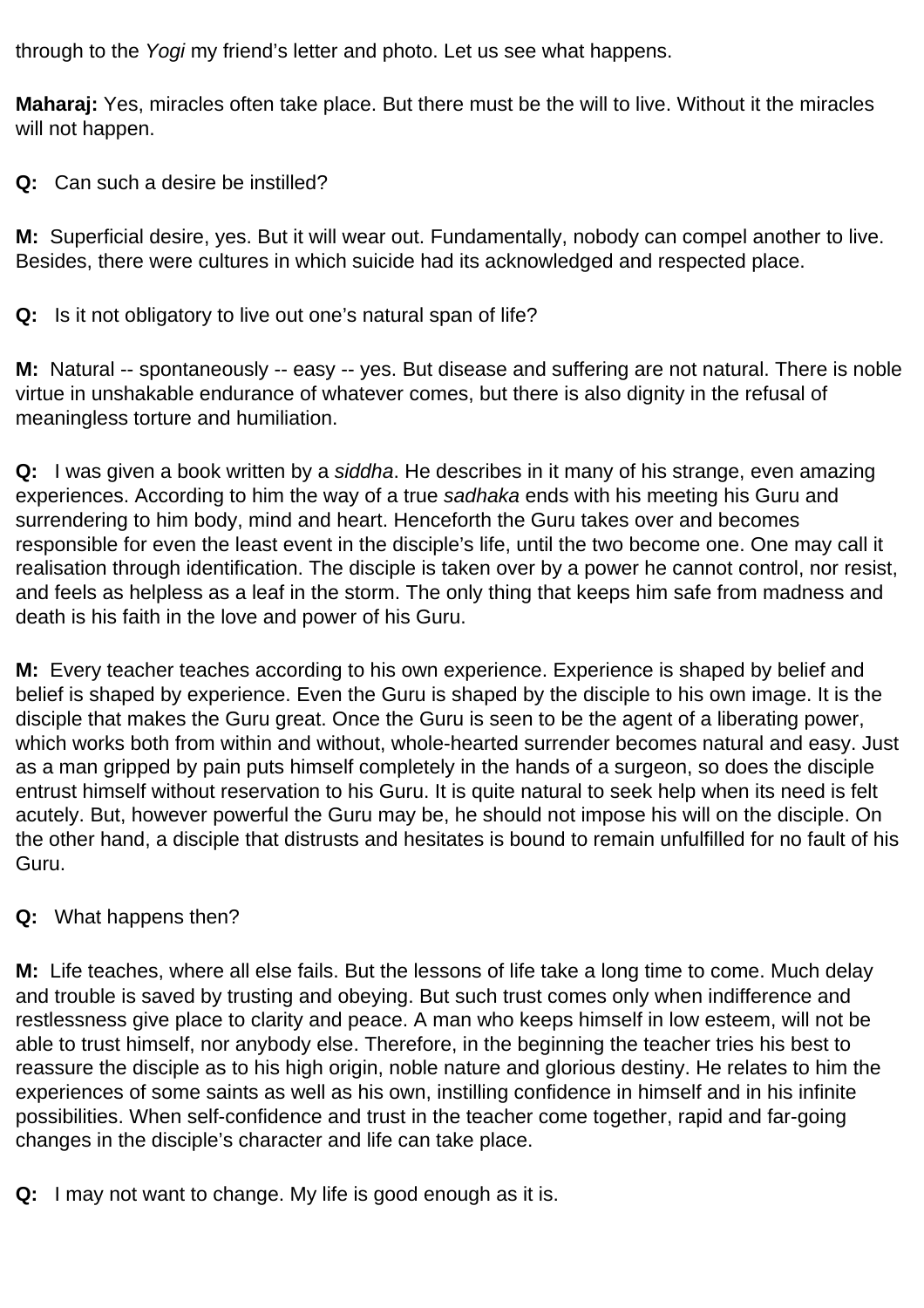**M:** You say so because you have not seen how painful is the life you live. You are like a child sleeping with a lollypop in its mouth. You may feel happy for a moment by being totally self-centred, but it is enough to have a good look at human faces to perceive the universality of suffering. Even your own happiness is so vulnerable and short-lived, at the mercy of a bank-crash, or a stomach ulcer. It is just a moment of respite, a mere gap between two sorrows. Real happiness is not vulnerable, because it does not depend on circumstances.

**Q:** Are you talking from your own experience? Are you too unhappy?

**M:** I have no personal problems. But the world is full of living beings whose lives are squeezed between fear and craving. They are like cattle driven to the slaughter house, jumping and frisking, carefree and happy, yet dead and skinned within an hour.

You say you are happy. Are you really happy, or are you merely trying to convince yourself. Look at yourself fearlessly and you will at once realise that your happiness depends on conditions and circumstances, hence it is momentary, not real. Real happiness flows from within.

**Q:** Of what use is your happiness to me? It does not make me happy.

**M:** You can have the whole of it and more for the mere asking. But you do not ask; you don't seem to want.

**Q:** Why do you say so? I do want to be happy.

**M:** You are quite satisfied with pleasures. There is no place for happiness. Empty your cup and clean it. It cannot be filled otherwise. Others can give you pleasure, but never happiness.

**Q:** A chain of pleasurable events is good enough.

**M:** Soon it ends in pain, if not in disaster. What is *Yoga* after all, but seeking lasting happiness within?

**Q:** You can speak only for the East. In the West the conditions are different and what you say does not apply.

**M:** There is no East and West in sorrow and fear. The problem is universal -- suffering and the ending of suffering. The cause of suffering is dependence and independence is the remedy. *Yoga* is the science and the art of self-liberation through self-understanding.

**Q:** I do not think I am fit for *Yoga*.

**M:** What else are you fit for? All your going and coming, seeking pleasure, loving and hating -- all this shows that you struggle against limitations, self-imposed or accepted. In your ignorance you make mistakes and cause pain to yourself and others, but the urge is there and shall not be denied. The same urge that seeks birth, happiness and death shall seek understanding and liberation. It is like a spark of fire in a cargo of cotton. You may not know about it, but sooner or later the ship will burst in flames. Liberation is a natural process and in the long run, inevitable. But it is within your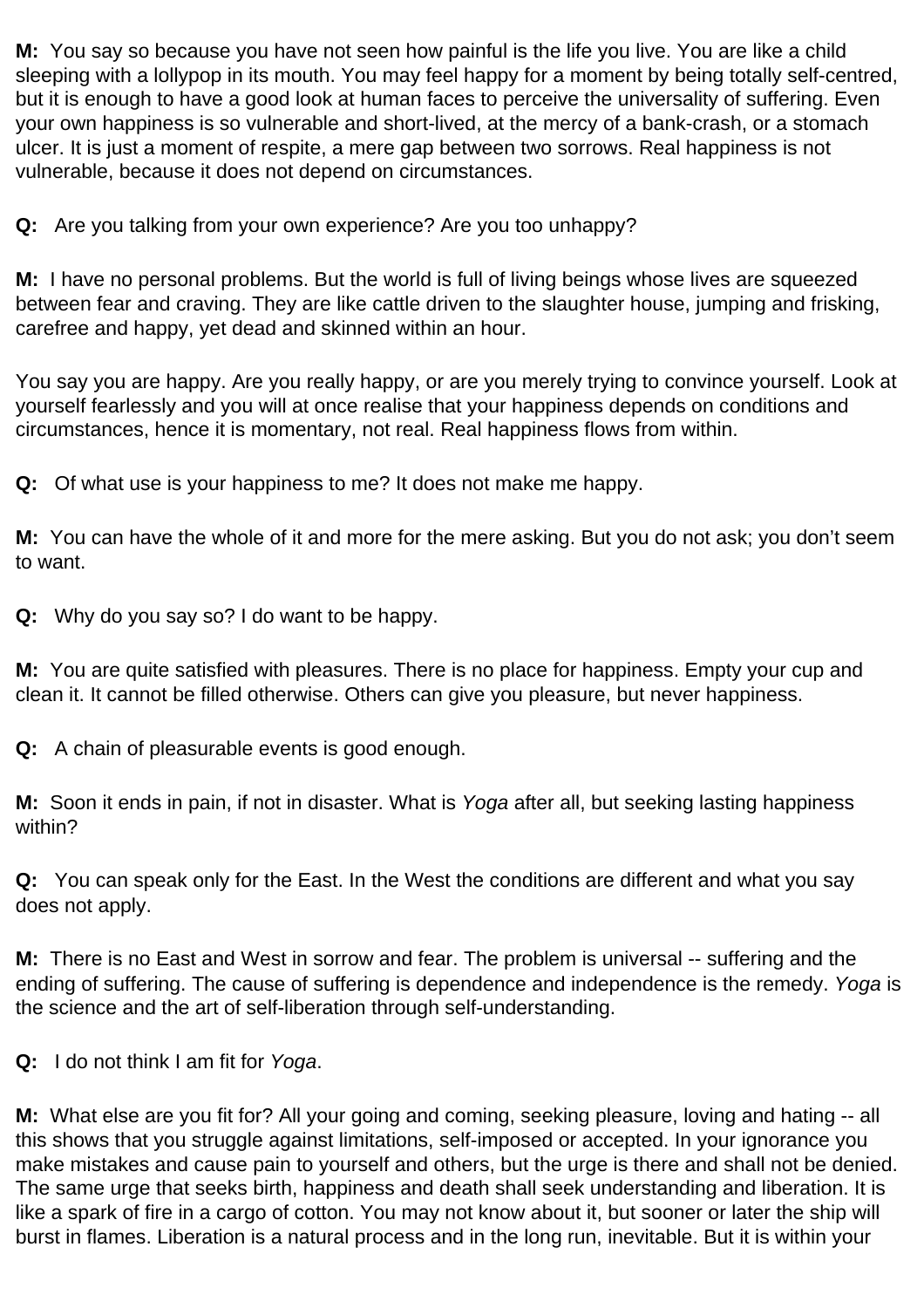power to bring it into the now.

**Q:** Then why are so few liberated people in the world?

**M:** In a forest only some of the trees are in full bloom at a given moment, yet every one will have its turn.

Sooner or later your physical and mental resources will come to an end. What will you do then? Despair? All right, despair. You will get tired of despairing and begin to question. At that moment you will be fit for conscious *Yoga*.

**Q:** I find all this seeking and brooding most unnatural.

**M:** Yours is the naturalness of a born cripple. You may be unaware but it does not make you normal. What it means to be natural or normal you do not know, nor do you know that you do not know.

At present you are drifting and therefore in danger, for to a drifter any moment anything may happen. It would be better to wake up and see your situation. That you *are* -- you know. What you are -- you don't know. Find out what you are.

**Q:** Why is there so much suffering in the world?

- **M:** Selfishness is the cause of suffering. There is no other cause.
- **Q:** I understood that suffering is inherent in limitation.

**M:** Differences and distinctions are not the causes of sorrow. Unity in diversity is natural and good. It is only with separateness and self-seeking that real suffering appears in the world.

### **92. Go Beyond the l-am-the-body Idea**

**Questioner:** We are like animals, running about in vain pursuits and there seems to be no end to it. Is there a way out?

**Maharaj:** Many ways will be offered to you which will but take you round and bring you back to your starting point. First realise that your problem exists in your waking state only, that however painful it is, you are able to forget it altogether when you go to sleep. When you are awake you are conscious; when you are asleep, you are only alive. Consciousness and life -- both you may call God; but you are beyond both, beyond God, beyond being and not-being. What prevents you from knowing yourself as all and beyond all, is the mind based on memory. It has power over you as long as you trust it; don't struggle with it; just disregard it. Deprived of attention, it will slow down and reveal the mechanism of its working. Once you know its nature and purpose, you will not allow it to create imaginary problems.

**Q:** Surely, not all problems are imaginary. There are real problems.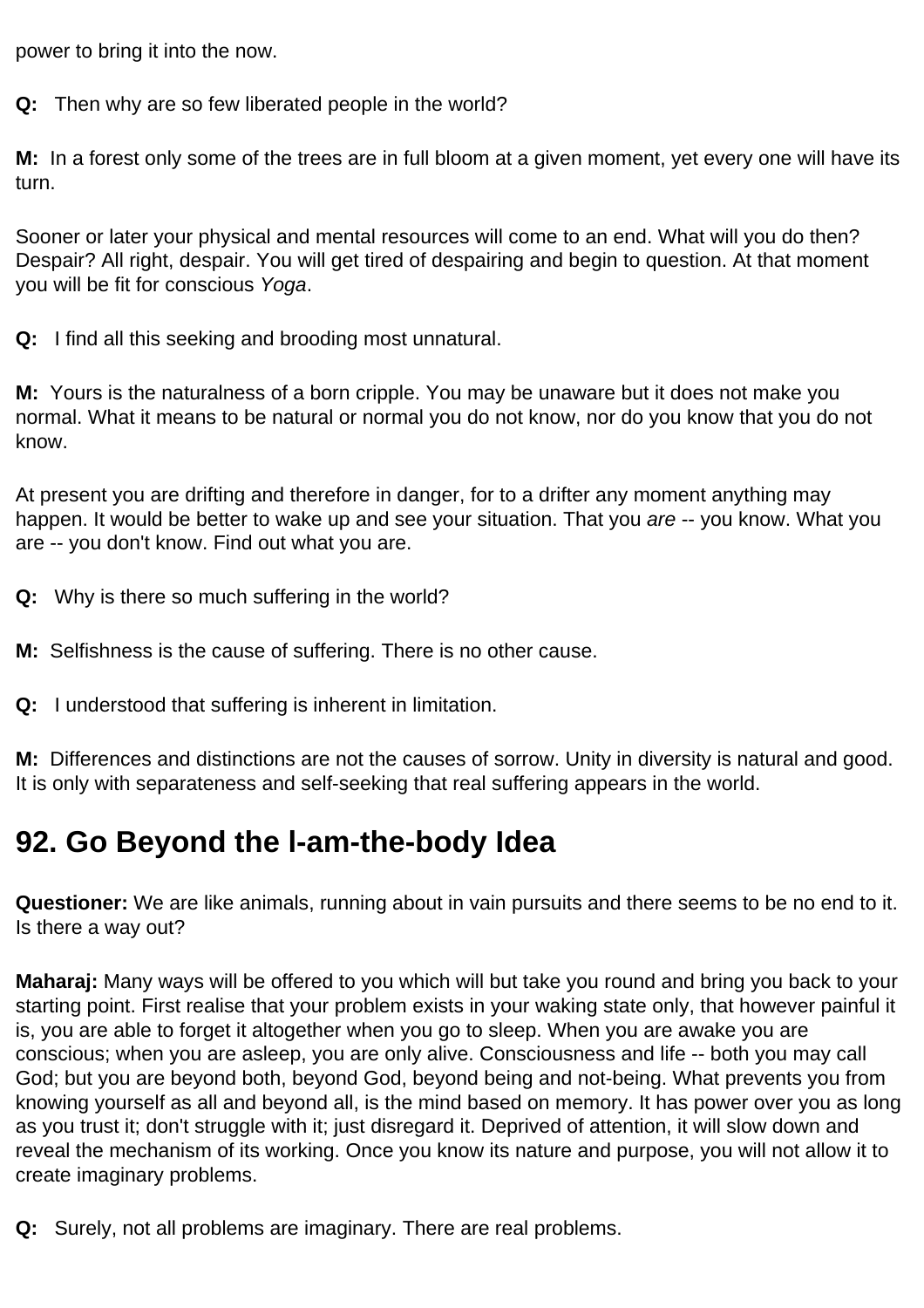**M:** What problems can there be which the mind did not create? Life and death do not create problems; pains and pleasures come and go, experienced and forgotten. It is memory and anticipation that create problems of attainment or avoidance, coloured by like and dislike. Truth and love are man's real nature and mind and heart are the means of its expression.

**Q:** How to bring the mind under control? And the heart, which does not know what it wants?

**M:** They cannot work in darkness. They need the light of pure awareness to function rightly. All effort at control will merely subject them to the dictates of memory. Memory is a good servant, but a bad master. It effectively prevents discovery. There is no place for effort in reality. It is selfishness, due to a self-identification with the body, that is the main problem and the cause of all other problems. And selfishness cannot be removed by effort, only by clear insight into its causes and effects. Effort is a sign of conflict between incompatible desires. They should be seen as they are - then only they dissolve.

**Q:** And what remains?

**M:** That which cannot change, remains. The great peace, the deep silence, the hidden beauty of reality remain. While it can not be conveyed through words, it is waiting for you to experience for yourself.

**Q:** Must not one be fit and eligible for realisation? Our nature is animal to the core. Unless it is conquered, how can we hope for reality to dawn?

**M:** Leave the animal alone. Let it be. Just remember what you are. Use every incident of the day to remind you that without you as the witness there would be neither animal nor God. Understand that you are both, the essence and the substance of all there is. and remain firm in your understanding.

**Q:** Is understanding enough? Don't I need more tangible proofs?

**M:** It is your understanding that will decide about the validity of proofs. But what more tangible proof do you need than your own existence? Wherever you go you find yourself. However far you reach out in time, you are there.

**Q:** Obviously, I am not all-pervading and eternal. I am only here and now.

**M:** Good enough. The 'here' is everywhere and the now -- always. Go beyond the 'I-am-the-body' idea and you will find that space and time are in you and not you in space and time. Once you have understood this, the main obstacle to realisation is removed.

**Q:** What is the realisation which is beyond understanding?

**M:** Imagine a dense forest full of tigers and you in a strong steel cage. Knowing that you are well protected by the cage, you watch the tigers fearlessly. Next you find the tigers in the cage and yourself roaming about in the jungle. Last -- the cage disappears and you ride the tigers!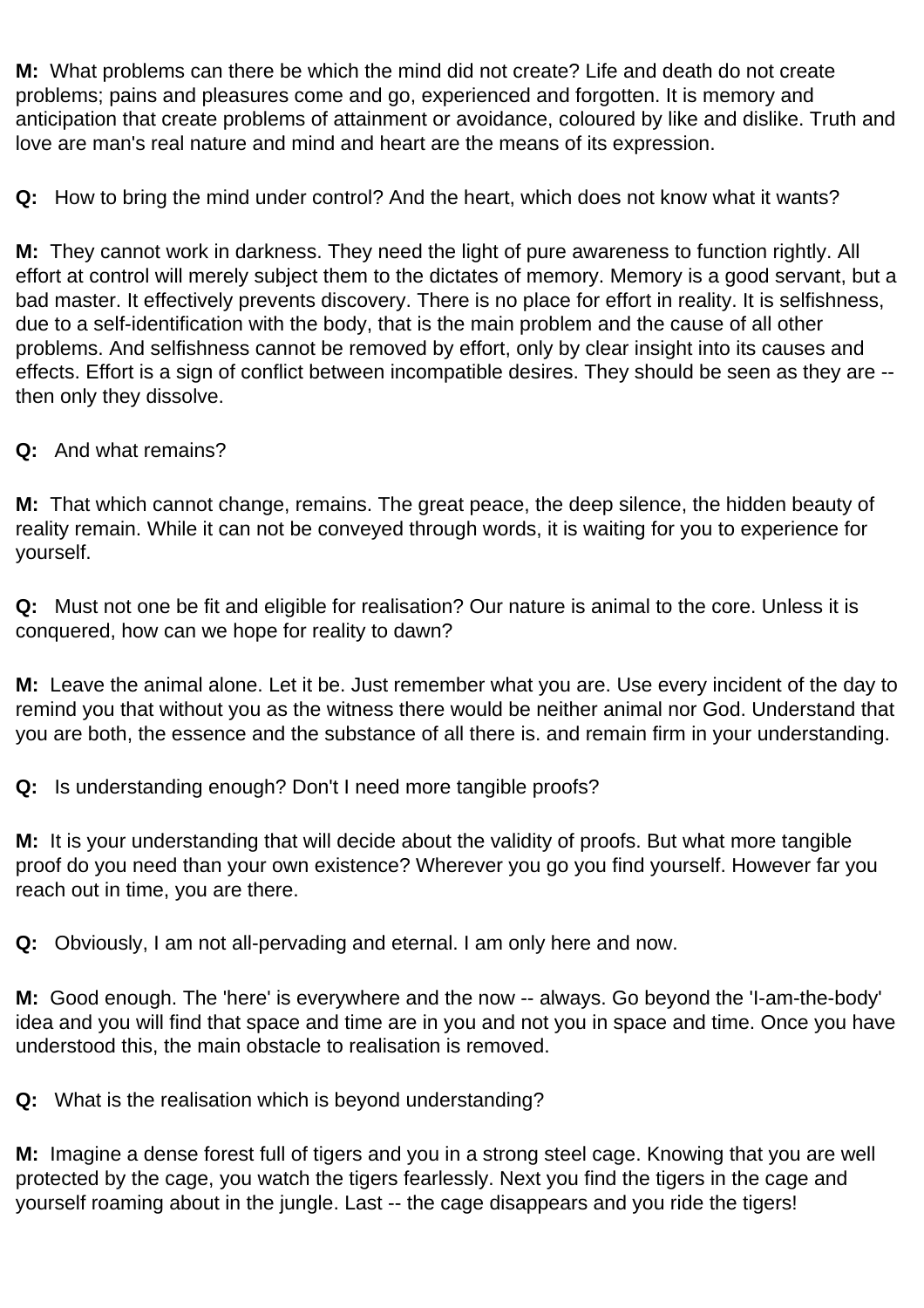**Q:** I attended one of the group meditation sessions, held recently in Bombay, and witnessed the frenzy and self-abandon of the participants. Why do people go for such things?

**M:** These are all inventions of a restless mind pampering to people in search of sensations. Some of them help the unconscious to disgorge suppressed memories and longings and to that extent they provide relief. But ultimately they leave the practitioner where he was -- or worse.

**Q:** I have read recently a book by a *Yogi* on his experiences in meditation. It is full of visions and sounds, colours and melodies; quite a display and a most gorgeous entertainment! In the end they all faded out and only the feeling of utter fearlessness remained. No wonder -- a man who passed through all these experiences unscathed need not be afraid of anything! Yet I was wondering of what use is such book to me?

**M:** Of no use, probably, since it does not attract you. Others may be impressed. People differ. But all are faced with the fact of their own existence. 'I am' is the ultimate fact; 'Who am l?' is the ultimate question to which everybody must find an answer.

- **Q:** The same answer?
- **M:** The same in essence, varied in expression.

Each seeker accepts, or invents, a method which suits him, applies it to himself with some earnestness and effort, obtains results according to his temperament and expectations, casts them into the mound of words, builds them into a system, establishes a tradition and begins to admit others into his 'school of *Yoga*'. It is all built on memory and imagination. No such school is valueless, nor indispensable; in each one can progress up to the point, when all desire for progress must be abandoned to make further progress possible. Then all schools are given up, all effort ceases; in solitude and darkness the vast step is made which ends ignorance and fear forever.

The true teacher, however, will not imprison his disciple in a prescribed set of ideas, feelings and actions; on the contrary, he will show him patiently the need to be free from all ideas and set patterns of behaviour, to be vigilant and earnest and go with life wherever it takes him, not to enjoy or suffer, but to understand and learn.

Under the right teacher the disciple learns to learn, not to remember and obey. *Satsang*, the company of the noble, does not mould, it liberates. Beware of all that makes you dependent. Most of the so-called 'surrenders to the Guru' end in disappointment, if not in tragedy. Fortunately, an earnest seeker will disentangle himself in time, the wiser for the experience.

**Q:** Surely, self-surrender has its value.

**M:** Self-surrender is the surrender of all self-concern. It cannot be done, it happens when you realise your true nature. Verbal self-surrender, even when accompanied by feeling, is of little value and breaks down under stress. At the best it shows an aspiration, not an actual fact.

**Q:** In the Rigveda there is the mention of the *adhi yoga*, the Primordial *Yoga*, consisting of the marriage of *pragna* with *Prana*, which, as I understand, means the bringing together of wisdom and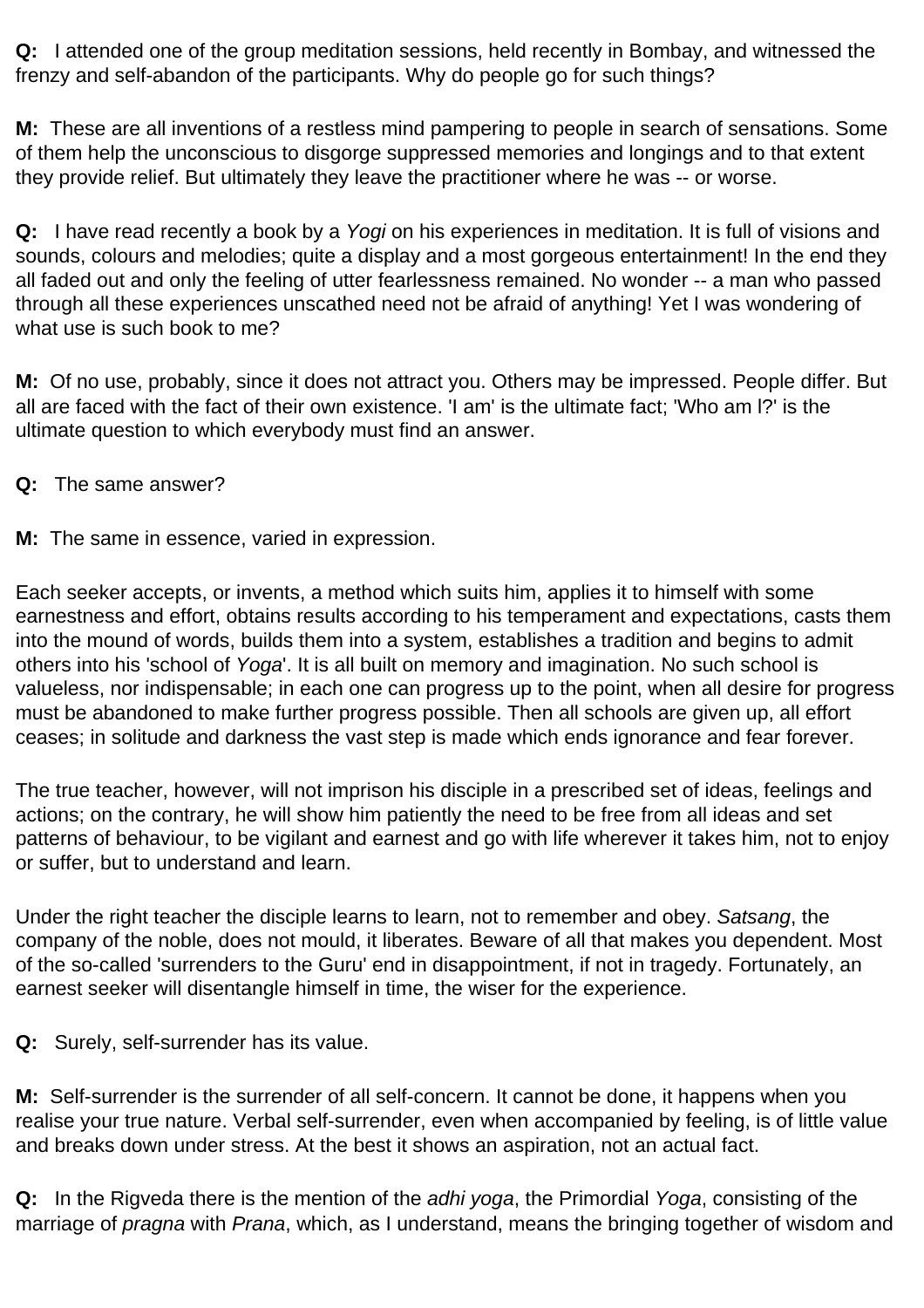life. Would you say it means also the union of *Dharma* and *Karma*, righteousness and action?

**M:** Yes, provided by righteousness you mean harmony with one's true nature and by action -- only unselfish and desireless action.

In *adhi yoga* life itself is the Guru and the mind -- the disciple. The mind attends to life, it does not dictate. Life flows naturally and effortlessly and the mind removes the obstacles to its even flow.

**Q:** Is not life by its very nature repetitive? Will not following life lead to stagnation?

**M:** By itself life is immensely creative. A seed, in course of time, becomes a forest. The mind is like a forester -- protecting and regulating the immense vital urge of existence.

**Q:** Seen as the service of life by the mind, the *adhi yoga* is a perfect democracy. Everyone is engaged in living a life to his best capacity and knowledge, everyone is a disciple of the same Guru.

**M:** You may say so. It may be so -- potentially. But unless life is loved and trusted, followed with eagerness and zest, it would be fanciful to talk of *Yoga*, which is a movement in consciousness, awareness in action.

**Q:** Once I watched a mountain-stream flowing between the boulders. At each boulder the commotion was different, according to the shape and size of the boulder. Is not every person a mere commotion over a body, while life is one and eternal?

**M:** The commotion and the water are not separate. It is the disturbance that makes you aware of water. Consciousness is always of movement, of change. There can be no such thing as changeless consciousness. Changelessness wipes out consciousness immediately. A man deprived of outer or inner sensations blanks out, or goes beyond consciousness and unconsciousness into the birthless and deathless state. Only when spirit and matter come together consciousness is born.

### **Q:** Are they one or two?

**M:** It depends on the words you use: they are one, or two, or three. On investigation three become two and two become one. Take the simile of face -- mirror -- image. Any two of them presuppose the third which unites the two. In *sadhana* you see the three as two, until you realise the two as one. A long as you are engrossed in the world, you are unable to know yourself: to know yourself, turn away your attention from the world and turn it within.

**Q:** I cannot destroy the world.

**M:** There is no need. Just understand that what you see is not what is. Appearances will dissolve on investigation and the underlying reality will come to the surface. You need not burn the house to get out of it. You just walk out. It is only when you cannot come and go freely that the house becomes a jail. I move in and out of consciousness easily and naturally and therefore to me the world is a home, not a prison.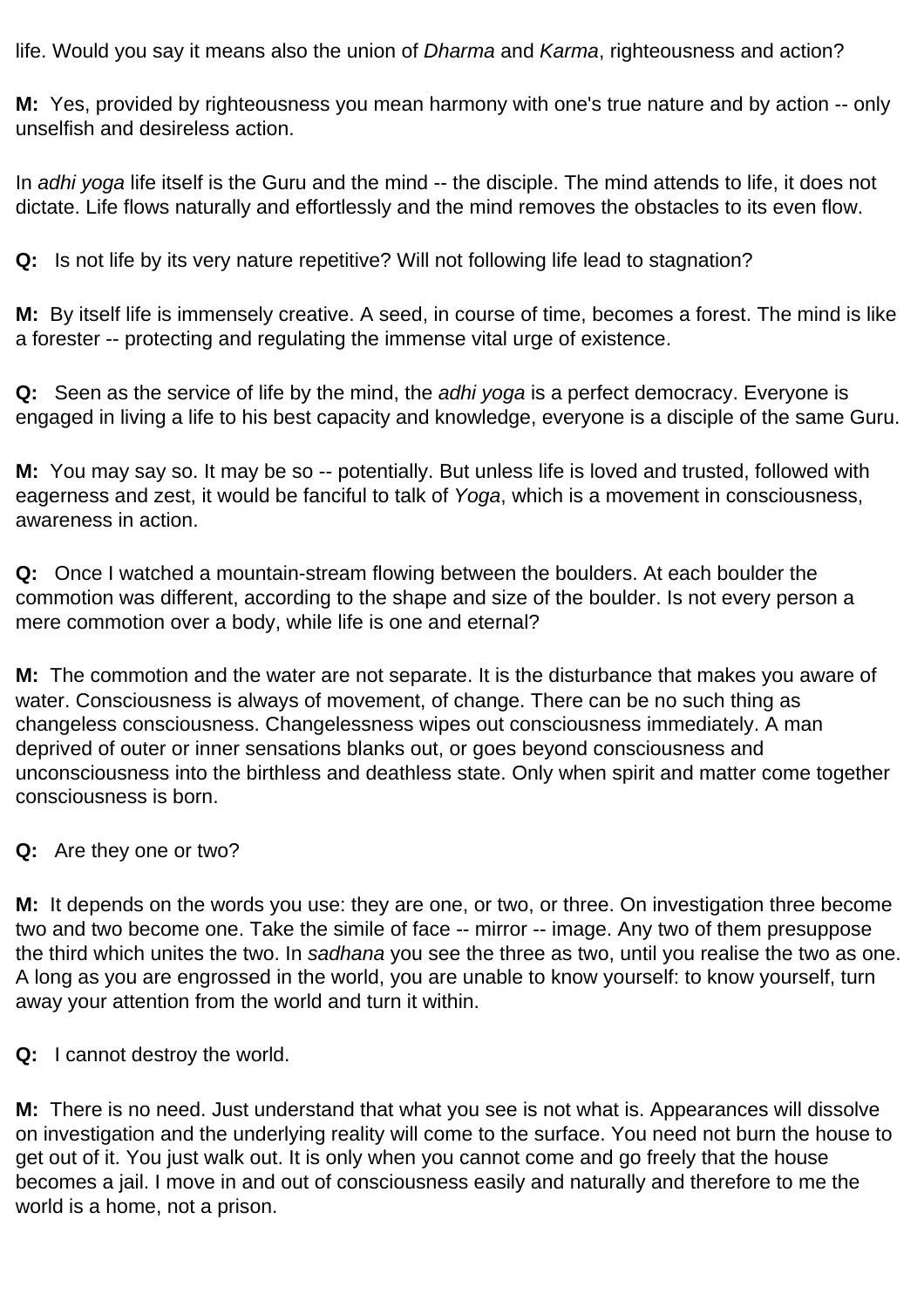**M:** What you see is nothing but your self. Call it what you like, it does not change the fact. Through the film of destiny your own light depicts pictures on the screen. You are the viewer, the light, the picture and the screen. Even the film of destiny (*prarabdha*) is self-selected and self-imposed. The spirit is a sport and enjoys to overcome obstacles. The harder the task the deeper and wider his selfrealisation.

## **93. Man is not the Doer**

**Questioner:** From the beginning of my life I am pursued by a sense of incompleteness. From school to college, to work, to marriage, to affluence, I imagined that the next thing will surely give me peace, but there was no peace. This sense of unfulfillment keeps on growing as years pass by.

**Maharaj:** As long as there is the body and the sense of identity with the body, frustration is inevitable. Only when you know yourself as entirely alien to and different from the body, will you find respite from the mixture of fear and craving inseparable from the 'I-am-the-body' idea. Merely assuaging fears and satisfying desires will not remove this sense of emptiness you are trying to escape from; only self-knowledge can help you. By self-knowledge I mean full knowledge of what you are not. Such knowledge is attainable and final; but to the discovery of what you are there can be no end. The more you discover, the more there remains to discover.

**Q:** For this we must have different parents and schools, live in a different society.

**M:** You; cannot change your circumstances, but your attitudes you can change. You need not be attached to the non-essentials. Only the necessary is good. There is peace only in the essential.

**Q:** It is truth I seek, not peace.

**M:** You cannot see the true unless you are at peace. A quiet mind is essential for right perception, which again is required for self-realisation.

**Q:** I have so much to do. I just cannot afford to keep my mind quiet.

**M:** It is because of your illusion that you are the doer. In reality things are done to you, not by you.

**Q:** If I just let things happen, how can I be sure that they will happen my way? Surely I must bend them to my desire.

**M:** Your desire just happens to you along with its fulfilment, or non-fulfilment. You can change neither. You may believe that you exert yourself, strive and struggle. Again, it all merely happens, including the fruits of the work. Nothing is by you and for you. All is in the picture exposed on the cinema screen, nothing in the light, including what you take yourself to be, the person. You are the light only.

**Q:** If I am light only, how did I come to forget it?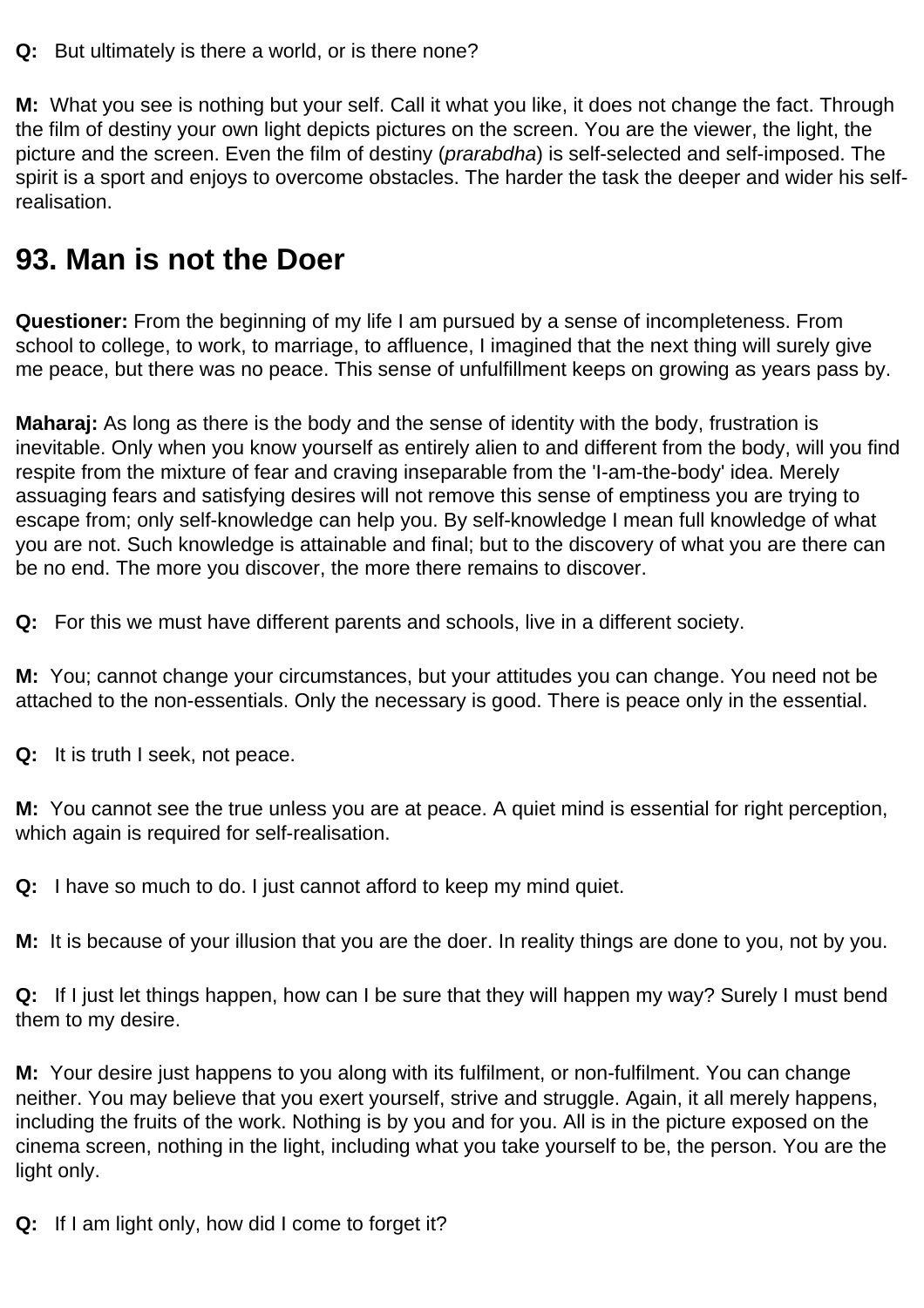**M:** You have not forgotten. It is in the picture on the screen that you forget and then remember. You never cease to be a man because you dream to be a tiger. Similarly you are pure light appearing as a picture on the screen and also becoming one with it.

**Q:** Since all happens, why should I worry?

**M:** Exactly. Freedom is freedom from worry. Having realised that you cannot influence the results, pay no attention to your desires and fears. Let them come and go. Don't give them the nourishment of interest and attention.

**Q:** If I turn my attention from what happens, what am I to live by?

**M:** Again it is like asking: 'What shall I do, if I stop dreaming?' Stop and see. You need not be anxious: 'What next?' There is always the next. Life does not begin nor, end: immovable -- it moves, momentary -- it lasts. Light can not be exhausted even if innumerable pictures are projected by it. So does life fill every shape to the brim and return to its source, when the shape breaks down.

**Q:** If life is so wonderful, how could ignorance happen?

**M:** You want to treat the disease without having seen the patient! Before you ask about ignorance, why don't you enquire first, who is the ignorant? When you say you are ignorant, you do not know that you have imposed the concept of ignorance over the actual state of your thoughts and feelings. Examine them as they occur, give them your full attention and you will find that there is nothing like ignorance, only inattention. Give attention to what worries you, that is all. After all, worry is mental pain and pain is invariably a call for attention. The moment you give attention, the call for it ceases and the question of ignorance dissolves. Instead of waiting for an answer to your question, find out who is asking the question and what makes him ask it. You will soon find that it is the mind, goaded by fear of pain, that asks the question. And in fear there is memory and anticipation, past and future. Attention brings you back to the present, the now, and the presence in the now is a state ever at hand, but rarely noticed.

**Q:** You are reducing *sadhana* to simple attention. How is it that other teachers teach complete, difficult and time-consuming courses?

**M:** The Gurus usually teach the *sadhanas* by which they themselves have reached their goal, whatever their goal may be. This is but natural, for their own *sadhana* they know intimately. I was taught to give attention to my sense of 'I am' and I found it supremely effective. Therefore, I can speak of it with full confidence. But often people come with their bodies, brain and minds so mishandled, perverted and weak, that the state of formless attention is beyond them. In such cases, some simpler token of earnestness is appropriate. The repetition of a *mantra*, or gazing at a picture will prepare their body and mind for a deeper and more direct search. After all, it is earnestness that is indispensable, the crucial factor. *Sadhana* is only a vessel and it must be filled to the brim with earnestness, which is but love in action. For nothing can be done without love.

**Q:** We love only ourselves.

**M:** Were it so, it would be splendid! Love your self wisely and you will reach the summit of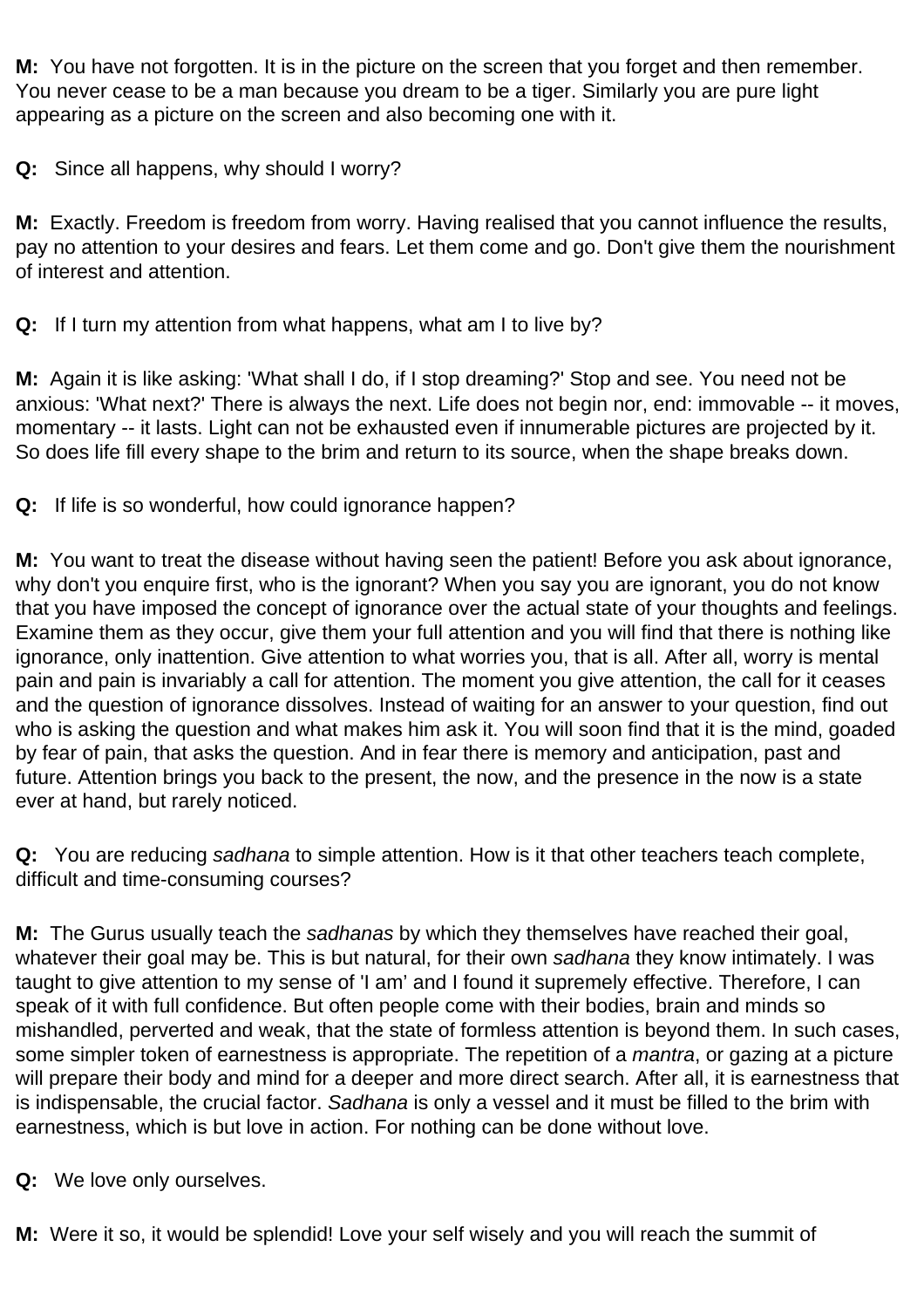perfection. Everybody loves his body, but few love their real being.

**Q:** Does my real being need my love?

**M:** Your real being is love itself and your many loves are its reflections according to the situation at the moment.

**Q:** We are selfish, we know only self-love.

**M:** Good enough for a start. By all means wish yourself well. Think over, feel out deeply what is really good for you and strive for it earnestly. Very soon you will find that the real is your only good.

**Q:** Yet I do not understand why the various Gurus insist on prescribing complicated and difficult *sadhanas*. Don't they know better?

**M:** It is not what you do, but what you stop doing that matters. The people who begin their *sadhana* are so feverish and restless, that they have to be very busy to keep themselves on the track. An absorbing routine is good for them. After some time they quieten down and turn away from effort. In peace and silence the skin of the 'I' dissolves and the inner and the outer become one. The real *sadhana* is effortless.

**Q:** I have sometimes the feeling that space itself is my body.

**M:** When you are bound by the illusion: 'I am this body', you are merely a point in space and a moment in time. When the self-identification with the body is no more, all space and time are in your mind, which is a mere ripple in consciousness, which is awareness reflected in nature. Awareness and matter are the active and the passive aspects of pure being, which is in both and beyond both. Space and time are the body and the mind of the universal existence. My feeling is that all that happens in space and time happens to me, that every experience is my experience every form is my form. What I take myself to be, becomes my body and all that happens to that body becomes my mind. But at the root of the universe there is pure awareness, beyond space and time, here and now. Know it to be your real being and act accordingly.

**Q:** What difference will it make in action what I take myself to *be*. Actions just happen according to circumstances.

**M:** Circumstances and conditions rule the ignorant. The knower of reality is not compelled. The only law he obeys is that of love.

## **94. You are Beyond Space and Time**

**Questioner:** You keep on saying that I was never born and will never die. If so, how is it that I see the world as one which has been born and will surely die?

**Maharaj:** You believe so because you have never questioned your belief that you are the body which, obviously, is born and dies. While alive, it attracts attention and fascinates so completely that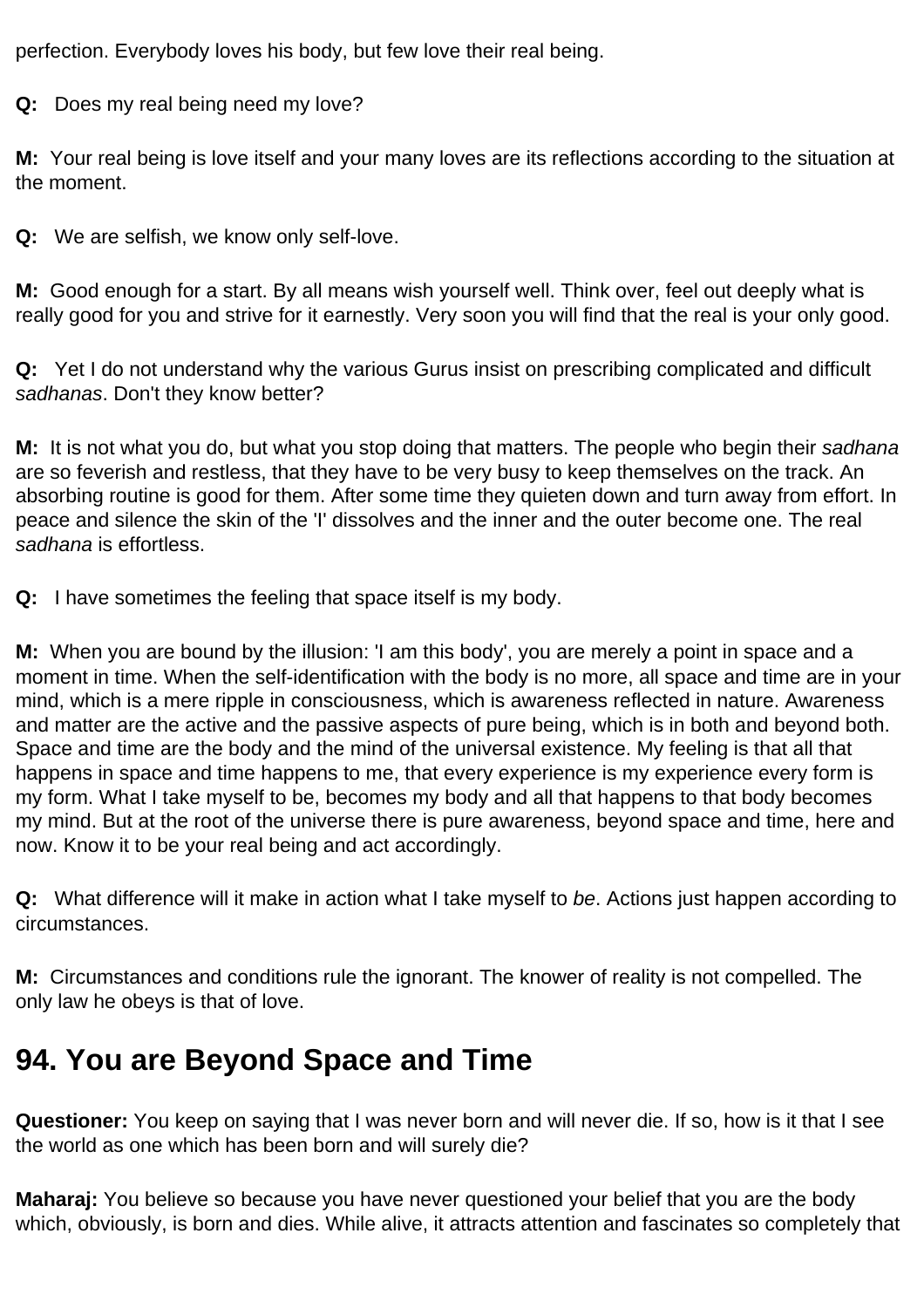rarely does one perceive one's real nature. It is like seeing the surface of the ocean and completely forgetting the immensity beneath. The world is but the surface of the mind and the mind is infinite. What we call thoughts are just ripples in the mind. When the mind is quiet it reflects reality. When it is motionless through and through, it dissolves and only reality remains. This reality is so concrete, so actual, so much more tangible than mind and matter, that compared to it even diamond is soft like butter. This overwhelming actuality makes the world dreamlike, misty, irrelevant.

**Q:** This world, with so much suffering in it, how can you see it as irrelevant. What callousness!

**M:** It is you who is callous, not me. If your world is so full of suffering, do something about it; don't add to it through greed or indolence. I am not bound by your dreamlike world. In my world the seeds of suffering, desire and fear are not sown and suffering does not grow. My world is free from opposites, of mutually distinctive discrepancies; harmony pervades; its peace is rocklike; this peace and silence are my body.

**Q:** What you say reminds me of the *dharmakaya* of the Buddha.

**M:** Maybe. We need not run off with terminology. Just see the person you imagine yourself to be as a part of the world you perceive within your mind and look at the mind from the outside, for you are not the mind. After all, your only problem is the eager self-identification with whatever you perceive. Give up this habit, remember that you are not what you perceive, use your power of alert aloofness. See yourself in all that lives and your behaviour will express your vision. Once you realise that there is nothing in this world, which you can call your own, you look at it from the outside as you look at a play on the stage, or a picture on the screen, admiring and enjoying, but really unmoved. As long as you imagine yourself to be something tangible and solid, a thing among things, actually existing in time and space, short-lived and vulnerable, naturally you will be anxious to survive and increase. But when you know yourself as beyond space and time -- in contact with them only at the point of here and now, otherwise all-pervading and all-containing, unapproachable, unassailable, invulnerable -- you will be afraid no longer. Know yourself as you are -- against fear there is no other remedy.

You have to learn to think and feel on these lines, or you will remain indefinitely on the personal level of desire and fear, gaining and losing, growing and decaying. A personal problem cannot be solved on its own level. The very desire to live is the. messenger of death, as the longing to be happy is the outline of sorrow. The world is an ocean of pain and fear, of anxiety and despair. Pleasures are like the fishes, few and swift, rarely come, quickly gone. A man of low intelligence believes, against all evidence, that he is an exception and that the world owes him happiness. But the world cannot give what it does not have; unreal to the core, it is of no use for real happiness. It cannot be otherwise. We seek the real because we are unhappy with the unreal. Happiness is our real nature and we shall never rest until we find it. But rarely we know where to seek it. Once you have understood that the world is but a mistaken view of reality, and is not what it appears to be, you are free of its obsessions. Only what is compatible with your real being can make you happy and the world, as you perceive it, is its outright denial.

Keep very quiet and watch what comes to the surface of the mind. Reject the known, welcome the so far unknown and reject it in its turn. Thus you come to a state in which there is no knowledge, only being, in which being itself is knowledge. To know by being is direct knowledge. It is based on the identity of the seer and the seen. Indirect knowledge is based on sensation and memory, on proximity of the perceiver and his percept, confined with the contrast between the two. The same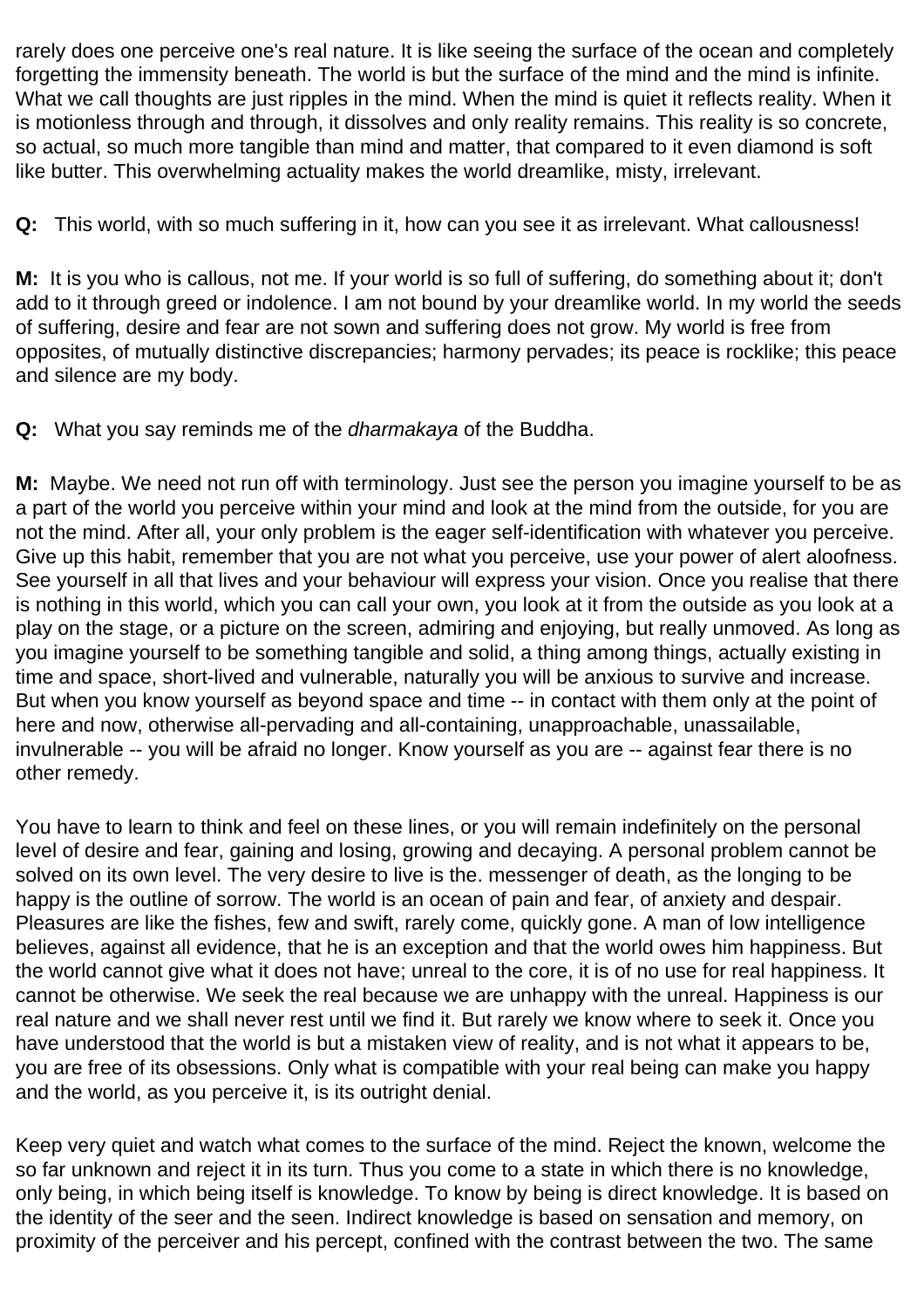with happiness. Usually you have to be sad to know gladness and glad to know sadness. True happiness is uncaused and this cannot disappear for lack of stimulation. It is not the opposite of sorrow, it includes all sorrow and suffering.

**Q:** How can one remain happy among so much suffering?

**M:** One cannot help it -- the inner happiness is overwhelmingly real. Like the sun in the sky, its expressions may be clouded, but it is never absent.

**Q:** When we are in trouble, we are bound to be unhappy.

**M:** Fear is the only trouble. Know yourself as independent and you will be free from fear and its shadows.

- **Q:** What is the difference between happiness and pleasure?
- **M:** Pleasure depends on things, happiness does not.
- **Q:** If happiness is independent, why are we not always happy?

**M:** As long as we believe that we need things to make us happy, we shall also believe that in their absence we must be miserable. Mind always shapes itself according to its beliefs. Hence the importance of convincing oneself that one need not be prodded into happiness; that, on the contrary, pleasure is a distraction and a nuisance, for it merely increases the false conviction that one needs to have and do things to be happy when in reality it is just the opposite.

But why talk of happiness at all? You do not think of happiness except when you are unhappy. A man who says: 'Now I am happy', is between two sorrows -- past and future. This happiness is mere excitement caused by relief from pain. Real happiness is utterly unselfconscious. It is best expressed negatively as: 'there is nothing wrong with me. I have nothing to worry about'. After all, the ultimate purpose of all *sadhana* is to reach a point, when this conviction, instead of being only verbal, is based on the actual and ever-present experience.

**Q:** Which experience?

**M:** The experience of being empty, uncluttered by memories and expectations; it is like the happiness of open spaces, of being young, of having all the time and energy for doing things, for discovery, for adventure.

**Q:** What remains to discover?

**M:** The universe without and the immensity within as they are in reality, in the great mind and heart of God. The meaning and purpose of existence, the secret of suffering, life's redemption from ignorance.

**Q:** If being happy is the same as being free from fear and worry, cannot it be said that absence of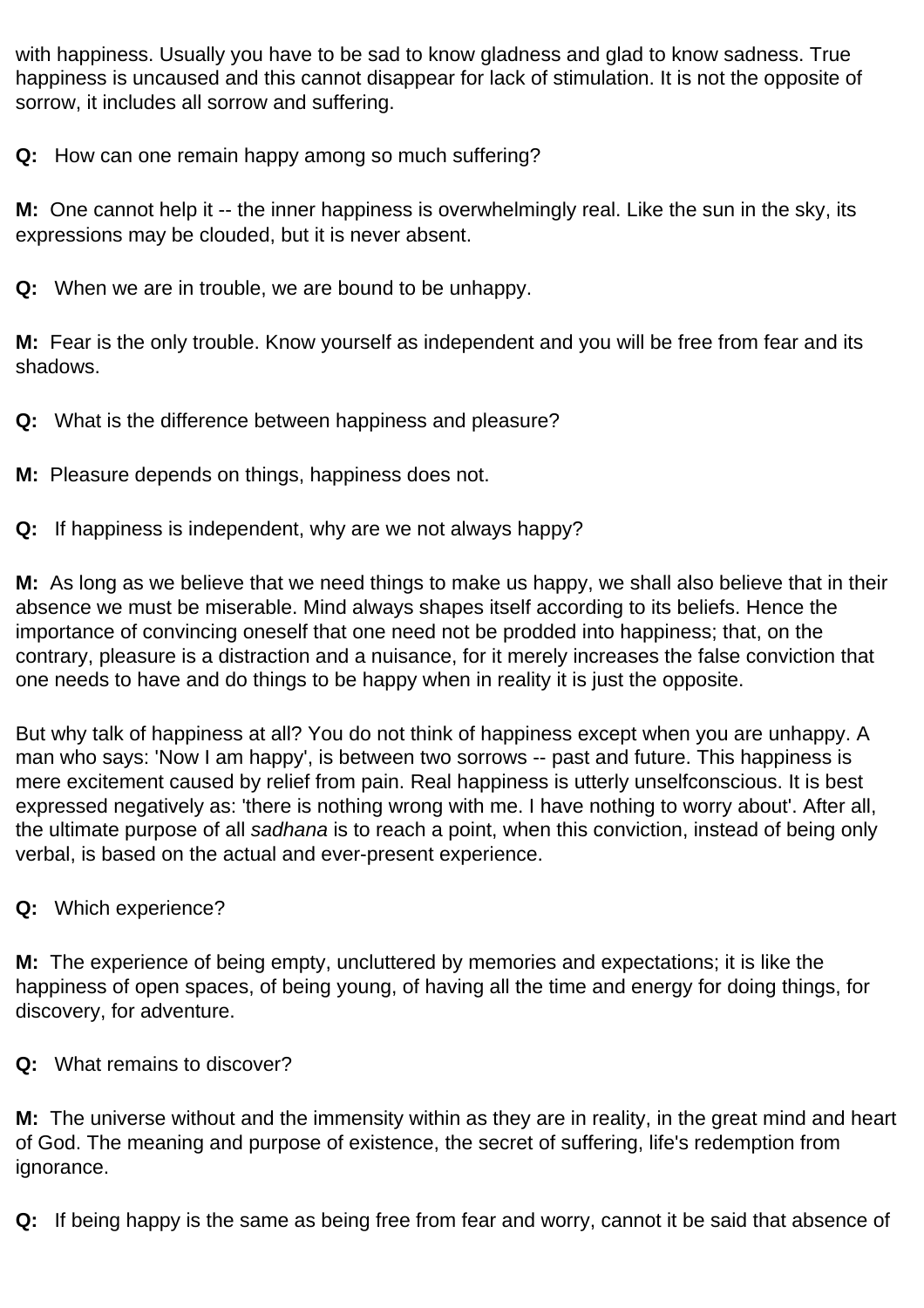trouble is the cause of happiness?

**M:** A state of absence, of non-existence cannot be a cause; the pre-existence of a cause is implied in the notion. Your natural state, in which nothing exists, cannot be a cause of becoming; the causes are hidden in the great and mysterious power of memory. But your true home is in nothingness, in emptiness of all content.

**Q:** Emptiness and nothingness -- how dreadful!

**M:** You face it most cheerfully, when you go to sleep! Find out for yourself the state of wakeful sleep and you will find it quite in harmony with your real nature. Words can only give you the idea and the idea is not the experience. All I can say is that true happiness has no cause and what has no cause is immovable. Which does not mean it is perceivable, as pleasure. What is perceivable is pain and pleasure; the state of freedom from sorrow can be described only negatively. To know it directly you must go beyond the mind addicted to causality and the tyranny of time.

**Q:** If happiness is not conscious and consciousness -- not happy, what is the link between the two?

**M:** Consciousness being a product of conditions and circumstances, depends on them and changes along with them. What is independent, uncreated, timeless and changeless, and yet ever new and fresh, is beyond the mind. When the mind thinks of it, the mind dissolves and only happiness remains.

**Q:** When all goes, nothingness remains.

**M:** How can there be nothing without something? Nothing is only an idea, it depends on the memory of something. Pure being is quite independent of existence, which is definable and describable.

**Q:** Please tell us; beyond the mind does consciousness continue, or does it end with the mind?

**M:** Consciousness comes and goes, awareness shines immutably.

**Q:** Who is aware in awareness?

**M:** When there is a person, there is also consciousness. 'I am' mind, consciousness denote the same state. If you say 'I am aware', it only means: 'I am conscious of thinking about being aware'. There is no 'I am' in awareness.

**Q:** What about witnessing?

**M:** Witnessing is of the mind. The witness goes with the witnessed. In the state of non-duality all separation ceases.

**Q:** What about you? Do you continue in awareness?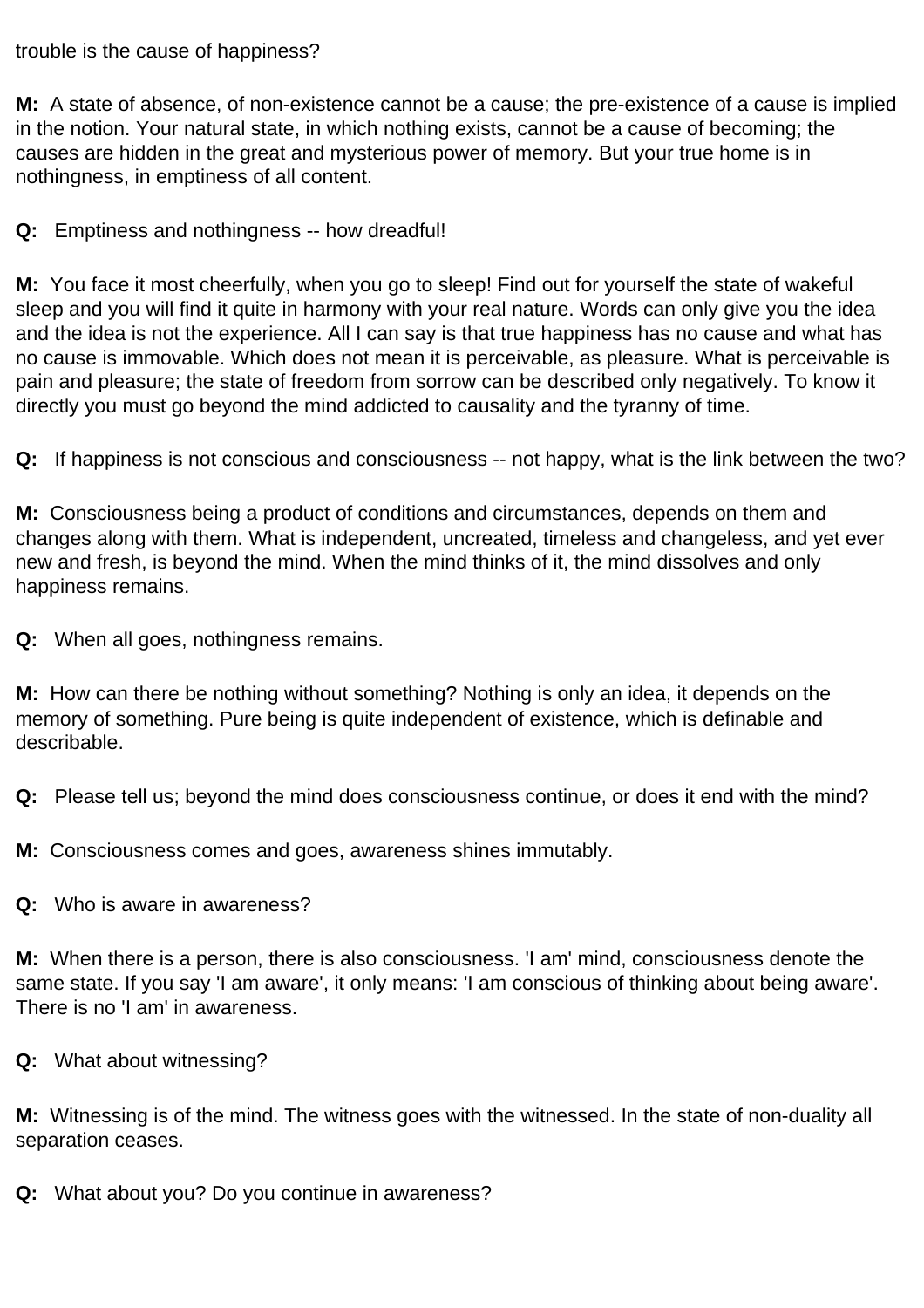**M:** The person, the 'I am this body, this mind, this chain of memories, this bundle of desires and fears' disappears, but something you may call identity, remains. It enables me to become a person when required. Love creates its own necessities, even of becoming a person.

**Q:** It is said that Reality manifests itself as existence -- consciousness -- bliss. Are they absolute or relative?

**M:** They are relative to each other and depend on each other. Reality is independent of its expressions.

**Q:** What is the relation between reality and its expressions?

**M:** No relation. In reality all is real and identical. As we put it, *saguna* and *nirguna* are one in *Parabrahman*. There is only the Supreme. In movement, it Is *saguna*. Motionless, it is *nirguna*. But it is only the mind that moves or does not move. The real is beyond, you are beyond. Once you have understood that nothing perceivable, or conceivable can be yourself, you are free of your imaginations. To see everything as imagination, born of desire, is necessary for self-realisation. We miss the real by lack of attention and create the unreal by excess of imagination.

You have to give your heart and mind to these things and brood over them repeatedly. It is like cooking food. You must keep it on the fire for some time before it is ready.

**Q:** Am I not under the sway of destiny, of my *karma*? What can I do against it? What I am and what I do is pre-determined. Even my so-called free choice is predetermined; only I am not aware of it and imagine myself to be free.

**M:** Again, it all depends how you look at it. Ignorance is like a fever -- it makes you see things which are not there. *karma* is the divinely prescribed treatment. Welcome it and follow the instructions faithfully and you will get well. A patient will leave the hospital after he recovers. To insist on immediate freedom of choice and action will merely postpone recovery. Accept your destiny and fulfil it -- this is the shortest way to freedom from destiny, though not from love and its compulsions. To act from desire and fear is bondage, to act from love is freedom.

## **95. Accept Life as it Comes**

**Questioner:** I was here last year. Now I am again before you. What makes me come I really ~o not know, but somehow I cannot forget you.

**Maharaj:** Some forget, some do not, according to their destinies, which you may call chance, if you prefer.

**Q:** Between chance and destiny there is a basic difference.

**M:** Only in your mind. In fact, you do not know what causes what? Destiny is only a blanket word to cover up your ignorance. Chance is another word.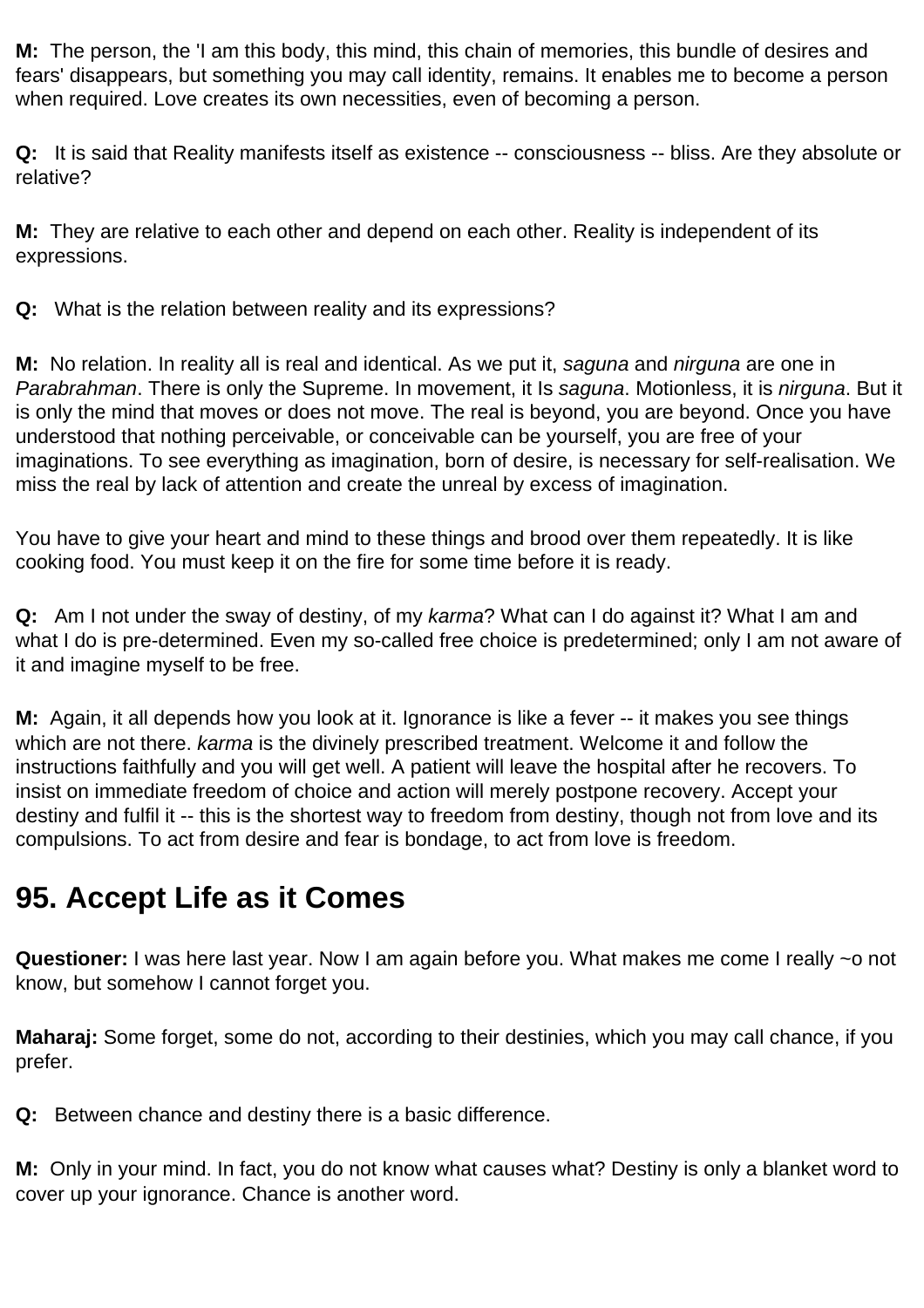**Q:** Without knowledge of causes and their results can there be freedom?

**M:** Causes and results are infinite in number and variety. Everything affects everything. In this universe, when one thing changes, everything changes. Hence the great power of man in changing the world by changing himself.

**Q:** According to your own words, you have, by the grace of your Guru, changed radically some forty years ago. Yet the world remains as it had been before.

**M:** My world has changed completely. Yours remains the same, for you have not changed.

**Q:** How is it that your change has not affected me?

**M:** Because there was no communion between us. Do not consider yourself as separate from me and we shall at once share in the common state.

**Q:** I have some property in the United States which I intend to sell and buy some land in the Himalayas. I shall build a house, lay out a garden, get two or three cows and live quietly. People tell me that property and quiet are not compatible, that I shall at once get into trouble with officials, neighbours and thieves. Is it inevitable?

**M:** The least you can expect is an endless succession of visitors who will make your abode into a free and open guesthouse. Better accept your life as it shapes, go home and look after your wife with love and care. Nobody else needs you. Your dreams of glory will land you in more trouble.

**Q:** It is not glory that I seek. I seek Reality.

**M:** For this you need a well-ordered and quiet life, peace of mind and immense earnestness. At every moment whatever comes to you unasked, comes from God and will surely help you, if you make the fullest use of it. It is only what you strive for, out of your own imagination and desire, that gives you trouble.

**Q:** Is destiny the same as grace?

**M:** Absolutely. Accept life as it comes and you will find it a blessing.

**Q:** I can accept my own life. How can I accept the sort of life others are compelled to live?

**M:** You are accepting it anyhow. The sorrows of others do not interfere with your pleasures. If you were really compassionate, you would have abandoned long ago all self-concern and entered the state from which alone you can really help.

**Q:** If I have a big house and enough land, I may create an Ashram, with individual rooms; common meditation hall, canteen, library, office etc.

**M:** Ashrams are not made, they happen. You cannot start nor prevent them, as you cannot start or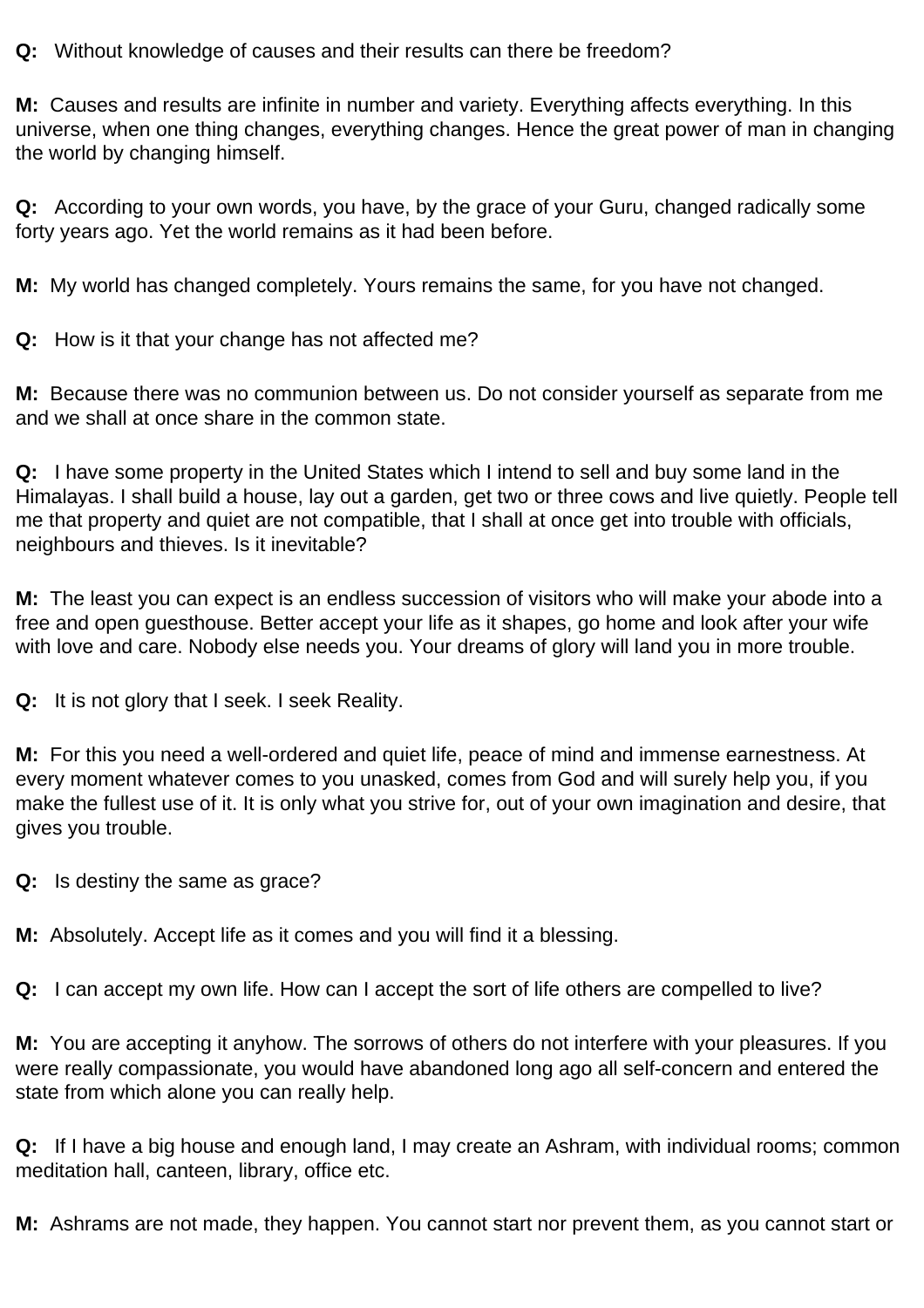stop a river. Too many factors are involved in the creation of a successful Ashram and your inner maturity is only one of them. Of course, if you are ignorant of your real being, whatever you do must turn to ashes. You cannot imitate a Guru and get away with it. All hypocrisy will end in disaster.

**Q:** What is the harm in behaving like a saint even before being one?

**M:** Rehearsing saintliness is a *sadhana*. It is perfectly all right. provided no merit is claimed.

**Q:** How can I know whether I am able to start an Ashram unless I try?

**M:** As long as you take yourself to be a person, a body and a mind, separate from the stream of life, having a will of its own, pursuing its own aims, you are living merely on the surface and whatever you do will be short-lived and of little value, mere straw to feed the flames of vanity. You must put in true worth before you can expect something real. What is your worth?

**Q:** By what measure shall I measure it?

**M:** Look at the content of your mind. You are what you think about. Are you not most of the time busy with your own little person and its daily needs?

The value of regular meditation is that it takes you away from the humdrum of daily routine and reminds you that you are not what you believe yourself to be. But even remembering is not enough -- action must follow conviction. Don't be like the rich man who has made a detailed will, but refuses to die.

**Q:** Is not gradualness the law of life?

**M:** Oh, no. The preparation alone is gradual, the change itself is sudden and complete. Gradual change does not take you to a new level of conscious being. You need courage to let go.

**Q:** I admit it is courage that I lack.

**M:** It is because you are not fully convinced. Complete conviction generates both desire and courage. And meditation is the art of achieving faith through understanding. In meditation you consider the teaching received, in all its aspects and repeatedly, until out of clarity confidence is born and, with confidence, action. Conviction and action are inseparable. If action does not follow conviction, examine your convictions, don't accuse yourself of lack of courage. Self-depreciation will take you nowhere. Without clarity and emotional assent of what use is will?

**Q:** What do you mean by emotional assent? Am I not to act against my desires?

**M:** You will not act against your desires. Clarity is not enough. Energy comes from love -- you must love to act -- whatever the shape and object of your love. Without clarity and charity courage is destructive. People at war are often wonderfully courageous, but what of it?

**Q:** I see quite clearly that all I want is a house in a garden where I shall live in peace. Why should I not act on my desire?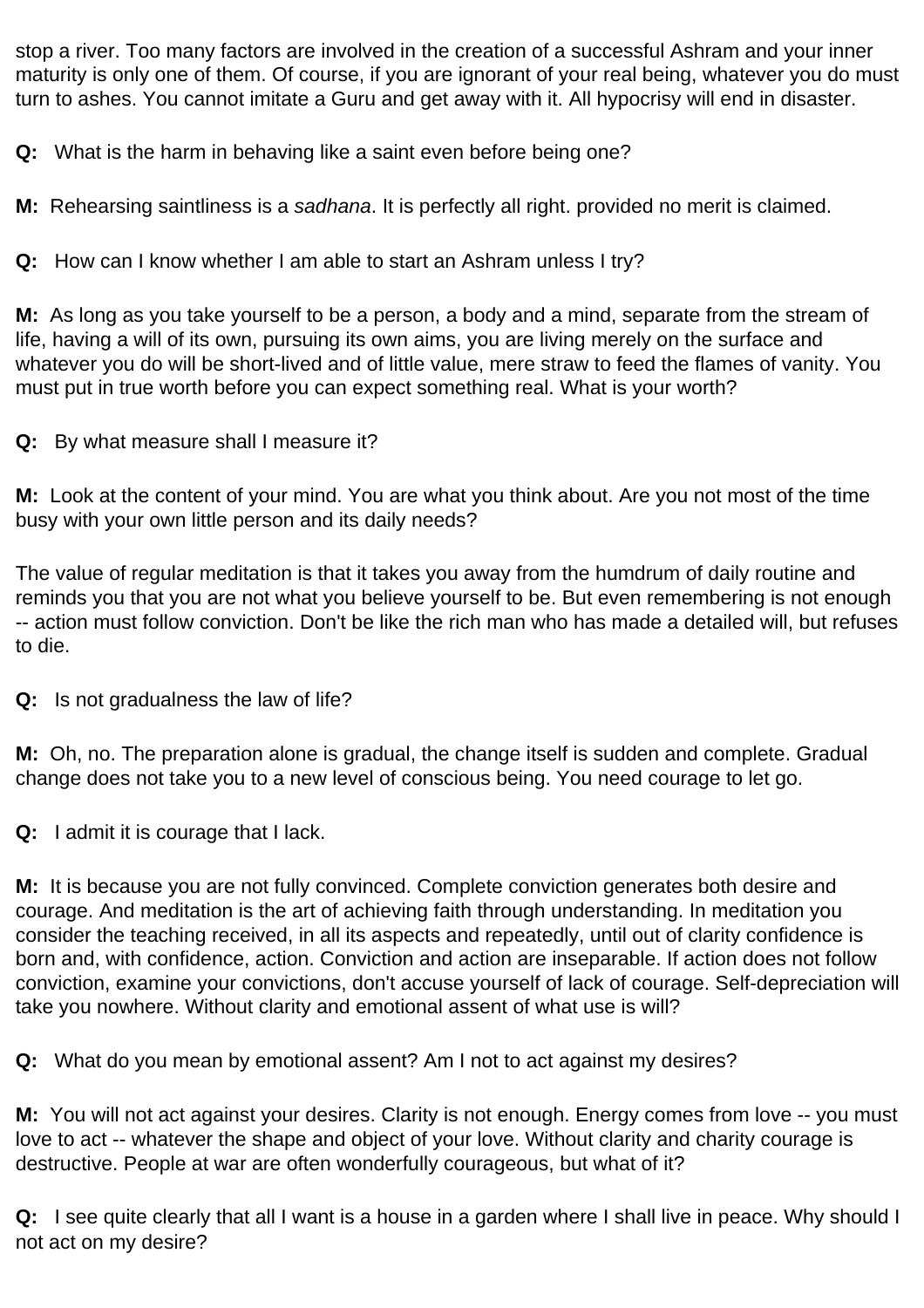**M:** By all means, act. But do not forget the inevitable, unexpected. Without rain your garden will not flourish. You need courage for adventure.

**Q:** I need time to collect my courage, don't hustle me. Let me ripen for action.

**M:** The entire approach is wrong. Action delayed is action abandoned. There may be other chances for other actions, but the present moment is lost -- irretrievably lost. All preparation is for the future -- you cannot prepare for the present.

**Q:** What is wrong with preparing for the future?

**M:** Acting in the now is not much helped by your preparations. Clarity is now, action is now. Thinking of being ready impedes action. And action is the touchstone of reality.

**Q:** Even when we act without conviction?

**M:** You cannot live without action, and behind each action there is some fear or desire. Ultimately, all you do is based on your conviction that the world is real and independent of yourself. Were you convinced of the contrary, your behaviour would have been quite different.

**Q:** There is nothing wrong with my convictions; my actions are shaped by circumstances.

**M:** In other words, you are convinced of the reality of your circumstances, of the world in which you live. Trace the world to its source and you will find that before the world was, you were and when the world is no longer, you remain. Find your timeless being and your action will bear it testimony. Did you find it?

**Q:** No, I did not.

**M:** Then what else have you to do? Surely, this is the most urgent task. You cannot see yourself as independent of everything unless you drop everything and remain unsupported and undefined. Once you know yourself, it is immaterial what you do, but to realise your independence, you must test it by letting go all you were dependent on. The realised man lives on the level of the absolutes; his wisdom, love and courage are complete, there is nothing relative about him. Therefore he must prove himself by tests more stringent, undergo trials more demanding. The tester, the tested and the set up for testing are all within; it is an inner drama to which none can be a party.

**Q:** Crucifixion, death and resurrection -- we are on familiar grounds! I have read, heard and talked about it endlessly, but to do it I find myself incapable.

**M:** Keep quiet, undisturbed, and the wisdom and the power will come on their own. You need not hanker. Wait in silence of the heart and mind. It is very easy to be quiet, but willingness is rare. You people want to become supermen overnight. Stay without ambition, without the least desire, exposed, vulnerable, unprotected, uncertain and alone, completely open to and welcoming life as it happens, without the selfish conviction that all must yield you pleasure or profit, material or socalled spiritual.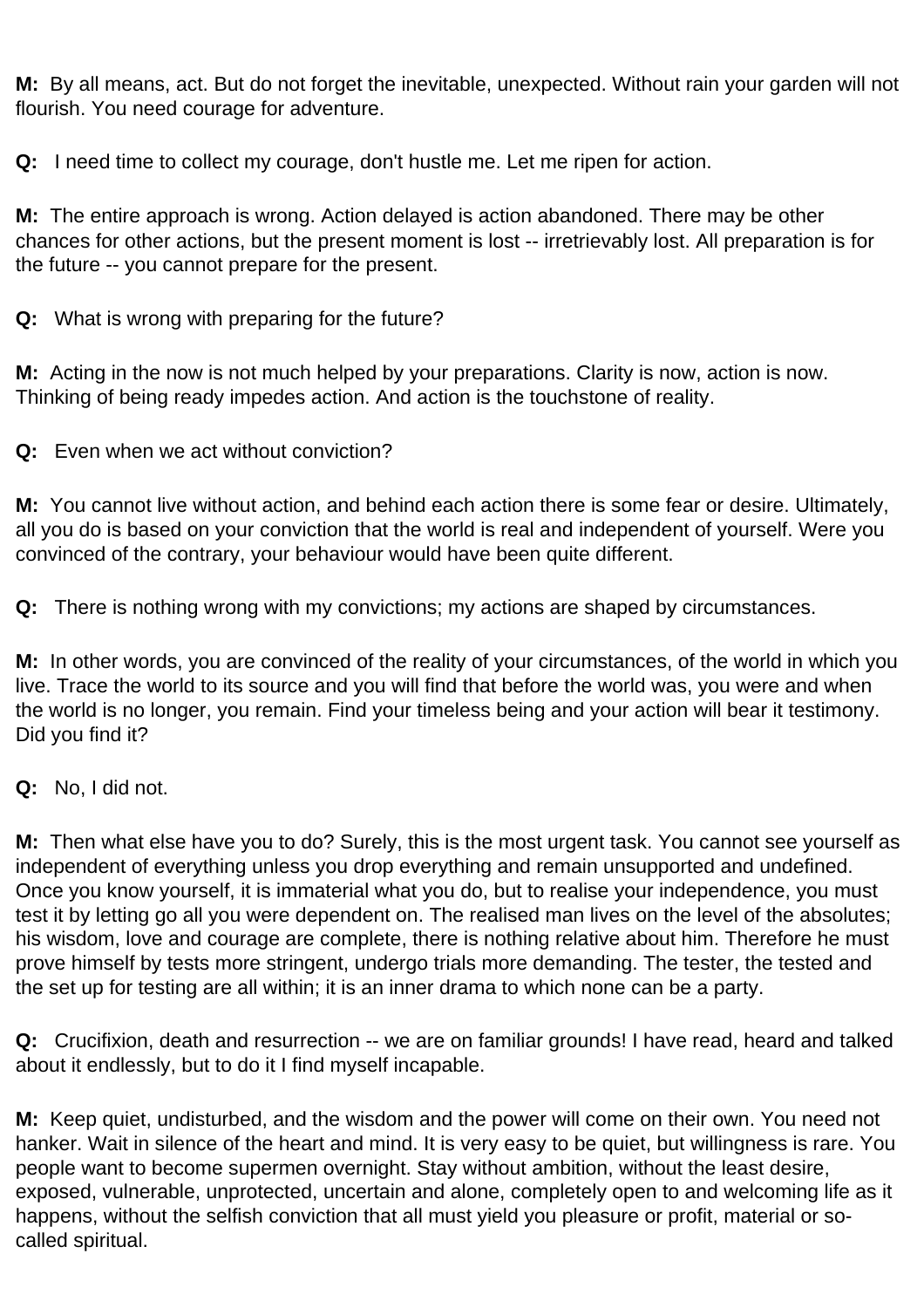**Q:** I respond to what you say, but I just do not see how it is done.

**M:** If you know how to do it, you will not do it. Abandon every attempt, just be; don't strive, don't struggle, let go every support, hold on to the blind sense of being, brushing off all else. This is enough.

**Q:** How is this brushing done? The more I brush off, the more it comes to the surface.

**M:** Refuse attention, let things come and go. Desires and thoughts are also things. Disregard them. Since immemorial time the dust of events was covering the clear mirror of your mind, so that only memories you could see. Brush off the dust before it has time to settle; this will lay bare the old layers until the true nature of your mind is discovered. It is all very simple and comparatively easy; be earnest and patient, that is all. Dispassion, detachment, freedom from desire and fear, from all self-concern, mere awareness -- free from memory and expectation -- this is the state of mind to which discovery can happen. After all, liberation is but the freedom to discover.

#### **96. Abandon Memories and Expectations**

**Questioner:** I am an American by birth and for the last one year I was staying in an Ashram in Madhya Pradesh, studying *Yoga* in its many aspects. We had a teacher, whose Guru, a disciple of the great Sivananda Saraswati, stays in Monghyr. I stayed at Ramanashram also. While in Bombay I went through an intensive course of Burmese meditation managed by one Goenka. Yet I have not found peace. There is an improvement in self-control and day-to-day discipline, but that is all. I cannot say exactly what caused what. I visited many holy places. How each acted on me, I cannot say.

**Maharaj:** Good results will come, sooner or later. At Sri Ramanashram did you get some instructions?

**Q:** Yes, some English people were teaching me and also an Indian follower of *jnana yoga*, residing there permanently, was giving me lessons.

**M:** What are your plans?

**Q:** I have to return to the States because of visa difficulties. I intend to complete my B.Sc., study Nature Cure and make it my profession.

**M:** A good profession, no doubt.

**Q:** Is there any danger in pursuing the path of *Yoga* at all cost?

**M:** Is a match-stick dangerous when the house is on fire? The search for reality is the most dangerous of all undertakings for it will destroy the world in which you live. But if your motive is love of truth and life, you need not be afraid.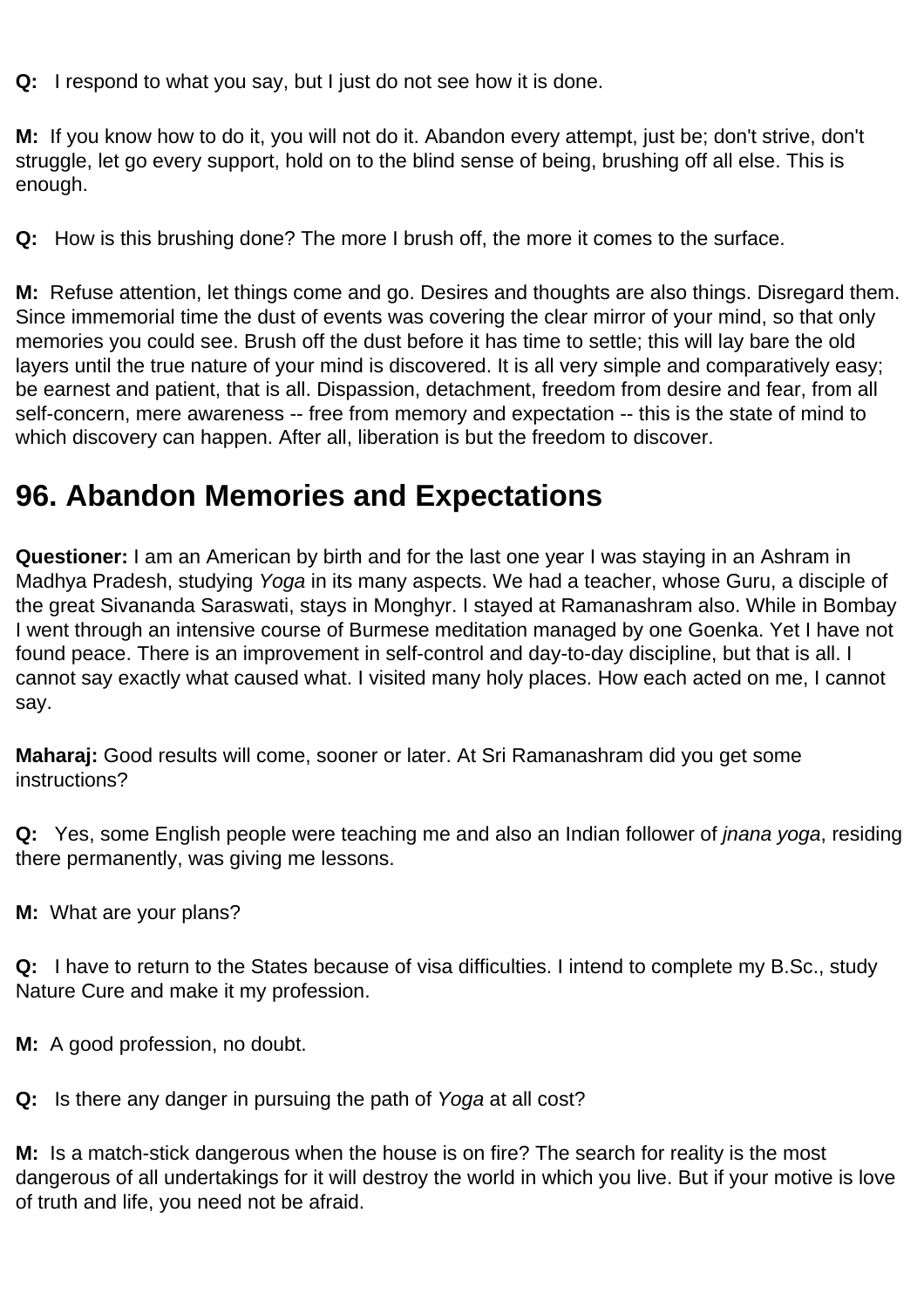#### **Q:** I am afraid of my own mind. It is so unsteady!

**M:** In the mirror of your mind images appear and disappear. The mirror remains. Learn to distinguish the immovable in the movable, the unchanging in the changing, till you realise that all differences are in appearance only and oneness is a fact. This basic identity -- you may call God, or *Brahman*, or the matrix (*Prakriti*), the words matters little -- is only the realisation that all is one. Once you can say with confidence born from direct experience: 'I am the world, the world is myself', you are free from desire and fear on one hand and become totally responsible for the world on the other. The senseless sorrow of mankind becomes your sole concern.

**Q:** So even a *jnani* has his problems!

**M:** Yes, but they are no longer of his own creation. His suffering is not poisoned by a sense of guilt. There is nothing wrong with suffering for the sins of others. Your Christianity is based on this.

**Q:** Is not all suffering self-created?

**M:** Yes, as long as there is a separate self to create it. In the end you know that there is no sin, no guilt, no retribution, only life in its endless transformations. With the dissolution of the personal 'I' personal suffering disappears. What remains is the great sadness of compassion, the horror of the unnecessary pain.

**Q:** Is there anything unnecessary in the scheme of things?

**M:** Nothing is necessary, nothing is inevitable. Habit and passion blind and mislead. Compassionate awareness heals and redeems. There is nothing we can do, we can only let things happen according to their nature.

**Q:** Do you advocate complete passivity?

**M:** Clarity and charity is action. Love is not lazy and clarity directs. You need not worry about action, look after your mind and heart. Stupidity and selfishness are the only evil.

**Q:** What is better -- repetition of God's name, or meditation?

**M:** Repetition will stabilise your breath. With deep and quiet breathing vitality will improve, which will influence the brain and help the mind to grow pure and stable and fit for meditation. Without vitality little can be done, hence the importance of its protection and increase. Posture and breathing are a part of *Yoga*, for the body must be healthy and well under control, but too much concentration on the body defeats its own purpose, for it is the mind that is primary in the beginning. When the mind has been put to rest and disturbs no longer the inner space (*chidakash*), the body acquires a new meaning and its transformation becomes both necessary and possible.

[picture]

**Q:** I have been wandering all over India, meeting many Gurus and learning in driblets several *Yogas*. Is it all right to have a taste of everything?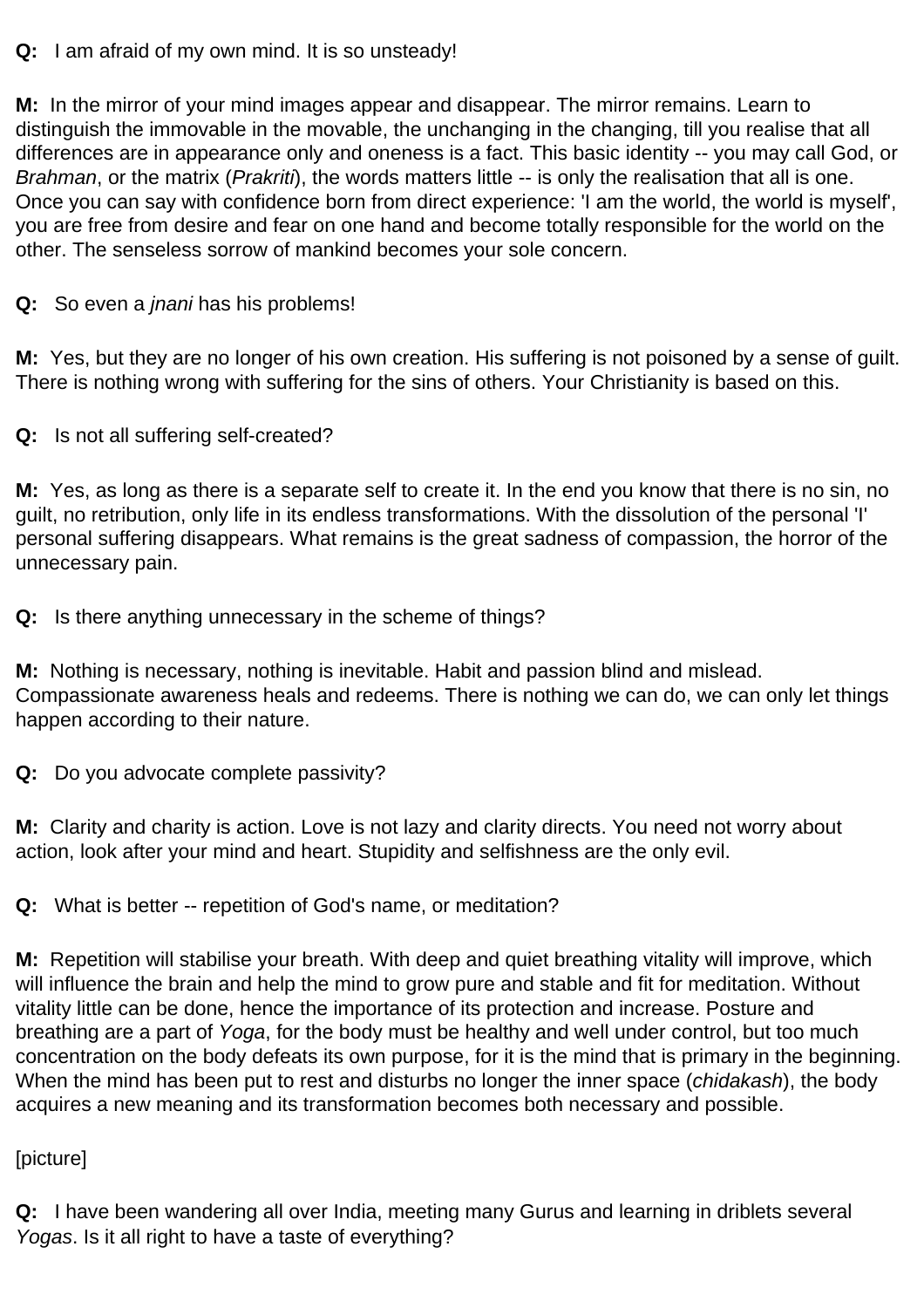**M:** No, this is but an introduction. You will meet a man who will help you find your own way.

**Q:** I feel that the Guru of my own choice can not be my real Guru. To be real he must come unexpected and be irresistible.

**M:** Not to anticipate is best. The way you respond is decisive.

**Q:** Am I the master of my responses?

**M:** Discrimination and dispassion practised now will yield their fruits at the proper time. If the roots are healthy and well-watered, the fruits are sure to be sweet. Be pure, be alert, keep ready.

**Q:** Are austerities and penances of any use?

**M:** To meet all the vicissitudes of life is penance enough! You need not invent trouble. To meet cheerfully whatever life brings is all the austerity you need.

**Q:** What about sacrifice?

**M:** Share willingly and gladly all you have with whoever needs -- don't invent self-inflicted cruelties.

- **Q:** What is self-surrender?
- **M:** Accept what comes.

**Q:** I feel I am too weak to stand on my own legs. I need the holy company of a Guru and of good people. Equanimity is beyond me. To accept what comes as it comes, frightens me. I think of my returning to the States with horror.

**M:** Go back and make the best use of your opportunities. Get your B.Sc. degree first. You can always return to India for your Nature Cure studies.

**Q:** I am quite aware of the opportunities in the States. It is the loneliness that frightens me.

**M:** You have always the company of your own self -- you need not feel alone. Estranged from it even in India you will feel lonely. All happiness comes from pleasing the self. Please it, after return to the States, do nothing that may be unworthy of the glorious reality within your heart and you shall be happy and remain happy. But you must seek the self and, having found it, stay with it.

**Q:** Will compete solitude be of any benefit?

**M:** It depends on your temperament. You may work with others and for others, alert and friendly, and grow more fully than in solitude, which may make you dull or leave you at the mercy of your mind's endless chatter. Do not imagine that you can change through effort. Violence, even turned against yourself, as in austerities and penance, will remain fruitless.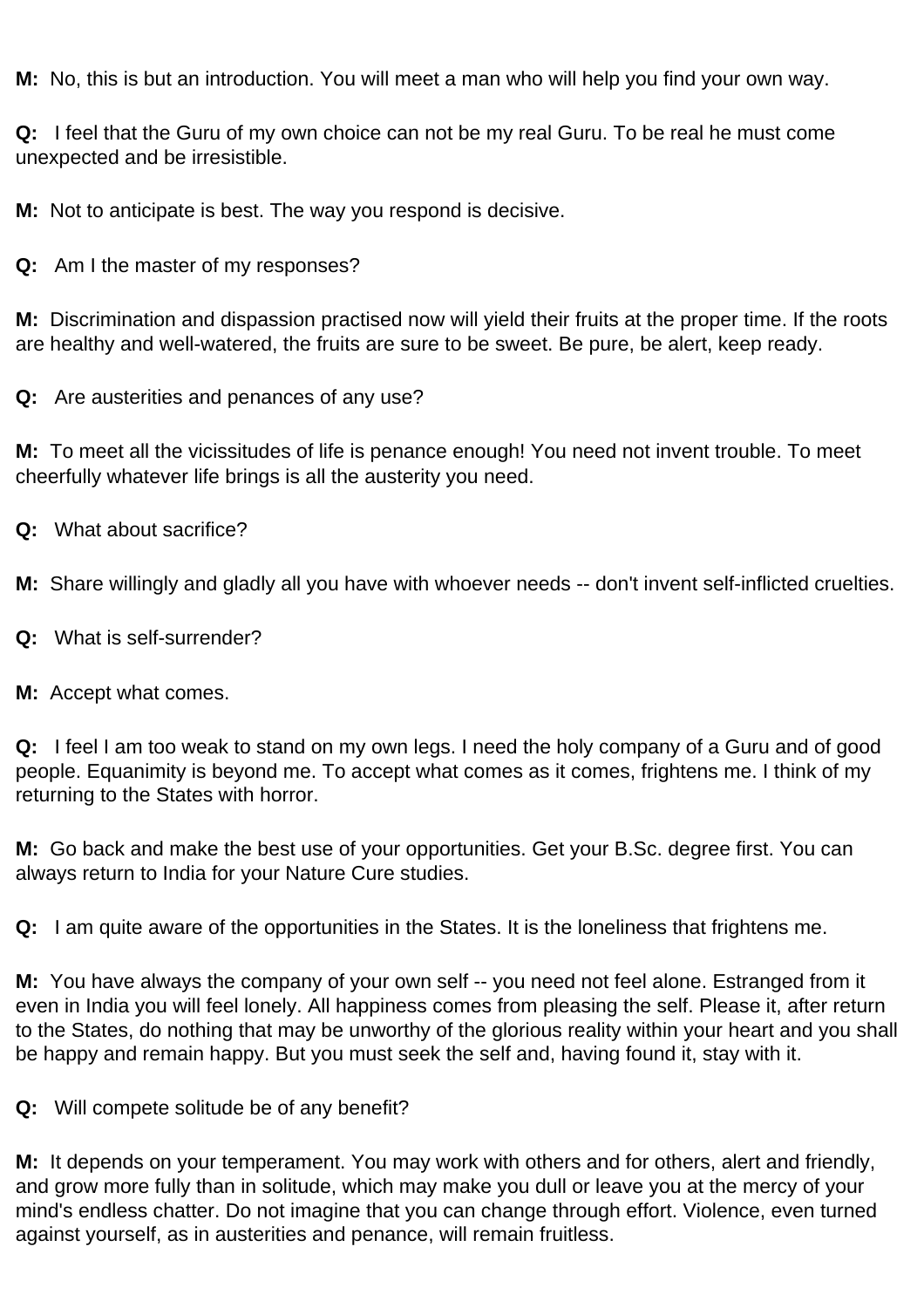**Q:** Is there no way of making out who is realised and who is not?

**M:** Your only proof is in yourself. If you find that you turn to gold, it will be a sign that you have touched the philosopher's stone. Stay with the person and watch what happens to you. Don't ask others. Their man may not be your Guru. A Guru may be universal in his essence, but not in his expressions. He may appear to be angry or greedy or over-anxious about his Ashram or his family, and you may be misled by appearances, while others are not.

**Q:** Have I not the right to expect all-round perfection, both inner and outer?

**M:** Inner --- yes. But outer perfection depends on circumstances, on the state of the body, personal and social, and other innumerable factors.

**Q:** I was told to find a *jnani* so that I may learn from him the art of achieving *jnana* and now I am told that the entire approach is false, that I cannot make out a *jnani*, nor can *jnana* be conquered by appropriate means. It is all so confusing!

**M:** It is all due to your complete misunderstanding of reality. Your mind is steeped in the habits of evaluation and acquisition and will not admit that the incomparable and unobtainable are waiting timelessly within your own heart for recognition. All you have to do is to abandon all memories and expectations. Just keep yourself ready in utter nakedness and nothingness.

**Q:** Who is to do the abandoning?

**M:** God will do it. Just see the need of being abandoned. Don't resist, don't hold on to the person you take yourself to be. Because you imagine yourself to be a person you take the *jnani* to be a person too, only somewhat different, better informed and more powerful. You may say that he is eternally conscious and happy, but it is far from expressing the whole truth. Don't trust definitions and descriptions -- they are grossly misleading.

**Q:** Unless I am told what to do and how to do it, I feel lost.

**M:** By all means do feel lost! As long as you feel competent and confident, reality is beyond your reach. Unless you accept inner adventure as a way of life, discovery will not come to you.

**Q:** Discovery of what?

**M:** Of the centre of your being, which is free of all directions, all means and ends.

**Q:** Be all, know all, have all?

**M:** Be nothing, know nothing, have nothing. This is the only life worth living, the only happiness worth having.

**Q:** I may admit that the goal is beyond my comprehension. Let me know the way at least.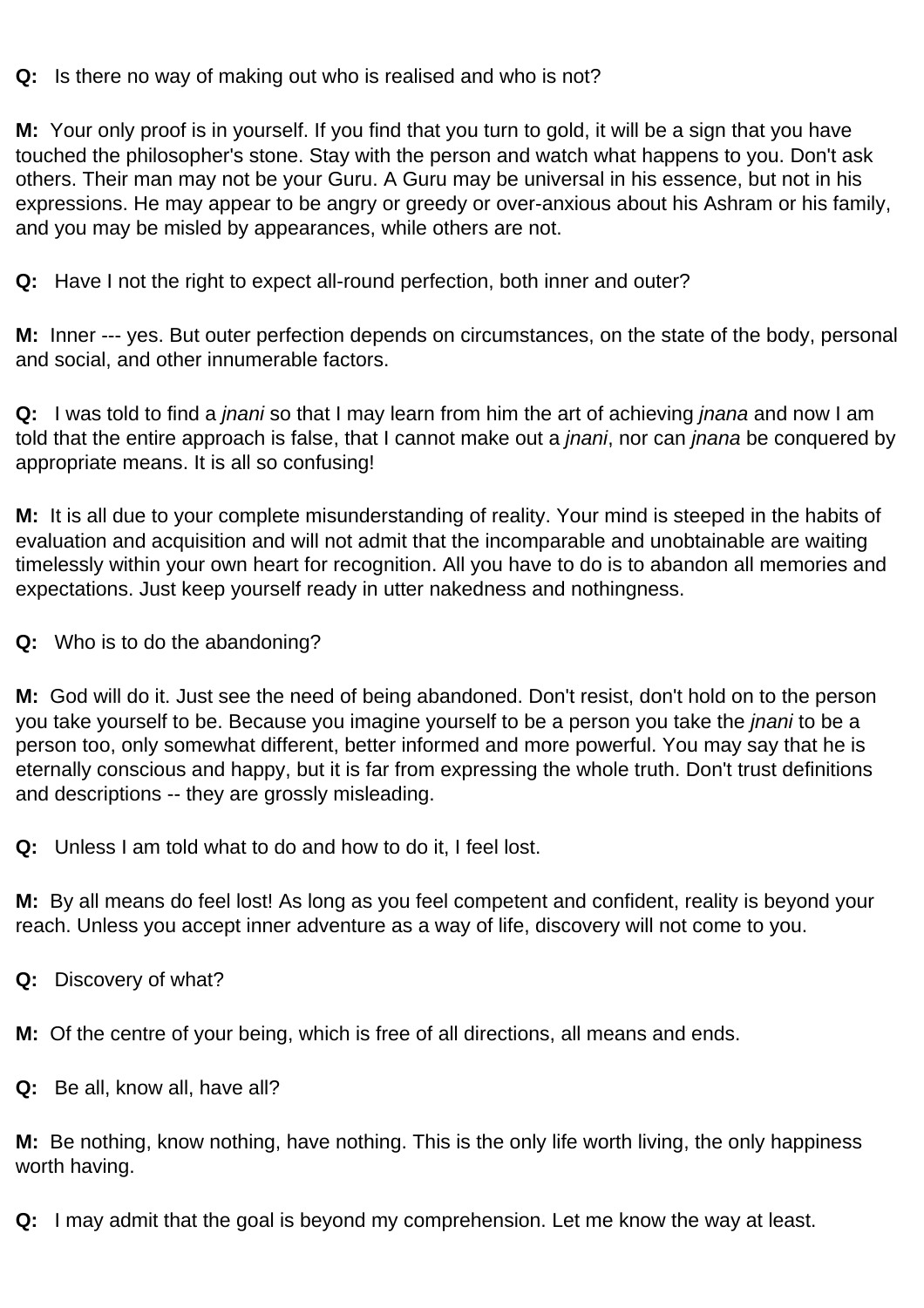**M:** You must find your own way. Unless you find it yourself it will not be your own way and will take you nowhere. Earnestly live your truth as you have found it -- act on the little you have understood. It is earnestness that will take you through, not cleverness -- your own or another's.

**Q:** I am afraid of mistakes. So many things I tried -- nothing came out of them.

**M:** You gave too little of yourself, you were merely curious, not earnest.

**Q:** I don't know any better.

**M:** At least that much you know. Knowing them to be superficial, give no value to your experiences, forget them as soon as they are over. Live a clean, selfless life, that is all.

**Q:** Is morality so important?

**M:** Don't cheat, don't hurt -- is it not important? Above all you need inner peace -- which demands harmony between the inner and the outer. Do what you believe in and believe in what you do. All else is a waste of energy and time.

### **97. Mind and the World are not Separate**

**Questioner:** I see here pictures of several saints and I am told that they are your spiritual ancestors. Who are they and how did it all begin?

**Maharaj:** We are called collectively the 'Nine Masters'. The legend says that our first teacher was Rishi Dattatreya, the great incarnation of the Trinity of Brahma, Vishnu and Shiva. Even the 'Nine Masters' (*Navnath*) are mythological.

- **Q:** What is the peculiarity of their teaching?
- **M:** Its simplicity, both in theory and practice.
- **Q:** How does one become a *Navnath*? By initiation or by succession?

**M:** Neither. The 'Nine Masters' tradition, *Navnath Parampara*, is like a river -- it flows into the ocean of reality and whoever enters it is carried along.

**Q:** Does it imply acceptance by a living master belonging to the same tradition?

**M:** Those who practise the *sadhana* of focussing their minds on 'I am' may feel related to others who have followed the same *sadhana* and succeeded. They may decide to verbalise their sense of kinship by calling themselves *Navnaths*. It gives them the pleasure of belonging to an established tradition.

**Q:** Do they in any way benefit by joining?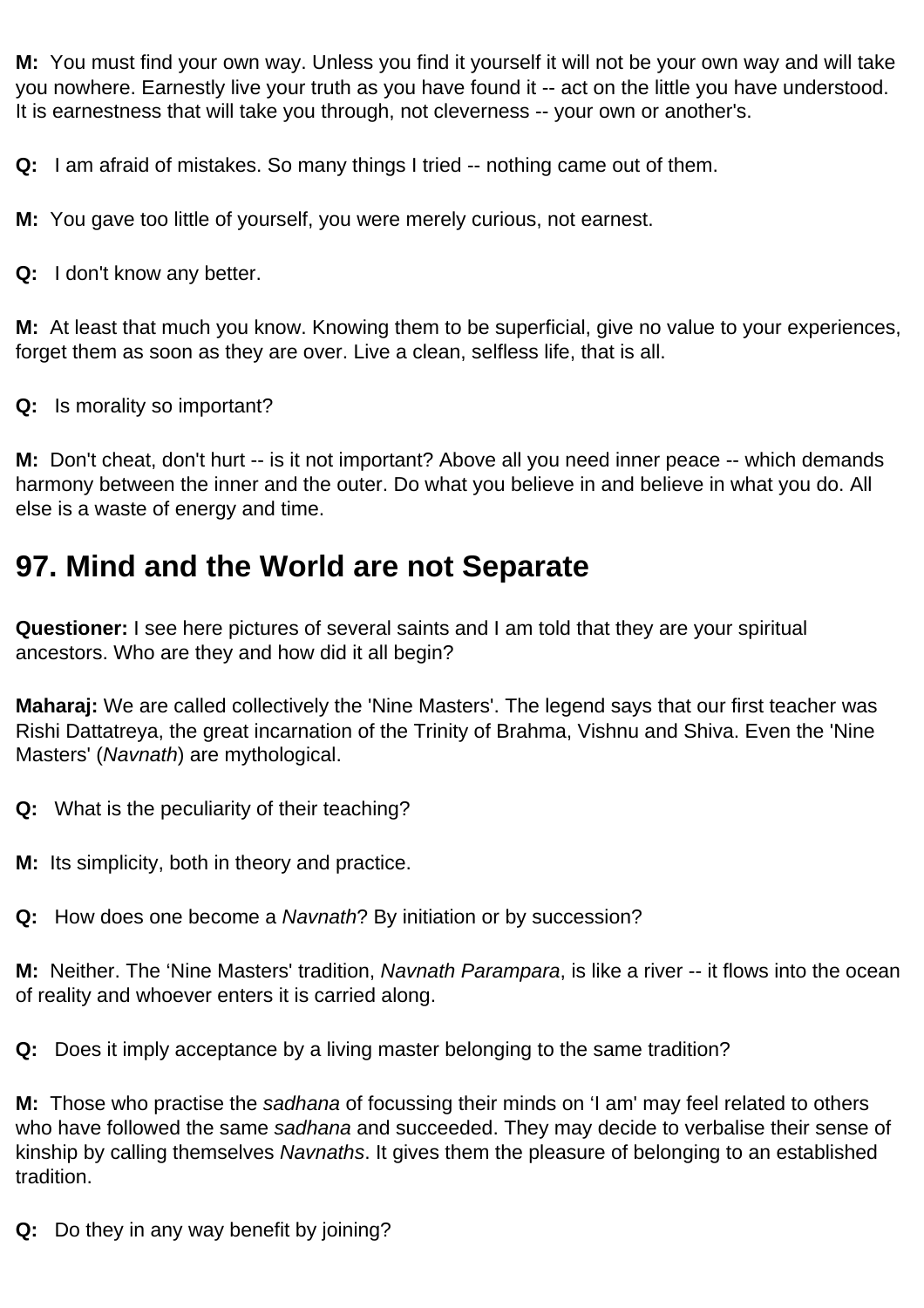**M:** The circle of *satsang*, the 'company of saints', expands in numbers as time passes.

**Q:** Do they get hold thereby of a source of power and grace from which they would have been barred otherwise?

**M:** Power and grace are for all and for the asking. Giving oneself a particular name does not help. Call yourself by any name -- as long as you are intensely mindful of yourself, the accumulated obstacles to self-knowledge are bound to be swept away.

**Q:** If I like your teaching and accept your guidance, can I call myself a *Navnath*?

**M:** Please your word-addicted mind! The name will not change you. At best it may remind you to behave. There is a succession of Gurus and their disciples, who in turn train more disciples and thus the line is maintained. But the continuity of tradition is informal and voluntary. It is like a family name, but here the family is spiritual.

**Q:** Do you have to realise to join the *Sampradaya*?

**M:** The *Navnath Sampradaya* is only a tradition, a way of teaching and practice. It does not denote a level of consciousness. If you accept a *Navnath Sampradaya* teacher as your Guru, you join his *Sampradaya*. Usually you receive a token of his grace -- a look, a touch, or a word, sometimes a vivid dream or a strong remembrance. Sometimes the only sign of grace is a significant and rapid change in character and behaviour.

**Q:** I know you now for some years and I meet you regularly. The thought of you is never far from my mind. Does it make me belong to your *Sampradaya*?

**M:** Your belonging is a matter of your own feeling and conviction. After all, it is all verbal and formal. In reality there is neither Guru nor disciple, neither theory nor practice, neither ignorance nor realisation. It all depends on what you take yourself to be. Know yourself correctly. There is no substitute to self-knowledge.

**Q:** What proof will I have that I know myself correctly?

**M:** You need no proofs. The experience is unique and unmistakable. It will dawn on you suddenly, when the obstacles are removed to some extent. It is like a fraved rope snapping. Yours is to work at the strands. The break is bound to happen. It can be delayed, but not prevented.

**Q:** I am confused by your denial of causality. Does it mean that none is responsible for the world as it is?

**M:** The idea of responsibility is in your mind. You think there must be something or somebody solely responsible for all that happens. There is a contradiction between a multiple universe and a single cause. Either one or the other must be false. Or both. As I see it, it is all day-dreaming. There is no reality in ideas. The fact is that without you, neither the universe nor its cause could have come into being.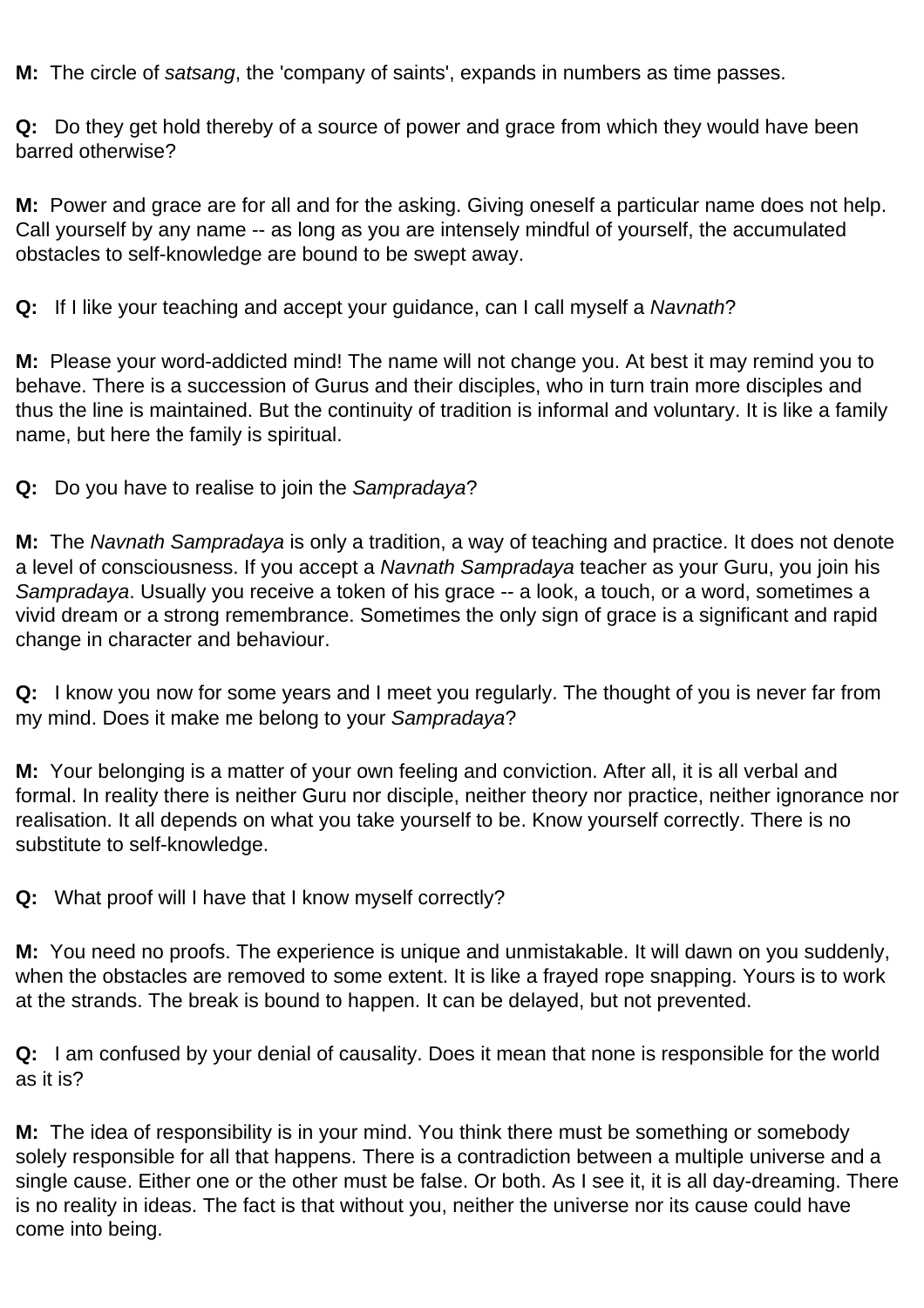**Q:** I cannot make out whether I am the creature or the creator of the universe.

**M:** 'I am' is an ever-present fact, while 'I am created' is an idea. Neither God nor the universe have come to tell you that they have created you. The mind obsessed by the idea of causality invents creation and then wonders 'who is the creator?' The mind itself is the creator. Even this is not quite true, for the created and its creator are one. The mind and the world are not separate. Do understand that what you think to be the world is your own mind.

**Q:** Is there a world beyond, or outside the mind?

**M:** All space and time are in the mind. Where will you locate a supramental world? There are many levels of the mind and each projects its own version, yet all are in the mind and created by the mind.

**Q:** What is your attitude to sin? How do you look at a sinner, somebody who breaks the law, inner or outer? Do you want him to change or you just pity him? Or, are you indifferent to him because of his sins?

**M:** I know no sin, nor sinner. Your distinction and valuation do not bind me. Everybody behaves according to his nature. It cannot be helped, nor need it be regretted.

**Q:** Others suffer.

**M:** Life lives on life. In nature the process is compulsory, in society it should be voluntary. There can be no life without sacrifice. A sinner refuses to sacrifice and invites death. This is as it is, and gives no cause for condemnation or pity.

**Q:** Surely you feel at least compassion when you see a man steeped in sin.

**M:** Yes, I feel I am that man and his sins are my sins.

**Q:** Right, and what next?

**M:** By my becoming one with him he becomes one with me. It is not a conscious process, it happens entirely by itself. None of us can help it. What needs changing shall change anyhow; enough to know oneself as one is, here and now. Intense and methodical investigation into one's mind is *Yoga*.

**Q:** What about the chains of destiny forged by sin?

**M:** When ignorance, the mother of sin, dissolves, destiny, the compulsion to sin again, ceases.

**Q:** There are retributions to make.

**M:** With ignorance coming to an end all comes to an end. Things are then seen as they are and they are good.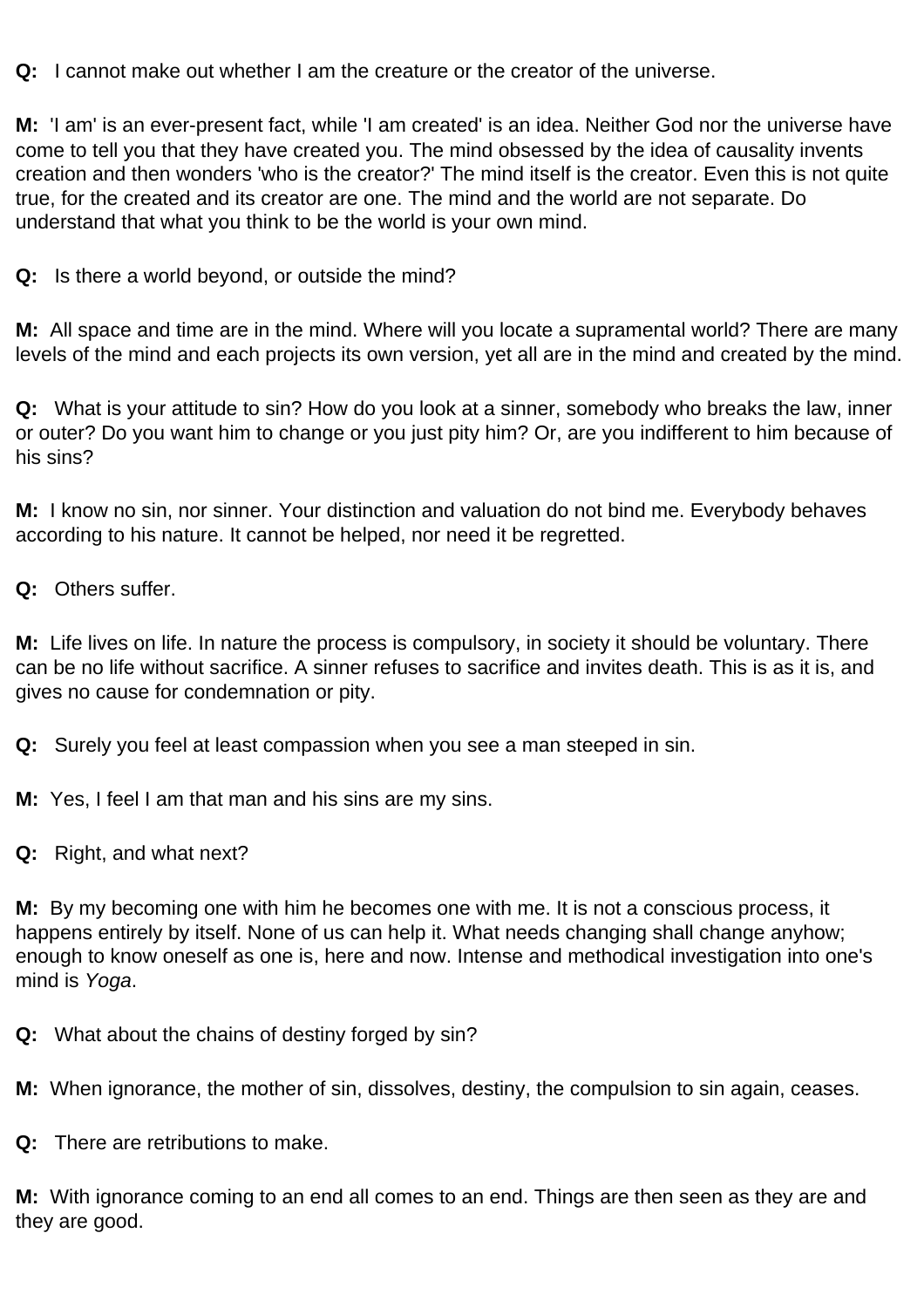**Q:** If a sinner, a breaker of the law, comes before you and asks for your grace, what will be your response?

**M:** He will get what he asks for.

**Q:** In spite of being a very bad man?

**M:** I know no bad people, I only know myself. I see no saints nor sinners, only living beings. I do not hand out grace. There is nothing I can give, or deny, which you do not have already in equal measure. Just be aware of your riches and make full use of them. As long as you imagine that you need my grace, you will be at my door begging for it.

My begging for grace from you would make as little sense! We are not separate, the real is common.

**Q:** A mother comes to you with a tale of woe. Her only son has taken to drugs and sex and is going from bad to worse. She is asking for your grace. What shall be your response?

**M:** Probably I shall hear myself telling her that all will be well.

**Q:** That's all?

**M:** That's all. What more do you expect?

**Q:** But will the son of the woman change?

**M:** He may or he may not.

**Q:** The people who collect round you, and who know you for many years, maintain that when you say 'it will be all right' it invariably happens as you say.

**M:** You may as well say that it is the mother's heart that saved the child. For everything there are innumerable causes.

**Q:** I am told that the man who wants nothing for himself is all-powerful. The entire universe is at his disposal.

**M:** If you believe so, act on it. Abandon every personal desire and use the power thus saved for changing the world!

**Q:** All the Buddhas and Rishis have not succeeded in changing the world.

**M:** The world does not yield to changing. By its very nature it is painful and transient. See it as it is and divest yourself of all desire and fear. When the world does not hold and bind you, it becomes an abode of joy and beauty. You can be happy in the world only when you are free of it.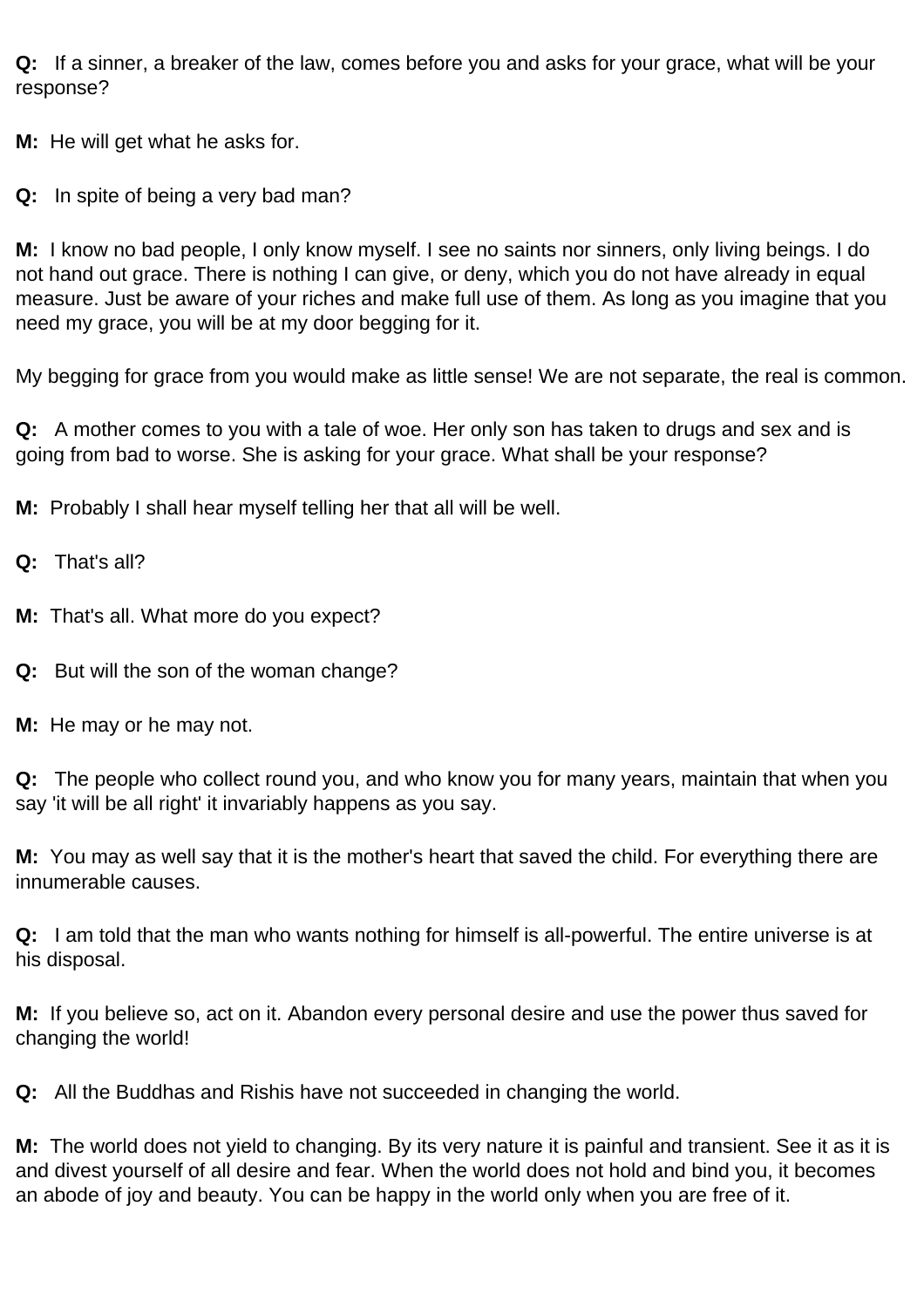#### **Q:** What is right and what is wrong?

**M:** Generally, what causes suffering is wrong and what removes it, is right. The body and the mind are limited and therefore vulnerable; they need protection which gives rise to fear. As long as you identify yourself with them you are bound to suffer; realise your independence and remain happy. I tell you, this is the secret of happiness. To believe that you depend on things and people for happiness is due to ignorance of your true nature; to know that you need nothing to be happy, except self-knowledge, is wisdom.

**Q:** What comes first, being or desire?

**M:** With being arising in consciousness, the ideas of what you are arise in your mind as well as what you should be. This brings forth desire and action and the process of becoming begins. Becoming has, apparently, no beginning and no end, for it restarts every moment. With the cessation of imagination and desire, becoming ceases and the being this or that merges into pure being, which is not describable, only experienceable.

The world appears to you so overwhelmingly real, because you think of it all the time; cease thinking of it and it will dissolve into thin mist. You need not forget; when desire and fear end, bondage also ends. It is the emotional involvement, the pattern of likes and dislikes which we call character and temperament, that create the bondage.

**Q:** Without desire and fear what motive is there for action?

**M:** None, unless you consider love of life, of righteousness, of beauty, motive enough. Do not be afraid of freedom from desire and fear. It enables you to live a life so different from all you know, so much more intense and interesting, that, truly, by losing all you gain all.

**Q:** Since you count your spiritual ancestry from Rishi Dattatreya, are we right in believing that you and all your predecessors are reincarnations of the Rishi?

**M:** You may believe in whatever you like and if you act on your belief, you will get the fruits of it; but to me it has no importance. I am what I am and this is enough for me. I have no desire to identify myself with anybody, however illustrious. Nor do I feel the need to take myths for reality. I am only interested in ignorance and the freedom from ignorance. The proper role of a Guru is to dispel ignorance in the hearts and minds of his disciples. Once the disciple has understood, the confirming action is up to him. Nobody can act for another. And if he does not act rightly, it only means that he has not understood and that the Guru's work is not over.

**Q:** There must be some hopeless cases too?

**M:** None is hopeless. Obstacles can be overcome. What life cannot mend, death will end, but the Guru cannot fail.

**Q:** What gives you the assurance?

**M:** The Guru and man's inner reality are really one and work together towards the same goal -- the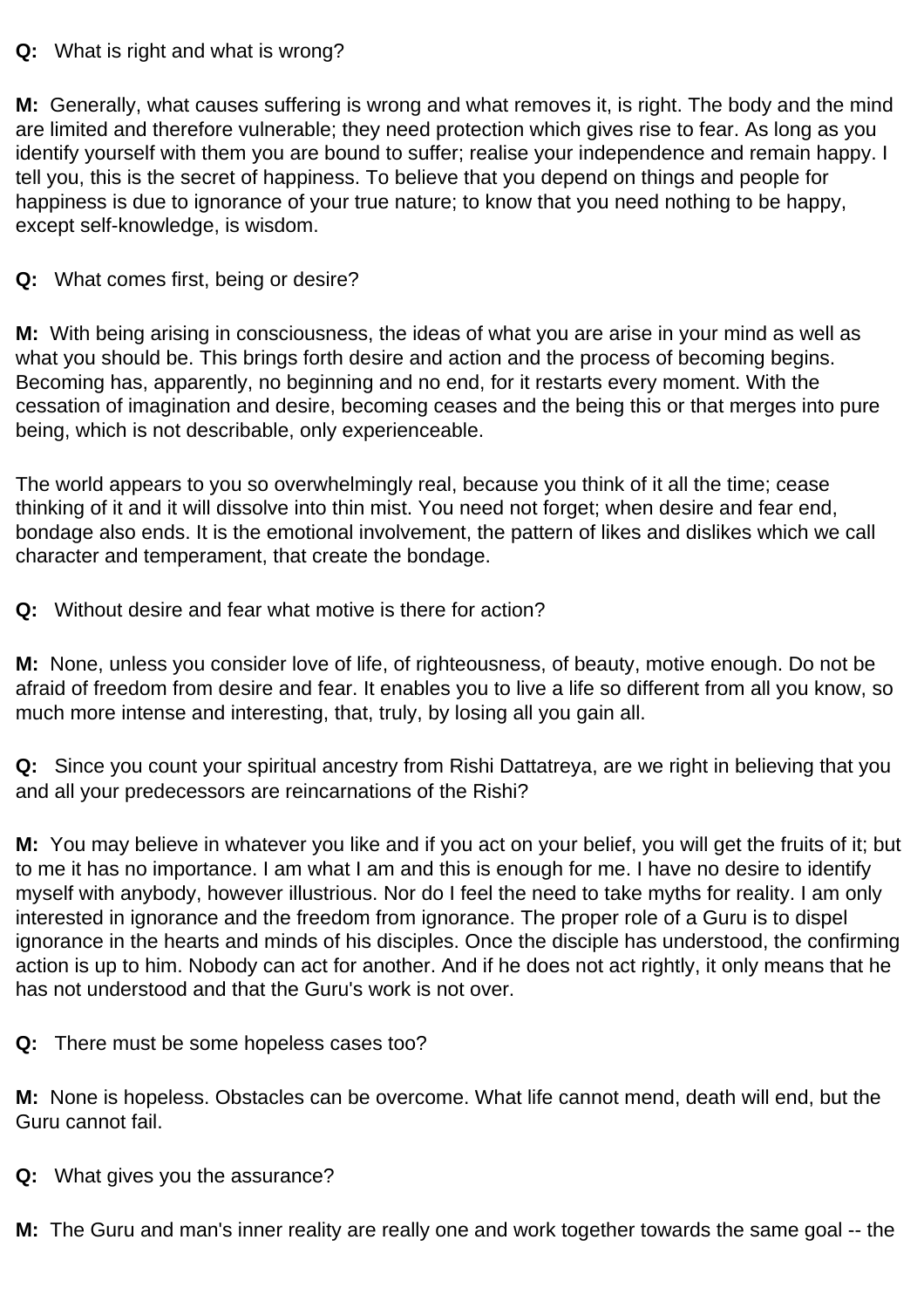redemption and salvation of the mind They cannot fail. Out of the very boulders that obstruct them they build their bridges. Consciousness is not the whole of being -- there are other levels on which man is much more co-operative. The Guru is at home on all levels and his energy and patience are inexhaustible.

**Q:** You keep on telling me that I am dreaming and that it is high time I should wake up. How does it happen that the Maharaj, who has come to me in my dreams, has not succeeded in waking me up? He keeps on urging and reminding, but the dream continues.

**M:** It is because you have not really understood that you are dreaming. This is the essence of bondage -- the mixing of the real with unreal. In your present state only the sense 'I am' refers to reality; the 'what' and the 'how I am' are illusions imposed by destiny, or accident.

**Q:** When did the dream begin?

**M:** It appears to be beginningless, but in fact it is only now. From moment to moment you are renewing it. Once you have seen that you are dreaming, you shall wake up. But you do not see, because you want the dream to continue. A day will come when you will long for the ending of the dream, with all your heart and mind, and be willing to pay any price; the price will be dispassion and detachment, the loss of interest in the dream itself.

**Q:** How helpless I am. As long as the dream of existence lasts, I want it to continue. As long as I want it to continue, it will last.

**M:** Wanting it to continue is not inevitable. See clearly your condition, your very clarity will release you.

**Q:** As long as I am with you, all you say seems pretty obvious; but as soon as I am away from you I run about restless and anxious.

**M:** You need not keep away from me, in your mind at least. But your mind is after the world's welfare!

**Q:** The world is full of troubles, no wonder my mind too is full of them.

**M:** Was there ever a world without troubles? Your being as a person depends on violence to others. Your very body is a battlefield, full of the dead and dying. Existence implies violence.

**Q:** As a body -- yes. As a human being -- definitely no. For humanity non-violence is the law of life and violence of death.

**M:** There is little of non-violence in nature.

**Q:** God and nature are not human and need not be humane. I am concerned with man alone. To be human I must be compassionate absolutely.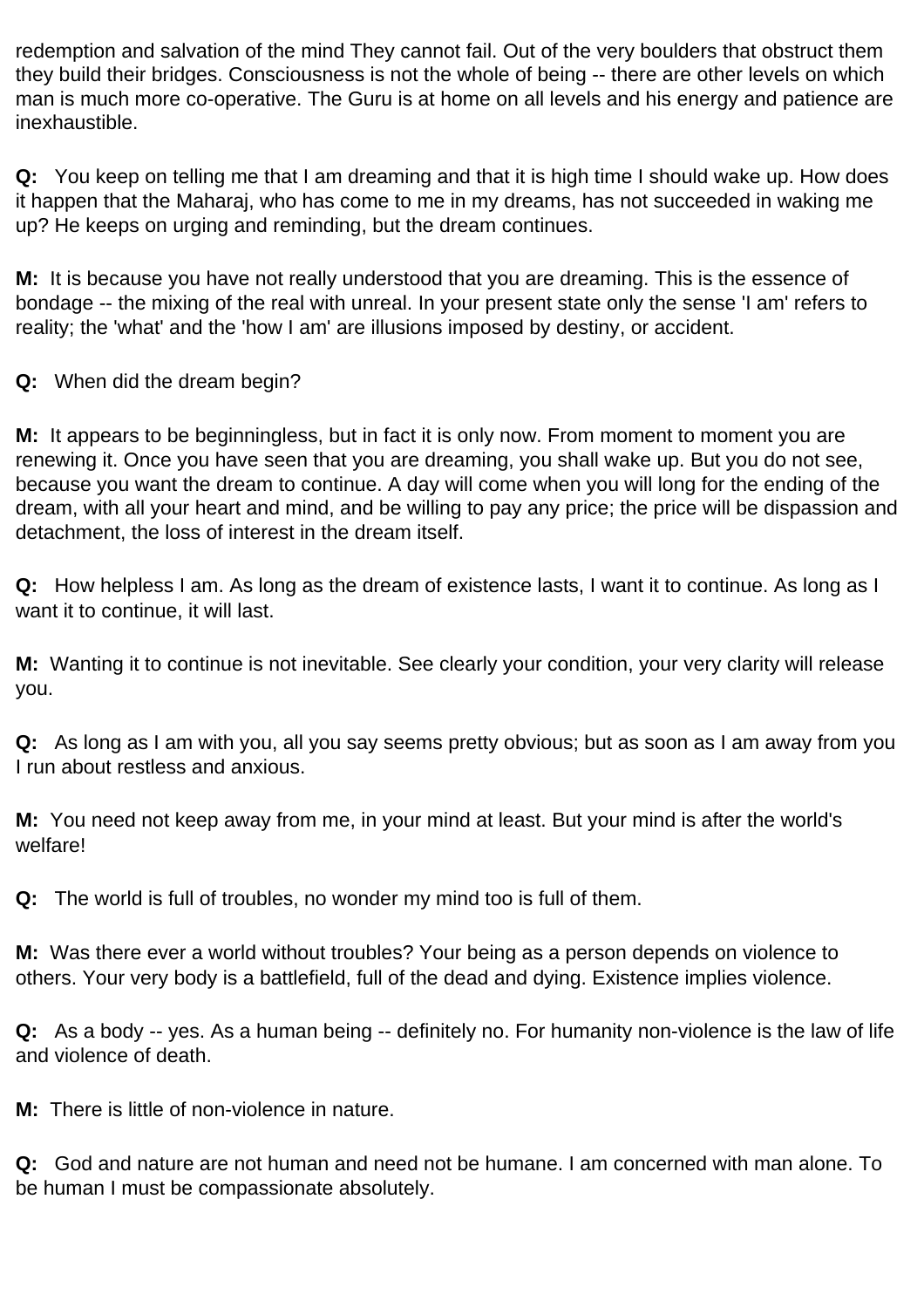**M:** Do you realise that as long as you have a self to defend, you must be violent?

**Q:** I do. To be truly human I must be self-less. As long as I am selfish, I am sub-human, a humanoid only.

**M:** So, we are all sub-human and only a few are human. Few or many, it is again 'clarity and charity' that make us human. The sub-human -- the 'humanoids' -- are dominated by *tamas* and *rajas* and the humans by *sattva*. Clarity and charity is *sattva* as it affects mind and action. But the real is beyond *sattva*. Since I have known you, you seem to be always after helping the world. How much did you help?

**Q:** Not a bit. Neither the world has changed, nor have I. But the world suffers and I suffer along with it. To struggle against suffering is a natural reaction. And what is civilization and culture, philosophy and religion, but a revolt against suffering. Evil and the ending of evil -- is it not your own main preoccupation? You may call it ignorance -- it comes to the same.

**M:** Well, words do not matter, nor does it matter in what shape you are just now. Names and shapes change incessantly. Know yourself to be the changeless witness of the changeful mind. That is enough.

### **98. Freedom from Self-identification**

**Maharaj:** Can you sit on the floor? Do you need a pillow? Have you any questions to ask? Not that you need to ask, you can as well be quiet. To be, just *be*, is important. You need not ask anything, nor do anything. Such apparently lazy way of spending time is highly regarded in India. It means that for the time being you are free from the obsession with 'what next'. When you Are not in a hurry and the mind is free from anxieties, it becomes quiet and in the silence something may be heard which is ordinarily too fine and subtle for perception. The mind must be open and quiet to see. What we are trying to do here is to bring our minds into the right state for understanding what is real.

**Questioner:** How do we learn to cut out worries?

**M:** You need not worry about your worries. Just *be*. Do not try to be quiet; do not make 'being quiet' into a task to be performed. Don't be restless about 'being quiet', miserable about 'being happy'. Just be aware that you are and remain aware -- don't say: 'yes, I am; what next?' There is no 'next' in 'I am'. It is a timeless state.

**Q:** If it is a timeless state, it will assert itself anyhow.

**M:** You are what you are, timelessly, but of what use is it to you unless you know it and act on it? Your begging bowl may be of pure gold, but as long as you do not know it, you are a pauper. You must know your inner worth and trust it and express it in the daily sacrifice of desire and fear.

**Q:** If I know myself, shall I not desire and fear?

**M:** For some time the mental habits may linger in spite of the new vision, the habit of longing for the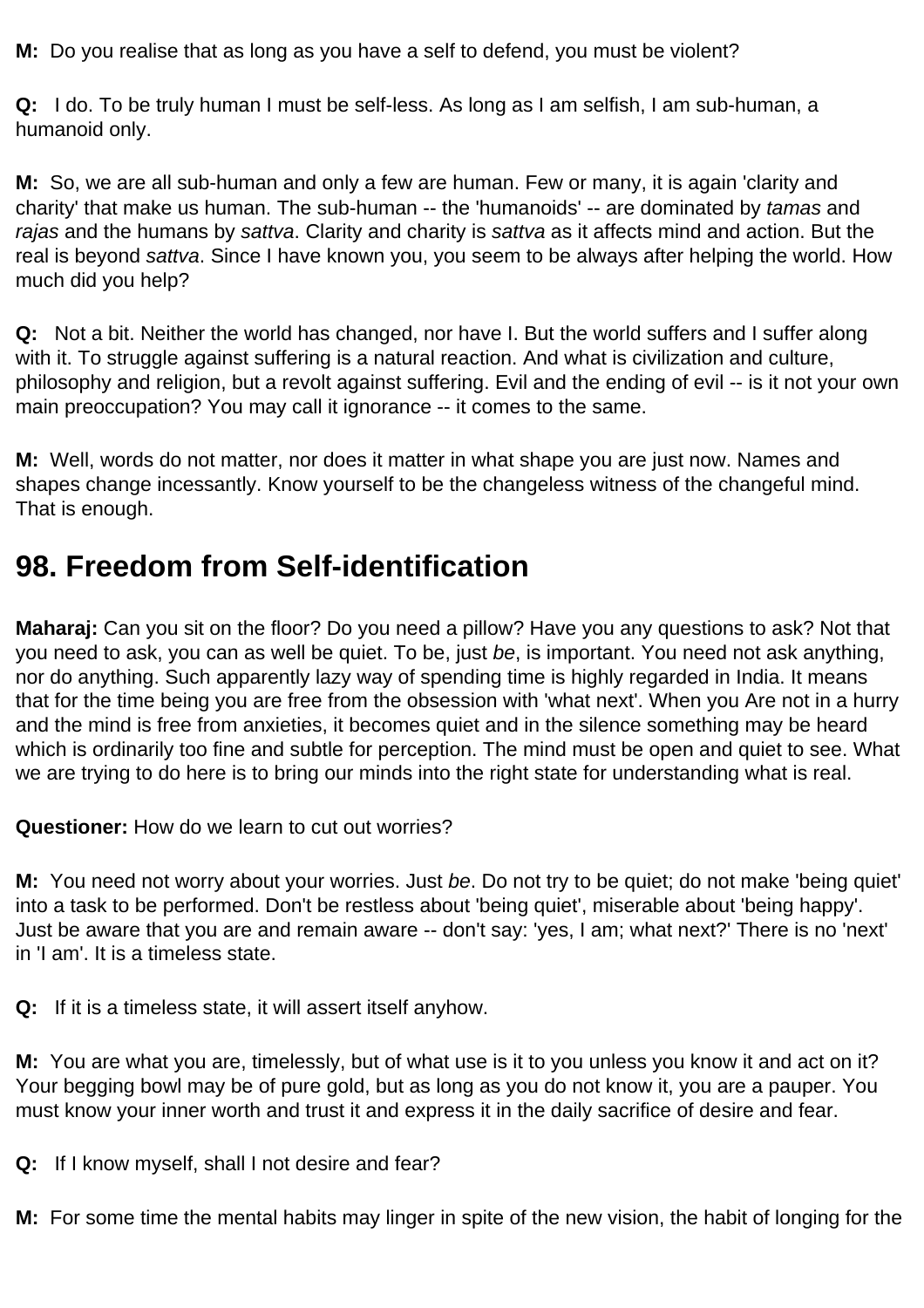known past and fearing the unknown future. When you know these are of the mind only, you can go beyond them. As long as you have all sorts of ideas about yourself, you know yourself through the mist of these ideas; to know yourself as you are, give up all ideas. You cannot imagine the taste of pure water, you can only discover it by abandoning all flavourings.

As long as you are interested in your present way of living, you will not abandon it. Discovery cannot come as long as you cling to the familiar. It is only when you realise fully the immense sorrow of your life and revolt against it, that a way out can be found.

**Q:** I can now see that the secret of India's eternal life lies in these dimensions of existence, of which India was always the custodian.

**M:** It is an open secret and there were always people willing and ready to share it. Teachers - there are many, fearless disciples -- very few.

**Q:** I am quite willing to learn.

**M:** Learning words is not enough. You may know the theory, but without the actual experience of yourself as the impersonal and unqualified centre of being, love and bliss, mere verbal knowledge is sterile.

**Q:** Then, what am I to do?

**M:** Try to *be*, only to *be*. The all-important word is 'try'. Allot enough time daily for sitting quietly and trying, just trying, to go beyond the personality, with its addictions and obsessions. Don't ask how, it cannot be explained. You just keep on trying until you succeed. If you persevere, there can be no failure. What matters supremely is sincerity, earnestness; you must really have had surfeit of being the person you are, now see the urgent need of being free of this unnecessary self-identification with a bundle of memories and habits. This steady resistance against the unnecessary is the secret of success.

After all, you are what you are every moment of your life, but you are never conscious of it, except, maybe, at the point of awakening from sleep. All you need is to be aware of being, not as a verbal statement, but as an ever-present fact. The a awareness that you *are* will open your eyes to what you are. It is all very simple. First of all, establish a constant contact with your self, be with yourself all the time. Into self-awareness all blessings flow. Begin as a centre of observation, deliberate cognisance, and grow into a centre of love in action. 'I am' is a tiny seed which will grow into a mighty tree -- quite naturally, without a trace of effort.

**Q:** I see so much evil in myself. Must I not change it?

**M:** Evil is the shadow of inattention. In the light of self-awareness it will wither and fall off.

All dependence on another is futile, for what others can give others will take away. Only what is your own at the start will remain your own in the end. Accept no guidance but from within, and even then sift out all memories for they will mislead you. Even if you are quite ignorant of the ways and the means, keep quiet and look within; guidance is sure to come. You are never left without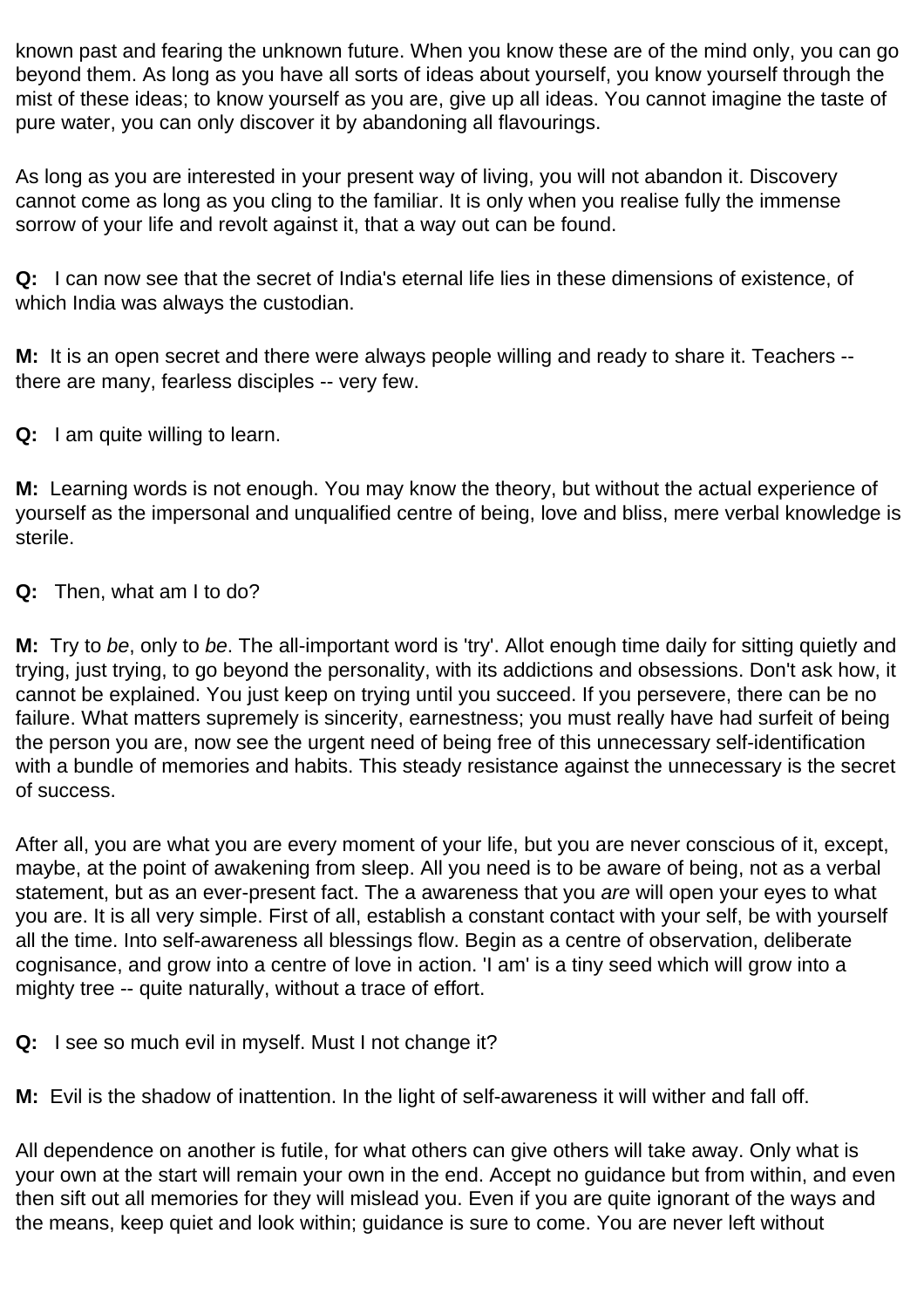knowing what your next step should be. The trouble is that you may shirk it. The Guru is there for giving you courage because of his experience and success. But only what you discover through your own awareness, your own effort, will be of permanent use to you.

Remember, nothing you perceive is your own. Nothing of value can come to you from outside; it is only your own feeling and understanding that are relevant and revealing. Words, heard or read, will only create images in your mind, but you are not a mental image. You are the power of perception and action behind and beyond the image.

**Q:** You seem to advise me to be self-centred to the point of egoism. Must I not yield even to my interest in other people?

**M:** Your interest in others is egoistic, self-concerned, self-oriented. You are not interested in others as persons, but only as far as they enrich, or ennoble your own image of yourself. And the ultimate in selfishness is to care only for the protection, preservation and multiplication of one's own body. By body I mean all that is related to your name and shape -- your family, tribe, country, race, etc. To be attached to one's name and shape is selfishness. A man who knows that he is neither body nor mind cannot be selfish, for he has nothing to be selfish for. Or, you may say, he is equally 'selfish' on behalf of everybody he meets; everybody's welfare is his own. The feeling 'I am the world, the world is myself' becomes quite natural; once it is established, there is just no way of being selfish. To be selfish means to covet, acquire, accumulate on behalf of the part against the whole.

**Q:** One may be rich with many possessions, by inheritance, or marriage, or just good luck.

**M:** If you do not hold on to, it will be taken away from you.

**Q:** In your present state can you love another person as a person?

**M:** I am the other person, the other person is myself; in name and shape we are different, but there is no separation. At the root of our being we are one.

**Q:** Is it not so whenever there is love between people?

**M:** It is, but they are not conscious of it. They feel the attraction, but do not know the reason.

**Q:** Why is love selective?

**M:** Love is not selective, desire is selective. In love there are no strangers. When the centre of selfishness is no longer, all desires for pleasure and fear of pain cease; one is no longer interested in being happy; beyond happiness there is pure intensity, inexhaustible energy, the ecstasy of giving from a perennial source.

**Q:** Mustn't I begin by solving for myself the problem of right and wrong?

**M:** What is pleasant people take it to be good and what is painful they take it to be bad.

**Q:** Yes, that is how it is with us, ordinary people. But how is it with you, at the level of oneness?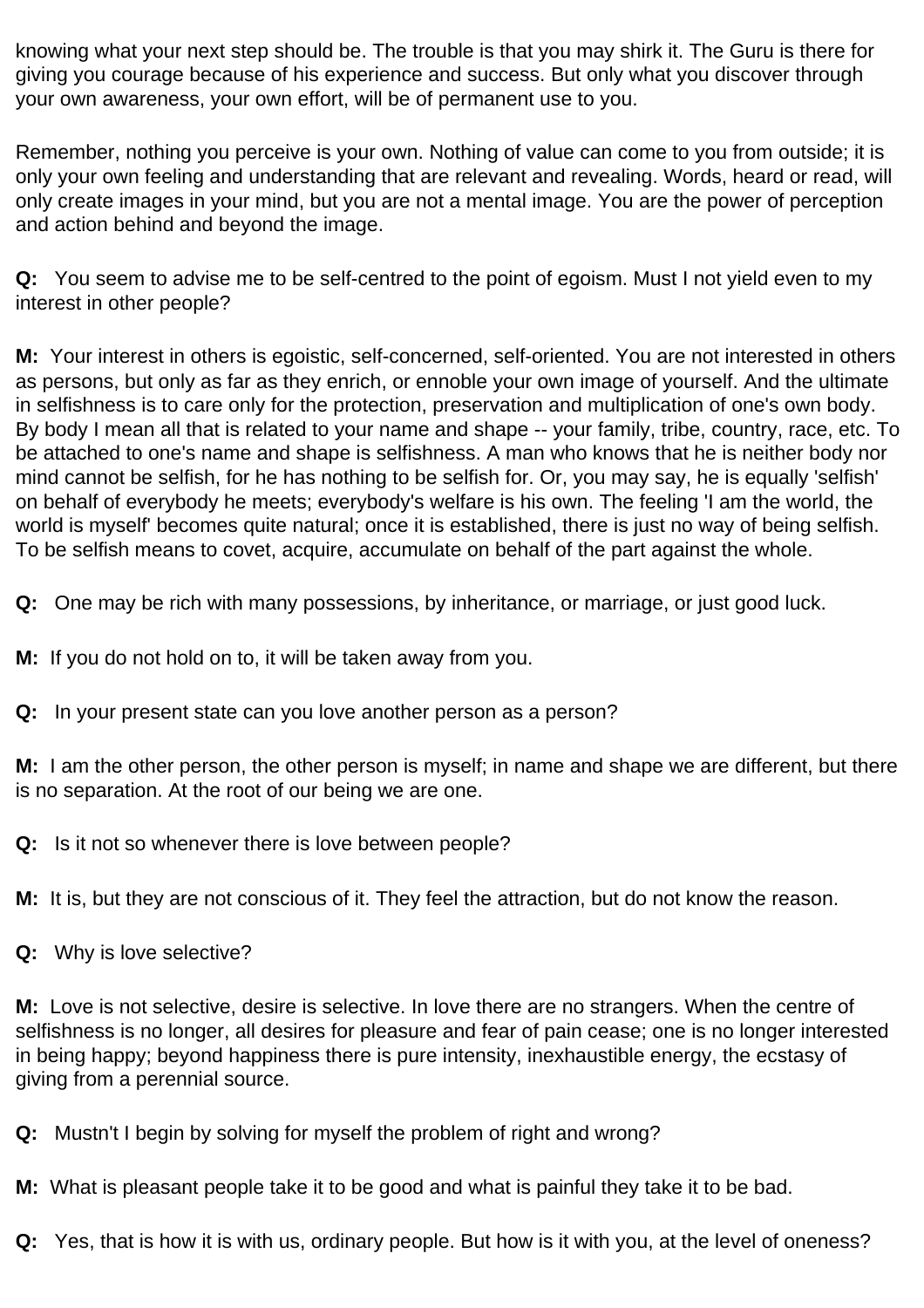For you what is good and what is bad?

**M:** What increases suffering is bad and what removes it is good.

**Q:** So you deny goodness to suffering itself. There are religions in which suffering is considered good and noble.

**M:** *Karma*, or destiny, is an expression of a beneficial law: the universal trend towards balance, harmony and unity. At every moment, whatever happens now, is for the best. It may appear painful and ugly, a suffering bitter and meaningless, yet considering the past and the future it is for the best, as the only way out of a disastrous situation.

**Q:** Does one suffer only for one's own sins?

**M:** One suffers along with what one thinks oneself to be. If you feel one with humanity, you suffer with humanity.

**Q:** And since you claim to be one with the sufferers, there is no limit in time or space to your suffering!

**M:** To be is to suffer. The narrower the circle of my self-identification, the more acute the suffering caused by desire and fear.

**Q:** Christianity accepts suffering as purifying and ennobling, while Hinduism looks at it with distaste.

**M:** Christianity is one way of putting words together and Hinduism is another. The real is, behind and beyond words, incommunicable, directly experienced, explosive in its effect on the mind. It is easily had when nothing else is wanted. The innards created by imagination and perpetuated by desire.

**Q:** Can there be no suffering that is necessary and good?

**M:** Accidental or incidental pain is inevitable and transitory; deliberate pain, inflicted with even the best of intentions, is meaningless and cruel.

**Q:** You would not punish crime?

**M:** Punishment is but legalised crime. In a society built on prevention, rather than retaliation, there would be very little crime. The few exceptions will be treated medically, as of unsound mind and body.

**Q:** You seem to have little use for religion.

**M:** What is religion? A cloud in the sky. I live in the sky, not in the clouds, which are so many words held together. Remove the verbiage and what remains? Truth remains. My home is in the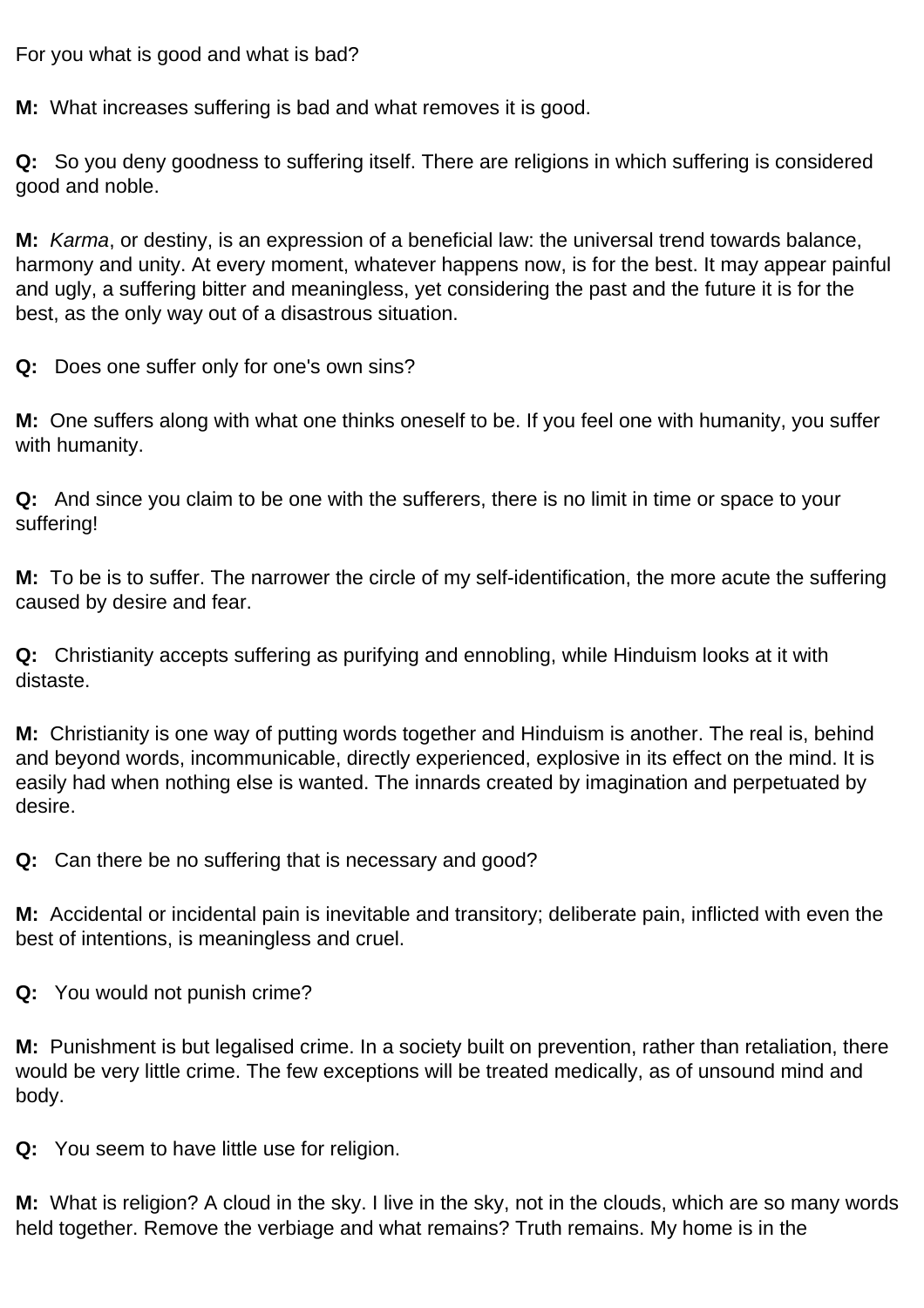unchangeable, which appears to be a state of constant reconciliation and integration of opposites. People come here to learn about the actual existence of such a state, the obstacles to its emergence, and, once perceived, the art of stabilising it in consciousness, so that there is no clash between understanding and living. The state itself is beyond the mind and need not be learnt. The mind can only focus the obstacles; seeing an obstacle as an obstacle is effective, because it is the mind acting on the mind. Begin from the beginning: give attention to the fact that you *are*. At no time can you say 'I was not' all you can say: 'I do not remember'. You know how unreliable is memory. Accept that, engrossed in petty personal affairs you have forgotten what you are; try to bring back the lost memory through the elimination of the known. You cannot be told what will happen, nor is it desirable; anticipation will create illusions. In the inner search the unexpected is inevitable; the discovery is invariably beyond all imagination. Just as an unborn child cannot know life after birth, for it has nothing in its mind with which to form a valid picture, so is the mind unable to think of the real in terms of the unreal, except by negation: 'Not this, not that'. The acceptance of the unreal as real is the obstacle; to see the false as false and abandon the false brings reality into being. The states of utter clarity, immense love, utter fearlessness; these are mere words at the present, outlines without colour, hints at what can be. You are like a blind man expecting to see as a result of an operation -- provided you do not shirk the operation! The state I am in words do not matter at all. Nor is there any addiction to words. Only facts matter.

**Q:** There can be no religion without words.

**M:** Recorded religions are mere heaps of verbiage. Religions show their true face in action, in silent action. To know what man believes, watch how he acts. For most of the people service of their bodies and their minds is their religion. They may have religious ideas, but they do not act on them. They play with them, they are often very fond of them, but they will not act on them.

**Q:** Words are needed for communication.

**M:** For exchange of information -- yes. But real communication between people is not verbal. For establishing and maintaining relationship affectionate awareness expressed in direct action is required. Not what you say, but what you do is that matters. Words are made by the mind and are meaningful only on the level of the mind. The word 'bread': neither can you eat nor live by it; it merely conveys an idea. It acquires meaning only with the actual eating. In the same sense am I telling you that the Normal State is not verbal. I may say it is wise love expressed in action, but these words convey little, unless you experience them in their fullness and beauty.

Words have their limited usefulness, but we put no limits to them and bring ourselves to the brink of disaster. Our noble ideas are finely balanced by ignoble actions. We talk of God, Truth and Love, but instead of direct experience we have definitions. Instead of enlarging and deepening action we chisel our definitions. And we imagine that we know what we can define!

**Q:** How can one convey experience except through words?

**M:** Experience cannot be conveyed through words. It comes with action. A man who is intense in his experience will radiate confidence and courage. Others too will act and gain experience born out of action. Verbal teaching has its use, it prepares the mind for voiding itself of its accumulations.

A level of mental maturity is reached when nothing external is of any value and the heart is ready to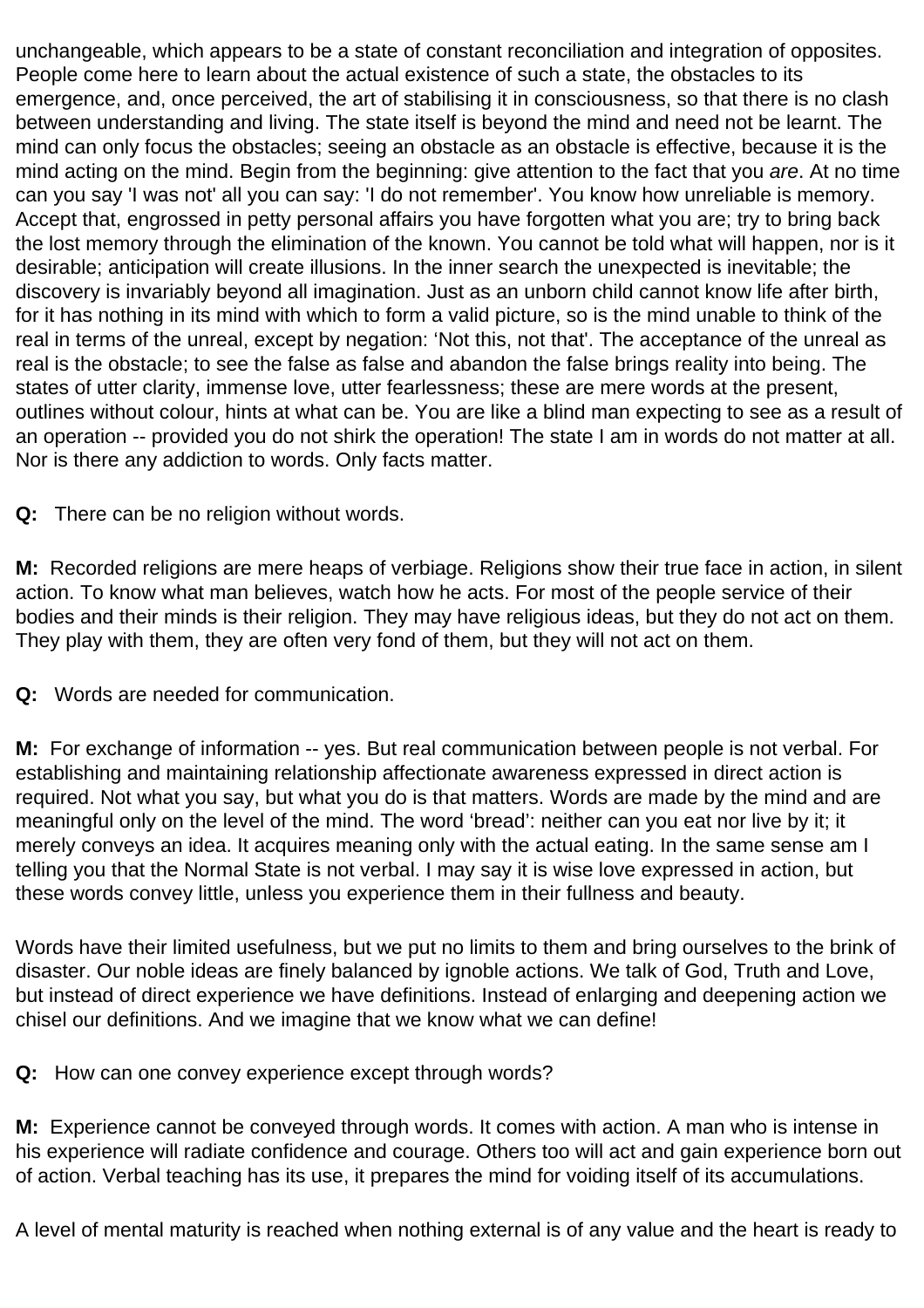relinquish all. Then the real has a chance and it grasps it. Delays, if any, are caused by the mind being unwilling to see or to discard.

**Q:** Are we so totally alone?

**M:** Oh, no, we are not. Those who have, can give. And such givers are many. The world itself is a supreme gift, maintained by loving sacrifice. But the right receivers, wise and humble, are so few. 'Ask and you shall be given' is the eternal law.

So many words you have learnt, so many you have spoken. You know everything, but you do not know yourself. For the self is not known through words -- only direct insight will reveal it. Look within, search within.

**Q:** It is very difficult to abandon words. Our mental life is one continuous stream of words.

**M:** It is not a matter of easy, or difficult. You have no alternative. Either you try or you don't. It is up to you.

**Q:** I have tried many times and failed.

**M:** Try again. If you keep on trying, something may happen. But if you don't, you are stuck. You may know all the right words, quote the scriptures, be brilliant in your discussions and yet remain a bag of bones. Or you may be inconspicuous and humble, an insignificant person altogether, yet glowing with loving kindness and deep wisdom.

#### **99. The Perceived can not be the Perceiver**

**Questioner:** I have been moving from place to place investigating the various *Yogas* available for practice and I could not decide which will suit me best. I should be thankful for some competent advice. At present, as a result of all this searching, I am just tired of the idea of finding truth. It seems to me, both unnecessary and troublesome. Life is enjoyable as it is and I see no purpose in improving on it.

**Maharaj:** You are welcome to stay in your contentment, but can you? Youth, vigour, money -- all will pass away sooner than you expect. Sorrow, shunned so far, will pursue you. If you want to be beyond suffering, you must meet it half way and embrace it. Relinquish your habits and addictions, live a simple and sober life, don't hurt a living being; this is the foundation of *Yoga*. To find reality you must be real in the smallest daily action; there can be no deceit in the search for truth. You say you find your life enjoyable. Maybe it is -- at present. But who enjoys it?

**Q:** I confess I do not know the enjoyer nor the enjoyed. I only know the enjoyment.

**M:** Quite right. But enjoyment is a state of mind -- it comes and goes. Its very impermanence makes it perceivable. You cannot be conscious of what does not change. All consciousness is consciousness of change. But the very perception of change -- does it not necessitate a changeless background?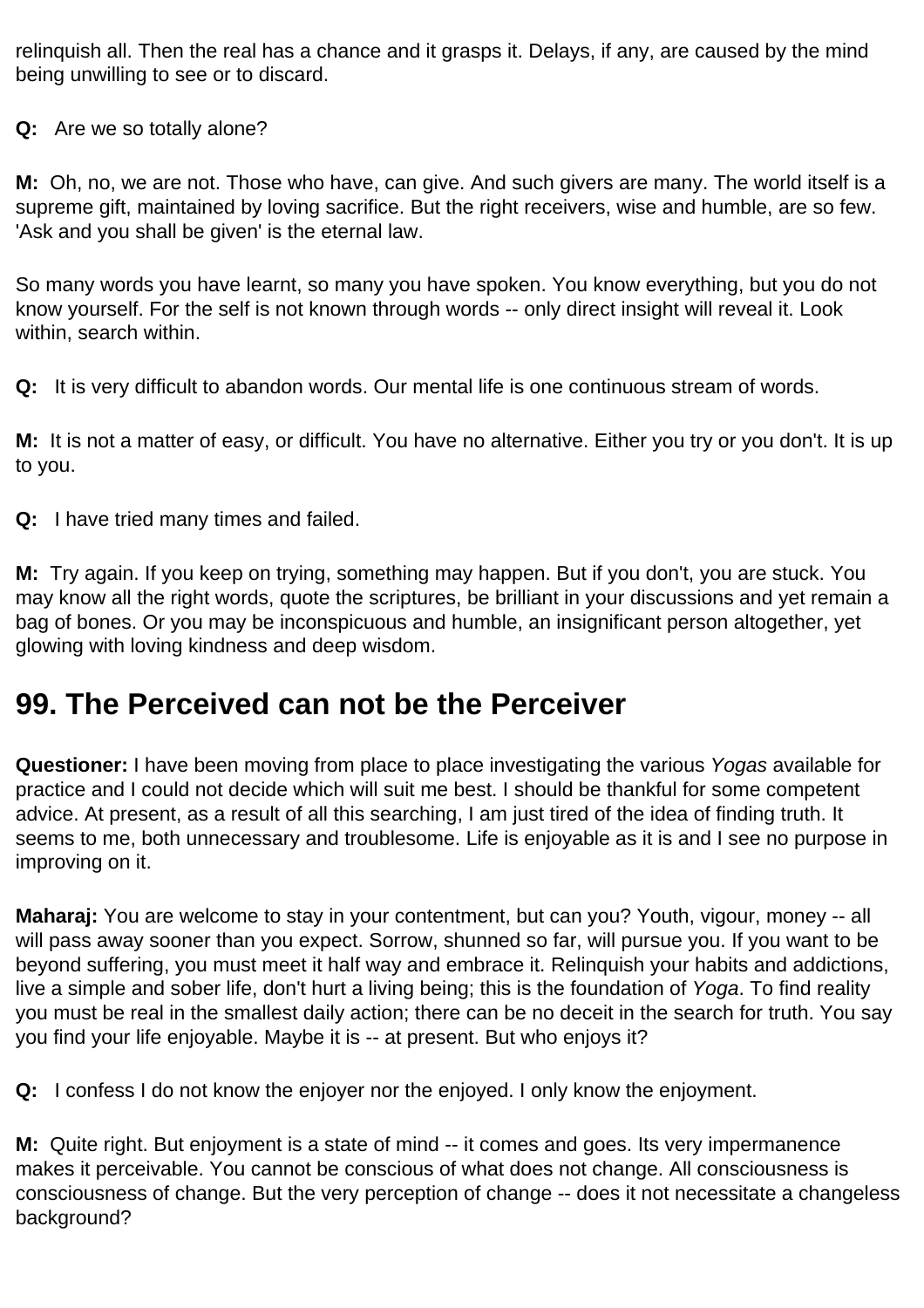**Q:** Not at all. The memory of the last state -- compared to the actuality of the present state gives the experience of change.

**M:** Between the remembered and the actual there is a basic difference which can be observed from moment to moment. At no point of time is the actual the remembered. Between the two there is a difference in kind, not merely in intensity. The actual is unmistakably so. By no effort of will or imagination can you interchange the two. Now, what is it that gives this unique quality to the actual?

**Q:** The actual is real, while there is a good deal of uncertainty about the remembered.

**M:** Quite so, but why? A moment back the remembered was actual, in a moment the actual will be the remembered. What makes the actual unique? Obviously, it is your sense of being present. In memory and anticipation there is a clear feeling that it is a mental state under observation, while in the actual the feeling is primarily of being present and aware.

**Q:** Yes I can see. It is awareness that makes the difference between the actual and the remembered. One thinks of the past or the future, but one is present in the *now*.

**M:** Wherever you go, the sense of here and now you carry with you all the time. It means that you are independent of space and time, that space and time are in you, not you in them. It is your selfidentification with the body, which, of course, is limited in space and time, that gives you the feeling of finiteness. In reality you are infinite and eternal.

**Q:** This infinite and eternal self of mine, how am I to know it?

**M:** The self you want to know, is it some second self? Are you made of several selves? Surely, there is only one self and you are that self. The self you are is the only self there is. Remove and abandon your wrong ideas about yourself and there it is, in all its glory. It is only your mind that prevents self-knowledge.

**Q:** How am I to be rid of the mind? And is life without mind at all possible on the human level?

**M:** There is no such thing as mind. There are ideas and some of them are wrong. Abandon the wrong ideas, for they are false and obstruct your vision of yourself.

- **Q:** Which ideas are wrong and which are true?
- **M:** Assertions are usually wrong and denials -- right.
- **Q:** One cannot live by denying everything!

**M:** Only by denying can one live. Assertion is bondage. To question and deny is necessary. It is the essence of revolt and without revolt there can be no freedom.

There is no second, or higher self to search for. You are the highest self, only give up the false ideas you have about your self. Both faith and reason tell you that you are neither the body, nor its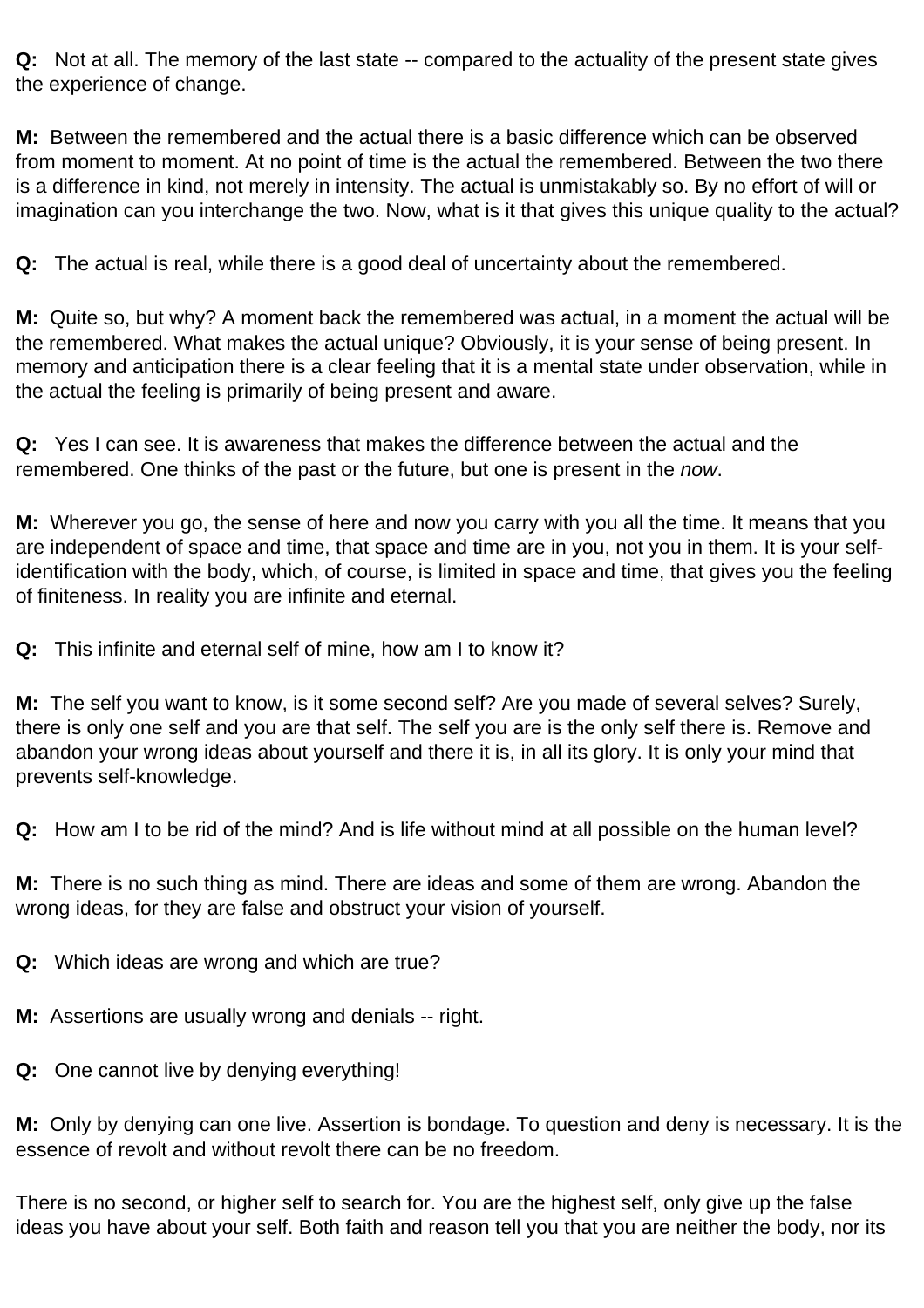desires and fears, nor are you the mind with its fanciful ideas, nor the role society compels you to play, the person you are supposed to be. Give up the false and the true will come into its own.

You say you want to know your self. You *are* your self -- you cannot be anything but what you are. Is knowing separate from being? Whatever you can know with your mind is of the mind, not you; about yourself you can only say: 'I am, I am aware, I like It'.

**Q:** I find being alive a painful state.

**M:** You cannot be alive for you are life itself. It is the person you imagine yourself to be that suffers, not you. Dissolve it in awareness. It is merely a bundle of memories and habits. From the awareness of the unreal to the awareness of your real nature there is a chasm which you will easily cross, once you have mastered the art of pure awareness.

**Q:** All I know is that I do not know myself.

**M:** How do you know, that you do not know your self? Your direct insight tells you that yourself you know first, for nothing exists to you without your being there to experience its existence. You imagine you do not know your self, because you cannot describe your self. You can always say: 'I know that I am' and you will refuse as untrue the statement: 'I am not'. But whatever can be described cannot be your self, and what you are cannot be described. You can only know your self by being yourself without any attempt at self-definition and self-description. Once you have understood that you are nothing perceivable or conceivable, that whatever appears in the field of consciousness cannot be your self, you will apply yourself to the eradication of all self-identification, as the only way that can take you to a deeper realisation of your self. You literally progress by rejection -- a veritable rocket. To know that you are neither in the body nor in the mind, though aware of both, is already self-knowledge.

**Q:** If I am neither the body nor mind, how am I aware of them? How can I perceive something quite foreign to myself?

**M:** 'Nothing is me,' is the first step. 'Everything is me' is the next. Both hang on the idea: 'there is a world'. When this too is given up, you remain what you are -- the non-dual Self. You are *it* here and now, but your vision is obstructed by your false ideas about your self.

**Q:** Well, I admit that I am, I was, I shall be; at least from birth to death. I have no doubts of my being, here and now. But I find that it is not enough. My life lacks joy, born of harmony between the inner and the outer. If I alone am and the world is merely a protection, then why is there disharmony?

**M:** You create disharmony and then complain! When you desire and fear, and identify yourself with your feelings, you create sorrow and bondage. When you create, with love and wisdom, and remain unattached to your creations, the result is harmony and peace. But whatever be the condition of your mind, in what way does it reflect on you? It is only your self-identification with your mind that makes you happy or unhappy. Rebel against your slavery to your mind, see your bonds as selfcreated and break the chains of attachment and revulsion. Keep in mind your goal of freedom, until it dawns on you that you are already free, that freedom is not something in the distant future to be earned with painful efforts, but perennially one's own, to be used! Liberation is not an acquisition but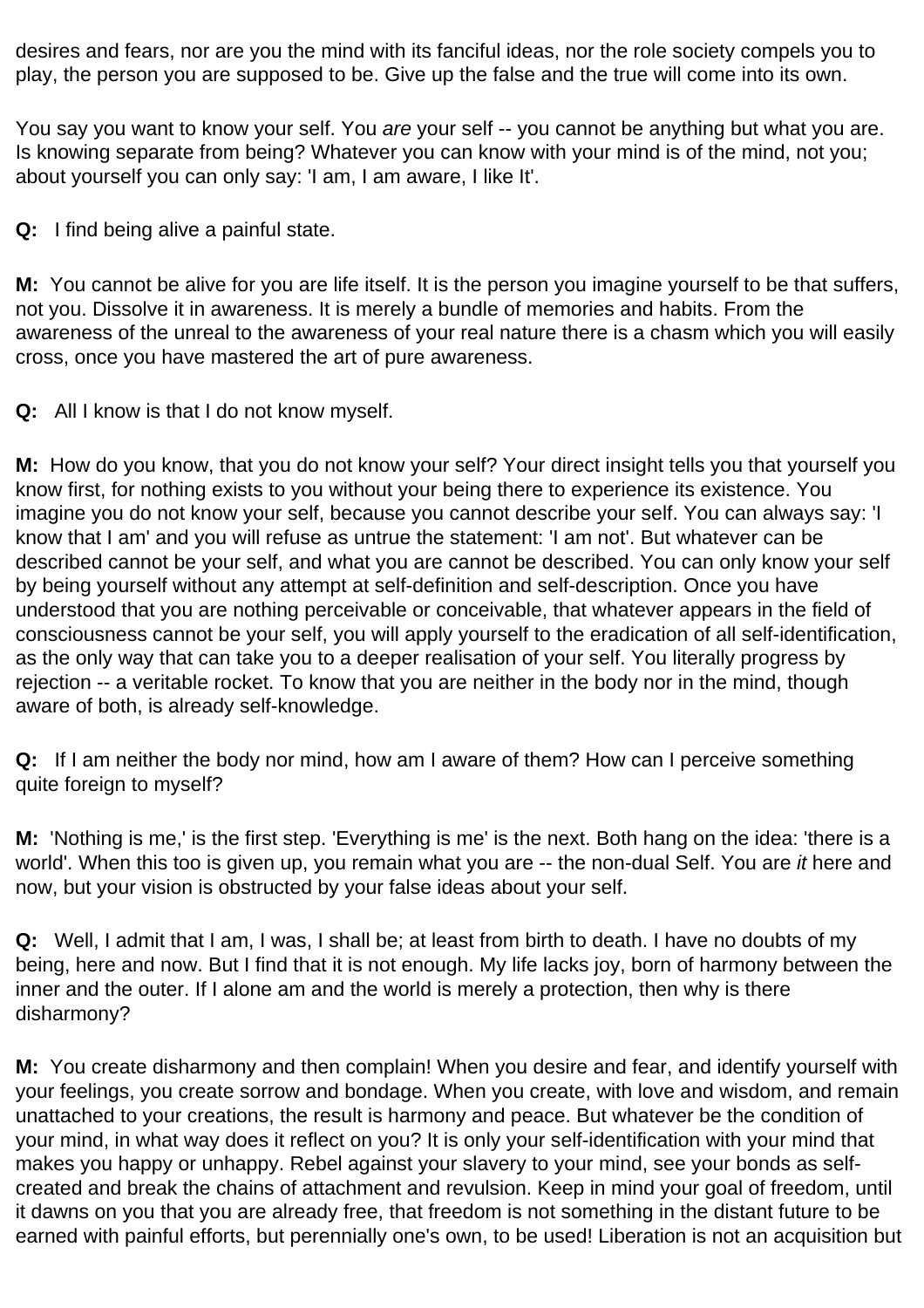a matter of courage, the courage to believe that you are free already and to act on it.

**Q:** If I do as I like, I shall have to suffer.

**M:** Nevertheless, you are free. The consequences of your action will depend on the society in which you live and its conventions.

**Q:** I may act recklessly.

**M:** Along with courage will emerge wisdom and compassion and skill in action. You will know what to do and whatever you do will be good for all.

**Q:** I find that the various aspects of myself are at war between themselves and there is no peace in me. Where are freedom and courage, wisdom and compassion? My actions merely increase the chasm in which I exist.

**M:** It is all so, because you take yourself to be somebody, or something. Stop, look, investigate, ask the right questions, come to the right conclusions and have the courage to act on them and see what happens. The first steps may bring the roof down on your head, but soon the commotion will clear and there will be peace and joy. You know so many things about yourself, but the knower you do not know. Find out who you are, the knower of the known. Look within diligently, remember to remember that the perceived cannot be the perceiver. Whatever you see, hear or think of, remember -- you are not what happens, you are he to whom it happens. Delve deeply into the sense 'I am' and you will surely discover that the perceiving centre is universal, as universal as the light that illumines the world. All that happens in the universe happens to you, the silent witness. On the other hand, whatever is done, is done by you, the universal and inexhaustible energy.

**Q:** It is, no doubt, very gratifying to hear that one is the silent witness as well as the universal energy. But how is one to cross over from a verbal statement to direct knowledge? Hearing is not knowing.

**M:** Before you can know anything directly, non-verbally, you must know the knower. So far, you took the mind for the knower, but it is just not so. The mind clogs you up with images and ideas, which leave scars in memory. You take remembering to be knowledge. True knowledge is ever fresh, new, unexpected. It wells up from within. When you know what you are, you also are what you know. Between knowing and being there is no gap.

**Q:** I can only investigate the mind with the mind.

**M:** By all means use your mind to know your mind. It is perfectly legitimate and also the best preparation for going beyond the mind. Being, knowing and enjoying is your own. First realise your own being. This is easy because the sense 'I am' is always with you. Then meet yourself as the knower, apart from the known. Once you know yourself as pure being, the ecstasy of freedom is your own.

**Q:** Which *Yoga* is this?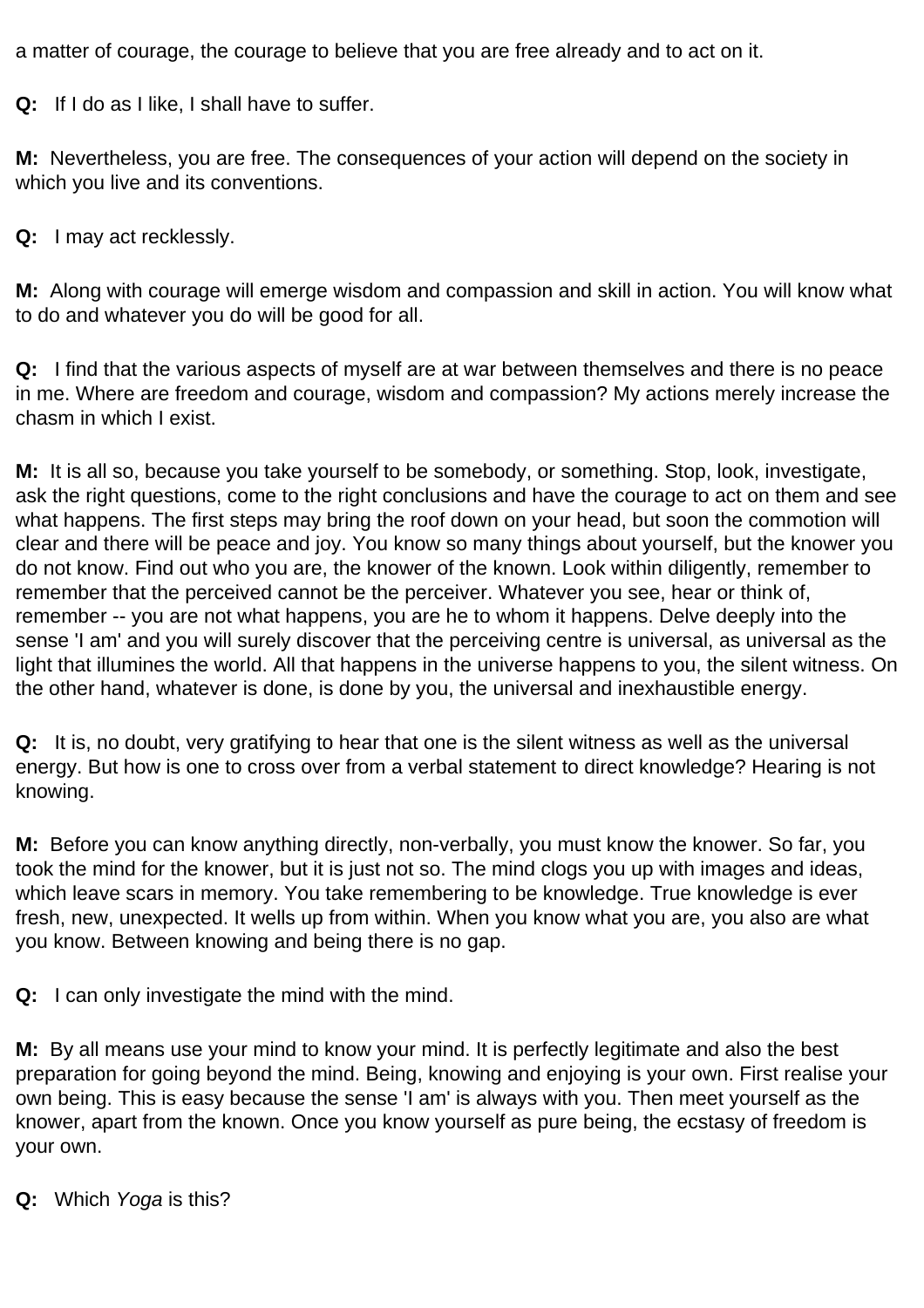**M:** Why worry? What makes you come here is your being displeased with your life as you know it, the life of your body and mind. You may try to improve them, through controlling and bending them to an ideal, or you may cut the knot of self-identification altogether and look at your body and mind as something that happens without committing you in any way.

**Q:** Shall I call the way of control and discipline *raja yoga* and the way of detachment -- *jnana yoga*? And the worship of an ideal -- *bhakti yoga*?

**M:** If it pleases you. Words indicate, but do not explain. What I teach is the ancient and simple way of liberation through understanding. Understand your own mind and its hold on you will snap. The mind misunderstands, misunderstanding is its very nature. Right understanding is the only remedy, whatever name you give it. It is the earliest and also the latest, for it deals with the mind as it is.

Nothing you do will change you, for you need no change. You may change your mind or your body, but it is always something external to you that has changed, not yourself. Why bother at all to change? realise once for all that neither your body nor your mind, nor even your consciousness is yourself and stand alone in your true nature beyond consciousness and unconsciousness. No effort can take you there, only the clarity of understanding. Trace your misunderstandings and abandon them, that is all. There is nothing to seek and find, for there is nothing lost. Relax and watch the 'I am'. Reality is just behind it. Keep quiet, keep silent; it will emerge, or, rather, it will take you in.

**Q:** Must I not get rid of my body and mind first?

**M:** You cannot, for the very idea binds you to them. Just understand and disregard.

**Q:** I am unable to disregard, for I am not integrated.

**M:** Imagine you are completely integrated, your thought and action fully co-ordinated. How will it help you? It will not free you from mistaking yourself to be the body or the mind. See them correctly as 'not you', that is all.

**Q:** You want me to remember to forget!

**M:** Yes, it looks so. Yet, it is not hopeless. You can do it. Just set about it in earnest. Your blind groping is full of promise. Your very searching is the finding. You cannot fail.

**Q:** Because we are disintegrated, we suffer.

**M:** We shall suffer as long as our thoughts and actions are prompted by desires and fears. See their futility and the danger and chaos they create will subside. Don't try to reform yourself, just see the futility of all change. The changeful keeps on changing while the changeless is waiting. Do not expect the changeful, to take you to the changeless -- it can never happen. Only when the very idea of changing is seen as false and abandoned, the changeless can come into its own.

**Q:** Everywhere I go, l am told that I must change profoundly before I can see the real. This process of deliberate, self-imposed change is called *Yoga*.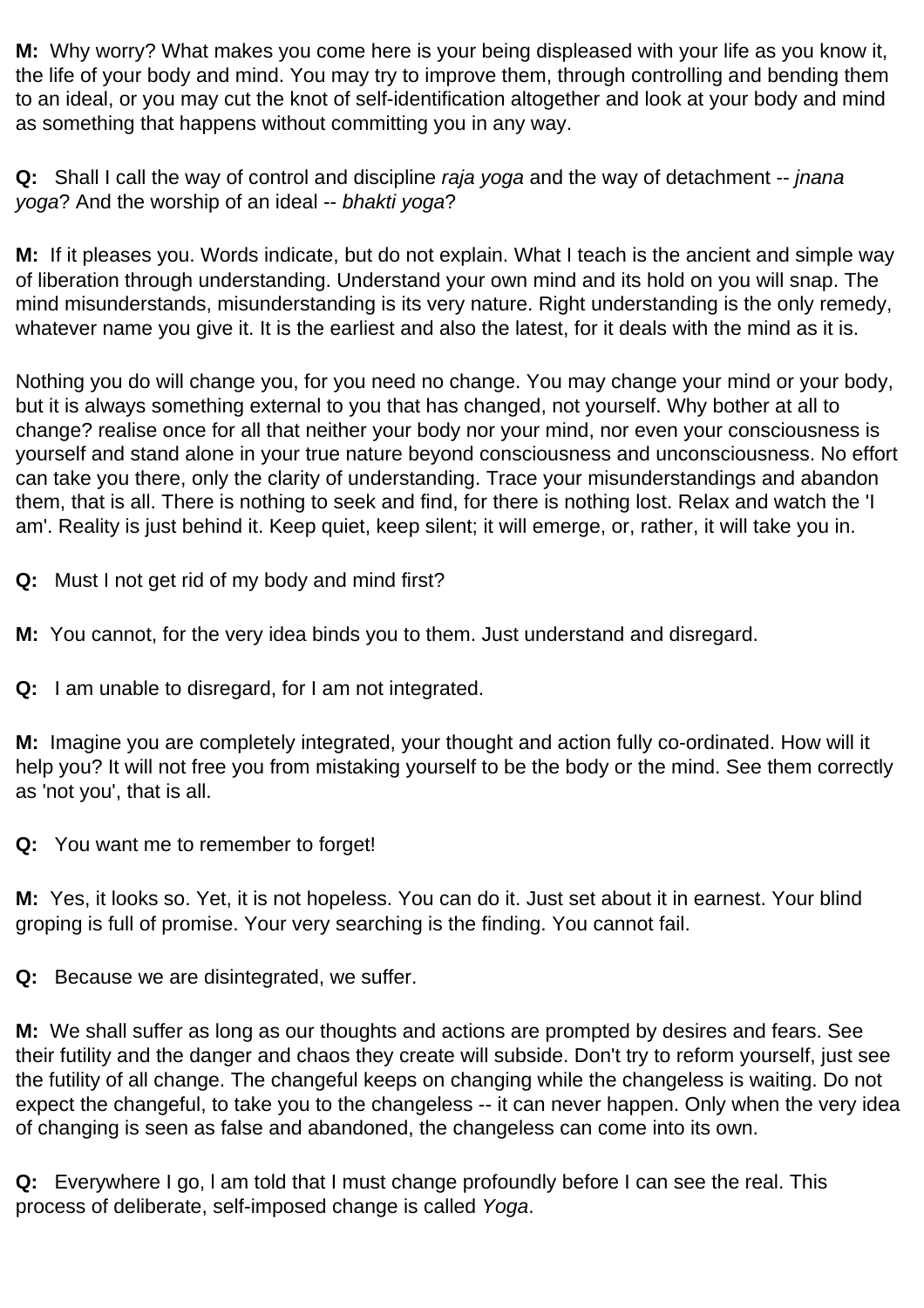**M:** All change affects the mind only. To be what you are, you must go beyond the mind, into your own being. It is immaterial what is the mind that you leave behind, provided you leave it behind for good. This again is not possible without self-realisation.

**Q:** What comes first -- the abandoning of the mind or self-realisation?

M:. Self-realisation definitely comes first. The mind cannot go beyond itself by itself. It must explode.

**Q:** No exploration before explosion?

**M:** The explosive power comes from the real. But you are well advised to have your mind ready for it. Fear can always delay it, until another opportunity arises.

**Q:** I thought there is always a chance.

**M:** In theory -- yes. In practice a situation must arise, when all the factors necessary for selfrealisation are present. This need not I discourage you. Your dwelling on the fact of 'I am' will soon create another chance. For, attitude attracts opportunity. All you know is second-hand. Only 'I am' is first-hand and needs no proofs. Stay with it.

#### **100. Understanding leads to Freedom**

**Questioner:** In many countries of the world investigating officers follow certain practices aimed at extracting confessions from their victim and also changing his personality, if needed. By a judicious choice of physical and moral deprivations and by persuasions the old personality is broken down and a new personality established in its place. The man under investigation hears so many times repeated that he is an enemy of the State and a traitor to his country, that a day comes when something breaks down in him and he begins to feel with full conviction that he is a traitor, a rebel, altogether despicable and deserving the direst punishment. This process is known as brain-washing.

It struck me that the religious and *Yogic* practices are very similar to 'brain-washing'. The same physical and mental deprivation, solitary confinement, a powerful sense of sin, despair and a desire to escape through expiation and conversion, adoption of a new image of oneself and impersonating that image. The same repetition of set formulas: 'God is good; the Guru (party) knows; faith will save me.' In the so-called *Yogic* or religious practices the same mechanism operates. The mind is made to concentrate on some particular idea to the exclusion of all other ideas and concentration is powerfully reinforced by rigid discipline and painful austerities. A high price in life and happiness is paid and what one gets in return appears therefore, to be of great importance. This prearranged conversion, obvious or hidden, religious or political, ethical or social, may look genuine and lasting, yet there is a feeling of artificiality about it.

**Maharaj:** You are quite right. By undergoing so many hardships the mind gets dislocated and immobilised. Its condition becomes precarious; whatever it undertakes, ends in a deeper bondage.

- **Q:** Then why are *sadhanas* prescribed?
- **M:** Unless you make tremendous efforts, you will not be convinced that effort will take you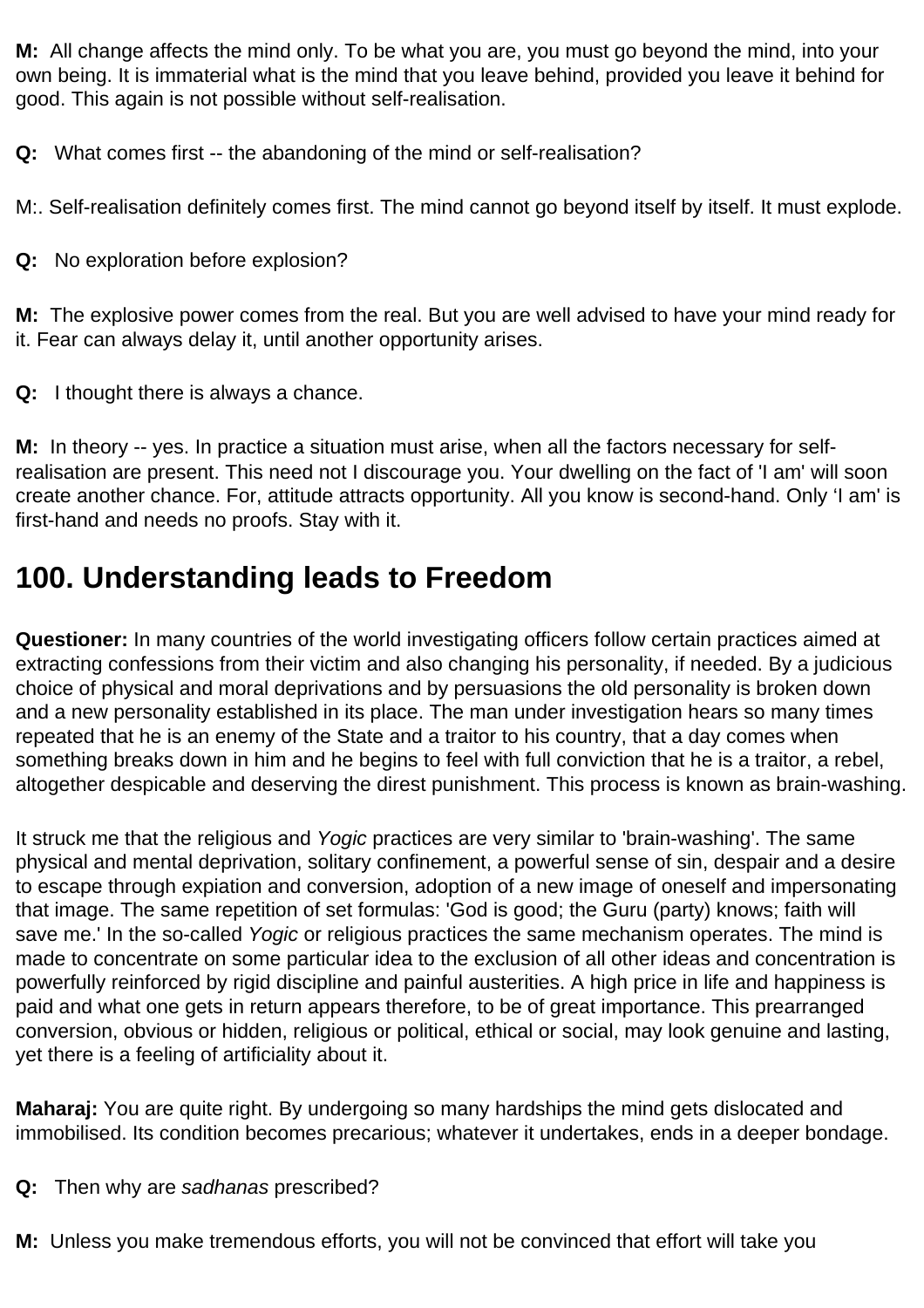nowhere. The self is so self confident, that unless it is totally discouraged, it will not give up. Mere verbal conviction is not enough. Hard facts alone can show the absolute nothingness of the selfimage.

**Q:** The brain-washer drives me mad, and the Guru drives me sane. The driving is similar. Yet the motive and the purpose are totally different. The similarities are, perhaps merely verbal.

**M:** Inviting, or compelling to suffer contains in it violence and the fruit of violence cannot be sweet.

There are certain life situations, inevitably painful, and you have to take them in your stride. There are also certain situations which you have created, either deliberately or by neglect. And from these you have to learn a lesson so that they are not repeated again.

**Q:** It seems that we must suffer, so that we learn to overcome pain.

**M:** Pain has to be endured. There is no such thing as overcoming the pain and no training is needed. Training for the future, developing attitudes is a sign of fear.

**Q:** Once I know how to face pain, I am free of it, not afraid of it, and therefore happy. This is what happens to a prisoner. He accepts his punishment as just and proper and is at peace with the prison authorities and the State. All religions do nothing else but preach acceptance and surrender. We are being encouraged to plead guilty, to feel responsible for all the evils in the world and point at ourselves as their only cause. My problem is: I cannot see much difference between brain-washing and *sadhana*, except that in the case of *sadhana* one is not physically constrained. The element of compulsive suggestion is present in both.

**M:** As you have said, the similarities are superficial. You need not harp on them.

**Q:** Sir, the similarities are not superficial. Man is a complex being and can be at the same time the accuser and the accused, the judge, the warden and the executioner. There is not much that is voluntary in a 'voluntary' *sadhana*. One is moved by forces beyond one's ken and control. I can change my mental metabolism as little as the physical, except by painful and protracted efforts - which is *Yoga*. All I am asking is: does Maharaj agree with me that *Yoga* implies violence?

**M:** I agree that *Yoga*, as presented by you, means violence and I never advocate any form of violence. My path is totally non-violent. I mean exactly what I say: non-violent. Find out for yourself what it is. I merely say: it is non-violent.

**Q:** I am not misusing words. When a Guru asks me to meditate sixteen hours a day for the rest of my life, I cannot do it without extreme violence to myself. Is such a Guru right or wrong?

**M:** None compels you to meditate sixteen hours a day, unless you feel like doing so. It is only a way of telling you: 'remain with yourself, don't get lost among others'. The teacher will wait, but the mind is impatient.

It is not the teacher, it is the mind that is violent and also afraid of its own violence. What is of the mind is relative, it is a mistake to make it into an absolute.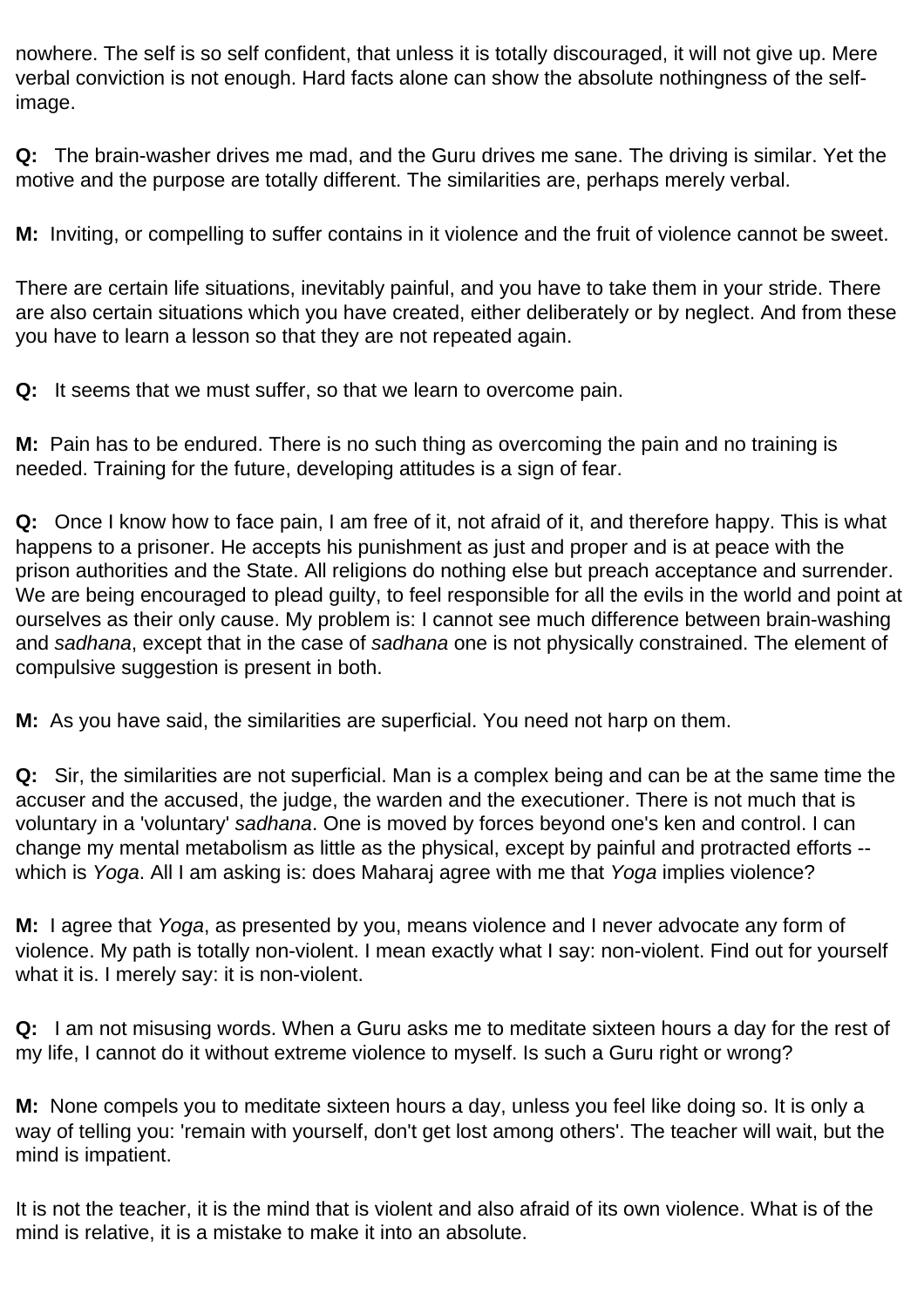**Q:** If I remain passive, nothing will change. If I am active, I must be violent. What is it I can do which is neither sterile nor violent?

**M:** Of course, there is a way which is neither violent nor sterile and yet supremely effective. Just look at yourself as you are, see yourself as you are, accept yourself as you are and go ever deeper into what you are. Violence and non-violence describe your attitude to others; the self in relation to itself is neither violent nor non-violent, it is either aware or unaware of itself. If it knows itself, all it does will be right; if it does not, all it does will be wrong.

**Q:** What do you mean by saying: I know myself as I am?

**M:** Before the mind -- I am. 'I am' is not a thought in the mind; the mind happens to me, I do not happen to the mind. And since time and space are in the mind, I am beyond time and space, eternal and omnipresent.

**Q:** Are you serious? Do you really mean that you exist everywhere and at all times?

**M:** Yes, I do. To me it is as obvious, as the freedom of movement is to you. Imagine a tree asking a monkey: 'Do you seriously mean that you can move from place to place?' And the monkey saying: 'Yes. I do.'

**Q:** Are you also free from causality? Can you produce miracles?

**M:** The world itself is a miracle. I am beyond miracles -- I am absolutely normal. With me everything happens as it must. I do not interfere with creation. Of what use are small miracles to me when the greatest of miracles is happening all the time? Whatever you see it is always your own being that you see. Go ever deeper into yourself, seek within, there is neither violence nor nonviolence in self-discovery. The destruction of the false is not violence.

**Q:** When I practice self-enquiry, or go within with the idea that it will profit me in some way or other, I am still escaping from what I am.

**M:** Quite right. True enquiry is always into something, not out of something. When I enquire how to get, or avoid something, I am not really inquiring. To know anything I must accept it -- totally.

**Q:** Yes, to know God I must accept God -- how frightening!

**M:** Before you can accept God, you must accept yourself, which is even more frightening. The first steps in self acceptance are not at all pleasant, for what one sees is not a happy sight. One needs all the courage to go further. What helps is silence. Look at yourself in total silence, do not describe yourself. Look at the being you believe you are and remember -- you are not what you see. 'This I am not -- what am l?' is the movement of self-enquiry. There are no other means to liberation, all means delay. Resolutely reject what you are not, till the real Self emerges in its glorious nothingness, its 'not-a-thingness.'

**Q:** The world is passing through rapid and critical changes. We can see them with great clarity in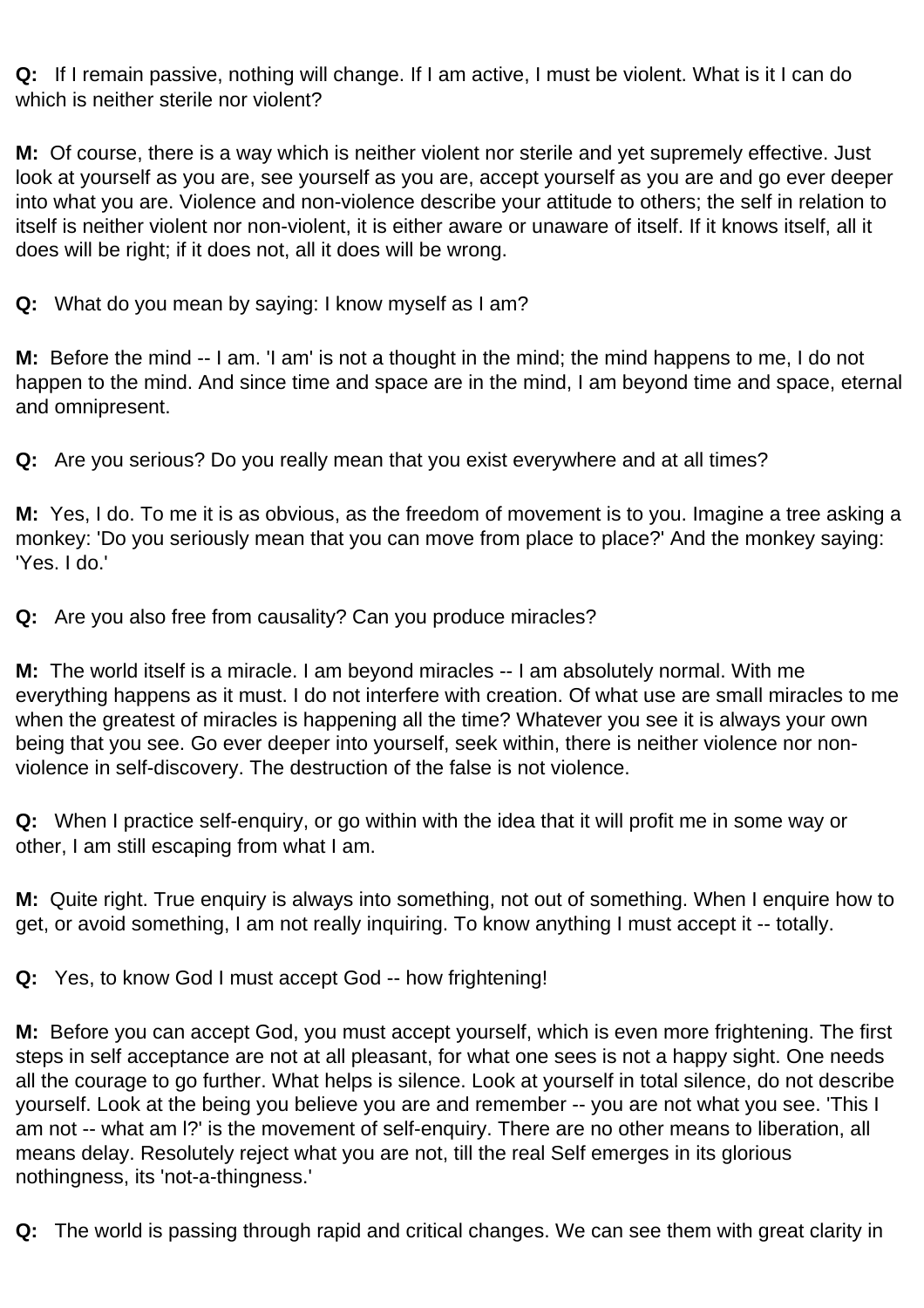the United States, though they happen in other countries. There is an increase in crime on one hand and more genuine holiness on the other. Communities are being formed and some of them are on a very high level of integrity and austerity. It looks as if evil is destroying itself by its own successes, like a fire which consumes its fuel, while the good, like life, perpetuates itself.

**M:** As long as you divide events into good and evil, you may be right. In fact, good becomes evil and evil becomes good by their own fulfilment.

**Q:** What about love?

**M:** When it turns to lust, it becomes destructive.

**Q:** What is lust?

**M:** Remembering -- imagining -- anticipating. It is sensory and verbal. A form of addiction.

**Q:** Is *brahmacharya*, continence, imperative in *Yoga*?

**M:** A life of constraint and suppression is not *Yoga*. Mind must be free of desires and relaxed. It comes with understanding, not with determination, which is but another form of memory. An understanding mind is free of desires and fears.

**Q:** How can I make myself understand?

**M:** By meditating which means giving attention. Become fully aware of your problem, look at it from all sides, watch how it affects your life. Then leave it alone. You can't do more than that.

**Q:** Will it set me free?

**M:** You are free from what you have understood. The outer expressions of freedom may take time to appear, but they are already there. Do not expect perfection. There is no perfection in manifestation. Details must clash. No problem is solved completely, but you can withdraw from it to a level on which it does not operate.

#### **101.** *Jnani* **does not Grasp, nor Hold**

**Questioner:** How does the *jnani* proceed when he needs something to be done? Does he make plans, decide about details and execute them?

**Maharaj:** *Jnani* understands a situation fully and knows at once what needs be done. That is all. The rest happens by itself, and to a large extent unconsciously. The *jnani's* identity with all that is, is so complete, that as he responds to the universe, so does the universe respond to him. He is supremely confident that once a situation has been cognised, events will move in adequate response. The ordinary man is personally concerned, he counts his risks and chances, while the *jnani* remains aloof, sure that all will happen as it must; and it does not matter much what happens, for ultimately the return to balance and harmony is inevitable. The heart of things is at peace.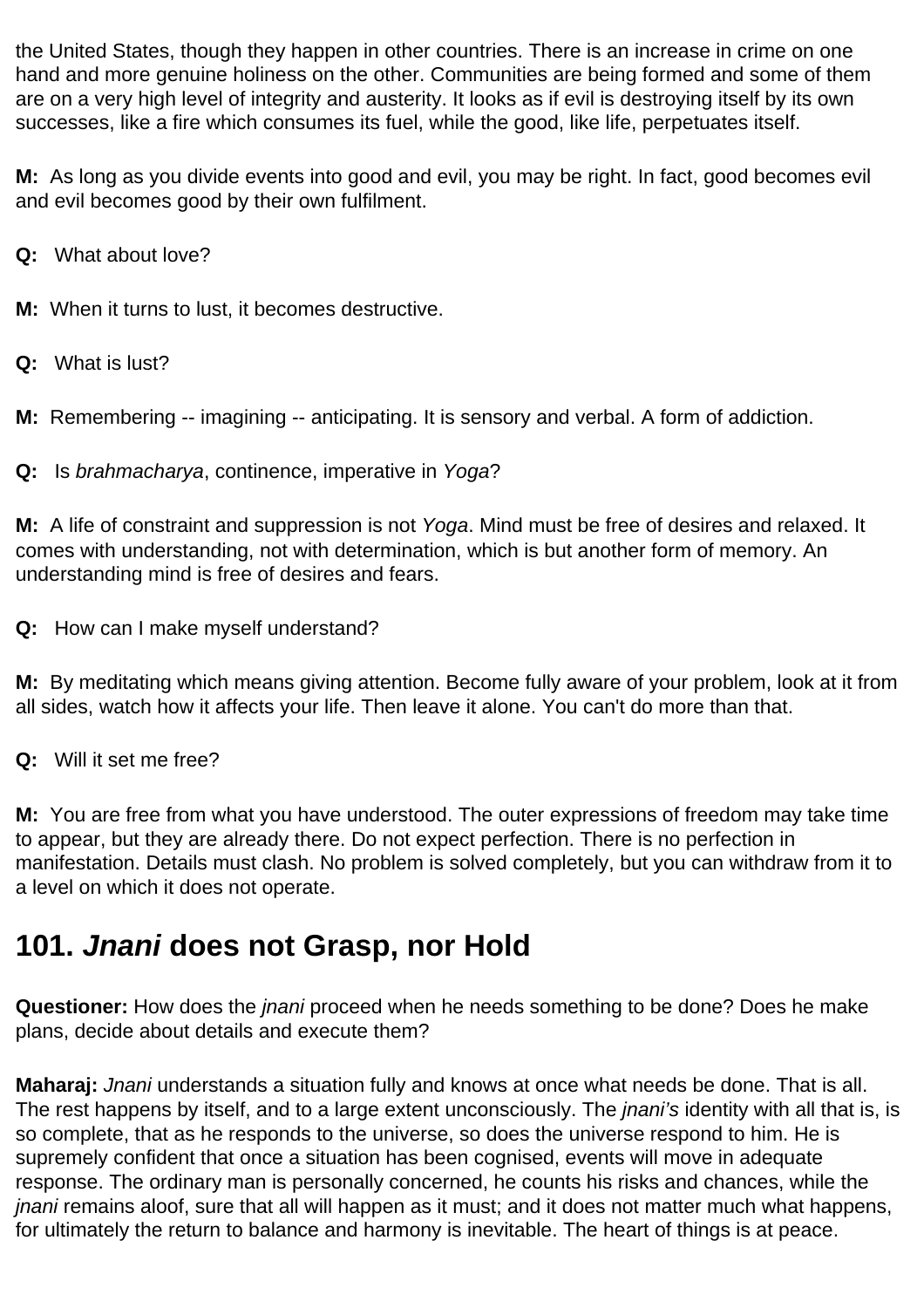**Q:** I have understood that personality is an illusion, and alert detachment, without loss of identity, is our point of contact with the reality. Will you, please, tell me -- at this moment are you a person or a self-aware identity?

**M:** I am both. But the real self cannot be described except in terms supplied by the person, in terms of what I am not. All you can tell about the person is not the self, and you can tell nothing about the self, which would not refer to the person; as it is, as it could be, as it should be. All attributes are personal. The real is beyond all attributes.

**Q:** Are you sometimes the self and sometimes the person?

**M:** How can I be? The person is what I appear to be to other persons. To myself I am the infinite expanse of consciousness in which innumerable persons emerge and disappear in endless succession.

**Q:** How is it that the person, which to you is quite illusory, appears real to us?

**M:** You, the self, being the root of all being, consciousness and joy, impart your reality to whatever you perceive. This imparting of reality takes place invariably in the *now*, at no other time, because past and future are only in the mind. 'Being' applies to the now only.

**Q:** Is not eternity endless too?

**M:** Time is endless, though limited, eternity is In the split moment of the *now*. We miss it because the mind is ever shuttling between the past and the future. It will not stop to focus the *now*. It can be done with comparative ease, if interest is aroused.

**Q:** What arouses interest?

**M:** Earnestness, the sign of maturity.

**Q:** And how does maturity come about?

**M:** By keeping your mind clear and clean, by living your life in full awareness of every moment as it happens, by examining and dissolving one's desires and fears as soon as they arise.

**Q:** Is such concentration at all possible?

**M:** Try. One step at a time is easy. Energy flows from earnestness.

**Q:** I find I am not earnest enough.

**M:** Self-betrayal is a grievous matter. It rots the mind like cancer. The remedy lies in clarity and integrity of thinking. Try to understand that you live in a world of illusions, examine them and uncover their roots. The very attempt to do so will make you earnest, for there is bliss in right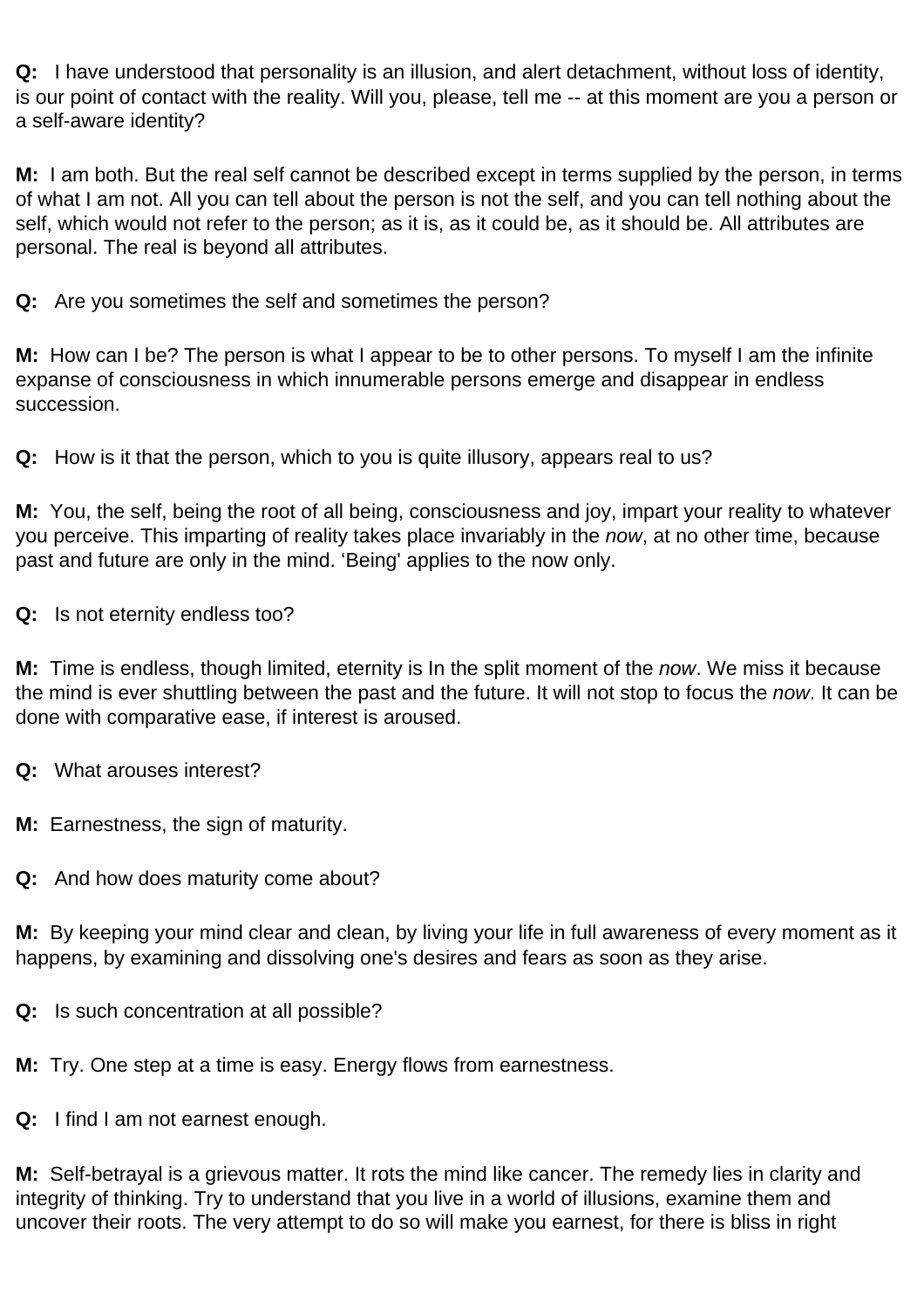endeavour.

**Q:** Where will it lead me?

**M:** Where can it lead you if not to its own perfection? Once you are well-established in the *now*, you have nowhere else to go what you are timelessly, you express eternally.

- **Q:** Are you one or many?
- **M:** I am one, but appear as many.
- **Q:** Why does one appear at all?
- **M:** It is good to be, and to be conscious.
- **Q:** Life is sad.
- **M:** Ignorance causes sorrow. Happiness follows understanding.
- **Q:** Why should ignorance be painful?

**M:** It is at the root of all desire and fear, which are painful states and the source of endless errors.

**Q:** I have seen people supposed to have realised, laughing and crying. Does it not show that they are not free of desire and fear?

**M:** They may laugh and cry according to circumstances, but inwardly they are cool and clear, watching detachedly their own spontaneous reactions. Appearances are misleading and more so in the case of a *jnani*.

**Q:** I do not understand you.

**M:** The mind cannot understand, for the mind is trained for grasping and holding while the *jnani* is not-grasping and not holding.

**Q:** What am I holding on to, which you do not?

**M:** You are a creature of memories; at least you imagine yourself to be so. I am entirely unimagined. I am what I am, not identifiable with any physical or mental state.

**Q:** An accident would destroy your equanimity.

**M:** The strange fact is that it does not. To my own surprise, I remain as I am -- pure awareness, alert to all that happens.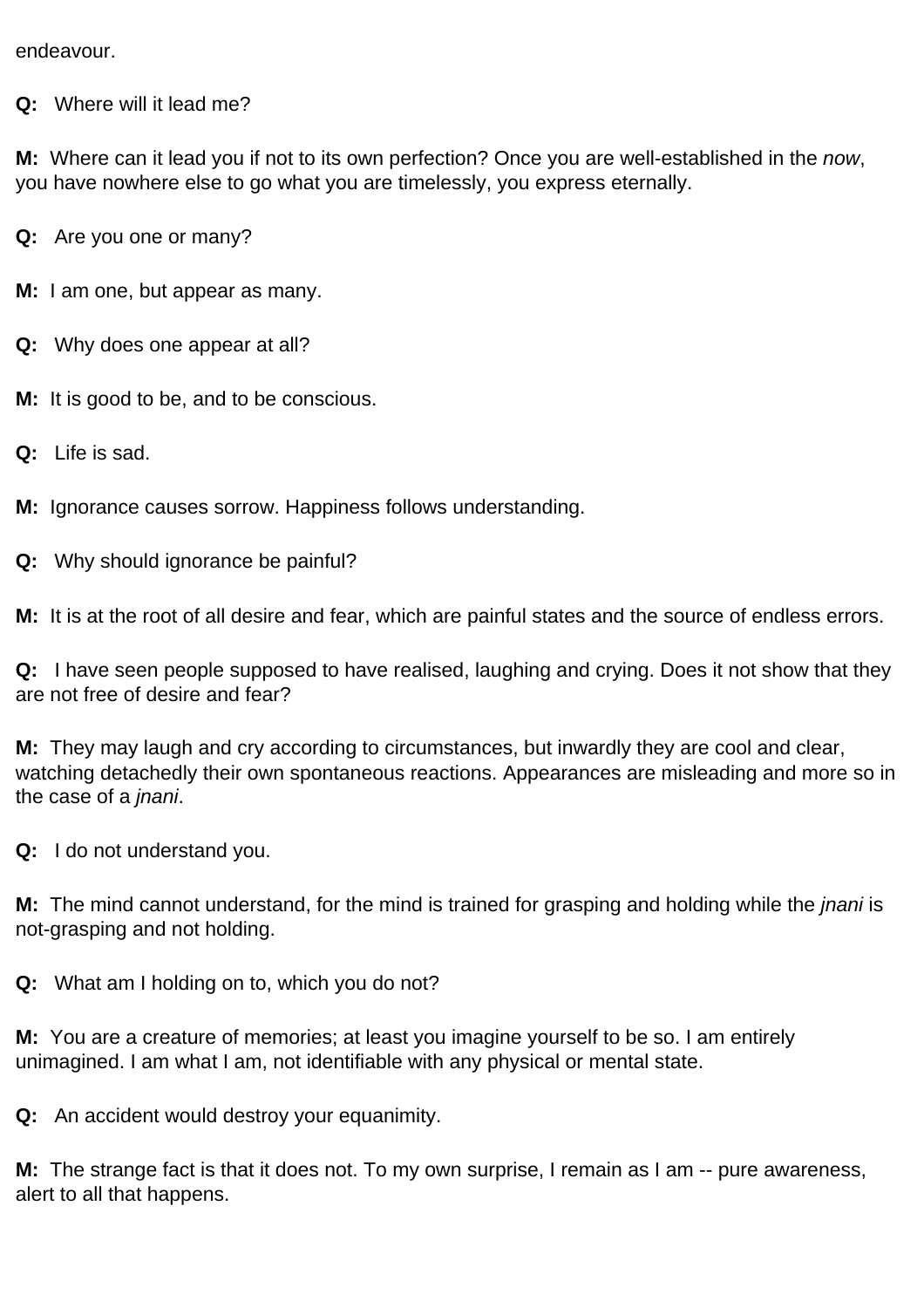**Q:** Even at the Moment of death?

**M:** What is it to me that the body dies?

**Q:** Don't you need it to contact the world?

**M:** I do not need the world. Nor am I in one. The world you think of is in your own mind. I can see it through your eyes and mind, but I am fully aware that it is a projection of memories; it is touched by the real only at the point of awareness, which can be only *now*.

**Q:** The only difference between us seems to be that while I keep on saying that I do not know my real self, you maintain that you know it well; is there any other difference between us?

**M:** There is no difference between us; nor can I say that I know myself, I know that I am not describable nor definable. There is a vastness beyond the farthest reaches of the mind. That vastness is my home; that vastness is myself. And that vastness is also love.

**Q:** You see love everywhere, while I see hatred and suffering. The history of humanity is the history of murder, individual and collective. No other living being so delights in killing.

**M:** If you go into the motives, you will find love, love of oneself and of one's own. People fight for what they imagine they love.

**Q:** Surely their love must be real enough when they are ready to die for it.

**M:** Love is boundless. What is limited to a few cannot be called love.

**Q:** Do you know such unlimited love?

**M:** Yes, l do.

**Q:** How does it feel?

**M:** All is loved and lovable. Nothing is excluded.

**Q:** Not even the ugly and the criminal?

**M:** All is within my consciousness; all is my own. It is madness to split oneself through likes and dislikes. I am beyond both. I am not alienated.

**Q:** To be free from like and dislike is a state of indifference.

**M:** It may look and feel so in the beginning. Persevere in such indifference and it will blossom into an all-pervading and all-embracing love.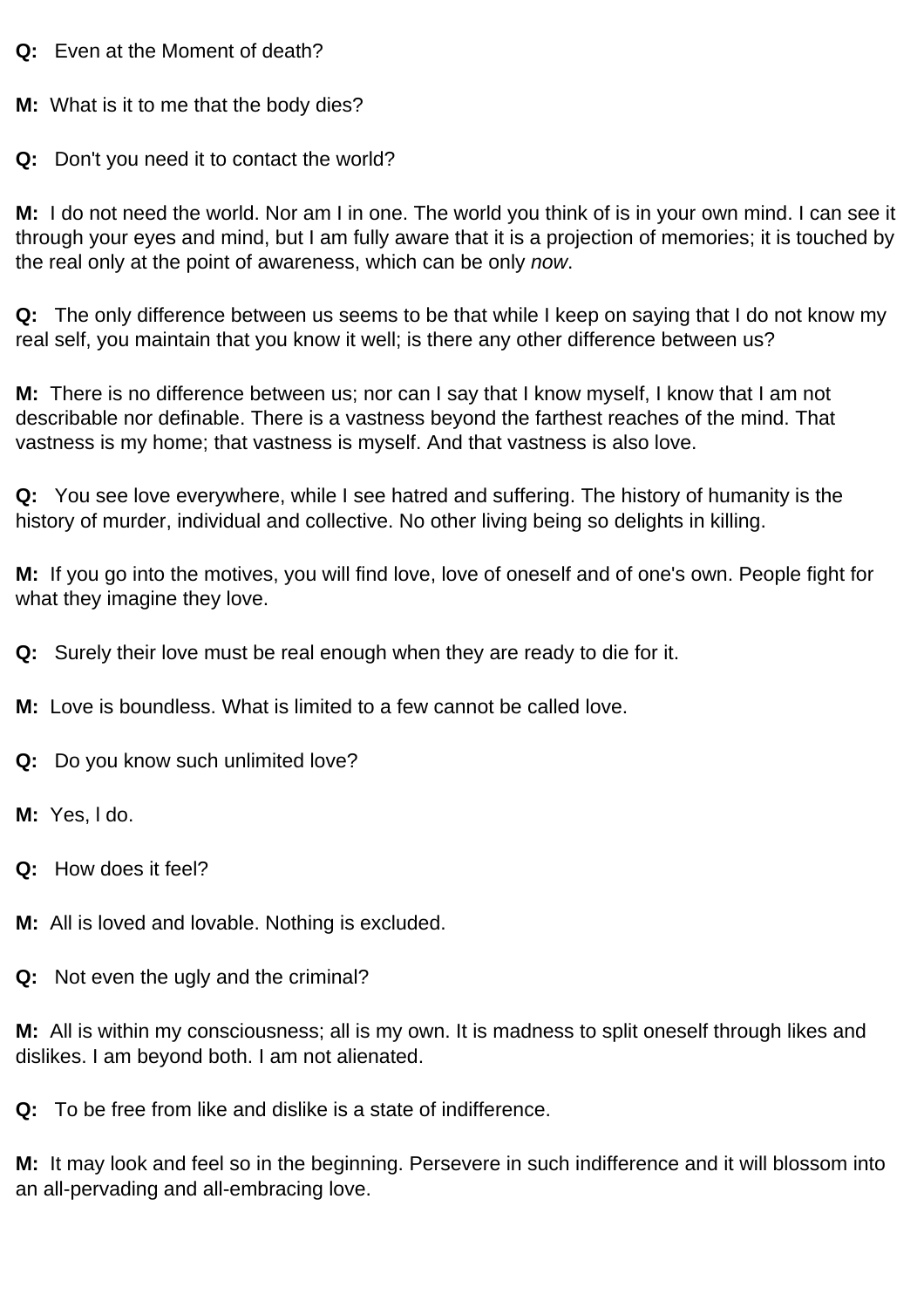**Q:** One has such moments when the mind becomes a flower and a flame, but they do not last and the life reverts to its daily greyness.

**M:** Discontinuity is the law, when you deal with the concrete: The continuous cannot be experienced, for it has no borders. Consciousness implies alterations, change followings change, when one thing or state comes to an end and another begins; that which has no borderline cannot be experienced in the common meaning of the word. One can only be it, without knowing, but one can know what it is not. It is definitely not the entire content of consciousness which is always on the move.

**Q:** If the immovable cannot be known, what is the meaning and purpose of its realisation?

**M:** To realise the immovable means to become immovable. And the purpose is the good of all that lives.

**Q:** Life is movement. Immobility is death. Of what use is death to life?

**M:** I am talking of immovability, not of immobility. You become immovable in reticence. You become a power which gets all things right. It may or may not imply intense outward activity, but the mind remains deep and quiet.

**Q:** As I watch my mind I find it changing all the time, mood succeeding mood in infinite variety, while you seem to be perpetually in the same mood of cheerful benevolence.

**M:** Moods are in the mind and do not matter. Go within, go beyond. Cease being fascinated by the content of your consciousness. When you reach the deep layers of your true being, you will find that the mind's surface-play affects you very little.

**Q:** There will be play all the same?

**M:** A quiet mind is not a dead mind.

**Q:** Consciousness is always in movement -- it is an observable fact. Immovable consciousness is a contradiction. When you talk of a quiet mind, what is it? Is not mind the same as consciousness?

**M:** We must remember that words are used in many ways, according to the context. The fact is that there is little difference between the conscious and the unconscious --- they are essentially the same. The waking state differs from deep sleep in the presence of the witness. A ray of awareness illumines a part of our mind and that part becomes our dream or waking consciousness, while awareness appears as the witness. The witness usually knows only consciousness. *Sadhana* consists in the witness turning back first on his conscious, then upon himself in his own awareness. Self-awareness is Yoga.

**Q:** If awareness is all-pervading, then a blind man, once realised, can see?

**M:** You are mixing sensation with awareness. The *jnani* knows himself as he is. He is also aware of his body being crippled and his mind being deprived of a range of sensory perceptions. But he is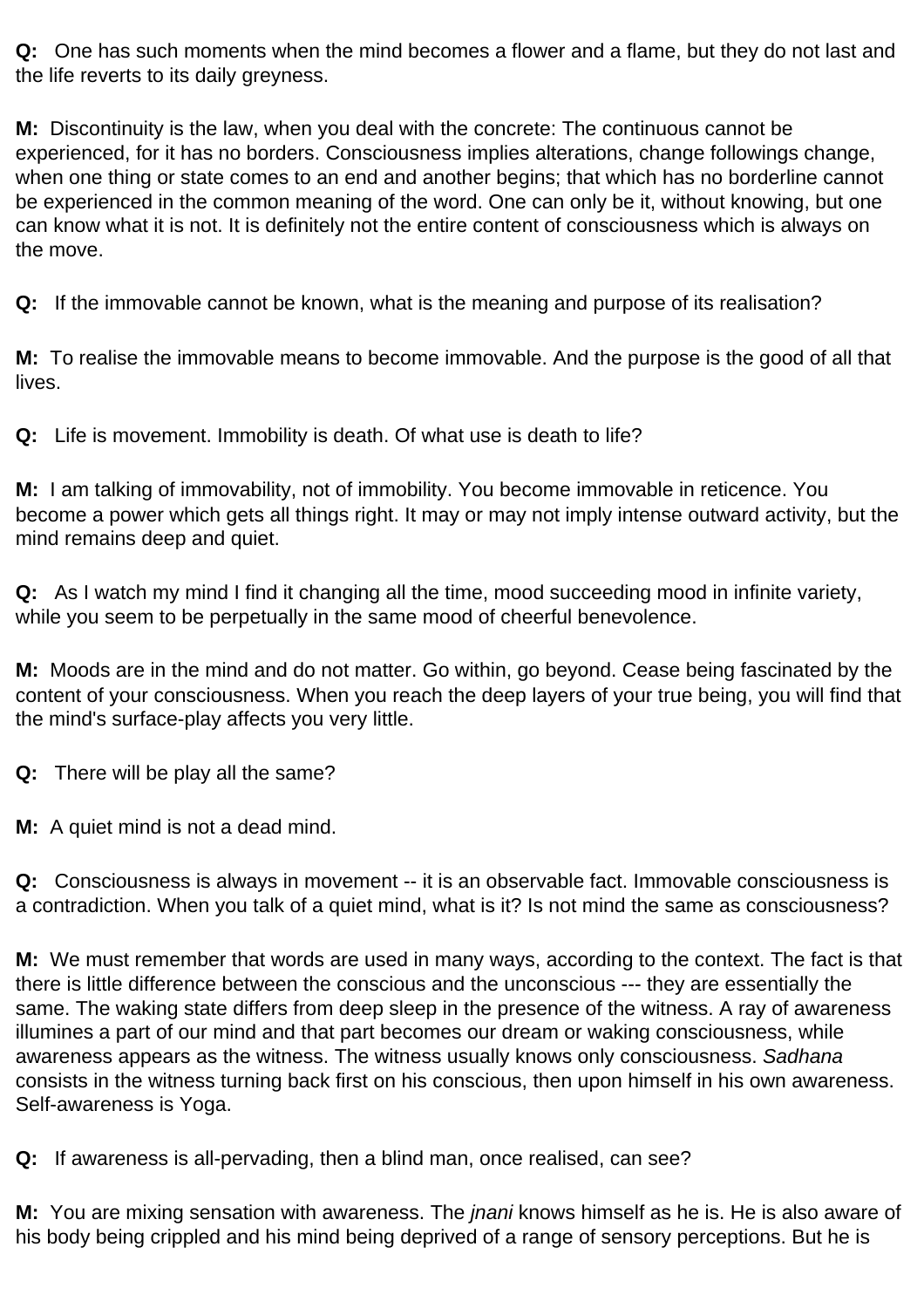not affected by the availability of eyesight, nor by its absence.

**Q:** My question is more specific; when a blind man becomes a *jnani* will his eyesight be restored to him or not?

**M:** Unless his eyes and brain undergo a renovation, how can he see?

**Q:** But will they undergo a renovation?

**M:** They may or may not. It all depends on destiny and grace. But a *jnani* commands a mode of spontaneous, non-sensory perception, which makes him know things directly, without the intermediary of the senses. He is beyond the perceptual and the conceptual, beyond the categories of time and space, name and shape. He is neither the perceived nor the perceiver, but the simple and the universal factor that makes perceiving possible. Reality is within consciousness, but it is not consciousness nor any of its contents.

**Q:** What is false, the world, or my knowledge of it?

**M:** Is there a world outside your knowledge? Can you go beyond what you know? You may postulate a world beyond the

mind, but it will remain a concept, unproved and unprovable. Your experience is your proof, and it is valid for you only. Who else can have your experience, when the other person is only as real as he appears in your experience?

- **Q:** Am I so hopelessly lonely?
- **M:** You are. as a person. In your real being vow are the whole.
- **Q:** Are you a part of the world which I have in consciousness, or are you independent?
- **M:** What you see is yours and what I see is mine. The two have little in common.
- **Q:** There must be some common factor which unites us.

**M:** To find the common factor you must abandon all distinctions. Only the universal is in common.

**Q:** What strikes me as exceedingly strange is that while you say that I am merely a product of my memories and woefully limited, I create a vast and rich world in which. everything is contained, including you and your teaching. How this vastness is created and contained in my smallness is what I find hard to understand. May be you are giving me the whole truth, but I am grasping only a small part of it.

**M:** Yet, it is a fact -- the small projects the whole, but it cannot contain the whole. However great and complete is your world it is self-contradictory and transitory and altogether illusory.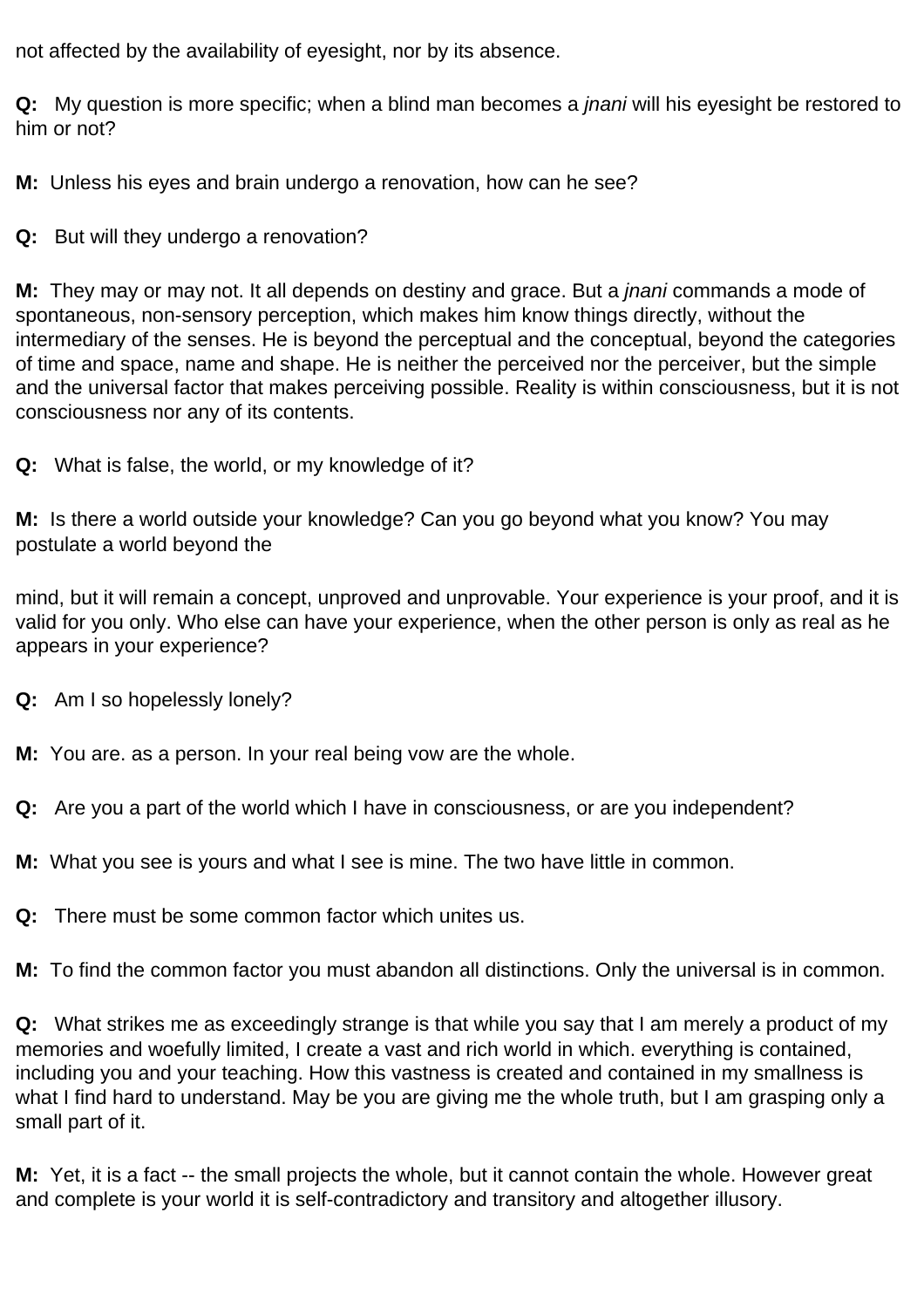**Q:** It may be illusory yet it is marvellous. When I look and listen, touch, smell and taste, think and feel, remember and imagine, I cannot but be astonished at my miraculous creativity. I look through a microscope or telescope and see wonders, I follow the track of an atom and hear the whisper of the stars. If I am the sole creator of all this, then I am God indeed! But if I am God, why do I appear so small and helpless to myself?

**M:** You are God, but you do not know it.

**Q:** If I am God, then the world I create must be true.

**M:** It is true in essence, but not in appearance. Be free of desires and fears and at once your vision will clear and you shall see all things as they are. Or, you may say that the *satoguna* creates the world, the *tamoguna* obscures it and the *rajoguna* distorts.

**Q:** This does not tell me much, because if I ask what are the *gunas*, the answer will be: what creates -- what obscures -- what distorts. The fact remains -- something unbelievable happened to me, and I do not understand what has happened, how and why.

**M:** Well, wonder is the dawn of wisdom. To be steadily and consistently wondering is *sadhana*.

**Q:** I am in a world which I do not understand and therefore, I am afraid of it. This is everybody's experience.

**M:** You have separated yourself from the world, therefore it pains and frightens you. Discover your mistake and be free of fear.

**Q:** You are asking me to give up the world, while I want to be happy in the world.

**M:** If you ask for the impossible, who can help you? The limited is bound to be painful and pleasant in turns. If you seek real happiness, unassailable and unchangeable, you must leave the world with its pains and pleasures behind you.

**Q:** How is it done?

**M:** Mere physical renunciation is only a token of earnestness, but earnestness alone does not liberate. There must be understanding which comes with alert perceptivity, eager enquiry and deep investigation. You must work relentlessly for your salvation from sin and sorrow.

- **Q:** What is sin?
- **M:** All that binds you.

## **Appendix-1: Nisarga Yoga**

In the humble abode of Sri Nisargadatta Maharaj, but for the electric lights and the noises of the street traffic, one would not know in which period of human history one dwells. There is an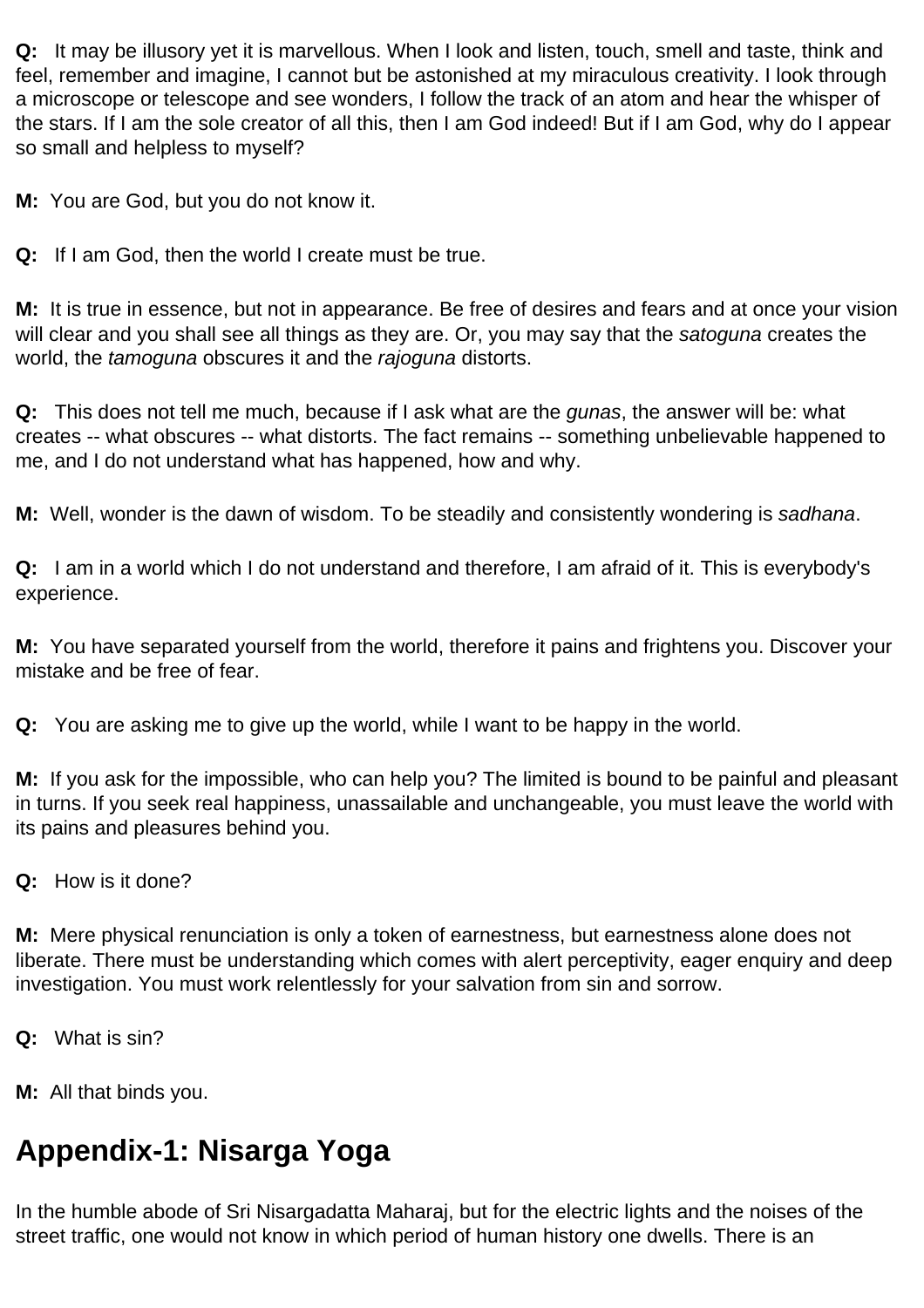atmosphere of timelessness about his tiny room; the subjects discussed are timeless -- valid for all times; the way they are expounded and examined is also timeless; the centuries, millennia and *yugas* fall off and one deals with matters immensely ancient and eternally new.

The discussions held and teachings given would have been the same ten thousand years ago and will be the same ten thousand years hence. There will always be conscious beings wondering about the fact of their being conscious and enquiring into its cause and aim. Whence am I? Who am I? Whither am I? Such questions have no beginning and no end. And it is crucial to know the answers, for without a full understanding of oneself, both in time and in timelessness, life is but a dream, imposed on us by powers we do not know, for purposes we cannot grasp.

Maharaj is not a learned. There is no erudition behind his homely Marathi; authorities he does not quote, scriptures are rarely mentioned; the astonishingly rich spiritual heritage of India is implicit in him rather than explicit. No rich Ashram was ever built around him and most of his followers are humble working people cherishing the opportunity of spending an hour with him from time to time.

Simplicity and humility are the keynotes of his life and teachings; physically and inwardly he never takes the higher seat; the essence of being on which he talks, he sees in others as clearly as he sees it in himself. He admits that while he is aware of it, others are not yet, but this difference is temporary and of little importance, except to the mind and its ever-changing content. When asked about his *Yoga*, he says he has none to offer, no system t propound, no theology, cosmology, psychology or philosophy. He knows the real nature -- his own and his listeners' -- and he points it out. The listener cannot see it because he cannot see the obvious, simply and directly. All he knows, he knows with his mind, stimulated with the senses. That the mind is a sense in itself, he does not even suspect.

The *Nisarga Yoga*, the 'natural' *Yoga* of Maharaj, is disconcertingly simple -- the mind, which is allbecoming, must recognise and penetrate its own being, not as being this or that, here or there, then or now, but just as timeless being.

This timeless being is the source of both life and consciousness. In terms of time, space and causation it is all-powerful, being the causeless cause; all-pervading, eternal, in the sense of being beginningless, endless and ever-present. Uncaused, it is free; all-pervading, it knows; undivided, it is happy. It lives, it loves, and it has endless fun, shaping and re-shaping the universe. Every man has it, every man *is* it, but not all know themselves as they are, and therefore identify themselves with the name and shape of their bodies and the contents of their consciousness.

To rectify this misunderstanding of one's reality, the only way is to take full cognisance of the ways of one's mind and to turn it into an instrument of self-discovery. The mind was originally a tool in the struggle for biological survival. It had to learn the laws and ways of Nature working hand-in-hand can raise life to a higher level. But, in the process the mind acquired the art of symbolic thinking and communication, the art and skill of language. Words became important. Ideas and abstractions acquired an appearance of reality, the conceptual replaced the real, with the result that man now lives in a verbal world, crowded with words and dominated by words.

Obviously, for dealing with things and people words are exceedingly useful. But they make us live in a world totally symbolic and, therefore, unreal. To break out from this prison of the verbal mind into reality, one must be able to shift one's focus from the word to what it refers to, the thing itself.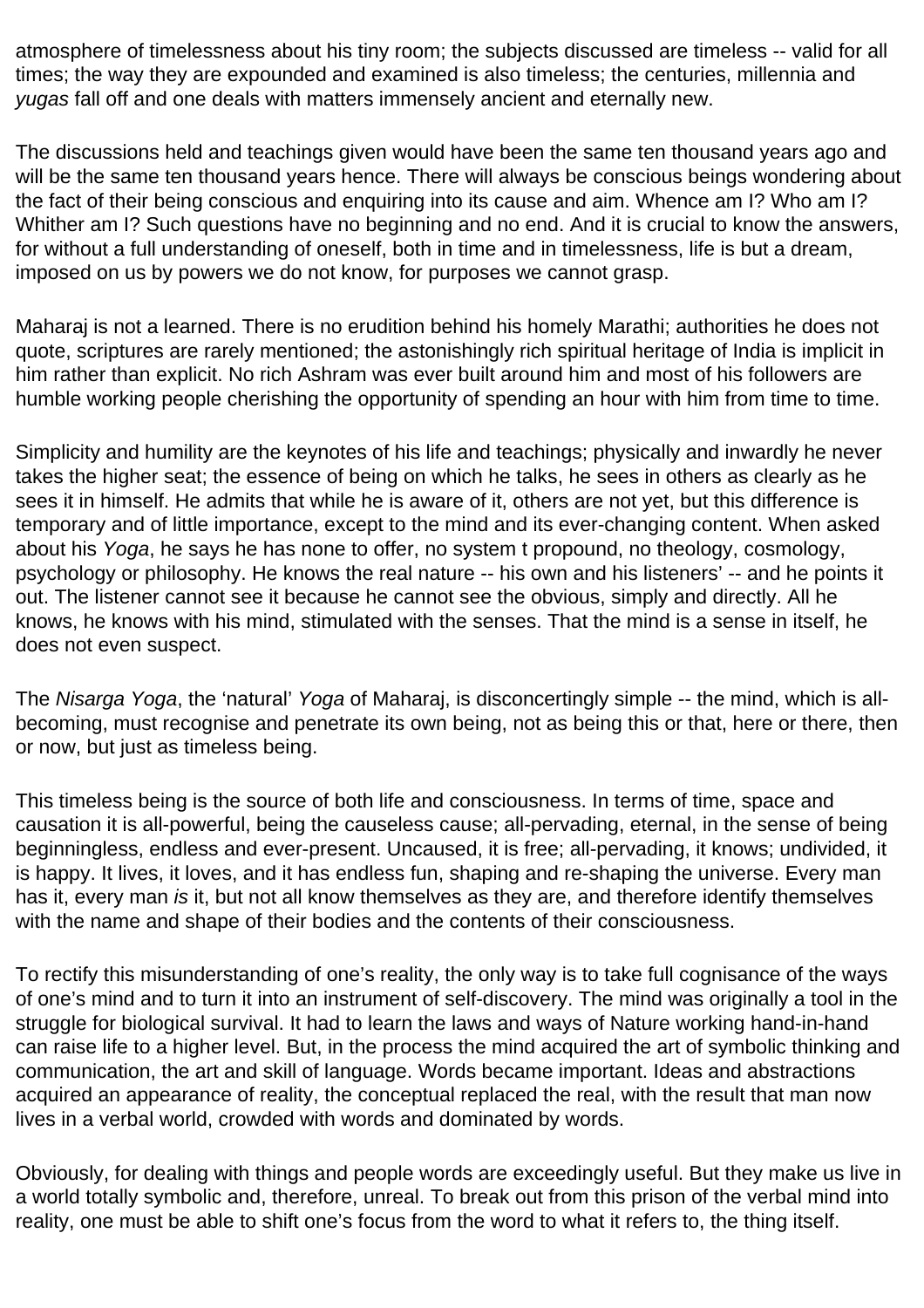The most commonly used word and most pregnant with feelings, and ideas is the word 'I'. Mind tends to include in it anything and everything, the body as well as the Absolute. In practice it stands as a pointer to an experience which is direct, immediate and immensely significant. To *be*, and to know that one *is*, is most important. And to be of interest, a thing must be related to one's conscious existence, which is the focal point of every desire and fear. For, the ultimate aim of every desire is to enhance and intensify this sense of existence, while all fear is, in its essence, the fear of selfextinction.

To delve into the sense of 'I' -- so real and vital -- in order to reach its source is the core of *Nisarga Yoga*. Not being continuous, the sense of 'I' must have a source from which it flows and to which it returns. This timeless source of conscious being is what Maharaj calls the self-nature, self-being, *swarupa*.

As to the methods of realising one's supreme identity with self-being, Maharaj is peculiarly noncommittal. He says that each has his own way to reality, and that there can be no general rule. But, for all the gateway to reality, by whatever road one arrives to it, is the sense of 'I am'. It is through grasping the full import of the 'I am', and going beyond it to its source, that one can realise the supreme state, which is also the primordial and the ultimate. The difference between the beginning and the end lies only in the mind. When the mind is dark or turbulent, the source is not perceived. When it is clear and luminous, it becomes a faithful reflection of the source. The source is always the same -- beyond darkness and light, beyond life and death, beyond the conscious and the unconscious.

This dwelling on the sense 'I am' is the simple, easy and natural *Yoga*, the *Nisarga Yoga*. There is no secrecy in it and no dependence; no preparation is required and no initiation. Whoever is puzzled by his very existence as a conscious being and earnestly wants to find his own source, can grasp the ever-present sense of 'I am' and dwell on it assiduously and patiently, till the clouds obscuring the mind dissolve and the heart of being is seen in all its glory.

The *Nisarga Yoga*, when persevered in and brought to its fruition, results in one becoming conscious and active in what one always was unconsciously and passively. There is no difference in kind -- only in manner -- the difference between a lump of gold and a glorious ornament shaped out of it. Life goes on, but it is spontaneous and free, meaningful and happy.

Maharaj most lucidly describes this natural, spontaneous state, but as the man born blind cannot visualise light and colours, so is the unenlightened mind unable to give meaning to such descriptions. Expressions like dispassionate happiness, affectionate detachment, timelessness and causelessness of things and being -- they all sound strange and cause no response. Intuitively we feel they have a deep meaning, and they even create in us a strange longing for the ineffable, a forerunner of things to come, but that is all. As Maharaj puts it: words are pointers, they show the direction but they will not come along with us. Truth is the fruit of earnest action, words merely point the way.

Maurice Frydman

# **Appendix-2: Navnath Sampradaya**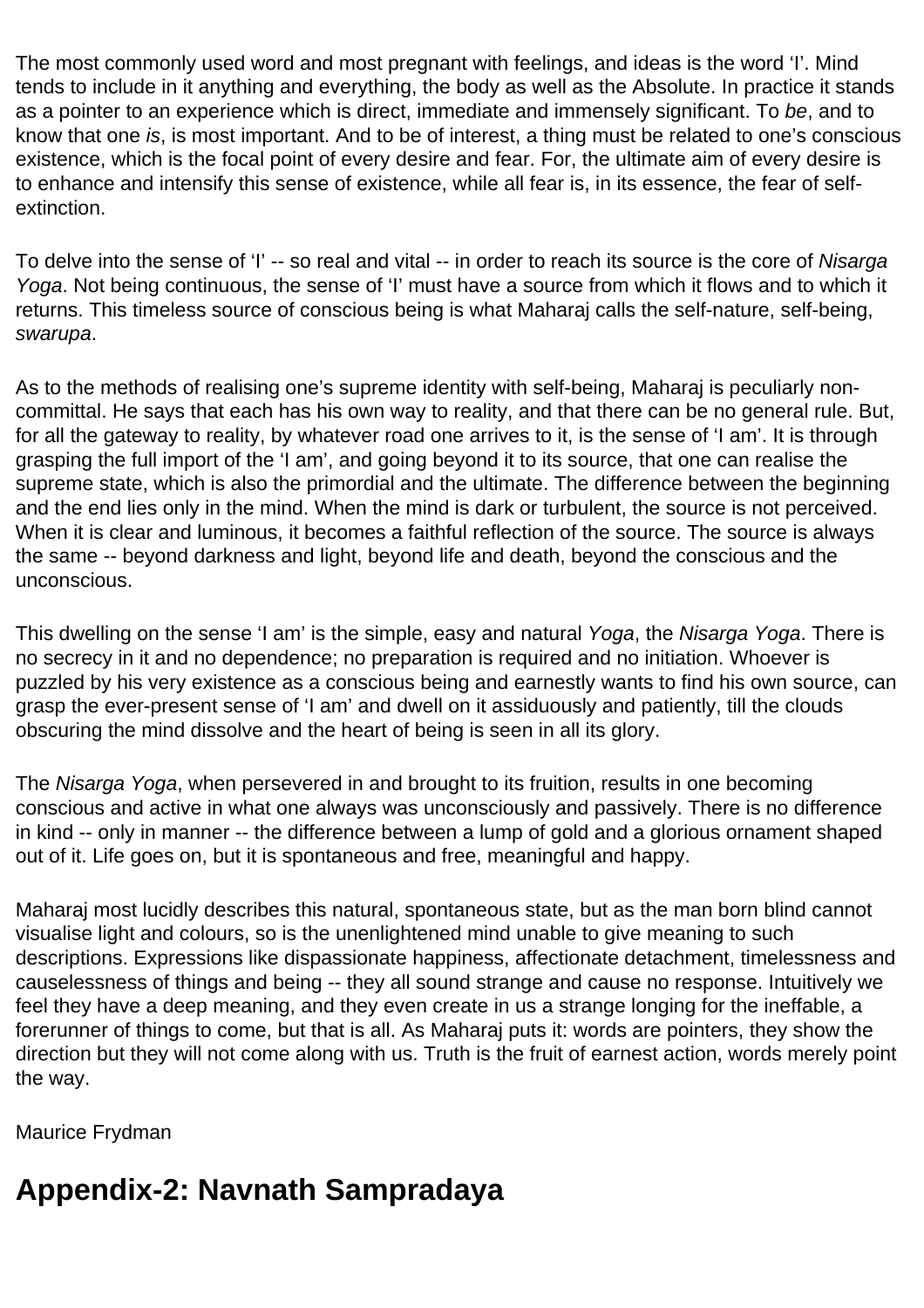Hinduism comprises numerous sects, creeds and cults and the origin of most of them is lost in antiquity. The Nath Sampradaya, later known as the Navnath Sampradaya, is one of them. Some scholars are of the view that this sect originated with the teachings of the mythical Rishi Dattatreya, who is believed to be a combined incarnation of the holy trinity of Brahma, Vishnu and Shiva. The unique spiritual attainments of this legendary figure are mentioned in the Bhagavata Purana, the Mahabharata and also in some later Upanishads. Others hold that it is an offshoot of the Hatha Yoga.

Whatever be its origin, the teachings of the Nath Sampradaya have, over the centuries, become labyrinthine in complexity and have assumed different forms in different parts of India. Some Gurus of the Sampradaya lay stress on *bhakti*, devotion; others on *jnana*, knowledge; still others on *yoga*, the union with the ultimate. In the fourteenth century we find Svatmarama Svami, the great Hathayogin, bemoaning 'the darkness arising out of multiplicity of opinions' to displel which he lit the lamp of his famous work Hathayogapradipika.

According to some learned commentators, the Nath Gurus propound that the entire creation is born out of *nada* (sound), the divine principle, and bindu (light), the physical principle and the Supreme Reality from which these two principles emanate is Shiva. Liberation according to them is merging of the soul into Shiva through the process of *laya*, dissolution of the human ego, the sense of I-ness.

In the day-to-day instructions to their devotees, however, the Nath Gurus seldom refer to the metaphysics discovered by the scholars in their teachings. In fact their approach is totally nonmetaphysical, simple and direct. While the chanting of sacred hyms and devotional songs as well as the worship of the idols is a traditional feature of the sect, its teaching emphasises that the Supreme Reality can be realised only within the heart.

The Nath Sampradaya came to be known as Navnath Sampradaya when sometime in the remote past, the followers of the sect chose nine of their early Gurus as examplars of their creed. Bur there is no unanimity regarding the names of these nine Masters. The most widely accepted list however is as follows:

- 1. Matsyendranath
- 2. Gorakhnath
- 3. Jalandharnath
- 4. Kantinath
- 5. Gahininath
- 6. Bhartrinath
- 7. Revananath
- 8. Charpatnath
- 9. Naganath

Of these nine Masters, Gahaninath and Revananath had large followings in the southern part of India, including Maharashtra, the state to which Sri Nisargadatta Maharaj belongs. Revananath is said to have founded a sub-sect of his own and chose Kadasiddha as his chief disciple and successor. The latter initiated Lingajangam Maharaj and Bhausahib Maharaj and entrusted to their care his Ashram and the propagation of his teaching. Bhausahib Maharaj later established what came to be known as Inchegeri Sampradaya, a new movement within the traditional fold. Among his disciples were Amburao Maharaj, Girimalleshwar Maharaj, Siddharameshwar Maharaj and the noted philosopher Dr. R. D. Renade. Sri Nisargadatta Maharaj is the direct disciple and successor